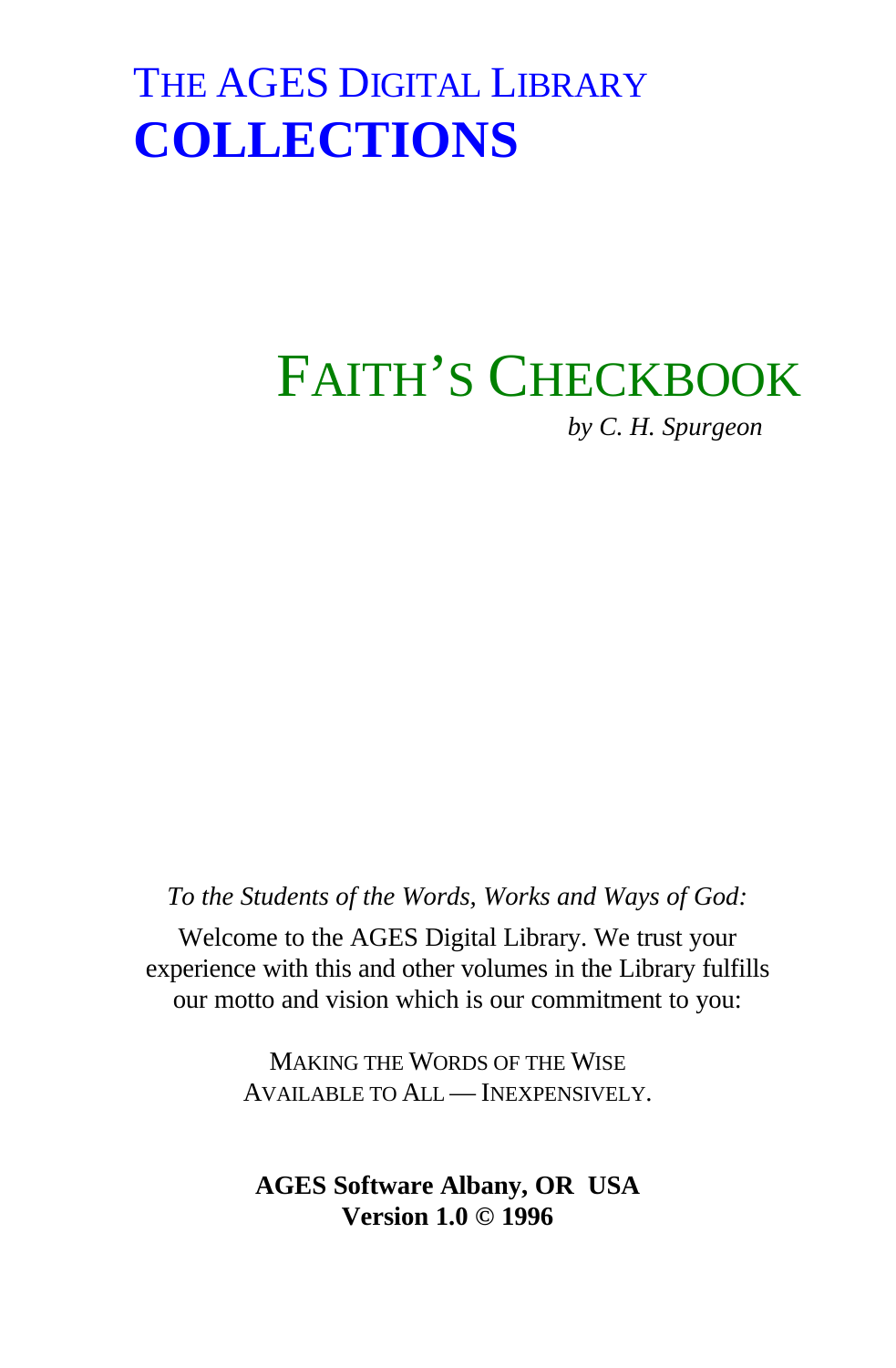# FAITH'S CHECKBOOK

**BY**

# C. H. SPURGEON

*Being Precious Promises Arranged For Daily Use With Brief Experimental Comments*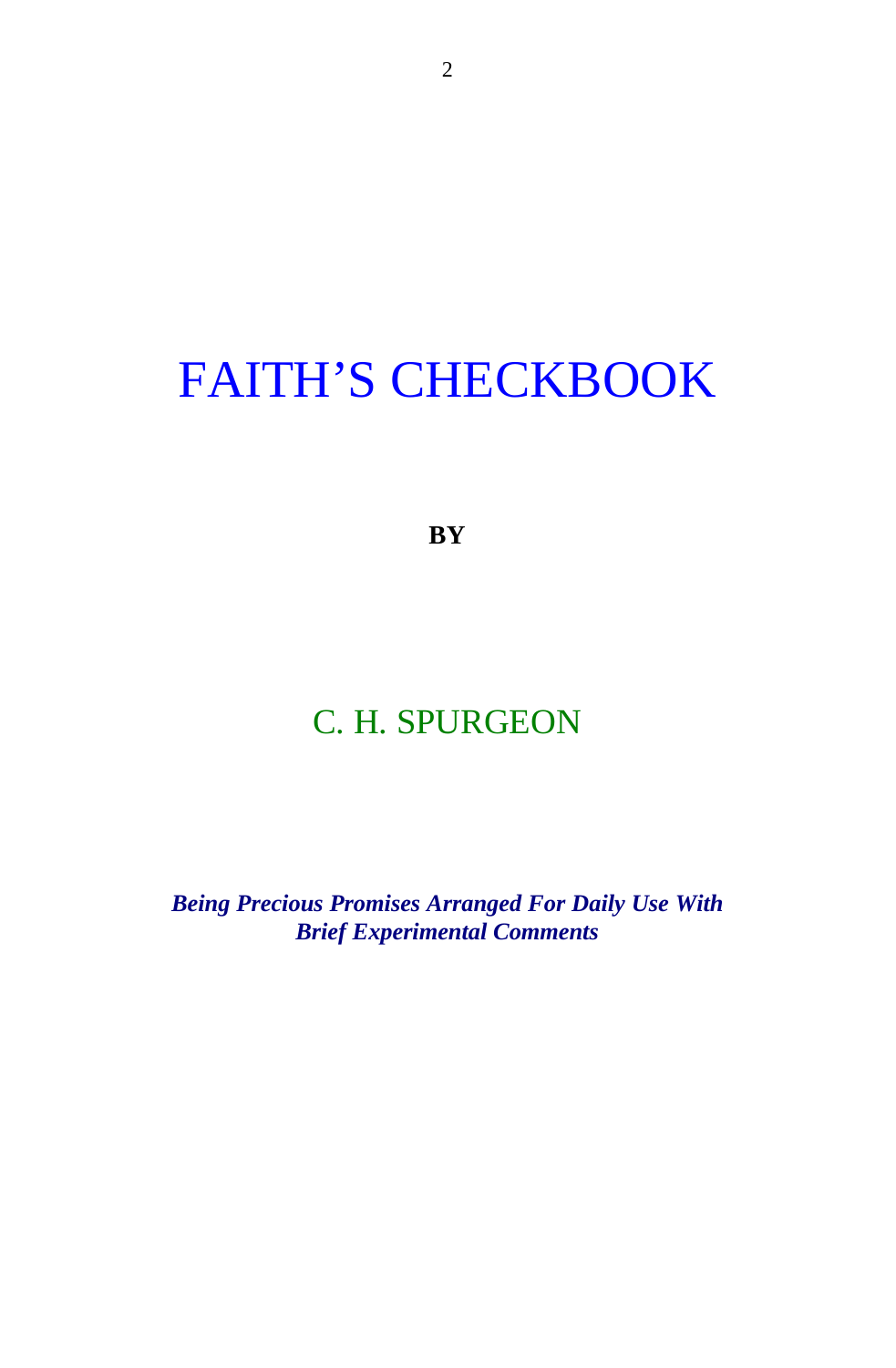# PREFACE

A promise from God may very instructively be compared to a check payable to order. It is given to the believer with the view of bestowing upon him some good thing. It is not meant that he should read it over comfortably, and then have done with it. No, he is to treat the promise as a reality, as a man treats a check.

He is to take the promise, and endorse it with his own name by personally receiving it as true. He is by faith to accept it as his own. He sets to his seal that God is true, and true as to this particular word of promise. He goes further, and believes that he has the blessing in having the sure promise of it, and therefore he puts his name to it to testify to the receipt of the blessing.

This done, he must believingly present the promise to the Lord, as a man presents a check at the counter of the Bank. He must plead it by prayer, expecting to have it fulfilled. If he has come to Heaven's bank at the right date, he will receive the promised amount at once. If the date should happen to be further on, he must patiently wait till its arrival; but meanwhile he may count the promise as money, for the Bank is sure to pay when the due time arrives.

Some fail to place the endorsement of faith upon the check, and so they get nothing; and others are slack in presenting it, and these also receive nothing. This is not the fault of the promise, but of those who do not act with it in a common-sense, business-like manner.

God has given no pledge which He will not redeem, and encouraged no hope which He will not fulfill. To help my brethren to believe this, I have prepared this little volume. The sight of the promises themselves is good for the eyes of faith: the more we study the words of grace, the more grace shall we derive from the words. To the cheering Scriptures I have added testimonies of my own, the fruit of trial and experience. I believe all the promises of God, but many of them I have personally tried and proved. I have seen that they are true, for they have been fulfilled to me. This, I trust, may be cheering to the young; and not without solace to the older sort. One man's experience may be of the utmost use to another; and this is why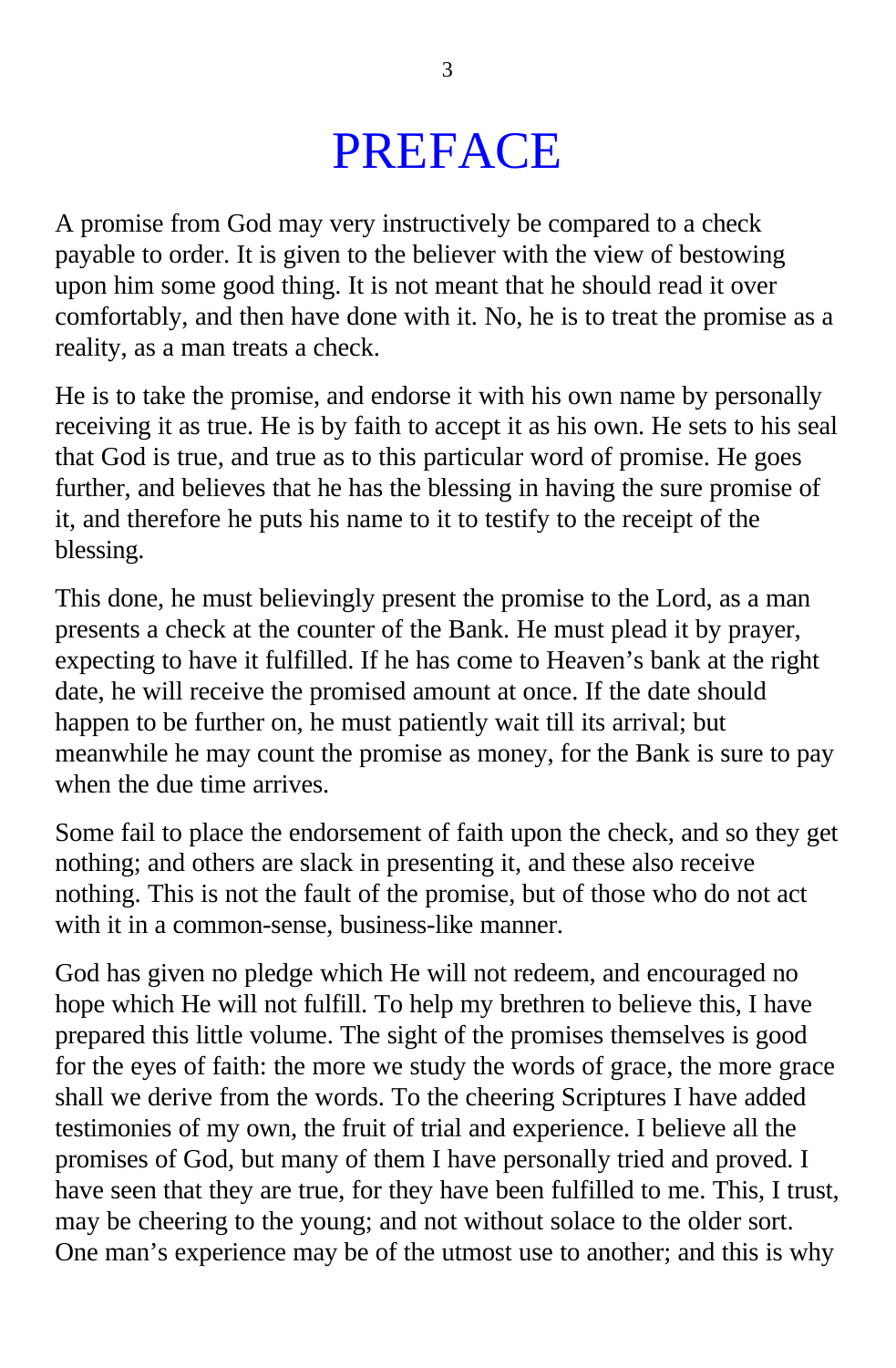the man of God of old wrote, "I sought the Lord, and he heard me"; and again, "This poor man cried, and the Lord heard him."

I commenced these daily portions when I was wading in the surf of controversy. Since then I have been cast into "waters to swim in," which, but for God's upholding hand, would have proved waters to drown in. I have endured tribulation from many flails. Sharp bodily pain succeeded mental depression, and this was accompanied both by bereavement, and affliction in the person of one dear as life. The waters rolled in continually, wave upon wave. I do not mention this to exact sympathy, but simply to let the reader see that I am no dry-land sailor. I have traversed full many a time those oceans which are not Pacific: I know the roll of the billows, and the rush of the winds. Never were the promises of Jehovah so precious to me as at this hour. Some of them I never understood till now; I had not reached the date at which they matured, for I was not myself mature enough to perceive their meaning.

How much more wonderful is the Bible to me now than it was a few months ago! In obeying the Lord, and bearing His reproach outside the camp, I have not received new promises; but the result to me is much the same as if I had done so, for the old ones have opened up to me with richer stores. Specially has the Word of the Lord to His servant Jeremiah sounded exceedingly sweet in mine ears. His lot it was to speak to those who would not hear, or hearing, would not believe. His was the sorrow which comes of disappointed love, and resolute loyalty; he would have turned his people from their errors, but he would not himself quit the way of the Lord. For him there were words of deep sustaining power, which kept his mind from failing where nature unaided must have sunk. These and such like golden sentences of grace I have loved more than my necessary food, and with them I have enriched these pages.

Oh, that I might comfort some of my Master's servants! I have written out of my own heart with the view of comforting their hearts. I would say to them in their trials — My brethren, God is good. He will not forsake you: He will bear you through. There is a promise prepared for your present emergencies; and if you will believe and plead it at the mercy-seat through Jesus Christ, you shall see the hand of the Lord stretched out to help you. Everything else will fail, but His word never will. He has been to me so faithful in countless instances that I must encourage you to trust Him. I should be ungrateful to God and unkind to you if I did not do so.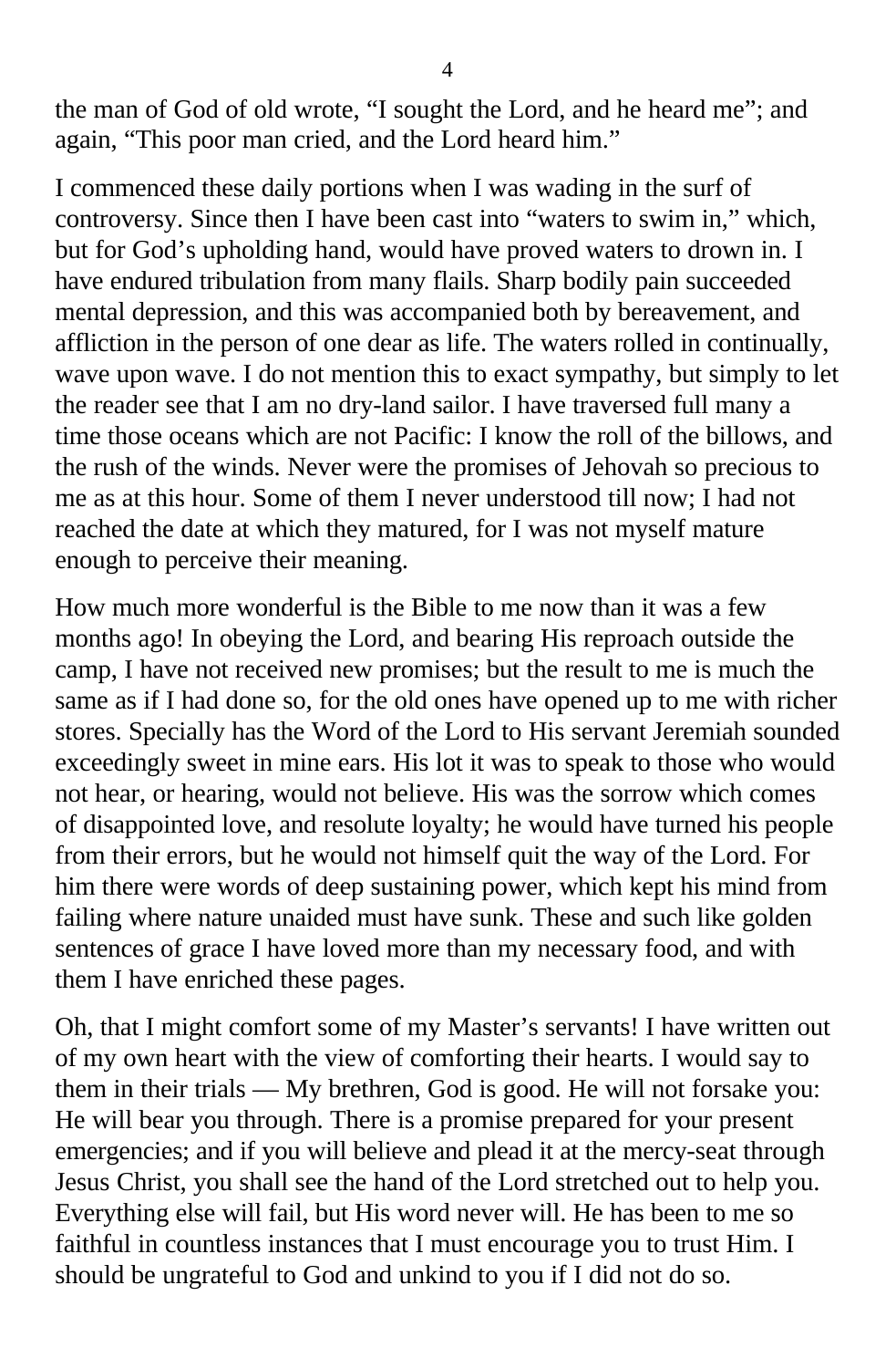May the Holy Spirit, the Comforter, inspire the people of the Lord with fresh faith! I know that, without His divine power, all that I can say will be of no avail; but, under His quickening influence, even the humblest testimony will confirm feeble knees, and strengthen weak hands. God is glorified when His servants trust Him implicitly. We cannot be too much of children with our heavenly Father. Our young ones ask no question about our will or our power, but having once received a promise from father, they rejoice in the prospect of its fulfillment, never doubting that it is sure as the sun. May many readers, whom I may never see, discover the duty and delight of such child-like trust in God while they are reading the little bit which I have prepared for each day in the year

For long years several thousands of God's people have read my MORNING BY MORNING and EVENING BY EVENING, and many of them have been good enough to write me, and acknowledge the benefit of such a perusal I hope this little book will not interfere with those volumes. These daily portions are gathered from a more varied range of topics, and are all the more profitable because they deal with doctrine, experience, practice, and everything else. This is a sweetmeat of promise only, and it must not interfere with the fuller meals: nay, rather, I hope it will excite a desire for them.

May our Lord Jesus accept this my service for His sheep and lambs, from

*His unworthy Servant, C.H. Spurgeon*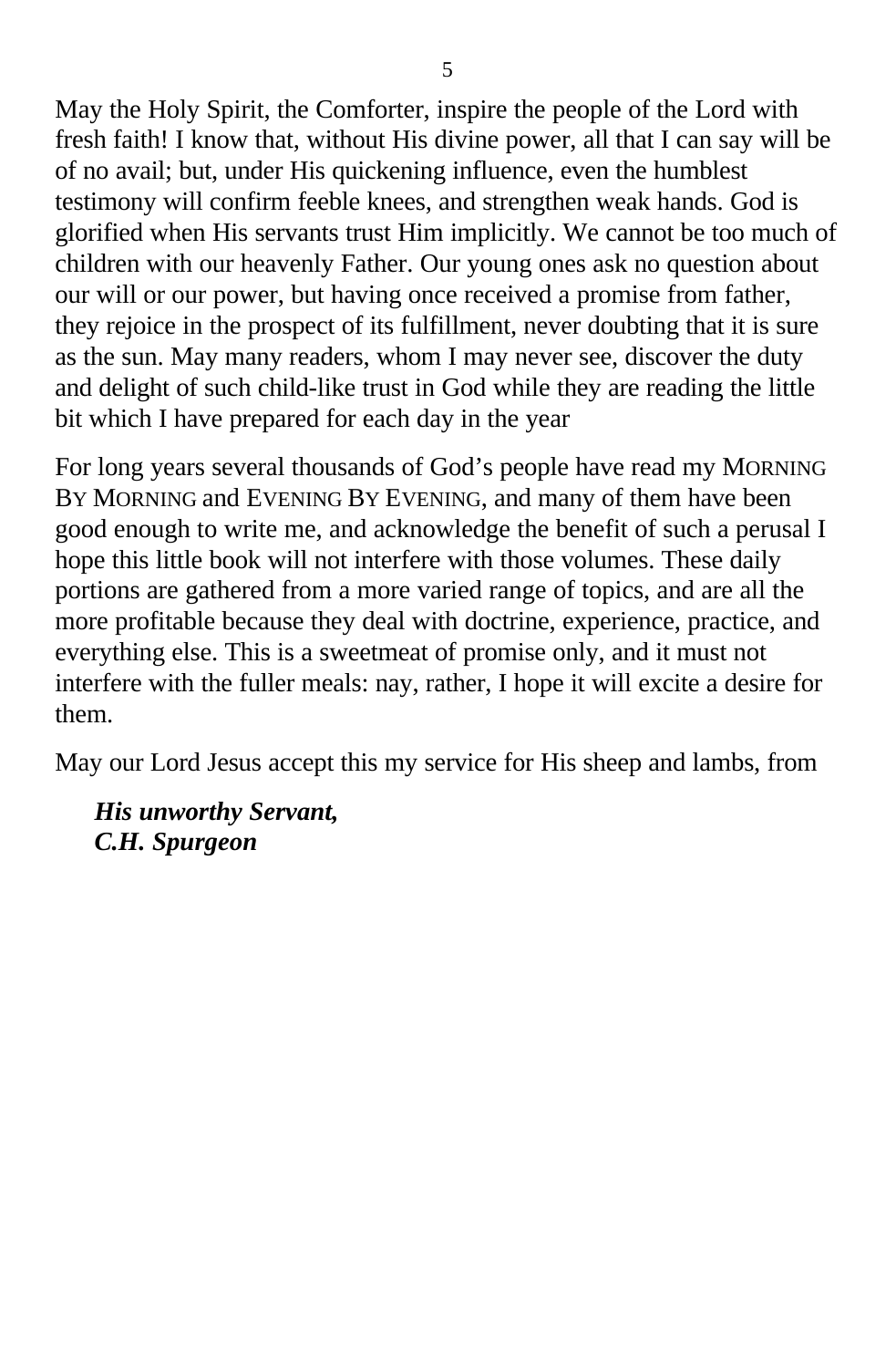# THE MONTH OF JANUARY

### JANUARY 1

#### **THE BIBLE'S FIRST PROMISE**

"And I will put enmity between thee and the woman, and between thy seed and her seed; it shall bruise thy head, and thou shalt bruise his heel."  $\frac{0.0815}{9}$ Genesis 3:15

This is the first promise to fallen man. It contains the whole gospel, and the essence of the covenant of grace. It has been in great measure fulfilled. The seed of the woman, even our Lord Jesus, was bruised in His heel, and a terrible bruising it was. How terrible will be the final bruising of the serpent's head! This was virtually done when Jesus took away sin, vanquished death, and broke the power of Satan; but it awaits a still fuller accomplishment at our Lord's Second Advent, and in the day of Judgment. To us the promise stands as a prophecy that we shall be afflicted by the powers of evil in our lower nature, and thus bruised in our heel: but we shall triumph in Christ, who sets His foot on the old serpent's head. Throughout this year we may have to learn the first part of this promise by experience, through the temptations of the devil, and the unkindness of the ungodly who are his seed. They may so bruise us that we may limp with our sore heel; but let us grasp the second part of the text, and we shall not be dismayed. By faith let us rejoice that we shall still reign in Christ Jesus, the woman's seed.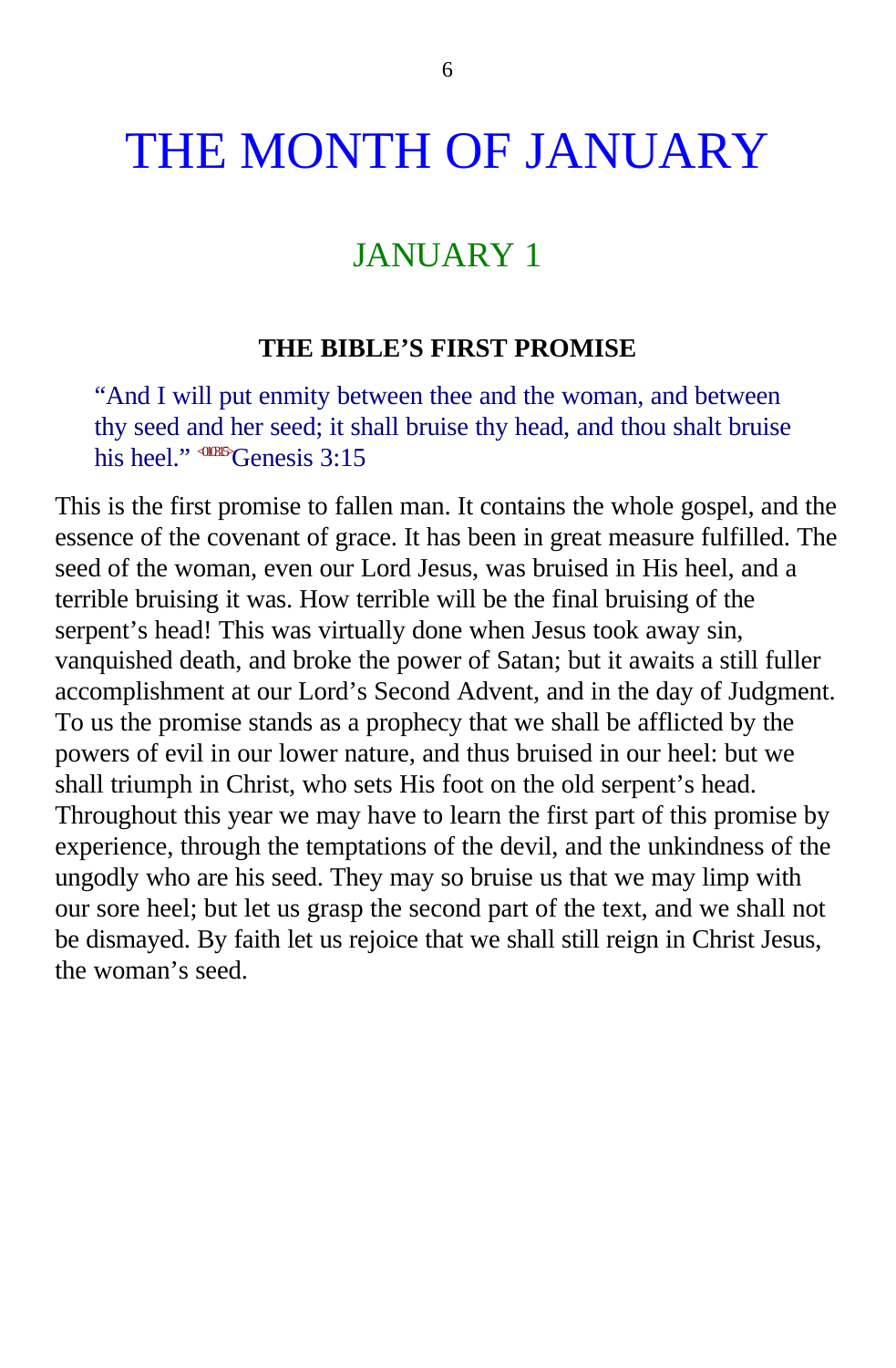#### **CONQUEST TO VICTORY**

#### *"And the God of peace shall bruise Satan under your feet shortly" <451620>Romans 16:20*

This promise follows well upon that of yesterday. We are evidently to be conformed to our covenant Head, not only in His being bruised in His heel, but in His conquest of the evil one. Even under our feet is the old dragon to be bruised. The Roman believers were grieved with strife in the church; but their God was "the God of peace," and gave them rest of soul. The arch-enemy tripped up the feet of the unwary, and deceived the hearts of the simple; but he was to get the worst of it, and to be trodden down by those whom he had troubled. This victory would not come to the people of God through their own skill or power; but God Himself would bruise Satan. Though it would be under their feet, yet the bruising would be of the Lord alone.

Let us bravely tread upon the tempter! Not only inferior spirits, but the Prince of darkness himself must go down before us. In unquestioning confidence in God, let us look for speedy victory. "SHORTLY." Happy word! Shortly we shall set our foot on the old serpent! What a joy to crush evil! What dishonor to Satan to have his head bruised by human feet! Let us by faith in Jesus tread the tempter down.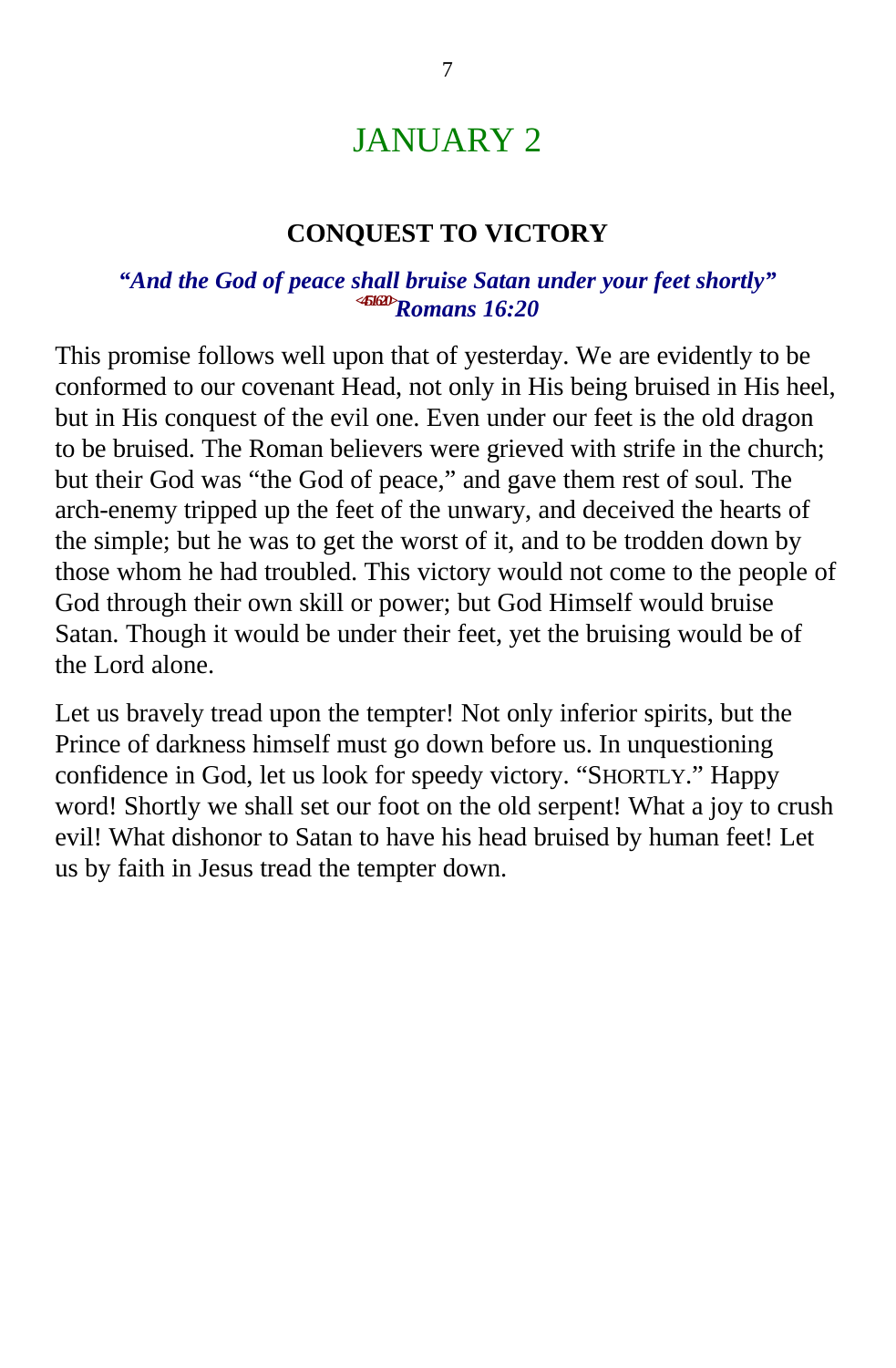#### **REST ON A PROMISE**

#### *"The land whereon thou liest, to thee will I give it." <012813>Genesis 28:13*

No promise is of private interpretation: it belongs not to one saint, but to all believers. If, my brother, thou canst in faith lie down upon a promise, and take thy rest thereon, it is thine. Where Jacob "lighted," and tarried, and rested, there he took possession. Stretching his weary length upon the ground, with the stones of that place for his pillows, he little fancied that he was thus entering into ownership of the land; and yet so it was. He saw in his dream that wondrous ladder which for all true believers unites earth and heaven; and surely where the foot of the ladder stood he must have a right to the soil, for otherwise he could not reach the divine stairway. All the promises of God are Yea and Amen in Christ Jesus; and as He is ours, every promise is ours if we will but lie down upon it in restful faith.

Come, weary one, use thy Lord's words as thy pillows. Lie down in peace. Dream only of Him. Jesus is thy ladder of light. See the angels coming and going upon Him between thy soul and thy God; and be sure that the promise is thine own God-given portion, and that it will not be robbery for thee to take it to thyself, as spoken specially to thee.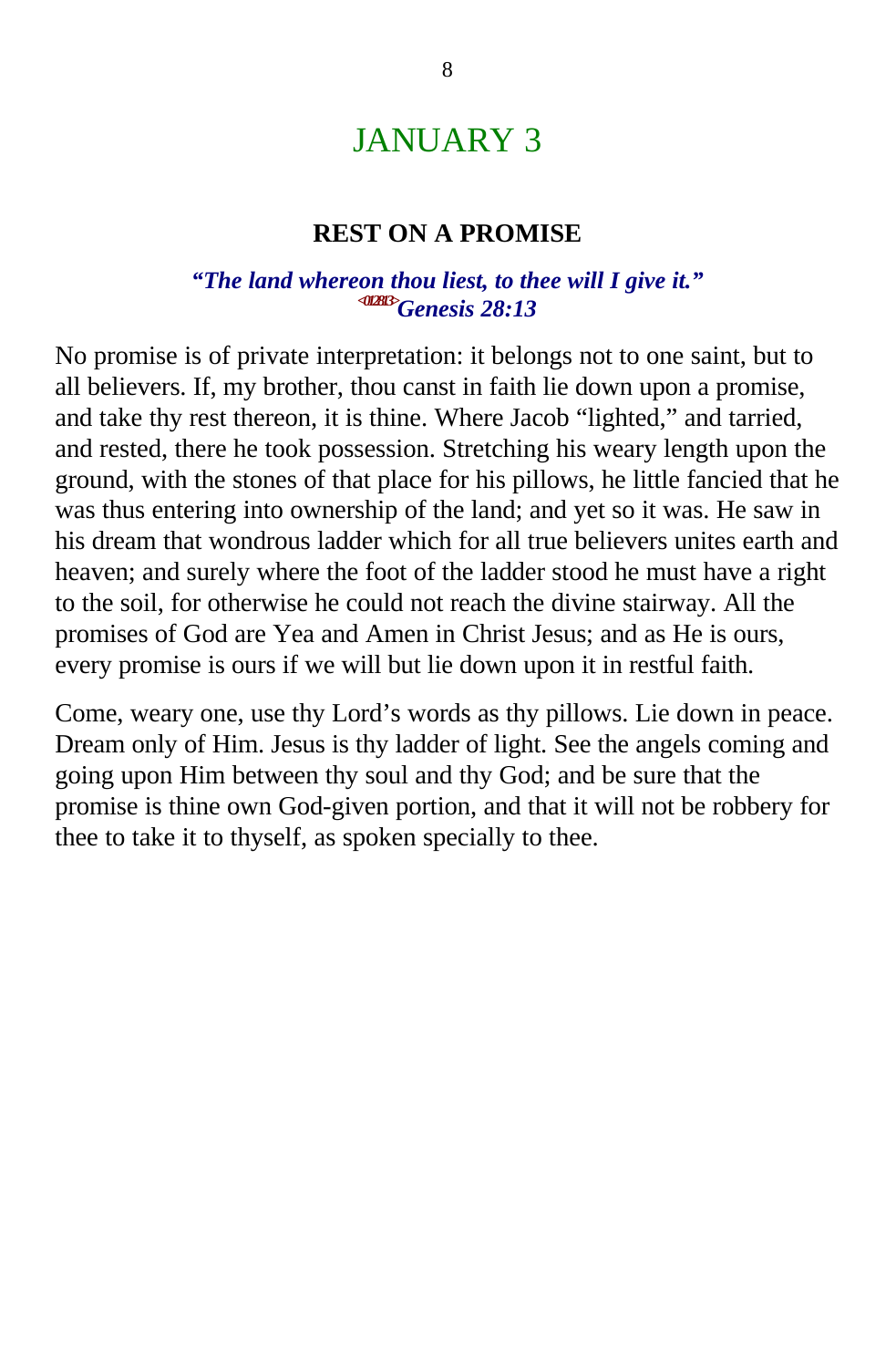#### **IN CALM REPOSE**

#### *"I will make them to lie down safely"* <sup>2028</sup>*Hosea* 2:18

Yes, the Saints are to have peace. The passage from which this gracious word is taken speaks of peace "with the beasts of the field, and with the fowls of heaven, and with the creeping things of the ground." This is peace with earthly enemies, with mysterious evils, and with little annoyances! Any of these might keep us from lying down, but none of them shall do so. The Lord will quite destroy those things which threaten His people: "I will break the bow and the sword, and the battle out of the earth." Peace will be profound indeed when all the instruments of disquiet are broken to pieces.

With this peace will come rest. "So he giveth his beloved sleep." Fully supplied and divinely quieted, believers lie down in calm repose.

This rest will be a safe one. It is one thing to lie down, but quite another "to lie down safely." We are brought to the land of promise, the house of the Father, the chamber of love, and the bosom of Christ: surely we may now "lie down safely." It is safer for a believer to lie down in peace than to sit up and worry.

"He maketh me to lie down in green pastures." We never rest till the Comforter makes us lie down.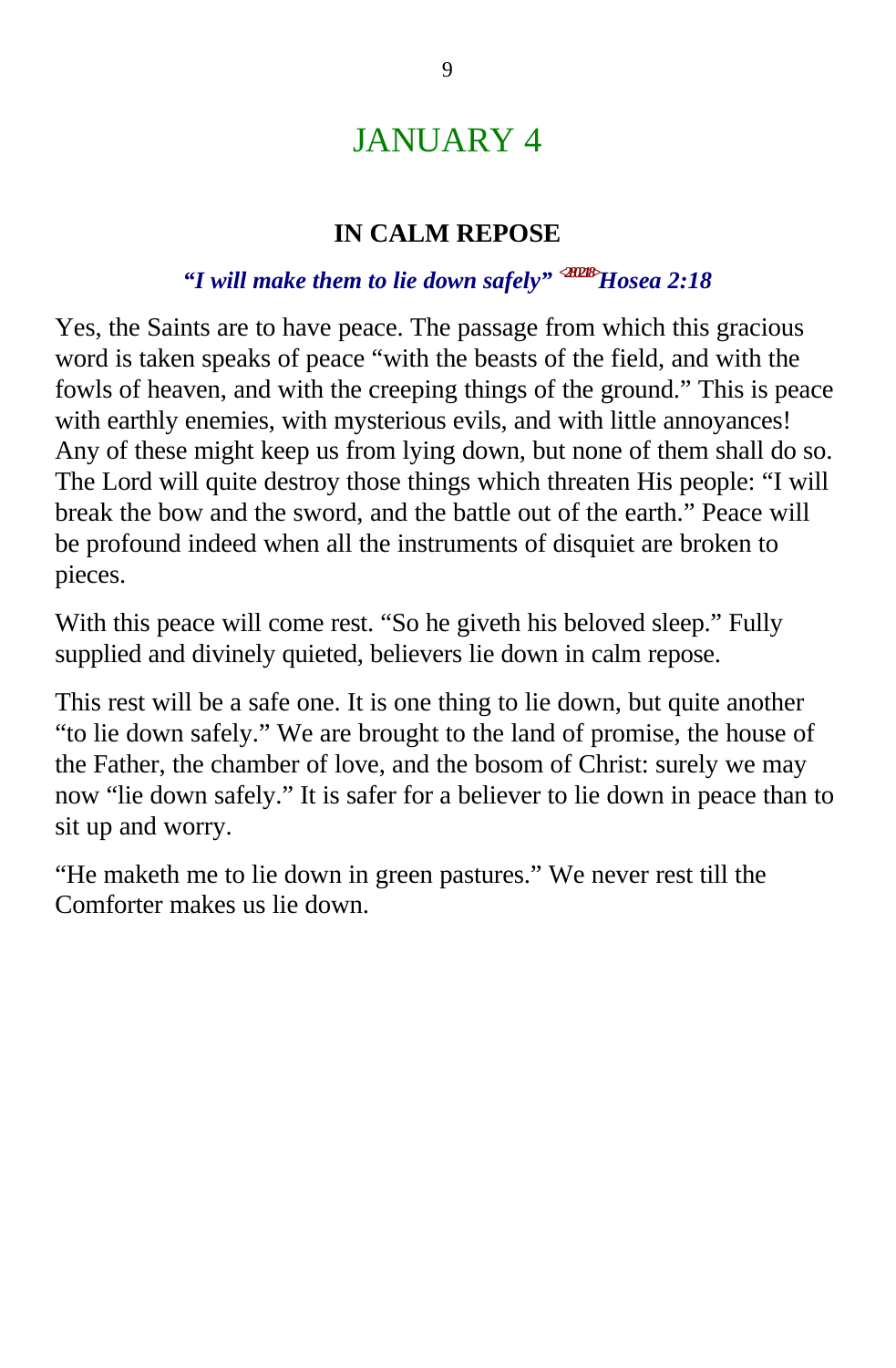#### **A WONDERFUL GUARANTEE**

#### *"I will strengthen thee" <234110>Isaiah 41:10*

When called to serve or to suffer, we take stock of our strength, and we find it to be less than we thought, and less than we need. But let not our heart sink within us while we have such a word as this to fall back upon, for it guarantees us all that we can possibly need. God has strength omnipotent; that strength He can communicate to us; and His promise is that He will do so. He will be the food of our souls, and the health of our hearts; and thus He will give us strength. There is no telling how much power God can put into a man. When divine strength comes, human weakness is no more a hindrance.

Do we not remember seasons of labor and trial in which we received such special strength that we wondered at ourselves? In the midst of danger we were calm, under bereavement we were resigned, in slander we were self-contained, and in sickness we were patient. The fact is, that God gives unexpected strength when unusual trials come upon us. We rise out of our feeble selves. Cowards play the man, foolish ones have wisdom given them, and the silent receive in the self-same hour what they shall speak. My own weakness makes me shrink, but God's promise makes me brave. Lord, strengthen me "according to thy word."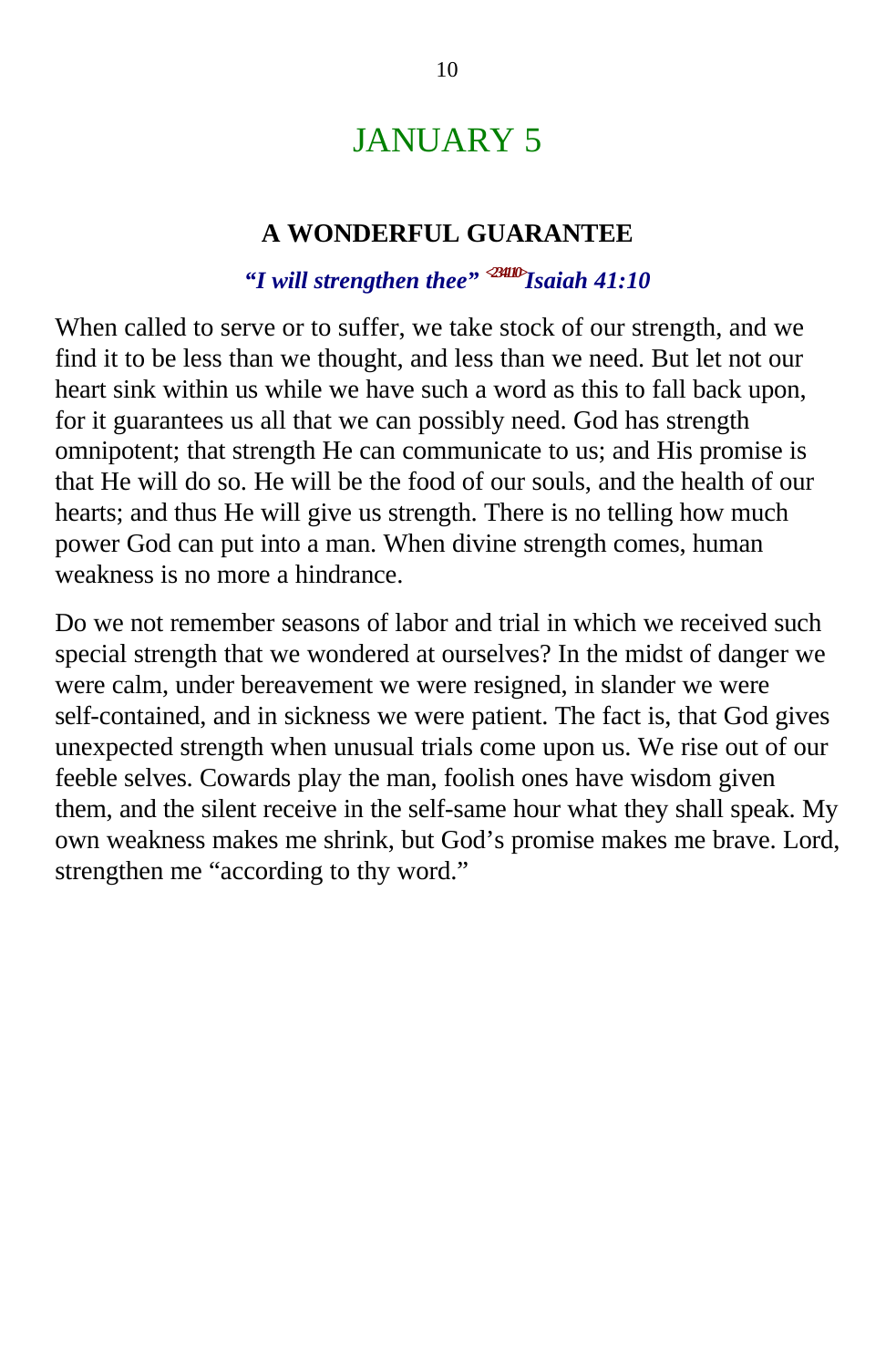#### **HELP FROM WITHOUT**

#### *"Yea, I will help thee" <234110>Isaiah 41:10*

Yesterday's promise secured us strength for what we have to do, but this guarantees us aid in cases where we cannot act alone. The Lord says, "I will help thee." Strength within is supplemented by help without. God can raise us up allies in our warfare if so it seems good in His sight; and even if He does not send us human assistance, He himself will be at our side, and this is better still. "Our August Ally" is better than legions of mortal helpers.

His help is timely: He is a very present help in time of trouble. His help is very wise: He knows how to give each man help meet and fit for him. His help is most effectual, though vain is the help of man. His help is more than help, for He bears all the burden, and supplies all the need. "The Lord is my helper, I will not fear what man can do unto me.

Because He has already been our help, we feel confidence in Him for the present and the future. Our prayer is, "Lord, be thou my helper"; our experience is, "The Spirit also helpeth our infirmities; our expectation is, "I will lift up mine eyes unto the hills, whence cometh my help"; and our song soon will be, "Thou, Lord, hast holpen me."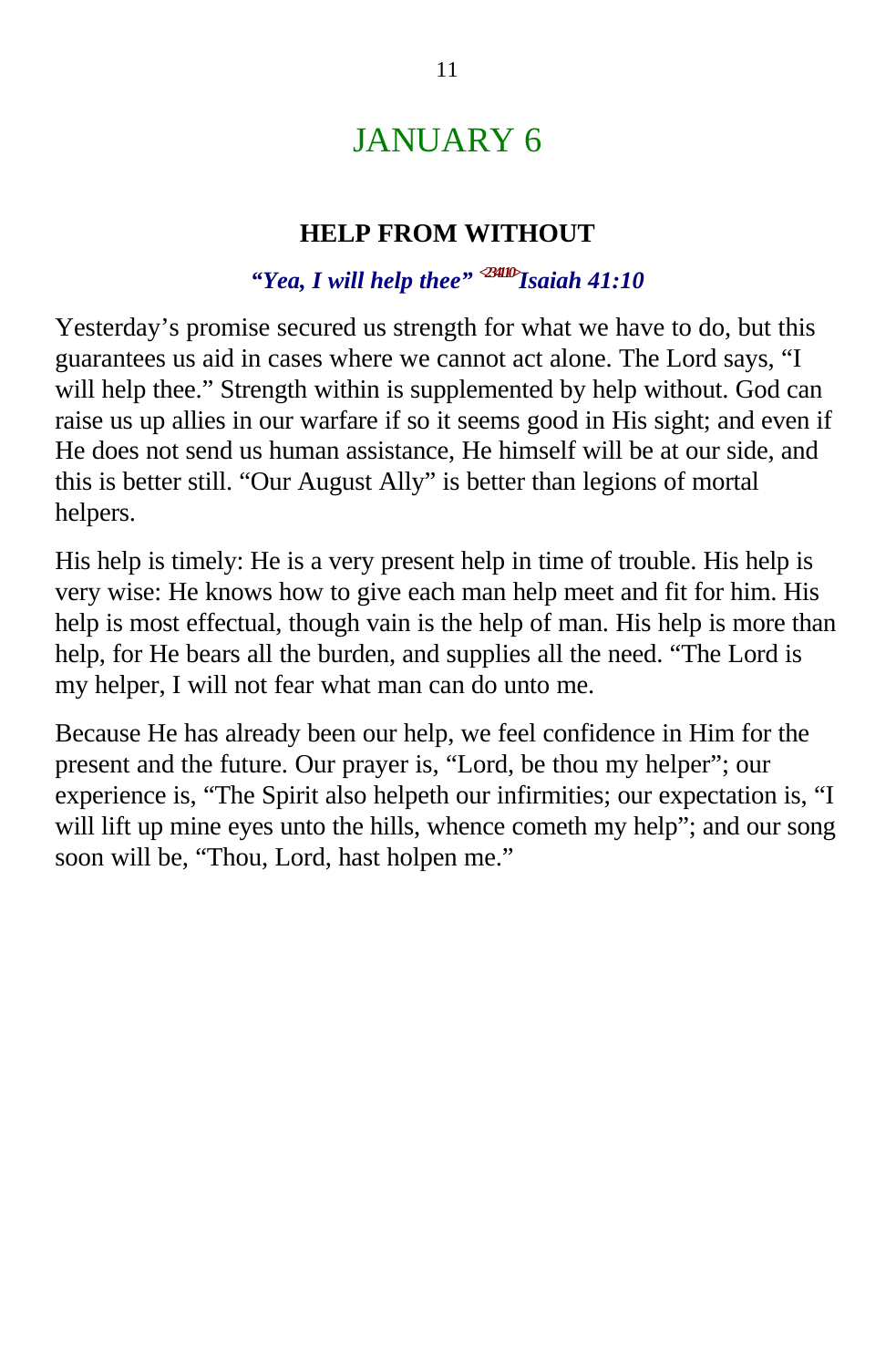#### **ALWAYS GROWING**

#### *"Thou shalt see greater things than these" <430150>John 1:50*

This is spoken to a childlike believer, who was ready to accept Jesus as the Son of God, the King of Israel, upon one convincing piece of argument Those who are willing to see shall see: it is because we shut our eyes that we become so sadly blind.

We have seen much already. Great things and unsearchable has the Lord showed unto us, for which we praise His name; but there are greater truths in His Word, greater depths of experience, greater heights of fellowship, greater works of usefulness, greater discoveries of power, and love, and wisdom. These we are yet to see if we are willing to believe our Lord. The faculty of inventing false doctrine is ruinous, but power to see the truth is a blessing. Heaven shall be opened to us, the way thither shall be made clear to us in the Son of man, and the angelic commerce which goes on between the upper and the lower kingdoms shall be made more manifest to us. Let us keep our eyes open toward spiritual objects, and expect to see more and more. Let us believe that our lives will not drivel down into nothing, but that we shall be always on the growing hand, seeing greater and still greater things, till we behold the Great God himself, and never again lose the sight of Him.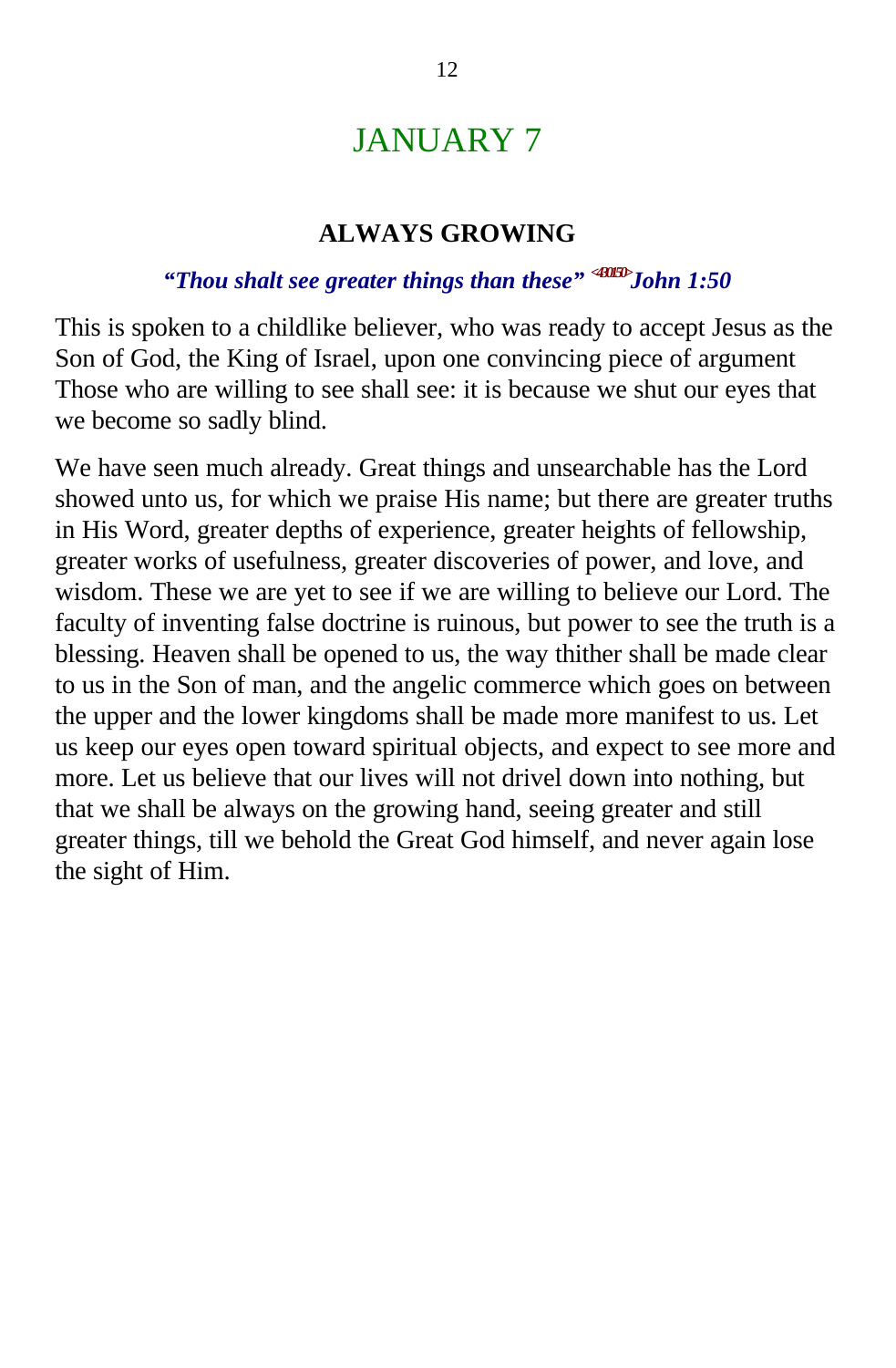#### **PURITY OF HEART AND LIFE**

#### *"Blessed are the pure in heart: for they shall see God." <400508>Matthew 5:8*

Purity, even purity of heart, is the main thing to be aimed at. We need to be made clean within through the Spirit and the Word, and then we shall be clean without by consecration and obedience. There is a close connection between the affections and the understanding: if we love evil, we cannot understand that which is good. If the heart is foul, the eye will be dim. How can those men see a holy God who love unholy things?

What a privilege it is to see God here! A glimpse of Him is Heaven below! In Christ Jesus the pure in heart behold the Father. We see Him, His truth, His love, His purpose, His sovereignty, His covenant character, yea, we see Himself in Christ. But this is Only apprehended as sin is kept out of the heart. Only those who aim at godliness can cry, "Mine eyes are ever towards the Lord." The desire of Moses, "I beseech thee, show me thy glory," can only be fulfilled in us as we purify ourselves from all iniquity. We shall "see him as he is"; and "every one that hath this hope in him purifieth himself." The enjoyment of present fellowship and the hope of the beatific vision are urgent motives for purity of heart and life. Lord, make us pure in heart, that we may see Thee!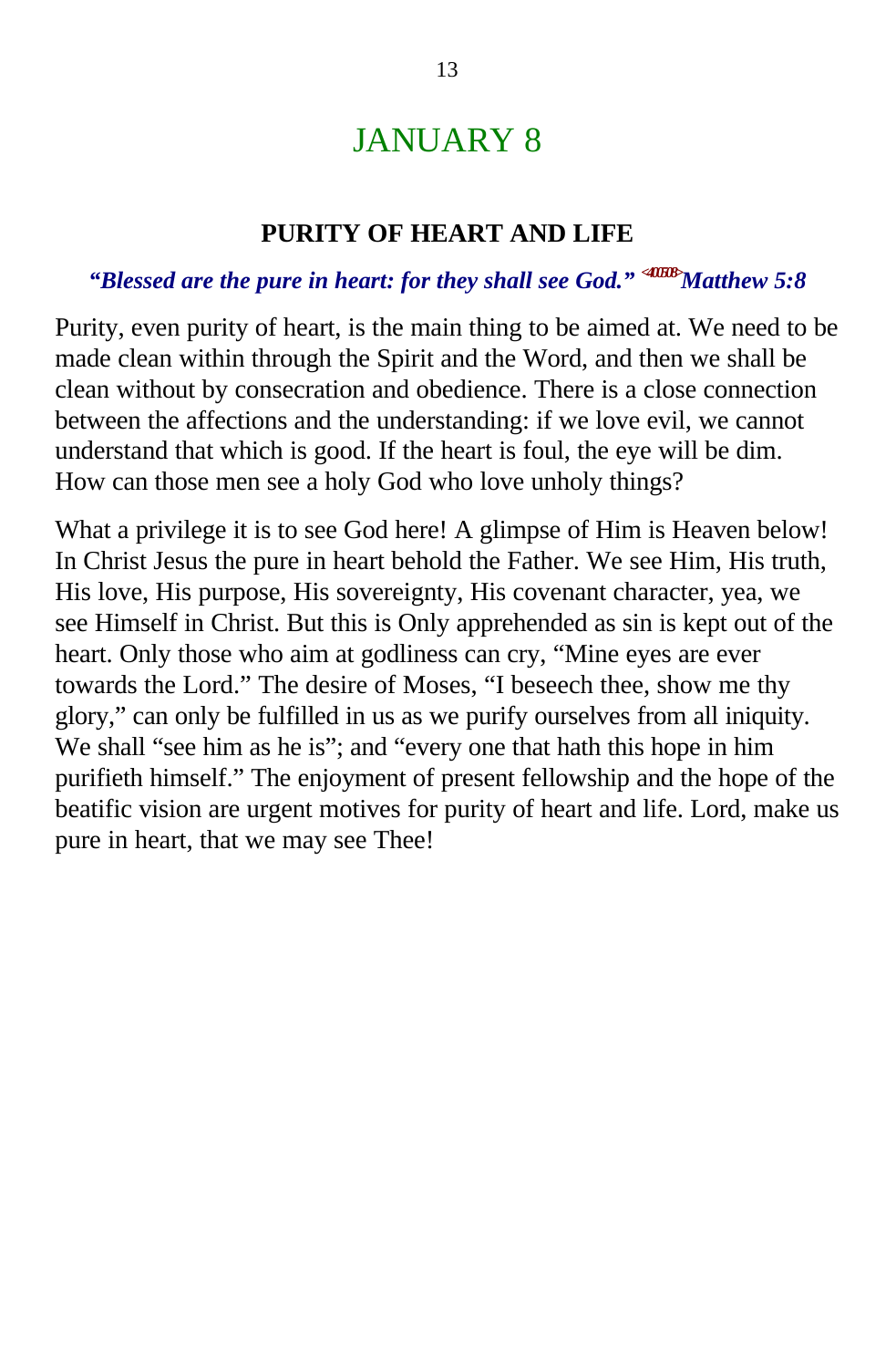#### **GAINING BY GIVING**

#### *"The liberal soul shall be made fat." <201125>Proverbs 11:25*

If I desire to flourish in soul, I must not hoard up my stores, but must distribute to the poor. To be close and niggardly is the world's way to prosperity, but it is not God's way, for He saith, "There is that scattereth, and yet increaseth; and there is that withholdeth more than is meet, and it tendeth to poverty." Faith's way of gaining is giving. I must try this again and again; and I may expect that as much of prosperity as will be good for me will come to me as a gracious reward for a liberal course of action.

Of course, I may not be sure of growing rich. I shall be fat, but not too fat. Too great riches might make me as unwieldy as corpulent persons usually are, and cause me the dyspepsia of worldliness, and perhaps bring on a fatty degeneration of the heart. No, if I am fat enough to be healthy, I may well be satisfied; and if the Lord grants me a competence, I may be thoroughly content.

But there is a mental and spiritual fatness which I would greatly covet, and these come as the result of generous thoughts toward my God, His church, and my fellow-men. Let me not stint, lest I starve my heart. Let me be bountiful, and liberal; for so shall I be like my Lord. He gave Himself for me: shall I grudge Him anything?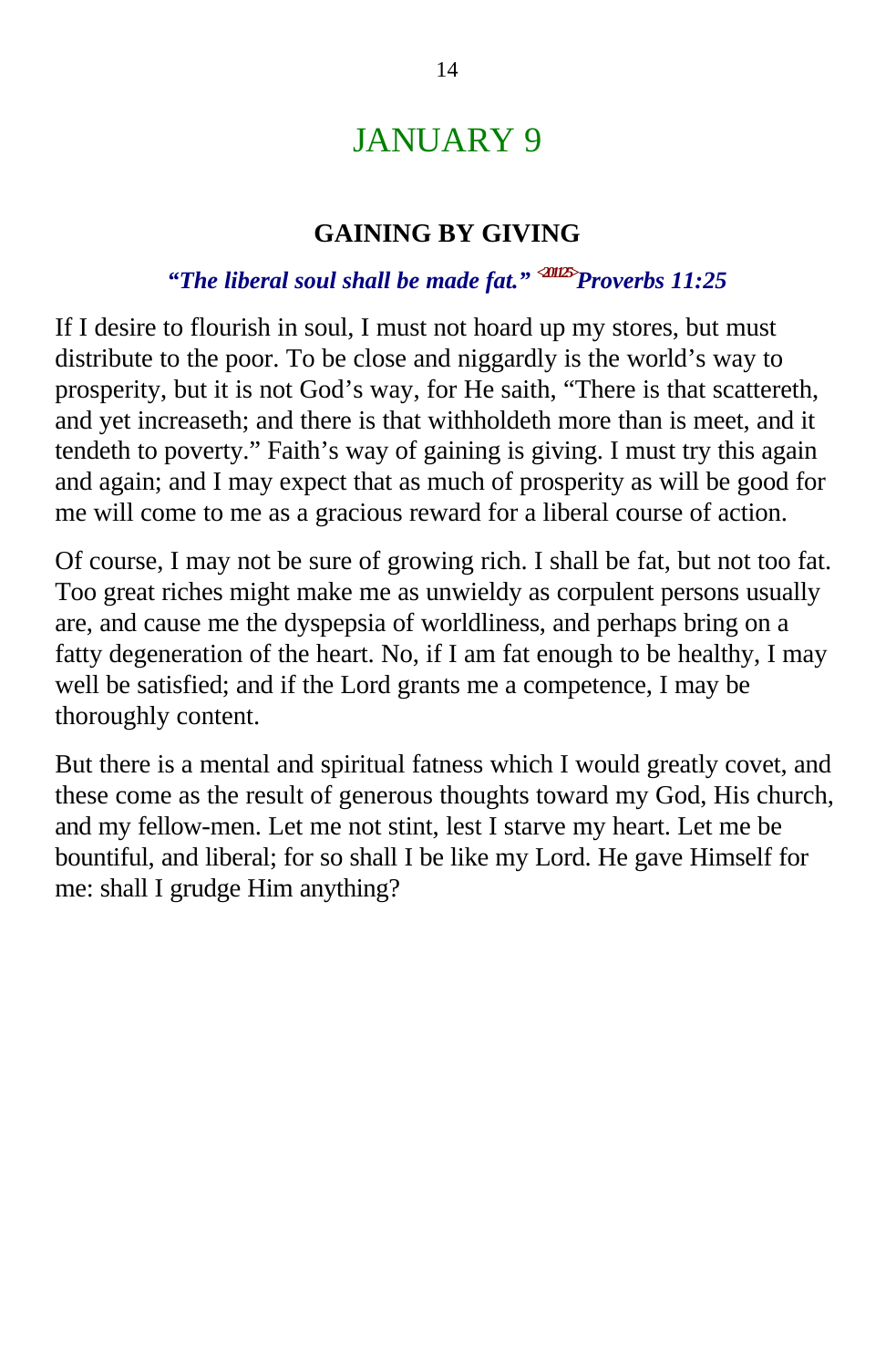#### **DIVINE RECOMPENSE**

#### *"He that watereth shall be watered also himself." <201125>Proverbs 11:25*

If I carefully consider others, God will consider me; and in some way or other He will recompense me. Let me consider the poor, and the Lord will consider me. Let me look after little children, and the Lord will treat me as His child. Let me feed His flock, and He will feed me. Let me water His garden, and He will make a watered garden of my soul. This is the Lord's own promise; be it mine to fulfill the condition, and then to expect its fulfillment.

I may care about myself till I grow morbid; I may watch over my own feelings till I feel nothing; and I may lament my own weakness till I grow almost too weak to lament. It will be far more profitable for me to become unselfish, and out of love to my Lord Jesus begin to care for the souls of those around me. My tank is getting very low; no fresh rain comes to fill it; what shall I do? I will pull up the plug, and let its contents run out to water the withering plants around me. What do I see? My cistern seems to fill as it flows. A secret spring is at work. While all was stagnant, the fresh spring was sealed; but as my stock flows out to water others the Lord thinketh upon me. Hallelujah!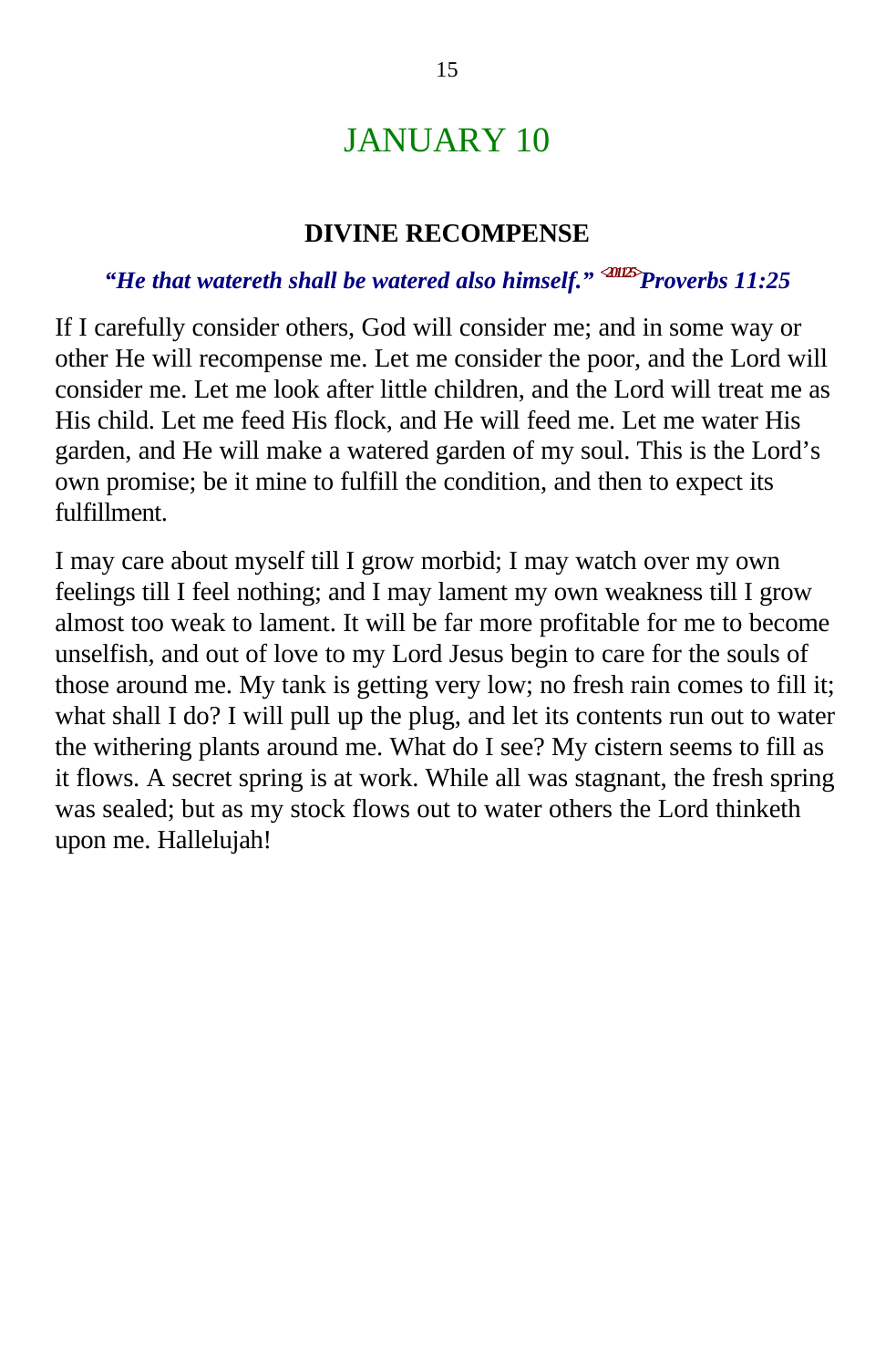#### **FAITH SEES THE BOW**

#### *"And it shall come to pass, when I bring a cloud over the earth, that the bow shall be seen in the cloud." <010914>Genesis 9:14*

Just now clouds are plentiful enough, but we are not afraid that the world will be destroyed by a deluge. We see the rainbow often enough to prevent our having any such fears. The covenant which the Lord made with Noah stands fast, and we have no doubts about it. Why, then, should we think that the clouds of trouble, which now darken our sky, will end in our destruction? Let us dismiss such groundless and dishonoring fears.

Faith always sees the bow of covenant promise whenever sense sees the cloud of affliction. God has a bow with which He might shoot out His arrows of destruction; but see! it is turned upward. It is a bow without an arrow or a string; it is a bow hung out for show, no longer used for war. It is a bow of many colors, expressing joy and delight, and not a bow blood-red with slaughter, or black with anger. Let us be of good courage. Never does God so darken our sky as to leave His covenant without a witness; and even if He did, we would trust Him, since He cannot change, or lie, or in any other way fail to keep His covenant of peace. Until the waters go over the earth again, we shall have no reason for doubting our God.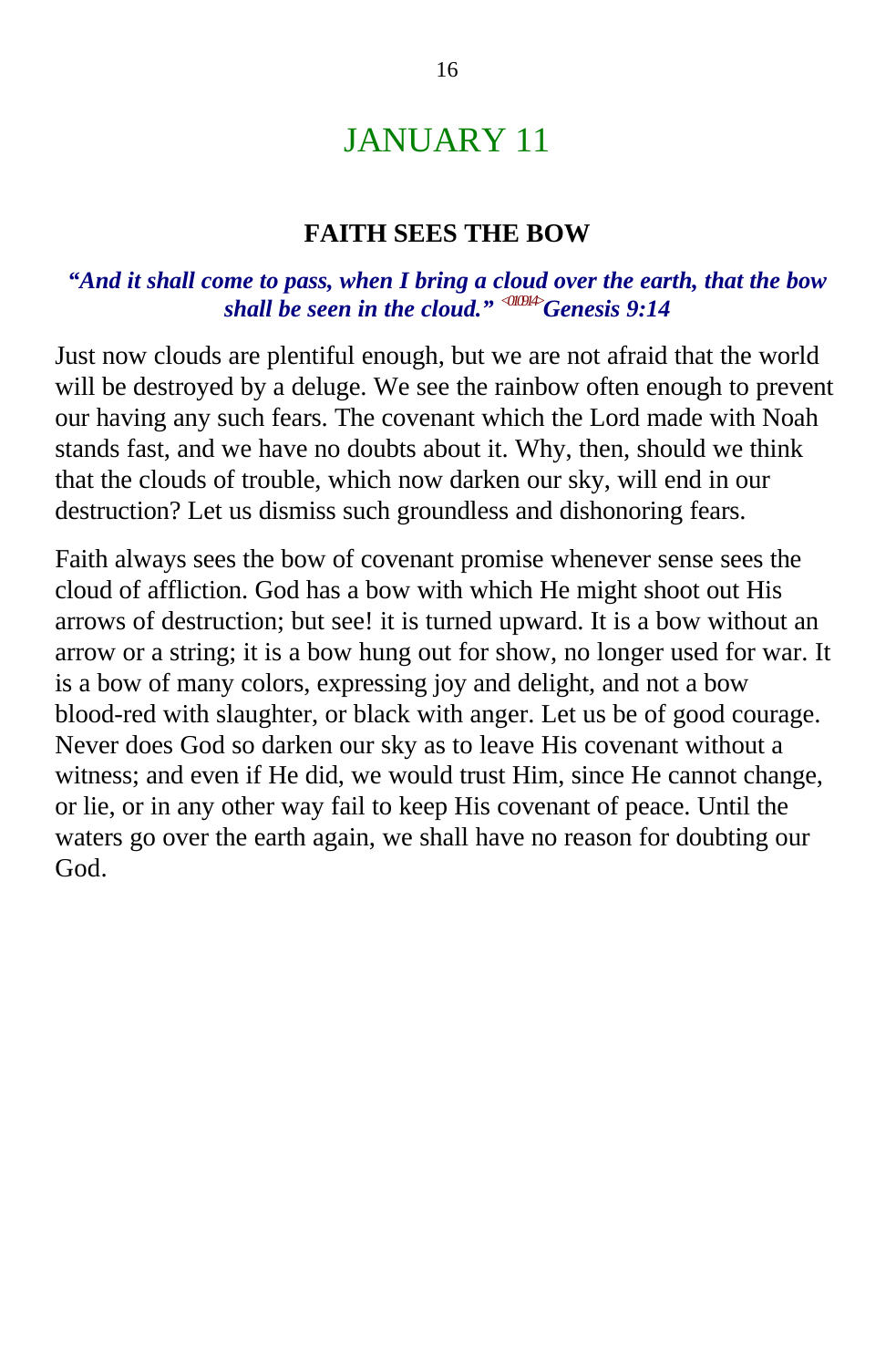#### **"LOVE UNTO THE END"**

#### *"For the Lord will not cast off for ever"* <sup> $\alpha$ *RRI*</sup>*Lamentations 3:31*

He may cast away for a season, but not for ever.

A woman may leave off her ornaments for a few days, but she will not forget them, nor throw them upon the dunghill. It is not like the Lord to cast off those whom He loves: for, "having loved his own which were in the world, he loved them unto the end." Some talk of our being in grace and out of it, as if we were like rabbits that run in and out of their burrows: but, indeed, it is not so. The Lord's love is a far more serious and abiding matter than this.

He chose us from eternity, and He will love us throughout eternity. He loved us so as to die for us, and we may therefore be sure that His love will never die. His honor is so wrapped up in the salvation of the believer, that He can no more cast him off than He can cast off His own robes of office as King of glory. No, no! The Lord Jesus, as a Head, never casts off His members; as a Husband, He never casts off His bride.

Did you think you were cast off? Why did you think so evil of the Lord who has betrothed you to Himself? Cast off such thoughts, and never let them lodge in your soul again. "The Lord hath not cast away his people which he foreknew" ( $\text{min}$ Romans 11:2). "He hateth putting away"  $($ <sup>3026</sup>Malachi 2:16).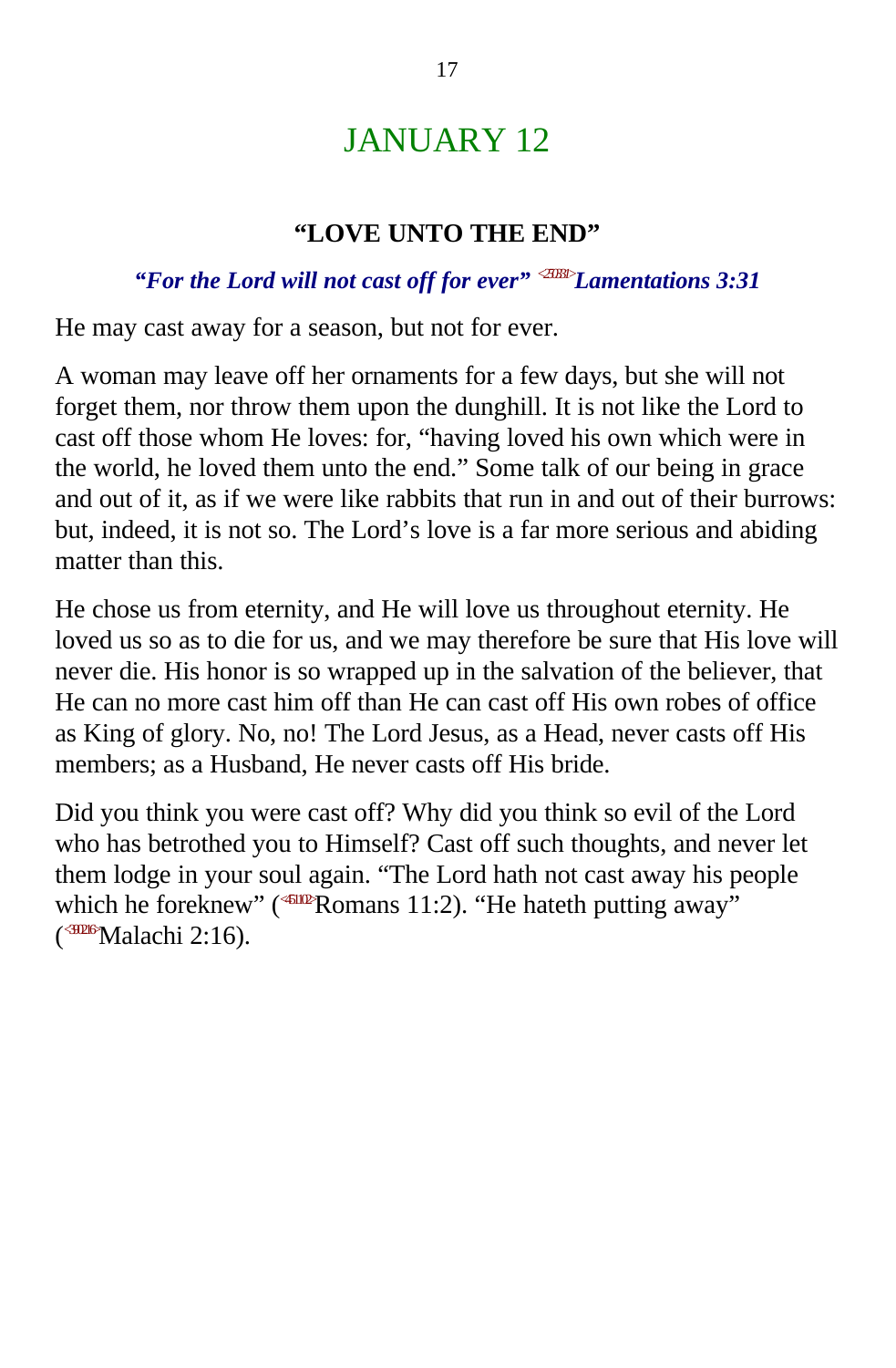#### **NEVER CAST OUT**

#### *"Him that cometh to me I will in no wise cast out"* <sup>4657</sup>John 6:37

Is there any instance of our Lord's casting out a coming one? If there be so, we would like to know of it; but there has been none, and there never will be. Among the lost souls in hell there is not one that can say, "I went to Jesus, and He refused me." It is not possible that you or I should be the first to whom Jesus shall break His word. Let us not entertain so dark a suspicion.

Suppose we go to Jesus now about the evils of today. Of this we may be sure — He will not refuse us audience, or cast us out. Those of us who have often been, and those who have never gone before — let us go together, and we shall see that He will not shut the door of His grace in the face of any one of us.

"This man receiveth sinners," but He repulses none. We come to Him in weakness and sin, with trembling faith, and small knowledge, and slender hope; but He does not cast us out. We come by prayer, and that prayer broken; with confession, and that confession faulty; with praise, and that praise far short of His merits; but yet He receives us. We come diseased, polluted, worn out, and worthless; but He doth in no wise cast us out. Let us come again today to Him who never casts us out.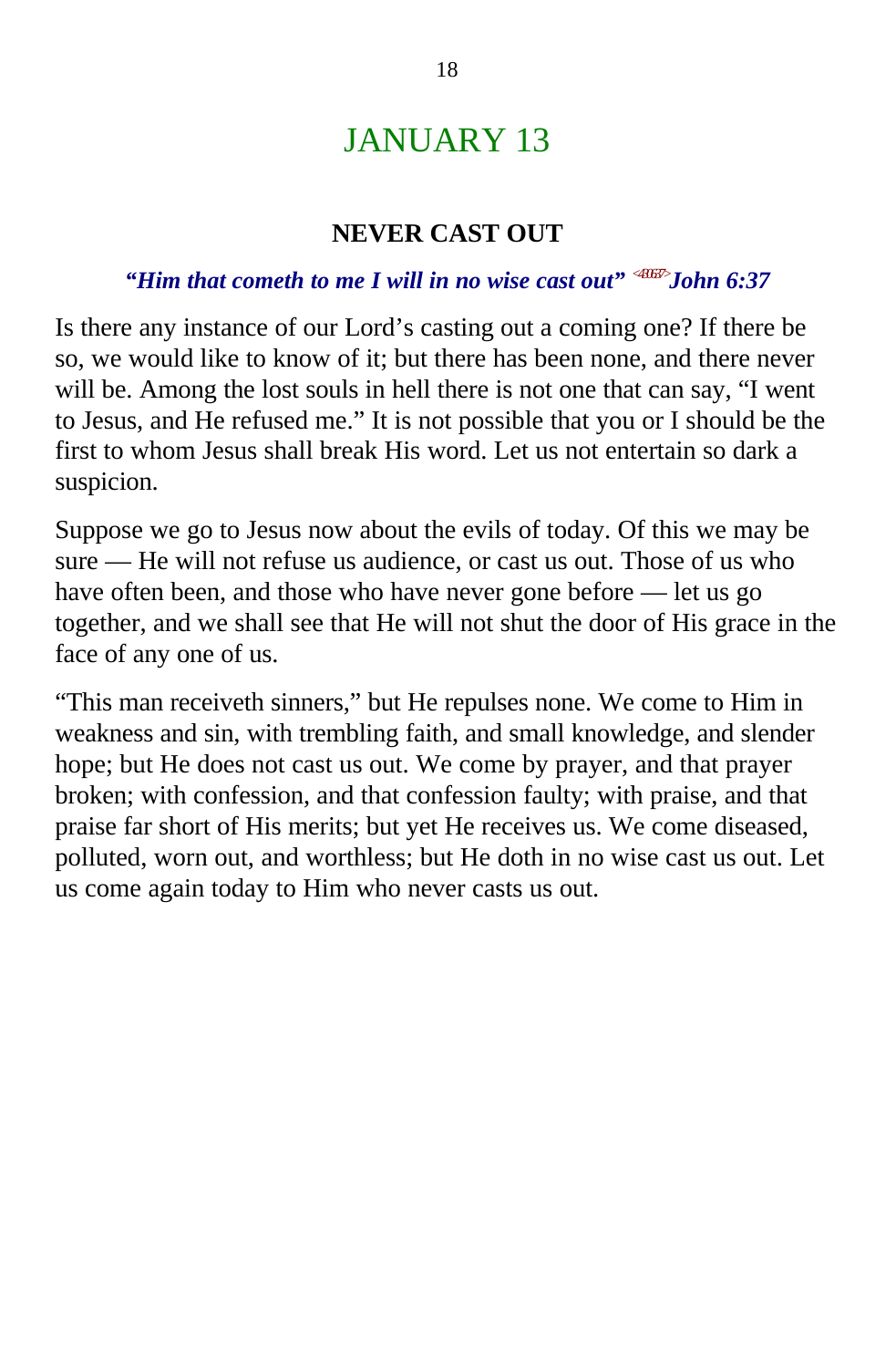#### **REST IS A GIFT**

#### *"Come unto me, all ye that labor and are heavy laden, and I will give you rest" <401128>Matthew 11:28*

We who are saved find rest in Jesus. Those who are not saved will receive rest if they come to Him, for here He promises to 'give" it. Nothing can be freer than a gift; let us gladly accept what He gladly gives. You are not to buy it, nor to borrow it; but to receive it as a gift. You labor under the lash of ambition, covetousness, lust, or anxiety: He will set you free from this iron bondage, and give you rest. You are "laden" — yes, "heavy laden" with sin, fear, care, remorse, fear of death; but if you come to Him, He will unload you. He carried the crushing mass of our sin, that we might no longer carry it. He made Himself the great Burden-bearer, that every heavy laden one might cease from bowing down under the enormous pressure.

Jesus gives rest. It is so. Will you believe it? Will you put it to the test? Will you do so at once? Come to Jesus, by quitting every other hope, by thinking of Him, believing God's testimony about Him, and trusting everything with Him. If you thus come to Him, the rest which He will give you will be deep, safe, holy, and everlasting. He gives a rest which develops into heaven, and He gives it this day to all who come to Him.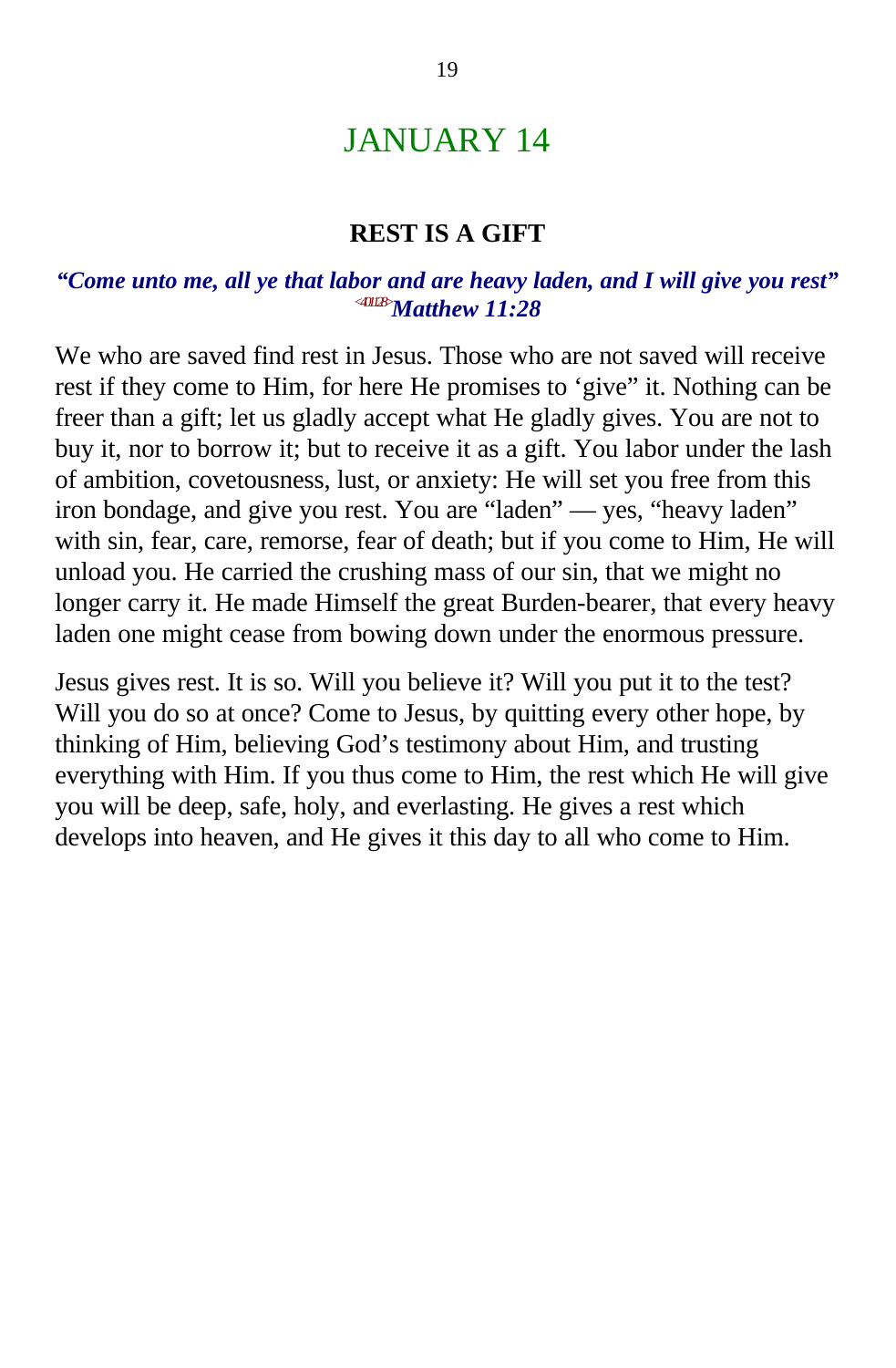#### **MADE RICH BY FAITH**

#### *"For the needy shall not alway be forgotten: the expectation of the poor shall not perish for ever*" <sup>2008</sup>*Psalm 9:18*

Poverty is a hard heritage; but those who trust in the Lord are made rich by faith. They know that they are not forgotten of God; and though it may seem that they are overlooked in His providential distribution of good things, they look for a time when all this shall be righted. Lazarus will not always lie among the dogs at the rich man's gate, but he will have his recompense in Abraham's bosom.

Even now the Lord remembers His poor but precious sons. "I am poor and needy; yet the Lord thinketh upon me," said one of old; and it is even so. The godly poor have great expectations. They expect the Lord to provide them all things necessary for this life and godliness; they expect to see all things working for their good; they expect to have all the closer fellowship with their Lord, who had not where to lay His head; they expect His Second Advent, and to share its glory. This expectation cannot perish, for it is laid up in Christ Jesus, who liveth for ever; and because He lives, it shall live also. The poor saint singeth many a song which the rich sinner cannot understand. Wherefore, let us, when we have short commons below, think of the royal table above.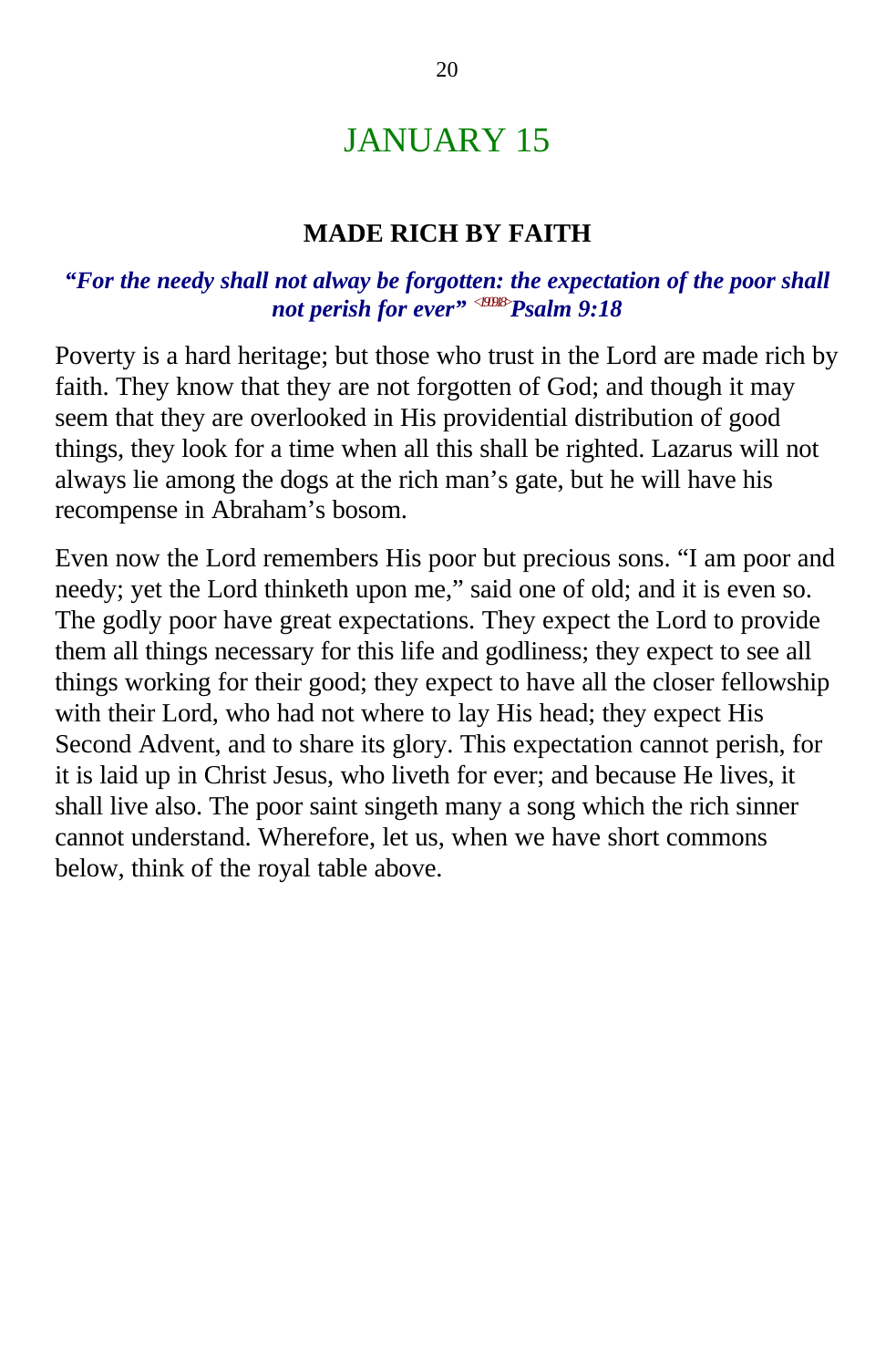#### **EVEN THE FAINTEST CALL**

#### *"And it shall come to pass, that whosoever shall call on the name of the Lord shall be delivered" <290232>Joel 2:32*

Why do I not call on His name? Why do I run to this neighbor and that, when God is so near and will hear my faintest call? Why do I sit down, and devise schemes, and invent plans? Why not at once roll myself and my burden upon the Lord? Straightforward is the best runner — why do I not run at once to the living God? In vain shall I look for deliverance anywhere else; but with God I shall find it; for here I have His royal SHALL to make it sure.

I need not ask whether I may call on Him or not, for that word "Whosoever is a very wide and comprehensive one. Whosoever means me, for it means anybody and everybody who calls upon God. I will therefore follow the leading of the text, and at once call upon the glorious Lord who has made so large a promise.

My case is urgent, and I do not see how I am to be delivered; but this is no business of mine. He who makes the promise will find out ways and means of keeping it. It is mine to obey His commands; it is not mine to direct His counsels. I am His servant, not His solicitor. I call upon Him, and He will deliver me.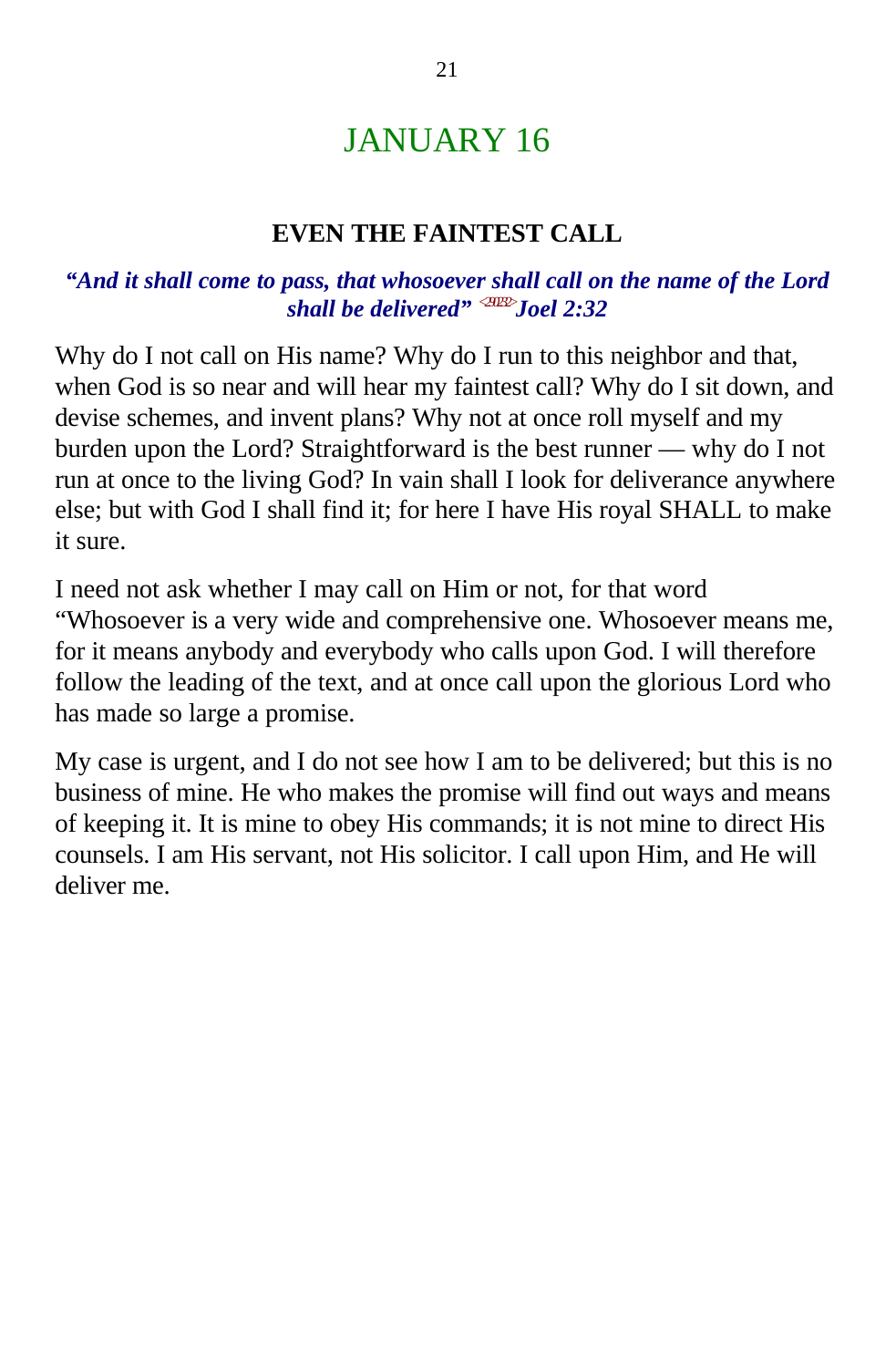#### **A MAN WITHOUT FEAR**

#### *"And he said, Certainly I will be with thee"* <sup>*ABBD*</sup> *Exodus* 3:12

Of course, if the Lord sent Moses on an errand, He would not let him go alone. The tremendous risk which it would involve, and the great power it would require, would render it ridiculous for God to send a poor lone Hebrew to confront the mightiest king in all the world, and then leave him to himself. It could not be imagined that a wise God would match poor Moses with Pharaoh and the enormous forces of Egypt. Hence He says, "Certainly I will be with thee," as if it were out of the question that He would send him alone.

In my case, also, the same rule will hold good. If I go upon the Lord's errand, with a simple reliance upon His power, and a single eye to His glory, it is certain that He will be with me. His sending me binds Him to back me up. Is not this enough? What more can I want? If all the angels and archangels were with me, I might fail; but if HE is with me, I must succeed. Only let me take care that I act worthily toward this promise. Let me not go timidly, half-heartedly, carelessly, presumptuously. What manner of person ought he to be who has God with him! In such company it behoveth me to play the man, and like Moses go in unto Pharaoh without fear.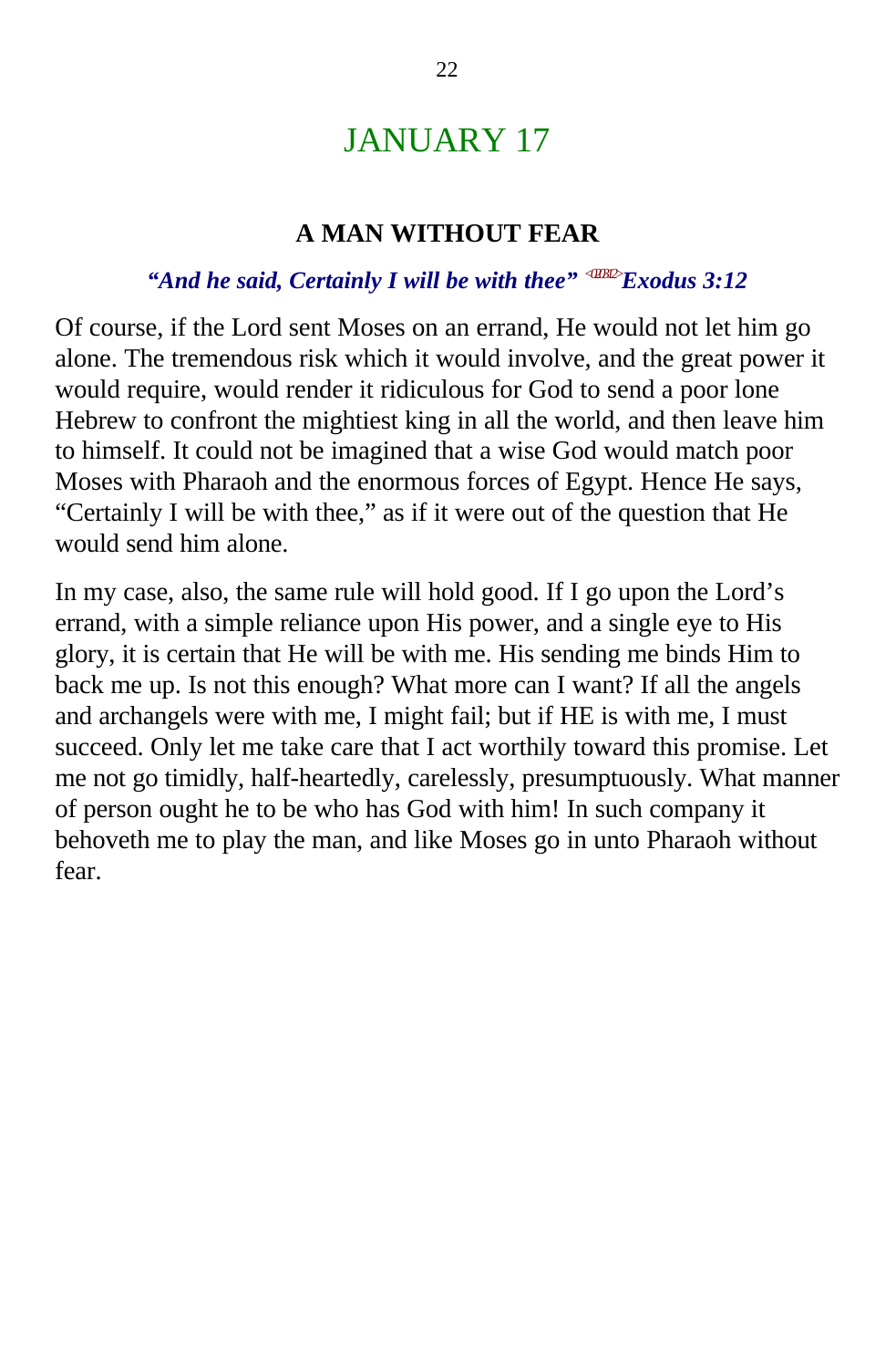#### **CHRIST AND HIS CHILDREN**

#### *"When thou shalt make his soul an offering for sin, he shall see his seed" <235310>Isaiah 53:10*

Our Lord Jesus has not died in vain. His death was sacrificial: He died as our substitute, because death was the penalty of our sins; and because His substitution was accepted of God, He has saved those for whom He made His soul a sacrifice. By death He became like the corn of wheat which bringeth forth much fruit. There must be a succession of children unto Jesus; He is "the Father of the everlasting age." He shall say, "Behold, I and the children whom thou hast given me."

A man is honored in his sons, and Jesus hath His quiver full of these arrows of the mighty. A man is represented in his children, and so is the Christ in Christians. In his seed a man's life seems to be prolonged and extended; and so is the life of Jesus continued in believers.

Jesus lives, for He sees His seed. He fixes His eye on us, He delights in us, He recognizes us as the fruit of His soul travail. Let us be glad that our Lord does not fail to enjoy the result of His dread sacrifice, and that He will never cease to feast His eyes upon the harvest of His death. Those eyes which once wept for us, are now viewing us with pleasure. Yes, He looks upon those who are looking unto Him. Our eyes meet! What a joy is this!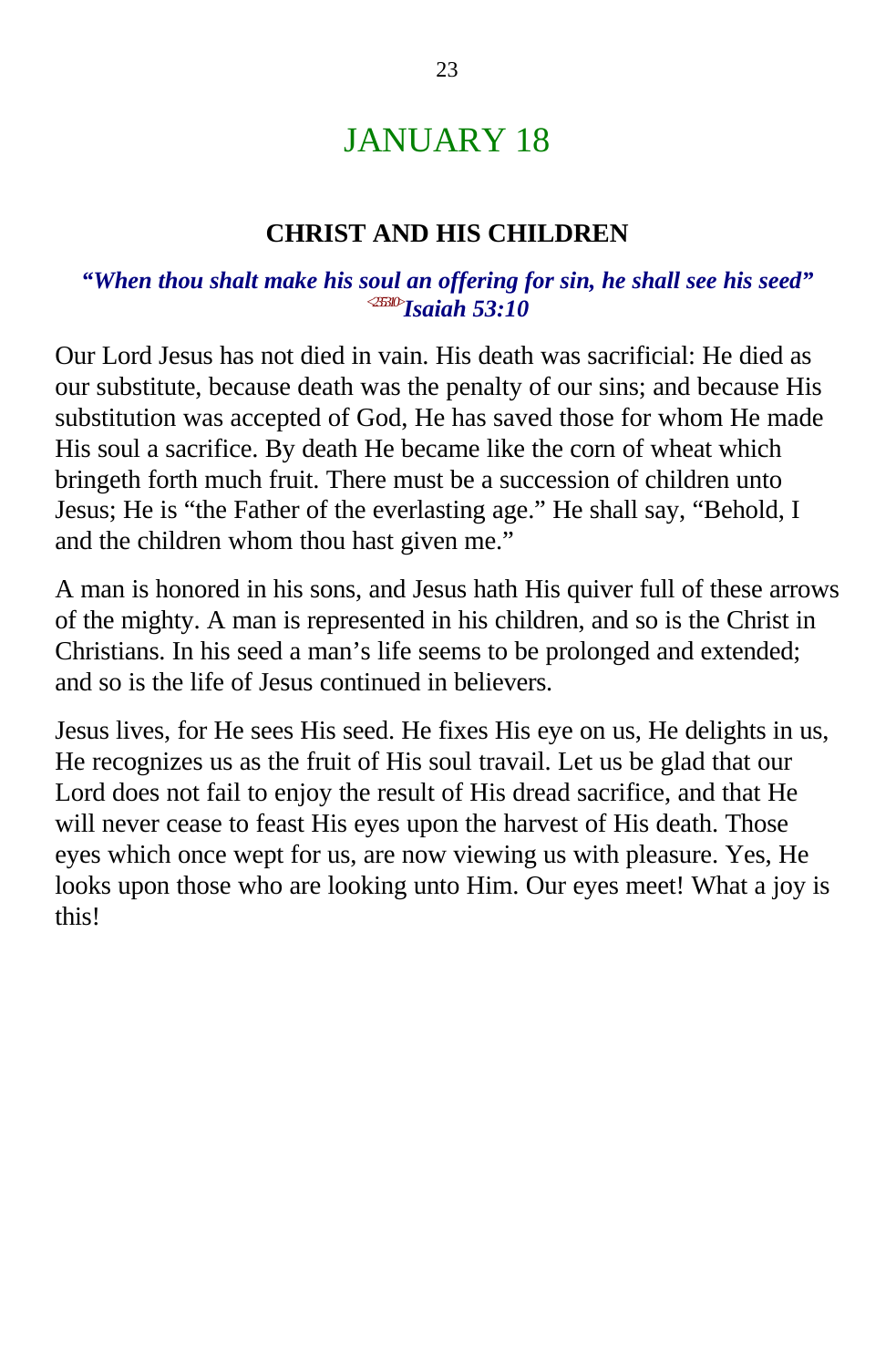#### **MOUTH CONFESSION; HEART BELIEF**

"If thou shalt confess with thy mouth the Lord Jesus, and shalt believe in thine heart that God hath raised him from the dead, thou shalt be saved" <**EIIDRomans** 10:9

There must be confession with the mouth. Have I made it? Have I openly avowed my faith in Jesus as the Savior whom God has raised from the dead, and have I done it in God's way? Let me honestly answer this question.

There must also be belief with the heart. Do I sincerely believe in the risen Lord Jesus? Do I trust in Him as my sole hope of salvation? Is this trust from my heart? Let me answer as before God.

If I can truly claim that I have both confessed Christ and believed in him, then I am saved. The text does not say it may be so, but it is plain as a pikestaff, and clear as the sun in the Heavens: "Thou shalt be saved." As a believer and a confessor, I may lay my hand on this promise, and plead it before the Lord God at this moment, and throughout life, and in the hour of death, and at the day of judgment.

I must be saved from the guilt of sin, the power of sin, the punishment of sin, and ultimately from the very being of sin. God hath said it — "Thou shalt be saved." I believe it. I shall be saved: I am saved. Glory be to God for ever and ever!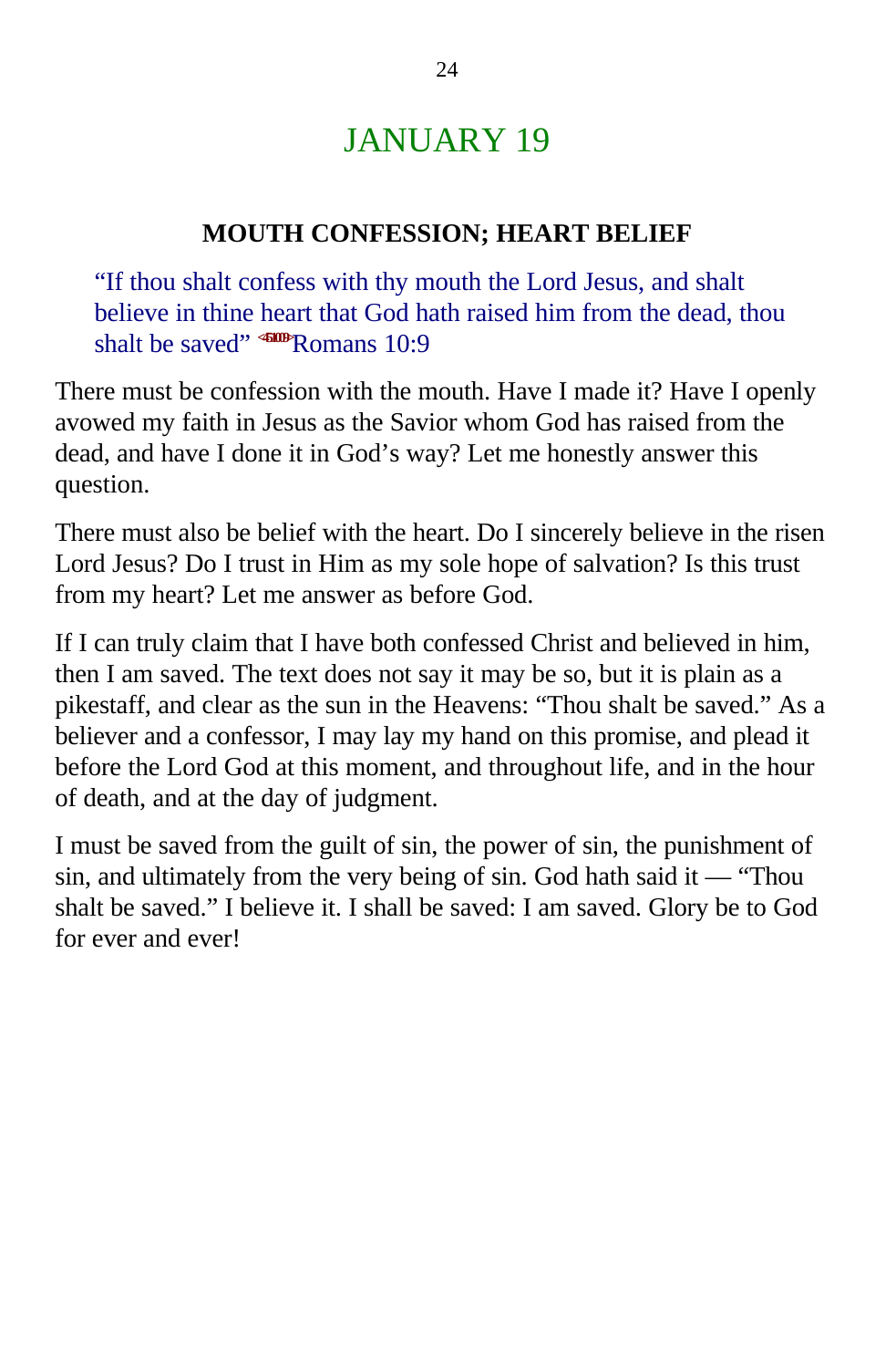#### **THE OVERCOMER**

#### *"To him that overcometh will I give to eat of the tree of life, which is in the midst of the paradise of God*<sup> $\cdot$  *<sup><i>ARD</sup>*<sup>*Revelation 2:7*</sup></sup></sup>

No man may turn his back in the day of battle, or refuse to go to the holy war. We must fight if we would reign, and we must carry on the warfare till we overcome every enemy, or else this promise is not for us, since it is only for "him that overcometh." We are to overcome the false prophets who have come into the world, and all the evils which accompany their teaching. We are to overcome our own faintness of heart, and tendency to decline from our first love. Read the whole of the Spirit's word to the church at Ephesus.

If by grace we win the day, as we shall if we truly follow our conquering Leader, then we shall be admitted to the very center of the paradise of God, and shall be permitted to pass by the cherub and his flaming sword, and come to that guarded tree, whereof if a man eat, he shall live for ever. We shall thus escape that endless death which is the doom of sin, and gain that everlasting life which is the seal of innocence, the outgrowth of immortal principles of God-like holiness. Come, my heart, pluck up courage! To flee the conflict will be to lose the joys of the new and better Eden; to fight unto victory is to walk with God in Paradise.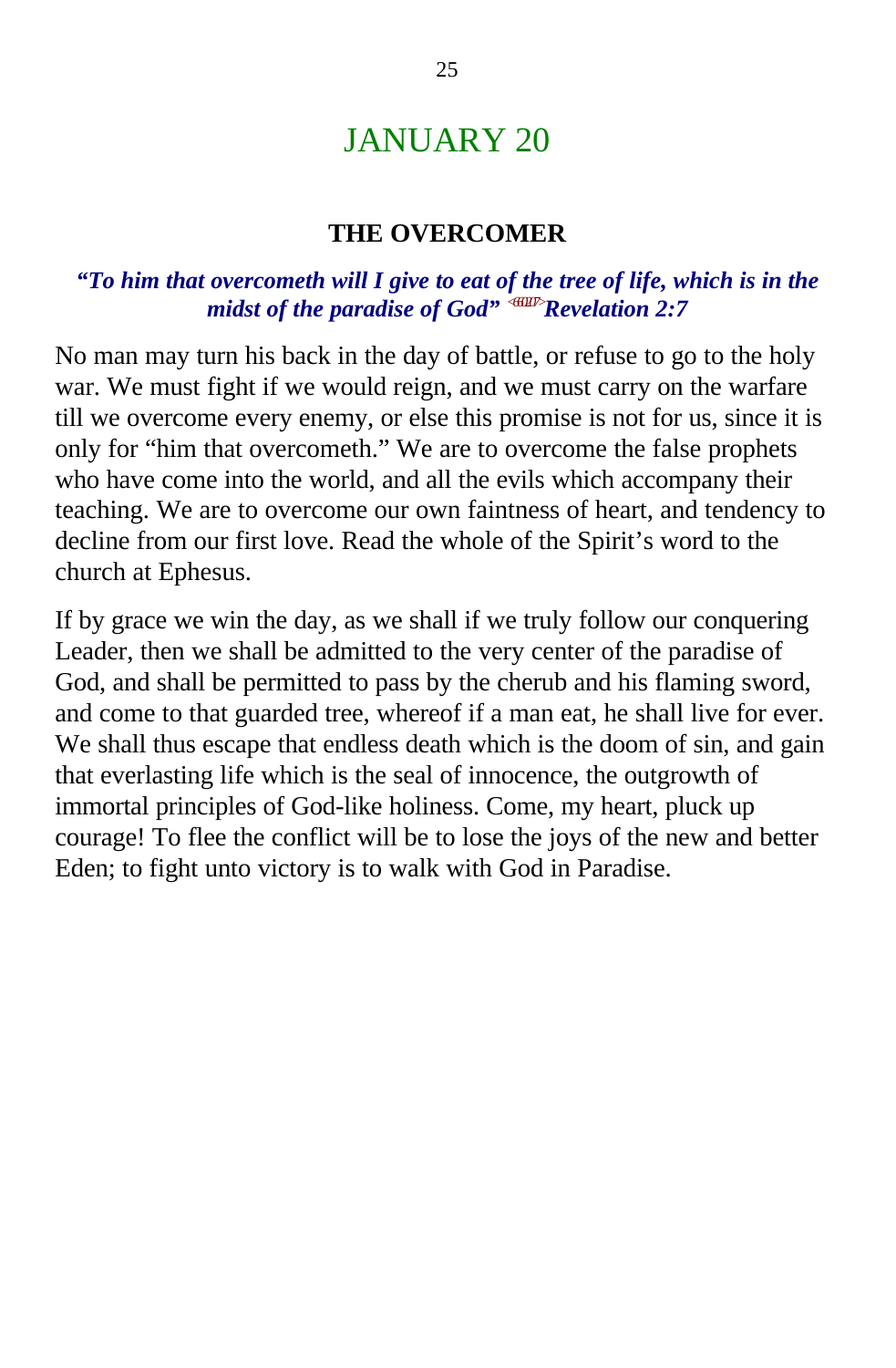#### **GOD'S ENEMIES SHALL BOW**

#### *"The Egyptians shall know that I am the Lord"*  $\frac{dE}{dt}$ *Exodus 7:5*

The ungodly world is hard to teach. Egypt does not know Jehovah, and therefore dares to set up its idols, and even ventures to ask — "Who is the Lord?" Yet the Lord means to break proud hearts, whether they will or not. When His judgments thunder over their heads, darken their skies, destroy their harvests, and slay their sons, they begin to discern somewhat of Jehovah's power. There will yet be such things done in the earth as shall bring skeptics to their knees. Let us not be dismayed because of their blasphemies, for the Lord can take care of His own name, and He will do so in a very effectual manner.

The salvation of His own people was another potent means of making Egypt know that the God of Israel was Jehovah, the living and true God. No Israelite died by any one of the ten plagues. None of the chosen seed were drowned in the Red Sea. Even so, the salvation of the elect, and the sure glorification of all true believers, will make the most obstinate of God's enemies acknowledge that Jehovah He is the God.

Oh, that His convincing power would go forth by His Holy Spirit in the preaching of the gospel, till all nations shall bow at the name of Jesus, and call Him Lord!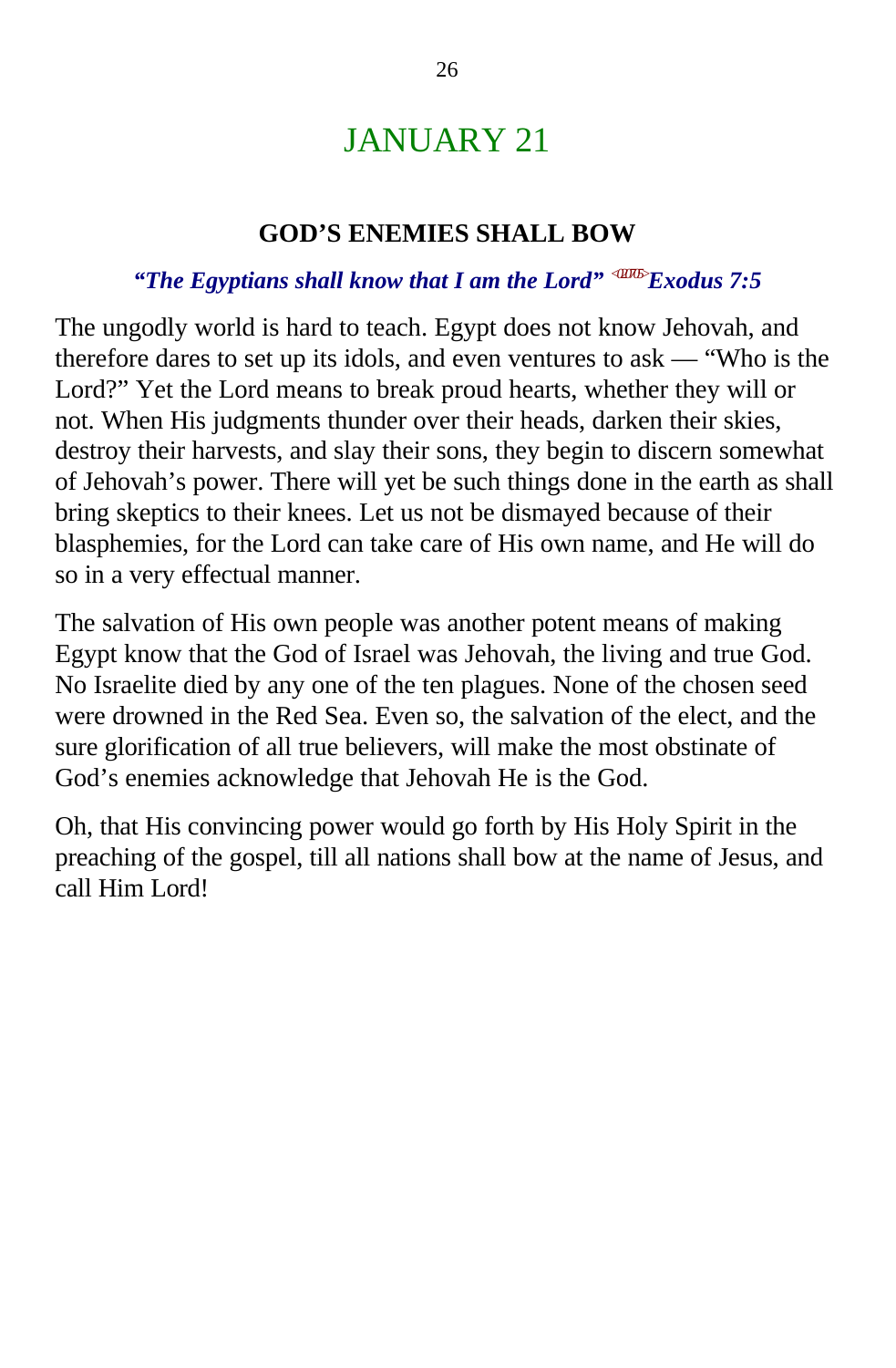#### **CHRISTIAN LIBERALITY**

#### *"Blessed is he that considereth the poor: the Lord will deliver him in time of trouble*" <sup>*AHOI*</sup>*Psalm 41:1*

To think about the poor and let them lie on our hearts is a Christian man's duty; for Jesus put them with us and near us when He said, "The poor ye have always with you."

Many give their money to the poor in a hurry, without thought; and many more give nothing at all. This precious promise belongs to those who "consider" the poor, look into their case, devise plans for their benefit, and considerately carry them out. We can do more by care than by cash, and most with the two together. To those who consider the poor, the Lord promises His own consideration in times of distress. He will bring us out of trouble if we help others when they are in trouble. We shall receive very singular providential help if the Lord sees that we try to provide for others. We shall have a time of trouble, however generous we may be; but if we are charitable, we may put in a claim for peculiar deliverance, and the Lord will not deny His own word and bond. Miserly curmudgeons may help themselves, but considerate and generous believers the Lord will help. As you have done unto others, so will the Lord do unto you. Empty your pockets.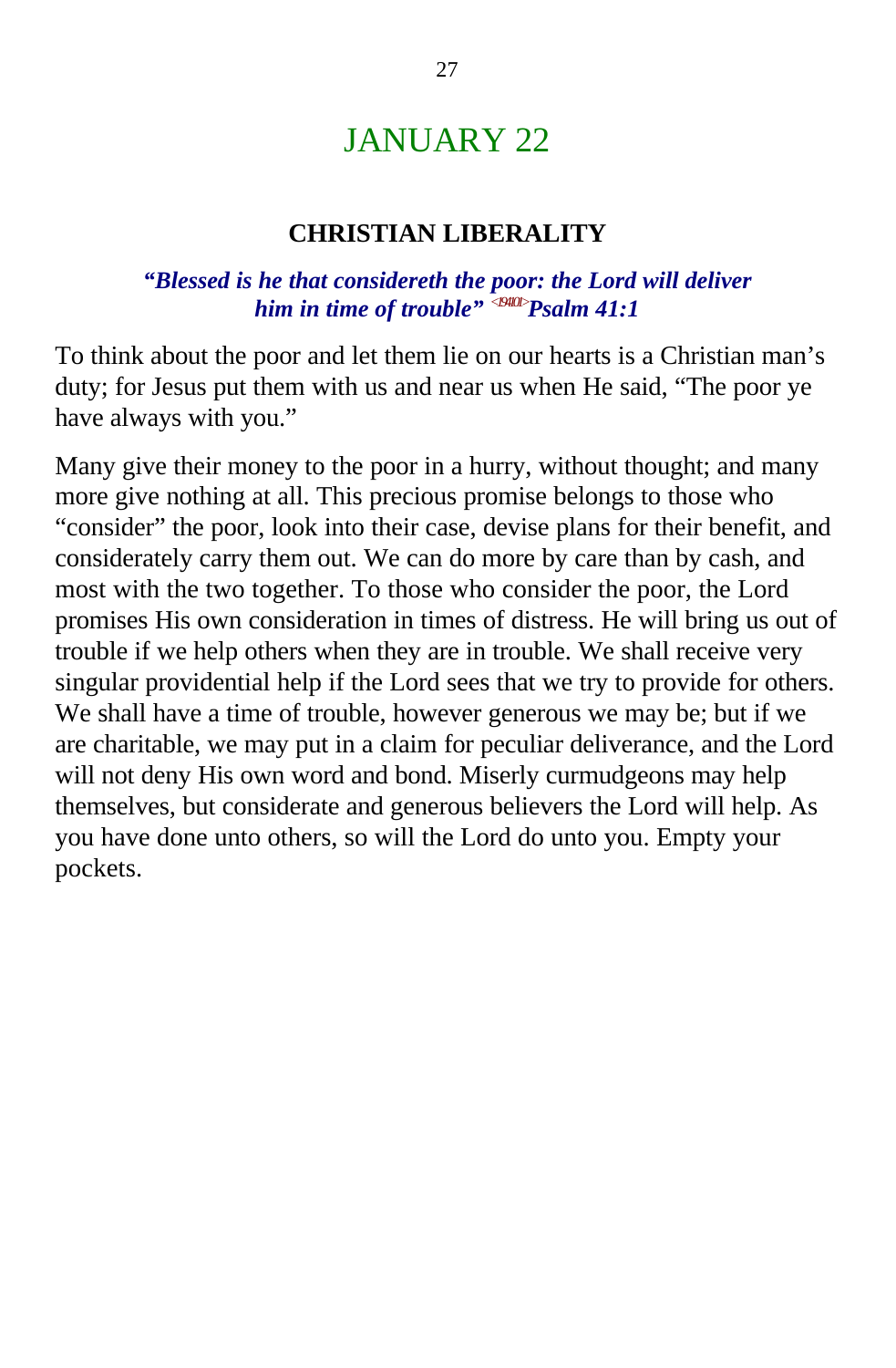#### **A COMPLETED SACRIFICE**

#### *"And he shall put his hand upon the head of the burnt offering; and it shall be accepted for him to make atonement for him*<sup>"</sup> <sup>*anne*</sup>Leviticus 1:4</sub>

If by that laying on of his hand the bullock became the offerer's sacrifice, how much more shall Jesus become ours by the laying on of the hand of faith?

> *"My faith doth lay her hand On that dear head of Thine, While like a penitent I stand, And there confess my sin."*

If a bullock could be accepted for him to make atonement for him, how much more shall the Lord Jesus be our full and all-sufficient propitiation? Some quarrel with the great truth of substitution; but as for us, it is our hope, our joy, our boast, our all. Jesus is accepted for us to make atonement for us, and we are "accepted in the Beloved."

Let the reader take care at once to lay his hand on the Lord's completed sacrifice, that by accepting it he may obtain the benefit of it. If he has done so once, let him do it again. If he has never done so, let him put out his hand without a moment's delay. Jesus is yours now if you will have Him. Lean on Him; lean hard on Him; and He is yours beyond all question; you are reconciled to God, your sins are blotted out, and you are the Lord's.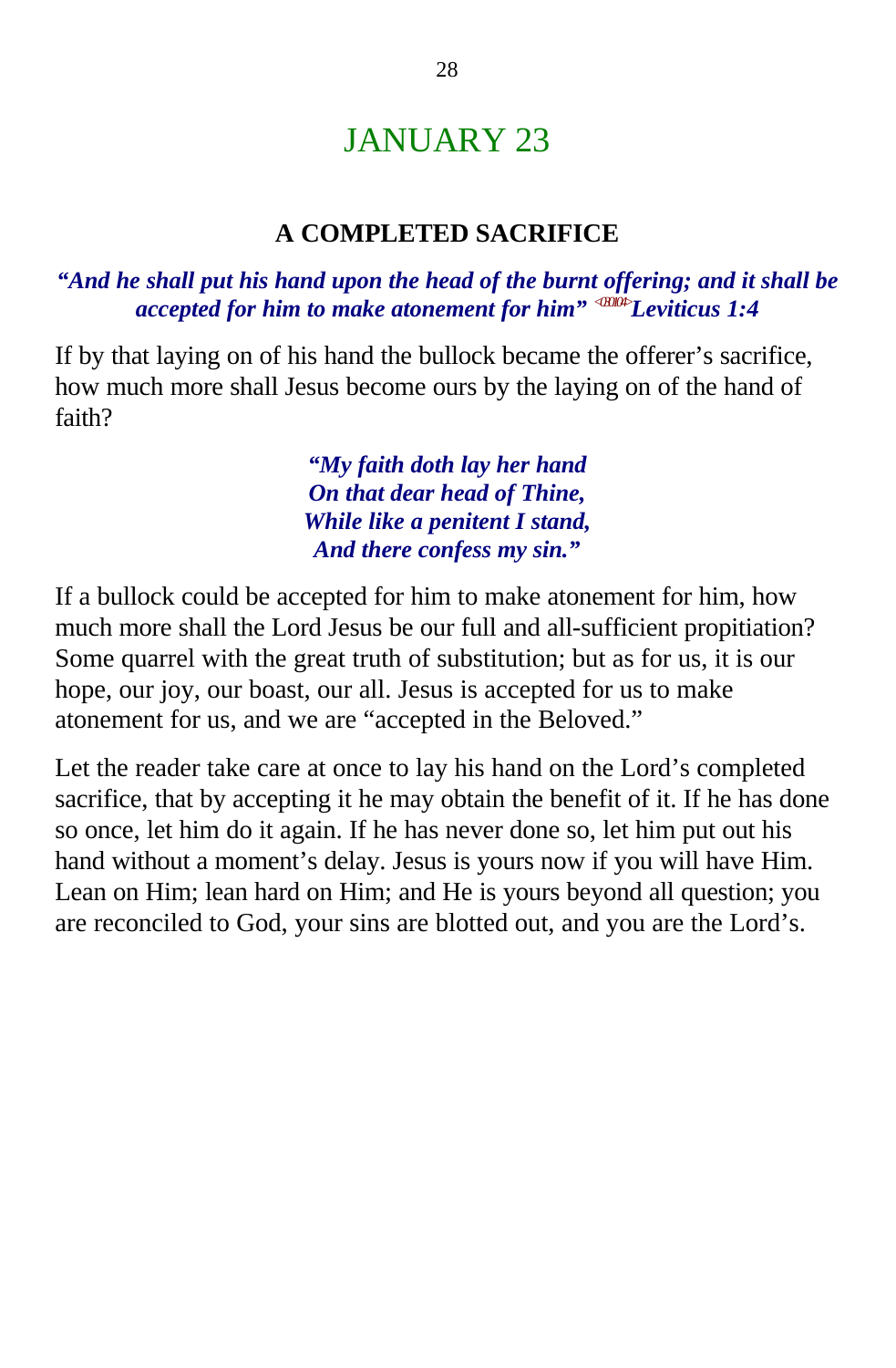#### **CARE OF OUR FEET**

#### *"He will keep the feet of his saints" <090209>1 Samuel 2:9*

The way is slippery, and our feet are feeble, but the Lord will keep our feet. If we give ourselves up by obedient faith to be His holy ones, He will Himself be our guardian. Not only will He charge His angels to keep us, but He Himself will preserve our goings.

He will keep our feet from falling, so that we do not defile our garments, wound our souls, and cause the enemy to blaspheme.

He will keep our feet from wandering, so that we do not go into paths of error, or ways of folly, or courses of the world's custom.

He will keep our feet from swelling through weariness, or blistering because of the roughness and length of the way.

He will keep our feet from wounding: our shoes shall be iron and brass, so that even though we tread on the edge of the sword, or on deadly serpents, we shall not bleed, or be poisoned.

He will also pluck our feet out of the net. We shall not be entangled by the deceit of our malicious and crafty foes.

With such a promise as this, let us run without weariness, and walk without fear. He who keeps our feet will do it effectually.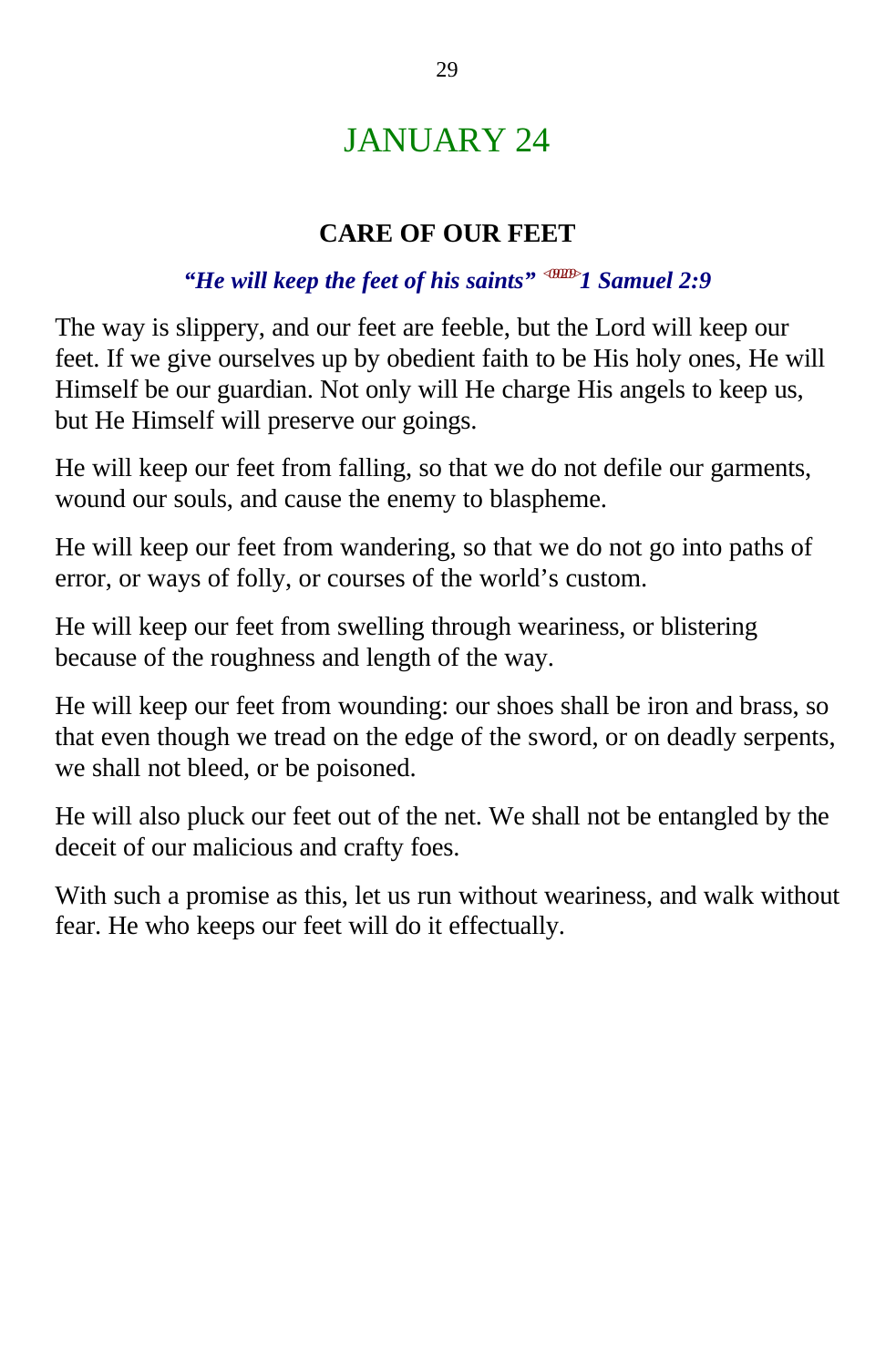#### **HE ACTS ON HONEST CONFESSION**

"He looketh upon men, and if any say, I have sinned, and perverted that which was right, and it profited me not; he will deliver his soul from going into the pit, and his life shall see the light" **<**183327**>** Job 33:27, 28

This is a word of truth, gathered from the experience of a man of God, and it is tantamount to a promise. What the Lord has done, and is doing, He will continue to do while the world standeth. The Lord will receive into His bosom all who come to Him with a sincere confession of their sin; in fact, He is always on the look-out to discover any that are in trouble because of their faults.

Can we not endorse the language here used? Have we not sinned, sinned personally so as to say, "I have sinned"? Sinned willfully, having perverted that which is right? Sinned so as to discover that there is no profit in it, but an eternal loss? Let us, then, go to God with this honest acknowledgment. He asks no more. We can do no less.

Let us plead His promise in the name of Jesus. He will deliver us from the pit of hell which yawns for us; He will grant us life and light. Why should we despair? Why should we even doubt? The Lord does not mock humble souls. He means what He says. The guilty can be forgiven. Those who deserve execution can receive free pardon. Lord, we confess, and we pray thee to forgive!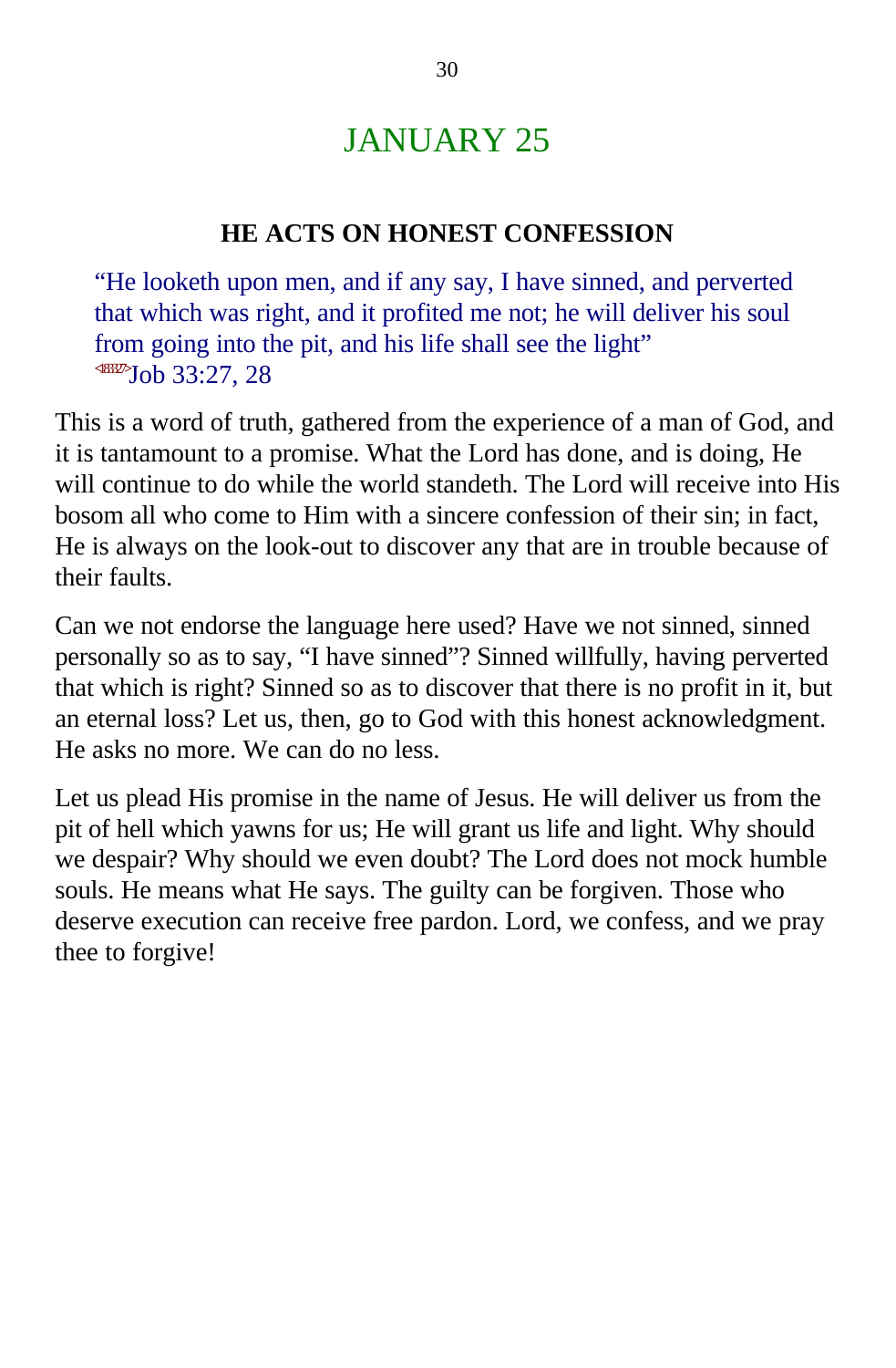#### **GOD ROUTS FEAR**

#### *"Surely there is no enchantment against Jacob, neither is there any divination against Israel*<sup>*n*</sup> <sup> $\theta$ *223</sup><i>Numbers* 23:23</sup>

How this should cut up root and branch all silly, superstitious fears! Even if there were any truth in witchcraft and omens, they could not affect the people of the Lord. Those whom God blesses, devils cannot curse.

Ungodly men, like Balaam, may cunningly plot the overthrow of the Lord's Israel; but with all their secrecy and policy they are doomed to fail. Their powder is damp, the edge of their sword is blunted. They gather together; but as the Lord is not with them, they gather together in vain. We may sit still, and let them weave their nets, for we shall not be taken in them. Though they call in the aid of Beelzebub, and employ all his serpentine craft, it will avail them nothing: the spells will not work, the divination will deceive them. What a blessing this is! How it quiets the heart! God's Jacobs wrestle with God, but none shall wrestle with them and prevail. God's Israels have power with God and prevail, but none shall have power to prevail against them. We need not fear the fiend himself, nor any of those secret enemies whose words are full of deceit and whose plans are deep and unfathomable. They cannot hurt those who trust in the living God. We defy the devil and all his legions.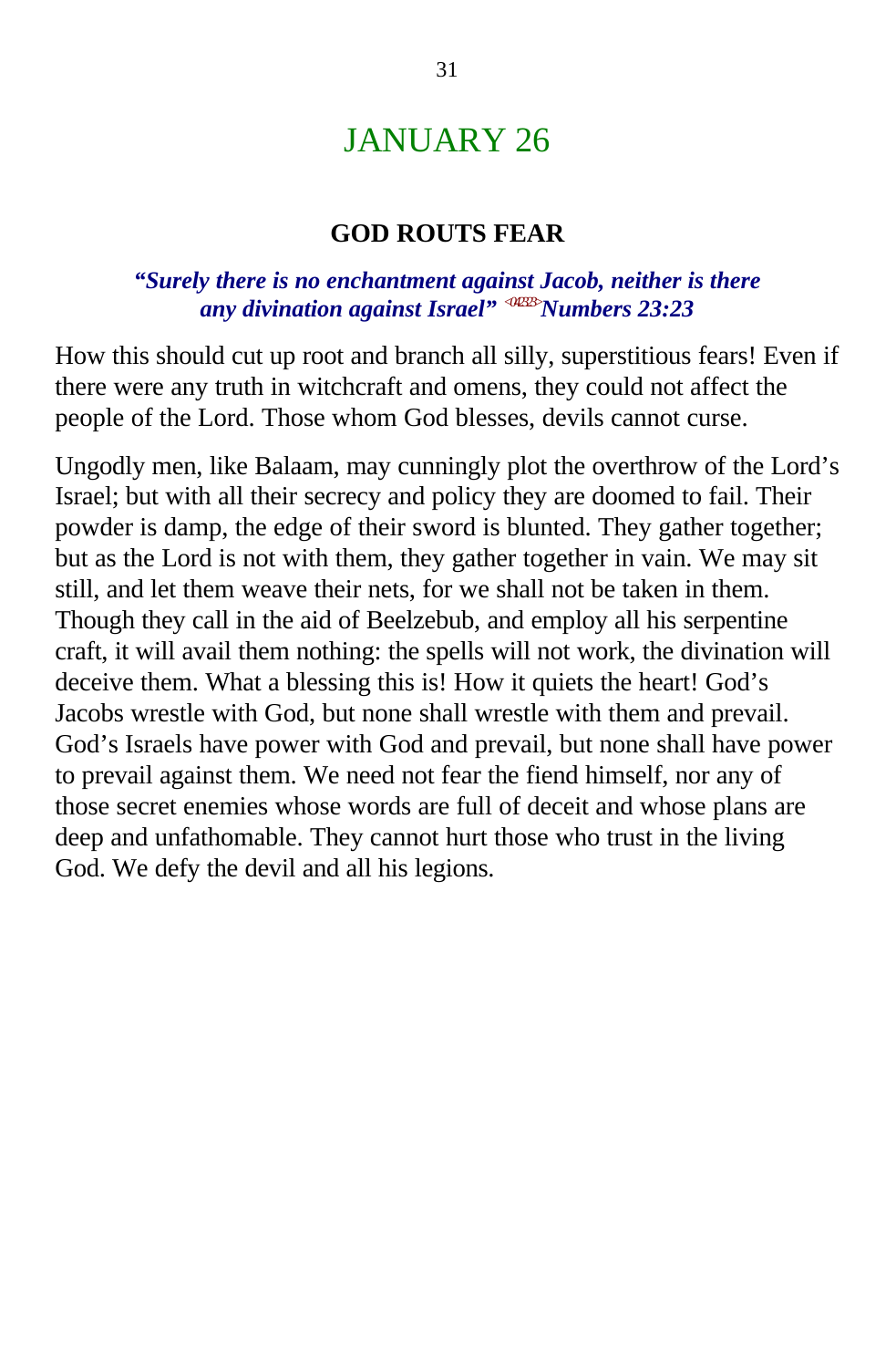#### **PRECIOUS REPENTANCE**

"And there shall ye remember your ways, and all your doings, wherein ye have been defiled; and ye shall loathe yourselves in your own sight for all your evils that ye have committed" **<sup>&</sup>lt;**262043**<sup>&</sup>gt;**Ezekiel 20:43

When we are accepted of the Lord, and are standing in the place of favor, and peace, and safety, then we are led to repent of all our failures and miscarriages toward our gracious God. So precious is repentance, that we may call it a diamond of the first water, and this is sweetly promised to the people of God as one most sanctifying result of salvation. He who accepts repentance, also gives repentance; and He gives it not out of "the bitter box," but from among those "wafers made with honey" on which He feeds His people. A sense of blood-bought pardon and of undeserved mercy, is the best means of dissolving a heart of stone. Are we feeling hard? Let us think of covenant love, and then we shall leave sin, lament sin, and loathe sin; yea, we shall loathe ourselves for sinning against such infinite love. Let us come to God with this promise of penitence, and ask Him to help us to remember, and repent, and regret, and return. Oh, that we could enjoy the meltings of holy sorrow! What a relief would a flood of tears be! Lord, smite the rock, or speak to the rock, and cause the waters to flow!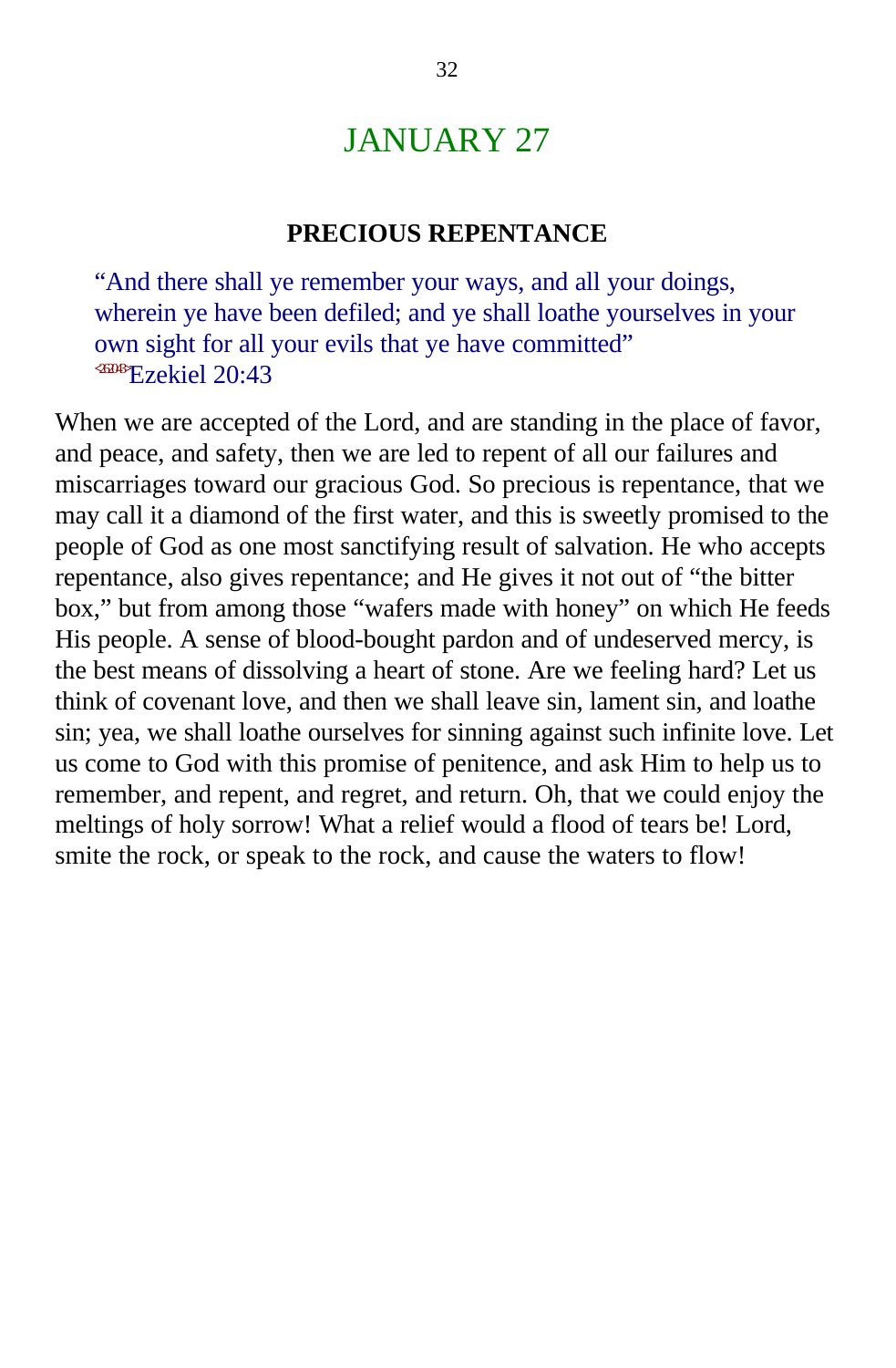#### **TEARS SHALL CEASE**

#### *"And God shall wipe away all tears from their eyes"*  $\frac{dE}{dr}$ *Revelation 21:4*

Yes, we shall come to this if we are believers. Sorrow shall cease, and tears shall be wiped away. This is the world of weeping, but it passes away. There shall be a new Heaven, and a new earth, so says the first verse of this chapter; and therefore there will be nothing to weep over concerning the fall and its consequent miseries. Read the second verse, and note how it speaks of the bride and her marriage. The Lamb's wedding is a time for boundless pleasure, and tears would be out of place. The third verse says that God Himself will dwell among men; and surely at His right hand there are pleasures for evermore, and tears can no longer flow.

What will our state be when there will be no more sorrow, nor crying, neither shall there be any more pain? This will be more glorious than we can as yet imagine. O eyes that are red with weeping, cease your scalding flow, for in a little while ye shall know no more tears! None can wipe tears away like the God of love, but He is coming to do it. "Weeping may endure for a night, but joy cometh in the morning." Come, Lord, and tarry not; for now both men and women must weep!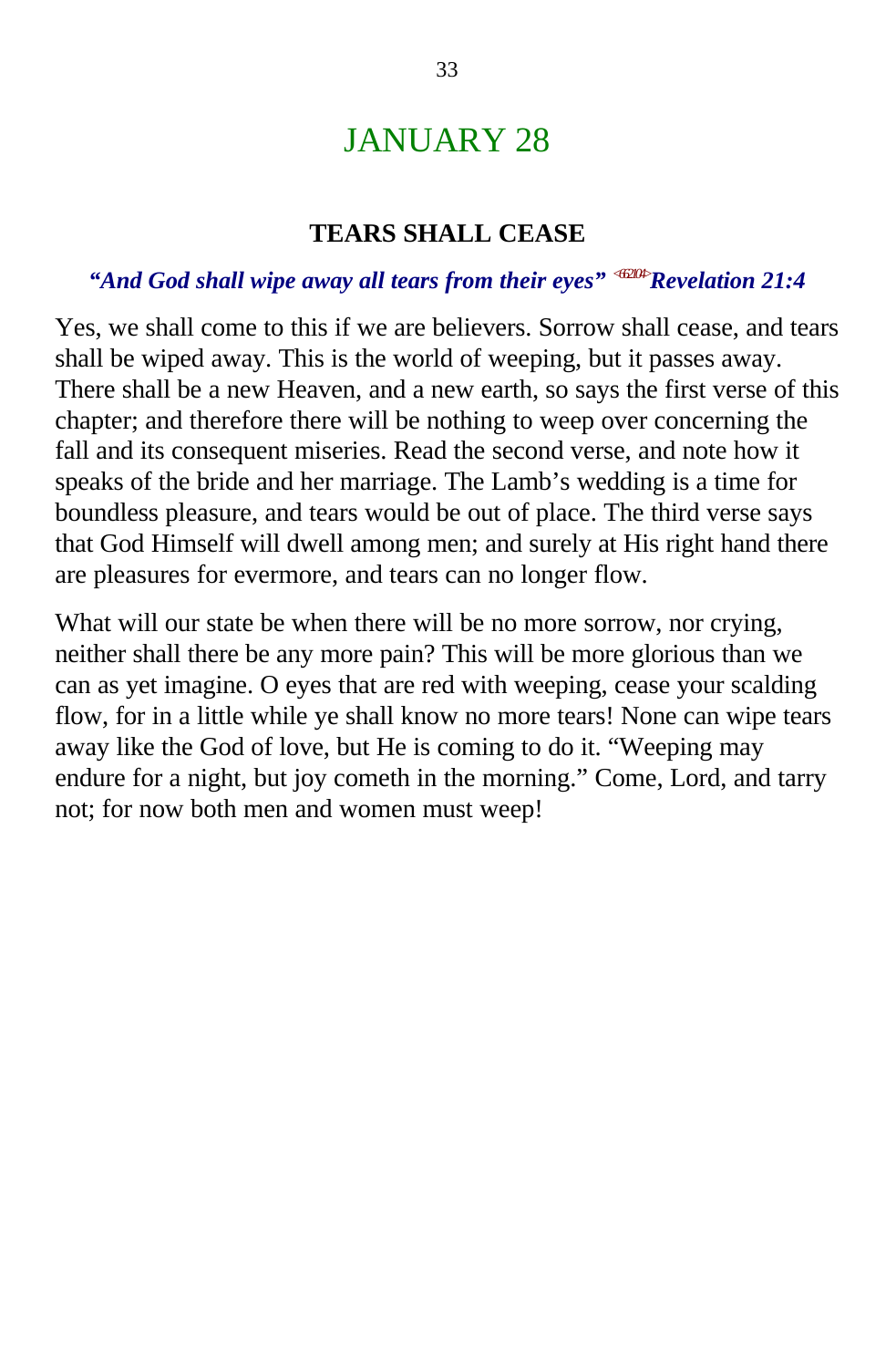#### **OBEDIENCE BRINGS BLESSING**

"Observe and hear all these words which I command thee, that it may go well with thee, and with thy children after thee for ever, when thou doest that which is good and right in the sight of the Lord thy God" <BEERDeuteronomy 12:28

Though salvation is not by the works of the law, yet the blessings which are promised to obedience are not denied to the faithful servants of God. The curses our Lord took away, when He was made a curse for us, but no clause of blessing has been abrogated.

We are to note and listen to the revealed will of the Lord, giving our attention not to portions of it, but to "all these words." There must be no picking and choosing, but an impartial respect to all that God has commanded. This is the road of blessedness for the father and for his children. The Lord's blessing is upon His chosen to the third and fourth generation. If they walk uprightly before Him, He will make all men know that they are a seed which the Lord has blessed.

No blessing can come to us or ours through dishonesty or double dealing. The ways of worldly conformity and unholiness cannot bring good to us or ours. It will go well with us when we go well before God. If integrity does not make us prosper, knavery will not. That which gives pleasure to God will bring pleasure to us.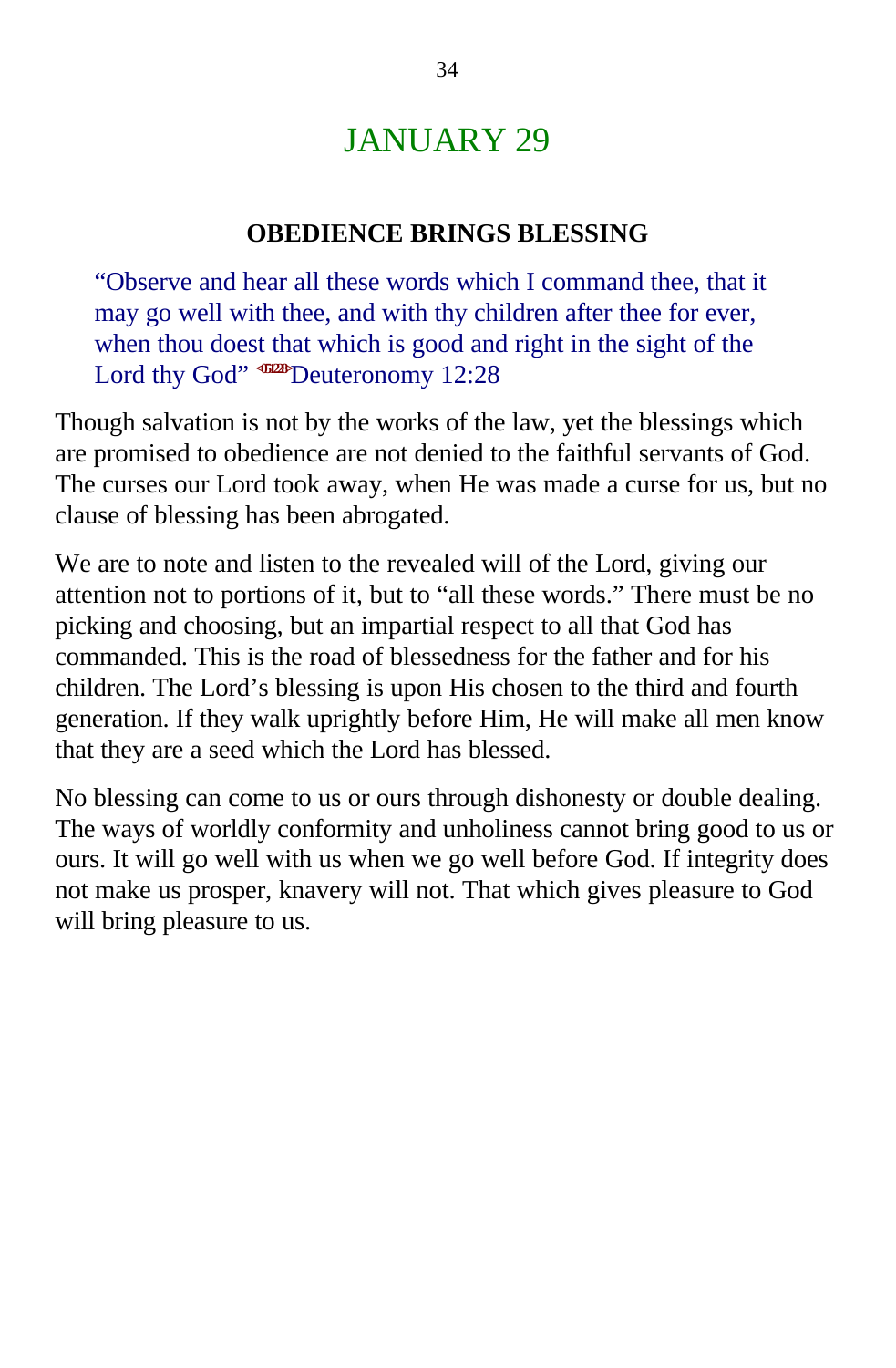#### **A HEAVENLY ESCORT**

#### *"And, behold, I am with thee, and will keep thee in all places whither thou goest" <012815>Genesis 28:15*

Do we need journeying mercies? Here are choice ones — God's presence and preservation. In all places we need both of these, and in all places we shall have them if we go at the call of duty, and not merely according to our own fancy. Why should we look upon removal to another country as a sorrowful necessity when it is laid upon us by the divine will? In all lands the believer is equally a pilgrim and a stranger; and yet in every region the Lord is His dwellingplace, even as He has been to His saints in all generations. We may miss the protection of an earthly monarch, but when God says, "I will keep thee, we are in no real danger. This is a blessed passport for a traveler, and a heavenly escort for an emigrant.

Jacob had never left his father's room before: he had been a mother's boy, and not an adventurer like his brother. Yet he went abroad, and God went with him. He had little luggage, and no attendants; yet no prince ever journeyed with a nobler bodyguard. Even while he slept in the open field, angels watched over him, and the Lord God spoke to him. If the Lord bids us go, let us say with our Lord Jesus, "Arise, let us go hence."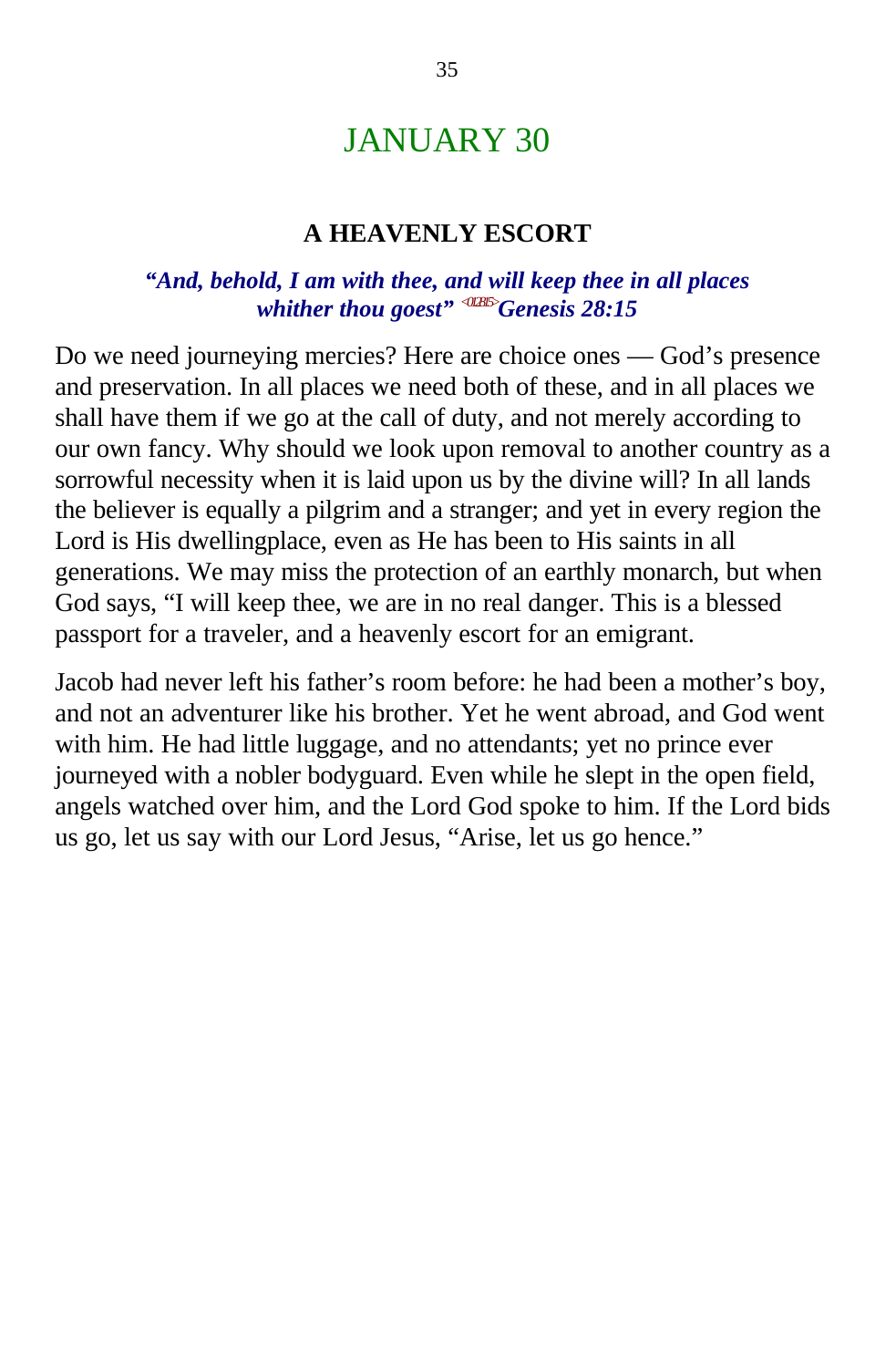#### **GOD ALWAYS HEARS**

#### *"My God will hear me" <330707>Micah 7:7*

Friends may be unfaithful, but the Lord will not turn away from the gracious soul; on the contrary, He will hear all its desires. The prophet says, "Keep the doors of thy mouth from her that lieth in thy bosom. A man's enemies are the men of his own house." This is a wretched state of affairs; but even in such a case the Best Friend remains true, and we may tell Him all our grief.

Our wisdom is to look unto the Lord, and not to quarrel with men or women. If our loving appeals are disregarded by our own relatives, let us wait upon the God of our salvation, for He will hear us. He will hear us all the more because of the unkindness and oppression of others, and we shall soon have reason to cry, Rejoice not against me, O mine enemy!"

Because God is the living God, He can hear; because He is a loving God, He will hear; because He is our covenant God, He has bound Himself to hear us. If we can each one speak of Him as "My God," we may with absolute certainty say, My God will hear me." Come, then, O bleeding heart, and let thy sorrows tell themselves out to the Lord thy God! I will bow the knee in secret, and inwardly whisper, "My God will hear me."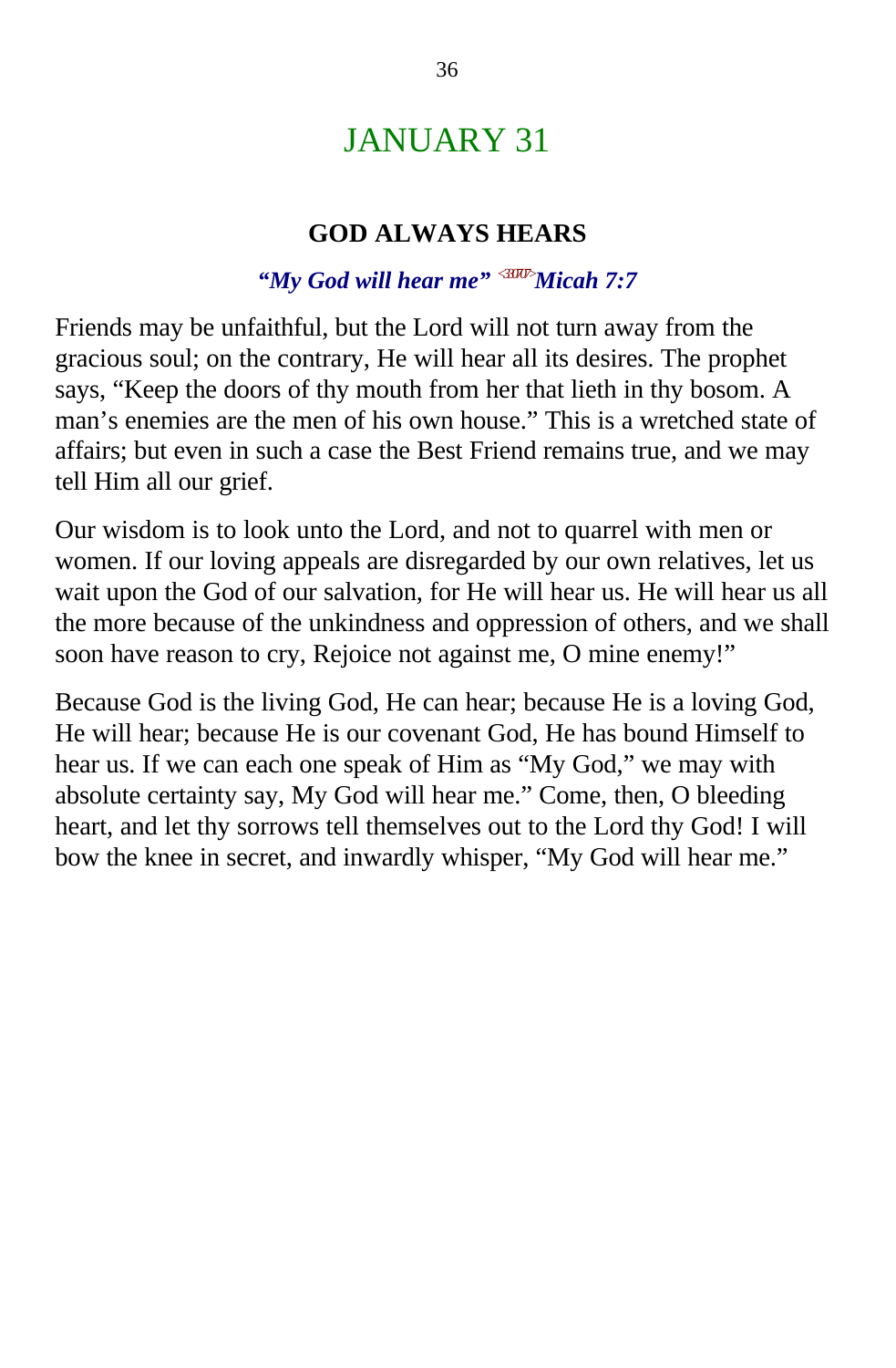# THE MONTH OF FEBRUARY

## FEBRUARY 1

#### **NEVER DESPAIR**

#### *"But unto you that fear my name shall the Sun of righteousness arise with healing in his wings"* <sup>3942</sup>*Malachi* 4:2

Fulfilled once in the first advent of our glorious Lord, and yet to have a fuller accomplishment in His second advent, this gracious word is also for daily use. Is it dark with the reader? Does the night deepen into a denser blackness? Still let us not despair: the sun will yet rise. When the night is darkest, dawn is nearest.

The sun which will arise is of no common sort. It is THE sun — the Sun of Righteousness, whose every ray is holiness. He who comes to cheer us, comes in the way of justice as well as of mercy, comes to violate no law even to save us. Jesus as much displays the holiness of God as His love. Our deliverance, when it comes, will be safe because righteous.

Our one point of inquiry should be  $-$  "Do we fear the name of the Lord? Do we reverence the living God, and walk in His ways?" Then for us the night must be short; and when the morning cometh, all the sickness and sorrow of our soul will be over for ever. Light, warmth, joy, and clearness of vision will come, and healing of every disease and distress will follow after.

Has Jesus risen upon us? Let us sit in the sun. Has He hidden His face? Let us wait for His rising. He will shine forth as surely as the sun.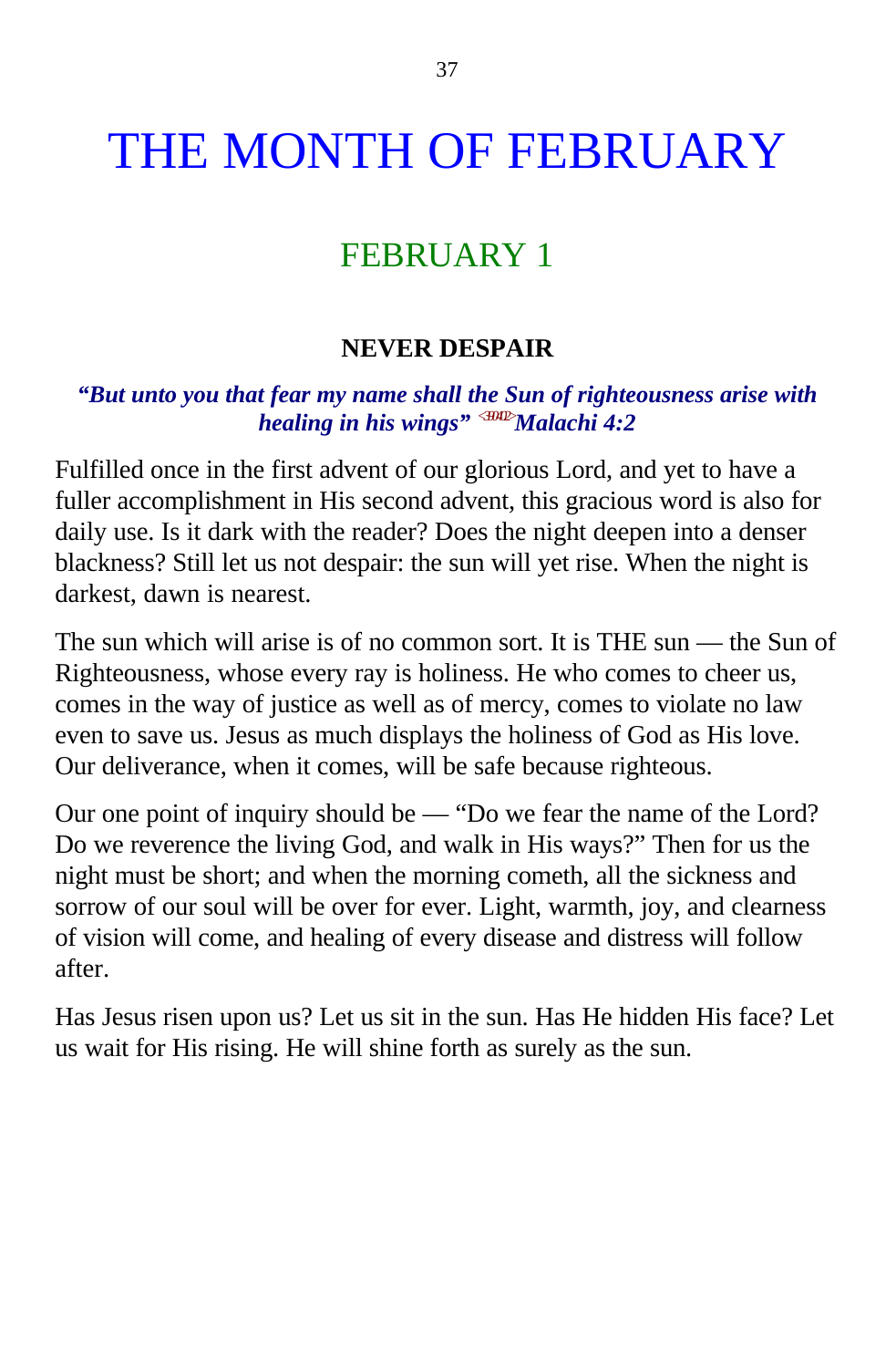#### **GROW UP**

#### *"And ye shall go forth, and grow up as calves of the stall"* <sup>3902</sup>*Malachi 4:2*

Yes, when the sun shines, the sick quit their chambers, and walk abroad to breathe the fresh air. When the sun brings spring and summer, the cattle quit their stalls, and seek pasture on the higher Alps. Even thus, when we have conscious fellowship with our Lord, we leave the stall of despondency, and walk abroad in the fields of holy confidence. We ascend to the mountains of joy, and feed on sweet pasturage which grows nearer Heaven than the provender of carnal men.

To "go forth" and to "grow up" is a double promise. O my soul, be thou eager to enjoy both blessings! Why shouldst thou be a prisoner? Arise, and walk at liberty. Jesus saith that His sheep shall go in and out and find pasture; go forth, then, and feed in the rich meadows of boundless love.

Why remain a babe in grace? Grow up. Young calves grow fast, especially if they are stall-fed; and thou hast the choice care of thy Redeemer. Grow, then, in grace, and in the knowledge of thy Lord and Savior. Be neither straitened nor stunted. The Sun of Righteousness has risen upon thee. Answer to His beams, as the buds to the natural sun. Open thine heart, expand and grow up into Him in all things.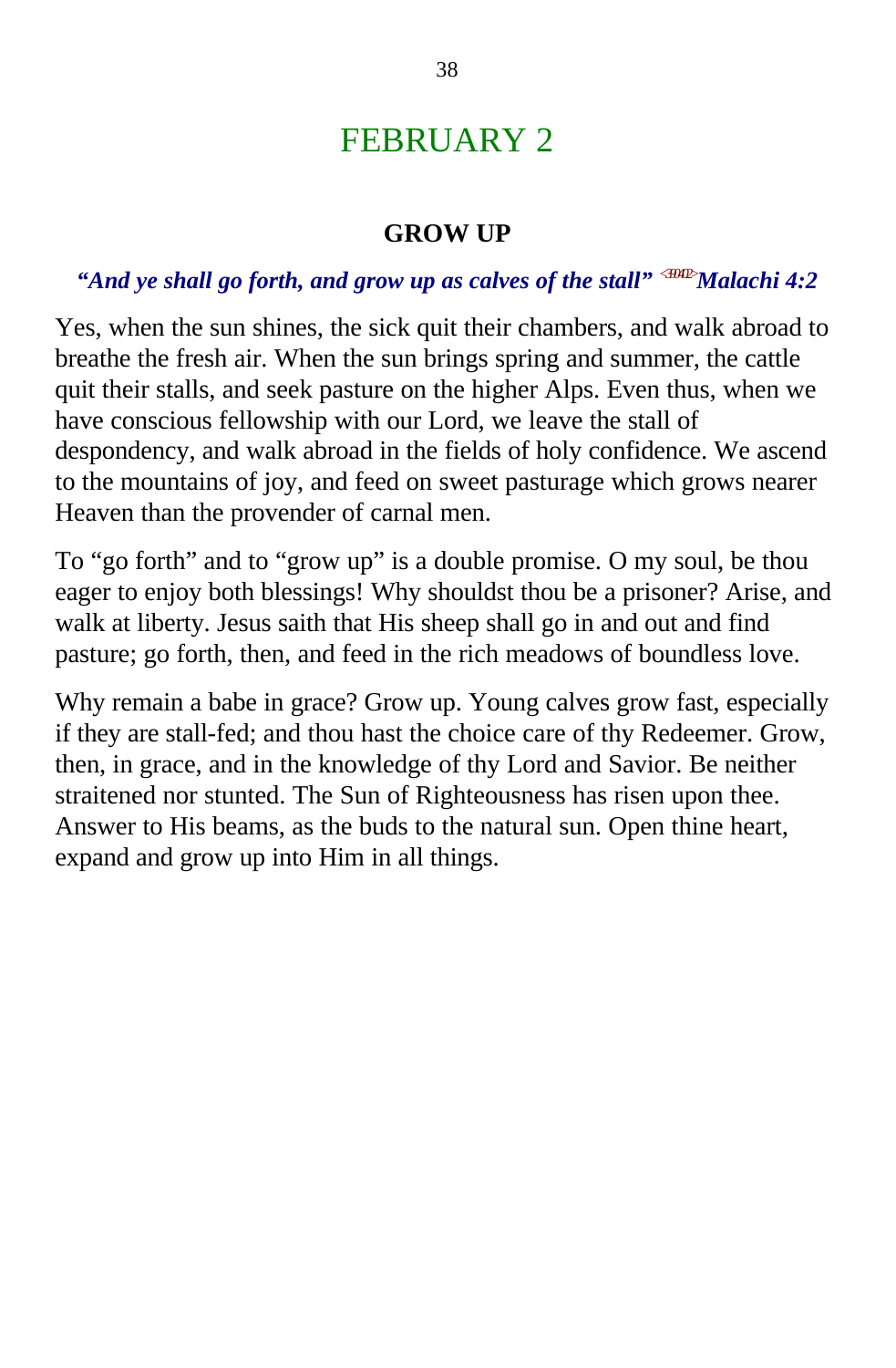#### **HE FREELY GIVES**

### *"He that spared not his own Son, but delivered him up for us all, how shall he not with him also freely give us all thing?""<sup>, 4582</sup>Romans 8:32*

If this is not a promise in form, it is in fact. Indeed, it is more than one promise, it is a conglomerate of promises. It is a mass of rubies, and emeralds, and diamonds, with a nugget of gold for their setting. It is a question which can never be answered so as to cause us any anxiety of heart. What can the Lord deny us after giving us Jesus? If we need all things in Heaven and earth, He will grant them to us: for if there had been a limit anywhere, He would have kept back His own Son.

What do I want today? I have only to ask for it. I may seek earnestly, but not as if I had to use pressure, and extort an unwilling gift from the Lord's hand; for He will give freely. Of His own will, He gave us His own Son. Certainly no one would have proposed such a gift to Him. No one would have ventured to ask for it. It would have been too presumptuous. He freely gave His Only-begotten; and, O my soul, canst thou not trust thy heavenly Father to give thee anything, to give thee everything? Thy poor prayer would have no force with Omnipotence if force were needed; but His love, like a spring, rises of itself, and overflows for the supply of all thy needs.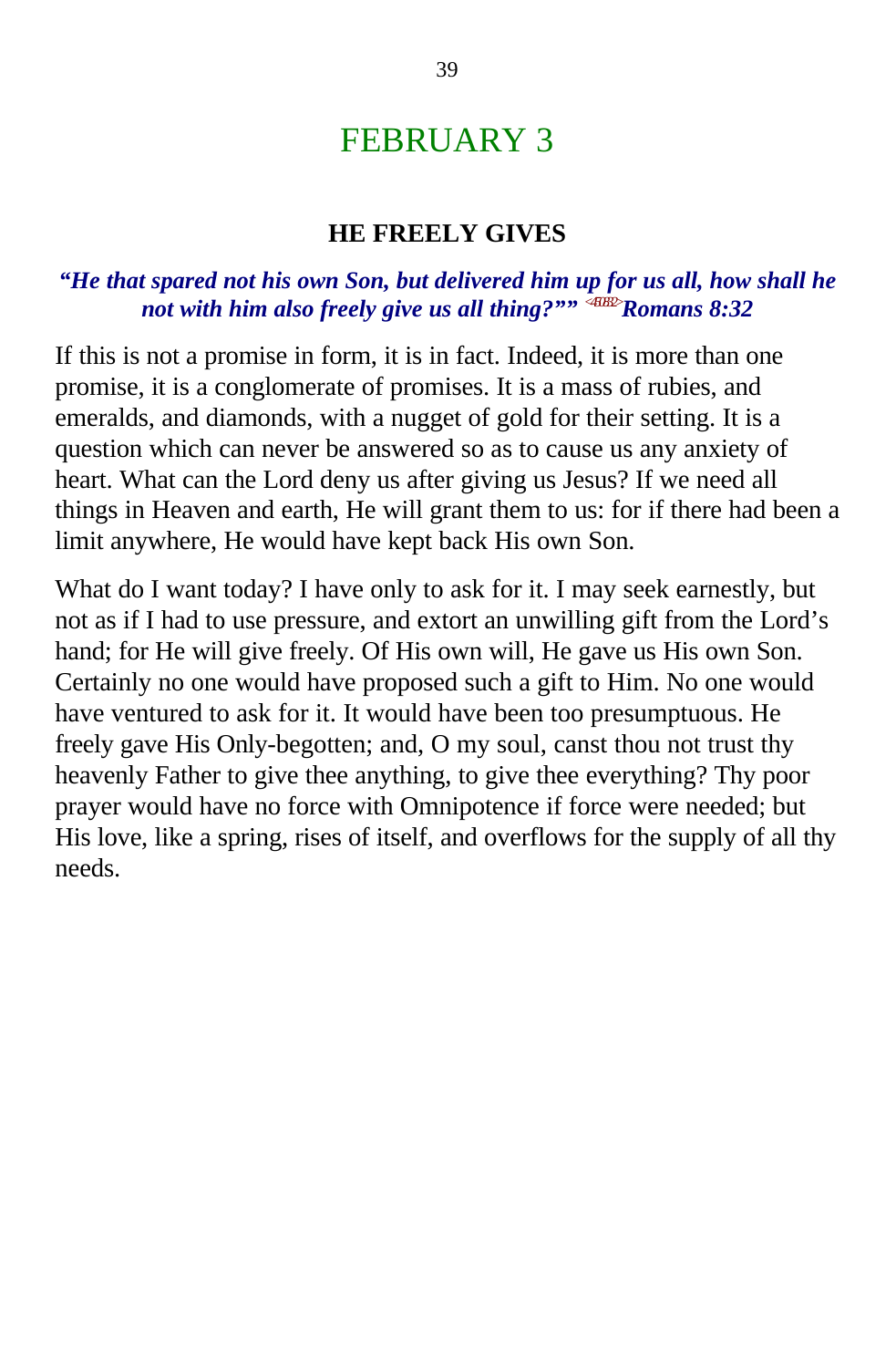#### **HE WILL RETURN**

#### *"I will not leave you comfortless: I will come to you"* <sup>4448</sup>*John 14:18*

He left us, and yet we are not left orphans. He is our comfort, and He is gone; but we are not comfortless. Our comfort is that He will come to us, and this is consolation enough to sustain us through His prolonged absence. Jesus is already on His way: He says, "I come quickly": He rides post-haste toward us. He says, "I will come": and none can prevent His coming, or put it back for a quarter of an hour. He specially says, "I will come to you"; and so He will. His coming is specially to and for His own people. This is meant to be their present comfort while they mourn that the Bridegroom doth not yet appear.

When we lose the joyful sense of His presence we mourn; but we may not sorrow as if there were no hope. Our Lord in a little wrath has hid Himself from us for a moment; but He will return in full favor. He leaves us in a sense, but only in a sense. When He withdraws, He leaves a pledge behind that He will return. O Lord, come quickly! There is no life in this earthly existence if thou be gone. We sigh for the return of thy sweet smile. When wilt thou come unto us? We are sure thou wilt appear; but be thou like a roe, or a young hart. Make no tarrying, O our God!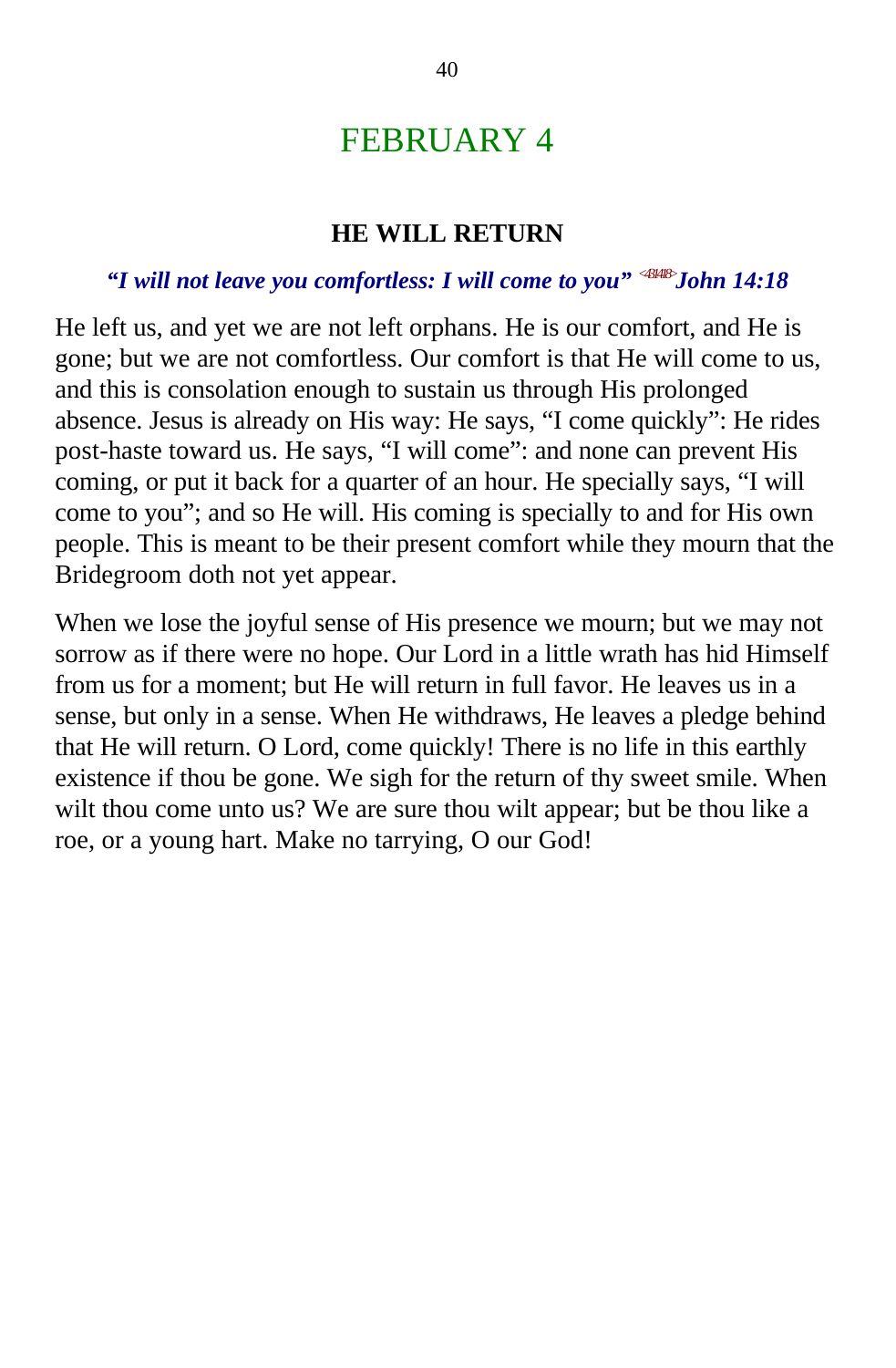### **JUSTICE SATISFIED**

### *"When I see the blood, I will pass over you"* <sup>*QDBS</sup> Exodus 12:13*</sup>

My own sight of the precious blood is for my comfort; but it is the Lord's sight of it which secures my safety. Even when I am unable to behold it, the Lord looks at it, and passes over me because of it. If I am not so much at ease as I ought to be, because my faith is dim, yet I am equally safe, because the Lord's eye is not dim, and He sees the blood of the great Sacrifice with steady gaze. What a joy is this!

The Lord sees the deep inner meaning, the infinite fullness of all that is meant by the death of His dear Son. He sees it with restful memory of justice satisfied, and all His matchless attributes glorified. He beheld creation in its progress, and said, "It is very good"; but what does He say of redemption in its completeness? What does He say of the obedience even unto death of His Well-beloved Son? None can tell His delight in Jesus, His rest in the sweet savor which Jesus presented when He offered Himself without spot unto God.

Now rest we in calm security. We have God's Sacrifice and God's Word to create in us a sense of perfect security. He will, He must, pass over us, because He spared not our glorious Substitute. Justice joins hands with love to provide everlasting salvation for all the blood-besprinkled ones.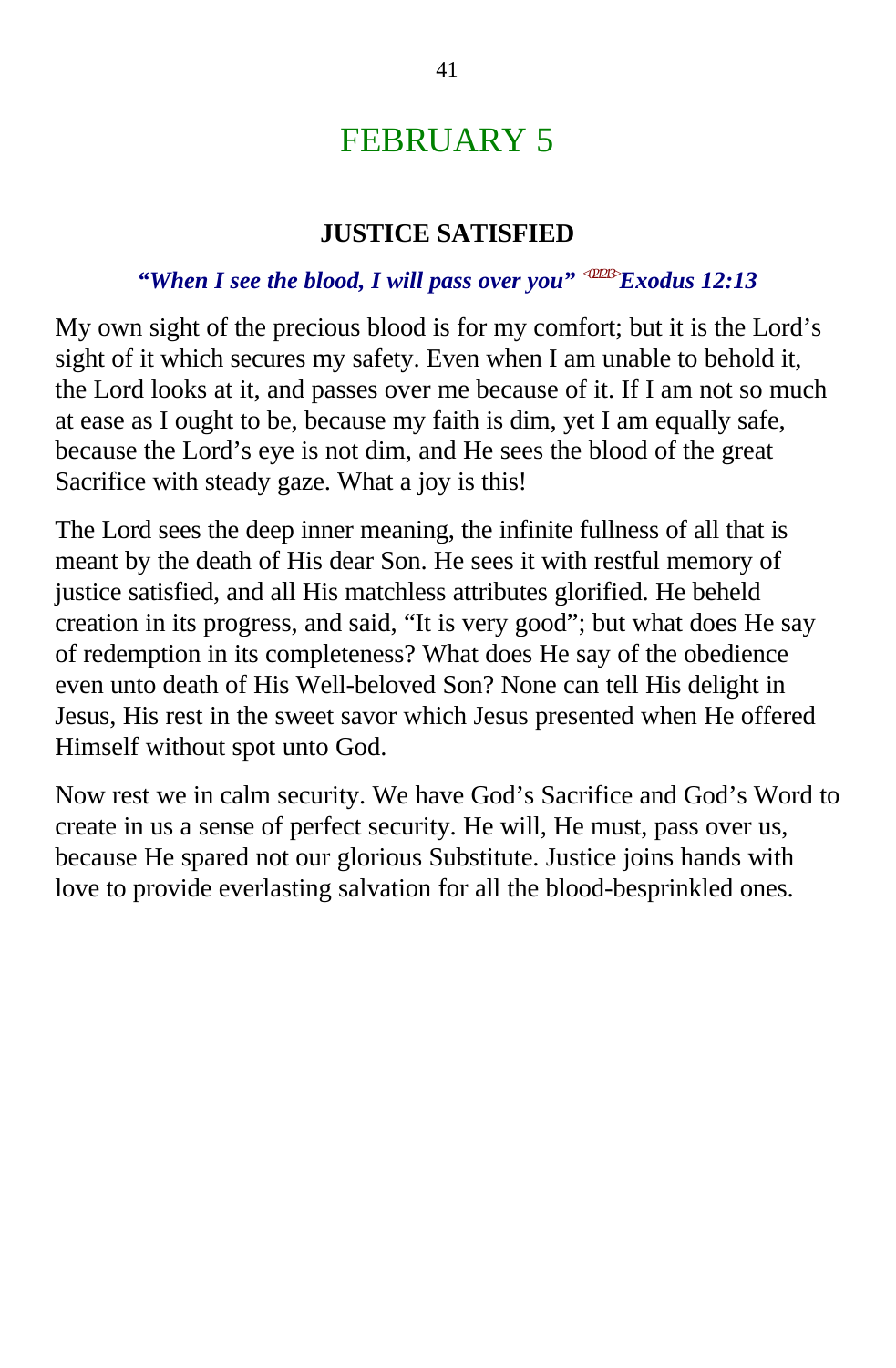### **BLESSING IN THE CITY**

### *"If thou shalt hearken unto the voice of the Lord thy God, blessed shalt thou be in the city*" <sup>*IERD*</sup> *Deuteronomy 28:2, 3*

The city is full of care, and he who has to go there from day to day finds it to be a place of great wear and tear. It is full of noise, and stir, and bustle, and sore travail: many are its temptations, losses, and worries. But to go there with the divine blessing takes off the edge of its difficulty; to remain there with that blessing is to find pleasure in its duties, and strength equal to its demands.

A blessing in the city may not make us great, but it will keep us good; it may not make us rich, but it will preserve us honest. Whether we are porters, or clerks, or managers, or merchants, or magistrates, the city will afford us opportunities for usefulness. It is good fishing where there are shoals of fish, and it is hopeful to work for our Lord amid the thronging crowds. We might prefer the quiet of a country life; but if called to town, we may certainly prefer it because there is room for our energies.

Today let us expect good things because of this promise, and let our care be to have an open ear to the voice of the Lord, and a ready hand to execute His bidding. Obedience brings the blessing. "In keeping his commandments there is great reward."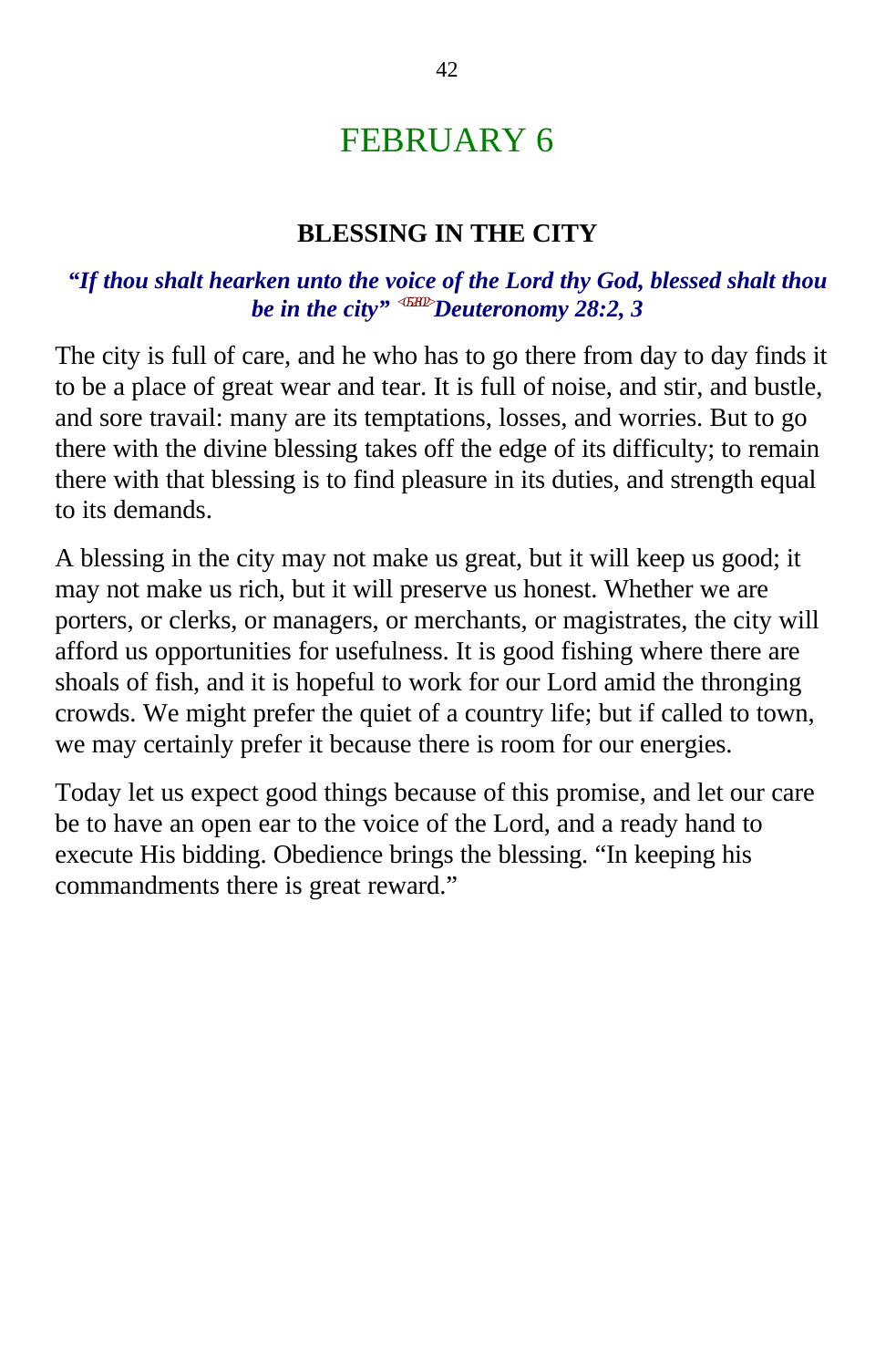#### **RETURN FROM BACKSLIDING**

#### *"If thou return to the Almighty, thou shalt be built up*  $\frac{1822}{100}$  *32:23*

Eliphaz, in this utterance, spoke a great truth, which is the summary of many an inspired Scripture. Reader, has sin pulled you down? Have you become like a ruin? Has the hand of the Lord gone out against you, so that in estate you are impoverished, and in Spirit you are broken down? Was it your own folly which brought upon you all this dilapidation? Then the first thing to be done is to return to the Lord. With deep repentance and sincere faith find your way back from your backsliding. It is your duty, for you have turned away from Him whom you professed to serve. It is your wisdom, for you cannot strive against Him and prosper. It is your immediate necessity, for what He has done is nothing compared to what He may do in the way of chastisement, since He is Almighty to punish.

See what a promise invites you! You shall be "built up." None but the Almighty can set up the fallen pillars, and restore the tottering walls of your condition; but He can and He will do it if you return to Him. Do not delay. Your crushed mind may quite fail you if you go on to rebel; but hearty confession will ease you, and humble faith will console you. Do this, and all will be well.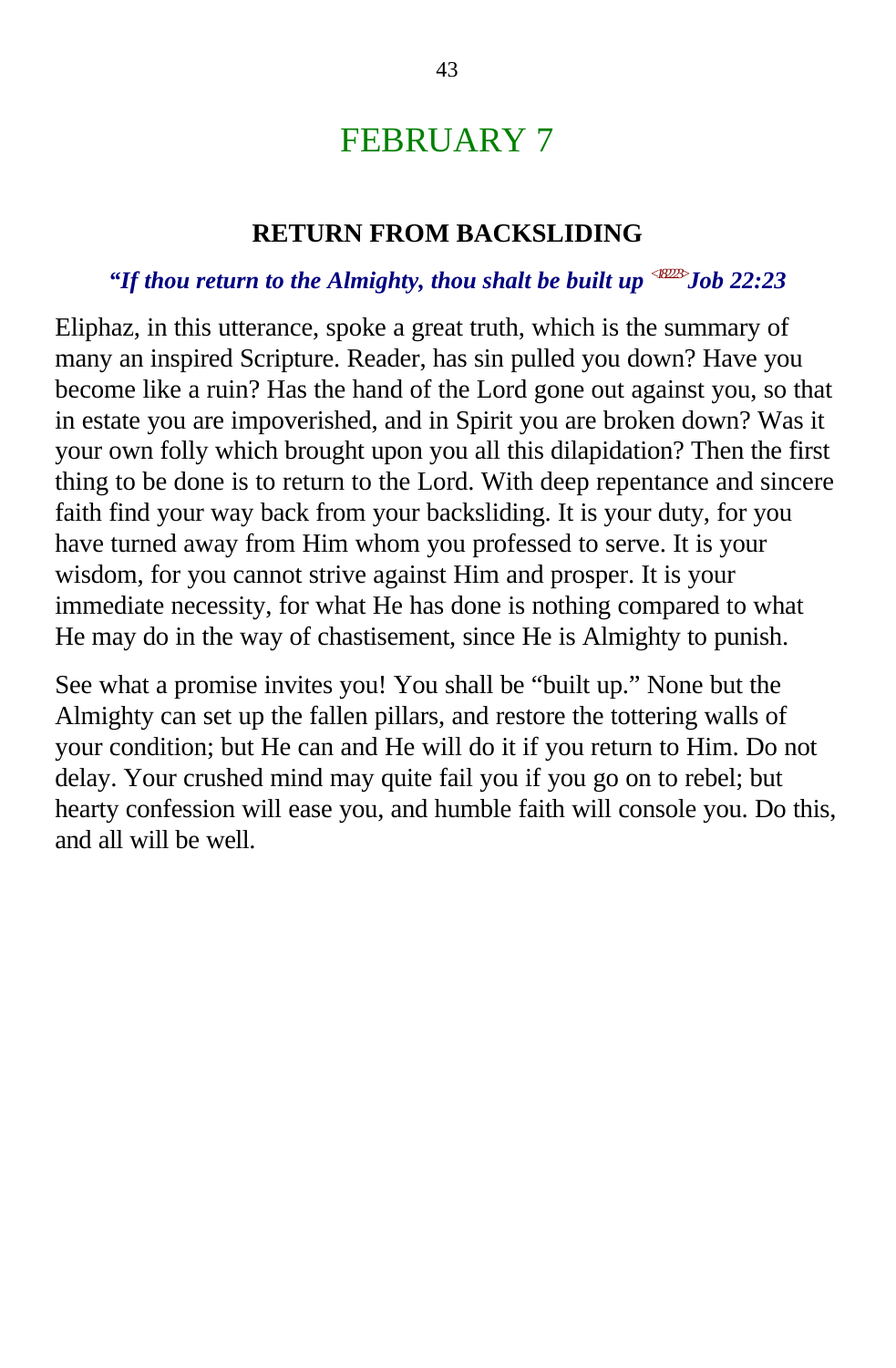#### **JOYFUL SECURITY**

#### *"I will uphold thee with the right hand of my righteousness"* <sup>2410</sup>*Isaiah 41:10*

Fear of falling is wholesome. To be venturesome is no sign of wisdom. Times come to us when we feel that we must go down unless we have a very special support. Here we have it. God's right hand is a grand thing to lean upon. Mind, it is not only His hand, though it keepeth Heaven and earth in their places, but His right hand: His power united with skill, His power where it is most dexterous. Nay, this is not all, it is written, "I will uphold thee with the right hand of my righteousness." That hand which He uses to maintain His holiness, and to execute His royal sentences — this shall be stretched out to hold up His trusting ones. Fearful is our danger, but joyful is our security. The man whom God upholds, devils cannot throw down.

Weak may be our feet, but almighty is God's right hand. Rough may be the road, but Omnipotence is our upholding. We may boldly go forward. We shall not fall. Let us lean continually where all things lean. God will not withdraw His strength, for His righteousness is there as well: He will be faithful to His promise, and faithful to His Son, and therefore faithful to us. How happy we ought to be! Are we not so?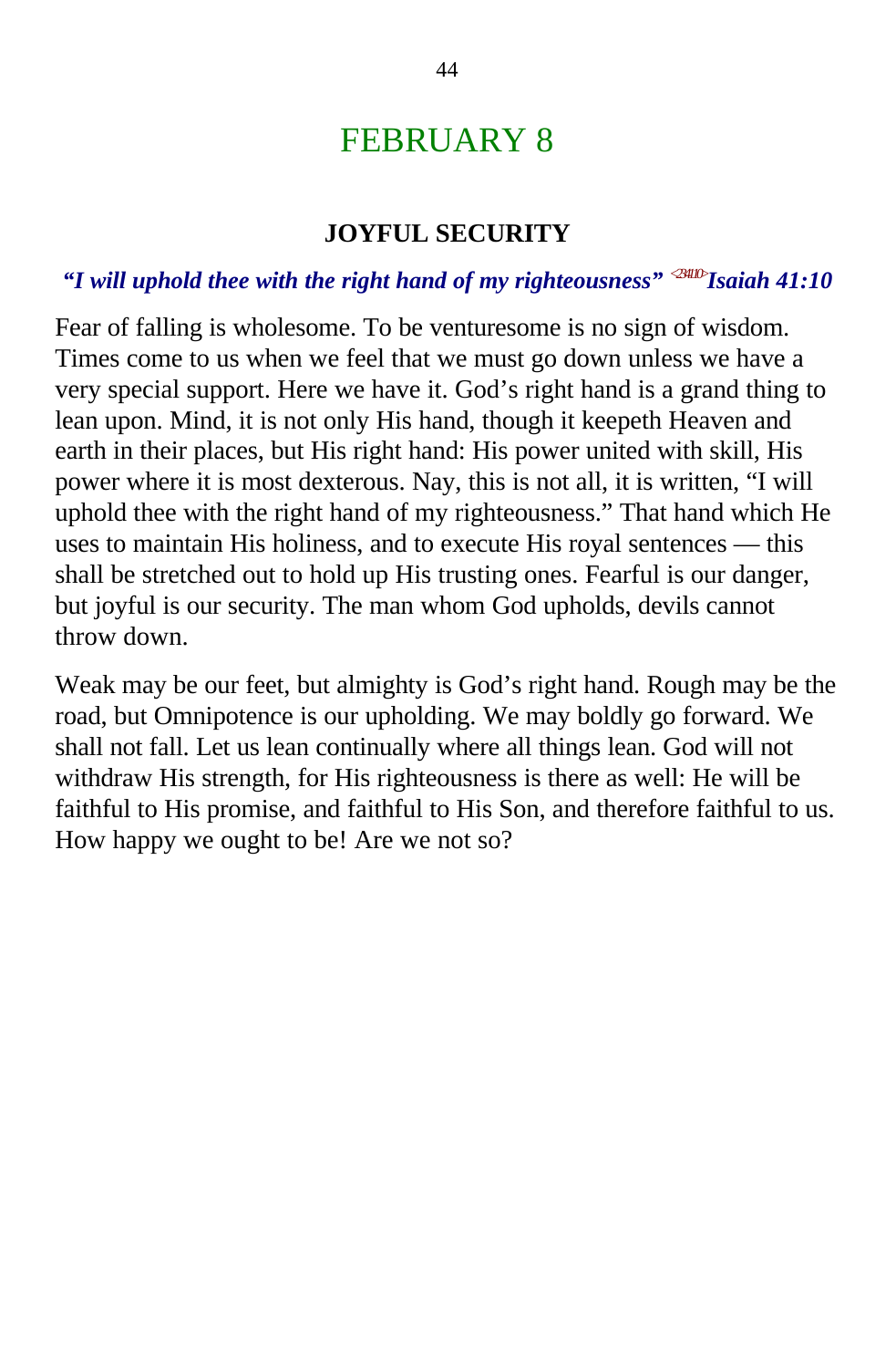### **THE DROSS PURGED**

"And I will bring the third part through the fire, and will refine them as silver is refined, and will try them as gold is tried: they shall call on my name, and I will hear them: I will say, It is my people: and they shall say, The Lord is my God" **\*\*\*** Zechariah 13:9

Grace transmutes us into precious metal, and then the fire and the furnace follow as a necessary consequence. Do we start at this? Would we sooner be accounted worthless, that we might enjoy repose, like the stones of the field? This would be to choose the viler part: like Esau, to take the pottage, and give up the covenant portion. No, Lord; we will gladly be cast into the furnace rather than be cast out from thy presence!

The fire only refines, it does not destroy. We are to be brought through the fire, not left in it. The Lord values His people as silver, and therefore He is at pains to purge away their dross. If we are wise, we shall rather welcome the refining process than decline it. Our prayer will be that our alloy may be taken from us rather than that we should be withdrawn from the crucible.

O Lord, thou triest us indeed! We are ready to melt under the fierceness of the flame. Still, this is thy way, and thy way is the best. Sustain us under the trial and complete the process of our purifying, and we will be thine for ever and ever.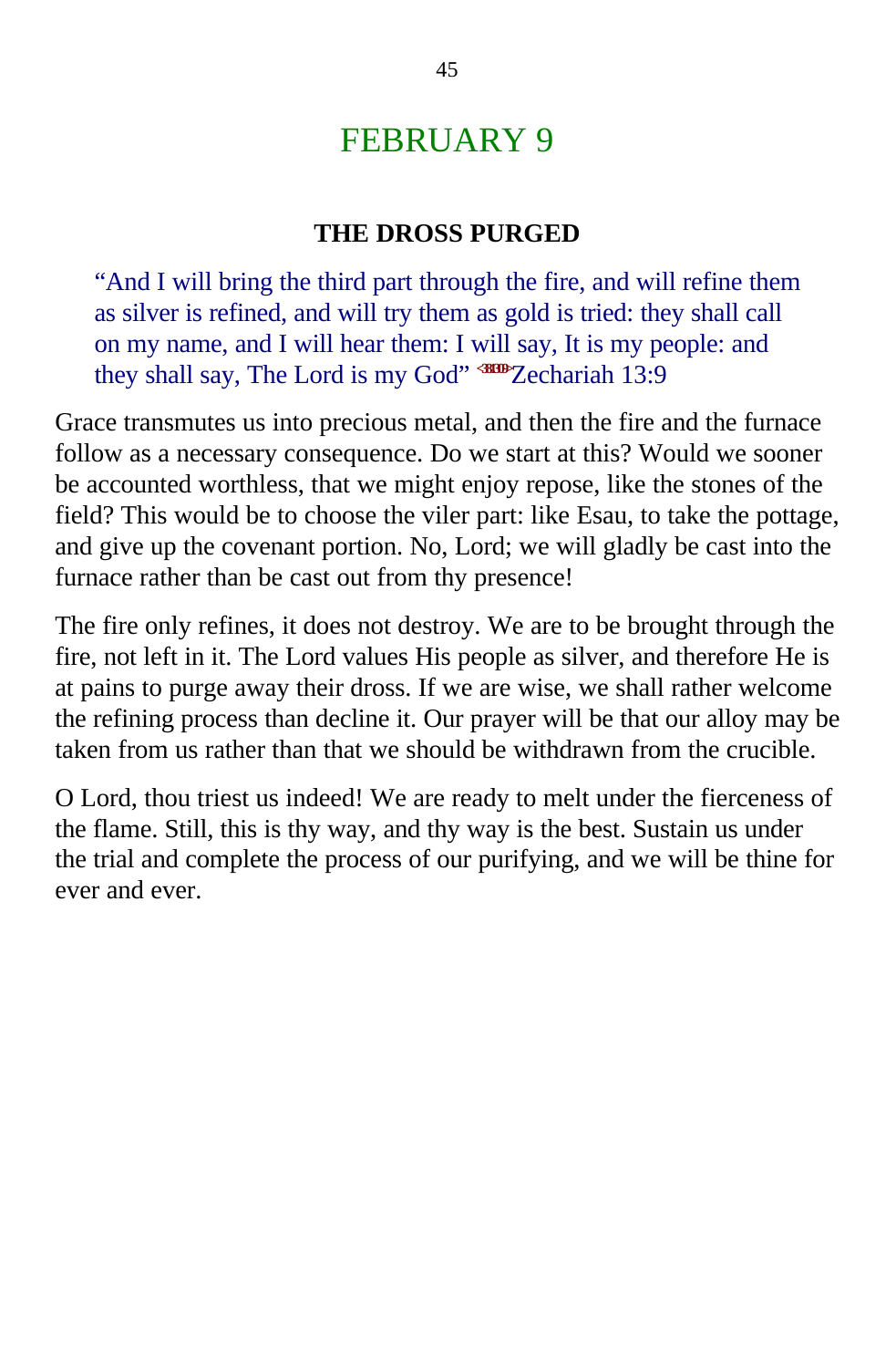### **A CONSTANT WITNESS**

### *"For thou shalt be his witness unto all men of what thou hast seen and heard" <442215>Acts 22:15*

Paul was chosen to see and hear the Lord speaking to him out of Heaven. This divine election was a high privilege for himself; but it was not intended to end with him, it was meant to have an influence upon others; yea, upon all men. It is to Paul that Europe owes the gospel at this hour.

It is ours in our measure to be witnesses of that which the Lord has revealed to us, and it is at our peril that we hide the precious revelation. First, we must see and hear, or we shall have nothing to tell; but when we have done so, we must be eager to bear our testimony. It must be personal: "Thou shalt be." It must be for Christ: "Thou shalt be his witness." It must be constant and all absorbing; we are to be this above all other things, and to the exclusion of many other matters. Our witness must not be to a select few who will cheerfully receive us; but to all men" — to all whom we can reach, young or old, rich or poor, good or bad. We must never be silent like those who are possessed by a dumb spirit; for the text before us is a command, and a promise, and we must not miss it — "Thou shalt he his witness." "Ye are my witnesses, saith the Lord."

Lord, fulfill this word to me also!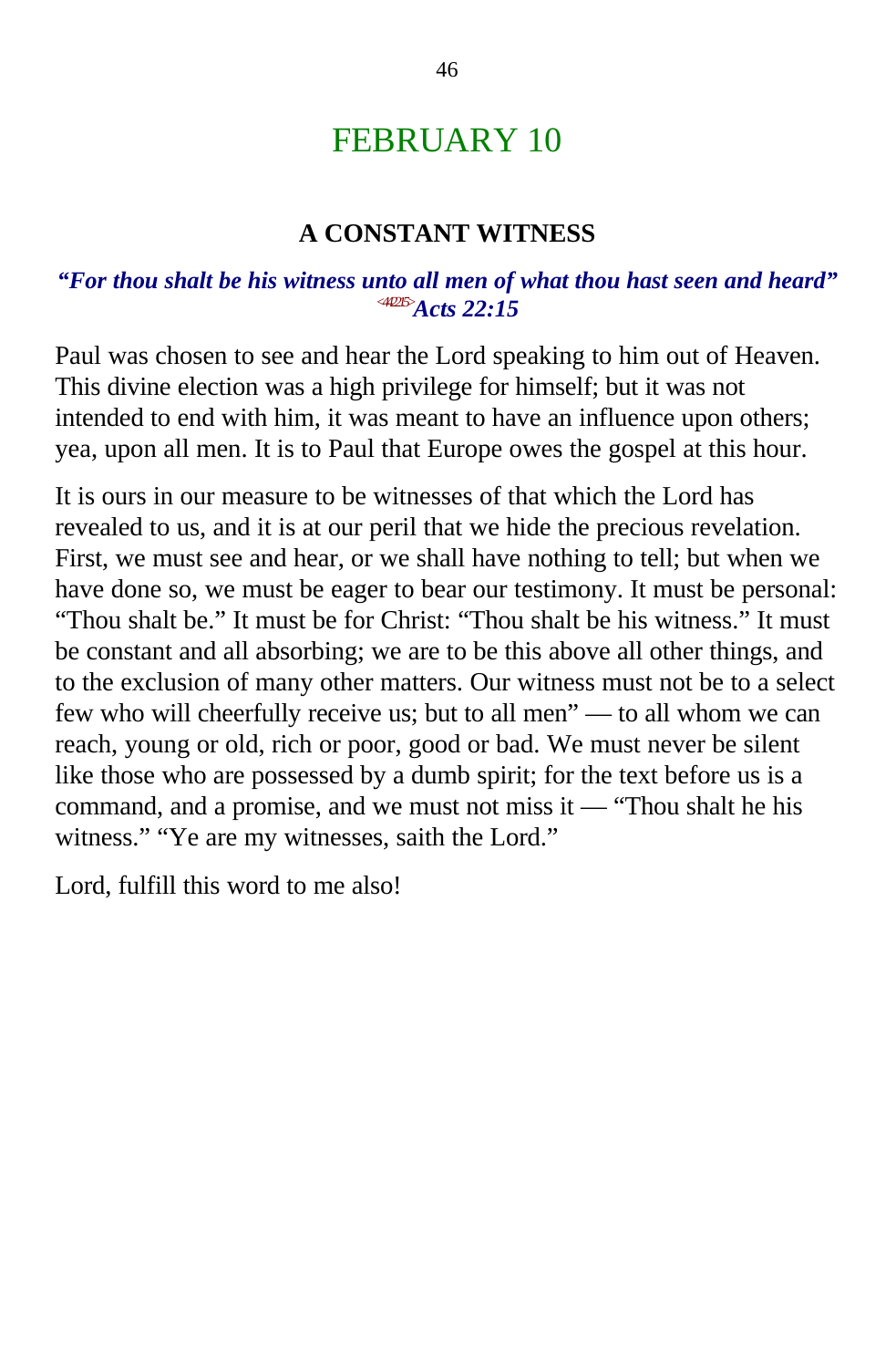### **ARE THE CHILDREN IN?**

### *"I will pour my spirit upon thy seed, and my blessing upon thine offspring" <234403>Isaiah 44:3*

Our dear children have not the Spirit of God by nature, as we plainly see. We see much in them which makes us fear as to their future, and this drives us to agonizing prayer. When a son becomes specially perverse, we cry with Abraham, "Oh, that Ishmael might live before thee!" We would sooner see our daughters Hannahs than empresses. This verse Should greatly encourage us. It follows upon the words, "Fear not, O Jacob, my servant," and it may well banish our fears.

The Lord will give His Spirit; will give it plentifully, pouring it out; will give it effectually, so that it shall be a real and eternal blessing. Under this divine outpouring our children shall come forward, and "one shall say, I am the Lord's; and another shall call himself by the name of Jacob."

This is one of those promises concerning which the Lord will be inquired of. Should we not, at set times, in a distinct manner, pray for our offspring? We cannot give them new hearts, but the Holy Spirit can; and He is easily to be entreated of. The great Father takes pleasure in the prayers of fathers and mothers. Have we any dear ones outside of the ark? Let us not rest till they are shut in with us by the Lord's own hand.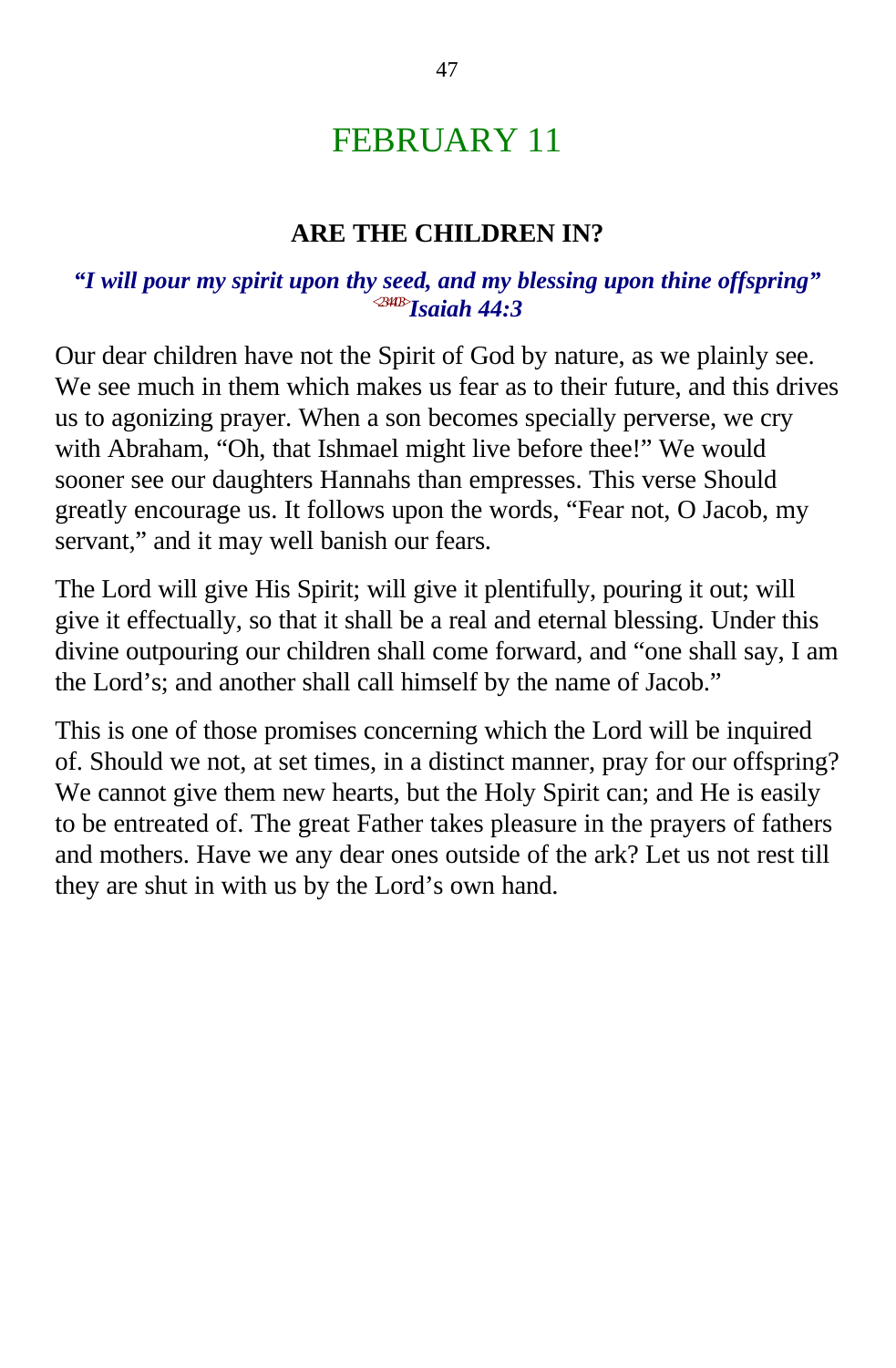#### **GOD DELIGHTS TO GIVE**

"And the Lord said unto Abraham, after that Lot was separated from him, Lift up now thine eyes, and look from the place where thou art northward, and southward, and eastward, and westward: for all the land which thou seest, to thee will I give it, and to thy seed for ever" **IB4**Genesis 13:14, 15

A special blessing for a memorable occasion. Abram had settled a family dispute. He had said, "Let there be no strife, I pray thee, between thee and me, for we be brethren"; and hence he received the blessing which belongs to peacemakers. The Lord and giver of peace delights to manifest His grace to those who seek peace and pursue it. If we desire closer communion with God, we must keep closer to the ways of peace.

Abram had behaved very generously to his kinsman, giving him his choice of the land. If we deny ourselves for peace' sake, the Lord will more than make it up to us. As far as the patriarch can see, he can claim, and we may do the like by faith. Abram had to wait for the actual possession, but the Lord entailed the land upon him and his posterity. Boundless blessings belong to us by covenant gift. All things are ours. When we please the Lord, He makes us to look everywhere, and see all things our own, whether things present, or things to come, all are ours, and we are Christ's, and Christ is God's.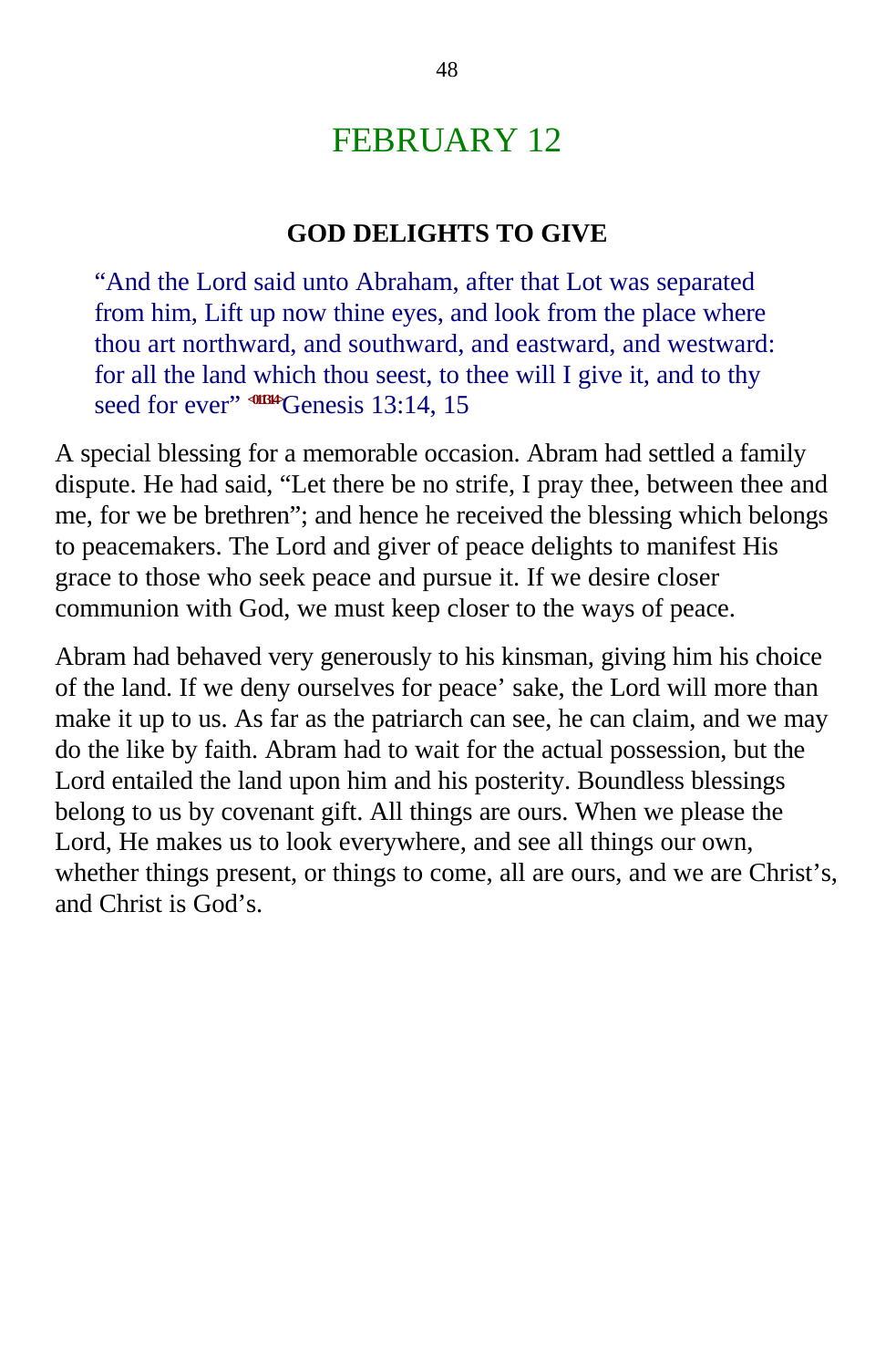### **BLESSED IN THE FIELD**

### *"Blessed shalt thou be in the field"* <sup>*dENB*</sup> *Deuteronomy 28:3*

So was Isaac blessed when he walked therein at eventide to meditate. How often has the Lord met us when we have been alone! The hedges and the trees can bear witness to our joy. We look for such blessedness again.

So was Boaz blessed when he reaped his harvest, and his workmen met him with benedictions. May the Lord prosper all who drive the plough! Every farmer may urge this promise with God, if indeed he obeys the voice of the Lord God.

We go to the field to labor as father Adam did; and since the curse fell on the soil through the sin of Adam the first, it is a great comfort to find a blessing through Adam the second.

We go to the field for exercise, and we are happy in the belief that the Lord will bless that exercise, and give us health, which we will use to His glory.

We go to the field to study nature, and there is nothing in a knowledge of the visible creation which may not be sanctified to the highest uses by the divine benediction.

We have at last to go to the field to bury our dead; yea, others will in their turn take us to God's acre in the field: but we are blessed, whether weeping at the tomb, or sleeping in it.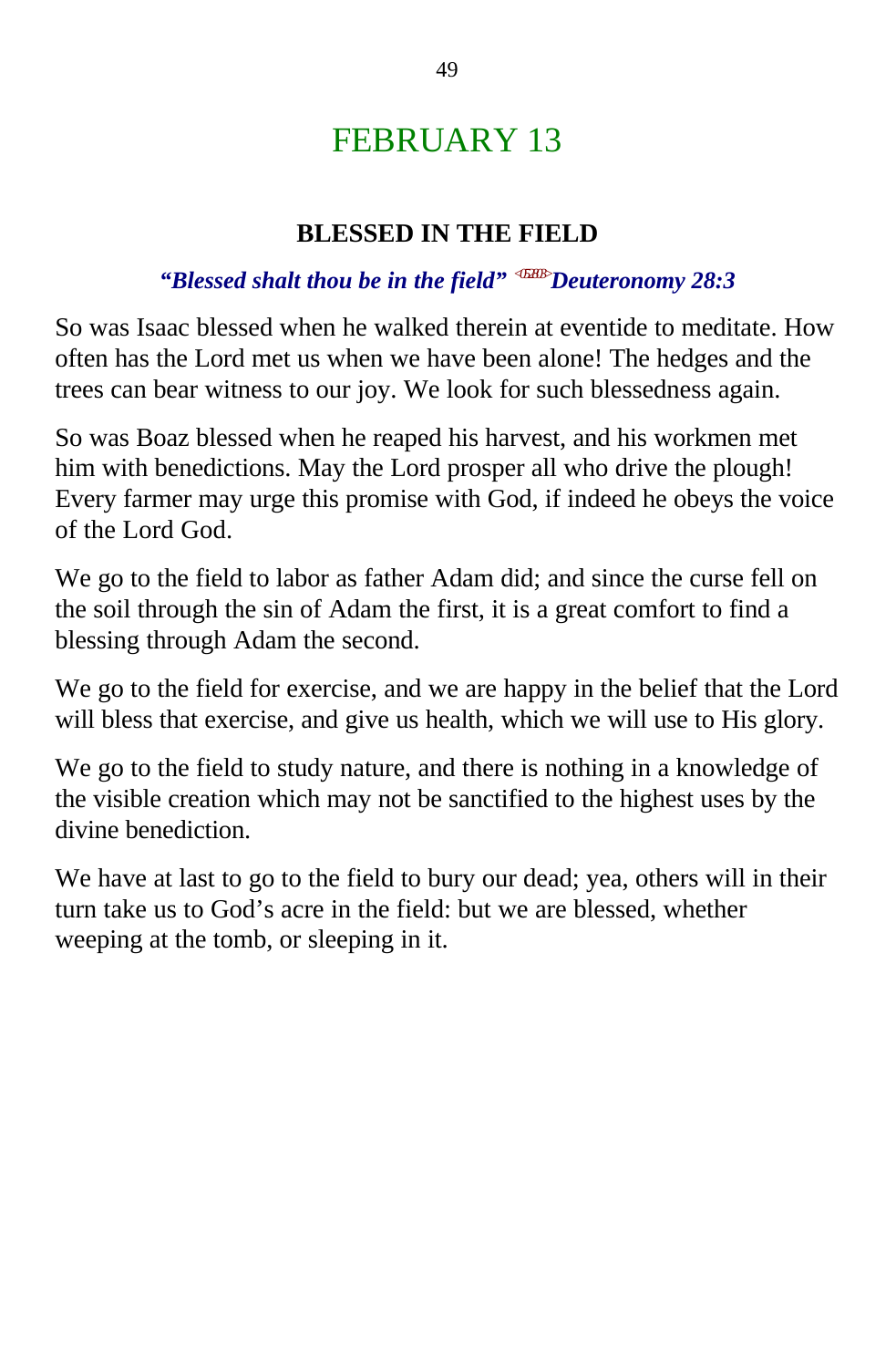### **MERCY TO THE UNDESERVING**

#### *"He that trusteth in the Lord, mercy shall compass him about" <193210>Psalm 32:10*

O fair reward of trust! My Lord, grant it me to the full! The truster above all men feels himself to be a sinner; and lo, mercy is prepared for him: he knows himself to have no deservings, but mercy comes in, and keeps house for him on a liberal scale. o Lord, give me this mercy, even as I trust in thee!

Observe, my soul, what a bodyguard thou hast! As a prince is compassed about with soldiery, so art thou compassed about with mercy. Before and behind, and on all sides, ride these mounted guards of grace. We dwell in the center of the system of mercy, for we dwell in Christ Jesus.

O my soul, what an atmosphere dost thou breathe! As the air surrounds thee, even so does the mercy of thy Lord. To the wicked there are many sorrows, but to thee there are so many mercies that thy sorrows are not worth mentioning. David says, "Be glad in the Lord, and rejoice, ye righteous; and shout for joy, all ye that are upright in heart." In obedience to this precept my heart shall triumph in God, and I will tell out my gladness. As thou hast compassed me with mercy, I will also compass thine altars, O my God, with songs of thanksgiving!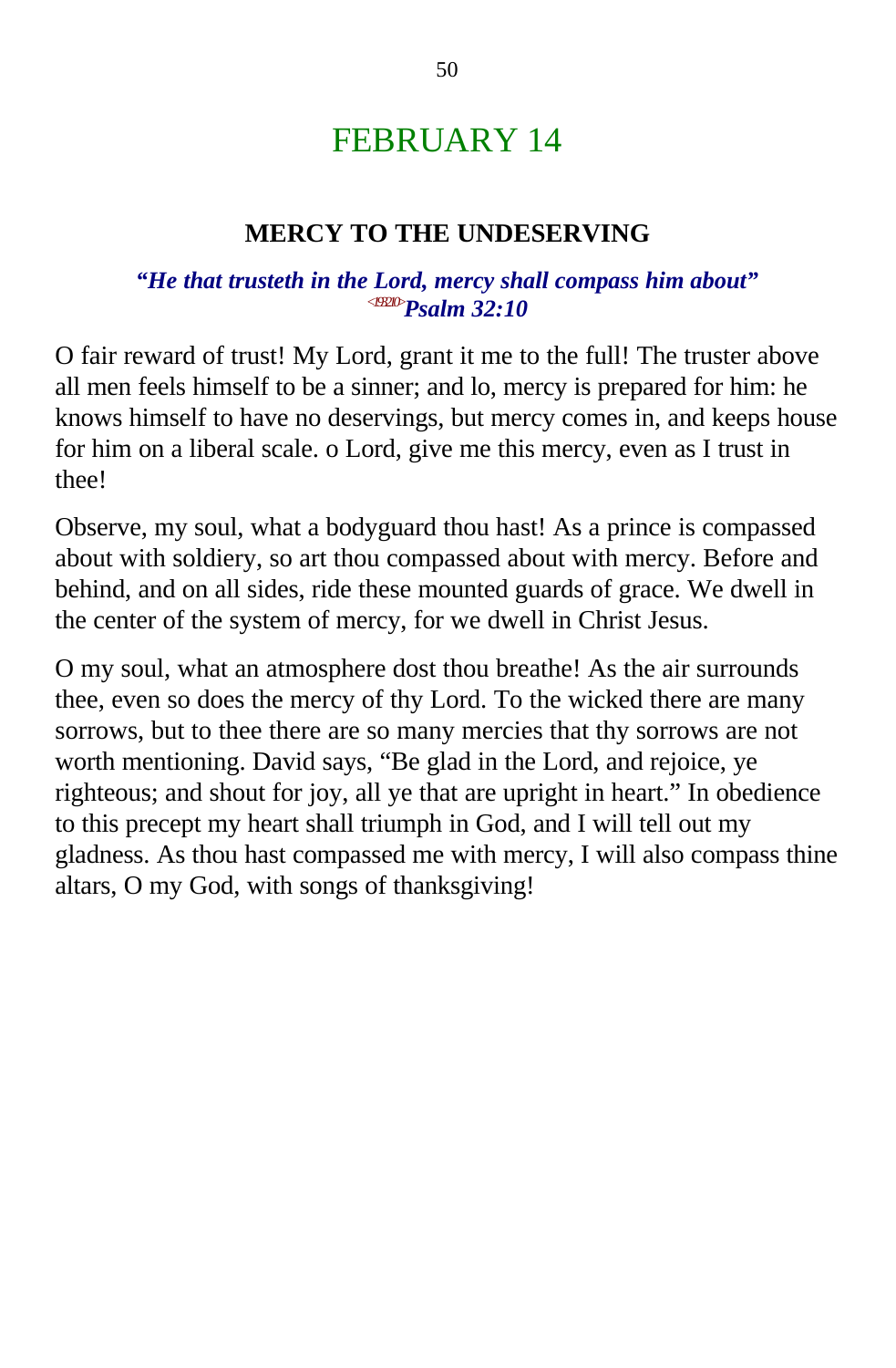#### **EVER MINDFUL**

### *"The Lord hath been mindful of us: he will bless us" <19B512>Psalm 115:12*

I can set my seal to that first sentence. Cannot you? Yes, Jehovah has thought of us, provided for us, comforted us, delivered us, and guided us. In all the movements of His providence He has been mindful of us, never overlooking our mean affairs. His mind has been full of us — that is the other form of the word "mindful." This has been the case all along, and without a single break. At special times, however, we have more distinctly seen this mindfulness, and we would recall them at this hour with overflowing gratitude. Yes, yes, "the Lord hath been mindful of us."

The next sentence is a logical inference from the former one. Since God is unchangeable, He will continue to be mindful of us in the future as He has been in the past; and His mindfulness is tantamount to blessing us. But we have here, not only the conclusion of reason but the declaration of inspiration: we have it on the Holy Ghost's authority — "HE WILL BLESS US." This means great things and unsearchable. The very indistinctness of the promise indicates its infinite reach. He will bless us after His own divine manner, and that for ever and ever. Therefore, let us each say, "Bless the Lord, O my soul!"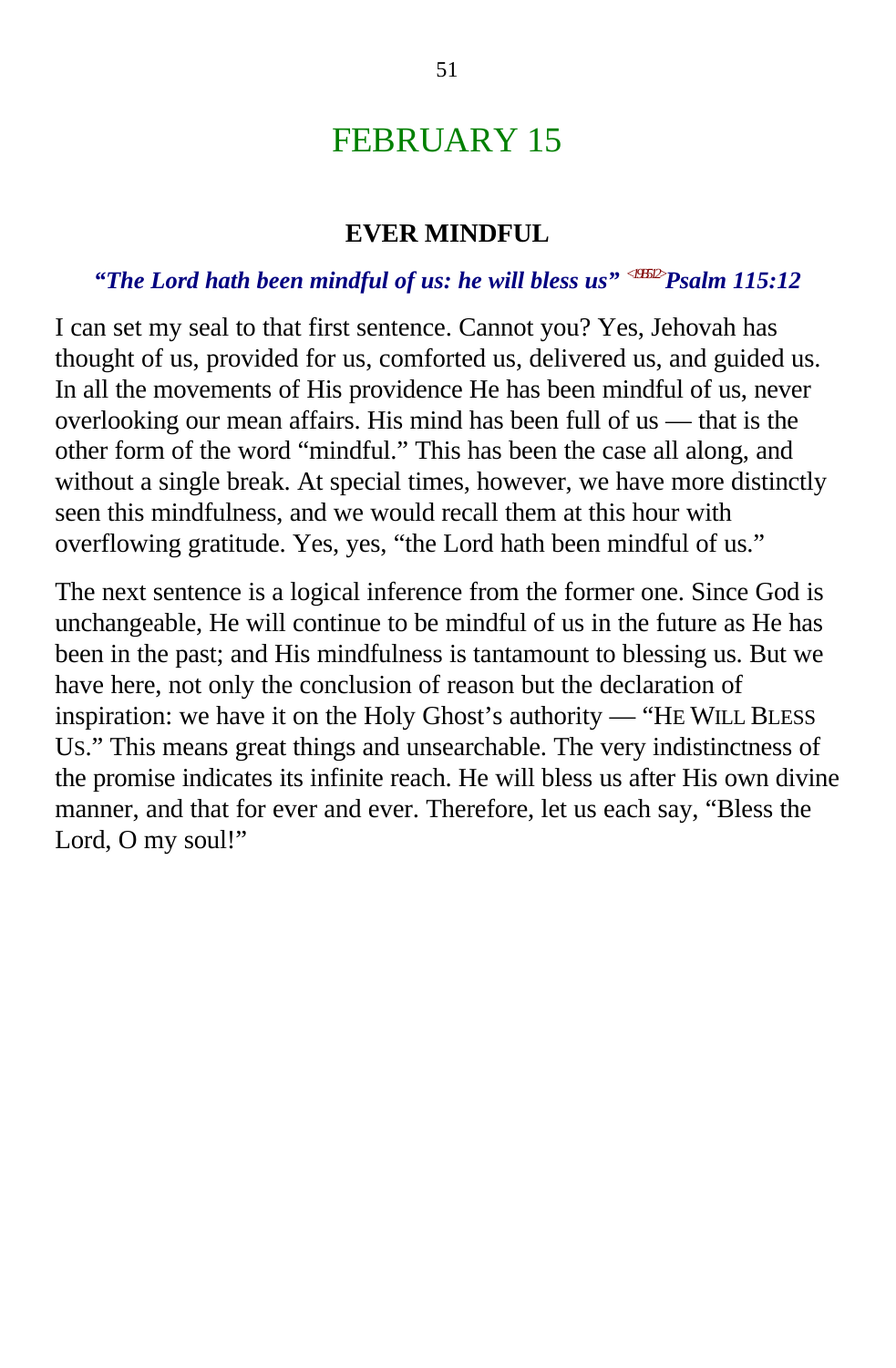### **YOU DEAL WITH GOD**

### *"I will not execute the fierceness of mine anger, I will not return to destroy Ephraim: for I am God, and not man*" <sup>*28109</sup>Hosea 11:9*</sup>

The Lord thus makes known His sparing mercies. It may be that the reader is now under heavy displeasure, and everything threatens his speedy doom. Let the text hold him up from despair. The Lord now invites you to consider your ways, and confess your sins. If He had been man, He would long ago have cut you off. If He were now to act after the manner of men, it would be a word and a blow and then there would be an end of you: but it is not so, for "as high as the heavens are above the earth, so high are his ways above your ways.

You rightly judge that He is angry, but He keepeth not His anger for ever: if you turn from sin to Jesus, God will turn from wrath. Because God is God, and not man, there is still forgiveness for you, even though you may be steeped up to your throat in iniquity. You have a God to deal with, and not a hard man, nor even a merely just man. No human being could have patience with you: you would have wearied out an angel, as you have wearied your sorrowing father; but God is longsuffering. Come and try Him at once. Confess, believe, and turn from your evil way, and you shall be saved.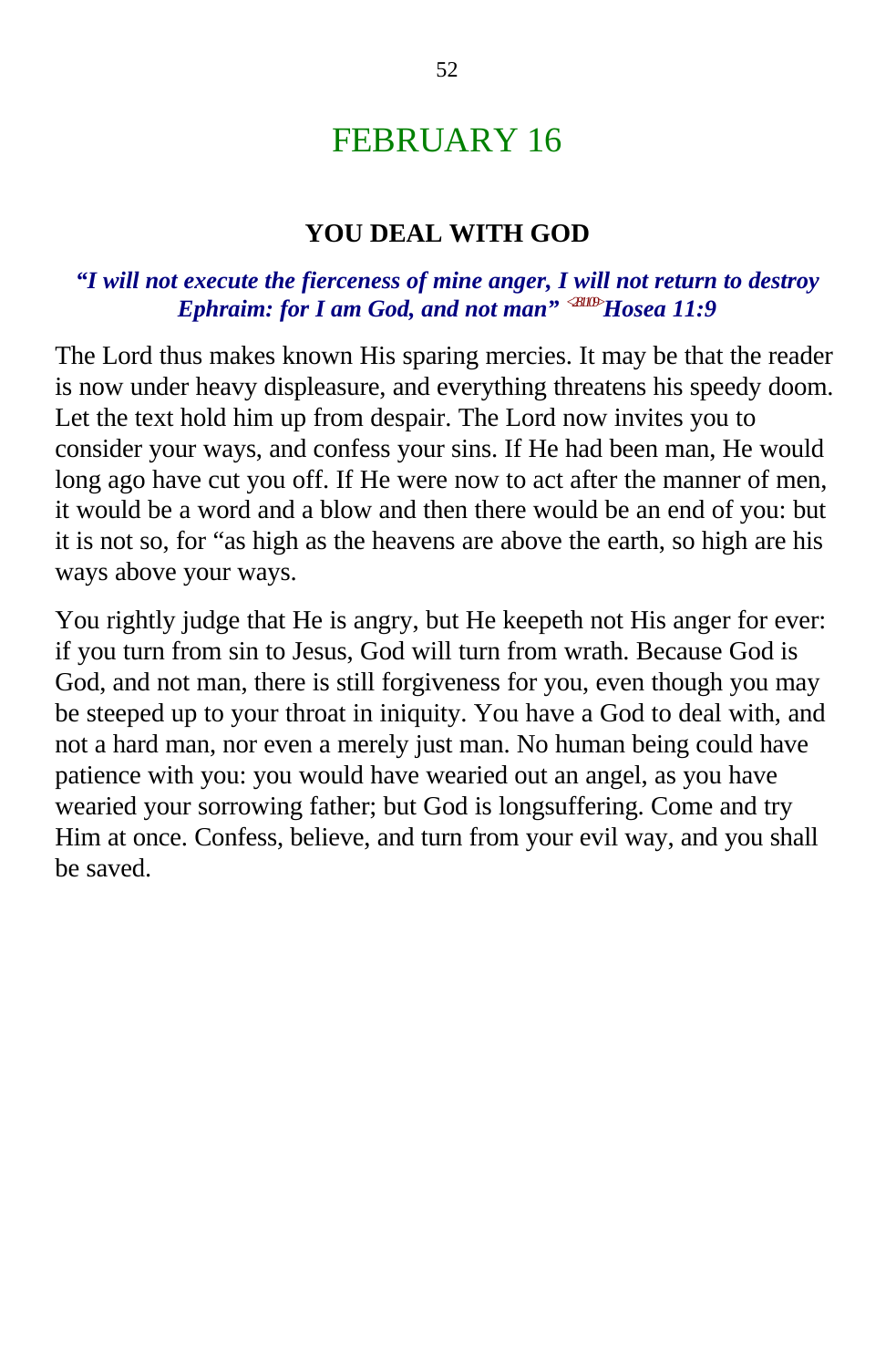#### **GOD CAN MAKE YOU STRONG**

#### *"Be ye strong therefore, and let not your hands be weak: for your work shall be rewarded" <131507>1 Chronicles 15:7*

God had done great things for King Asa and Judah, but yet they were a feeble folk. Their feet were very tottering in the ways of the Lord, and their hearts very hesitating, so that they had to be warned that the Lord would be with them while they were with Him, but that if they forsook Him He would leave them. They were also reminded of the sister kingdom, how ill it fared in its rebellion, and how the Lord was gracious to it when repentance was shown. The Lord's design was to confirm them in His way, and make them strong in righteousness. So ought it to be with us. God deserves to be served with all the energy of which we are capable.

If the service of God is worth anything, it is worth everything. We shall find our best reward in the Lord's work if we do it with determined diligence. Our labor is not in vain in the Lord, and we know it. Half-hearted work will bring no reward; but, when we throw our whole soul into the cause, we shall see prosperity. This text was sent to the author of these notes in a day of terrible storm, and it suggested to him to put on all steam, with the assurance of reaching port in safety with a glorious freight.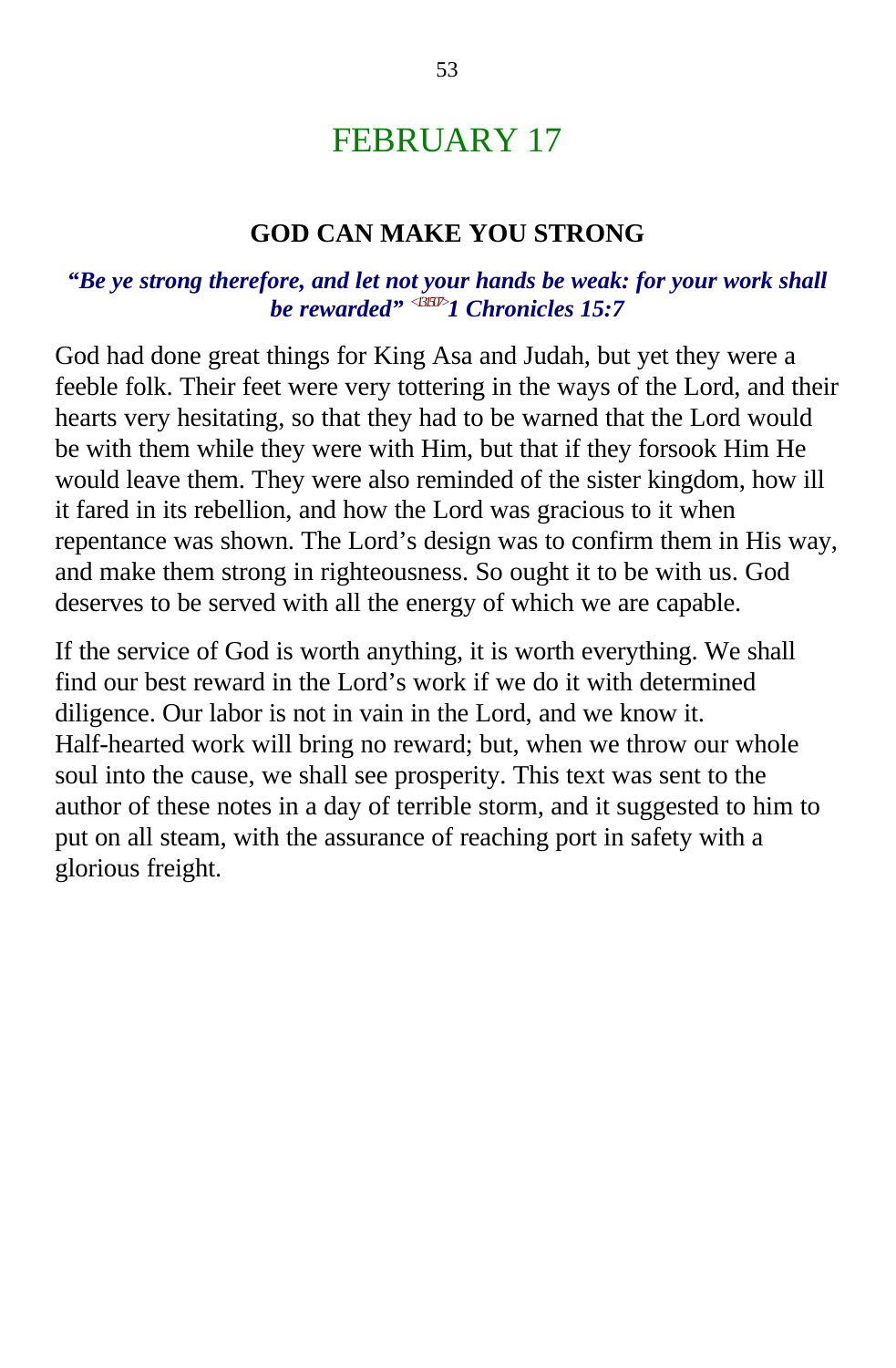### **GOD WILL ANSWER**

### *"He will fulfill the desire of them that fear him: he also will hear their cry, and will save them*" <sup>*AE59*</sup>*Psalm 145:19*

His own Spirit has wrought this desire in us, and therefore He will answer it. It is His own life within which prompts the cry, and therefore He will hear it. Those who fear Him are men under the holiest influence, and, therefore, their desire is to glorify God, and enjoy Him for ever. Like Daniel, they are men of desires, and the Lord will cause them to realize their aspirations.

Holy desires are grace in the blade, and the heavenly Husbandman will cultivate them till they come to the full corn in the ear. God-fearing men desire to be holy, to be useful, to be a blessing to others, and so to honor their Lord. They desire supplies for their need, help under burdens, guidance in perplexity, deliverance in distress; and sometimes this desire is so strong, and their case so pressing, that they cry out in agony, like little children in pain, and then the Lord works most comprehensively, and does all that is needful, according to this Word — and will save them."

Yes, if we fear God, we have nothing else to fear; if we cry to the Lord, our salvation is certain.

Let the reader lay this text on his tongue, and keep it in his mouth all the day, and it will be to him as "a wafer made with honey."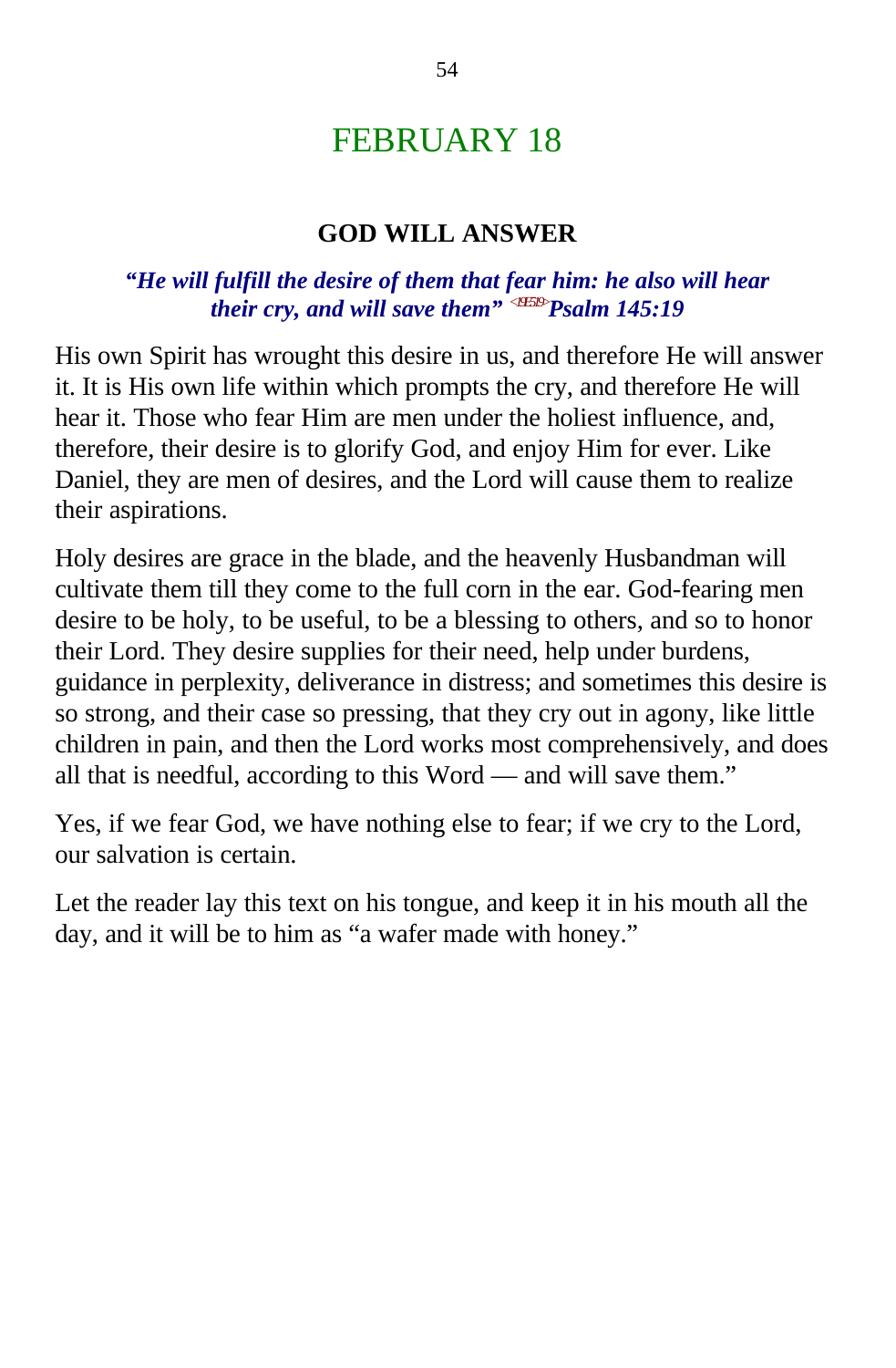### **BETTER FARTHER ON**

### *"Though I have afflicted thee, I will afflict thee no more" <340112>Nahum 1:12*

There is a limit to affliction. God sends it and God removes it. Do you sigh, and say "When will the end be?" Remember that our griefs will surely and finally end when this poor earthly life is over. Let us quietly wait, and patiently endure the will of the Lord till He cometh.

Meanwhile, our Father in Heaven takes away the rod when His design in using it is fully served. When He has whipped away our folly, there will be no more strokes. Or, if the affliction is sent for testing us, that our graces may glorify God, it will end when the Lord has made us bear witness to His praise. We would not wish the affliction to depart till God has gotten out of us all the honor which we can possibly yield Him.

There may today be "a great calm." Who knows how soon those raging billows will give place to a sea of glass, and the sea birds sit on the gentle waves? After long tribulation the flail is hung up, and the wheat rests in the garner. We may, before many hours are past, be just as happy as now we are sorrowful. It is not hard for the Lord to turn night into day. He that sends the clouds can as easily clear the skies. Let us be of good cheer. It is better on before. Let us sing Hallelujah by anticipation.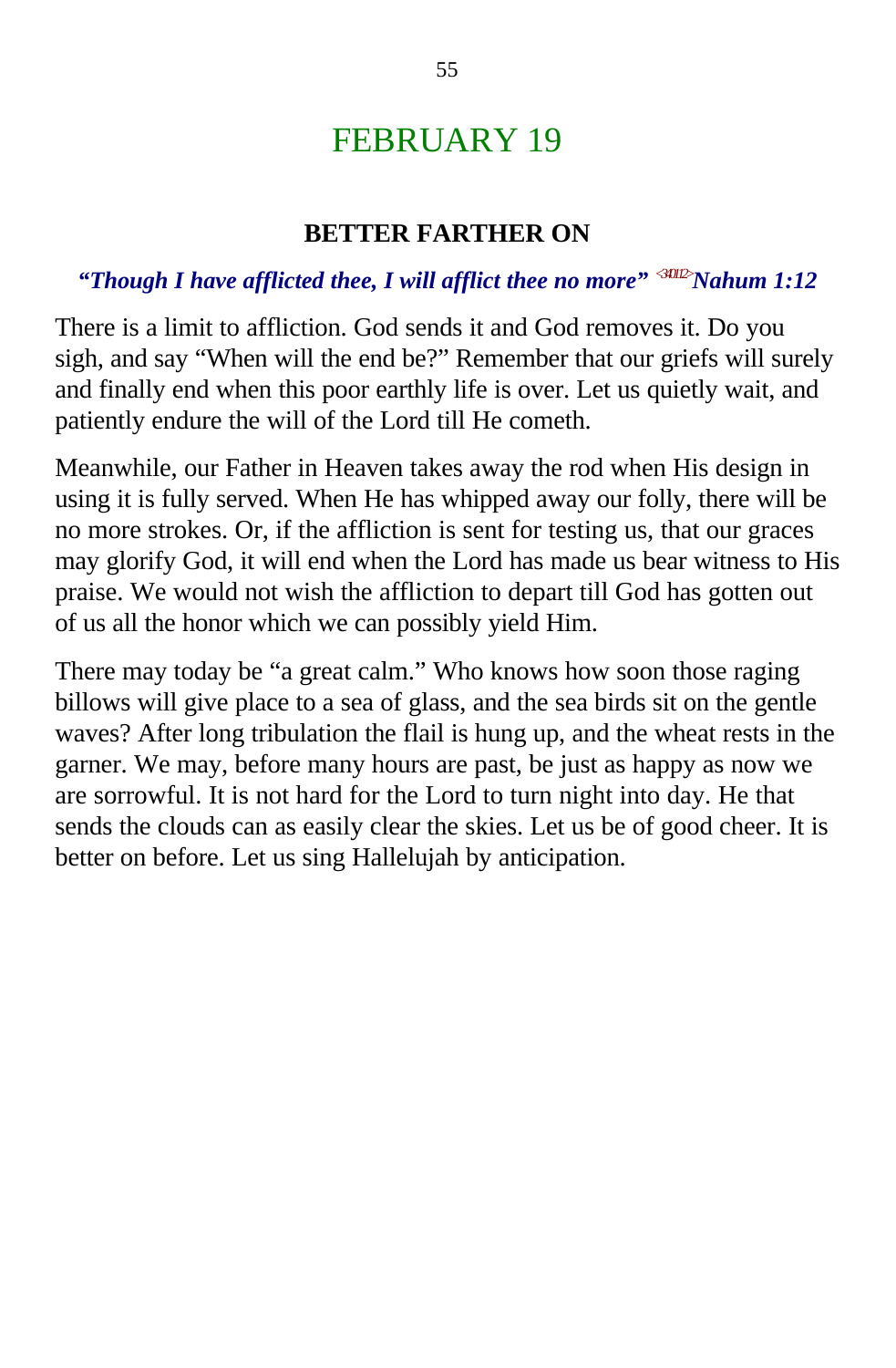### **CONTINUAL GUIDANCE**

### *"The Lord shall guide thee continually" <235811>Isaiah 58:11*

What aileth thee? Hast thou lost thy way? Art thou entangled in a dark wood, and canst thou not find thy paths? Stand still, and see the salvation of God. He knows the way, and He will direct thee in it if thou cry unto Him.

Every day brings its own perplexity. How sweet to feel that the guidance of the Lord is continual! If we choose our own way, or consult with flesh and blood, we cast off the Lord's guidance; but if we abstain from self-will, then He will direct every step of our road, every hour of the day, and every day of the year, and every year of our life. If we will but be guided, we shall be guided. If we will commit our way unto the Lord, He will direct our course so that we shall not lose ourselves.

But note to whom this promise is made. Read the previous verse: "If thou draw out thy soul to the hungry." We must feel for others, and give them, not a few dry crusts, but such things as we ourselves would wish to receive. If we show a tender care for our fellow-creatures in the hour of their need, then will the Lord attend to our necessities, and make Himself our continual Guide. Jesus is the Leader, not of misers, nor of those who oppress the poor, but of the kind and tender-hearted. Such persons are pilgrims, who shall never miss their way.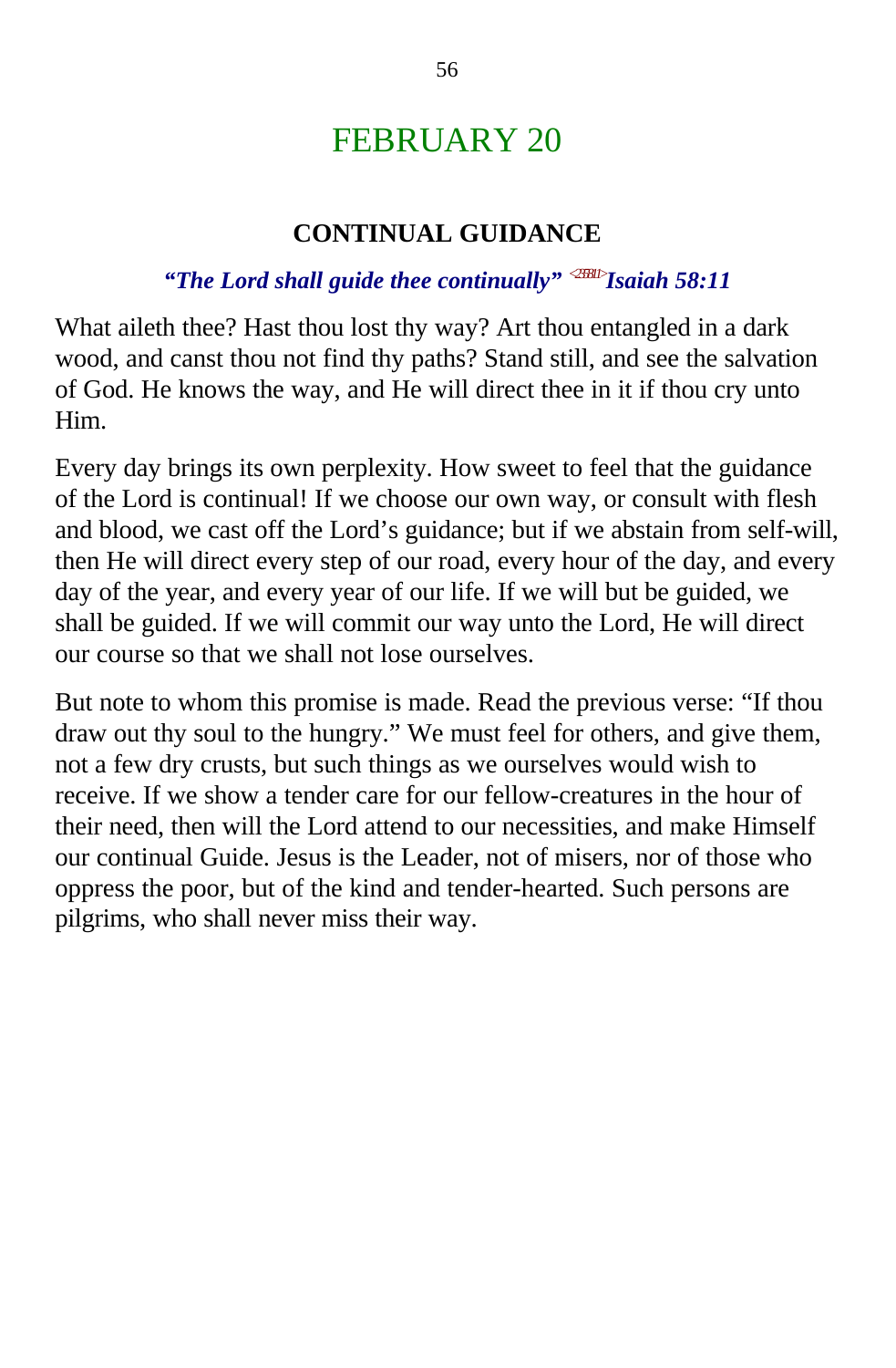#### **BLESSING ON LITTLENESS**

#### *"He will bless them that fear the Lord, both small and great" <19B513>Psalm 115:13*

This is a word of cheer to those who are of humble station and mean estate. Our God has a very gracious consideration for those of small property, small talent, small influence, small weight. God careth for the small things in creation, and even regards sparrows in their lighting upon the ground. Nothing is small to God, for He makes use of insignificant agents for the accomplishment of His purposes. Let the least among men seek of God a blessing upon his littleness, and he shall find his contracted sphere to be a happy one.

Among those who fear the Lord there are little and great. Some are babes, and others are giants. But these are all blessed. Little faith is blessed faith. Trembling hope is blessed hope. Every grace of the Holy Spirit, even though it be only in the bud, bears a blessing within it. Moreover, the Lord Jesus bought both the small and the great with the same precious blood, and He has engaged to preserve the lambs as well as the full-grown sheep. No mother overlooks her child because it is little; nay, the smaller it is, the more tenderly does she nurse it. If there be any preference with the Lord, He does not arrange them as "great and small," but as "small and great.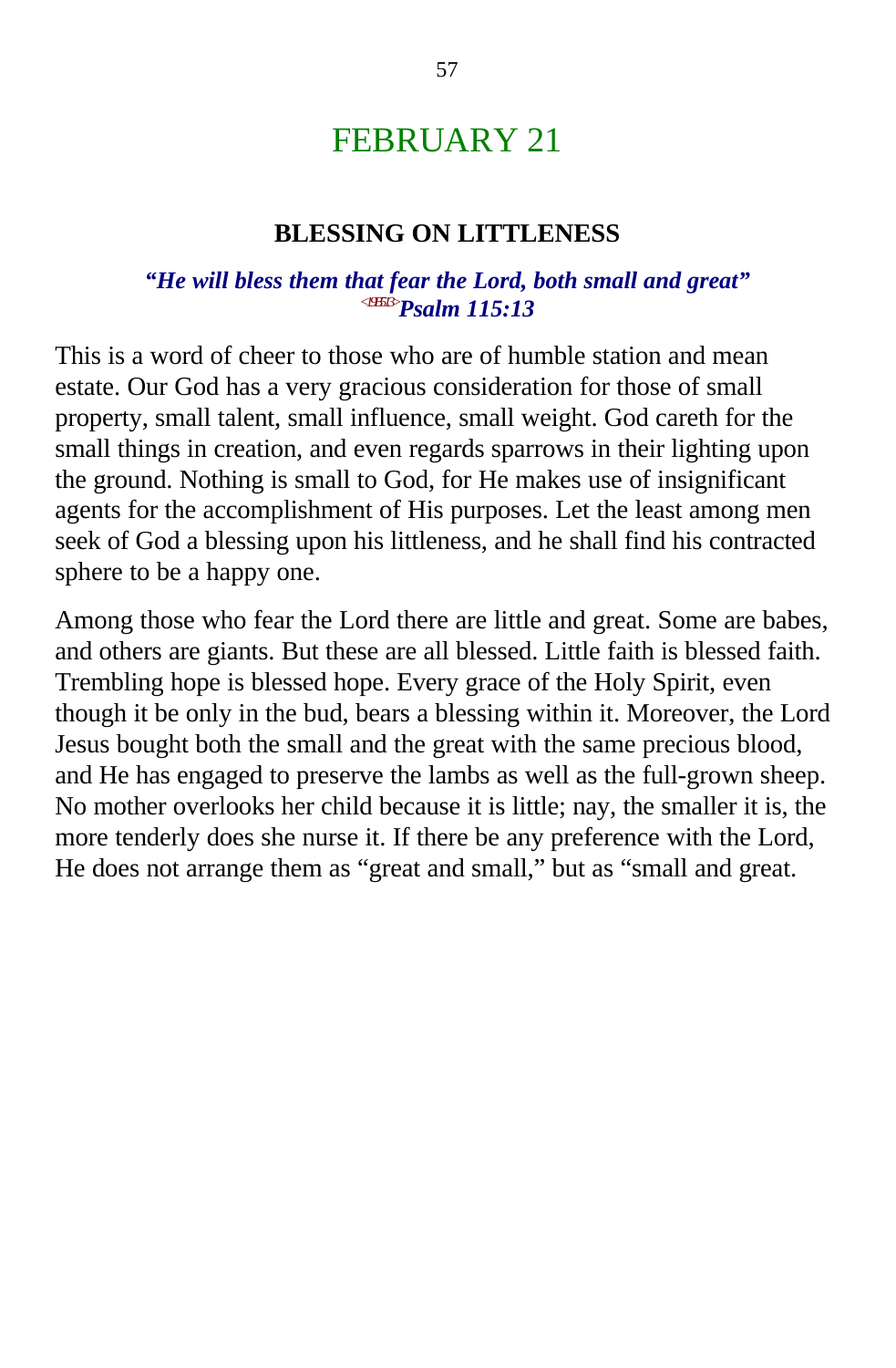### **PAST DELIVERANCE BEGETS FAITH**

"David said moreover, The Lord that delivered me out of the paw of the lion, and out of the paw of the bear, he will deliver me out of the hand of this Philistine" **<091737>**1 Samuel 17:37

This is not a promise if we consider only the words, but it is truly so as to its sense; for David spoke a word which the Lord endorsed by making it true. He argued from past deliverances that he should receive help in a new danger. In Jesus all the promises are Yea and Amen to the glory of God by us, and so the Lord's former dealings with His believing people will be repeated.

Come, then, let us recall the Lord's former lovingkindnesses. We could not have hoped to be delivered aforetime by our own strength; yet the Lord delivered us. Will He not again save us? We are sure He will. As David ran to meet his foe, so will we. The Lord has been with us, He is with us, and He has said, "I will never leave thee, nor forsake thee." Why do we tremble? Was the past a dream? Think of the dead bear and lion. Who is this Philistine? True, he is not quite the same, and is neither bear nor lion; but then God is the same, and His honor is as much concerned in the one case as in the other. He did not save us from the beasts of the forest to let a giant kill us. Let us be of good courage.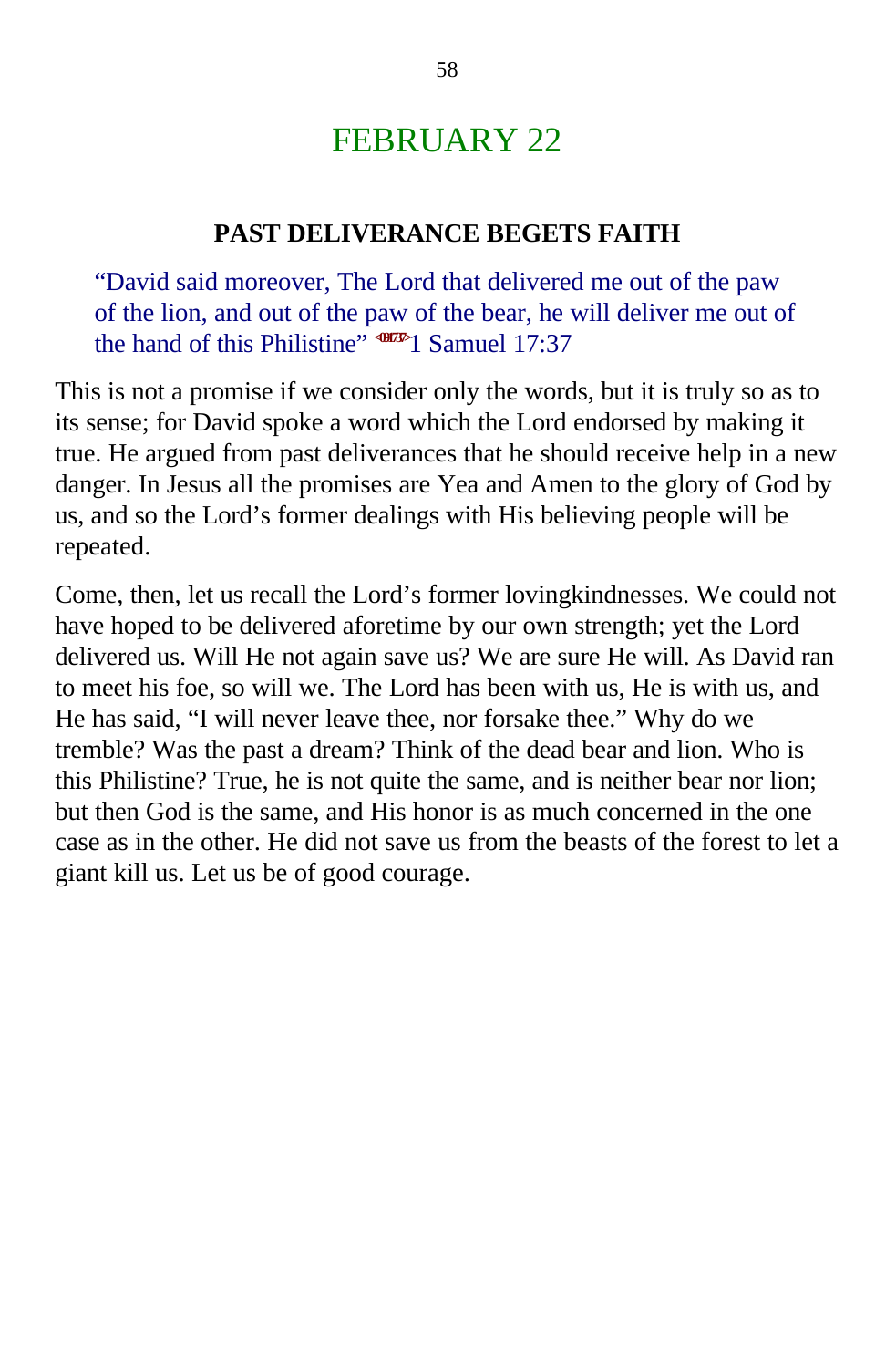#### **UNBROKEN FELLOWSHIP ESSENTIAL**

#### *"If ye abide in me, and my words abide in you, ye shall ask what ye will, and it shall be done unto you*" <sup><8137</sup>*John 15:7*

Of necessity we must be in Christ to live unto Him, and we must abide in Him to be able to claim the largesse of this promise from Him. To abide in Jesus is never to quit Him for another love, or another object, but to remain in living, loving, conscious, willing union with Him. The branch is not only ever near the stem, but ever receiving life and fruitfulness from it. All true believers abide in Christ in a sense; but there is a higher meaning, and this we must know before we can gain unlimited power at the throne. "Ask what ye will" is for Enochs who walk with God, for Johns who lie in the Lord's bosom, for those whose union with Christ leads to constant communion.

The heart must remain in love, the mind must be rooted in faith, the hope must be cemented to the Word, the whole man must be joined unto the Lord, or else it would be dangerous to trust us with power in prayer. The carte blanche can only be given to one whose very life is, "Not I, but Christ liveth in me." O you who break your fellowship, what power you lose! If you would be mighty in your pleadings, the Lord Himself must abide in you, and you in Him.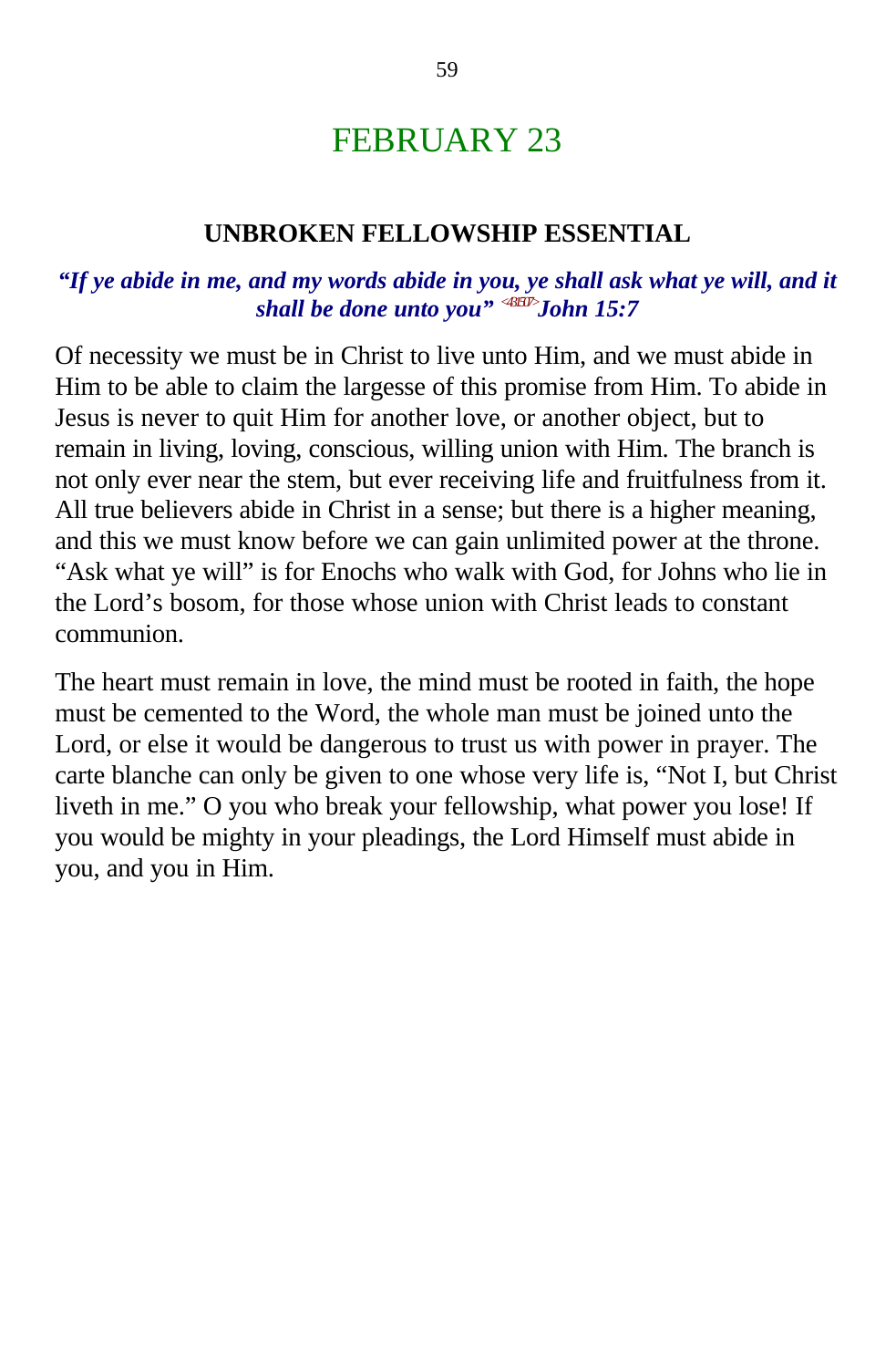### **HEAR SO AS TO BE HEARD**

### *"If ye abide in me, and my words abide in you, ye shall ask what ye will, and it shall be done unto you*"  $4857$ *John 15:7*

Note well, that we must hear Jesus speak if we expect Him to hear us speak. If we have no ear for Christ, He will have no ear for us. In proportion as we hear we shall be heard.

Moreover, what is heard must remain, must live in us, and must abide in our character as a force and a power. We must receive the truths which Jesus taught, the precepts which He issued, and the movements of His Spirit within u5; or we shall have no power at the mercy-seat.

Suppose our Lord's words to be received, and to abide in us, what a boundless field of privilege is opened up to us! We are to have our will in prayer, because we have already surrendered our will to the Lord's command. Thus are Elijahs trained to handle the keys of Heaven, and lock or loose the clouds. One such man is worth a thousand common Christians. Do we humbly desire to be intercessors for the church and the world, and like Luther to be able to have what we will of the Lord? Then we must bow our ear to the voice of the Well-beloved, and treasure up His words, and carefully obey them. He had need to "hearken diligently" who would pray effectually.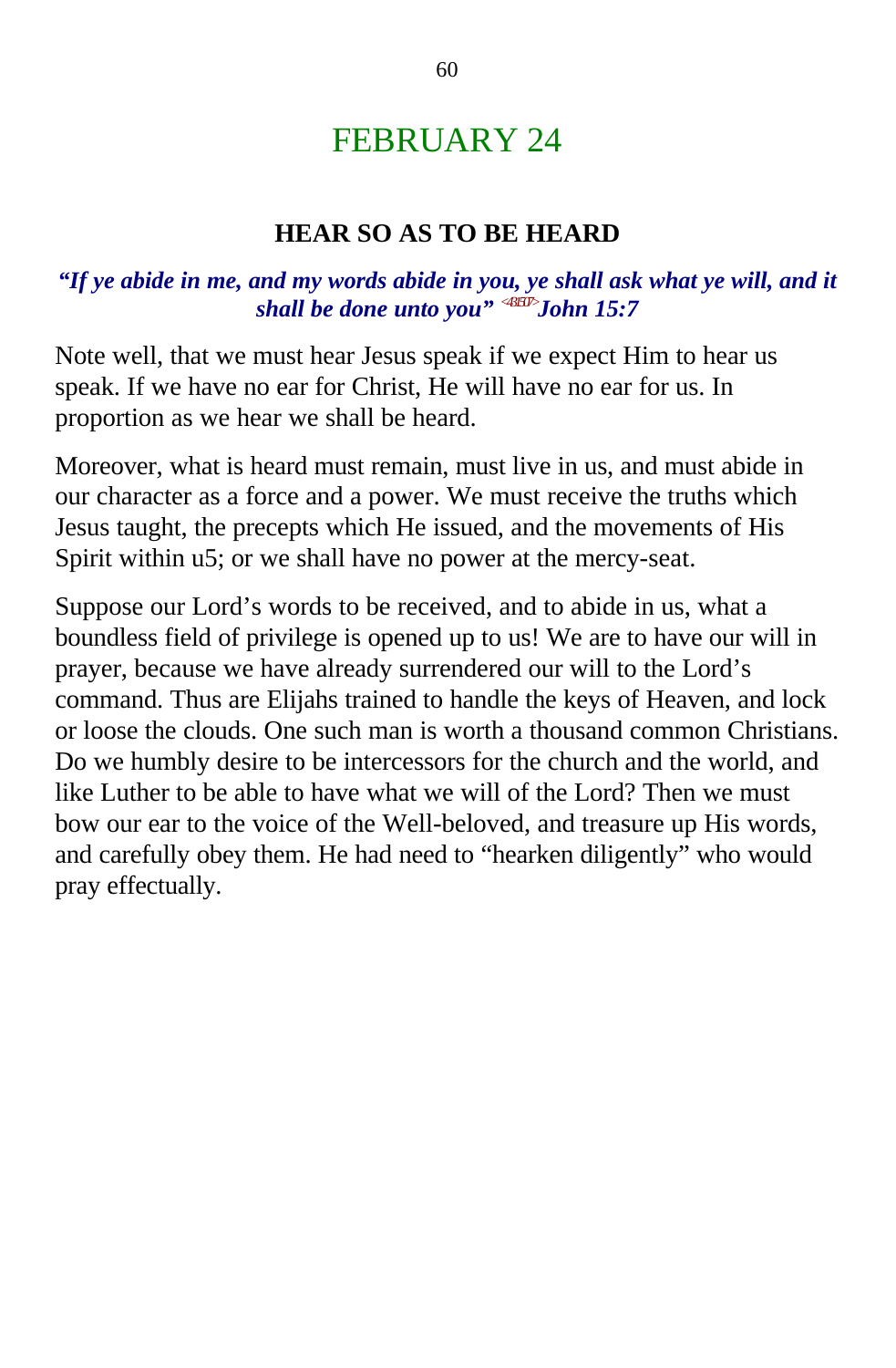#### **SET APART**

#### *"Ye shall be named the priests of the Lord" <236106>Isaiah 61:6*

This literal promise to Israel belongs spiritually to the seed after the Spirit, namely, to all believers. If we live up to our privileges, we shall live unto God so clearly and distinctly, that men shall see that we are set apart for holy service, and shall name us the priests of the Lord. We may work, or trade, as others do, and yet we may be solely and wholly the ministering servants of God. Our one occupation shall be to present the perpetual sacrifice of prayer, and praise, and testimony, and self-consecration, to the living God by Jesus Christ.

This being our one aim, we may leave distracting concerns to those who have no higher calling. "Let the dead bury their dead." It is written, "Strangers shall stand and feed your flocks, and the sons of the alien shall be your plowmen and your vine-dressers." They may manage politics, puzzle out financial problems, discuss science, and settle the last new quibbles of criticism; but we will give ourselves unto such service as becomes those who, like the Lord Jesus, are ordained to a perpetual priesthood.

Accepting this honorable promise as involving a sacred duty, let us put on the vestments of holiness, and minister before the Lord all day long.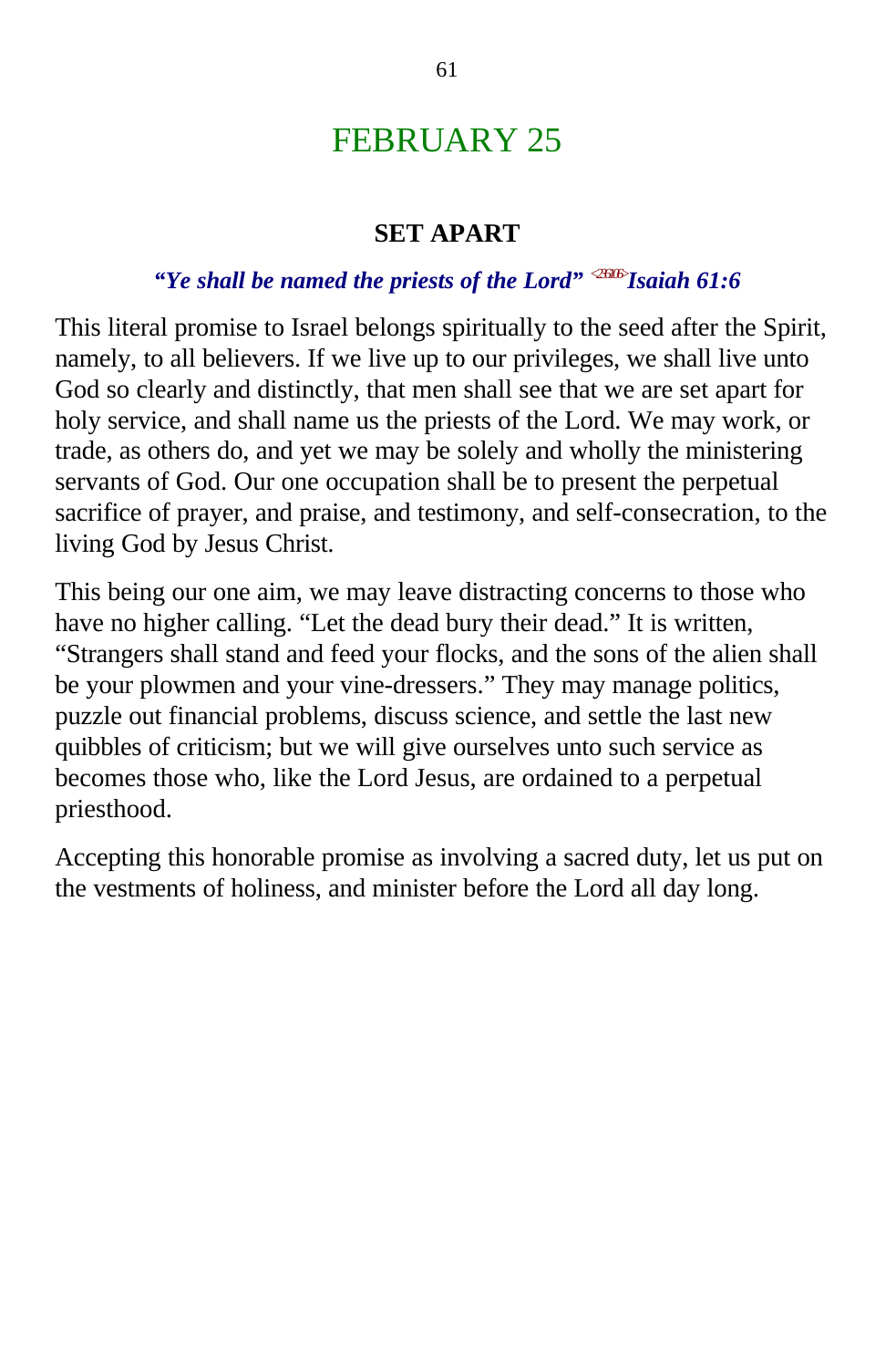### **TRUTH ESTABLISHED**

### *"The lip of truth shall be established for ever; but a lying tongue is but for a moment" <201219>Proverbs 12:19*

Truth wears well. Time tests it, but it right well endures the trial. If, then, I have spoken the truth, and have for the present to suffer for it, I must be content to wait. If also I believe the truth of God, and endeavor to declare it, I may meet with much opposition, but I need not fear, for ultimately the truth must prevail.

What a poor thing is the temporary triumph of falsehood! "A lying lip is but for a moment!" It is a mere gourd, which comes up in a night, and perishes in a night; and the greater its development the more manifest its decay. On the other hand, how worthy of an immortal being is the avowal and defense of that truth which can never change; the everlasting gospel, which is established in the immutable truth of an unchanging God! An old proverb saith, "He that speaks truth shames the devil." Assuredly he that speaks the truth of God will put to shame all the devils in hell, and confound all the seed of the serpent which now hiss out their falsehoods.

O my heart, take care that thou be in all things on the side of truth, both in small things and great; but specially, on the side of Him by whom grace and truth have come among men!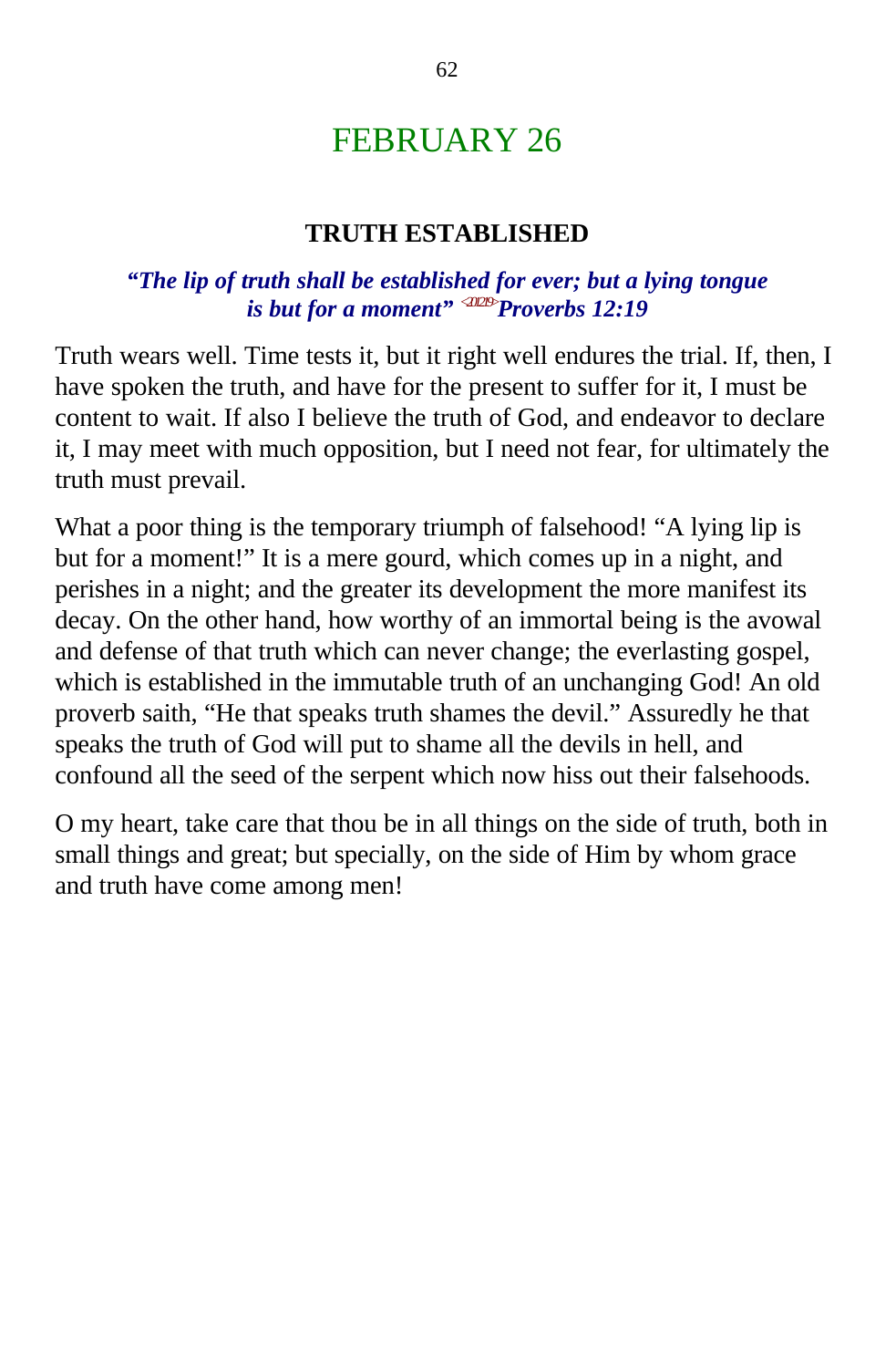#### **UNSTAGGERING TRUSTFULNESS**

#### *"He shall not be afraid of evil tidings: his heart is fixed, trusting in the Lord" <19B207>Psalm 112:7*

Suspense is dreadful. When we have no news from home, we are apt to grow anxious, and we cannot be persuaded that "no news is good news." Faith is the cure for this condition of sadness: the Lord by His Spirit settles the mind in holy serenity, and all fear is gone as to the future as well as the present.

The fixedness of heart spoken of by the Psalmist is to be diligently sought after. It is not believing this or that promise of the Lord, but the general condition of unstaggering trustfulness in our God, the confidence which we have in Him that He will neither do us ill Himself, nor suffer anyone else to harm us. This constant confidence meets the unknown as well as the known of life. Let the morrow be what it may, our God is the God of tomorrow. Whatever events may have happened, which to us are unknown, our Jehovah is God of the unknown as well as of the known. We are determined to trust the Lord, come what may. If the very worst should happen, our God is still the greatest and best. Therefore will we not fear though the postman's knock should startle us, or a telegram wake us at midnight. The Lord liveth, and what can His children fear?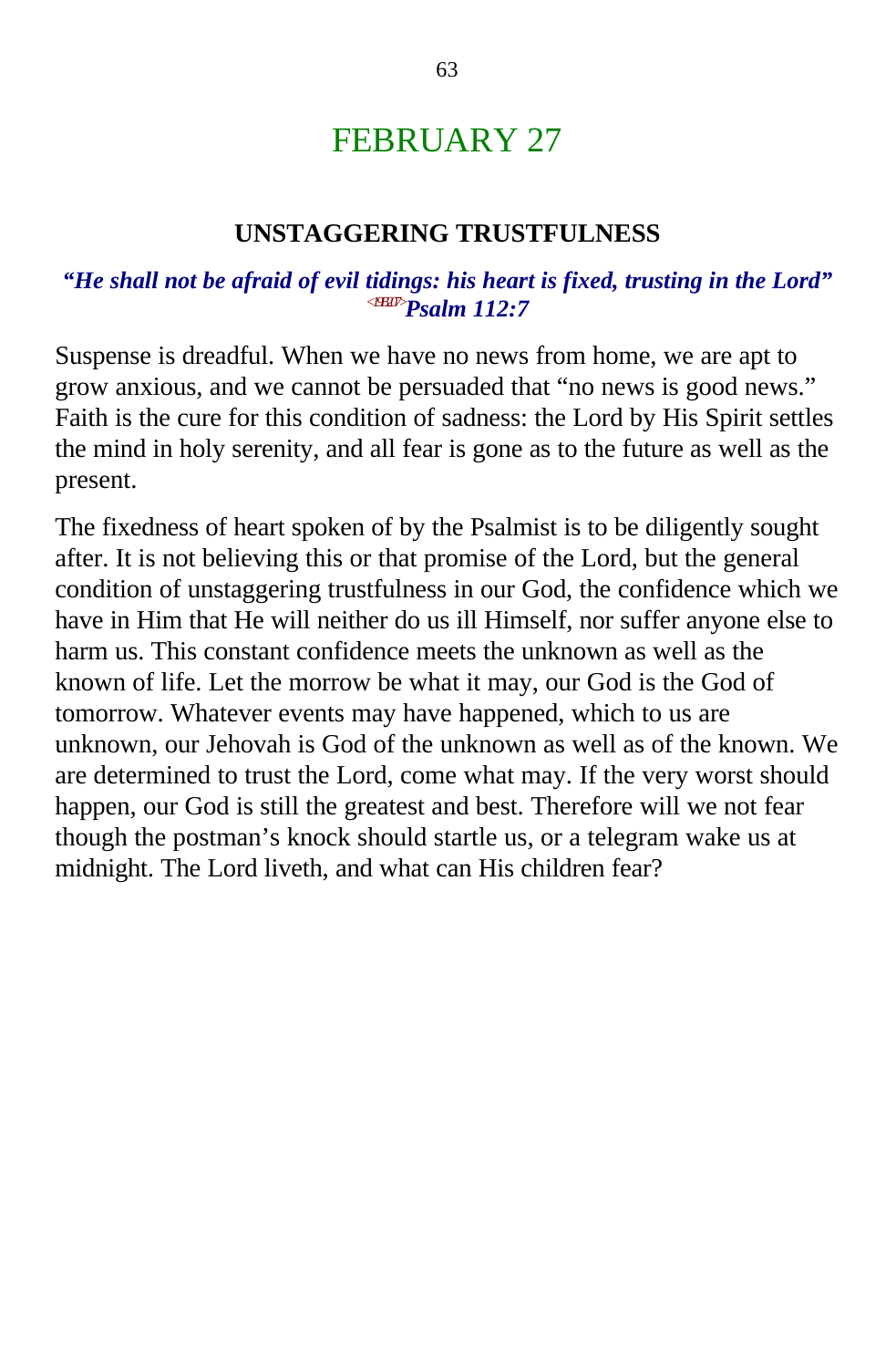#### **REAL ESTATE IN HEAVEN**

#### *"Knowing in yourselves that ye have in heaven a better and an enduring substance" <581034>Hebrews 10:34*

This is well. Our substance here is very insubstantial; there is no substance in it. But God has given us a promise of real estate in the glory-land, and that promise comes to our hearts with such full assurance of its certainty, that we know in ourselves that we have an enduring substance there. Yes, "we have" it even now. They say, "A bird in the hand is worth two in the bush"; but we have our bird in the bush and in the hand too. Heaven is even now our own. We have the title-deed of it, we have the earnest of it, we have the first fruits of it. We have Heaven in price, in promise, and in principle: this we know not only by the hearing of the ear, but "in ourselves."

Should not the thought of the better substance on the other side of Jordan reconcile us to present losses? Our spending-money we may lose, but our treasure is safe. We have lost the shadows, but the substance remains, for our Savior lives, and the place which He has prepared for us abides. There is a better land, a better substance, a better promise; and all this comes to us by a better covenant; wherefore, let us be in better spirits, and say unto the Lord, "Every day will I bless thee; and praise thy name for ever and ever."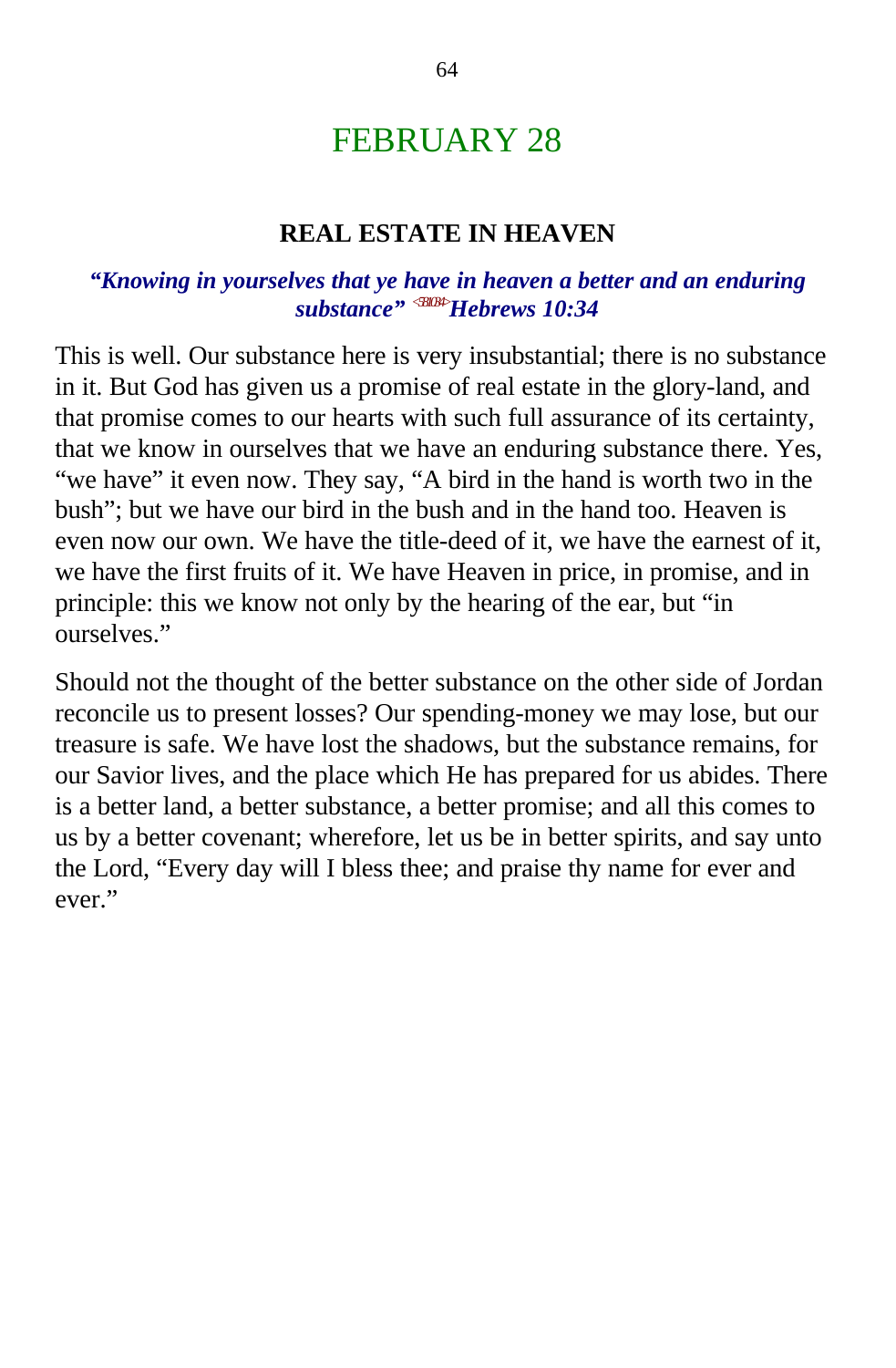#### **WHAT FOLLOWS US**

#### *"Surely goodness and mercy shall follow me all the days of my life" <192306>Psalm 23:6*

A devout poet sings-

*"Lord, when thou*

*Puttest in my time a day, as thou dost now, Unknown in other years, grant, I entreat, Such grace illume it, that whate'er its phase It add to holiness, and lengthen praise!"*

This day comes but once in four years, Oh, that we could win a fourfold blessing upon it! Up till now goodness and mercy, like two guards, have followed us from day to day, bringing up the rear even as grace leads the van; and as this out-of-the-way day is one of the days of our life, the two guardian angels will be with us today also. Goodness to supply our needs, and mercy to blot out our sins — these twain shall attend our every step this day, and every day till days shall be no more. Wherefore, let us serve the Lord on this peculiar day with special consecration of heart, and sing His praises with more zest and sweetness than ever. Could we not today make an unusual offering to the cause of God, or to the poor? By inventiveness of love let us make this twenty-ninth of February a day to be remembered forever.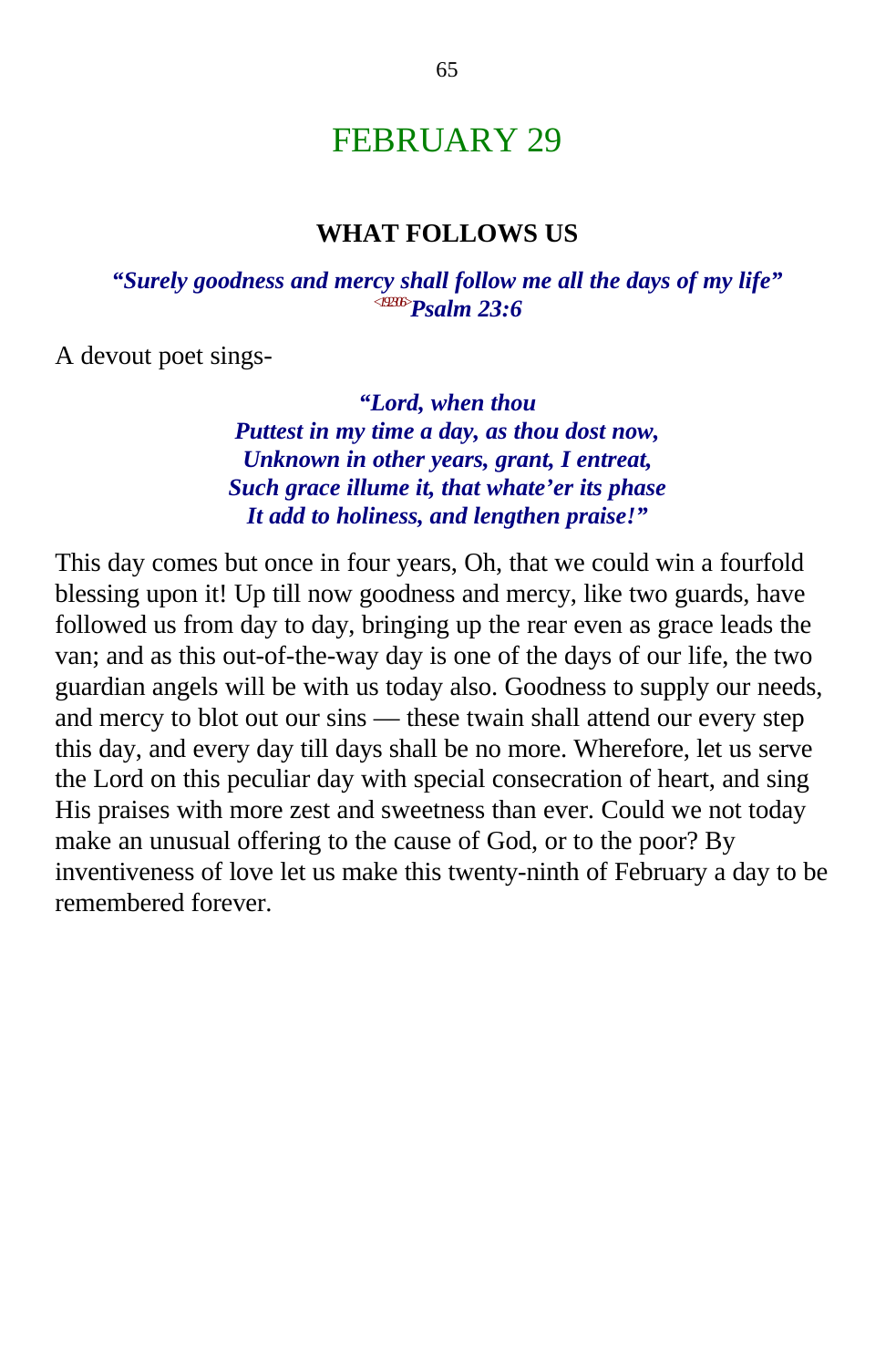# THE MONTH OF MARCH

### MARCH 1

### **JOY FOR THE CAST-OUT**

"Hear the word of the Lord, ye that tremble at his word; Your brethren that hated you, that cast you out for my name's sake, said, Let the Lord be glorified: but he shall appear to your joy, and they shall be ashamed" <sup>2005</sup>Isaiah 66:5

Possibly this text may not apply to one in a thousand of the readers of this little book of promises; but the Lord cheers that one in such words as these. Let us pray for all such as are cast out wrongfully from the society which they love. May the Lord appear to their joy!

The text applies to truly gracious men who tremble at the word of the Lord. These were hated of their brethren, and at length cast out because of their fidelity and their holiness. This must have been very bitter to them; and all the more so because their casting out was done in the name of religion, and professedly with the view of glorifying God. How much is done for the devil in the name of God! The use of the name of Jehovah to add venom to the bite of the old serpent is an instance of his subtlety.

The appearing of the Lord for them is the hope of His persecuted people. He appears as the advocate and defender of His elect; and when He does so, it means a clear deliverance for the God-fearing and shame for their oppressors. O Lord, fulfill this word to those whom men are deriding!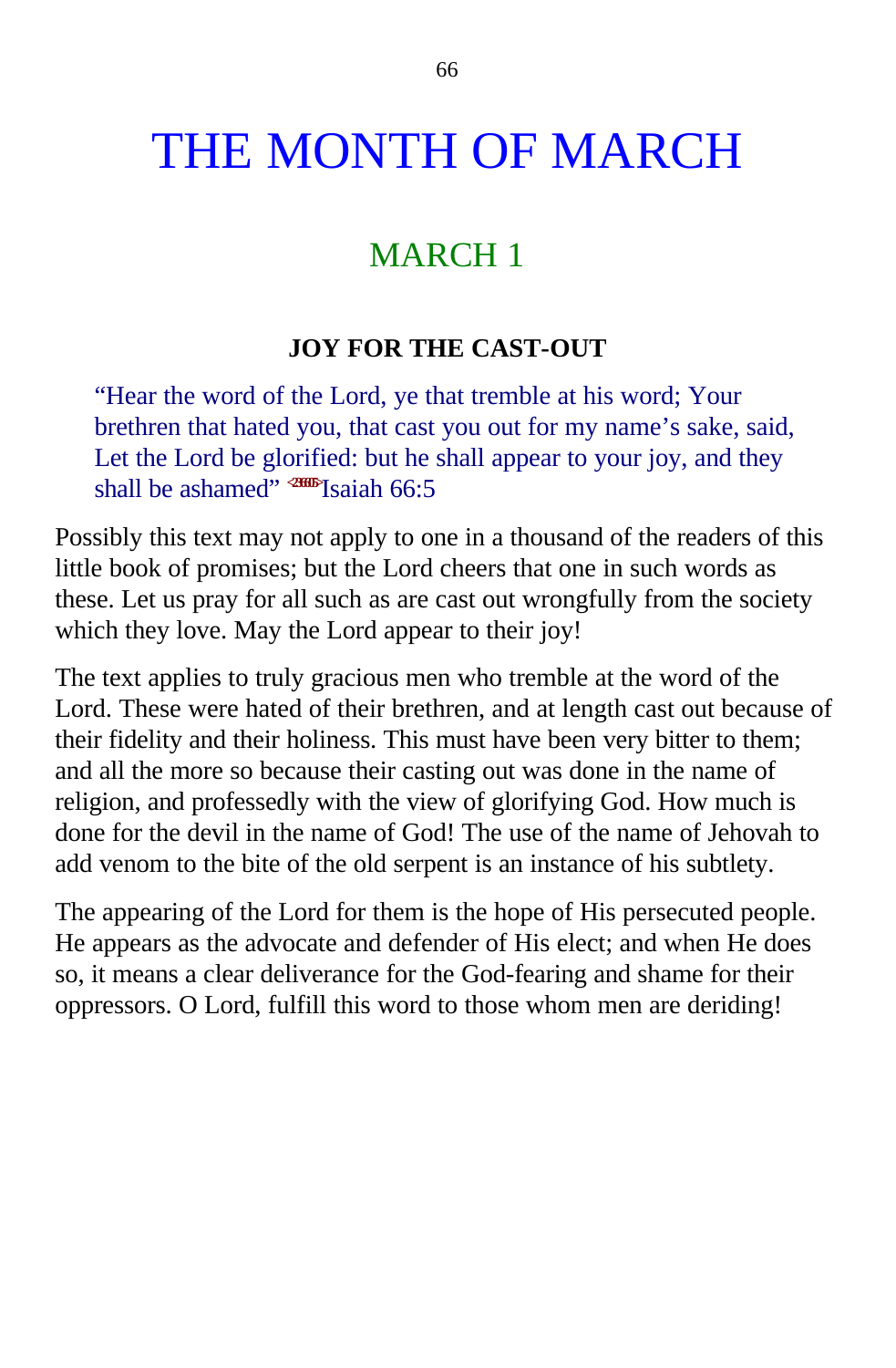### **GIVING WITHOUT A WHISPER**

"But when thou doest alms, let not thy left hand know what thy right hand doeth: that thine alms may be in secret: and thy Father which seeth in secret himself shall reward thee openly" **<sup>&</sup>lt;**400603**<sup>&</sup>gt;**Matthew 6:3,4

No promise is made to those who give to the poor to be seen of men. They have their reward at once, and cannot expect to be paid twice.

Let us hide away our charity; — yes, hide it even from ourselves. Give so often and so much as a matter of course, that you no more take note that you have helped the poor than that you have eaten your regular meals. Do your alms without even whispering to yourself, "How generous I am!" Do not thus attempt to reward yourself. Leave the matter with God, who never fails to see, to record, and to reward. Blessed is the man who is busy in secret with his kindness: he finds a special joy in his unknown benevolences. This is the bread, which eaten by stealth, is sweeter than the banquets of kings. How can I indulge myself today with this delightful luxury? Let me have a real feast of tenderness and flow of soul.

Here and hereafter the Lord, Himself, will personally see to the rewarding of the secret giver of alms. This will be in His own way and time; and He will choose the very best. How much this promise means it will need eternity to reveal.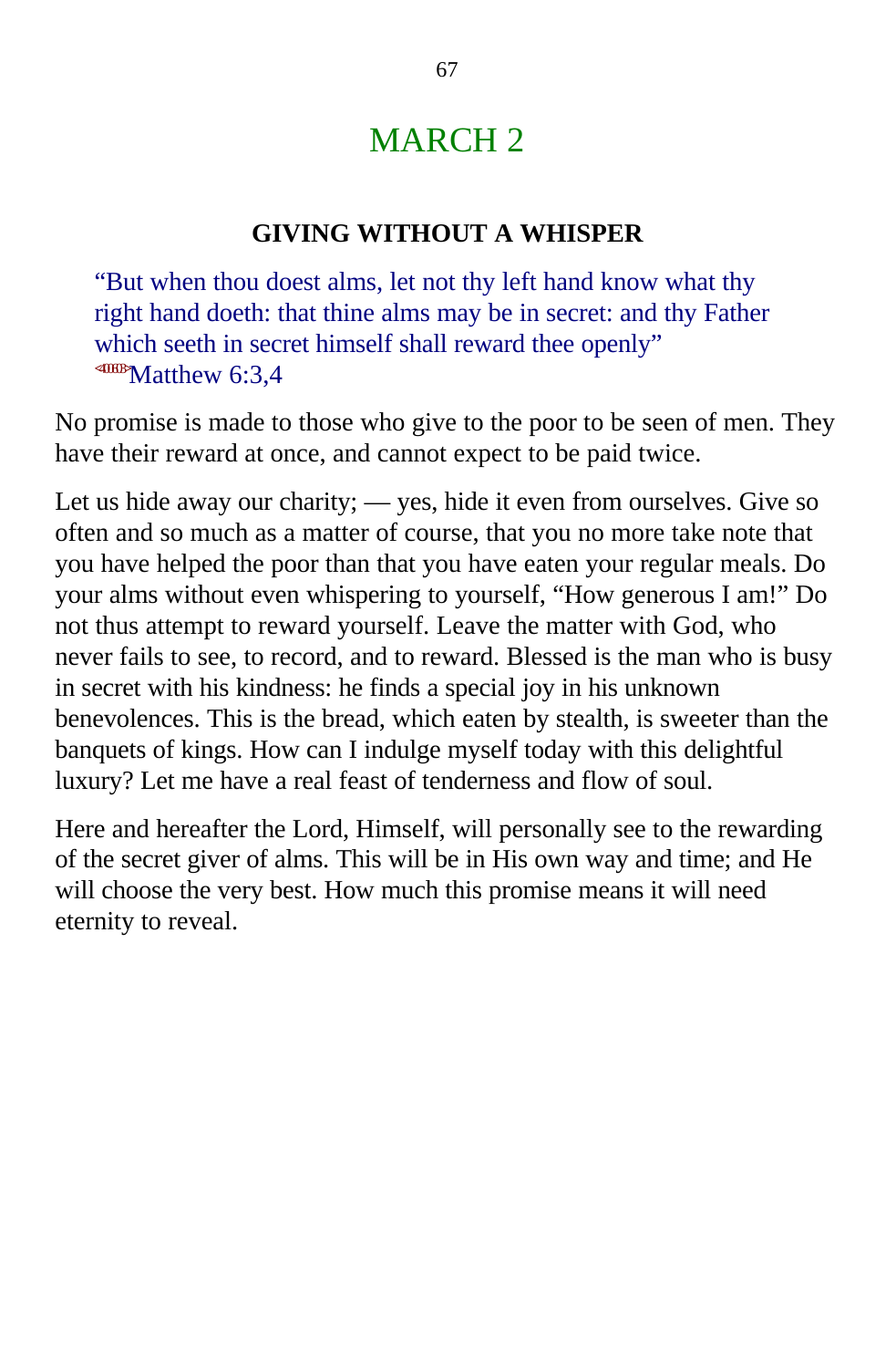### **NOT LEFT TO PERISH**

### *"For thou wilt not leave my soul in hell; neither wilt thou suffer thine Holy One to see corruption*" <sup>*ABIOD*</sup> *Psalm 16:10*

This word has its proper fulfillment in the Lord Jesus; but it applies also, with a variation, to all who are in Him. Our soul shall not be left in the separate state, and our body, though it see corruption, shall rise again. The general meaning, rather than the specific application, is that to which we would call our readers' thoughts at this particular time.

We may descend in spirit very low till we seem to be plunged in the abyss of hell; but we shall not be left there. We may appear to be at death's door in heart, and soul, and consciousness; but we cannot remain there. Our inward death as to joy and hope may proceed very far; but it cannot run on to its full consequences, so as to reach the utter corruption of black despair. We may go very low, but not lower than the Lord permits; we may stay in the lowest dungeon of doubt for a while, but we shall not perish there. The star of hope is still in the sky when the night is blackest. The Lord will not forget us and hand us over to the enemy. Let us rest in hope. We have to deal with One whose mercy endureth for ever. Surely, out of death, and darkness, and despair we shall yet arise to life, light, and liberty.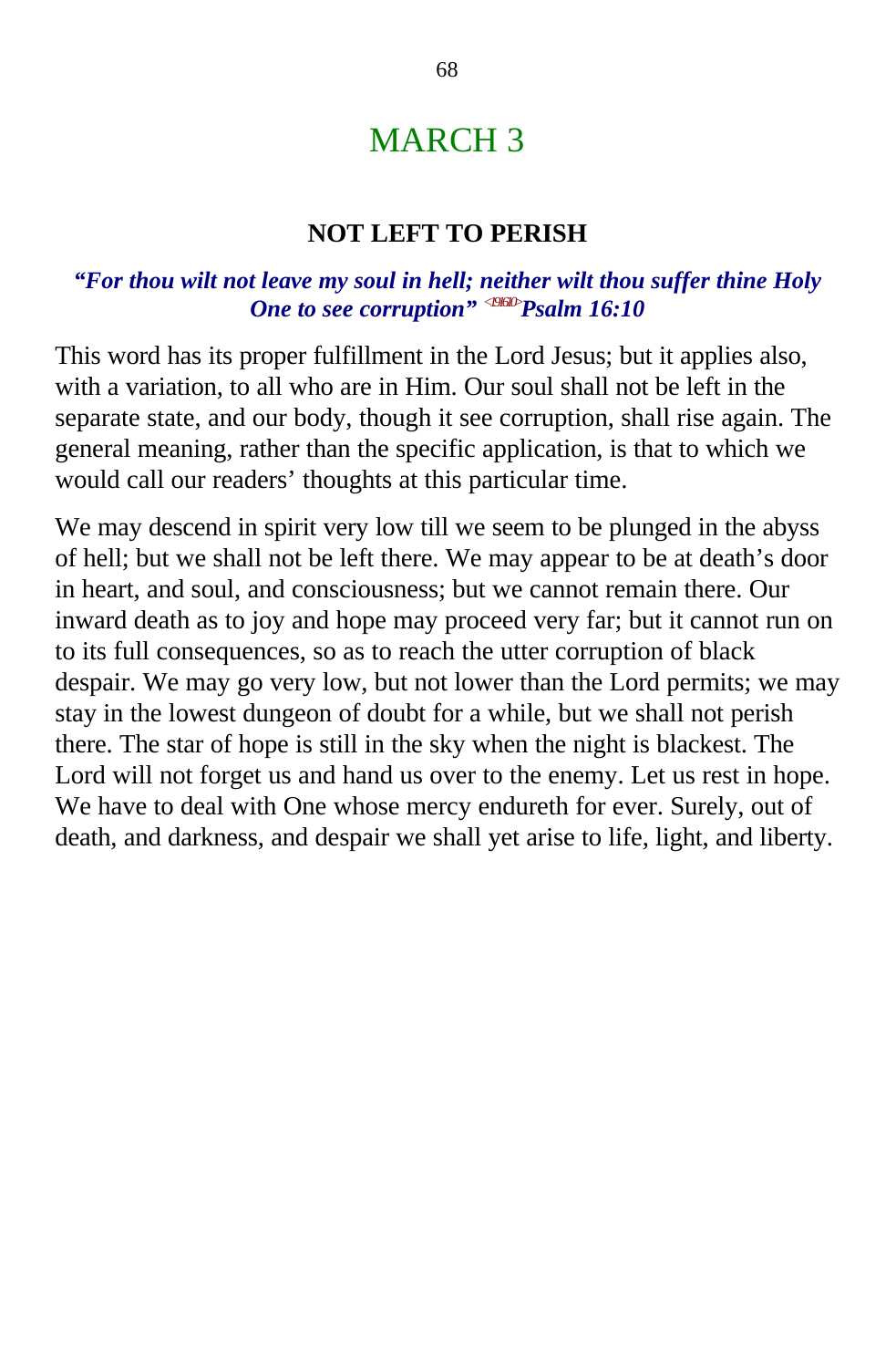### **HONOR GOD**

### *"Them that honor me I will honor" <090230>1 Samuel 2:30*

Do I make the honor of God the great object of my life and the rule of my conduct? If so, He will honor me. I may for a while receive no honor from man, but God will Himself put honor upon me in the most effectual manner. In the end it will be found the surest way to honor to be willing to be put to shame for conscience' sake.

Eli had not honored the Lord by ruling his household well, and his sons had not honored the Lord by behavior worthy of their sacred office, and therefore the Lord did not honor them, but took the high-priesthood out of their family, and made young Samuel to be ruler in the land instead of any of their line. If I would have my family ennobled, I must honor the Lord in all things. God may allow the wicked to win worldly honors; but the dignity which He Himself gives, even glory, honor, and immortality, He reserves for those who by holy obedience take care to honor Him.

What can I do this day to honor the Lord? I will promote His glory by my spoken testimony, and by my practical obedience. I will also honor Him with my substance, and by offering to Him some special service. Let me sit down and think how I can honor Him, since He will honor me.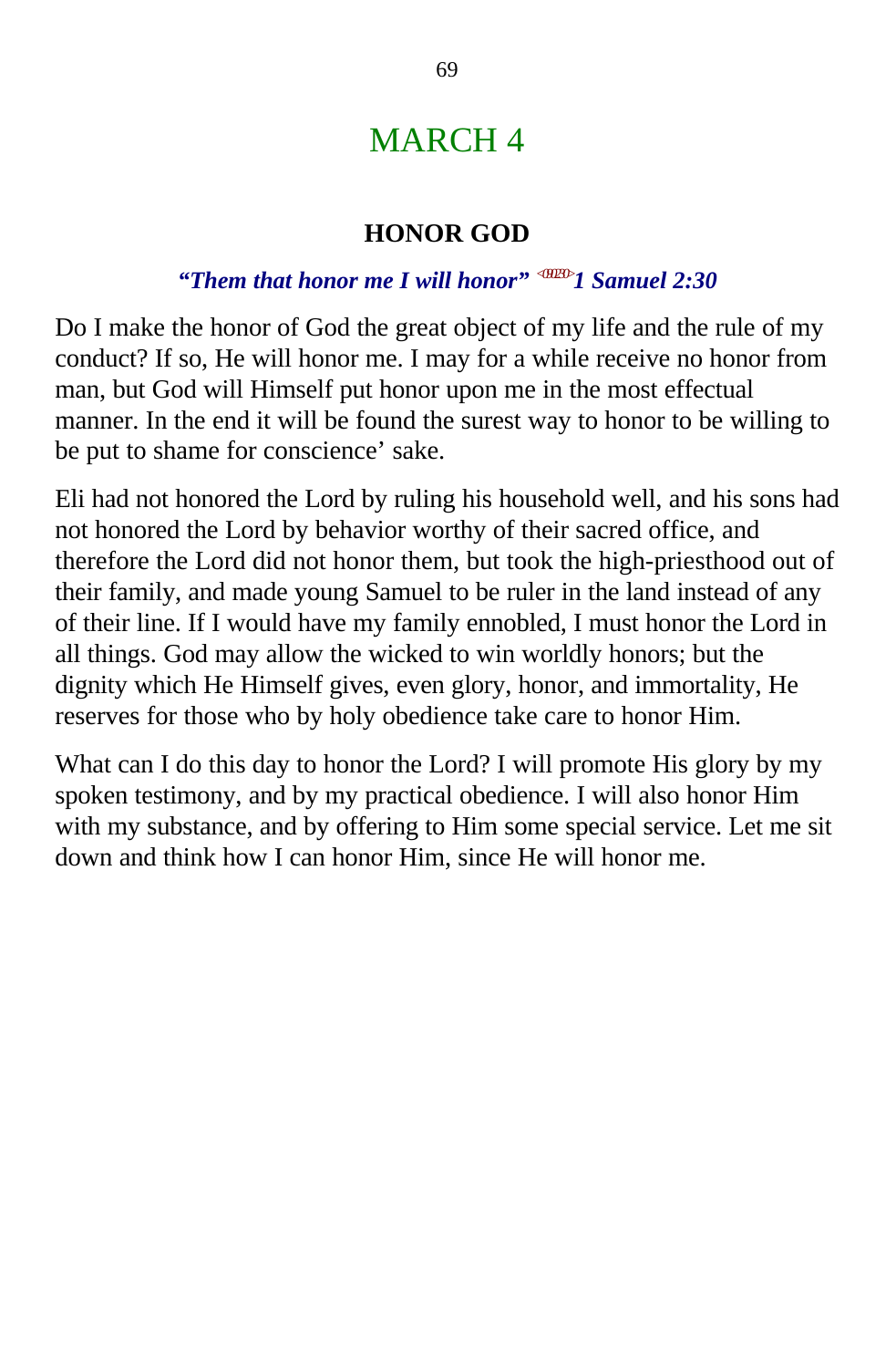### **HOME BLESSINGS**

### *"He blesseth the habitation of the just" <200333>Proverbs 3:33*

He fears the Lord, and therefore he comes under the divine protection even as to the roof which covers himself and his family. His home is an abode of love, a school of holy training, and a place of heavenly light. In it there is a family altar where the name of the Lord is daily had in reverence. Therefore the Lord blesses his habitation. It may be a humble cottage or a

lordly mansion; but the Lord's blessing comes because of the character of the inhabitant, and not because of the size of the dwelling.

That house is most blest in which the master and mistress are God-fearing people; but a son or daughter or even a servant may bring a blessing on a whole household. The Lord often preserves, prospers, and provides for a family for the sake of one or two in it, who are just persons in His esteem, because His grace has made them so. Beloved, let us have Jesus for our constant guest even as the sisters of Bethany had, and then we shall be blessed indeed.

Let us look to it that in all things we are just  $-$  in our trade, in our judgment of others, in our treatment of neighbors, and in our own personal character. A just God cannot bless unjust transactions.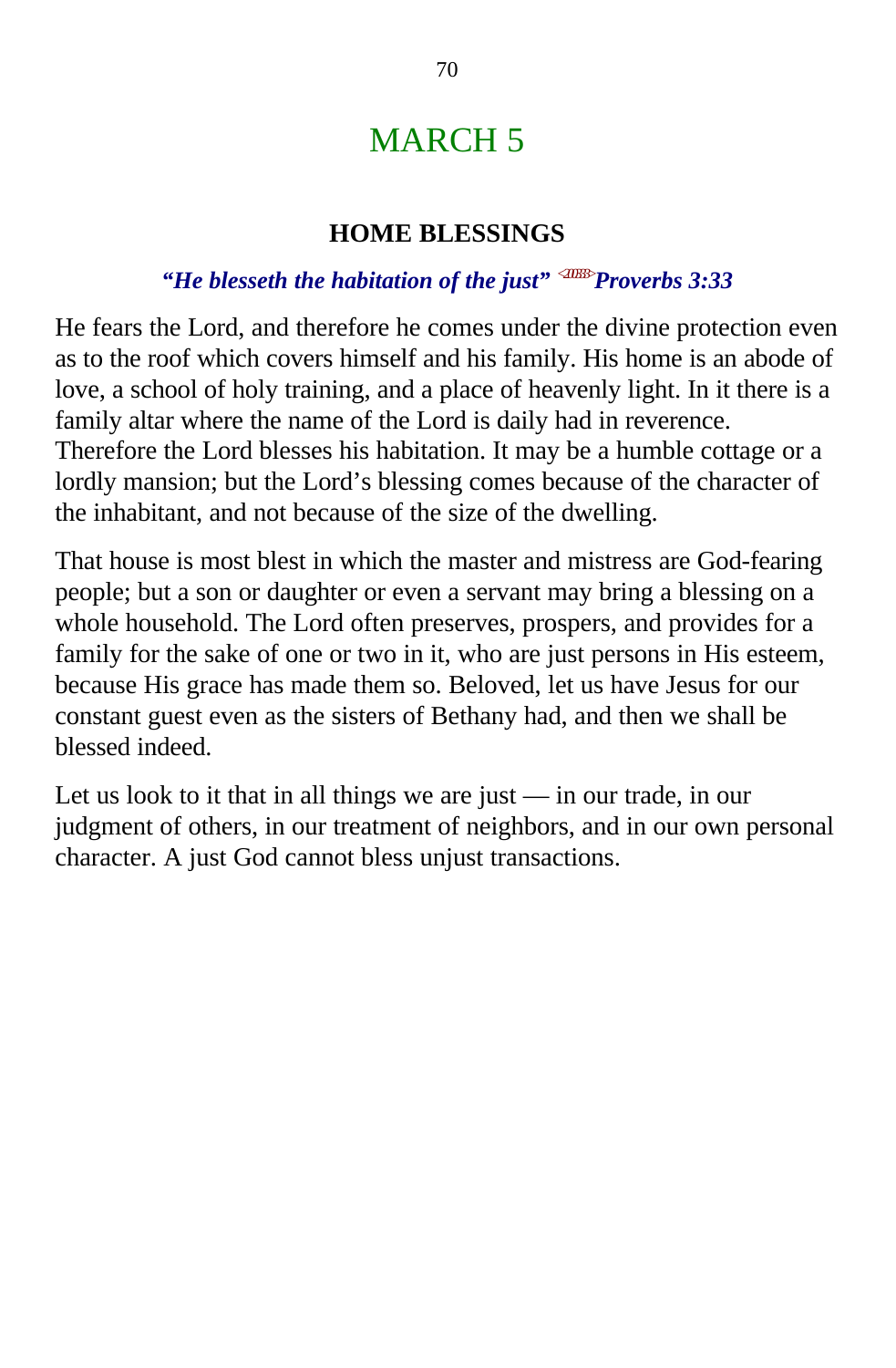## MARCH<sub>6</sub>

#### **GUARDIAN OF THE FATHERLESS**

#### *"In thee the fatherless findeth mercy" <281403>Hosea 14:3*

This is an excellent reason for casting away all other confidences and relying upon the Lord alone. When a child is left without its natural protector, our God steps in and becomes his guardian: so also when a man has lost every object of dependence, he may cast himself upon the living God and find in Him all that he needs. Orphans are cast upon the fatherhood of God, and He provides for them. The writer of these pages knows what it is to hang on the bare arm of God, and he bears his willing witness that no trust is so well warranted by facts, or so sure to be rewarded by results, as trust in the invisible but ever living God.

Some children who have fathers are not much the better off because of them, but the fatherless with God are rich. Better have God and no other friend than all the patrons on the earth and no God. To be bereaved of the creature is painful, but so long as the Lord remains the fountain of mercy to us, we are not truly orphaned. Let fatherless children plead the gracious word for this morning, and let all who have been bereaved of visible support do the same. Lord, let me find mercy in thee! The more needy and helpless I am, the more confidently do I appeal to thy loving heart.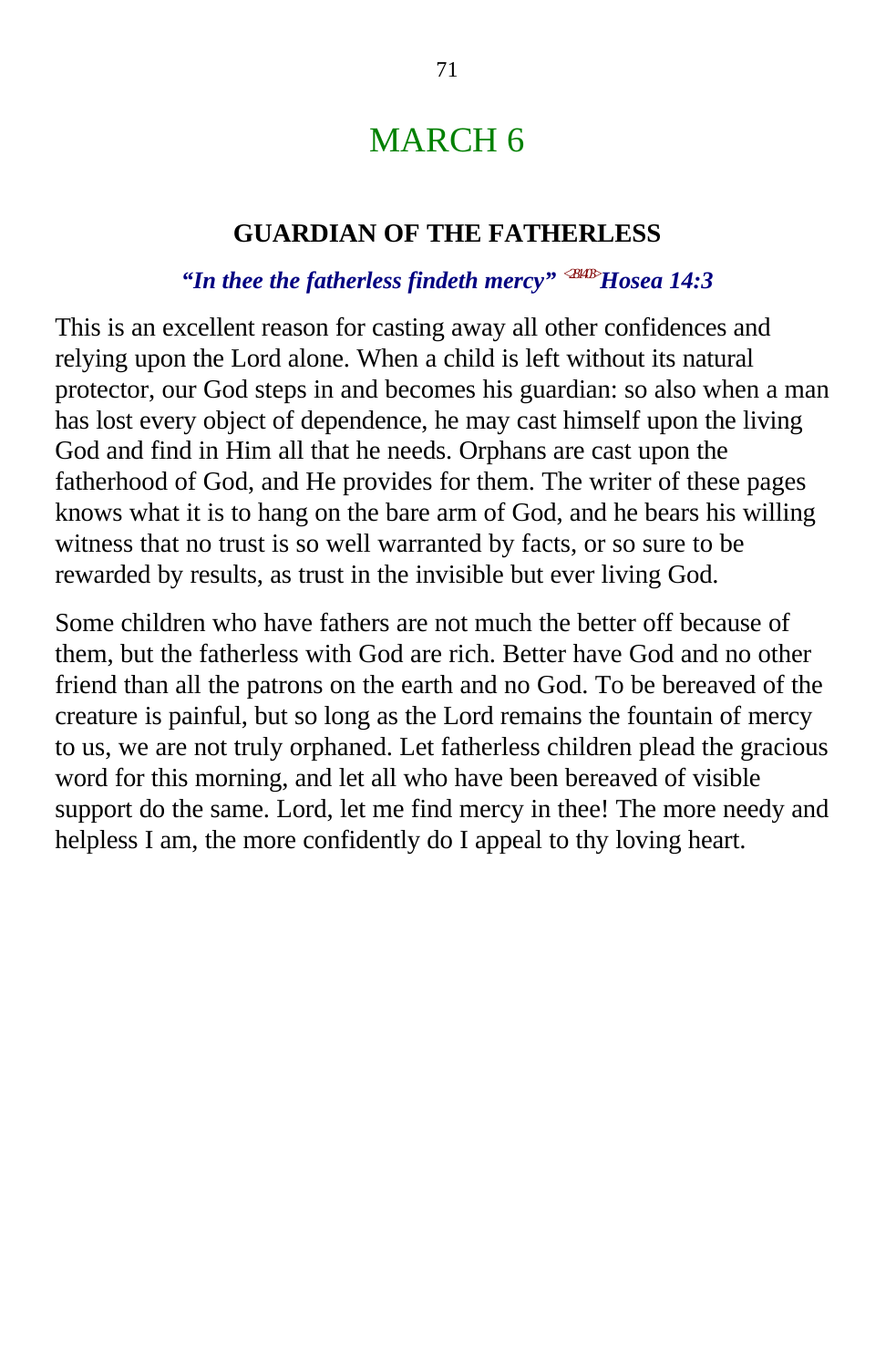#### **FROM FETTERS FREE**

### *"The Lord looseth the prisoners" <19E607>Psalm 146:7*

He has done it. Remember Joseph, Israel in Egypt, Manasseh, Jeremiah, Peter, and many others. He can do it still. He breaks the bars of brass with a word, and snaps the fetters of iron with a look. He is doing it. In a thousand places troubled ones are coming forth to light and enlargement. Jesus still proclaims the opening of the prison to them that are bound. At this moment doors are flying back and fetters are dropping to the ground.

He will delight to set you free, dear friend, if at this time you are mourning because of sorrow, doubt, and fear. It will be a joy to Jesus to give you liberty. It will give Him as great a pleasure to loose you as it will be a pleasure to you to be loosed. No, you have not to snap the iron band: the Lord Himself will do it. Only trust Him, and He will be your Emancipator. Believe in Him in spite of the stone walls, or the manacles of iron. Satan cannot hold you, sin cannot enchain you, even despair cannot bind you, if you will now believe in the Lord Jesus, and in the freeness of His grace, and the fullness of His power to save.

Defy the enemy, and let the word now before you be your song of deliverance: "Jehovah looseth the prisoners."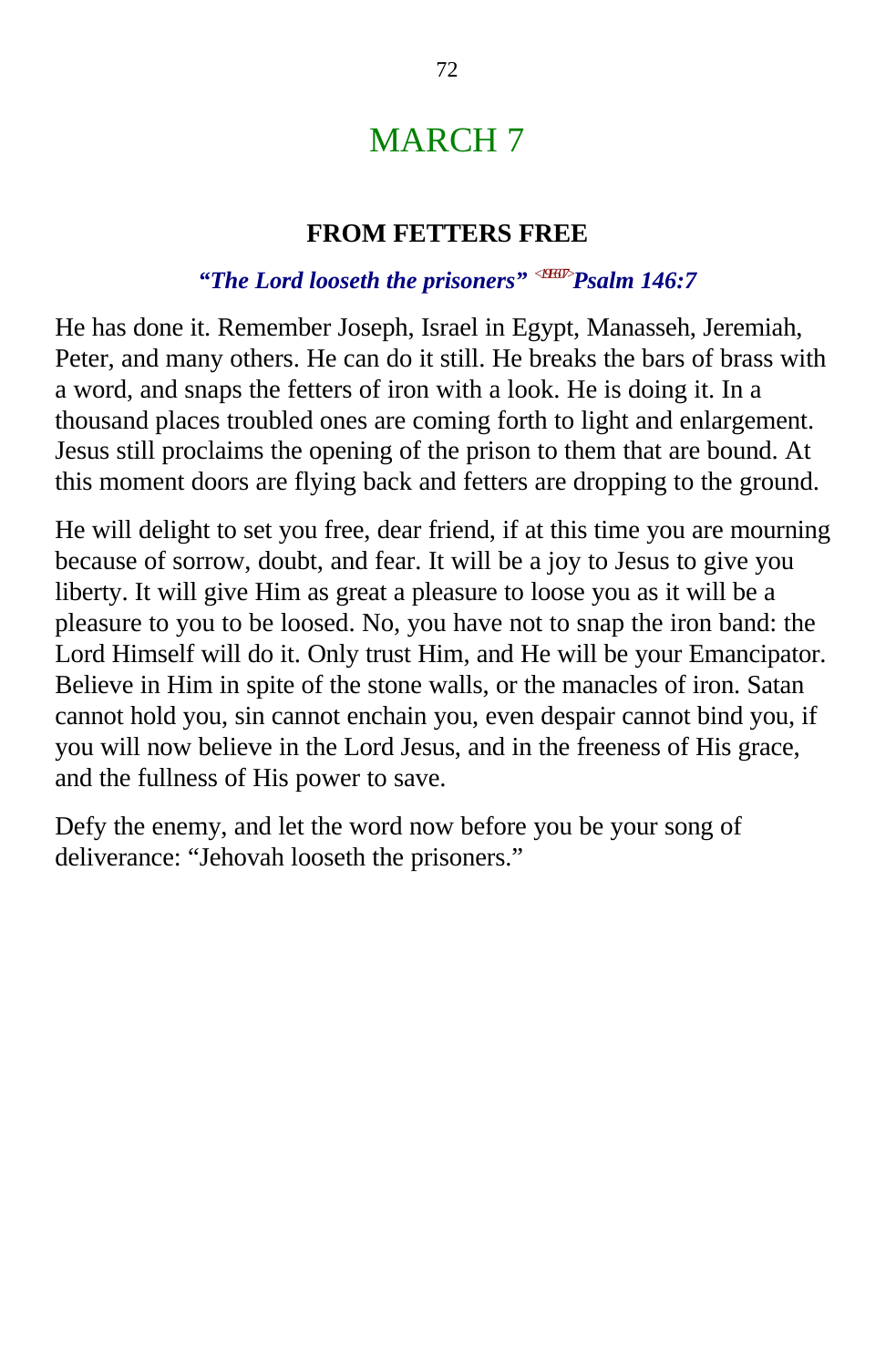#### **OUR SUBSTANCE BLESSED**

#### *"Blessed shall be thy basket and thy store"*  $\frac{dR}{dr}$ Deuteronomy 28:5

Obedience brings a blessing on all the provisions which our industry earns for us. That which comes in and goes out at once, like fruit in the basket which is for immediate use, shall be blest; and that which is laid by with us for a longer season shall equally receive a blessing. Perhaps ours is a handbasket portion. We have a little for breakfast, and a scanty bite for dinner in a basket when we go out to do our work in the morning. This is well, for the blessing of God is promised to the basket. If we live from hand to mouth, getting each day's supply in the day, we are as well off as Israel; for when the Lord entertained His favored people He Only gave them a day's manna at a time. What more did they need? What more do we need?

But if we have a store, how much we need the Lord to bless it! For there is the care of getting, the care of keeping, the care of managing, the care of using; and, unless the Lord bless it, these cares will eat into our hearts, till our goods become our gods, and our cares prove cankers.

O Lord, bless our substance. Enable us to use it for thy glory. Help us to keep worldly things in their proper places, and never may our savings endanger the saving of our souls.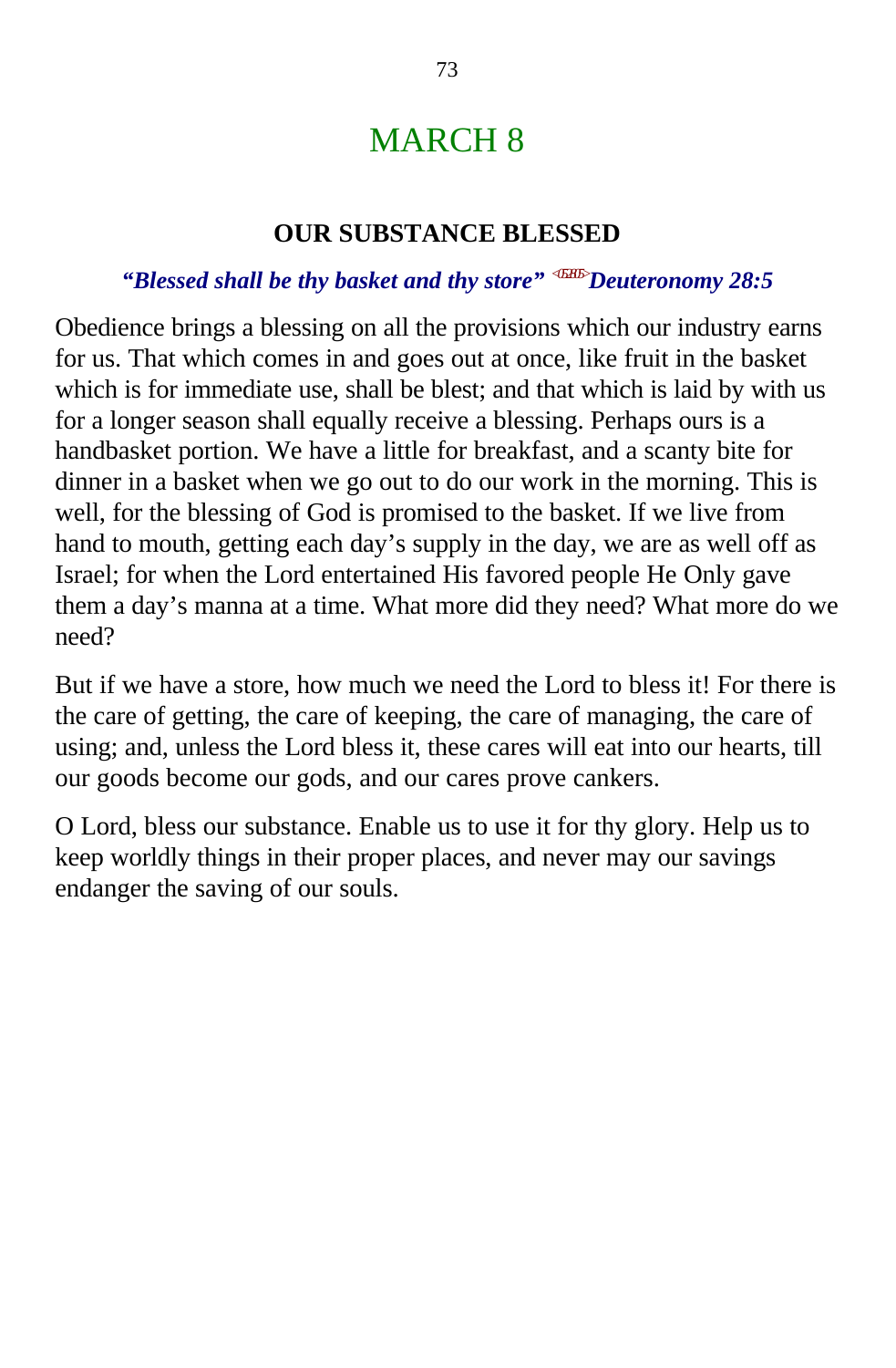## **PRAYER FOR PEACE**

"And seek the peace of the city whither I have caused you to be carried away captives, and pray unto the Lord for it: for in the peace thereof shall ye have peace **<242907>**Jeremiah 29:7

The principle involved in this text would suggest to all of us who are the Lord's strangers and foreigners that we should be desirous to promote the peace and prosperity of the people among whom we dwell. Specially should our nation and our city be blest by our constant intercession. An earnest prayer for your country and other countries is well becoming in the mouth of every believer.

Eagerly let us pray for the great boon of peace, both at home and abroad. If strife should cause bloodshed in our streets, or if foreign battle should slay our brave soldiers, we should all bewail the calamity; let us therefore pray for peace, and diligently promote those principles by which the classes at home and the races abroad may be bound together in bonds of amity.

We ourselves are promised quiet in connection with the peace of the nation, and this most desirable; for thus we can bring up our families in the fear of the Lord, and also preach the gospel without let or hindrance. Today let us be much in prayer for our country, confessing national sins, and asking for national pardon and blessing, for Jesus' sake.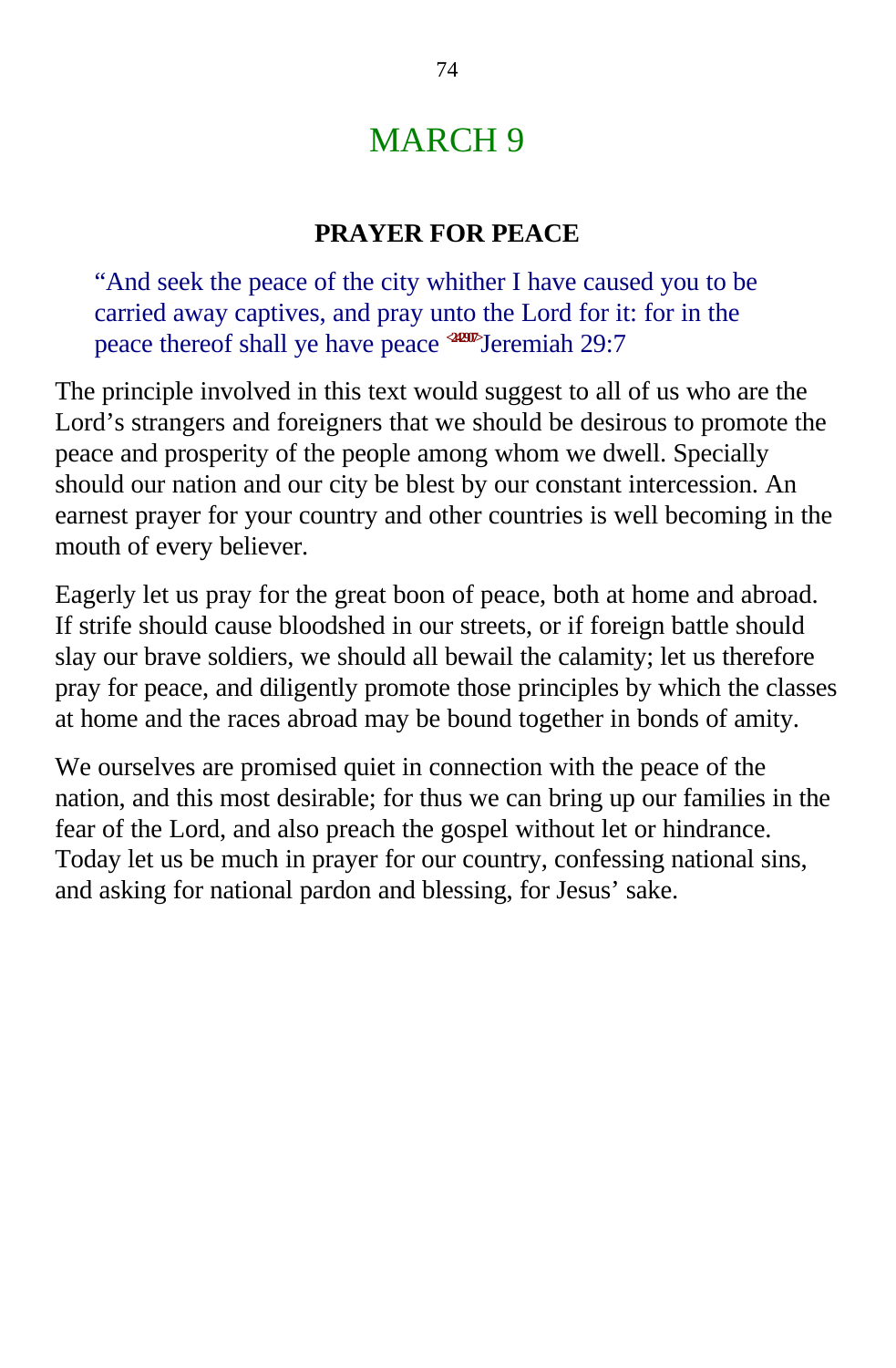## **WALK IN LIGHT**

#### *"I am come a light into the world, that whosoever believeth on me should not abide in darkness" <431246>John 12:46*

This world is dark as midnight; Jesus has come that by faith we may have light, and may no longer sit in the gloom which covers all the rest of mankind.

Whosoever is a very wide term: it means you and me. If we trust in Jesus we shall no more sit in the dark shadow of death, but shall enter into the warm light of a day which shall never end. Why do we not come out into the light at once?

A cloud may sometimes hover over us, but we shall not abide in darkness if we believe in Jesus. He has come to give us broad daylight. Shall He come in vain? If we have faith we have the privilege of sunlight: let us enjoy it. From the night of natural depravity, of ignorance, of doubt, of despair, of sin, of dread, Jesus has come to set us free; and all believers shall know that He no more comes in vain than the sun rises and fails to scatter his heat and light.

Shake off thy depression, dear brother. Abide not in the dark, but abide in the light. In Jesus is thy hope, thy joy, thy Heaven. Look to Him, to Him only, and thou shalt rejoice as the birds rejoice at sunrise, and as the angels rejoice before the throne.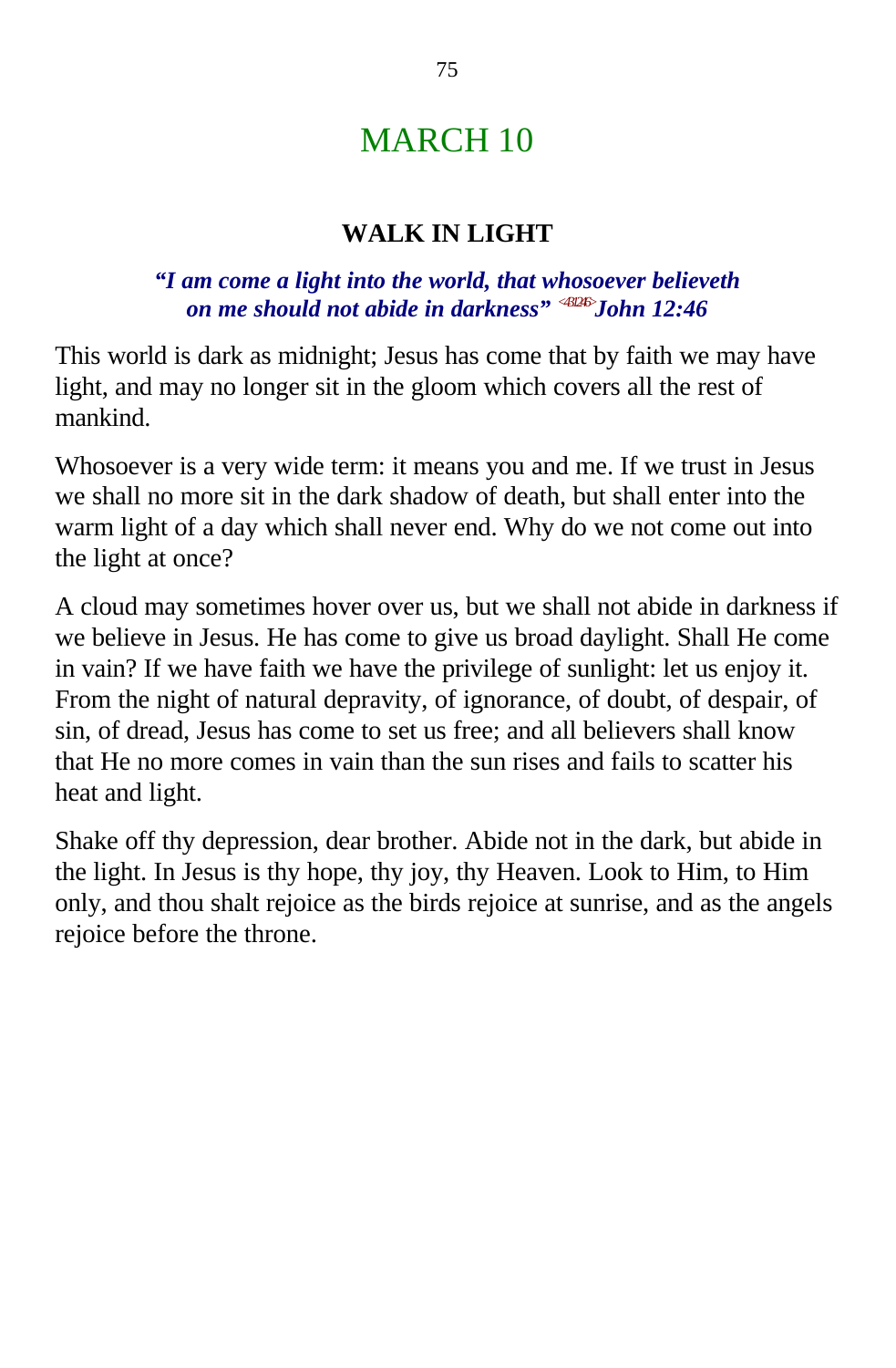#### **WHOSE BATTLE?**

"And all this assembly shall know that the Lord saveth not with sword and spear: for the battle is the Lord's, and he will give you into our hands" **<091747>**1 Samuel 17:47

Let this point be settled, that the battle is the Lord's, and we may be quite sure of the victory, and of the victory in such a way as will best of all display the power of God. The Lord is too much forgotten by all men, yea, even by the assemblies of Israel; and when there is an opportunity to make men see that the Great First Cause can achieve His purposes without the power of man, it is a priceless occasion which should be well employed. Even Israel looks too much to sword and spear. It is a grand thing to have no sword in the hand of David, and yet for David to know that his God will overthrow a whole army of aliens.

If we are indeed contending for truth and righteousness, let us not tarry till we have talent, or wealth, or any other form of visible power at our disposal; but with such stones as we find in the brook, and with our own usual sling, let us run to meet the enemy. If it were our own battle we might not be confident; but if we are standing up for Jesus, and warring in His strength alone, who can withstand us? Without a trace of hesitancy let us face the Philistines; for the Lord of Hosts is with us, and who can be against us?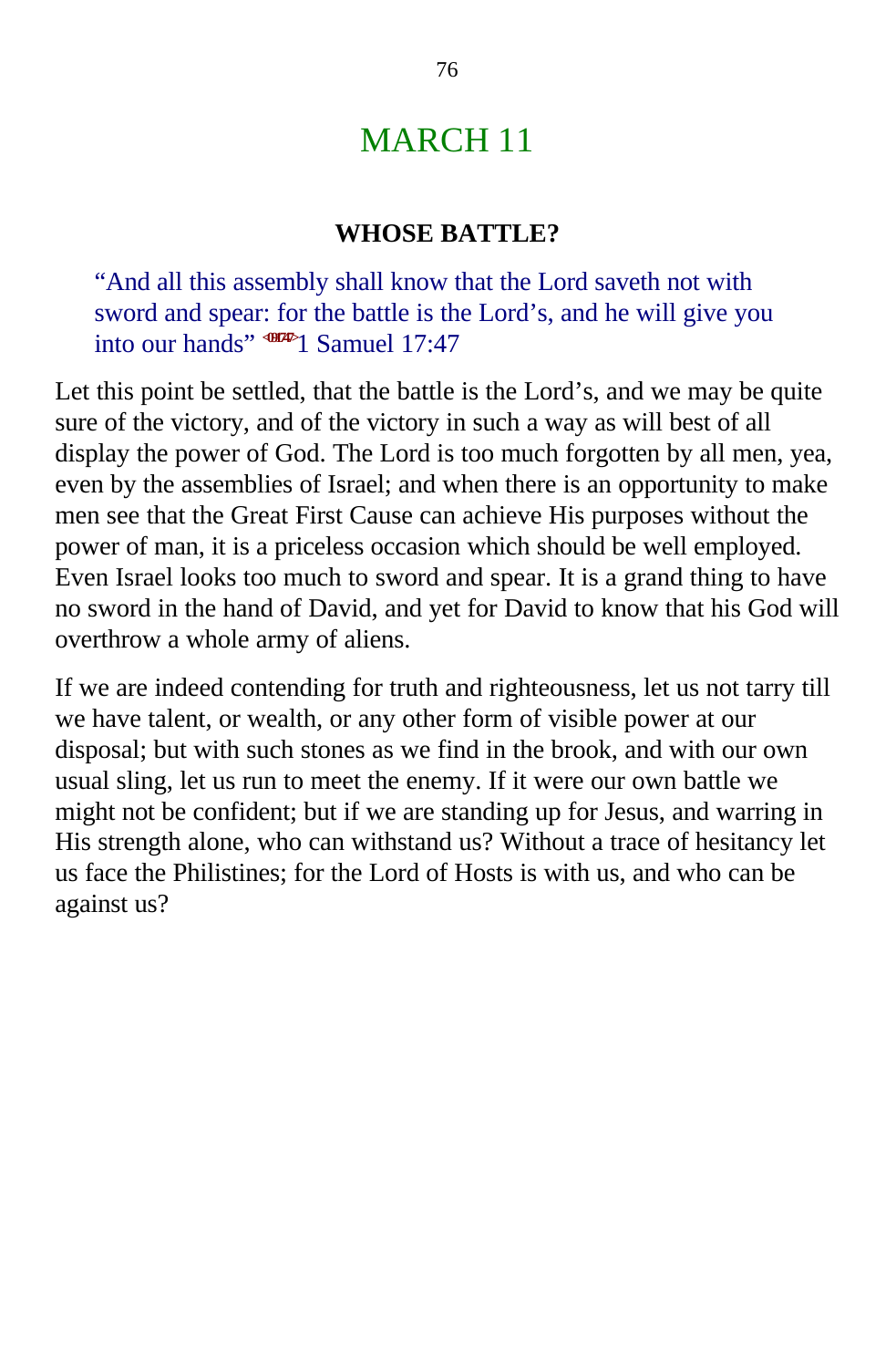## **GOING OUT WITH JOY**

#### *"And of Zebulun he said, Rejoice, Zebulun, in thy going out" <053318>Deuteronomy 33:18*

The blessings of the tribes are ours; for we are the true Israel who worship God in the spirit, and have no confidence in the flesh. Zebulun is to rejoice because Jehovah will bless his "going out"; we also see a promise for ourselves lying latent in this benediction. When we go out we will look out for occasions of joy.

We go out to travel, and the providence of God is our convoy. We go out to emigrate, and the Lord is with us both on land and sea. We go out as missionaries, and Jesus saith, "Lo, I am with you unto the end of the world." We go out day by day to our labor, and we may do so with pleasure, for God will be with us from morn till eve.

A fear sometimes creeps over us when starting, for we know not what we may meet with; but this blessing may serve us right well as a word of good cheer. As we pack up for moving, let us put this verse into our traveling trunk; let us drop it into our hearts, and keep it there; yea, let us lay it on our tongue to make us sing. Let us weigh anchor with a song, or jump into the carriage with a psalm. Let us belong to the rejoicing tribe, and in our every movement praise the Lord with joyful hearts.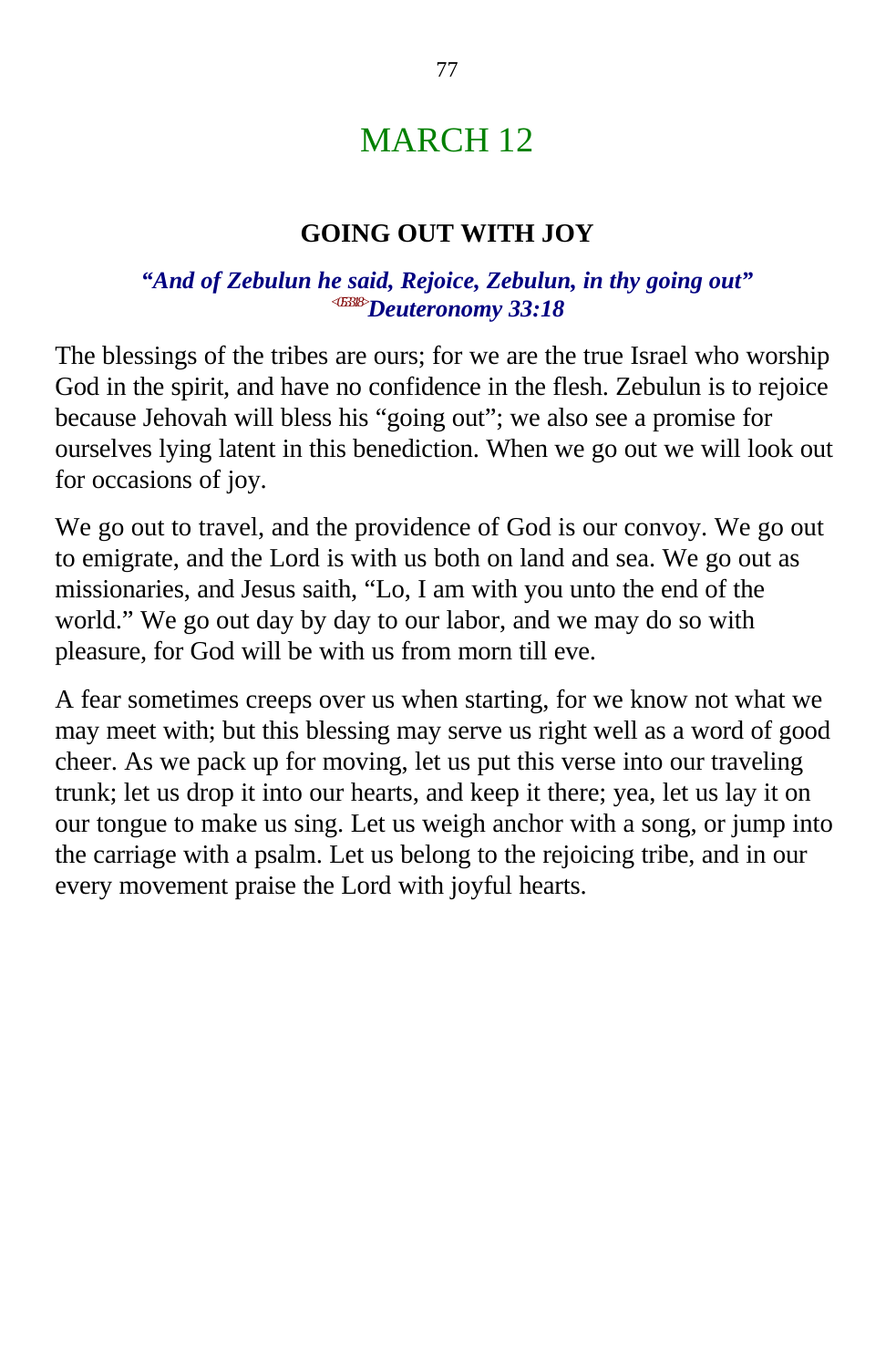#### **"DESPISE NOT THY YOUTH"**

"Then said I, Ah, Lord God! behold, I cannot speak; for I am a child. But the Lord said unto me, Say not, I am a child: for thou shalt go to all that I shall send thee, and whatsoever I command thee thou shalt speak" <sup>2006</sup>Jeremiah 1:6, 7

Jeremiah was young and felt a natural shrinking when sent upon a great errand by the Lord; but He who sent him would not have him say, "I am a child." What he was in himself must not be mentioned, but lost in the consideration that he was chosen to speak for God. He had not to think out and invent a message, nor to choose an audience: he was to speak what God commanded, and speak where God sent him, and this he would be enabled to do in strength not his own.

Is it not so with some young preacher, or teacher who may read these lines? God knows how young you are, and how slender are your knowledge and experience; but if He chooses to send you, it is not for you to shrink from the heavenly call. God will magnify Himself in your feebleness. If you were as old as Methuselah, how much would your years help you? If you were as wise as Solomon, you might be equally as willful as he. Keep you to your message and it will be your wisdom; follow your marching orders and they will be your discretion.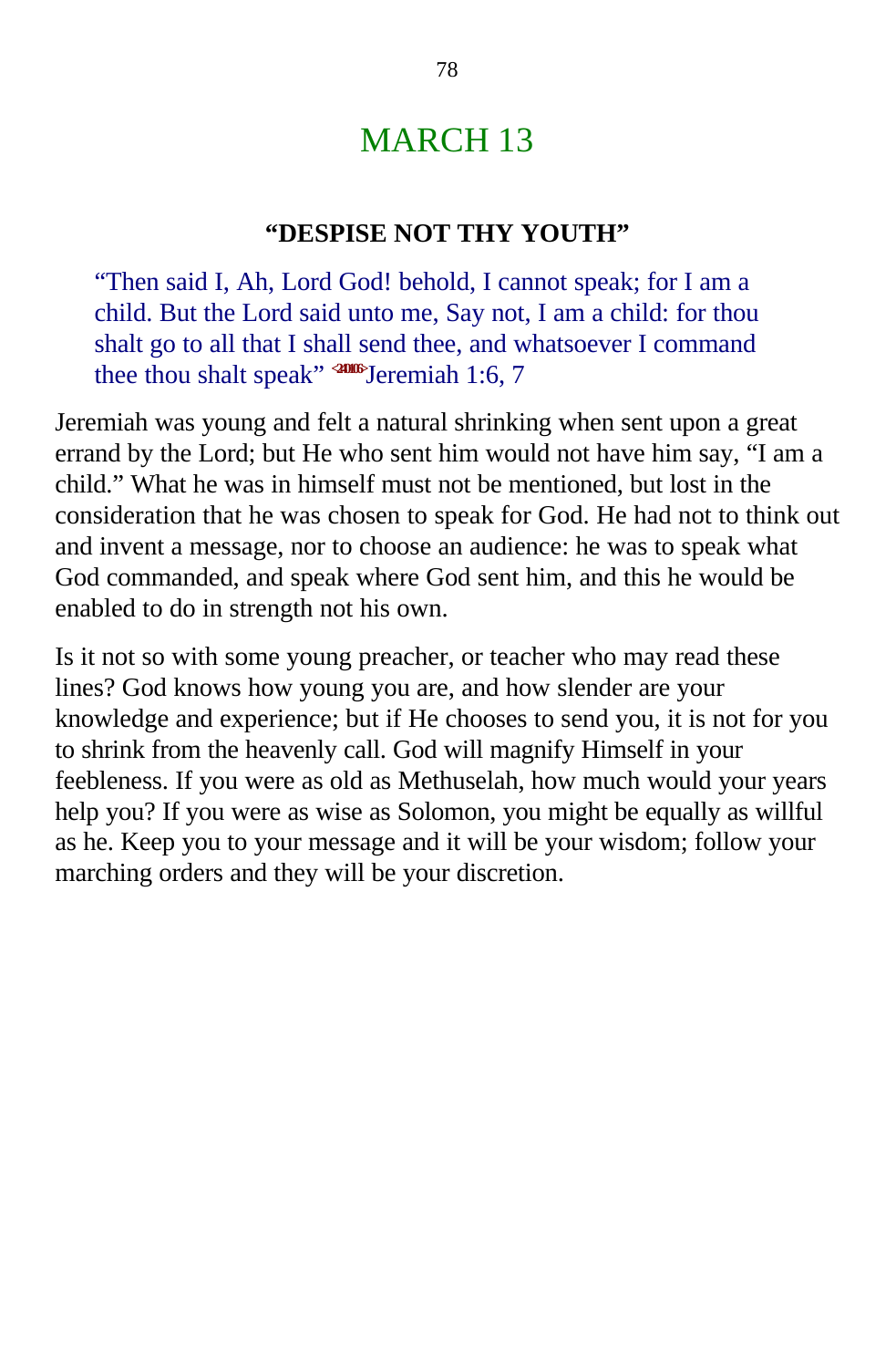#### **TENDER COMFORT**

## *"As one whom his mother comforteth, so will I comfort you" <236613>Isaiah 66:13*

A mother's comfort! Ah, this is tenderness itself. How she enters into her child's grief! How she presses him to her bosom, and tries to take all his sorrow into her own heart! He can tell her all, and she will sympathize as nobody else can. Of all comforters the child loves best his mother, and even full-grown men have found it so.

Does Jehovah condescend to act the mother's part? This is goodness indeed. We readily perceive how He is a father; but will He be as a mother also? Does not this invite us to holy familiarity, to unreserved confidence, to sacred rest? When God Himself becomes "the Comforter" no anguish can long abide. Let us tell out our trouble, even though sobs and sighs should become our readiest utterance. He will not despise us for our tears; our mother did not. He will consider our weakness as she did, and He will put away our faults, only in a surer, safer way than our mother could do. We will not try to bear our grief alone: that would be unkind to one so gentle and so kind. Let us begin the day with our loving God, and wherefore should we not finish it in the same company, since mothers weary not of their children?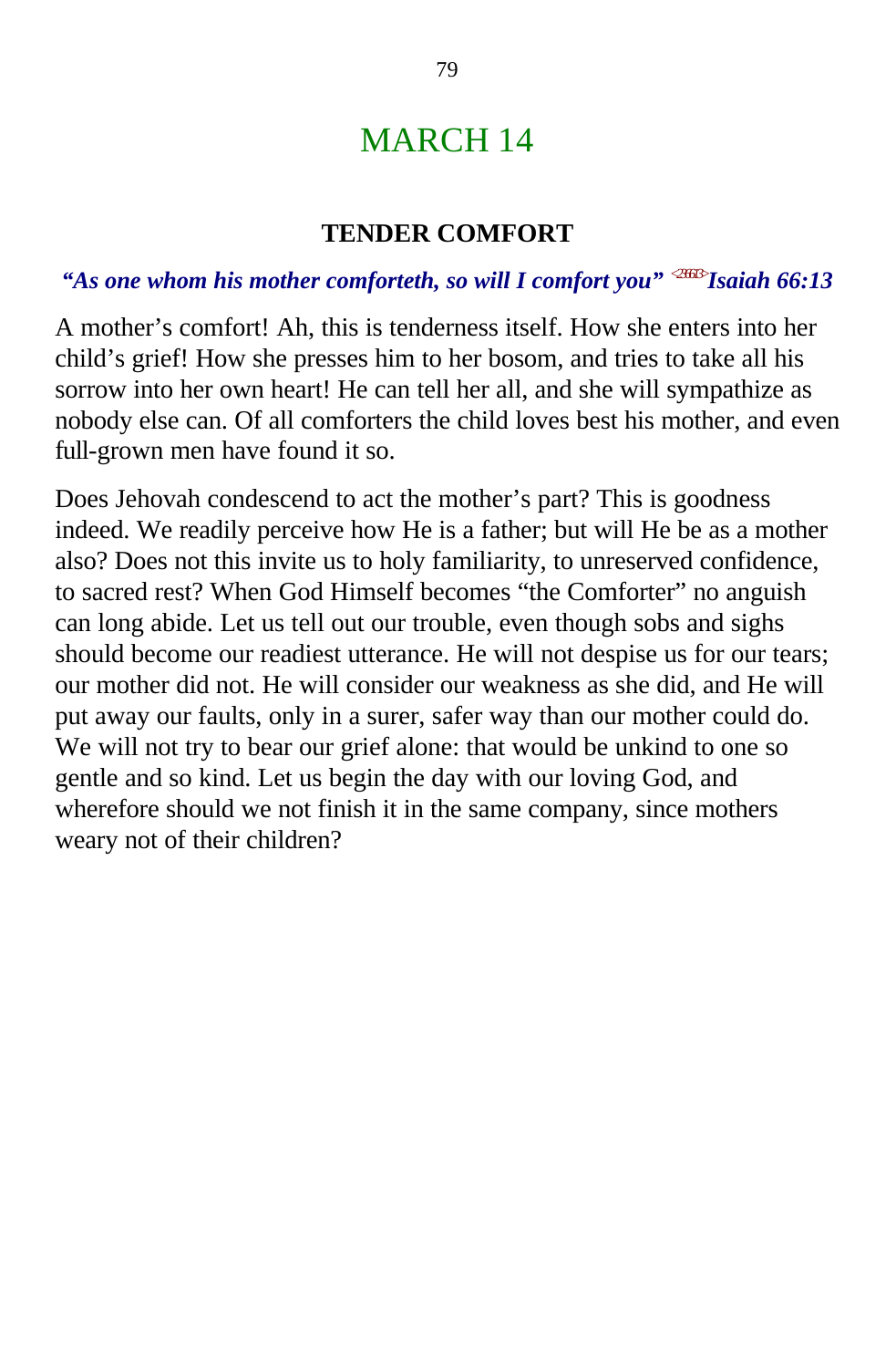## **GOD IS A SANCTUARY**

"Therefore say, Thus saith the Lord God; Although I have cast them far off among the heathen, and although I have scattered them among the countries, yet will I be to them as a little sanctuary in the countries where they shall come" **<261116>**Ezekiel 11:16

Banished from the public means of grace, we are not removed from the grace of the means. The Lord who places His people where they feel as exiles will Himself be with them, and be to them all that they could have had at home, in the place of their solemn assemblies. Take this to yourselves, O ye who are called to wander!

God is to His people a place of refuge. They find sanctuary with Him from every adversary. He is their place of worship too. He is with them as with Jacob when he slept in the open field, and rising, said, "Surely God was in this place." To them also He will be a sanctuary of quiet, like the Holy of Holies, which was the noiseless abode of the Eternal. They shall be quiet from fear of evil.

God Himself, in Christ Jesus, is the sanctuary of mercy. The ark of the covenant is the Lord Jesus, and Aaron's rod, the pot of manna, the tables of the law, all are in Christ our sanctuary. In God we find the shrine of holiness and of communion. What more do we need? O Lord, fulfill this promise and be ever to us as a little sanctuary!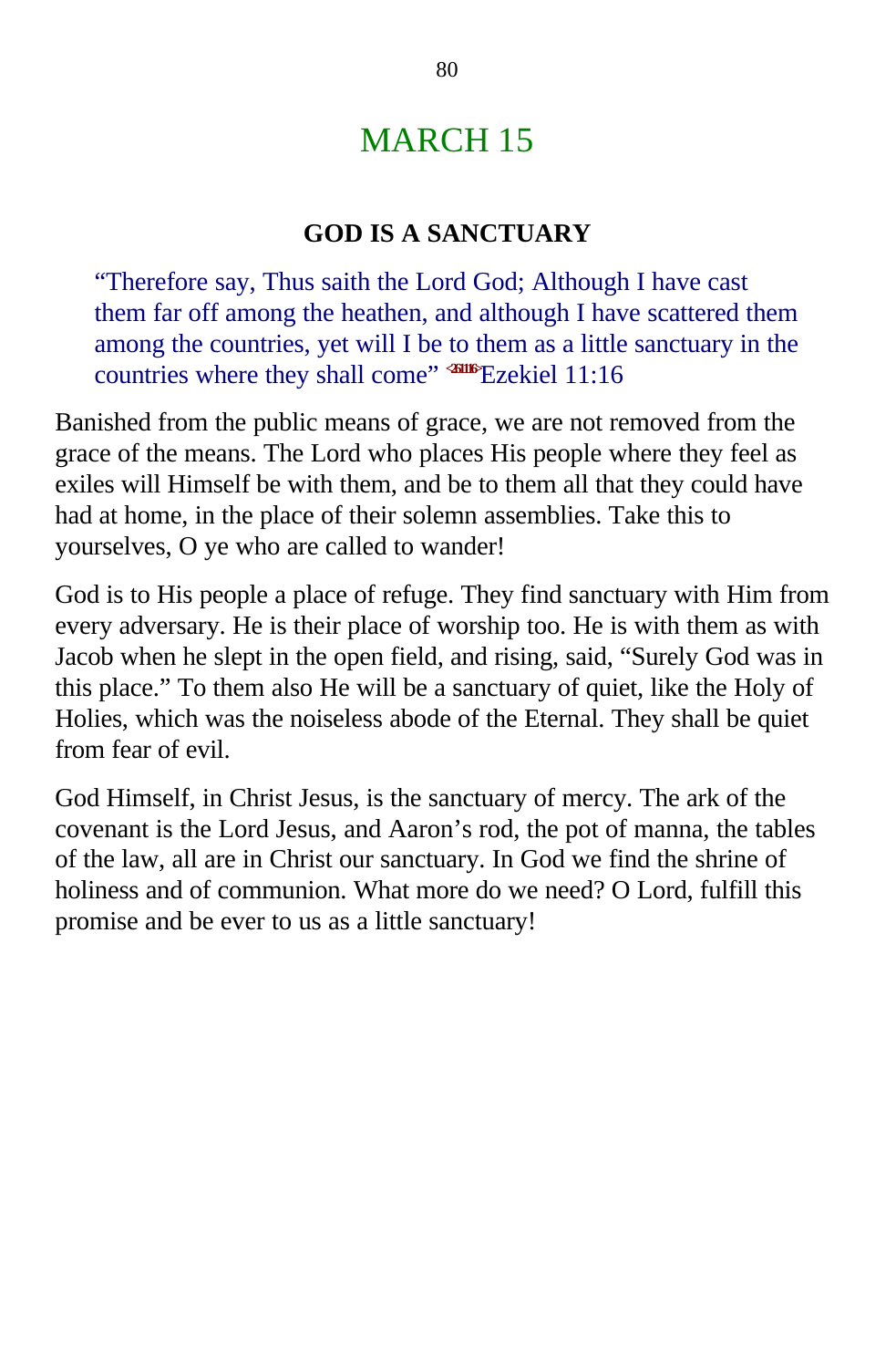#### **TO OTHERS AN "ENSAMPLE"**

#### *"Those things, which ye have both learned, and received, and heard, and seen in me, do: and the God of peace shall be with you*<sup>"  $\triangleleft00P$ </sup> *Philippians 4:9*

It is well when a man can with advantage be so minutely copied as Paul might have been. Oh, for grace to imitate him this day and every day!

Should we, through divine grace, carry into practice the Pauline teaching, we may claim the promise which is now open before us; and what a promise it is! God, who loves peace, makes peace, and breathes peace, will be with us. "Peace be with you is a sweet benediction; but for the God of peace to be with us is far more. Thus we have the fountain as well as the streams, the sun as well as his beams. If the God of peace be with us, we shall enjoy the peace of God which passeth all understanding, even though outward circumstances should threaten to disturb. If men quarrel, we shall be sure to be peacemakers, if the Maker of peace be with us.

It is in the way of truth that real peace is found. If we quit the faith or leave the path of righteousness under the notion of promoting peace, we shall be greatly mistaken. First pure, then peaceable, is the order of wisdom and of fact. Let us keep to Paul's line, and we shall have the God of peace with us as He was with the apostle.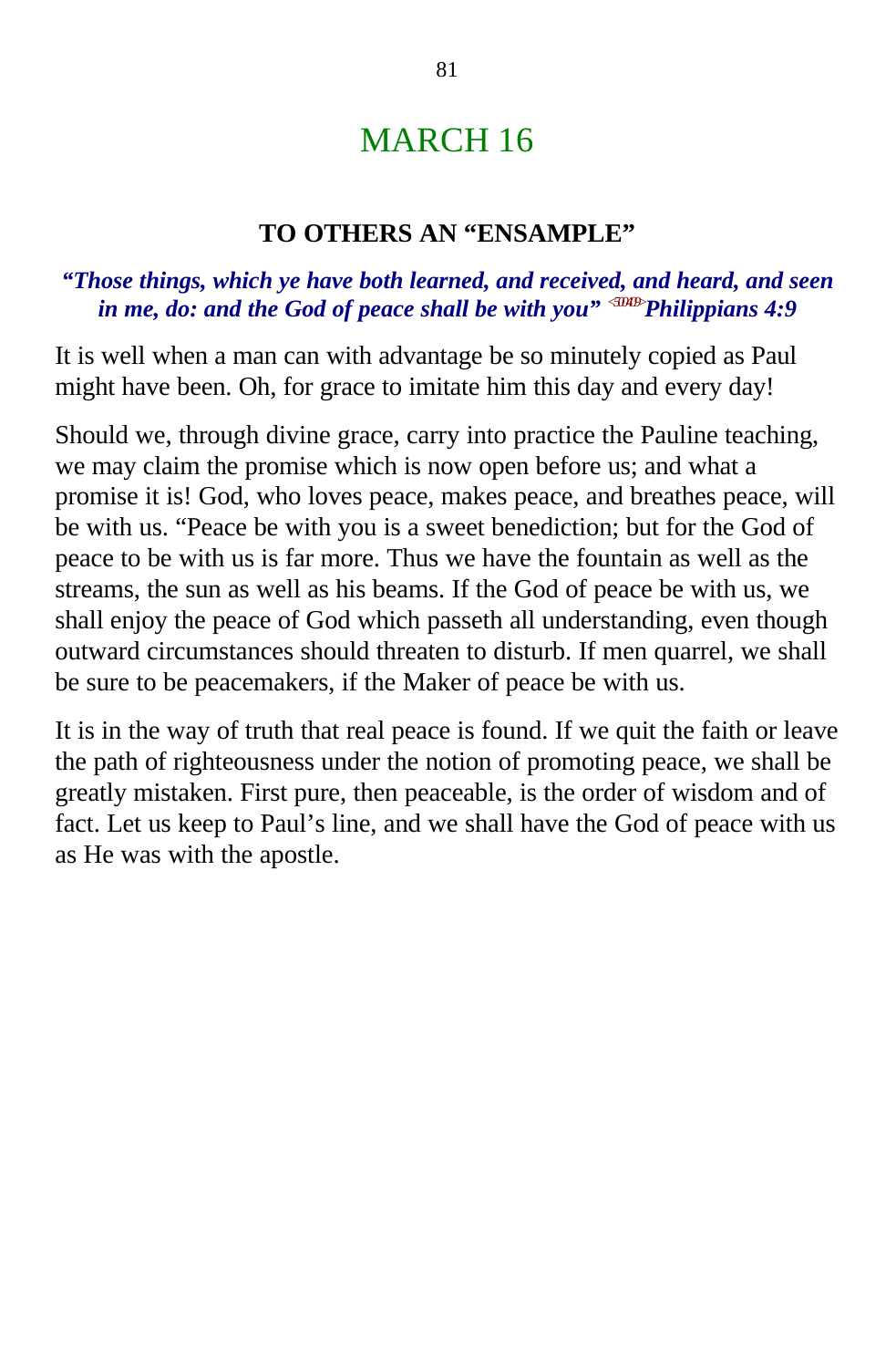#### **FEAR TO FEAR**

#### *"Be not afraid of their faces: for I am with thee to deliver thee, saith the Lord" <240108>Jeremiah 1:8*

Whenever fear comes in and makes us falter, we are in danger of falling into sin. Conceit is to be dreaded, but so is cowardice. "Dare to be a Daniel." Our great Captain should be served by brave soldiers.

What a reason for bravery is here! God is with those who are with Him. God will never be away when the hour of struggle comes. Do they threaten you? Who are you that you should be afraid of a man that shall die? Will you lose your situation? Your God whom you serve will find bread and water for His servants. Can you not trust Him? Do they pour ridicule upon you? Will this break your bones or your heart? Bear it for Christ's sake, and even rejoice because of it.

God is with the true, the just, the holy, to deliver them; and He will deliver you. Remember how Daniel came out of the lions' den, and the three holy children out of the furnace. Yours is not so desperate a case as theirs; but if it were, the Lord would bear you through, and make you more than a conqueror. Fear to fear. Be afraid to be afraid. Your worst enemy is within your own bosom. Get to your knees and cry for help, and then rise up saying, "I will trust, and not be afraid."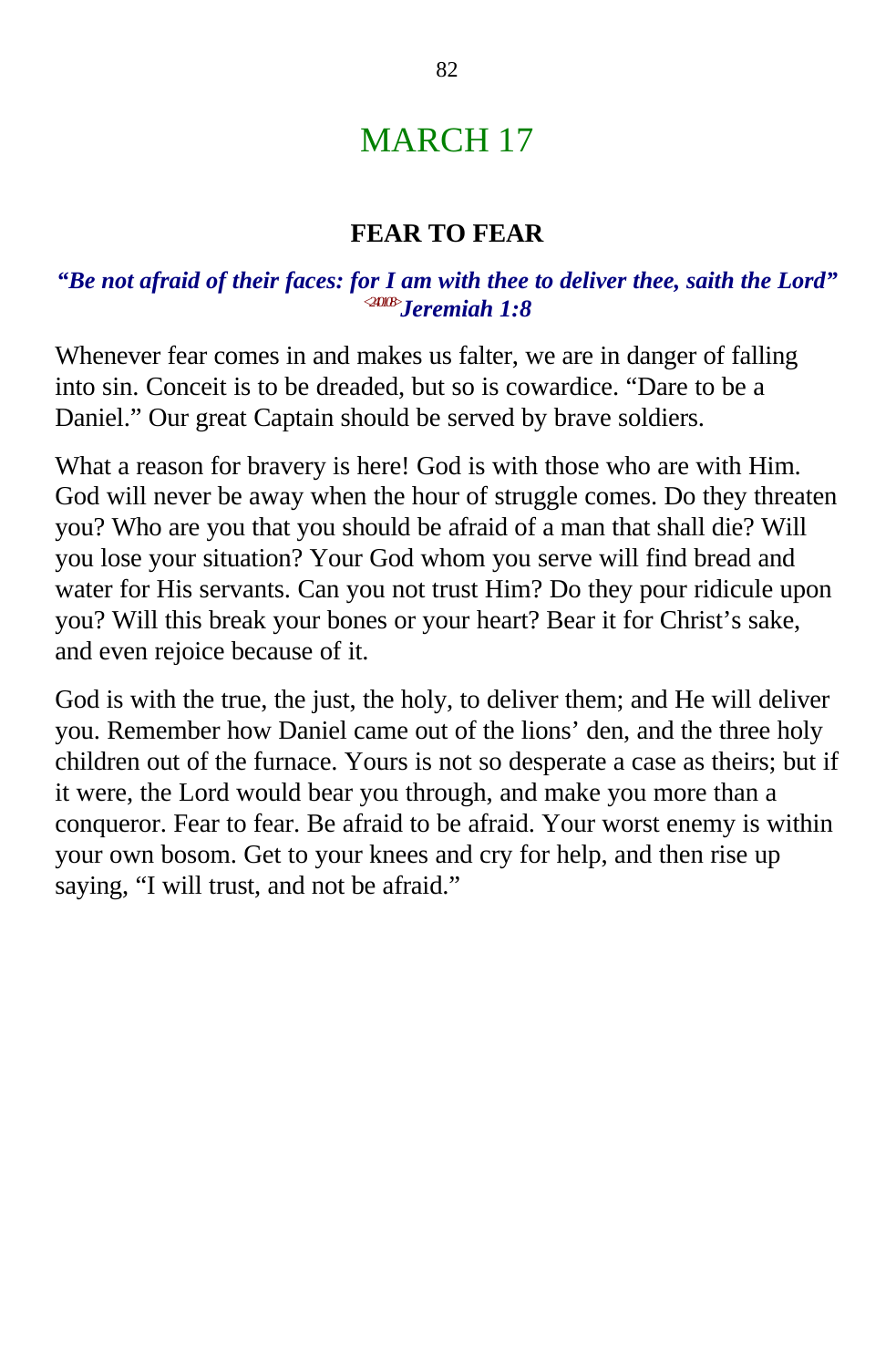#### **CONTINUE UPRIGHT**

#### *"The prayer of the upright is his delight" <201508>Proverbs 15:8*

This is as good as a promise, for it declares a present fact, which will be the same throughout all ages. God takes great pleasure in the prayers of upright men; He even calls them His delight. Our first concern is to be upright. Neither bending this way nor that, continue upright: not crooked with policy, nor prostrate by yielding to evil, be you upright in strict integrity and straightforwardness. If we begin to shuffle and shift, we shall be left to shift for ourselves. If we try crooked ways, we shall find that we cannot pray, and if we pretend to do so, we shall find our prayers shut out of Heaven.

Are we acting in a straight line and thus following out the Lord's revealed will? Then let us pray much and pray in faith. If our prayer is God's delight, let us not stint Him in that which gives Him pleasure. He does not consider the grammar of it, nor the metaphysics of it, nor the rhetoric of it; in all these men might despise it. He, as a Father, takes pleasure in the lispings of His own babes, the stammerings of His new-born sons and daughters. Should we not delight in prayer since the Lord delights in it? Let us make errands to the throne. The Lord finds us enough reasons for prayer, and we ought to thank Him that it is so.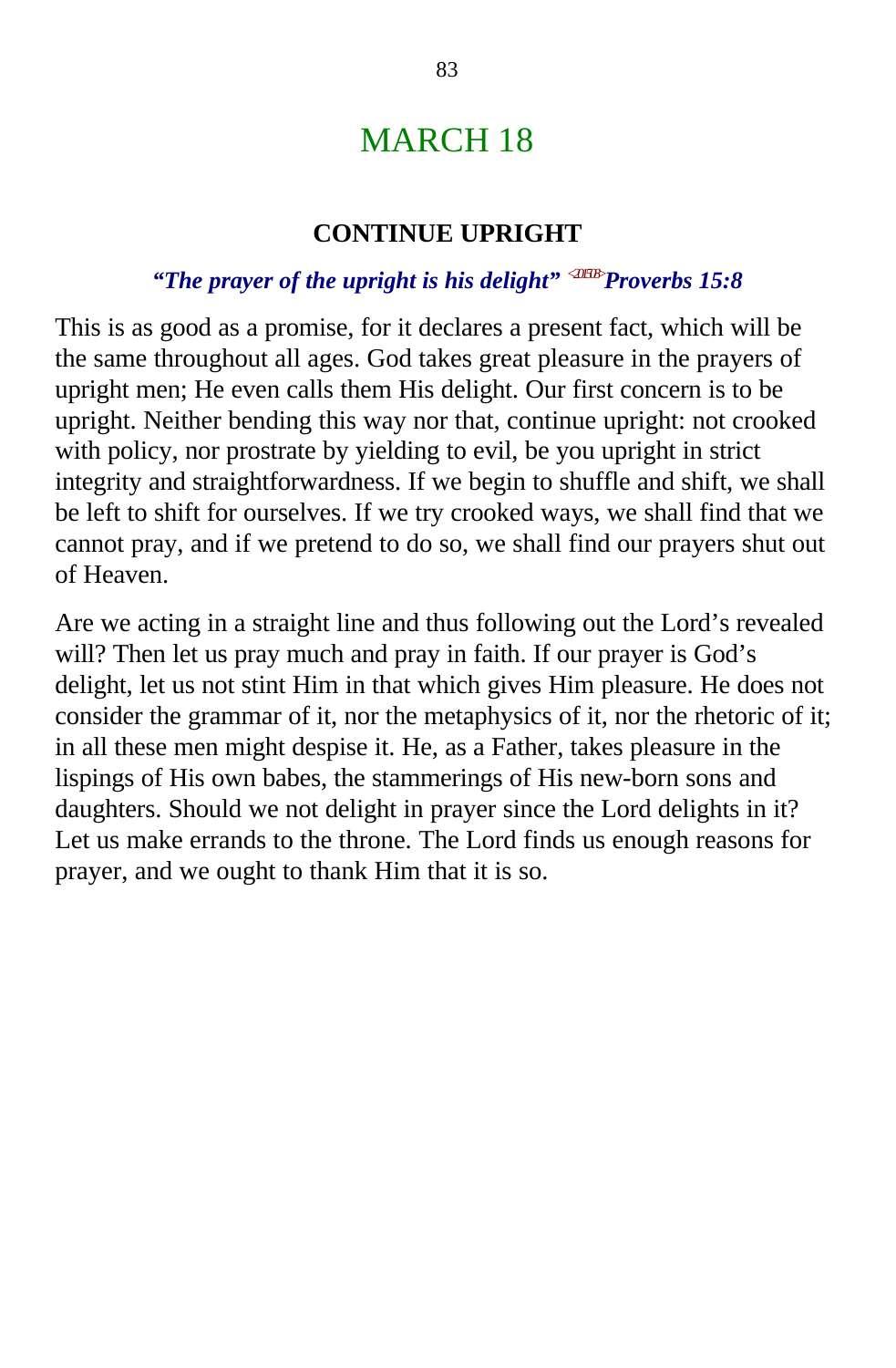## **BECOMING FIT FOR GLORY**

#### *"The Lord will give grace and glory" <198411>Psalm 84:11*

Grace is what we need just now, and it is to be had freely. What can be freer than a gift? Today we shall receive sustaining, strengthening, sanctifying, satisfying grace. He has given daily grace until now, and as for the future, that grace is still sufficient. If we have but little grace the fault must lie in ourselves; for the Lord is not straitened, neither is He slow to bestow it in abundance. We may ask for as much as we will and never fear a refusal. He giveth liberally and upbraideth not.

The Lord may not give gold, but He will give grace: He may not give gain, but He will give grace. He will certainly send us trial, but He will give grace in proportion thereto. We may be called to labor, and to suffer, but with the call there will come all the grace required.

What an AND is that in the text — "and glory!" We do not need glory yet, and we are not yet fit for it; but we shall have it in due order. After we have eaten the bread of grace, we shall drink the wine of glory. We must go through the holy -which is grace, to the holiest of all — which is glory. These words "and glory" are enough to make a man dance for joy. A little while — a little while, and then glory forever!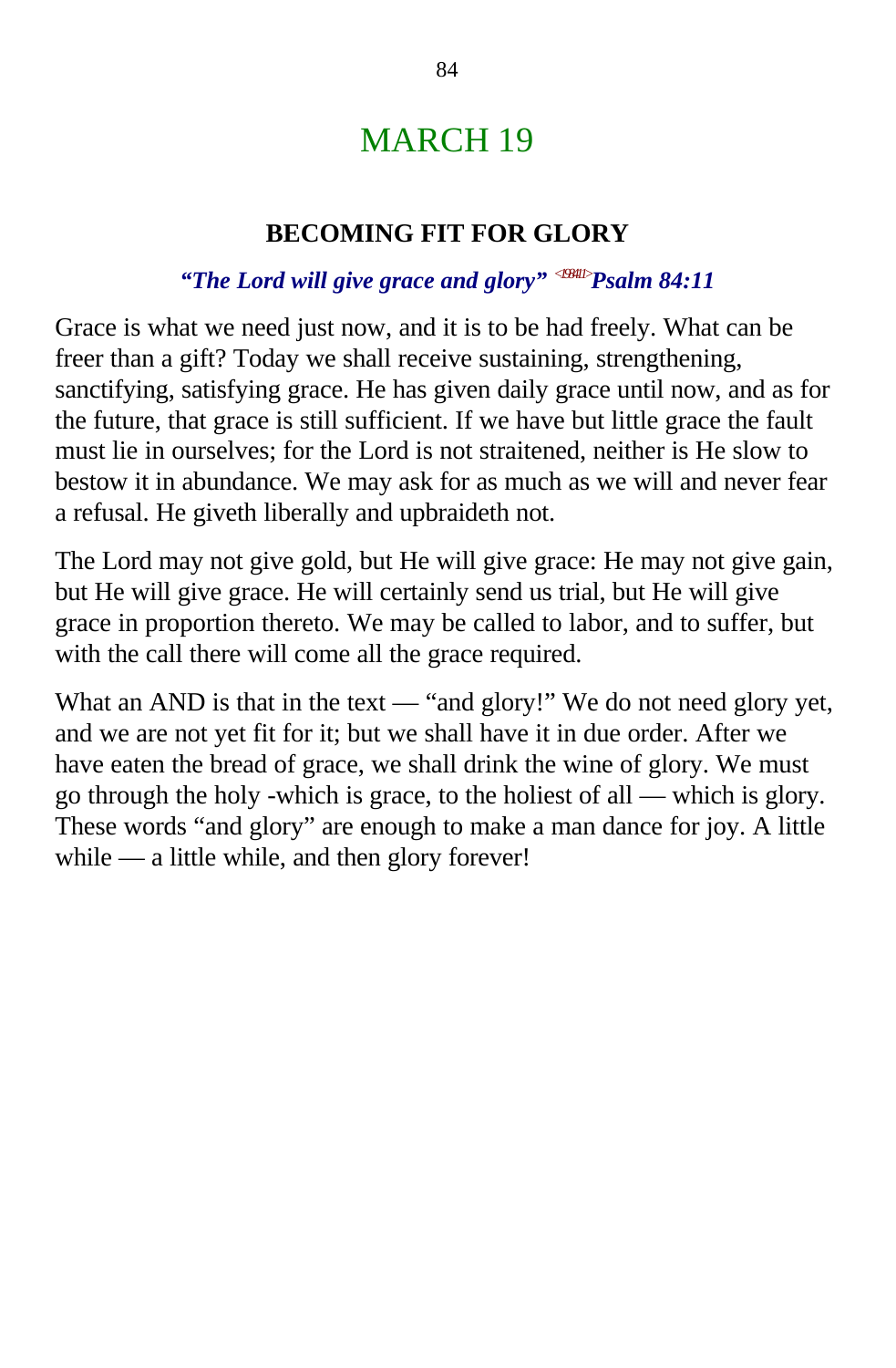## MARCH<sub>20</sub>

#### **DIVINE PROVISION**

"Wherefore, if God so clothe the grass of the field, which today is, and tomorrow is cast into the oven, shall he not much more clothe you, O ye of little faith." <amail@Matthew 6:30

Clothes are expensive, and poor believers may be led into anxiety as to where their next suit will come from. The soles are thin; how shall we get new shoes? See how our thoughtful Lord has provided against this care. Our heavenly Father clothes the grass of the field with a splendor such as Solomon could not equal: will He not clothe His own children? We are sure He will. There may be many a patch and a darn, but raiment we shall have.

A poor minister found his clothes nearly threadbare, and so far gone that they would hardly hold together; but as a servant of the Lord he expected his Master to find him his livery. It so happened that the writer on a visit to a friend had the loan of the good man's pulpit, and it came into his mind to make a collection for him, and there was his suit. Many other cases we have seen in which those who have served the Lord have found Him considerate of their wardrobe. He who made man so that when he had sinned he needed garments, also in mercy supplied him with them; and those which the Lord gave to our first parents were far better than those they made for themselves.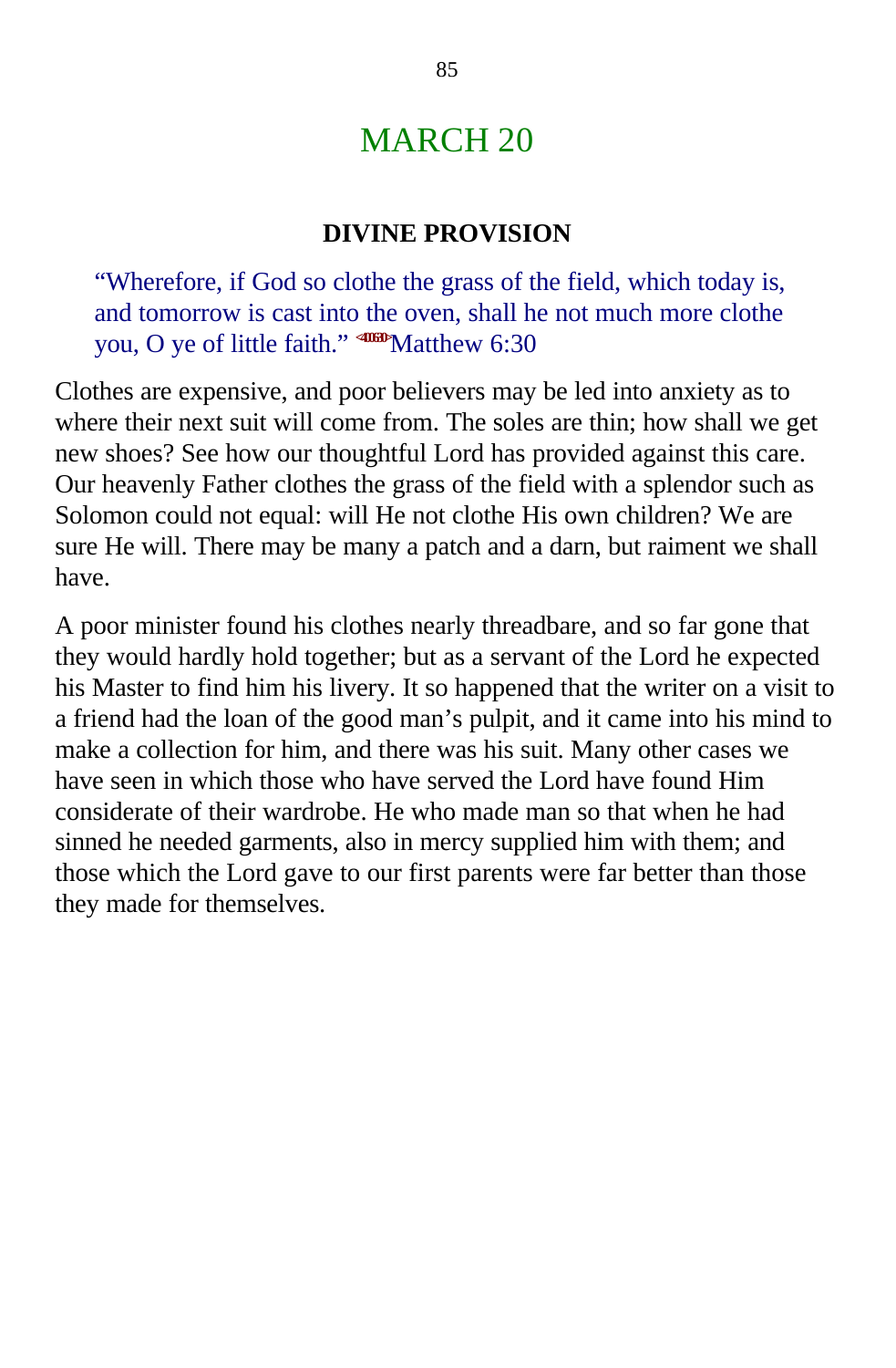## **AVOID THAT SLIP**

#### *"Then shalt thou walk in thy way safely, and thy foot shall not stumble" <200323>Proverbs 3:23*

That is to say, if we follow the ways of wisdom and holiness we shall be preserved in them. He who travels by daylight along the highway is under some protection. There is a way for every man, namely, his own proper calling in life, and if we devoutly walk therein in the fear of God He will preserve US from evil. We may not travel luxuriously, but we shall walk safely. We may not be able to run like young men, but we shall be able to walk like good men.

Our greatest danger lies in ourselves: our feeble foot is so sadly apt to stumble. Let us ask for more moral strength that our tendency to slip may be overcome. Some stumble because they do not see the stone in the way: divine grace enables us to perceive sin, and so to avoid it. Let us plead this promise, and trust in Him who upholds His chosen.

Alas! our worst peril is our own carelessness, but against this the Lord Jesus has put us on our guard, saying, "Watch and pray.

Oh for grace to walk this day without a single stumble! It is not enough that we do not actually fall; our cry should be that we may not make the smallest slip with our feet, but may at the last adore Him "who is able to keep us from stumbling."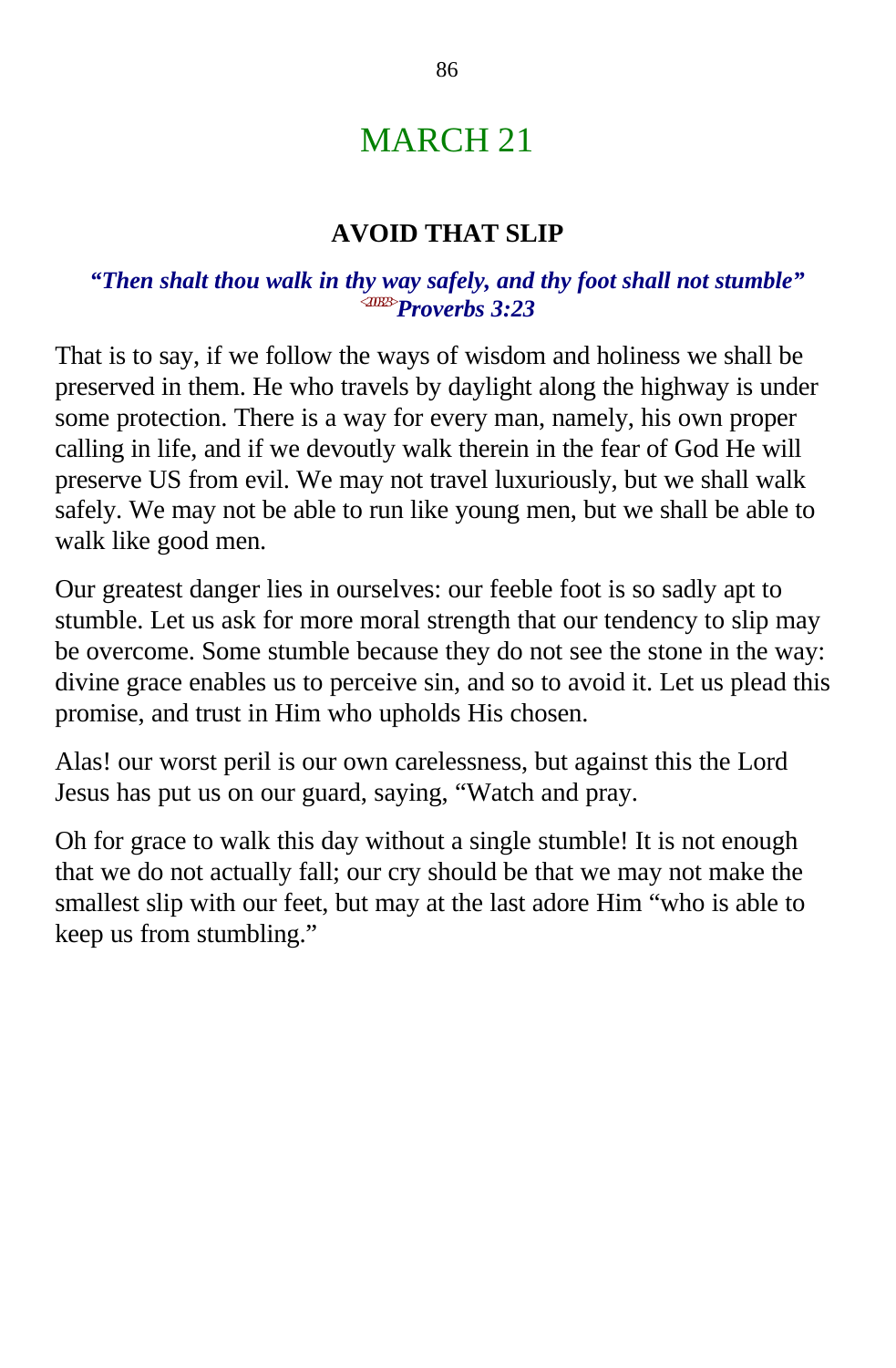#### **GRACE FOR THE HUMBLE**

#### *"He giveth grace unto the humble"* <sup>*S9466</sup> James 4:6*</sup>

Humble hearts seek grace, and therefore they get it. Humble hearts yield to the sweet influences of grace, and so it is bestowed on them more and more largely. Humble hearts lie in the valleys where streams of grace are flowing, and hence they drink of them. Humble hearts are grateful for grace and give the Lord the glory of it, and hence it is consistent with His honor to give it to them.

Come, dear reader, take a lowly place. Be little in thine own esteem, that the Lord may make much of thee. Perhaps the sigh breaks out, "I fear I am not humble." It may be that this is the language of true humility. Some are proud of being humble, and this is one of the very worst sorts of pride. We are needy, helpless, undeserving, hell-deserving creatures, and if we are not humble we ought to be. Let us humble ourselves because of our sins against humility, and then the Lord will give us to taste of His favor. It is grace which makes us humble, and grace which finds in this humility an opportunity for pouring in more grace. Let us go down that we may rise. Let us be poor in spirit that God may make us rich. Let us be humble that we may not need to be humbled, but may be exalted by the grace of God.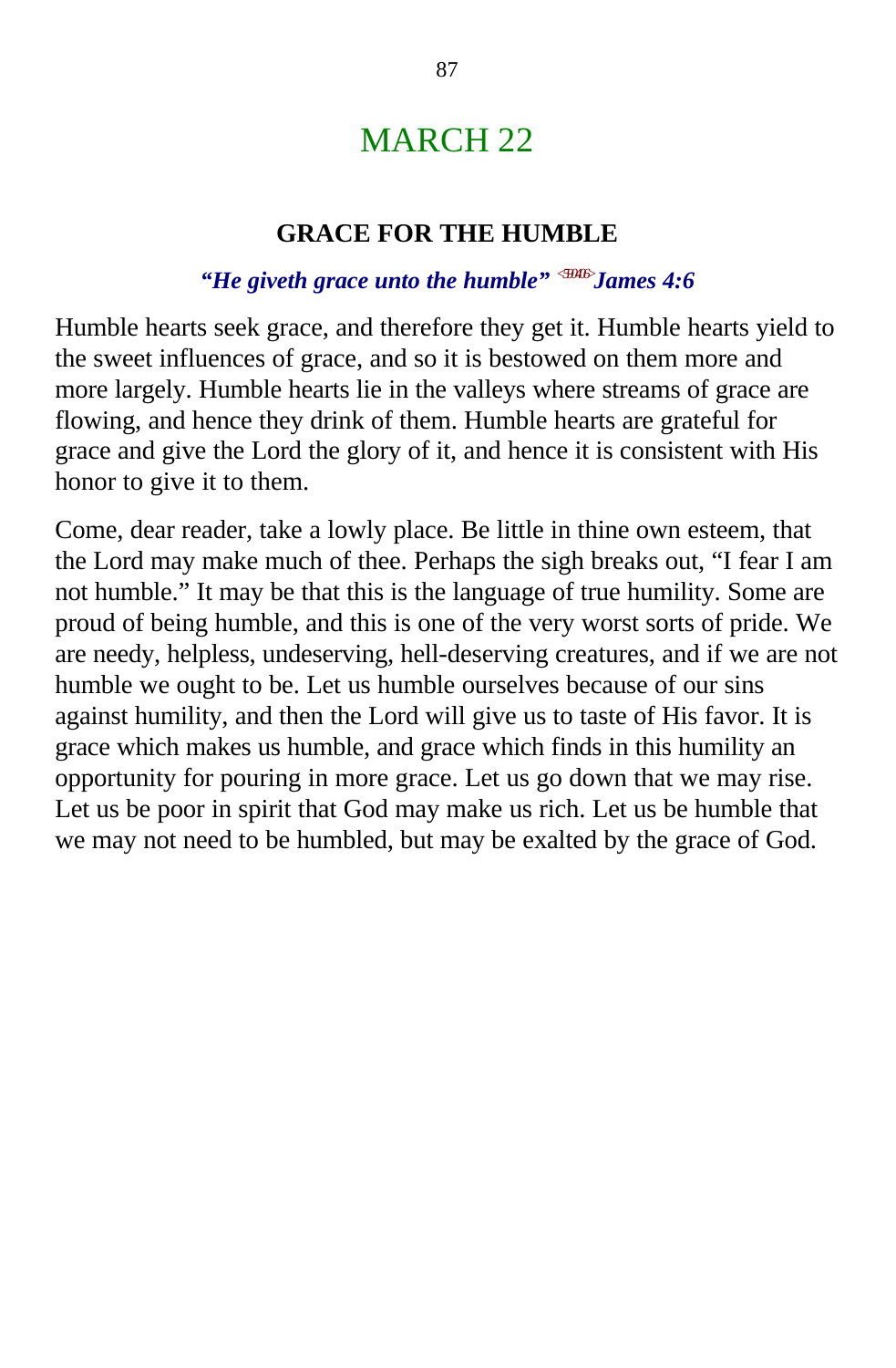#### **A SURE GUIDE**

#### *"I will bring the blind by a way that they knew not" <sup>2326</sup>Isaiah 42:16*

Think of the infinitely glorious Jehovah acting as a Guide to the blind! What boundless condescension does this imply! A blind man cannot find a way which he does not know. Even when he knows the road, it is hard for him to traverse it; but a road which he has not known is quite out of the question for his unguided feet. Now, we are by nature blind as to the way of salvation, and yet the Lord leads us into it, and brings us to Himself, and then opens our eyes. As to the future, we are all of us blind, and cannot see an hour before us; but the Lord Jesus will lead us even to our journey's end. Blessed be His name!

We cannot guess in which way deliverance can possibly come to us, but the Lord knows, and He will lead us till we shall have escaped every danger. Happy are those who place their hand in that of the great Guide, and leave their way and themselves entirely with Him. He will bring them all the way; and when He has brought them home to glory and has opened their eyes to see the way by which He has led them, what a song of gratitude will they sing unto their great Benefactor! Lord, lead thy poor blind child this day, for I know not my way!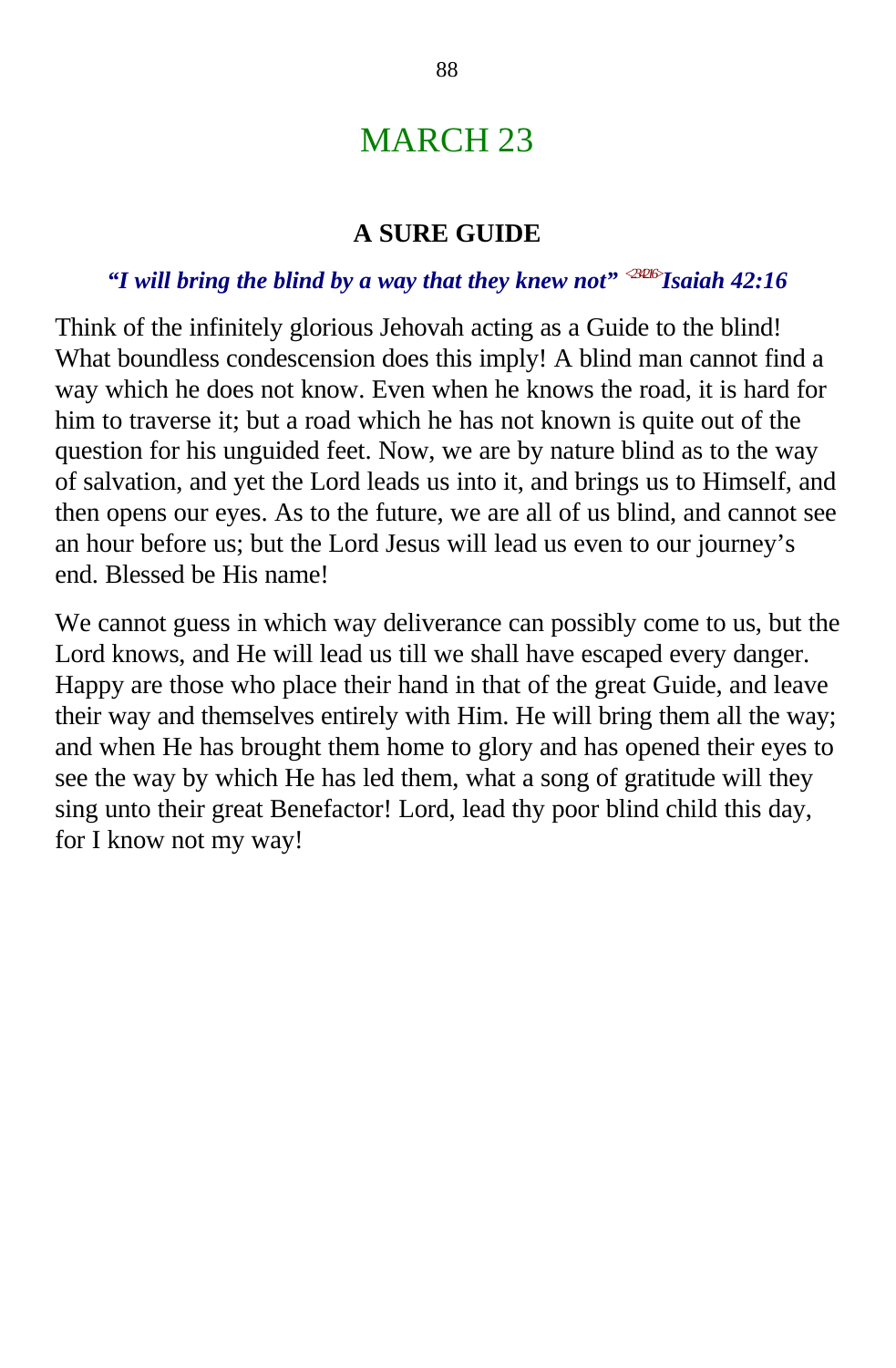#### **ESTABLISHED AND KEPT**

#### *"But the Lord is faithful, who shall stablish you, and keep you from evil" <530303>2 Thessalonians 3:3*

Men are often as devoid of reason as of faith. There are with us still "unreasonable and wicked men." There is no use in arguing with them or trying to be at peace with them: they are false at heart, and deceitful in speech. Well, what of this? Shall we worry ourselves with them? No; let us turn to the Lord, for He is faithful. No promise from His Word will ever be broken. He is neither unreasonable in His demands upon us, nor unfaithful to our claims upon Him. We have a faithful God. Be this our joy.

He will stablish us so that wicked men shall not cause our downfall, and He will keep us so that none of the evils which now assail us shall really do us damage. What a blessing for us that we need not contend with men, but are allowed to shelter ourselves in the Lord Jesus, who is in truest sympathy with us. There is one true heart, one faithful mind, one never changing Love; there let us repose. The Lord will fulfill the purpose of His grace to us, His servants, and we need not allow a shadow of a fear to fall upon our spirits. Not all that men or devils can do can hinder us of the divine protection and provision. This day let us pray the Lord to stablish and keep us.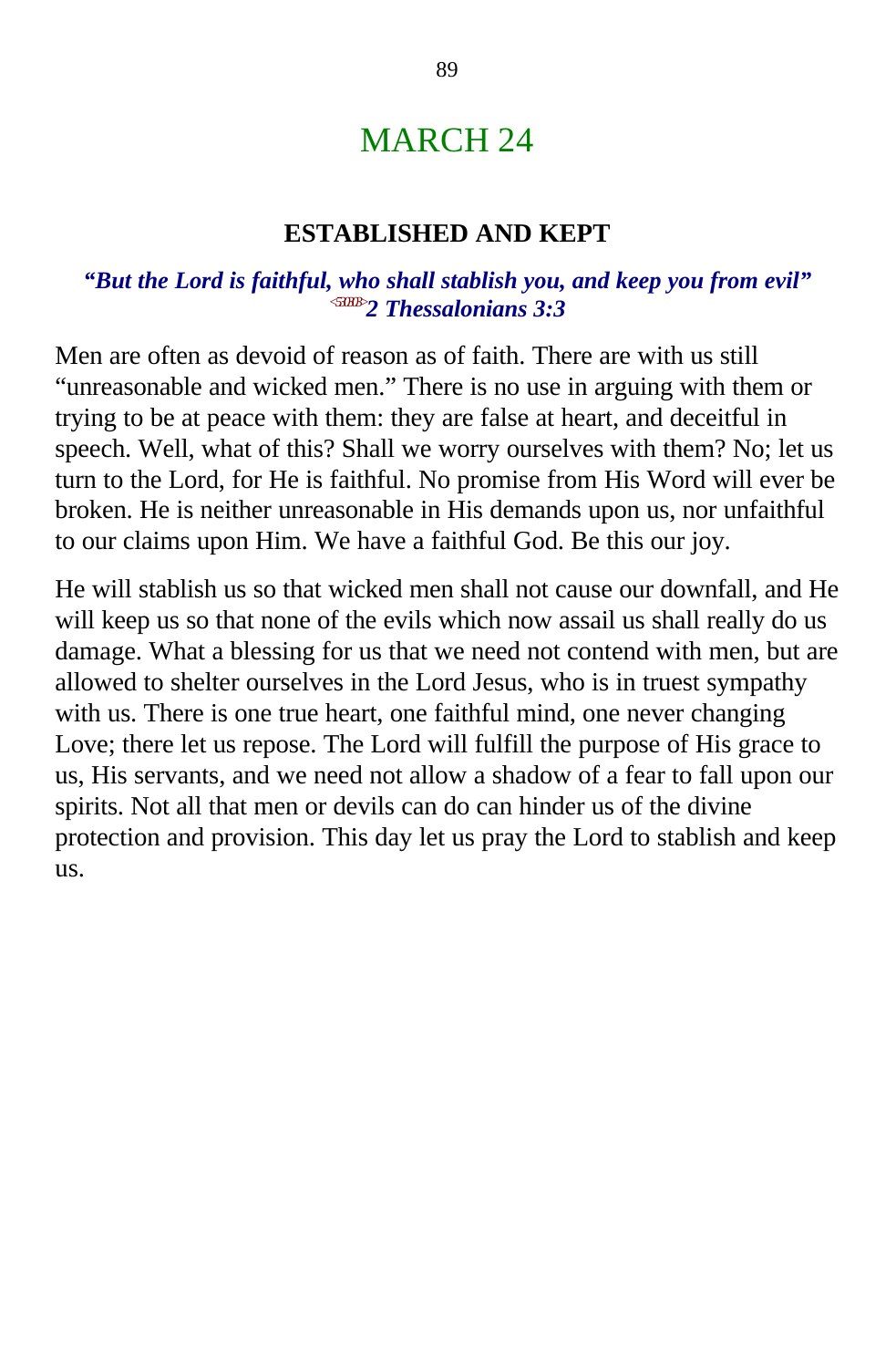#### **REFRESHING SLEEP**

#### *"When thou liest down, thou shalt not be afraid: yea, thou shalt lie down, and thy sleep shall be sweet*" <sup>*2004*</sup> *Proverbs 3:24*

Is the reader likely to be confined for a while to the bed by sickness? let him go upstairs without distress with this promise upon his heart — "When thou liest down, thou shalt not be afraid."

When we go to bed at night, let this word smooth our pillow. We cannot guard ourselves in sleep, but the Lord will keep us through the night. Those who lie down under the protection of the Lord are as secure as kings and queens in their palaces, and a great deal more so. If with our lying down there is a laying down of all cares and ambitions, we shall get refreshment out of our beds such as the anxious and covetous never find in theirs. Ill dreams shall be banished, or even if they come, we shall wipe out the impression of them, knowing that they are only dreams.

If we sleep thus we shall do well. How sweetly Peter slept when even the angel's light did not wake him, and he needed a hard jog in the side to wake him up. And yet he was sentenced to die on the morrow. Thus have martyrs slept before their burning. "So he giveth his beloved sleep."

To have sweet sleep we must have sweet lives, sweet tempers, sweet meditations, and sweet love.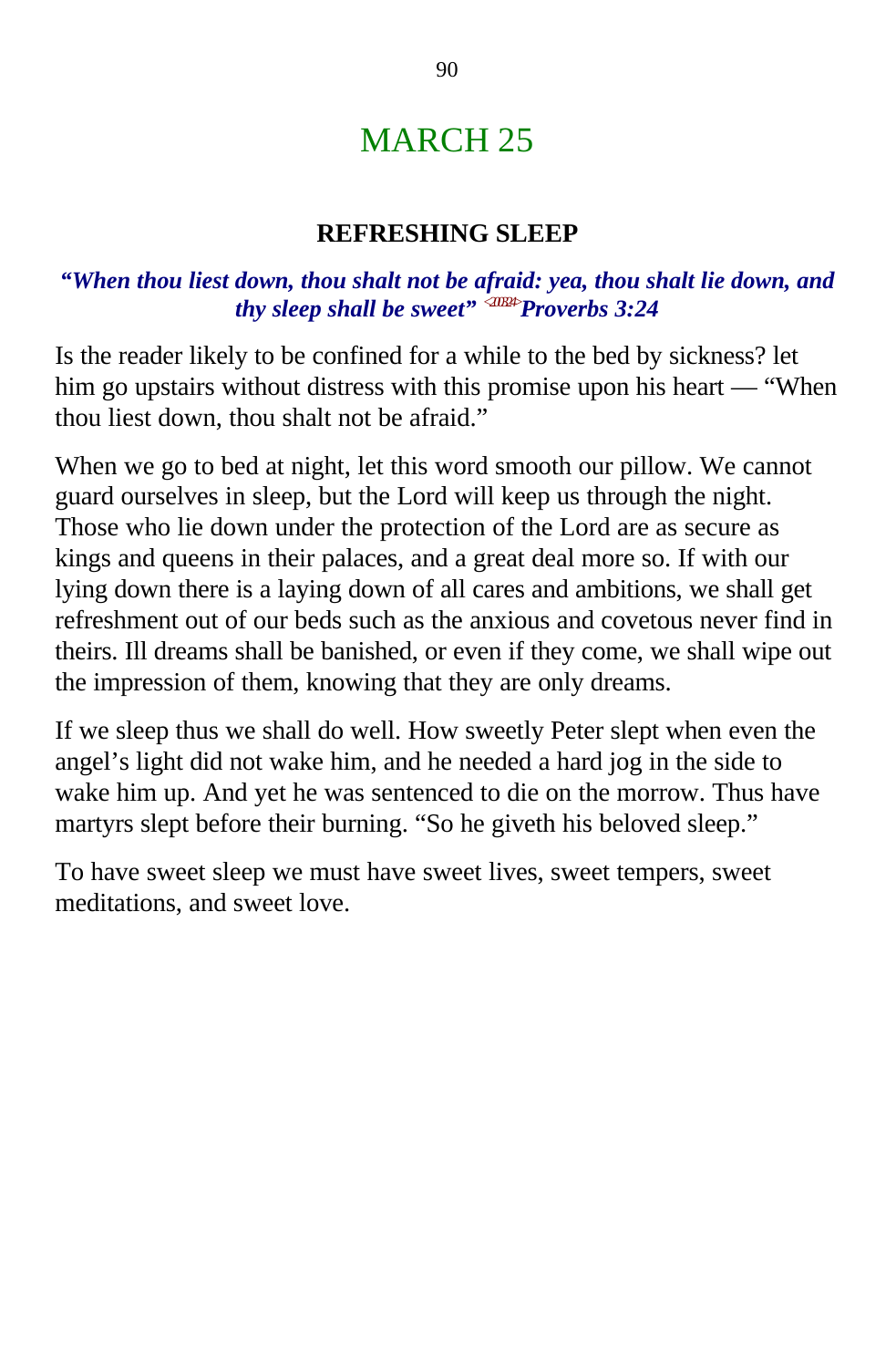#### **THE CARE OF THE POOR**

#### *"The Lord will strengthen him upon the bed of languishing" <194103>Psalm 41:3*

Remember that this is a promise to the man who considers the poor. Are you one of these? Then take home the text.

See how in the hour of sickness the God of the poor will bless the man who cares for the poor! The everlasting arms shall stay up his soul as friendly hands and downy pillows stay up the body of the sick. How tender and sympathizing is this image; how near it brings our God to our infirmities and sicknesses! Whoever heard this of the old heathen Jove, or of the gods of India, or China? This is language peculiar to the God of Israel; He it is who deigns to become nurse and attendant upon good men. If He smites with one hand, He sustains with the other. Oh, it is blessed fainting when one falls upon the Lord's own bosom, and is borne thereon! Grace is the best of restoratives; divine love is the safest stimulant for a languishing patient; it makes the soul strong as a giant, even when the bones are breaking through the skin. No physician like the Lord, no tonic like His promise, no wine like His love.

If the reader has failed in his duty to the poor, let him see what he is losing, and at once become their friend and helper.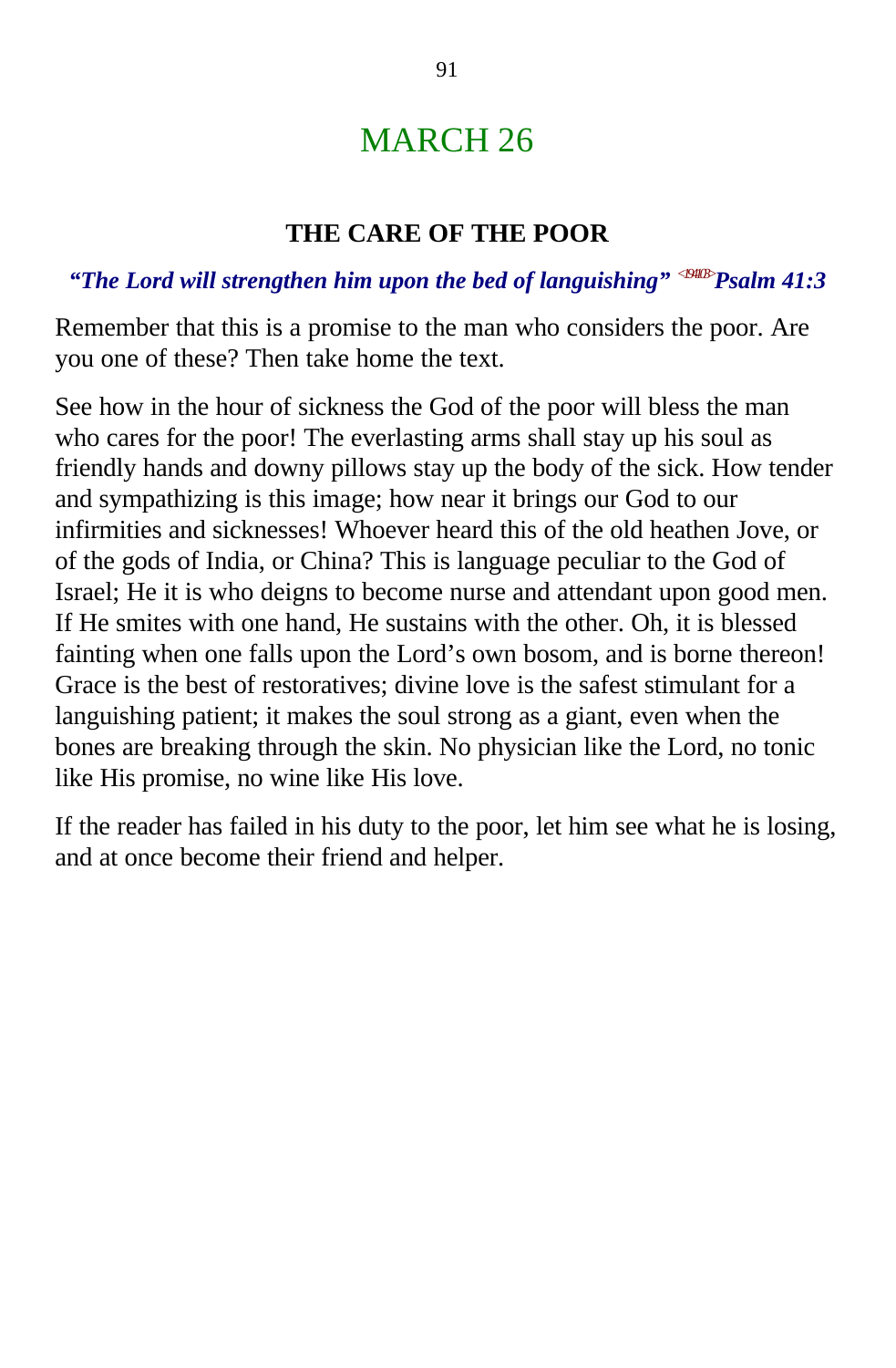#### **DRAWING NEAR TO GOD**

#### *"Draw nigh to God, and he will draw nigh to you <sup>3948</sup> James 4:8*

The nearer we come to God, the more graciously will He reveal Himself to us. When the prodigal comes to his father, his father runs to meet him. When the wandering dove returns to the ark, Noah puts out his hand to pull her in unto him. When the tender wife seeks her husband's society, he comes to her on wings of love. Come then, dear friend, let us draw nigh to God who so graciously awaits us, yea, comes to meet us.

Did you ever notice that passage in  $\frac{2350}{25}$ Isaiah 58:9? There the Lord seems to put Himself at the disposal of His people, saying to them, "Here I am." As much as to say — "What have you to say to me? What can I do for you? I am waiting to bless you. How can we hesitate to draw near? God is nigh to forgive, to bless, to comfort, to help, to quicken, to deliver. Let it be the main point with us to get near to God. This done, all is done. If we draw near to others, they may before long grow weary of us and leave us; but if we seek the Lord alone, no change will come over His mind, but He will continue to come nearer and yet nearer to us by fuller and more joyful fellowship.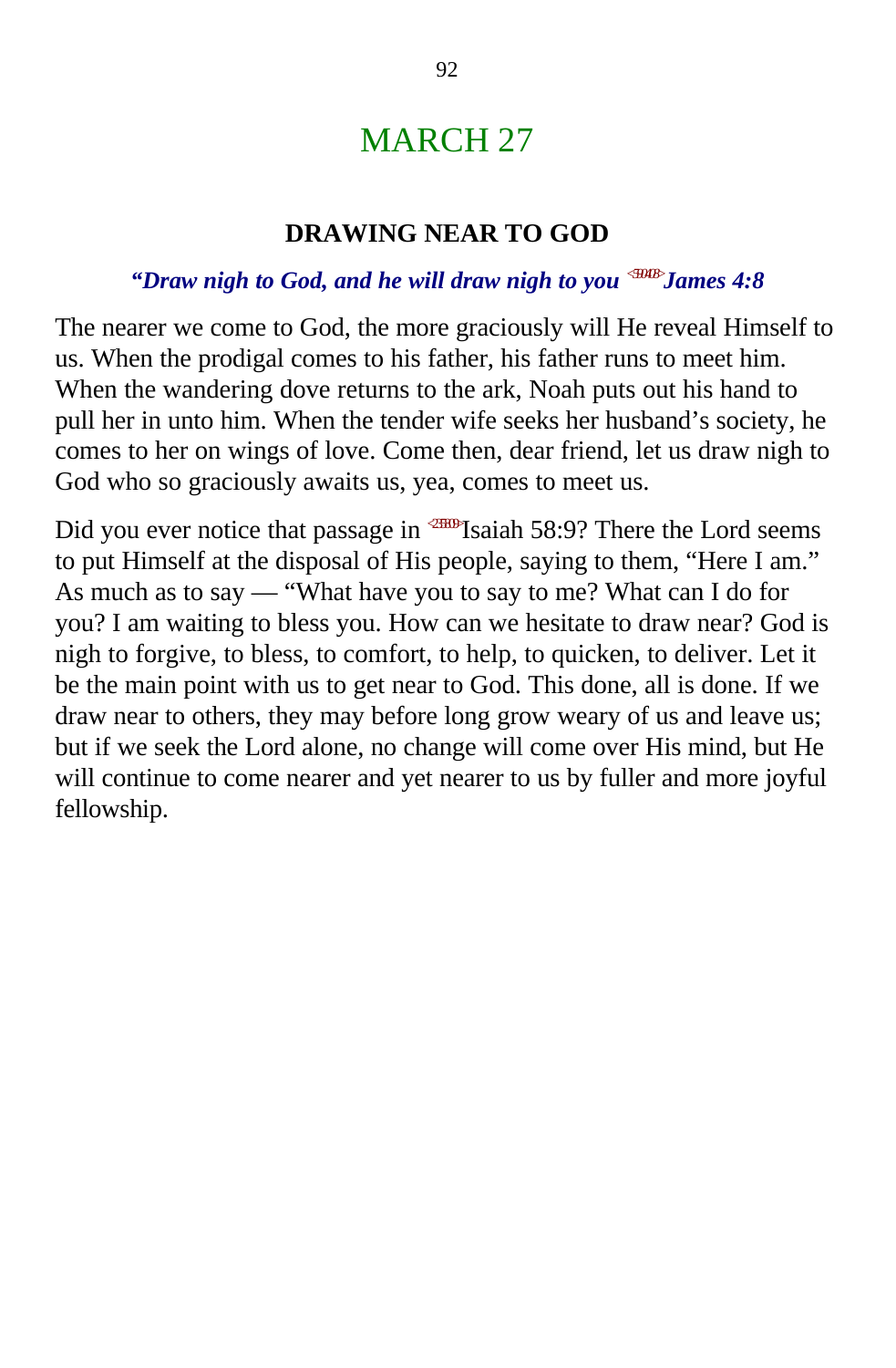## **LEAD THE WAY**

## *"The Lord shall make thee the head, and not the tail" <052813>Deuteronomy 28:13*

If we obey the Lord, He will compel our adversaries to see that His blessing rests upon us. Though this be a promise of the law, yet it stands good to the people of God; for Jesus has removed the curse, but He has established the blessing.

It is for saints to lead the way among men by holy influence: they are not to be the tail, to be dragged hither and thither by others. We must not yield to the spirit of the age, but compel the age to do homage to Christ. If the Lord be with us, we shall not crave toleration for religion, but we shall seek to seat it on the throne of society. Has not the Lord Jesus made His people priests? Surely they are to teach, and must not be learners from the philosophies of unbelievers. Are we not in Christ made kings to reign upon the earth? How, then, can we be the servants of custom, the slaves of human opinion?

Have you, dear friend, taken up your true position for Jesus? Too many are silent because diffident, if not cowardly. Should we allow the name of the Lord Jesus to be kept in the background? Should our religion drag along as a tail? Should it not rather lead the way and be the ruling force with ourselves and others?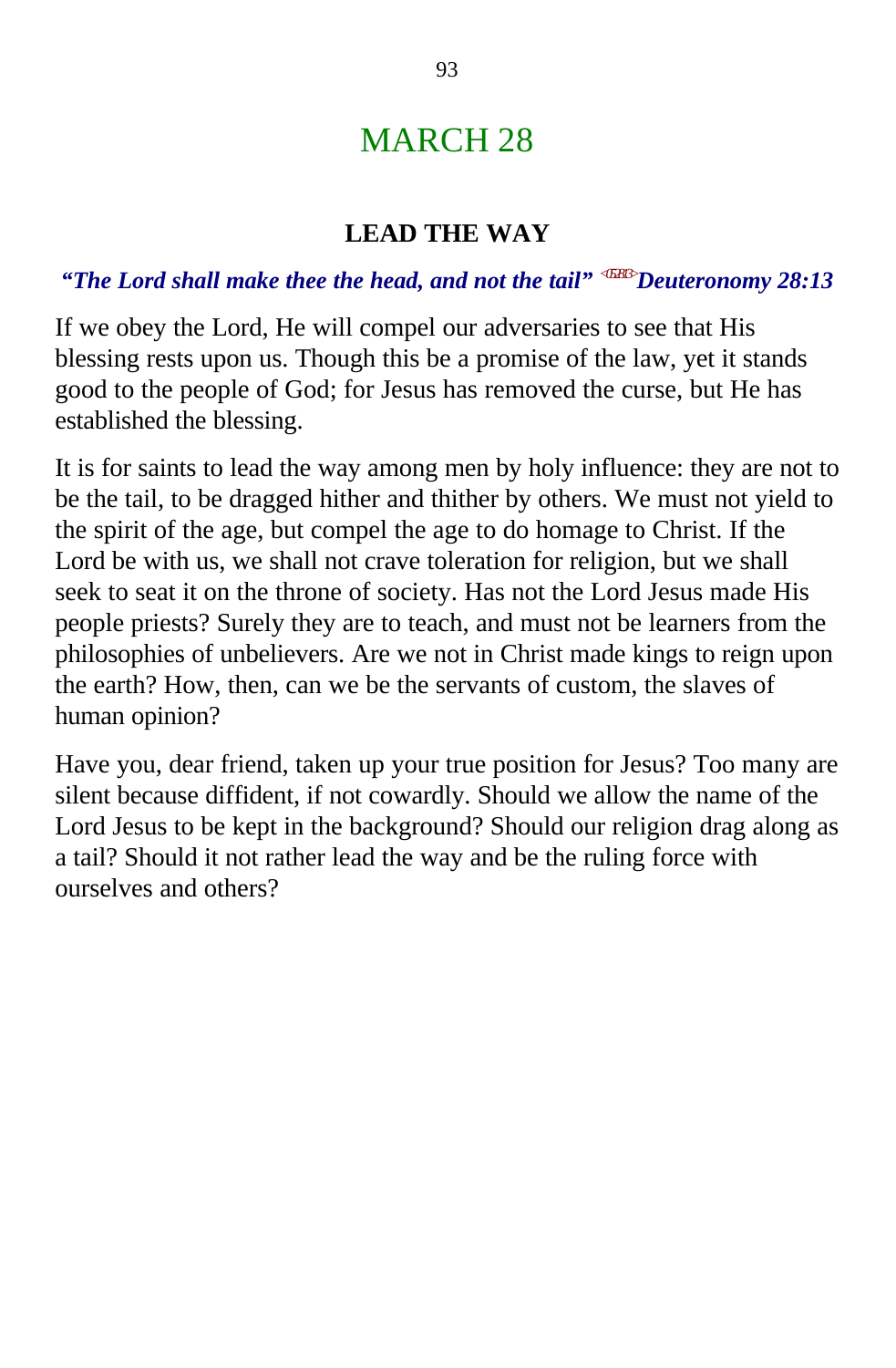#### **DAUNTLESS FAITH**

## *"I am with thee, and no man shall set on thee to hurt thee" <441810>Acts 18:10*

So long as the Lord had work for Paul to do in Corinth, the fury of the mob was restrained. The Jews opposed themselves and blasphemed; but they could neither stop the preaching of the gospel, nor the conversion of the hearers. God has power over the most violent minds. He makes the wrath of man to praise Him when it breaks forth, but He still more displays His goodness when He restrains it; and He can restrain it. "By the greatness of thine arm they shall be as still as a stone, till thy people pass over, O Lord."

Do not, therefore, feel any fear of man when you know that you are doing your duty. Go straight on, as Jesus would have done, and those who oppose shall be as a bruised reed and as smoking flax. Many a time men have had cause to fear because they were themselves afraid; but a dauntless faith in God brushes fear aside like the cobwebs in a giant's path. No man can harm us unless the Lord permits. He who makes the devil himself to flee at a word, can certainly control the devil's agents. Maybe they are already more afraid of you than you are of them. Therefore, go forward, and where you looked to meet with foes you will find friends.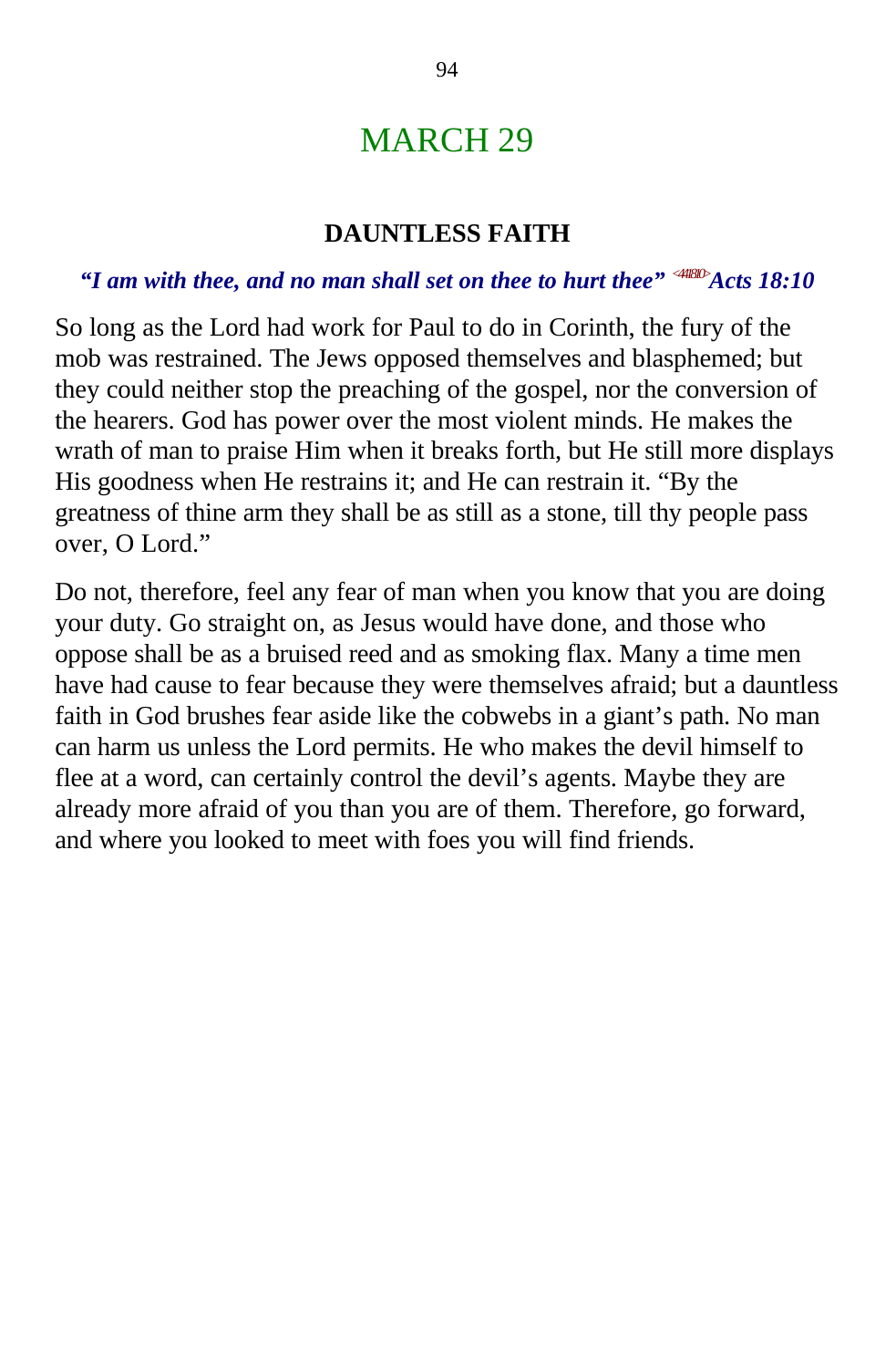## **PRAYER, THANKSGIVING, PRAISE**

"Be careful for nothing; but in everything by prayer and supplication with thanksgiving let your requests be made known unto God. And the peace of God, which passeth all understanding, shall keep your hearts and minds through Christ Jesus" **<500406>**Philippians 4:6,7

No care, but all prayer. No anxiety, but much joyful communion with God. Carry your desires to the Lord of your life, the guardian of your soul. Go to Him with two portions of prayer, and one of fragrant praise. Do not pray doubtfully, but thankfully. Consider that you have your petitions, and therefore thank God for His grace. He is giving you grace, give Him thanks. Hide nothing. Allow no want to lie rankling in your bosom; "make known your requests." Run not to man. Go only to your God, the Father of Jesus, who loves you in Him.

This shall bring you God's own peace. You shall not be able to understand the peace which you shall enjoy. It will enfold you in its infinite embrace. Heart and mind through Christ Jesus shall be steeped in a sea of rest. Come life or death, poverty, pain, slander, you shall dwell in Jesus above every ruffling wind or darkening cloud. Will you not obey this dear command?

Yes, Lord, I do believe thee; but, I beseech thee, help mine unbelief.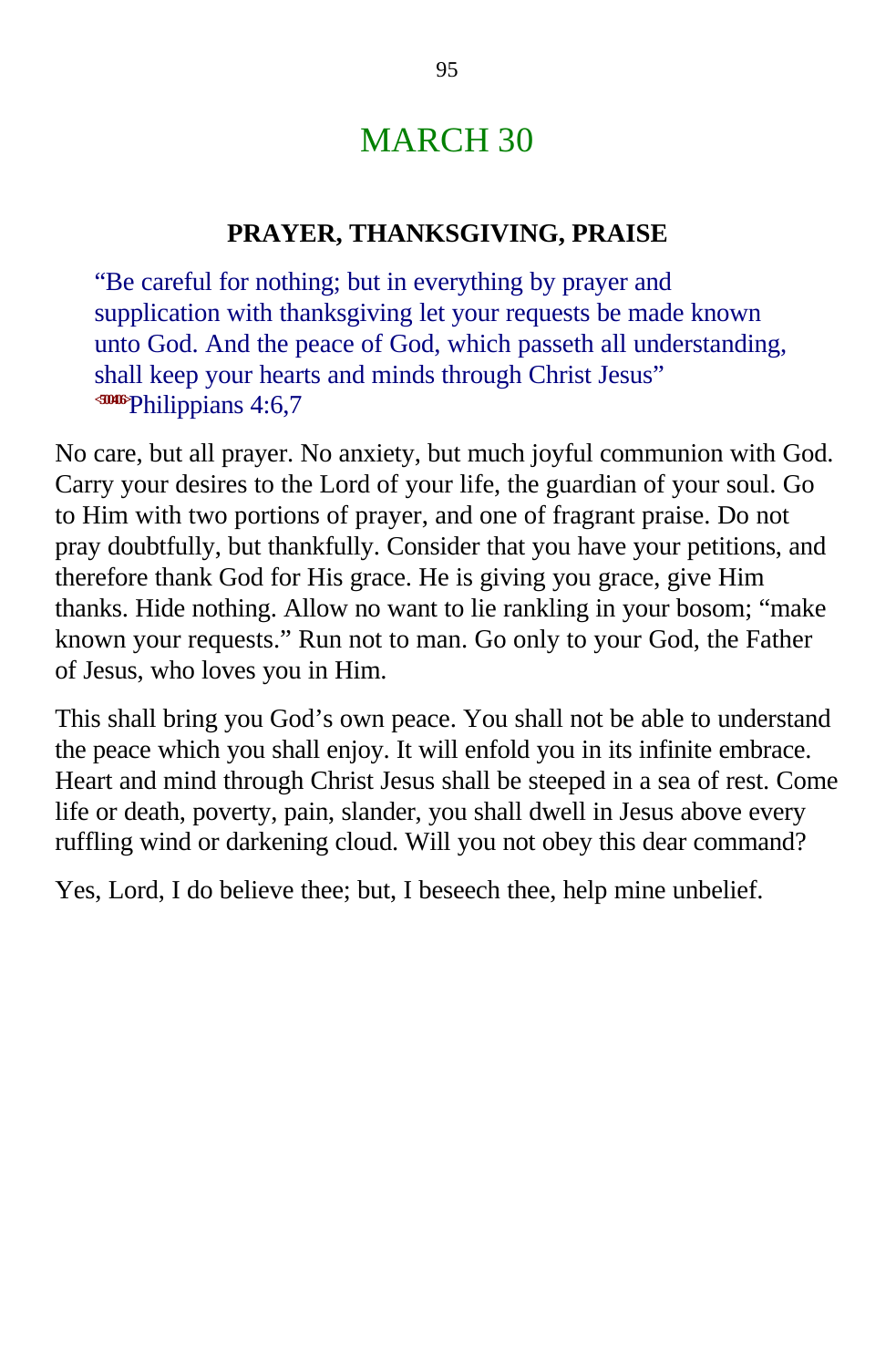## **PRESENCE OF MIND**

"Be not afraid of sudden fear, neither of the desolation of the wicked, when it cometh. For the Lord shall be thy confidence, and shall keep thy foot from being taken" <sup>*allem*</sup> Proverbs 3:25,26</sub>

When God is abroad in judgments, He would not have His people alarmed. He has not come forth to harm, but to defend the righteous.

He would have them manifest courage. We who enjoy the presence of God ought to display presence of mind. Since the Lord Himself may suddenly come, we ought not to be surprised at anything sudden. Serenity under the rush and roar of unexpected evils is a precious gift of divine love.

The Lord would have His chosen display discrimination, so that they may see that the desolation of the wicked is not a real calamity to the universe. Sin alone is evil; the punishment which follows thereupon is as a preserving salt to keep society from putrefying. We should be far more shocked at the sin which deserves hell, than at the hell which comes out of sin.

So, too, should the Lord's people exhibit great quietness of spirit. Satan and his serpent seed are full of all subtlety; but those who walk with God shall not be taken in their deceitful snares. Go on, believer in Jesus, and let the Lord be thy confidence.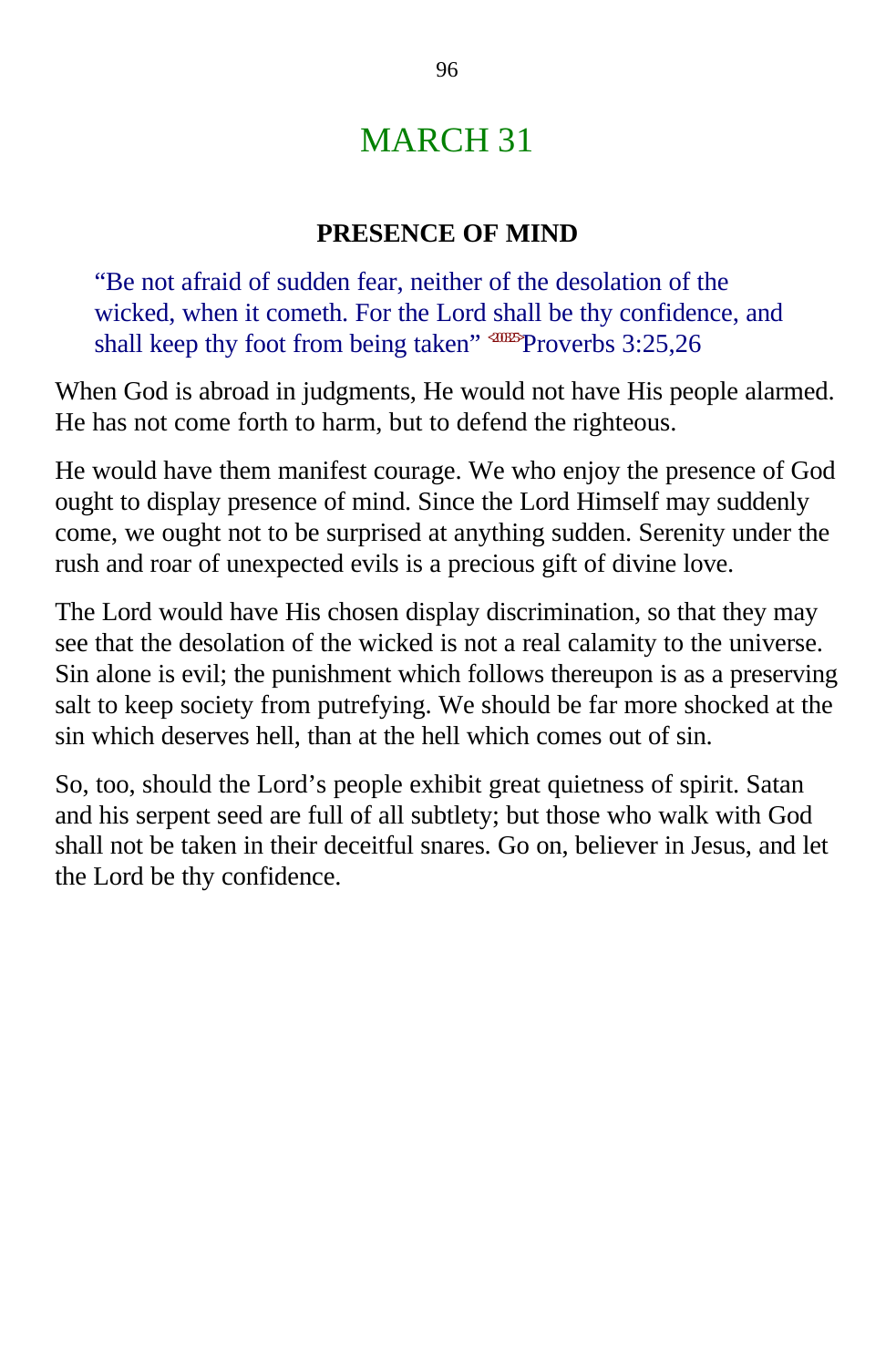# THE MONTH OF APRIL

## APRIL 1

#### **THE KING'S HIGHWAY**

#### *"The wayfaring men, though fools, shall not err therein" <233508>Isaiah 35:8*

The way of holiness is so straight and plain that the simplest minds cannot go astray if they constantly follow it. The worldly wise have many twists and turns, and yet they make terrible blunders, and generally miss their end. Worldly policy is a poor short-sighted thing, and when men choose it as their road, it leads them over dark mountains. Gracious minds know no better than to do as the Lord bids them; but this keeps them in the king's highway, and under royal protection.

Let the reader never for a moment attempt to help himself out of a difficulty by a falsehood, or by a questionable act; but let him keep in the middle of the high road of truth and integrity, and he will be following the best possible course. In our lives we must never practice circular sailing, nor dream of shuffling. Be just and fear not. Follow Jesus and heed no evil consequences. If the worst of ills could be avoided by wrong-doing, we should, in the very attempt, have fallen into an evil worse than any other ill could be. God's way must be the best way. Follow it though men think you a fool, and you will be truly wise.

Lord, lead thy servants in a plain path because of their enemies.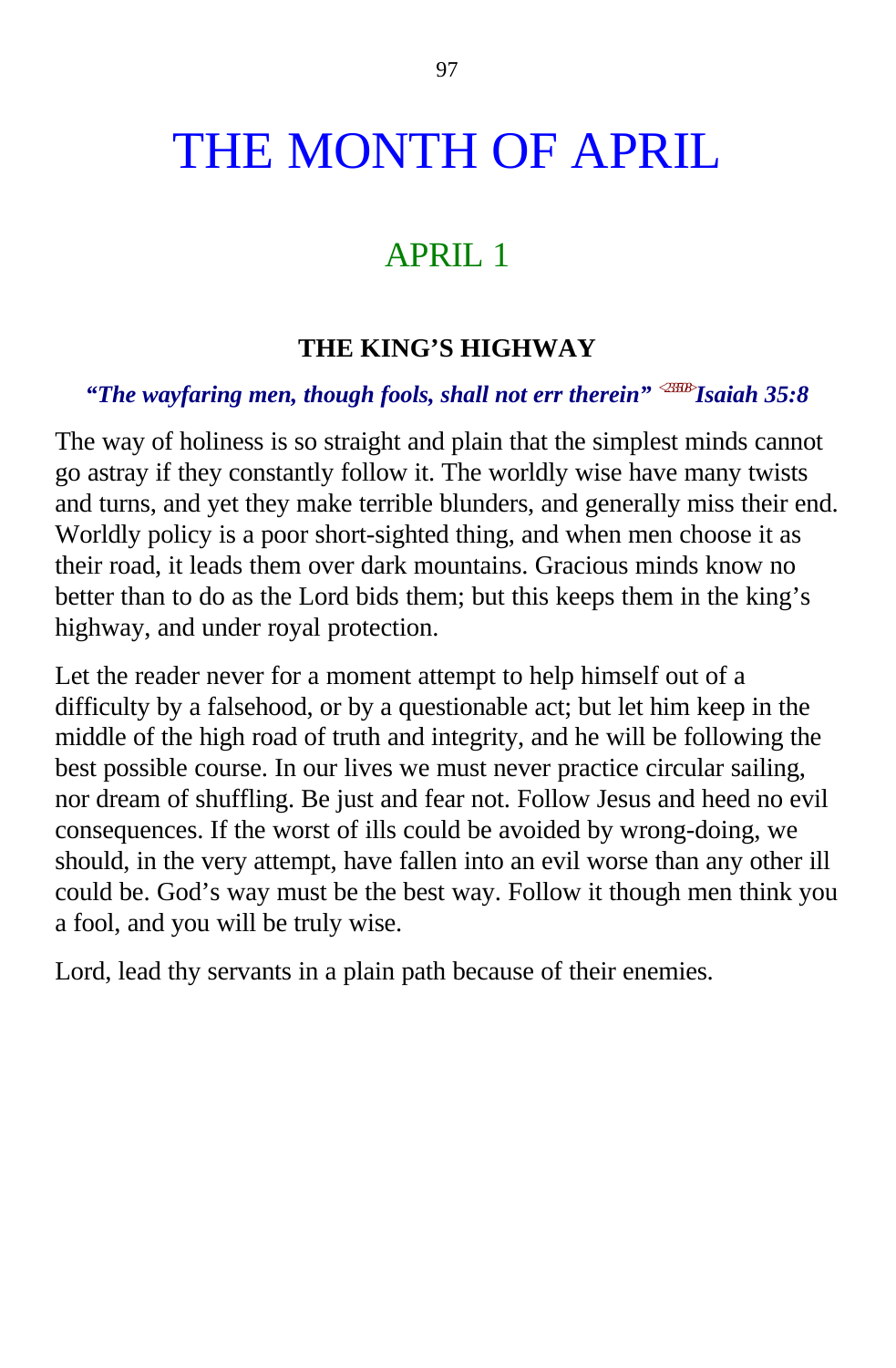# APRIL<sub>2</sub>

## **TRUE HEART-ENERGY**

#### *"Meditate upon these things; give thyself wholly to them; that thy profiting may appear to all" <540415> 1 Timothy 4:15*

This is, practically, a promise that, by diligent meditation and the giving up of our whole mind to our work for the Lord, we shall make a progress which all can see. Not by hasty reading, but by deep meditation, we profit by the Word of God. Not by doing a great deal of work in a slovenly manner, but by giving our best thought to what we attempt, we shall get real profit. "In all labor there is profit," but not in fuss and hurry without true heart-energy.

If we divide ourselves between God and mammon, or Christ and self, we shall make no progress. We must give ourselves wholly to holy things, or else we shall be poor traders in heavenly business, and at our stock-taking no profit will be shown.

Am I a minister? Let me be a minister wholly, and not spend my energies upon secondary concerns. What have I to do with party politics, or vain amusements? Am I a Christian? Let me make my service of Jesus my occupation, my lifework, my one pursuit. We must be in-and-in with Jesus, and then out-and-out for Jesus, or else we shall make neither progress nor profit, and neither the church nor the world will feel that forceful influence which the Lord would have us exercise.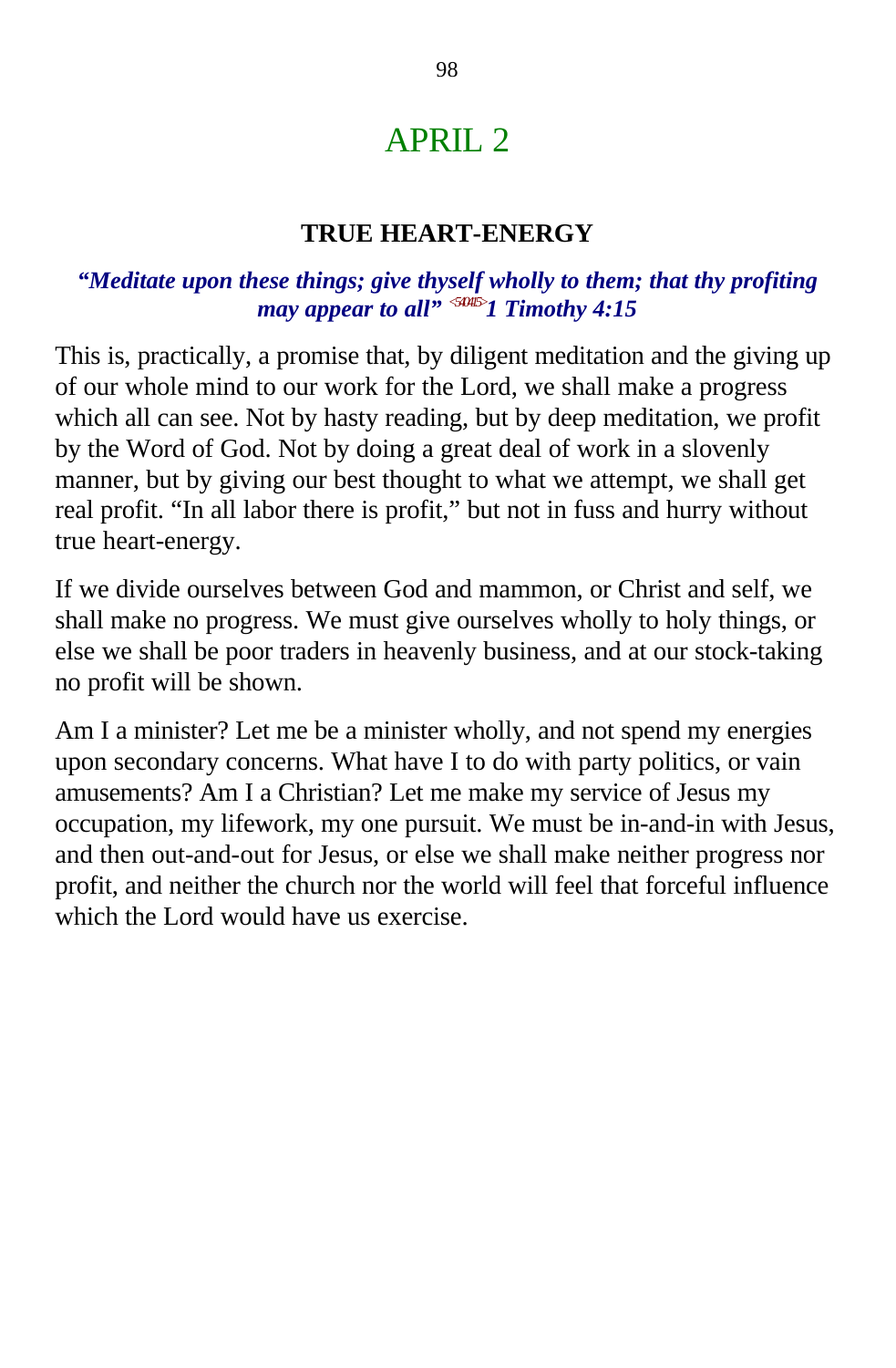#### **SENSITIVE TO WARNING**

"Because thine heart was tender, and thou hast humbled thyself before the Lord, when thou heardest what I spake against this place, and against the inhabitants thereof, that they should become a desolation and a curse, and hast rent thy clothes, and wept before me; I also have heard thee, saith the Lord" **<sup>&</sup>lt;**122219**<sup>&</sup>gt;** 2 Kings 22:19

Many despise warning, and perish. Happy is he who trembles at the word of the Lord. Josiah did so, and he was spared the sight of the evil which the Lord determined to send upon Judah because of her great sins. Have you this tenderness? Do you practice this self-humiliation? Then you also shall be spared in the evil day. God sets a mark upon the men that sigh and cry because of the sin of the times. The destroying angel is commanded to keep his sword in its sheath till the elect of God are sheltered: these are best known by their godly fear, and their trembling at the Word of the Lord. Are the times threatening? Do Popery and Infidelity advance with great strides, and do you dread national chastisement upon this polluted nation? Well you may. Yet rest in this promise, "Thou shalt be gathered into thy grave in peace: and thine eyes shall not see all the evil which I will bring upon this place." Better still, the Lord Himself may come, and then the days of our mourning shall be ended.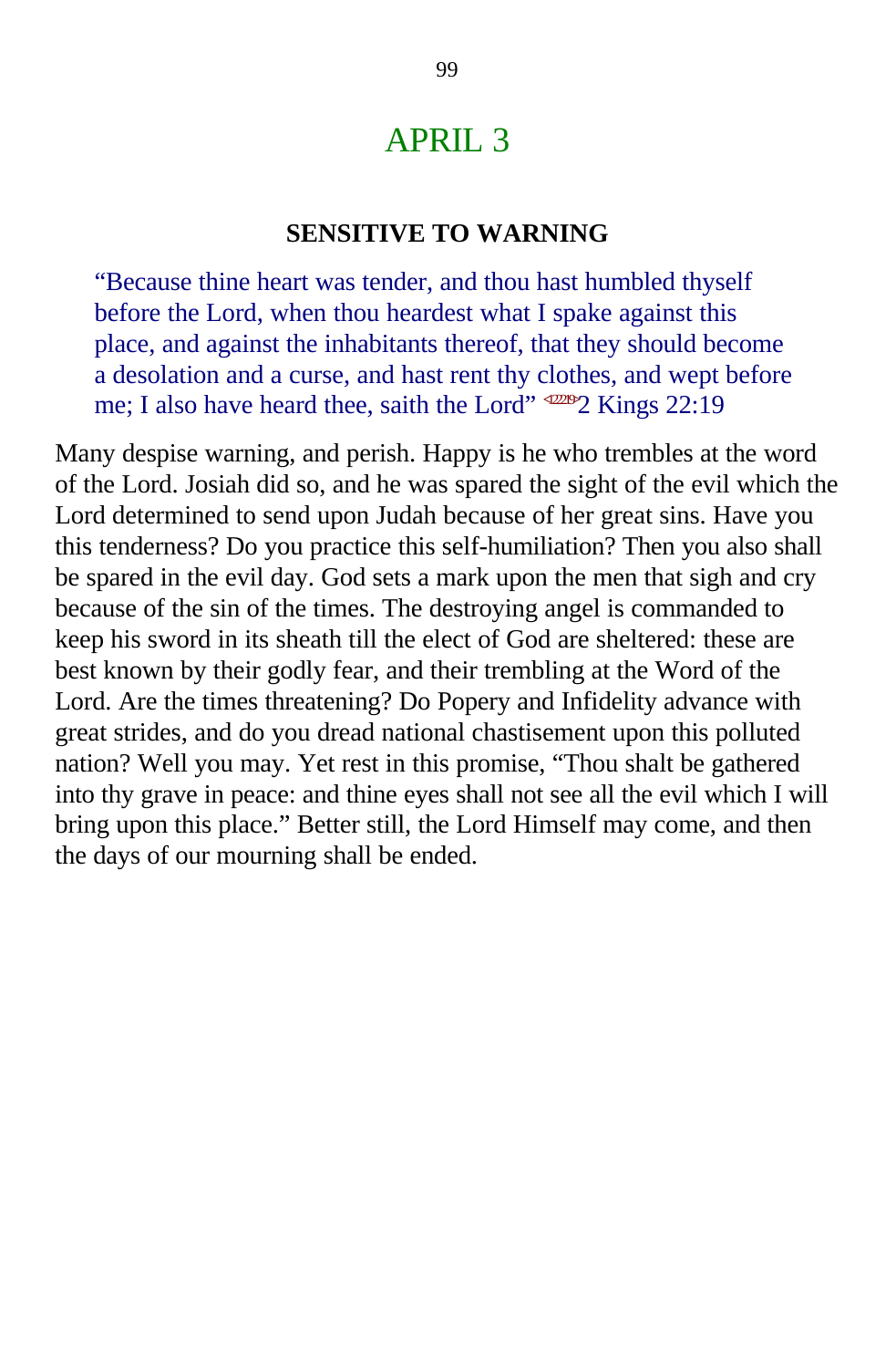#### **GOD'S HORNETS**

## *"And I will send hornets before thee, which shall drive out the Hivite, the Canaanite, and the Hittite, from before thee"* <sup>*dD288</sup>Exodus 23:28*</sup>

What the hornets were we need not consider. They were God's own army, which He sent before His people to sting their enemies, and render Israel's conquest easy. Our God by His own chosen means will fight for His people, and gall their foes, before they come into the actual battle. Often He confounds the adversaries of truth by methods in which reformers themselves have no hand. The air is full of mysterious influences which harass Israel's foes. We read in the Apocalypse that "the earth helped the woman.

Let us never fear. The stars in their courses fight against the enemies of our souls. Oftentimes when we march to the conflict we find no host to contend with. "The Lord shall fight for you, and ye shall hold your peace." God's hornets can do more than our weapons. We could never dream of the victory being won by such means as Jehovah will use. We must obey our marching orders and go forth to the conquest of the nations for Jesus, and we shall find that the Lord has gone before us, and prepared the way; so that in the end we shall joyfully confess, "His own right hand, and his holy arm, have gotten him the victory."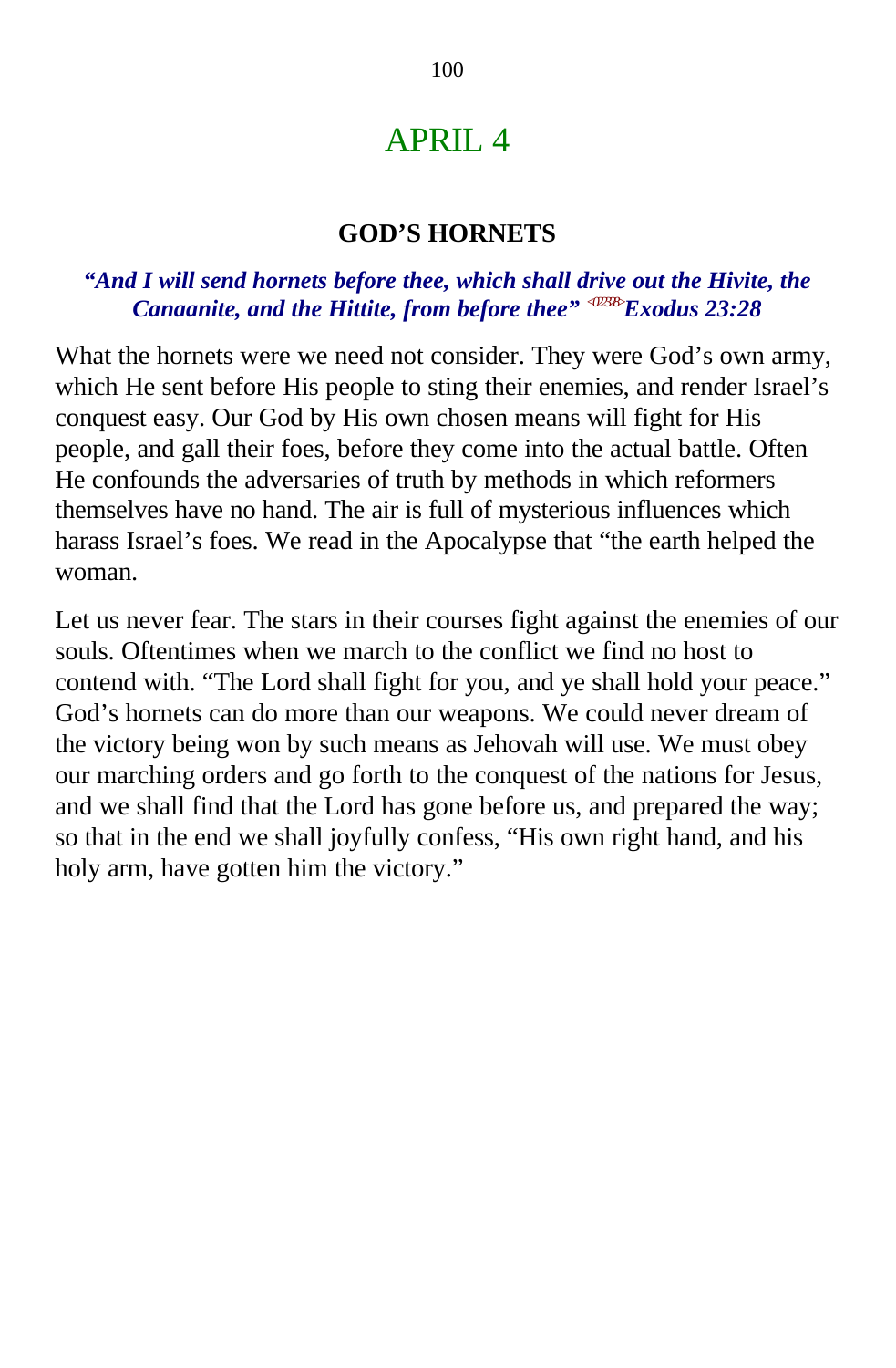#### **NOT FORGOTTEN**

#### *"Thou art my servant: O Israel, thou shalt not be for gotten of me" <234421>Isaiah 44:21*

Our Jehovah cannot so forget His servants as to cease to love them. He chose them not for a time, but for ever. He knew what they would be when He called them into the divine family. He blots out their sins like a cloud; and we may be sure that He will not turn them out of doors for iniquities which He has blotted out. It would be blasphemy to imagine such a thing.

He will not forget them so as to cease to think of them. One forgetful moment on the part of our God would be our ruin. Therefore He says: "Thou shalt not be forgotten of me." Men forget us: those whom we have benefited turn against us: we have no abiding place in the fickle hearts of men; but God will never forget one of His true servants. He binds Himself to us not by what we do for Him, but by what He has done for us. We have been loved too long, and bought at too great a price to be now forgotten. Jesus sees in us His soul's travail, and that He never can forget. The Father sees in us the spouse of His Son, and the Spirit sees in us His own effectual work. The Lord thinketh upon us. This day we shall be succored and sustained. Oh, that the Lord may never be forgotten of us!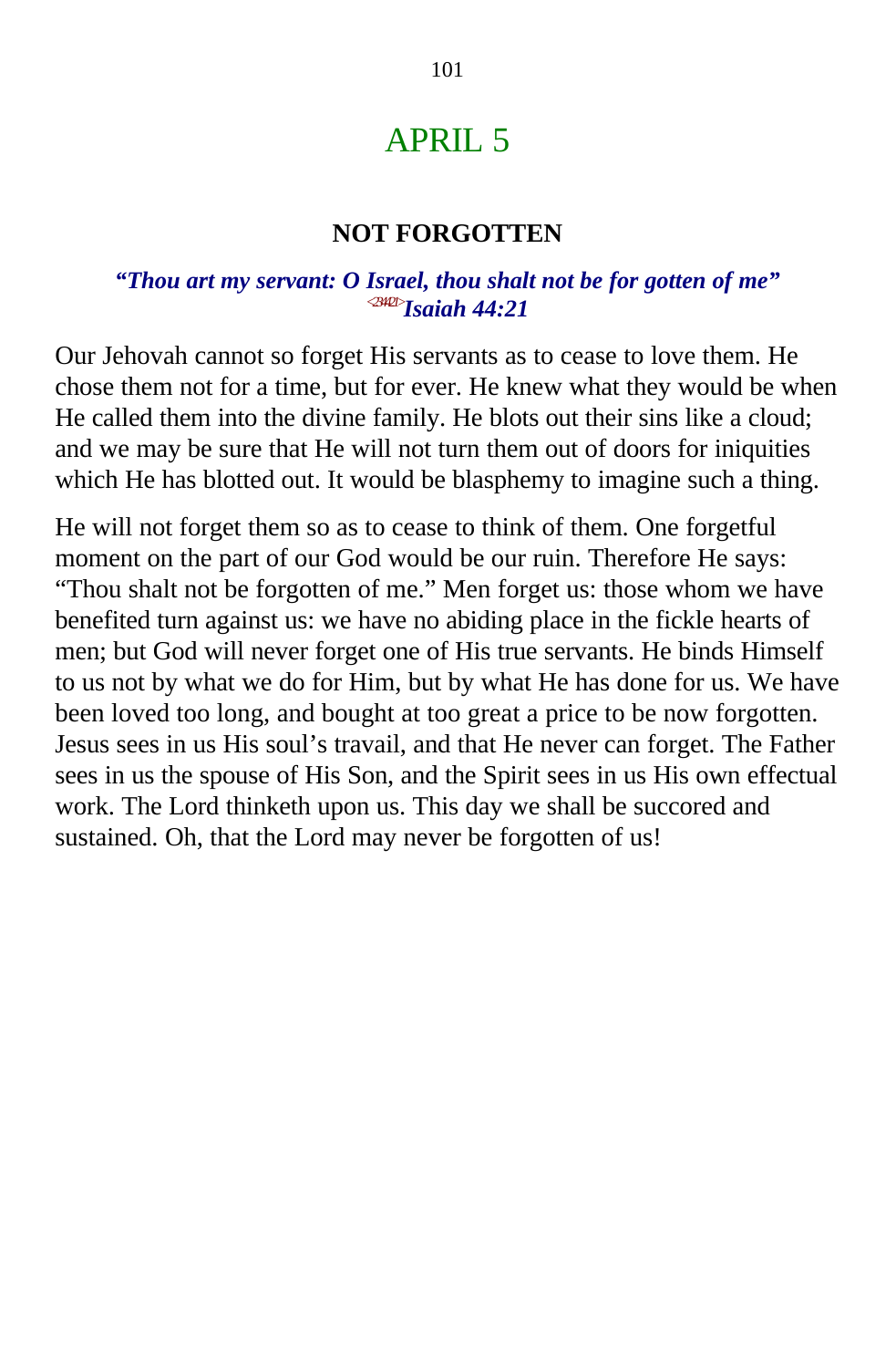#### **ONE KING, ONE LORD**

#### *"And the Lord shall be king over all the earth: in that day shall there be one Lord, and his name one" <381409>Zechariah 14:9*

Blessed prospect! This is no dream of an enthusiast, but the declaration of the infallible Word. Jehovah shall be known among all people, and His gracious sway shall be acknowledged by every tribe of man. Today, it is far from being so. Where do any bow before the Great King? How much there is of rebellion! What lords many, and gods many, there are on the earth! Even among professed Christians what diversities of ideas there are about Him and His gospel! One day there shall be one King, one Jehovah, and one name for the living God. O Lord, hasten it! We daily cry, Thy kingdom come.

We will not discuss the question as to when this shall be, lest we lose the comfort of the certainty that it shall be. So surely as the Holy Ghost spake by His prophets, so surely shall the whole earth be filled with the glory of the Lord. Jesus did not die in vain. The Spirit of God worketh not in vain. The Father's eternal purposes shall not be frustrated. Here, where Satan triumphed, Jesus shall be crowned, and the Lord God Omnipotent shall reign. Let us go our way to our daily work and warfare made strong in faith.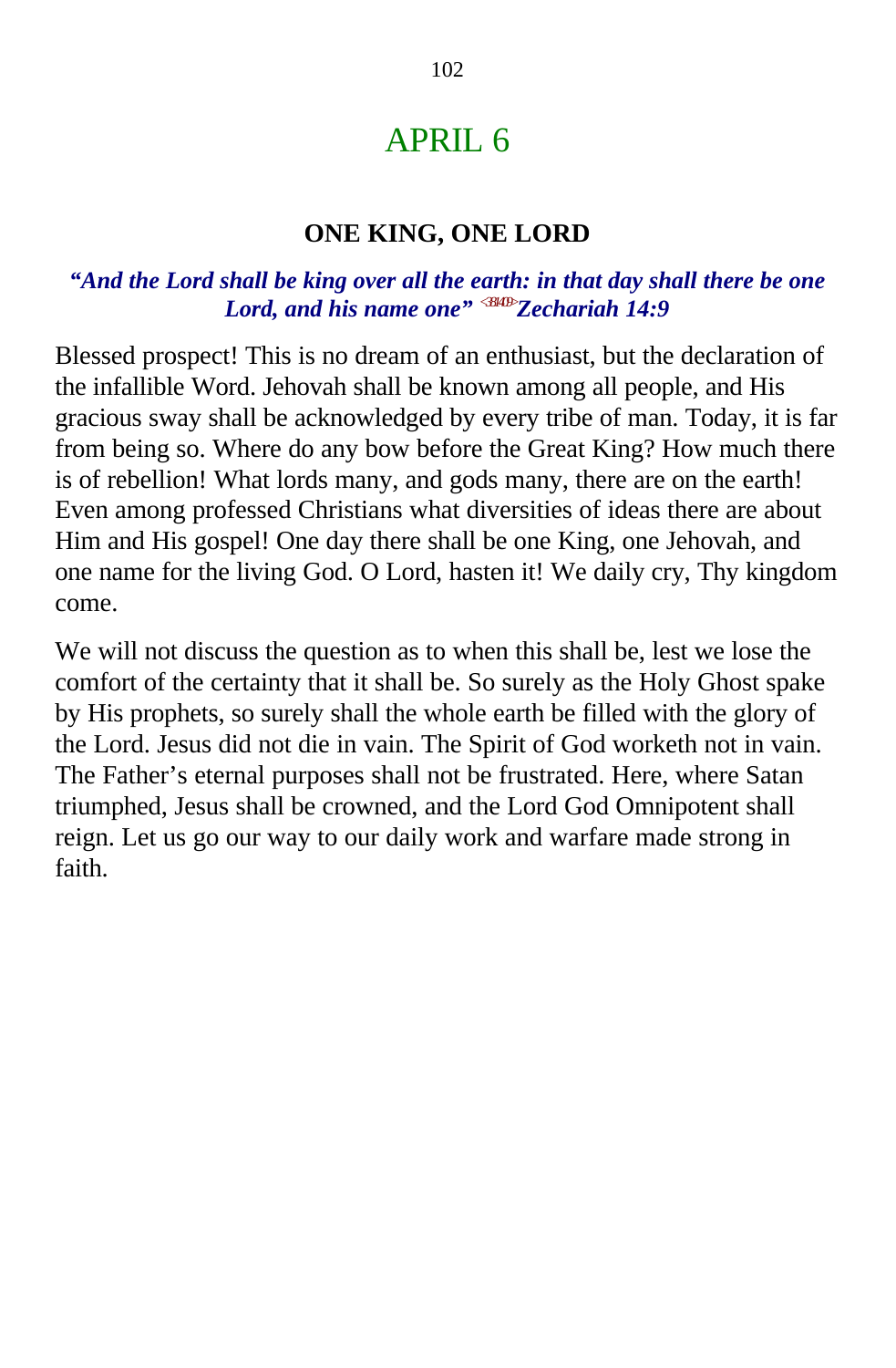# APRIL<sub>7</sub>

#### **WITHOUT FEAR OF MAN**

## *"And all people of the earth shall see that thou art called by the name of the Lord; and they shall be afraid of thee*" <sup>*ARRD</sup> Deuteronomy 28:10*</sup>

Then we can have no reason to be afraid of them. This would show a mean spirit, and be a token of unbelief rather than of faith. God can make us so like Himself, that men shall be forced to see that we rightly bear His name, and truly belong to the Holy Jehovah. Oh, that we may obtain this grace, which the Lord waits to bestow!

Be assured that ungodly men have a fear of true saints. They hate them, but they also fear them. Haman trembled because of Mordecai, even when he sought the good man's destruction. In fact, their hate often arises out of a dread which they are too proud to confess. Let us pursue the path of truth and uprightness without the slightest tremor. Fear is not for us, but for those who do ill and fight against the Lord of hosts. If indeed the name of the Eternal God is named upon us, we are secure; for, as of old, a Roman had but to say Romanus sum, I am a Roman, and he could claim the protection of all the legions of the vast empire; so every one who is a man of God has omnipotence as his guardian, and God will sooner empty Heaven of angels than leave a saint without defense. Be braver than lions for the right, for God is with you.

103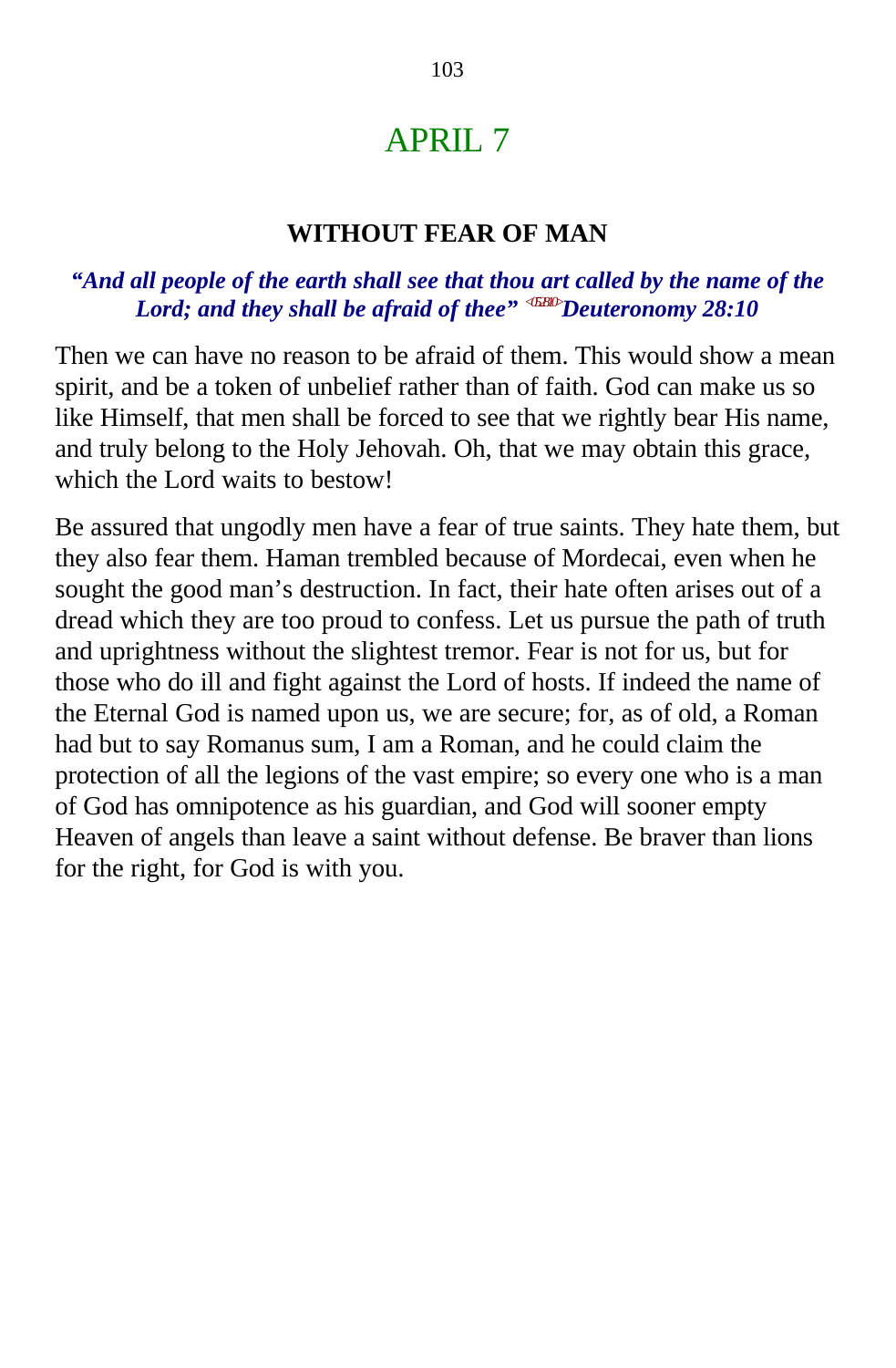## **PRESERVED TO WORKS END**

"The Lord stood by him, and said, Be of good cheer, Paul: for as thou hast testified of me in Jerusalem, so must thou bear witness also at Rome" **<442311>**Acts 23:11

Are you a witness for the Lord, and are you just now in danger? Then remember that you are immortal till your work is done. If the Lord has more witness for you to bear, you will live to bear it. Who is he that can break the vessel which the Lord intends again to use?

If there is no more work for you to do for your Master, it cannot distress you that He is about to take you home, and put you where you will be beyond the reach of adversaries. Your witness-bearing for Jesus is your chief concern, and you cannot be stopped in it till it is finished: therefore be at peace. Cruel slander, wicked misrepresentation, desertion of friends, betrayal by the most trusted one, and whatever else may come, cannot hinder the Lord's purpose concerning you. The Lord stands by you in the night of your sorrow, and He says, "Thou must yet bear witness for me." Be calm, be filled with joy in the Lord.

If you do not need this promise just now, you may very soon. Treasure it up. Remember also to pray for missionaries, and all persecuted ones, that the Lord would preserve them even to the completion of their life work.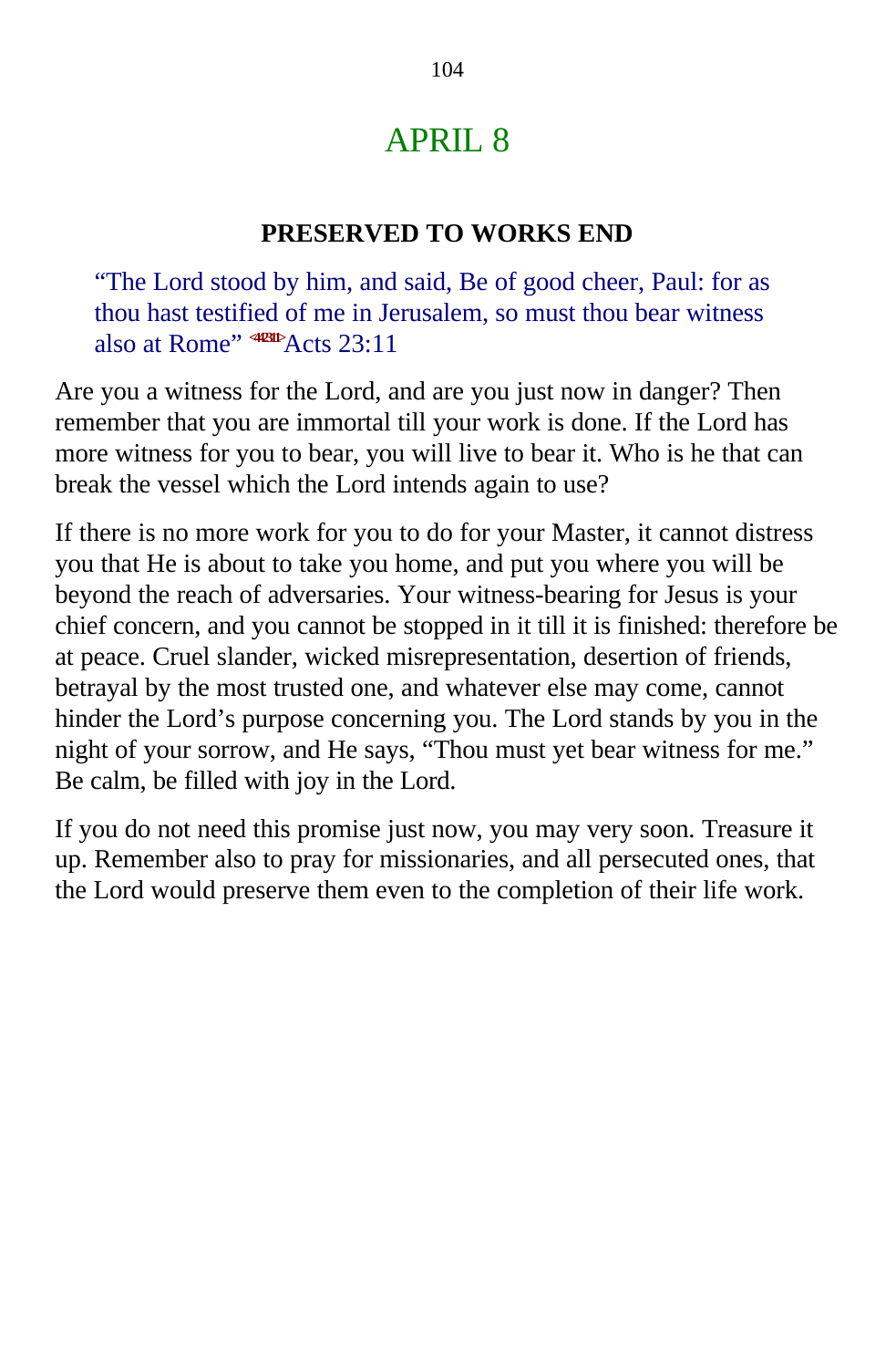# APRIL<sub>9</sub>

#### **THE BIBLE'S SUPREME PLACE**

#### *"Great peace have they which love thy law: and nothing shall offend them"* <19B9165>*Psalm 119:165*

Yes, a true love for the great Book will bring us great peace from the great God, and be a great protection to us. Let us live constantly in the society of the law of the Lord, and it will breed in our hearts a restfulness such as nothing else can. The Holy Spirit acts as a Comforter through the Word, and sheds abroad those benign influences which calm the tempests of the soul.

Nothing is a stumblingblock to the man who has the Word of God dwelling in him richly. He takes up his daily cross and it becomes a delight. For the fiery trial he is prepared, and counts it not strange, so as to be utterly cast down by it. He is neither stumbled by prosperity, as so many are, nor crushed by adversity, as others have been; for he lives beyond the changing circumstances of external life. When his Lord puts before him some great mystery of the faith which makes others cry, "This is an hard saying; who can hear it?" the believer accepts it without question; for his intellectual difficulties are overcome by his reverent awe of the law of the Lord, which is to him the supreme authority to which he joyfully bows. Lord, work in us this love, this peace, this rest, this day.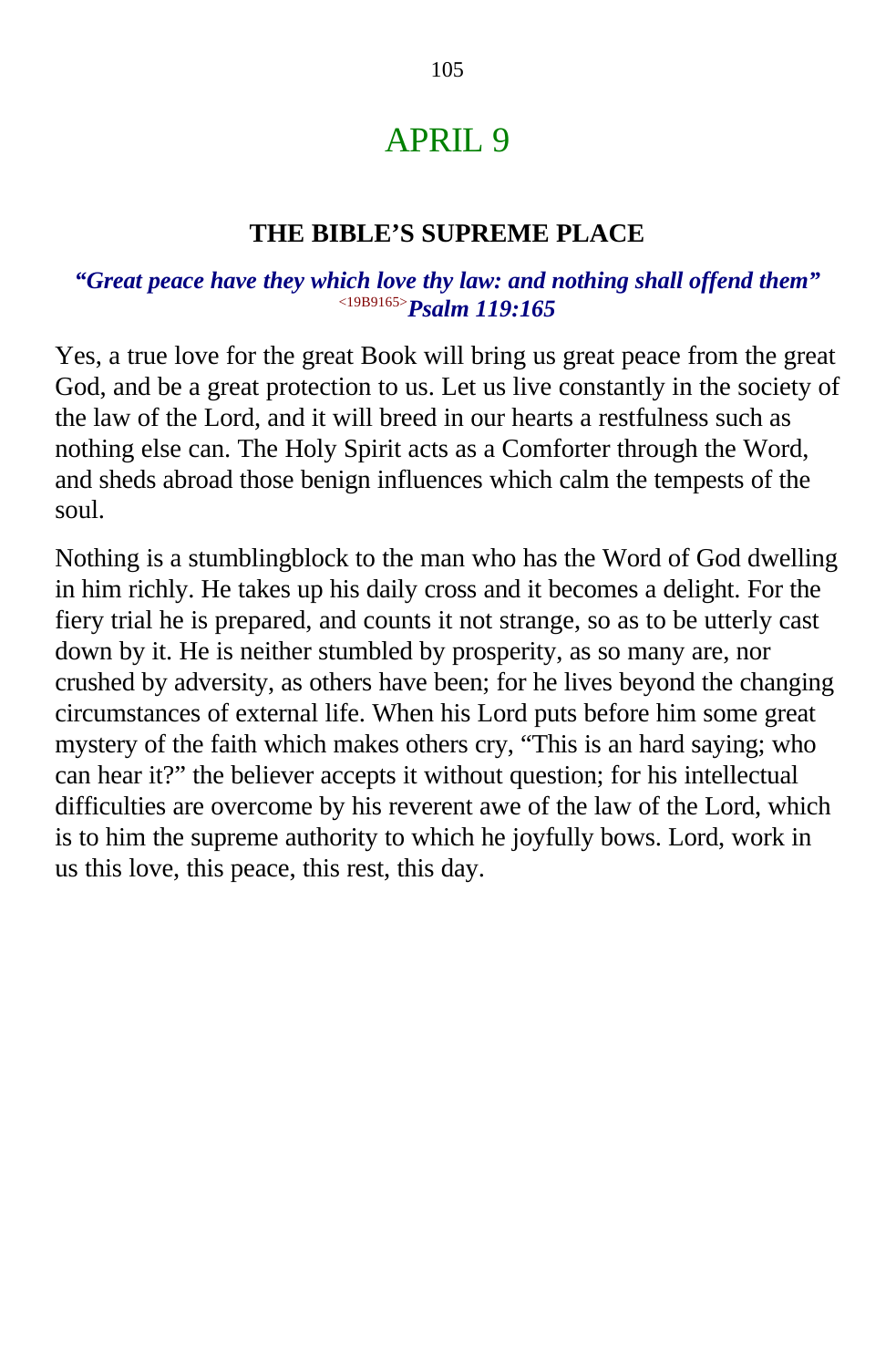## **LOOK AND LIVE**

"And the Lord said unto Moses, Make thee a fiery serpent, and set it upon a pole: and it shall come to pass, that everyone that is bitten, when he looketh upon it, shall live" **PEIB**Numbers 21:8

This is a glorious gospel type. Jesus, numbered with the transgressors, hangs before us on the cross. A look to Him will heal us of the serpent-bite of sin; will heal us at once- 'When he looketh upon it, he shall live." Let the reader who is mourning his sinfulness note the words — "Everyone that looketh upon it shall live." Every looker will find this true. I have found it so. I looked to Jesus and lived at once. I know I did. Reader, if you look to Jesus you will live too. True, you are swelling with the venom, and you see no hope. True, also there is no hope but this one. But this is no doubtful cure — "Everyone that is bitten, when he looketh upon it, shall live."

The brazen serpent was not lifted up as a curiosity to be gazed upon by the healthy; but its special purpose was for those who were "bitten." Jesus died as a real Savior for real sinners. Whether the bite has made you a drunkard, or a thief, or an unchaste or a profane person, a look at the Great Savior will heal you of these diseases, and make you live in holiness and communion with God. Look and live.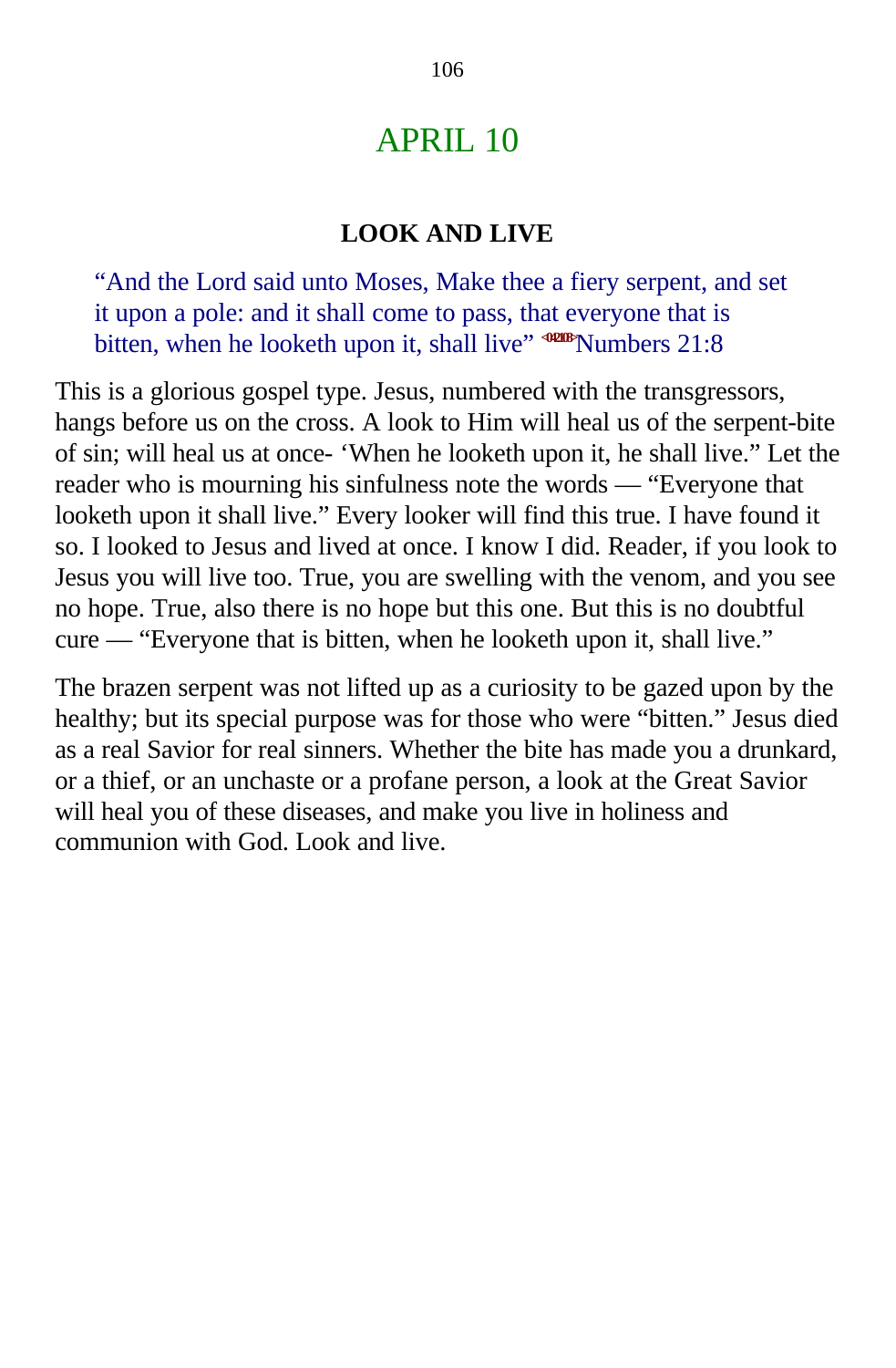## **CLOSE FELLOWSHIP**

"And they shall teach no more every man his neighbor, and every man his brother, saying, Know the Lord: for they shall all know me, from the least of them unto the greatest of them, saith the Lord" **<243134>**Jeremiah 31:34

Truly, whatever else we do not know, we know the Lord. This day is this promise true in our experience, and it is not a little one. The least believer among us knows God in Christ Jesus. Not as fully as we desire; but yet truly and really we know the Lord. We not only know doctrines about Him, but we know HIM. He is our Father and our Friend. We are acquainted with Him personally. We can say, "My Lord, and my God." We are on terms of close fellowship with God, and many a happy season do we spend in His holy company. We are no more strangers to our God, but the secret of the Lord is with us.

This is more than nature could have taught us. Flesh and blood has not revealed God to us. Christ Jesus has made known the Father to our hearts. If, then, the Lord has made us know Himself, is not this the fountain of all saving knowledge? To know God is eternal life. So soon as we come to acquaintance with God we have the evidence of being quickened into newness of life. O my soul, rejoice in this knowledge, and bless thy God all this day!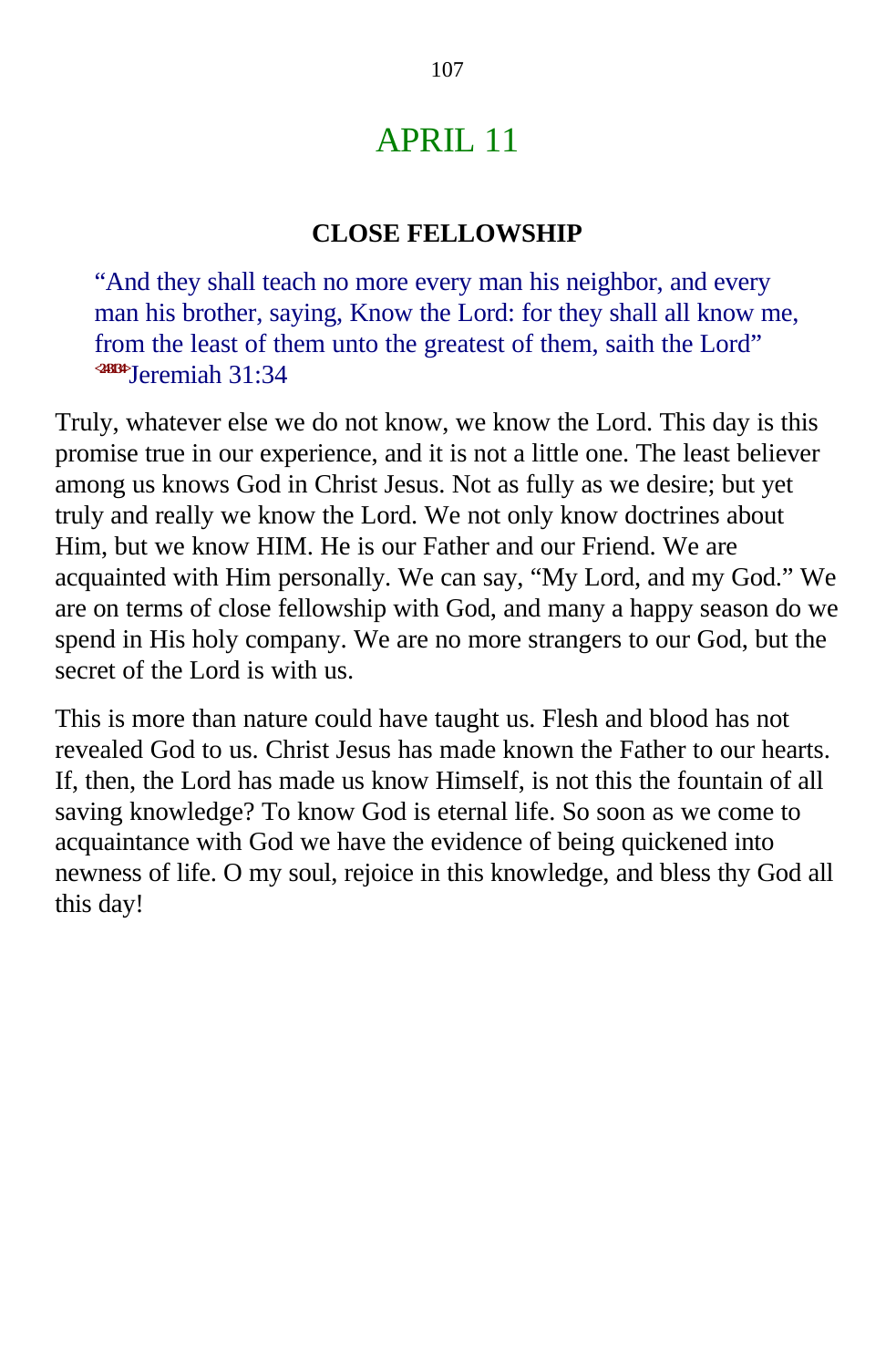## **HE REMEMBERS NO MORE**

## *"For I will forgive their iniquity, and I will remember their sin no more" <243134>Jeremiah 31:34*

When we know the Lord, we receive the forgiveness of sins. We know Him as the God of Grace, passing by our transgressions. What a joyful discovery is this!

But how divinely is this promise worded: the Lord promises no more to remember our sins! Can God forget? He says He will, and He means what He says. He will regard us as though we had never sinned. The great atonement so effectually removed all sin, that it is to the mind of God no more in existence. The believer is now in Christ Jesus, as accepted as Adam in his innocence; yea, more so, for he wears a divine righteousness, and that of Adam was but human.

The Great Lord will not remember our sins so as to punish them, or so as to love us one atom the less because of them. As a debt when paid ceases to be a debt, even so doth the Lord make a complete obliteration of the iniquity of His people.

When we are mourning over our transgressions and shortcomings, and this is our duty as long as we live, let us at the same time rejoice that they will never be mentioned against us. This makes us hate sin. God's free pardon makes us anxious never again to grieve Him by disobedience.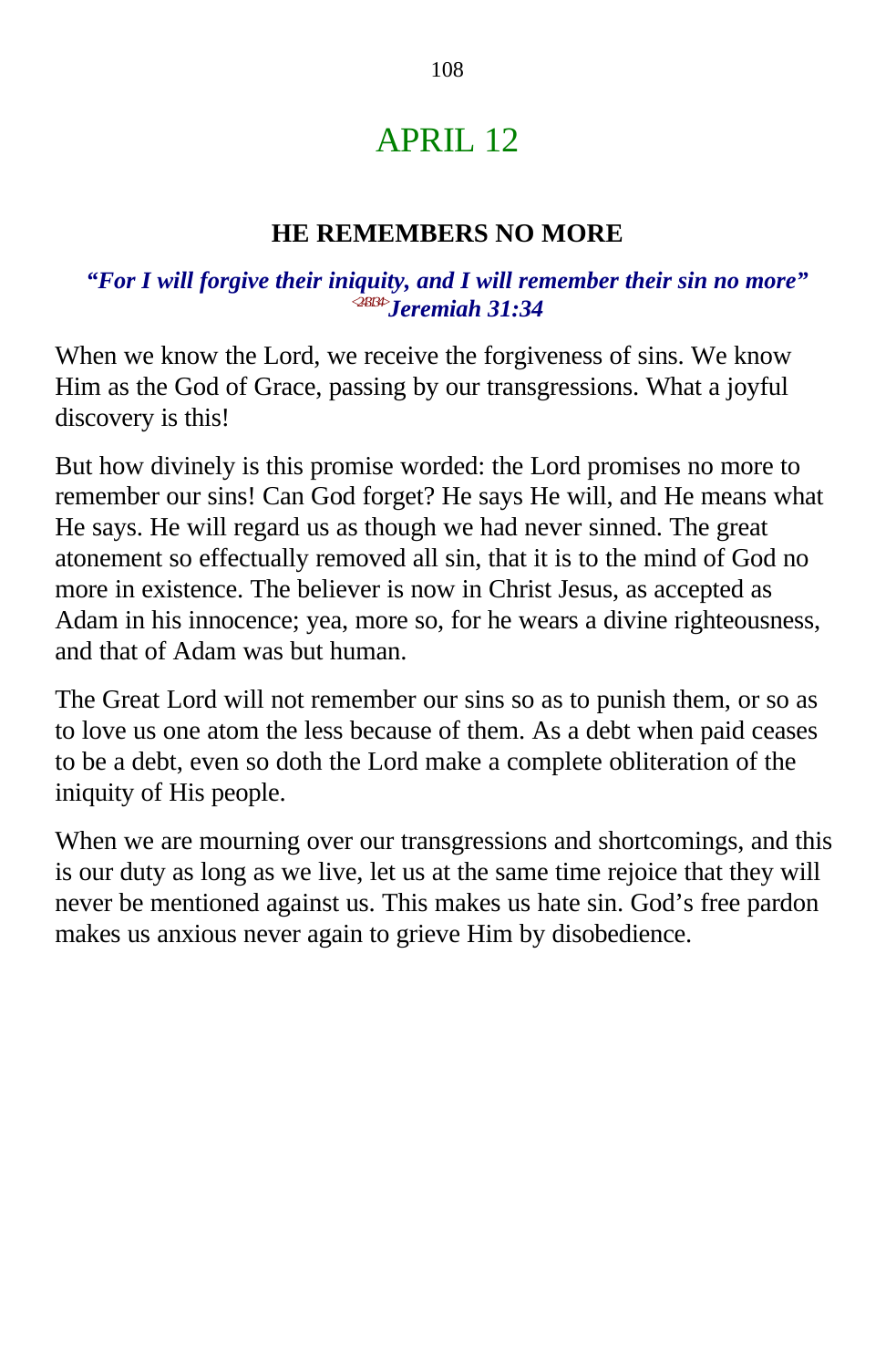#### **THIS BODY FASHIONED ANEW**

#### *"Who shall change our vile body, that it may be fashioned like unto his glorious body" <500321>Philippians 3:21*

Often when we are racked with pain, and unable to think or worship, we feel that this indeed is "the body of our humiliation," and when we are tempted by the passions which rise from the flesh we do not think the word "vile" at all too vigorous a translation. Our bodies humble u5; and that is about the best thing they do for us. Oh, that we were duly lowly, because our bodies ally us with animals, and even link us with the dust!

But our Savior, the Lord Jesus, shall change all this. We shall be fashioned like His own body of glory. This will take place in all who believe in Jesus. By faith their souls have been transformed, and their bodies will undergo such a renewal as shall fit them for their regenerated spirits. How soon this grand transformation will happen we cannot tell; but the thought of it should help us to bear the trials of today, and all the woes of the flesh, In a little while we shall be as Jesus now is. No more aching brows, no more swollen limbs, no more dim eyes, no more fainting hearts. The old man shall be no more a bundle of infirmities, nor the sick man a mass of agony. "Like unto his glorious body." What an expression! Even our flesh shall rest in hope of such a resurrection!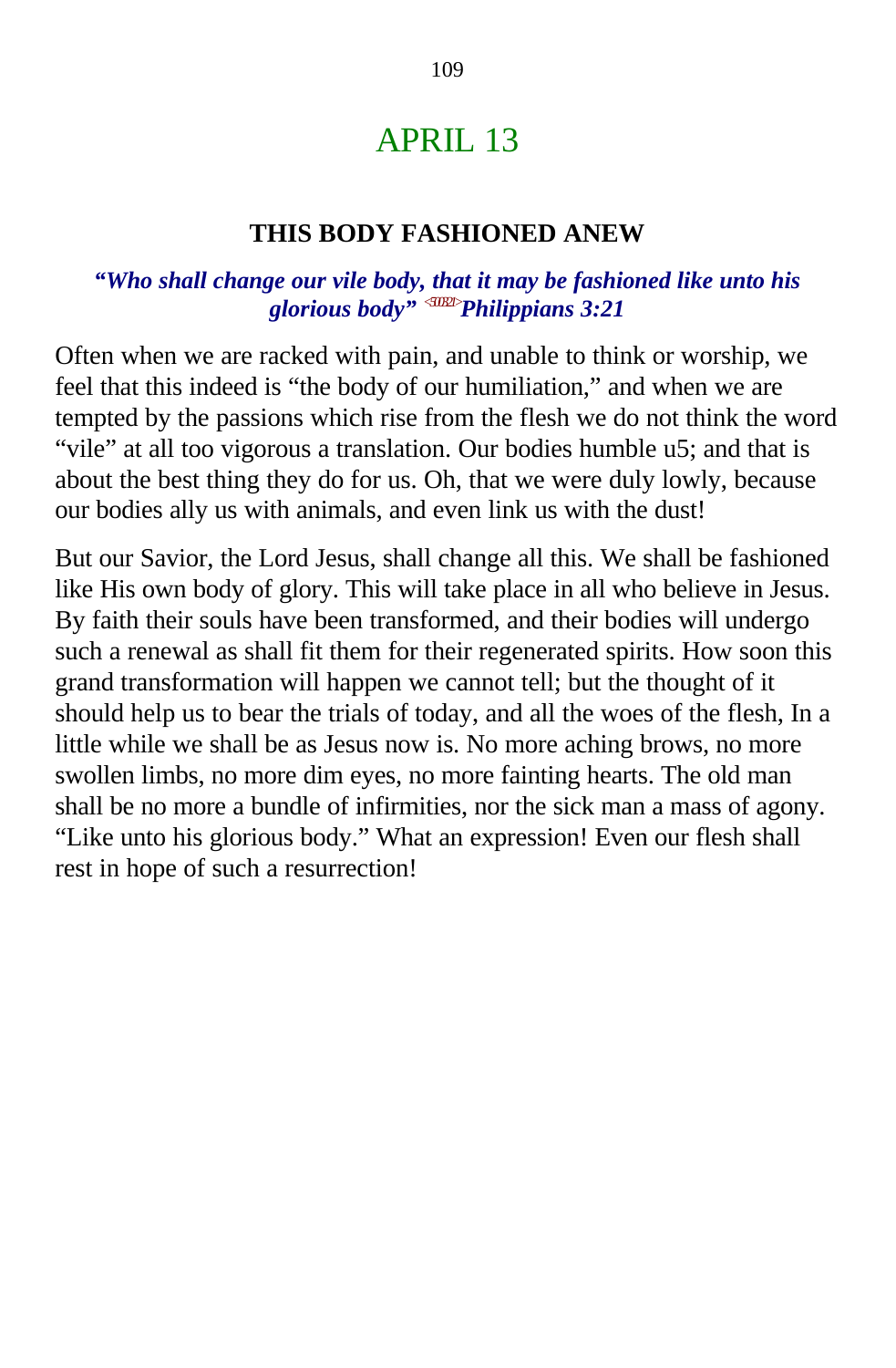### **MY CHOICE IS HIS CHOICE**

#### *"He shall choose our inheritance for us"* <sup>*ARA* $\mu$ </sup>*Psalm 47:4*

Our enemies would allot us a very dreary portion, but we are not left in their hands. The Lord will cause us to stand in our lot, and our place is appointed by His infinite wisdom. A wiser mind than our own arranges our destiny. The ordaining of all things is with God, and we are glad to have it so; we choose that God should choose for us. If we might have our own way we would wish to let all things go in God's way.

Being conscious of our own folly, we would not desire to rule our own destinies. We feel safer and more at ease when the Lord steers our vessel than we could possibly be if we could direct it according to our own judgment. Joyfully we leave the painful present and the unknown future with our Father, our Savior, our Comforter.

O my soul, this day lay down thy wishes at Jesus feet! If thou hast of late been somewhat wayward and willful, eager to be and to do after thine own mind, now dismiss thy foolish self, and place the reins in the Lord's hands. Say, "He shall choose." If others dispute the sovereignty of the Lord, and glory in the freewill of man, do thou answer them, "He shall choose for me." It is my freest choice to let Him choose. As a free agent, I elect that He should have absolute sway.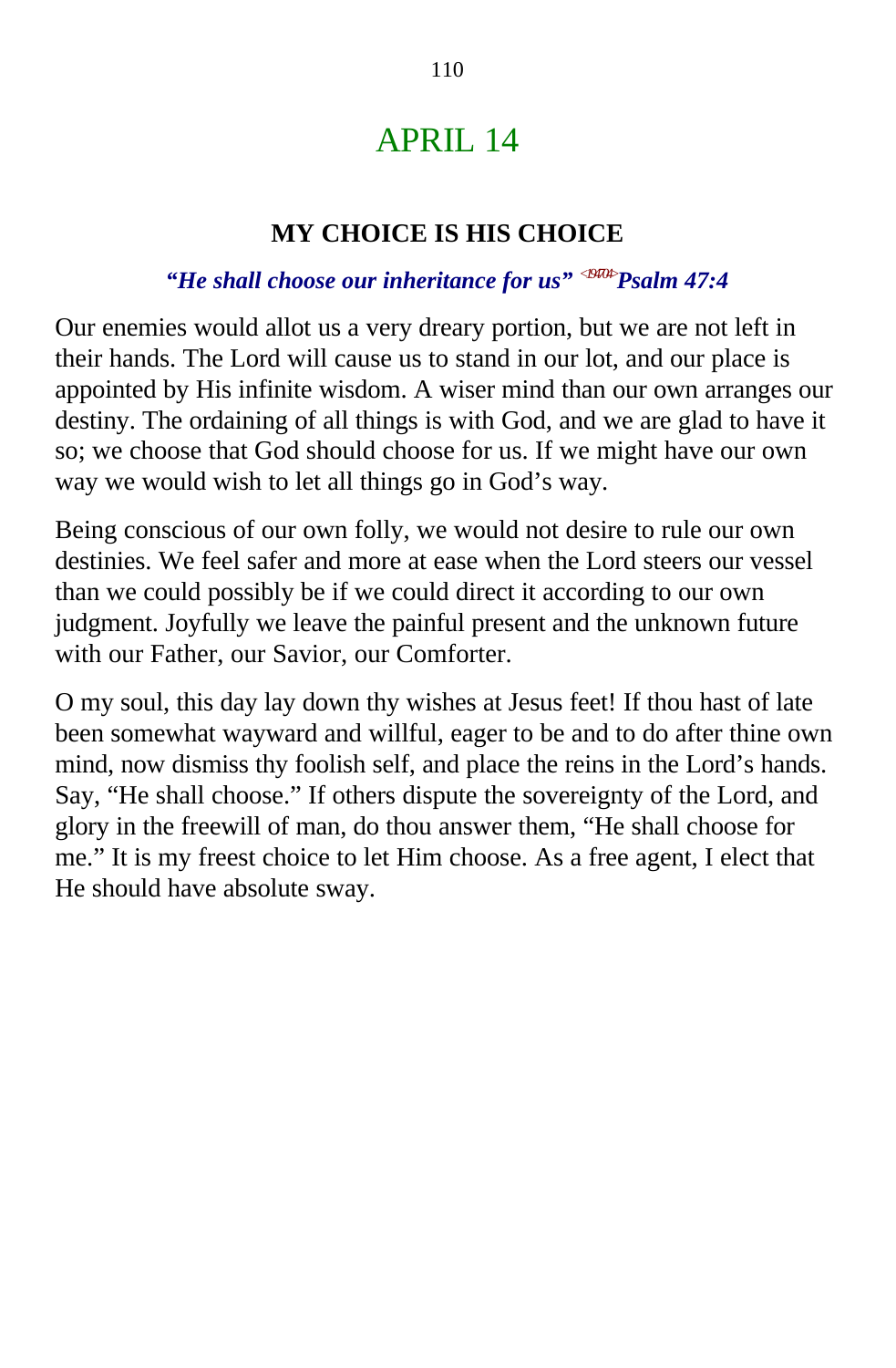#### **DESIRES OF RIGHTEOUS GRANTED**

### *"The desire of the righteous shall be granted" <201024>Proverbs 10:24*

Because it is a righteous desire it is safe for God to grant it. It would be neither good for the man himself, nor for society at large, that such a promise should be made to the unrighteous. Let us keep the Lord's commands, and He will rightfully have respect to our desires.

When righteous men are left to desire unrighteous desires, they will not be granted to them. But then these are not their real desires; they are their wanderings or blunders; and it is well that they should be refused. Their gracious desires shall come before the Lord, and He will not say them nay.

Does the Lord deny us our requests for a time? Let the promise for today encourage us to ask again. Has He denied us altogether? We will thank Him still, for it always was our desire that He should deny us if He judged a denial to be best.

As to some things, we ask very boldly. Our chief desires are for holiness, usefulness, likeness to Christ, preparedness for Heaven. These are the desires of grace rather than of nature — the desires of the righteous man rather than of the mere man. God will not stint us in these things, but will do for us exceeding abundantly. "Delight thyself also in the Lord, and he shall give thee the desires of thine heart." This day, my soul, ask largely!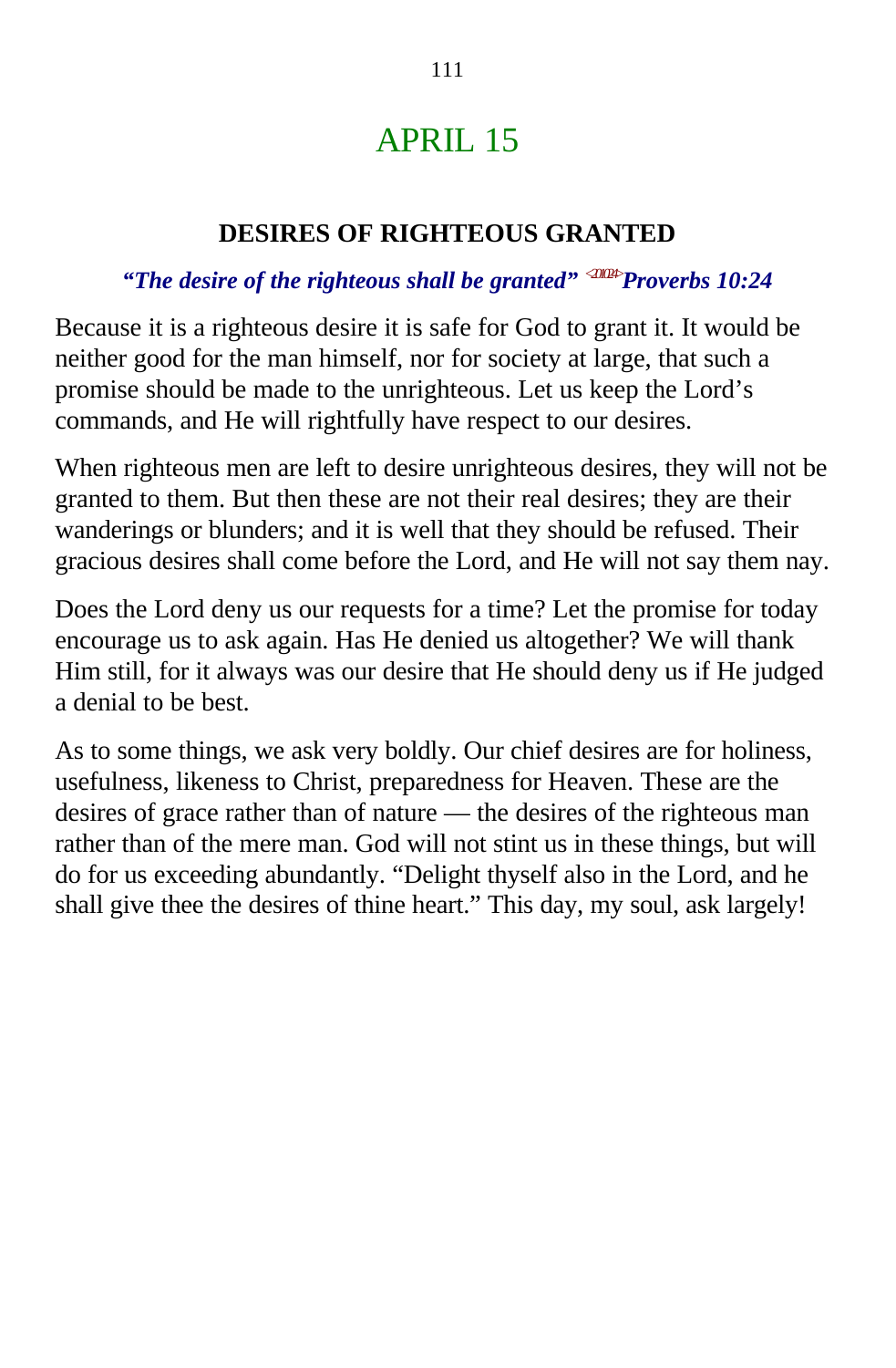#### **ALL TURNED TO HOLINESS**

#### *"In that day shall there be upon the bells of the horses, HOLINESS UNTO THE LORD" <381420>Zechariah 14:20*

Happy day when all things shall be consecrated, and the horses' bells shall ring out holiness to the Lord! That day has come to me. Do I not make all things holy to God? These garments, when I put them on or take them off, shall they not remind me of the righteousness of Christ Jesus, my Lord? Shall not my work be done as unto the Lord? Oh, that today my clothes may be vestments, my meals sacraments, my house a temple, my table an altar, my speech incense, and myself a priest! Lord, fulfill thy promise, and let nothing be to me common or unclean.

Let me in faith expect this. Believing it to be so, I shall be helped to make it so. As I myself am the property of Jesus, my Lord may take an inventory of all I have, for it is altogether His own; and I resolve to prove it to be so by the use to which I put it this day. From morning till evening I would order all things by a happy and holy rule. My bells shall ring -why should they not? Even my horses shall have bells — who has such a right to music as the saints have? But all my bells, my music, my mirth, shall be turned to holiness, and shall ring out the name of "The Happy God."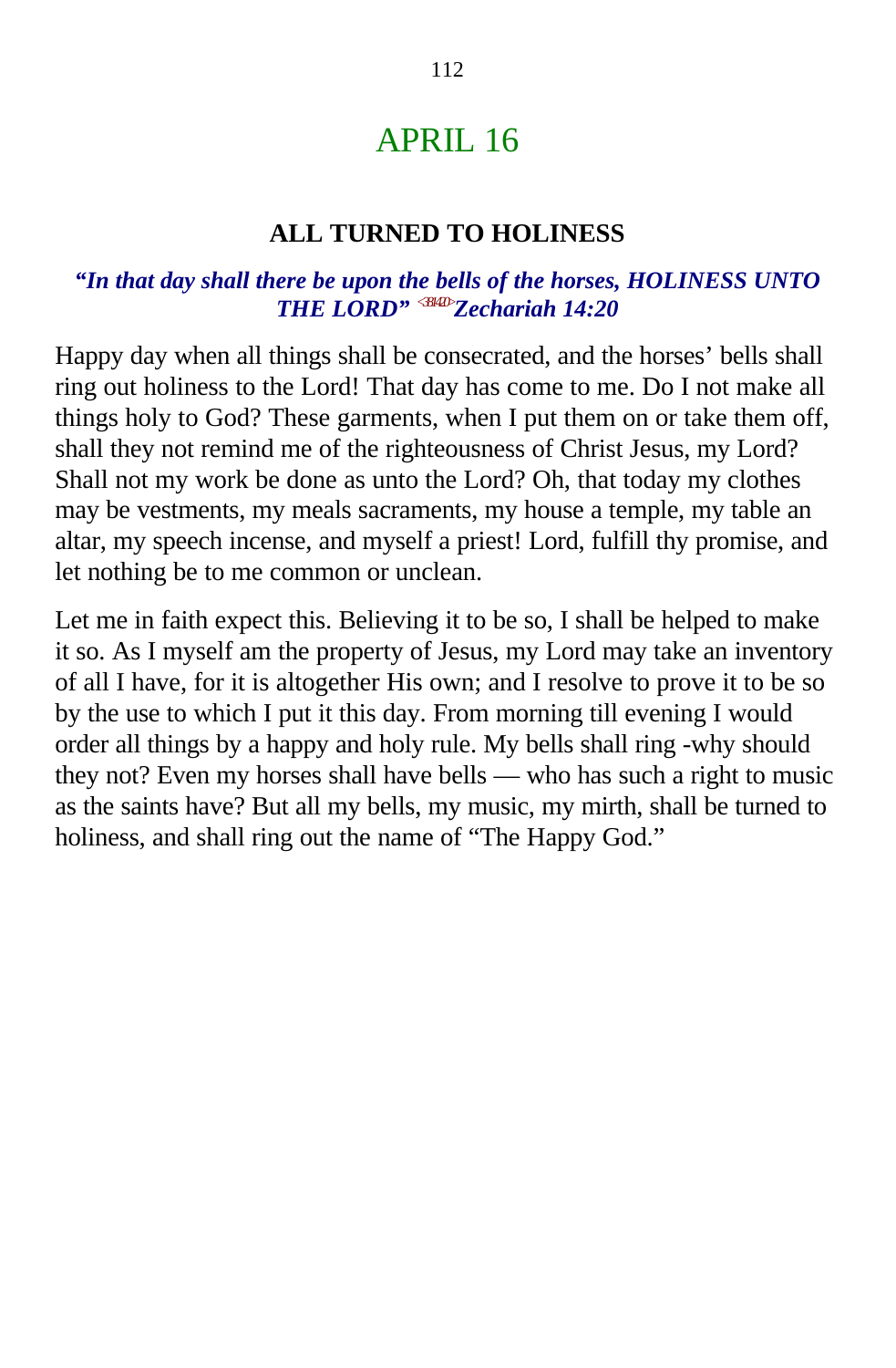### **ENEMIES AT PEACE**

#### *"When a man's ways please the Lord, he maketh even his enemies to be at peace with him" <201607>Proverbs 16:7*

I must see that my ways please the Lord. Even then I shall have enemies; and, perhaps, all the more certainly because I endeavor to do that which is right. But what a promise this is! The Lord will make the wrath of man to praise Him, and abate it so that it shall not distress me.

He can constrain an enemy to desist from harming me, even though he has a mind to do so. This He did with Laban, who pursued Jacob, but did not dare to touch him. Or He can subdue the wrath of the enemy, and make him friendly, as He did with Esau, who met Jacob in a brotherly manner, though Jacob had dreaded that he would smite him and his family with the sword. The Lord can also convert a furious adversary into a brother in Christ, and a fellow-worker, as He did with Saul of Tarsus. Oh, that He would do this in every case where a persecuting spirit appears!

Happy is the man whose enemies are made to be to him what the lions were to Daniel in the den, quiet and companionable! When I meet death, who is called the last enemy, I pray that I may be at peace. Only let my great care be to please the Lord in all things. Oh, for faith and holiness; for these are a pleasure unto the Most High!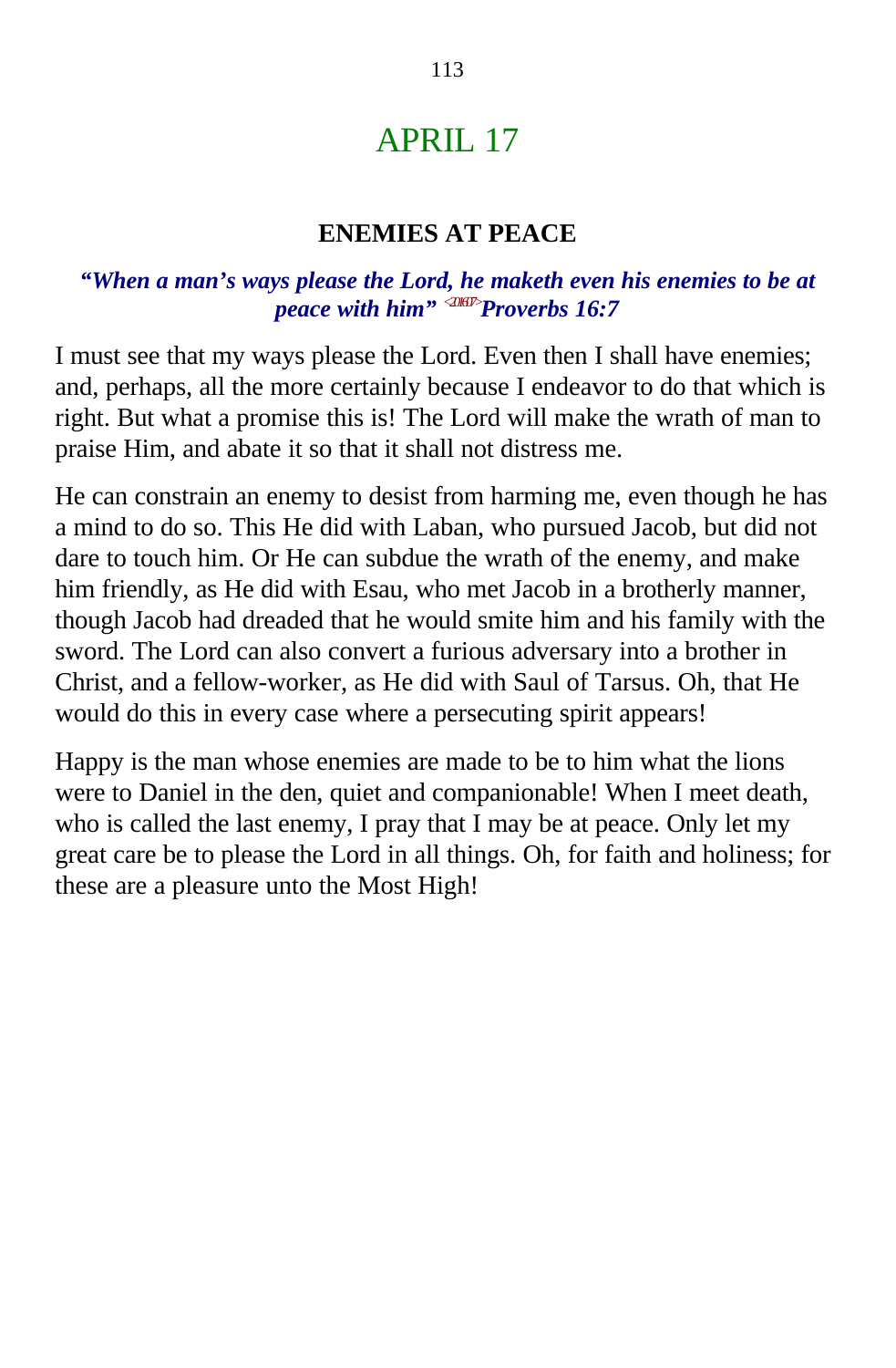### **HE NEVER FAILS**

### *"I will be with thee: I will not fail thee, nor forsake thee"* <sup>*46005</sup>Joshua 1:5*</sup>

This word to Joshua is often quoted; it is the basis of that New Testament word, "He hath said, I will never leave thee, nor forsake thee."

Beloved, a life of warfare is before us, but the Lord of Hosts is with us. Are we called to lead a great but fickle people? This promise guarantees us all the wisdom and prudence that we shall need. Have we to contend with cunning and powerful enemies? Here is strength and valor, prowess and victory. Have we a vast heritage to win? By this sign we shall achieve our purpose; the Lord Himself is with us.

It would be woe to us indeed if Jehovah could fail us; but, as this can never be, the winds of disquietude are laid to sleep in the caverns of divine faithfulness. On no one Occasion will the Lord desert us. Happen what may, He will be at our side. Friends drop from us, their help is but an April shower; but God is faithful, Jesus is the same for ever, and the Holy Spirit abideth in us.

Come, my heart, be calm and hopeful today. Clouds may gather, but the Lord can blow them away. Since God will not fail me, my faith shall not fail; and, as He will not forsake me, neither will I forsake Him. Oh for a restful faith!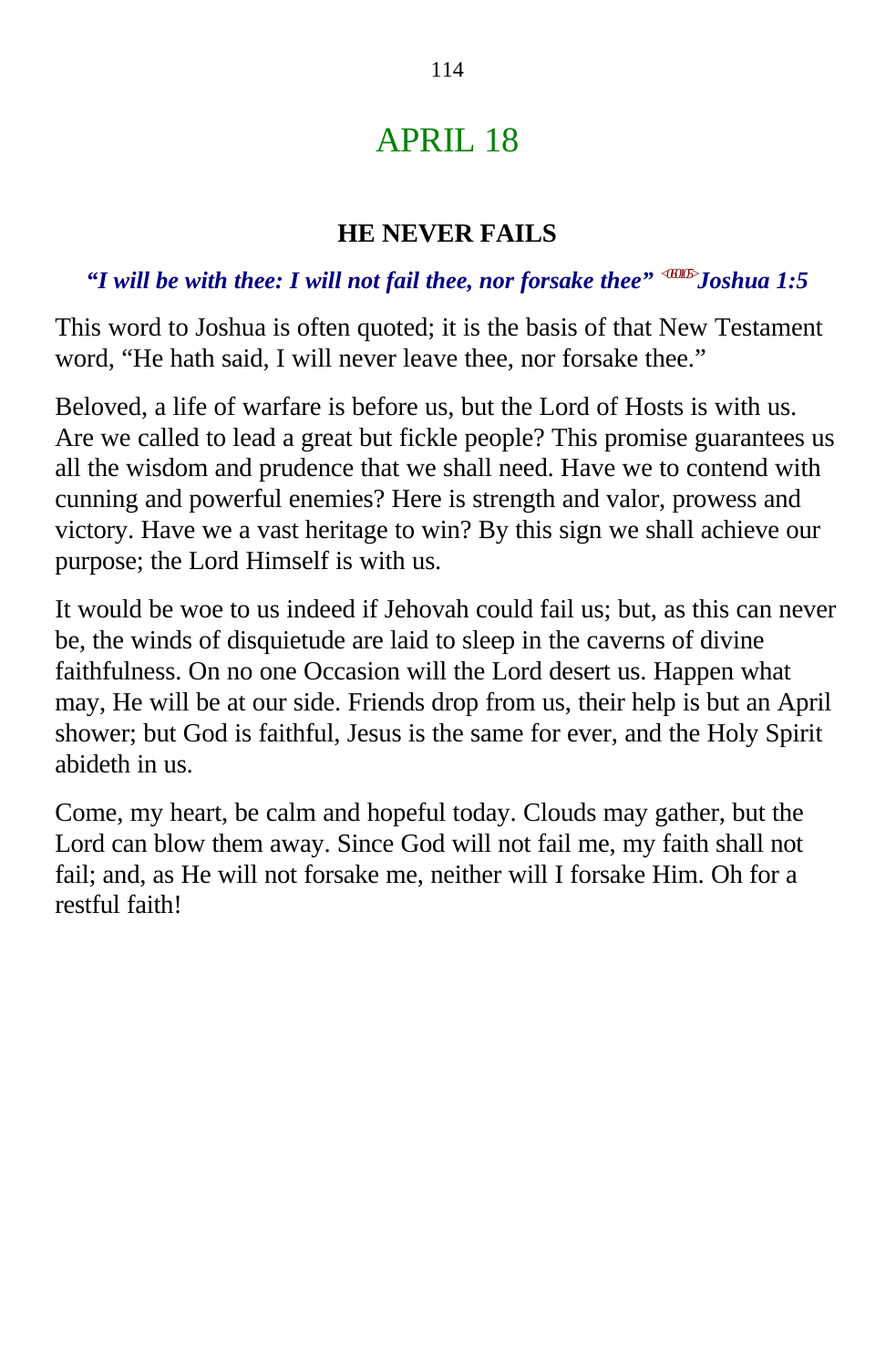#### **AN EXPERT SEARCHER**

#### *"For thus saith the Lord God; Behold, I, even I, will both search my sheep, and seek them out" <023411>Exodus 34:11*

This He does at the first when His elect are like wandering sheep that know not the Shepherd or the fold. How wonderfully doth the Lord find out His chosen! Jesus is great as a seeking Shepherd as well as a saving Shepherd. Though many of those His Father gave Him have gone as near to hell-gate as they well can, yet the Lord by searching and seeking discovers them, and draws nigh to them in grace. He has sought out us: let us have good hope for those who are laid upon our hearts in prayer, for He will find them out also.

The Lord repeats this process when any of His flock stray from the pastures of truth and holiness. They may fall into gross error, sad sin, and grievous hardness; but yet the Lord, who has become a surety for them to His Father, will not suffer one of them to go so far as to perish. He will by providence and grace pursue them into foreign lands, into abodes of poverty, into dens of obscurity, into deeps of despair; He will not lose one of all that the Father has given Him. It is a point of honor with Jesus to seek and to save all the flock, without a single exception. What a promise to plead, if at this hour I am compelled to cry, "I have gone astray like a lost sheep"!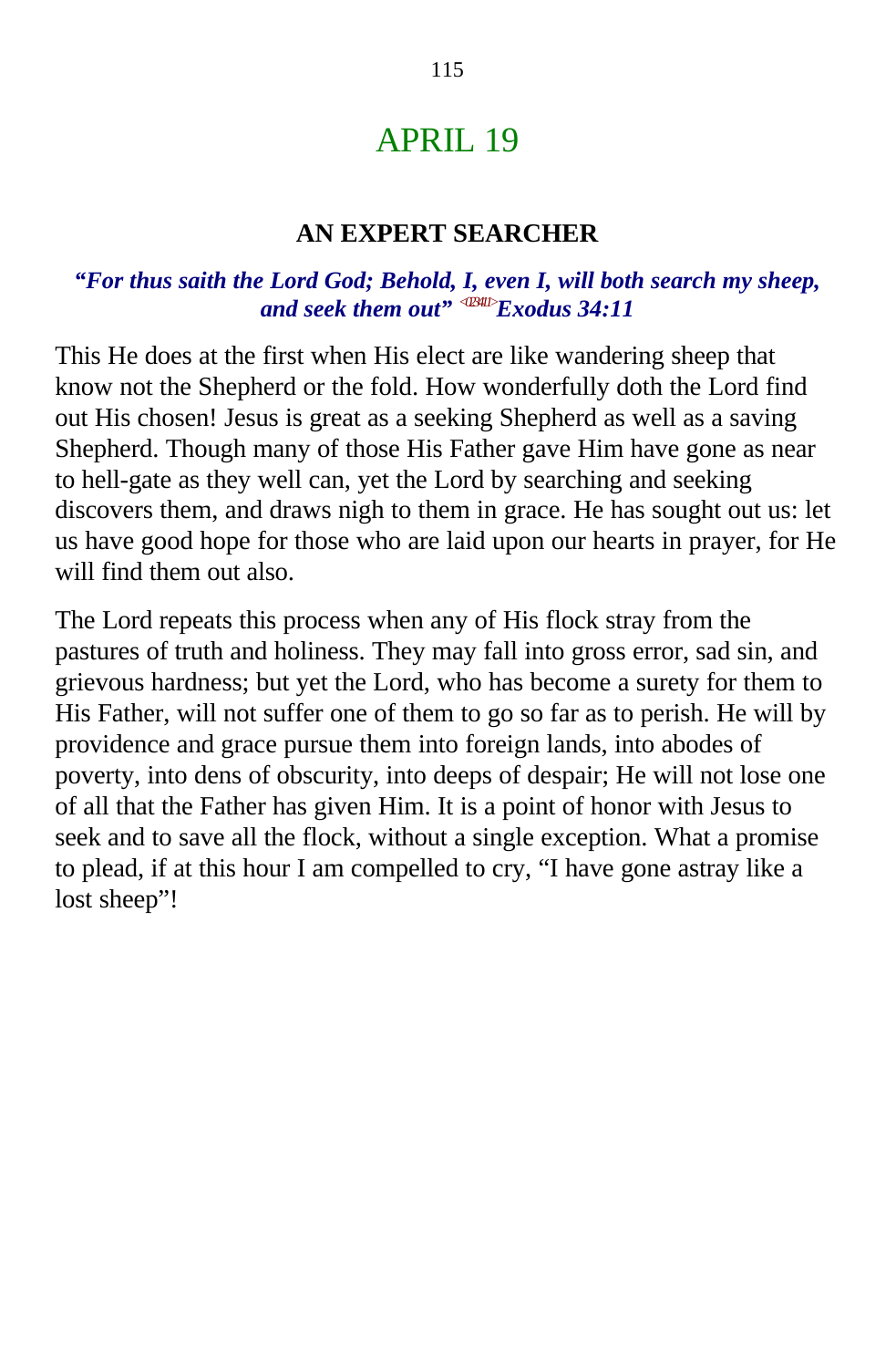#### **BY FAITH NOT FEELING**

#### *"The just shall live by faith" <450117>Romans 1:17*

I shall not die. I can, I do believe in the Lord my God, and this faith will keep me alive. I would be numbered among those who in their lives are just; but even if I were perfect I would not try to live by my righteousness; I would cling to the work of the Lord Jesus, and still live by faith in Him and by nothing else. If I were able to give my body to be burned for my Lord Jesus, yet I would not trust in my own courage and constancy, but still would live by faith.

> *"Were I a martyr at the stake I'd plead my Savior's name; Intreat a pardon for His sake, And urge no other claim."*

To live by faith is a far surer and happier thing than to live by feelings or by works. The branch, by living in the vine, lives a better life than it would live by itself, even if it were possible for it to live at all apart from the stem. To live by clinging to Jesus, by deriving all from Him, is a sweet and sacred thing. If even the most just must live in this fashion, how much more must I who am a poor sinner! Lord, I believe. I must trust Thee wholly. What else can I do? Trusting Thee is my life. I feel it to be so. I will abide by this even to the end.

116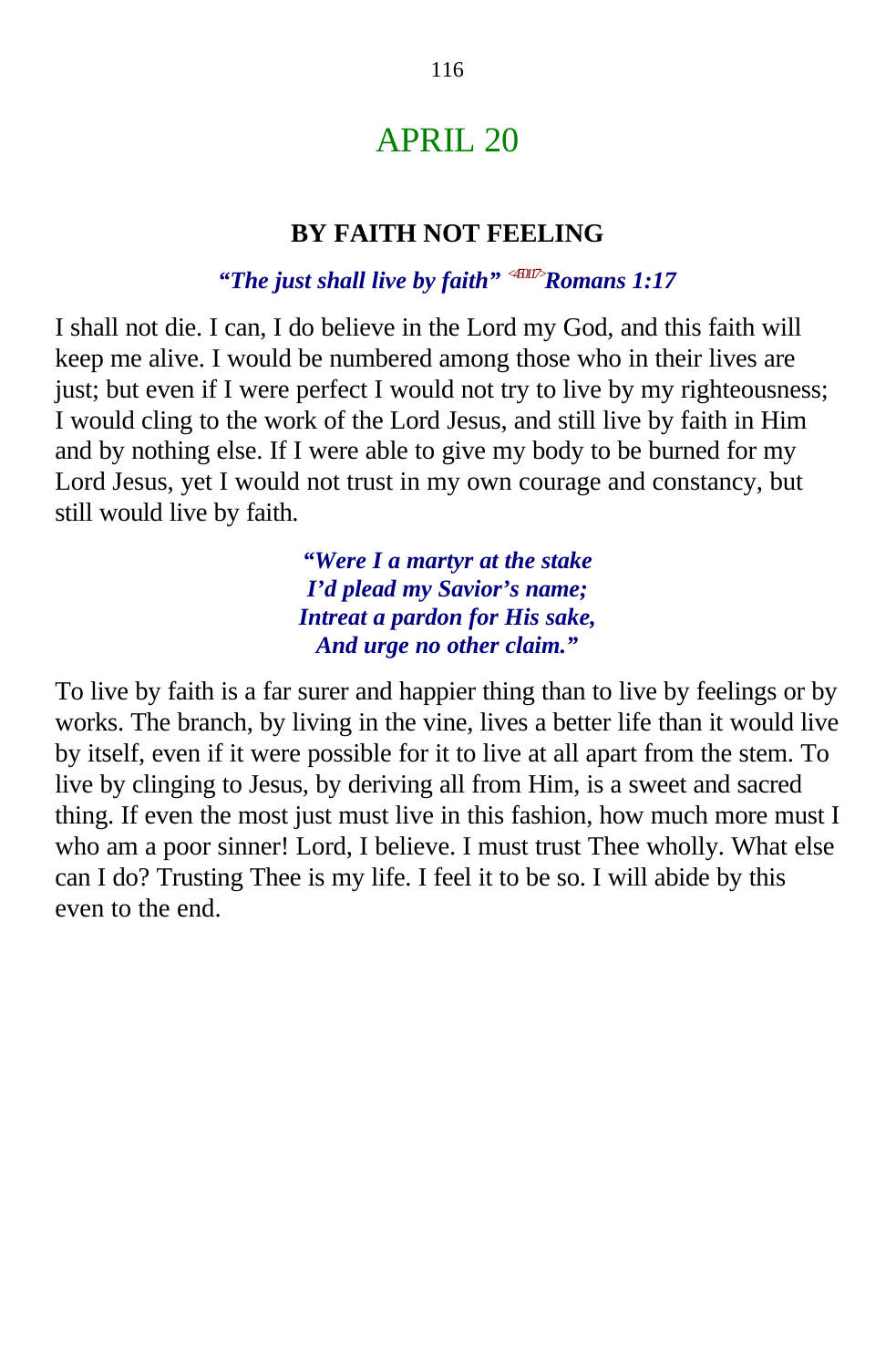### **GOD REPAYS**

### *"He that hath pity upon the poor lendeth unto the Lord; and that which he hath given will he pay him again" <201917>Proverbs 19:17*

We are to give to the poor out of pity. Not to be seen and applauded, much less to get influence over them; but out of pure sympathy and compassion we must give them help.

We must not expect to get anything back from the poor, not even gratitude; but we should regard what we have done as a loan to the Lord. He undertakes the obligation, and, if we look to Him in the matter, we must not look to the second party. What an honor the Lord bestows upon us when He condescends to borrow of us! That merchant is greatly favored who has the Lord on his books. It would seem a pity to have such a name down for a paltry pittance; let us make it a heavy amount. The next needy man that comes this way, let us help him.

As for repayment we can hardly think of it, and yet here is the Lord's note of hand. Blessed be His name, His promise to pay is better than gold and silver. Are we running a little short through the depression of the times? We may venture humbly to present this bill at the Bank of Faith. Has any one of our readers been a bit of a screw to the poor? Poor soul. May the Lord forgive him.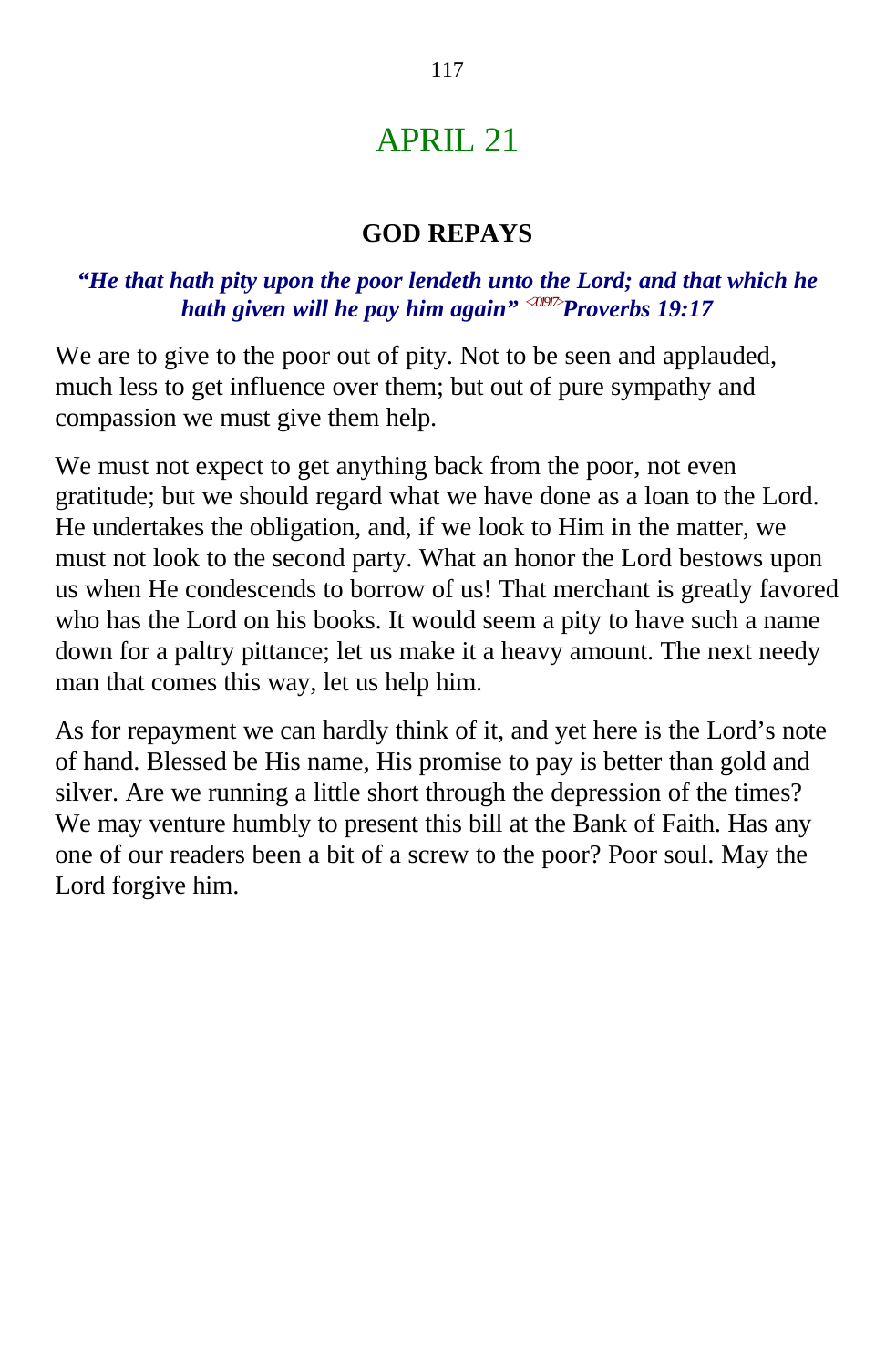### **POWER TO RAISE**

#### *"The Lord openeth the eyes of the blind: the Lord raiseth them that are bowed down" <19E608>Psalm 146:8*

Am I bowed down? Then let me urge this word of grace before the Lord. It is His way, His custom, His promise, His delight, to raise up them that are bowed down. Is it a sense of sin, and a consequent depression of spirit, which now distresses me? Then the work of Jesus is, in this case, made and provided to raise me up into rest. O Lord, raise me, for thy mercy's sake!

Is it a sad bereavement, or a great fall in circumstances? Here again the Comforter has undertaken to console. What a mercy for us that one person of the Sacred Trinity should become the Comforter! This work will be well done, since such a glorious One has made it His peculiar care.

Some are so bowed down that only Jesus can loose them from their infirmity, but He can, and He will, do it. He can raise us up to health, to hope, to happiness. He has often done so under former trials, and He is the same Savior, and will repeat His deeds of lovingkindness. We who are today bowed down and sorrowful, shall yet be set on high, and those who now mock at us shall be greatly ashamed. What an honor to be raised up by the Lord! It is worth while to be bowed down that we may experience His upraising power.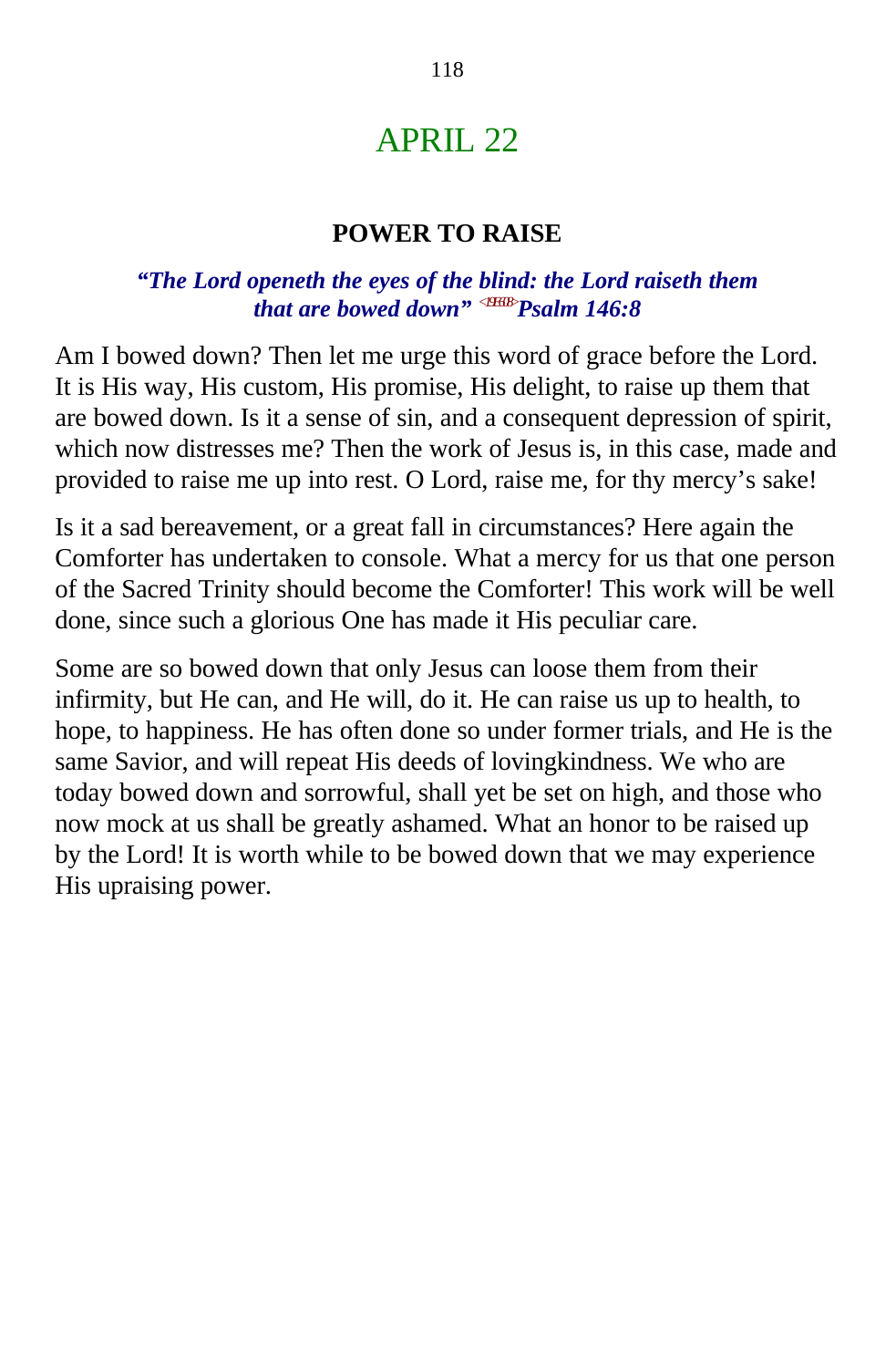## **NO FEAR OF DEATH**

"He that hath an ear, let him hear what the Spirit saith unto the churches; he that overcometh shall not be hurt of the second death" **<660211>**Revelation 2:11

The first death we must endure unless the Lord should suddenly come to His temple. For this let us abide in readiness, awaiting it without fear, since Jesus has transformed death from a dreary cavern into a passage leading to glory.

The thing to be feared is not the first, but the second death; not the parting of the soul from the body, but the final separation of the entire man from God. This is death indeed. This death kills all peace, joy, happiness, hope. When God is gone all is gone. Such a death is far worse than ceasing to be: it is existence without the life which makes existence worth the having.

Now, if by God's grace we fight on to the end, and conquer in the glorious war, no second death can lay its chill finger upon us. We shall have no fear of death and hell, for we shall receive a crown of life which fadeth not away. How this nerves us for the fight! Eternal life is worth a life's battle. To escape the hurt of the second death is a thing worth struggling for throughout a lifetime.

Lord, give us faith, so that we may overcome, and then grant us grace to remain unharmed though sin and Satan dog our heels!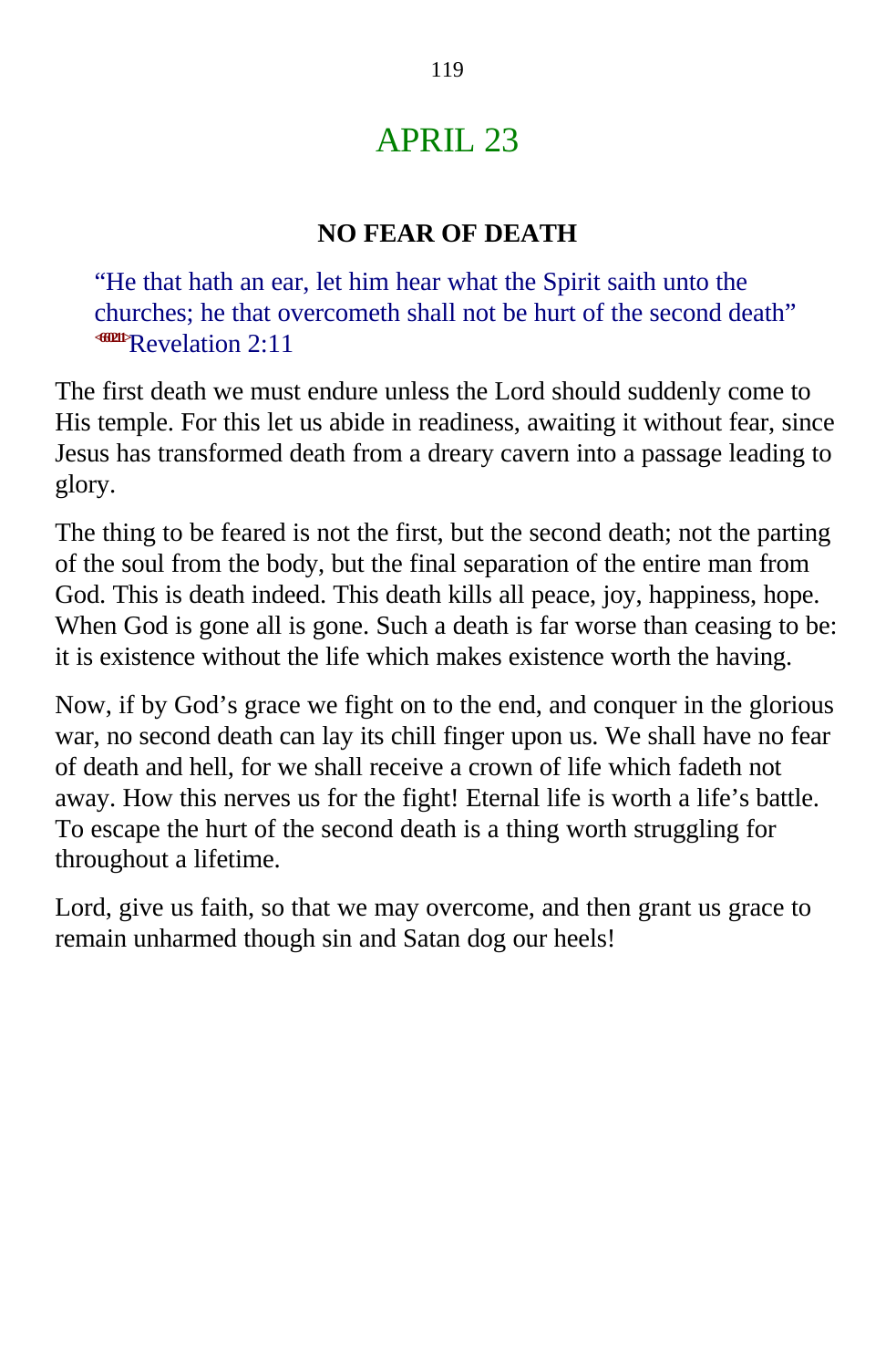### **CONDITION OF BLESSING**

"Bring ye all the tithes into the storehouse, that there may be meat in mine house, and prove me now herewith, saith the Lord of hosts, if I will not open you the windows of heaven, and pour you out a blessing, that there shall not be room enough to receive it," **<390310>**Malachi 3:10

Many read and plead this promise without noticing the condition upon which the blessing is promised. We cannot expect Heaven to be opened or blessing poured out unless we pay our dues unto the Lord our God and to His cause. There would be no lack of funds for holy purposes if all professing Christians paid their fair share.

Many are poor because they rob God. Many churches, also, miss the visitations of the Spirit because they starve their ministers. If there is no temporal meat for God's servants, we need not wonder if their ministry has but little food in it for our souls. When missions pine for means, and the work of the Lord is hindered by an empty treasury, how can we look for a large amount of soul-prosperity?

Come, come! What have I given of late? Have I been mean to my God? Have I stinted my Savior? This will never do. Let me give my Lord Jesus His tithe by helping the poor, and aiding His work, and then I shall prove His power to bless me on a large scale.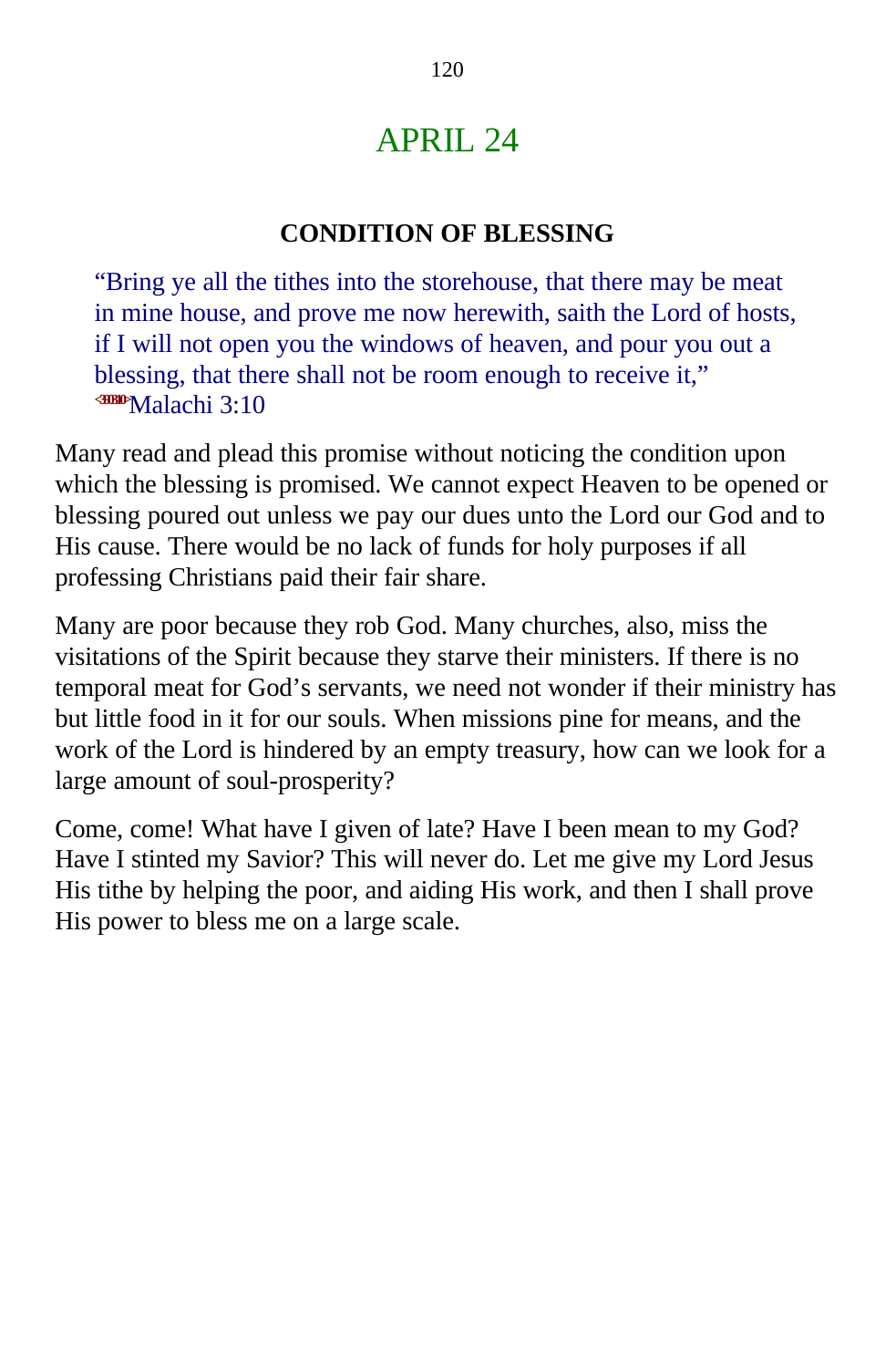## **WHAT TO LEAVE CHILDREN**

### *"The just man walketh in his integrity: his children are blessed after him" <202007>Proverbs 20:7*

Anxiety about our family is natural, but we shall be wise if we turn it into care about our own character. If we walk before the Lord in integrity, we shall do more to bless our descendants than if we bequeathed them large estates. A father's holy life is a rich legacy for his sons.

The upright man leaves his heirs his example, and this in itself will be a mine of true wealth. How many men may trace their success in life to the example of their parents!

He leaves them also his repute. Men think all the better of us as the sons of a man who could be trusted, the successors of a tradesman of excellent repute. Oh, that all young men were anxious to keep up the family name!

Above all, he leaves his children his prayers and the blessing of a prayer-hearing God, and these make our offspring to be favored among the sons of men. God will save them even after we are dead. Oh, that they might be saved at once!

Our integrity may be God's means of saving our sons and daughters. If they see the truth of our religion proved by our lives, it may be that they will believe in Jesus for themselves. Lord, fulfill this word to my household!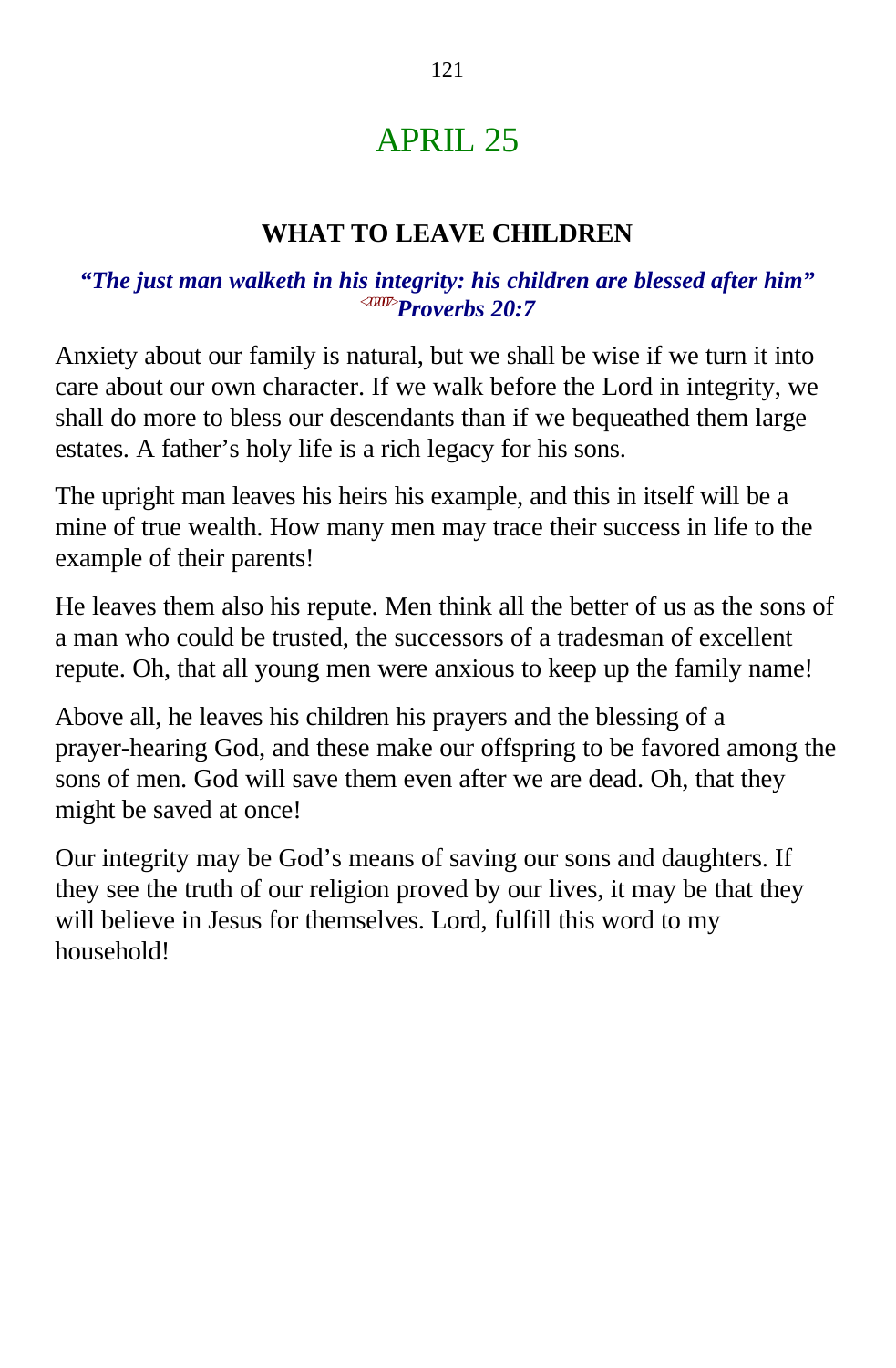#### **GRACIOUS DEALING**

#### *"And the Lord thy God shall bless thee in all that thou doest" <051518>Deuteronomy 15:18*

An Israelitish master was to give his bondservant liberty in due time, and when he left his service he was to start him in life with a liberal portion. This was to be done heartily and cheerfully, and then the Lord promised to bless the generous act. The spirit of this precept, and, indeed, the whole law of Christ, binds us to treat work-people well. We ought to remember how the Lord has dealt with us, and that this renders it absolutely needful that we should deal graciously with others. It becomes those to be generous who are the children of a gracious God. How can we expect our great Master to bless us in our business if we oppress those who serve us?

What a benediction is here set before the liberal mind! To be blessed in all that we do is to be blessed indeed. The Lord will send us this partly in prosperity, partly in content of mind, and partly in a sense of His favor, which is the best of all blessings. He can make us feel that we are under His special care, and are surrounded by His peculiar love. This makes this earthly life a joyous prelude to the life to come. God's blessing is more than a fortune. It maketh rich, and addeth no sorrow therewith.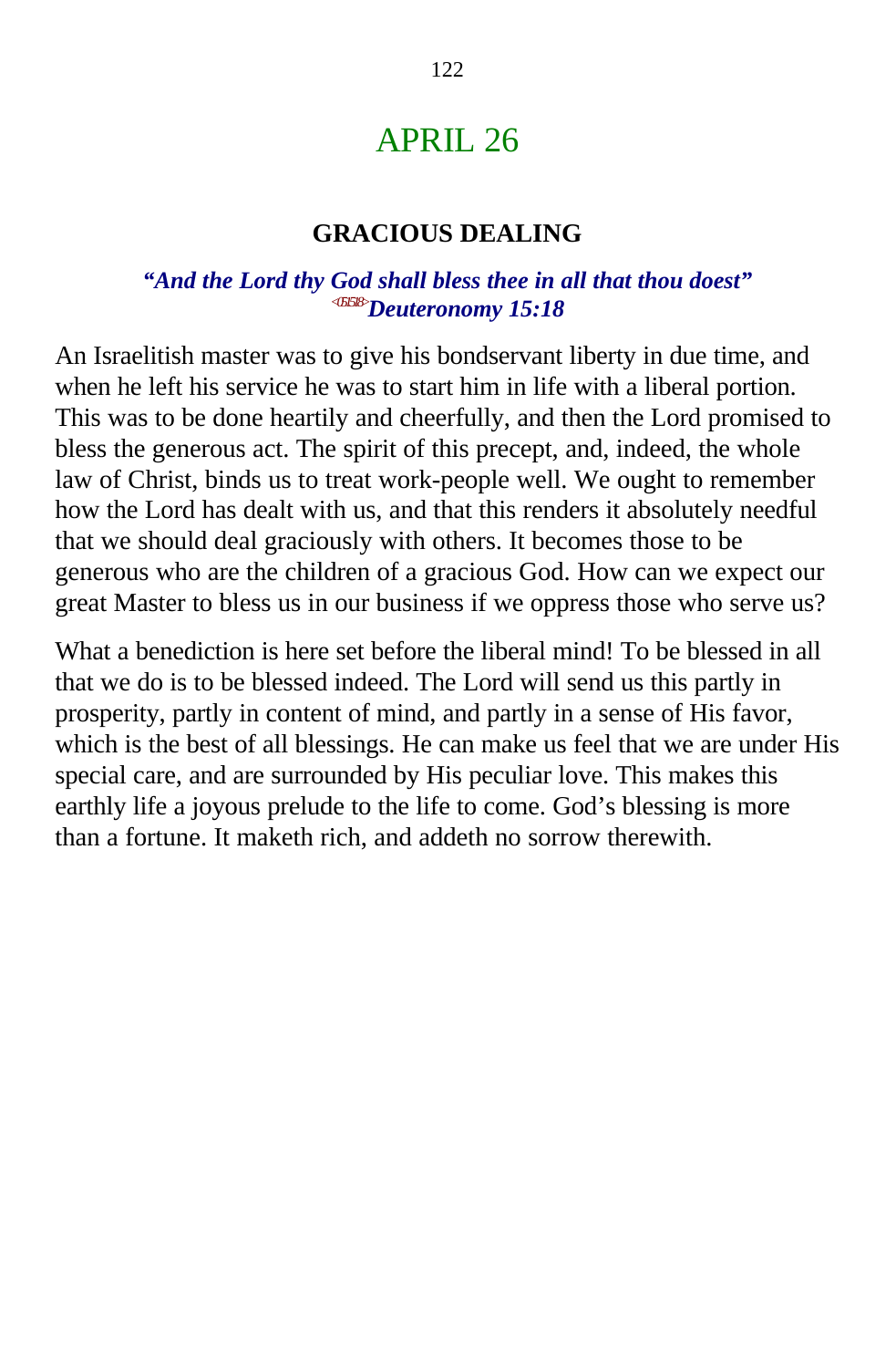#### **GOD FINISHES HIS WORK**

#### *"The Lord will perfect that which concerneth me" <sup><DO83</sup>Psalm 138:8*

He who has begun will carry on the work which is being wrought within my soul. The Lord is concerned about everything that concerns me. All that is now good, but not perfect, the Lord will watch over, and preserve, and carry out to completion. This is a great comfort. I could not perfect the work of grace myself. Of that I am quite sure, for I fail every day, and have only held on so long as I have because the Lord has helped me. If the Lord were to leave me, all my past experience would go for nothing, and I should perish from the way. But the Lord will continue to bless me. He will perfect my faith, my love, my character, my life-work. He will do this because He has begun a work in me. He gave me the concern I feel, and, in a measure, He has fulfilled my gracious aspirations. He never leaves a work unfinished; this would not be for His glory, nor would it be like Him. He knows how to accomplish His gracious design, and though my own evil nature and the world, and the devil, all conspire to hinder Him, I do not doubt His promise. He will perfect that which concerneth me, and I will praise Him for ever. Lord, let thy gracious work make some advance this day!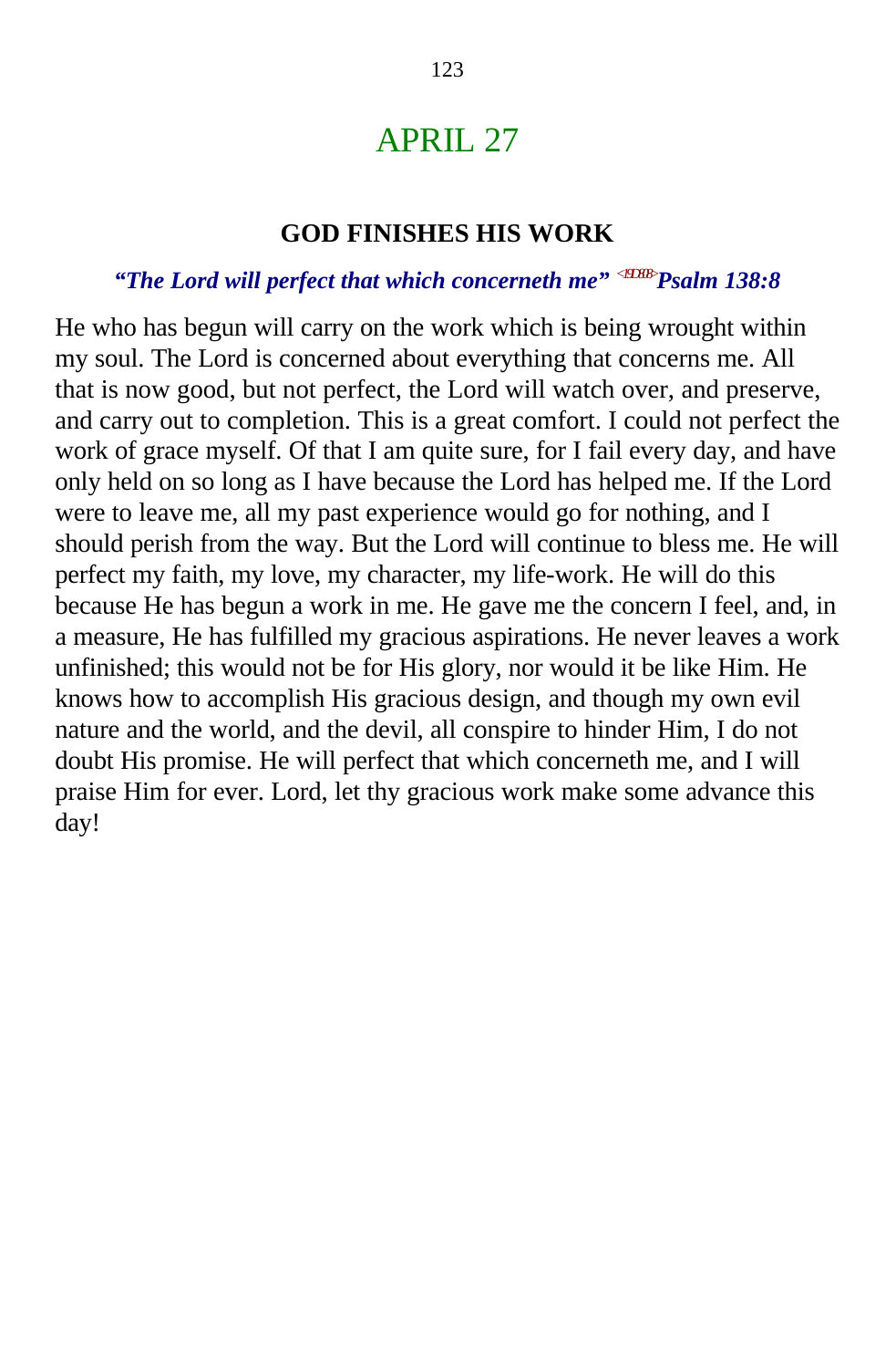## **IT BECOMES MUTUAL**

### *"I will dwell in them, and walk in them; and I will be their God, and they shall be my people" <470616>2 Corinthians 6:16*

Here is a mutual interest. Each belongs to each. God is the portion of His people, and the chosen people are the portion of their God. The saints find in God their chief possession, and He reckons them to be His peculiar treasure. What a mine of comfort lies in this fact for each believer!

This happy condition of mutual interest leads to mutual consideration. God will always think of His own people, and they will always think of Him. This day my God will perform all things for me; what can I do for Him? My thoughts ought to run toward Him, for He thinketh upon me. Let me make sure that it is so, and not be content with merely admitting that so it ought to be.

This, again, leads to mutual fellowship. God dwells in us, and we dwell in Him; He walks with us and we walk with God. Happy communion this!

Oh, for grace to treat the Lord as my God: to trust Him and to serve Him, as His Godhead deserves! Oh, that I could love, worship, adore, and obey Jehovah in spirit and in truth! this is my heart's desire. When I shall attain to it, I shall have found my Heaven. Lord, help me! Be my God in helping me to know thee as my God, for Jesus' sake.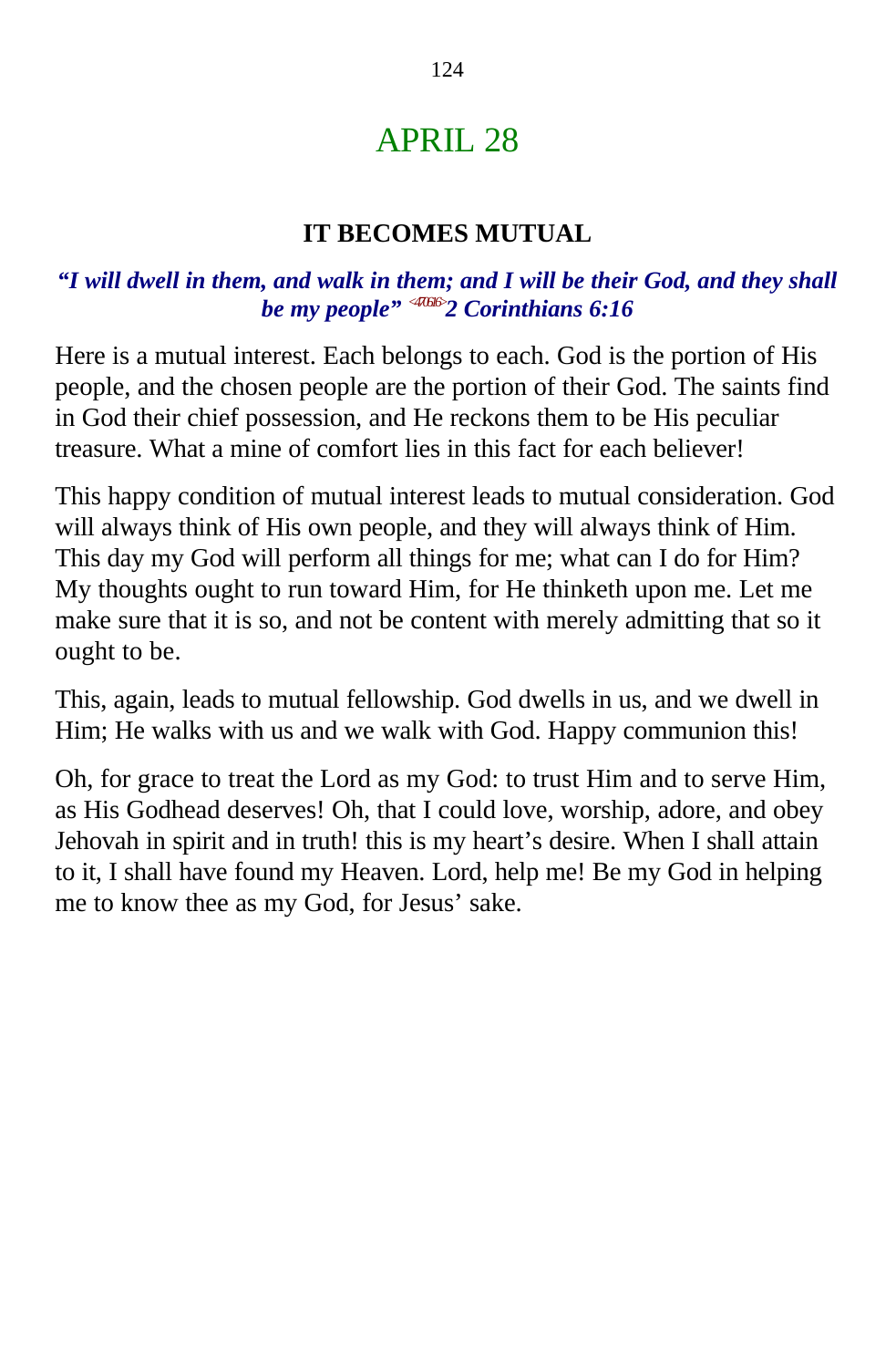## APRIL<sub>29</sub>

#### **FORGET AND FORGIVE**

#### *"Say not thou, I will recompense evil; but wait on the Lord, and he shall save thee" <202022>Proverbs 20:22*

Be not in haste. Let anger cool down. Say nothing and do nothing to avenge yourself. You will be sure to act unwisely if you take up the cudgels and fight your own battles; and, certainly, you will not show the spirit of the Lord Jesus. It is nobler to forgive, and let the offense pass. To let an injury rankle in your bosom, and to meditate revenge, is to keep old wounds open, and to make new ones. Better forget and forgive.

Peradventure, you say that you must do something or be a great loser; then do what this morning's promise advises: "Wait on the Lord, and he shall save thee." This advice will not cost you money, but is worth far more. Be calm and quiet. Wait upon the Lord: tell Him your grievance: spread Rabshakeh's letter before the Lord, and this of itself will be an ease to your burdened mind. Besides, there is the promise, "He shall save thee." God will find a way of deliverance for you. How He will do it neither you nor I can guess, but do it He will. If the Lord save you, this will be a deal better than getting into petty quarrels, and covering yourself with filth by wrestling with the unclean. Be no more angry. Leave your suit with the Judge of all.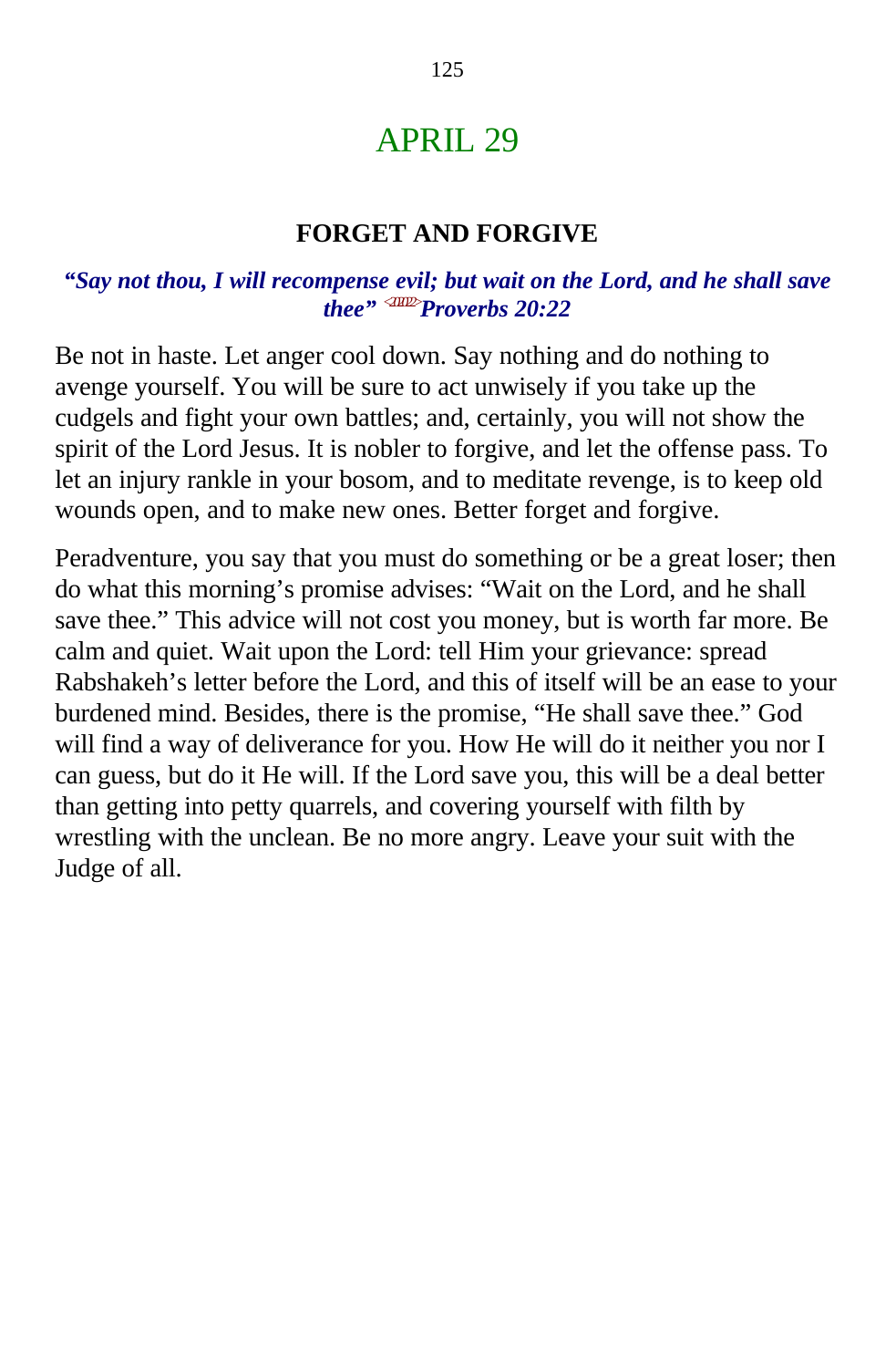#### **THE OVERCOMER'S REWARD**

"To him that overcometh will I give to eat of the hidden manna, and will give him a white stone, and in the stone a new name written, which no man knoweth saving he that receiveth it" **<660217>**Revelation 2:17

My heart, be thou stirred up to persevere in the holy war, for the reward of victory is great. Today we eat of heavenly food which falls about our camps; the food of the wilderness, the food which comes from Heaven, the food which never fails the pilgrims to Canaan. But there is reserved for us in Christ Jesus a still higher degree of spiritual life, and a food for it which, as yet is hidden from our experience. In the golden pot which was laid up in the ark there was a portion of manna hidden away, which though kept for ages never grew stale. No one ever saw it; it was hid with the ark of the covenant, in the Holy of Holies. Even so, the highest life of the believer is hid with Christ, in God. We shall come to it soon. Being made victorious through the grace of our Lord Jesus, we shall eat of the King's meat, and feed upon royal dainties. We shall feed upon Jesus. He is our "hidden manna" as well as the manna of the wilderness. He is all in all to us in our highest, as well as in our lowest estate. He helps us to fight, gives us the victory, and then is Himself our reward. Lord, help me to overcome.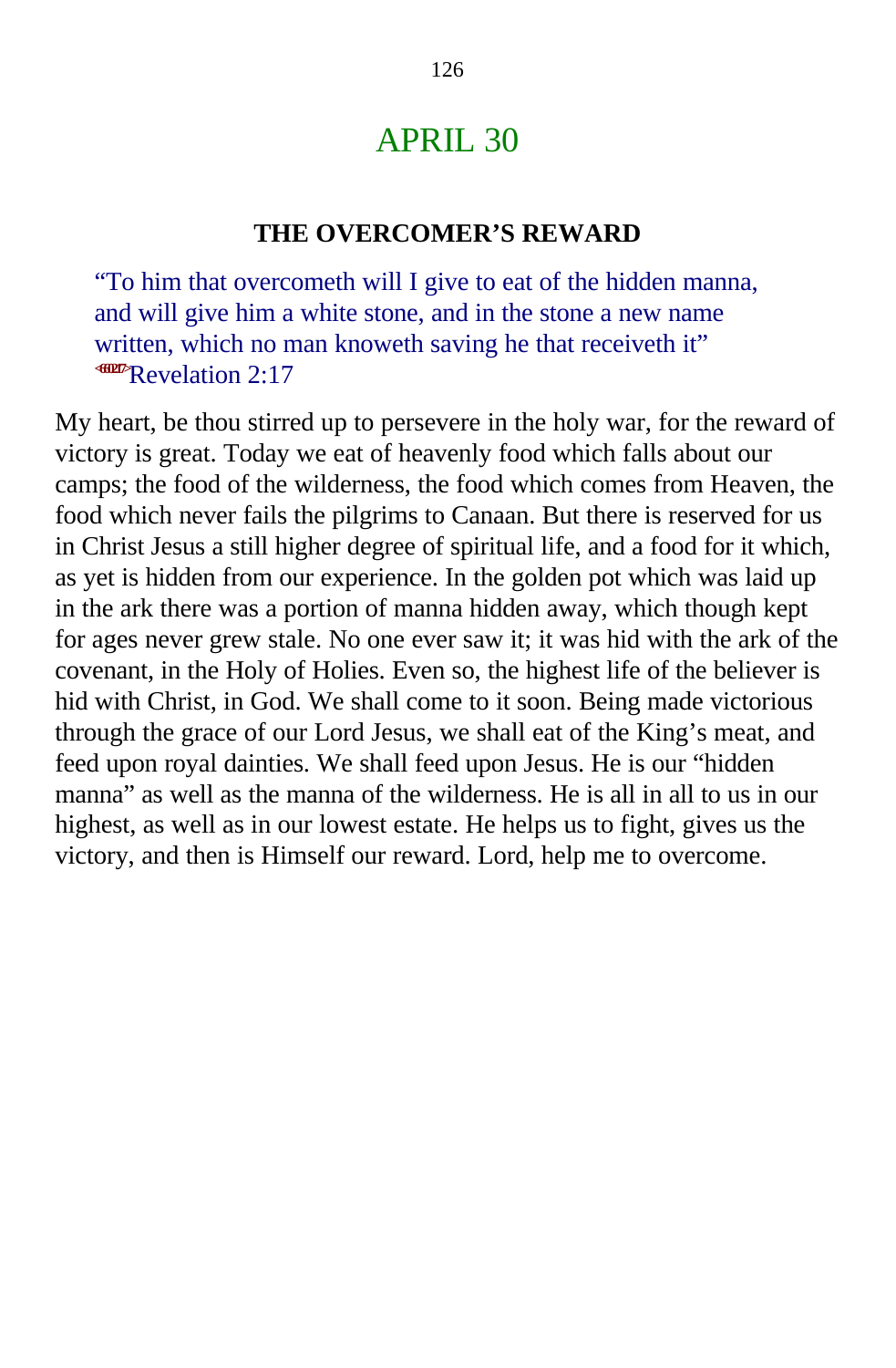## **FULL OF SONG**

#### *"The mountains and the hills shall break forth before you into singing, and all the trees of the field shall clap their hands" <235512>Isaiah 55:12*

When sin is pardoned, our greatest sorrow is ended, and our truest pleasure begins. Such is the joy which the Lord bestows upon His reconciled ones, that it overflows and fills all nature with delight. The material world has latent music in it, and a renewed heart knows how to bring it out and make it vocal. Creation is the organ, and a gracious man finds out its keys, lays his hand thereon, and wakes the whole system of the universe to the harmony of praise. Mountains and hills, and other great objects, are, as it were, the bass of the chorus; while the trees of the wood, and all things that have life, take up the air of the melodious song.

When God's Word is made to prosper among us, and souls are saved, then everything seems full of song. When we hear the confessions of young believers, and the testimonies of well-instructed saints, we are made so happy that we must praise the Lord, and then it seems as if rocks and hills, and woods and fields, echoed our joy-notes, and turned the world into an orchestra. Lord, on this happy Mayday, lead me out into thy tuneful world as rich in praise as a lark in full song.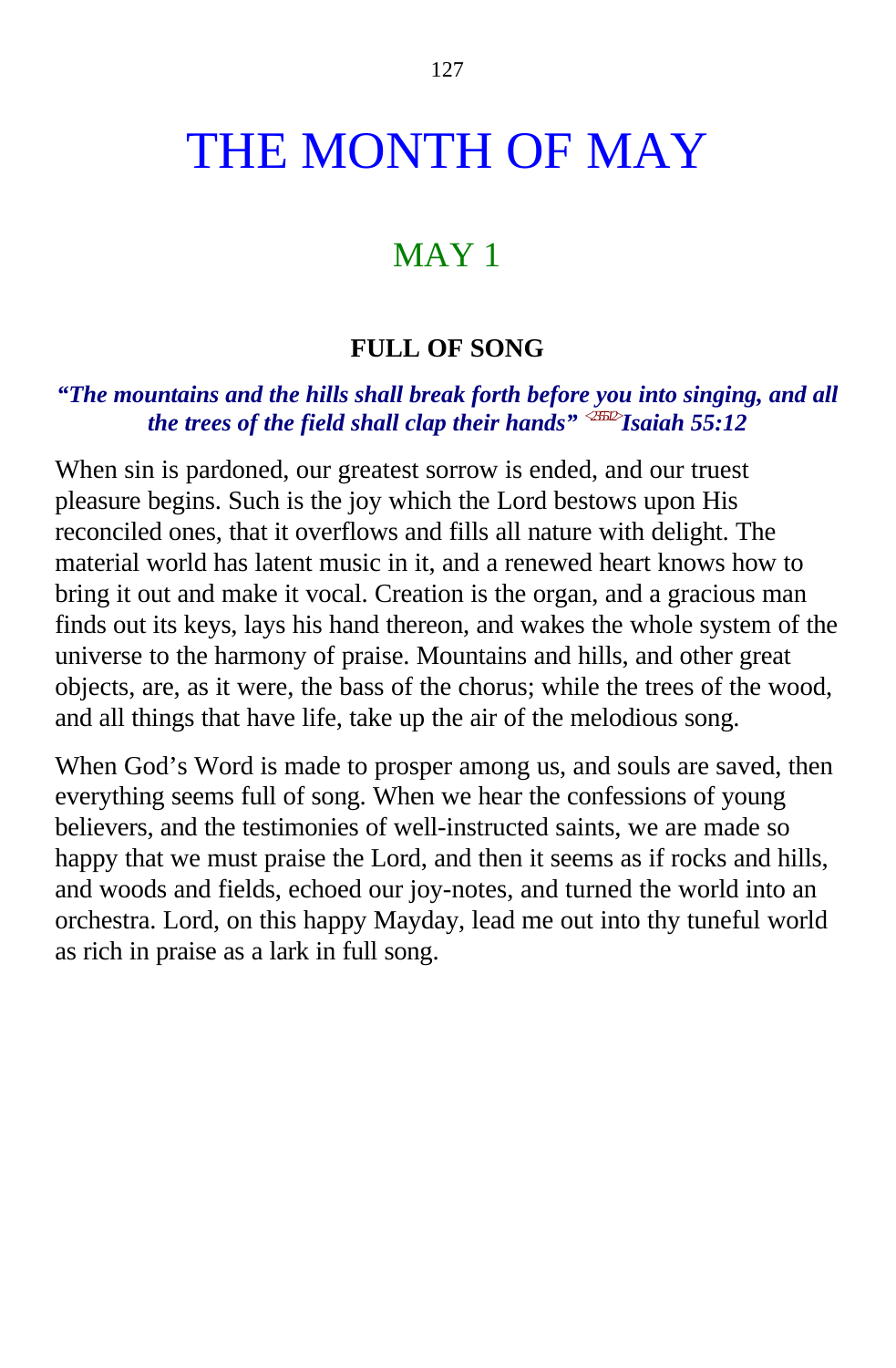## MAY<sub>2</sub>

#### **SPIRITUAL SOWING**

#### *"He that soweth to the Spirit shall of the Spirit reap life everlasting" <480608>Galatians 6:8*

Sowing looks like a losing business, for we put good corn into the ground never to see it any more. Sowing to the Spirit seems a very fanciful, dreamy business; for we deny ourselves, and apparently get nothing for it. Yet if we sow to the Spirit by studying to live unto God, seeking to obey the will of God, and laying ourselves out to promote His honor, we shall not sow in vain. Life shall be our reward, even everlasting life. This we enjoy here as we enter into the knowledge of God, communion with God, and enjoyment of God. This life flows on like an ever-deepening, ever-widening river, till it bears us to the ocean of infinite felicity, where the life of God is ours for ever and ever.

Let us not this day sow to our flesh, for the harvest will be corruption, since flesh always tends that way; but with holy self-conquest let us live for the highest, purest, and most spiritual ends, seeking to honor our most holy Lord by obeying His most gracious Spirit. What a harvest will that be when we reap life everlasting! What sheaves of endless bliss will be reaped! What a festival will that harvest be! Lord, make us such reapers, for thy Son's sake.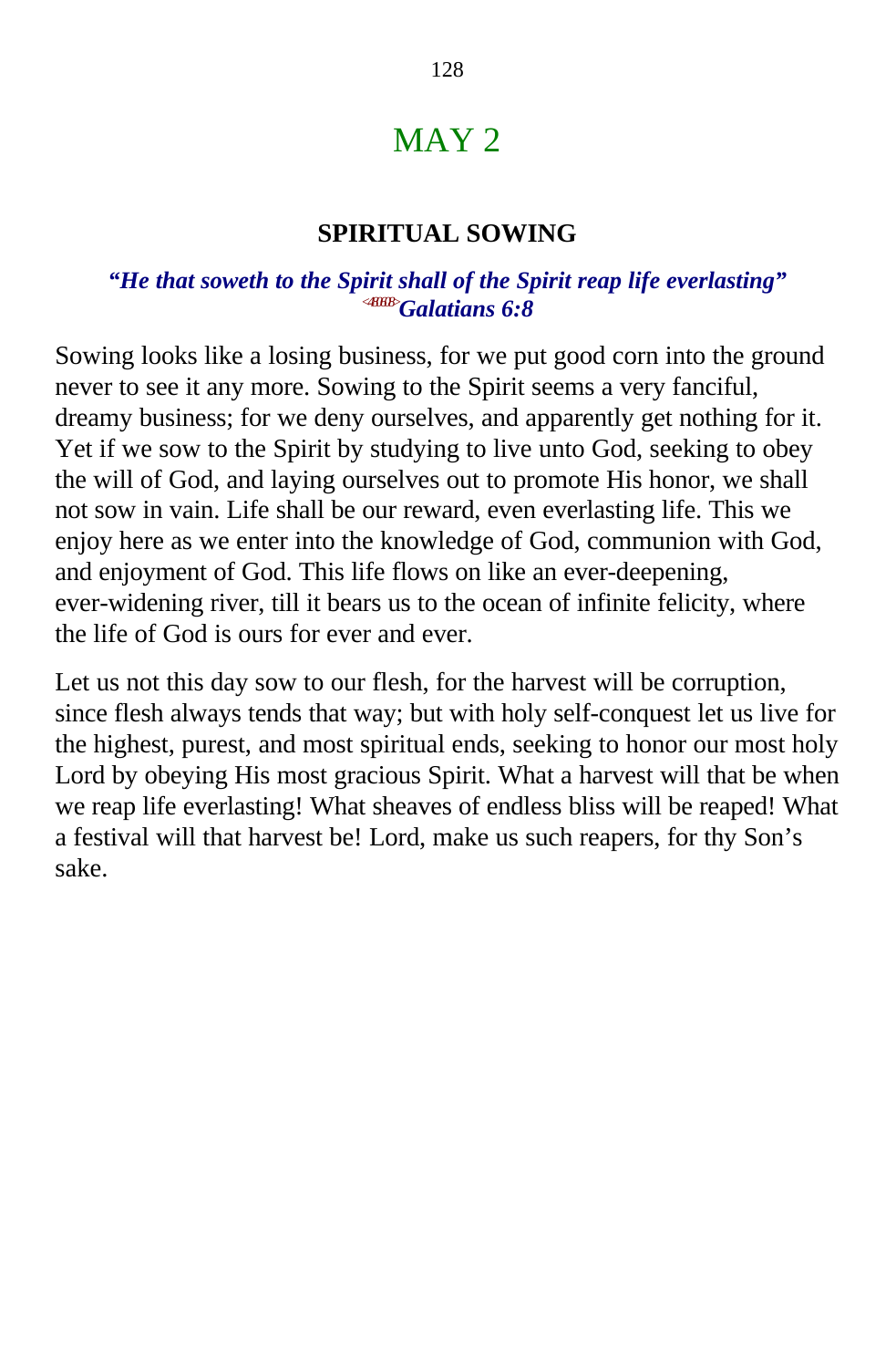### **LISTEN FOR THE SIGNAL**

"And let it be, when thou hearest the sound of a going in the tops of the mulberry trees, that then thou shalt bestir thyself: for then shall the Lord go out before thee, to smite the host of the Philistines" <a>405</a>2 Samuel 5:24</a>

There are signs of the Lord's moving which should move us. The Spirit of God blows where He listeth, and we hear the sound thereof. Then is the time for us to be more than ever astir. We must seize the golden opportunity, and make the most we can of it. It is ours to fight the Philistines at all times; but when the Lord Himself goes out before us, then we should be specially valiant in the war.

The breeze stirred the tops of the trees, and David and his men took this for the signal for an onslaught, and at their advance the Lord, Himself, smote the Philistines. Oh, that this day the Lord may give us an opening to speak for Him with many of our friends! Let us be on the watch to avail ourselves of the hopeful opening when it comes. Who knows but this may be a day of good tidings; a season of soul-winning. Let us keep our ear open to hear the rustle of the wind, and our minds ready to obey the signal. Is not this promise, "then shall the Lord go out before thee," a sufficient encouragement to play the man? Since the Lord goes before us, we dare not hold back.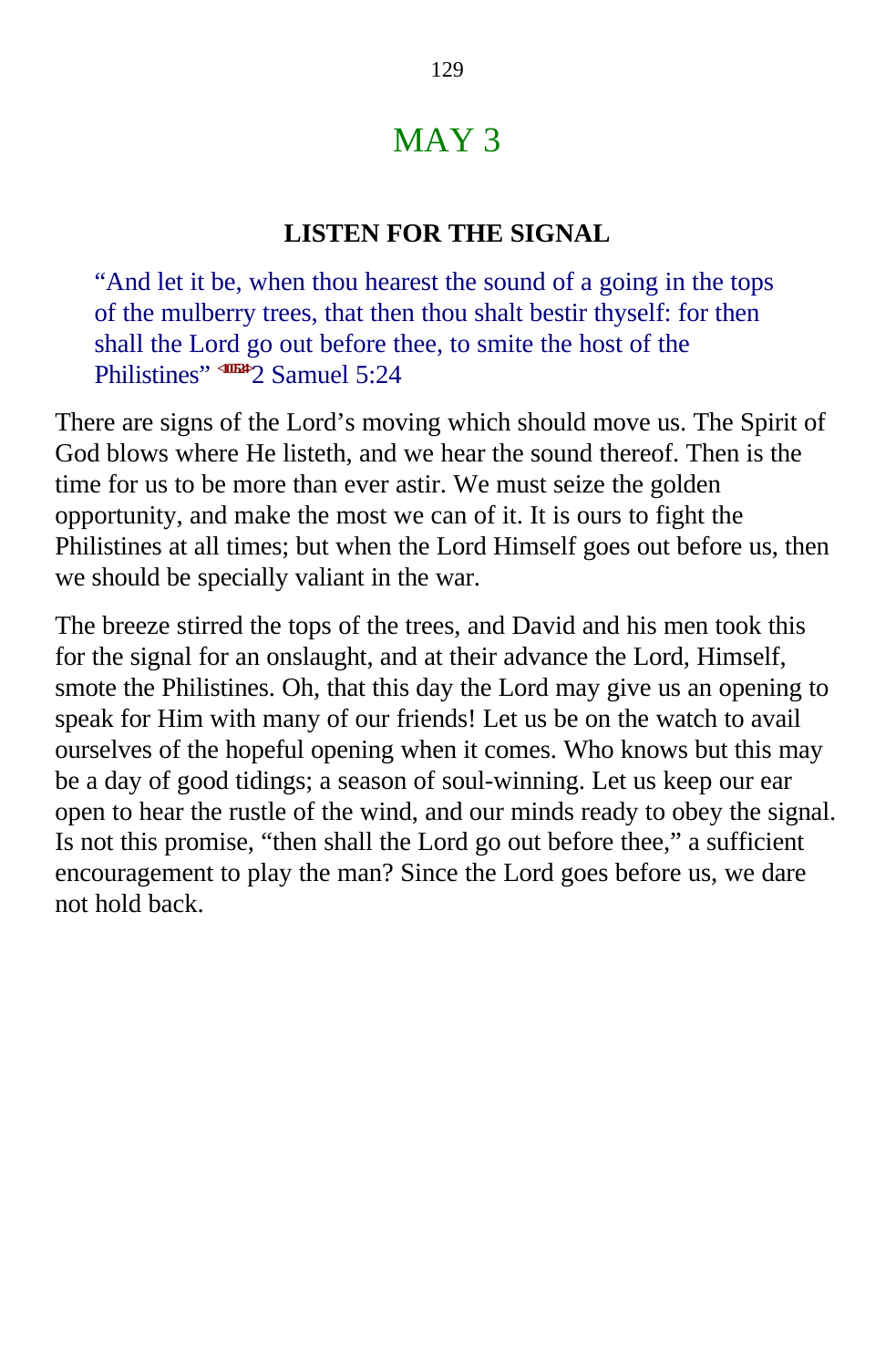### **VICTORY IN REVERSES**

#### *"Rejoice not against me, O mine enemy: when I fall, I shall arise; when I sit in darkness, the Lord shall be a light unto me"* <sup>3778</sup>*Micah 7:8*

This may express the feeling of a man or woman down-trodden and oppressed. Our enemy may put out our light for a season. There is sure hope for us in the Lord; and if we are trusting in Him, and holding fast our integrity, our season of down-casting and darkness will soon be over. The insults of the foe are only for a moment. The Lord will soon turn their laughter into lamentation, and our sighing into singing.

What if the great enemy of souls should for a while triumph over us, as he has triumphed over better men than we are, yet let us take heart, for we shall overcome him before long. We shall rise from our fall, for our God has not fallen, and He will lift us up. We shall not abide in darkness, although for the moment we sit in it; for our Lord is the fountain of light, and He will soon bring us a joyful day. Let us not despair, or even doubt. One turn of the wheel and the lowest will be at the top. Woe unto those who laugh now, for they shall mourn and weep when their boasting is turned into everlasting contempt. But blessed are all holy mourners, for they shall be divinely comforted.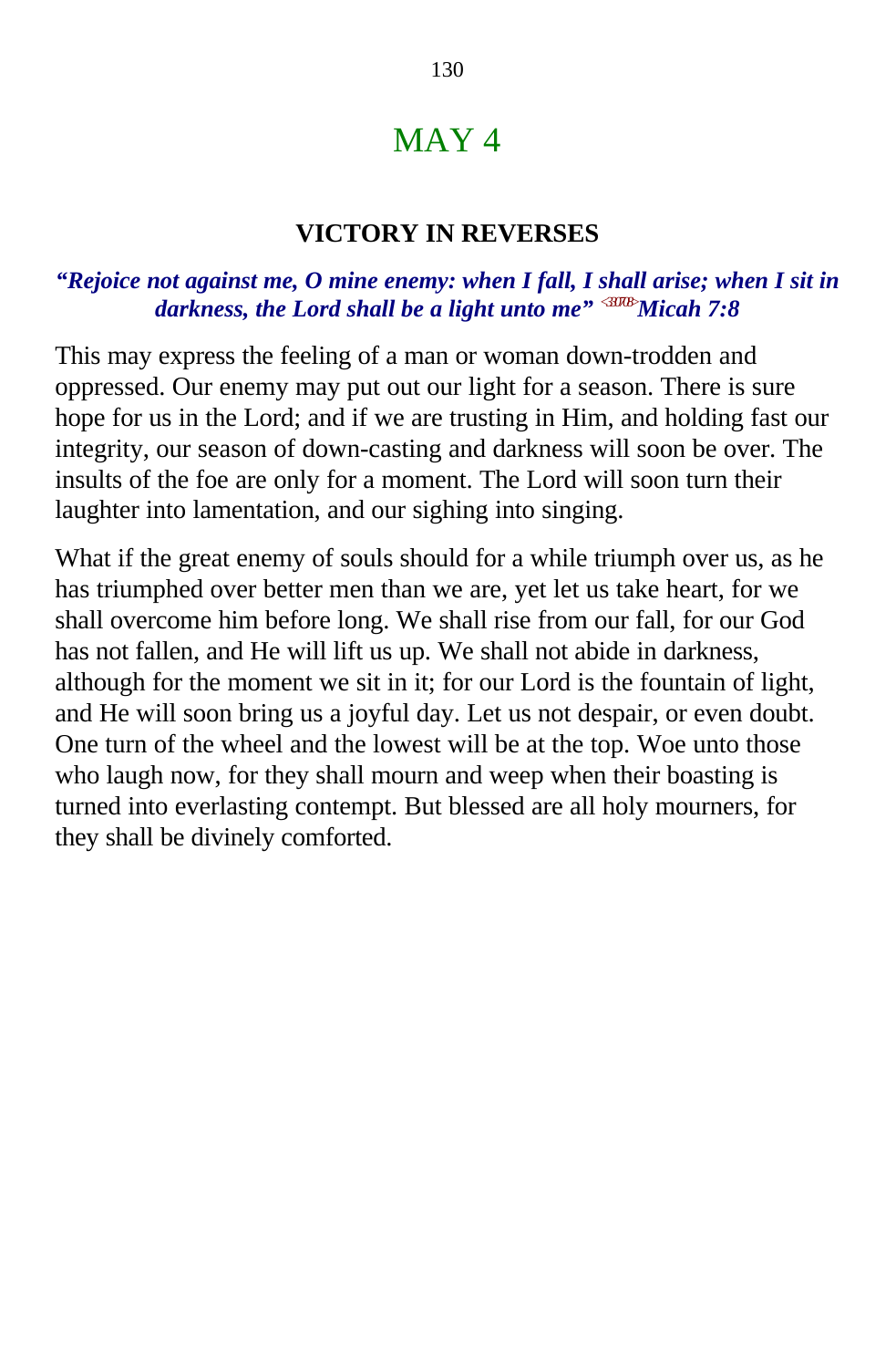### **WHY REMAIN CAPTIVE?**

### *"The Lord thy God will turn thy captivity"* <sup>*ABUBb</sup>Deuteronomy 30:3*</sup>

God's own people may sell themselves into captivity by sin. A very bitter fruit is this, of an exceeding bitter root. What a bondage it is when the child of God is sold under sin, held in chains by Satan, deprived of his liberty, robbed of his power in prayer, and his delight in the Lord! Let us watch that we come not into such bondage; but if this has already happened to us, let us by no means despair.

But we cannot be held in slavery for ever. The Lord Jesus has paid too high a price for our redemption to leave us in the enemy's hand. The way to freedom is, "Return unto the Lord thy God." Where we first found salvation we shall find it again. At the foot of Christ's cross confessing sin we shall find pardon and deliverance. Moreover, the Lord will have us obey His voice according to all that He has commanded us, and we must do this with all our heart, and all our soul, and then our captivity shall end.

Often depression of spirit and great misery of soul are removed as soon as we quit our idols and bow ourselves in obedience before the living God. We need not be captives. We may return to Zion's citizenship, and that speedily. Lord, turn our captivity!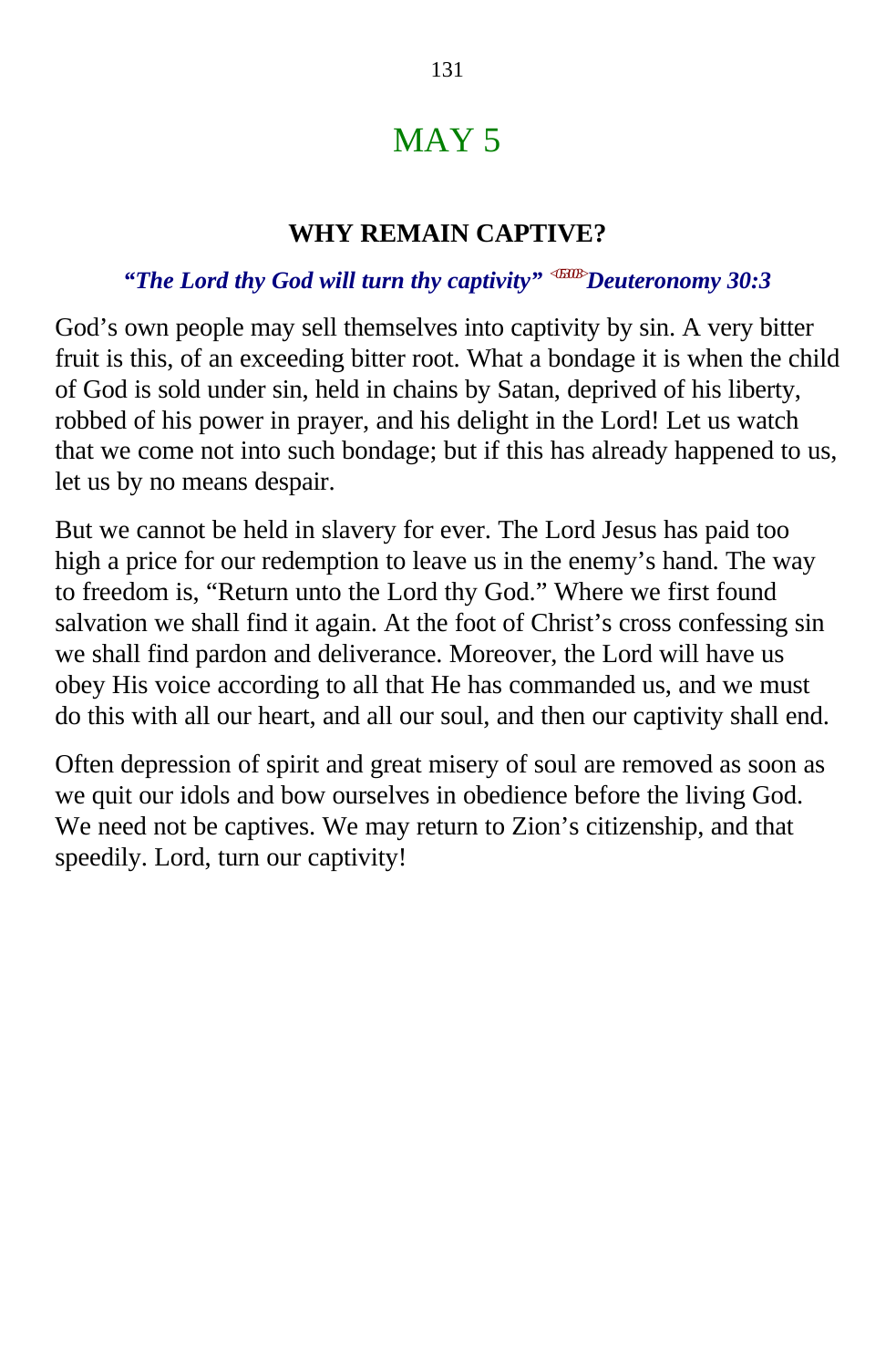### **CURE FOR ENVY**

"Let not thine heart envy sinners: but be thou in the fear of the Lord all the day long. For surely there is an end; and thine expectation shall not be cut off<sup>" **ART**Proverbs 23:17, 18</sup>

When we see the wicked prosper we are apt to envy them. When we hear the noise of their mirth, and our own spirit is heavy, we half think that they have the best of it. This is foolish and sinful. If we knew them better, and specially if we remembered their end, we should pity them.

The cure for envy lies in living under a constant sense of the divine presence, worshipping God and communing with Him all the day long, however long the day may seem. True religion lifts the soul into a higher region, where the judgment becomes more clear, and the desires are more elevated. The more of Heaven there is in our lives, the less of earth we shall covet. The fear of God casts out envy of men.

The death-blow of envy is a calm consideration of the future. The wealth and glory of the ungodly are a vain show. This pompous appearance flashes out for an hour, and then is extinguished. What is the prosperous sinner the better for his prosperity when judgment overtakes him? As for the godly man, his end is peace and blessedness, and none can rob him of his joy; wherefore, let him forego envy, and be filled with sweet content.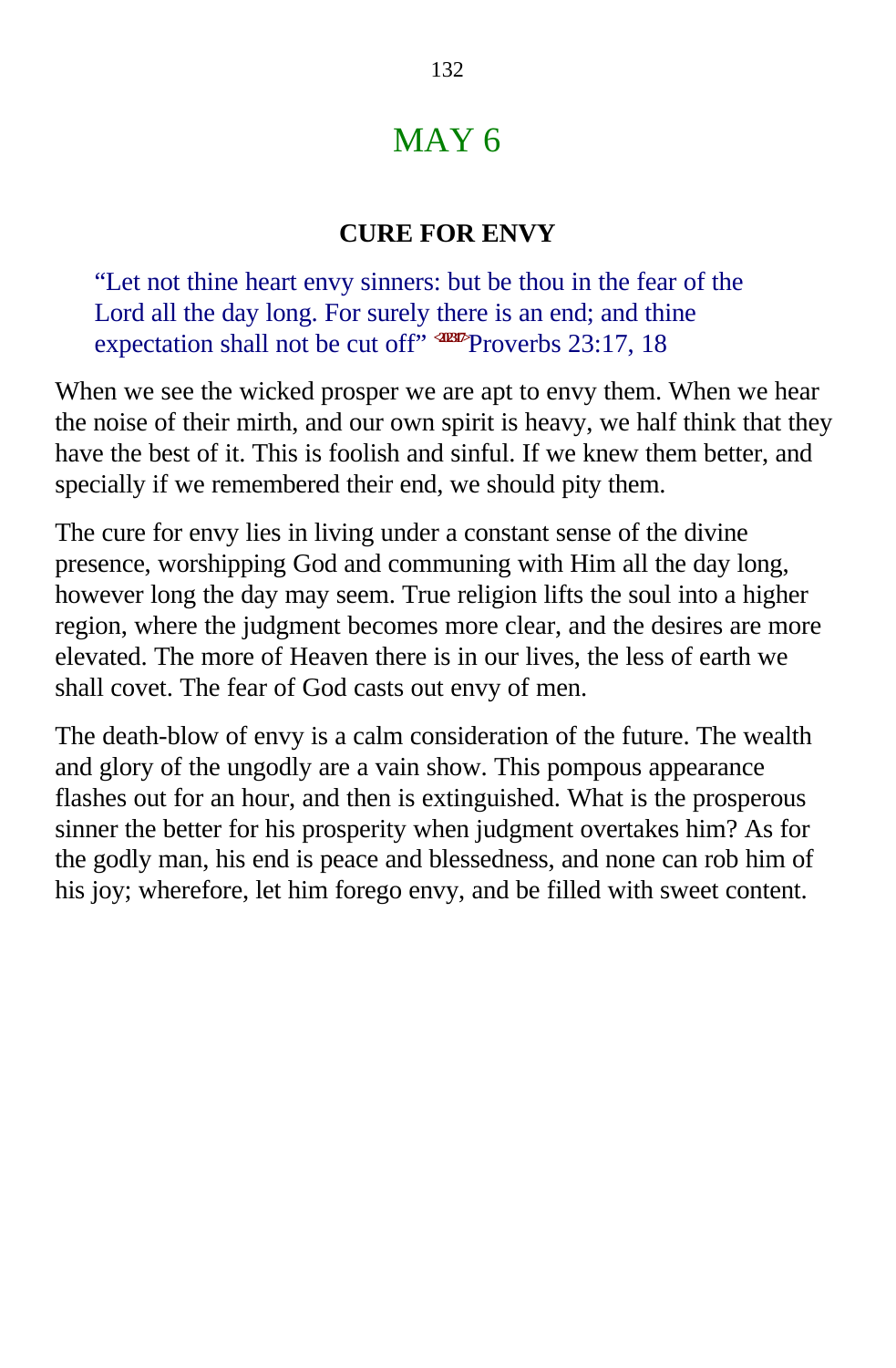#### **LET NO EVIL REMAIN**

"And there shall cleave nought of the cursed thing to thine hand: that the Lord may turn from the fierceness of his anger, and show thee mercy, and have compassion upon thee, and multiply thee, as he hath sworn unto thy fathers" **EXEP** Deuteronomy 13:17

Israel must conquer idolatrous cities, and destroy all the spoil, regarding all that had been polluted by idolatry as an accursed thing to be burned with fire. Now, sin of all sorts must be treated by Christians in the same manner. We must not allow a single evil habit to remain. It is now war to the knife with sins of all sorts and sizes, whether of the body, the mind, or the spirit. We do not look upon this giving up of evil as deserving mercy, but we regard it as a fruit of the grace of God, which we would on no account miss.

When God causes us to have no mercy on our sins, then He has great mercy on us. When we are angry with evil, God is no more angry with us. When we multiply our efforts against iniquity, the Lord multiplies our blessings. The way of peace, of growth, of safety, of joy in Christ Jesus, will be found by following out these words: "There shall nought of the cursed thing cleave to thine hand." Lord, purify me this day. Compassion, prosperity, increase, and joy, will surely be given to those who put away sin with solemn resolution.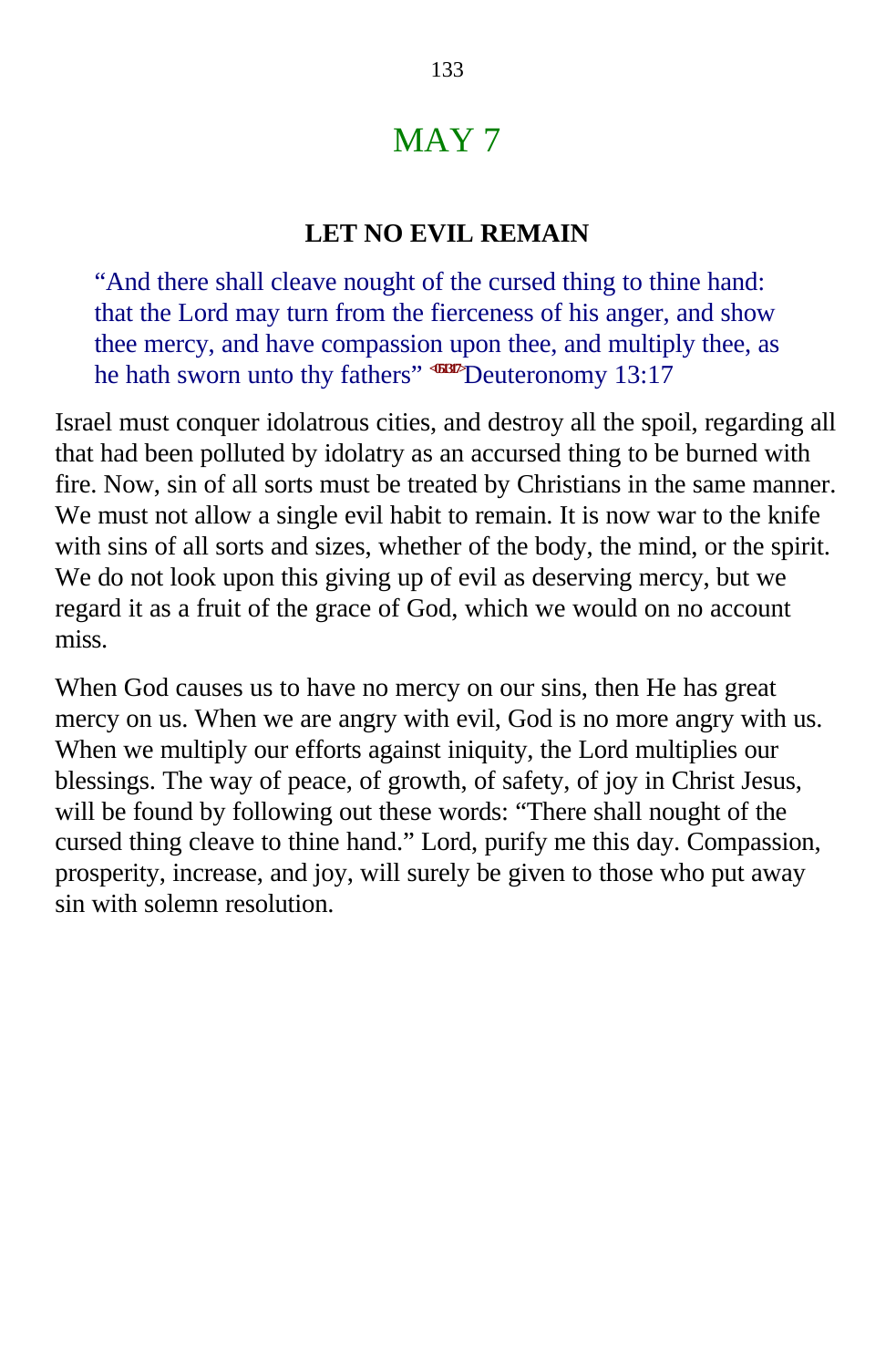#### **HELP WANTED**

#### *"Go ye also into the vineyard; and whatsoever is right, that shall ye receive" <402007>Matthew 20:7*

Yes, there is work in Christ's vineyard for old bodies. It is the eleventh hour, and yet He will let us work. What great grace is this! Surely every old man ought to jump at this invitation! After men are advanced in years nobody wants them as servants; they go from shop to shop, and employers look at their grey hairs, and shake their heads. But Jesus will engage old people, and give them good wages too! This is mercy indeed. Lord, help the aged to enlist in thy service without an hour's delay.

But will the Lord pay wages to worn-out old men? Do not doubt it. He says He will give you what is right if you will work in His field. He will surely give you grace here and glory hereafter. He will grant present comfort and future rest; strength equal to your day, and a vision of glory when the night of death comes on. All these the Lord Jesus will as freely give to the aged convert as to one who enters His service in his youth.

Let me tell this to some unsaved old man or old woman, and pray the Lord to bless it, for Jesus sake. Where can I find such persons? I will be on the look-out for them, and kindly tell them the news.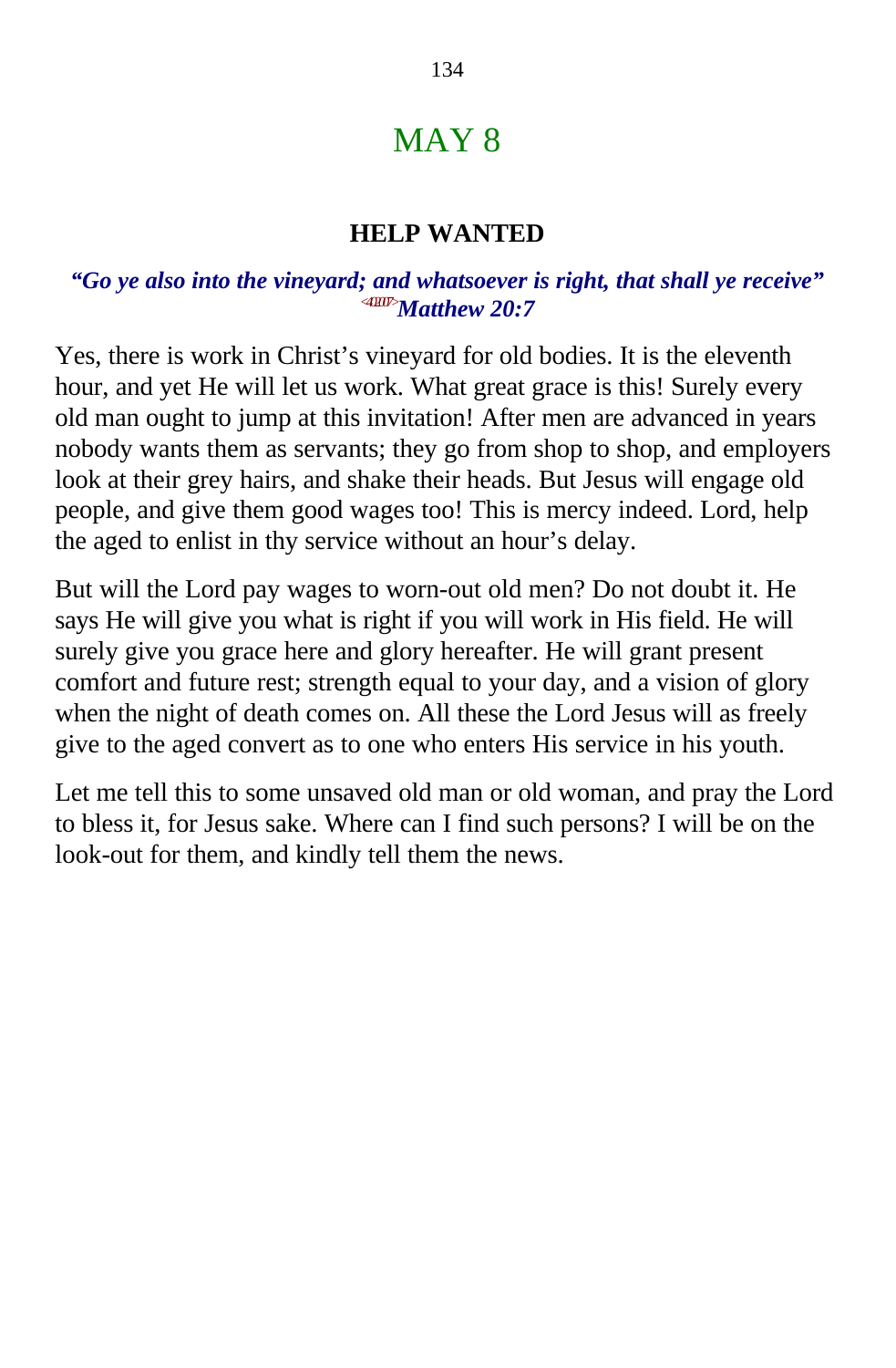### **TRUST MEANS JOY**

#### *"For our heart shall rejoice in him, because we have trusted in his holy name" <193321>Psalm 33:21*

The root of faith produces the flower of heart-joy. We may not at the first rejoice, but it comes in due time. We trust the Lord when we are sad, and in due season He so answers our confidence that our faith turns to fruition and we rejoice in the Lord. Doubt breeds distress, but trust means joy in the long run.

The assurance expressed by the Psalmist in this verse is really a promise held out in the hands of holy confidence. Oh for grace to appropriate it. If we do not rejoice at this moment, yet we shall do so, as surely as David's God is our God.

Let us meditate upon the Lord's holy name, that we may trust Him the better and rejoice the more readily. He is in character holy, just, true, gracious, faithful and unchanging. Is not such a God to be trusted? He is all-wise, almighty, and everywhere present; can we not cheerfully rely upon Him? Yes, we will do so at once, and do so without reserve. Jehovah-Jireh will provide, Jehovah-Shalom will send peace, Jehovah-Tsidkenu will justify, Jehovah-Shammah will be for ever near, and in Jehovah-Nissi we will conquer every foe. They that know thy name will trust thee; and they that trust thee will rejoice in thee, O Lord.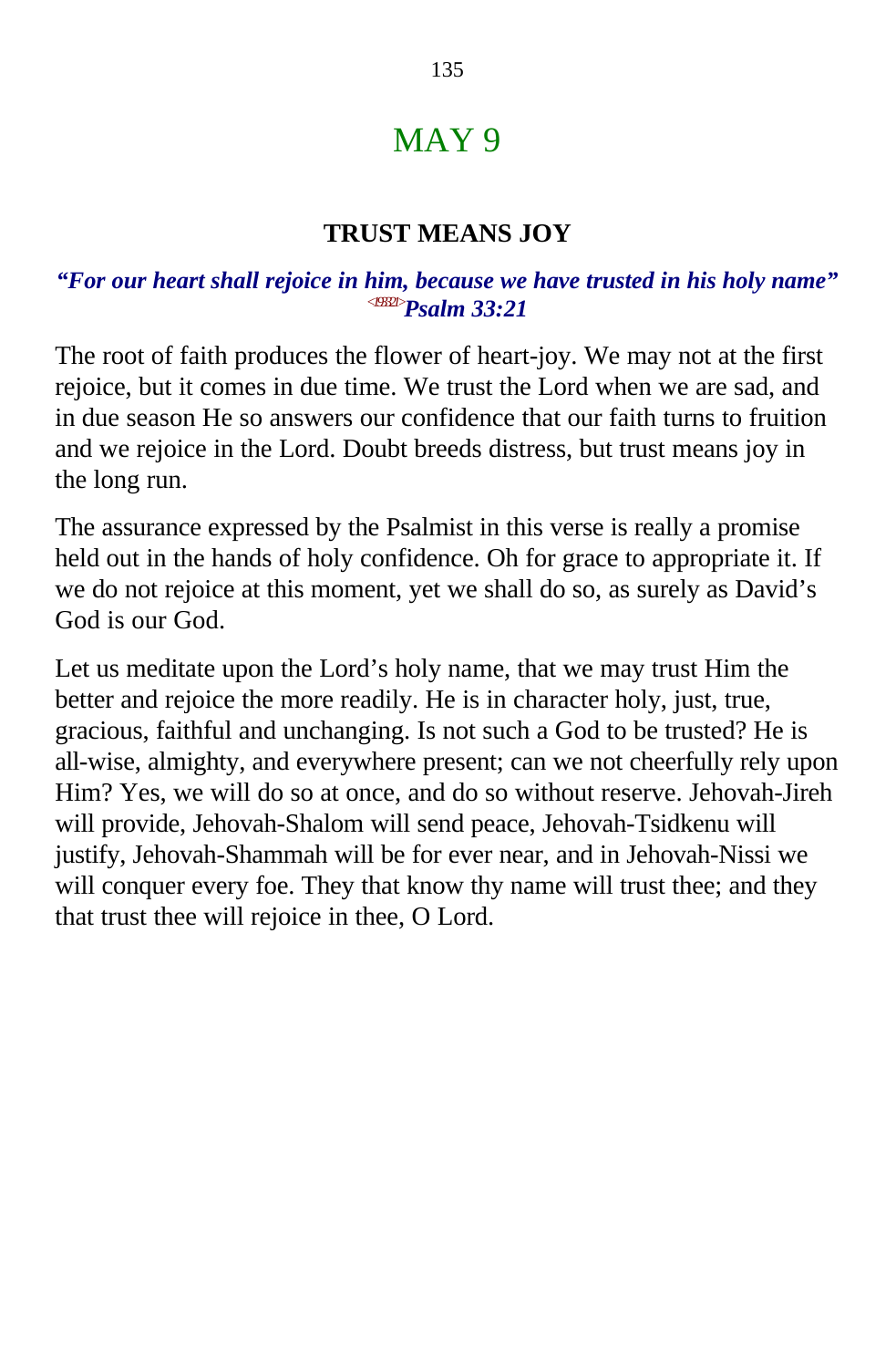#### **FEAR ONLY GOD**

#### *"So that we may boldly say, The Lord is my helper, and I will not fear what man shall do unto me" <581306>Hebrews 13:6*

Because God will never leave nor forsake us, we may well be content with such things as we have. Since the Lord is ours, we cannot be left without a friend, a treasure, and a dwelling-place. This assurance may make us feel quite independent of men. Under such high patronage we do not feel tempted to cringe before our fellowmen, and ask of them permission to call our lives our own; but what we say we boldly say, and defy contradiction.

He who fears God has nothing else to fear. We should stand in such awe of the living Lord that all the threats that can be used by the proudest persecutor should have no more effect upon us than the whistling of the wind. Man in these days cannot do so much against us as he could when the apostle wrote the verse at the head of this page. Racks and stakes are out of fashion. Giant Pope cannot burn the pilgrims now. If the followers of false teachers try cruel mockery and scorn, we do not wonder at it, for the men of this world cannot love the heavenly seed. What then? We must bear the world's scorn. It breaks no bones. God helping us, let us be bold, and when the world rages let it rage, but let us not fear it.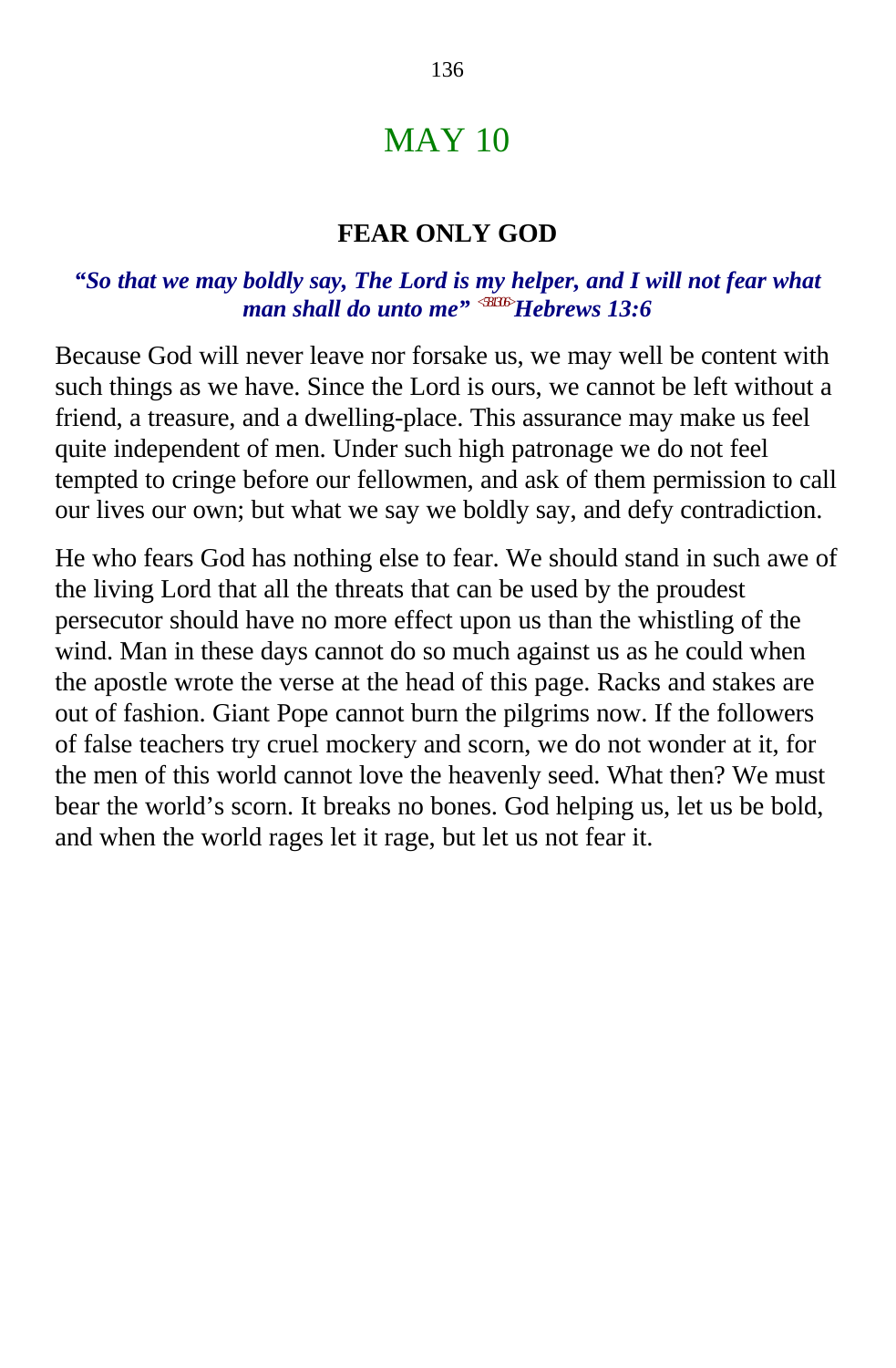#### **WAIT FOR THE FINALS**

#### *"Gad, a troop shall overcome him: but he shall overcome at the last." <014919>Genesis 49:19*

Some of us have been like the tribe of Gad. Our adversaries for a while were too many for us, they came upon us like a troop. Yes, and for the moment they overcame us; and they exulted greatly because of their temporary victory. Thus they only proved the first part of the family heritage to be really ours, for Christ's people, like Dan, shall have a troop overcoming them. This being overcome is very painful, and we should have despaired if we had not by faith believed the second line of our father's benediction, "He shall overcome at the last." "All's well that ends well," said the world's poet; and he spoke the truth. A war is to be judged, not by first successes or defeats, but by that which happens "at the last." The Lord will give to truth and righteousness victory "at the last"; and, as Mr. Bunyan says, that means for ever, for nothing can come after the last.

What we need is patient perseverance in well-doing, calm confidence in our glorious Captain. Christ, our Lord Jesus, would teach us His holy art of setting the face like a flint to go through with work or suffering till we can say, "It is finished." Hallelujah. Victory! Victory! We believe the promise. "He shall overcome at the last."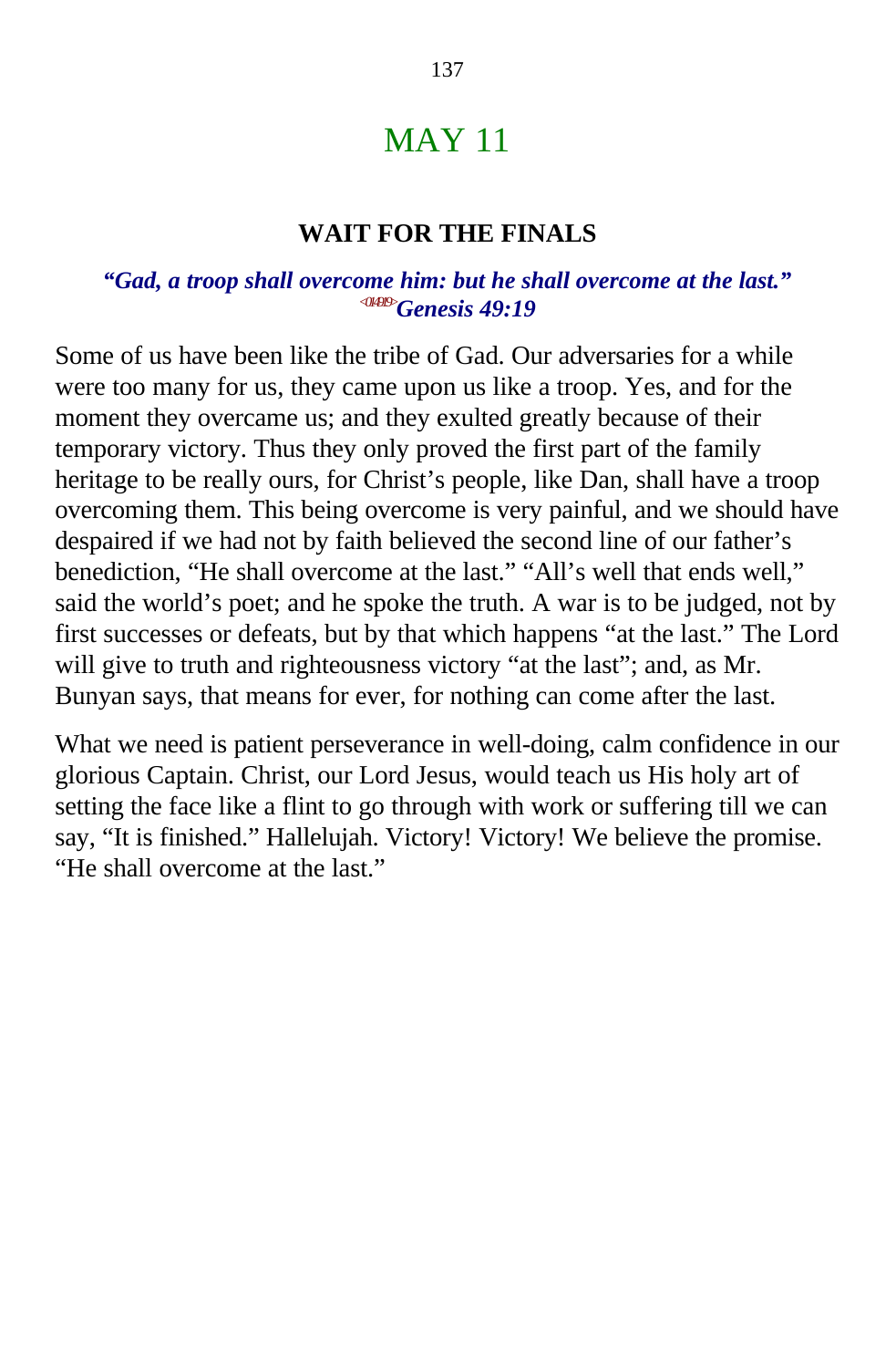### **SERVANTS HONORED**

### *"Whoso keepeth the fig tree shall eat the fruit thereof; so he that waiteth on his master shall be honored" <202718>Proverbs 27:18*

He who tends the fig tree has figs for his pains, and he who waits on a good master has honor as his reward. Truly the Lord Jesus is the very best of masters, and it is an honor to be allowed to do the least act for His sake. To serve some lords is to watch over a crab tree and eat the crabs as one's wages; but to serve my Lord Jesus is to keep a fig tree of the sweetest figs. His service is in itself delight, continuance in it is promotion, success in it is blessedness below, and the reward for it is glory above.

Our greatest honors will be gathered in that season when the figs will be ripe, even in the next world. Angels who are now our servitors will bear us home when our day's work is done. Heaven, where Jesus is, will be our honorable mansion, eternal bliss our honorable portion, and the Lord Himself our honorable companion. Who can imagine the full meaning of this promise, "He that waiteth on his master shall be honored"?

Lord, help me to wait upon my Master. Let me leave all idea of honor to the hour when thou thyself shalt honor me. May thy Holy Spirit make me a lowly and patient worker and waiter!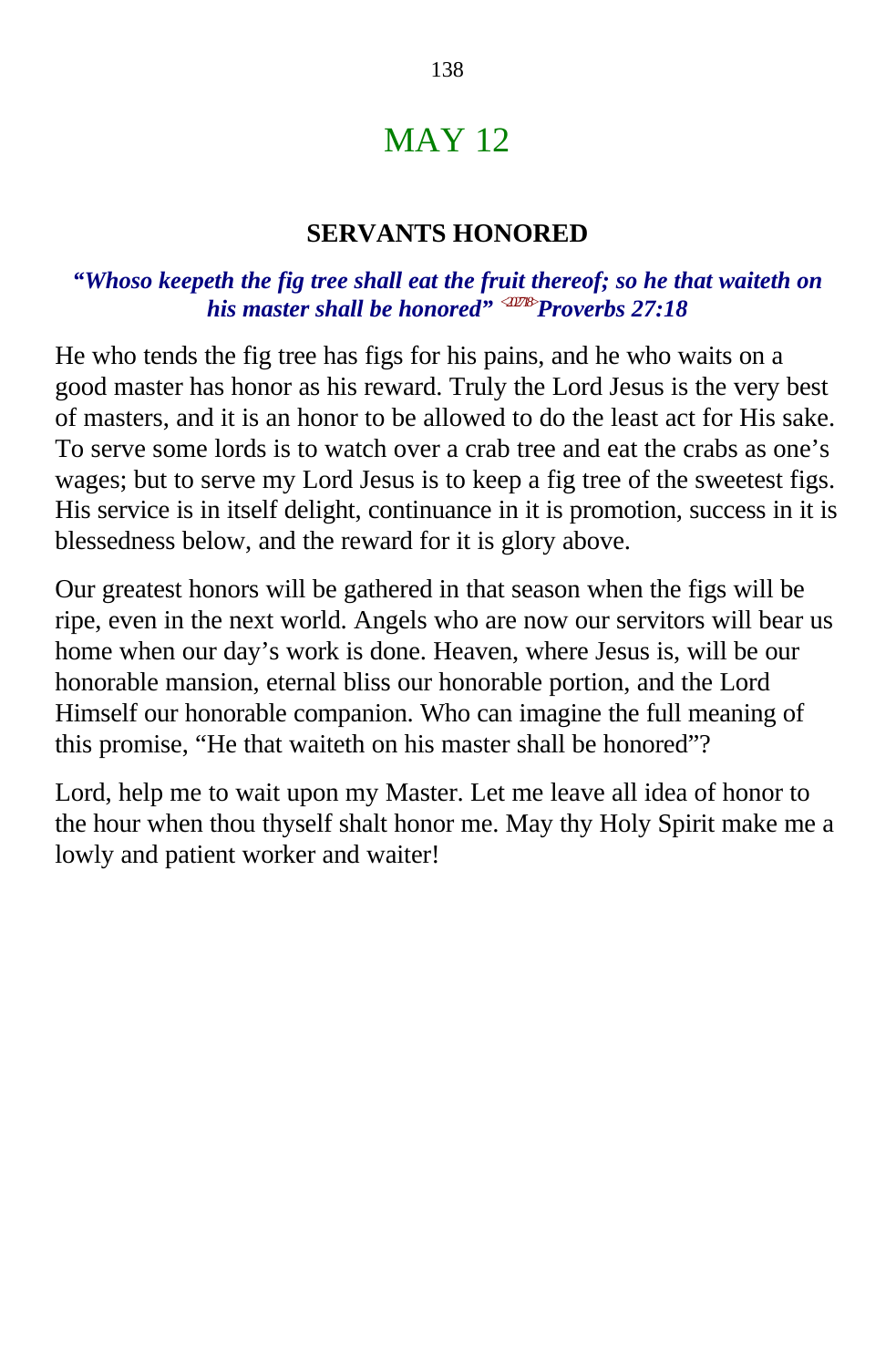### **DAY IS AT HAND**

#### *"And I will give him the morning star"* <sup>*#228</sup>Revelation 2:28*</sup>

Until the day break, and the shadows flee away, what a blessing it is to see in Jesus "the morning star"! I remember when we read in the newspapers the idle tale that the star of Bethlehem had again appeared. On inquiry we found that it was only "the morning star"; but no great mistake had been made after all.

It is best to see Jesus as the sun; but when we cannot do so, the next best thing is to see Him as that star which prophesies the day, and shows that the eternal light is near at hand. If I am not today all that I hope to be, yet I see Jesus, and that assures me that I shall one day be like Him. A sight of Jesus by faith is the pledge of beholding Him in His glory and being transformed into His image. If I have not at this hour all the light and joy I could desire, yet I shall have it; for as surely as I see the morning star I shall see the day. The morning star is never far from the sun.

Come, my soul, has the Lord given thee the morning star? Dost thou hold fast that truth, grace, hope, and love which the Lord has given thee? Then in this thou hast the dawn of coming glory. He that makes thee overcome evil, and persevere in righteousness, has therein given thee the morning star.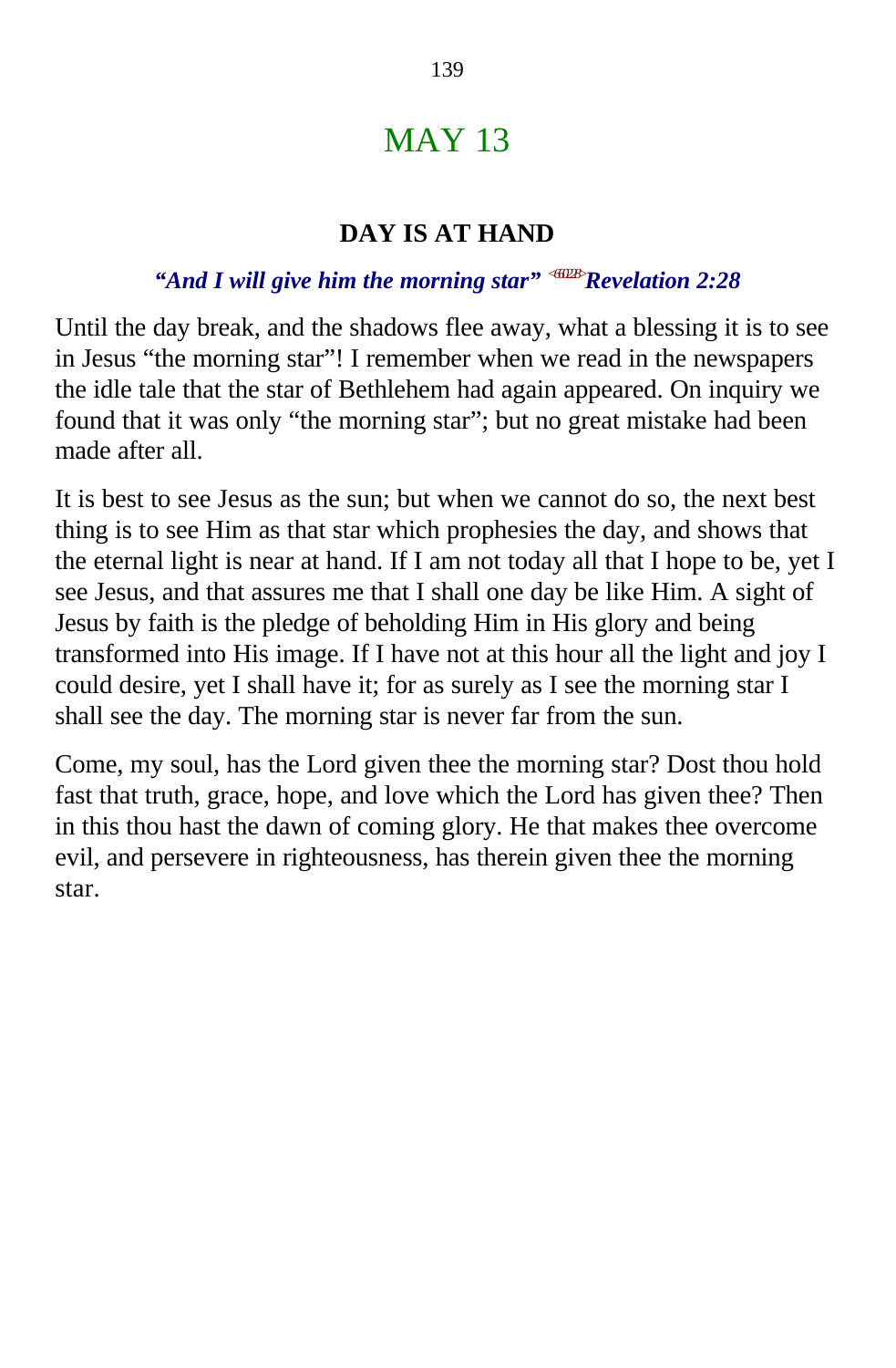### **SURGERY FOR HEALING**

#### *"Come, and let us return unto the Lord: for he hath torn, and he will heal us; he hath smitten, and he will bind us up* <sup>2860</sup>*Hosea 6:1*

It is the Lord's way to tear before He heals. This is the honest love of His heart, and the sure surgery of His hand. He also bruises before He binds up, or else it would be uncertain work. The law comes before the gospel; the sense of need before the supply of it. Is the reader now under the convincing, crushing hand of the Spirit? Has he received the spirit of bondage again to fear? This is a salutary preliminary to real gospel healing and binding up.

Do not despair, dear heart, but come to the Lord with all thy jagged wounds, black bruises, and running sores. He alone can heal, and He delights to do it. It is our Lord's office to bind up the brokenhearted, and He is gloriously at home at it. Let us not linger, but at once return unto the Lord from whom we have gone astray. Let us show Him our gaping wounds, and beseech Him to know His own work, and complete it. Will a surgeon make an incision, and then leave his patient to bleed to death? Will the Lord pull down our old house, and then refuse to build us a better one? Dost thou ever wantonly increase the misery of poor anxious souls? That be far from thee, O Lord.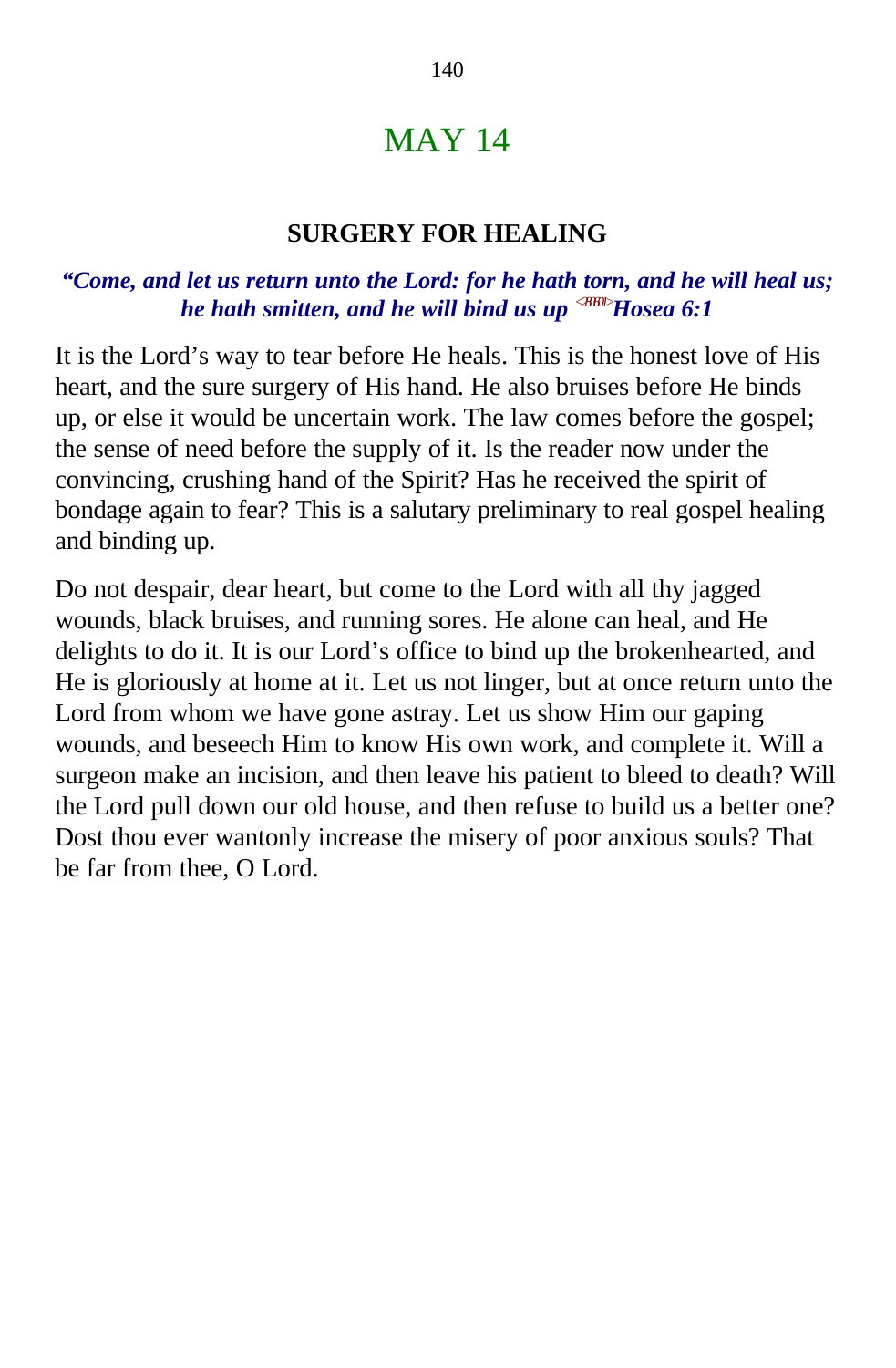#### **GOD'S HIGH PLACES**

#### *"I will set him on high because he hath known my name <199114>Psalm 91:14*

Does the Lord say this to me? Yes, if I have known His name. Blessed be the Lord, I am no stranger to Him. I have tried Him, and proved Him, and known Him, and, therefore, do I trust Him. I know His name as a sin-hating God, for by His Spirit's convincing power I have been taught that He will never wink at evil. But I also know Him as the sin-pardoning God in Christ Jesus, for He has forgiven me all trespasses. His name is faithfulness, and I know it, for He has never forsaken me though my troubles have multiplied upon me.

This knowledge is a gift of grace, and the Lord makes it to be the reason why He grants another grace-gift, namely, setting on high. This is grace upon grace. Observe that if we climb on high, the position may be dangerous; but if the Lord sets us there, it is safe. He may raise us to great usefulness, to eminent experience, to success in service, to leadership among workers, to a father's place among the little ones. If He does not do this, He may set us on high by near fellowship, clear insight, holy triumph, and gracious anticipation of eternal glory. When God sets us on high, Satan himself cannot pull us down. Oh, that this may be our case all through this day!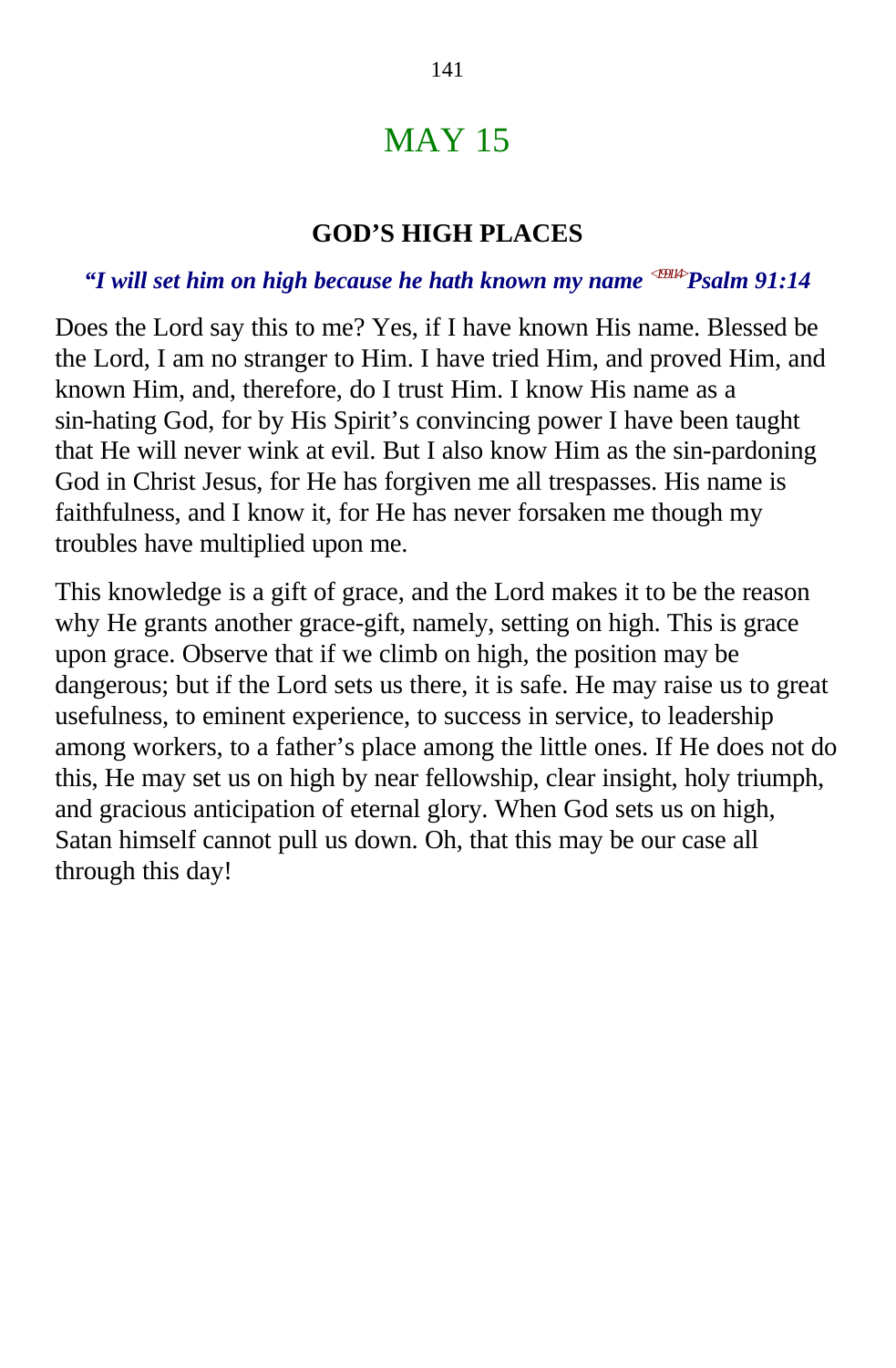#### **WE RECEIVE AS WE GIVE**

#### *"Blessed are the merciful: for they shall obtain mercy" <400507>Matthew 5:7*

It is not meet that the man who will not forgive should be forgiven, nor shall he who will not give to the poor have his own wants relieved. God will measure to us with our own bushels, and those who have been hard masters and hard creditors, will find that the Lord will deal hardly with them. "He shall have judgment without mercy, that hath shewed no mercy.

This day let us try to give and to forgive. Let us mind the two bears bear and forbear. Let us be kind, and gentle, and tender. Let us not put harsh constructions upon men's conduct, nor drive hard bargains, nor pick foolish quarrels, nor be difficult to please. Surely we wish to be blessed, and we also want to obtain mercy: let us be merciful, that we may have mercy. Let us fulfill the condition, that we may earn the beatitude. Is it not a pleasant duty to be kind? Is there not much more sweetness in it than in being angry and ungenerous? Why, there is a blessedness in the thing itself! Moreover, the obtaining of mercy is a rich reward. What but sovereign grace could suggest such a promise as this? We are merciful to our fellow-mortal in pence, and the Lord forgives us "all that debt."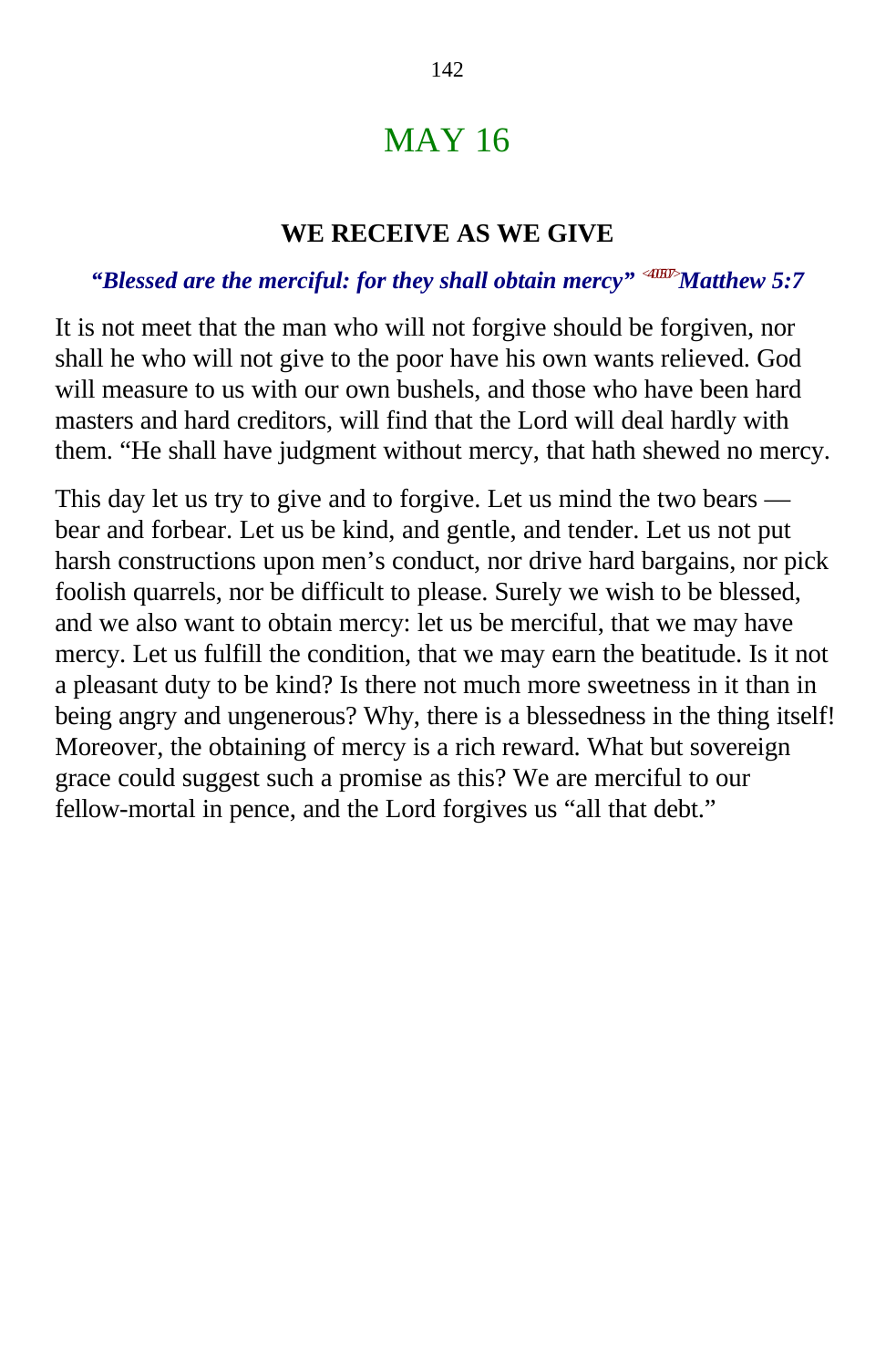### **NO NEED TO STINT**

#### *"The upright shall have good things in possession" <202810>Proverbs 28:10*

The Book of Proverbs is also a Book of Promises. Promises ought to be proverbs among the people of God. This is a very remarkable one. We are accustomed to think of our good things as in reversion, but here we are told that we shall have them in possession.

Not all the malice and cunning of our enemies can work our destruction: they shall fall into the pit which they have digged. Our inheritance is so entailed upon us that we shall not be kept out of it, nor so turned out of the way as to miss it.

But what have we now? We have a quiet conscience through the precious blood of Jesus. We have the love of God set upon us beyond all change. We have power with God in prayer in all time of need. We have the providence of God to watch over us, the angels of God to minister to us, and, above all, the Spirit of God to dwell in us. In fact, all things are ours. "Whether things present or things to come: all are yours." Jesus is ours. Yea, the divine trinity in unity is ours. Hallelujah. Let us not pine and whine, and stint and slave, since we have good things in possession. Let us live on our God and rejoice in Him all the day. Help us, O Holy Ghost!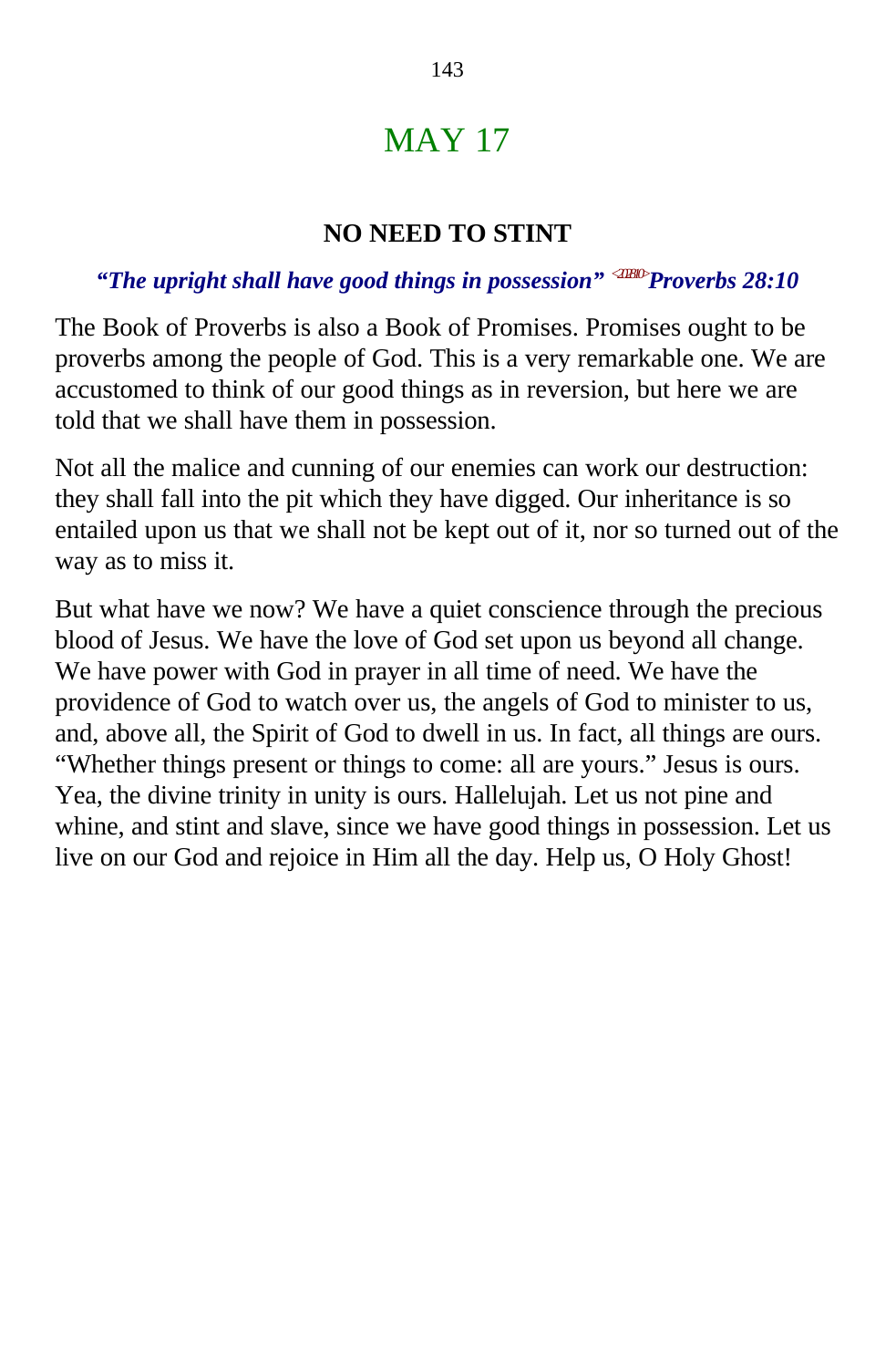### **LOSSES OVERCOME**

### *"And I will restore to you the years that the locust hath eaten"* <sup>2025</sup>*Joel 2:25*

Yes those wasted years over which we sigh shall be restored to us. God can give us such plentiful grace that we shall crowd into the remainder of our days as much of service as will be some recompense for those years of unregeneracy over which we mourn in humble penitence.

The locusts of backsliding, worldliness, lukewarmness, are now viewed by us as a terrible plague. Oh that they had never come near us! The Lord in mercy has now taken them away, and we are full of zeal to serve Him. Blessed be His name, we can raise such harvests of spiritual graces as shall make our former barrenness to disappear. Through rich grace we can turn to account our bitter experience, and use it to warn others. We can become the more rooted in humility, childlike dependence, and penitent spirituality, by reason of our former shortcomings. If we are the more watchful, zealous, and tender, we shall gain by our lamentable losses. The wasted years, by a miracle of love, can be restored. Does it seem too great a boon? Let us believe for it, and live for it, and we may yet realize it, even as Peter became all the more useful a man after his presumption was cured by his discovered weakness. Lord, aid us by thy grace.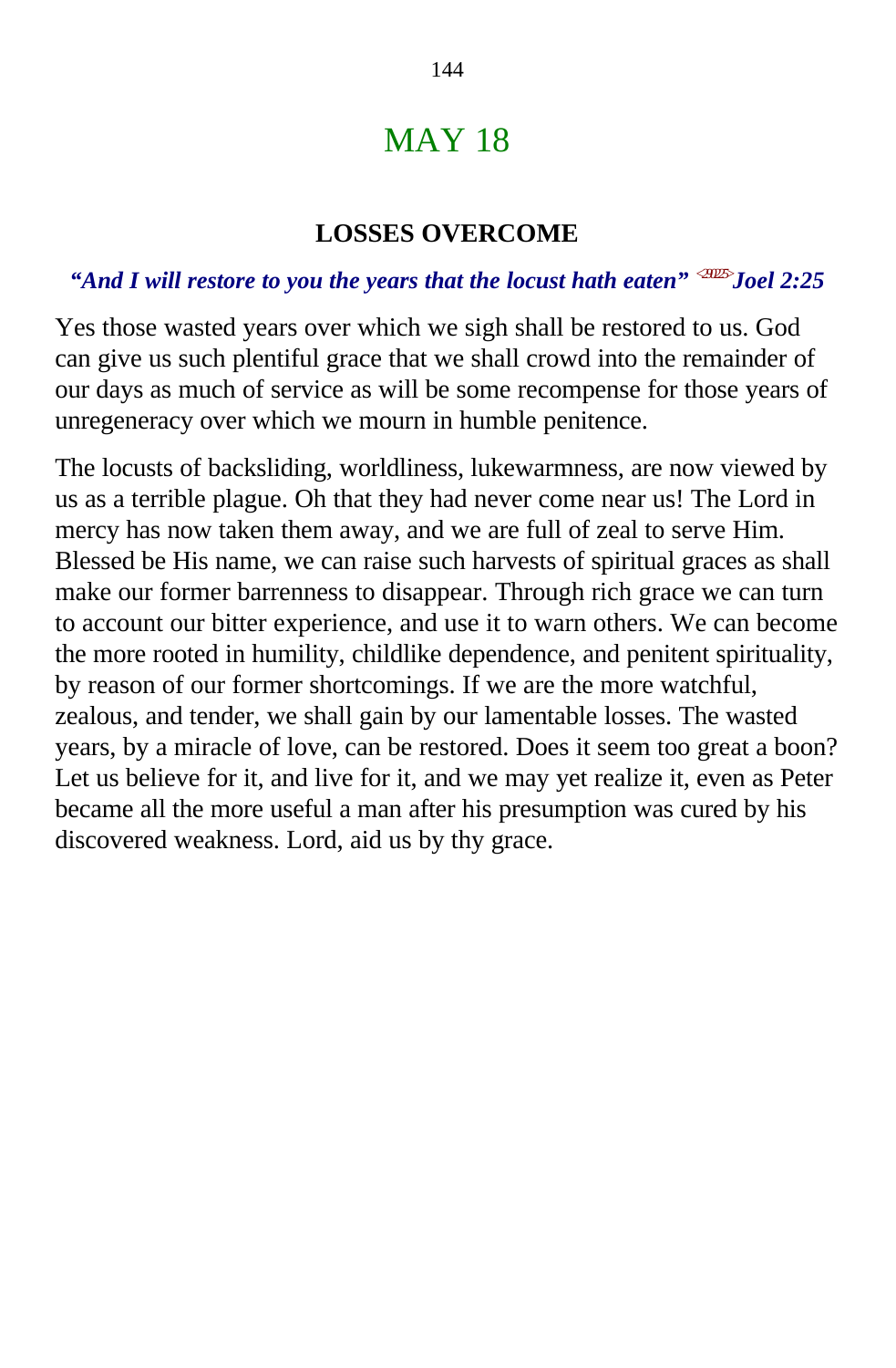### **WE MAY SPEAK FOR GOD**

There fore thus saith the Lord, If thou return, then will I bring thee again, and thou shalt stand before me: and if thou take forth the precious from the vile, thou shalt be as my mouth"  $\frac{\text{2459}}{\text{Teremiah}}$  15:19

Poor Jeremiah! Yet why do we say so? The weeping prophet was one of the choicest servants of God, and honored by Him above many. He was hated for speaking the truth. The word which was so sweet to him was bitter to his hearers, yet he was accepted of his Lord. He was commanded to abide in his faithfulness, and then the Lord would continue to speak through him. He was to deal boldly and truthfully with men, and perform the Lord's winnowing work upon the professors of his day, and then the Lord gave him this word, "Thou shalt be as my mouth."

What an honor! Should not every preacher, yea, every believer, covet it? For God to speak by us, what a marvel! We shall speak sure, pure truth; and we shall speak it with power. Our word shall not return void; it shall be a blessing to those who receive it, and those who refuse it shall do so at their peril. Our lips shall feed many. We shall arouse the sleeping and call the dead to life.

O dear reader, pray that it may be so with all the sent servants of our Lord.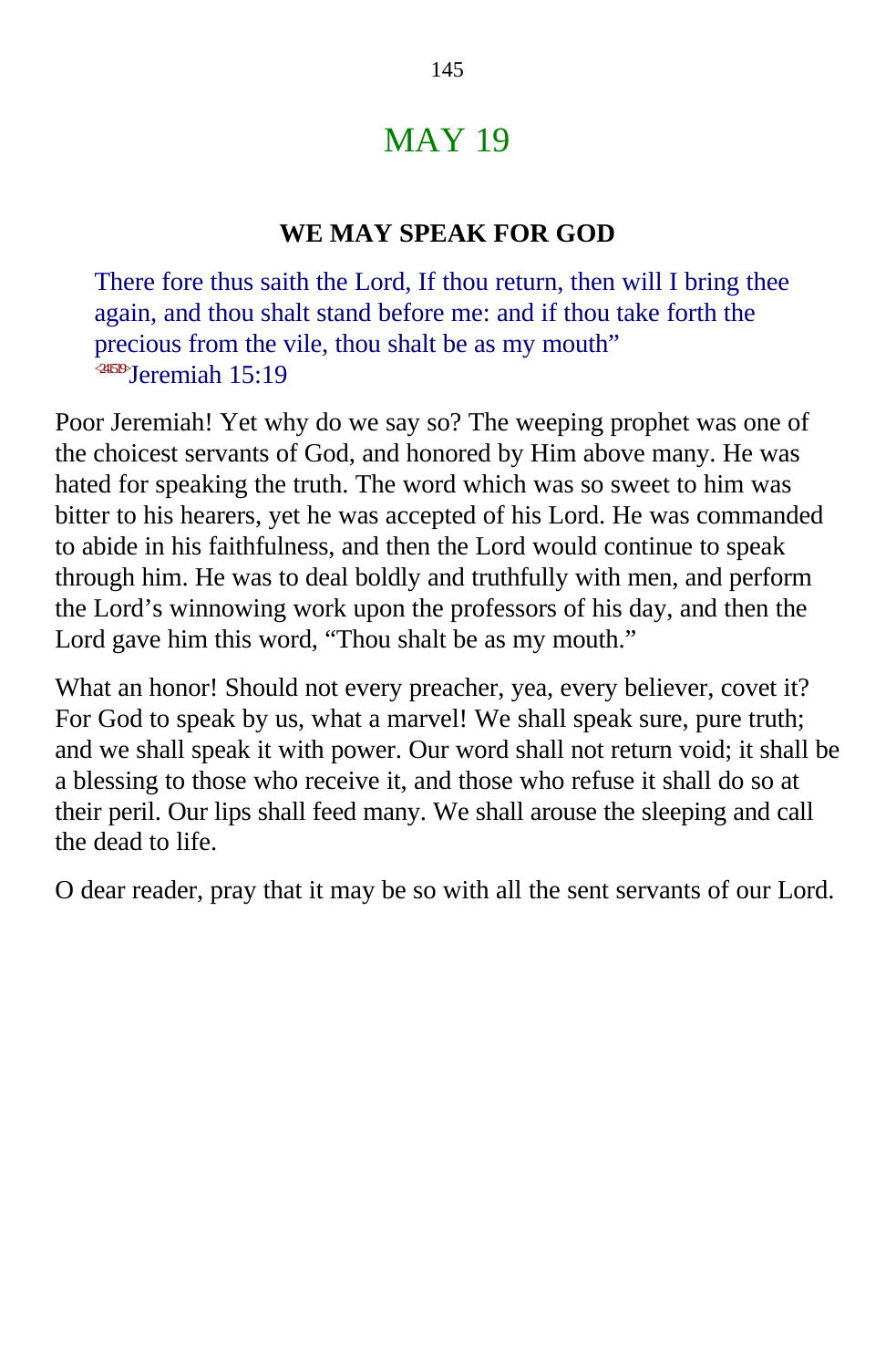#### **WE DARE NOT DOUBT**

#### *"I will go before thee, and make the crooked places straight: I will break in pieces the gates of brass, and cut in sunder the bars of iron*<sup> $\alpha$ *</sup><sup>2502</sup><i>Isaiah 45:2*</sup>

This was for Cyrus; but it is evermore the heritage of all the Lord's own spiritual servants. Only let us go forward by faith, and our way will be cleared for us. Crooks and turns of human craft and Satanic subtlety shall be straightened for us; we shall not need to track their devious windings. The gates of brass shall be broken, and the iron bars which fastened them shall be cut asunder. We shall not need the battering ram nor the crowbar: the Lord Himself will do the impossible for us, and the unexpected shall be a fact.

Let us not sit down in coward fear. Let us press onward in the path of duty; for the Lord hath said it, "I will go before thee." Ours not to reason why; ours but to dare and dash forward. It is the Lord's work, and He will enable us to do it: all impediments must yield before Him. Hath He not said, "I will break in pieces the gates of brass?" What can hinder His purpose or balk His decrees? Those who serve God have infinite resources. The way is clear to faith though barred to human strength. When Jehovah says, "I will," as He does twice in this promise, we dare not doubt.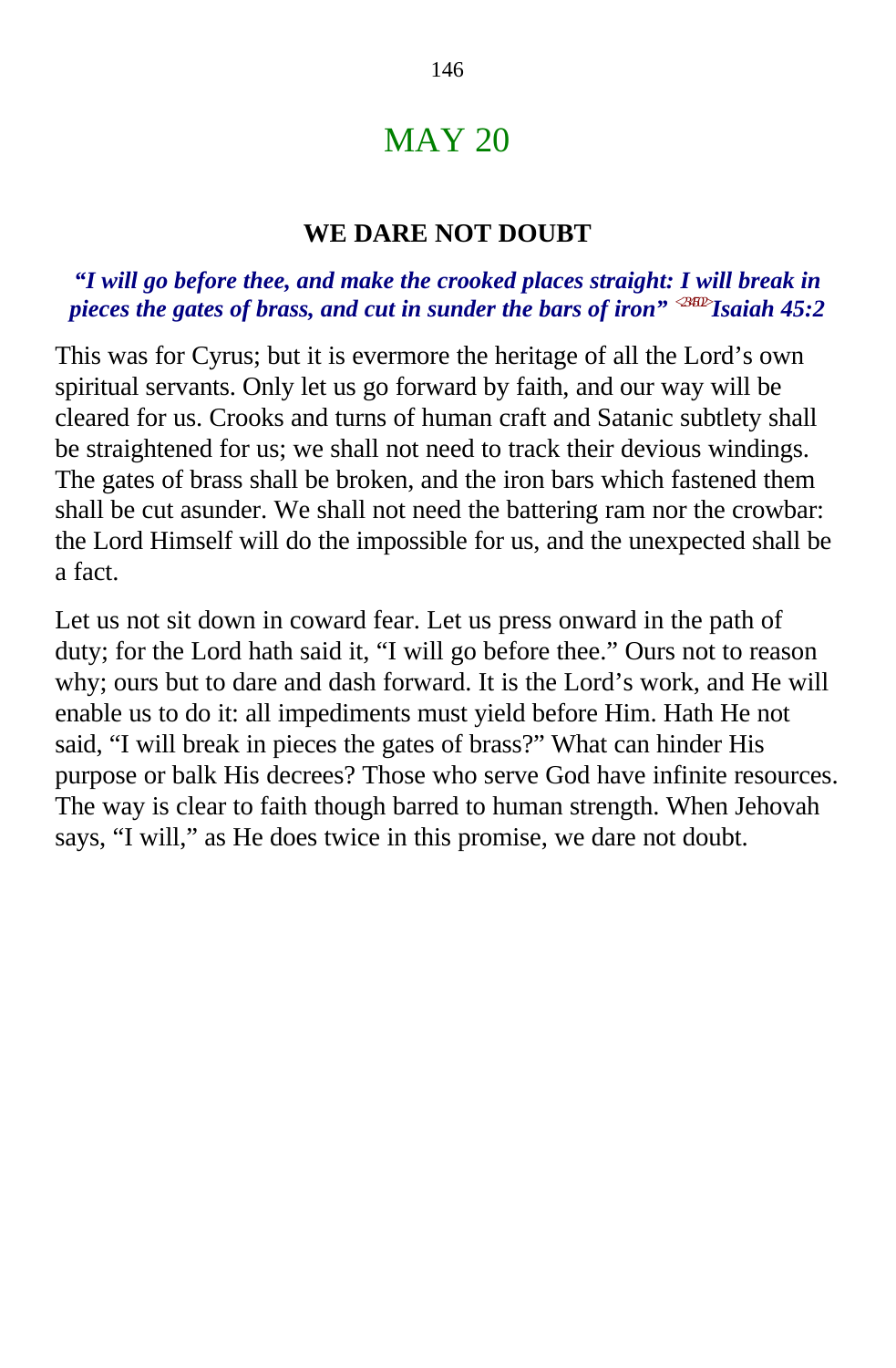### **RAIN WITHOUT CLOUDS? NEVER!**

#### *"If the clouds be full of rain, they empty themselves upon the earth" <211103>Ecclesiastes 11:3*

Why, then, do we dread the clouds which now darken our sky? True, for a while they hide the sun, but the sun is not quenched; he will shine out again before long. Meanwhile those black clouds are filled with rain; and the blacker they are, the more likely they are to yield plentiful showers. How can we have rain without clouds?

Our troubles have always brought us blessings, and they always will. They are the dark chariots of bright grace. These clouds will empty themselves before long, and every tender herb will be the gladder for the shower. Our God may drench us with grief, but He will not drown us with wrath; nay, He will refresh us with mercy. Our Lord's love-letters often come to us in black-edged envelopes. His wagons rumble, but they are loaded with benefit. His rod blossoms with sweet flowers and nourishing fruits. Let us not worry about the clouds, but sing because May flowers are brought to us through the April clouds and showers.

O Lord, the clouds are the dust of thy feet! How near thou art in the cloudy and dark day! Love beholds thee, and is glad. Faith sees the clouds emptying themselves and making the little hills rejoice on every side.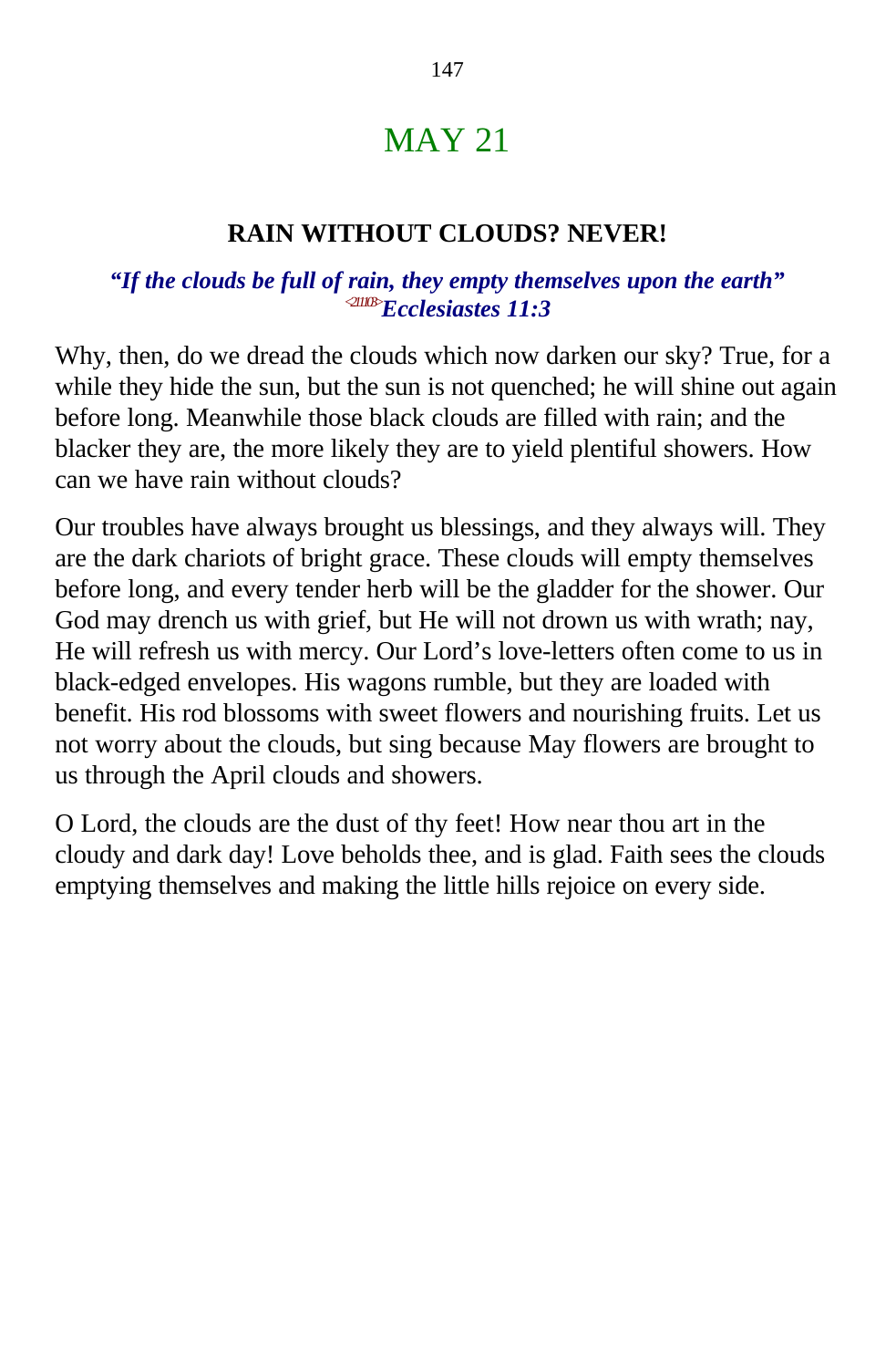### **SONG OF CONFIDENCE**

"Though I walk in the midst of trouble, thou wilt revive me: thou shalt stretch forth thine hand against the wrath of mine enemies, and thy right hand shall save me"  $\frac{\text{dBBID}}{\text{Psalm}}$  138:7

Wretched walking in the midst of trouble. Nay, blessed walking, since there is a special promise for it. Give me a promise, and what is the trouble? What doth my Lord teach me here to say? Why this "Thou wilt revive me." I shall have more life, more energy, more faith. Is it not often so, that trouble revives us, like a breath of cold air when one is ready to faint?

How angry are my enemies and especially the arch-enemy! Shall I stretch forth my hand and fight my foes? No, my hand is better employed in doing service for my Lord. Besides, there is no need, for my God will use His far-reaching arm, and He will deal with them far better than I could if I were to try. "Vengeance is mine; I will repay, saith the Lord." He will with His own right hand of power and wisdom save me, and what more can I desire?

Come, my heart, talk this promise over to thyself till thou canst use it as the song of thy confidence, the solace of thy loneliness. Pray to be revived thyself, and leave the rest with the Lord, who performeth all things for thee.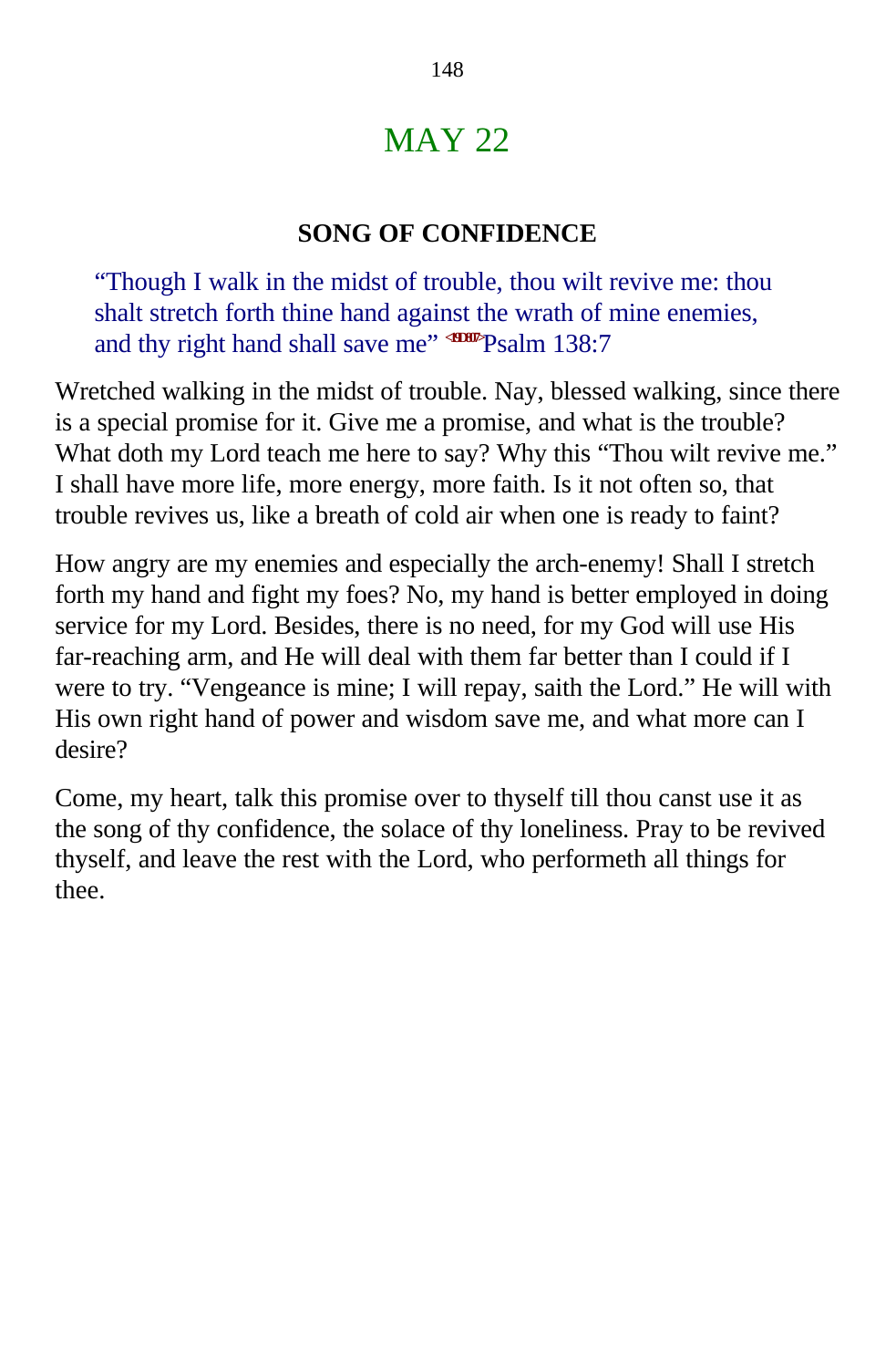### **FULL RELIANCE ON GOD**

#### *"For he shall deliver the needy when he crieth; the poor also, and him that hath no helper*" <sup>*ADRA2D***Psalm 72:12**</sup>

The needy cries; what else can he do? His cry is heard of God; what else need he do? Let the needy reader take to crying at once, for this will be his wisdom. Do not cry in the ears of friends, for even if they can help you it is only because the Lord enables them. The nearest way is to go straight to God, and let your cry come up before Him. Straightforward makes the best runner: run to the Lord, and not to secondary causes.

"Alas!" you cry, "I have no friend or helper." So much the better; you can rely upon God in both capacities — as without supplies and without helpers. Make your double need your double plea. Even for temporal mercies you may wait upon God, for He careth for His children in these temporary concerns. As for spiritual necessities, which are the heaviest of all, the Lord will hear your cry, and will deliver you and supply you.

O poor friend, try your rich God. O helpless one, lean on His help. He has never failed me, and I am sure He will never fail you. Come as a beggar, and God will not refuse you help. Come with no plea but His grace. Jesus is King, will He let you perish of want? What! Did you forget this?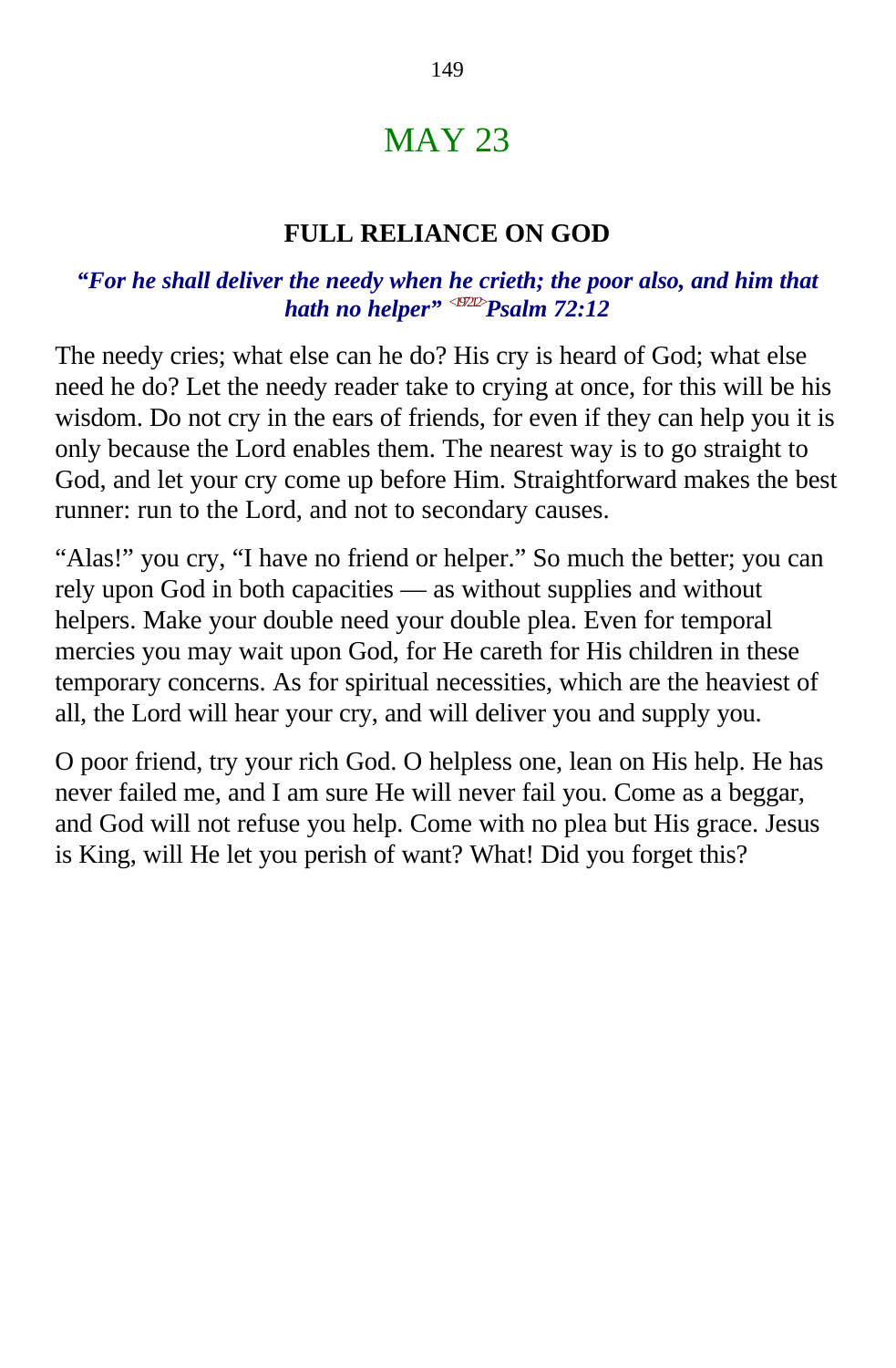#### **ONE A MAJORITY!**

#### *"One man of you shall chase a thousand: for the Lord your God, he it is that fighteth for you, as he hath promised you*" <sup>*AB30</sup>Joshua 23:10*</sup>

Why count heads? One man with God is a majority though there be a thousand on the other side. Sometimes our helpers may be too many for God to work with them, as was the case with Gideon, who could do nothing till he had increased his forces by thinning out their numbers. But the Lord's hosts are never too few. When God would found a nation, He called Abram alone and blessed him. When He would vanquish proud Pharaoh, He used no armies, but Only Moses and Aaron. The "one man ministry," as certain wise men call it, has been far more used of the Lord than trained bands with their officers. Did all the Israelites together slay so many as Samson alone? Saul and his hosts slew their thousands, but David his ten thousands.

The Lord can give the enemy long odds and yet vanquish him. If we have faith, we have God with us, and what are multitudes of men? One shepherd's dog can drive before him a great flock of sheep. If the Lord sent thee, O my brother, his strength will accomplish his divine purpose. Wherefore, rely on the promise, and be very courageous.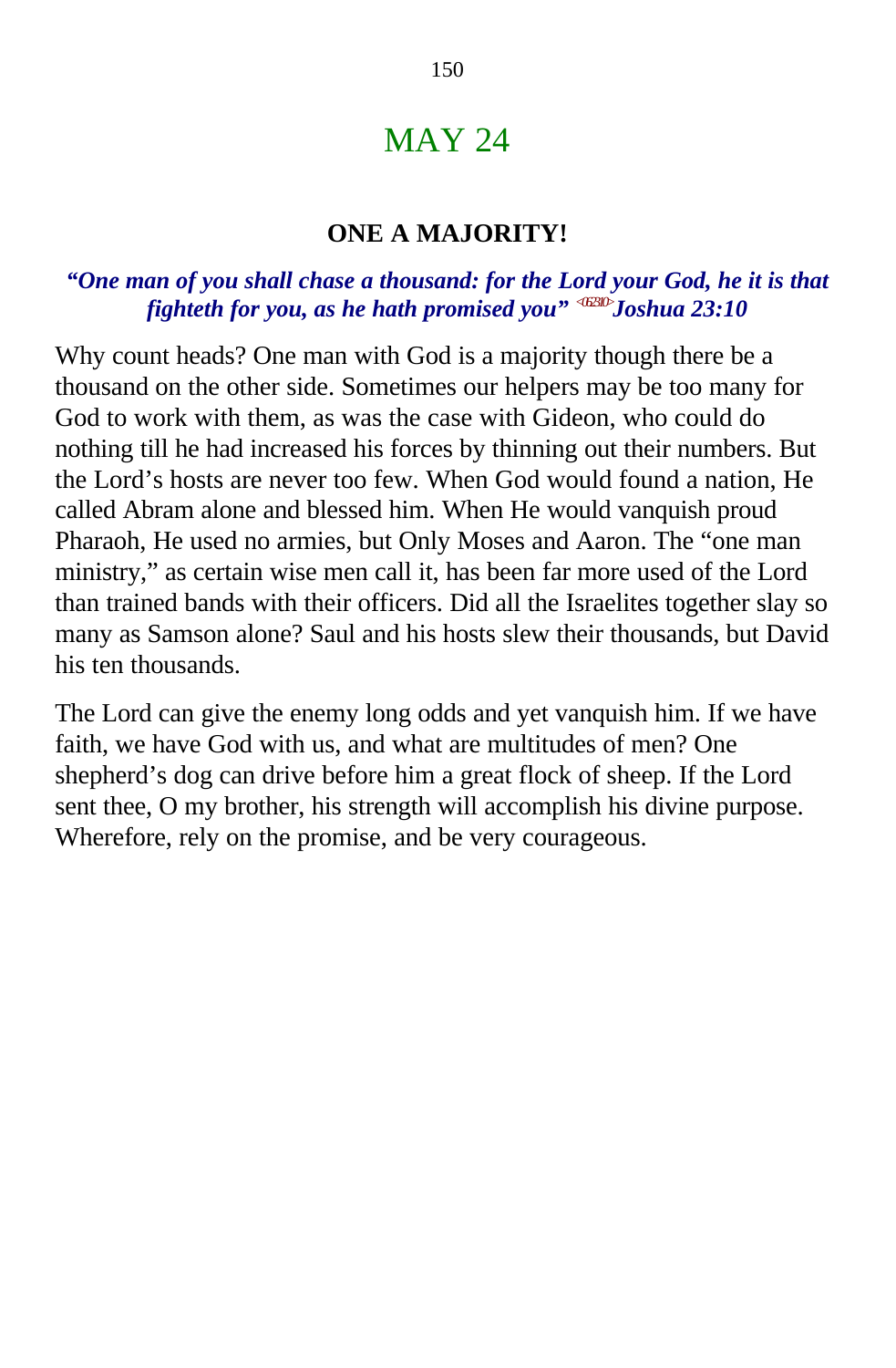#### **GOD'S TREASURY**

#### *"The Lord shall open unto thee his good treasure"* <sup>*ASSED*</sup> *Deuteronomy 28:12*

This refers first to the rain. The Lord will give this in its season. Rain is the emblem of all those celestial refreshings which the Lord is ready to bestow upon His people. Oh for a copious shower to refresh the Lord's heritage!

We seem to think that God's treasury can only be opened by a great prophet like Elijah, but it is not so, for this promise is to all the faithful in Israel, and, indeed, to each one of them. O believing friend, "the Lord shall open unto thee his good treasure." Thou, too, mayest see Heaven opened, and thrust in thy hand and take out thy portion, yea, and a portion for all thy brethren round about thee. Ask what thou wilt, and thou shalt not be denied, if thou abidest in Christ, and His words abide in thee.

As yet thou hast not known all thy Lord's treasures, but He shall open them up to thine understanding. Certainly thou hast not yet enjoyed the fullness of His covenant riches, but He will direct thine heart into His love, and reveal Jesus in thee. Only the Lord himself can do this for thee; but here -is His promise, and if thou wilt hearken diligently unto His voice, and obey His will, His riches in glory by Christ Jesus shall be thine.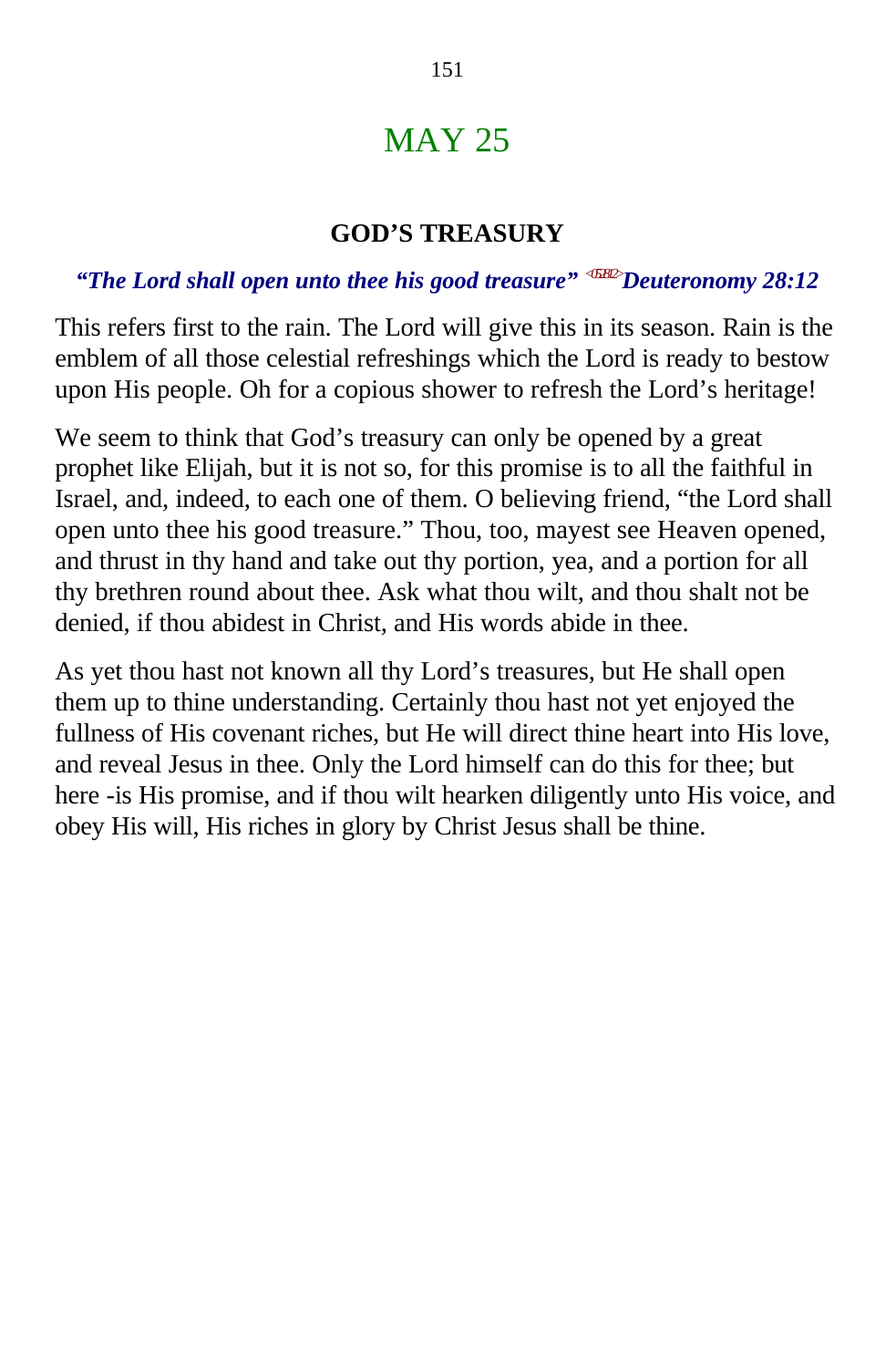#### **COMMONEST THINGS BLESSED**

#### *"Ye shall serve the Lord your God, and he shall bless thy bread, and thy water*" <sup>*<sup>4225</sup></sup>Exodus 23:25*</sup>

What a promise is this! To serve God is in itself a high delight. But what an added privilege to have the blessing of the Lord resting upon us in all things! Our commonest things become blessed when we ourselves are consecrated to the Lord. Our Lord Jesus took bread and blessed it; behold, we also eat of blessed bread. Jesus blessed water and made it wine: the water which we drink is far better to us than any of the wine with which men make merry; every drop has a benediction in it. The divine blessing is on the man of God in everything, and it shall abide with him at every time.

What if we have only bread and water! Yet it is blessed bread and water. Bread and water we shall have. That is implied, for it must be there for God to bless it. "Thy bread shall be given thee, and thy waters shall be sure." With God at our table, we not only ask a blessing, but we have one. It is not only at the altar but at the table that He blesses us. He serves those well who serve Him well. This table-blessing is not of debt, but of grace. Indeed, there is a troubled grace; He grants us grace to serve Him, by His grace feeds us with bread, and then in His grace blesses it.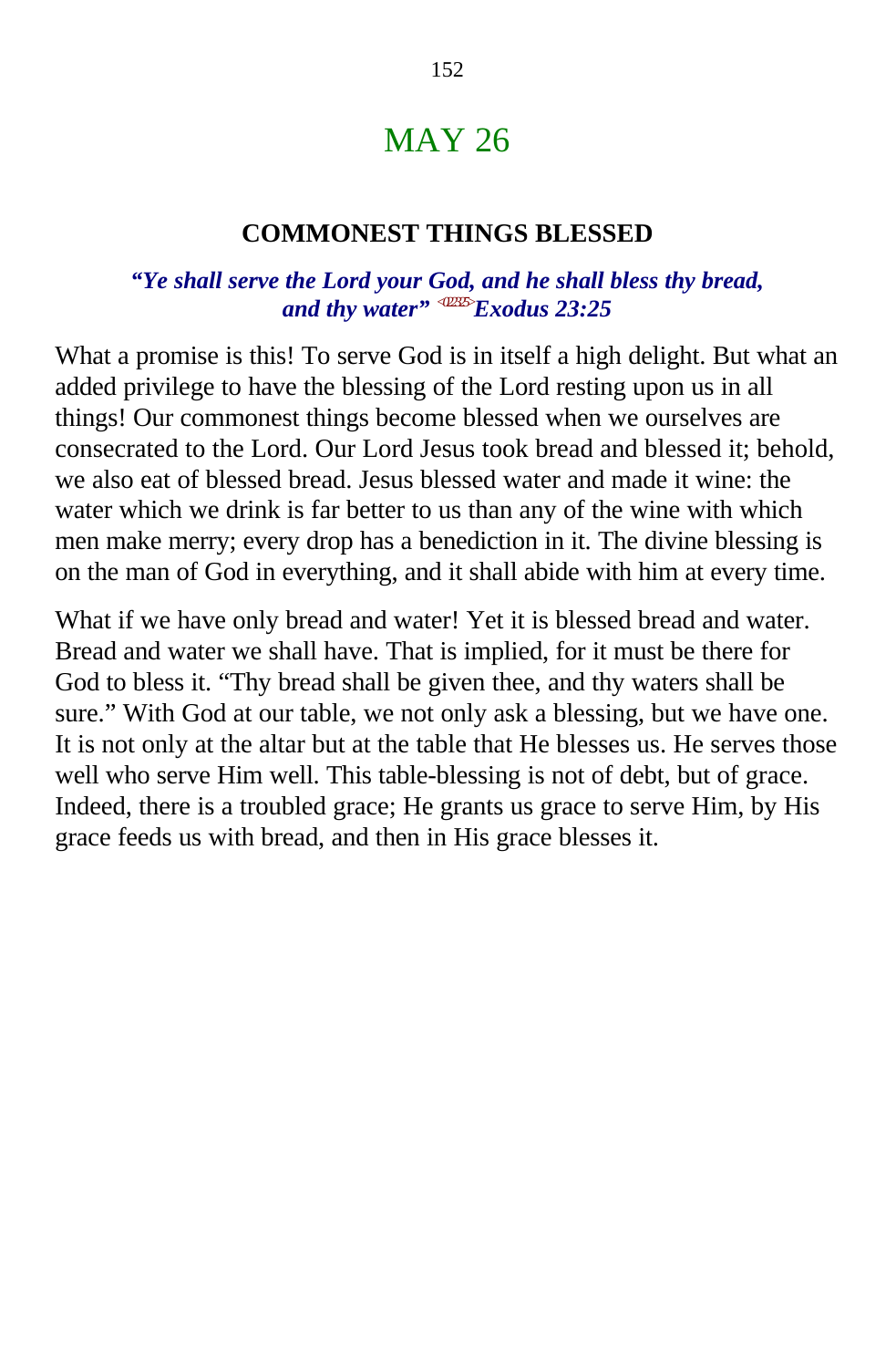### **AS THE LIFE — SO THE FRUIT**

"For if these things be in you, and abound, they make you that ye shall neither be barren nor tin fruitful in the knowledge of our Lord Jesus Christ" **<sup>&</sup>lt;**610108**<sup>&</sup>gt;** 2 Peter 1:8

If we desire to glorify our Lord by fruitfulness we must have certain things within us; for nothing can come out of us which is not first of all within us. We must begin with faith, which is the groundwork of all the virtues; and then diligently add to it virtue, knowledge, temperance, and patience. With these we must have godliness and brotherly love. All these put together will most assuredly cause us to produce, as our life fruit, the clusters of usefulness, and we shall not be mere idle knowers, but real doers of the Word. These holy things must not only be in us, but abound, or we shall be barren. Fruit is the overflow of life, and we must be full before we can flow over.

We have noticed men of considerable parts and opportunities who have never succeeded in doing real good in the conversion of souls; and after close observation we have concluded that they lacked certain graces which are absolutely essential to fruit-bearing. For real usefulness, graces are better than gifts. As the man is, so is his work. If we would do better we must be better. Let the text be a gentle hint to unfruitful professors, and to myself also.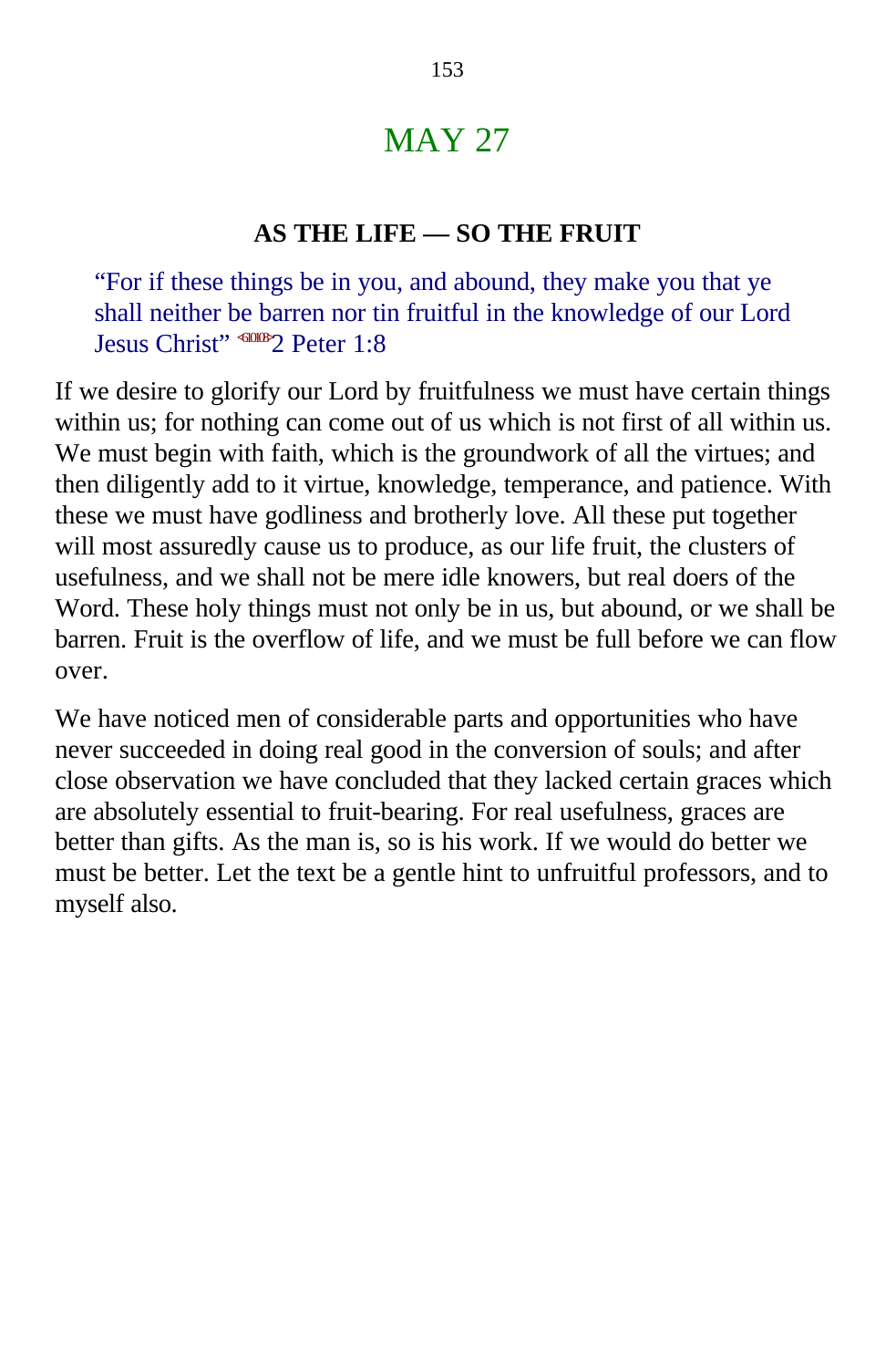#### **REMIND GOD OF HIS PROMISE**

### *"And thou saidst, I will surely do thee good"* <sup>*IRPD*</sup>Genesis 32:12

This is the sure way of prevailing with the Lord in prayer. We may humbly remind Him of what He has said. Our faithful God will never run back from His word, nor will He leave it unfulfilled; yet He loves to be inquired of by His people, and put in mind of His promise. This is refreshing to their memories, reviving to their faith, and renewing to their hope. God's Word is given, not for His sake, but for ours. His purposes are settled, and He needs nothing to bind Him to His design of doing His people good; but He gives the promise for our strengthening and comfort. Hence He wishes us to plead it, and say to Him, "Thou saidst."

"I will surely do thee good" is just the essence of all the Lord's gracious sayings. Lay a special stress on the word "surely." He will do us good, real good, lasting good, only good, every good. He will make us good, and this is to do us good in the very highest degree. He will treat us as He does his saints while we are here, and that is good. He will soon take us to be with Jesus and all His chosen, and that is supremely good. With this promise in our hearts we need not fear angry Esau, nor anyone else. If the Lord will do us good, who can do us hurt?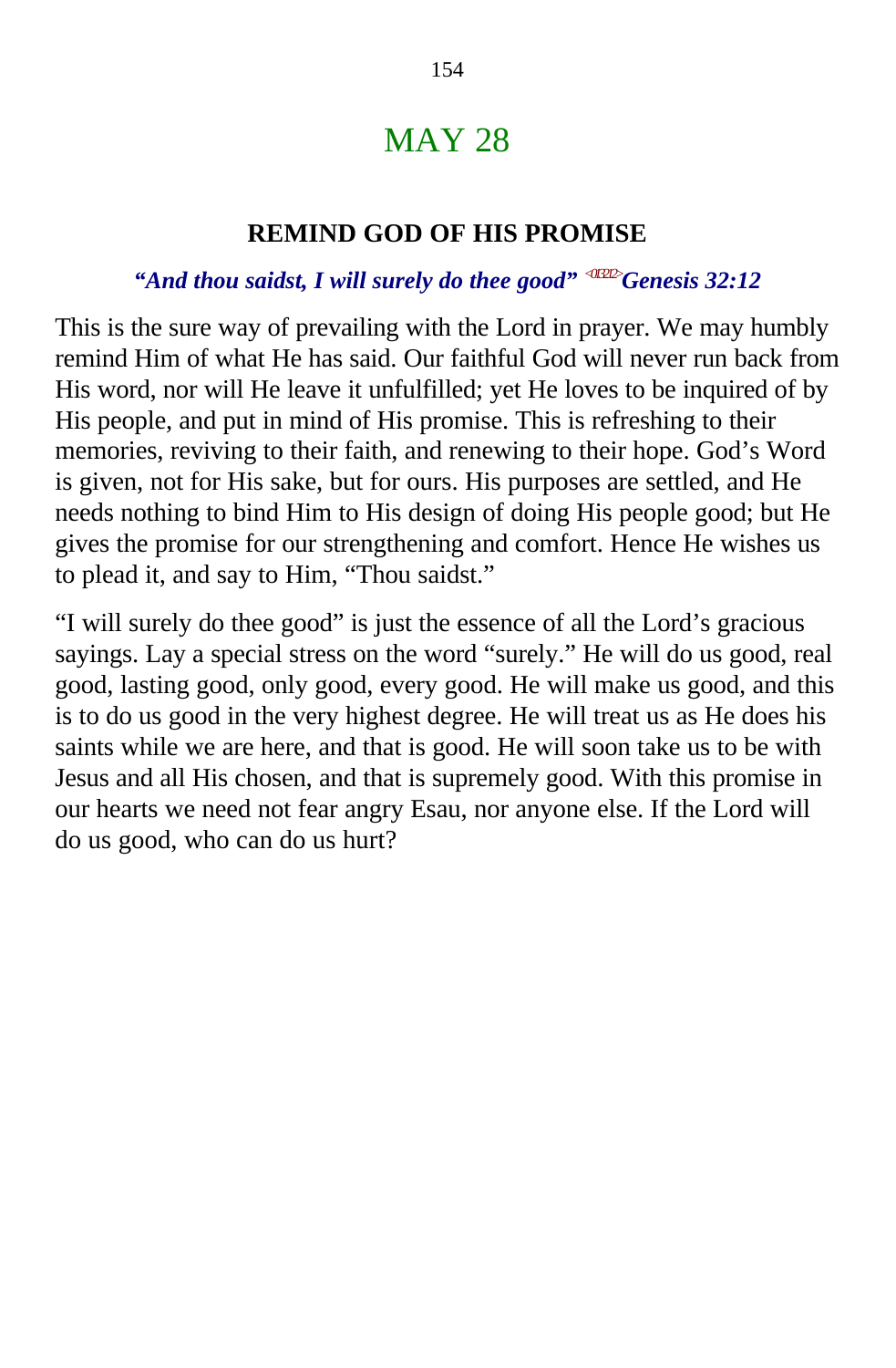#### **FISHERS FOLLOW HIM**

#### *"And Jesus said unto them, Come ye after me, and I will make you to become fishers of men" <410117>Mark 1:17*

Only by coming after Jesus can we obtain our heart's desire, and be really useful to our fellow men. Oh, how we long to be successful fishers for Jesus! We would sacrifice our lives to win souls. But we are tempted to try methods which Jesus would never have tried. Shall we yield to this suggestion of the enemy? If so, we may splash the water, but we shall never take the fish. We must follow after Jesus if we would succeed. Sensational methods, entertainments, and so forth — are these coming after Jesus? Can we imagine the Lord Jesus drawing a congregation by such means as are now commonly used? What is the result of such expedients? The result is nothing which Jesus will count up at the last great day.

We must keep to our preaching as our Master did, for by this means souls are saved. We must preach our Lord's doctrine, and proclaim a full and free gospel; for this is the net in which souls are taken. We must preach with His gentleness, boldness, and love; for this is the secret of success with human hearts. We must work under divine anointing, depending upon the sacred Spirit. Thus, coming after Jesus, and not running before Him, nor aside from Him, we shall be fishers of men.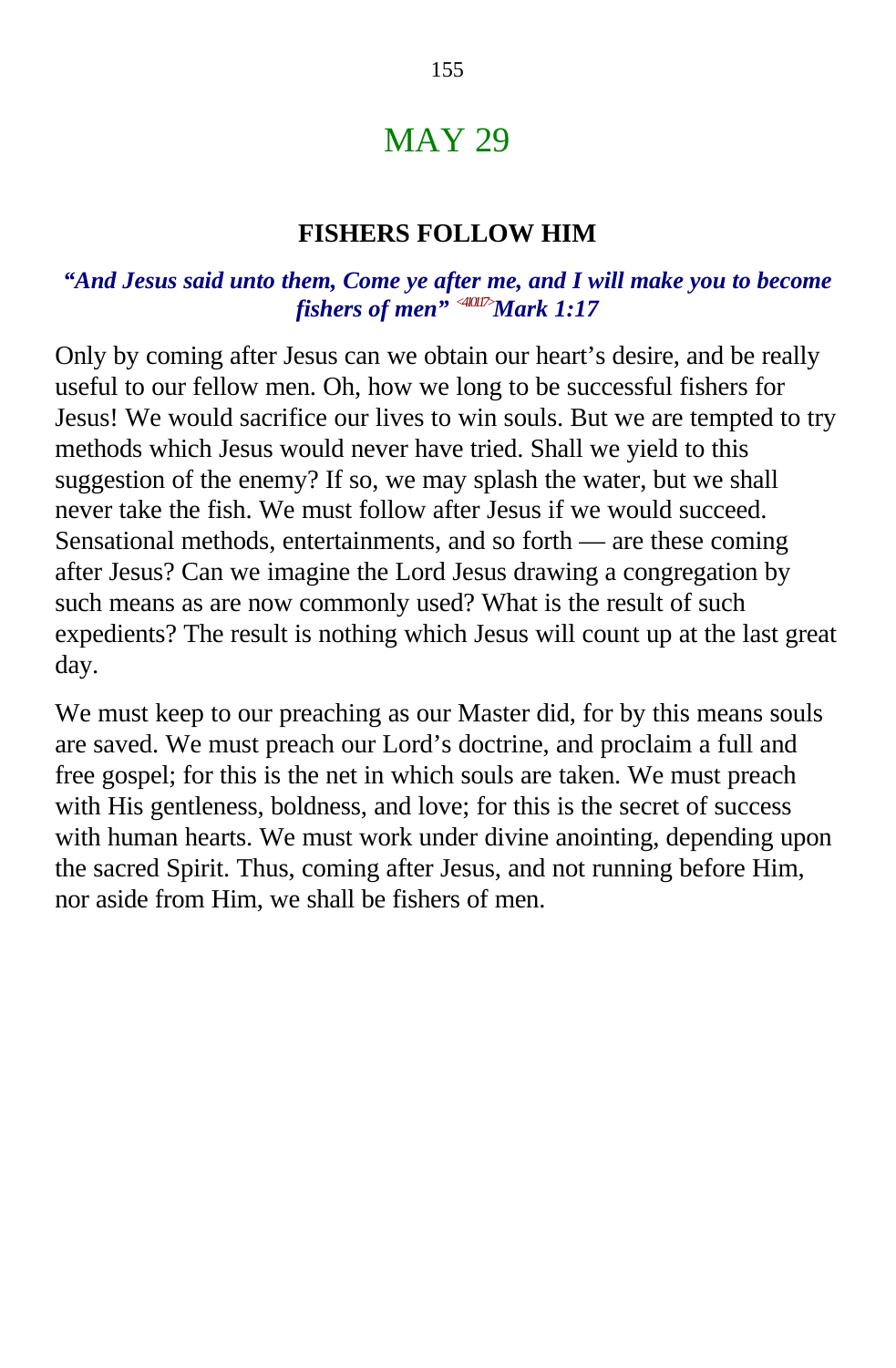### **HOLY FORESIGHT**

"Nevertheless I say unto you, Hereafter shall ye see the Son of man sitting on the right hand of power, and coming in the clouds of Heaven" <americal Matthew 26:64

Ah, Lord, thou wast in thy lowest state when before thy persecutors thou wast made to stand like a criminal! Yet the eyes of thy faith could see beyond thy present humiliation into thy future glory. What words are these, "Nevertheless — hereafter"! I would imitate thy holy foresight, and in the midst of poverty, or sickness, or slander, I also would say, "Nevertheless — hereafter." Instead of weakness, thou hast all power; instead of shame, all glory; instead of derision, all worship. Thy cross has not dimmed the splendor of thy crown, neither has the spittle marred the beauty of thy face. Say, rather, thou art the more exalted and honored because of thy sufferings.

So, Lord, I also would take courage from the "hereafter." I would forget the present tribulation in the future triumph. Help thou me by directing me into thy Father's love and into thine own patience, so that when I am derided for thy name I may not be staggered, but think more and more of the hereafter, and, therefore, all the less of today. I shall be with thee soon and behold thy glory. Wherefore, I am not ashamed, but say in my inmost soul, "Nevertheless — hereafter."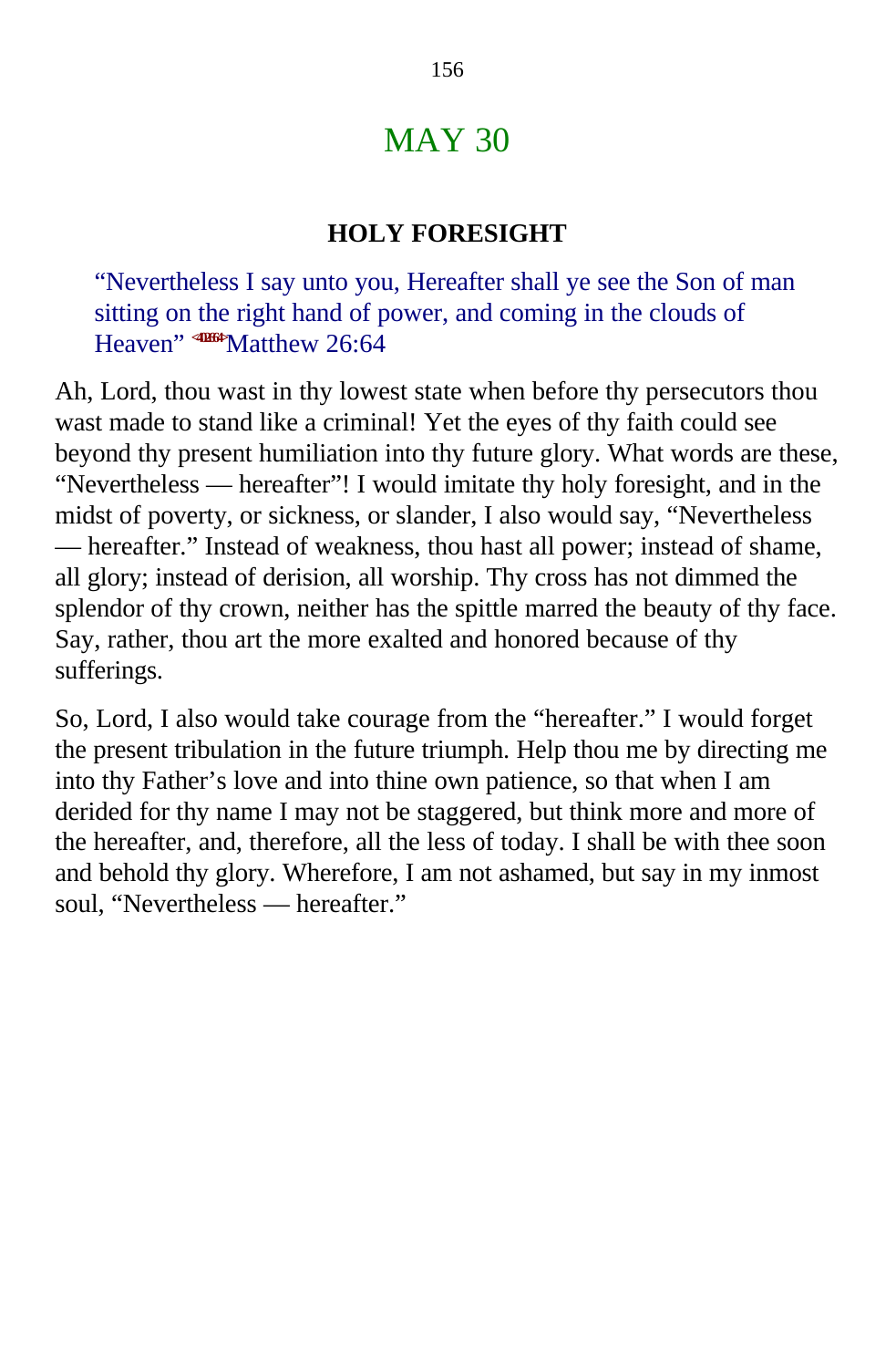### **"BE OF GOOD CHEER"**

#### *"In the world ye shall have tribulation: but be of good cheer; I have overcome the world*" <sup>*AKRb</sup>John 16:33*</sup>

My Lord's words are true as to the tribulation. I have my share of it beyond all doubt. The flail is not hung up out of the way, nor can I hope that it will be laid aside so long as I lie upon the threshingfloor. How can I look to be at home in the enemy's country, joyful while in exile, or comfortable in a wilderness? This is not my rest. This is the place of the furnace, and the forge, and the hammer. My experience tallies with my Lord's words.

I note how He bids me "be of good cheer." Alas! I am far too apt to be downcast. My spirit soon sinks when I am sorely tried. But I must not give way to this feeling. When my Lord bids me cheer up I must not dare to be cast down.

What is the argument which He uses to encourage me? Why, it is His own victory. He says, "I have overcome the world." His battle was much more severe than mine. I have not yet resisted unto blood. Why do I despair of overcoming? See, my soul, the enemy has been once overcome. I fight with a beaten foe. O world, Jesus has already vanquished thee; and in me, by His grace, He will overcome thee again. Therefore am I of good cheer, and sing unto my conquering Lord.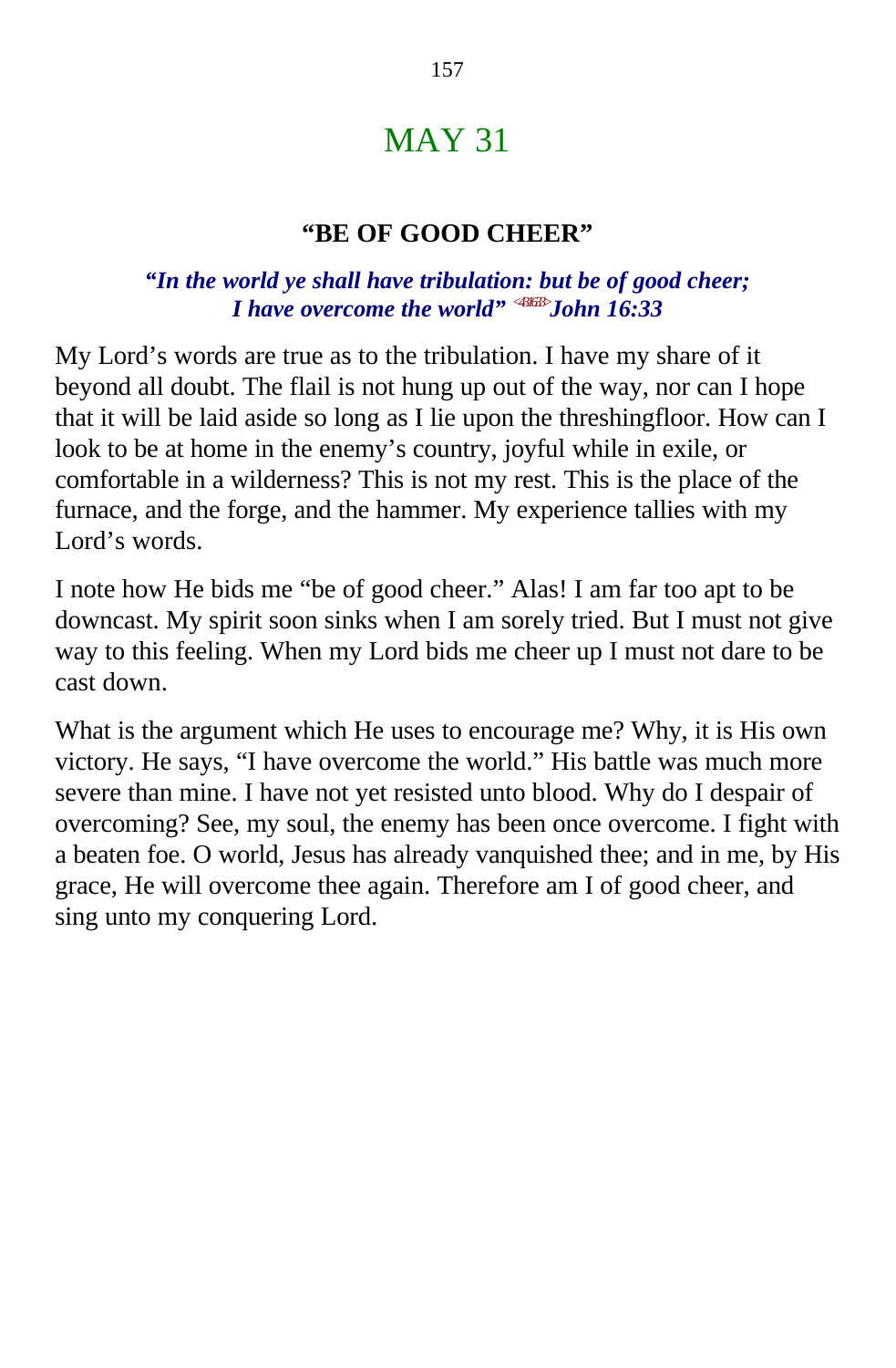# THE MONTH OF JUNE

### JUNE 1

### **GOD'S PROMISE KEEPS**

#### *"Cast thy bread upon the waters: for thou shalt find it after many days." <211101>Ecclesiastes 11:1*

We must not expect to see an immediate reward for all the good we do; nor must we always confine our efforts to places and persons which seem likely to yield us a recompense for our labors. The Egyptian casts his seed upon the waters of the Nile, where it might seem a sheer waste of corn. But in due time the flood subsides, the rice or other grain sinks into the fertile mud, and rapidly a harvest is produced. Let us today do good to the unthankful and the evil. Let us teach the careless and the obstinate. Unlikely waters may cover hopeful soil. Nowhere shall our labor be in vain in the Lord.

It is ours to cast our bread upon the waters; it remains with God to fulfill the promise, "Thou shalt find it." He will not let His promise fail. His good word which we have spoken shall live, shall be found, shall be found by us. Perhaps not just yet, but some day we shall reap what we have sown. We must exercise our patience; for perhaps the Lord may exercise it. "After many days," says the Scripture, and in many instances those days run into months and years, and yet the Word stands true. God's promise will keep; let us mind that we keep the precept, and keep it this day.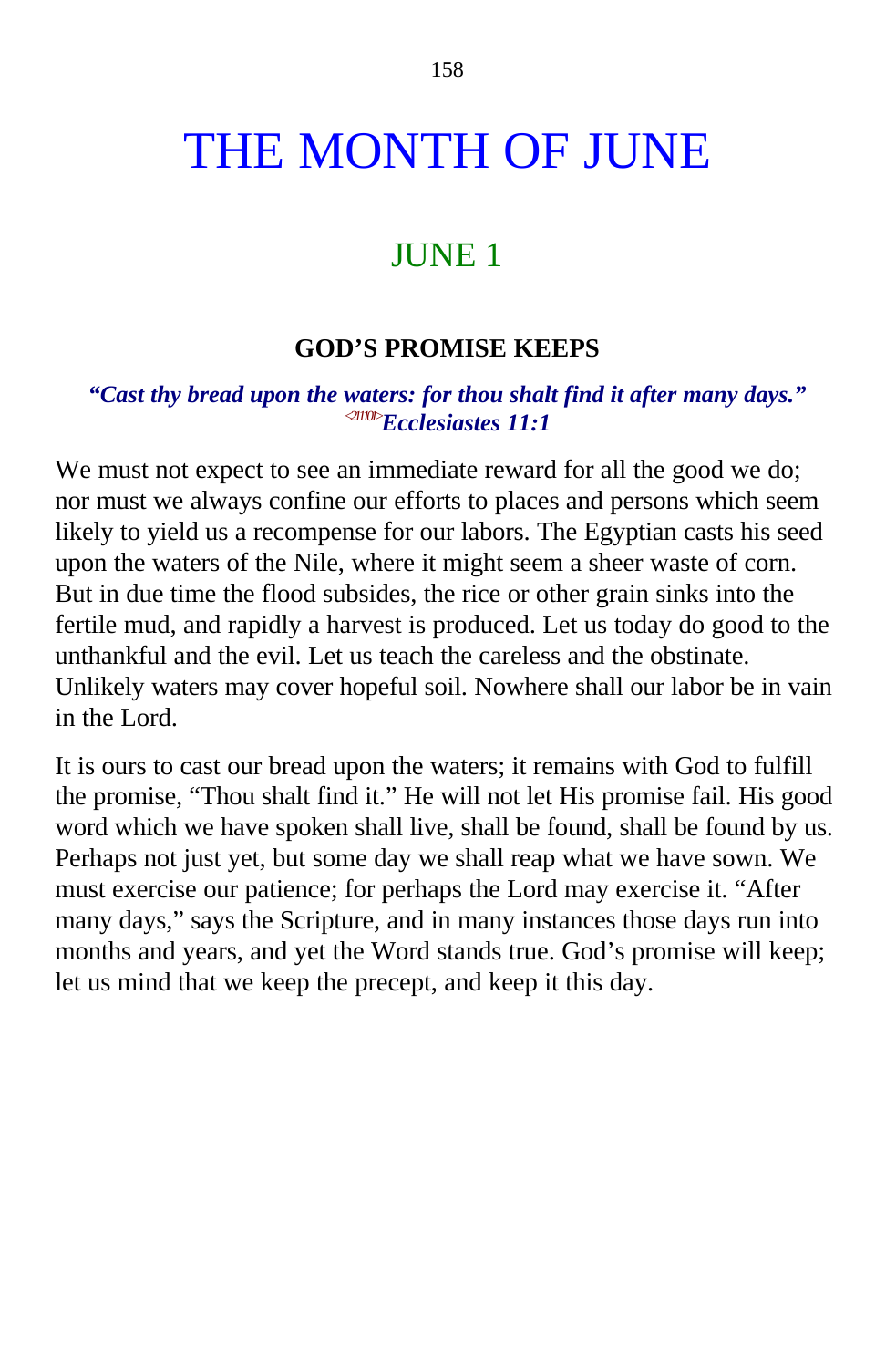### **IMMEDIATE FREEDOM**

#### *"For now will I break his yoke from off thee, and will burst thy bonds in sunder." <340113>Nahum 1:13*

The Assyrian was allowed for a season to oppress the Lord's people, but there came a time for his power to be broken. So, many a heart is held in bondage by Satan, and frets sorely under the yoke. Oh, that to such prisoners of hope the word of the Lord may come at once, according to the text, "Now will I break his yoke from off thee, and will burst thy bonds in sunder"!

See! the Lord promises a present deliverance: "Now will I break his yoke from off thee." Believe for immediate freedom, and according to thy faith SO shall it be unto thee at this very hour. When God saith "now," let no man say "tomorrow.

See how complete the rescue is to be; for the yoke is not to be removed, but broken; and the bonds are not to be untied, but burst asunder. Here is a display of divine force which guarantees that the oppressor shall not return. His yoke is broken, we cannot again be bowed down by its weight. His bonds are burst asunder, they can no longer hold us. Oh, to believe in Jesus for complete and everlasting emancipation! "If the Son shall make you free, ye shall be free indeed." Come, Lord, and set free thy captives, according to thy word.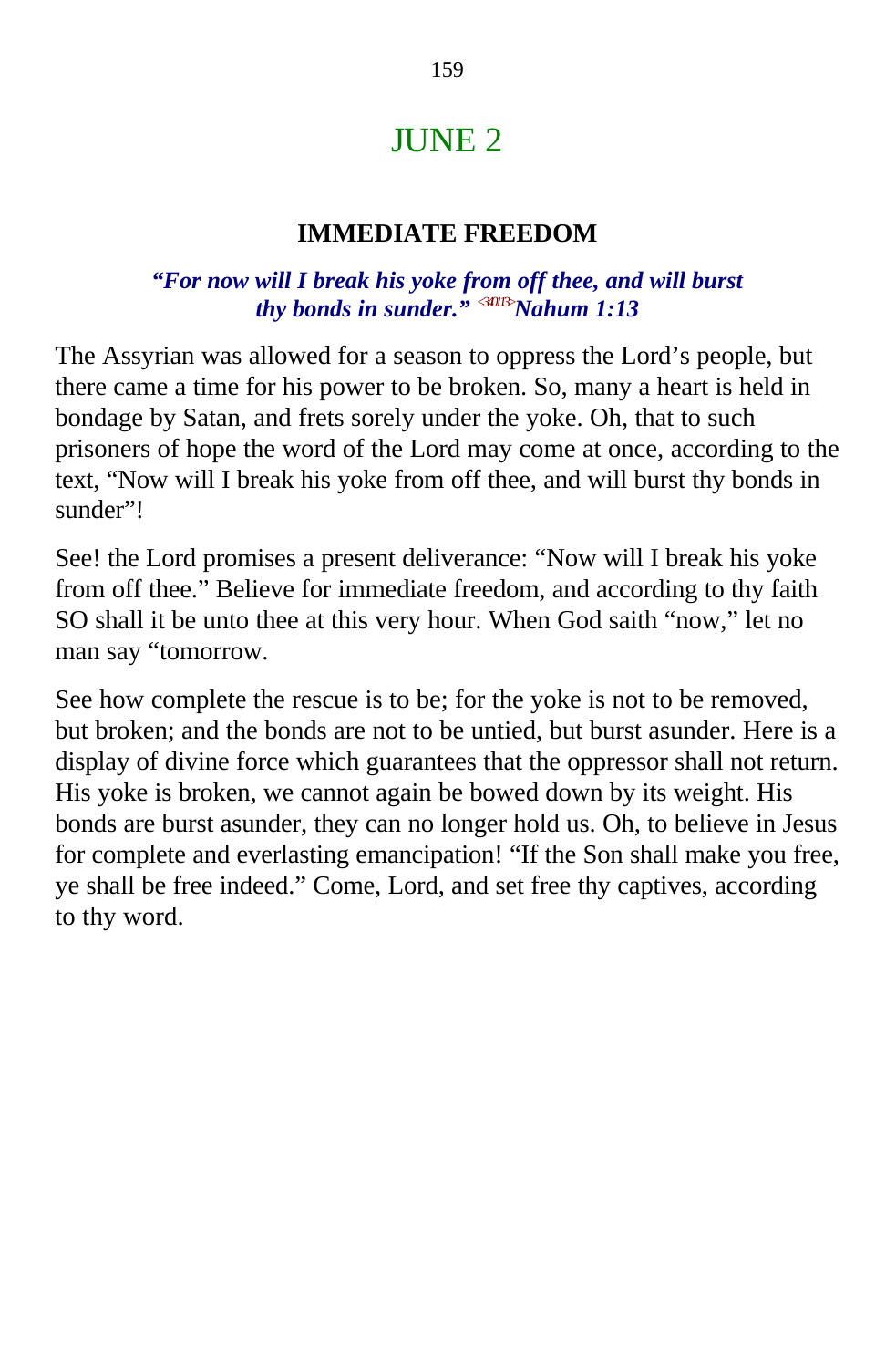### **SURE-FOOTEDNESS**

### *"The Lord God is my strength, and he will make my feet like hind's feet, and he will make me to walk upon mine high places." <350319>Habakkuk 3:19*

This confidence of the man of God is tantamount to a promise; for that which faith is persuaded of is the purpose of God. The prophet had to traverse the deep places of poverty and famine, but he went down hill without slipping, for the Lord gave him standing. By-and-by he was called to the high places of the hills of conflict; and he was no more afraid to go up than to go down.

See! the Lord lent him strength. Nay, Jehovah Himself was his strength. Think of that: the Almighty God Himself becomes our strength!

Note, that the Lord also gave him sure-footedness. The hinds leap over rock and crag, never missing their foothold. Our Lord will give us grace to follow the most difficult paths of duty without a stumble. He can fit our foot for the crags, so that we shall be at home where apart from God we should perish.

One of these days we shall be called to higher places still Up yonder we shall climb, even to the mount of God, the high places where the shining ones are gathered. Oh, what feet are the feet of faith, by which, following the Hind of the Morning, we shall ascend into the hill of the Lord!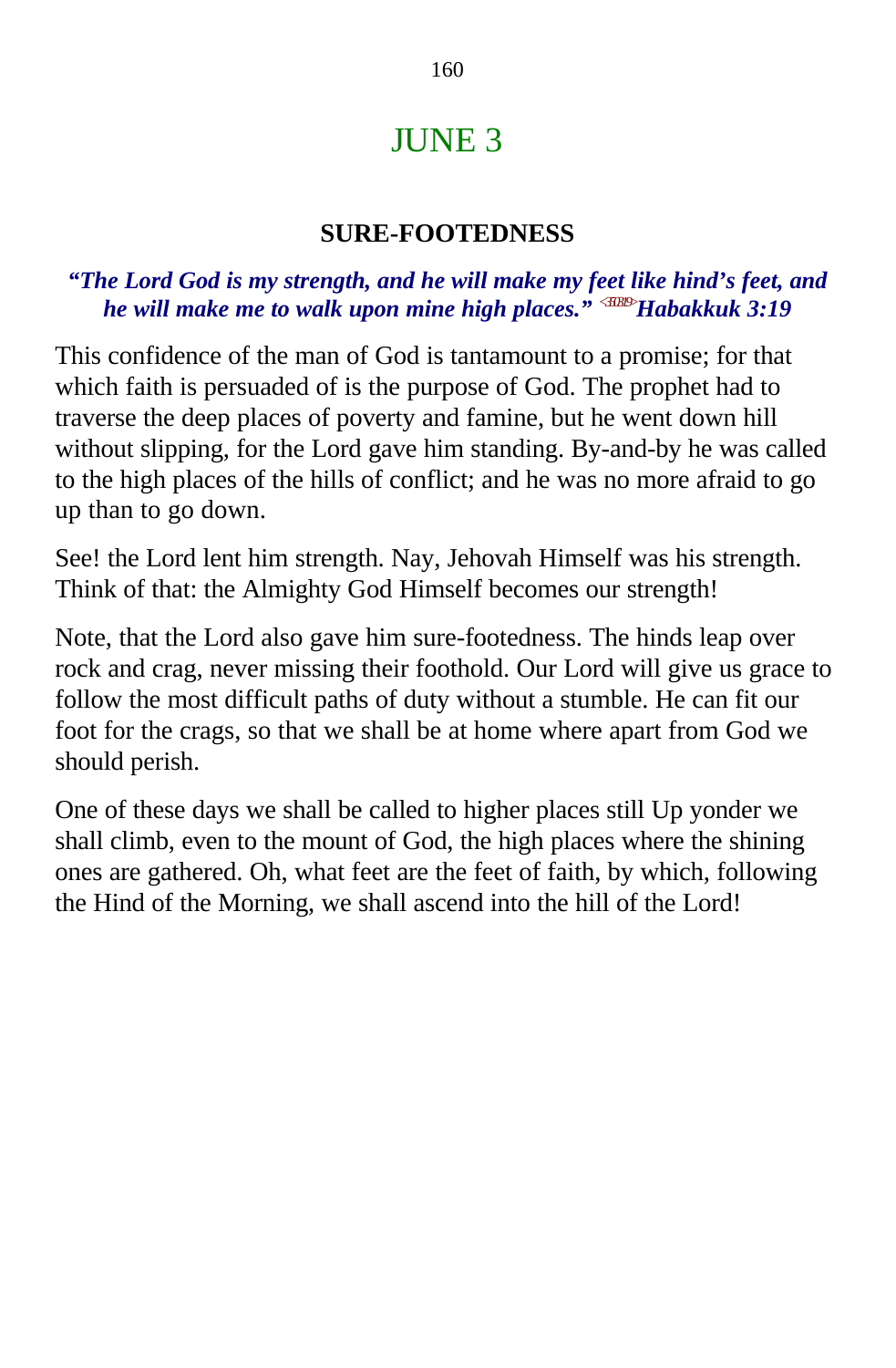### **EXCEEDINGLY PRECIOUS**

#### *"They shall be mine, saith the Lord of hosts, in that day when I make up my jewels." <390317>Malachi 3:17*

A day is coming in which the crown jewels of our great King shall be counted, that it may be seen whether they answer to the inventory which His Father gave Him. My soul, wilt thou be among the precious things of Jesus? Thou art precious to Him if He is precious to thee, and thou shalt be His "in that day," if He is thine in this day.

In the days of Malachi, the chosen of the Lord were accustomed so to converse with each other that their God Himself listened to their talk. He liked it so well that He took notes of it; yes, and made a book of it, which he lodged in His Record Office. Pleased with their conversation, He was also pleased with them. Pause, my soul, and ask thyself: If Jesus were to listen to thy talk would He be pleased with it? Is it to His glory and to the edification of the brotherhood? Say, my soul, and be sure thou sayest the truth.

But what will the honor be for us poor creatures to be reckoned by the Lord to be His crown jewels! This honor have all the saints. Jesus not only says, "They are mine," but, "They shall be mine." He bought us, sought us, brought us in, and has so far wrought us to His image, that we shall be fought for by Him with all His might.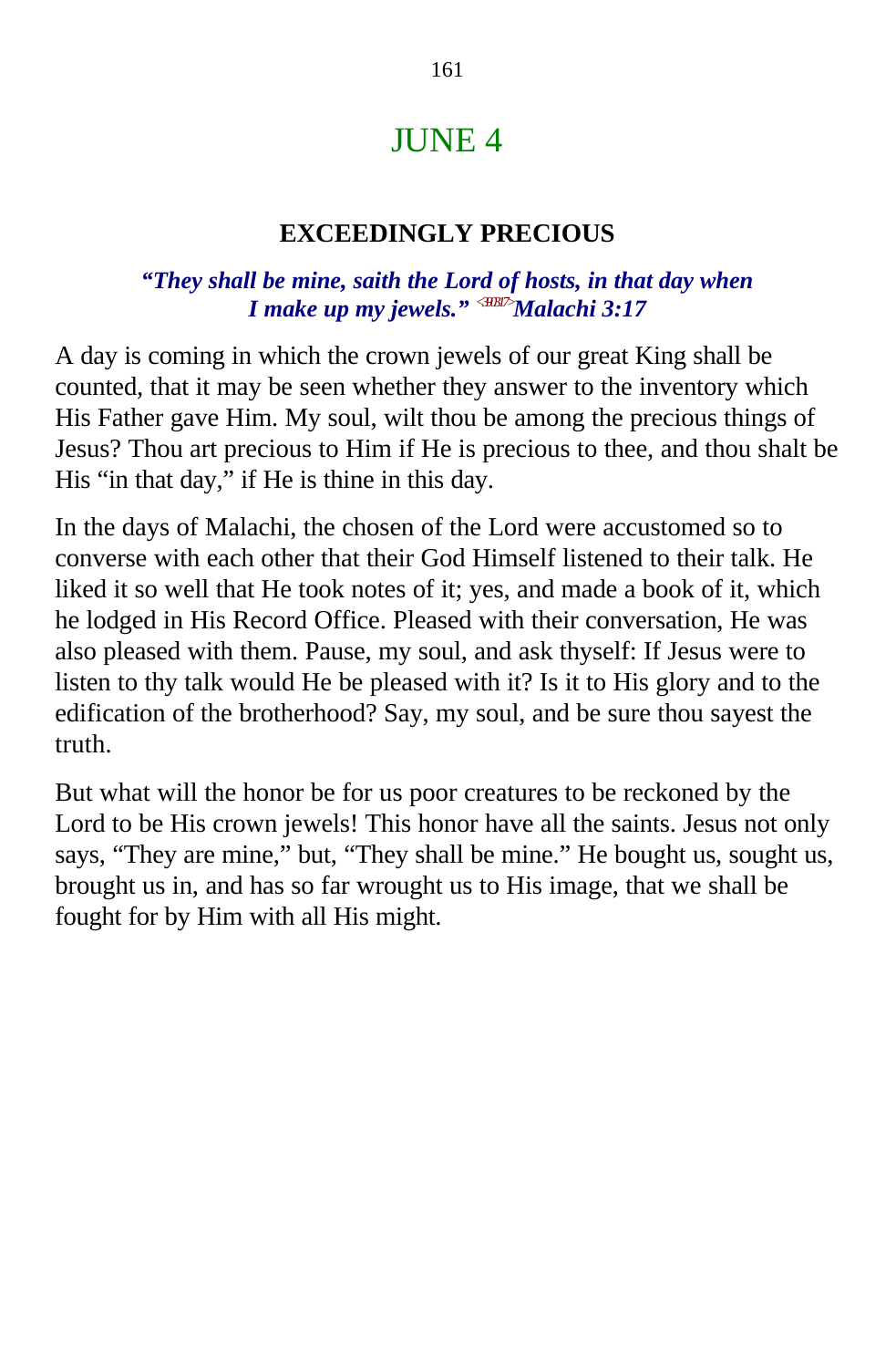### **IS THERE A DIFFERENCE?**

"But against any of the children of Israel shall not a dog move his tongue, against man or beast: that ye may know how that the Lord doth put a difference between the Egyptians and Israel." **<021107>**Exodus 11:7

What! has God power over the tongues of dogs? Can he keep curs from barking? Yes, it is even so. He can even prevent an Egyptian dog from worrying one of the lambs of Israel's flock. Doth God silence dogs, and doggish ones among men, and the great dog at hell's gate? Then let us move on our way without fear.

If He lets dogs move their tongues, yet He can stop their teeth. They may make a dreadful noise, and still do us no real harm. Yet, how sweet is quiet! How delightful to move about among enemies, and perceive that God maketh them to be at peace with us! Like Daniel in the den of lions, we are unhurt amid destroyers.

Oh, that today, this word of the Lord to Israel might be true to me! Does the dog worry me? I will tell my Lord about him. Lord, he does not care for my pleadings; do thou speak the word of power, and he must lie down. Give me peace, O my God, and let me see thy hand so distinctly in it that I may most clearly perceive the difference which thy grace has made between me and the ungodly!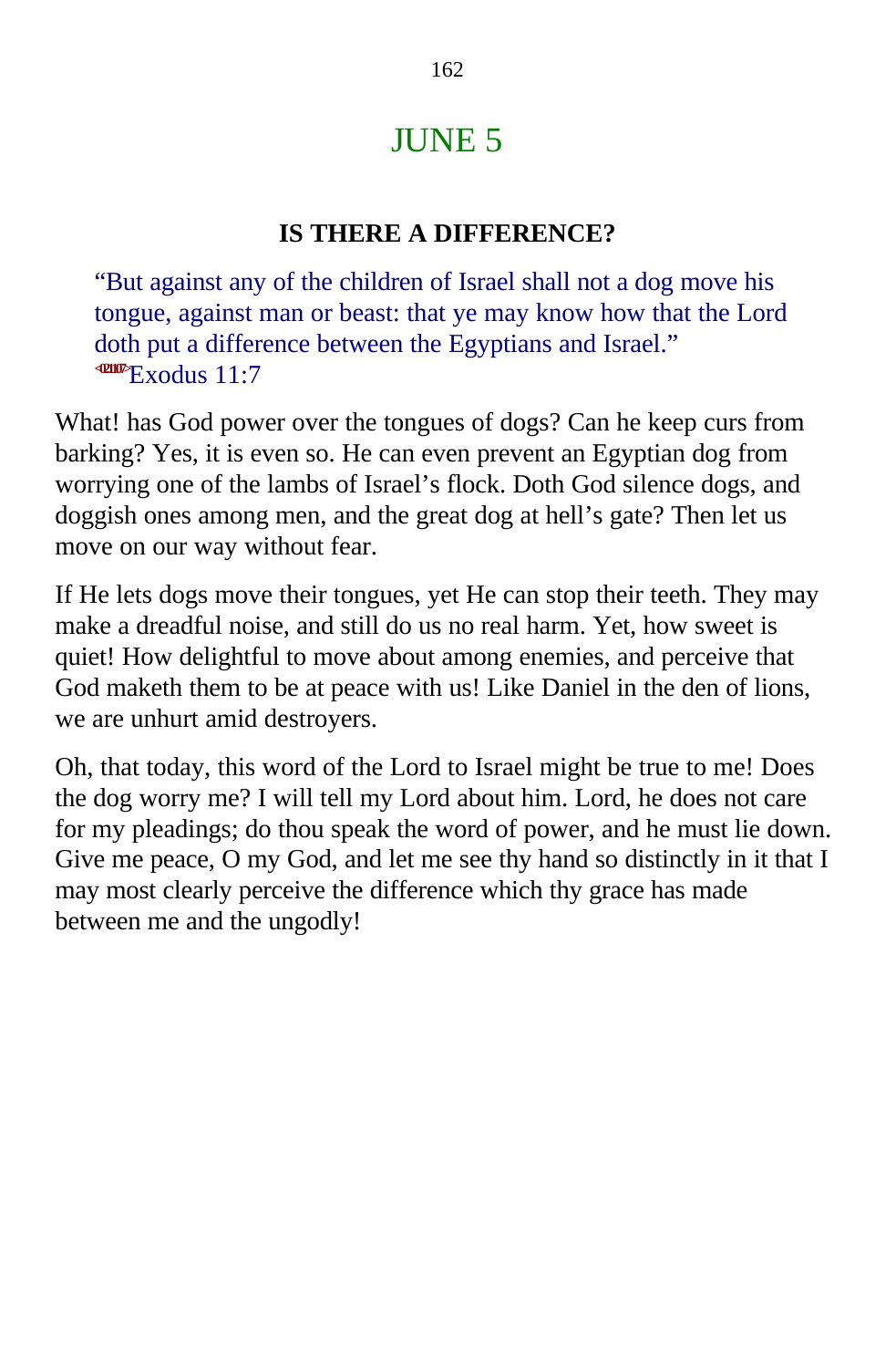### **HE ALWAYS LISTENS**

#### *"The Lord hath heard my supplication; the Lord will receive my prayer." <190609>Psalm 6:9*

The experience here recorded is mine. I can set to my seal that God is true. In very wonderful ways He has answered the prayers of His servant many and many a time. Yes, and He is hearing my present supplication, and He is not turning away His ear from me. Blessed be His holy name!

What then? Why, for certain the promise which lies sleeping in the Psalmist's believing confidence is also mine. Let me grasp it by the hand of faith: "The Lord will receive my prayer." He will accept it, think of it, and grant it in the way and time which His loving wisdom judges to be best. I bring my poor prayer in my hand to the great King, and He gives me audience, and graciously receives my petition. My enemies will not listen to me, but my Lord will. They ridicule my tearful prayers, but my Lord does not; He receives my prayer into His ear and His heart.

What a reception this is for a poor sinner! We receive Jesus, and then the Lord receives us and our prayers for His Son's sake. Blessed be that dear name which franks our prayers so that they freely pass even within the golden gates. Lord, teach me to pray, since thou hearest my prayers.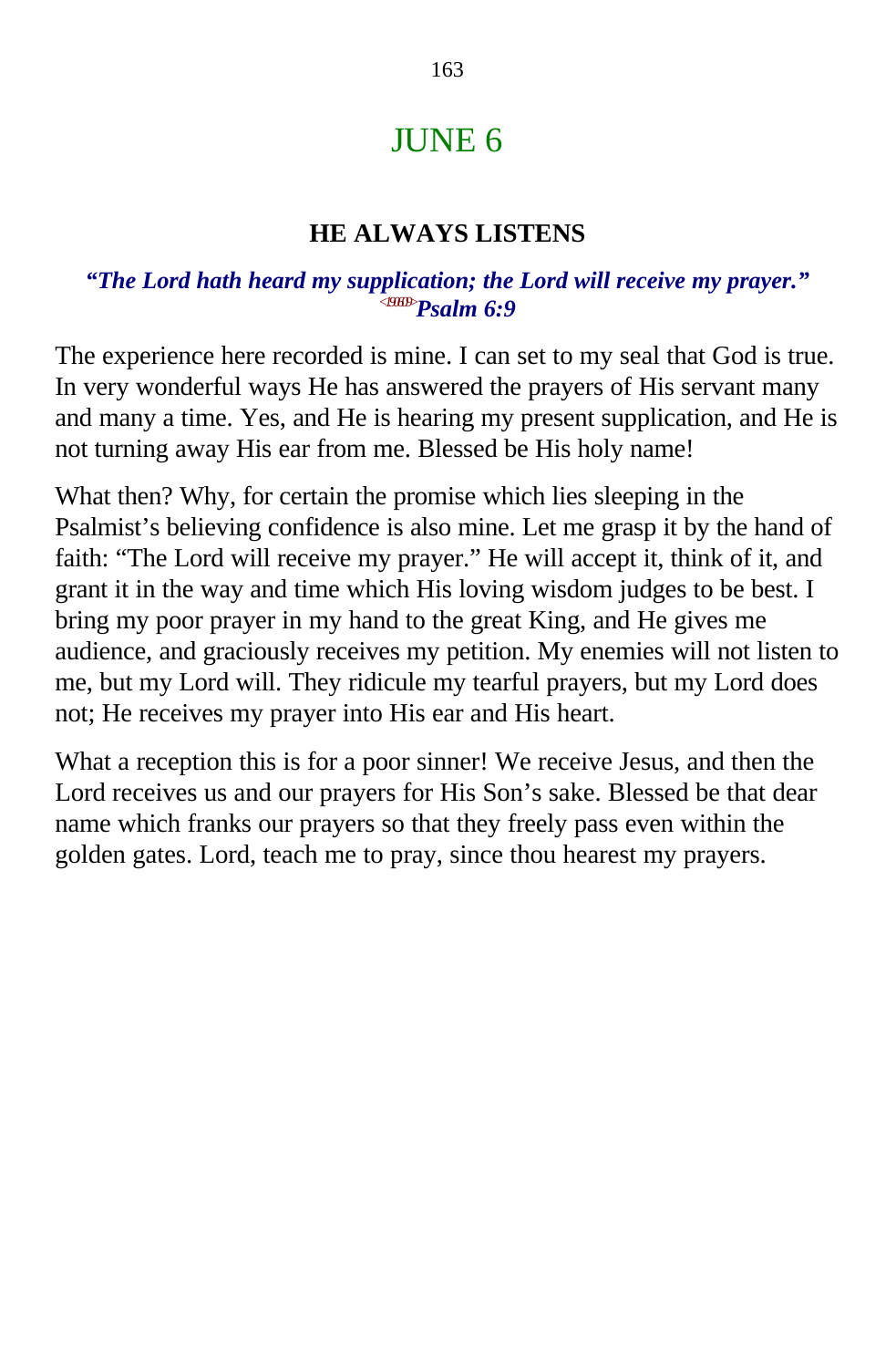### **THE SAFEST PLACE**

### *"And I give unto them eternal life; and they shall never perish, neither shall any man pluck them out of my hand.*" <sup>*ASOBb</sup> John 10:28*</sup>

We believe in the eternal security of the saints. First, because they are Christ's, and He will never lose the sheep which He has bought with His blood, and received of His Father.

Next, because He gives them eternal life, and if it be eternal, well then, it is eternal, and there can be no end to it, unless there can be an end to hell, and Heaven, and God. If spiritual life can die out, it is manifestly not eternal life, but temporary life. But the Lord speaks of eternal life, and that effectually shuts out the possibility of an end.

Observe, further, that the Lord expressly says, "They shall never perish." As long as words have a meaning, this secures believers from perishing. The most obstinate unbelief cannot force this meaning out of this sentence.

Then, to make the matter complete, He declares that His people are in His hand, and He defies all their enemies to pluck them out of it. Surely it is a thing impossible even for the fiend of hell. We must be safe in the grasp of an Almighty Savior.

Be it ours to dismiss carnal fear as well as carnal confidence, and rest peacefully in the hollow of the Redeemer's hand.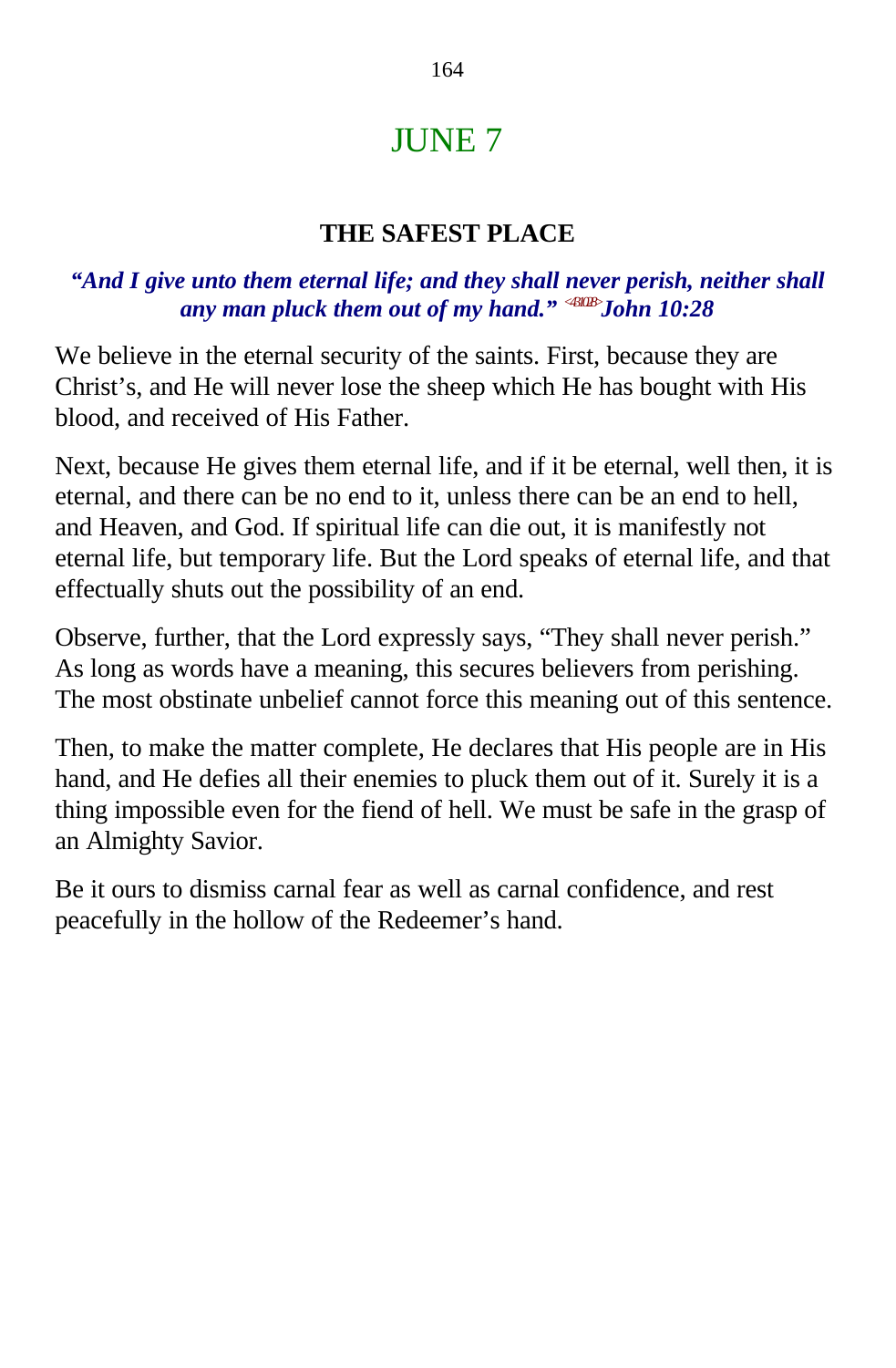### **WISDOM FOR THE ASKING**

### *"If any of you lack wisdom, let him ask of God, that giveth to all men liberally, and upbraideth not; and it shall be given him." <590105>James 1:5*

"If any of you lack wisdom." There is no "if" in the matter, for I am sure I lack it. What do I know? How can I guide my own way? How can I direct others? Lord, I am a mass of folly, and wisdom I have none.

Thou sayest, "Let him ask of God." Lord, I now ask. Here at thy footstool I ask to be furnished with heavenly wisdom for this day's perplexities, ay, and for this day's simplicities; for I know I may do very stupid things, even in plain matters, unless thou dost keep me out of mischief.

I thank thee that all I have to do is to ask. What grace is this on thy part, that I have only to pray in faith, and thou wilt give me wisdom! Thou dost here promise me a liberal education, and that, too, without an angry tutor, or a scolding usher. This, too, thou wilt bestow without a fee — bestow it on a fool who lacks wisdom. O Lord, I thank thee for that positive and expressive word, "It shall be given him." I believe it. Thou wilt this day make thy babe to know the hidden wisdom which the carnally prudent never learn. Thou wilt guide me with thy counsel, and afterwards receive me to glory.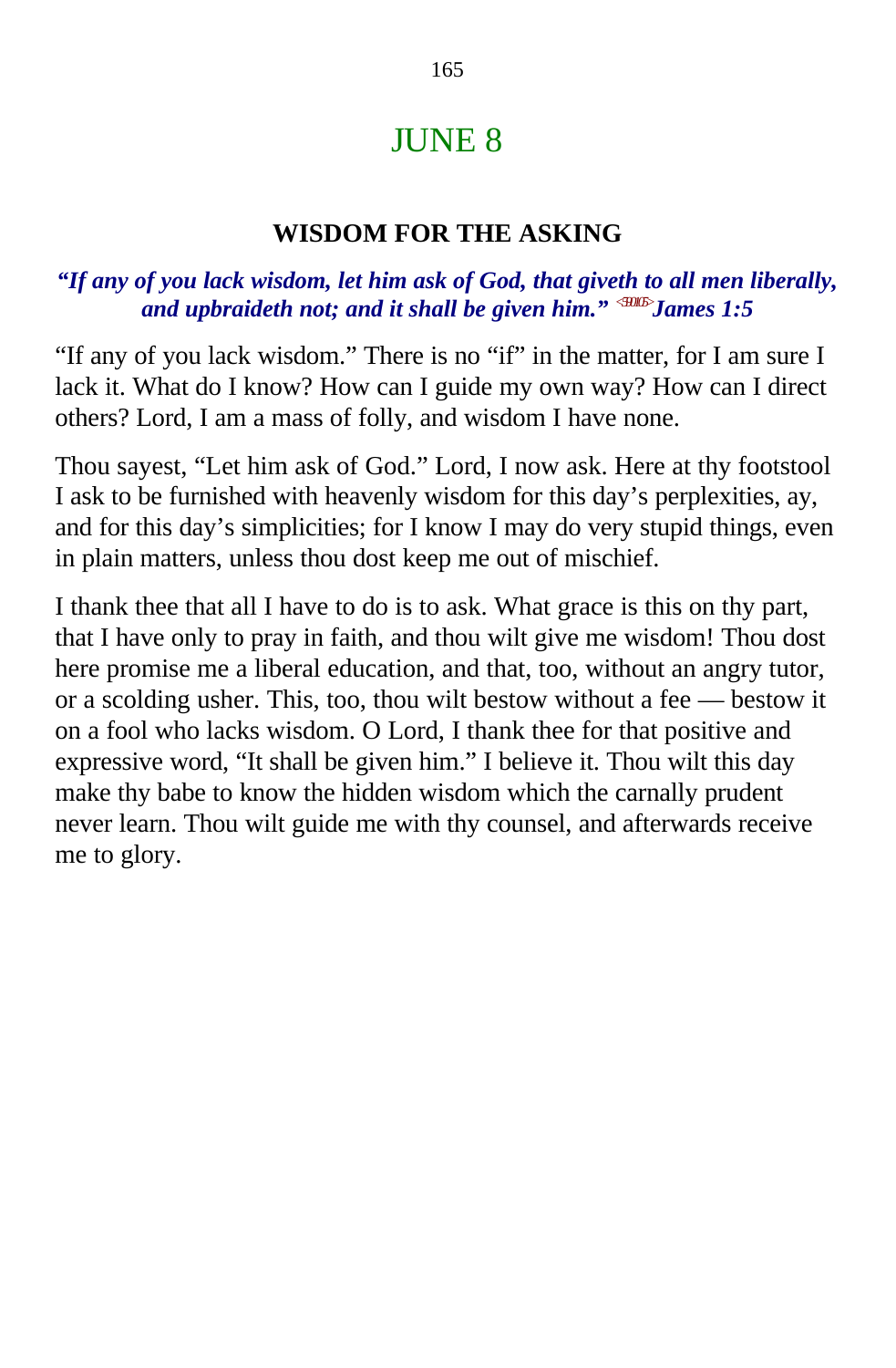### **A TRUSTWORTHY NAME**

### *"I will also leave in the midst of thee an afflicted and poor people, and they shall trust in the name of the Lord*<sup>"</sup> <sup>*ABBD</sup> Zephaniah* 3:12</sup>

When true religion is ready to die out among the wealthy it finds a home among the poor of this world, rich in faith. The Lord has even now his faithful remnant. Am I one of them?

Perhaps it is because men are afflicted and poor that they learn to trust in the name of the Lord. He that hath no money must try what he can do on trust. He whose own name is good for nothing in his own esteem, acts wisely to rest in another name, even that best of names, the name of Jehovah. God will always have a trusting people, and these will be an afflicted and poor people. Little as the world thinks of them, their being left in the midst of a nation is the channel of untold blessings to it. Here we have the conserving salt which keeps in check the corruption which is in the world through lust.

Again the question comes home to each one of us, Am I one of them? Am I afflicted by the sin within me and around me? Am I poor in spirit, poor spiritually in my own judgment? Do I trust in the Lord? That is the main business. Jesus reveals the name, the character, the person of God; am I trusting in Him? If so, I am left in this world for a purpose. Lord, help me to fulfill it.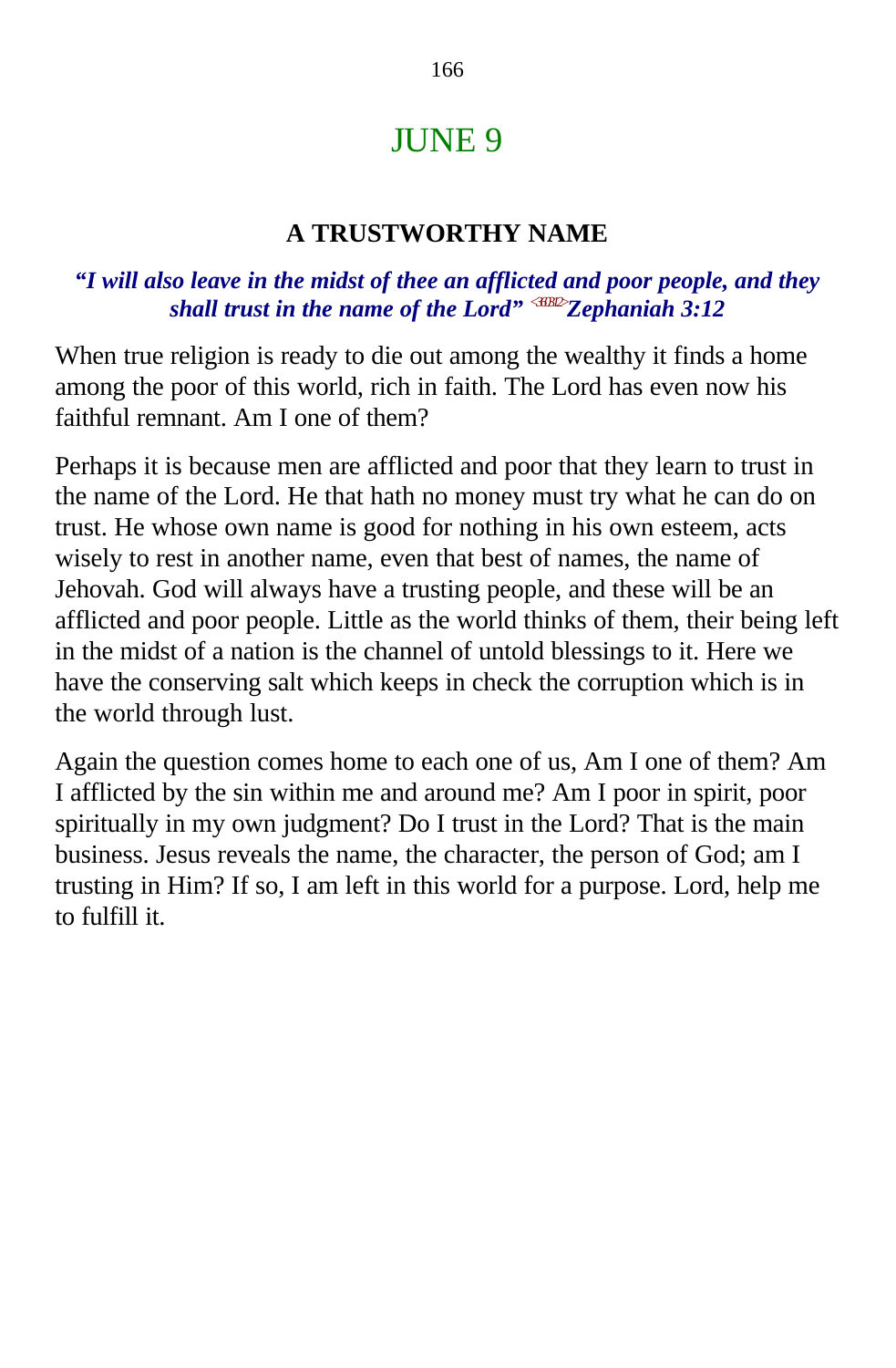#### **A SHEPHERD SECURES THEM**

#### *"They shall feed and lie down, and none shall make them afraid" <360313>Zephaniah 3:13*

Yesterday we thought of the afflicted and poor people whom the Lord left to be a living seed in a dead world. The prophet says of such that they shall not work iniquity nor speak lies. So that while they had neither rank nor riches to guard them, they were also quite unable to use those weapons in which the wicked place so much reliance: they could neither defend themselves by sin nor by subtlety.

What then? Would they be destroyed? By no means! They should both feed and rest, and be not merely free from danger, but even quiet from fear of evil. Sheep are very feeble creatures, and wolves are terrible enemies; yet at this hour sheep are more numerous than wolves, and the cause of the sheep is always winning, while the cause of the wolves is always declining. One day flocks of sheep will cover the plains, and not a wolf will be left. The fact is that sheep have a shepherd, and this gives them provender, protection, and peace. "None" — which means not one, whether in human or diabolical form — "shall make them afraid." Who shall terrify the Lord's flock when He is near? We lie down in green pastures, for Jesus Himself is food and rest to our souls.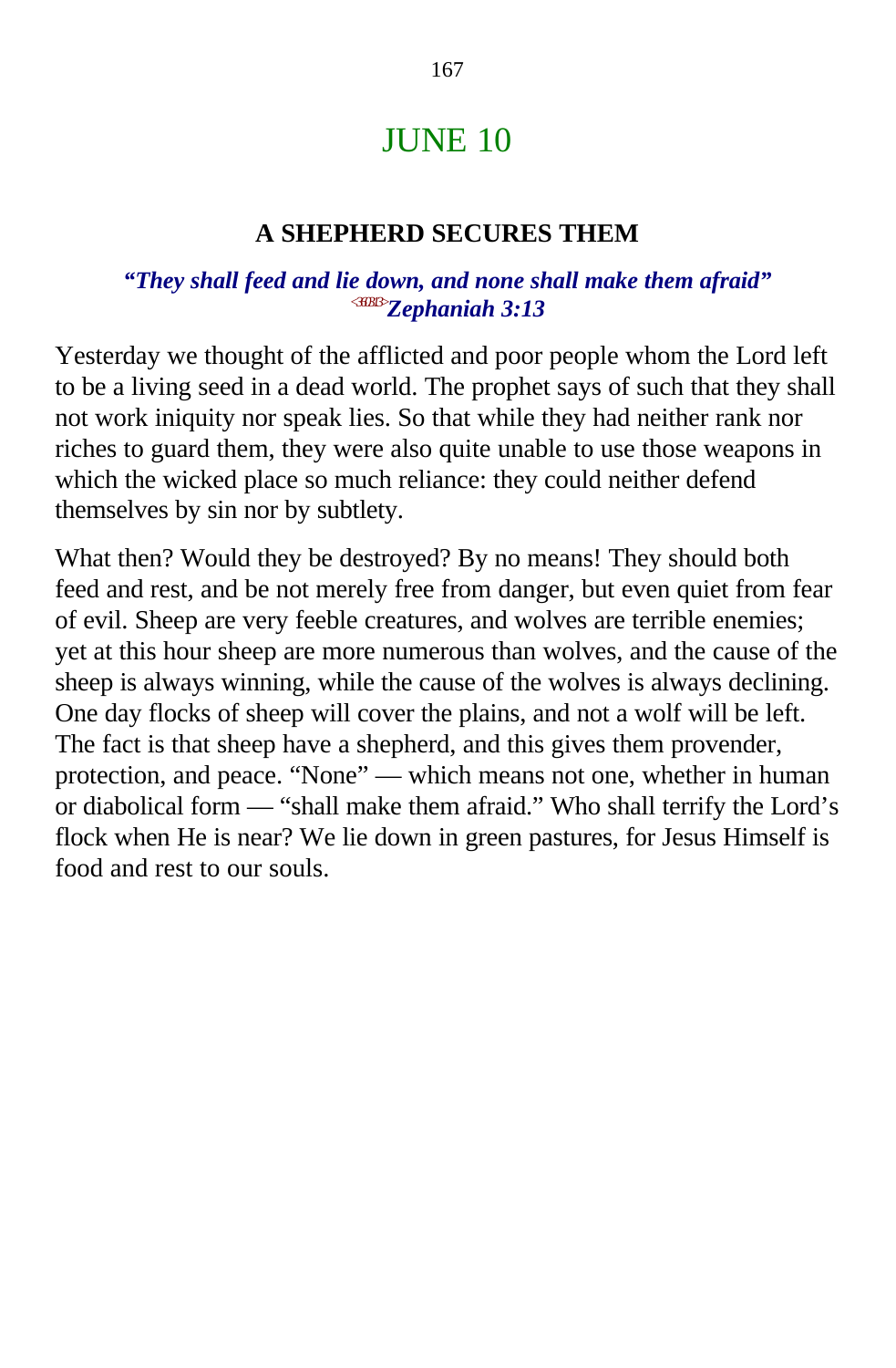### **NO CAUSE TO BLUSH**

### *"Fear not; for thou shalt not be ashamed" <235404>Isaiah 54:4*

We shall not be ashamed of our faith. Carping critics may assail the Scriptures upon which we ground our belief, but every year the Lord will make it more and more clear that in His Book there is no error, no excess, and no omission. It is no discredit to be a simple believer; the faith which looks alone to Jesus is a crown of honor on any man's head, and better than a star on his breast.

We shall not be ashamed of our hope. It shall be even as the Lord has said. We shall be fed, led, blest and rested. Our Lord will come, and then the days of our mourning shall be ended. How we shall glory in the Lord who first gave us lively hope, and then gave us that which we hoped for!

We shall not be ashamed of our love. Jesus is to us the altogether lovely, and never, never, shall we have to blush because we have yielded our hearts to Him. The sight of our glorious Well-beloved will justify the most enthusiastic attachment to Him. None will blame the martyrs for dying for Him. When the enemies of Christ are clothed with everlasting contempt, the lovers of Jesus shall find themselves honored by all holy beings, because they chose the reproach of Christ rather than the treasures of Egypt.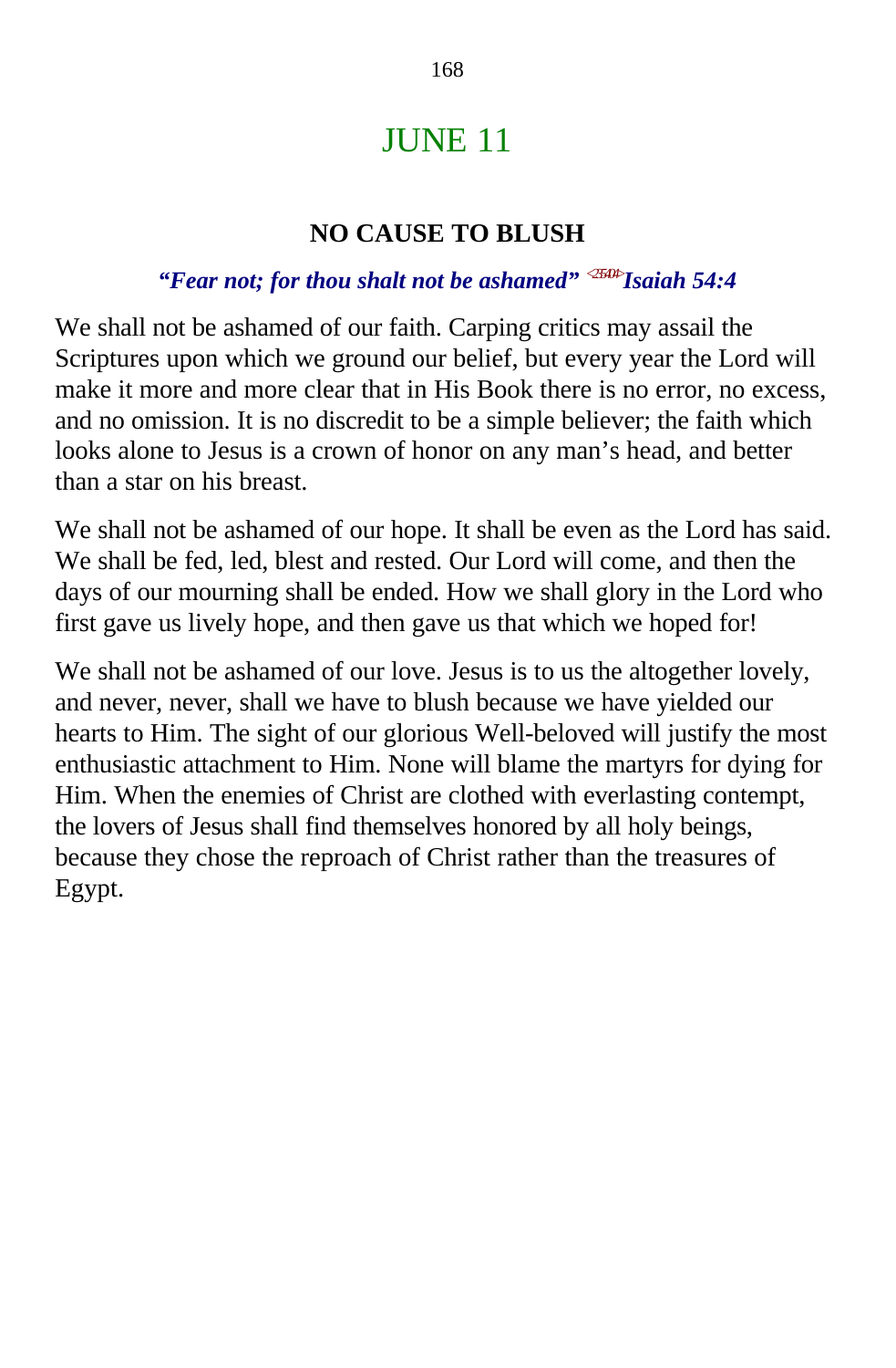### **DWELLING SAFELY APART**

"Israel then shall dwell in safety alone: the fountain of Jacob shall be upon a land of corn and wine; also his heavens shall drop down dew" <a>b</a>Deuteronomy 33:28

The more we dwell alone, the more safe shall we be. God would have His people separate from sinners. His call to them is, "Come ye out from among them." A Christian world is such a monstrosity as the Scriptures never contemplate. A worldly Christian is spiritually diseased. Those who compromise with Christ's enemies may be reckoned with them.

Our safety lies, not in making terms with the enemy but in dwelling alone with our best Friend. If we do this, we shall dwell in safety, despite the sarcasms, the slanders, and the sneers of the world. We shall be safe from the baleful influence of its unbelief, its pride, its vanity, its filthiness.

God also will make us dwell in safety alone in that day when sin shall be visited on the nations by wars and famines.

The Lord brought Abram from Ur of the Chaldees, but he stopped half-way. He had no blessing till, having set out to go to the land of Canaan, to the land of Canaan he came. He was safe alone even in the midst of foes. Lot was not safe in Sodom though in a circle of friends. Our safety is in dwelling apart with God.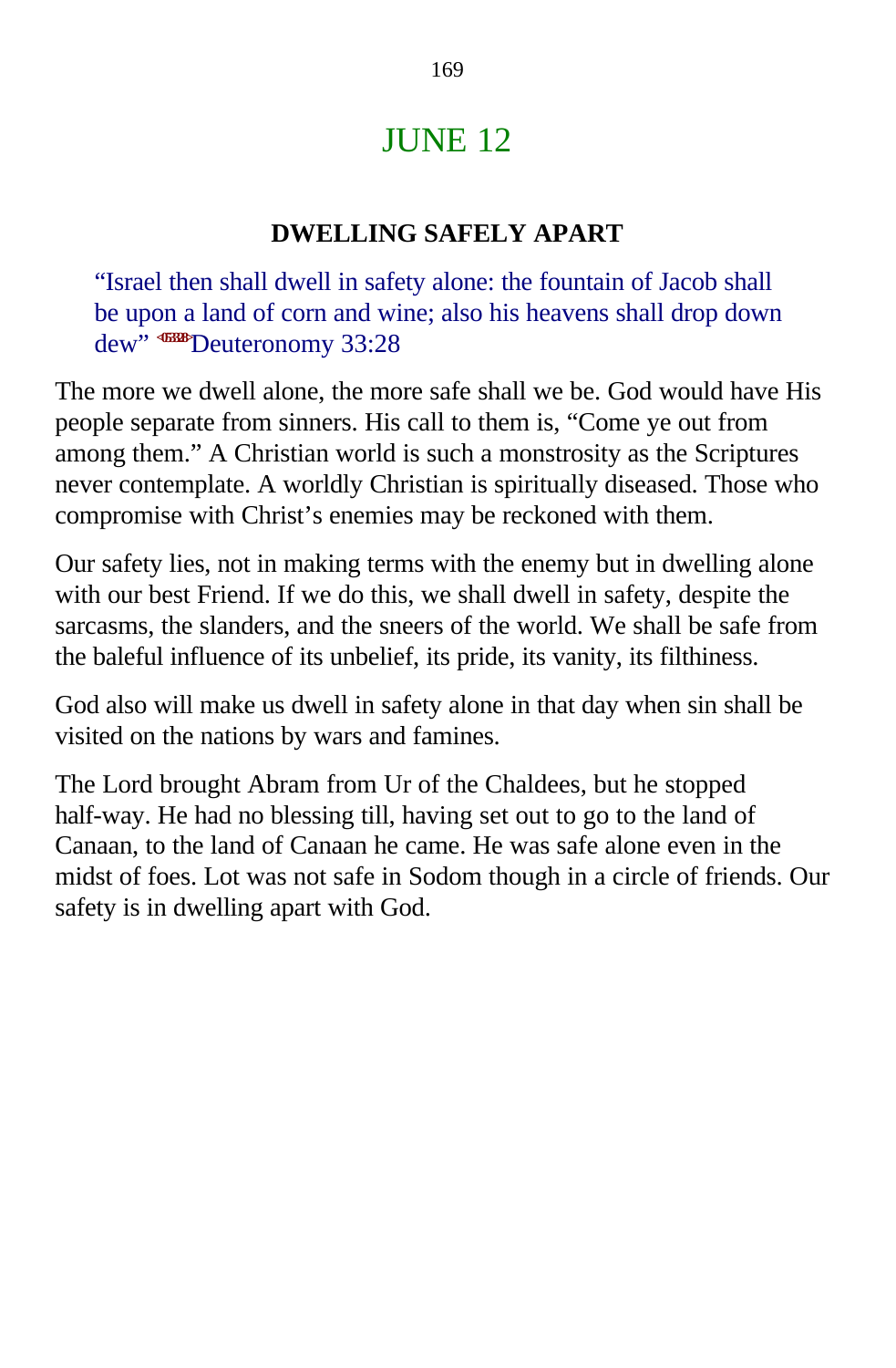### **DIVINE CULTIVATION**

### *"I the Lord do keep it; I will water it every moment: lest any hurt it, I will keep it night and day" <232703>Isaiah 27:3*

When the Lord Himself speaks in His own proper person rather than through a prophet, the word has a peculiar weight to believing minds. It is Jehovah Himself who is the keeper of His own vineyard; He does not trust it to any other, but He makes it His own personal care. Are they not well kept whom God Himself keeps?

We are to receive gracious watering, not only, every day and every hour, "but every moment. How we ought to grow! How fresh and fruitful every plant should be! What rich clusters the vines should bear!

But disturbers come; little foxes and the boar. Therefore, the Lord Himself is our Guardian, and that at all hours, both "night and day." What, then, can harm us? Why are we afraid? He tends, He waters, He guards; what more do we need?

Twice in this verse the Lord says, "I will." What truth, what power, what love, what immutability we find in the great "I will" of Jehovah! Who can resist His will? If He says "I will," what room is there for doubt? With an "I will" of God we can face all the hosts of sin, death, and hell. O Lord, since thou sayest, "I will keep thee," I reply, "I will praise thee!"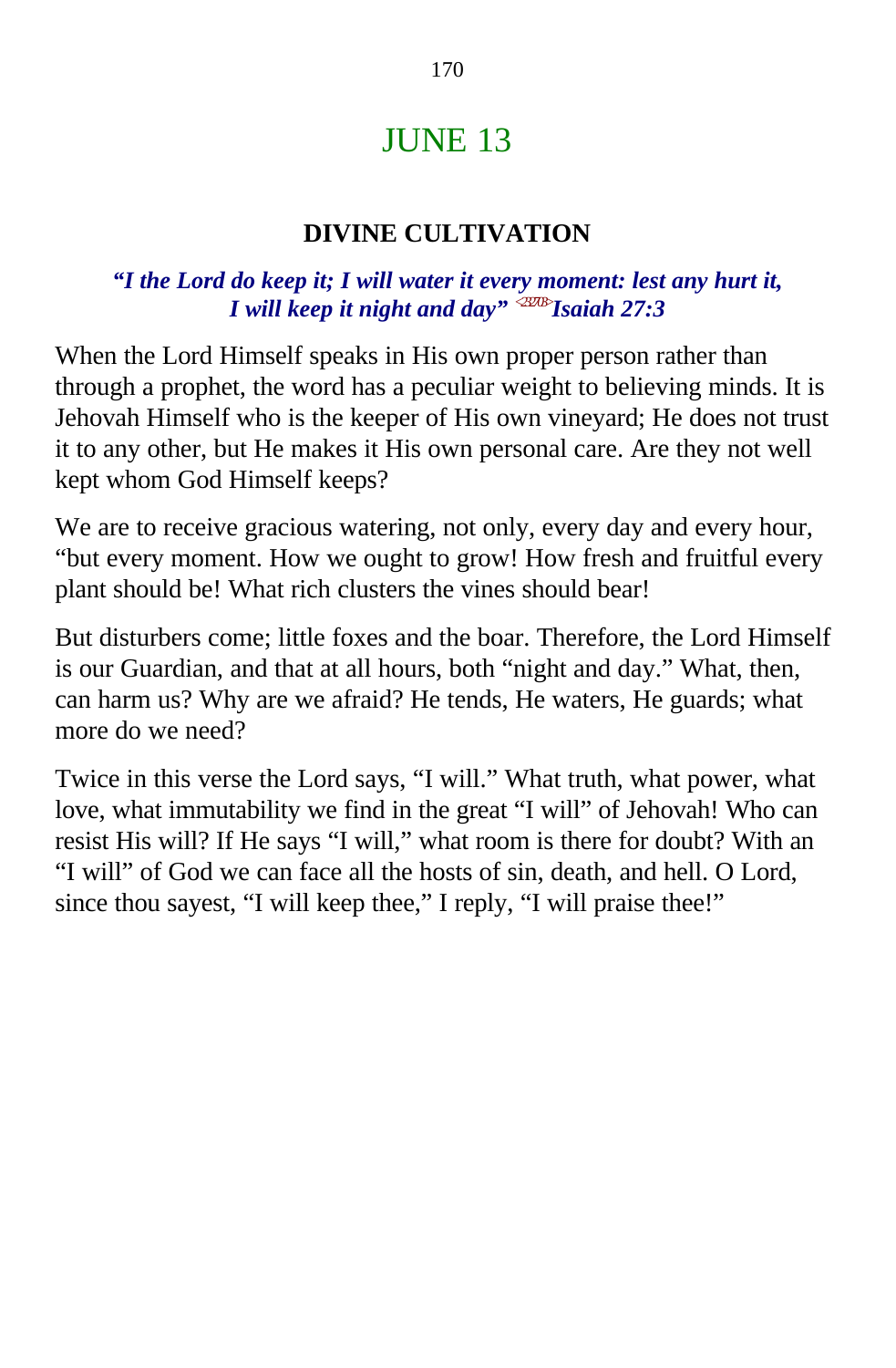#### **HE CONSTANTLY ABIDES**

#### *"For the Lord will not forsake his people for his great name's sake; because it hath pleased the Lord to make you his people."* <sup>*ODZ</sup>22 Samuel 12:22*</sup>

God's choice of His people is the reason for His abiding by them, and not forsaking them. He chose them for His love, and He loves them for His choice. His own good pleasure is the source of their election, and His election is the reason for the continuance of His pleasure in them. It would dishonor His great name for Him to forsake them, since it would either show that He made an error in His choice, or that He was fickle in His love. God's love has this glory, that it never changes, and this glory He will never tarnish.

By all the memories of the Lord's former lovingkindnesses let us rest assured that He will not forsake us. He who has gone so far as to make us His people, will not undo the creation of His grace. He has not wrought such wonders for us that He might leave us after all. His Son Jesus has died for us, and we may be sure that He has not died in vain. Can He forsake those for whom He shed His blood? Because He has hitherto taken pleasure in choosing and in saving us, it will be His pleasure still to bless us. Our Lord Jesus is no changeable Lover. Having loved His own, He loves them to the end.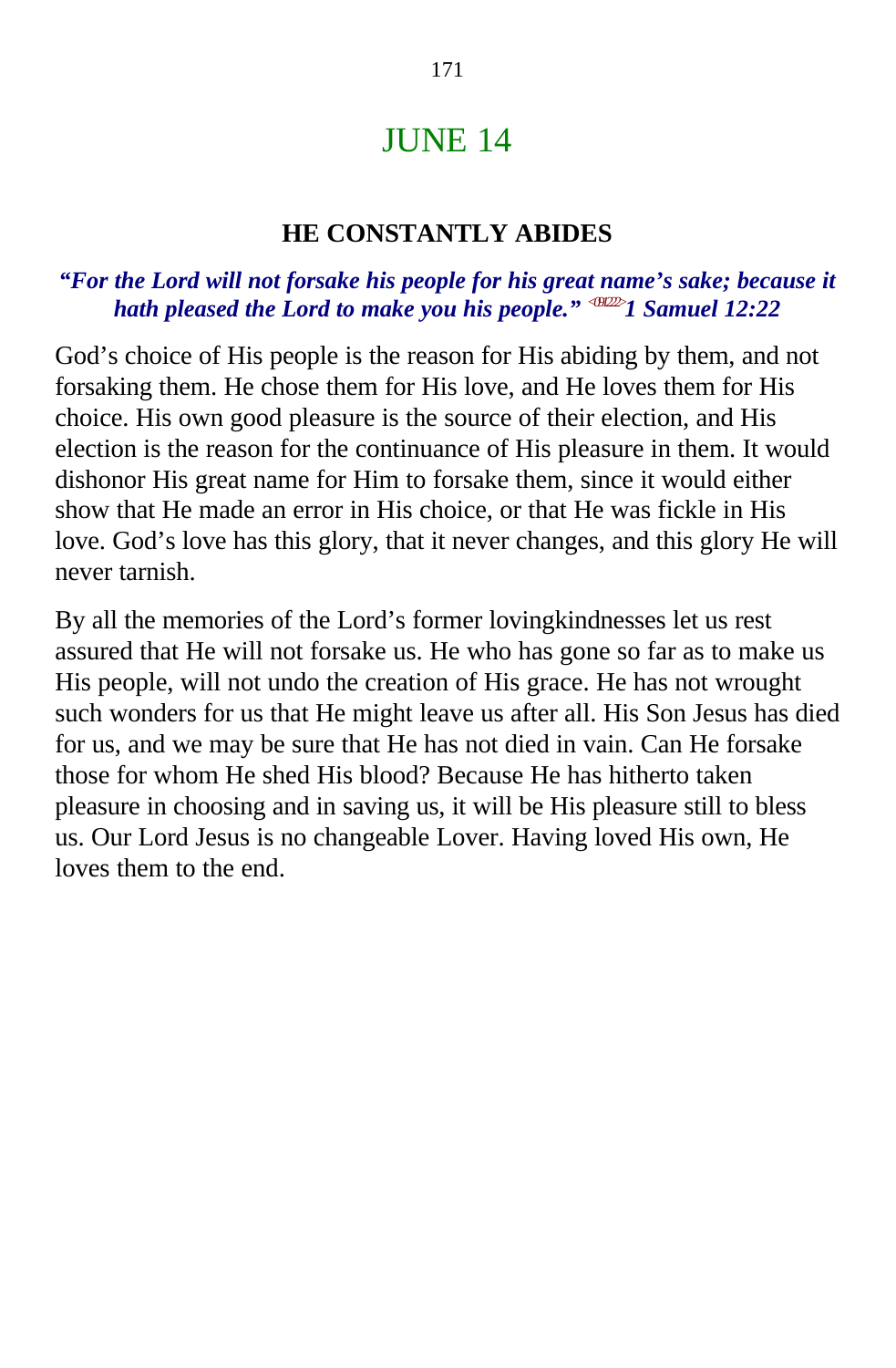### **HOME BLESSINGS EXTENDED**

### *"The Lord shall bless thee out of Zion: and thou shalt see the good of Jerusalem all the days of thy life*" <sup>*AXXb</sup>Psalm 128:5*</sup>

This is a promise to the God-fearing man who walks in the ways of holiness with earnest heed. He shall have domestic blessedness; his wife and children shall be a source of great home happiness. But then as a member of the church he desires to see the cause prosper, for he is as much concerned for the Lord's house as for his own. When the Lord builds our house, it is but fitting that we should desire to see the Lord's house builded. Our goods are not truly good unless we promote by them the good of the Lord's chosen church.

Yes, you shall get a blessing when you go up to the assemblies of Zion; you shall be instructed, enlivened, and comforted, where prayer and praise ascend, and testimony is borne to the Great Sacrifice. "The Lord shall bless thee out of Zion."

Nor shall you alone be profited; the church itself shall prosper; believers shall be multiplied, and their holy work shall be crowned with success. Certain gracious men have this promise fulfilled to them as long as they live. Alas! when they die the cause often flags. Let us be among those who bring good things to Jerusalem all their days. Lord, of thy mercy make us such! Amen.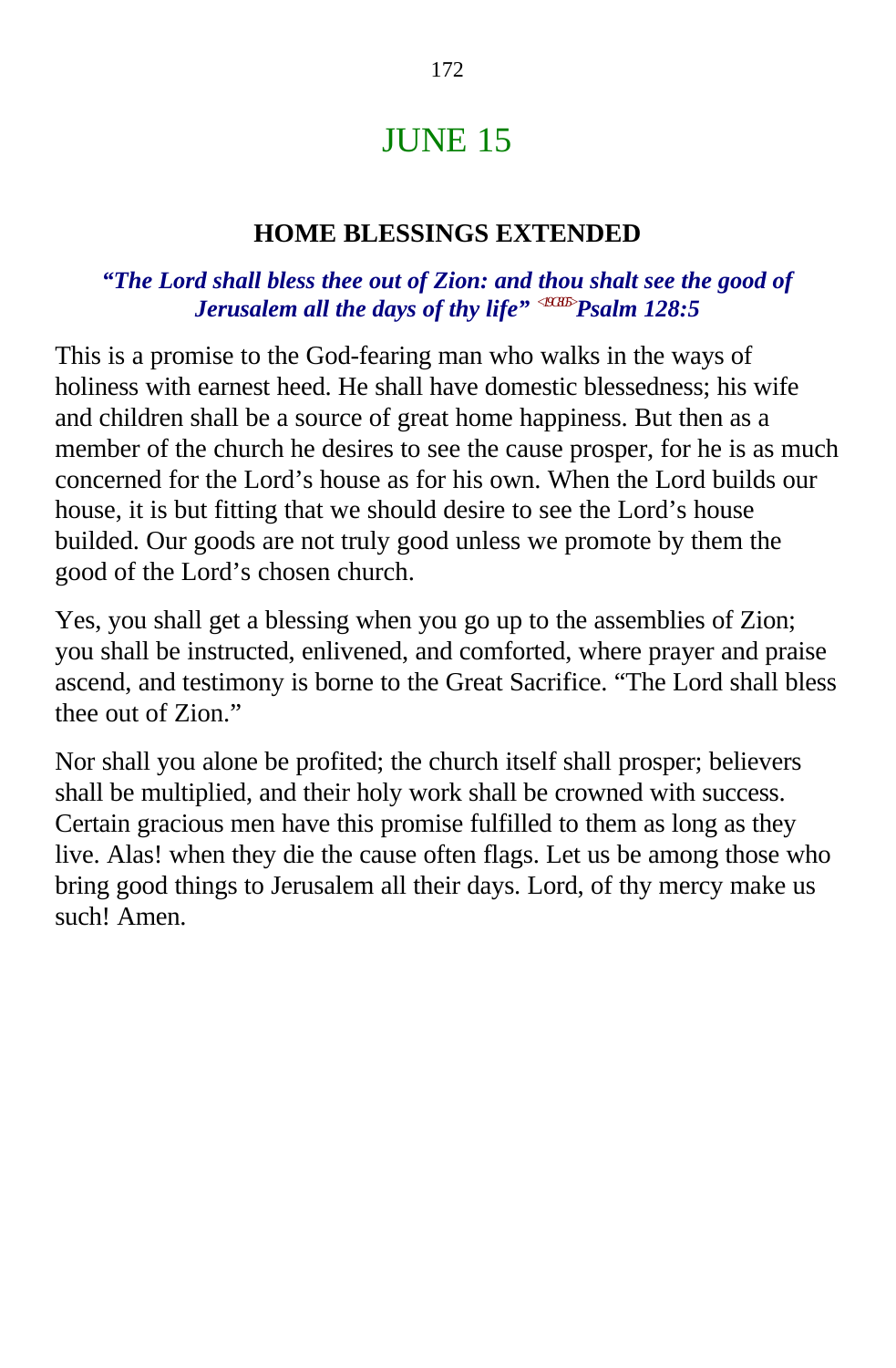### **POSSESS NOT ONLY PROFESS**

#### *"For whosoever hath, to him shall be given, and he shall have more abundance" <401312>Matthew 13:12*

When the Lord has given to a man much grace He will give him more. A little faith is a nest egg; more faith will come to it. But then it must not be seeming faith, but real and true. What a necessity is laid upon us to make sure work in religion, and not to profess much, and possess nothing! for one of these days the very profession will be taken from us, if that be all we have. The threatening is as true as, the promise.

Blessed be the Lord, it is His way when He has once made a beginning to go on bestowing the graces of His Spirit, till He who had but little, and yet truly had that little, is made to have abundance. Oh, for that abundance! Abundance of grace is a thing to be coveted. It would be well to know much, but better to love much. It would be delightful to have abundance of skill to serve God, but better still to have abundance of faith to trust in the Lord for skill and everything.

Lord, since thou hast given me a sense of sin, deepen my hatred of evil. Since thou hast caused me to trust Jesus, raise my faith to full assurance. Since thou hast made me to love Thee, cause me to be carried away with vehement affection for Thee!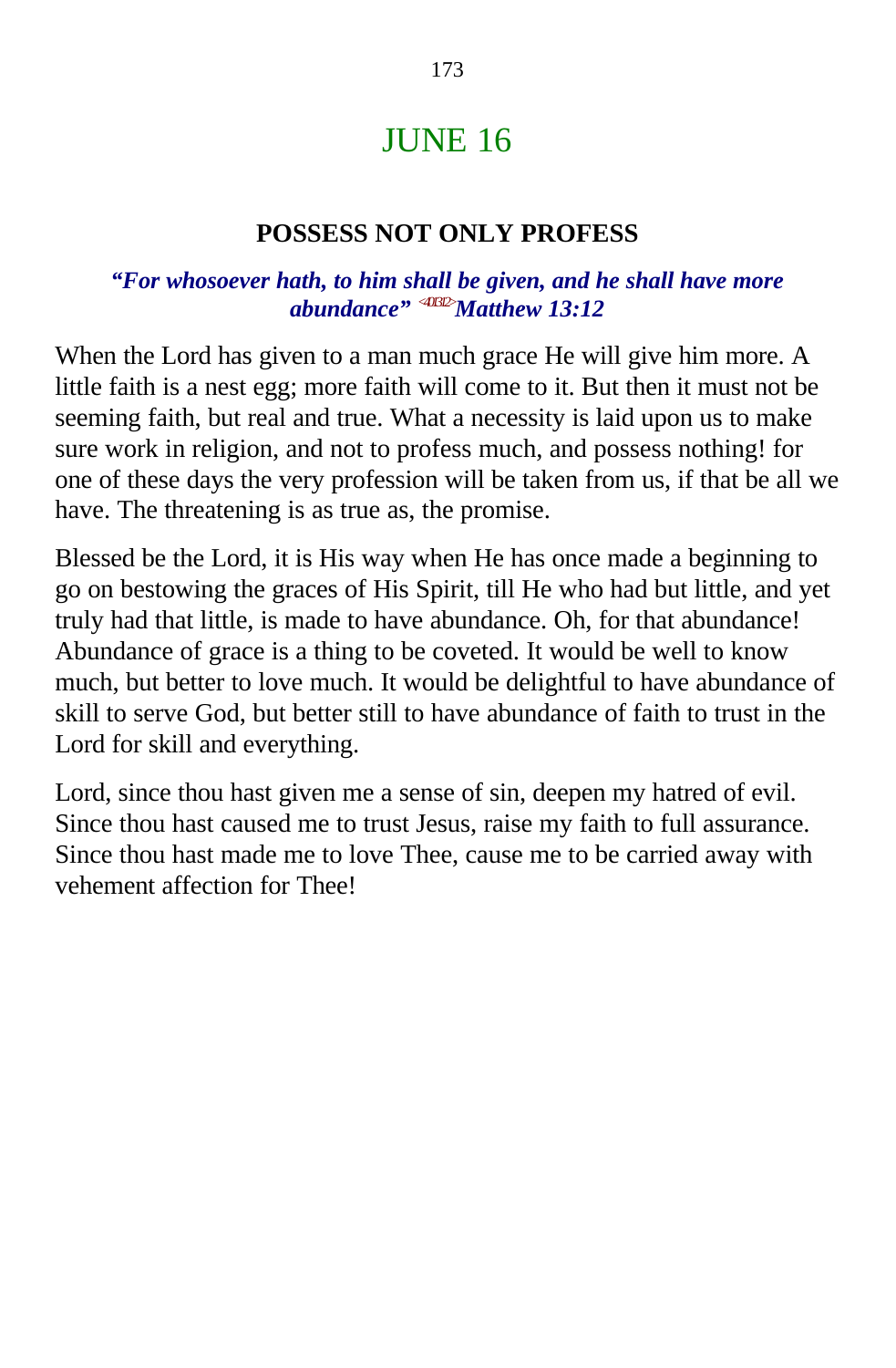### **OUR FIELD OF BATTLE**

#### *"For the Lord your God is he that goeth with you, to fight for you against your enemies, to save you" <052004>Deuteronomy 20:4*

We have no enemies but the enemies of God. Our fights are not against men, but against spiritual wickednesses. We war with the devil, and the blasphemy, and error, and despair, which he brings into the field of battle. We fight with all the armies of sin-impurity, drunkenness, oppression, infidelity, and ungodliness. With these we contend earnestly, but not with sword or spear; the weapons of our warfare are not carnal.

Jehovah, our God, abhors everything which is evil, and, therefore, He goeth with us to fight for us in this crusade. He will save us, and He will give us grace to war a good warfare, and win the victory. We may depend upon it that if we are on God's side God is on our side. With such an august ally the conflict is never in the least degree doubtful. It is not that truth is mighty and must prevail, but that might lies with the Father who is Almighty, with Jesus who has all power in Heaven and in earth, and with the Holy Spirit who worketh His will among men.

Soldiers of Christ, gird on your armor. Strike home in the name of the God of holiness, and by faith grasp His salvation. Let not this day pass without striking a blow for Jesus and holiness.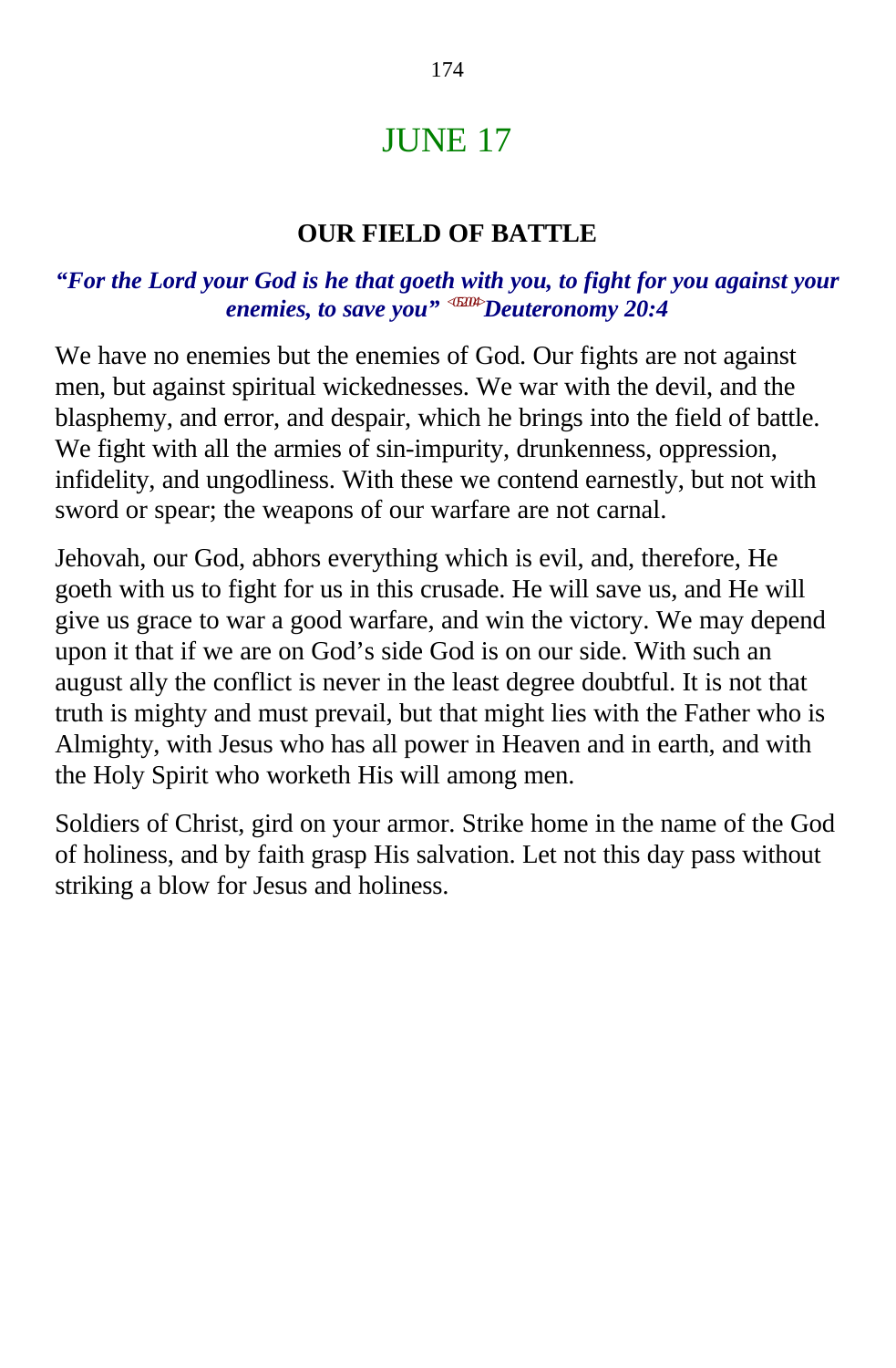### **GOD HIMSELF SHALL WORK**

#### *"Now will I rise, saith the Lord; now will I be exalted; now will I lift up myself' <233310>Isaiah 33:10*

When the spoilers had made the land as waste as if devoured by locusts, and the warriors who had defended the country sat down and wept like women, then the Lord came to the rescue. When travelers ceased from the roads to Zion, and Bashan and Carmel were as vineyards from which the fruit has failed, then the Lord arose. God is exalted in the midst of an afflicted people, for they seek His face and trust Him. He is still more exalted when in answer to their cries He lifts up Himself to deliver them and overthrow their enemies.

Is it a day of sorrow with us? Let us expect to see the Lord glorified in our deliverance. Are we drawn out in fervent prayer? Do we cry day and night unto Him? Then the set time for His grace is near. God will lift up Himself at the right season. He will arise when it will be most for the display of His glory. We wish for His glory more than we long for our own deliverance. Let the Lord be exalted, and our chief desire is obtained.

Lord, help us in such a way that we may see that thou thyself art working. May we magnify thee in our inmost souls. Make all around us to see how good and great a God thou art.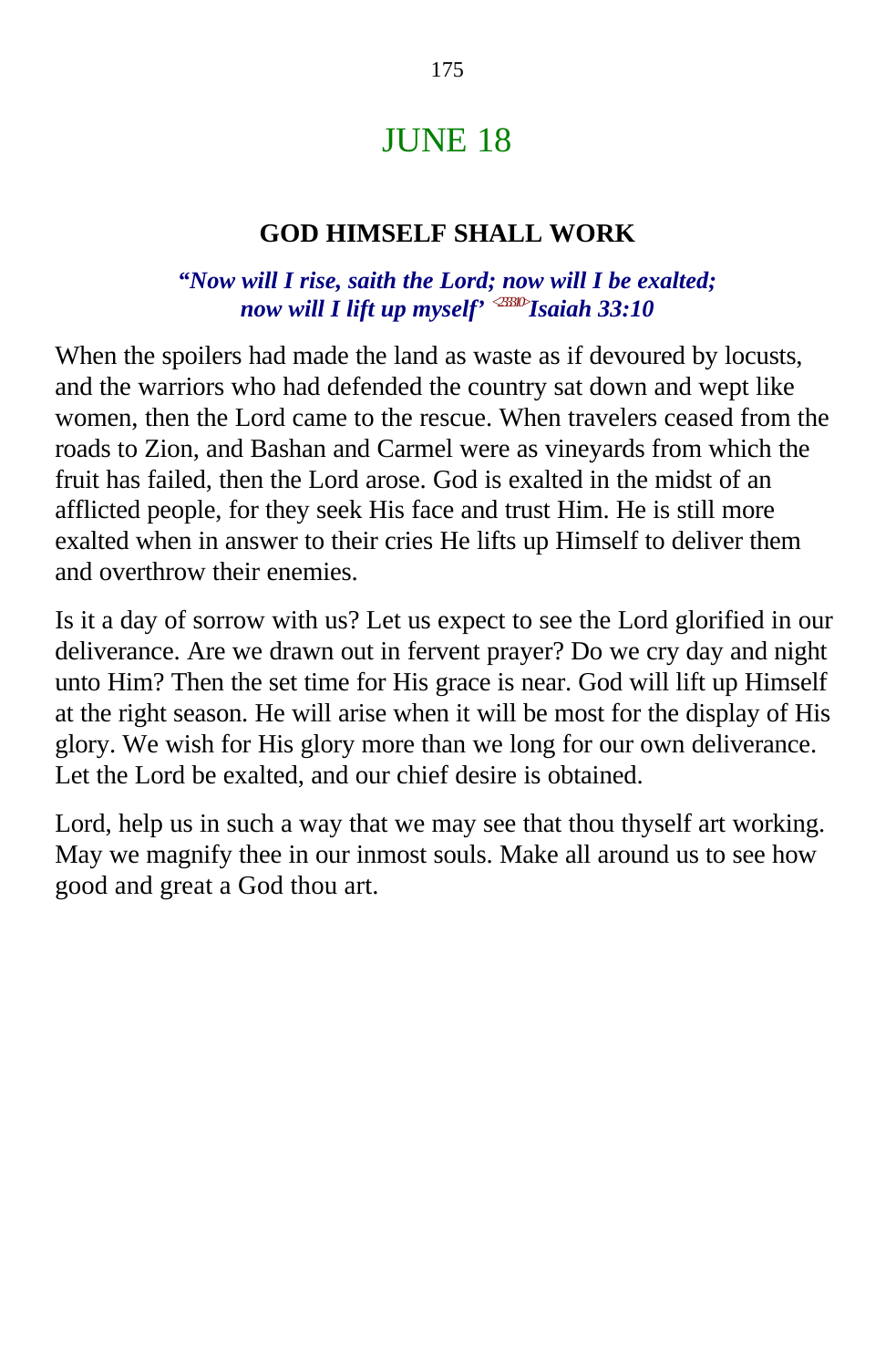### **A SOUND HEART**

#### *"Let my heart be sound in thy statutes: that I be not ashamed" <19B980>Psalm 119:80*

We may regard this inspired prayer as containing within itself the assurance that those who keep close to the Word of God shall never have cause to be ashamed of doing so.

See, the prayer is for soundness of heart. A sound creed is good, a sound judgment concerning it is better, but a sound heart toward the truth is best of all. We must love the truth, feel the truth, and obey the truth, otherwise we are not truly sound in God's statutes. Are there many in these evil days who are sound? Oh, that the writer and the reader may be two of this sort!

Many will be ashamed in the last great day, when all disputes will be decided. Then they will see the folly of their inventions, and be filled with remorse because of their proud infidelity and willful defiance of the Lord; but he who believed what the Lord taught, and did what the Lord commanded, will stand forth justified in what he did. Then shall the righteous shine forth as the sun. Men much slandered and abused shall find their shame turned into glory in that day.

Let us pray the prayer of our text, and we may be sure that its promise will be fulfilled to us. If the Lord makes us sound, He will keep us safe.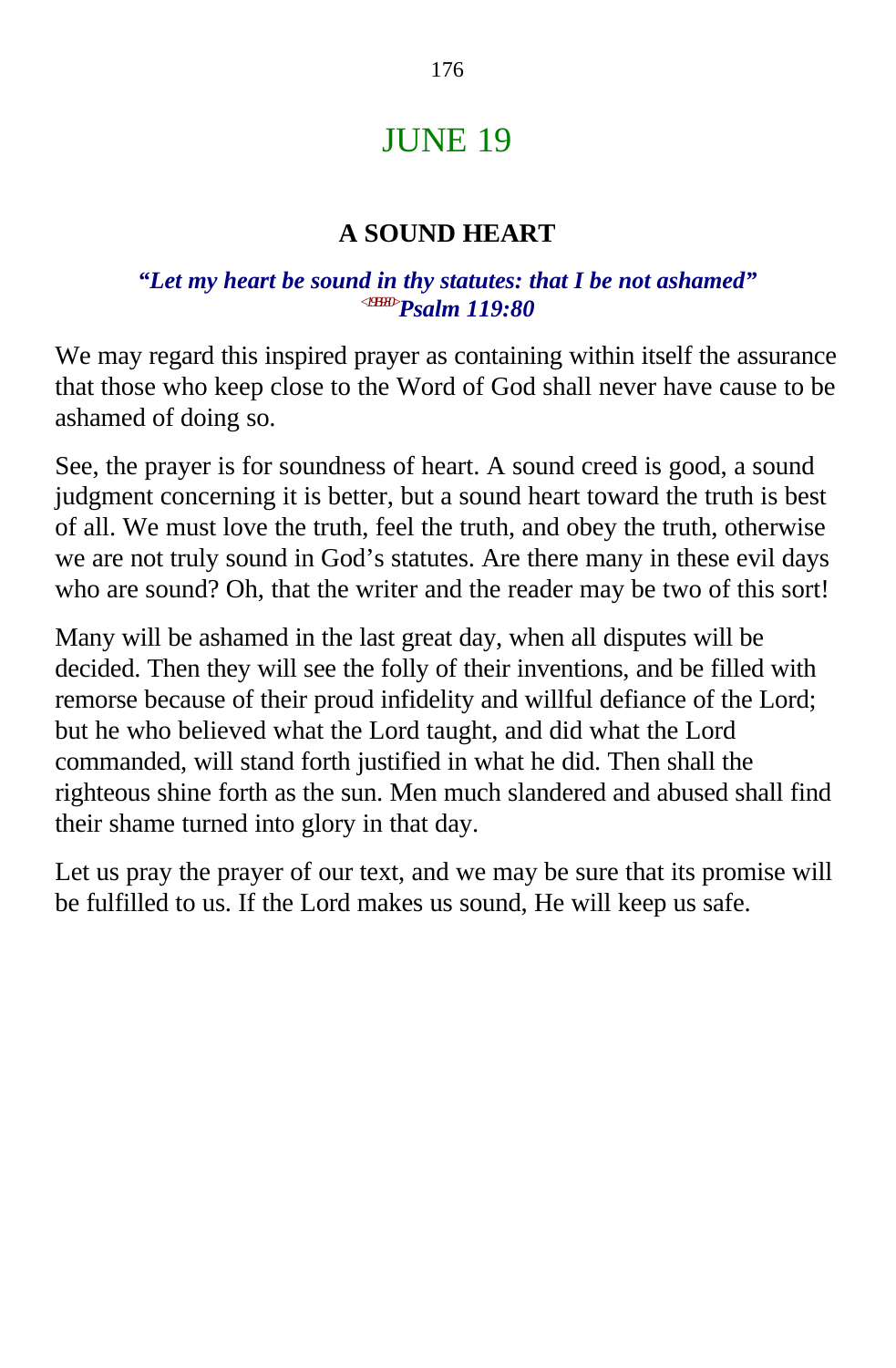### **THE LORD OUR COMPANION**

"Yea, though I walk through the valley of the shadow of death, I will fear no evil: for thou art with me; thy rod and thy staff they comfort me" **<192304>**Psalm 23:4

Sweet are these words in describing a deathbed assurance. How many have repeated them in their last hours with intense delight!

But the verse is equally applicable to agonies of spirit in the midst of life. Some of us, like Paul, die daily through a tendency to gloom of soul. Bunyan puts the Valley of the Shadow of Death far earlier in the pilgrimage than the river which rolls at the foot of the celestial hills. We have some of us traversed the dark and dreadful defile of "the shadow of death" several times, and we can bear witness that the Lord alone enabled us to bear up amid its wild thought, its mysterious horrors, its terrible depressions. The Lord has sustained us, and kept us above all real fear of evil, even when our spirit has been overwhelmed. We have been pressed and oppressed, but yet we have lived, for we have felt the presence of the Great Shepherd, and have been confident that His crook would prevent the foe from giving us any deadly wound.

Should the present time be one darkened by the raven wings of a great sorrow, let us glorify God by a peaceful trust in Him.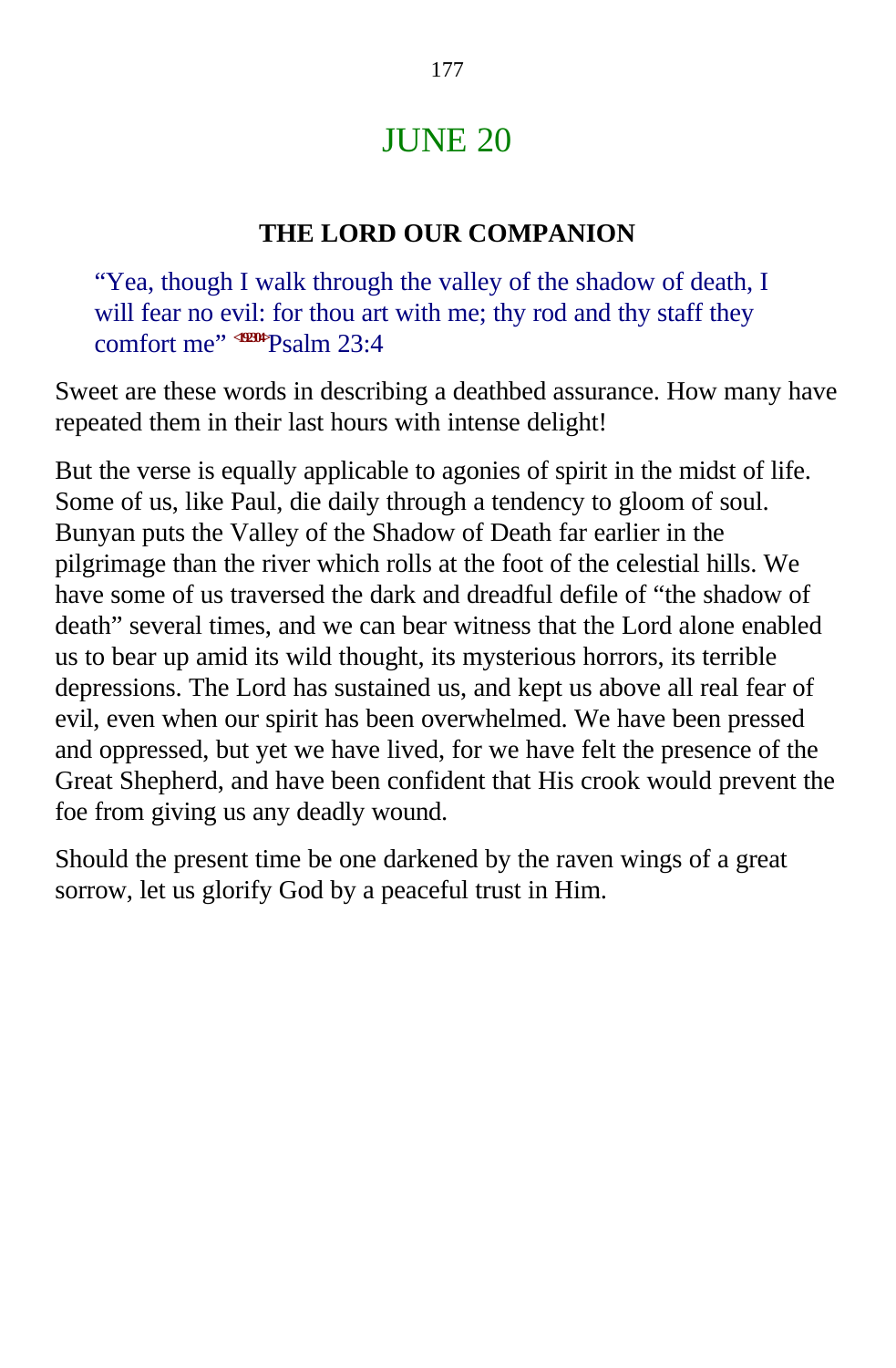#### **A WOMAN'S WAR**

#### *"The Lord shall sell Sisera into the hand of a woman"* <sup>*INDD-Judges 4:9*</sup>

Rather an unusual text, but there may be souls in the world that may have faith enough to grasp it. Barak, the man, though called to the war, had little stomach for the fight unless Deborah would go with him, and so the Lord determined to make it a woman's war. By this means He rebuked the slackness of the man, and gained for Himself the more renown, and cast the more shame upon the enemies of His people.

The Lord can still use feeble instrumentalities. Why not me? He may use persons who are not commonly called to great public engagements. Why not you? The woman who slew the enemy of Israel was no Amazon, but a wife who tarried in her tent. She was no orator, but a woman who milked the cows and made butter. May not the Lord use any one of us to accomplish His purpose? Somebody may come to the house today, even as Sisera came to Jael's tent. Be it ours, not to slay him, but to save him. Let us receive him with great kindness, and then bring forth the blessed truth of salvation by the Lord Jesus, our great Substitute, and press home the command, "Believe and live." Who knoweth but some stouthearted sinner may be slain by the gospel today?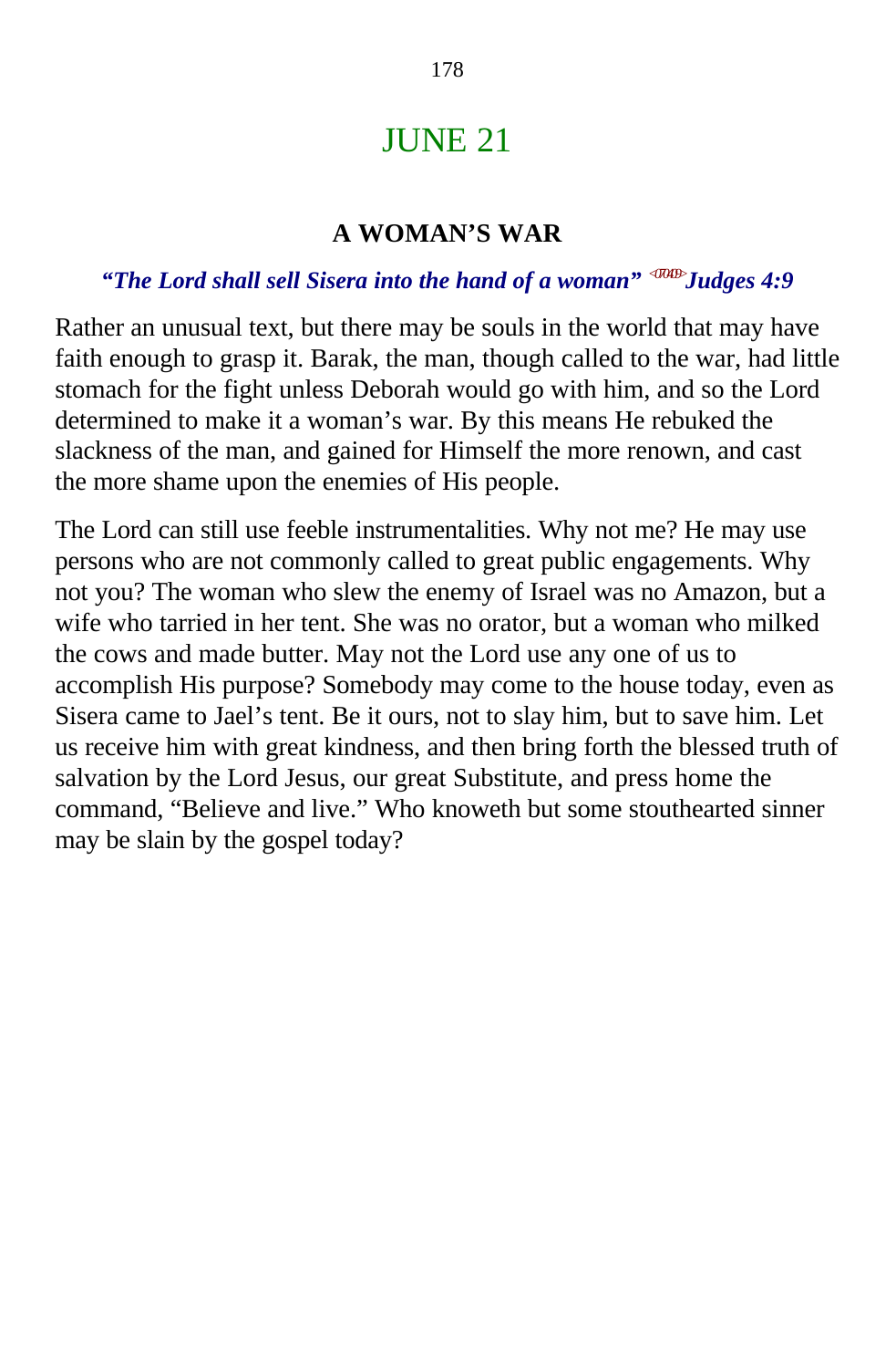### **HE WITH US; WE WITH HIM**

#### *"The fear of the Lord prolongeth days: but the years of the wicked shall be shortened" <201027>Proverbs 10:27*

There is no doubt about it. The fear of the Lord leads to virtuous habits, and these prevent that waste of life which comes of sin and vice. The holy rest which springs out of faith in the Lord Jesus also greatly helps a man when he is ill. Every physician rejoices to have a patient whose mind is fully at ease. Worry kills, but confidence in God is like healing medicine.

We have therefore all the arrangements for long life, and if it be really for our good, we shall see a good old age, and come to our graves as shocks of corn in their season. Let us not be overcome with sudden expectation of death the moment we have a finger-ache, but let us rather expect that we may have to work on through a considerable length of days.

And what if we should soon be called to the higher sphere? Certainly there would be nothing to deplore in such a summons, but everything to rejoice in. Living or dying we are the Lord's. If we live, Jesus will be with us; if we die, we shall be with Jesus.

The truest lengthening of life is to live while we live, wasting no time, but using every hour for the highest ends. So be it this day.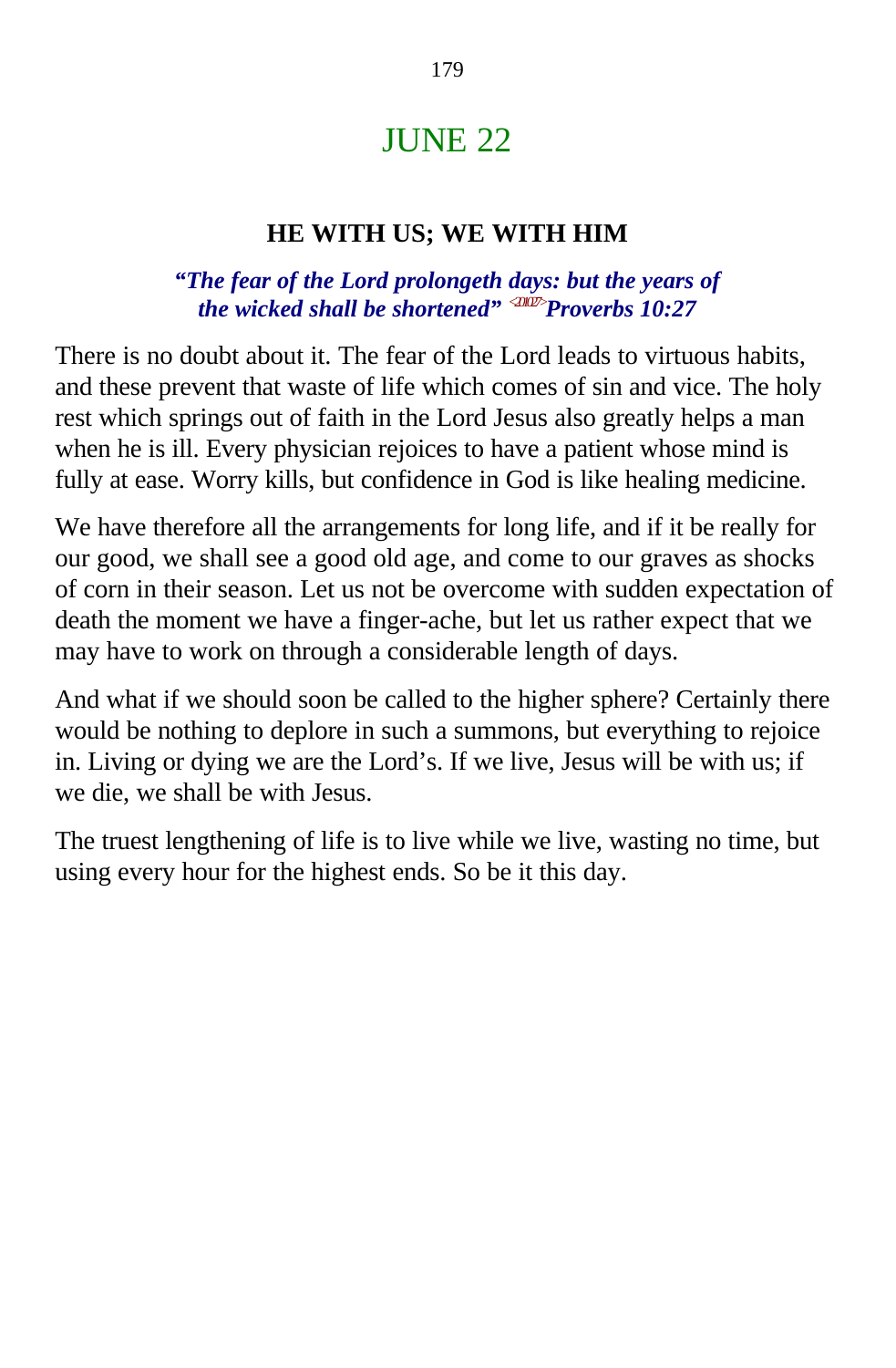### **THE ENEMY FIRSTHAND**

"Therefore thus saith the Lord concerning the king of Assyria, He shall not come into this city, nor shoot an arrow there, nor come before it with shield, nor cast a bank against it" <sup>42092</sup> Kings 19:32

Neither did Sennacherib molest the city. He had boasted loudly, but he could not carry out his threats. The Lord is able to stop the enemies of His people in the very act. When the lion has the lamb between his jaws, the great Shepherd of the sheep can rob him of his prey. Our extremity only provides an opportunity for a grander display of divine power and wisdom.

In the case before us, the terrible foe did not put in an appearance before the city which he thirsted to destroy. No annoying arrow could he shoot over the walls, and no besieging engines could he put to work to batter down the castles, and no banks could he cast up to shut in the inhabitants. Perhaps in our case also the Lord will prevent our adversaries from doing us the least harm. Certainly He can alter their intentions, or render their designs so abortive that they will gladly forego them. Let us trust in the Lord and keep His way, and He will take care of us. Yea, He will fill us with wondering praise as we see the perfection of His deliverance.

Let us not fear the enemy till he actually come, and then let us trust in the Lord.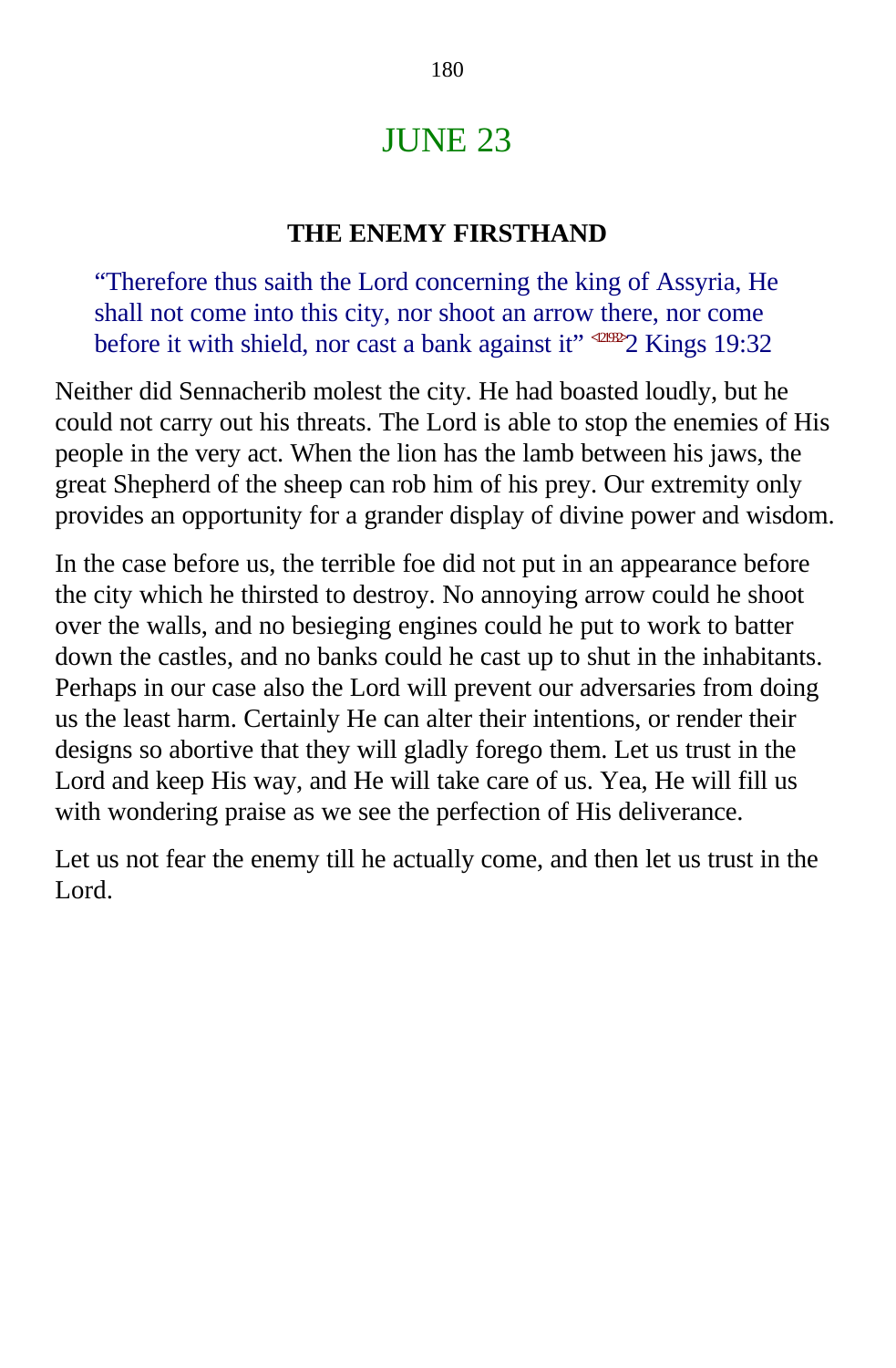#### *THE LORD'S "MUCH MORE"*

"And Amaziah said to the man of God, But what shall we do for the hundred talents which I have given to the army of Israel? And the man of God answered, The Lord is able to give thee much more than this" **<132509>**1 Chronicles 25:9

If you have made a mistake, bear the loss of it; but do not act contrary to the will of the Lord. The Lord can give you much more than you are likely to lose; and if He does not, will you begin bargaining and chaffering with God? The king of Judah has hired an army from idolatrous Israel, and he was commanded to send home the fighting men because the Lord was not with them. He was willing to send away the host, only he grudged paying the hundred talents for nothing. Oh for shame! If the Lord will give the victory without the hirelings, surely it was a good bargain to pay their wages and to be rid of them.

Be willing to lose money for conscience' sake, for peace's sake, for Christ's sake. Rest assured that losses for the Lord are not losses. Even in this life they are more than recompensed: in some cases the Lord prevents any loss from happening. As to our immortal life, what we lose for Jesus is invested in Heaven. Fret not at apparent disaster but listen to the whisper, "The Lord is able to give thee much more than this."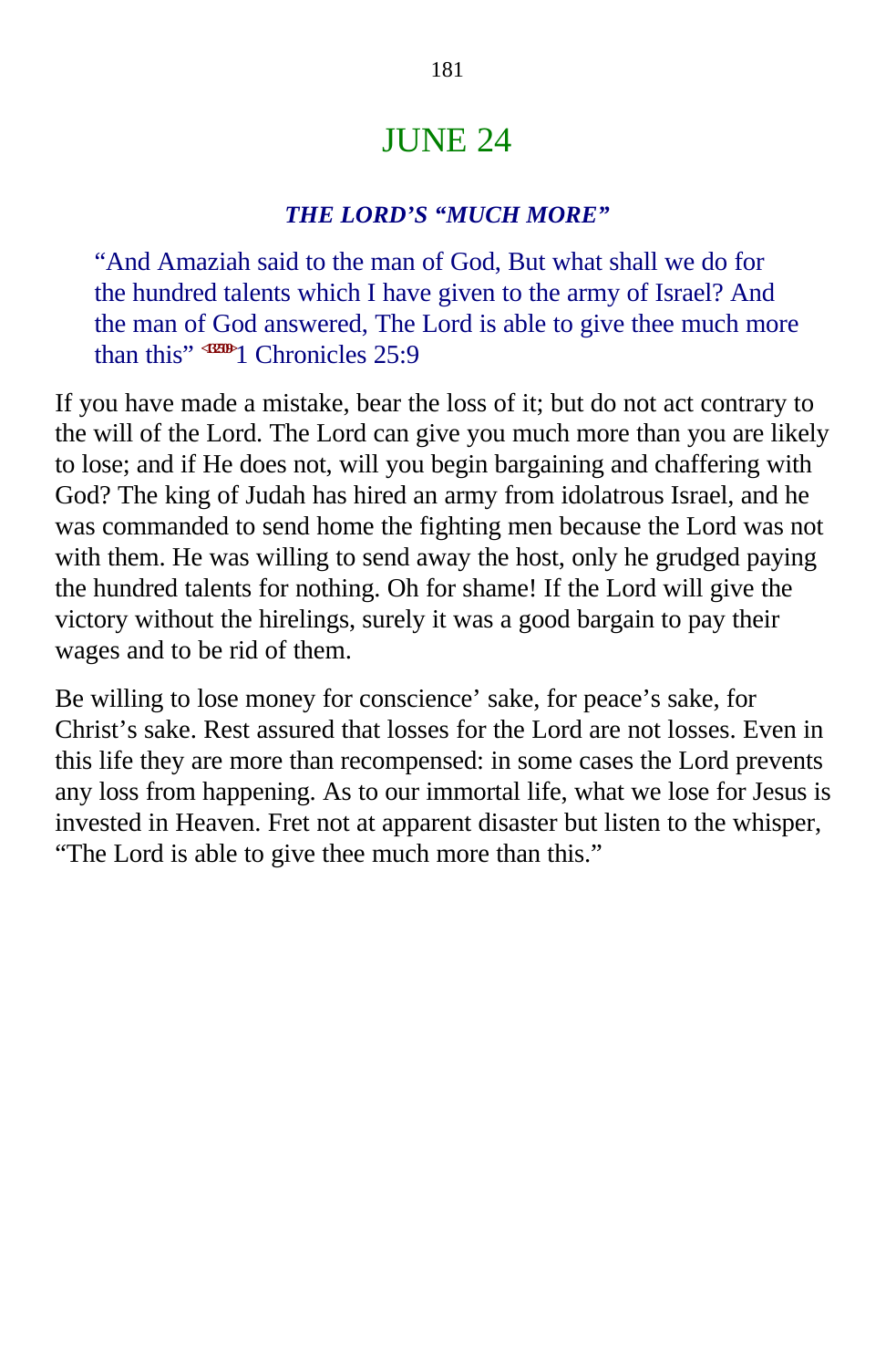### **A STAIRCASE TO HEAVEN**

"And he saith unto him, Verily, verily, I say unto you, Hereafter ye shall see heaven open, and the angels of God ascending and descending upon the Son of man" **<430151>**John 1:51

Yes, to our faith this sight is plain even at this day. We do see Heaven opened. Jesus Himself has opened that kingdom to all believers. We gaze into the place of mystery and glory, for He has revealed it to us. We shall enter it soon, for He is the way.

Now we see the explanation of Jacob's ladder. Between earth and Heaven there is a holy commerce; prayer ascends, and answers come down, by the way of Jesus, the Mediator. We see this ladder when we see our Lord. In Him a stairway of light now furnishes a clear passage to the throne of the Most High. Let us use it, and send up by it the messengers of our prayers. We shall live the angelic life ourselves if we run up to Heaven in intercession, and lay hold upon the blessings of the covenant, and then descend again to scatter those gifts among the sons of men.

This choice sight which Jacob only saw in a dream we will turn into a bright reality. This very day we will be up and down the ladder each hour; climbing in communion, and coming down in labor to save our fellow-men. This is thy promise, O Lord Jesus, let us joyfully see it fulfilled.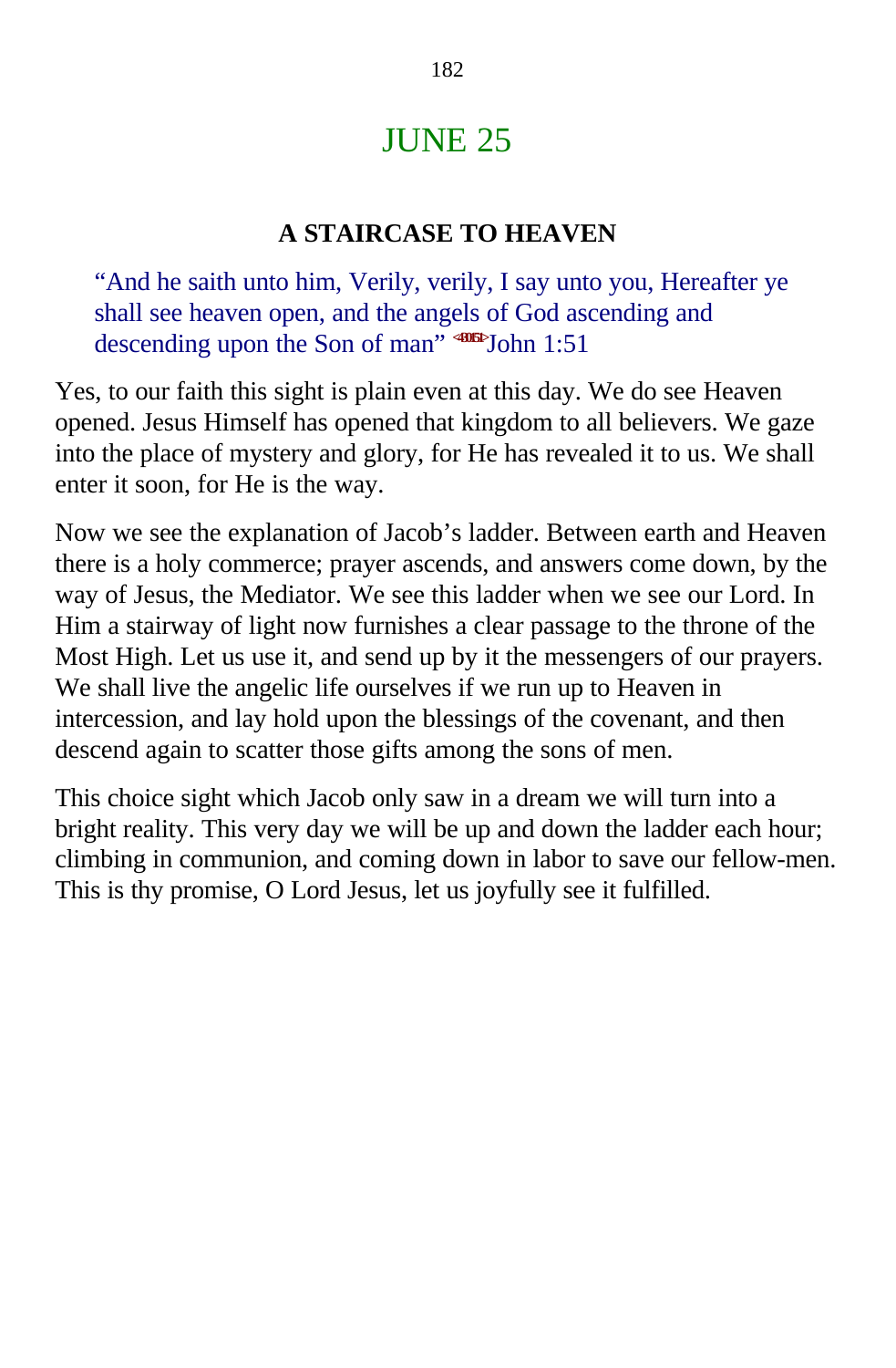### **IT WILL NOT BE LONG**

### *"Be ye also patient; stablish your hearts: for the coming of the Lord draweth nigh*" <sup>3988</sup>*James* 5:8

The last word in the Canticle of love is, "Make haste, my beloved," and among the last words of the Apocalypse we read, "The Spirit and the Bride say, Come"; to which the heavenly Bridegroom answers, "Surely I come quickly." Love longs for the glorious appearing of the Lord, and enjoys this sweet promise — "The coming of the Lord draweth nigh." This stays our minds as to the future. We look out with hope through this window.

This sacred "window of agate" lets in a flood of light upon the present, and puts us into fine condition for immediate work or suffering. Are we tried? Then the nearness of our joy whispers patience. Are we growing weary because we do not see the harvest of our seed-sowing? Again this glorious truth cries to us, "Be patient." Do our multiplied temptations cause us in the least to waver? Then the assurance, that before long the Lord will be here, preaches to us from this text, "Stablish your hearts." Be firm, be stable, be constant, "steadfast, unmoveable, always abounding in the work of the Lord." Soon will you hear the silver trumpets which announce the coming of your King. Be not in the least afraid. Hold the fort, for He is coming; yea, He may appear this very day.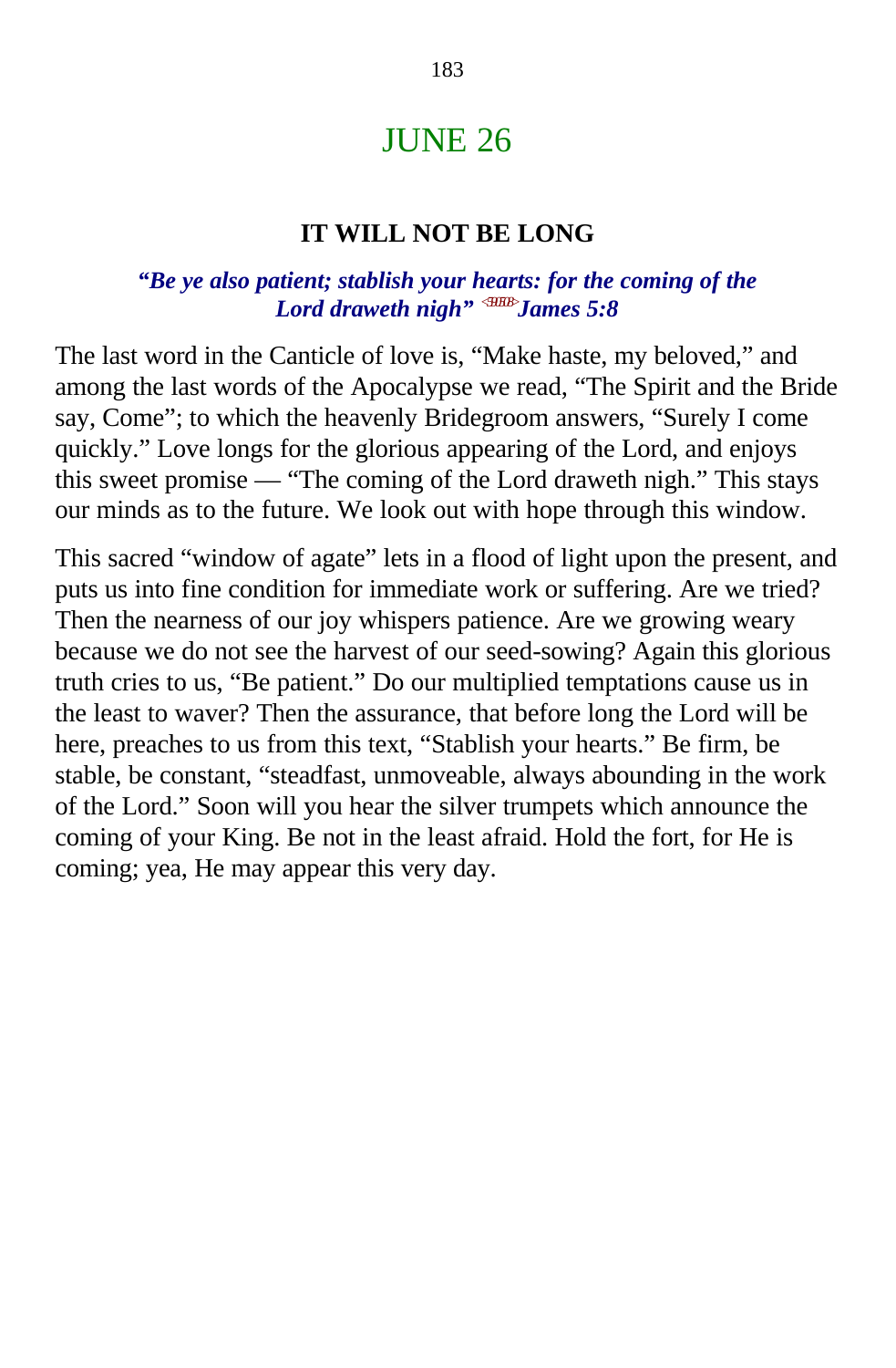### **THANK HIM; DWELL ACCEPTABLY**

### *"Surely the righteous shall give thanks unto thy name: the upright shall dwell in thy presence*" *<sup>2HDB</sup> Psalm 140:13*

Oh that my heart may be upright, that I may always be able to bless the name of the Lord! He is so good to those that be good, that I would fain be among them, and feel myself full of thankfulness every day. Perhaps, for a moment, the righteous are staggered when their integrity results in severe trial; but assuredly the day shall come when they shall bless their God that they did not yield to evil suggestions and adopt a shifty policy. In the long run true men will thank the God of the right for leading them by a right way. Oh that I may be among them!

What a promise is implied in this second clause, "The upright shall dwell in thy presence"! They shall stand accepted where others appear only to be condemned. They shall be the courtiers of the Great King, indulged with audience whensoever they desire it. They shall be favored ones upon whom Jehovah smiles, and with whom He graciously communes. Lord, I covet this high honor, this precious privilege: it will be Heaven on earth to me to enjoy it. Make me in all things upright, that I may today, and tomorrow, and every day stand in thy heavenly presence. Then will I give thanks unto thy name evermore. Amen.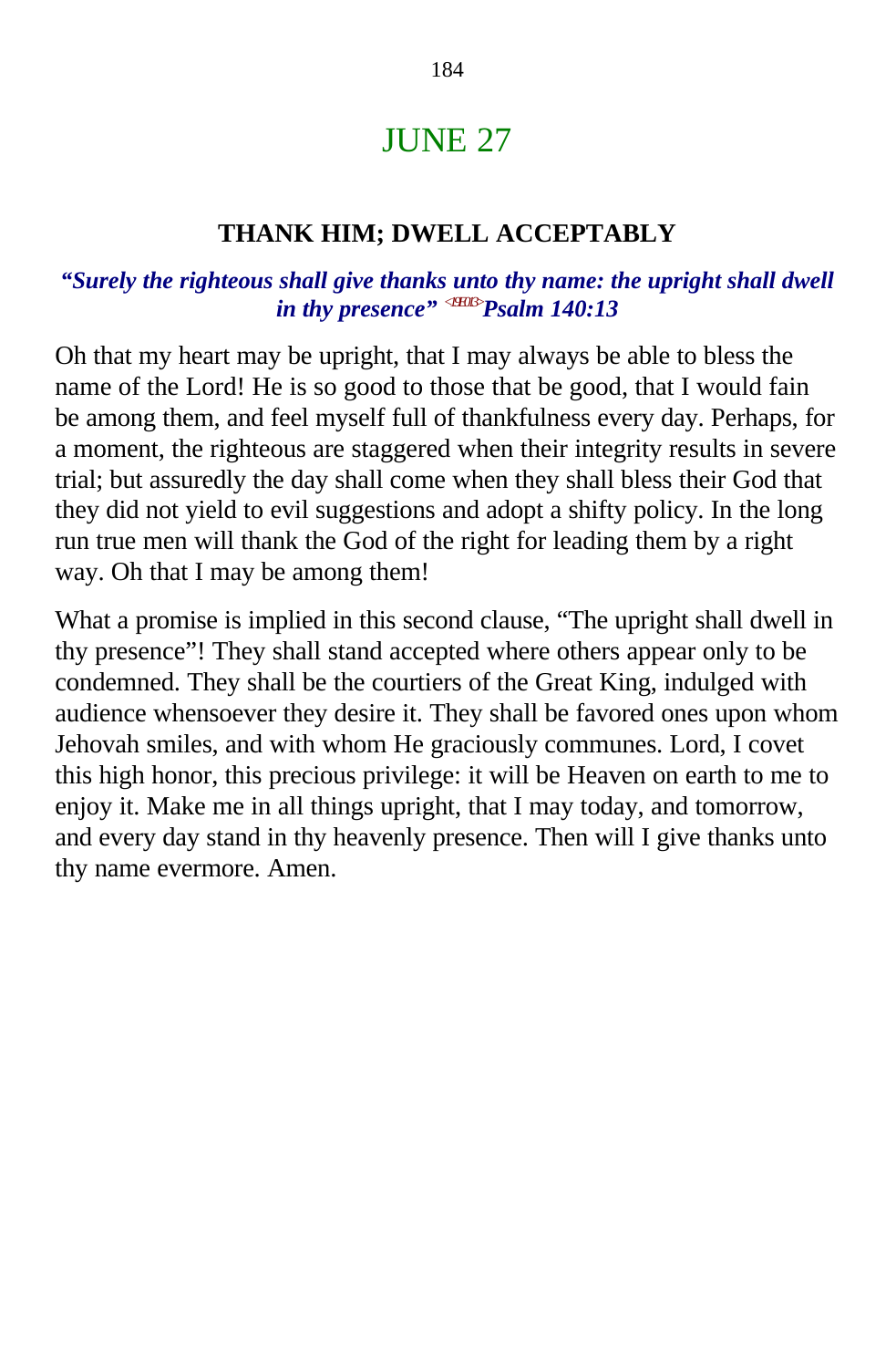### **ONE LOOK FROM THE LORD**

"And the Lord looked upon him, and said, Go in this thy might, and thou shalt save Israel from the hand of the Midianites: have not I sent thee?" *DDG4*>Judges 6:14

What a look was that which the Lord gave to Gideon! He looked him out of his discouragements into a holy bravery. If our look to the Lord saves us, what will not His look at us do? Lord, look on me this day, and nerve me for its duties and conflicts.

What a word was this which Jehovah spoke to Gideon! "Go." He must not hesitate. He might have answered, "What, go in all this weakness!" But the Lord put that word out of court by saying, "Go in this thy might." The Lord had looked might into him, and he had now nothing to do but to use it, and save Israel by smiting the Midianites. It may be that the Lord has more to do by me than I ever dreamed of. If He has looked upon me He has made me strong. Let me by faith exercise the power with which He has entrusted me. He never bids me "idle away my time in this my might." Far from it. I must "go," because He strengthens me.

What a question is that which the Lord puts to me even as He put it to Gideon! "Have not I sent thee?" Yes, Lord, thou hast sent me, and I will go in thy strength. At thy command I go, and, going, I am assured that thou wilt conquer by me.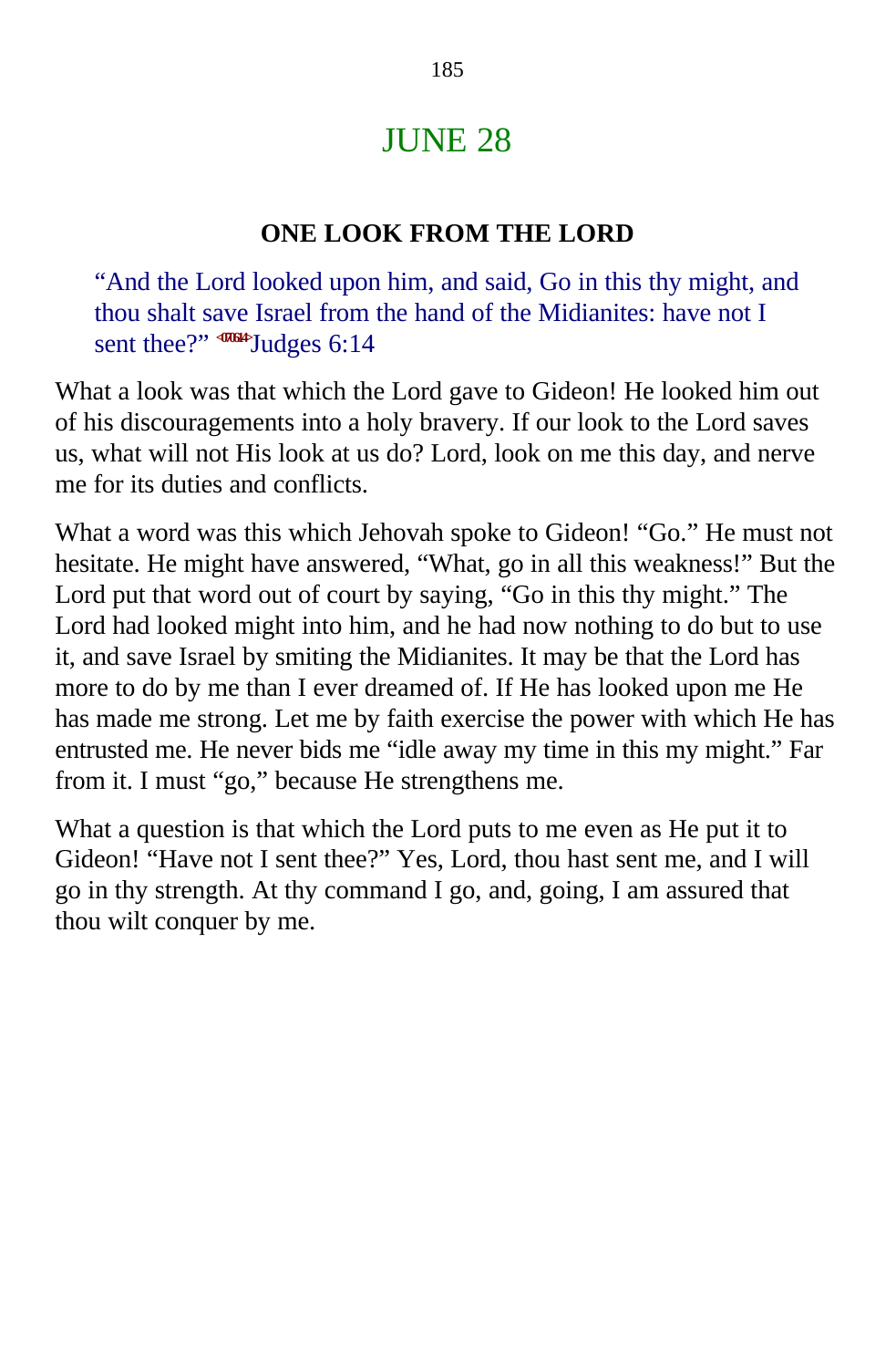### **INVITATION TO PRAY**

### *"Call unto me, and I will answer thee, and shew thee great and mighty things, which thou knowest not" <243303>Jeremiah 33:3*

God encourages us to pray. They tell us that prayer is a pious exercise which has no influence except upon the mind engaged in it. We know better. Our experience gives the lie a thousand times over to this infidel assertion. Here Jehovah, the living God, distinctly promises to answer the prayer of His servant. Let us call upon Him again, and admit no doubt upon the question of His hearing us and answering us. He that made the ear, shall He not hear? He that gave parents a love to their children, will He not listen to the cries of His own sons and daughters?

God will answer His pleading people in their anguish. He has wonders in store for them. What they have never seen, heard of, or dreamed of, He will do for them. He will invent new blessings if needful. He will ransack sea and land to feed them: He will send every angel out of Heaven to succor them, if their distress requires it. He will astound us with His grace, and make us feel that it was never before done in this fashion. All He asks of us is that we will call upon Him. He cannot ask less of us. Let us cheerfully render Him our prayers at once.

186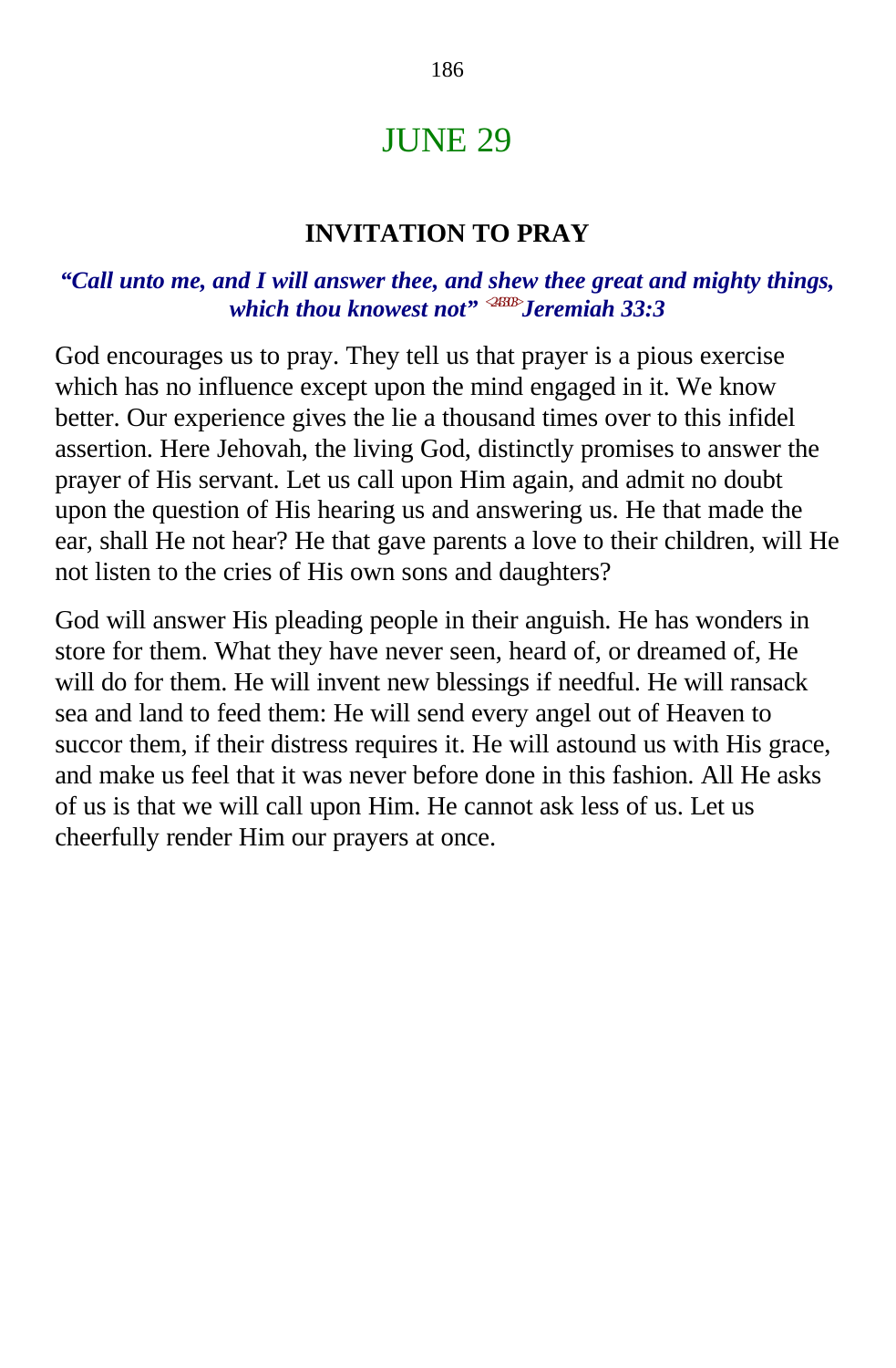### **BACK THEN FORWARD**

### *"Nevertheless I will remember my covenant with thee in the days of thy youth, and I will establish unto thee an everlasting covenant"* <sup> $2660$ </sup> *Ezekiel 16:60*

Notwithstanding our sins the Lord is still faithful in His love to us.

He looks back. See how He remembers those early days of ours when He took us into covenant with Himself, and we gave ourselves over to Him. Happy days those! The Lord does not twit us with them, and charge us with being insincere. No, He looks rather to His covenant with us than to our covenant with Him. There was no hypocrisy in that sacred compact, on His part, at any rate. How gracious is the Lord thus to look back in love!

He looks forward also. He is resolved that the covenant shall not fail. If we do not stand to it, He does. He solemnly declares, "I will establish unto thee an everlasting covenant." He has no mind to draw back from His promises. Blessed be His name, He sees the sacred seal, "the blood of the everlasting covenant," and He remembers our Surety, in whom He ratified that covenant, even His own dear Son; and therefore He rests in His covenant engagements. 'He abideth faithful; he cannot deny himself."

O Lord, lay this precious word upon my heart, and help me to feed upon it all this day!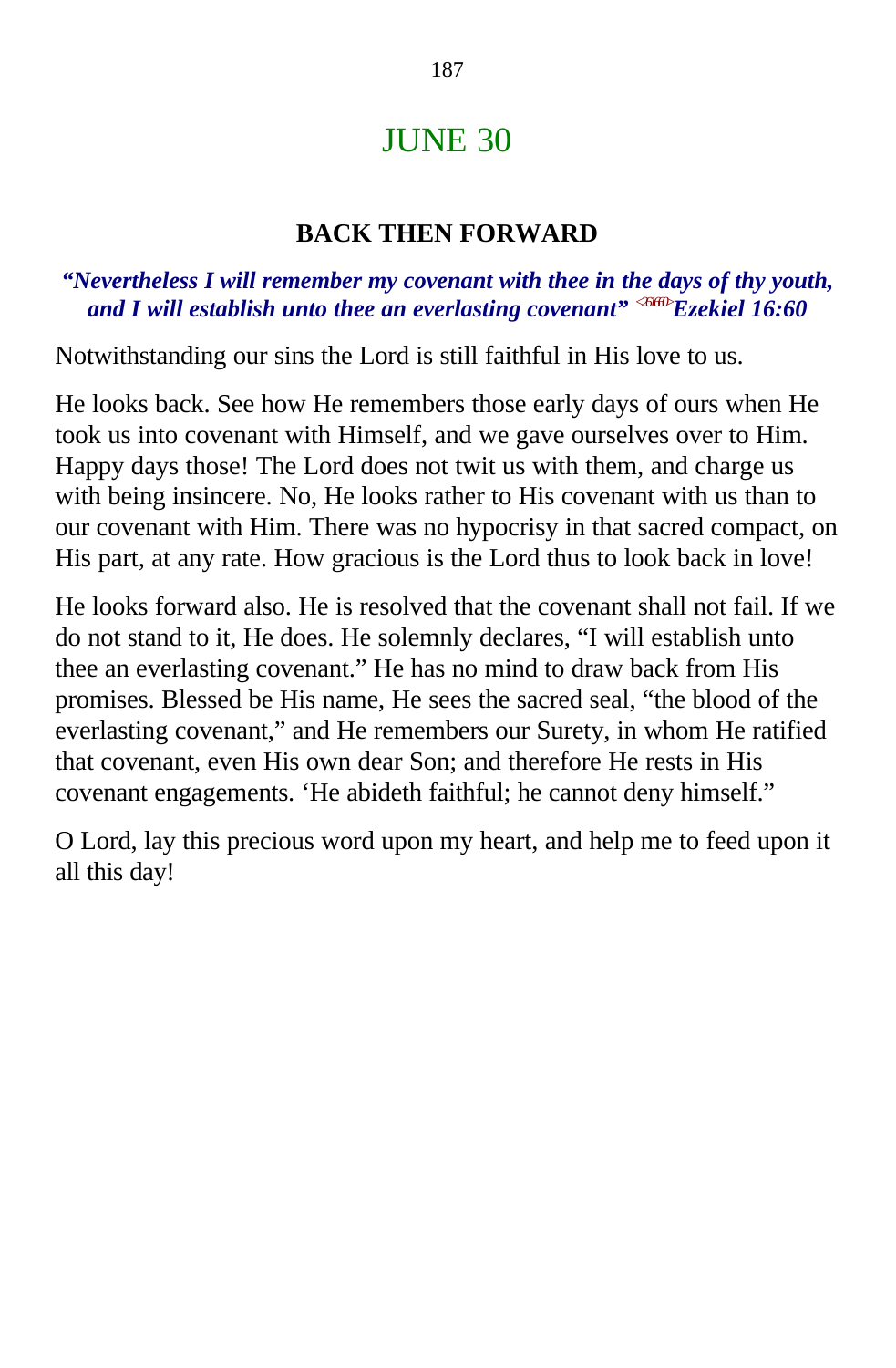# THE MONTH OF JULY

# JULY 1

### **GOD WITH US**

### *"God shall be with you"* <sup>*IMAD*</sup>*Genesis* 48:21

Good old Jacob could no more be with Joseph, for his hour had come to die: but he left his son without anxiety, for he said with confidence, "God shall be with you." When our dearest relations, or our most helpful friends, are called home by death, we must console ourselves with the reflection that the Lord is not departed from us, but lives for us, and abides with us for ever.

If God be with us, we are in ennobling company, even though we are poor and despised. If God be with us, we have all-sufficient strength, for nothing can be too hard for the Lord. If God be with us, we are always safe, for none can harm those who walk under His shadow. Oh, what a joy we have here! Not only is God with us, but He will be with us. With us as individuals; with us as families; with us as churches. Is not the very name of Jesus, Immanuel — God with us? Is not this the best of all, that God is with us? Let us be bravely diligent, and joyously hopeful. Our cause must prosper, the truth must win, for the Lord is with those who are with Him.

All this day may this sweet word be enjoyed by every believer who turns to "Faith's Check Book." No greater happiness is possible.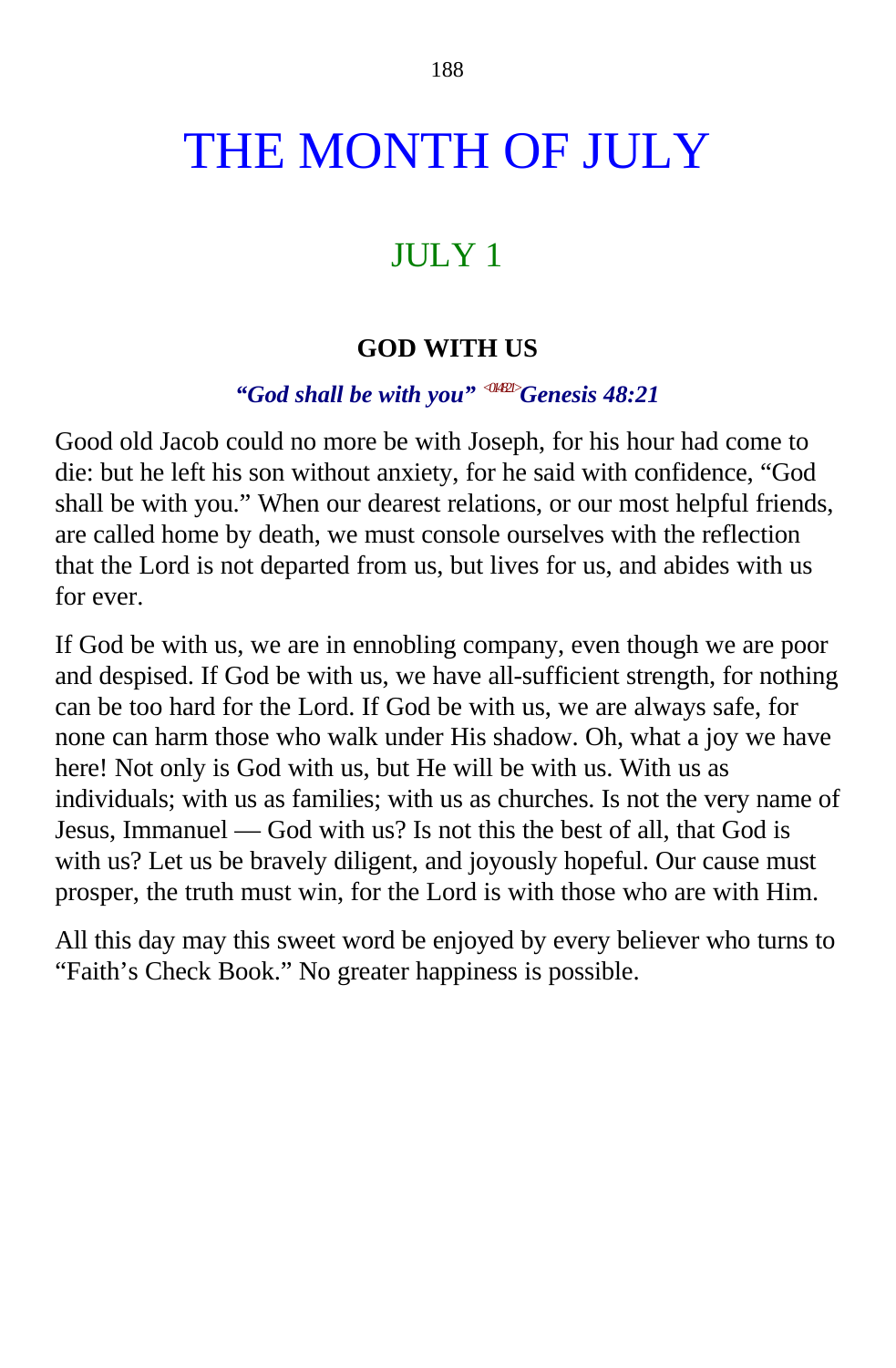### **REFRESHING SLEEP**

### *"So he giveth his beloved sleep"*  $\frac{\partial \mathcal{L}}{\partial \mathcal{L}}$  *Psalm 127:2*

Ours is not a life of anxious care, but of happy faith. Our heavenly Father will supply the wants of His own children, and He knoweth what we have need of before we ask Him. We may therefore go to our beds at the proper hour, and not wear ourselves out by sitting up late to plot, and plan, and contrive. If we have learned to rely upon our God we shall not lie awake with fear gnawing at our hearts; but we shall leave our care with the Lord, our meditation of Him shall be sweet, and He will give us refreshing sleep.

To be the Lord's beloved is the highest possible honor, and he who has it may feel that ambition itself could desire no more, and therefore every selfish wish may go to sleep. What more is there even in Heaven than the love of God? Rest, then, O soul, for thou hast all things.

Yet we toss to and fro unless the Lord Himself gives us not only the reasons for rest, but rest itself. Yea, He doth this. Jesus Himself is our peace, our rest, our all. On His bosom we sleep in perfect security, both in life and in death.

> *"Sprinkled afresh with pardoning blood, I lay me down to rest, As in the embraces of my God, Or on my Savior's breast.*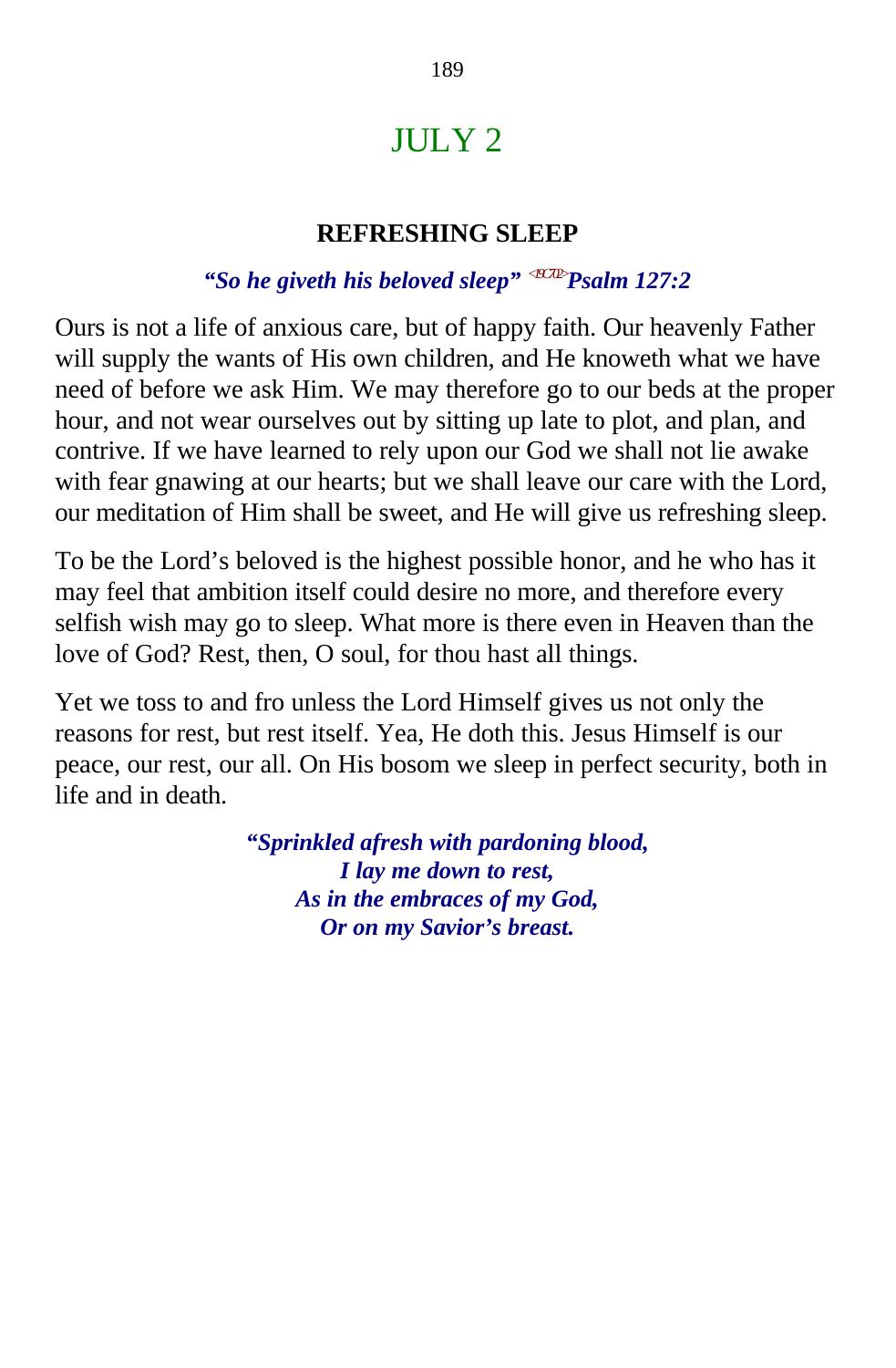### **A GUIDE ALL THE WAY**

### *"He will be our guide even unto death"*  $\sqrt[2]{2}$ *Psalm 48:14*

We need a guide. Sometimes we would give all that we have to be told exactly what to do, and where to turn. We are willing to do right, but we do not know which out of two roads we are to follow. Oh, for a guide!

The Lord our God condescends to serve us as guide. He knows the way, and will pilot us along it till we reach our journey's end in peace. Surely we do not desire more infallible direction. Let us place ourselves absolutely under His guidance, and we shall never miss our way. Let us make Him our God and we shall find Him our guide. If we follow His law we shall not miss the right road of life, provided we first learn to lean upon Him in every step that we take.

Our comfort is, that as He is our God for ever and ever, He will never cease to be with us as our guide. "Even unto death" will He lead us, and then we shall dwell with Him eternally, and go no more out for ever. This promise of divine guidance involves life-long security: salvation at once, guidance unto our last hour, and then endless blessedness. Should not each one seek this in youth, rejoice in it in middle life, and repose in it in old age? This day let us look up for guidance before we trust ourselves out of doors.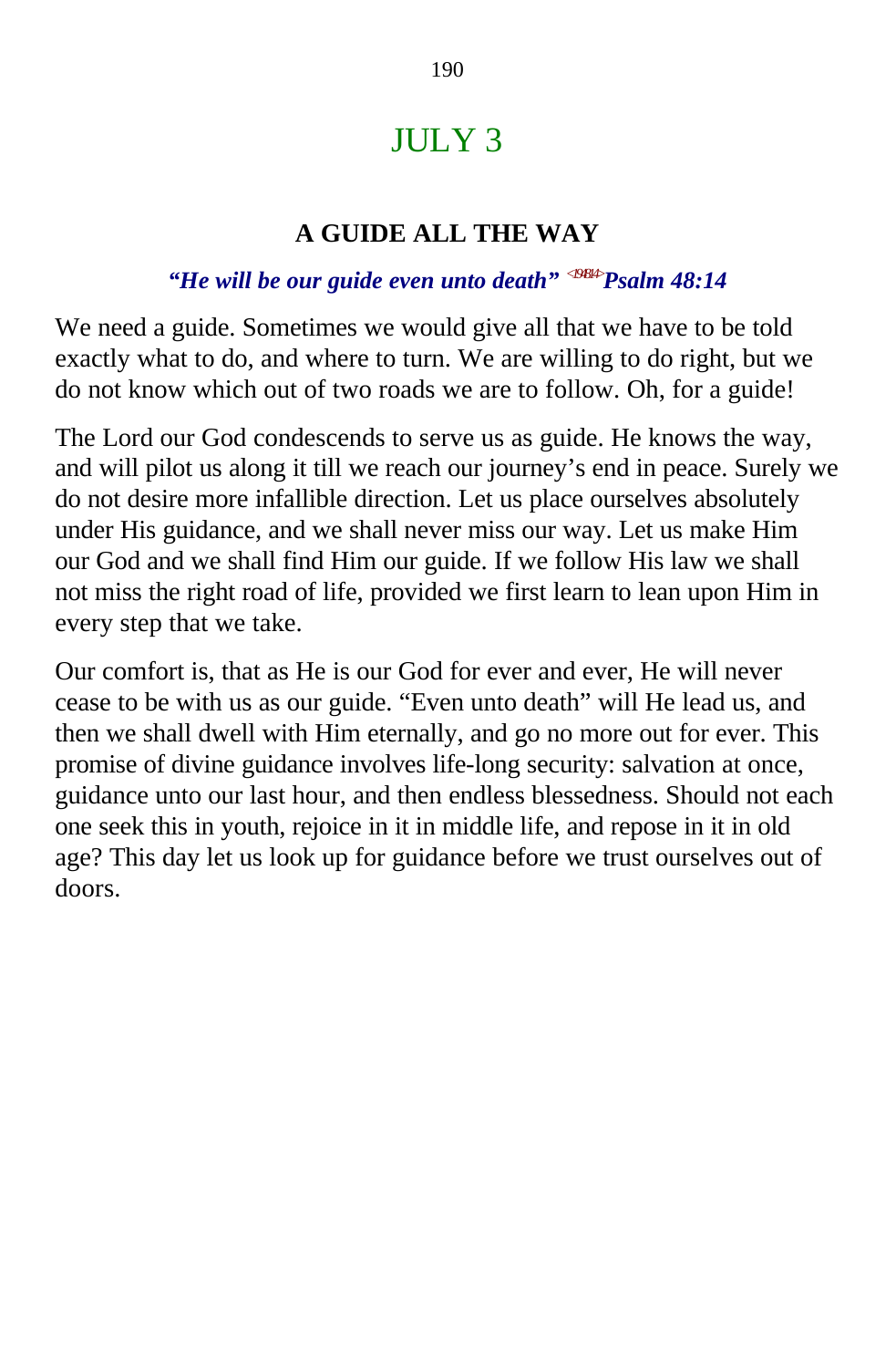#### **THE WORD, NECESSARY FOOD**

#### *"Man shall not live by bread alone, but by every word that proceedeth out of the mouth of God." <400404>Matthew 4:4*

If God so willed it we could live without bread, even as Jesus did for forty days; but we could not live without His Word. By that Word we were created, and by it alone can we be kept in being, for he sustaineth all things by the Word of His power. Bread is a second cause; the Lord Himself is the first source of our sustenance. He can work without the second cause as well as with it; and we must not tie Him down to one mode of operation. Let us not be too eager after the visible, but let us look to the invisible God. We have heard believers say that in deep poverty, when bread ran short, their appetites became short too; and to others, when common supplies failed, the Lord has sent in unexpected help. But we must have the Word of the Lord. With this alone we can withstand the devil. Take this from us, and our enemy will have us in his power, for we shall soon faint. Our souls need food, and there is none for them outside of the Word of the Lord. All the books and all the preachers in the world cannot furnish us a single meal: it is only the Word from the mouth of God that can fill the mouth of a believer. Lord, evermore give us this bread. We prize it above royal dainties.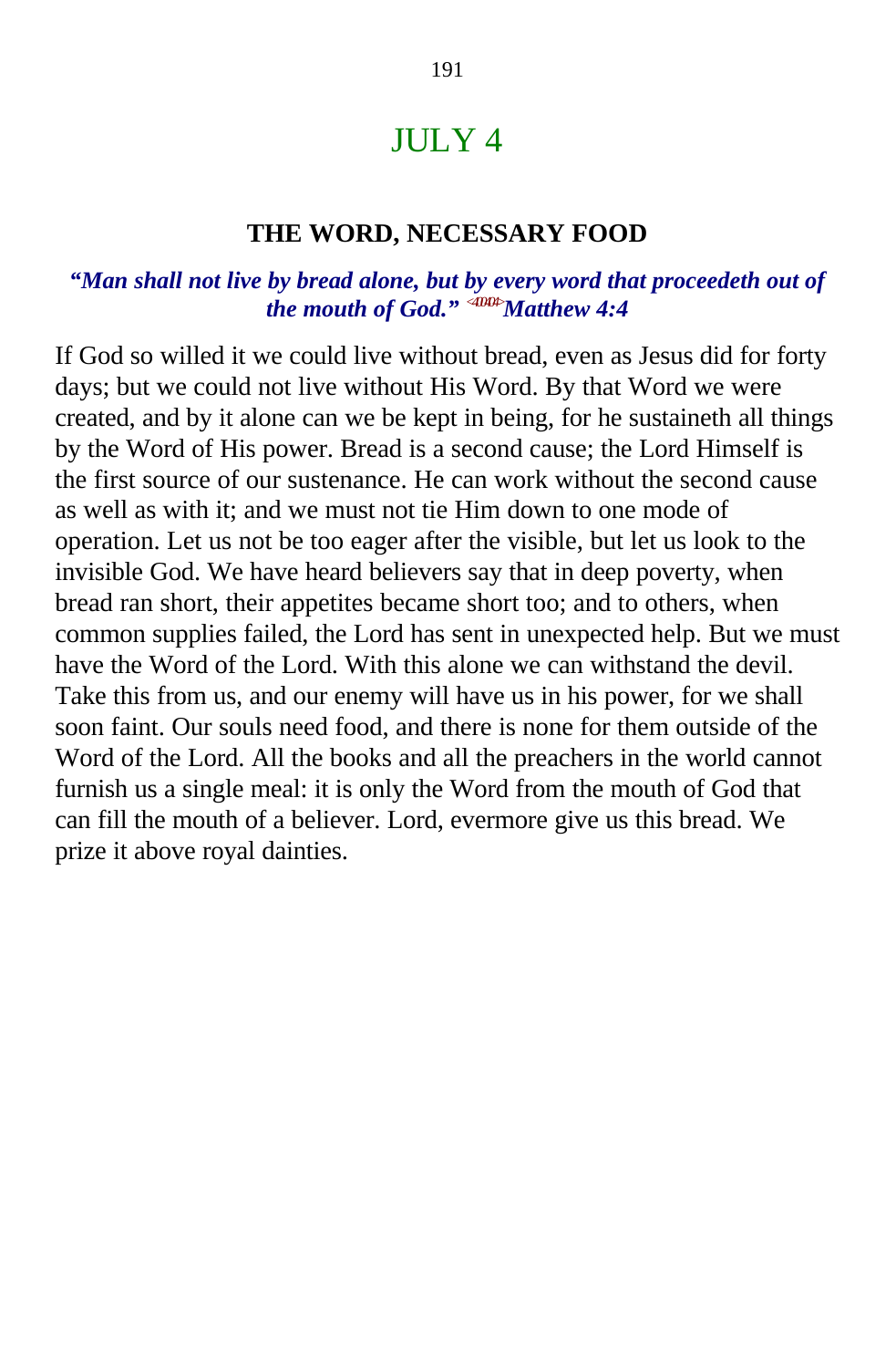#### **COMPLETE DELIVERANCE**

### *"But I will deliver thee in that day, saith the Lord; and thou shalt not be given into the hand of the men of whom thou art afraid." <243917>Jeremiah 39:17*

When the Lord's faithful ones are suffering for Him, they shall have sweet messages of love from Himself, and sometimes they shall have glad tidings for those who sympathize with them and help them. Ebed-melech was only a despised Ethiopian, but he was kind to Jeremiah, and so the Lord sent him this special promise by the mouth of his prophet. Let us be ever mindful of God's persecuted servants, and He will reward us.

Ebed-melech was to be delivered from the men whose vengeance he feared. He was a humble black man, but Jehovah would take care of him. Thousands were slain by the Chaldeans, but this lowly Negro could not be hurt. We, too, may be fearful of some great ones who are bitter against us; but if we have been faithful to the Lord's cause in the hour of persecution, He will be faithful to us. After all, what can a man do without the Lord's permission? He puts a bit into the mouth of rage, and a bridle upon the head of power. Let us fear the Lord, and we shall have no one else to fear. No cup of cold water given to a despised prophet of God shall be without its reward; and if we stand up for Jesus, Jesus will stand up for us.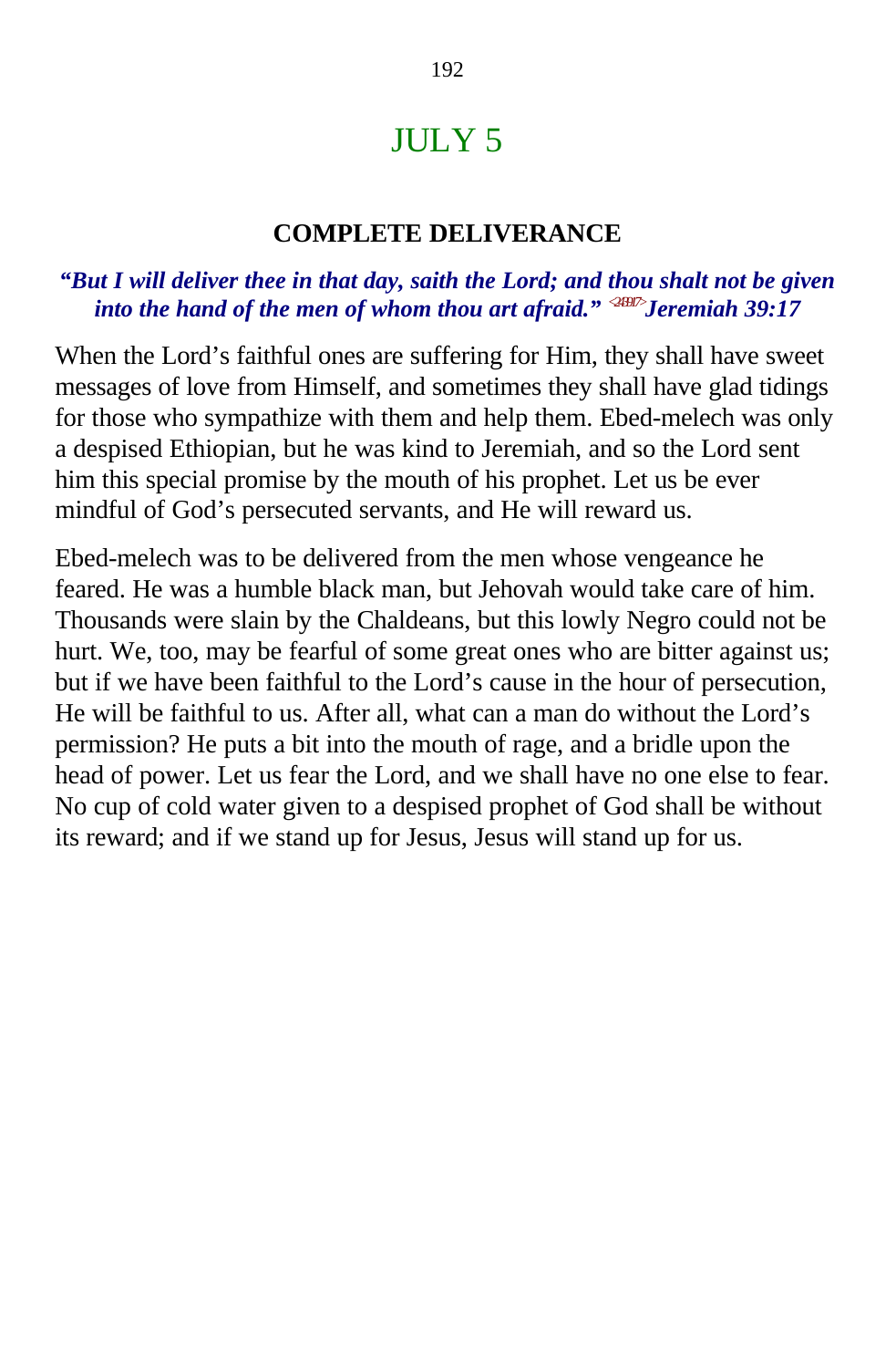### **HIS LOVE; HIS GIFT; HIS SON**

"For God so loved the world, that he gave his only begotten Son, that whosoever believeth in him should not perish, but have everlasting life." **<430316>**John 3:16

Of all the stars in the sky the polestar is the most useful to the mariner. This text is a polestar, for it has guided more souls to salvation than any other Scripture. It is among promises what the Great Bear is among constellations.

Several words in it shine with peculiar brilliance. Here we have God's love, with a "so" to it, which marks its measureless greatness. Then we have God's gift in all its freeness and greatness. This also is God's Son, that unique and priceless gift of a love which could never fully show itself till Heaven's Only-begotten had been sent to live and die for men. These three points are full of light.

Then there is the simple requirement of believing, which graciously points to a way of salvation suitable for guilty men. This is backed by a wide description — "whosoever believeth in him." Many have found room in "whosoever" who would have felt themselves shut out by a narrower word. Then comes the great promise, that believers in Jesus shall not perish, but have everlasting life. This is cheering to every man who feels that he is ready to perish, and that he cannot save himself. We believe in the Lord Jesus, and we have eternal life.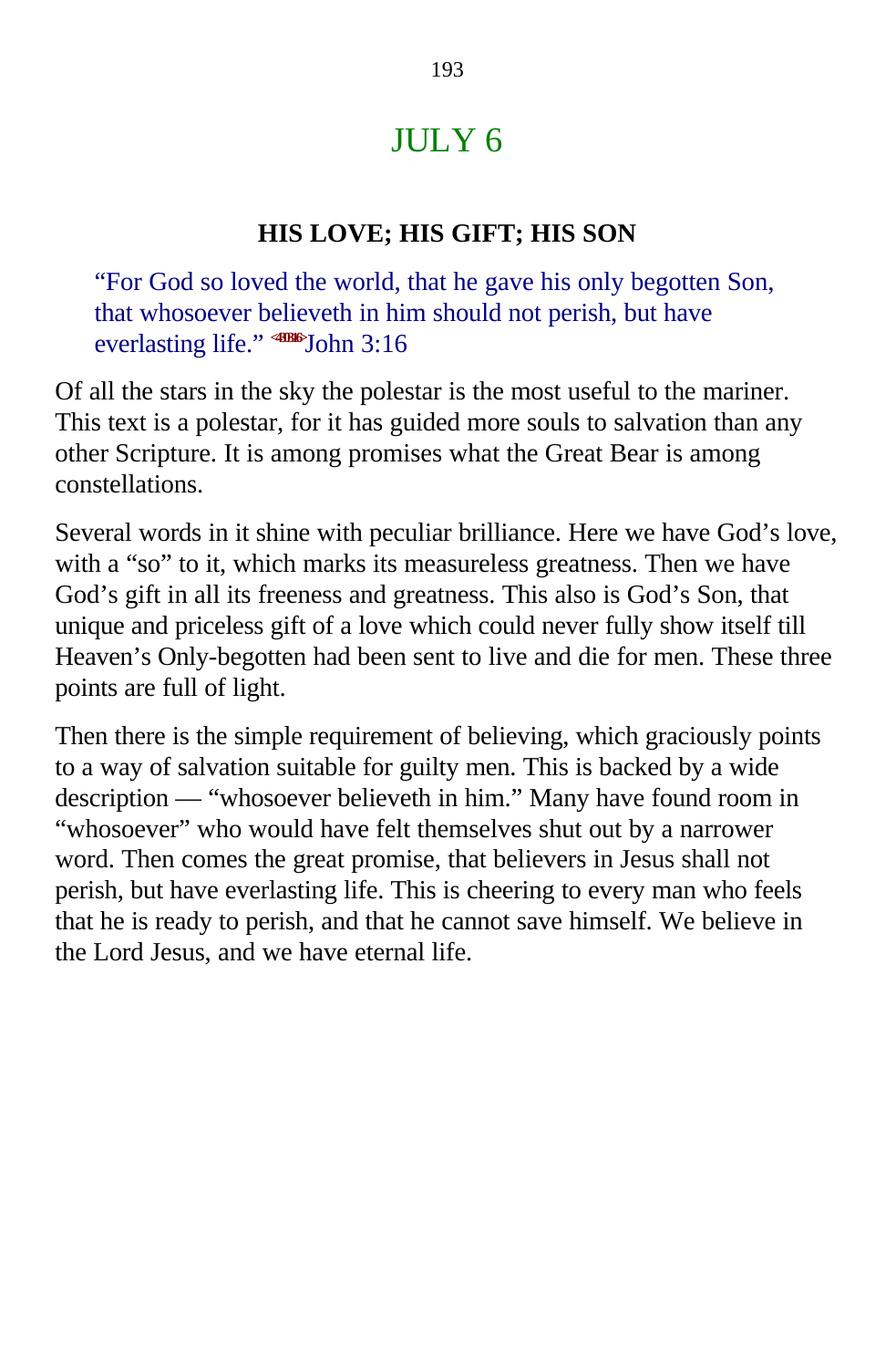### **A MOUNTAIN CHOIR**

"Sing, O heavens; and be joyful, O earth; and break forth into singing, O mountains: for the Lord hath comforted his people, and will have mercy upon his afflicted." <sup>2903</sup>Isaiah 49:13

So sweet are the comforts of the Lord, that not only the saints themselves may sing of them, but even the Heavens and the earth may take up the song. It takes something to make a mountain sing; and yet the prophet summons quite a choir of them. Lebanon, and Sirion, and the high hills of Bashan and Moab, He would set them all singing because of Jehovah's grace to His own Zion. May we not also make mountains of difficulty, and trial, and mystery, and labor become occasions for praise unto our God? "Break forth into singing, O mountains!"

This word of promise, that our God will have mercy upon His afflicted, has a whole peal of bells connected with it. Hear their music — "Sing!" "Be joyful!" "Break forth into singing." The Lord would have His people happy because of His unfailing love. He would not have us sad and doubtful; He claims from us the worship of believing hearts. He cannot fail us: why should we sigh or sulk as if He would do so? Oh for a well-tuned harp! Oh for voices like those of the cherubim before the throne!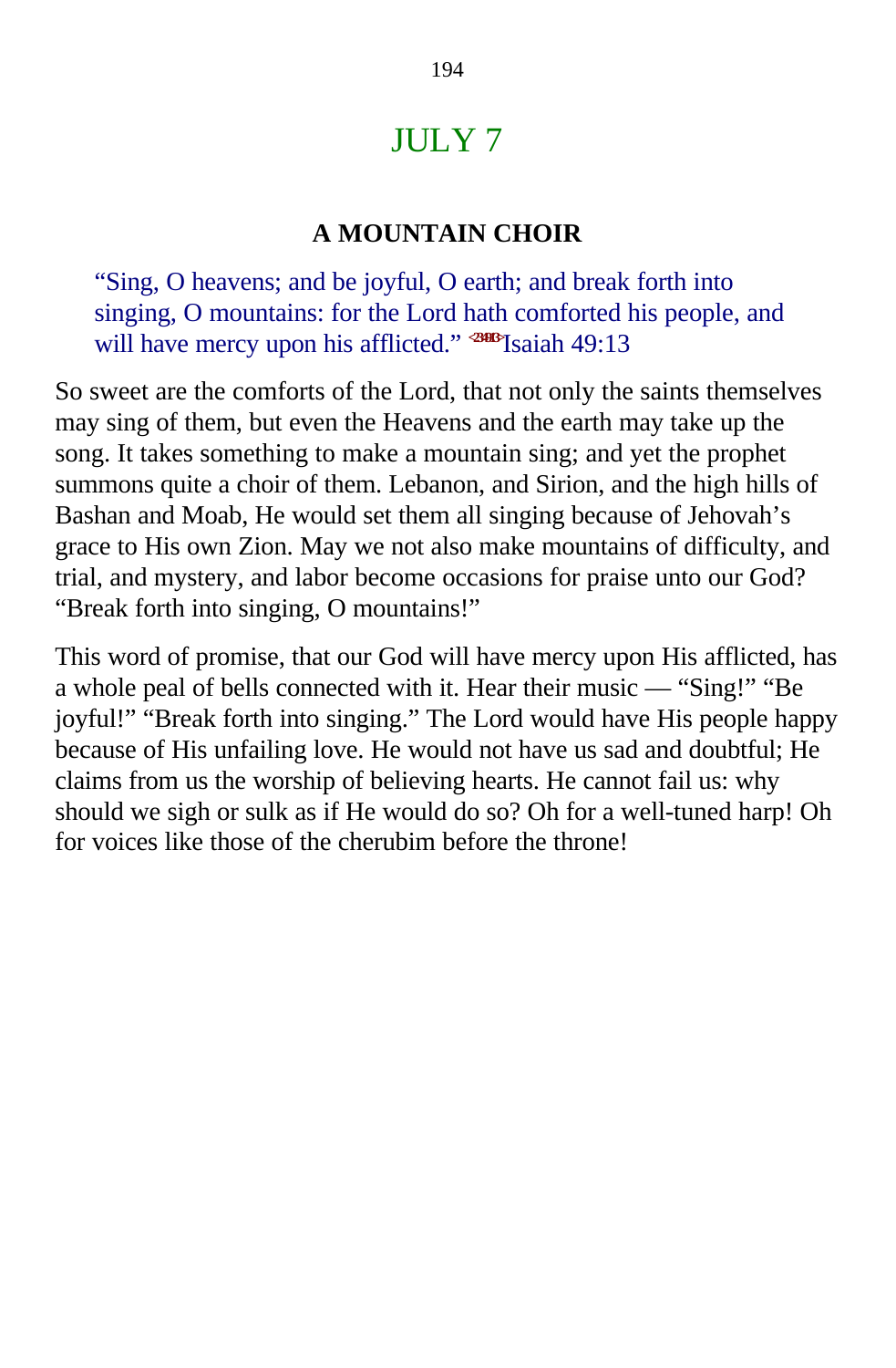#### **AN ANGEL ENCAMPMENT**

#### *"The angel of the Lord encampeth round about them that fear him, and delivereth them." <193407>Psalm 34:7*

We cannot see the angels, but it is enough that they can see us. There is one great Angel of the Covenant, whom not having seen we love, and His eye is always upon us both day and night. He has a host of holy ones under Him, and He causes these to be watchers over His saints and to guard them from all ill. If devils do us mischief, shining ones do us service. Note that the Lord of angels does not come and go, and pay us transient visits, but He and His armies encamp around us. The headquarters of the army of salvation are where those live whose trust is in the living God. This camp surrounds the faithful, so that they cannot be attacked from any quarter unless the adversary can break through the entrenchments of the Lord of angels. We have a fixed protection, a permanent watch. Sentineled by the messengers of God, we shall not be surprised by sudden assaults, nor swallowed up by overwhelming forces. Deliverance is promised in this verse — deliverance by the great Captain of our salvation, and that deliverance we shall obtain again and again until our warfare is accomplished and we exchange the field of conflict for the home of rest.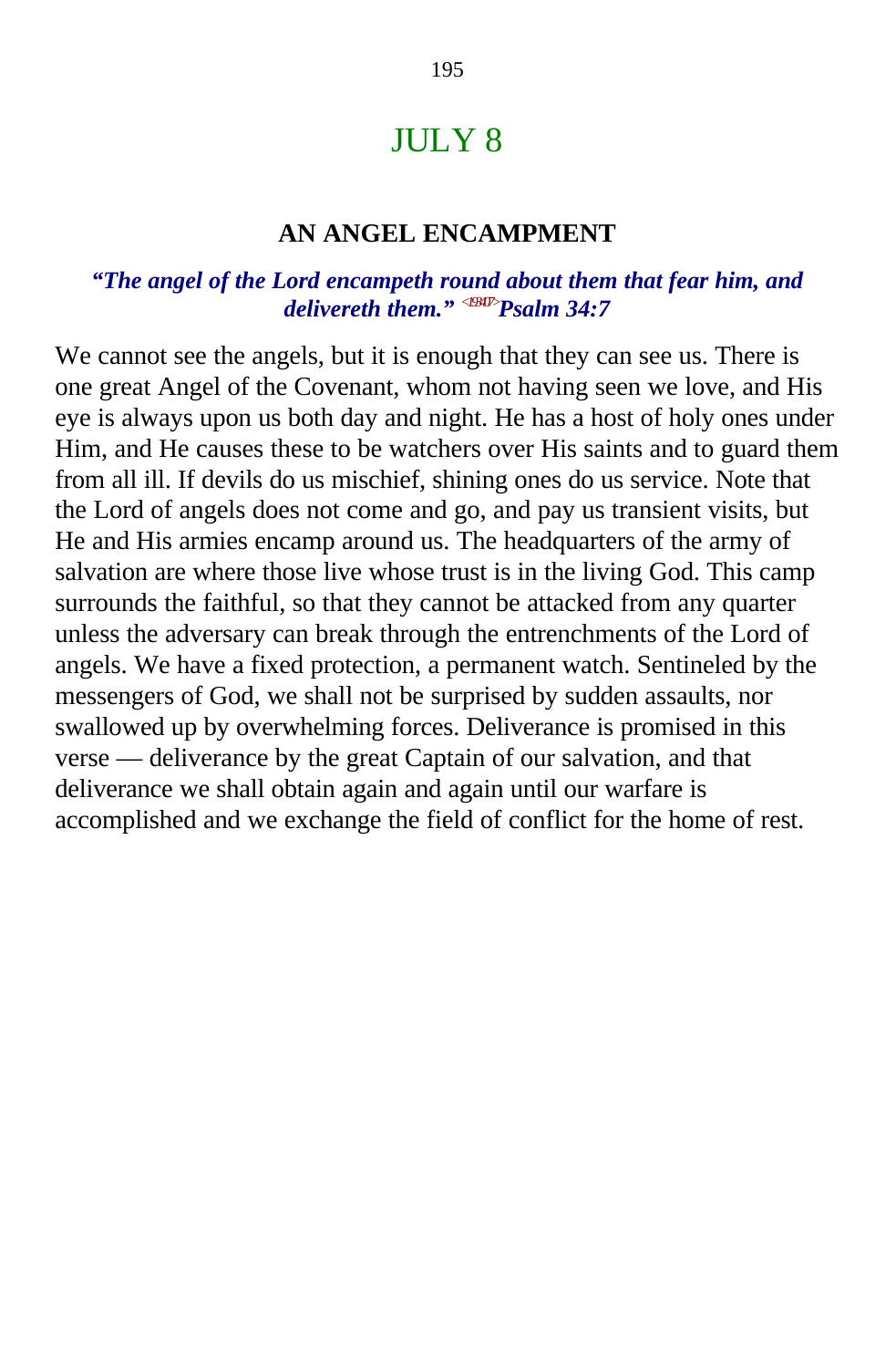### **FAITHFUL AND USEFUL**

### *"Mine eyes shall be upon the faithful of the land, that they may dwell with me: he that walketh in a perfect way, he shall serve me <19A106>Psalm 101:6*

If David spoke thus, we may be sure that the Son of David will be of the same mind. Jesus looks out for faithful men, and He fixes His eyes upon them, to observe them, to bring them forward, to encourage them, and to reward them. Let no true-hearted man think that he is overlooked; the King Himself has His eye upon him.

There are two results of this royal notice. First we read, "that they may dwell with me." Jesus brings the faithful into His house, He sets them in His palace, He makes them His companions, He delights in their society. We must be true to our Lord, and He will then manifest Himself to us. When our faithfulness costs us most it will be best rewarded; the more furiously men reject, the more joyfully will our Lord receive us.

Next, he says of the sincere man, "he shall serve me." Jesus will use for His own glory those who scorn the tricks of policy, and are faithful to Himself, His Word, and His Cross. These shall be in His royal retinue, the honored servants of His Majesty. Communion and usefulness are the wages of faithfulness. Lord make me faithful, that I may dwell with thee, and serve thee.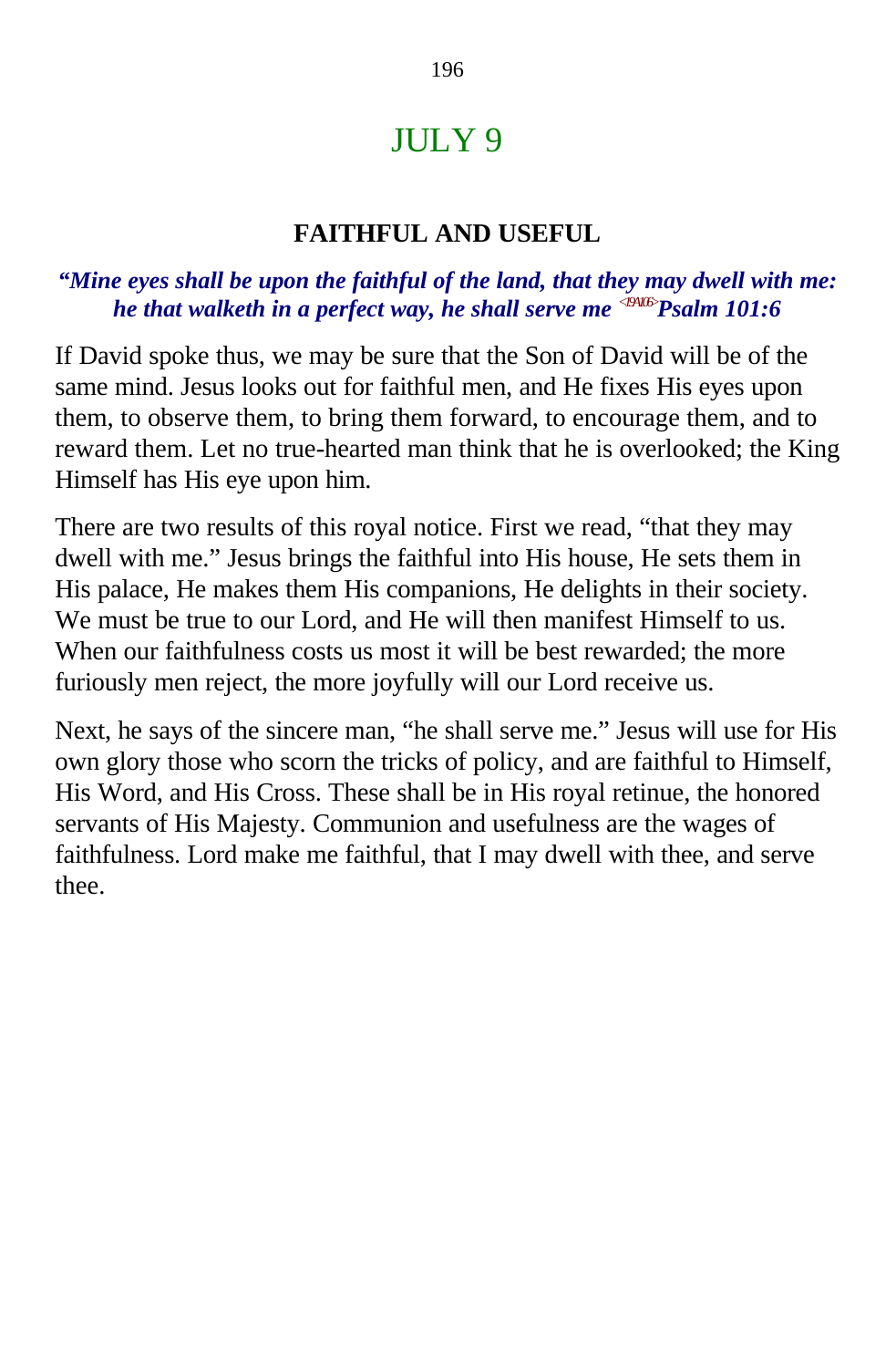### $JJJJY 10$

### **LOVE THE CHURCH**

"Thou shalt arise, and have mercy upon Zion: for the time to favor her, yea, the set time, is come. For thy servants take pleasure in her stones, and favor the dust thereof." **PRICH** 102:13, 14

Yes, our prayers for the church will be heard. The set time is come. We love the prayer meeting, and the Sunday school, and all the services of the Lord's house. We are bound in heart to all the people of God, and can truly say, "There's not a lamb in all thy flock I would disdain to feed; There's not a foe before whose face I'd fear thy cause to plead."

If this is the general feeling, we shall soon enjoy times of refreshing from the presence of the Lord. Our assemblies will be filled, saints will be revived, and sinners will be converted. This can only come of the Lord's mercy; but it will come, and we are called upon to expect it. The time, the set time, is come. Let us bestir ourselves. Let us love every stone of our Zion, even though it may be fallen down. Let us treasure up the least truth, the least ordinance, the least believer, even though some may despise them as only so much dust. When we favor Zion, God is about to favor her. When we take pleasure in the Lord's work, the Lord Himself will take pleasure in it.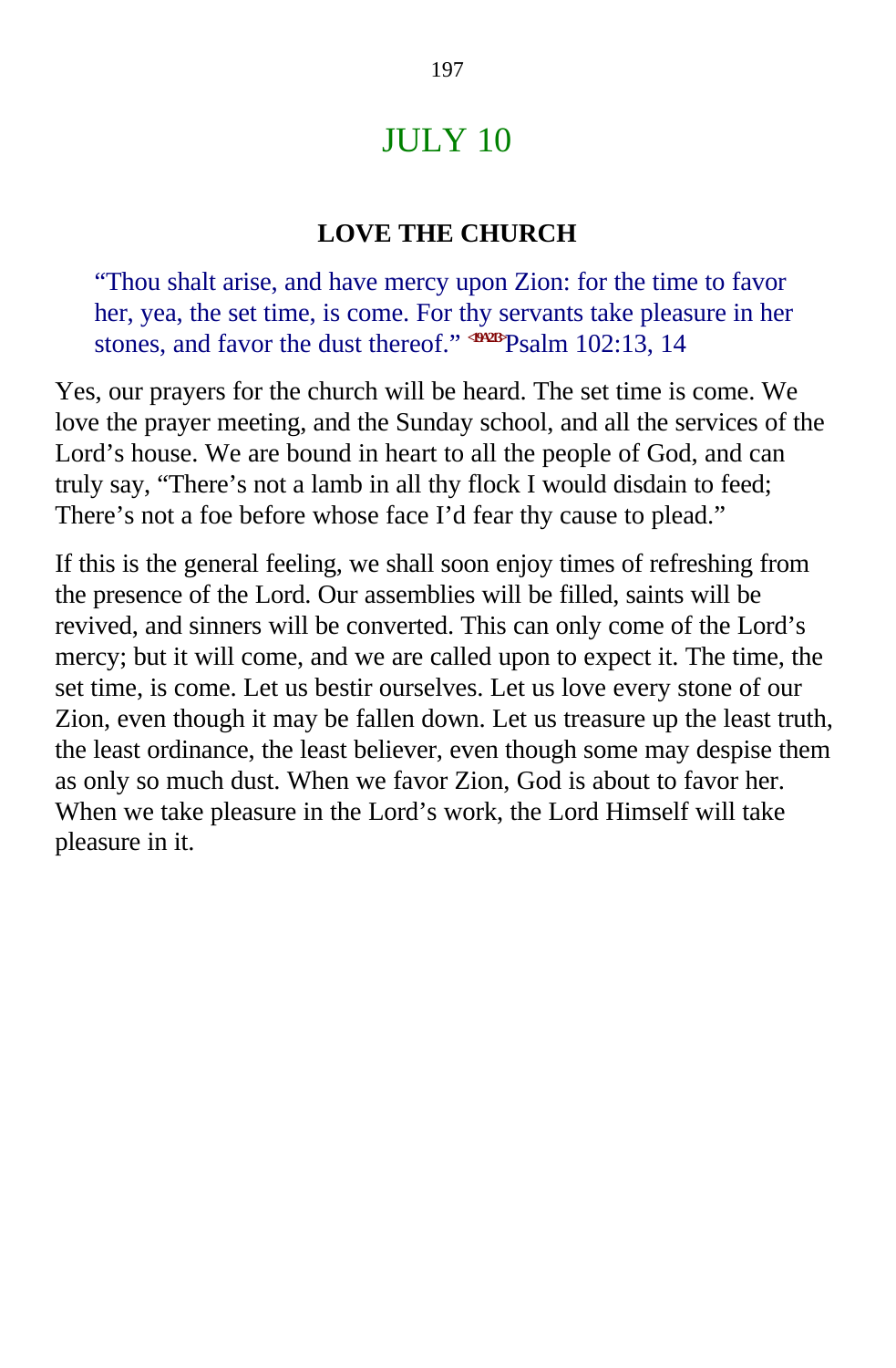#### **NEVER SEPARATED FROM GOD**

#### *"And whosoever liveth and believeth in me shall never die. Believest thou this?" <431126>John 11:26*

Yes, Lord, we believe it; we shall never die. Our soul may be separated from our body, and this is death of a kind; but our soul shall never be separated from God, which is the true death — the death which was threatened to sin — the death penalty which is the worst that can happen. We believe this most assuredly, for who shall separate us from the love of God which is in Christ Jesus our Lord? We are members of the Body of Christ; will Christ lose parts of His body? We are married to Jesus; will He be bereaved and widowed? It is not possible. There is a life within us which is not capable of being divided from God: yea, and the Holy Spirit dwells within us, and how then can we die? Jesus, Himself, is our life, and therefore there is no dying for us, for He cannot die again. In Him we died unto sin once, and the capital sentence cannot a second time be executed. Now we live, and live for ever. The reward of righteousness is life everlasting, and we have nothing less than the righteousness of God, and therefore can claim the very highest reward.

Living and believing, we believe that we shall live and enjoy. Wherefore we press forward with full assurance that our life is secure in our living Head.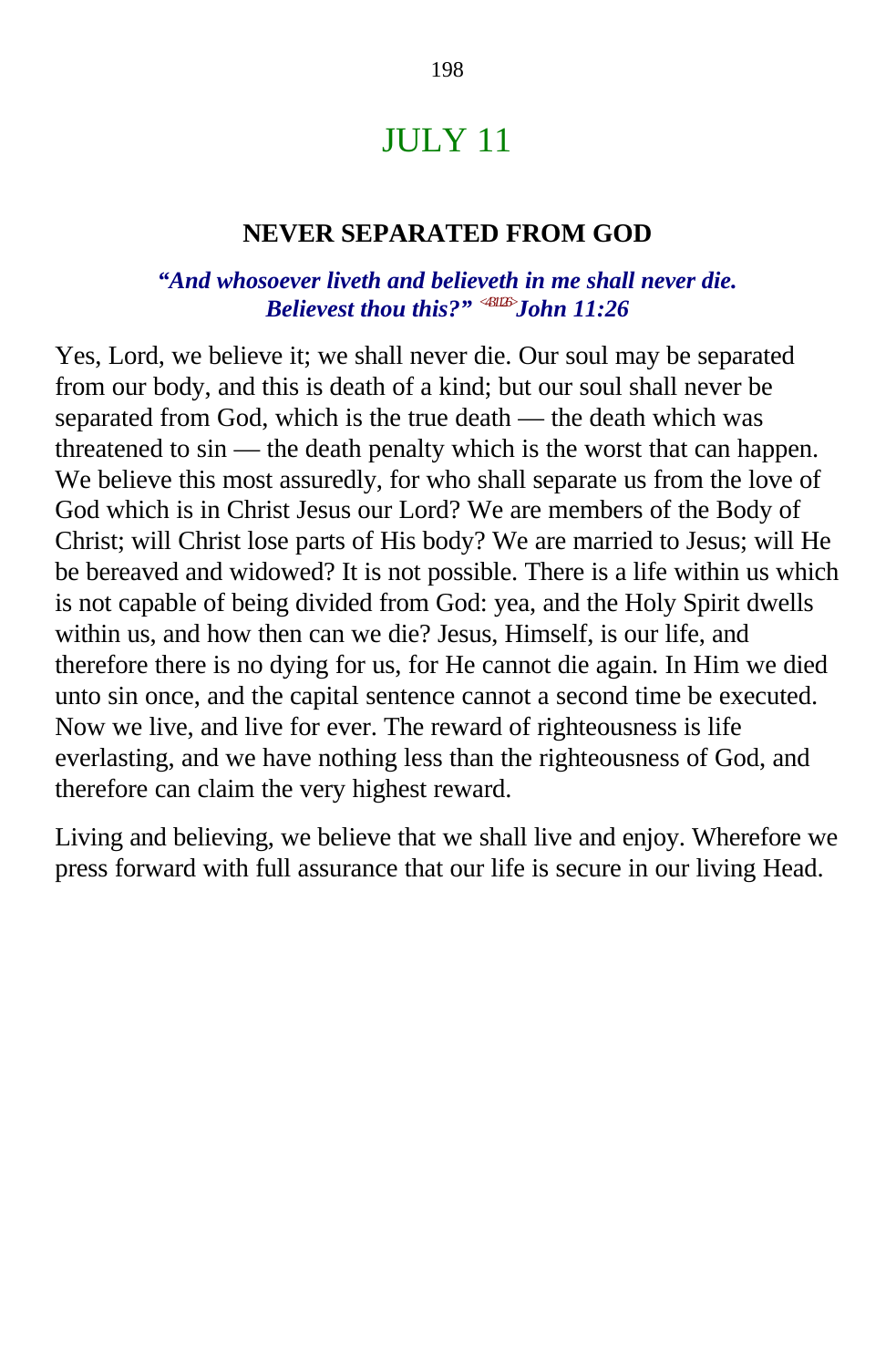# $JJJJY$  12

### **WHOM, WHEN, HOW TO DELIVER**

### *"The Lord knoweth how to deliver the godly out of temptations, and to reserve the unjust unto the day of judgment to be punished."*  $\frac{\text{GEDD}}{2}$  Peter 2:9

The godly are tempted and tried. That is not true faith which is never put to the test. But the godly are delivered out of their trials, and that not by chance, nor by secondary agencies, but by the Lord himself. He personally undertakes the office of delivering those who trust Him. God loves the godly or godlike, and He makes a point of knowing where they are, and how they fare.

Sometimes their way seems to be a labyrinth, and they cannot imagine how they are to escape from threatening danger. What they do not know their Lord knows. He knows whom to deliver, and when to deliver, and how to deliver. He delivers in the way which is most beneficial to the godly, most crushing to the tempter, and most glorifying to Himself. We may leave the "how" with the Lord, and be content to rejoice in the fact that He will, in some way or other, bring His own people through all the dangers, trials, and temptations of this mortal life, to His own right hand in glory.

This day it is not for me to pry into my Lord's secrets, but patiently to wait his time, knowing this, that though I know nothing, my heavenly Father knows.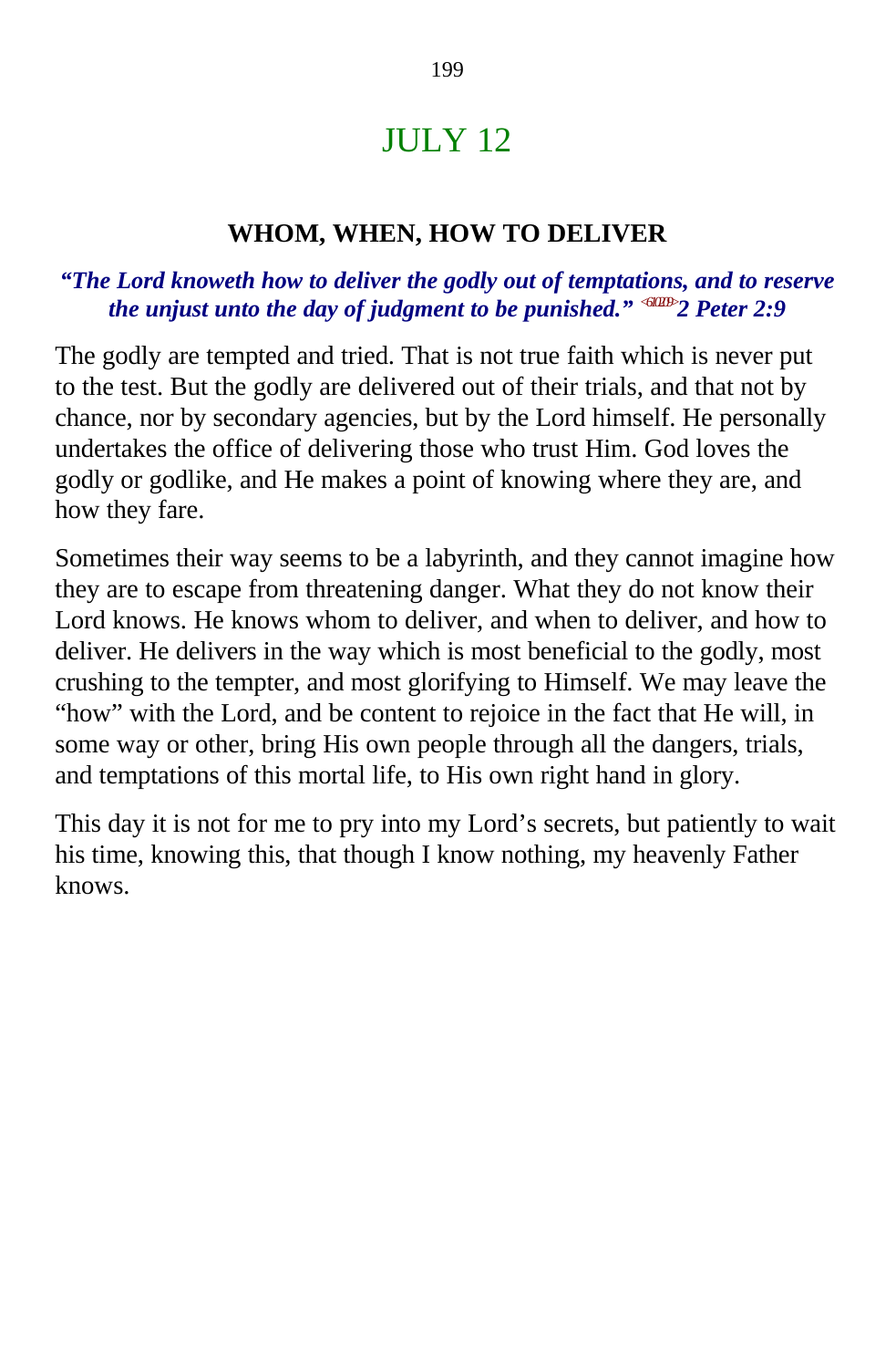### **IMPLICIT TRUST**

"For I will surely deliver thee, and thou shalt not fall by the sword, but thy life shall be for a prey unto thee: because thou hast put thy trust in me, saith the Lord." **<243918>**Jeremiah 39:18

Behold the protecting power of trust in God. The great men of Jerusalem fell by the sword, but poor Ebed-melech was secure, for his confidence was in Jehovah. Where else should a man trust but in his Maker? We are foolish when we prefer the creature to the Creator. Oh, that we could in all things live by faith, then should we be delivered in all time of danger! No one ever did trust in the Lord in vain, and no one ever shall.

The Lord saith, "I will surely deliver thee." Mark the divine "surely." Whatever else may be uncertain, God's care of believers is sure. God Himself is the guardian of the gracious. Under His sacred wing there is safety even when every danger is abroad. Can we accept this promise as sure? Then in our present emergency we shall find that it stands fast. We hope to be delivered because we have friends, or because we are prudent, or because we can see hopeful signs; but none of these things are one half so good as God's simple "because thou hast put thy trust in me." Dear reader, try this way, and, trying it, you will keep to it all your life. It is as sweet as it is sure.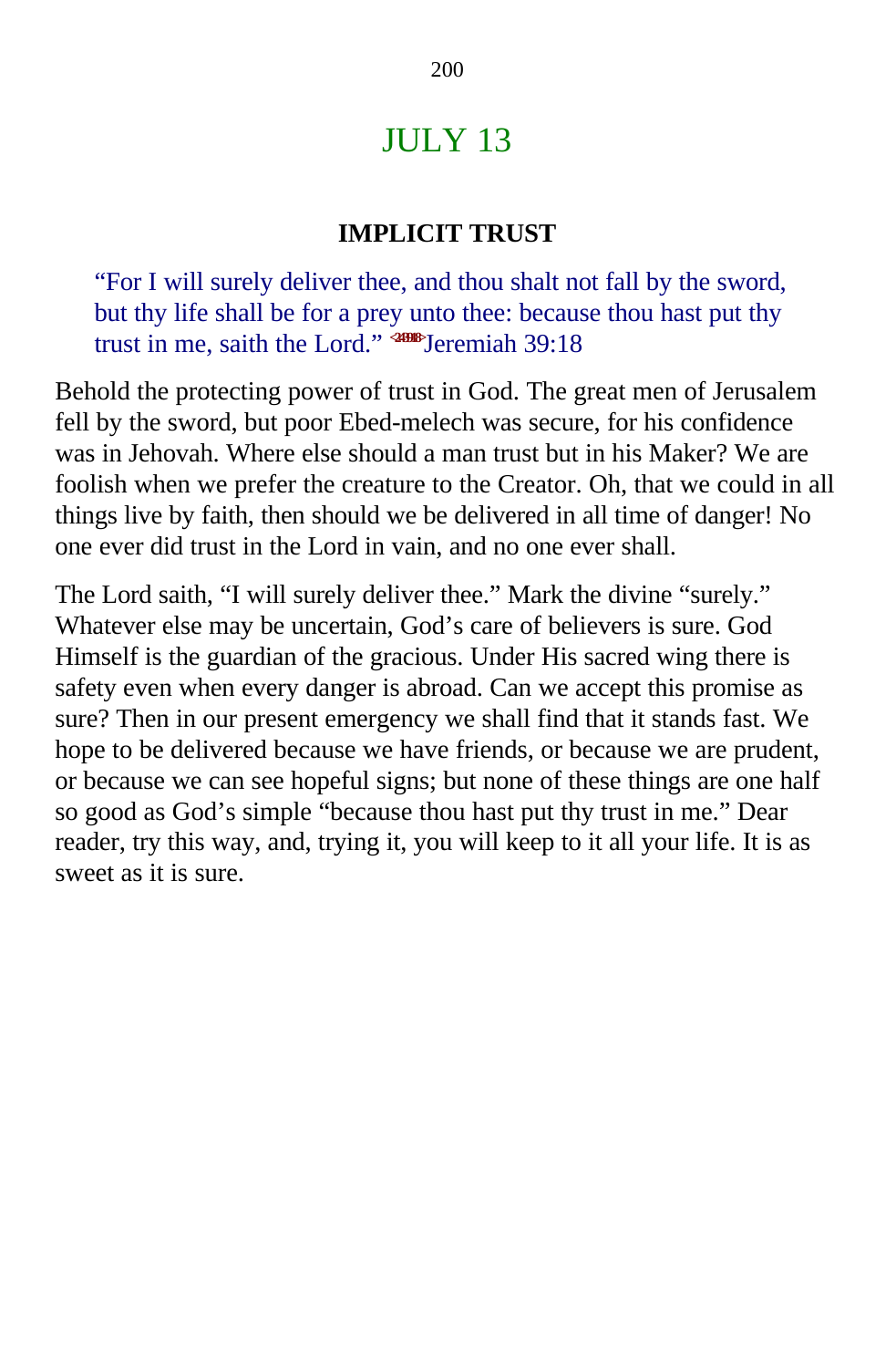# $JJJJY 14$

### **BURDENS CAST ON HIM**

### *"Cast thy burden upon the Lord, and he shall sustain thee; he shall never suffer the righteous to be moved."* <sup> $\sqrt{3502}$ *Psalm 55:22*</sup>

It is a heavy burden, roll it on Omnipotence. It is thy burden now, and it crushes thee; but when the Lord takes it, He will make nothing of it. If thou art called still to bear it, "he will sustain thee." It will be on Him, and not on thee. Thou wilt be so upheld under it that the burden will be a blessing. Bring the Lord into the matter and thou wilt stand upright under that which in itself would bow thee down.

Our worst fear is lest our trial should drive us from the path of duty; but this the Lord will never suffer. If we are righteous before Him, He will not endure that our affliction should move us from our standing. In Jesus He accepts us as righteous, and in Jesus He will keep us so.

What about the present moment? Art thou going forth to this day's trial alone? Are thy poor shoulders again to be galled with the oppressive load? Be not so foolish. Tell the Lord all about thy grief, and leave it with Him. Don't cast your burden down, and then take it up again; but roll it on the Lord, and leave it there. Then shalt thou walk at large, a joyful and unburdened believer, singing the praises of thy great Burden-bearer.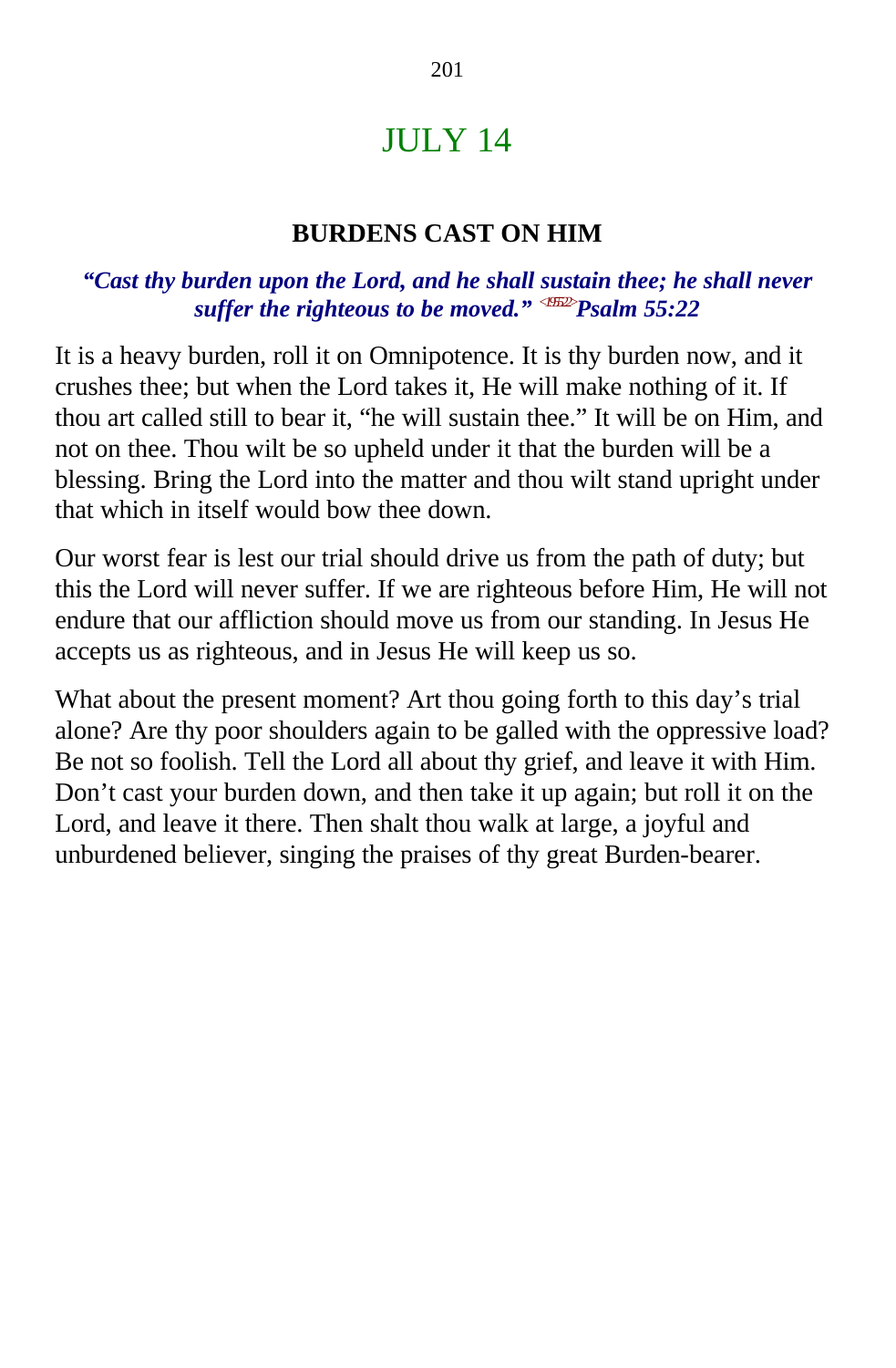#### **THE MOURNER COMFORTED**

#### *"Blessed are they that mourn: for they shall be comforted." <400504>Matthew 5:4*

By the valley of weeping we come to Zion. One would have thought mourning and being blessed were in opposition, but the infinitely wise Savior puts them together, in this beatitude. What He has joined together let no man put asunder. Mourning for sin — our own sins, and the sins of others — is the Lord's seal set upon His faithful ones. When the Spirit of grace is poured upon the house of David, or any other house, they shall mourn. By holy mourning we receive the best of our blessings, even as the rarest commodities come to us by water. Not only shall the mourner be blessed at some future day, but Christ pronounces him blessed even now.

The Holy Spirit will surely comfort those hearts which mourn for sin. They shall be comforted by the application of the blood of Jesus, and by the cleansing power of the Holy Ghost. They shall be comforted as to the abounding sin of their city and of their age by the assurance that God will glorify Himself, however much men may rebel against Him. They shall be comforted with the expectation that they shall be wholly freed from sin before long, and shall soon be taken up to dwell for ever in the glorious presence of their Lord.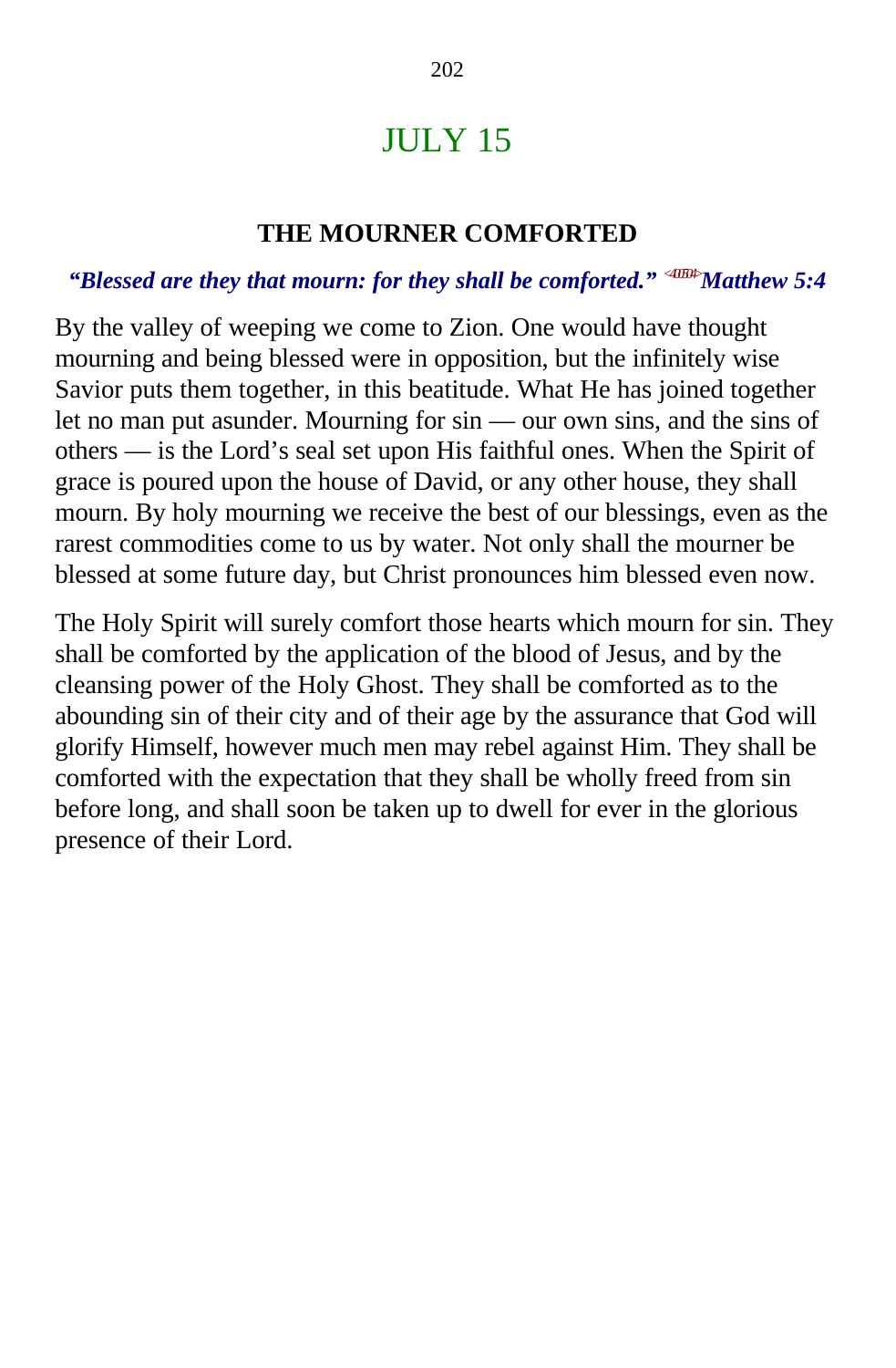### $JJJJY 16$

### **WORD TO HIM WHO HALTS**

### *"I will save her that halteth." <360319>Zephaniah 3:19*

There are plenty of these lame ones, both male and female. You may meet "her that halteth" twenty times in an hour. They are in the right road, and exceedingly anxious to run in it with diligence, but they are lame, and make a sorry walk of it. On the heavenly road there are many cripples. It may be that they say in their hearts — What will become of us? Sin will overtake us, Satan will throw us down. Ready-to-halt is our name and our nature; the Lord can never make good soldiers of us, nor even nimble messengers to go on His errands. Well, well! He will save us, and that is no small thing. He says, "I will save her that halteth." In saving us He will greatly glorify Himself. Everybody will ask — How came this lame woman to run the race and win the crown? And then the praise will all be given to almighty grace.

Lord, though I halt in faith, in prayer, in praise, in service, and in patience, save me, I beseech thee! Only thou canst save such a cripple as I am. Lord, let me not perish because I am among the hindmost, but gather up by thy grace the slowest of thy pilgrims — even me. Behold He hath said it shall be so, and therefore, like Jacob, prevailing in prayer, I go forward though my sinew be shrunk.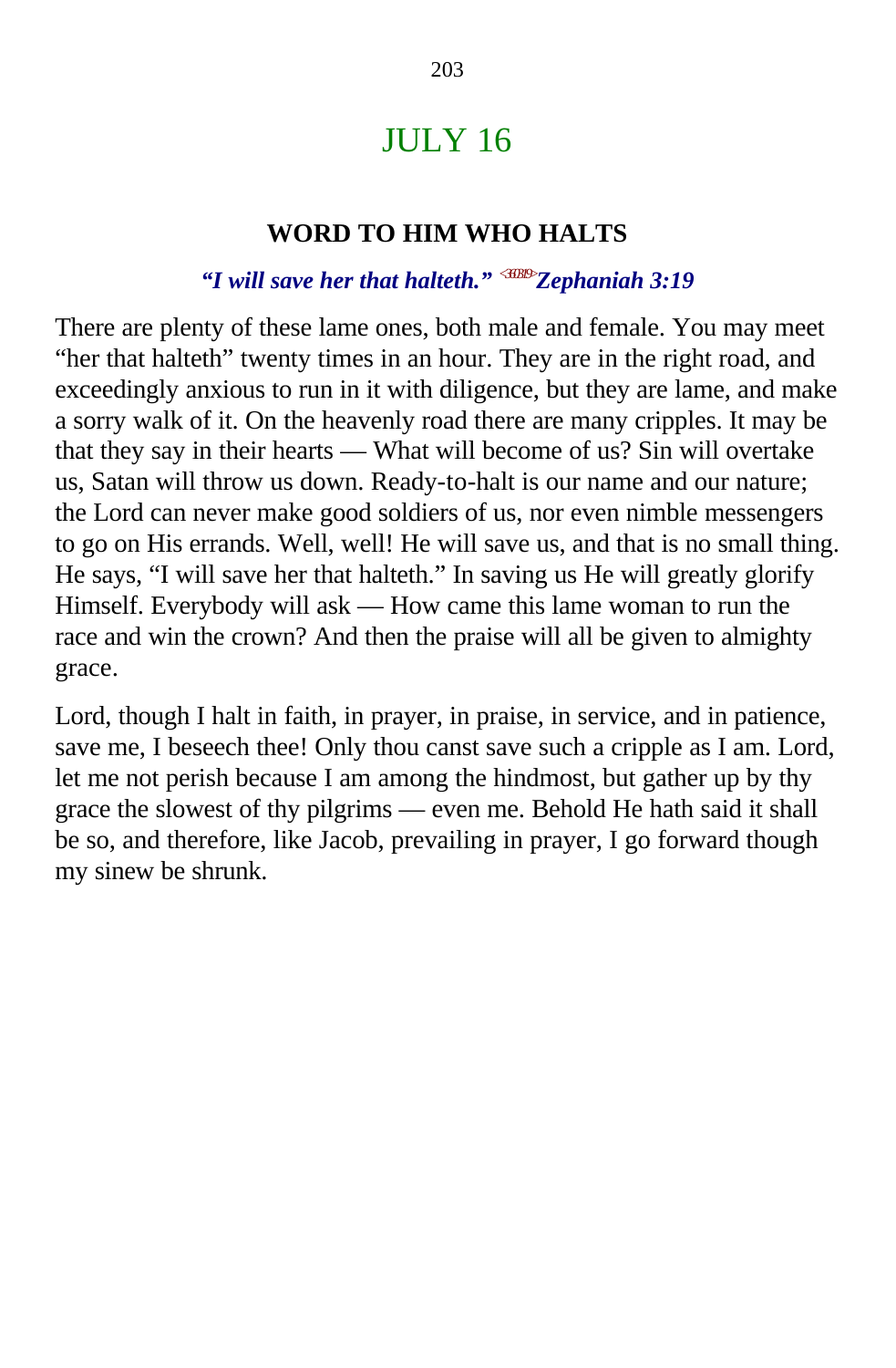### **VALIANT FOR TRUTH**

#### *"The people that do know their God shall be strong, and do exploits." <271132>Daniel 11:32*

"The Lord is a man of war, Jehovah is his name." Those who enlist under His banner shall have a Commander who will train them for the conflict, and give them both vigor and valor. The times of which Daniel wrote were of the very worst kind, and then it was promised that the people of God would come out in their best colors: they would be strong and stout to confront the powerful adversary.

Oh, that we may know our God; His power, His faithfulness, His immutable love, and so may be ready to risk everything in His behalf. He is One whose character excites our enthusiasm, and makes us willing to live and to die for Him. Oh, that we may know our God by familiar fellowship with Him; for then we shall become like Him, and shall be prepared to stand up for truth and righteousness. He who comes forth fresh from beholding the face of God will never fear the face of man. If we dwell with Him, we shall catch the heroic spirit, and to us a world of enemies will be but as the drop of a bucket. A countless array of men, or even of devils, will seem as little to us as the nations are to God, and He counts them only as grasshoppers. Oh, to be valiant for truth in this day of falsehood.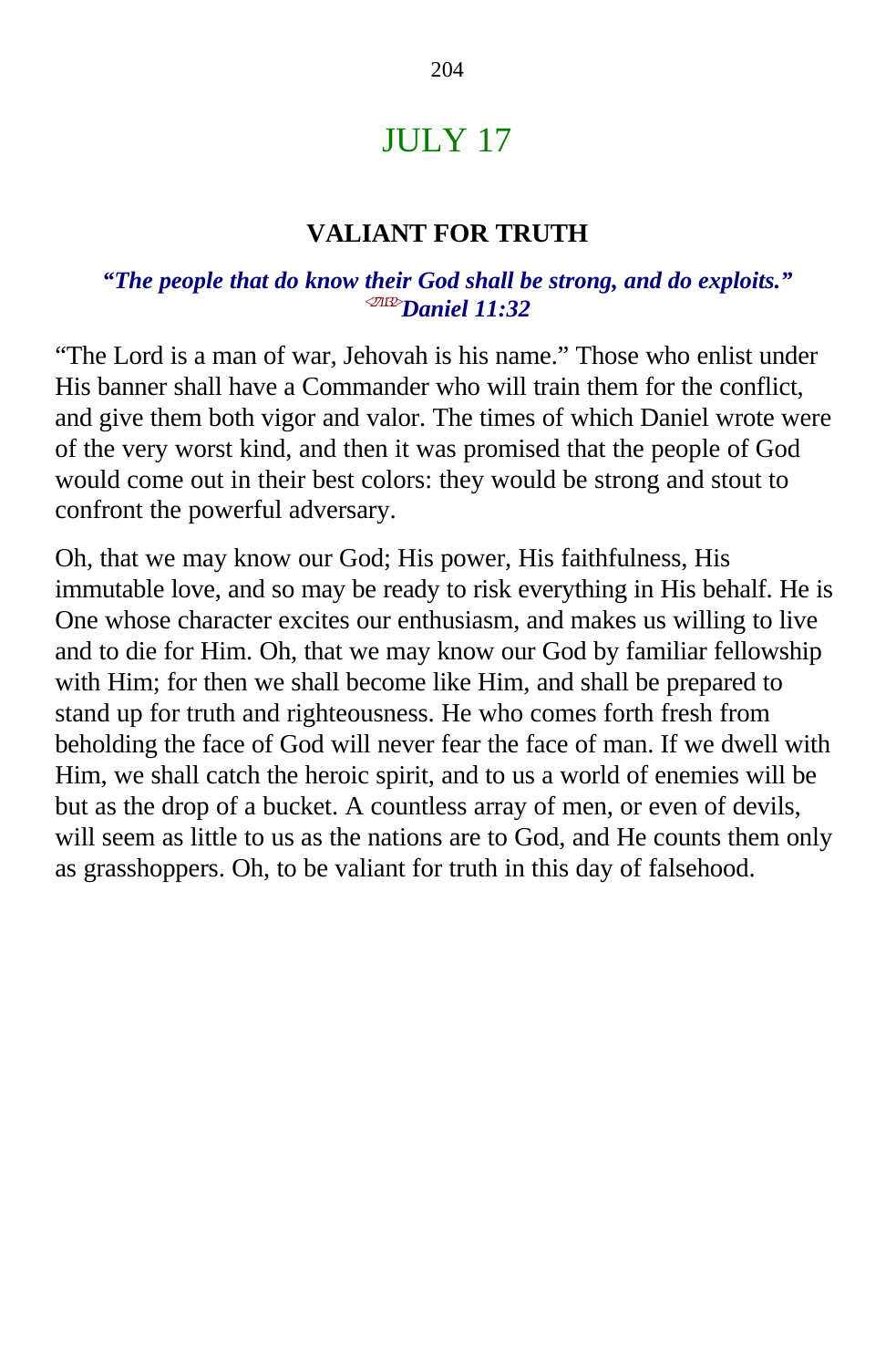### **WILDERNESS COMMUNION**

### *"I will allure her, and bring her into the wilderness, and speak comfortably unto her." <280214>Hosea 2:14*

The goodness of God sees us allured by sin, and it resolves to try upon us the more powerful allurements of love. Do we not remember when the Lover of our souls first cast a spell upon us and charmed us away from the fascinations of the world? He will do this again and again whenever He sees us likely to be ensnared by evil.

He promises to draw us apart, for there He can best deal with us, and this separated place is not to be a Paradise, but a wilderness, since in such a place there will be nothing to take off our attention from our God. In the deserts of affliction the presence of the Lord becomes everything to us, and we prize His company beyond any value which we set upon it when we sat under our own vine and fig-tree in the society of our fellows. Solitude and affliction bring more to themselves and to their heavenly Father than any other means.

When thus allured and secluded the Lord has choice things to say to us for our comfort. He "speaks to our heart," as the original has it. Oh that at this we may have this promise explained in our experience! Allured by love, separated by trial, and comforted by the Spirit of truth, may we know the Lord and sing for joy!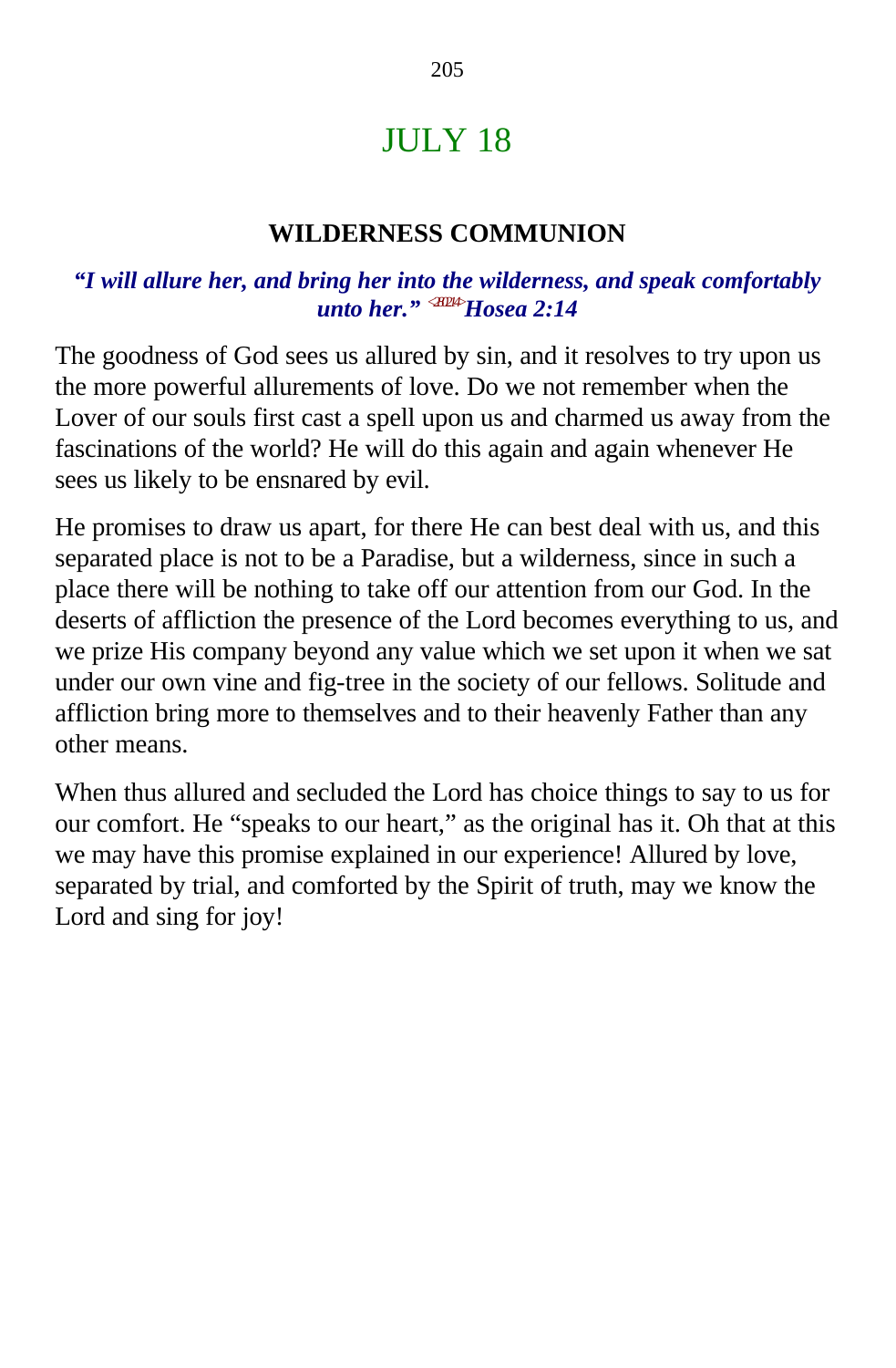### **HEAVY DUTY SHOES**

### *"Thy shoes shall be iron and brass; and as thy days, so shall thy strength be." <053325>Deuteronomy 33:25*

Here are two things provided for the pilgrim: shoes and strength.

As for the shoes: they are very needful for traveling along rough ways, and for trampling upon deadly foes. We shall not go barefoot — this would not be suitable for princes of the blood royal. Our shoes shall not be at all of the common sort, for they shall have soles of durable metal, which will not wear out even if the journey be long and difficult. We shall have protection proportionate to the necessities of the road and the battle. Wherefore let us march boldly on, fearing no harm even though we tread on serpents, or set our foot upon the dragon himself.

As for the strength: it shall be continued as long as our days shall continue, and it shall be proportioned to the stress and burden of those days. The words are few, "as thy days thy strength," but the meaning is full. This day we may look for trial, and for work which will require energy, but we may just as confidently look for equal strength. This word given to Asher is given to us also who have faith wherewith to appropriate it. Let us rise to the holy boldness which it is calculated to create within the believing heart.

206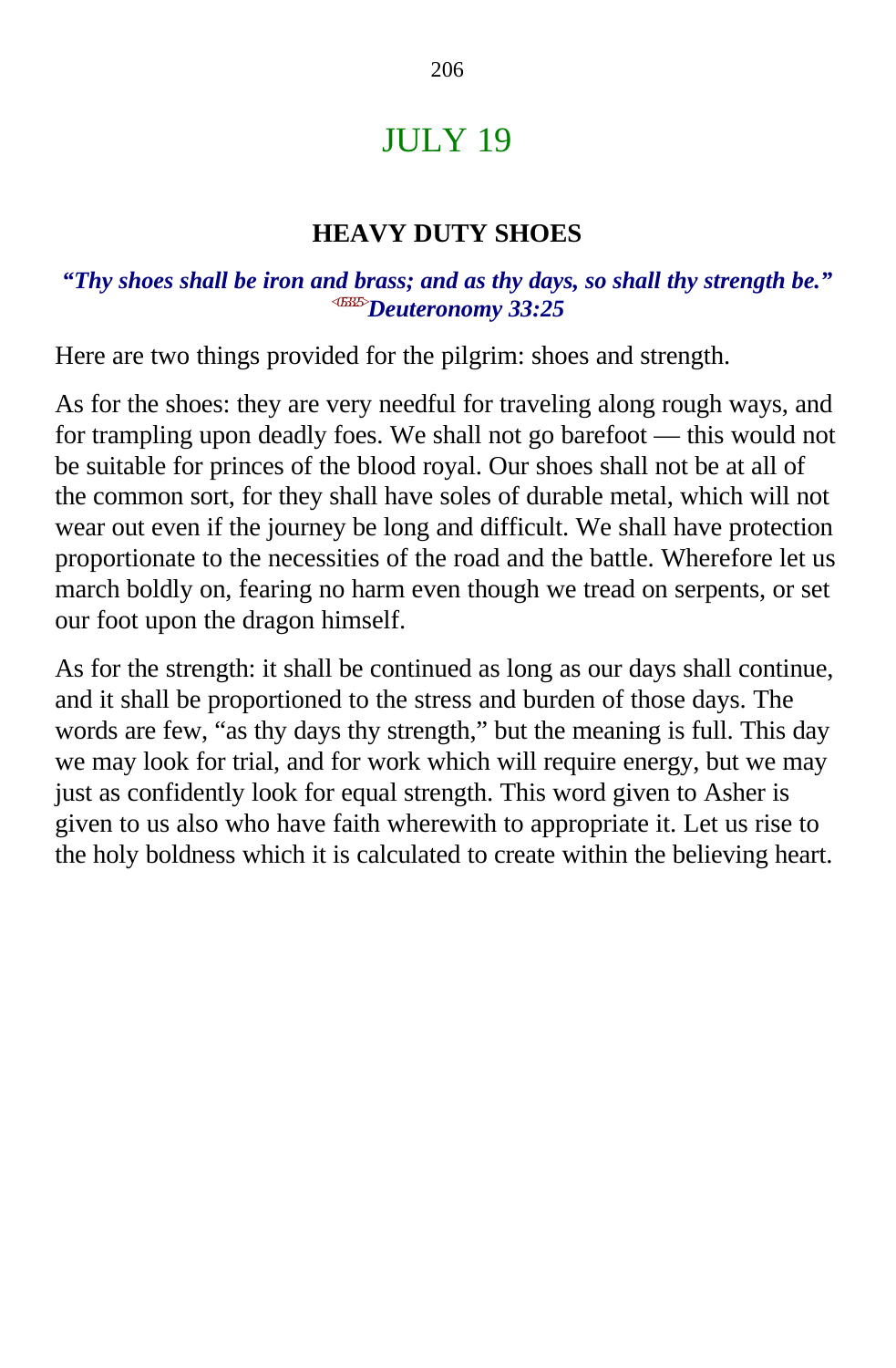### **LOOKING FOR HIM**

### *"Unto them that look for him shall he appear the second time without sin unto salvation." <580928>Hebrews 9:28*

This is our hope. He to whom we have already looked as coming once to bear the sins of many will have another manifestation to the sons of men; this is a happy prospect in itself. But that second appearing has certain peculiar marks which glorify it exceedingly.

Our Lord will have ended the business of sin. He has so taken it away from His people, and so effectually borne its penalty, that He will have nothing to do with it at His second coming. He will present no sin-offering, for He will have utterly put sin away.

Our Lord will then complete the salvation of His people. They will be finally and perfectly saved, and will in every respect enjoy the fullness of that salvation. He comes not to bear the result of our transgressions, but to bring the result of His obedience; not to remove our condemnation, but to perfect our salvation.

Our Lord thus appears only to those who look for Him. He will not be seen in this character by men whose eyes are blinded with self and sin. To them He will be a terrible Judge, and nothing more. We must first look to Him, and then look for Him; and in both cases our look shall be life.

207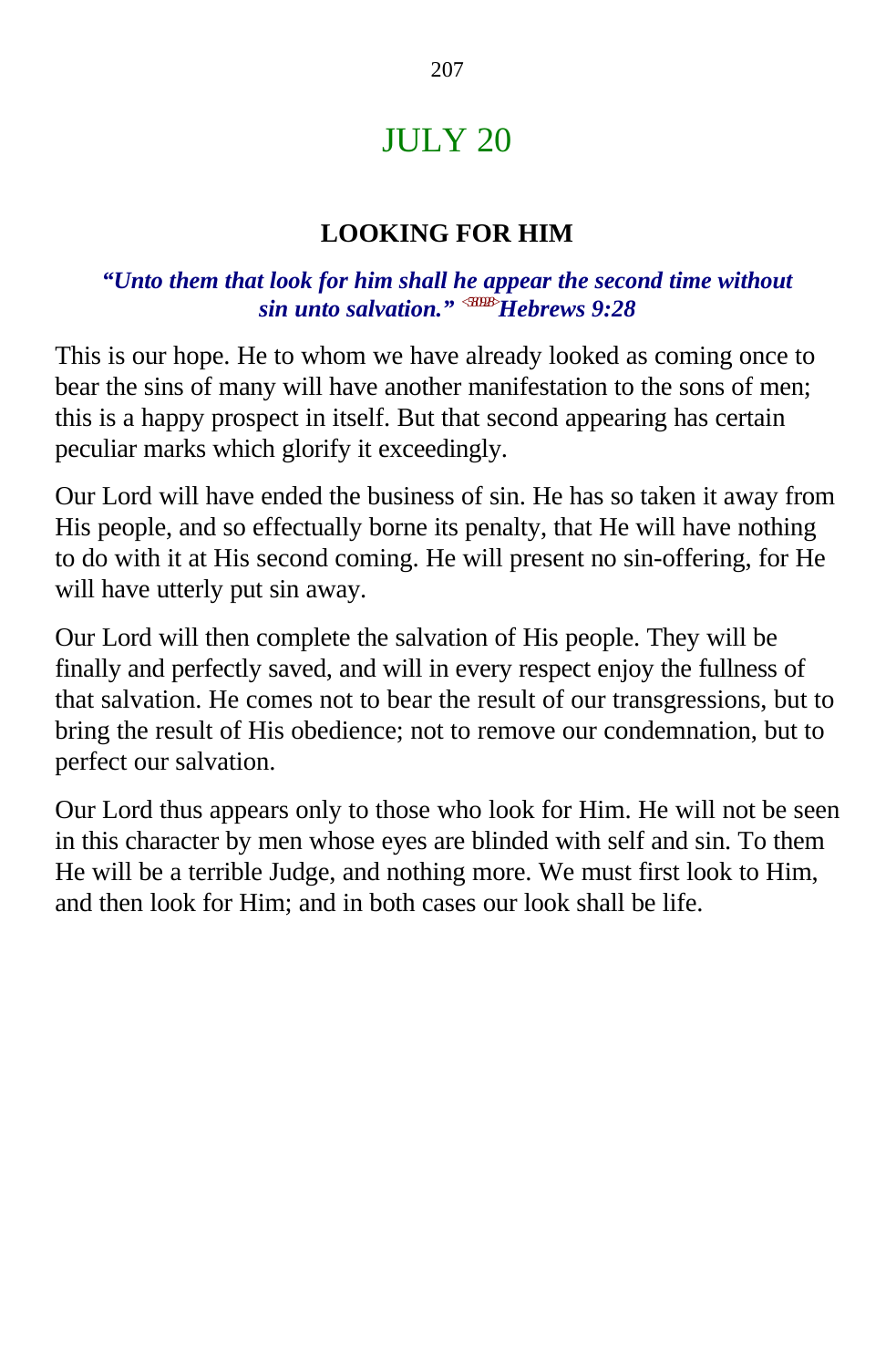### **SHINE AS MANY STARS**

"And they that be wise shall shine as the brightness of the firmament; and they that turn many to righteousness as the stars for ever and ever." **<271203>**Daniel 12:3

Here is something to wake me up. This is worth living for. To he wise is a noble thing in itself: in this place it refers to a divine wisdom which only the Lord Himself can bestow. Oh to know myself, my God, my Savior! May I be so divinely taught that I may carry into practice heavenly truth, and live in the light of it! Is my life a wise one? Am I seeking that which I ought to seek? Am I living as I shall wish I had lived when I come to die? Only such wisdom can secure for me eternal brightness as of yonder sunlit skies.

To be a winner of souls is a glorious attainment. I had need be wise if I am to turn even one to righteousness; much more if I am to turn many. Oh for the knowledge of God, of men, of the Word, and of Christ, which will enable me to convert my fellowmen, and to convert large numbers of them! I would give myself to this, and never rest till I accomplish it. This will be better than winning stars at court. This will make me a star, a shining star, a star shining for ever and ever; yea more, it will make me shine as many stars. My soul, arouse thyself! Lord, quicken me!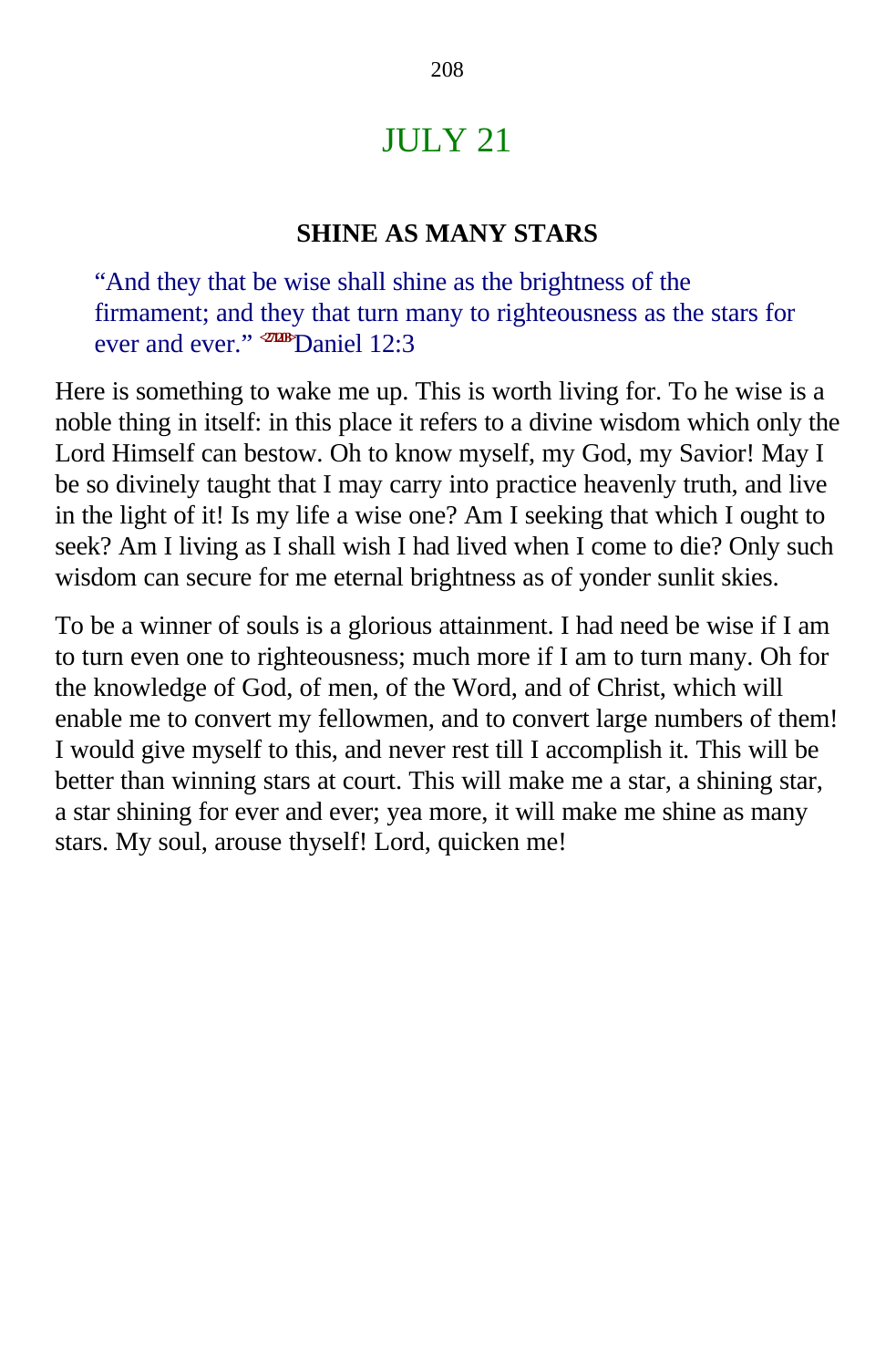### **AN ETERNAL PLEDGE**

"And I will betroth thee unto me for ever; yea, I will betroth thee unto me in righteousness, and in judgment, and in loving kindness, and in mercies. I will even betroth thee unto me in faithfulness; and thou shalt know the Lord." *ARP*Hosea 2:19,20

Betrothment unto the Lord! What an honor and a joy! My soul, is Jesus indeed thine by His own condescending betrothal? Then, mark, it is for ever. He will never break His engagement, much less sue out a divorce against a soul joined to Himself in marriage bonds.

Three times the Lord says, "I will betroth thee." What words He heaps together to set forth the betrothal! Righteousness comes in to make the covenant legal; none can forbid these lawful banns. Judgment sanctions the alliance with its decree: none can see folly or error in the match. Lovingkindness warrants that this is a love union, for without love betrothal is bondage, and not blessedness. Meanwhile, mercy smiles, and even sings; yea, she multiplies herself into "mercies," because of the abounding grace of this holy union.

Faithfulness is the registrar, and records the marriage, and the Holy Spirit says "Amen" to it, as He promises to teach the betrothed heart all the sacred knowledge needful for its high destiny. What a promise!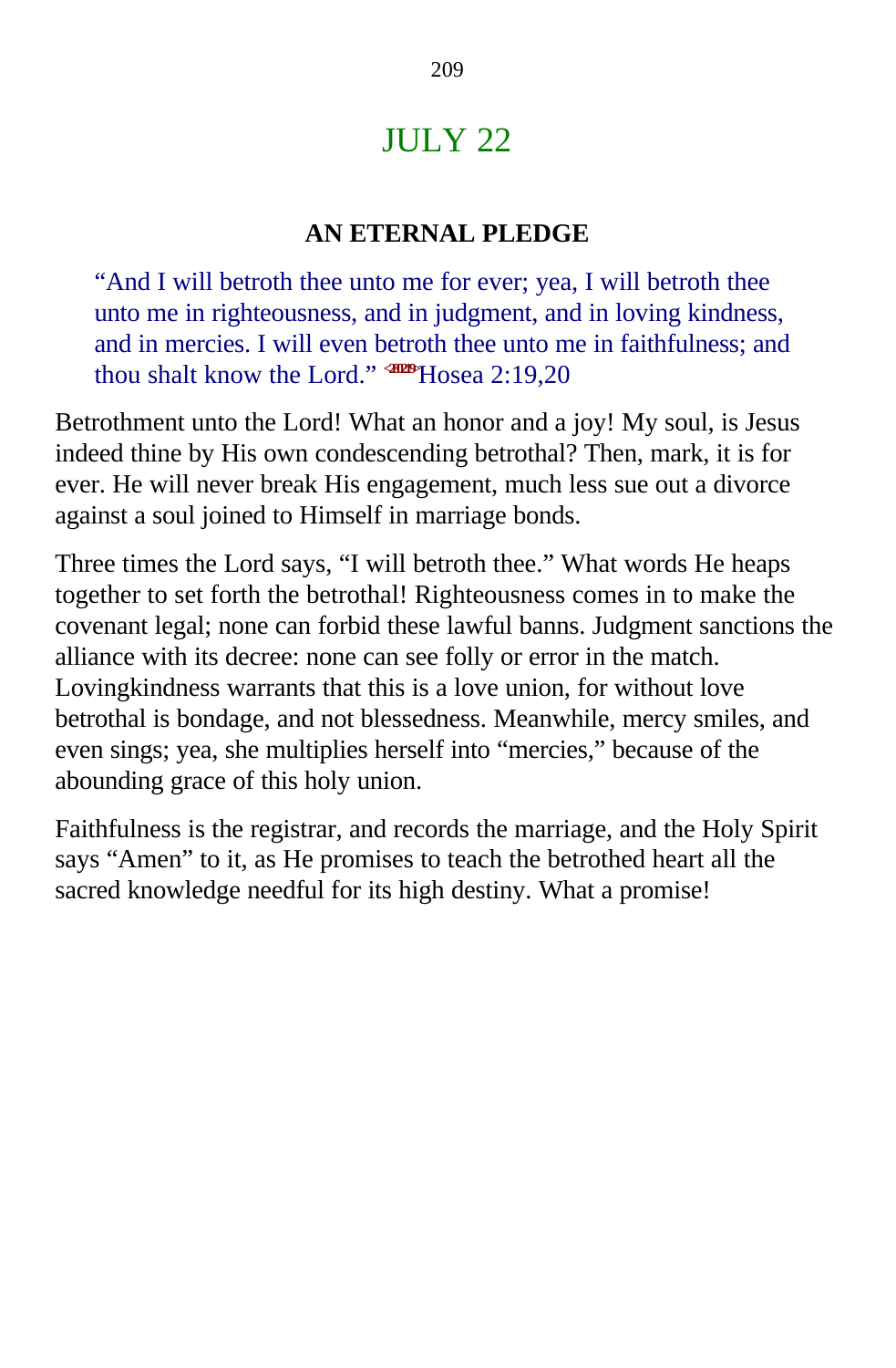### **ABSOLUTELY NO REMEMBRANCE**

#### *"And their sins and iniquities will I remember no more." <581017>Hebrews 10:17*

According to this gracious covenant the Lord treats His people as if they had never sinned. Practically, He forgets all their trespasses. Sins of all kinds He treats as if they had never been; as if they were quite erased from His memory. O miracle of grace! God here doth that which in certain aspects is impossible to Him. His mercy worketh miracles which far transcend all other miracles.

Our God ignores our sin now that the sacrifice of Jesus has ratified the covenant. We may rejoice in Him without fear that He will be provoked to anger against us because of our iniquities. See! He puts us among the children; He accepts us as righteous; He takes delight in us as if we were perfectly holy. He even puts us into places of trust; makes us guardians of His honor, trustees of the crown jewels, stewards of the gospel. He counts us worthy, and gives us a ministry; this is the highest and most special proof that He does not remember our sins. Even when we forgive an enemy, we are very slow to trust him; we judge it to be imprudent so to do. But the Lord forgets our sins, and treats us as if we had never erred. O my soul, what a promise is this! Believe it and be happy.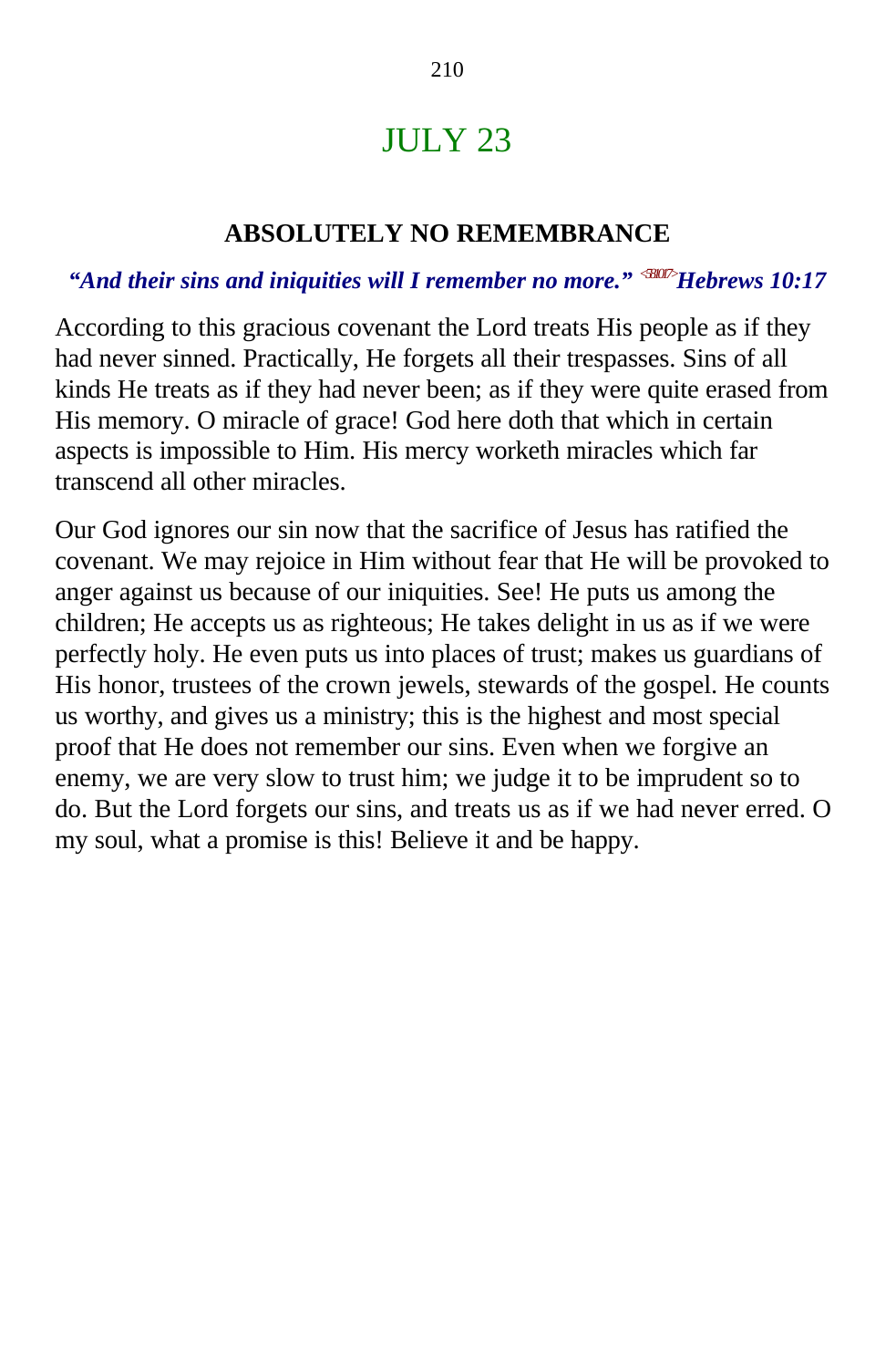# $JJJJY 24$

### **PERFECT PURITY**

#### *"He that overcometh, the same shall be clothed in white raiment." <660305>Revelation 3:5*

Warrior of the cross, fight on! Never rest till thy victory is complete, for thine eternal reward will prove worthy of a life of warfare.

See, here is perfect purity for thee! A few in Sardis kept their garments undefiled, and their recompense is to be spotless. Perfect holiness is the prize of our high calling, let us not miss it.

See, here is joy! Thou shalt wear holiday robes, such as men put on at wedding feasts; thou shalt be clothed with gladness, and be made bright with rejoicing. Painful struggles shall end in peace of conscience, and joy in the Lord.

See, here is victory! Thou shalt have thy triumph. Palm, and crown, and white robe shall be thy guerdon; thou shalt be treated as a conqueror, and owned as such by the Lord Himself.

See, here is priestly array! Thou shalt stand before the Lord in such raiment as the sons of Aaron wore; thou shalt offer the sacrifices of thanksgiving, and draw near unto the Lord with the incense of praise.

Who would not fight for a Lord who gives such large honors to the very least of His faithful servants? Who would not be clothed in a fool's coat for Christ's sake, seeing He will robe us with glory?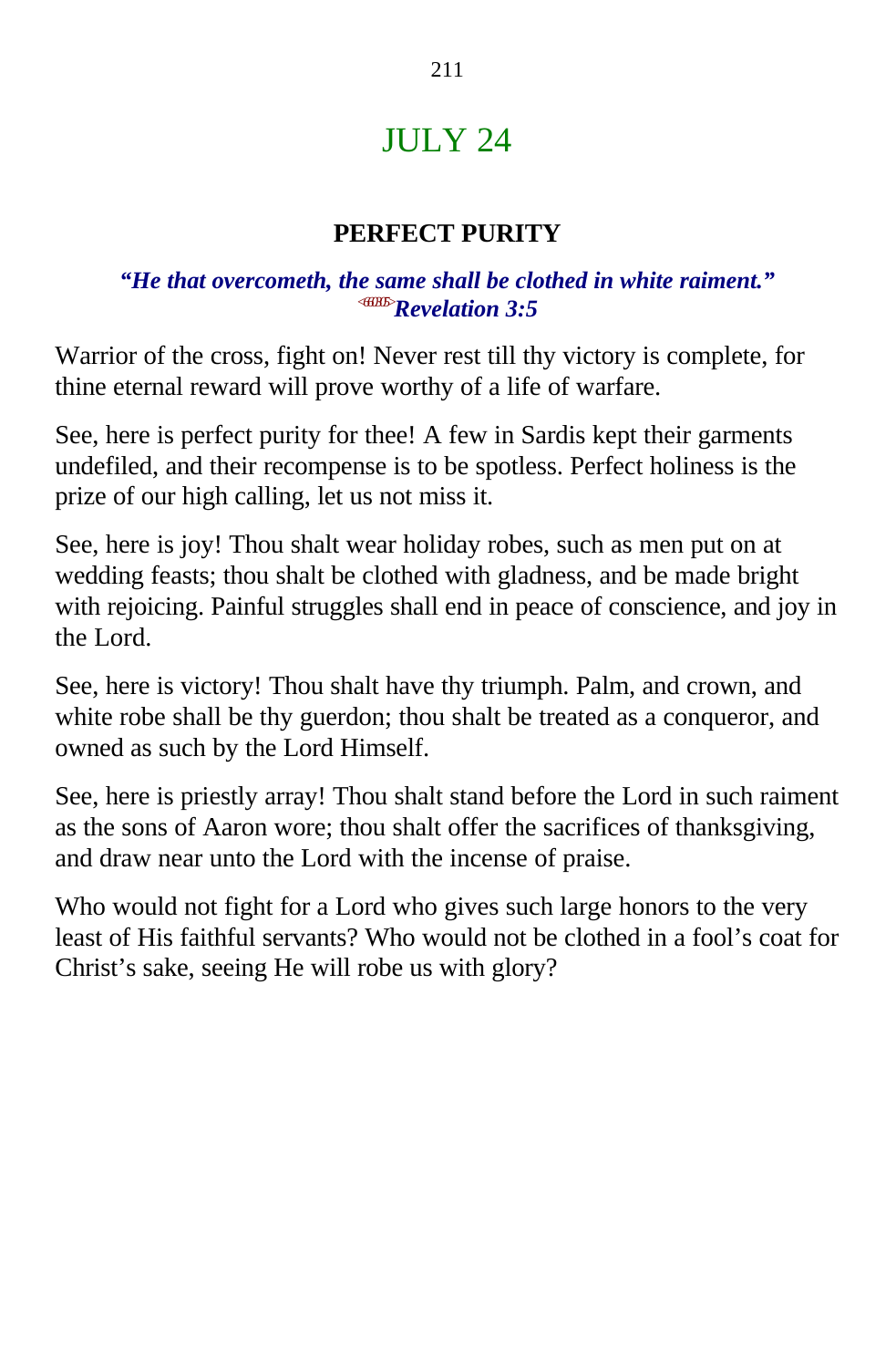### $JJJJY 25$

### **NOTHING TO ALARM US**

### *"But go thou thy way till the end be: for thou shalt rest, and stand in thy lot at the end of the days." <271213>Daniel 12:13*

We cannot understand all the prophecies, but yet we regard them with pleasure, and not with dismay. There can be nothing in the Father's decree which should justly alarm His child. Though the abomination of desolation be set up, yet the true believer shall not be defiled; rather shall he be purified, and made white, and tried. Though the earth be burned up, no smell of fire shall come upon the chosen. Amid the crash of matter, and the wreck of worlds, the Lord Jehovah will preserve His own.

Calmly resolute in duty, brave in conflict, patient in suffering, let us go our way, keeping to our road, and neither swerving from it nor loitering in it. The end will come; let us go our way till it does.

Rest will be ours. All other things swing to and fro, but our foundation standeth sure. God rests in His love, and, therefore, we rest in it. Our peace is, and ever shall be, like a river. A lot in the heavenly Canaan is ours, and we shall stand in it, come what may. The God of Daniel will give a worthy portion to all who dare to be decided for truth and holiness as Daniel was. No den of lions shall deprive us of our sure inheritance.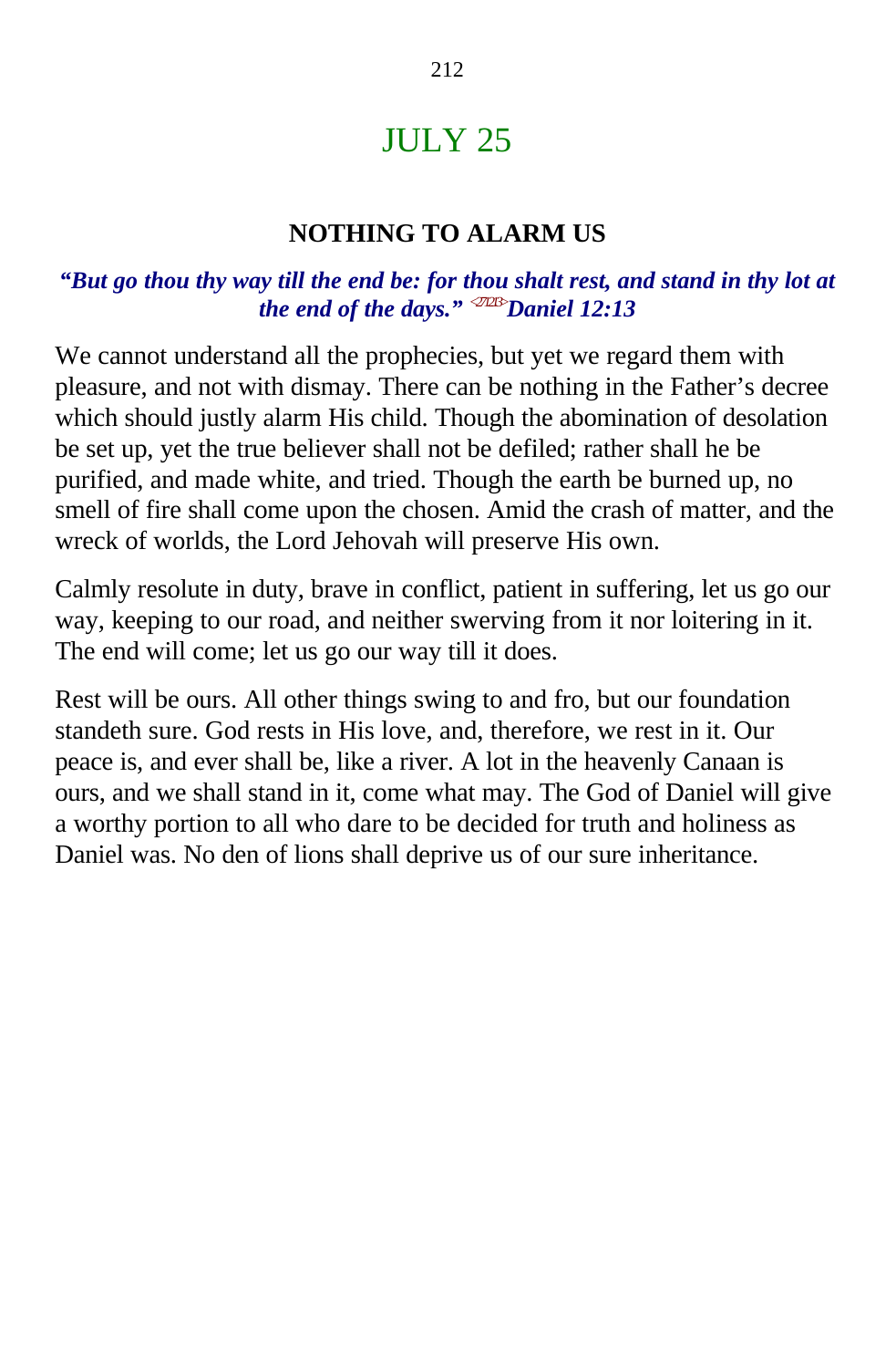### $JJJX 26$

### **A CHANGE OF NAME**

"And it shall be at that day, saith the Lord, that thou shalt call me Ishi; and shalt call me no more Baali; for I will take away the names of Baalim out of her mouth, and they shall no more be remembered by their name." <sup>2026</sup>Hosea 2:16, 17

That day has come. We view our God no more as Baal, our tyrant Lord and mighty master, for we are not under law, but under grace. We now think of Jehovah, our God, as our Ishi, our beloved husband, our Lord in love, our next-of-kin in bonds of sacred relationship. We do not reverence Him less, but we love Him more. We do not serve Him less obediently, but we serve Him for a higher and more endearing reason. We no longer tremble under His lash, but rejoice in His love. The slave is changed into a child, and the task into a pleasure.

Is it so with thee, dear reader? Has grace cast out slavish fear and implanted filial love? How happy are we in such an experience! Now we call the Lord's Day a delight, and worship is never a weariness. Prayer is now a privilege, and praise is a holiday. To obey is Heaven; to give to the cause of God is a banquet. Thus have all things become new. Our mouth is filled with singing, and our heart with music. Blessed be our heavenly Ishi for ever and for ever.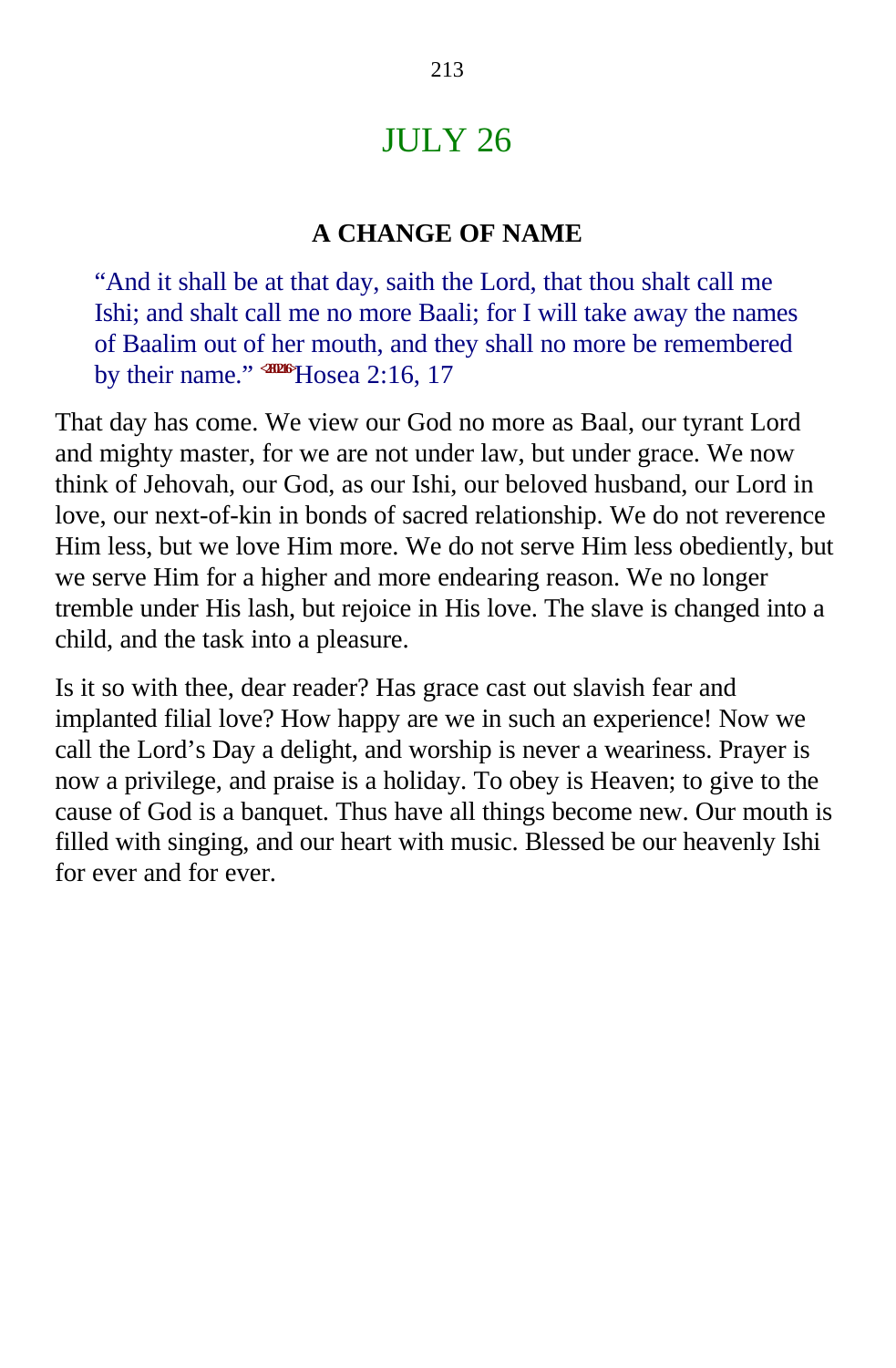# $JJJX 27$

### **MORE THAN MERE WORDS**

### *"I will give you the sure mercies of David." <441334>Acts 13:34*

Nothing of man is sure; but everything of God is so. Especially are covenant mercies sure mercies, even as David said "an everlasting covenant, ordered in all things and sure.

We are sure that the Lord meant His mercy. He did not speak mere words: there is substance and truth in every one of His promises. His mercies are mercies indeed. Even if a promise seems as if it must drop through by reason of death, yet it never shall, for the good Lord will make good His word.

We are sure that the Lord will bestow promised mercies on all His covenanted ones. They shall come in due course to all the chosen of the Lord. They are sure to all the seed, from the least of them unto the greatest of them.

We are sure that the Lord will continue His mercies to His own people. He does not give and take. What He has granted us is the token of much more. That which we have not yet received is as sure as that which has already come; therefore, let us wait before the Lord and be still. There is no justifiable reason for the least doubt. God's love, and word, and faithfulness are sure. Many things are questionable, but of the Lord we sing- "For his mercies shall endure ever faithful, ever sure.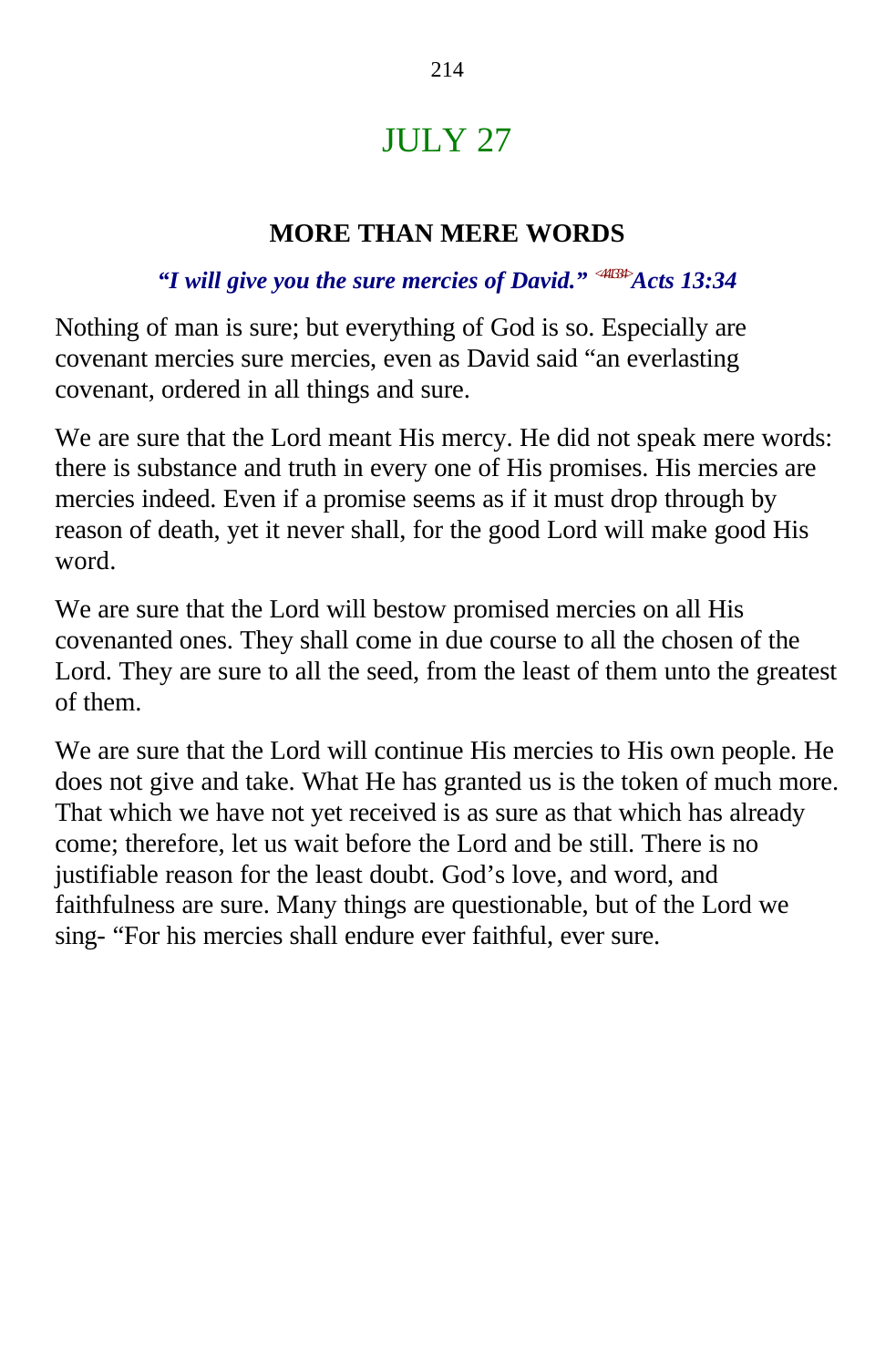### $JJJJY28$

### **BOW DOWN; BE LIFTED UP**

#### *"Humble yourselves therefore under the mighty hand of God, that he may exalt you in due time.*" <sup>*ADDD-1</sup> Peter 5:6*</sup>

This is tantamount to a promise: if we will bow down, the Lord will lift us up. Humility leads to honor: submission is the way to exaltation. That same hand of God which presses us down is waiting to raise us up when we are prepared to bear the blessing. We stoop to conquer. Many cringe before men, and yet miss the patronage they crave; but he that humbles himself under the hand of God shall not fail to be enriched, uplifted, sustained, and comforted by the ever-gracious One. It is a habit of Jehovah to cast down the proud, and lift up the lowly.

Yet there is a time for the Lord's working. We ought now to humble ourselves, even at this present moment; and we are bound to keep on doing so whether the Lord lays His afflicting hand upon us or not. When the Lord smites, it is our special duty to accept the chastisement with profound submission. But as for the Lord's exaltation of us, that can only come "in due time," and God is the best judge of that day and hour. Do we cry out impatiently for the blessing? Would we wish for untimely honor? What are we at? Surely we are not truly humbled, or we should wait with quiet submission. So let us do.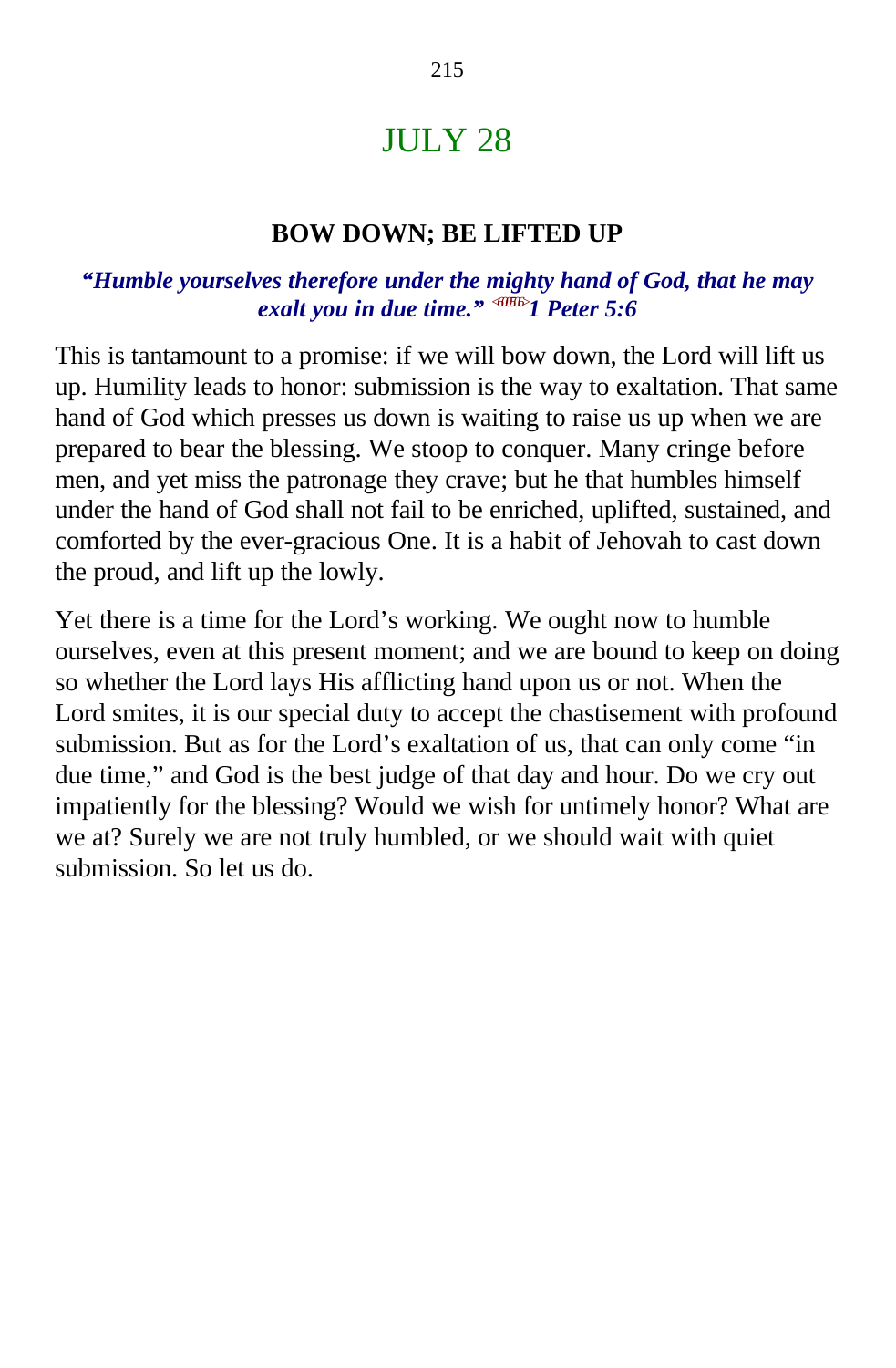### **HE ROUTS OUR ENEMY**

### *"He hath cast out thine enemy."* <sup>*ABB5-Zephaniah 3:15*</sup>

What a casting out was that! Satan has lost his throne in our nature even as he lost his seat in Heaven. Our Lord Jesus has destroyed the enemy's reigning power over us. He may worry us, but he cannot claim us as his own. His bonds are no longer upon our spirits: the Son has made us free, and we are free indeed.

Still is the arch-enemy the accuser of the brethren; but even from this position our Lord has driven him. Our advocate silences our accuser. The Lord rebukes our enemies, and pleads the causes of our soul, so that no harm comes of all the devil's revilings.

As a tempter, the evil spirit still assails us, and insinuates himself into our minds; but thence also is he cast out as to his former preeminence. He wriggles about like a serpent, but he cannot rule like a sovereign. He hurls in blasphemous thoughts when he has opportunity; but what a relief it is when he is told to be quiet, and is made to slink off like a whipped cur! Lord, do this for any who are at this time worried and wearied by his barkings. Cast out their enemy, and be thou glorious in their eyes. Thou hast cast him down, Lord cast him out. Oh that thou wouldst banish him from the world!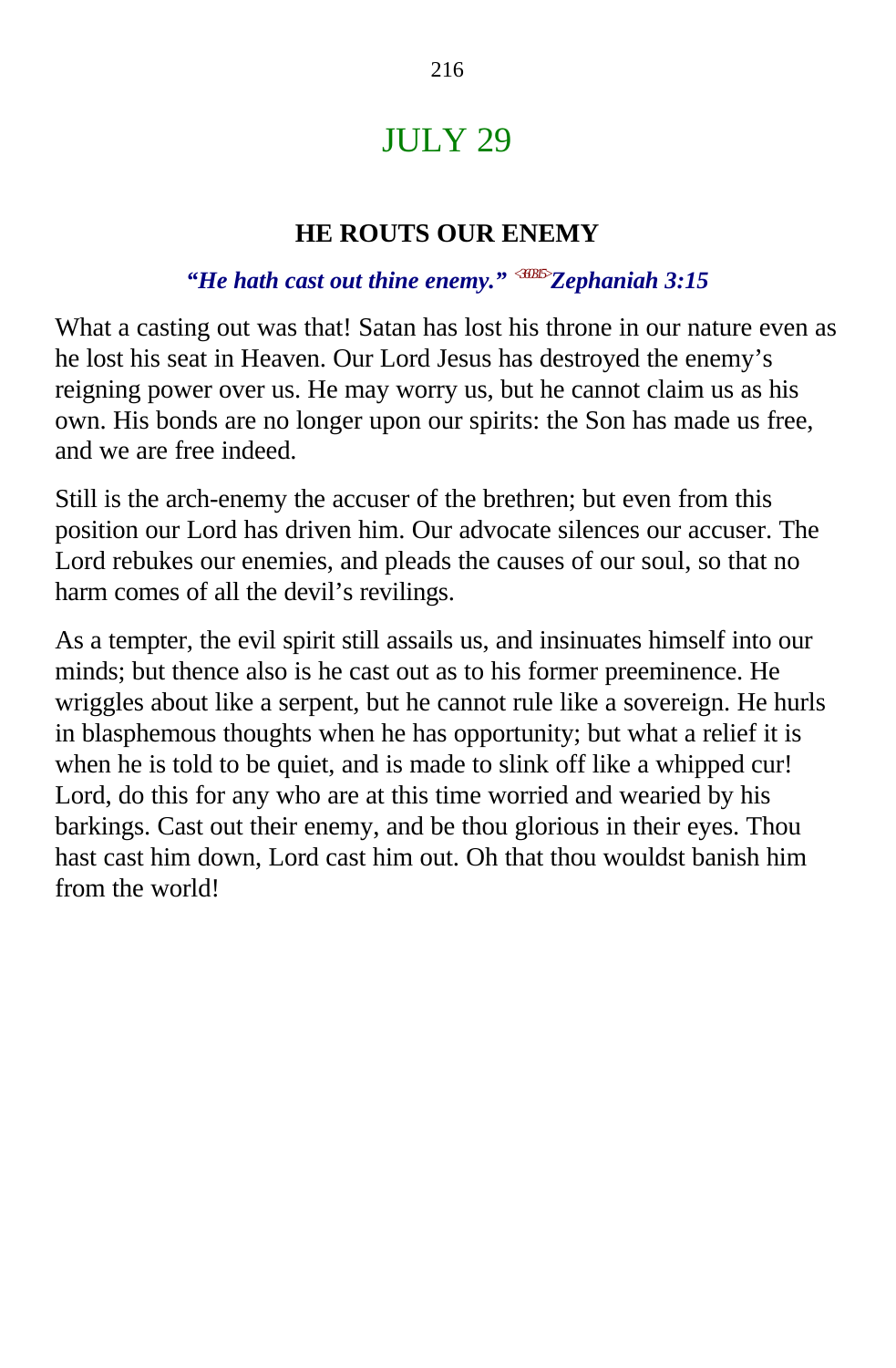# JULY 30

#### **PROMISE OF FUTURE MEETING**

#### *"I will see you again, and your heart shall rejoice."* <sup>48622</sup>*John 16:22*

Surely He will come a second time, and then, when He sees us, and we see Him, there will be rejoicings indeed. Oh for that joyous return!

But this promise is being daily fulfilled in another sense. Our gracious Lord has many "agains" in His dealings with us. He gave us pardon, and He sees us again, and repeats the absolving word as fresh sins cause us grief. He has revealed to us our acceptance before God, and when our faith in that blessing grows a little dim, He comes to us again and again, and says, "Peace be unto you"; and our hearts are glad.

Beloved, all our past mercies are tokens of future mercies. If Jesus has been with us, He will see us again. Look upon no former favor as a dead and buried thing, to be mourned over; but regard it as a seed sown, which will grow, and push its head up from the dust, and cry, "I will see you again." Are the times dark because Jesus is not with us as he used to be? Let us pluck up courage; for He will not be long away. His feet are as those of a roe or young hart, and they will soon bring Him to us. Wherefore let us begin to be joyous, since He saith to us even now, "I will see you again."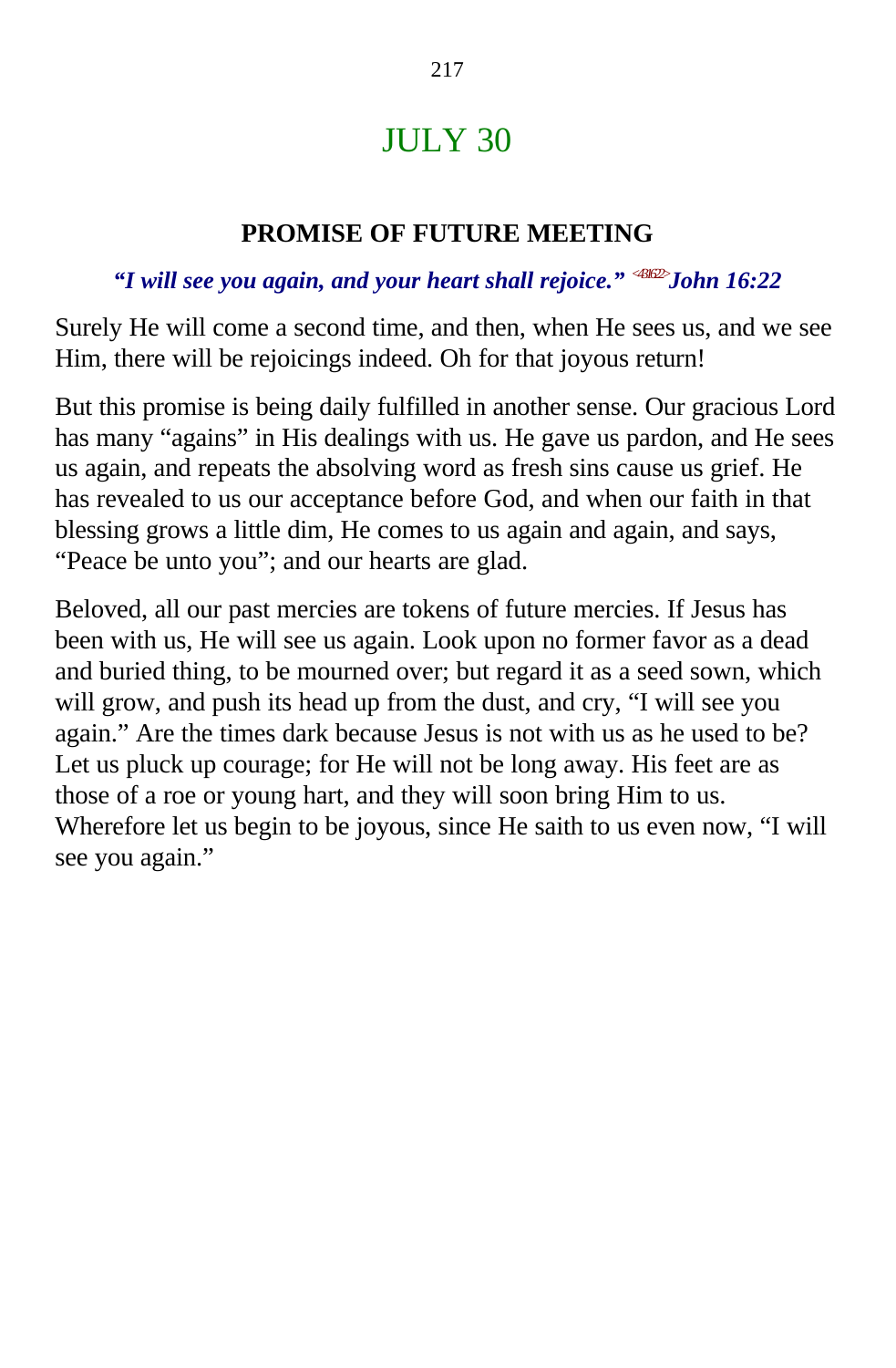# JULY 31

#### **AN APPEAL; DELIVERANCE**

*"And call upon me in the day of trouble: I will deliver thee, and thou shalt glorify me."* <sup> $\sigma$ *805* $\text{Psalm } 50:15$ </sup>

This is a promise indeed!

Here is an urgent occasion — "the day of trouble." It is dark at noon on such a day, and every hour seems blacker than the one which came before it. Then is this promise in season: it is written for the cloudy day.

Here is condescending advice, "call upon me." We ought not to need the exhortation: it should be our constant habit all the day and every day. What a mercy to have liberty to call upon God! What wisdom to make good use of it! How foolish to go running about to men! The Lord invites us to lay our case before Him, and surely we will not hesitate to do so.

Here is reassuring encouragement: "I will deliver thee." Whatever the trouble may be, the Lord makes no exceptions, but promises full, sure, happy deliverance. He will Himself work out our deliverance by His own hand. We believe it, and the Lord honors faith.

Here is an ultimate result: "Thou shalt glorify me. Ah! that we will do most abundantly. When He has delivered us we will loudly praise Him; and as He is sure to do it, let us begin to glorify Him at once.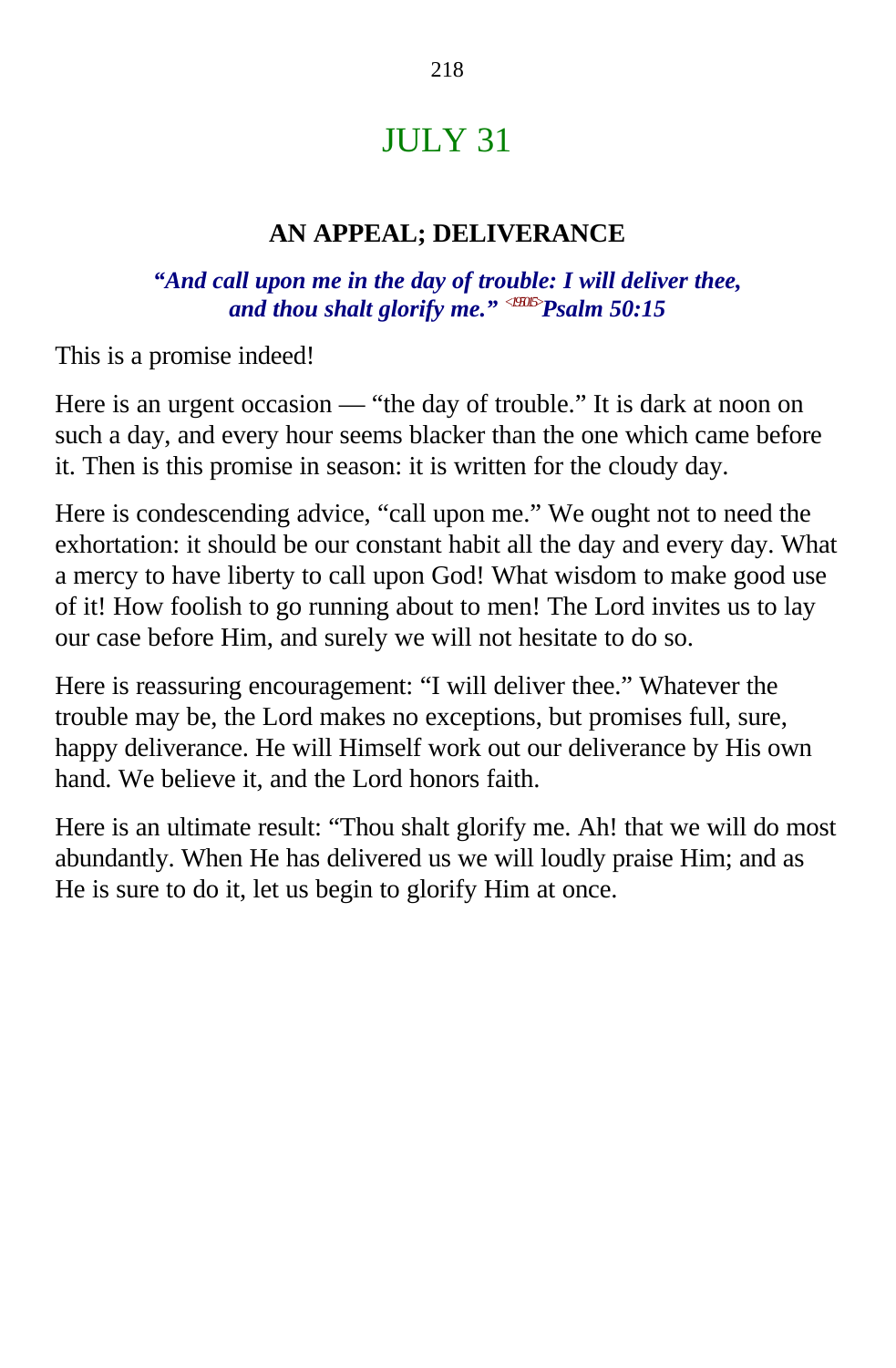# THE MONTH OF AUGUST

### AUGUST 1

#### **COVENANT REACHES CHILDREN**

"And I will establish my covenant between me and thee and thy seed after thee in their generations for an everlasting covenant, to be a God unto thee, and to thy seed after thee" **ALITY** Genesis 17:7

O Lord, thou hast made a covenant with me, thy servant, in Christ Jesus my Lord; and now, I beseech thee, let my children be included in its gracious provisions. Permit me to believe this promise as made to me as well as to Abraham. I know, that my children are born in sin, and shapen in iniquity, even as those of other men; therefore, I ask nothing on the ground of their birth, for well I know that "that which is born of the flesh is flesh," and nothing more. Lord, make them to be born under thy covenant of grace by thy Holy Spirit!

I pray for my descendants throughout all generations. Be thou their God as thou art mine. My highest honor is that thou hast permitted me to serve thee; may my offspring serve thee in all years to come. O God of Abraham, be the God of his Isaac! O God of Hannah, accept her Samuel!

If, Lord, thou hast favored me in my family, I pray thee remember other households of thy people which remain unblest. Be the God of all the families of Israel. Let not one of those who fear thy name be tried with a godless and wicked household, for thy Son Jesus Christ's sake. Amen.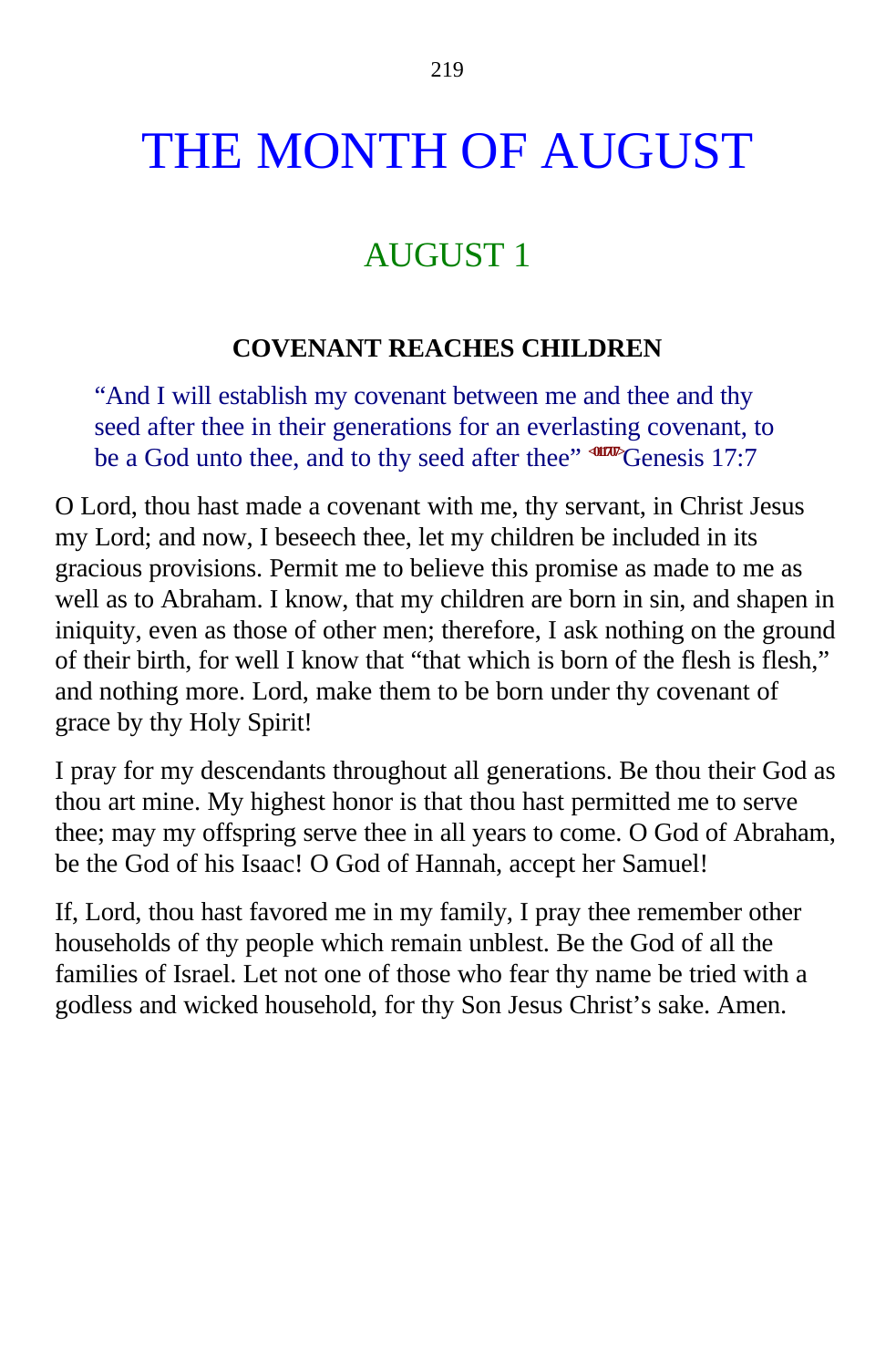#### **SPEAK WHAT HE TEACHES**

#### *"Now therefore go, and I will be with thy mouth, and teach thee what thou shalt say" <020412>Exodus 4:12*

Many a true servant of the Lord is slow of speech, and when called upon to plead for his Lord, he is in great confusion lest he should spoil a good cause by his bad advocacy. In such a case it is well to remember that the Lord made the tongue which is so slow, and we must take care that we do not blame our Maker. It may be that a slow tongue is not so great an evil as a fast one, and fewness of words may be more of a blessing than floods of verbiage. It is also quite certain that real saving power does not lie in human rhetoric, with its tropes, and pretty phrases, and grand displays. Lack of fluency is not so great a lack as it looks.

If God be with our mouth, and with our mind, we shall have something better than the sounding brass of eloquence, or the tinkling cymbal of persuasion. God's teaching is wisdom; His presence is power. Pharaoh had more reason to be afraid of stammering Moses than of the most fluent talker in Egypt; for what he said had power in it; he spoke plagues and deaths. If the Lord be with us in our natural weakness we shall be girt with supernatural power. Therefore, let us speak for Jesus boldly, as we ought to speak.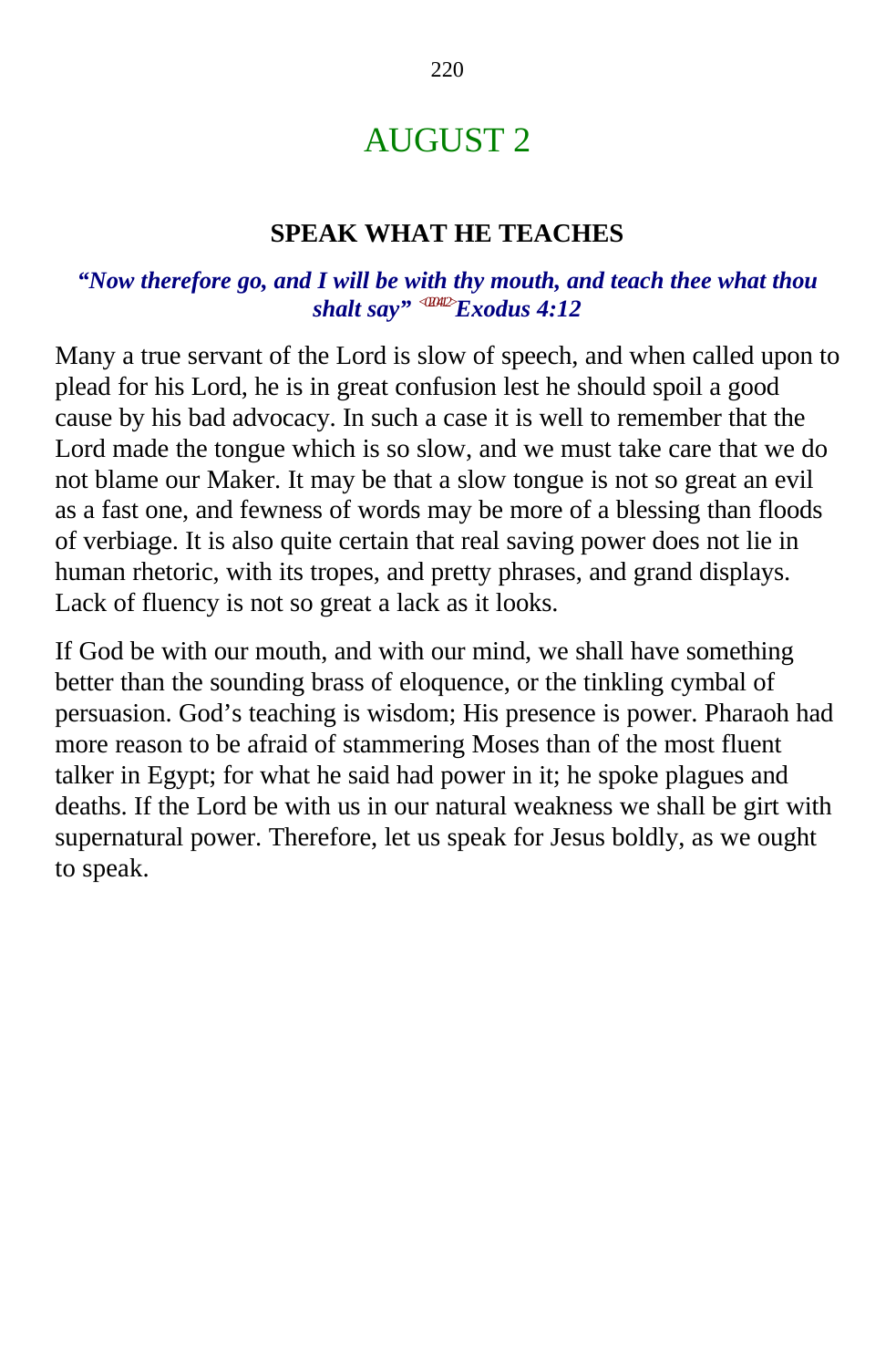#### **THE RIGHT TO HOLY THINGS**

#### *"But if the priest buy any soul with his money, he shall eat of it, and he that is born in his house: they shall eat of his meat*" <sup>*4821b*</sup>*Leviticus 22:11*

Strangers, sojourners, and servants upon hire were not to eat of holy things. It is so in spiritual matters still. But two classes were free at the sacred table, those who were bought with the priest's money, and those who were born into the priest's house. Bought and born, these were the two indisputable proofs of a right to holy things.

Bought. Our great High Priest has bought with a price all those who put their trust in Him. They are His absolute property — altogether the Lord's. Not for what they are in themselves, but for their owner's sake they are admitted into the same privileges which He Himself enjoys, and "they shall eat of his meat." He has meat to eat which worldlings know not of. "Because ye belong to Christ," therefore shall ye share with your Lord.

Born. This an equally sure way to privilege; if born in the Priest's house we take our place with the rest of the family. Regeneration makes us fellow-heirs, and of the same body; and, therefore, the peace, the joy, the glory, which the Father has given to Christ, Christ has given to us. Redemption and regeneration have given us a double claim to the divine permit of this promise.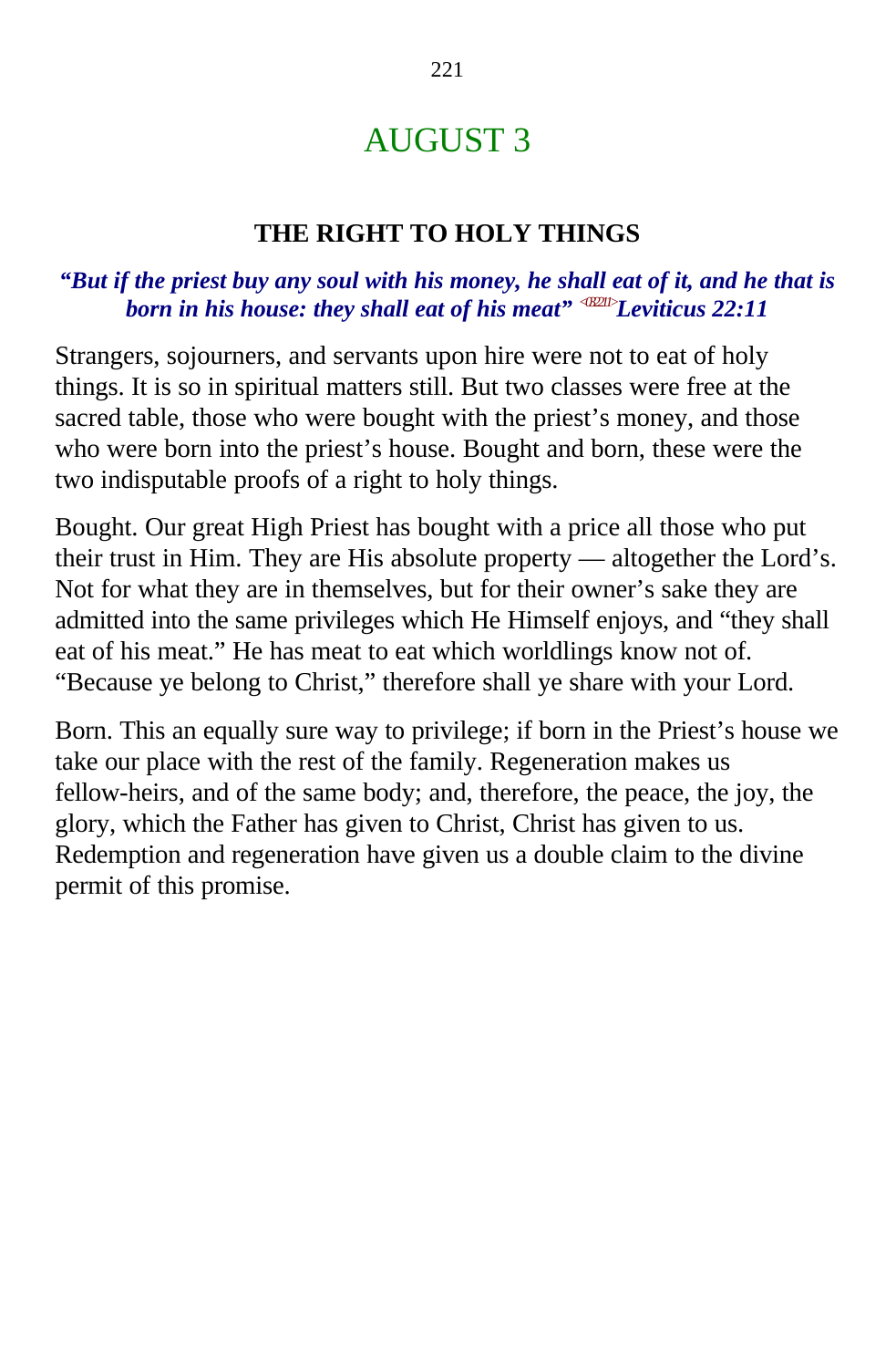#### **HE BLESSES AND KEEPS**

#### *"The Lord bless thee, and keep thee"* <sup>*MB2b</sup>Numbers 6:24*</sup>

This first clause of the high-priest's benediction is substantially a promise. That blessing which our great High Priest pronounces upon us is sure to come, for He speaks the mind of God.

What a joy to abide under the divine blessing! This puts a gracious flavor into all things. If we are blessed, then all our possessions and enjoyments are blessed; yea, our losses and crosses, and even our disappointments are blessed. God's blessing is deep, emphatic, effectual. A man's blessing may begin and end in words; but the blessing of the Lord makes rich and sanctifies. The best wish we can have for our dearest friend is not "May prosperity attend thee," but "The Lord bless thee."

It is equally a delightful thing to be kept of God; kept by Him, kept near Him, kept in Him. They are kept indeed whom God keeps; they are preserved from evil, they are reserved unto boundless happiness. God's keeping goes with His blessing, to establish it and cause it to endure.

The author of this little book desires that the rich blessing and sure keeping here pronounced may come upon every reader who may at this moment be looking at these lines. Please breathe the text to God as a prayer for His servants.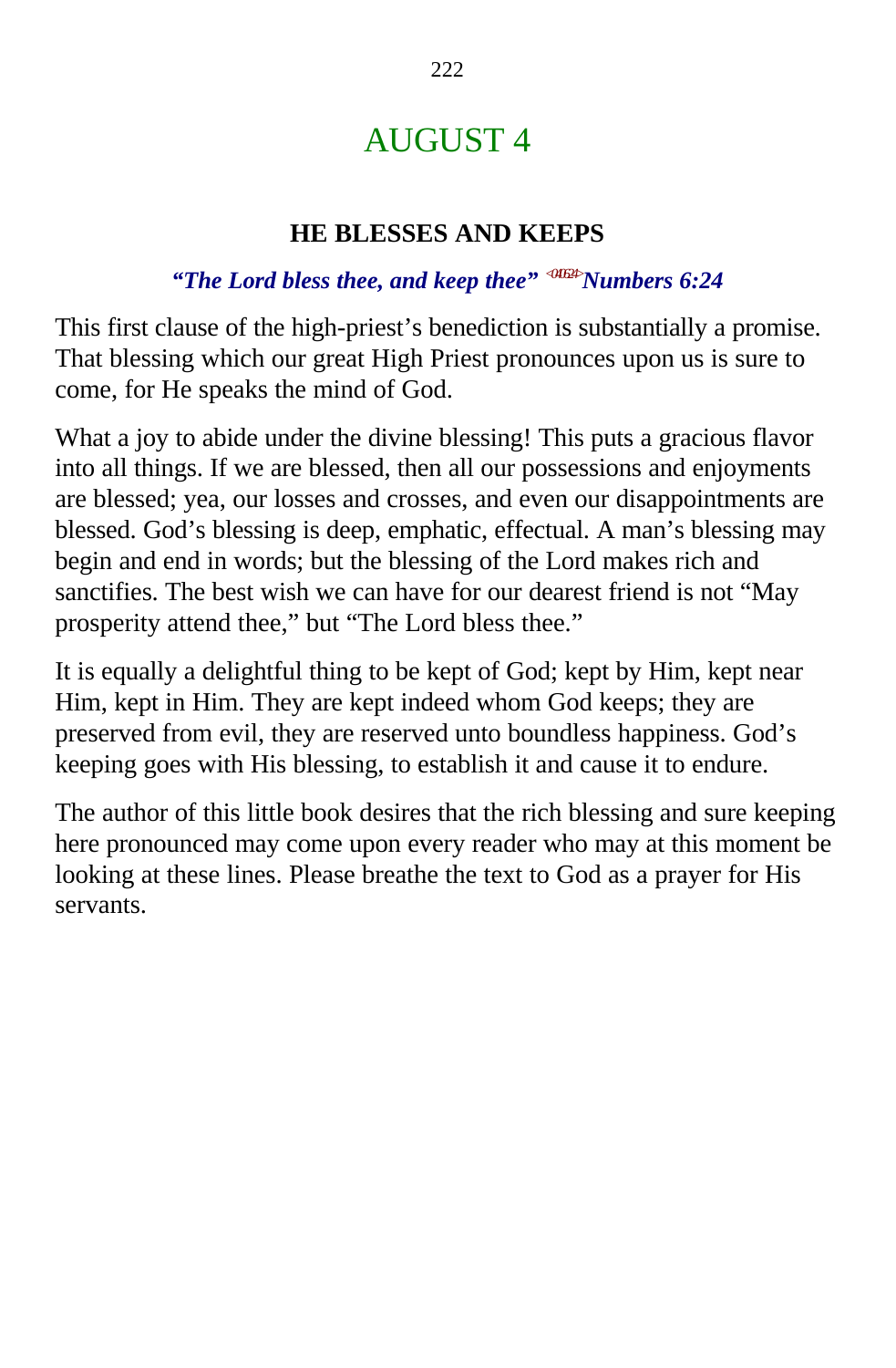#### **LAW IN THE HEART**

#### *"The law of his God is in his heart; none of his steps shall slide" <193731>Psalm 37:31*

Put the law into the heart, and the whole man is right. This is where the law should be; for then it lies, like the tables of stone in the ark, in the place appointed for it. In the head it puzzles, on the back it burdens, in the heart it upholds.

What a choice word is here used, "the law of his God"! When we know the Lord as our own God His law becomes liberty to us. God with us in covenant makes us eager to obey His will and walk in His commands. Is the precept my Father's precept? Then I delight in it.

We are here guaranteed that obedient-hearted man shall be sustained in every step that he takes. He will do that which is right, and he shall therefore do that which is wise. Holy action is always the most prudent, though it may not at the time seem to be so. We are moving along the great highroad of God's providence and grace when we keep to the way of His law. The Word of God has never misled a single soul yet; its plain directions to walk humbly, justly, lovingly, and in the fear of the Lord, are as much words of wisdom to make our way prosperous as rules of holiness to keep our garments clean. He walks surely who walks righteously.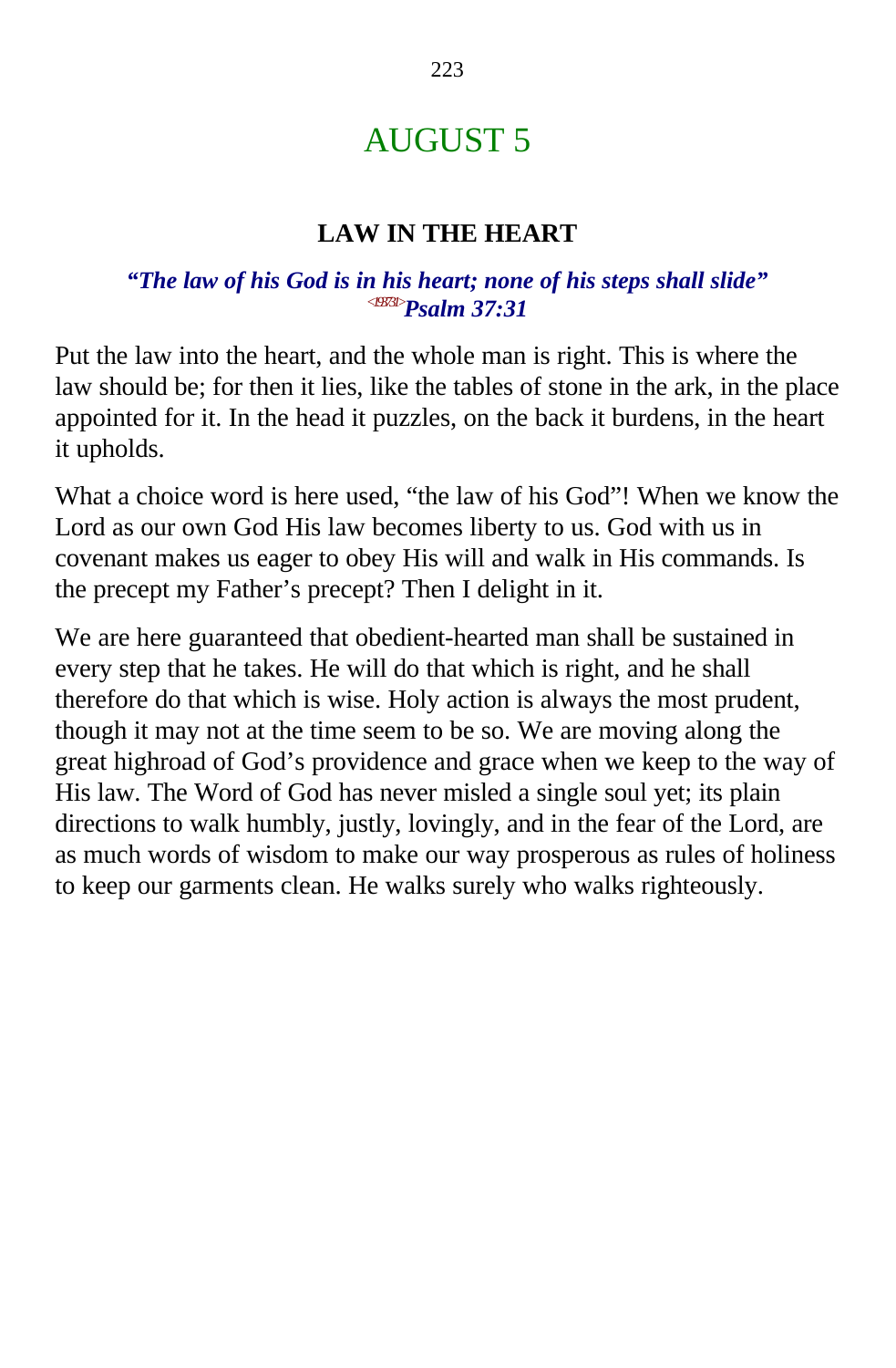#### **GO; TAKE YOUR PROPERTY**

"Behold, the Lord thy God hath set the land before thee: go up and possess it, as the Lord God of thy fathers bath said unto thee; fear not, neither be discouraged" **EXALLED** Deuteronomy 1:21

There is a heritage of grace which we ought to be bold enough to win for our own possession. All that one believer has gained is free to another. We may be strong in faith, fervent in love, and abundant in labor; there is nothing to prevent it; let us go up and take possession. The sweetest experience and the brightest grace are as much for us as for any of our brethren, Jehovah has set it before us; no one can deny our right; let us go up and possess it in His name.

The world also lies before us to be conquered for the Lord Jesus. We are not to leave any country or corner of it unsubdued. That slum near our house is before us, not to baffle our endeavors, but to yield to them. We have only to summon courage enough to go forward, and we shall win dark homes and hard hearts for Jesus. Let us never leave the people in a lane or alley to die because we have not enough faith in Jesus and His gospel to go up and possess the land. No spot is too benighted, no person so profane as to be beyond the power of grace. Cowardice, begone! Faith marches to the conquest.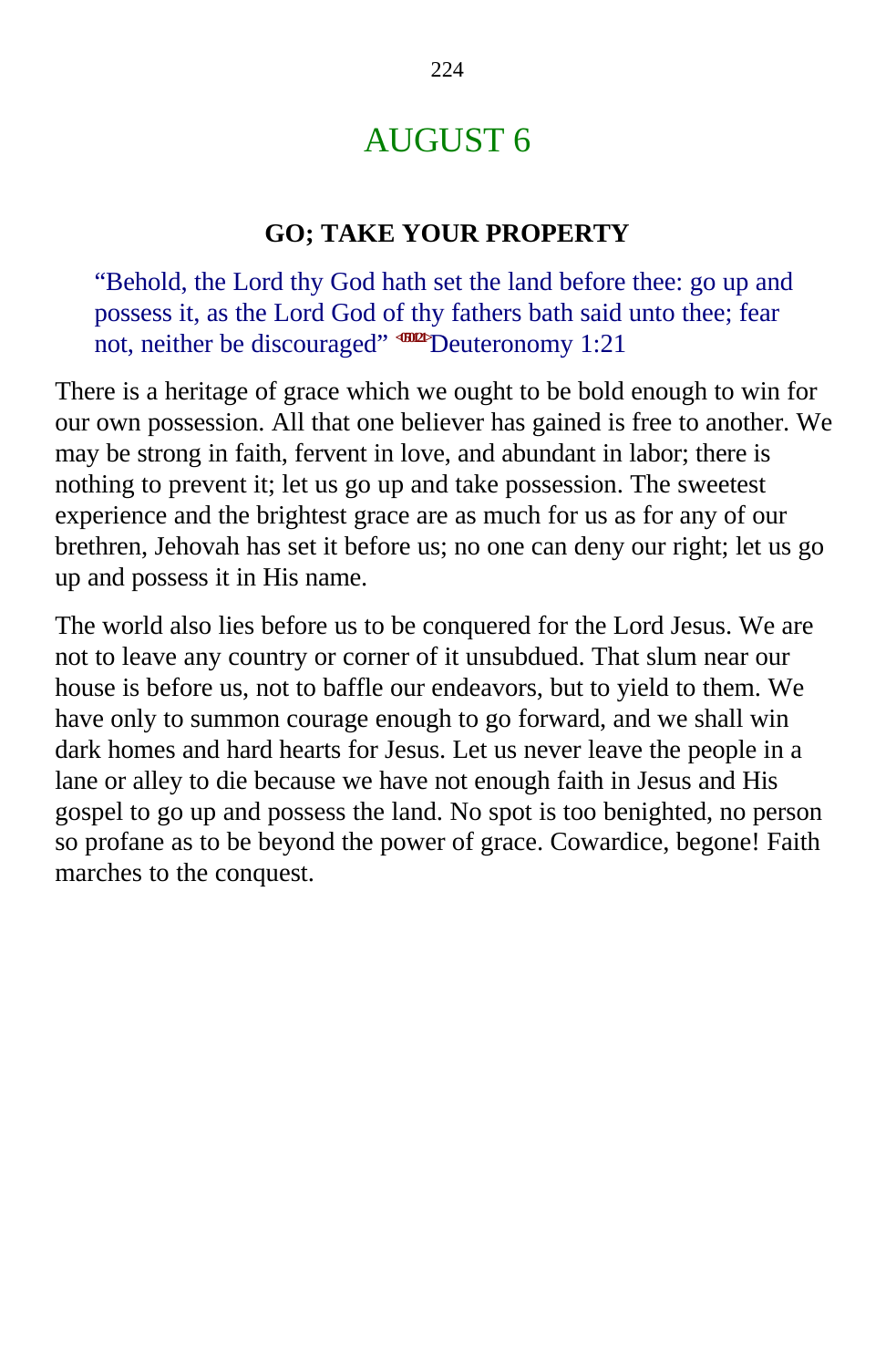#### **RULES FOR PROSPERITY**

"Only be thou strong and very courageous, that thou mayest observe to do according to all the law, which Moses my servant commanded thee: turn not from it to the right hand or to the left, that thou mayest prosper whithersoever thou goest"  $\frac{4000}{2}$ Joshua 1:7

Yes, the Lord will be with us in our holy war, but He demands of us that we strictly follow His rules. Our victories will very much depend upon our obeying Him with all our heart, throwing strength and courage into the actions of our faith. If we are halfhearted we cannot expect more than half a blessing.

We must obey the Lord with care and thoughtfulness. "Observe to do" is the phrase used, and it is full of meaning. This is referred to every part of the divine will; we must obey with universal readiness. Our rule of conduct is "according to all the law." We may not pick and choose, but we must take the Lord's commands as they come, one and all. In all this we must go on with exactness and constancy. Ours is to be a straightforward course, which bends neither to the right nor to the left. We are not to err by being more rigid than the law, nor turn out of levity to a more free and easy way. With such obedience there will come spiritual prosperity. O Lord, help us to see if it be not even so! We shall not test thy promise in vain.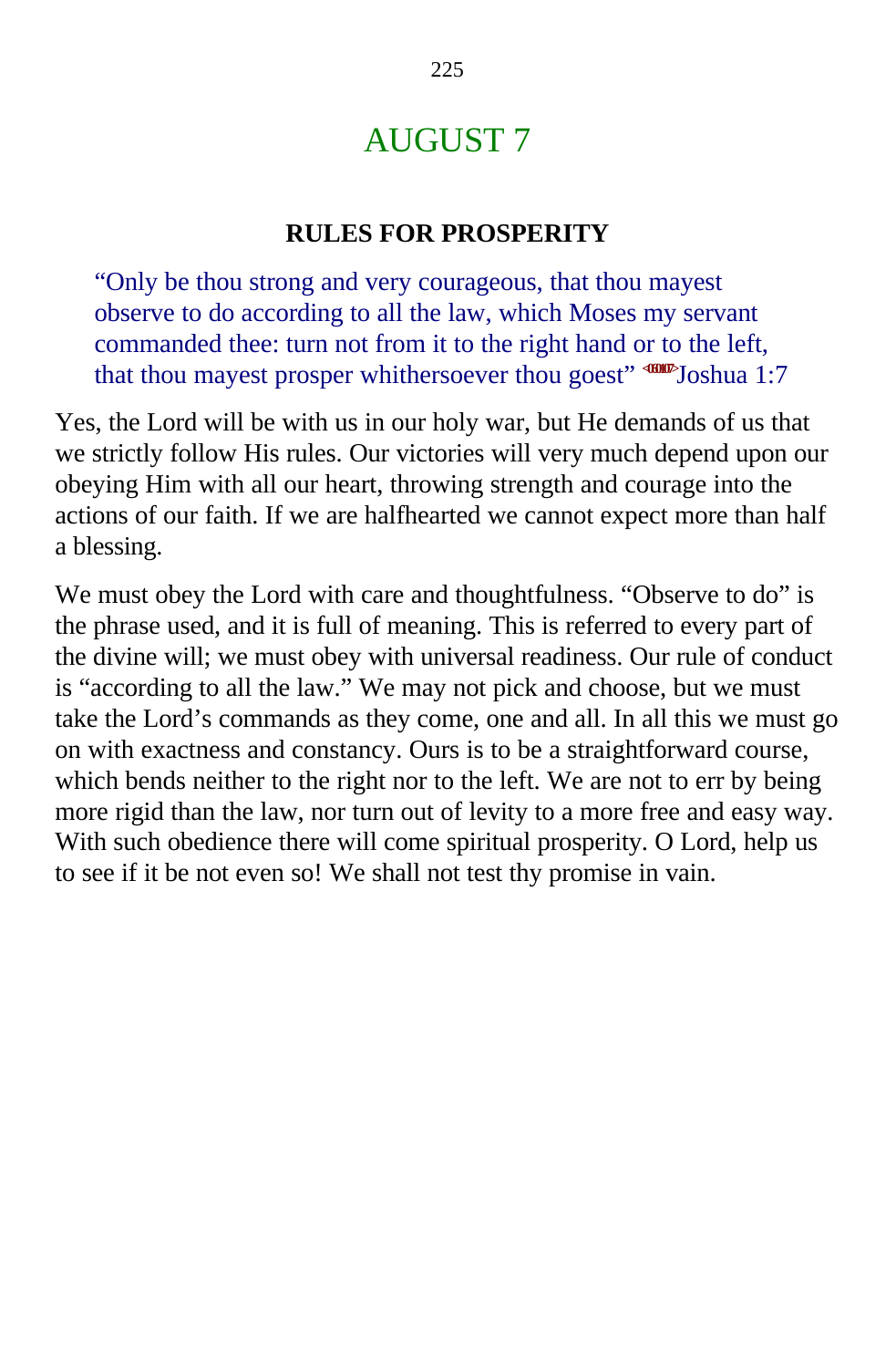#### **CONFIDENCE NOT MISPLACED**

#### *"The Lord God will help me" <235007>Isaiah 50:7*

These are in prophecy the words of Messiah in the day of His obedience unto death, when He gave His back to the smiters, and His cheeks to them that plucked off the hair. He was confident in divine support, and trusted in Jehovah.

O my soul, thy sorrows are as the small dust of the balance compared with thy Lord's! Canst thou not believe that the Lord God will help thee? Thy Lord was in a peculiar position; for as the representative of sinful men their substitute and sacrifice — it was needful that the Father should leave Him, and cause Him to come under desertion of soul. No such necessity is laid upon thee: thou are not bound to cry, "Why hast thou forsaken me?" Did thy Savior even in such a case still rely upon God, and canst not thou? He died for thee, and thus made it impossible that thou shouldst be left alone; wherefore, be of good cheer.

In this day's labors or trials say, "The Lord God will help me." Go forth boldly. Set your face like a flint, and resolve that no faintness or shamefacedness shall come near you. If God helps, who can hinder? If you are sure of omnipotent aid, what can be too heavy for you? Begin the day joyously, and let no shade of doubt come between thee and the eternal sunshine.

226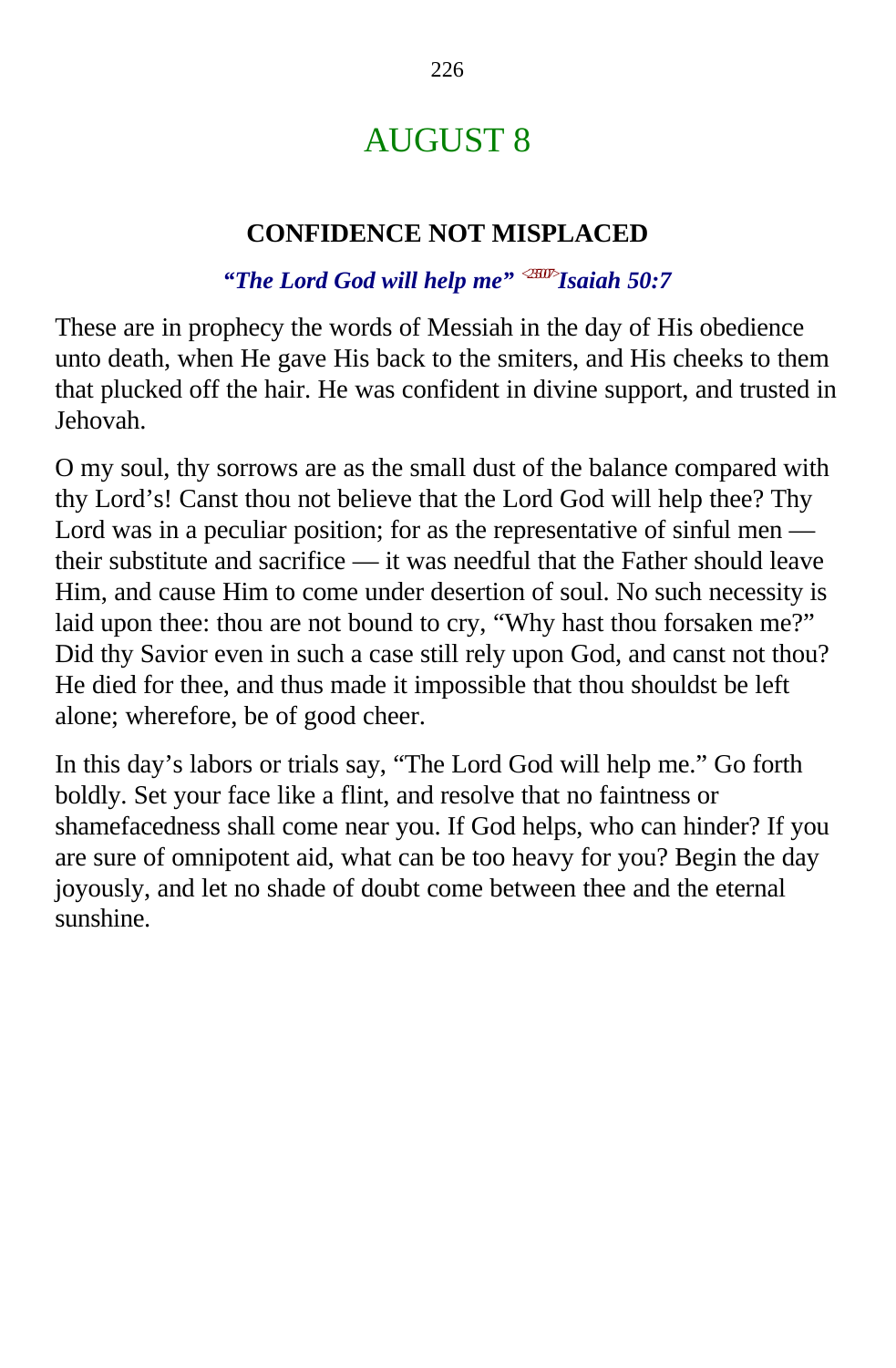#### **PRUNING FOR FRUIT-BEARING**

"Every branch in me that beareth not fruit he taketh away: and every branch that beareth fruit, he purgeth it, that it may bring forth more fruit" **<431502>**John 15:2

This is a precious promise to one who lives for fruitfulness. At first it seems to wear a sharp aspect. Must the fruitful bough be pruned? Must the knife cut even the best and most useful? No doubt it is so, for very much of our Lord's purging work is done by means of afflictions of one kind or another. It is not the evil but the good who have the promise of tribulation in this life. But, then, the end makes more than full amends for the painful nature of the means. If we may bring forth more fruit for our Lord, we will not mind the pruning and the loss of leafage.

Still, purging is sometimes wrought by the Word apart from trial, and this takes away whatever appeared rough in the flavor of the promise. We shall by the Word be made more gracious and more useful. The Lord, who has made us, in a measure, fruit-bearing, will operate upon us till we reach a far higher degree of fertility. Is not this a great joy? Truly there is more comfort in a promise of fruitfulness than if we had been warranted riches, or health, or honor.

Lord Jesus, speedily fulfill thy gracious word to me, and cause me to abound in fruit to thy praise!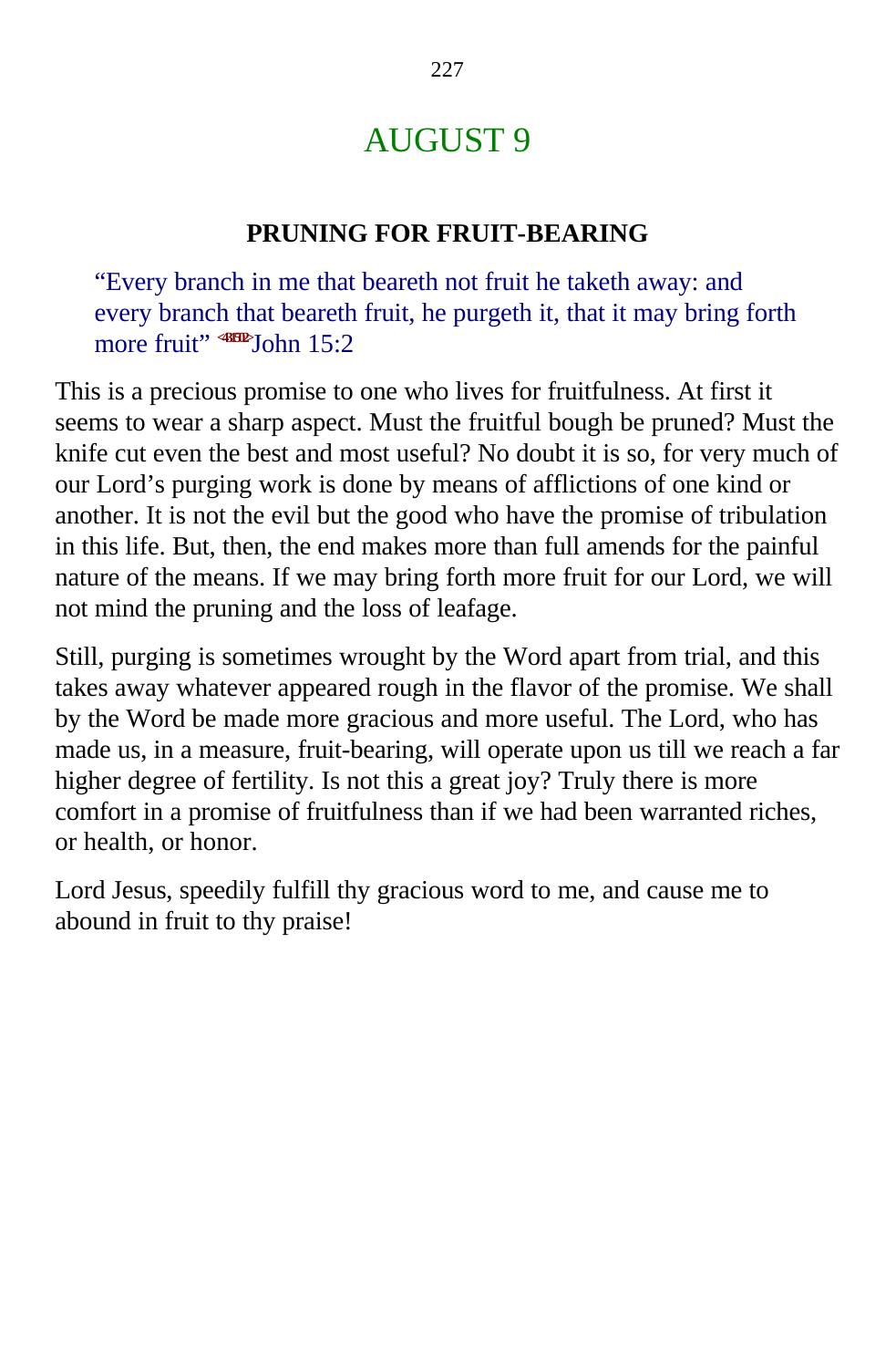#### **HE LOWERS TO RAISE**

#### *"The Lord maketh poor, and maketh rich: he bringeth low, and lifteth up" <090207>1 Samuel 2:7*

All my changes come from Him who never changes. If I had grown rich, I should have seen His hand in it, and I should have praised Him; let me equally see His hand if I am made poor, and let me as heartily praise Him. When we go down in the world, it is of the Lord, and so we may take it patiently: when we rise in the world, it is of the Lord, and we may accept it thankfully. In any case, the Lord hath done it, and it is well.

It seems that Jehovah's way is to lower those whom He means to raise, and to strip those whom He intends to clothe. If it is His way, it is the wisest and best way. If I am now enduring the bringing low I may well rejoice, because I see in it the preface to the lifting up. The more we are humbled by grace, the more we shall be exalted in glory. That impoverishment which will be overruled for our enrichment is to be welcomed.

O Lord, thou has taken me down of late, and made me feel my insignificance and sin. It is not a pleasant experience, but I pray thee make it a profitable one to me. Oh, that thou wouldst thus fit me to bear a greater weight of delight and of usefulness; and when I am ready for it, then grant it to me, for Christ's sake! Amen.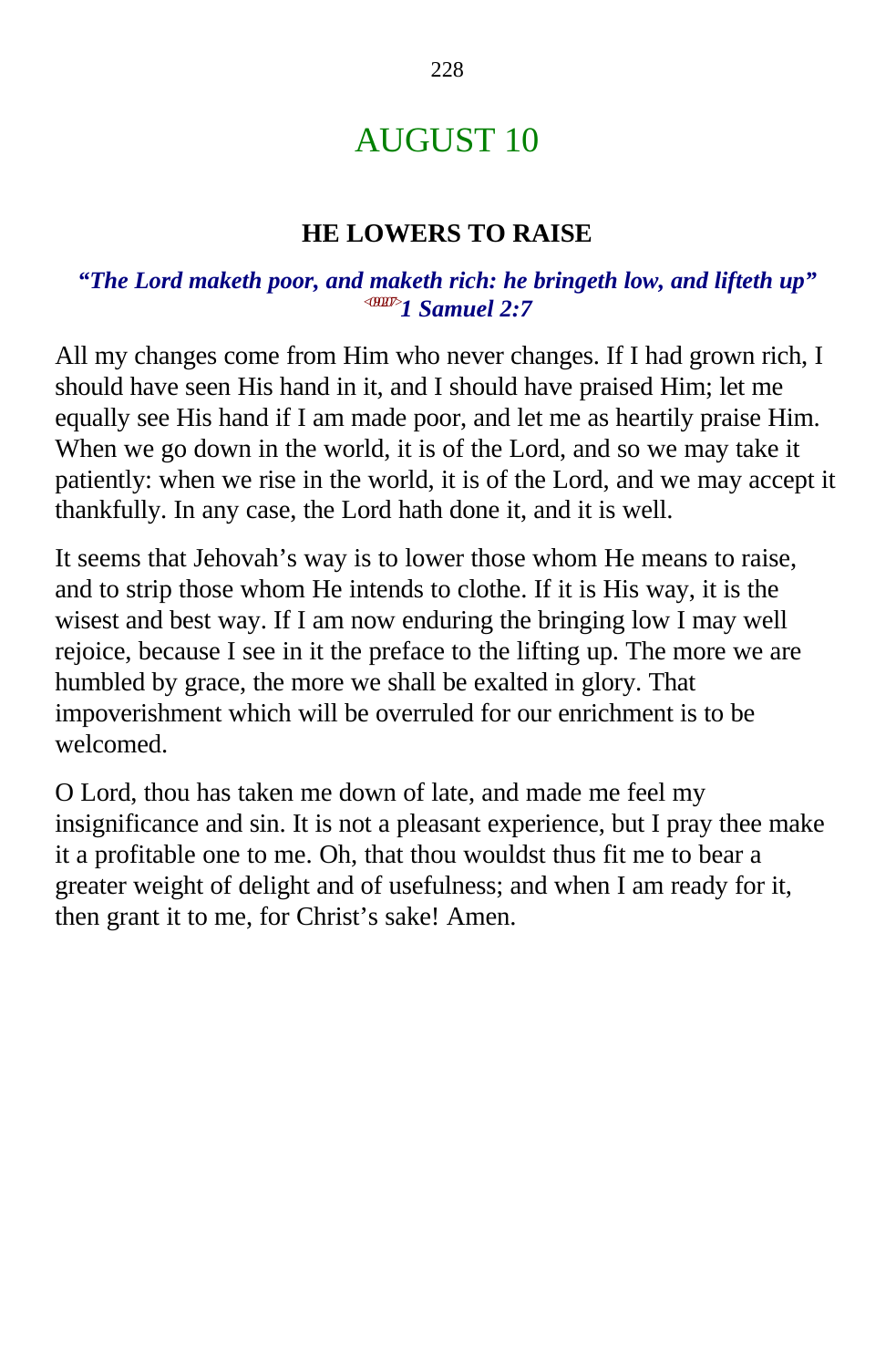#### **WAITING, NOT RUNNING**

#### *"Truly my soul waiteth upon God: from him cometh my salvation" <196201>Psalm 62:1*

Blessed posture! — waiting truly and Only upon the Lord. Be this our condition all this day, and every day. Waiting His leisure, waiting in His service, waiting in joyful expectation, waiting in prayer, and content. When the very soul thus waits, it is in the best and truest condition of a creature before his Creator, a servant before his Master, a child before his Father. We allow no dictation to God, nor complaining of Him; we will permit no petulance, and no distrust. At the same time, we practice no running before the cloud, and no seeking to others for aid: neither of these would be waiting upon God. God, and God alone, is the expectation of our hearts.

Blessed assurance! — from Him salvation is coming; it is on the road. It will come from Him, and from no one else. He shall have all the glory of it, for He alone can and will perform it. And He will perform it most surely in His own time and manner. He will save from doubt, and suffering, and slander, and distress. Though we see no sign of it as yet, we are satisfied to bide the Lord's will, for we have no suspicion of His love and faithfulness. He will make sure work of it before long, and we will praise Him at once for the coming mercy.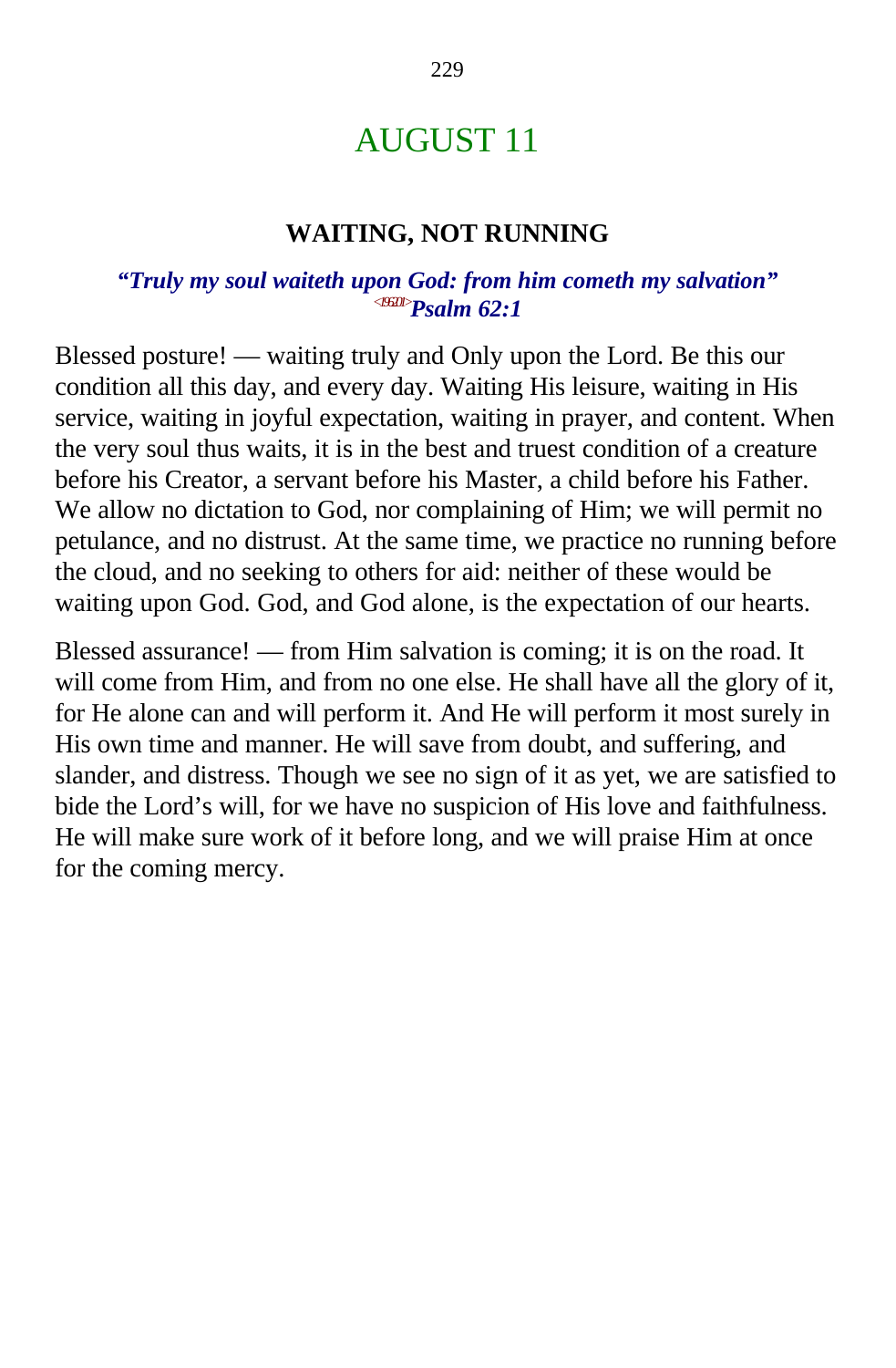#### **LIGHT IN DARKNESS**

#### *"For thou art my lamp, O Lord: and the Lord will lighten my darkness" <102229>2 Samuel 22:29*

Am I in the light? Then thou, O Lord, art my lamp. Take thee away, and my joy would be gone; but as long as thou art with me, I can do without the torches of time and the candles of created comfort. What a light the presence of God casts on all things! We heard of a lighthouse which could be seen for twenty miles, but our Jehovah is not only a God at hand, but far off is He seen, even in the enemy 5 country. O Lord, I am as happy as an angel when thy love fills my heart. Thou art all my desire.

Am I in the dark? Then thou, O Lord, wilt lighten my darkness. Before long things will change. Affairs may grow more and more dreary, and cloud may be piled upon cloud; but if it grow so dark that I cannot see my own hand, still I shall see the hand of the Lord. When I cannot find a light within me, or among my friends, or in the whole world, the Lord, who said "Let there be light," and there was light, can say the same again. He will speak me into the sunshine yet. I shall not die but live. The day is already breaking. This sweet text shines like a morning star. I shall clap my hands for joy ere many hours are passed.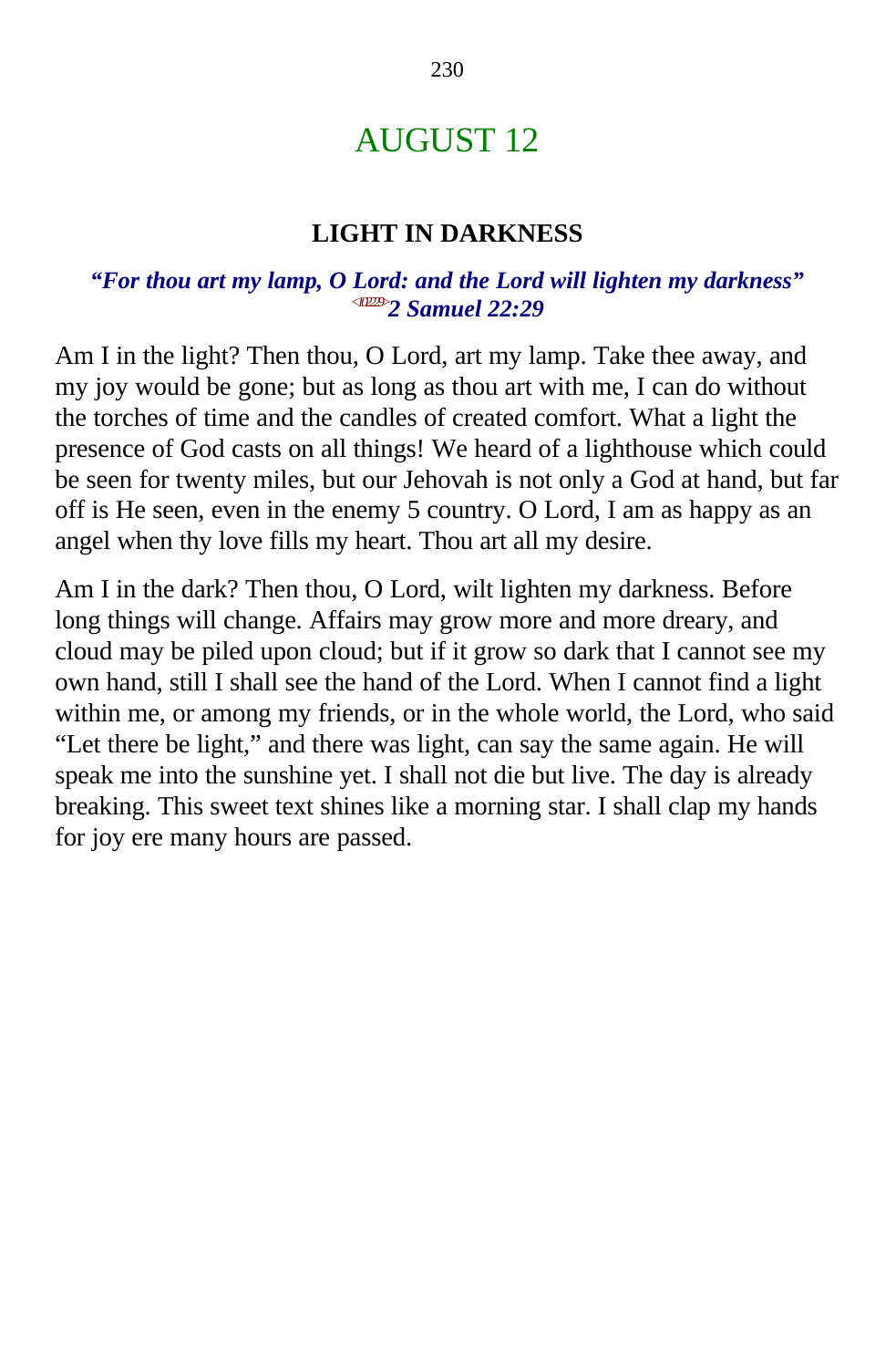#### **BEFORE AND DURING THE CALL**

#### *"It shall come to pass, that before they call, I will answer; and while they are yet speaking, I will hear" <236524>Isaiah 65:24*

Quick work this! The Lord hears us before we call; and often answers us in the same speedy manner. Foreseeing our needs, and our prayers, He so arranges providence that before the need actually arises He has supplied it, before the trial assails us He has armed us against it. This is the promptitude of omniscience, and we have often seen it exercised. Before we dreamed of the affliction which was coming, the strong consolation which was to sustain us under it had arrived. What a prayer-answering God we have!

The second clause suggests the telephone. Though God be in Heaven and we upon earth, yet He makes our word, like His own word, to travel very swiftly. When we pray aright we speak into the ear of God. Our gracious Mediator presents our petitions at once, and the great Father hears them and smiles upon them. Grand praying this! Who would not be much in prayer when he knows that he has the ear of the King of kings? This day I will pray in faith, not only believing that I shall be heard, but that I am heard; not only that I shall be answered, but that I have the answer already. Holy Spirit, help me in this!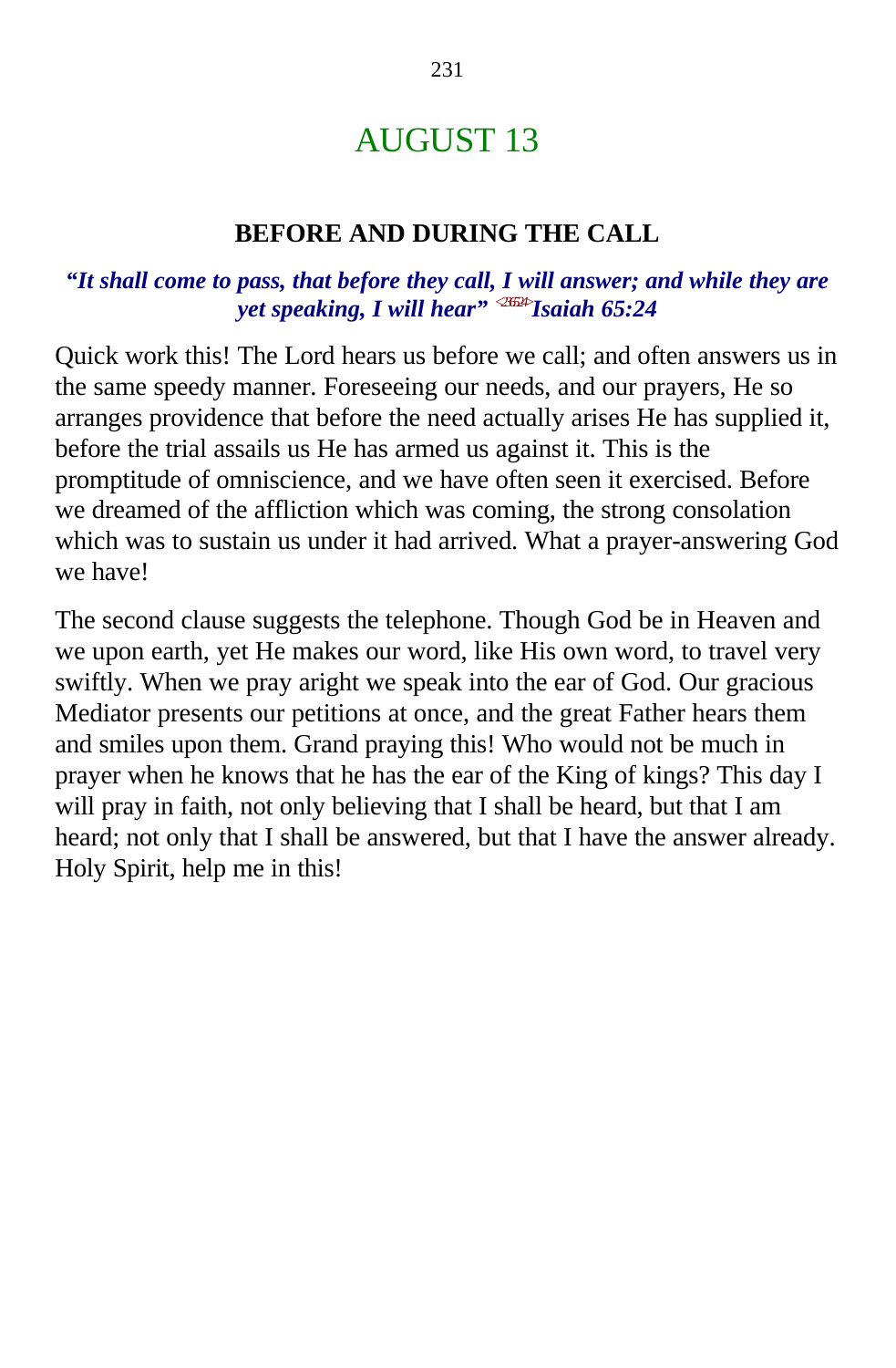#### **CHILD CHASTISEMENT NOT FOREVER**

#### *"And I will for this afflict the seed of David, but not for ever" <111139>1 Kings 11:39*

In the family of grace there is discipline, and that discipline is severe enough to make it an evil and a bitter thing to sin. Solomon, turned aside by his foreign wives, had set up other gods, and grievously provoked the God of his father; therefore, ten parts out of twelve of the kingdom were rent away, and set up as a rival state. This was a sore affliction to the house of David, and it came upon that dynasty distinctly from the hand of God, as the result of unholy conduct. The Lord will chasten His best beloved servants if they cease from full obedience to His laws: perhaps at this very hour such chastening is upon us. Let us humbly cry "O Lord, show me wherefore thou contendest with me."

What a sweet saving clause is that — "but not for ever"! The punishment of sin is everlasting, but the fatherly chastisement of it in a child of God is but for a season. The sickness, the poverty, the depression of spirit, will pass away when they have had their intended effect. Remember, we are not under law, but under grace. The rod may make us smart, but the sword shall not make us die. Our present grief is meant to bring us to repentance, that we may not be destroyed with the wicked.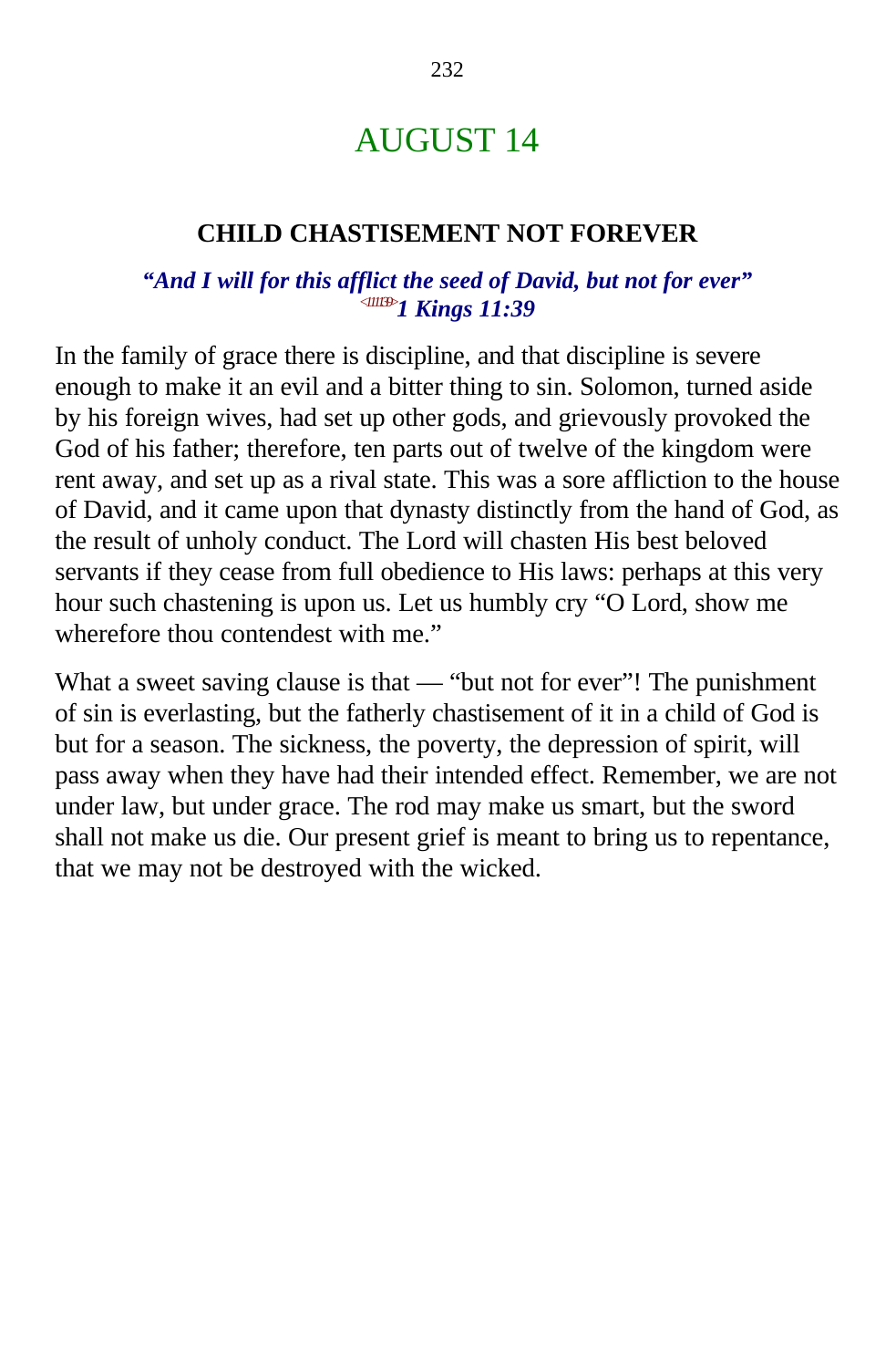#### **A NAME GUARANTEE**

#### *"And whatsoever ye shall ask in my name, that will I do, that the Father may be glorified in the Son*" <sup><81413</sup>*John 14:13*

It is not every believer who has yet learned to pray in Christ's name. To ask not only for His sake, but in His name, as authorized by Him, is a high order of prayer. We would not dare to ask for some things in that blessed name, for it would be a wretched profanation of it; but when the petition is so clearly right that we dare set the name of Jesus to it, then it must be granted.

Prayer is all the more sure to succeed because it is for the Father's glory through the Son. It glorifies His truth, His faithfulness, His power, His grace. The granting of prayer, when offered in the name of Jesus, reveals the Father's love to Him, and the honor which He has put upon Him. The glory of Jesus and of the Father are so wrapped up together, that the grace which magnifies the one magnifies the other. The channel is made famous through the fullness of the fountain, and the fountain is honored through the channel by which it flows. If the answering of our prayers would dishonor our Lord, we would not pray; but since in this thing He is glorified, we will pray without ceasing in that dear name in which God and His people have a fellowship of delight.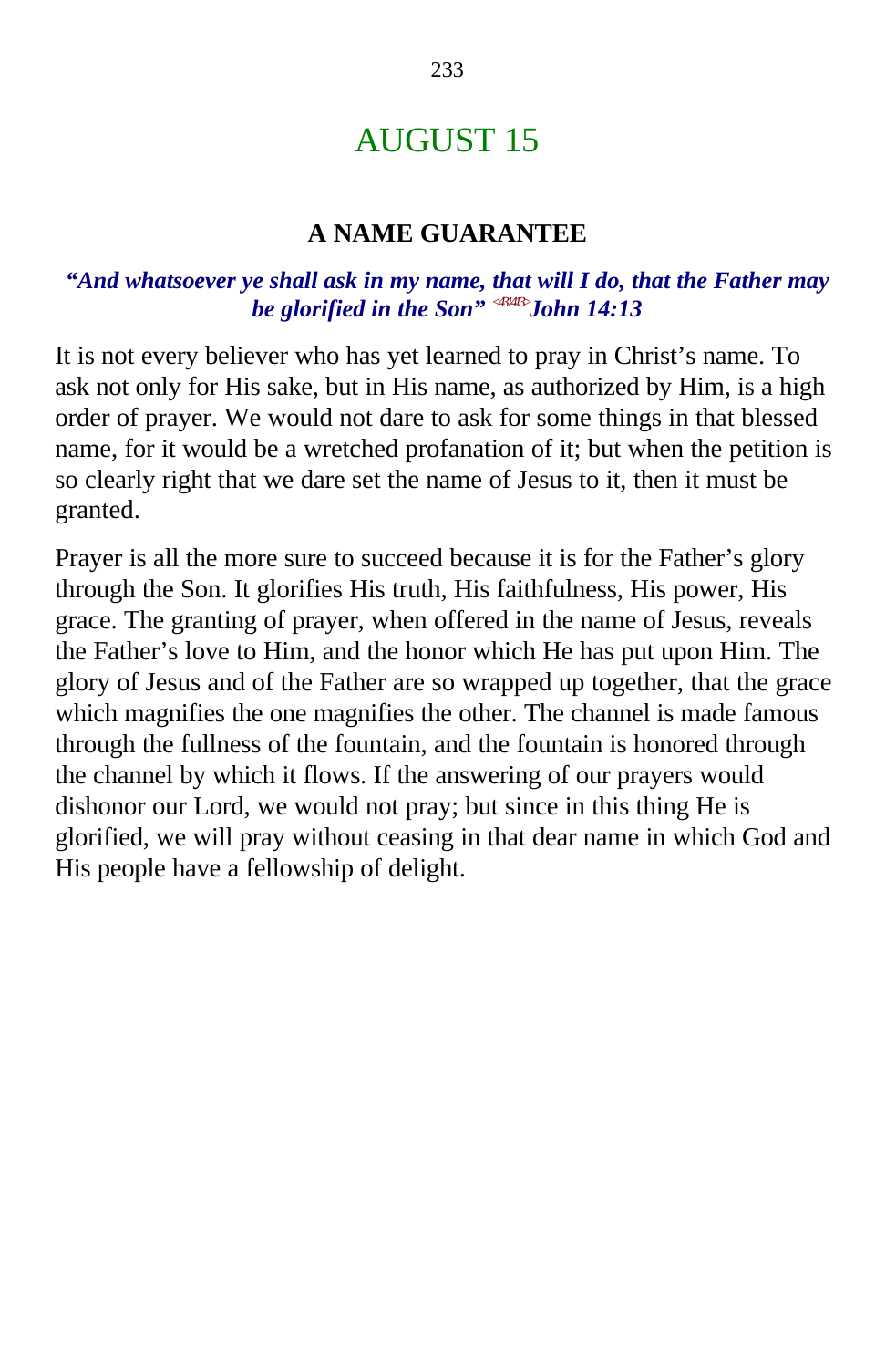#### **UNCOVER AND CONFESS SIN**

#### *"He that covereth his sins shall not prosper: but whoso confesseth and forsaketh them shall have mercy" <202813>Proverbs 28:13*

Here is the way of mercy for a guilty and repenting sinner. He must cease from the habit of covering sin. This is attempted by falsehood, which denies sin; by hypocrisy, which conceals it; by boasting, which justifies it; and by loud profession, which tries to make amends for it.

The sinner's business is to confess and forsake. The two must go together. Confession must be honestly made to the Lord Himself; and it must include within itself acknowledgment of the wrong, sense of its evil, and abhorrence of it. We must not throw the fault upon others, nor blame circumstances, nor plead natural weakness. We must make a clean breast of it, and plead guilty to the indictment. There can be no mercy till this is done.

Furthermore, we must forsake the evil: having owned our fault, we must disown all present and future intent to abide in it. We cannot remain in rebellion and yet dwell with the King's Majesty. The habit of evil must be quitted, together with all places, companions, pursuits, and books, which might lead us astray. Not for confession, nor for reformation, but in connection with them we find pardon by faith in the blood of Jesus.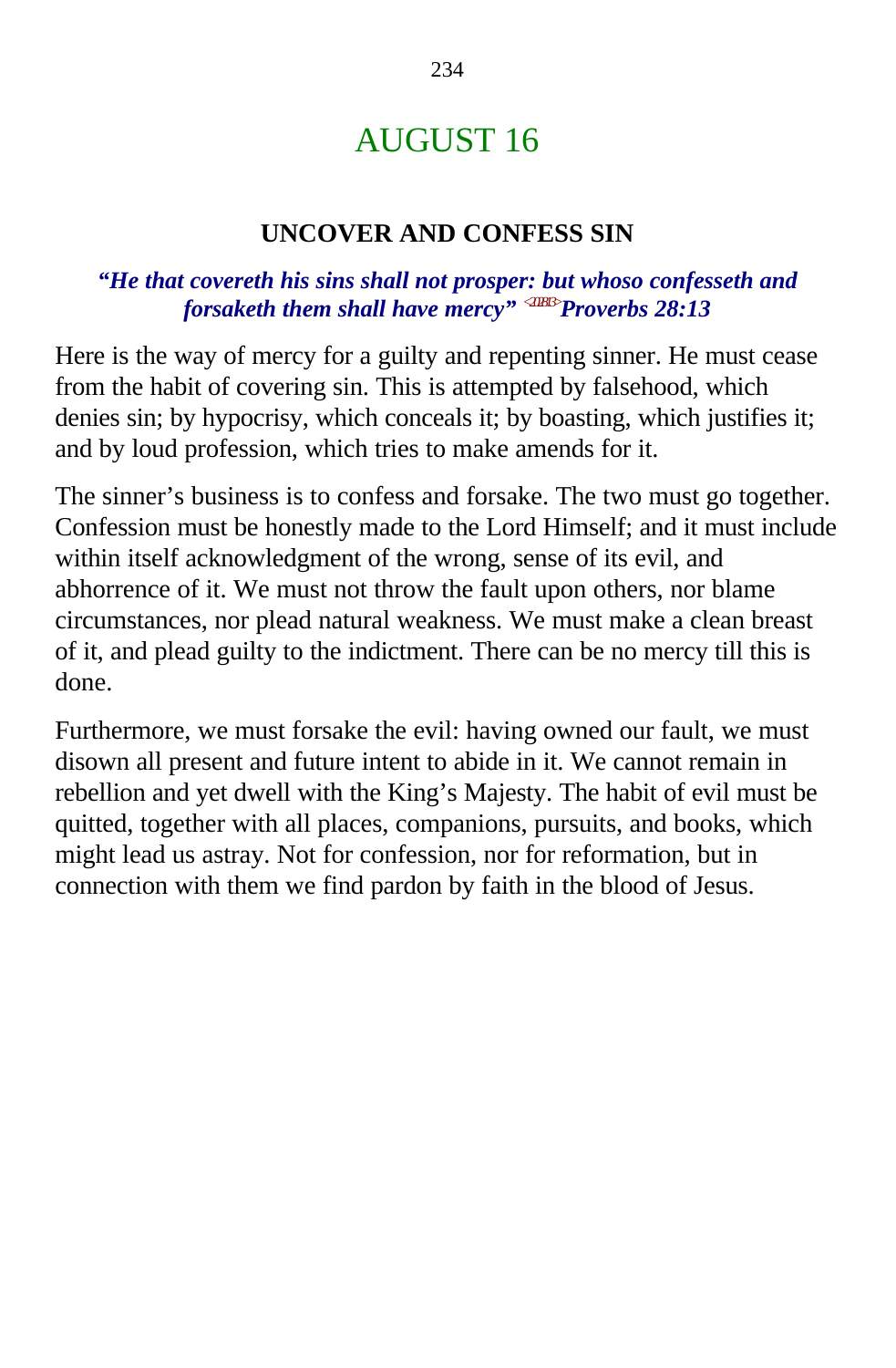#### **WHO HAS THE MAJORITY?**

#### *"And he answered, Fear not: for they that be with us are more than they that be with them*"  $\frac{2006}{2}$  Kings 6:16

Horses and chariots, and a great host, shut up the prophet in Dothan. His young servant was alarmed. How could they escape from such a body of armed men? But the prophet had eyes which his servant had not, and he could see a greater host with far superior weapons guarding him from all harm. Horses of fire are mightier than horses of flesh, and chariots of fire are far preferable to chariots of iron.

Even so is it at this hour. The adversaries of truth are many, influential, learned, and crafty; and truth fares ill at their hands; and yet the man of God has no cause for trepidation. Agencies, seen and unseen, of the most potent kind, are on the side of righteousness. God has armies in ambush which will reveal themselves in the hour of need. The forces which are on the side of the good and the true far outweigh the powers of evil. Therefore, let us keep our spirits up, and walk with the gait of men who possess a cheering secret, which has lifted them above all fear. We are on the winning side. The battle may be sharp, but we know how it will end. Faith, having God with her, is in a clear majority: "They that be with us are more than they that be with them."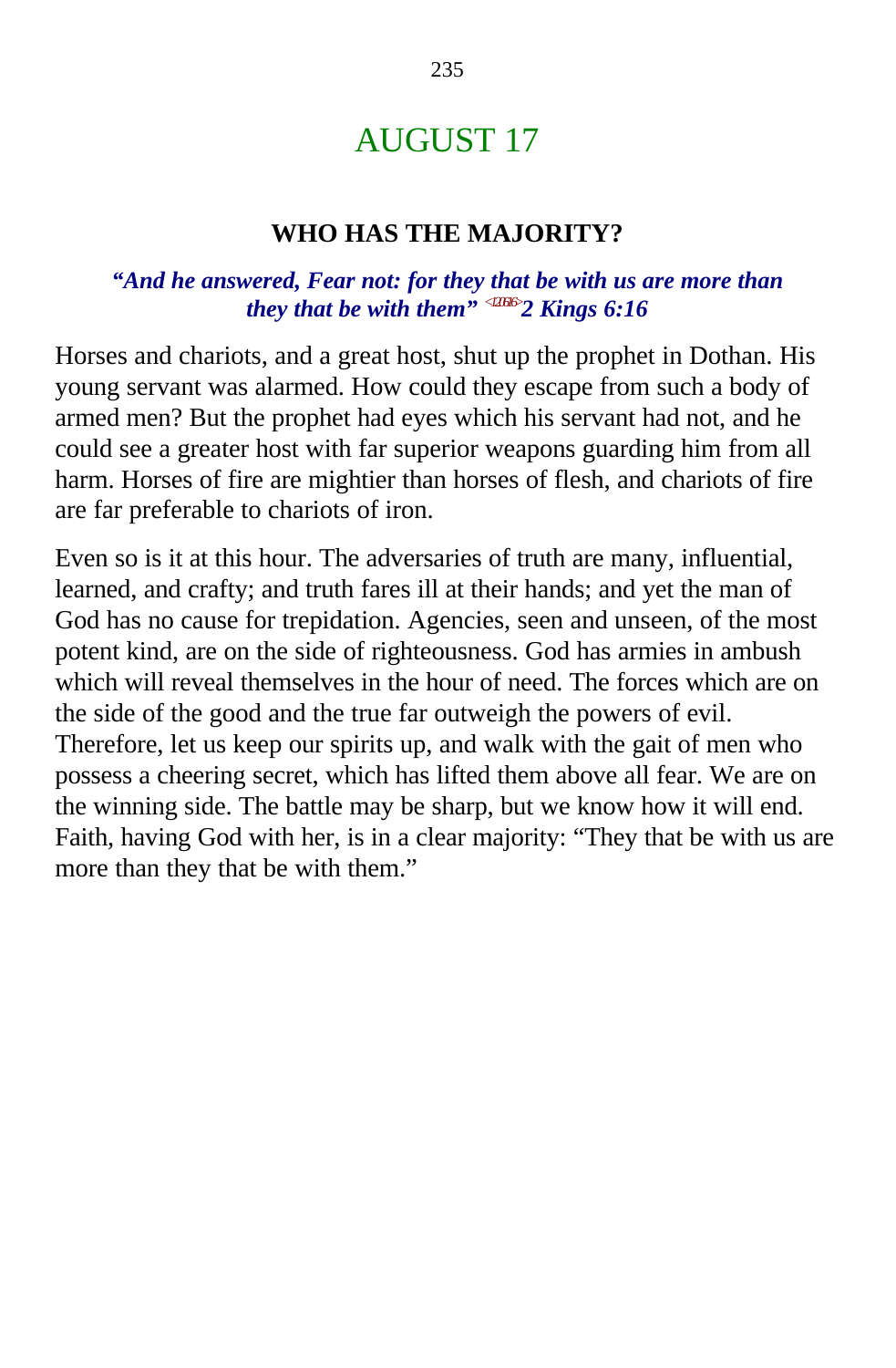#### **SEEKERS, FINDERS**

#### *"If thou seek him, he will be found of thee" <132809>1 Chronicles 28:9*

We need our God; He is to be had for the seeking; and He will not deny Himself to any one of us if we personally seek His face. It is not, if thou deserve Him, or purchase His favor, but merely if thou "seek" Him. Those who already know the Lord must go on seeking His face by prayer, by diligent service, and by holy gratitude: to such He will not refuse His favor and fellowship. Those who, as yet, have not known Him to their souls' rest should at once commence seeking, and never cease till they find Him as their Savior, their Friend, their Father, and their God.

What strong assurance this promise gives to the seeker! "He that seeketh findeth." You, yes you, if you seek your God shall find Him. When you find Him you have found life, pardon, sanctification, preservation, and glory. Will you not seek, and seek on, since you shall not seek in vain? Dear friend, seek the Lord at once. Here is the place, and now is the time. Bend that stiff knee; yes, bend that stiffer neck, and cry out for God, for the living God. In the name of Jesus seek cleansing and justification. You shall not be refused. Here is David's testimony to his son Solomon, and it is the writer's personal witness to the reader. Believe it and act upon it, for Christ's sake.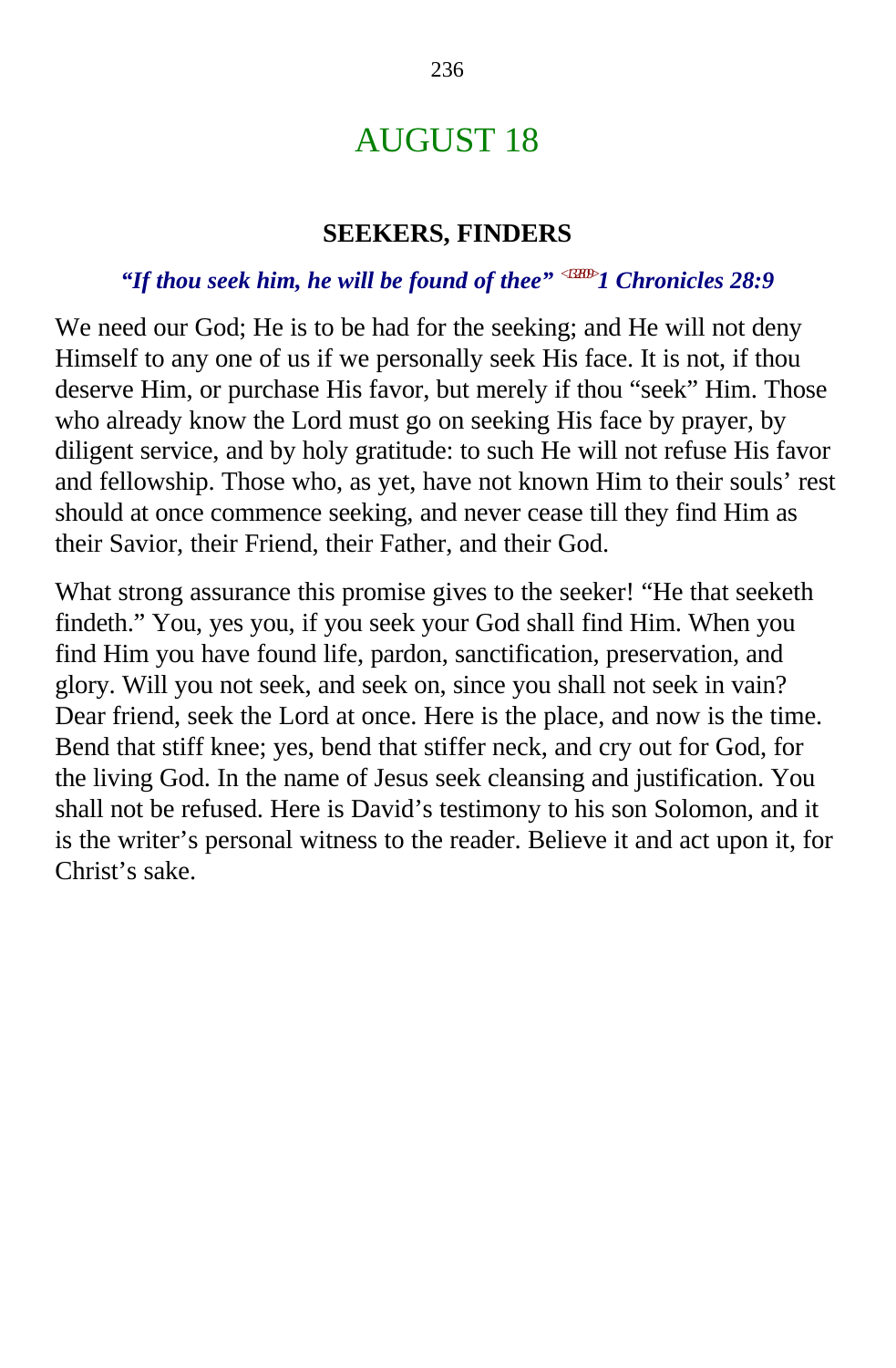#### **REWARD FOR THE RIGHTEOUS**

#### *"So that a man shall say, Verily there is a reward for the righteous: verily he is a God that judgeth in the earth*" <sup>*spsub*</sup> *Psalm 58:11*

God's judgments in this life are not always clearly to be seen, for in many cases one event happeneth alike to all. This is the state of probation, not of punishment or reward. Yet at times God works terrible things in righteousness, and even the careless are compelled to own His hand. — Even in this life righteousness has that kind of reward which it prefers above all others, namely, the smile of God, which creates a quiet conscience. Sometimes other recompenses follow, for God will be in no man's debt. But, at the same time, the chief reward of the righteous lies in the hereafter.

Meanwhile, on a large scale, we mark the presence of the great Ruler among the nations. He breaks in pieces oppressive thrones, and punishes guilty peoples. No one can study the history of the rise and fall of empires without perceiving that there is a power which makes for righteousness, and, in the end, brings iniquity before its bar, and condemns it with unsparing justice. Sin shall not go unpunished, and goodness shall not remain unrewarded. The Judge of all the earth must do right. Therefore, let us fear before Him, and no more dread the power of the wicked.

237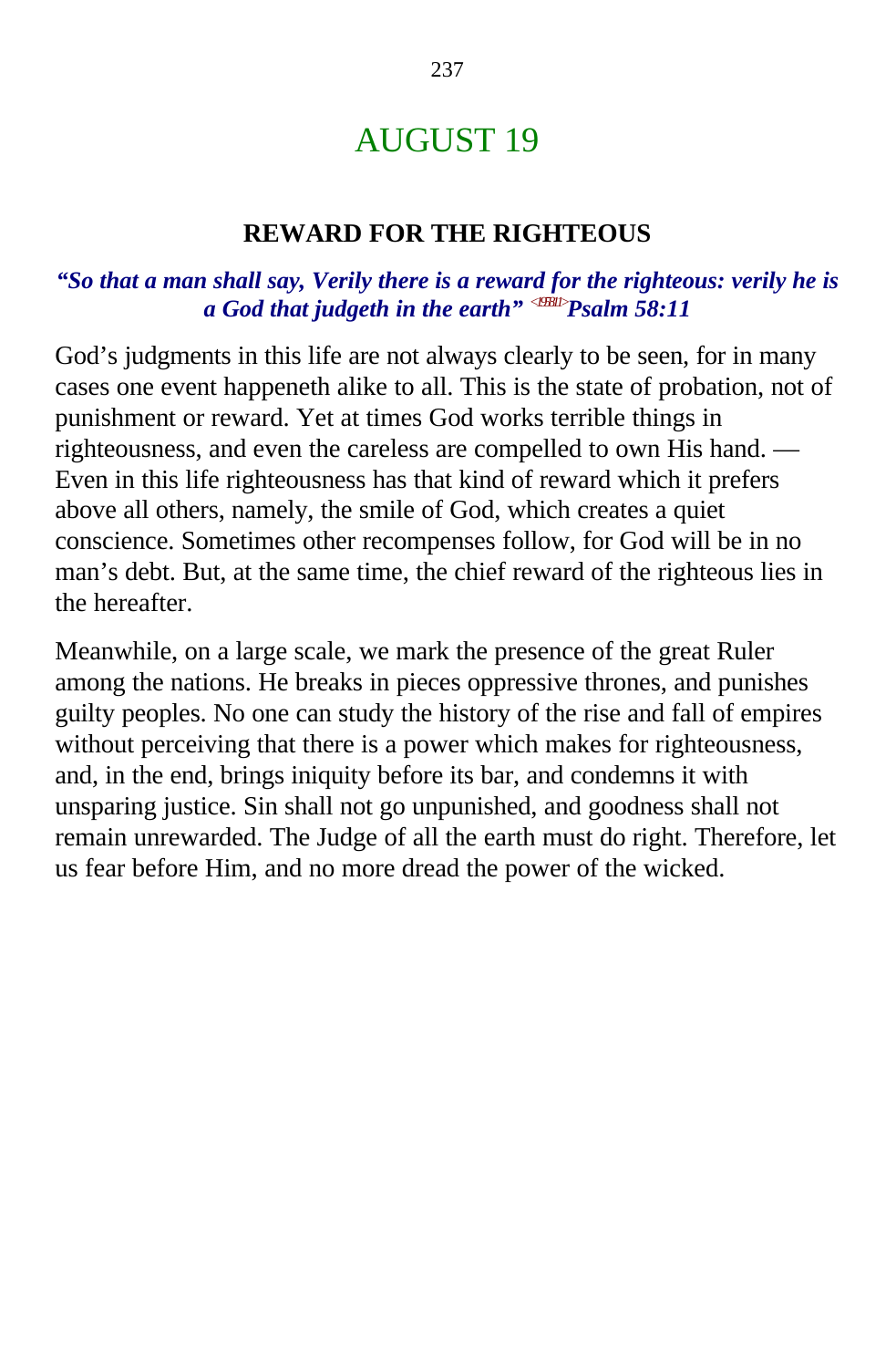#### **DELIVERANCE NOT LIMITED**

#### *"He shall deliver thee in six troubles: yea, in seven there shall no evil touch thee" <180519>Job 5:19*

Eliphaz in this spoke the truth of God. We may have as many troubles as the workdays of the week, but the God who worked on those six days will work for us till our deliverance is complete. We shall rest with Him, and in Him on our Sabbath. The rapid succession of trials is one of the sorest tests of faith. Before we have recovered from one blow, it is followed by another and another till we are staggered. Still, the equally quick succession of deliverances is exceedingly cheering. New songs are rung out upon the anvil by the hammer of affliction, till we see in the spiritual world the anti-type of "the Harmonious Blacksmith." Our confidence is, that when the Lord makes our trials six, six they will be, and no more.

It may be that we have no rest day, for seven troubles come upon us. What then? "In seven there shall be no evil touch thee." Evil may roar at us, but it shall be kept at more than arm's length, and shall not even touch us. Its hot breath may distress us, but its little finger cannot be laid upon us.

With our loins girt about us we will meet the six or the seven troubles, and leave fear to those who have no Father, no Savior, and no Sanctifier.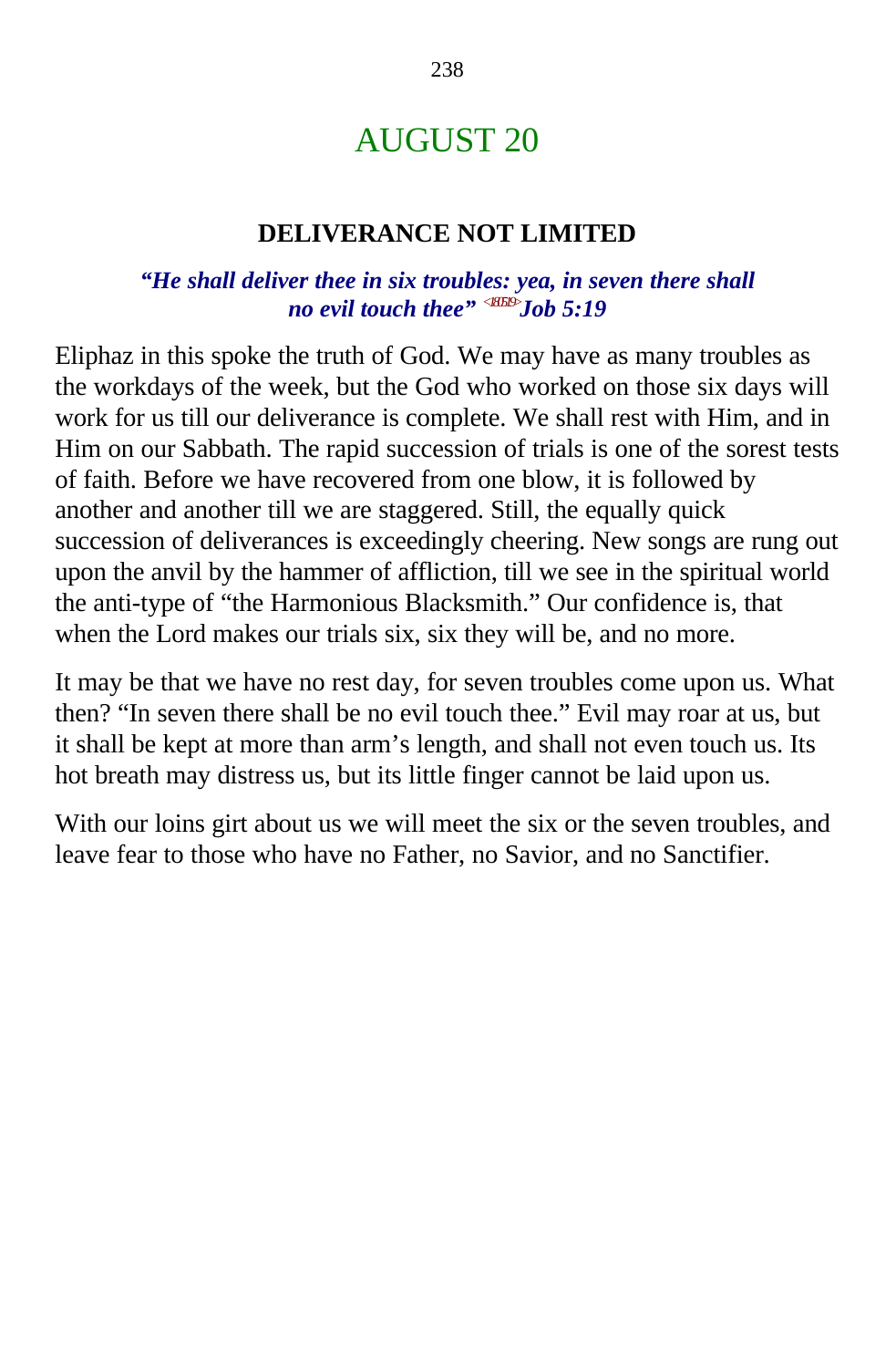#### **NIGHT OF WEEPING; JOYOUS DAY**

#### *"For his anger endureth but a moment; in his favor is life: weeping may endure for a night, but joy cometh in the morning" <193005>Psalm 30:5*

A moment under our Father's anger seems very long, and yet it is but a moment after all. If we grieve His Spirit we cannot look for His smile; but He is a God ready to pardon, and He soon puts aside all remembrance of our faults. When we faint and are ready to die because of His frown, His favor puts new life into us.

This verse has another note of the semi- quaver kind. Our weeping night soon turns into joyous day. Brevity is the mark of mercy in the hour of the chastisement of believers. The Lord loves not to use the rod on His chosen; He gives a blow or two, and all is Over; yea, and the life and the joy, which follow the anger and the weeping, more than make amends for the salutary sorrow.

Come, my heart, begin thy hallelujahs! Weep not all through the night, but wipe thine eyes in anticipation of the morning. These tears are dews which mean us as much good as the sunbeams of the morrow. Tears clear the eyes for the sight of God in His grace; and make the vision of His favor more precious. A night of sorrow supplies those shades of the pictures by which the highlights are brought out with distinctness. All is well.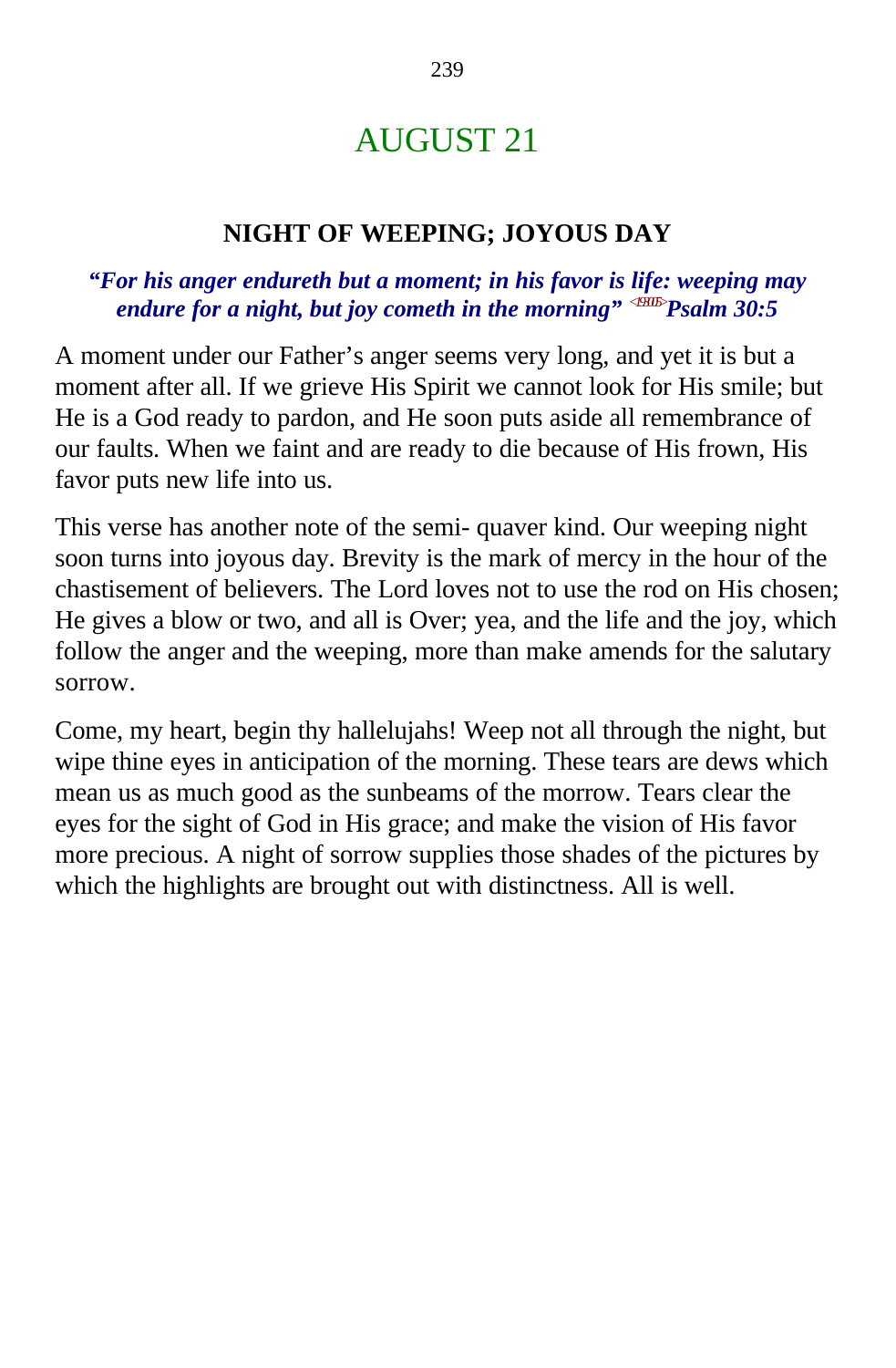#### **WRATH TO GOD'S GLORY**

#### *"Surely the wrath of man shall praise thee: the remainder of wrath shalt thou restrain" <197610>Psalm 76:10*

Wicked men will be wrathful. Their anger we must endure as the badge of our calling, the token of our separation from them: if we were of the world, the world would love its own. Our comfort is that the wrath of man shall be made to redound to the glory of God. When in their wrath the wicked crucified the Son of God they were unwittingly fulfilling the divine purpose, and in a thousand cases the willfulness of the ungodly is doing the same. They think themselves free, but like convicts in chains they are unconsciously working out the decrees of the Almighty.

The devices of the wicked are overruled for their defeat. They act in a suicidal way, and baffle their own plottings. Nothing will come of their wrath which can do us real harm. When they burned the martyrs, the smoke which blew from the stake sickened men of Popery more than anything else.

Meanwhile, the Lord has a muzzle and a chain for bears. He restrains the more furious wrath of the enemy. He is like a miller who holds back the mass of the water in the stream, and what he does allow to flow he uses for the turning of his wheel. Let us not sigh, but sing. All is well, however hard the wind blows.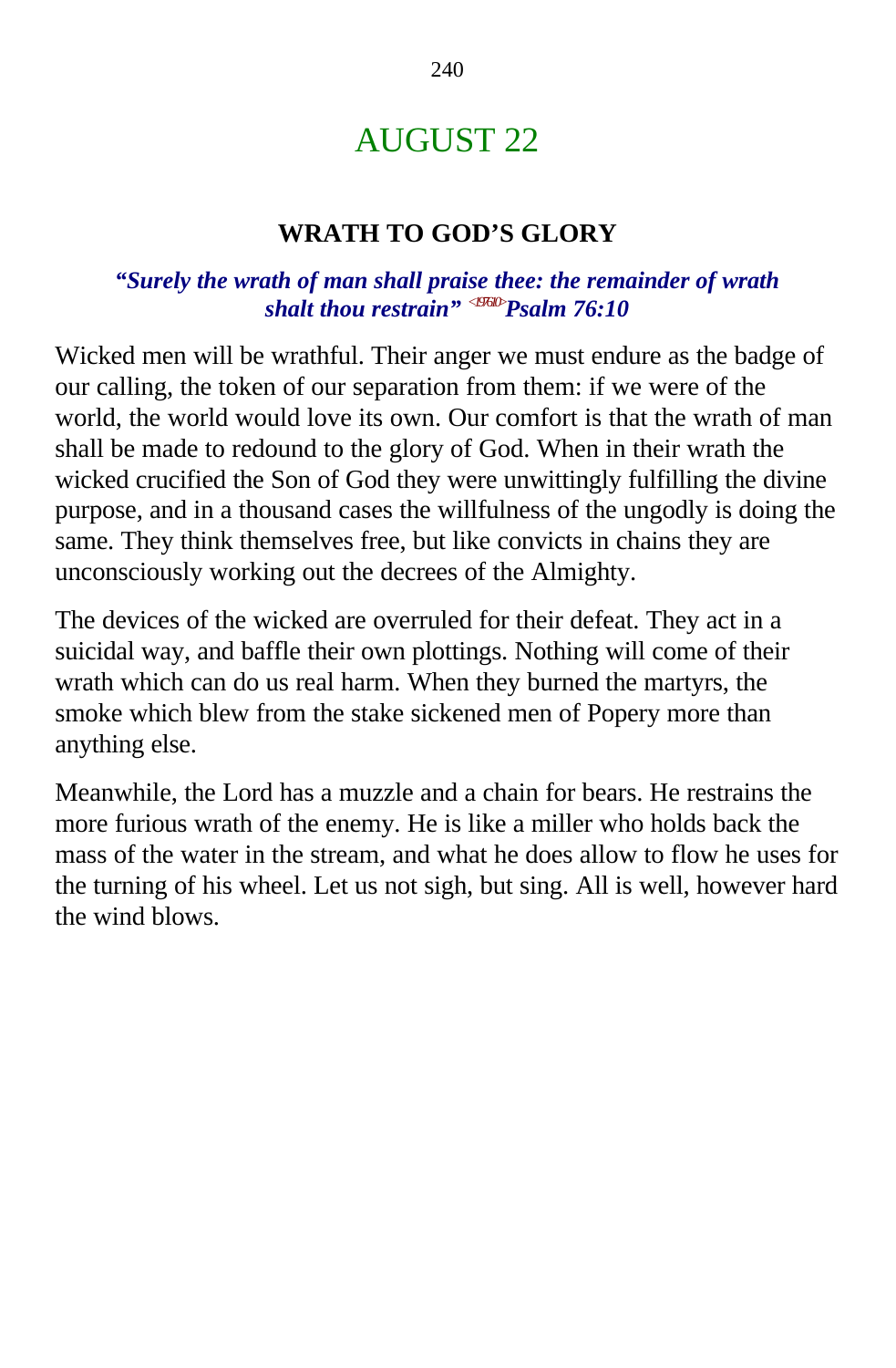#### **LOVE AND SEEK TRUE WISDOM**

#### *"I love them that love me; and those that seek me early shalt find me" <200817>Proverbs 8:17*

Wisdom loves her lovers, and seeks her seekers. He is already wise who seeks to be wise, and he has almost found wisdom who diligently seeks her. What is true of wisdom in general is specially true of wisdom embodied in our Lord Jesus. Him we are to love and to seek, and in return we shall enjoy His love, and find Himself.

Our business is to seek Jesus early in life. Happy are the young whose morning is spent with Jesus! It is never too soon to seek the Lord Jesus. Early seekers make certain finders. We should seek Him early by diligence. Thriving tradesmen are early risers, and thriving saints seek Jesus eagerly. Those who find Jesus to their enrichment give their hearts to seeking Him. We must seek Him first, and thus earliest. Above all things Jesus. Jesus first, and nothing else even as a bad second.

The blessing is that He will be found. He reveals Himself more and more clearly to our search. He gives Himself up more fully to our fellowship. Happy men who seek One who, when He is found, remains with them for ever, a treasure growingly precious to their hearts and understandings.

Lord Jesus, I have found thee; be found of me to an unutterable degree of joyous satisfaction.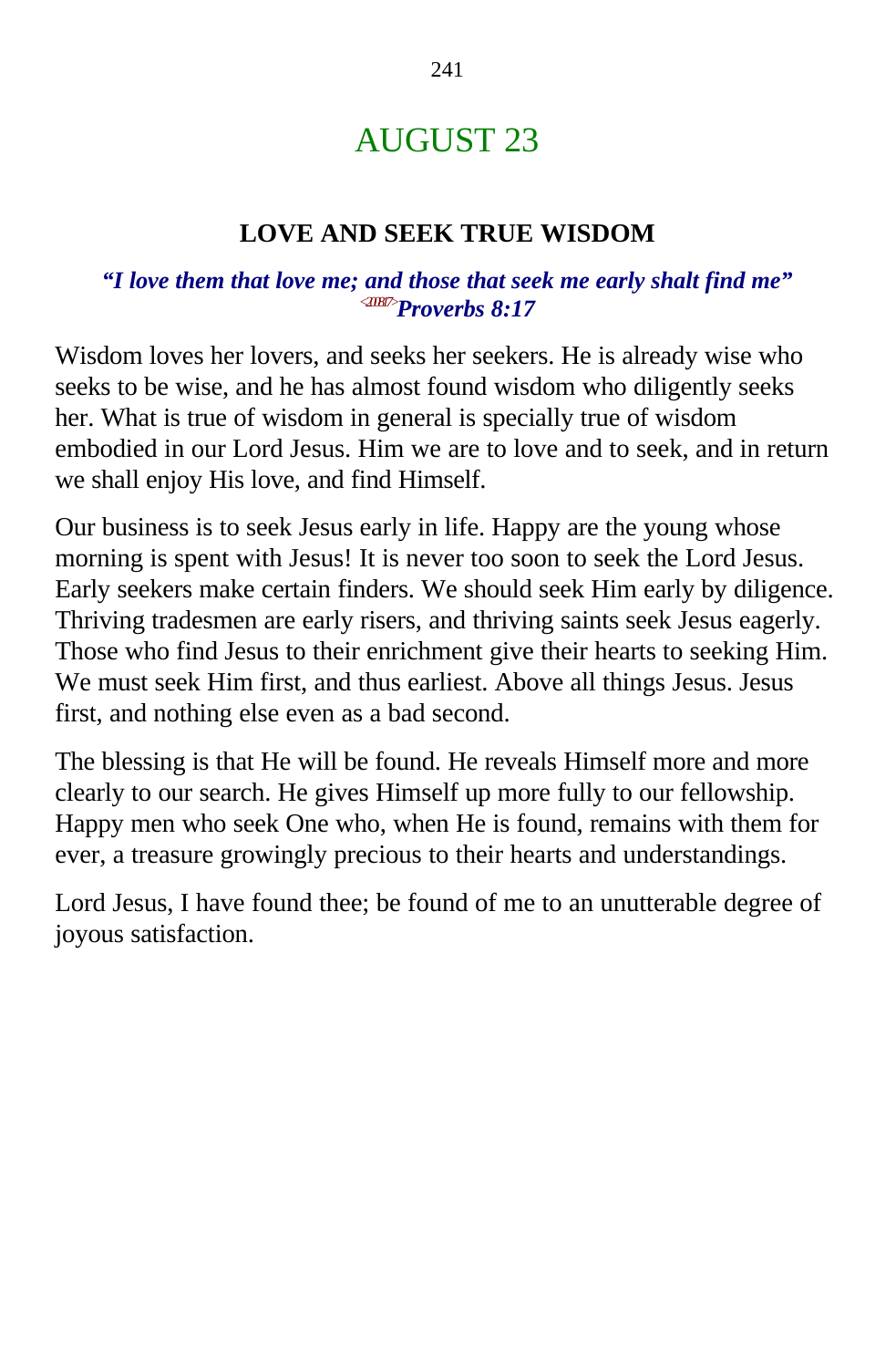#### **GOD ABOVE HUMAN PHILOSOPHY**

#### *"For it is written, I will destroy the wisdom of the wise, and will bring to nothing the understanding of the prudent*" <sup>4609</sup><sup>2</sup>1 Corinthians 1:19</sup>

This verse is a threatening so far as the worldly-wise are concerned, but to the simple believer it is a promise. The professedly learned are for ever trying to bring to nothing the faith of the humble believer, but they fail in their attempts. Their arguments break down, their theories fall under their own weight, their deep-laid plots discover themselves before their purpose is accomplished. The old gospel is not extinct yet, nor will it be while the Lord liveth. If it could have been exterminated it would have perished from off the earth long ago.

We cannot destroy the wisdom of the wise, nor need we attempt it, for the work is in far better hands. The Lord Himself says, "I will," and He never resolves in vain. Twice does He in this verse declare His purpose, and we may rest assured that He will not turn aside from it.

What clean work the Lord makes of philosophy and "modern thought" when He puts His hand to it! He brings the fine appearance down to nothing; He utterly destroys the wood, hay, and stubble. It is written that so it shall be, and so shall it be. Lord, make short work of it. Amen, and Amen.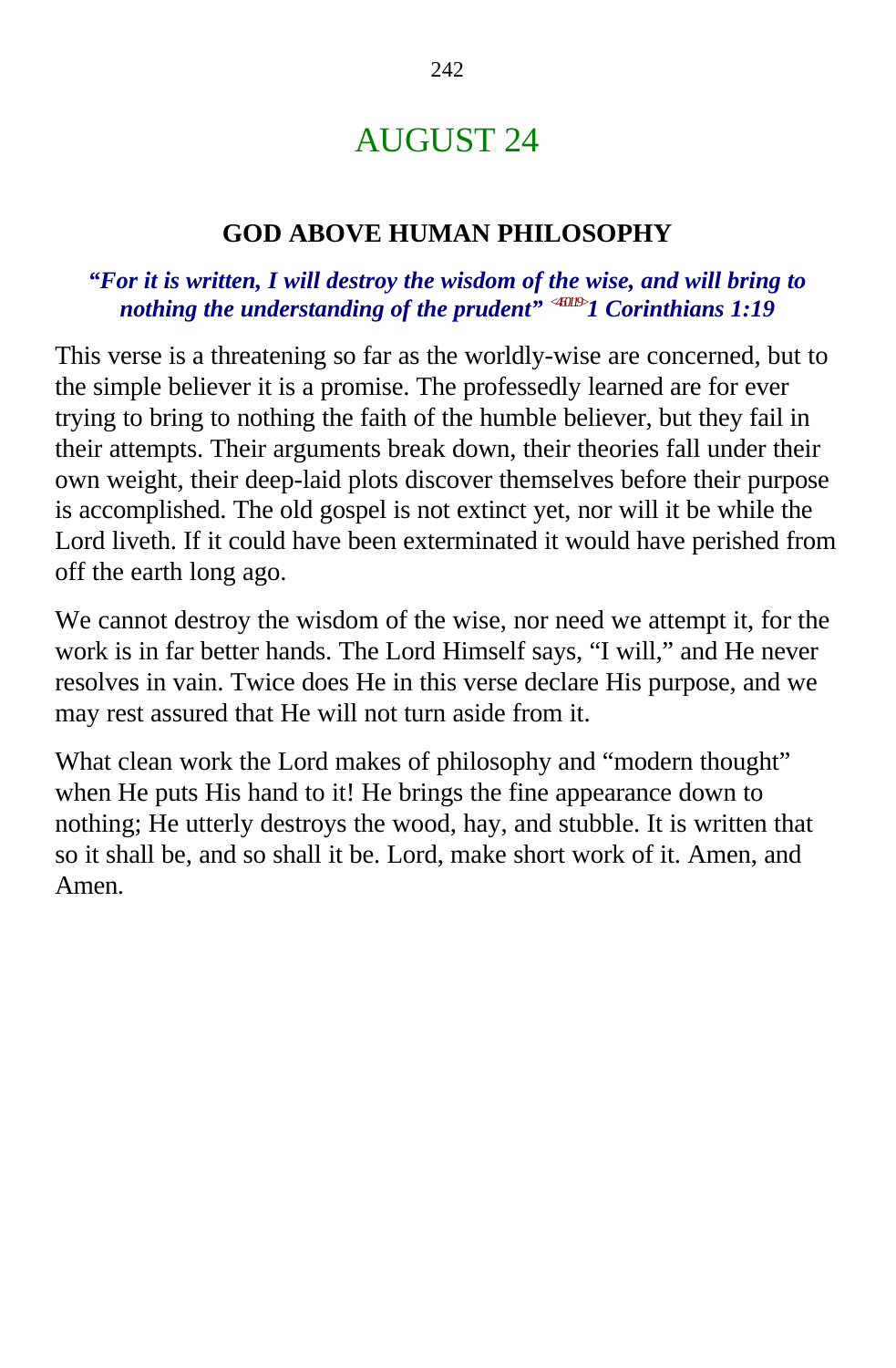#### **FOOD AND REST**

#### *"I will feed my flock, and I will cause them to lie down, saith the Lord God" <263415>Ezekiel 34:15*

Under the divine shepherdry saints are fed to the full. Theirs is not a windy, unsatisfying mess of mere human "thought"; but the Lord feeds them upon the solid, substantial truth of divine revelation. There is real nutriment for the soul in Scripture brought home to the heart by the Holy Spirit. Jesus, Himself, is the true life-sustaining Food of believers. Here our Great Shepherd promises that such sacred nourishment shall be given us by His own self. If, on the Lord's Day, our earthly shepherd is empty-handed, the Lord is not.

When filled with holy truth the mind rests. Those whom Jehovah feeds are at peace. No dog shall worry them, no wolf shall devour them, no restless propensities shall disturb them. They shall lie down and digest the food which they have enjoyed. The doctrines of grace are not only sustaining, but consoling: in them we have the means for building up and lying down. If preachers do not give us rest, let us look to the Lord for it.

This day may the Lord cause us to feed in the pastures of the Word, and make us to lie down in them. May no folly, and no worry, but Meditation and Peace mark this day.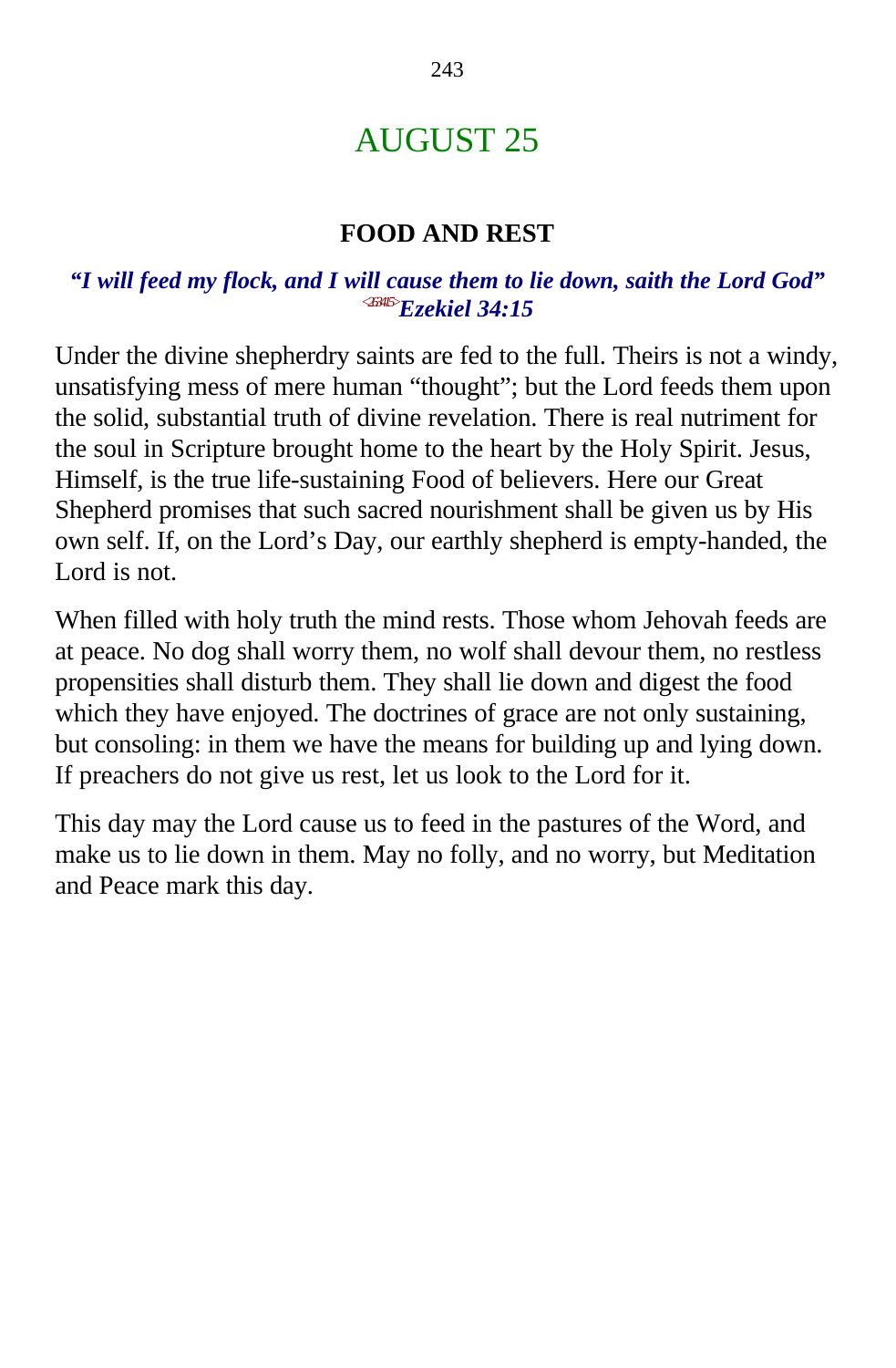#### **HE OF TENDER CONSCIENCE**

#### *"I will judge between cattle and cattle"* <sup>2642</sup>*Ezekiel 34:22*

Some are fat and flourishing, and therefore they are unkind to the feeble. This is a grievous sin, and causes much sorrow. Those thrustings with side and with shoulder, those pushings of the diseased with the horn, are a sad means of offense in the assemblies of professing believers. The Lord takes note of these proud and unkind deeds, and He is greatly angered by them, for He loves the weak.

Is the reader one of the despised? Is he a mourner in Zion, and a marked man because of his tender conscience? Do his brethren judge him harshly? Let him not resent their conduct; above all let him not push and thrust in return. Let him leave the matter in the Lord's hands. He is the Judge. Why should we wish to intrude upon His office? He will decide much more righteously than we can. His time for judgment is the best, and we need not be in a hurry to hasten it on.

Let the hardhearted oppressor tremble. Even though he may ride roughshod over others with impunity for the present, all his proud speeches are noted, and for every one of them account must be given before the bar of the Great Judge.

Patience, my soul! Patience! The Lord knoweth thy grief. Thy Jesus hath pity upon thee!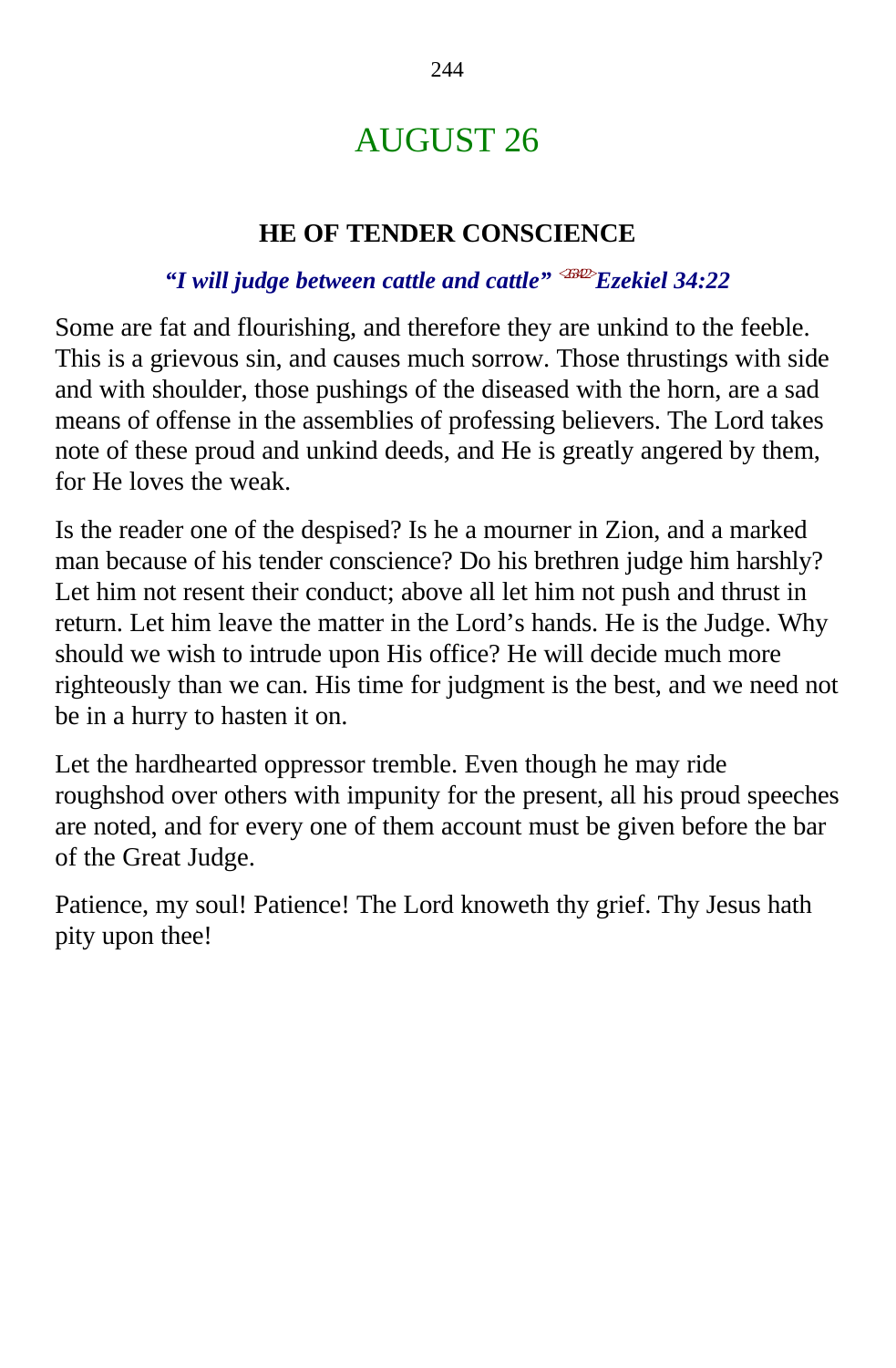#### **CHOICE MEN**

#### *"I have chosen thee in the furnace of affliction" <234810>Isaiah 48:10*

This has long been the motto fixed before our eye upon the wall of our bedroom, and in many ways it has also been written on our heart. It is no mean thing to be chosen of God. God's choice makes chosen men choice men. Better to be the elect of God than the elect of a whole nation. So eminent is this privilege, that whatever drawback may be joined to it we very joyfully accept it, even as the Jew ate the bitter herbs for the sake of the Paschal Lamb. We choose the furnace, since God chooses us in it.

We are chosen as an afflicted people, and not as a prosperous people, chosen not in the palace, but in the furnace. In the furnace beauty is marred, fashion is destroyed, strength is melted, glory is consumed, and yet here eternal love reveals its secrets, and declares its choice. So has it been in our case. In times of severest trial God has made to us our calling and election plain, and we have made it sure: then have we chosen the Lord to be our God, and He has shown that we are assuredly His chosen. Therefore, if today the furnace be heated seven times hotter, we will not dread it, for the glorious Son of God will walk with us amid the glowing coals.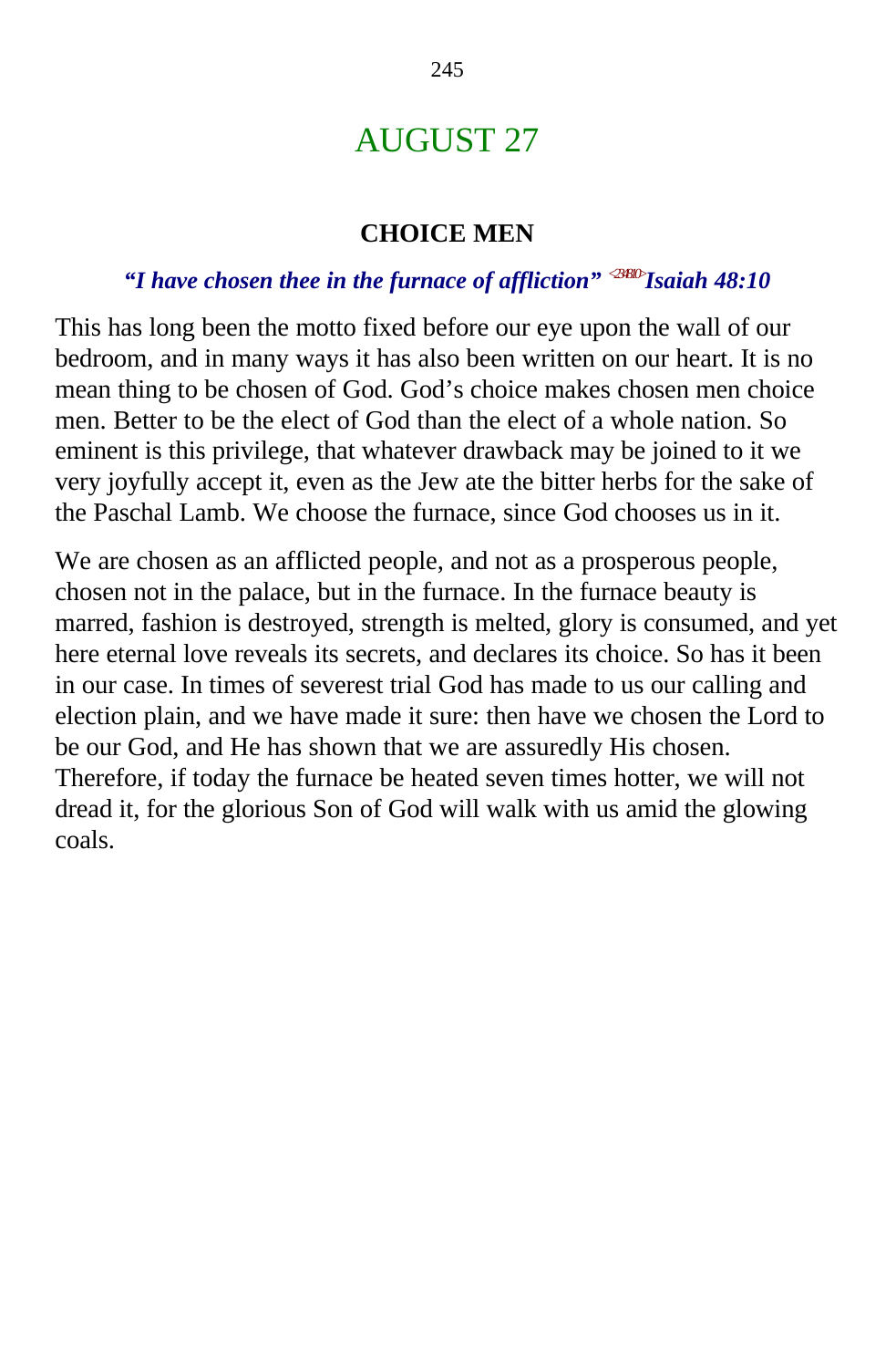#### **OUT OF ANY CIRCUMSTANCE**

#### *"As for me, I will call upon God; and the Lord shall save me* <sup> $\sigma$ *<sub>255</sub>6</sup> Psalm 55:16*</sup>

Yes, I must and will pray. What else can I do? What better can I do? Betrayed, forsaken, grieved, baffled, o my Lord, I will call upon thee. My Ziklag is in ashes, and men speak of stoning me; but I encourage my heart in the Lord, who will bear me through this trial as He has borne me through so many others. Jehovah shall save me; I am sure He will, and I declare my faith.

The Lord and no one else shall save me. I desire no other helper, and would not trust in an arm of flesh even if I could. I will cry to Him evening, and morning, and noon, and I will cry to no one else, for He is All-sufficient.

How He will save me I cannot guess; but He will do it, I know. He will do it in the best and surest way, and He will do it in the largest, truest, and fullest sense. Out of this trouble and all future troubles the great I AM will bring me as surely as He lives; and when death comes, and all the mysteries of eternity follow thereon, still will this be true: "the Lord shall save me." This shall be my song all through this autumn day. Is it not as a ripe apple from the tree of life? I will feed upon it. How sweet it is to my taste!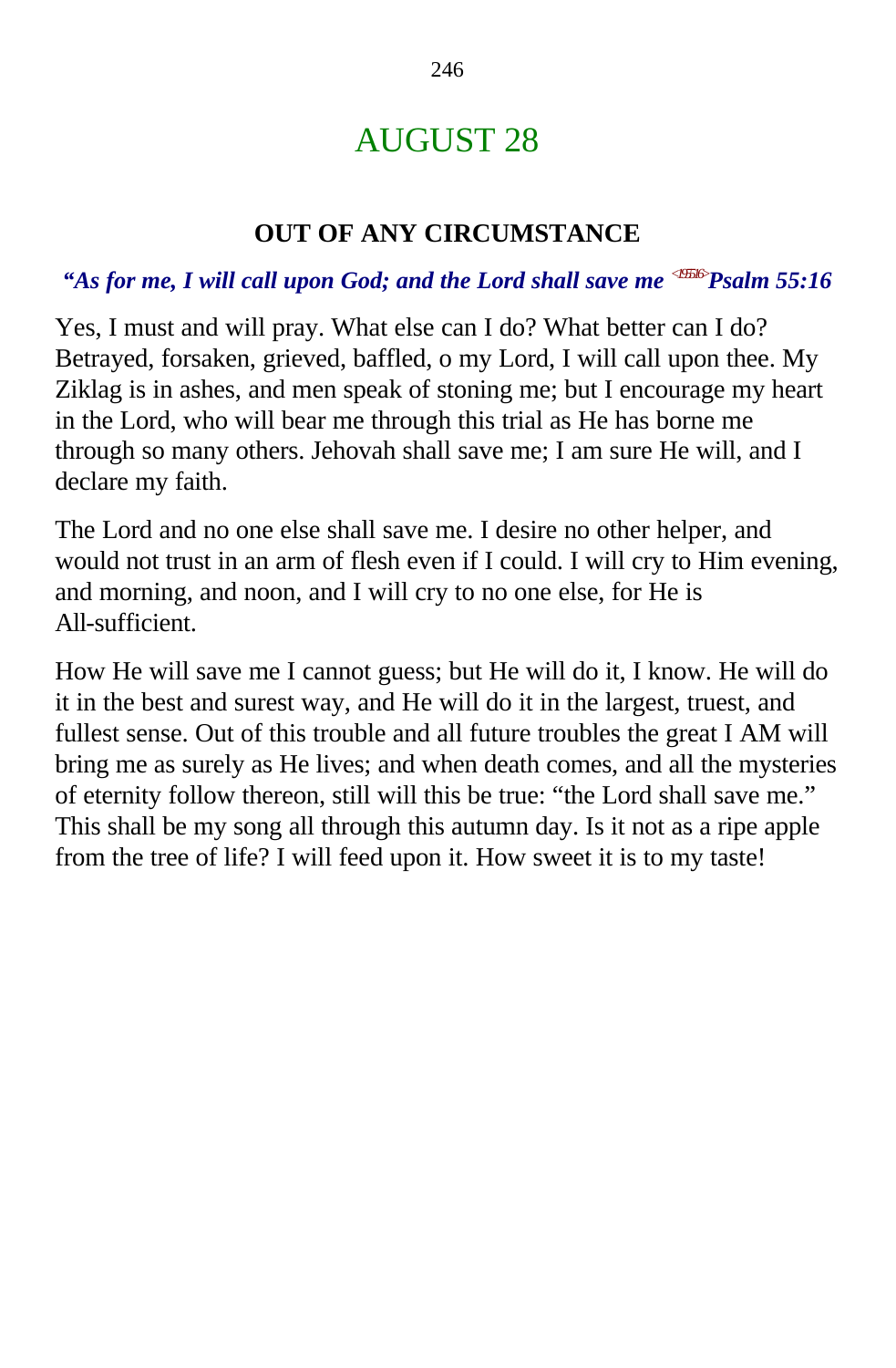#### **PLENTIFUL REFRESHMENT**

#### *"Their soul shall be as a watered garden" <243112>Jeremiah 31:12*

Oh, to have one's soul under heavenly cultivation; no longer a wilderness, but a garden of the Lord! Enclosed from the waste, walled around by grace, planted by instruction, visited by love, weeded by heavenly discipline, and guarded by divine power, one's favored soul is prepared to yield fruit unto the Lord.

But a garden may become parched for want of water, and then all its herbs decline, and are ready to die. O my soul, how soon would this be the case were the Lord to leave thee! In the East, a garden without water soon ceases to be a garden at all: nothing can come to perfection, grow, or even live. When irrigation is kept up, the result is charming. Oh, to have one's soul watered by the Holy Spirit uniformly — every part of the garden having its own stream; plentifully — a sufficient refreshment coming to every tree and herb, however thirsty by nature it may be; continually each hour bringing not only its heat, but its refreshment; wisely — each plant receiving just what it needs. In a garden you can see by the verdure where the water flows, and you can soon perceive when the Spirit of God comes.

O Lord, water me this day, and cause me to yield thee a full reward, for Jesus' sake. Amen.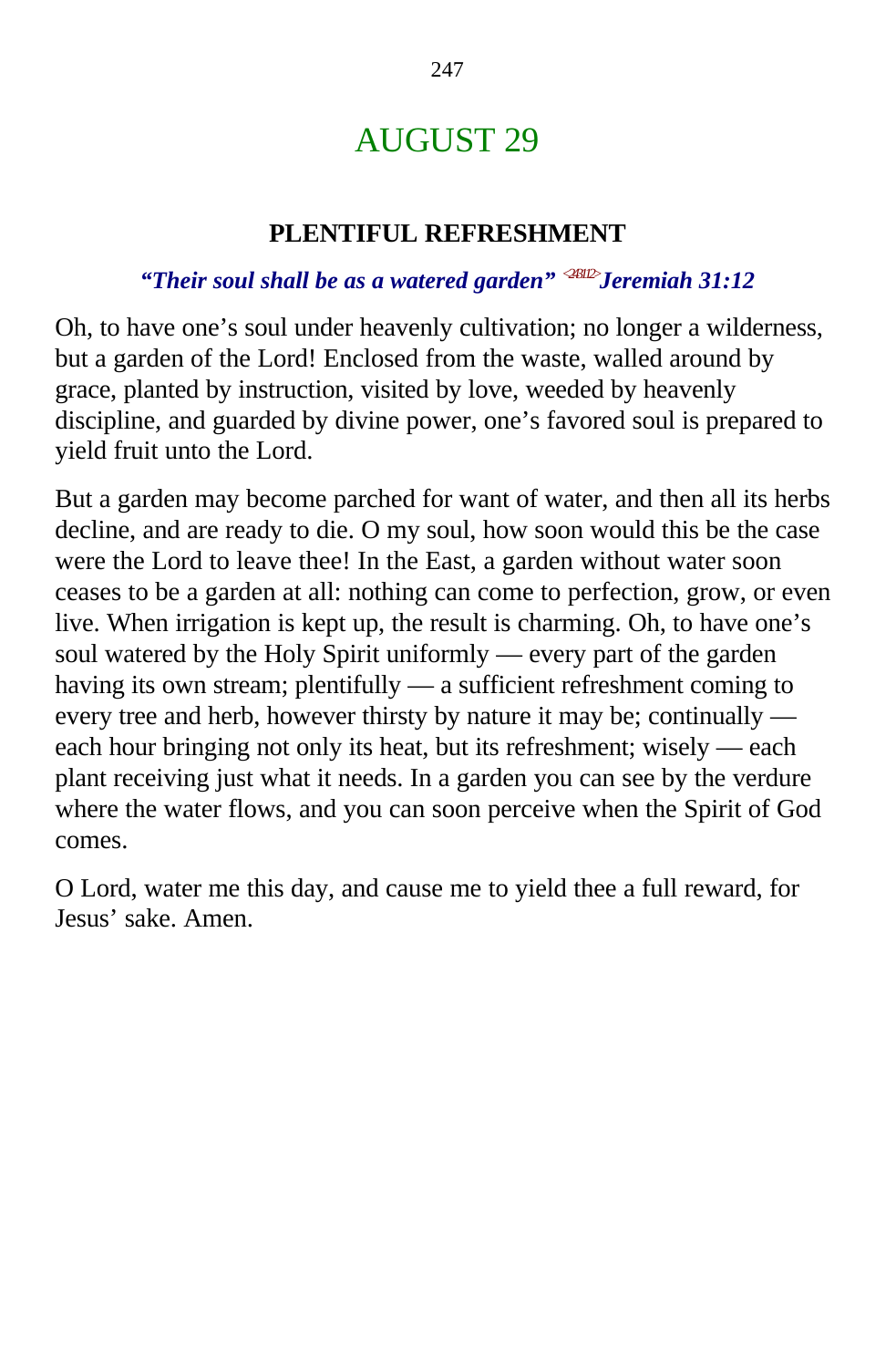#### **SOLACE, SECURITY, SATISFACTION**

"Although my house be not so with God; yet he hath made with me an everlasting covenant, ordered in all things, and sure: for this is all my salvation, and all my desire, although he make it not to grow" **<102305>**2 Samuel 23:5

This is not so much one promise as an aggregate of promises — a box of pearls. The covenant is the ark which contains all things.

These are the last words of David, but they may be mine today. Here is a sigh: things are not with me and mine as I could wish; there are trials, cares, and sins. These make the pillow hard.

Here is a solace — "He hath made with me an everlasting covenant." Jehovah has pledged Himself to me, and sealed the compact with the blood of Jesus. I am bound to my God, and my God to me.

This brings into prominence a security, since this covenant is everlasting, well ordered and sure. There is nothing to fear from the lapse of time, the failure of some forgotten point, or the natural uncertainty of things. The covenant is a rocky foundation to build on for life or for death.

David feels satisfaction: he wants no more for salvation or delectation. He is delivered, and he is delighted. The covenant is all a man can desire.

O my soul, turn thou this day to thy Lord Jesus, whom the great Lord has given to be a covenant to the people. Take Him to be thine all in all.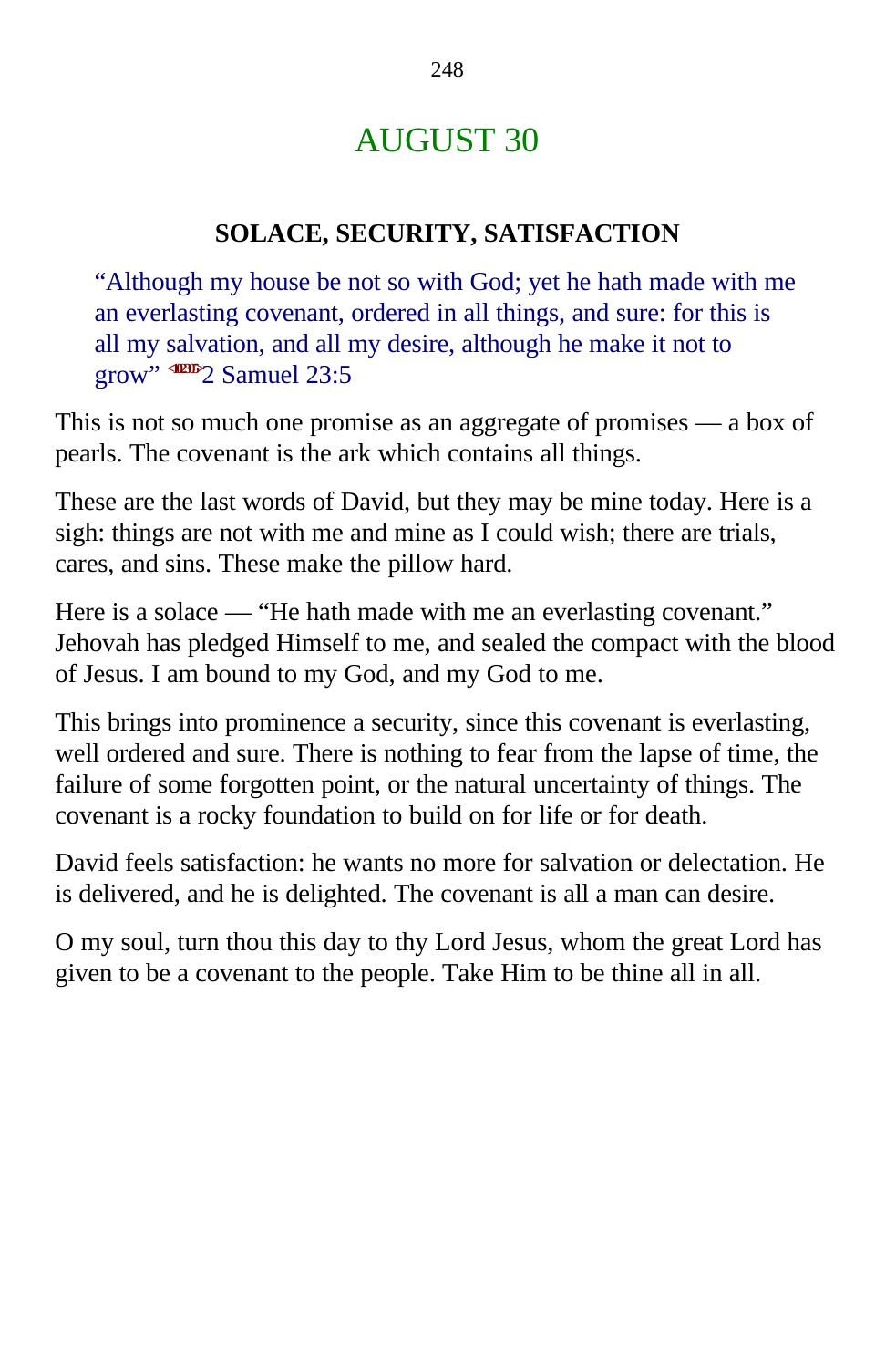#### **DIVINE, EVER-LIVING, UNCHANGING**

#### *"But the word of the Lord endureth for ever. And this is the word which by the gospel is preached unto you" <600125>1 Peter 1:25*

All human teaching and, indeed, all human beings, shall pass away as the grass of the meadow; but we are here assured that the Word of the Lord is of a very different character, for it shall endure for ever.

We have here a divine gospel; for what word can endure for ever but that which is spoken by the eternal God?

We have here an ever-living gospel, as full of vitality as when it first came from the lip of God; as strong to convince and convert, to regenerate and console, to sustain and sanctify, as ever it was in its first days of wonder-working.

We have an unchanging gospel, which is not today green grass, and tomorrow dry hay; but always the abiding truth of the immutable Jehovah. Opinions alter, but truth certified by God can no more change than the God who uttered it.

Here, then, we have a gospel to rejoice in, a word of the Lord upon which we may lean all our weight. "For ever" includes life, death, judgment, and eternity. Glory be to God in Christ Jesus for everlasting consolation. Feed on the word today, and all the days of thy life.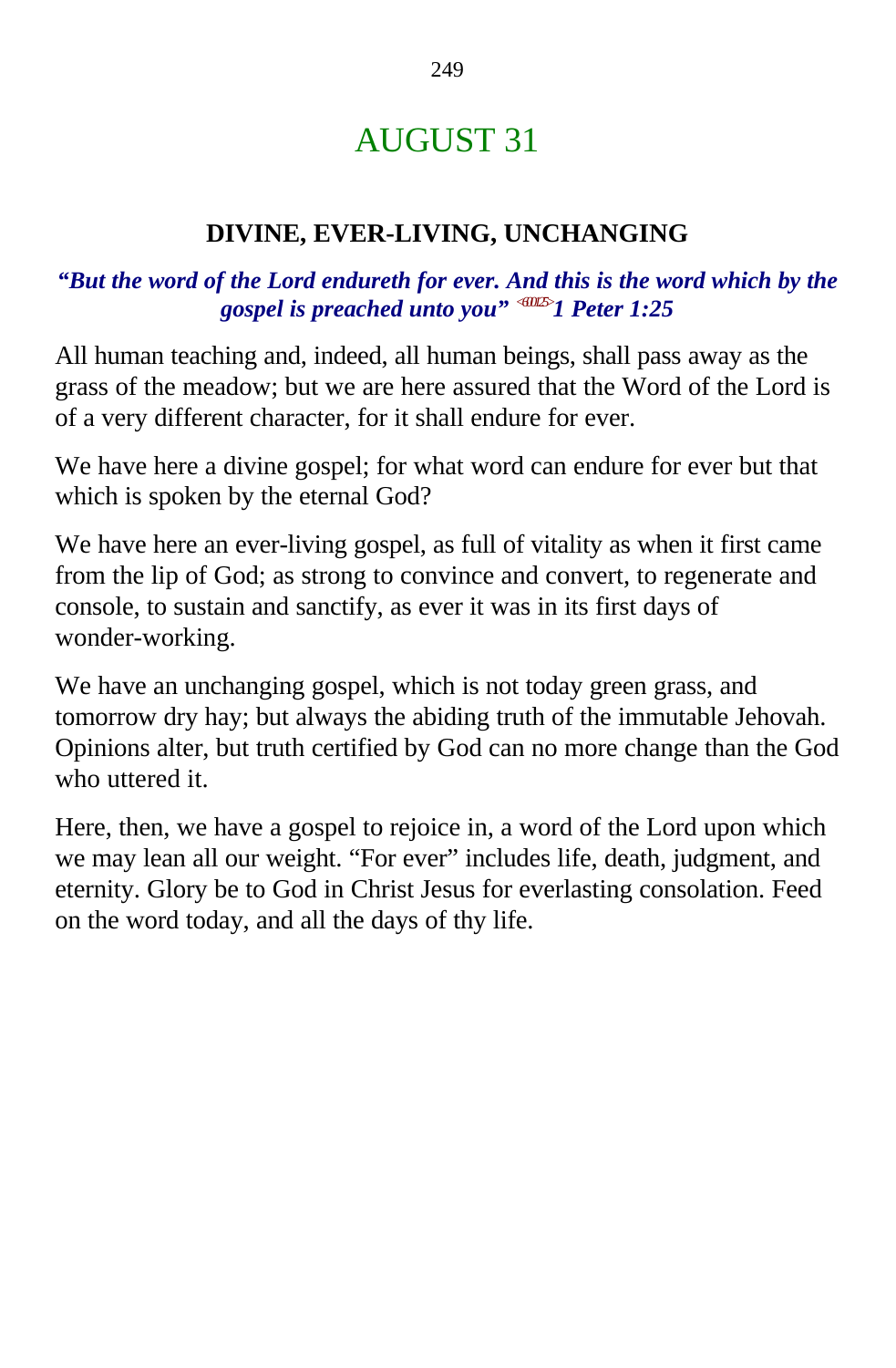# THE MONTH OF SEPTEMBER

### SEPTEMBER 1

#### **ABIDING IN OBEDIENCE, IN LOVE**

#### *"If ye keep my commandments, ye shall abide in my love" <431510>John 15:10*

These things cannot be parted — abiding in obedience, and abiding in the love of Jesus. A life under the rule of Christ can alone prove that we are the objects of our Lord's delight. We must keep our Lord's command if we would bask in His love. If we live in sin we cannot live in the love of Christ. Without the holiness which pleases God, we cannot please Jesus. He who cares nothing for holiness knows nothing of the love of Jesus.

Conscious enjoyment of our Lord's love is a delicate thing. It is far more sensitive to sin and holiness than mercury is to cold and heat. When we are tender of heart, and careful in thought, lip, and life to honor our Lord Jesus, then we receive tokens of His love without number. If we desire to perpetuate such bliss we must perpetuate holiness. The Lord Jesus will not hide His face from us unless we hide our face from Him. Sin makes the cloud which darkens our Sun: if we will be watchfully obedient and completely consecrated, we may walk in the light, as God is in the light, and have as sure an abiding in the love of Jesus as Jesus has in the love of the Father. Here is a sweet promise with a solemn "if." Lord, let me have this "if" in my hand; for as a key it opens this casket.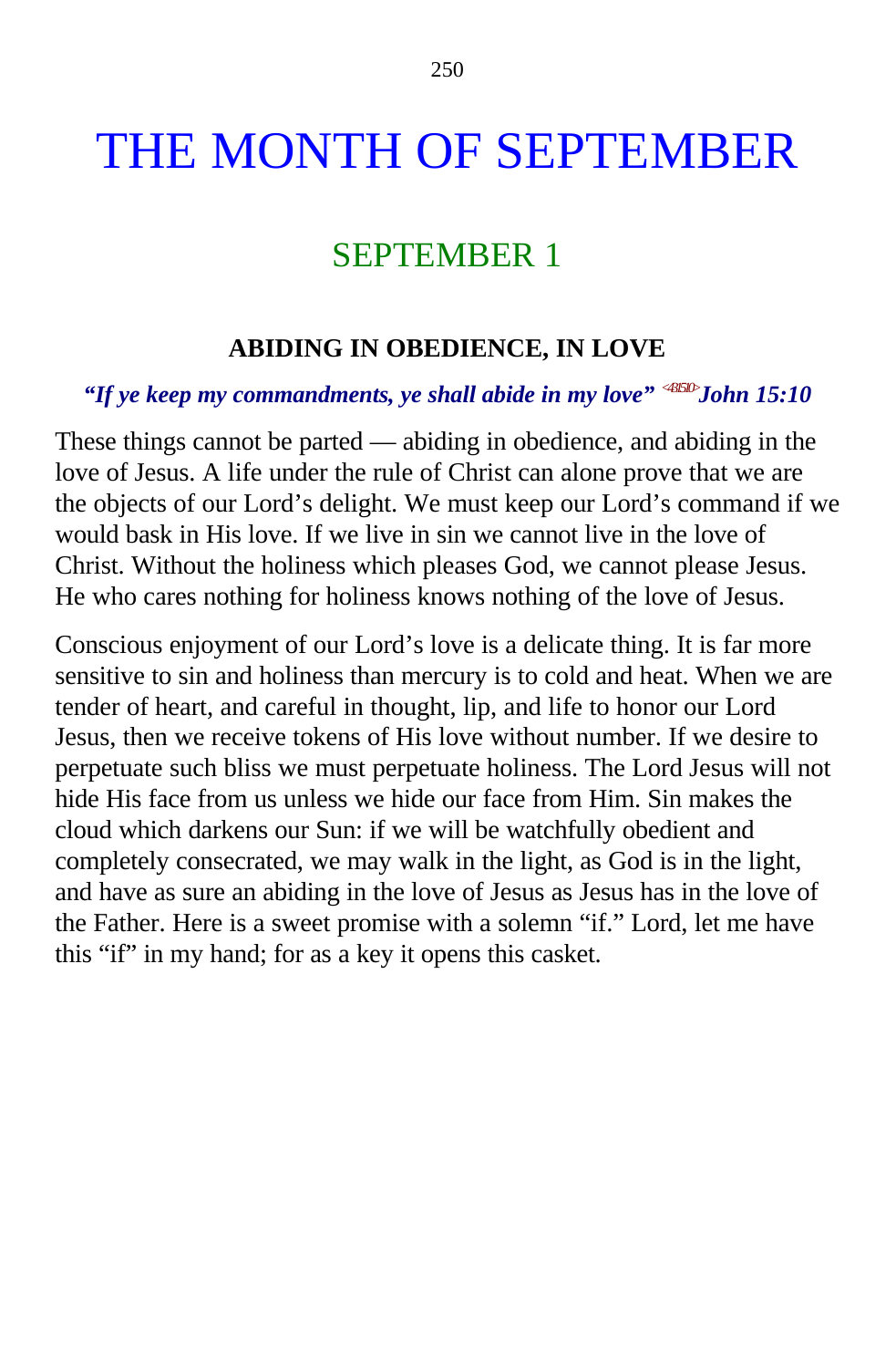# SEPTEMBER 2

#### **FOLLOW TO KNOW**

#### *"Then shall we know, if we follow on to know the Lord"* <sup>2868</sup>*Hosea 6:3*

Not all at once, but by degrees shall we attain to holy knowledge, and our business is to persevere and learn by little and little. We need not despair, though our progress may be slow, for we shall yet know. The Lord, who has become our Teacher, will not give us up, however slow of understanding we may be; for it is not for His honor that any degree of human folly should baffle His skill. The Lord delights to make the simple wise.

Our duty is to keep to our main topic, and follow on to know, not this peculiar doctrine nor that, but Jehovah Himself. To know Father, Son, and Spirit, the Triune God, this is life eternal: let us keep to this, for in this way we shall gain complete instruction. By following on to know the Lord, we learn healing after being torn, binding up after smiting, and life after death. Experience has its perfect work when the heart follows the trackway of the Almighty Lord.

My soul, keep thou close to Jesus, follow on to know God in Jesus, and so shalt thou come to the knowledge of Christ, which is the most excellent of all the sciences. The Holy Ghost will lead thee into all truth. Is not this His gracious office? Rely upon Him to fulfill it.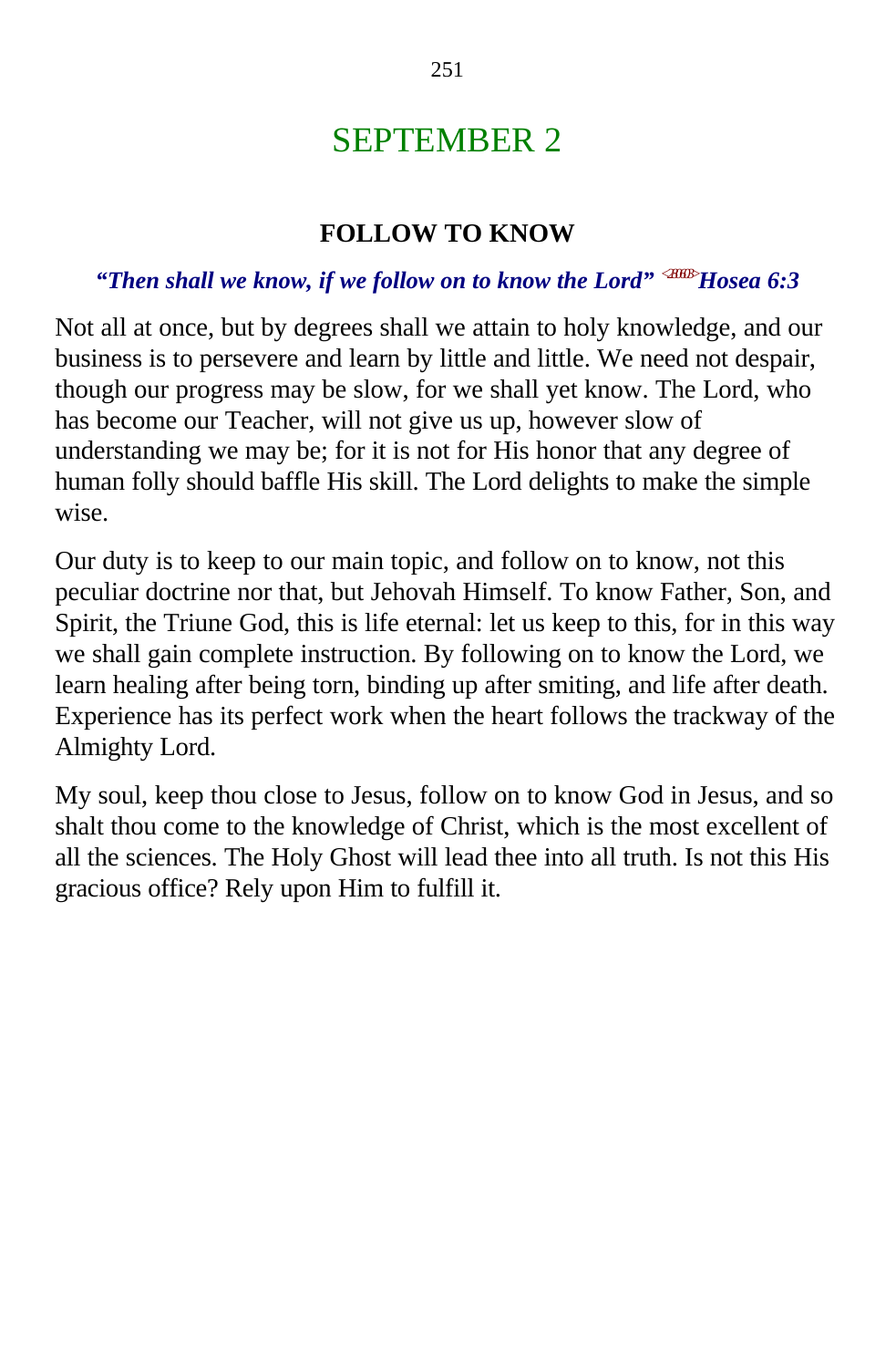### SEPTEMBER 3

#### **OUT OF SPIRITUAL DEATH**

#### *"And ye shall know that I am the Lord, when I have opened your graves, O my people, and brought you up out of your graves*  $\frac{2678}{252}$  *Ezekiel 37:13*

Indeed it must be so: those who receive life from the dead are sure to recognize the hand of the Lord in such a resurrection. This is the greatest and most remarkable of all changes that a man can undergo -to be brought out of the grave of spiritual death, and made to rejoice in the light and liberty of spiritual life. None could work this but the living God, the Lord and giver of life.

Ah me! how well do I remember when I was lying in the valley full of dry bones, as dry as any of them! Blessed was the day when free and sovereign grace sent the man of God to prophesy upon me! Glory be to God for the stirring which that word of faith caused among the dry bones. More blessed still was that heavenly breath from the four winds which made me live! Now know I the quickening Spirit of the ever-living Jehovah. Truly Jehovah is the living God, for He made me live. My new life even in its pinings and sorrowings is clear proof to me that the Lord can kill and make alive. He is the only God. He is all that is great, gracious, and glorious, and my quickened soul adores Him as the great I AM. All glory be unto His sacred name! As long as I live I will praise Him.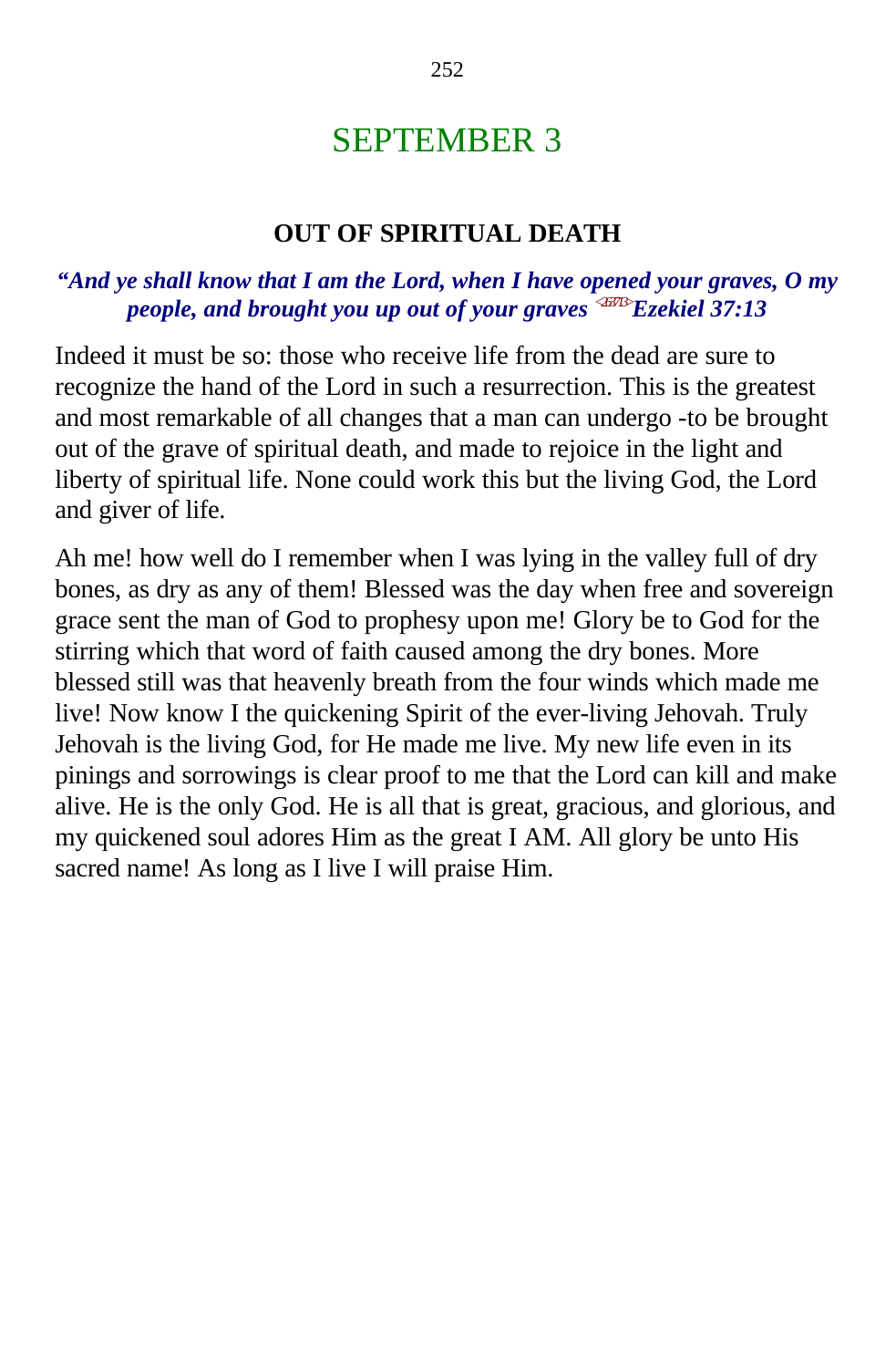#### **VICTORY WITHOUT BATTLE**

"But I will have mercy upon the house of Judah, and will save them by the Lord their God, and will not save them by bow, nor by sword, nor by battle, by horses, nor by horsemen" **<280107>**Hosea 1:7

Precious word! Jehovah Himself will deliver His people in the greatness of His mercy, but He will not do it by the ordinary means. Men are slow to render to God the glory due unto His name. If they go to battle with sword and bow, and win the victory, they ought to praise their God; yet they do not, but begin to magnify their own right arm, and glory in their horses and horsemen. For this reason our Jehovah often determines to save His people without second means, that all the honor may be to Himself alone.

Look, then, my heart, to the Lord alone, and not to man. Expect to see God all the more clearly when there is no one else to look to. If I have no friend, no adviser, no one at my back, let me be none the less confident if I can feel that the Lord Himself is on my side; yea, let me be glad if He gives victory without battle, as the text seems to imply. Why do I ask for horses and horsemen if Jehovah Himself has mercy upon me, and lifts up His arm for my defense? Why need I bow or sword if God will save? Let me trust, and not be afraid, from this day forth and for evermore. Amen.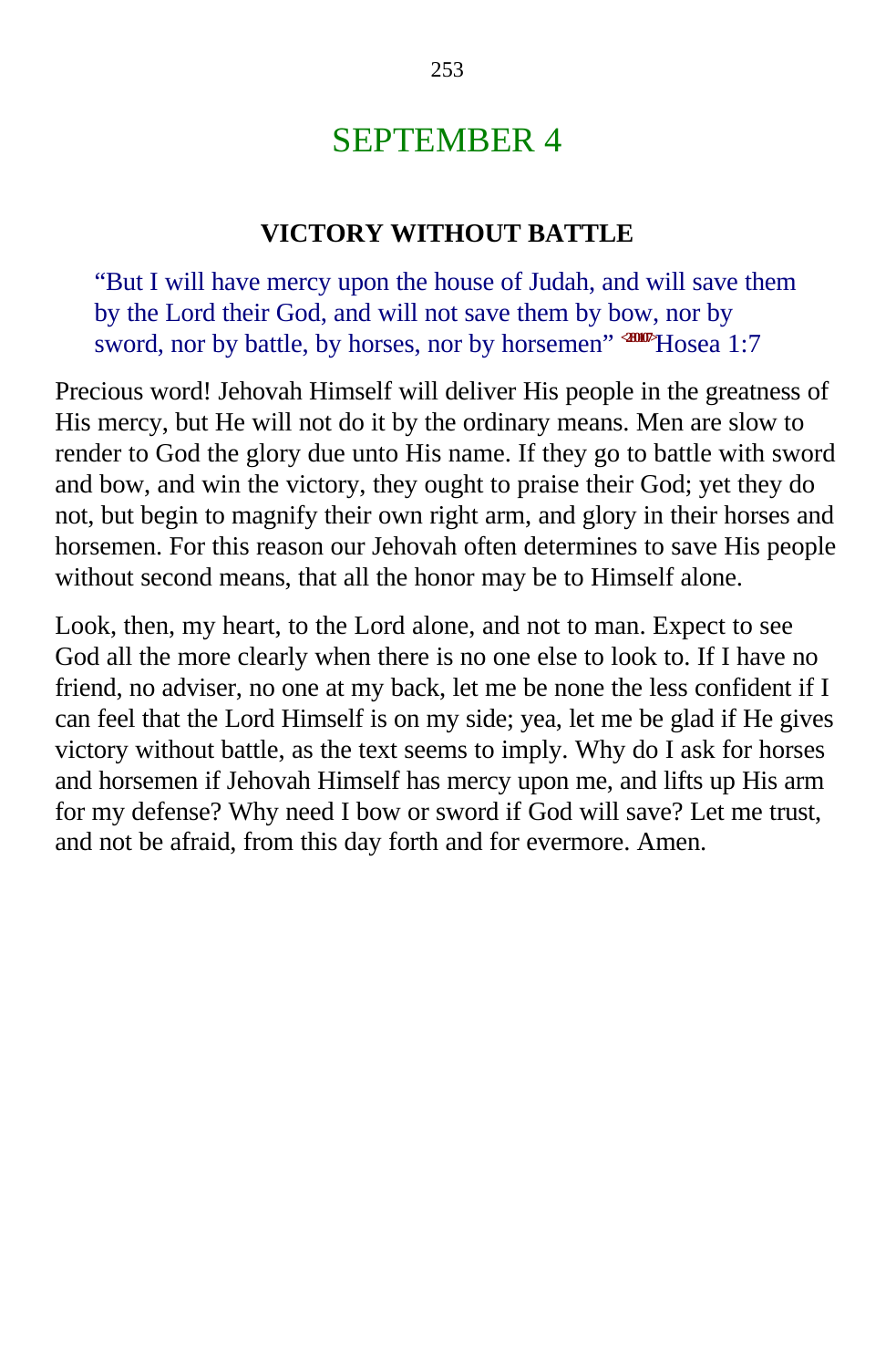## **WITH ME WHEREVER I AM**

## *"The Lord will be with you" <132001>1 Chronicles 20:17*

This was a great mercy for Jehoshaphat, for a great multitude had come out against him; and it will be a great mercy for me, for I have great need, and I have no might or wisdom. If the Lord be with me, it matters little who may desert me. If the Lord be with me, I shall conquer in the battle of life, and the greater my trials the more glorious will be my victory. How can I be sure that the Lord is with me?

For certain He is with me if I am with Him. If I trust in His faithfulness, believe His words, and obey His commands, He is assuredly with me. If I am on Satan's side God is against me, and cannot be otherwise; but if I live to honor God I may be sure that He will honor me.

I am quite sure that God is with me if Jesus is my sole and only Savior. If I have placed my soul in the hands of God's Only-begotten Son, then I may be sure that the Father will put forth all His power to preserve me, that His Son may not be dishonored.

Oh for faith to take hold upon the short but sweet text for today! O Lord, fulfill this word to thy servant! Be with me in the house, in the street, in the field, in the shop, in company, and alone. Be thou also with all thy people.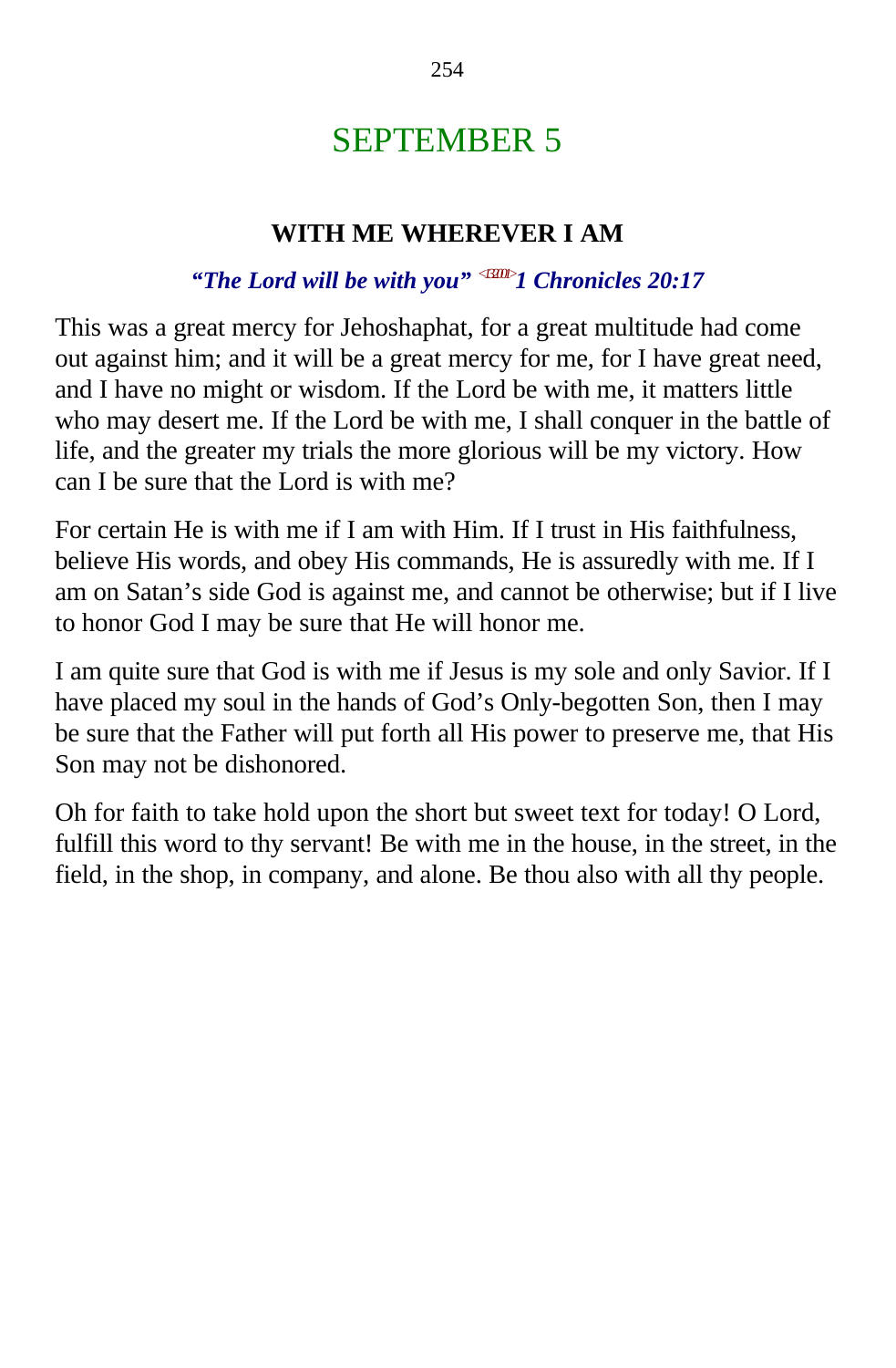## **A STRONG HEART**

### *"Wait on the Lord: be of good courage, and he shall strengthen thine heart: wait, I say, on the Lord*" <sup>*<0274</sup>Psalm 27:14*</sup>

Wait! Wait! Let your waiting be on the Lord! He is worth waiting for. He never disappoints the waiting soul.

While waiting keep up your spirits. Expect a great deliverance, and be ready to praise God for it.

The promise which should cheer you is in the middle of the verse — "He shall strengthen thine heart." This goes at once to the place where you need help. If the heart be sound, all the rest of the system will work well. The heart wants calming and cheering; and both of these will come if it be strengthened. A forceful heart rests and rejoices, and throbs force into the whole man.

No one else can get at that secret urn of life, the heart, so as to pour strength into it. He alone who made it can make it strong. God is full of strength, and, therefore, He can impart it to those who need it. Oh, be brave; for the Lord will impart His strength to you, and you shall be calm in tempest, and glad in sorrow.

He who penned these lines can write as David did -"Wait, I say, on the Lord." I do, indeed, say it. I know by long and deep experience that it is good for me to wait upon the Lord.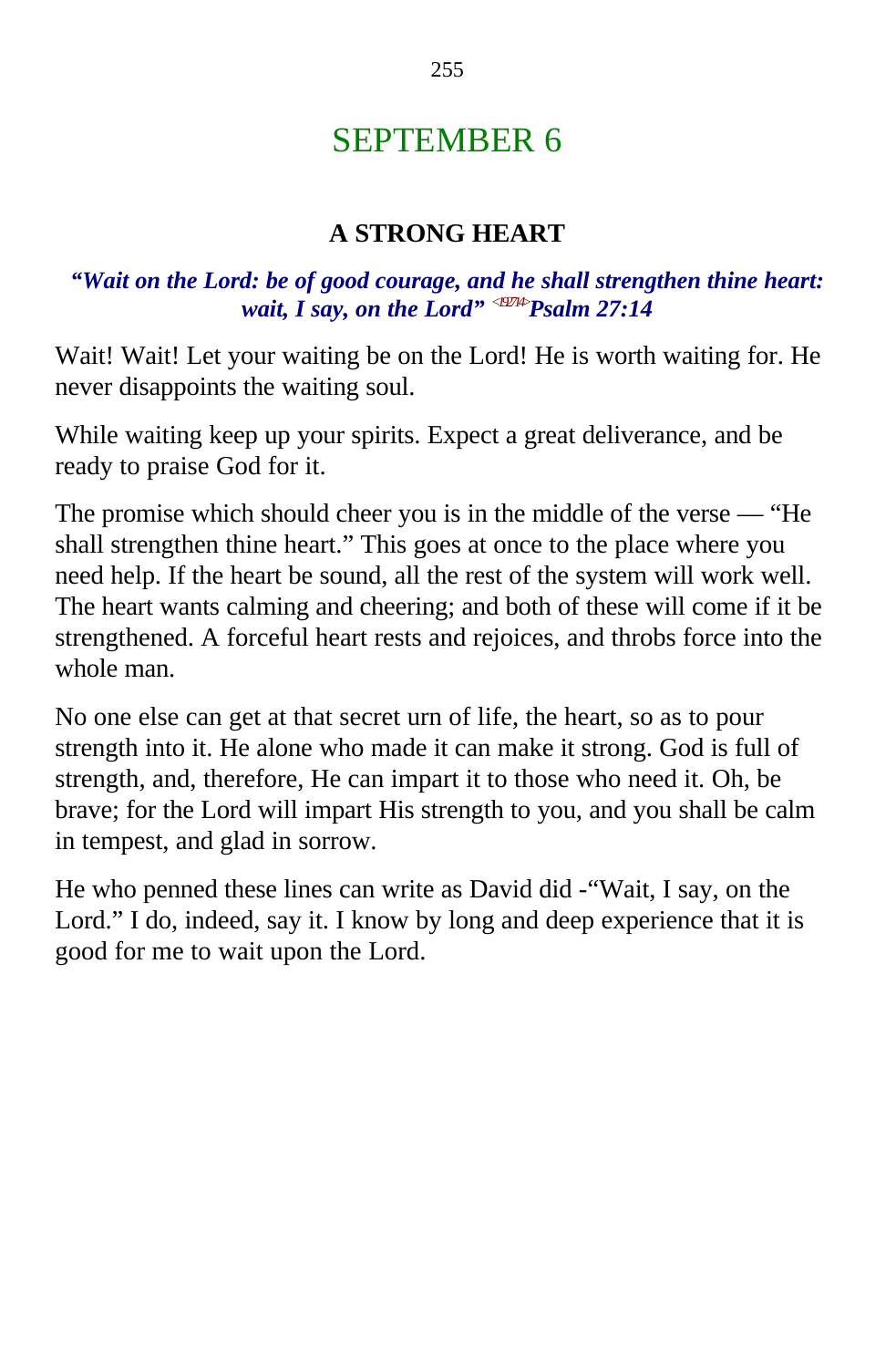## **THE REACH OF ALMIGHTY GRACE**

"It shall come to pass, that in the place where it was said unto them, Ye are not my people, there it shall be said unto them, Ye are the sons of the living God" **<280110>**Hosea 1:10

Sovereign grace can make strangers into sons, and the Lord here declares His purpose to deal thus with rebels, and make them know what He has done. Beloved reader, the Lord has done this in my case; has He done the like for you? Then let us join hands and hearts in praising His adorable name.

Some of us were so decidedly ungodly that the Lord's Word most truly said to our conscience and heart, "Ye are not my people." In the house of God, and in our own homes, when we read the Bible, this was the voice of God's Spirit in our soul, "Ye are not my people." Truly a sad condemning voice it was. But now, in the same places, from the same ministry and Scripture, we hear a voice, which saith, "Ye are the sons of the living God." Can we be grateful enough for this? Is it not wonderful? Does it not give us hope for others? Who is beyond the reach of almighty grace? How can we despair of any, since the Lord has wrought so marvelous a change in us?

He who has kept this one great promise will keep every other; wherefore, let us go forward with songs of adoration and confidence.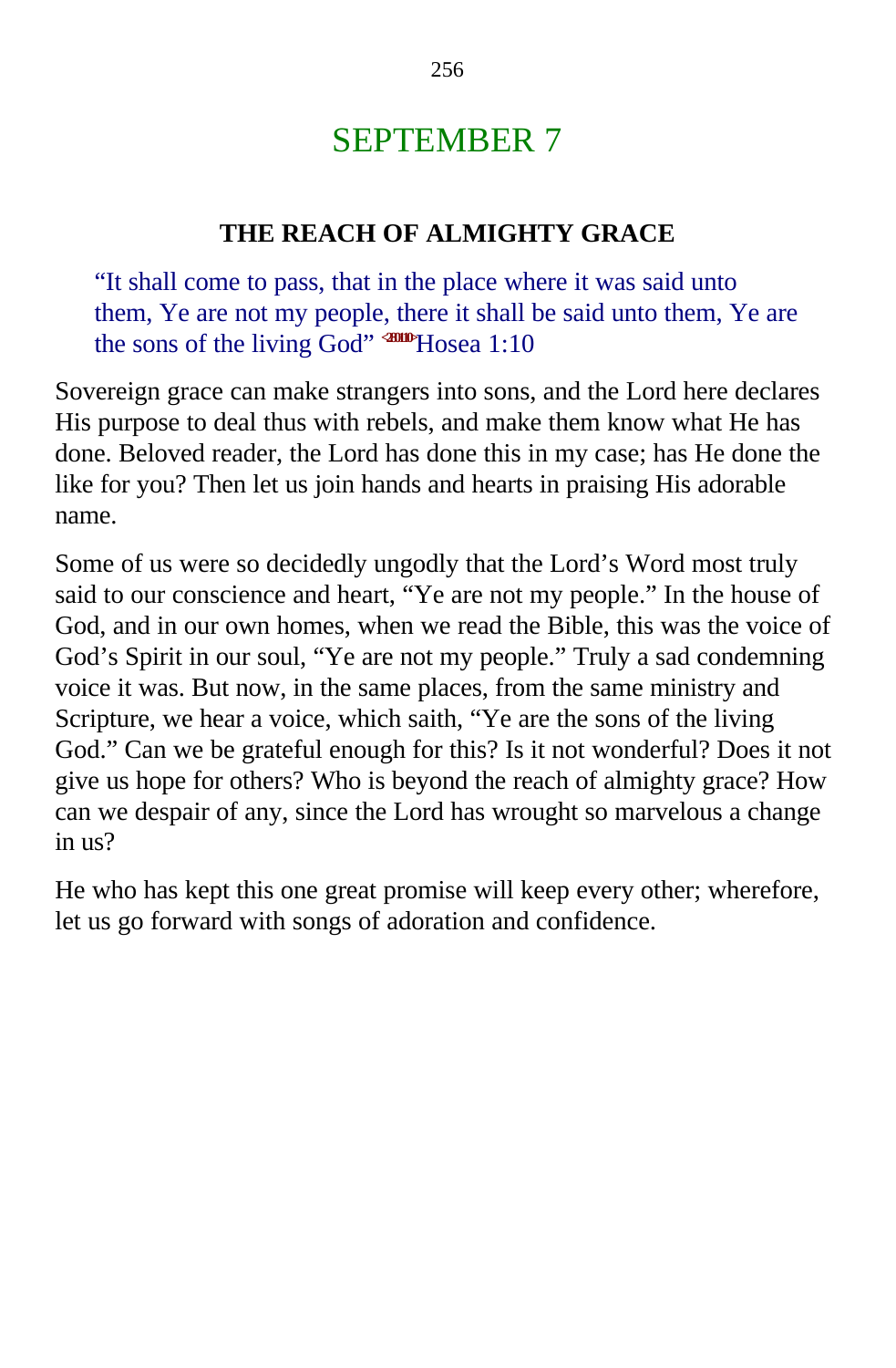#### **BROKEN AND SMOKING**

#### *"A bruised reed shall he not break, and the smoking flax shall he not quench" <234203>Isaiah 42:3*

Then I may reckon upon tender treatment from my Lord. Indeed, I feel myself to be at best as weak, as pliant, as worthless as a reed. Someone said, "I don't care a rush for you"; and the speech, though unkind, was not untrue. Alas! I am worse than a reed when it grows by the river, for that at least can hold up its head. I am bruised, sorely, sadly bruised. There is no music in me now; there is a rift which lets out all the melody. Ah, me! Yet Jesus will not break me; and if he will not, then I mind little what others try to do. O sweet and compassionate Lord, I nestle down beneath thy protection, and forget my bruises!

Truly I am also fit to be likened to "the smoking flax," whose light is gone, and only its smoke remains. I fear I am rather a nuisance than a benefit. My fears tell me that the devil has blown out my light, and left me an obnoxious smoke, and that my Lord will soon put an extinguisher upon me. Yet I perceive that though there were snuffers under the law, there were no extinguishers; and Jesus will not quench me; therefore, I am hopeful. Lord, kindle me anew, and cause me to shine forth to thy glory, and to the extolling of thy tenderness.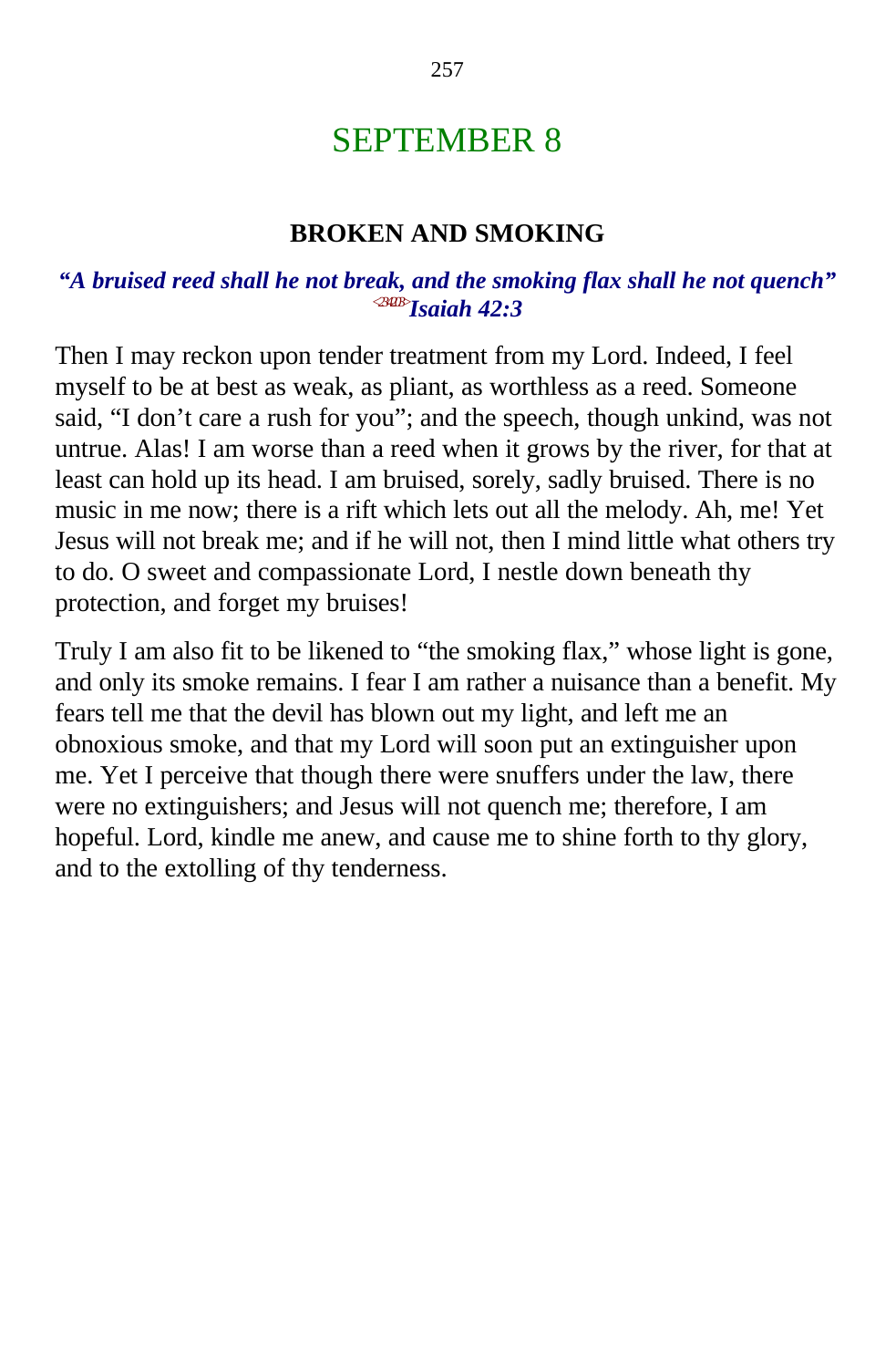## **FEAR HAS ITS PLACE**

## *"Happy is the man that feareth alway"* <sup>*ARM*</sup> *Proverbs 28:14*

The fear of the Lord is the beginning and the foundation of all true religion. Without a solemn awe and reverence of God there is no foothold for the more brilliant virtues. He whose soul does not worship will never live in holiness.

He is happy who feels a jealous fear of doing wrong. Holy fear looks not only before it leaps, but even before it moves. It is afraid of error, afraid of neglecting duty, afraid of committing sin. It fears ill company, loose talk, and questionable policy. This does not make a man wretched, but it brings him happiness. The watchful sentinel is happier than the soldier who sleeps at his post. He who forseeth evil and escapes it is happier than he who walks carelessly on and is destroyed.

Fear of God is a quiet grace which leads a man along a choice road, of which it is written, "No lion shall be there, neither shall any ravenous beast go up thereon." Fear of the very appearance of evil is a purifying principle, which enables a man, through the power of the Holy Spirit, to keep his garments unspotted from the world. In both senses he that "feareth alway" is made happy. Solomon had tried both worldliness and holy fear: in the one he found vanity, in the other happiness. Let us not repeat his trial, but abide by his verdict.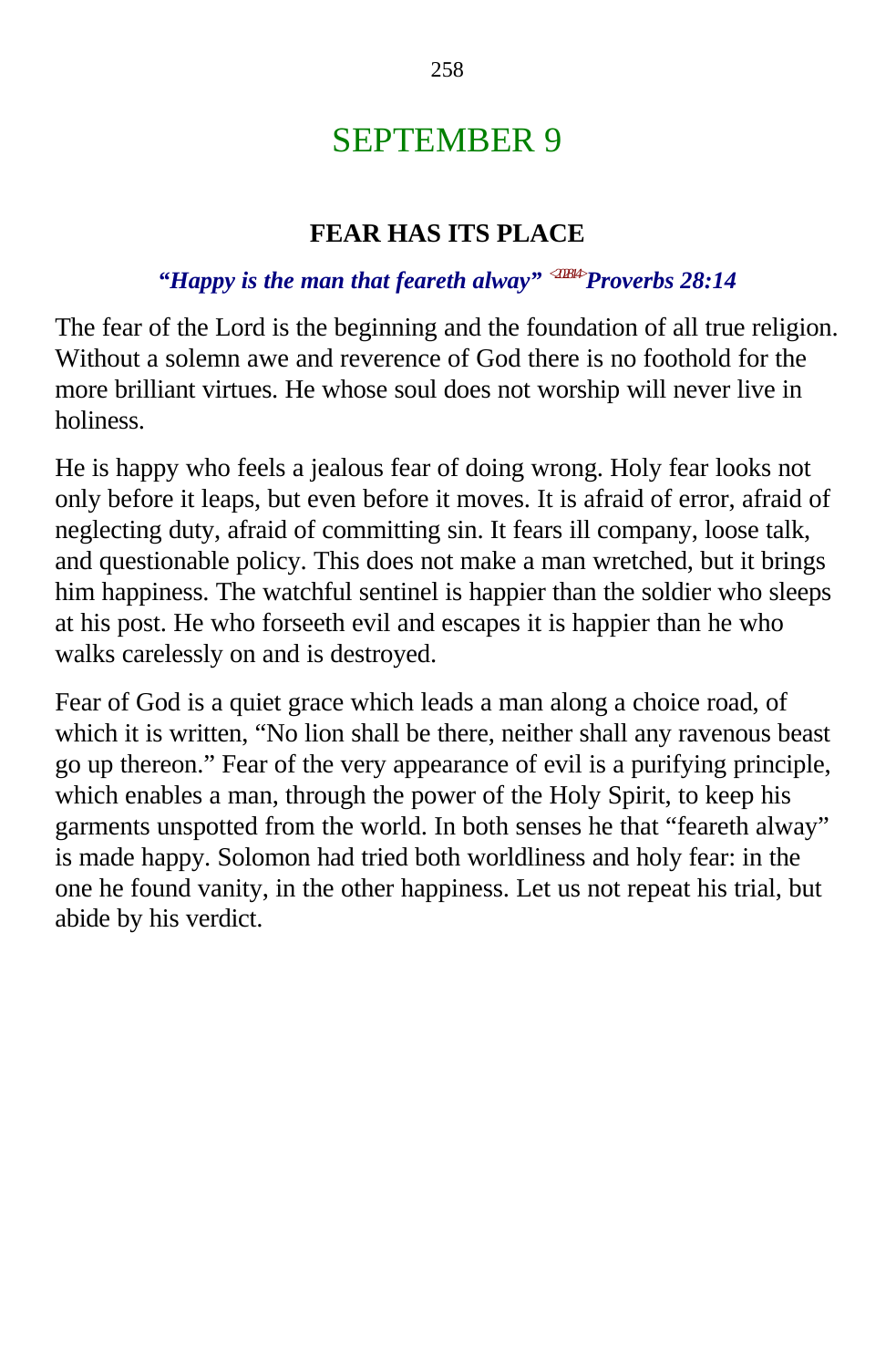## **COMING IN; GOING OUT**

### *"Blessed shalt thou be when thou comest in, and blessed shalt thou be when thou goest out" <052806>Deuteronomy 28:6*

The blessings of the law are not canceled. Jesus confirmed the promise when He bore the penalty. If I keep the commands of my Lord, I may appropriate this promise without question.

This day I will come in to my house without fear of evil tidings, and I will come into my closet expecting to hear good news from my Lord. I will not be afraid to come in unto myself by self-examination, nor to come in to my affairs by a diligent inspection of my business. I have a good deal of work to do indoors, within my own soul; oh, for a blessing upon it all, the blessing of the Lord Jesus, who has promised to abide with me.

I must also go out. Timidity makes me wish that I could stay within doors, and never go into the sinful world again. But I must go out in my calling, and I must go out that I may be helpful to my brethren, and useful to the ungodly. I must be a defender of the faith and an assailant of evil. Oh, for a blessing upon my going out this day! Lord, let me go where Thou leadest, on Thy errands, under Thy command, and in the power of Thy Spirit.

Lord Jesus, turn in with me and be my guest; and then walk out with me, and cause my heart to burn while You speak with me by the way.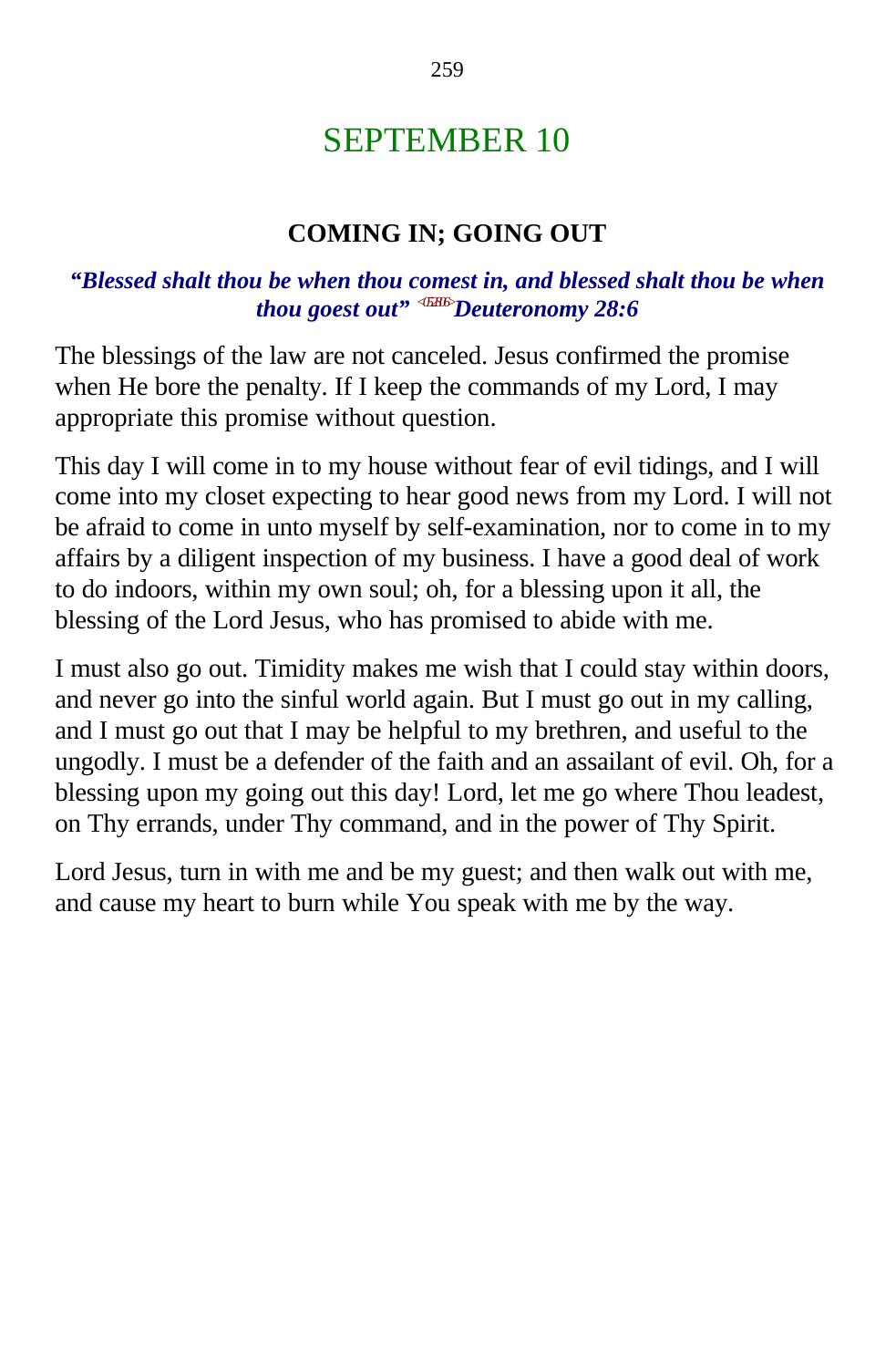### **SUFFERERS MAKE STRONG BELIEVERS**

*"It is good for a man that he bear the yoke in his youth" <250327>Lamentations 3:27*

This is as good as a promise. It has been good, it is good, and it will be good for me to bear the yoke.

Early in life I had to feel the weight of conviction, and ever since it has proved a soul-enriching burden. Should I have loved the gospel so well had I not learned by deep experience the need of salvation by grace? Jabez was more honorable than his brethren because his mother bare him with sorrow, and those who suffer much in being born unto God make strong believers in sovereign grace.

The yoke of censure is an irksome one, but it prepares a man for future honor. He is not fit to be a leader who has not run the gauntlet of contempt. Praise intoxicates if it be not preceded by abuse. Men who rise to eminence without a struggle usually fall into dishonor.

The yoke of affliction, disappointment, and excessive labor is by no means to be sought for; but when the Lord lays it on us in our youth it frequently develops a character which glorifies God and blesses the Church.

Come, my soul, bow thy neck; take up thy cross. It was good for thee when young, it will not harm thee now. For Jesus' sake, shoulder it cheerfully.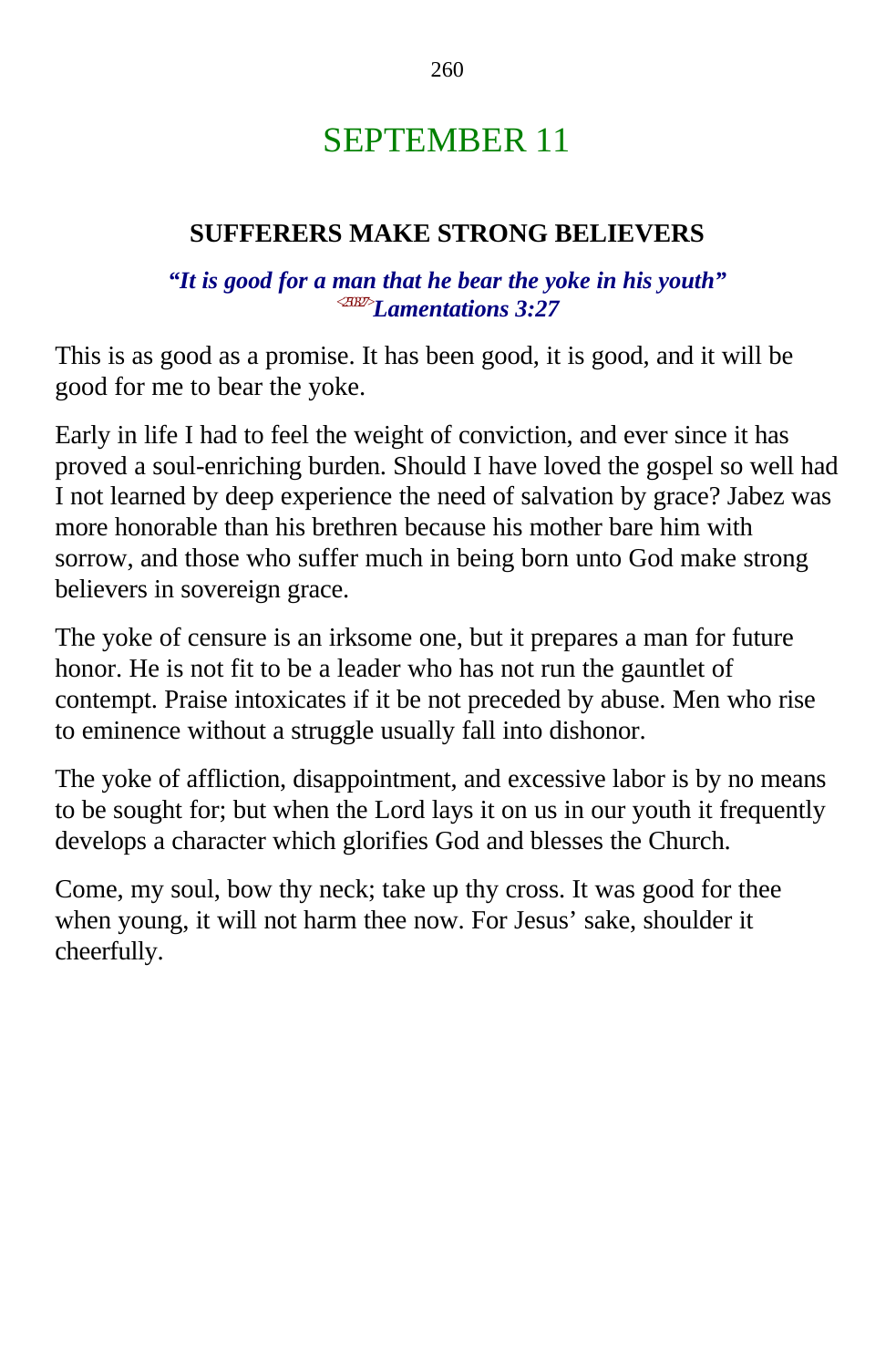### **WHAT OF MY HOUSE?**

#### *"Believe on the Lord Jesus Christ, and thou shalt be saved, and thy house" <441631>Acts 16:31*

This gospel for a man with a sword at his throat is the gospel for me. This would suit me if I were dying, and it is all that I need while I am living. I look away from self, and sin, and all idea of personal merit, and I trust the Lord Jesus as the Savior whom God has given. I believe in Him, I rest on Him, I accept Him to be my all in all. Lord, I am saved, and I shall be saved to all eternity, for I believe in Jesus. Blessed be thy name for this. May I daily prove by my life that I am saved from selfishness, and worldliness, and every form of evil.

But those last words about my "house": Lord, I would not run away with half a promise when thou dost give a whole one. I beseech thee, save all my family. Save the nearest and dearest. Convert the children, and the grandchildren, if I have any. Be gracious to my servants, and all who dwell under my roof, or work for me. Thou makest this promise to me personally if I believe in the Lord Jesus; I beseech thee to do as thou hast said.

I would go over in my prayer every day the names of all my brothers and sisters, parents, children, friends, relatives, servants, and give thee no rest till that word is fulfilled, "and thy house."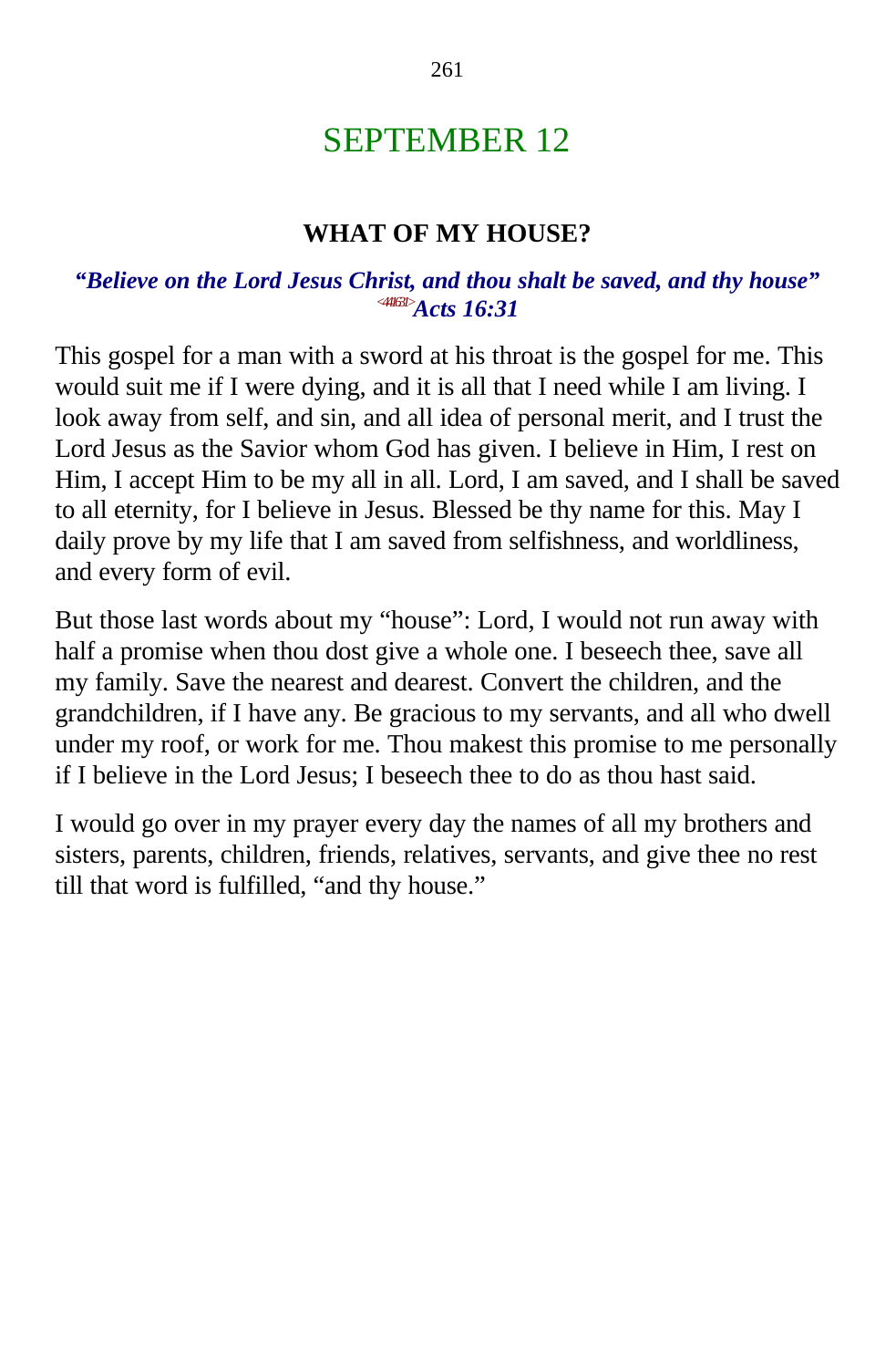#### **THE DEW OF HEAVEN**

## *"His heavens shall drop down dew"*  $\sqrt{2532}$ Deuteronomy 33:28

What the dew in the East is to the world of nature, that is the influence of the Spirit in the realm of grace. How greatly do I need it! Without the Spirit of God I am a dry and withered thing. I droop, I fade, I die. How sweetly does this dew refresh me! When once favored with it I feel happy, lively, vigorous, elevated. I want nothing more. The Holy Spirit brings me life, and all that life requires. All else without the dew of the Spirit is less than nothing to me: I hear, I read, I pray, I sing, I go to the table of communion, and I find no blessing there until the Holy Ghost visits me. But when He bedews me, every means of grace is sweet and profitable.

What a promise is this for me! "His heavens shall drop down dew." I shall be visited with grace. I shall not be left to my natural drought, or to the world's burning heat, or to the sirocco of Satanic temptation. Oh, that I may at this very hour feel the gentle, silent, saturating dew of the Lord! Why should I not? He who has made me to live as the grass lives in the meadow, will treat me as He treats the grass; He will refresh me from above. Grass cannot call for dew as I do. Surely, the Lord who visits the unpraying plant will answer to His pleading child.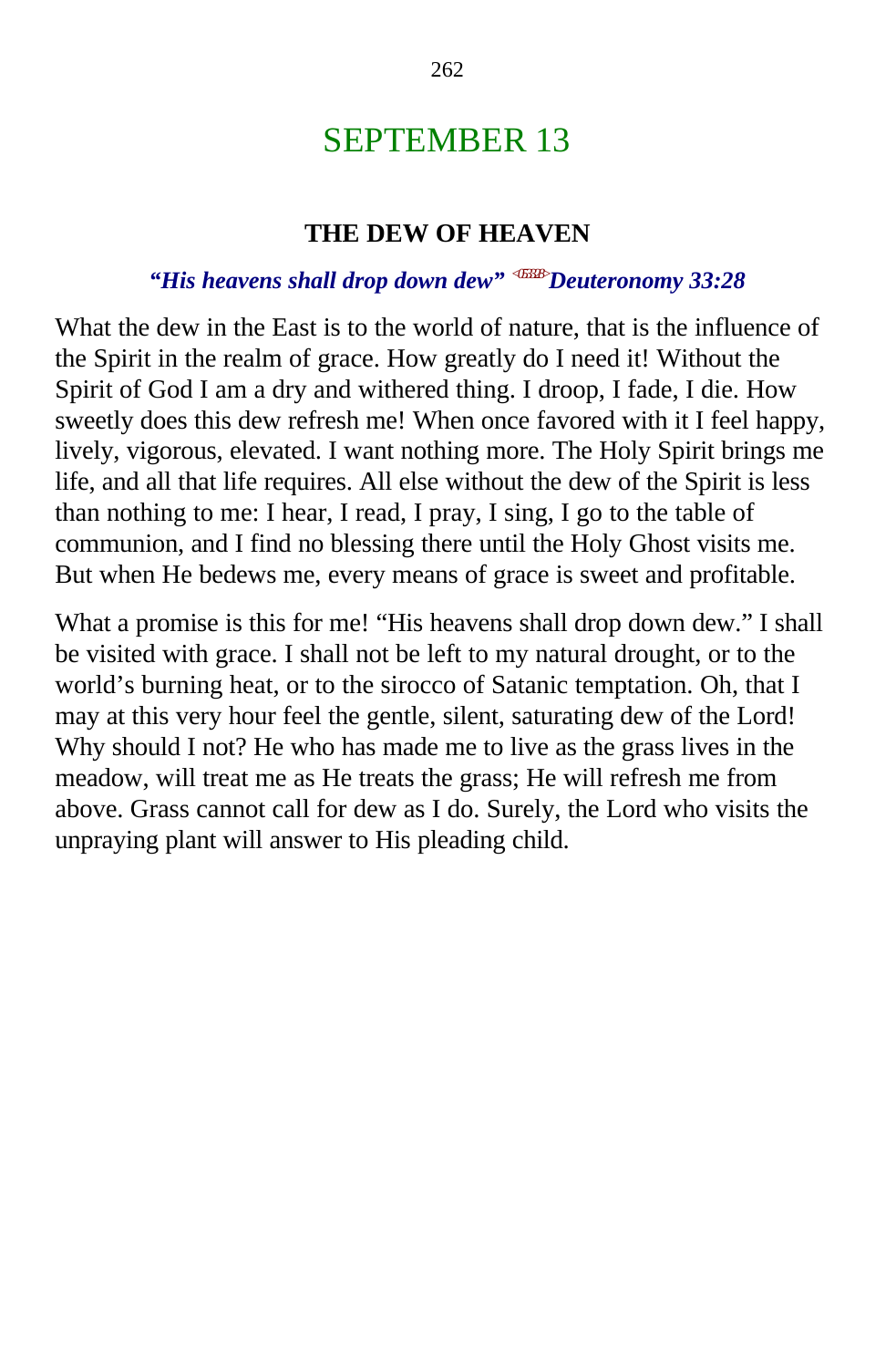### **MARK OF DIVINE APPROVAL**

"Blessed is the man that endureth temptation: for when he is tried, he shall receive the crown of life, which the Lord hath promised to them that love him" **SUL**James 1:12

Yes, he is blessed while he is enduring the trial. No eye can see this till it has been anointed with heavenly eye-salve. But he must endure it, and neither rebel against God, nor turn aside from his integrity. He is blessed who has gone through the fire, and has not been consumed as a counterfeit.

When the test is over, then comes the hallmark of divine approval — "the crown of life." As if the Lord said, "Let him live; he has been weighed in the balances, and he is not found wanting." Life is the reward: not mere being; but holy, happy, true existence, the realization of the divine purpose concerning us. Already a higher form of spiritual life and enjoyment crowns those who have safely passed through fiercest trials of faith and love.

The Lord hath promised the crown of life to those who love Him. Only lovers of the Lord will hold out in the hour of trial; the rest will either sink or sulk, or slink back to the world. Come, my heart, dost thou love thy Lord? Truly? Deeply? Wholly? Then that love will be tried; but many waters will not quench it, neither will the floods drown it. Lord, let thy love nourish mine to the end.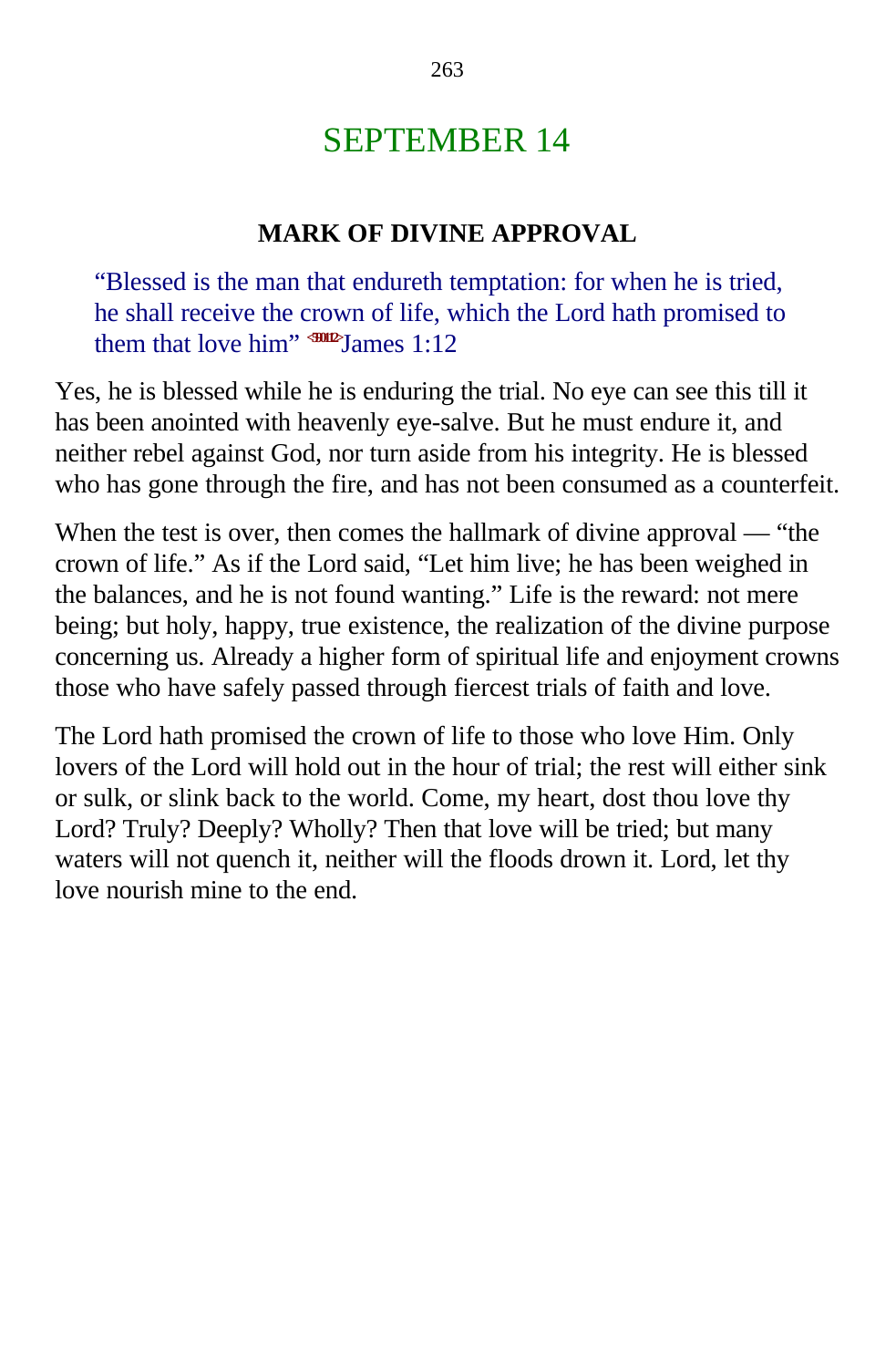### **THE SAFEST SHELTER**

### *"And a man shall be as an hiding-place from the wind and a covert from the tempest.*" <sup>2332</sup>*Isaiah 32:2*

Who this MAN is we all know. Who could He be but the Second Man, the Lord from Heaven, the Man of sorrows, the Son of Man? What a hiding-place He has been to His people! He bears the full force of the wind Himself, and so He shelters those who hide themselves in Him. We have thus escaped the wrath of God, and we shall thus escape the anger of men, the cares of this life, and the dread of death. Why do we stand in the wind when we may so readily and so surely get out of it by hiding behind our Lord? Let us this day run to Him, and be at peace.

Often the common wind of trouble rises in its force and becomes a tempest, sweeping everything before it. Things which looked firm and stable rock in the blast, and many and great are the falls among our carnal confidences. Our Lord Jesus, the glorious Man, is a covert which is never blown down. In Him we mark the tempest sweeping by, but we ourselves rest in delightful serenity.

This day let us just stow ourselves away in our hiding-place, and sit and sing under the protection of our Covert. Blessed Jesus! Blessed Jesus! How we love thee! Well we may, for thou art to us a shelter in the time of storm.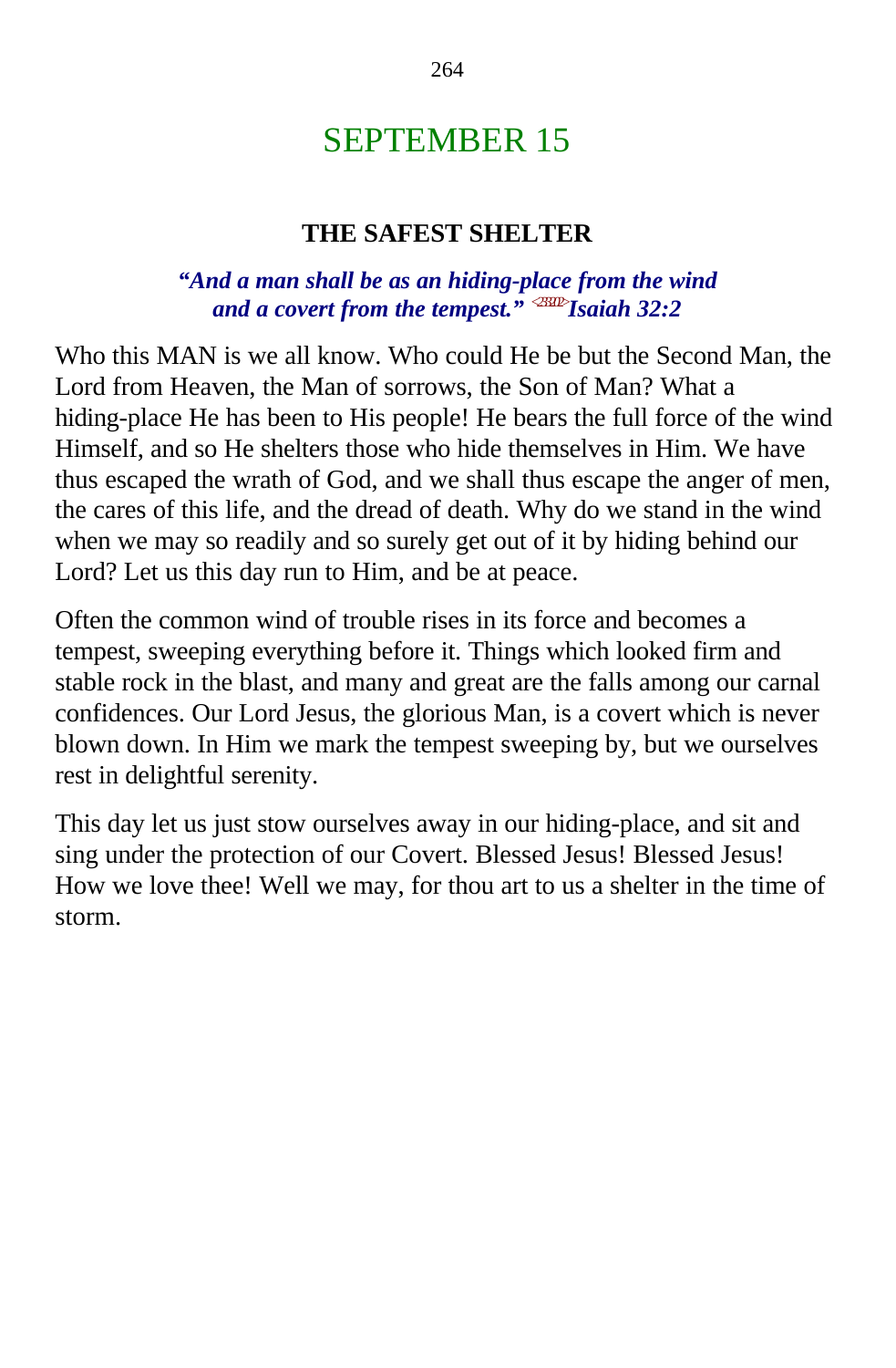## **REWARD IS CERTAIN**

"And whosoever shall give to drink unto one of these little ones a cup of cold water only in the name of a disciple, verily I say unto you, he shall in no wise lose his reward" **ADD**<sup>2</sup>Matthew 10:42

Well, I can do as much as that. I can do a kind act toward the Lord's servant. The Lord knows I love them all, and would count it an honor to wash their feet. For the sake of their Master I love the disciples.

How gracious of the Lord to mention so insignificant an action — "to give to drink a Cup of cold water only"! This I can do, however poor: this I may do, however lowly: this I will do right cheerfully. This, which seems so little, the Lord notices — notices when done to the least of His followers. Evidently it is not the cost, nor the skill, nor the quantity, that He looks at, but the motive: that which we do to a disciple, because he is a disciple, his Lord observes, and recompenses. He does not reward us for the merit of what we do, but according to the riches of His grace.

I give a cup of cold water, and He makes me to drink of living water. I give to one of His little ones, and He treats me as one of them. Jesus finds an apology for His liberality in that which His grace has led me to do, and He says, "He shall in no wise lose his reward."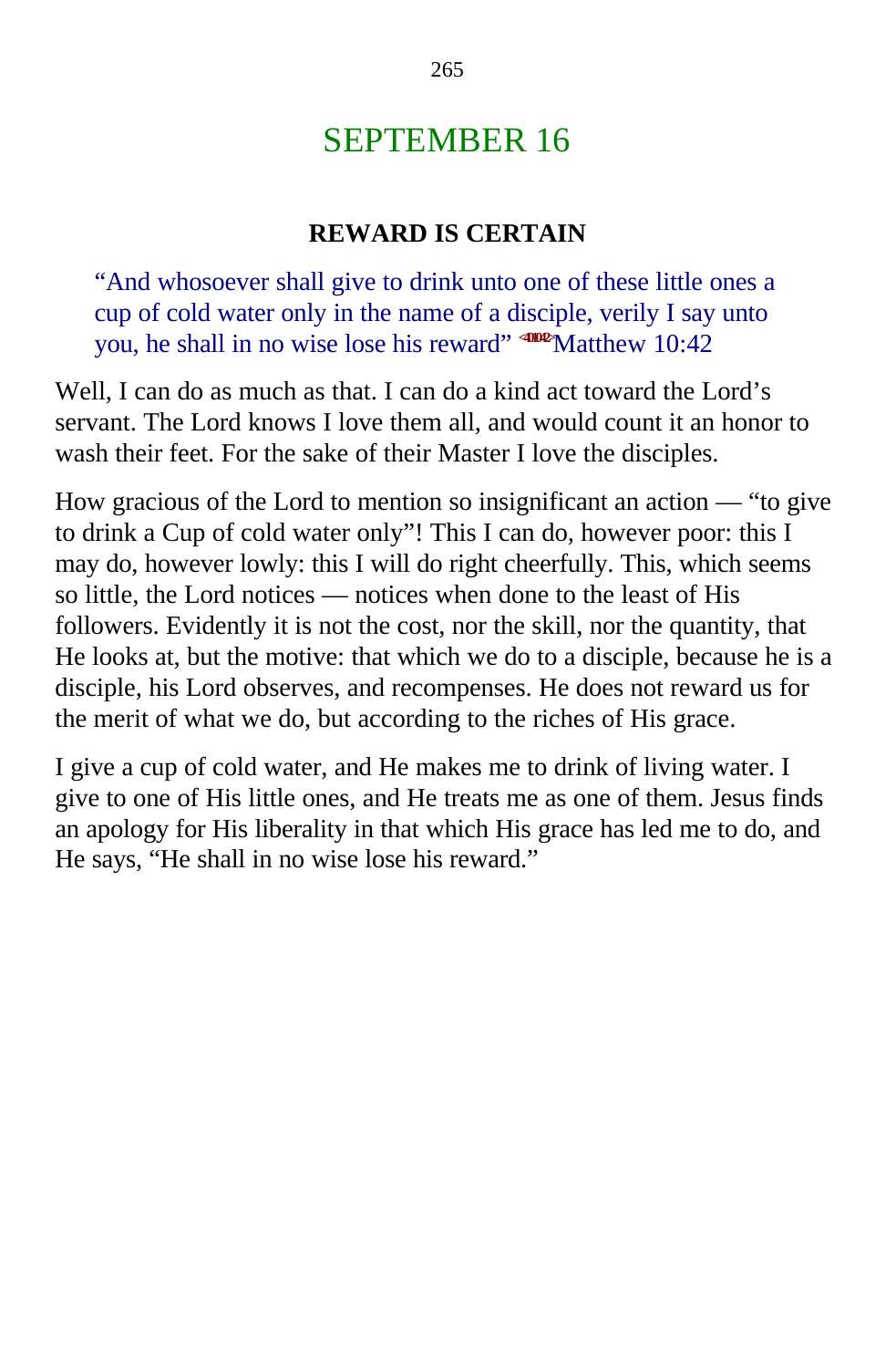## **LIKE PALM AND CEDAR**

### *"The righteous shall flourish like the palm tree: he shall grow like a cedar in Lebanon" <199212>Psalm 92:12*

These trees are not trained and pruned by man: palms and cedars are "trees of the Lord," and it is by His care that they flourish; even so it is with the saints of the Lord, they are His own care. These trees are evergreen and are beautiful objects at all seasons of the year. Believers are not sometimes holy and sometimes ungodly: they stand in the beauty of the Lord under all weathers. Everywhere these trees are noteworthy: no one can gaze upon a landscape in which there are either palms or cedars without his attention being fixed upon these royal growths. The followers of Jesus are the observed of all observers: like a city set on a hill they cannot be hid.

The child of God flourishes like a palm tree, which pushes all its strength upward in one erect column without a single branch. It is a pillar with a glorious capital. It has no growth to the right or to the left, but sends all its force heavenward, and bears its fruit as near the sky as possible. Lord, fulfill this type in me.

The cedar braves all storms, and grows near the eternal snows, the Lord Himself filling it with a sap which keeps its heart warm and its boughs strong. Lord, so let it be with me, I pray thee. Amen.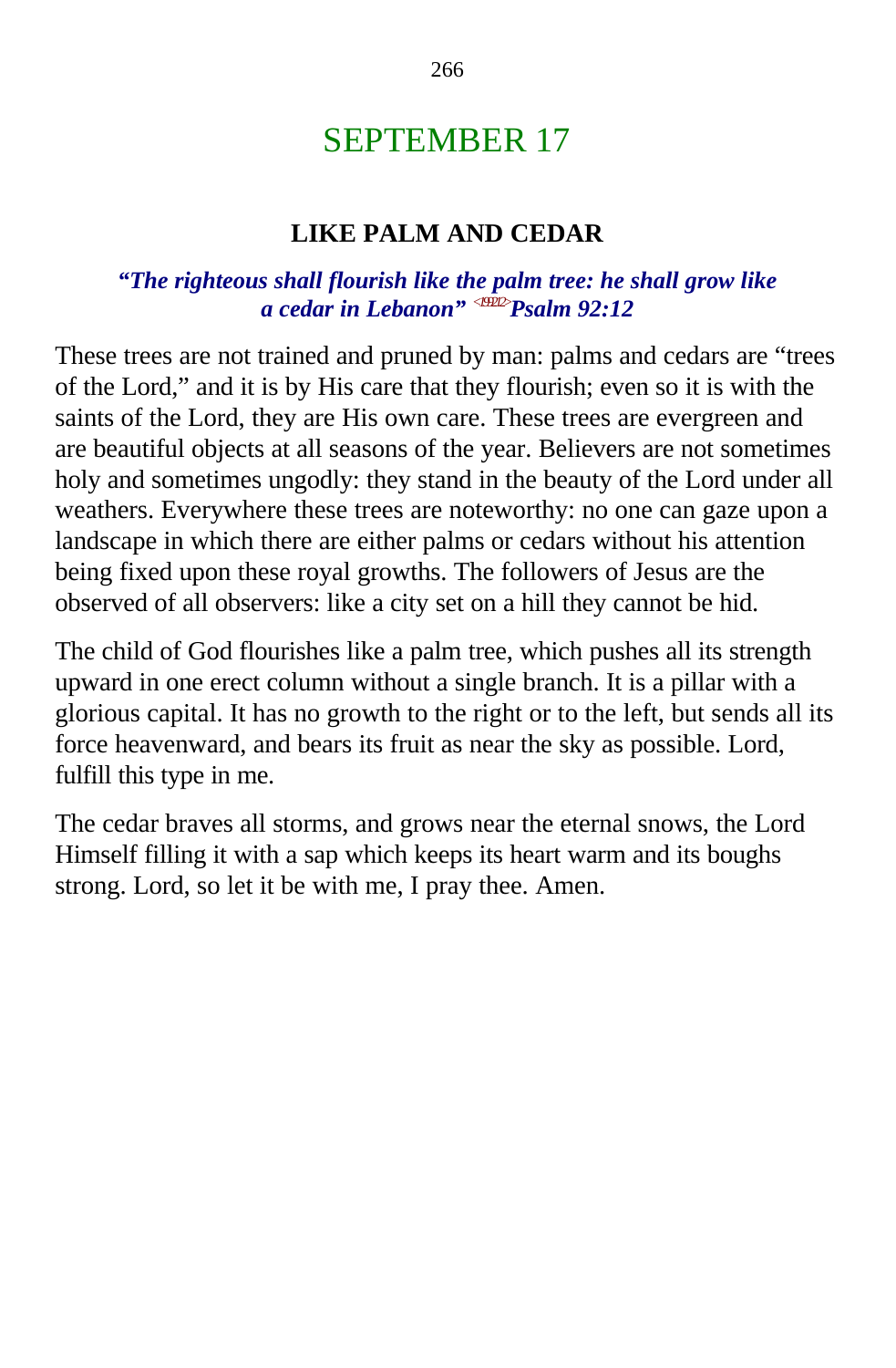### **COMPLETE SAFETY**

"And of Benjamin he said, The beloved of the Lord shall dwell in safety by him; and the Lord shall cover him all the day long, and he shall dwell between his shoulders" **EEP** Deuteronomy 33:12

Yes, there is no safety like that which comes of dwelling near to God. For His best beloved the Lord can find no surer or safer place. O Lord, let me always abide under thy shadow, close to thy wounded side. Nearer and nearer would I come to thee, my Lord; and when once specially near thee, I would abide there for ever.

What a covering is that which the Lord gives to His chosen! Not a fair roof shall cover him, nor a bombproof casement, nor even an angel's wing, but Jehovah Himself. Nothing can come at us when we are thus covered. This covering the Lord will grant us all the day long, however long the day. Lord, let me abide this day consciously beneath this canopy of love, this pavilion of sovereign power.

Does the third clause mean that the Lord in His temple would dwell among the mountains of Benjamin, or that the Lord would be where Benjamin's burden should be placed, or does it mean that we are borne upon the shoulders of the Eternal? In any case, the Lord is the support and strength of His saints. Lord, let me ever enjoy thy help and then my arms will be sufficient for me.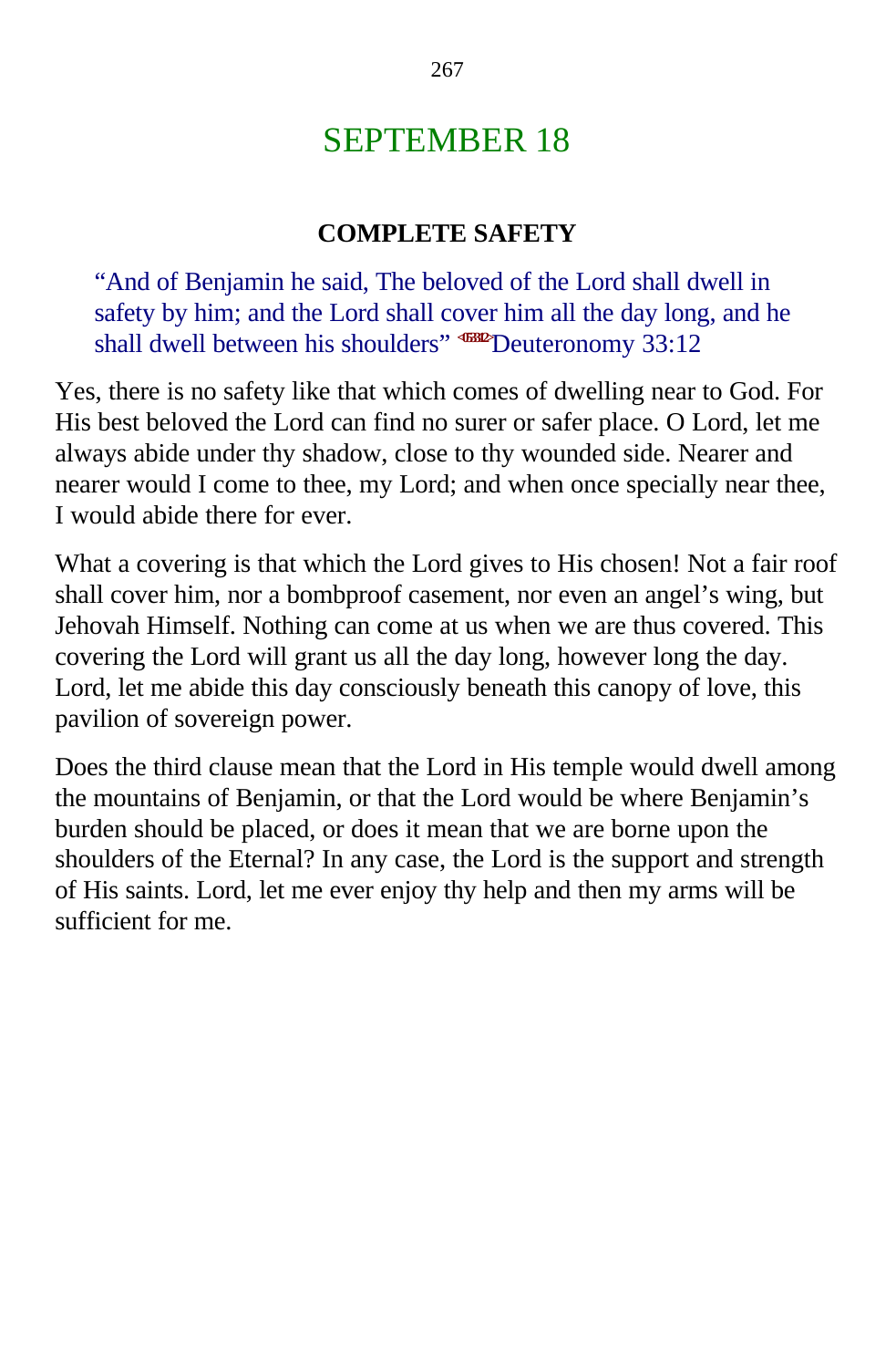## **THE REASON FOR SINGING**

"The Lord thy God in the midst of thee is mighty; he will save, he will rejoice over thee with joy; he will rest in his love, he will joy over thee with singing" *ABD* Zephaniah 3:17

What a word is this! Jehovah God in the center of His people in all the majesty of His power! This presence alone suffices to inspire us with peace and hope. Treasures of boundless might are stored in our Jehovah, and He dwells in His church, therefore may His people shout for joy.

We not only have His presence, but He is engaged upon His choice work of salvation. "He will save." He is always saving: He takes His name of Jesus from it. Let us not fear any danger, for He is mighty to save.

Nor is this all. He abides evermore the same; He loves, He finds rest in loving, He will not cease to love. His love gives Him joy. He even finds a theme for song in His beloved. This is exceedingly wonderful. When God wrought creation He did not sing, but simply said, "It is very good"; but when He came to redemption, then the sacred Trinity felt a joy to be expressed in song. Think of it, and be astonished! Jehovah Jesus sings a marriage song over His chosen bride. She is to Him His love, His joy, His rest, His song. O Lord Jesus, by thine immeasurable love to us teach us to love thee, to rejoice in thee, and to sing unto thee our life-psalm.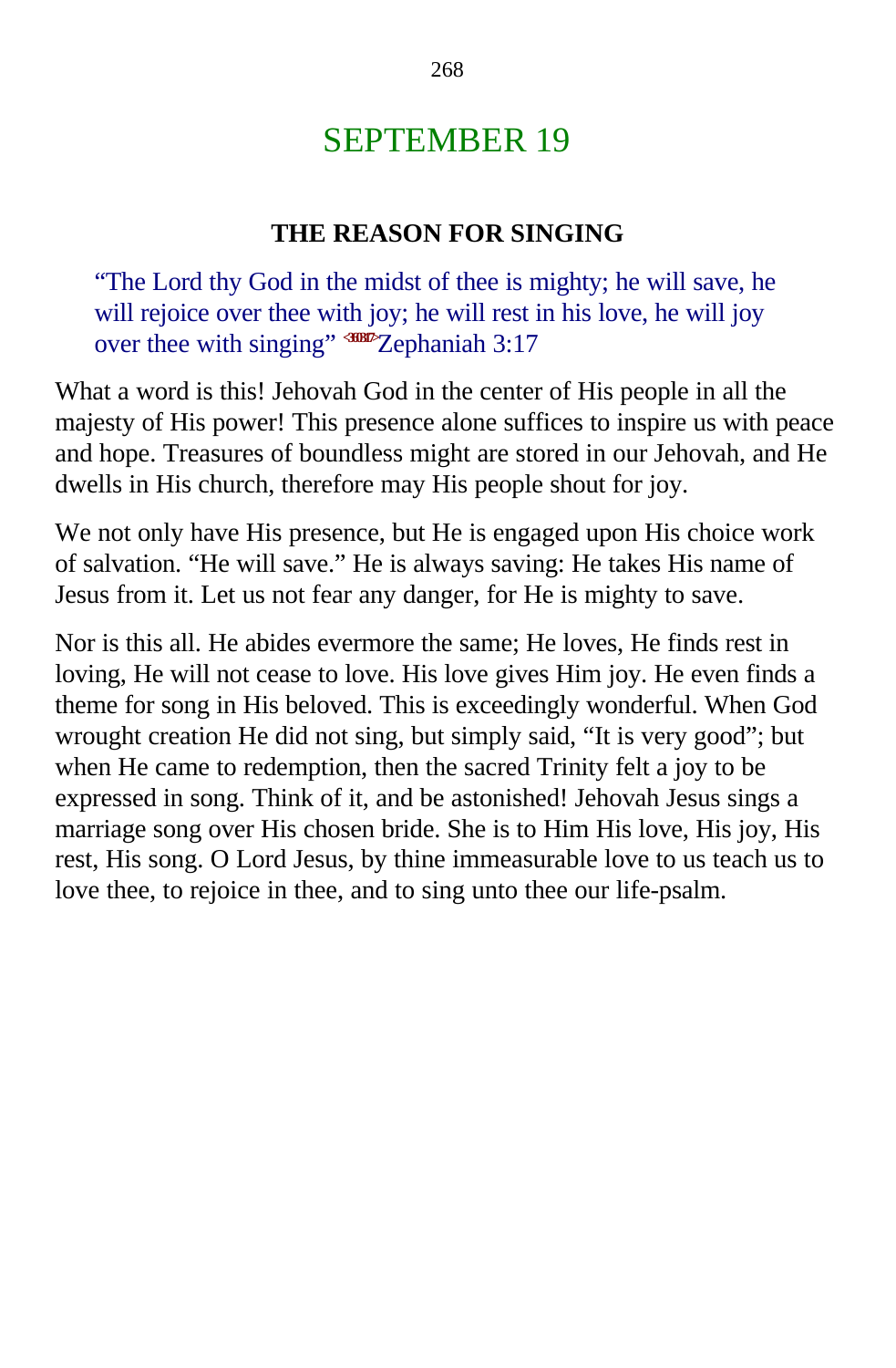### **PERFECT WILLINGNESS**

### *"Thy people shall be willing in the day of thy power" <19B003>Psalm 110:3*

Blessed be the God of grace that it is so! He has a people whom He has chosen from of old to be His peculiar portion. These by nature have wills as stubborn as the rest of the froward sons of Adam; but when the day of His power comes, and grace displays its omnipotence, they become willing to repent, and to believe in Jesus. None are saved unwillingly, but the will is made sweetly to yield itself. What a wondrous power is this, which never violates the will, and yet rules it! God does not break the lock, but He opens it by a master-key which He alone can handle.

Now are we willing to be, to do, or to suffer as the Lord wills. If at any time we grow rebellious He has but to come to us with power, and straightway we run in the way of His commands with all our hearts. May this be a day of power with me as to some noble effort for the glory of God and the good of my fellow-men! Lord, I am willing; may I not hope that this is a day of thy power? I am wholly at thy disposal; willing, yea, eager, to be used of thee for thy holy purposes. O Lord, let me not have to cry, "To will is present with me, but how to perform that which I would, I find not"; but give me power as thou givest me will.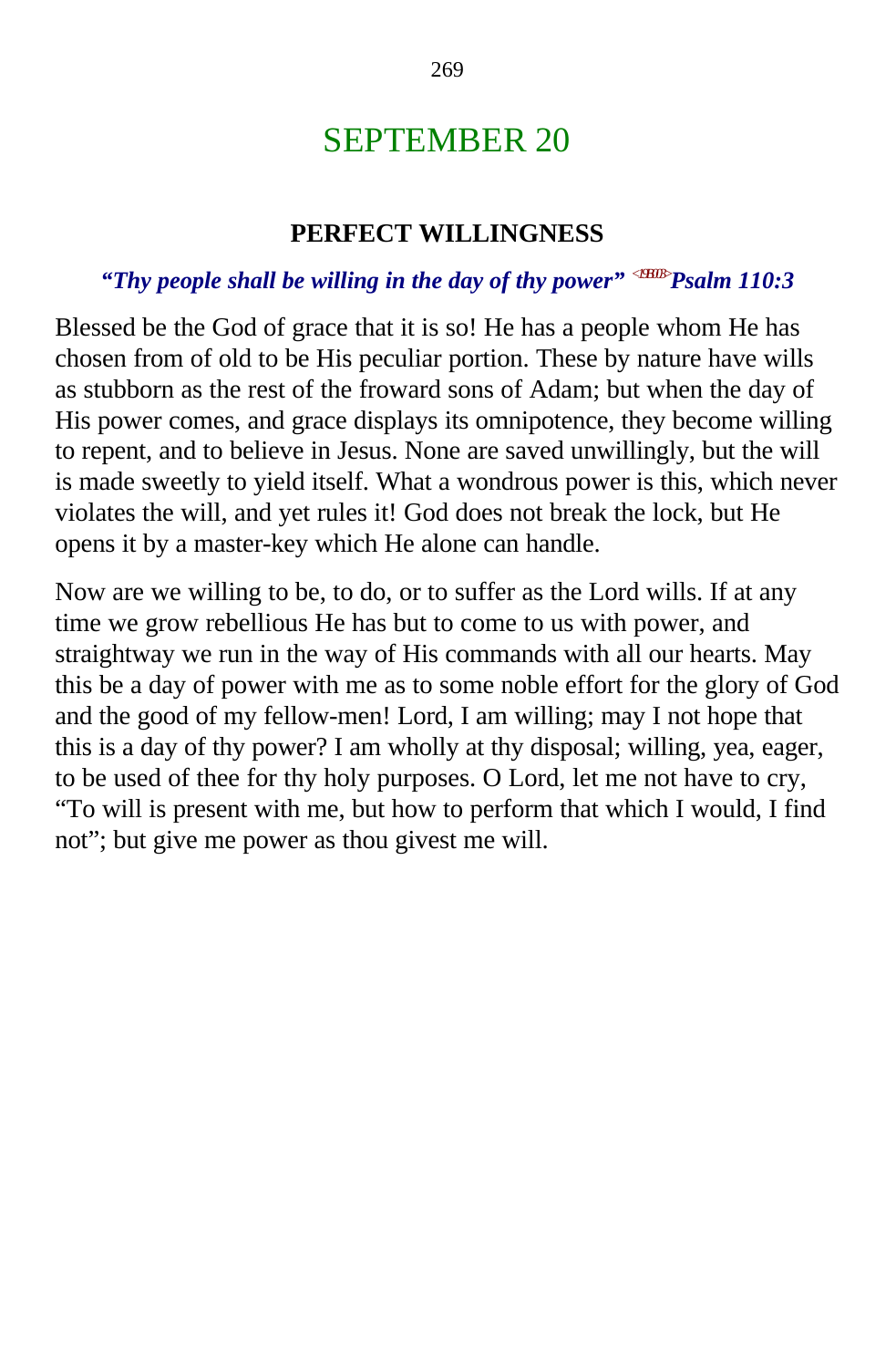## **LET TRIALS BLESS**

### *"Knowing that tribulation worketh patience" <450503>Romans 5:3*

This is a promise in essence if not in form. We have need of patience, and here we see the way of getting it. It is only by enduring that we learn to endure, even as by swimming men learn to swim. You could not learn that art on dry land, nor learn patience without trouble. Is it not worth while to suffer tribulation for the sake of gaining that beautiful equanimity of mind which quietly acquiesces in all the will of God?

Yet our text sets forth a singular fact, which is not according to nature, but is supernatural. Tribulation in and of itself worketh petulance, unbelief, and rebellion. It is only by the sacred alchemy of grace that it is made to work in us patience. We do not thresh the wheat to lay the dust: yet the flail of tribulation does this upon God's floor. We do not toss a man about in order to give him rest, and yet so the Lord dealeth with His children. Truly this is not the manner of man, but greatly redounds to the glory of our all-wise God.

Oh, for grace to let my trials bless me! Why should I wish to stay their gracious operation? Lord, I ask thee to remove my affliction, but I beseech thee ten times more to remove my impatience. Precious Lord Jesus, with thy cross engrave the image of thy patience on my heart.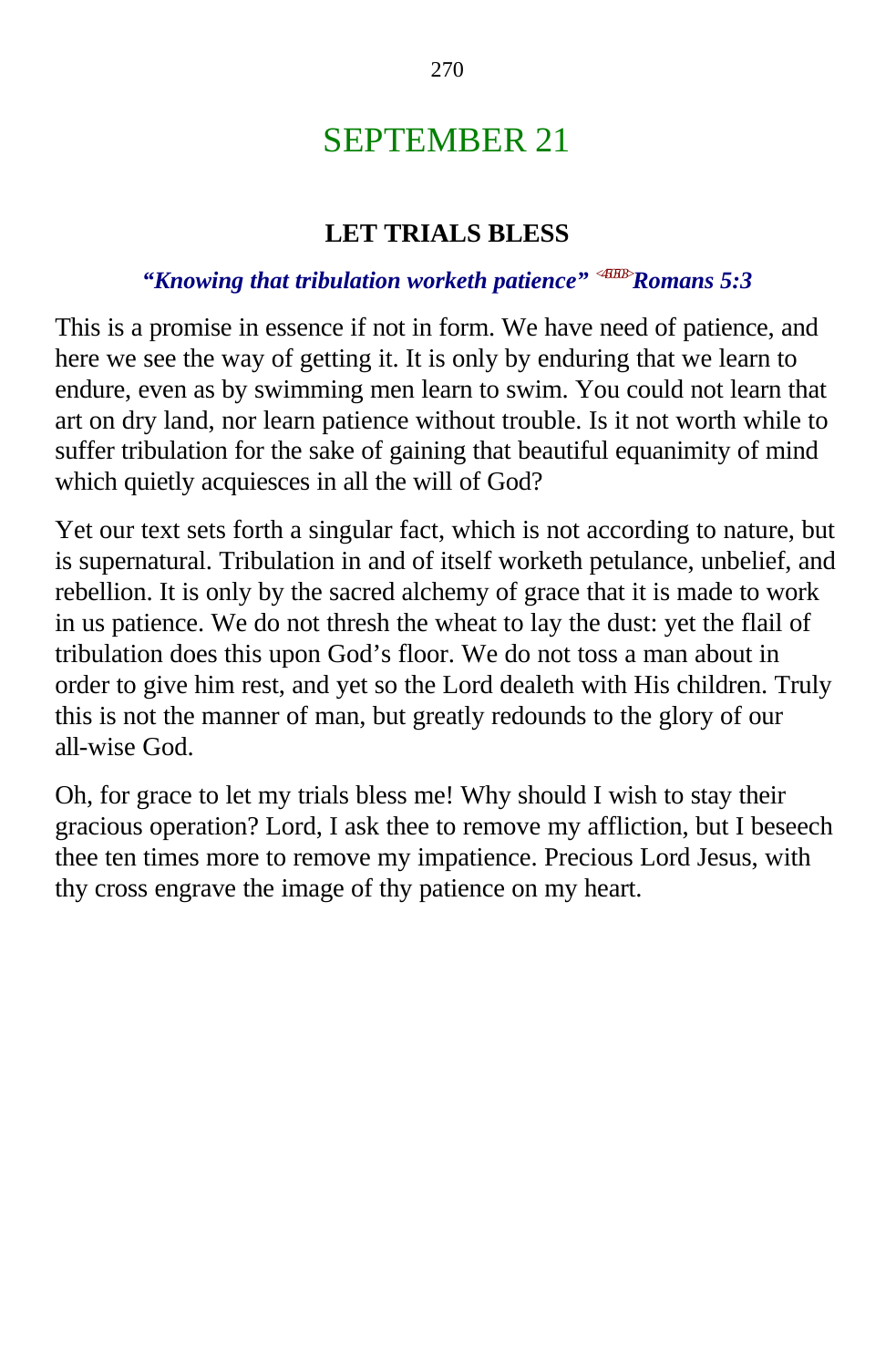### **BROAD RIVERS WITHOUT GALLEYS**

"But there the glorious Lord will be unto us a place of broad rivers and streams; wherein shall go no galley with oars, neither shall gallant ship pass thereby" **<233321>**Isaiah 33:21

The Lord will be to us the greatest good without any of the drawbacks which seem necessarily to attend the best earthly things. If a city is favored with broad rivers, it is liable to be attacked by galleys with oars, and other ships of war. But when the Lord represents the abundance of His bounty under this figure, He takes care expressly to shut out the fear which the metaphor might suggest. Blessed be His perfect love!

Lord, if thou send me wealth like broad rivers, do not let the galley with oars come up in the shape of worldliness or pride. If thou grant me abundant health and happy spirits, do not let "the gallant ship" of carnal ease come sailing up the flowing flood. If I have success in holy service, broad as the German Rhine, yet let me never find the galley of self-conceit and self-confidence floating on the waves of my usefulness. Should I be so supremely happy as to enjoy the light of thy countenance year after year, yet let me never despise thy feeble saints, nor allow the vain notion of my own perfection to sail up the broad rivers of my full assurance. Lord, give me that blessing which maketh rich, and neither addeth sorrow, nor addeth sin.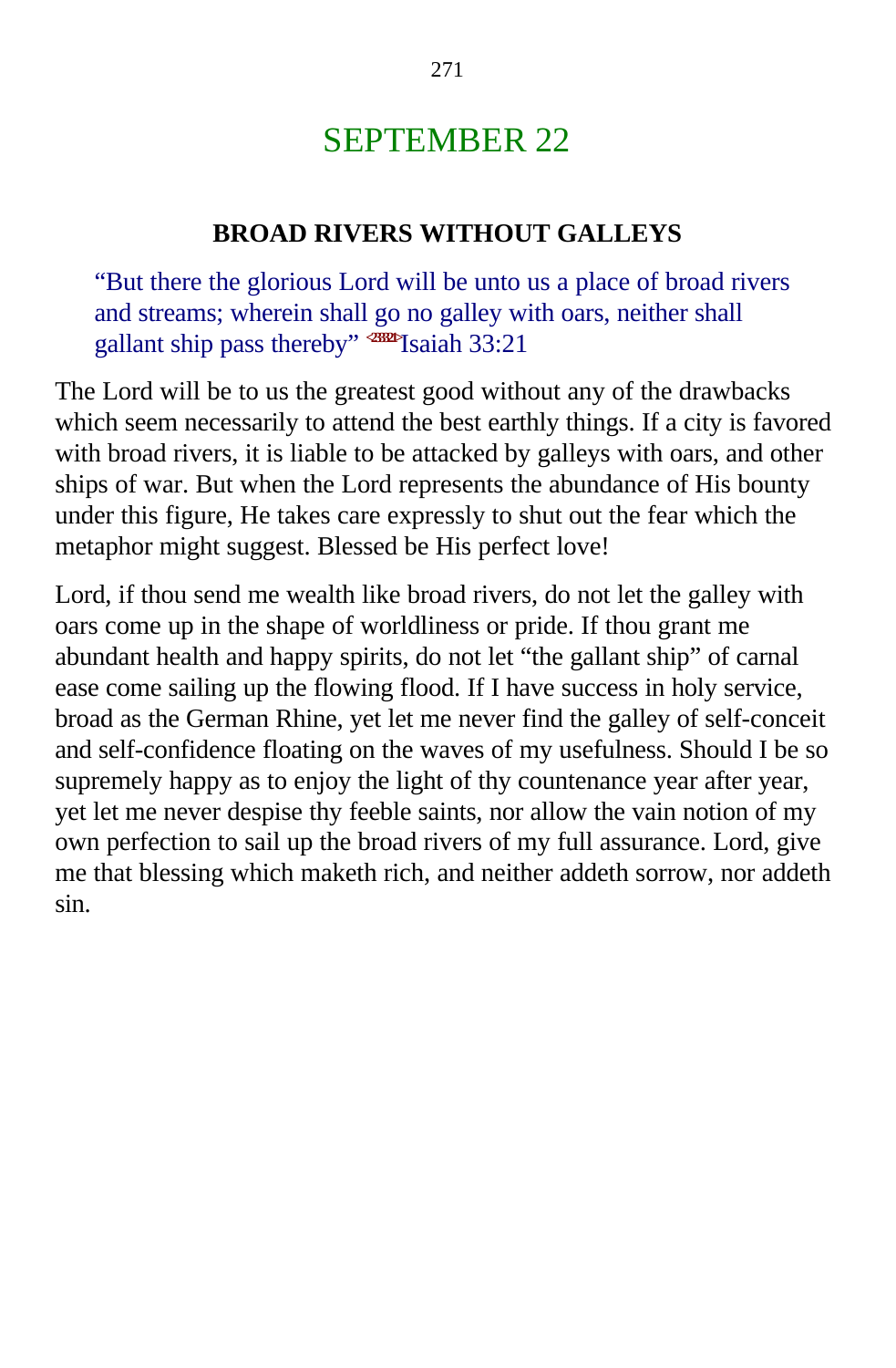#### **DELIVERANCE FROM DUST AND CHAFF**

"For, lo, I will command, and I will sift the house of Israel among all nations, like as corn is sifted in a sieve, yet shall not the least grain fall upon the earth"  $\frac{3000}{2}$ Amos 9:9

The sifting process is going on still. Wherever we go, we are still being winnowed and sifted. In all countries God's people are being tried "like as corn is sifted in a sieve." Sometimes the devil holds the sieve, and tosses us up and down at a great rate, with the earnest desire to get rid of us for ever. Unbelief is not slow to agitate our heart and mind with its restless fears. The world lends a willing hand at the same process, and shakes us to the right and to the left with great vigor. Worst of all, the church, so largely apostate as it is, comes in to give a more furious force to the sifting process.

Well, well! let it go on. Thus is the chaff severed from the wheat. Thus is the wheat delivered from dust and chaff. And how great is the mercy which comes to us in the text, "yet shall not the least grain fall upon the earth"! All shall be preserved that is good, true, gracious. Not one of the least of believers shall be lost, neither shall any believer lose anything worth calling a loss. We shall be so kept in the sifting that it shall be a real gain to us through Christ Jesus.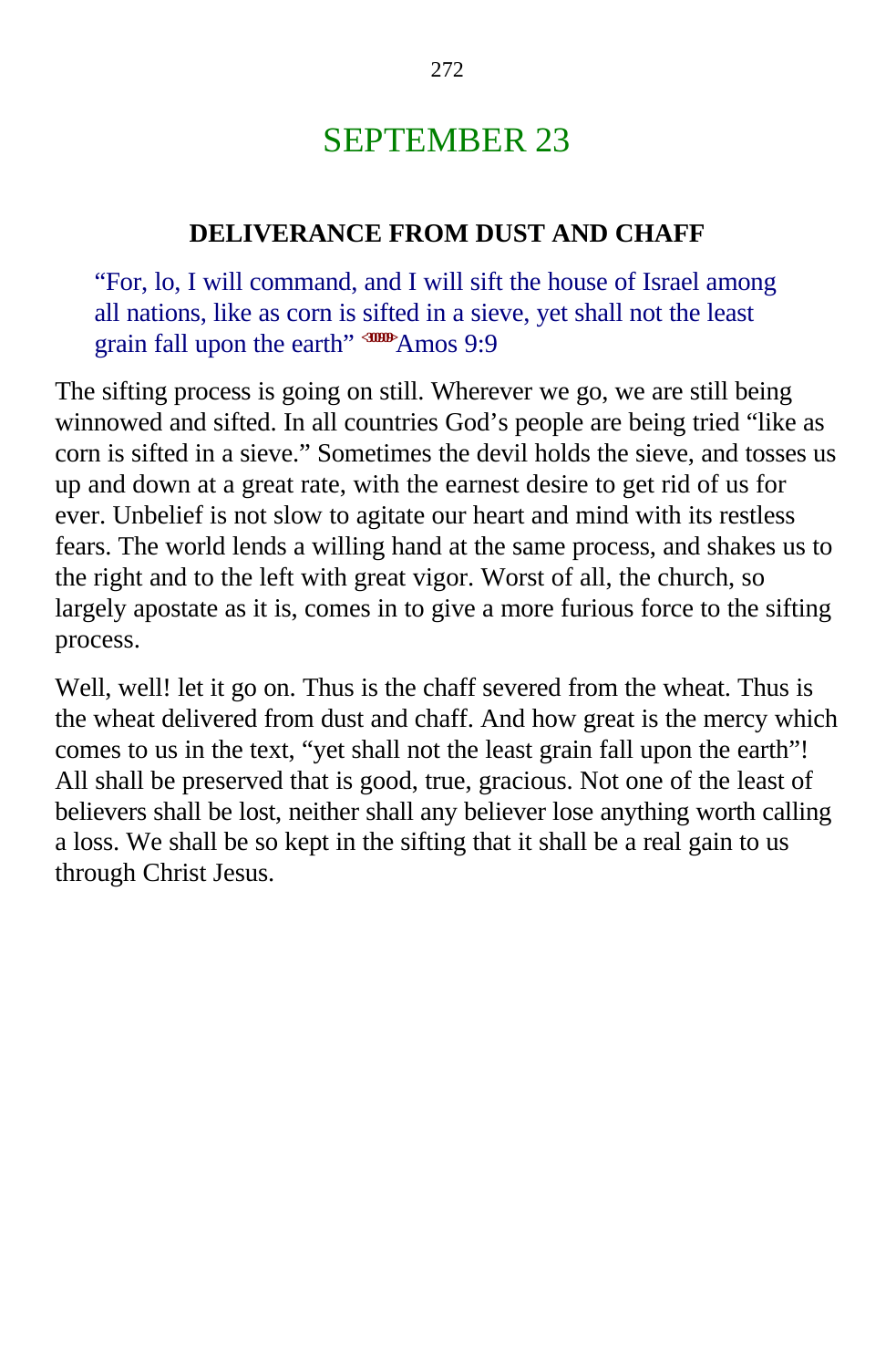#### **THE LIFE-GIVING STREAM**

#### *"And it shall come to pass, that every thing that liveth, which moveth, whithersoever the rivers shall come, shall live*" <sup>26409</sup> Ezekiel 47:9

The living waters, in the prophet's vision, flowed into the Dead Sea, and carried life with them, even into that stagnant lake. Where grace goes, spiritual life is the immediate and the everlasting consequence. Grace proceeds sovereignly according to the will of God, even as a river in all its windings follows its own sweet will; and wherever it comes it does not wait for life to come to it, but it creates life by its own quickening flow. Oh, that it would pour along our streets, and flood our slums! Oh, that it would now come into my house, and rise till every chamber were made to swim with it! Lord, let the living water flow to my family and my friends, and let it not pass me by. I hope I have drunk of it already; but I desire to bathe in it, yea, to swim in it. O my Savior, I need life more abundantly. Come to me, I pray thee, till every part of my nature is vividly energetic and intensely active. Living God, I pray thee, fill me with thine own life. I am a poor, dry stick; come and make me so to live that, like Aaron's rod, I may bud and blossom and bring forth fruit unto thy glory. Quicken me, for the sake of my Lord Jesus. Amen.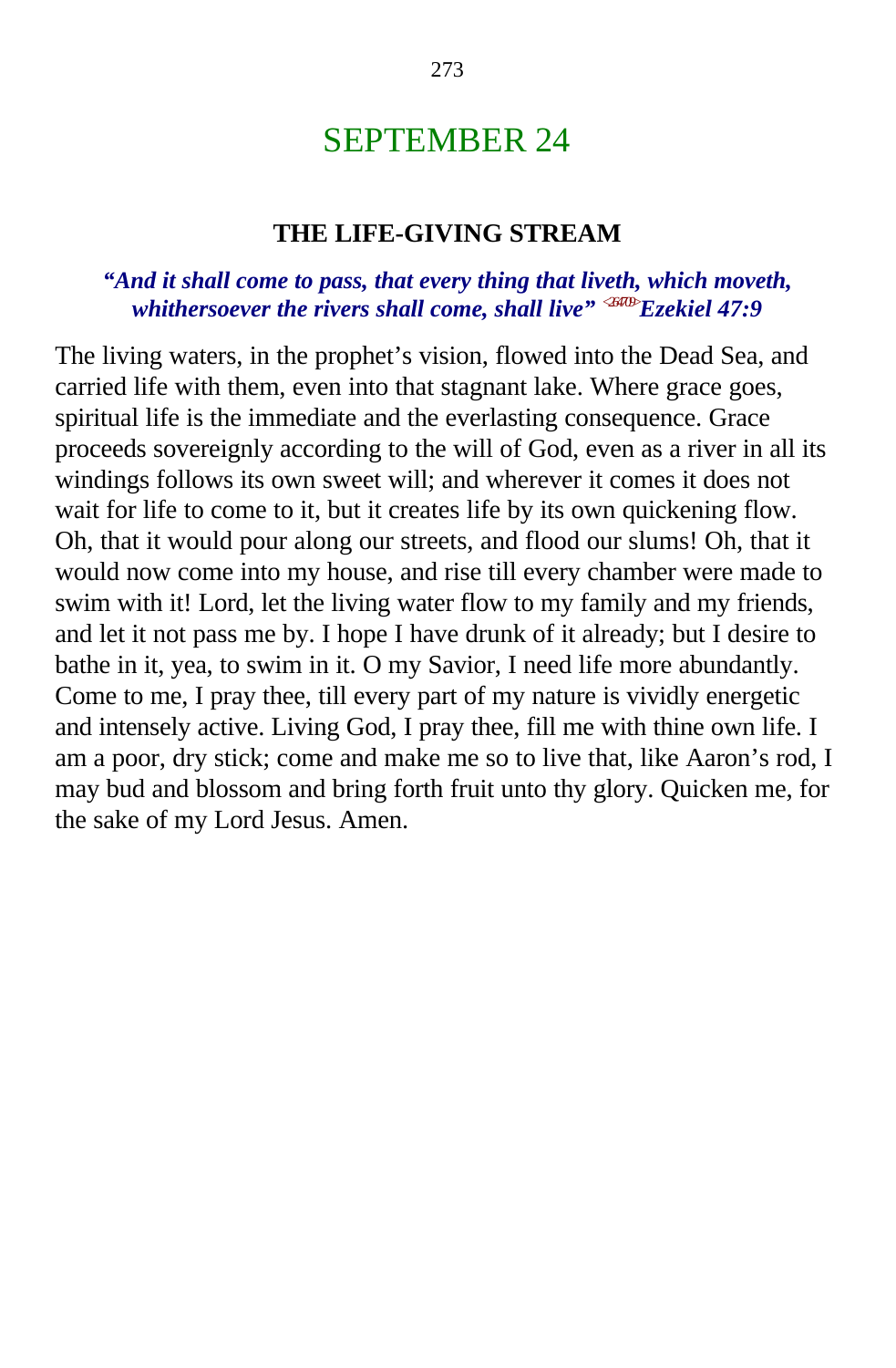### **THE SACRIFICE HAS BEEN ACCEPTED**

"If the Lord were pleased to kill us, he would not have received a burnt offering and a meat offering at our hands, neither would he have showed us all these things" *ITES*Judges 13:23

This is a sort of promise deduced by logic. It is an inference fairly drawn from ascertained facts. It was not likely that the Lord had revealed to Manoah and his wife that a son would be born to them, and yet had it in His heart to destroy them. The wife reasoned well, and we shall do well if we follow her line of argument.

The Father has accepted the great sacrifice of Calvary, and has declared Himself well pleased therewith; how can He now be pleased to kill us? Why a substitute if the sinner must still perish? The accepted sacrifice of Jesus puts an end to fear.

The Lord has shown us our election, our adoption, our union to Christ, our marriage to the Well-beloved: how can lie now destroy us? The promises are loaded with blessings, which necessitate our being preserved unto eternal life. It is not possible for the Lord to cast us away, and yet fulfill His covenant. The past assures us, and the future reassures us. We shall not die, but live; for we have seen Jesus, and in Him we have seen the Father by the illumination of the Holy Ghost. Because of this life-giving sight we must live for ever.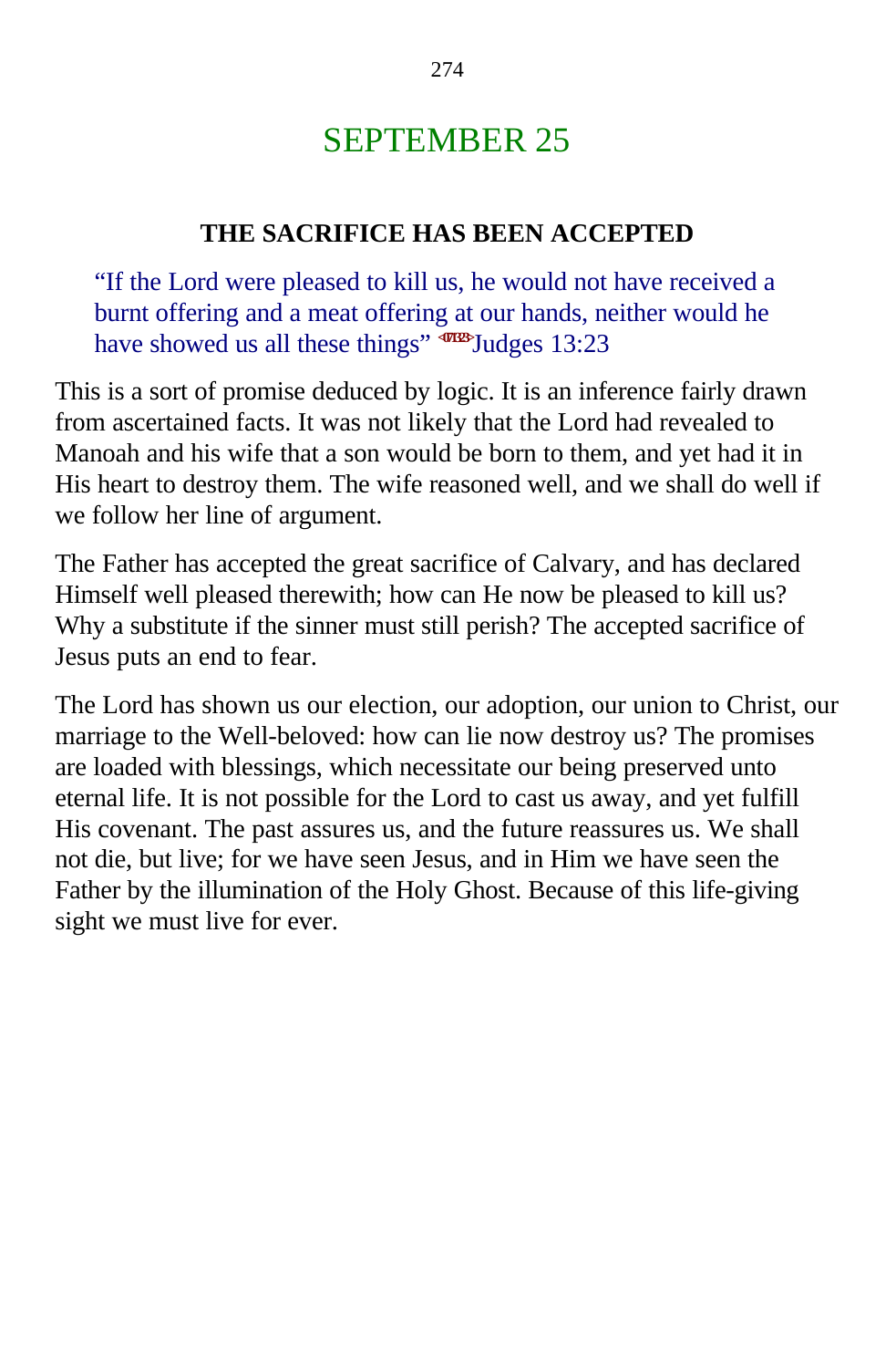## **AMONG THE REDEEMED**

### *"Lo, the people shall dwell alone, and shall not be reckoned among the nations" <042309>Numbers 23:9*

Who would wish to dwell among the nations, and to be numbered with them? Why, even the professing church is such that to follow the Lord fully within its bounds is very difficult. There is such a mingling and mixing that one often sighs for "a lodge in some vast wilderness."

Certain it is that the Lord would have His people follow a separated path as to the world, and come out decidedly and distinctly from it. We are set apart by the divine decree, purchase, and calling, and our inward experience has made us greatly to differ from men of the world; and therefore our place is not in their Vanity Fair, nor in their City of Destruction, but in the narrow way where all true pilgrims must follow their Lord.

This may not only reconcile us to the world's cold shoulder and sneers, but even cause us to accept them with pleasure as being a part of our covenant portion. Our names are not in the same book, we are not of the same seed, we are not bound for the same place, neither are we trusting to the same guide, therefore it is well that we are not of their number. Only let us be found in the number of the redeemed, and we are content to be odd and solitary to the end of the chapter.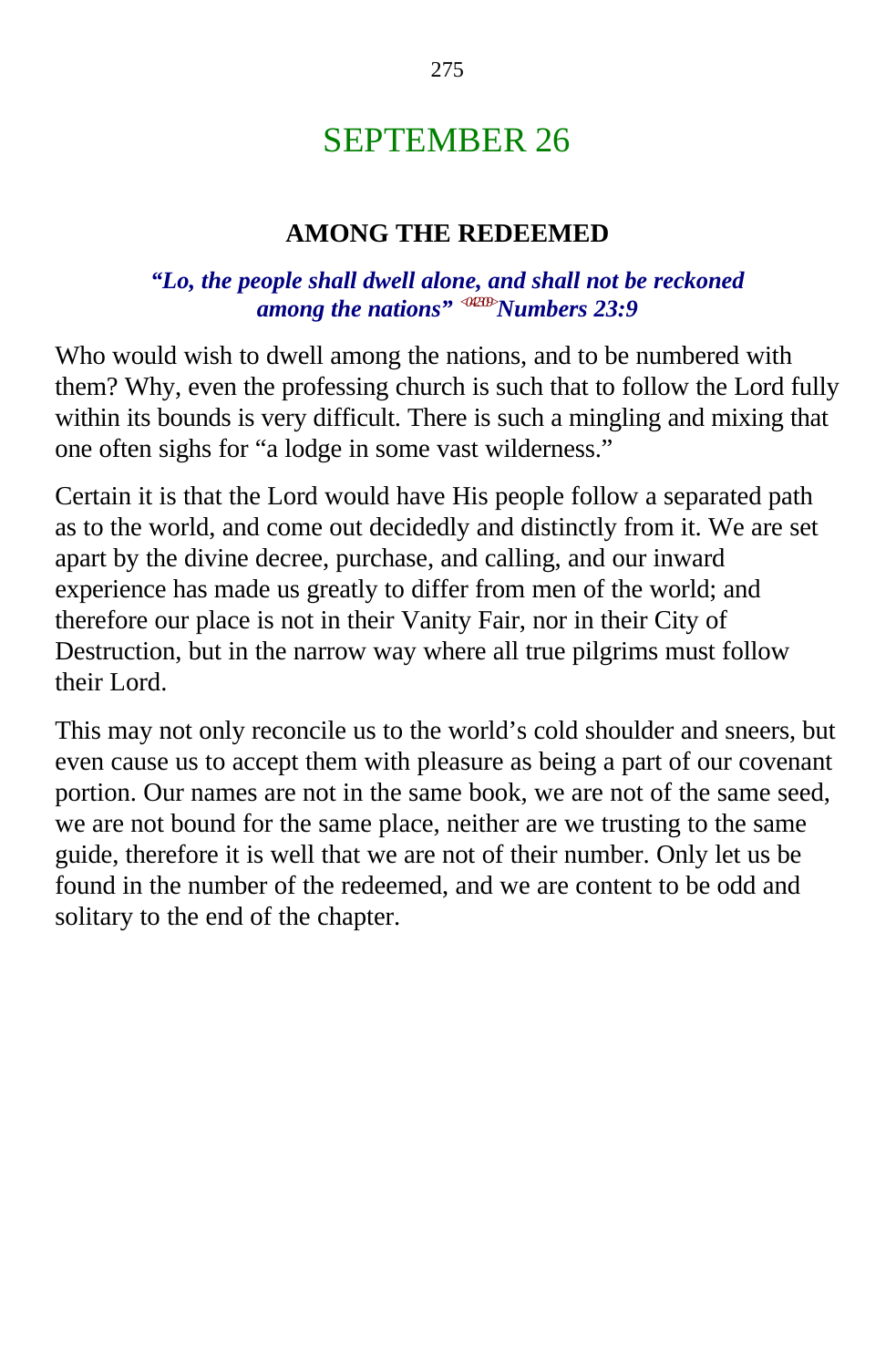### **THE DIVINE LIGHT IN DARKNESS**

### *"For thou wilt light my candle" <191828>Psalm 18:28*

It may be that my soul sits in darkness; and if this be of a spiritual kind, no human power can bring me light. Blessed be God! He can enlighten my darkness, and at once light my candle. Even though I may be surrounded by a "darkness which might be felt," yet He can break the gloom, and immediately make it bright around me.

The mercy is, that if He lights the candle none can blow it out, neither will it go out for lack of substance, nor burn out of itself through the lapse of hours. The lights which the Lord kindled in the beginning are shining still. The Lord's lamps may need trimming, but He does not put them out.

Let me, then, like the nightingale, sing in the dark. Expectation shall furnish me with music, and hope shall pitch the tune. Soon I shall rejoice in a candle of God's lighting. I am dull and dreary just now. Perhaps it is the weather, or bodily weakness, or the surprise of a sudden trouble; but whatever has made the darkness, it is God alone who will bring the light. My eyes are unto Him alone. I shall soon have the candles of the Lord shining about me; and, further on in His own good time, I shall be where they need no candle, neither light of the sun. Hallelujah!

276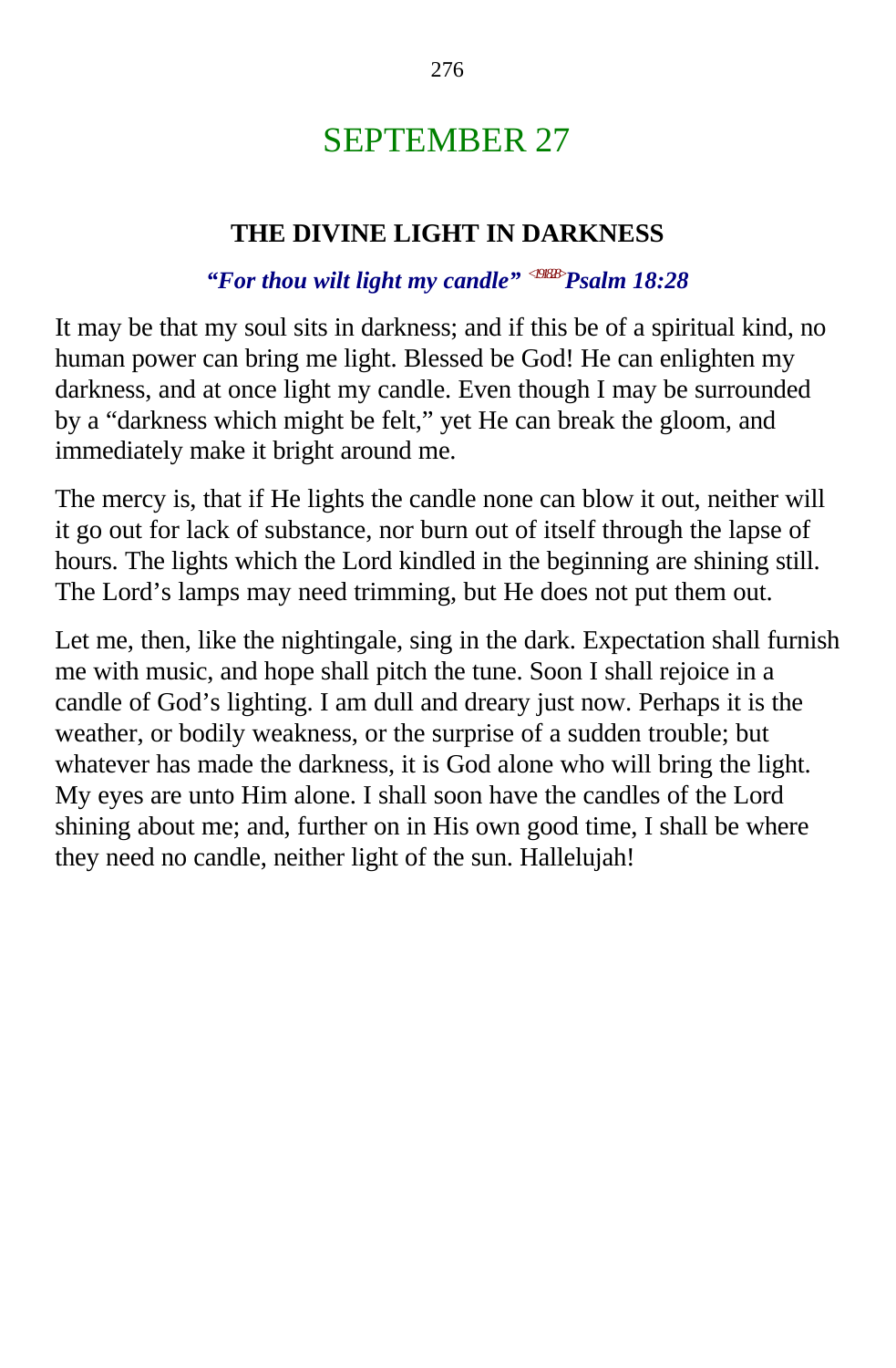### **WORK IS DONE; REST IN HIM**

### *"There remaineth therefore a rest to the people of God"*  $\frac{\text{SMD}}{\text{SMD}}$ *Hebrews 4:9*

God has provided a Sabbath, and some must enter into it. Those to whom it was first preached entered not in because of unbelief; therefore, that Sabbath remains for the people of God. David sang of it; but he had to touch the minor key, for Israel refused the rest of God. Joshua Could not give it, nor Canaan yield it: it remains for believers.

Come, then, let us labor to enter into this rest. Let us quit the weary toil of sin and self. Let us cease from all confidence, even in those works of which it might be said, "They are very good." Have we any such? Still, let us cease from our own works, as God did from His. Now let us find solace in the finished work of our Lord Jesus. Everything is fully done: justice demands no more. Great peace is our portion in Christ Jesus.

As to providential matters, the work of grace in the soul, and the work of the Lord in the souls of others, let us cast these burdens upon the Lord, and rest in Him. When the Lord gives us a yoke to bear, He does so that by taking it up we may find rest. By faith we labor to enter into the rest of God, and we renounce all rest in self-satisfaction or indolence. Jesus Himself is perfect rest and we are filled to the brim in Him.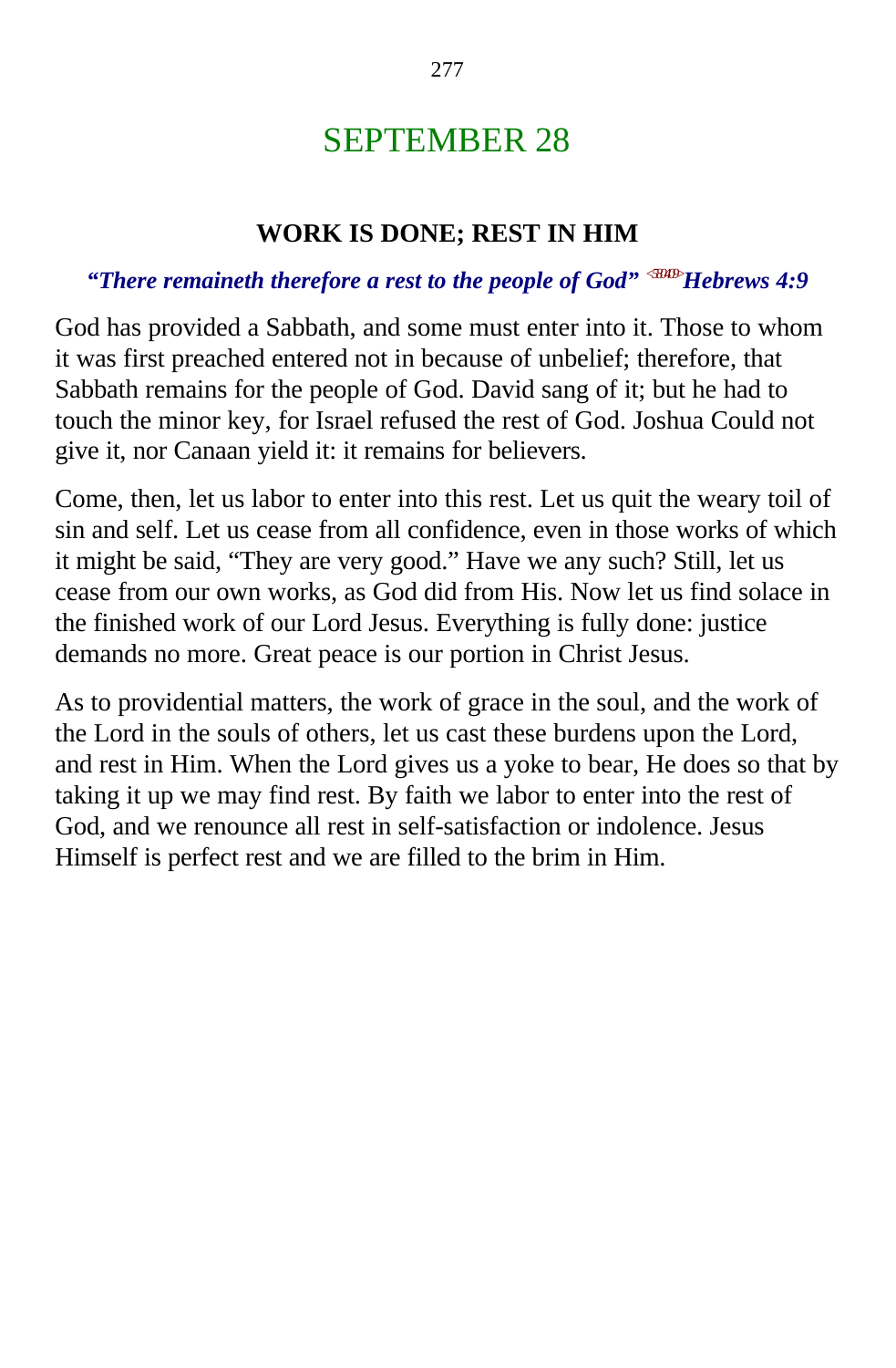### **TO GLORIFY CHRIST JESUS**

### *"He shall glorify me: for he shall receive of mine, and shall shew it unto you." <431614>John 16:14*

The Holy Ghost Himself cannot better glorify the Lord Jesus than by showing to us Christ's own things. Jesus is His own best commendation. There is no adorning Him except with His own gold.

The Comforter shows us that which He has received of our Lord Jesus. We never see anything aright till He reveals it. He has a way of opening our minds, and of opening the Scriptures, and by this double process He sets forth our Lord to us. There is much art in setting forth a matter, and that art belongs in the highest degree to the Spirit of truth. He shows us the things themselves. This is a great privilege, as those know who have enjoyed the hallowed vision.

Let us seek the illumination of the Spirit; not to gratify our curiosity, nor even to bring us personal comfort, so much as to glorify the Lord Jesus. Oh, to have worthy ideas of Him! Groveling notions dishonor our precious Lord. Oh, to have such vivid impressions of His person, and work, and glory, that we may with heart and soul cry out to His praise! Where there is a heart enriched by the Holy Ghost's teaching there will be a Savior glorified beyond expression. Come, Holy Spirit, heavenly light, and show us Jesus our Lord!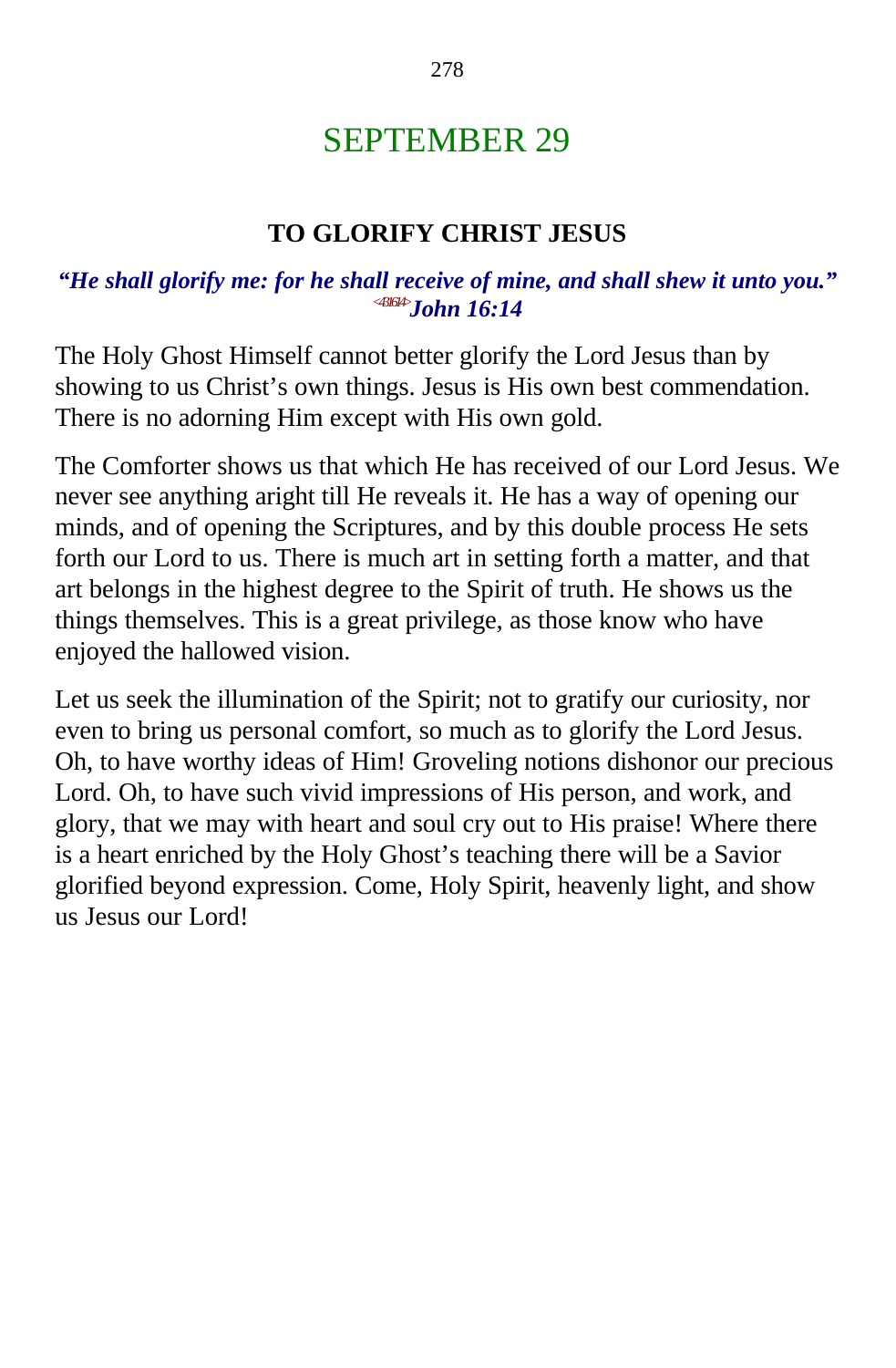### **NEEDS TO OPEN OUR MOUTHS**

### *"Open thy mouth wide, and I will fill it"* <sup> $\triangle B2D$ </sup> *Psalm 81:10*

What an encouragement to pray! Our human notions would lead us to ask small things because our deservings are so small; but the Lord would have us request great blessings. Prayer should be as simple a matter as the opening of the mouth; it should be a natural, unconstrained utterance. When a man is earnest he opens his mouth wide, and our text urges us to be fervent in our supplications.

Yet it also means that we may make bold with God, and ask many and large blessings at His hands. Read the whole verse, and see the argument: "I am Jehovah, thy God, which brought thee out of the land of Egypt: open thy mouth wide, and I will fill it. Because the Lord has given us so much He invites us to ask for more, yea, to expect more.

See how the little birds in their nests seem to be all mouth when the mother comes to feed them. Let it be the same with us. Let us take in grace at every door. Let us drink it in as a sponge sucks up the water in which it lies. God is ready to fill us if we are Only ready to be filled. Let our needs make us open our mouths; let our faintness cause us to open our mouths and pant; yea, let our alarm make us open our mouths with a child's cry. The opened mouth shall be filled by the Lord Himself. So be it unto us, O Lord, this day.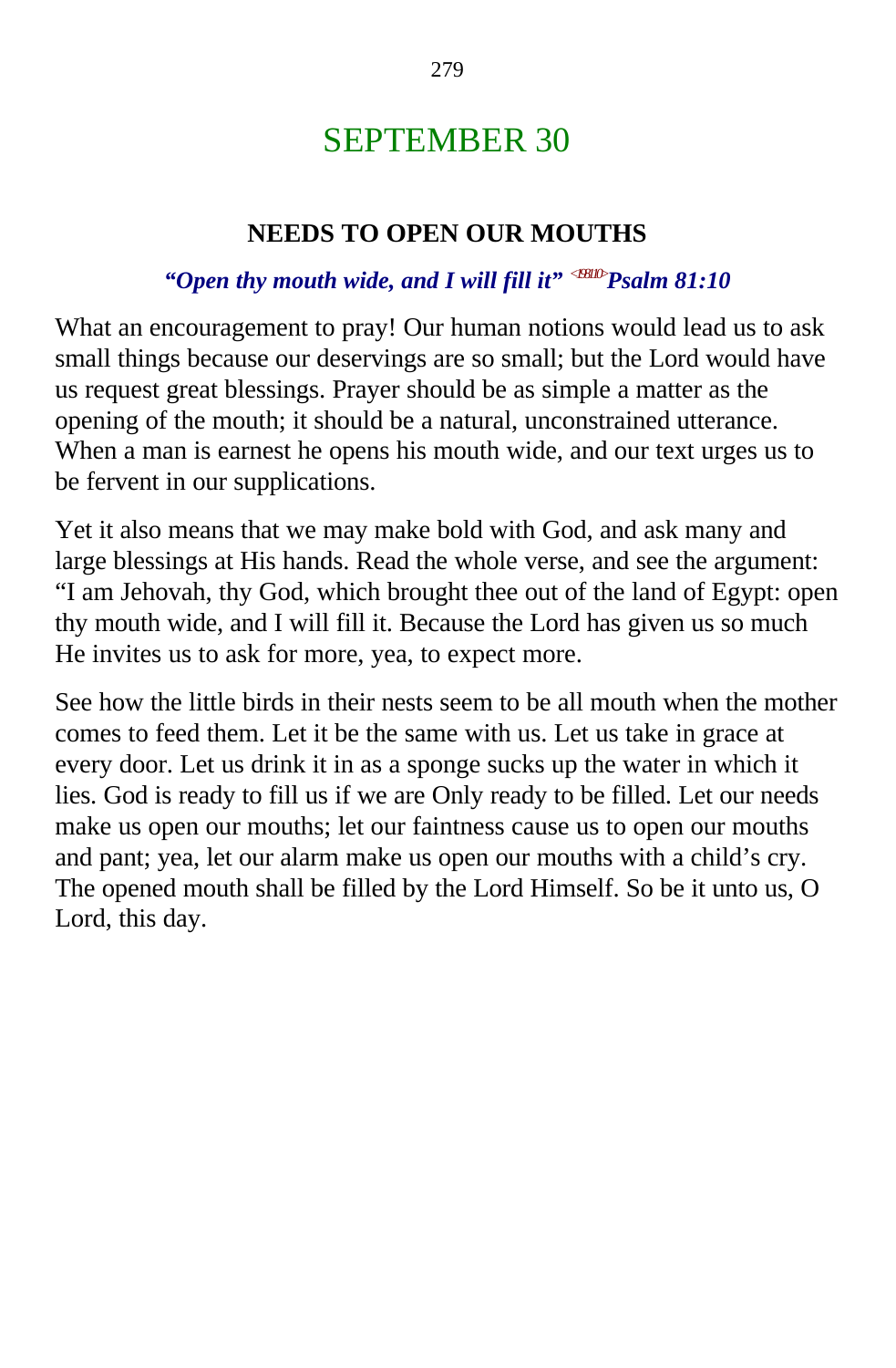# THE MONTH OF OCTOBER

## OCTOBER 1

## **A COVENANT HE REMEMBERS**

*"He hath given meat unto them that fear him: he will ever be mindful of his covenant" <19B105>Psalm 111:5*

Those who fear God need not fear want. Through all these long years the Lord has always found meat for His own children, whether they have been in the wilderness, or by the brook Cherith, or in captivity, or in the midst of famine. Hitherto the Lord has given us day by day our daily bread, and we doubt not that He will continue to feed us till we want no more.

As to the higher and greater blessings of the covenant of grace, He will never cease to supply them as our case demands. He is mindful that He made the covenant, and never acts as if He regretted it. He is mindful of it when we provoke Him to destroy us. He is mindful to love us, keep us, and comfort us, even as He engaged to do. He is mindful of every jot and tittle of His engagements, never suffering one of His words to fall to the ground.

We are sadly unmindful of our God, but He is graciously mindful of us. He cannot forget His Son who is the Surety of the Covenant, nor His Holy Spirit who actively carries out the covenant, nor His own honor, which is bound up with the covenant. Hence the foundation of God standeth sure, and no believer shall lose his divine inheritance, which is his by a covenant of salt.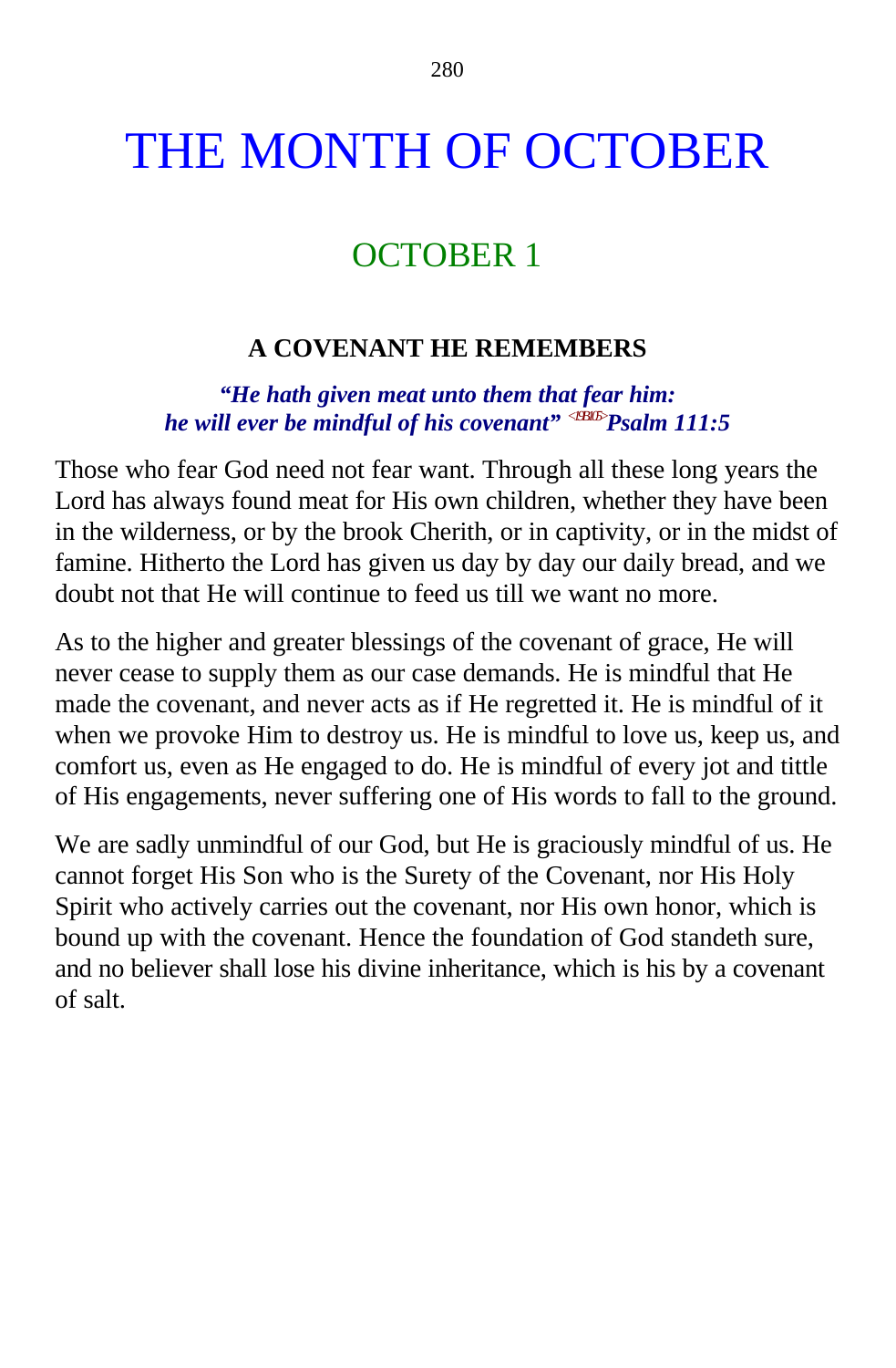### **COMFORT EN ROUTE HOME**

"And Joseph said unto his brethren, I die: and God will surely visit you, and bring you out of this land unto the land which he sware to Abraham, to Isaac, and to Jacob" **<015024>**Genesis 50:24

Joseph had been an incarnate providence to his brethren. All our Josephs die, and a thousand comforts die with them. Egypt was never the same to Israel after Joseph was dead, nor can the world again be to some of us what it was when our beloved ones were alive.

But see how the pain of that sad death was alleviated! They had a promise that the living God would visit them. A visit from Jehovah! What a favor! What a consolation! What a Heaven below! O Lord, visit us this day; though indeed we are not worthy that thou shouldest come under our roof.

But more was promised: the Lord would bring them out. They would find in Egypt a cold welcome when Joseph was dead; nay, it would become to them a house of bondage. But it was not to be so for ever; they would come out of it by a divine deliverance, and march to the land of promise. We shall not weep here for ever. We shall be called home to the glory-land to join our dear ones. Wherefore, "comfort one another with these words."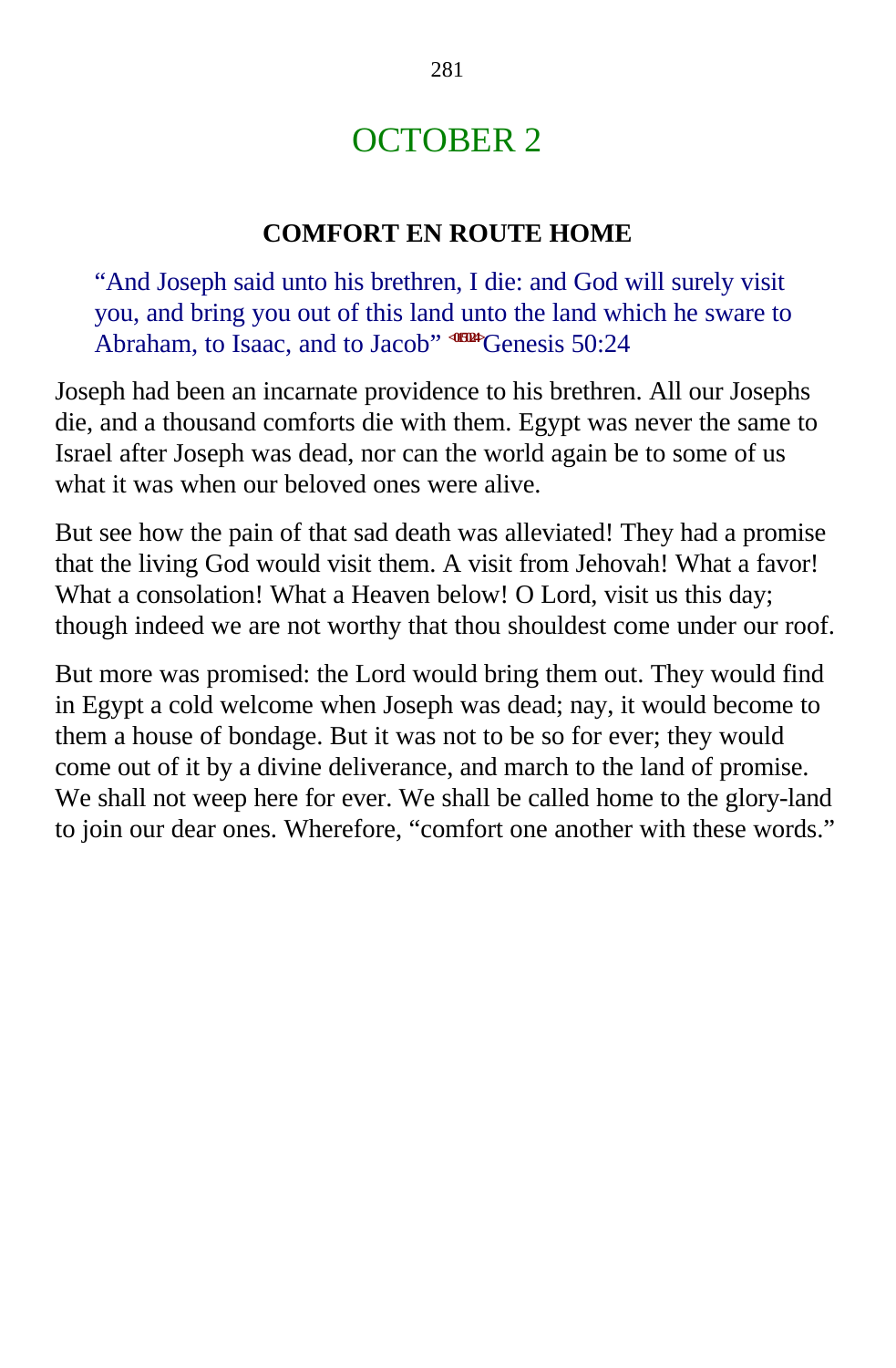### **REFLECTORS OF THE LORD'S BEAUTY**

### *"As for me, I will behold thy face in righteousness; I shall be satisfied, when I awake, with thy likeness" <191715>Psalm 17:15*

The portion of other men fills their bodies, and enriches their children, but the portion of the believer is of another sort. Men of the world have their treasure in this world, but men of the world to come look higher and further.

Our possession is twofold. We have God's presence here and His likeness hereafter. Here we behold the face of the Lord in righteousness, for we are justified in Christ Jesus. Oh, the joy of beholding the face of a reconciled God! The glory of God in the face of Jesus Christ yields us Heaven below, and it will be to us the Heaven of Heaven above.

But seeing does not end it: we are to be changed into that which we gaze upon. We shall sleep a while and then wake up to find ourselves as mirrors which reflect the beauties of our Lord. Faith sees God with a transforming look. The heart receives the image of Jesus into its own depths, till the character of Jesus is imprinted on the soul. This is satisfaction. To see God and to be like Him — what more can I desire? David's assured confidence is here by the Holy Ghost made to be the Lord's promise. I believe it. I expect it. Lord, vouchsafe it. Amen.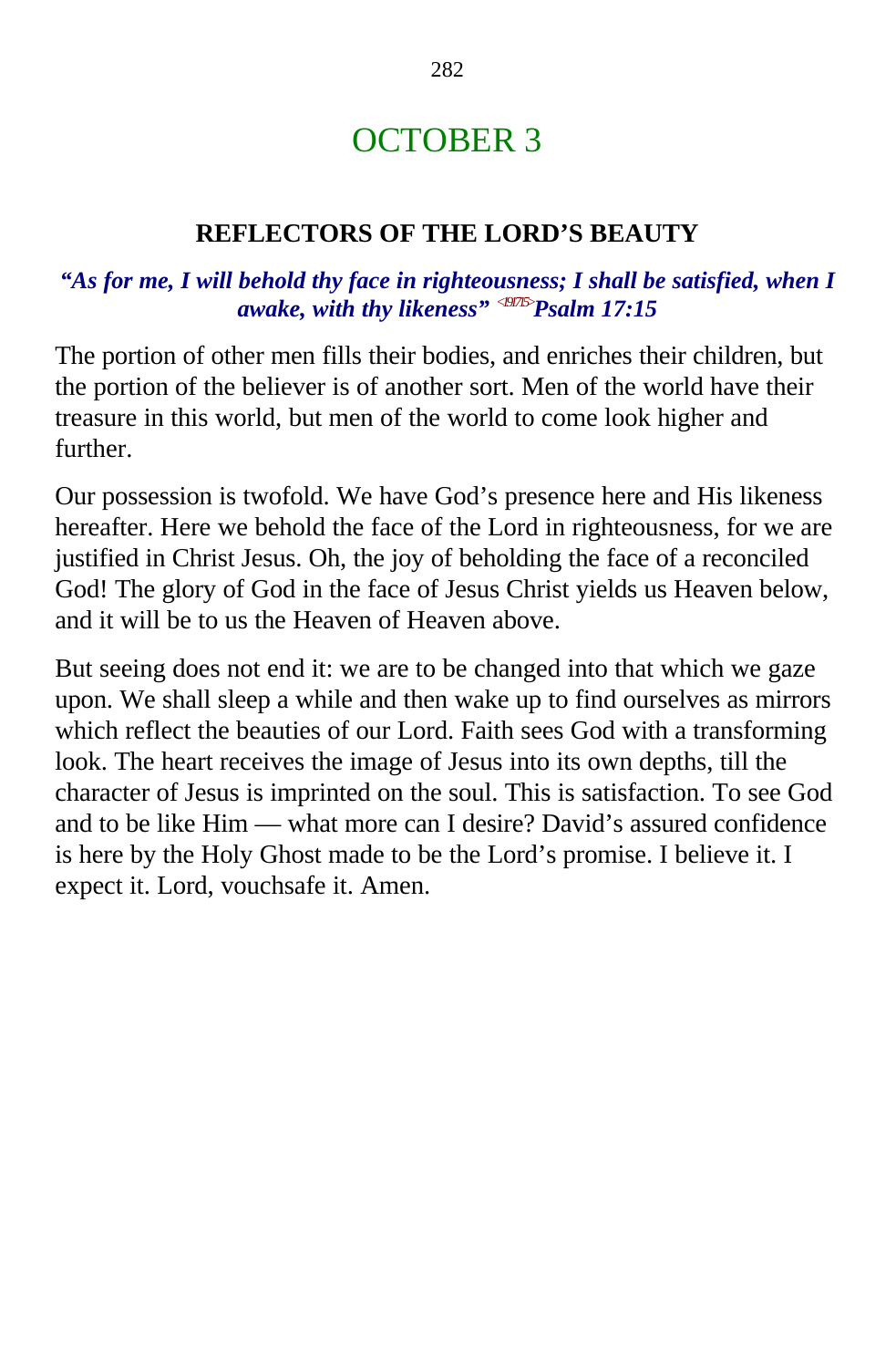#### **THE MIGHTY MAGNET**

#### *"And I, if I be lifted up from the earth, will draw all men unto me" <431232>John 12:32*

Come, ye workers, be encouraged. You fear that you cannot draw a congregation. Try the preaching of a crucified, risen, and ascended Savior; for this is the greatest "draw" that was ever yet manifested among men. What drew you to Christ but Christ? What draws you to Him now but His own blessed self? If you have been drawn to religion by anything else, you will soon be drawn away from it; but Jesus has held you, and will hold you even to the end. Why, then, doubt His power to draw others? Go with the name of Jesus to those who have hitherto been stubborn, and see if it does not draw them.

No sort of man is beyond this drawing power. Old and young, rich and poor, ignorant and learned, depraved or amiable — all men shall feel the attractive force. Jesus is the one magnet. Let us not think of any other. Music will not draw to Jesus, neither will eloquence, logic, ceremonial, or noise. Jesus Himself must draw men to Himself; and Jesus is quite equal to the work in every case. Be not tempted by the quackeries of the day; but as workers for the Lord work in His own way, and draw with the Lord's own cords. Draw to Christ, and draw by Christ, for then Christ will draw by you.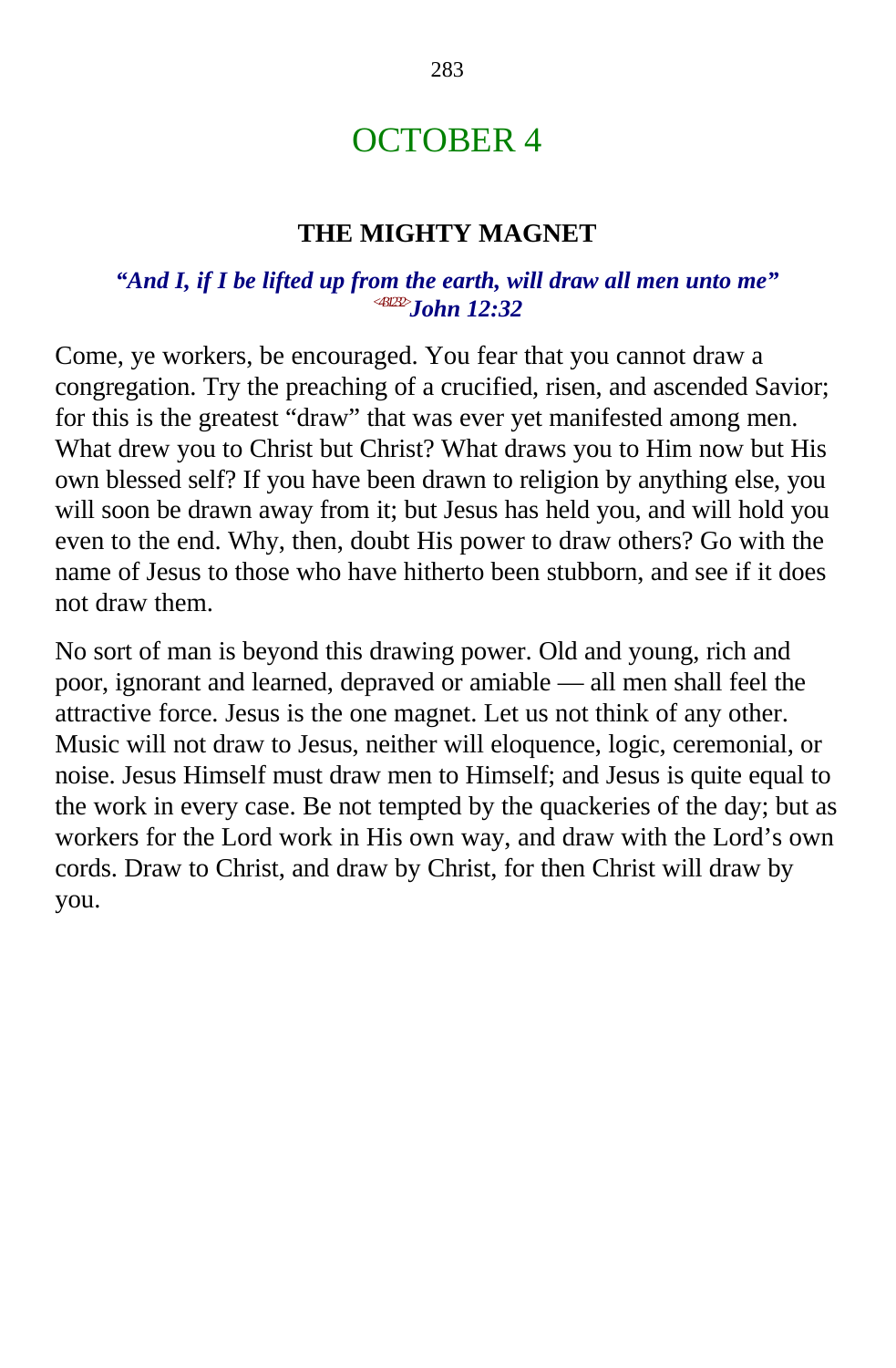## **AT GOD'S BIDDING**

"And the remnant of Jacob shall be in the midst of many people as a dew from the Lord, as the showers upon the grass, that tarrieth not for man, nor waiteth for the sons of men." **ANDIMEX** 5:7

If this be true of the literal Israel, much more is it true of the spiritual Israel, the believing people of God. When saints are what they should be, they are an incalculable blessing to those among whom they are scattered.

They are as the dew; for in a quiet, unobtrusive manner they refresh those around them. Silently but effectually they minister to the life, growth, and joy of those who dwell with them. Coming fresh from Heaven, glistening like diamonds in the sun, gracious men and women attend to the feeble and insignificant till each blade of grass has its own drop of dew. Little as individuals, they are, when united, all-sufficient for the purposes of love which the Lord fulfills through them. Dewdrops accomplish the refreshing of broad acres. Lord, make us like the dew!

Godly people are as showers which come at God's bidding without man's leave and license. They work for God whether men desire it or not; they no more ask human permission than the rain does. Lord, make us thus boldly prompt, and free in thy service wherever our lot is cast.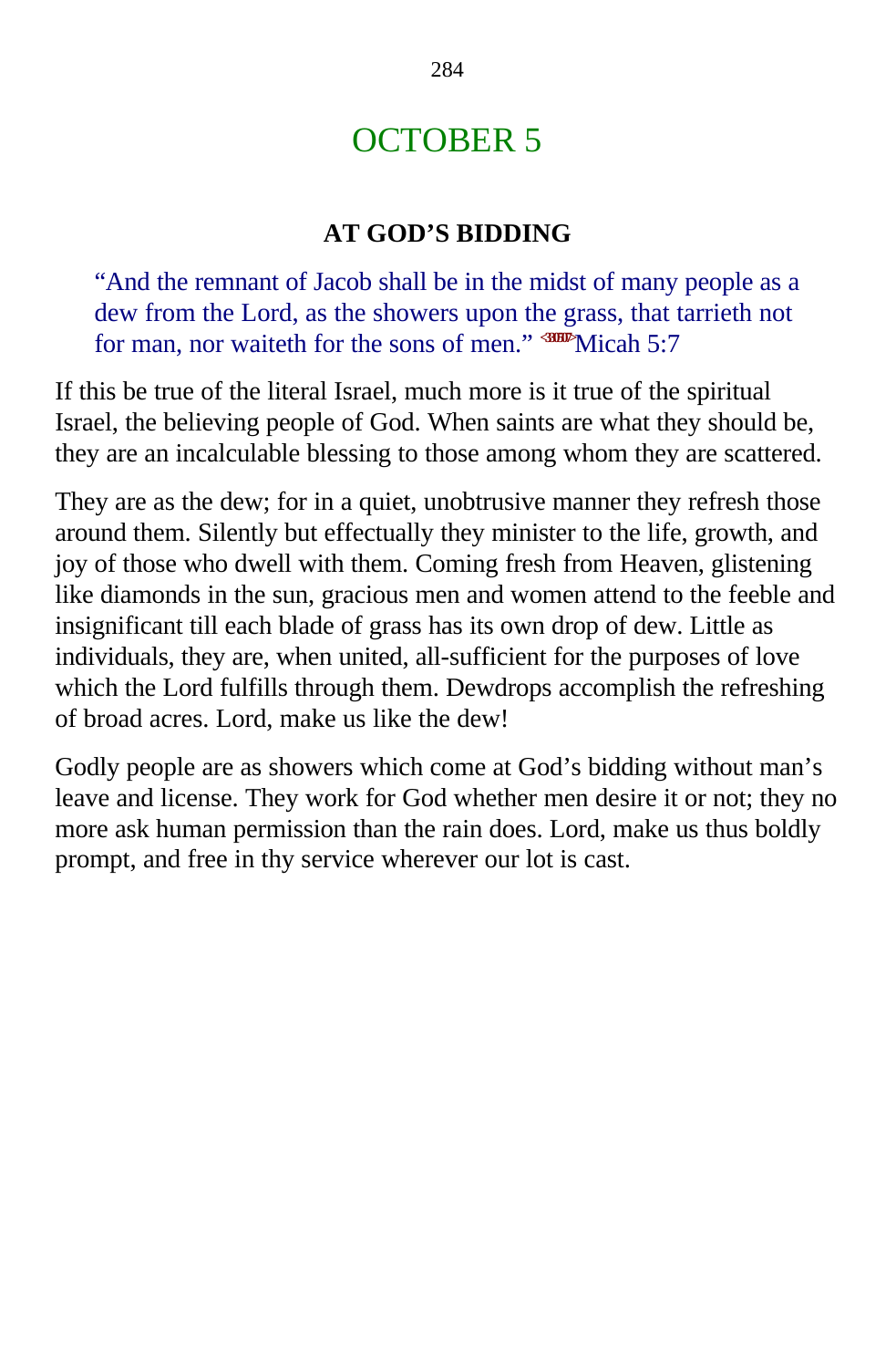### **THE LEADERSHIP OF OUR GUIDE**

#### *"Howbeit when he, the Spirit of truth, is come, he will guide you into all truth*" <sup>*AKB3*</sup>*John 16:13*

Truth is like a vast cavern into which we desire to enter, but we are not able to traverse it alone. At the entrance it is clear and bright; but if we would go further and explore its innermost recesses, we must have a guide, or we shall lose ourselves. The Holy Spirit, who knows all truth perfectly, is the appointed guide of all true believers, and He conducts them as they are able to bear it, from one inner chamber to another, so that they behold the deep things of God, and His secret is made plain to them.

What a promise is this for the humbly inquiring mind! We desire to know the truth, and to enter into it. We are conscious of our own aptness to err, and we feel the urgent need of a guide. We rejoice that the Holy Spirit is come and abides among us. He condescends to act as a guide to us, and we gladly accept His leadership. "All truth" we wish to learn, that we may not be one-sided and out of balance. We would not be willingly ignorant of any part of revelation lest thereby we should miss blessing, or incur sin. The Spirit of God has come that He may guide us into all truth: let us with obedient hearts hearken to His words and follow His lead.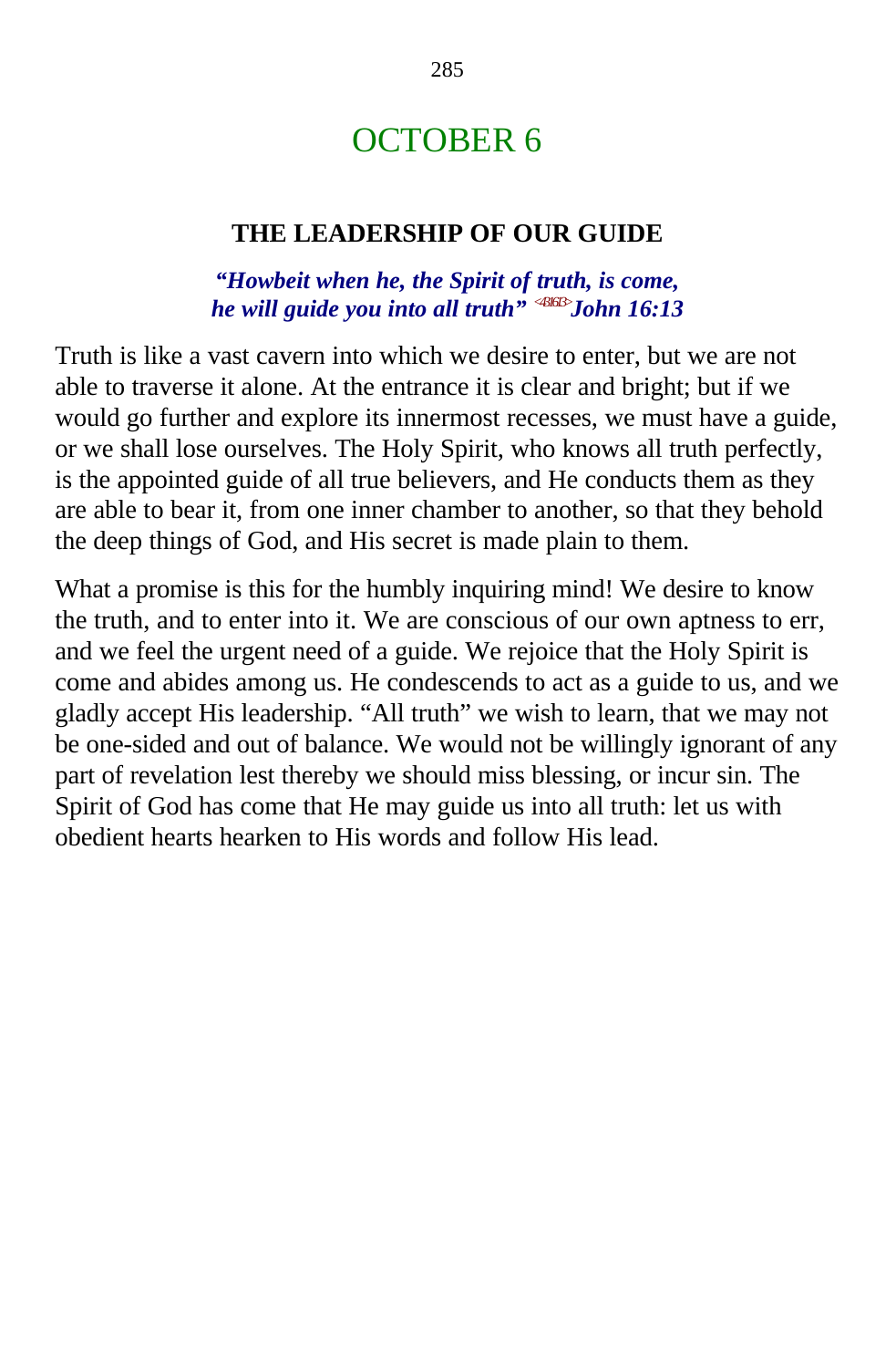### **ALWAYS FIRST IN FELLOWSHIP**

### *"He goeth before you into Galilee; there shall ye see him, as he said unto you" <411607>Mark 16:7*

Where He appointed to meet His disciples, there He would be in due time. Jesus keeps His tryst. If He promises to meet us at the mercy-seat, or in public worship, or in the ordinances, we may depend upon it that He will be there. We may wickedly stay away from the appointed meeting-place, but He never does. He says, "Where two or three are met together in my name, there am I"; he says not "There will I be," but, "I am there already."

Jesus is always first in fellowship: "He goeth before you. His heart is with His people, His delight is in them, He is never slow to meet them. In all fellowship He goeth before us.

But he reveals Himself to those who come after Him: "There shall ye see him." Joyful sight! We care not to see the greatest of mere men, but to see HIM is to be filled with joy and peace. And we shall see Him, for He promises to come to those who believe in Him, and to manifest Himself to them. Rest assured that it will be so, for He does everything according to His word of promise: "As he said unto you." Catch at those last words, and be assured that to the end He will do for you "as he said unto you."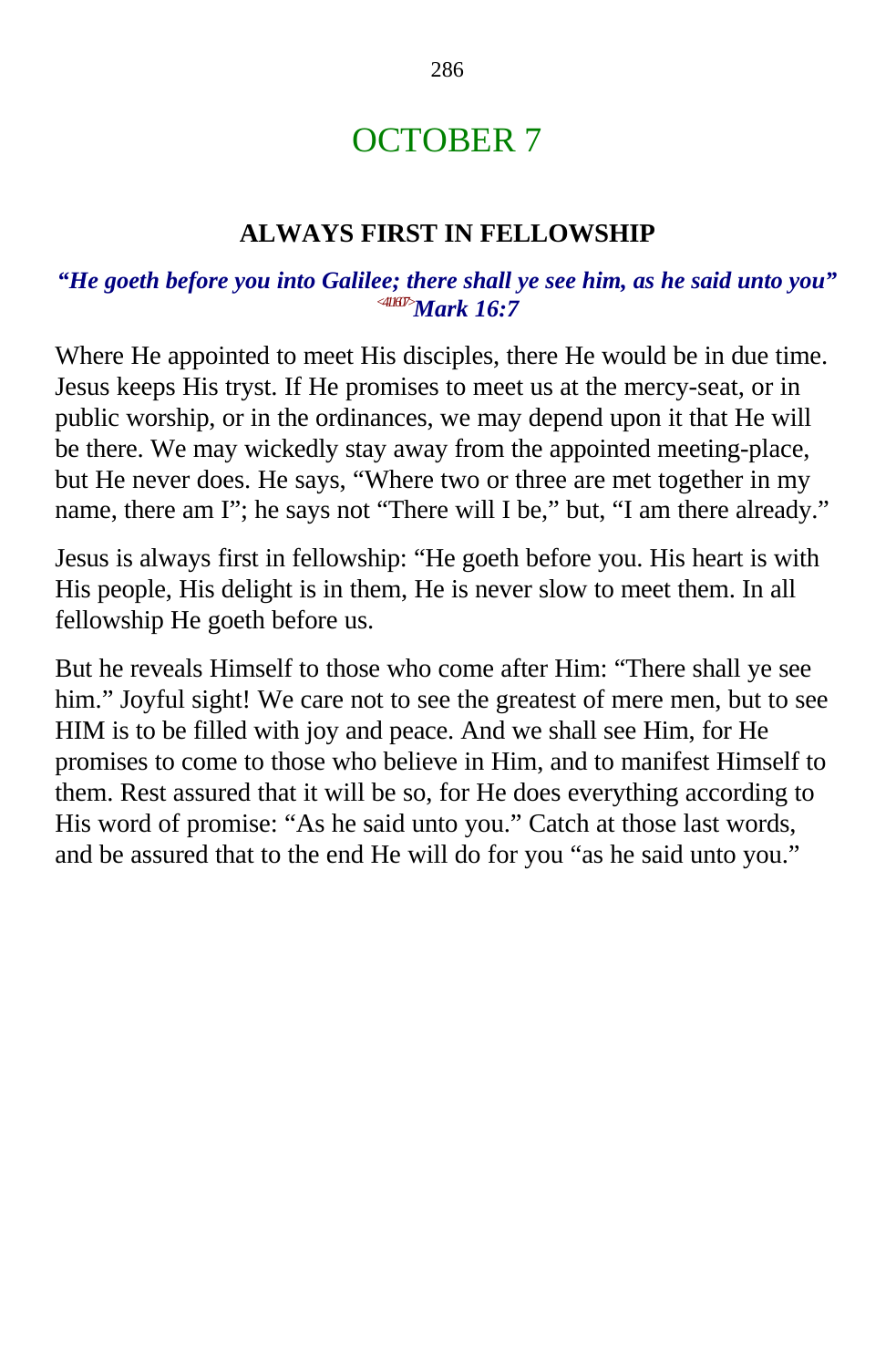### **NEVER ALONE**

### *"Thou shalt no more be termed Forsaken" <236204>Isaiah 62:4*

"Forsaken" is a dreary word. It sounds like a knell. It is the record of sharpest sorrows, and the prophecy of direst ills. An abyss of misery yawns in that word "Forsaken." Forsaken by one who pledged his honor! Forsaken by a friend so long tried and trusted! Forsaken by a dear relative! Forsaken by father and mother! Forsaken by all! This is woe indeed, and yet it may be patiently borne if the Lord will take us up.

But what must it be to feel forsaken of God? Think of that bitterest of cries, "My God, my God, why hast thou forsaken me?" Have we ever in any degree tasted the wormwood and the gall of "Forsaken," in that sense? If so, let us beseech our Lord to save us from any repetition of so unspeakable a sorrow. Oh, that such darkness may never return! Men in malice said of a saint, "God hath forsaken him; persecute and take him." But it was always false. The Lord's loving favor shall compel our cruel foes to eat their own words, or, at least, to hold their tongues.

The reverse of all this is that superlative word, Hephzibah — "the Lord delighteth in thee." This turns weeping into dancing. Let those who dreamed that they were forsaken hear the Lord say, "I will never leave thee nor forsake thee."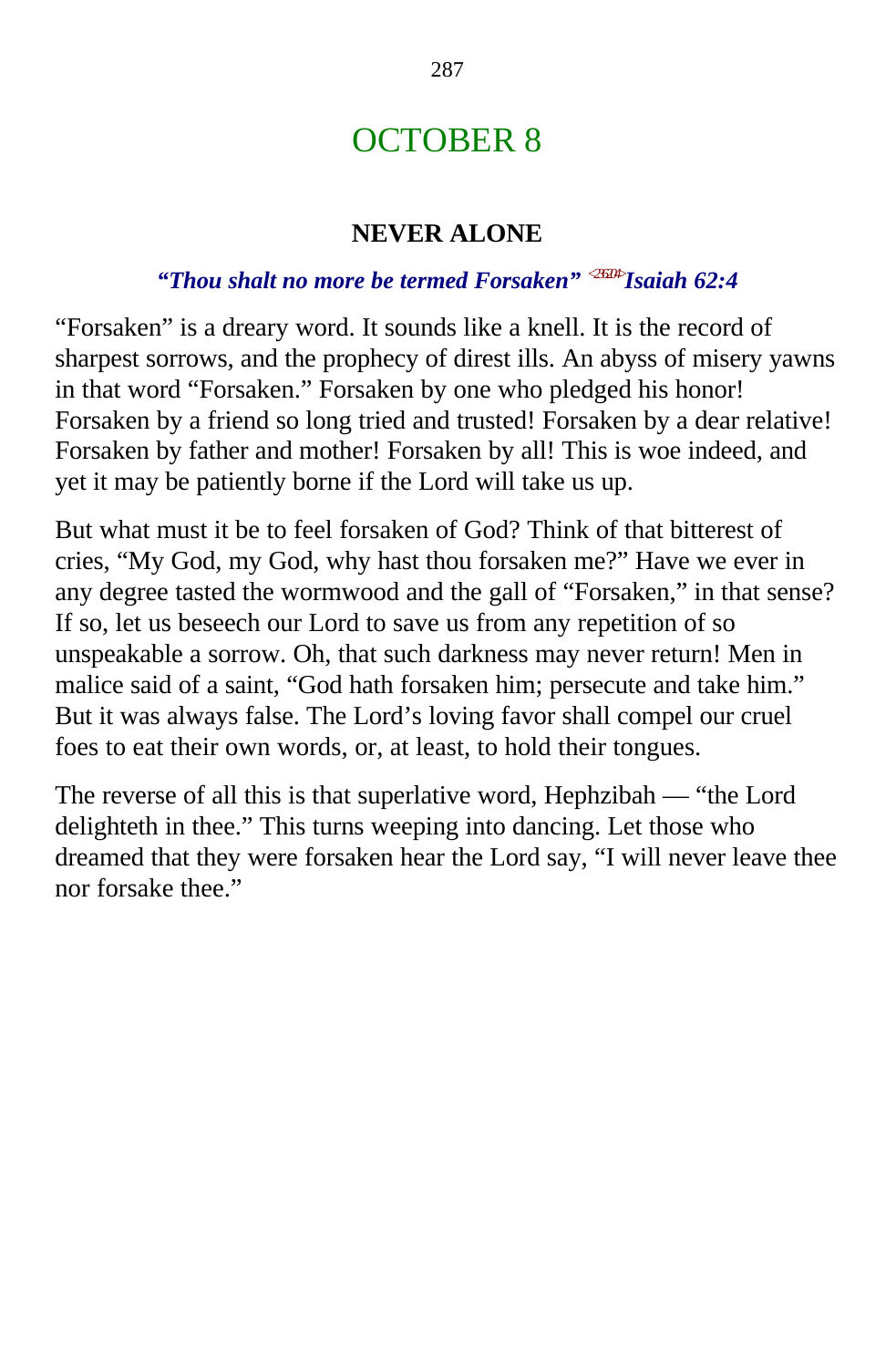## **WHAT SANCTIFIES OUR OFFERINGS?**

### *"And the priest shall put some of the blood upon the horns of the altar of sweet incense before the Lord*<sup>*n*</sup>  $\frac{\partial 0}{\partial T}$ *Leviticus* 4:7

The altar of incense is the place where saints present their prayers and praises; and it is delightful to think of it as sprinkled with the blood of the great sacrifice. This it is which makes all our worship acceptable with Jehovah: He sees the blood of His own Son, and therefore accepts our homage.

It is well for us to fix our eyes upon the blood of the one offering for sin. Sin mingles even with our holy things, and our best repentance, faith, prayer, and thanksgiving could not be received of God were it not for the merit of the atoning sacrifice. Many sneer at "the blood"; but to us it is the foundation of comfort and hope. That which is on the horns of the altar is meant to be prominently before our eyes when we draw near to God. The blood gives strength to prayer, and hence it is on the altar's horns. It is "before the Lord," and therefore it ought to be before us. It is on the altar before we bring the incense; it is there to sanctify our offerings and gifts.

Come, let us pray with confidence, since the Victim is offered, the merit has been pleaded, the blood is within the veil, and the prayers of believers must be sweet unto the Lord.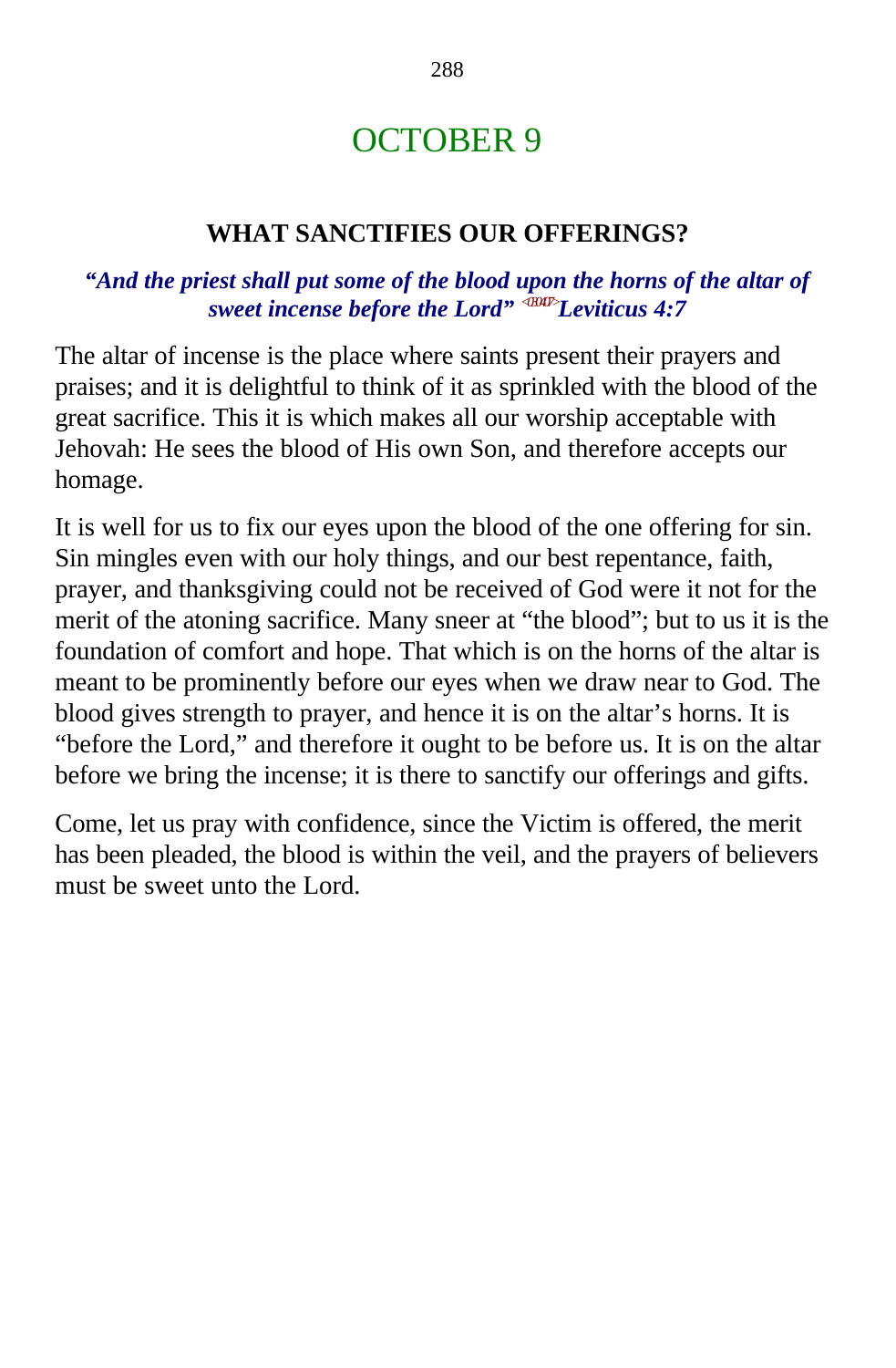### **OPEN DOOR OF COMMUNION**

#### *"I have set before thee an open door, and no man can shut it" <660308>Revelation 3:8*

Saints who remain faithful to the truth of God have an open door before them. My soul, thou hast resolved to live and die by that which the Lord has revealed in His Word, and therefore before thee stands this open door.

I will enter in by the open door of communion with God. Who shall say me nay? Jesus has removed my sin, and given me His righteousness, therefore I may freely enter. Lord, I do so by thy grace.

I have also before me an open door into the mysteries of the Word. I may enter into the deep things of God. Election, Union to Christ, the Second Advent — all these are before me, and I may enjoy them. No promise and no doctrine are now locked up against me.

An open door of access is before me in private, and an open door of usefulness in public. God will hear me; God will use me. A door is opened for my onward march to the church above, and for my daily fellowship with saints below. Some may try to shut me up or shut me out, but all in vain.

Soon shall I see an open door into Heaven: the pearl gate will be my way of entrance, and then I shall go in unto my Lord and King, and be with God eternally shut in.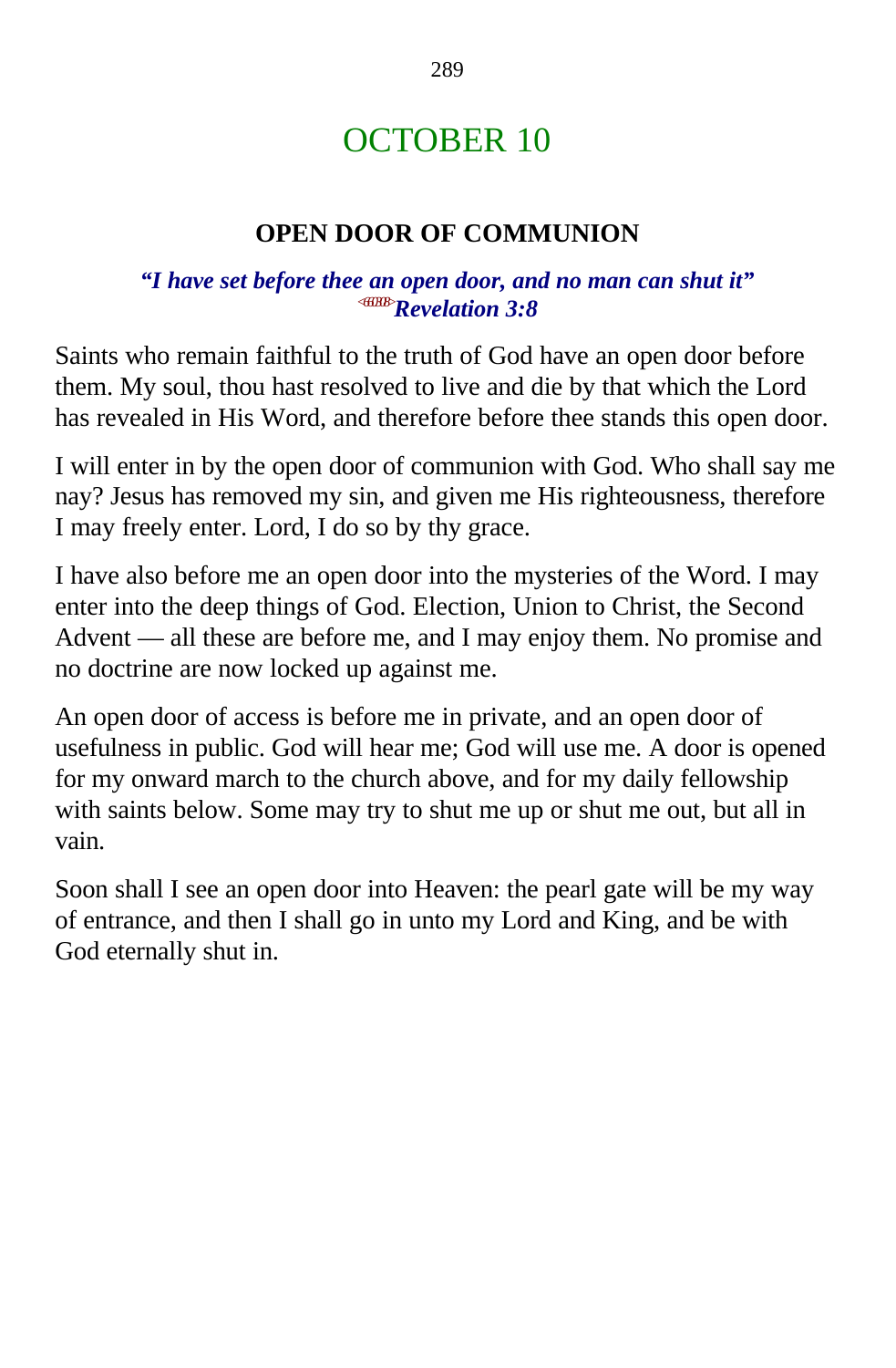### **FREE TO TRAVEL**

#### *"And I will strengthen them in the Lord: and they shall walk up and down in his name, saith the Lord" <381012>Zechariah 10:12*

A solace for sick saints. They have grown faint, and they fear that they shall never rise from the bed of doubt and fear; but the great Physician can both remove the disease, and take away the weakness which has come of it. He will strengthen the feeble. This He will do in the best possible way, for it shall be "in Jehovah." Our strength is far better in God than in self. In the Lord it causes fellowship, in ourselves it would create pride. In ourselves it would be sadly limited, but in God it knows no bound.

When strength is given, the believer uses it. He walks up and down in the name of the Lord. What an enjoyment it is to walk abroad after illness, and what a delight to be strong in the Lord after a season of prostration! The Lord gives His people liberty to walk up and down, and an inward leisure to exercise that liberty. He makes gentlemen of us: we are not slaves who know no rest, and see no sights, but we are free to travel at our ease throughout Immanuel's land.

Come, my heart, be thou no more sick and sorry, Jesus bids thee be strong, and walk with God in holy contemplation. Obey His word of love.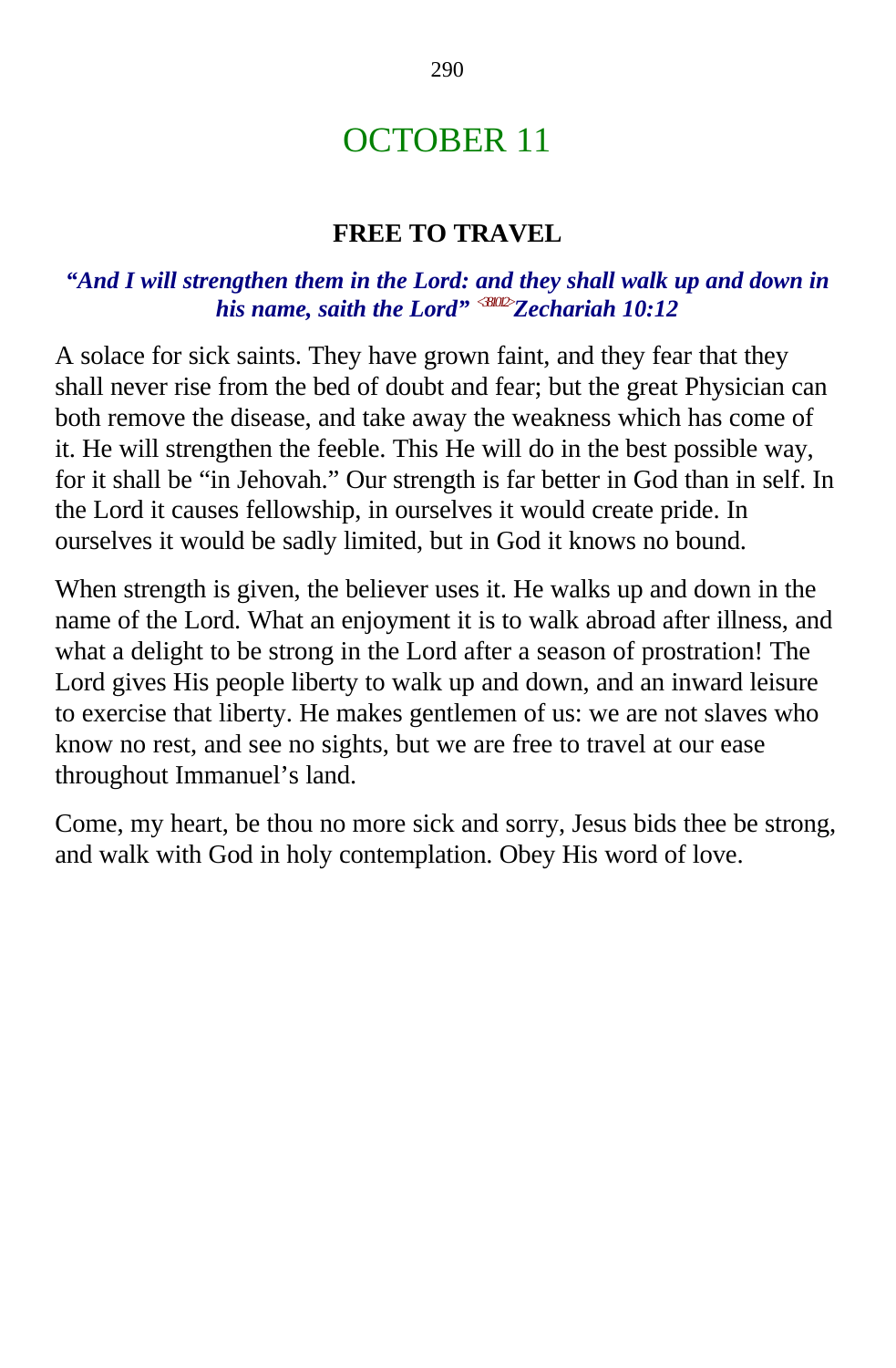#### **MARK OF COVENANT GRACE**

"And the Lord thy God will circumcise thine heart, and the heart of thy seed, to love the Lord thy God with all thine heart, and with all thy soul, that thou mayest live" **EUG** Deuteronomy 30:6

Here we read of the true circumcision.

Note the author of it: "The Lord thy God." He alone can deal effectually with our heart, and take away its carnality and pollution. To make us love God with all our heart and soul is a miracle of grace which only the Holy Ghost can work. We must look to the Lord alone for this and never be satisfied with anything short of it.

Note where this circumcision is wrought. It is not of the flesh, but of the spirit. It is the essential mark of the covenant of grace. Love to God is the indelible token of the chosen seed; by this secret seal the election of grace is certified to the believer. We must see to it that we trust in no outward ritual, but are sealed in heart by the operation of the Holy Ghost.

Note what the result is — "that thou mayest live." To be carnally minded is death. In the overcoming of the flesh we find life and peace. If we mind the things of the Spirit, we shall live. Oh, that Jehovah, our God, may complete His gracious work upon our inner natures, that in the fullest and highest sense we may live unto the Lord.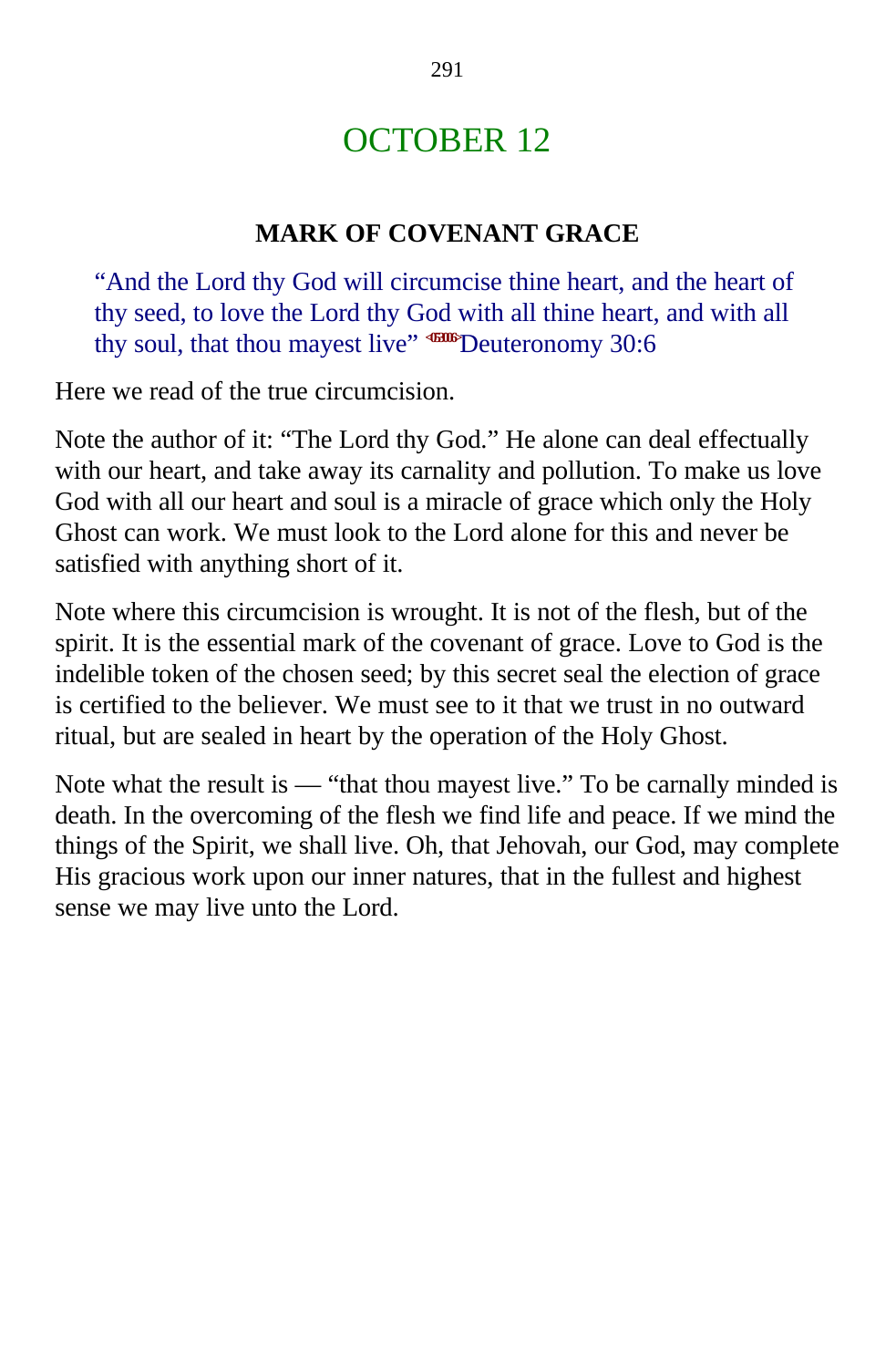### **IF, AND A TRIPLE PROMISE**

"If my people, which are called by my name, shall humble themselves, and pray, and seek my face, and turn from their wicked ways; then will I hear from heaven, and will forgive their sin, and will heal their land"  $\frac{4304}{1}$  Chronicles 7:14

Called by the name of the Lord, we are nevertheless erring men and women. What a mercy it is that our God is ready to forgive! Whenever we sin let us hasten to the mercy-seat of our God, seeking pardon.

We are to humble ourselves. Should we not be humbled by the fact that after receiving so much love we yet transgress? O Lord, we bow before thee in the dust, and own our grievous ingratitude. Oh, the infamy of sin! Oh, the sevenfold infamy of it in persons so favored as we have been!

Next, we are to pray for mercy, for cleansing, for deliverance from the power of sin. O Lord, hear us even now, and shut not out our cry.

In this prayer we are to seek the Lord's face. He has left us because of our faults, and we must entreat Him to return. O Lord, look on us in thy Son Jesus, and smile upon thy servants.

With this must go our own turning from evil, God cannot turn to us unless we turn from sin.

Then comes the triple promise of hearing, pardon, and healing. Our Father, grant us these at once for our Lord Jesus Christ's sake.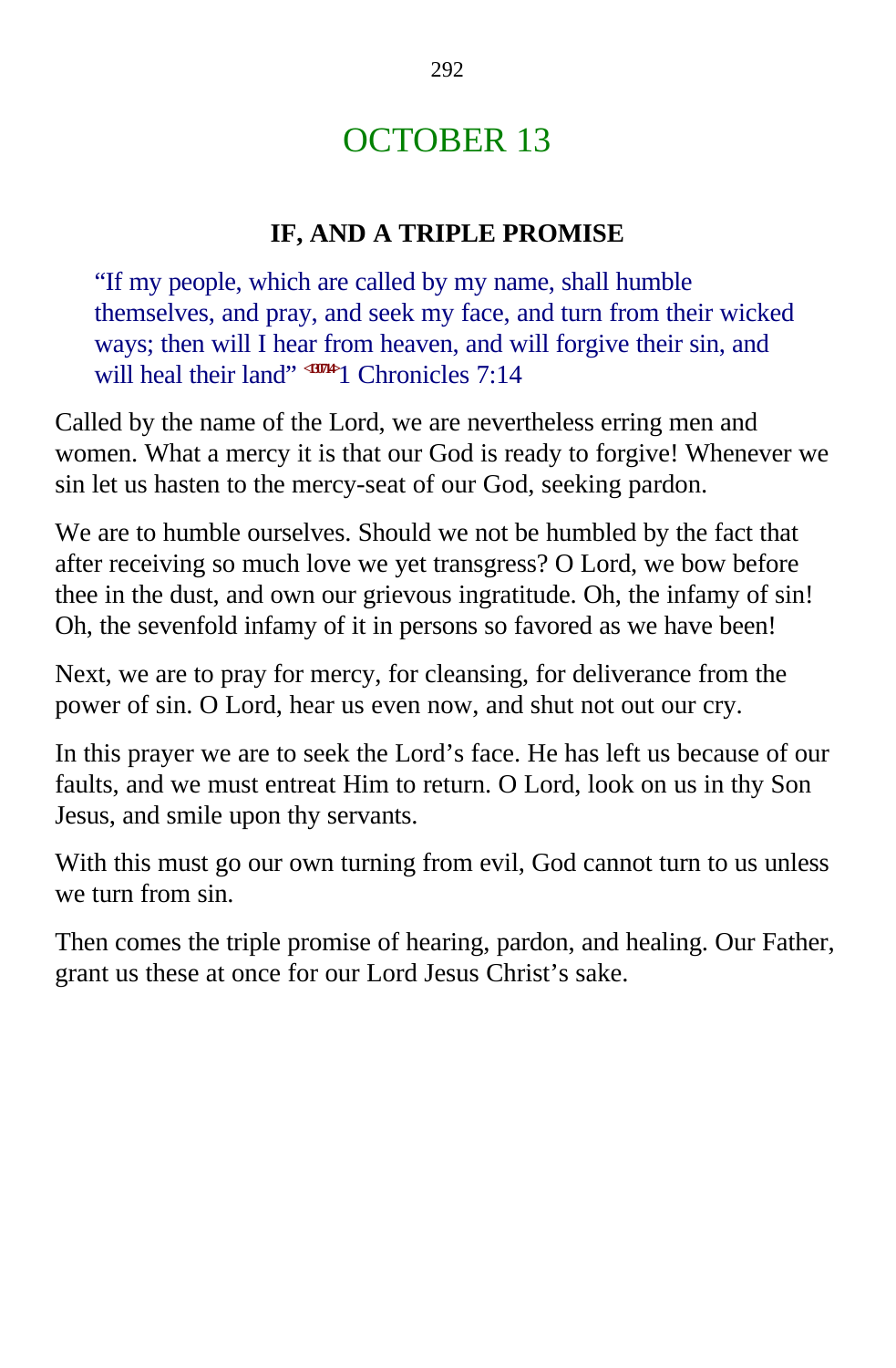#### **NEVER ASHAMED**

#### *"Whosoever therefore shall confess me before men, him will I confess also before my Father which is in heaven*<sup>"</sup> <sup>4002</sup> *Matthew 10:32*

Gracious promise! It is a great Joy to me to confess my Lord. Whatever my faults may be, I am not ashamed of Jesus, nor do I fear to declare the doctrines of His cross. O Lord, I have not hid thy righteousness within my heart.

Sweet is the prospect which the text sets before me! Friends forsake and enemies exult, but the Lord does not disown His servant. Doubtless my Lord will own me even here, and give me new tokens of His favorable regard. But there comes a day when I must stand before the great Father. What bliss to think that Jesus will confess me then! He will say, "This man truly trusted me, and was willing to be reproached for my name's sake; and therefore I acknowledge him as mine." The other day a great man was made a knight, and the Queen handed him a jeweled garter; but what of that? It will be an honor beyond all honors for the Lord Jesus to confess us in the presence of the divine Majesty in the Heavens. Never let me be ashamed to own my Lord. Never let me indulge a cowardly silence, or allow a fainthearted compromise. Shall I blush to own Him who promises to own me?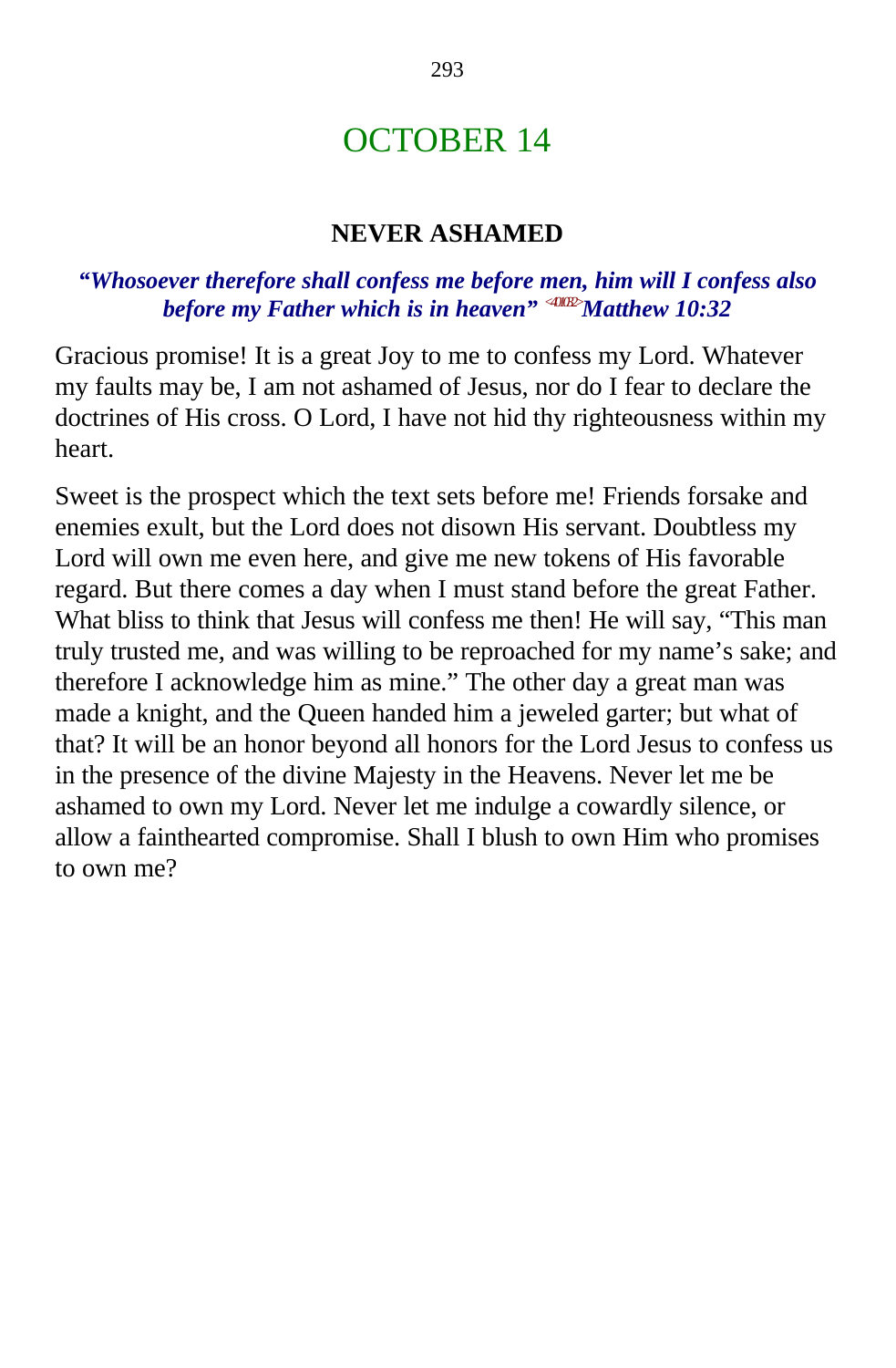### **SUSTAINED BY FEEDING**

### *"As the living Father hath sent me, and I live by the Father: so he that eateth me, even he shall live by me" <430657>John 6:57*

We live by virtue of our union with the Son of God. As God-man Mediator, the Lord Jesus lives by the self-existent Father who has sent Him, and in the same manner we live by the Savior who has quickened us. He who is the source of our life is also the sustenance of it. Living is sustained by feeding. We must support the spiritual life by spiritual food, and that spiritual food is the Lord Jesus. Not His life, or death, or offices, or work, or word alone, but Himself, as including all these. On Jesus, Himself, we feed.

This is set forth to us in the Lord's Supper, but it is actually enjoyed by us when we meditate upon our Lord, believe in Him with appropriating faith, take Him into ourselves by love, and assimilate Him by the power of the inner life. We know what it is to feed on Jesus, but we cannot speak it or write it. Our wisest course is to practice it, and to do so more and more. We are entreated to eat abundantly, and it will be to our infinite profit to do so when Jesus is our meat and our drink.

Lord, I thank thee that this, which is a necessity of my new life, is also its greatest delight. So, I do at this hour feed on thee.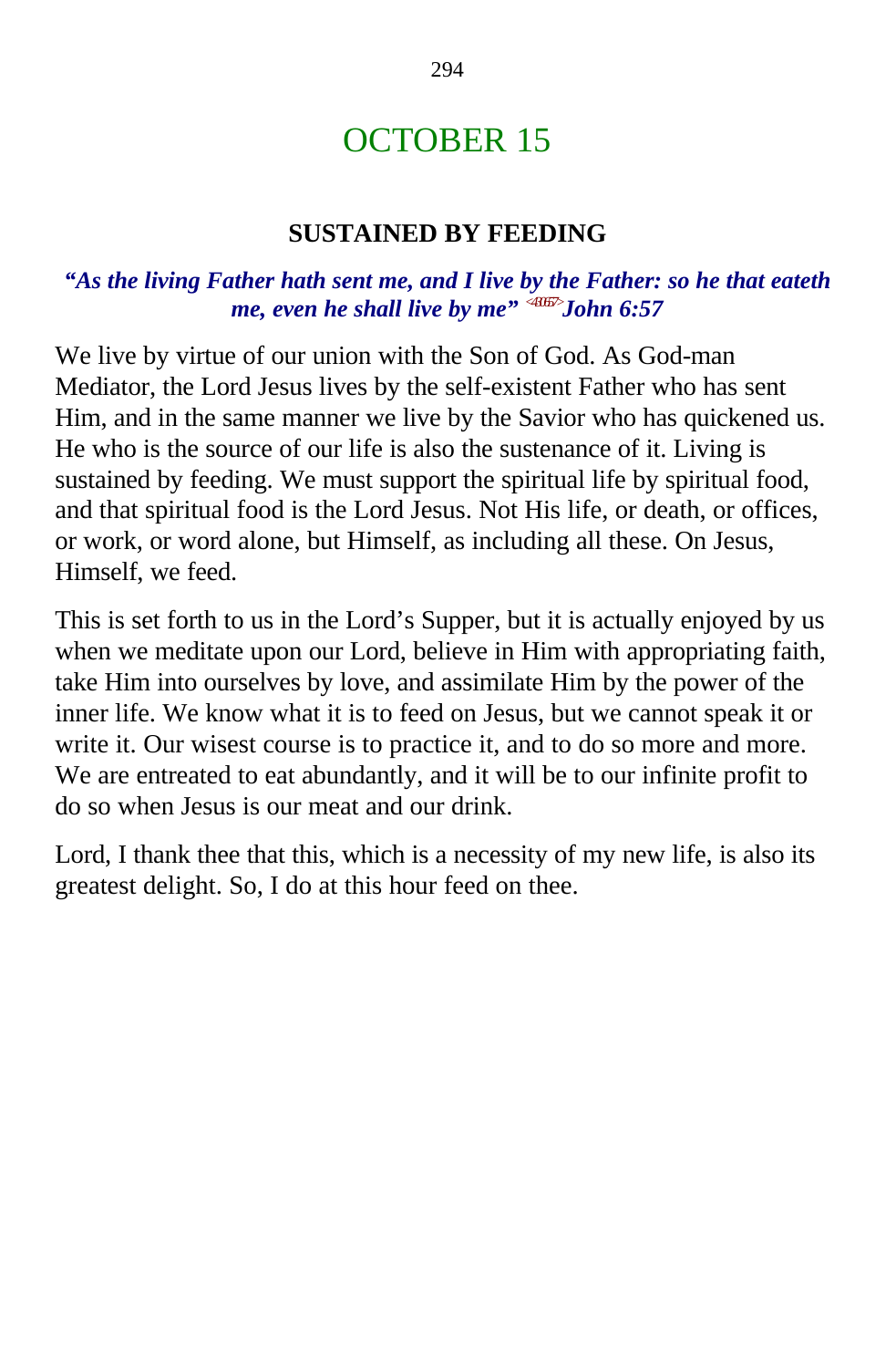#### **ONE WITH CHRIST JESUS**

#### *"Because I live, ye shall live also"* <sup>*AHD*</sup>*John 14:19*

Jesus has made the life of believers in Him as certain as His own. As sure as the Head lives the members live also. If Jesus has not risen from the dead, then are we dead in our sins; but since He has risen, all believers are risen in Him. His death has put away our transgressions, and loosed the bonds which held us under the death sentence. His resurrection proves our justification: we are absolved, and mercy saith, "The Lord hath put away thy sin, thou shalt not die."

Jesus has made the life of His people as eternal as His own. [Here again, Spurgeon teaches that which is not sustained by the Scriptures. Possessing Eternal Life, in this world, is always conditioned upon continued obedience to Christ.] How can they die as long as He lives, seeing they are one with Him? Because He dieth no more, and death hath no more dominion over Him, so they shall no more return to the graves of their old sins, but shall live unto the Lord in newness of life. O believer, when, under great temptation, thou fearest that thou shalt one day fall by the hand of the enemy, let this reassure thee. Thou shalt never lose thy spiritual life, for it is hid with Christ in God. Thou dost not doubt the immortality of thy Lord; therefore, do not think that He will let thee die, since thou art one with Him. The argument for thy life is His life, and of that thou canst have no fear; wherefore rest in thy living Lord.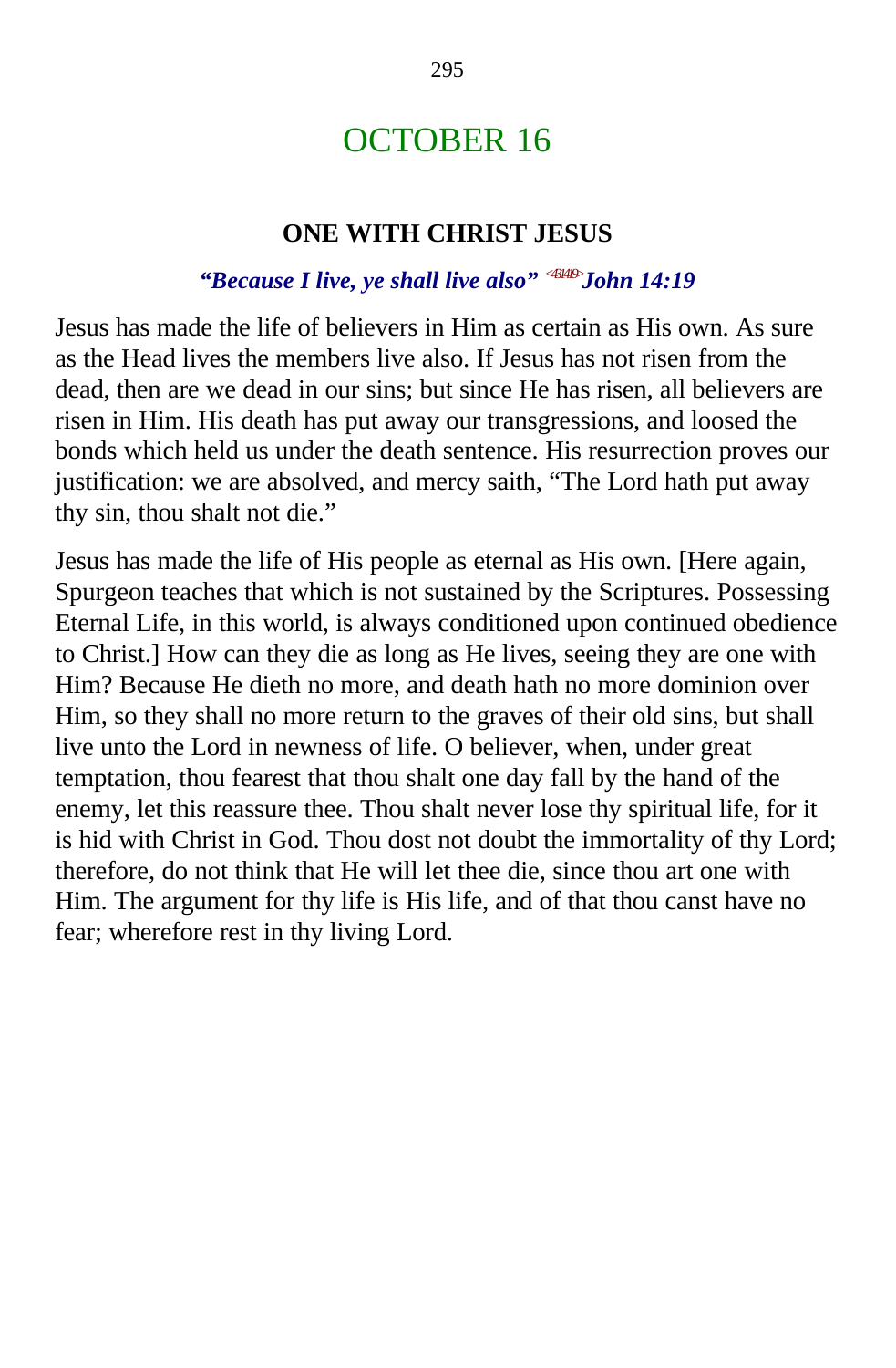#### **HOLY FEAR**

### *"He that feareth the commandment shall be rewarded" <201313>Proverbs 13:13*

Holy awe of God's Word is at a great discount. Men think themselves wiser than the Word of the Lord, and sit in judgment upon it. "So did not I, because of the fear of God." We accept the inspired Book as infallible, and prove our esteem by our obedience. We have no terror of the Word, but we have a filial awe of it. We are not in fear of its penalties, because we have a fear of its commands.

This holy fear of the commandment produces the restfulness of humility, which is far sweeter than the recklessness of pride. It becomes a guide to us in our movements; a drag when we are going down-hill, and a stimulus when we are climbing it. Preserved from evil and led into righteousness by our reverence of the command, we gain a quiet conscience, which is a well of wine; a sense of freedom from responsibility, which is as life from the dead; and a confidence of pleasing God, which is Heaven below. The ungodly may ridicule our deep reverence for the Word of the Lord; but what of that? The prize of our high calling is a sufficient consolation for us. The rewards of obedience make us scorn the scorning of the scorner.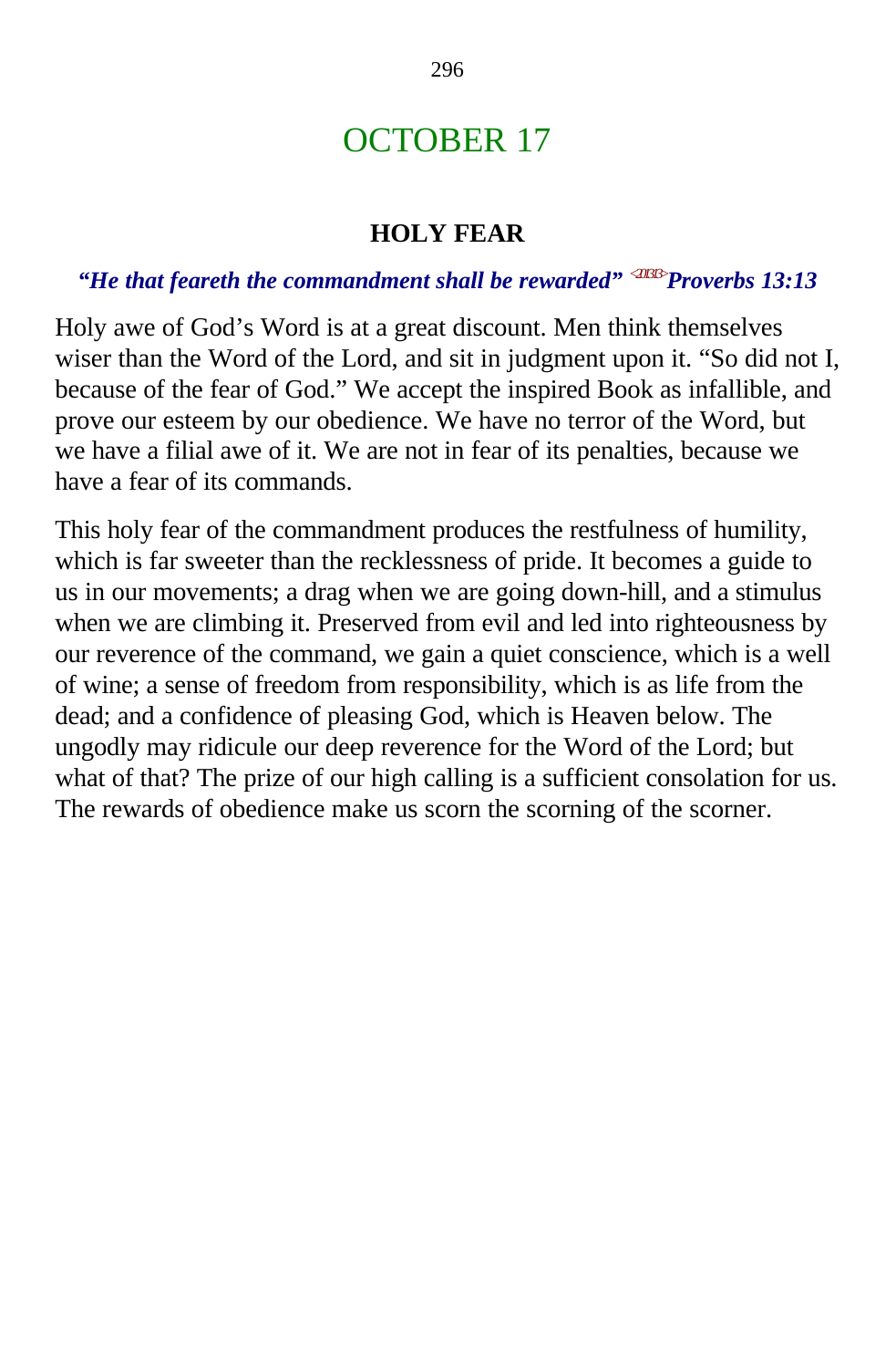### **TEARS, THEN JOYFUL HARVEST**

#### *"They that sow in tears shall reap in joy" <sup>2006</sup>Psalm 126:5*

Weeping times are suitable for sowing: we do not want the ground to be too dry. Seed steeped in the tears of earnest anxiety will come up all the sooner. The salt of prayerful tears will give the good seed a flavor which will preserve it from the worm: truth spoken in awful earnestness has a double life about it. Instead of stopping our sowing because of our weeping, let us redouble our efforts because the season is so propitious.

Our heavenly seed could not fitly be sown laughing. Deep sorrow and concern for the souls of others are a far more fit accompaniment of godly teaching than anything like levity. We have heard of men who went to war with a light heart, but they were beaten; and it is mostly so with those who sow in the same style.

Come, then, my heart, sow on in thy weeping, for thou hast the promise of a joyful harvest. Thou shalt reap. Thou, thyself, shalt see some result of thy labor. This shall come to thee in so large a measure as to give thee joy, which a poor, withered, and scanty harvest would not do. When thine eyes are dim with silver tears, think of the golden corn. Bear cheerfully the present toil and disappointment; for the harvest day will fully recompense thee.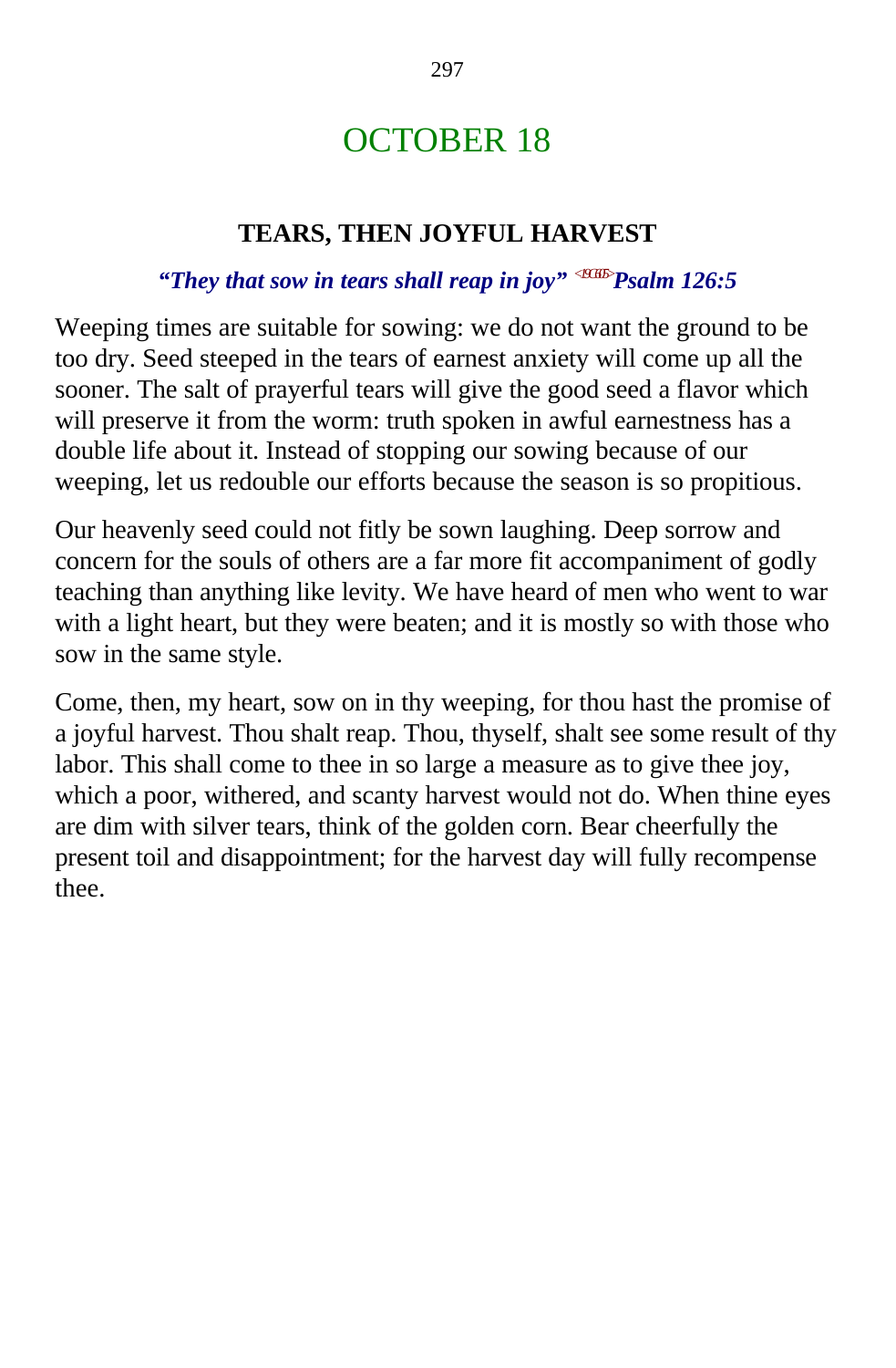#### **REGULATED CHASTISEMENT**

### *"I will correct thee in measure" <243011>Jeremiah 30:11*

To be left uncorrected would be a fatal sign: it would prove that the Lord had said, "He is given unto idols, let him alone." God grant that such may never be our portion! Uninterrupted prosperity is a thing to cause fear and trembling. As many as God tenderly loves He rebukes and chastens: those for whom He has no esteem He allows to fatten themselves without fear, like bullocks for the slaughter. It is in love that our heavenly Father uses the rod upon His children.

Yet see, the correction is "in measure": He gives us love without measure, but chastisement in measure." As under the old law no Israelite could receive more than the "forty stripes save one, which ensured careful counting and limited suffering, so is it with each afflicted member of the household of faith -every stroke is counted. It is the measure of wisdom, the measure of sympathy, the measure of love, by which our chastisement is regulated. Far be it from us to rebel against appointments so divine. Lord, if thou standest by to measure the bitter drops into my cup, it is for me cheerfully to take that cup from thy hand, and drink according to thy directions, saying "Thy will be done."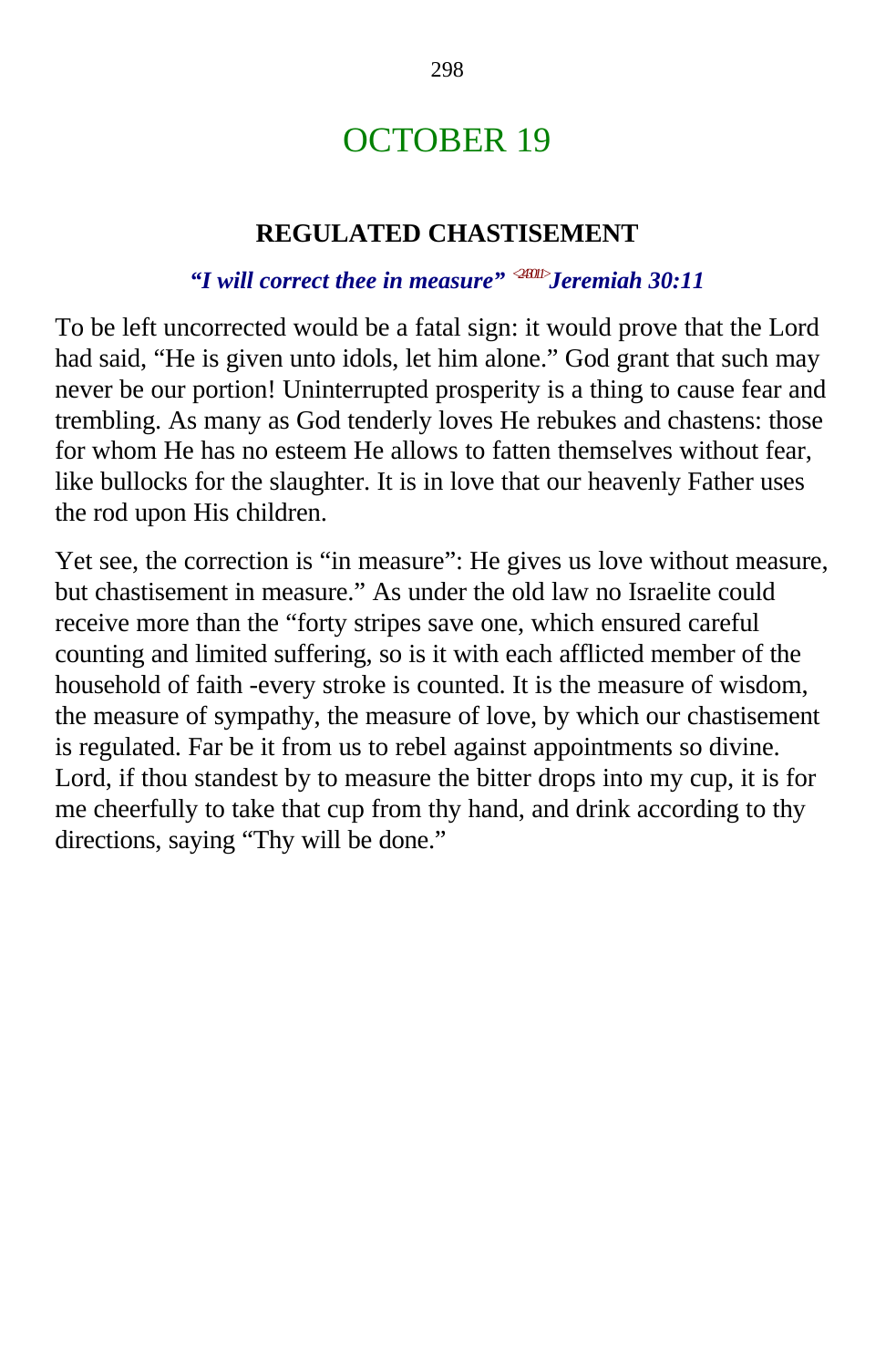#### **FROM EVERY SIN**

#### *"He shall save his people from their sins" <400121>Matthew 1:21*

Lord, save me from my sins. By thy name of Jesus I am encouraged thus to pray. Save me from my past sins, that the habit of them may not hold me captive. Save me from my constitutional sins, that I may not be the slave of my own weaknesses. Save me from the sins which are continually under my eye that I may not lose my horror of them. Save me from secret sins; sins unperceived by me from my want of light. Save me from sudden and surprising sins: let me not be carried off my feet by a rush of temptation. Save me, Lord, from every sin. Let not any iniquity have dominion over me.

Thou alone canst do this. I cannot snap my own chains or slay my own enemies. Thou knowest temptation, for thou wast tempted. Thou knowest sin, for thou didst bear the weight of it. Thou knowest how to succor me in my hour of conflict; thou canst save me from sinning, and save me when I have sinned. It is promised in thy very name that thou wilt do this, and I pray thee let me this day verify the prophecy. Let me not give way to temper, or pride, or despondency, or any form of evil; but do thou save me unto holiness of life, that thy name of Jesus may be glorified in me abundantly.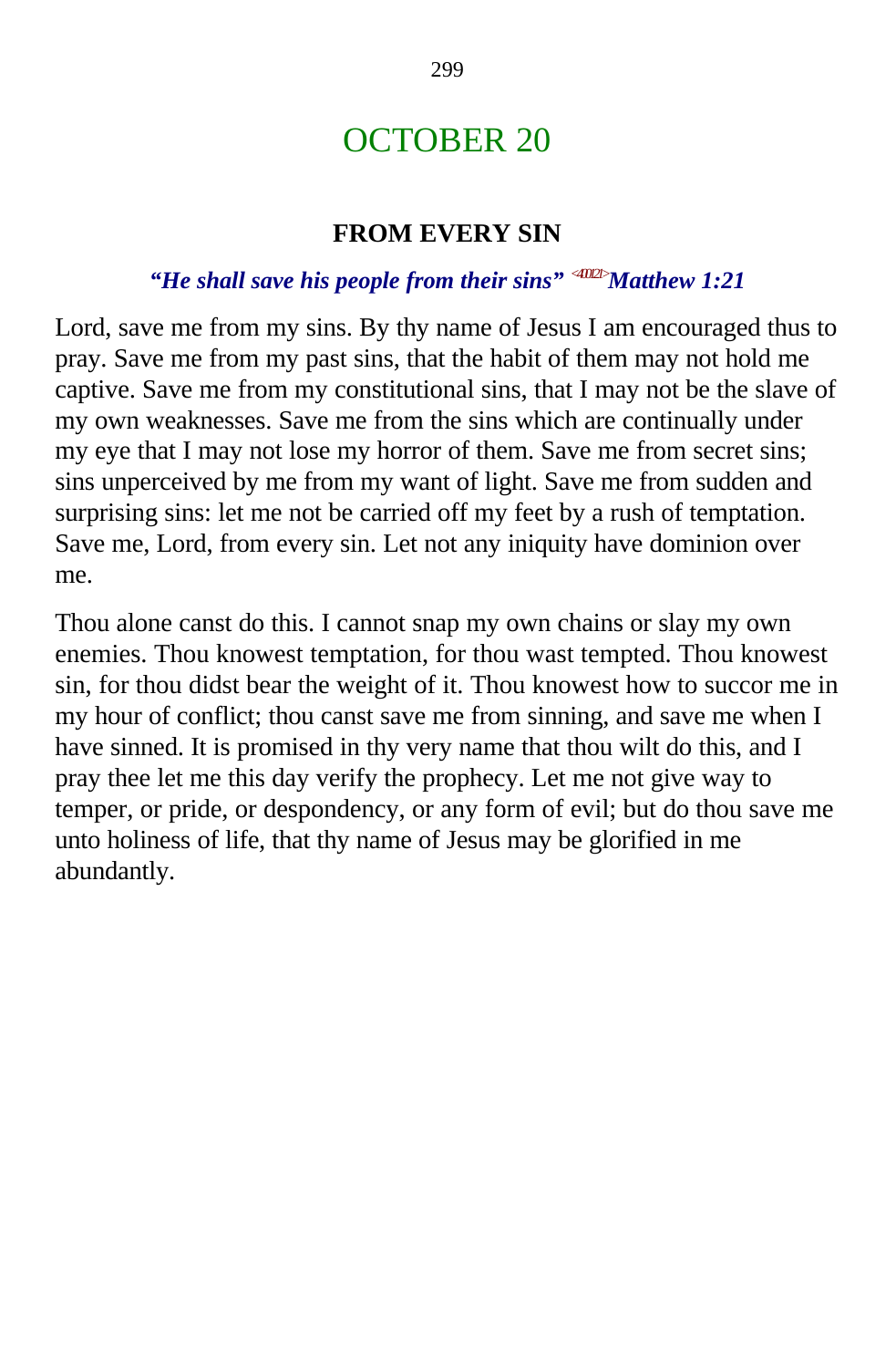### **GOD'S MULTIPLICATION TABLE**

#### *"A little one shall become a thousand, and a small one a strong nation: I the Lord will hasten it in his time" <236022>Isaiah 60:22*

Works for the Lord often begin on a small scale, and they are none the worse for this. Feebleness educates faith, brings God near, and wins glory for His name. Prize promises of increase! Mustard seed is the smallest among seeds, and yet it becomes a tree-like plant, with branches which lodge the birds of Heaven. We may begin with one, and that "a little one,' and yet it will "become a thousand." The Lord is great at the multiplication table. How often did He say to His lone servant, "I will multiply thee"! Trust in the Lord, ye ones and twos; for He will be in the midst of you if you are gathered in His name.

"A small one." What can be more despicable in the eyes of those who count heads and weigh forces! yet this is the nucleus of a great nation. Only one star shines out at first in the evening, but soon the sky is crowded with countless lights.

Nor need we think the prospect of increase to be remote, for the promise is, "I Jehovah will hasten it in his time." There will be no premature haste, like that which we see at excited meetings; it will be all in due time; but yet there will be no delay. When the Lord hastens, His speed is glorious.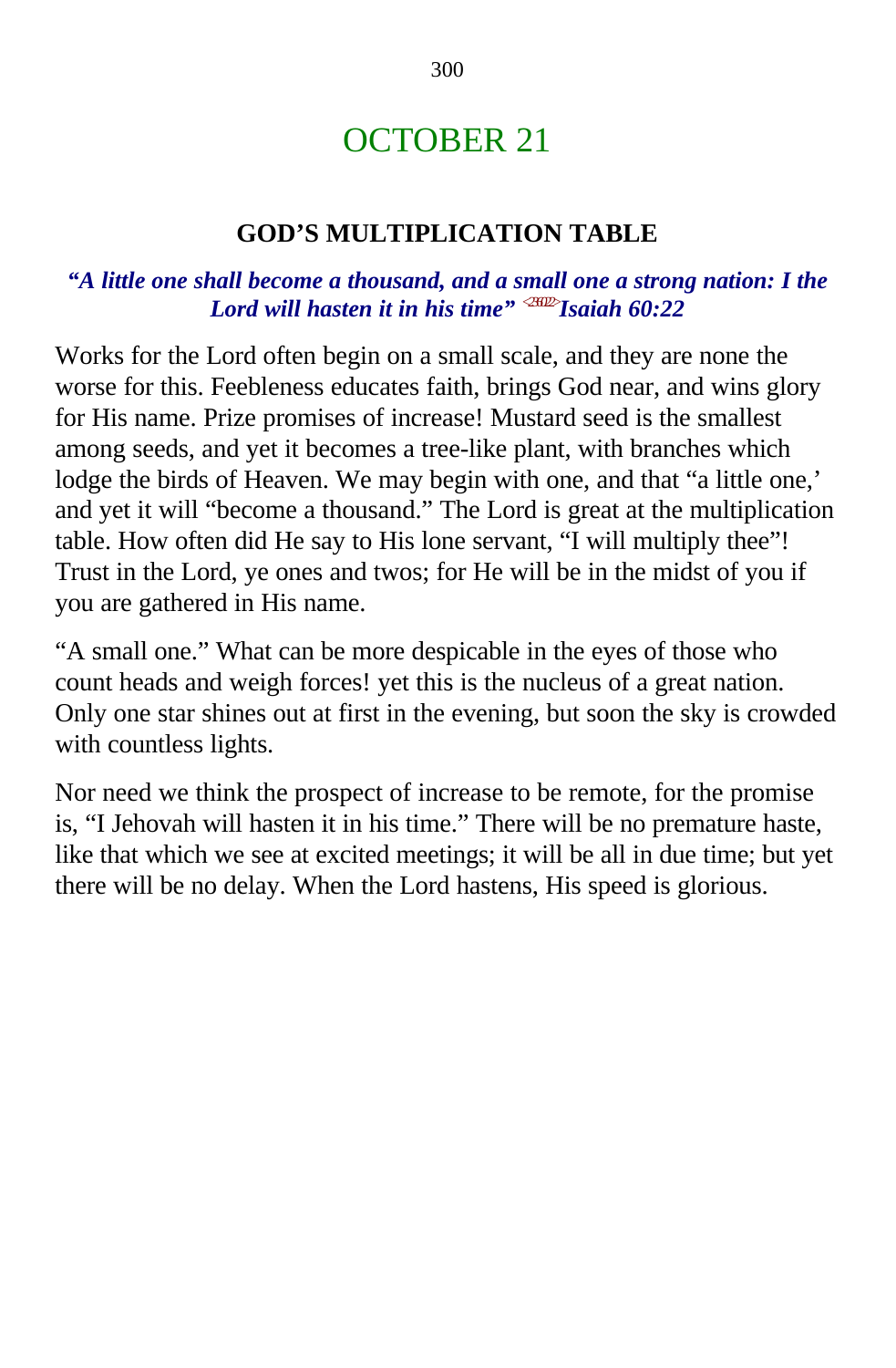### **PLEAD HIS OWN PROMISE**

#### *"Thou, O Lord God, hast spoken it: and with thy blessing let the house of thy servant be blessed for ever" <100729>2 Samuel 7:29*

This is a promise pleaded, and so it yields double instruction to us. Anything which the Lord God has spoken we should receive as surely true, and then plead it at the throne.

Oh, how sweet to quote what our own God has spoken! How precious to use a "therefore" which the promise suggests, as David does in this verse!

We do not pray because we doubt, but because we believe. To pray unbelievingly is unbecoming in the Lord's children. No, Lord, we cannot doubt thee: we are persuaded that every word of thine is a sure foundation for the boldest expectation. We come to thee and say, "Do as thou hast said." Bless thy servants house. Heal our sick; save our hesitating ones; restore those who wander; confirm those who live in thy fear. Lord, give us food and raiment according to thy word. Prosper our undertakings; especially succeed our endeavors to make known thy gospel in our neighborhood. Make our servants thy servants, our children thy children. Let the blessing flow on to future generations, and as long as any of our race remains on earth may they remain true to thee. O Lord God "let the house of thy servant be blessed."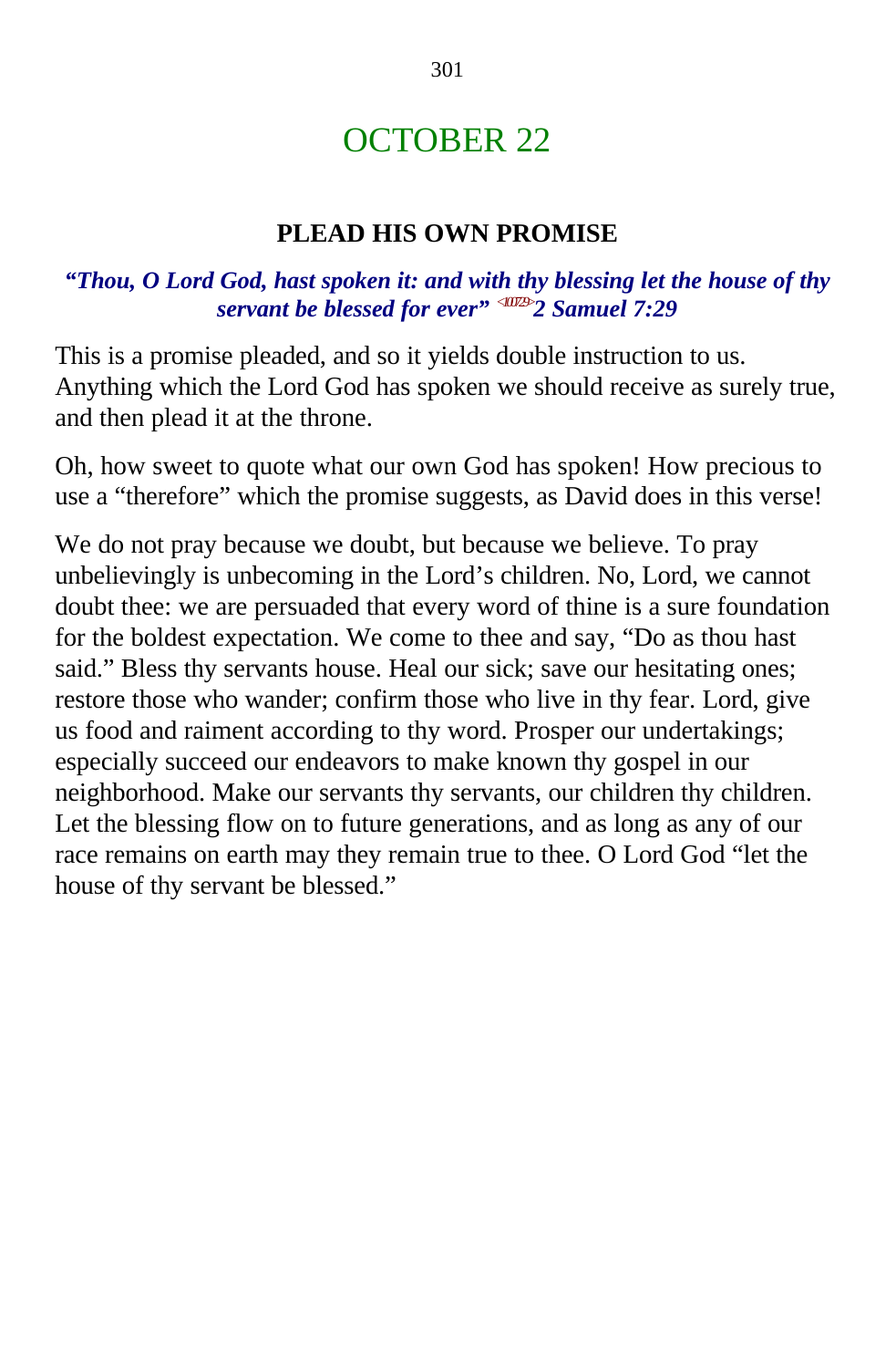### **HARVEST OF LIGHT, GLADNESS**

#### *"Light is sown for the righteous, and gladness for the upright in heart" <199711>Psalm 97:11*

Righteousness is often costly to the man who keeps to it at all hazards, but in the end it will bear its own expenses, and return an infinite profit. A holy life is like sowing seed: much is going out, and apparently it is buried in the soil, never to be gathered up again. We are mistaken when we look for an immediate harvest'; but the error is very natural, for it seems impossible to bury light. Yet light is "sown," says the text. It lies latent: none can see it, it is sown. We are quite sure that it must one day manifest itself.

Full sure are we that the Lord has set a harvest for the sowers of light, and they shall reap it, each man for himself. Then shall come their gladness. Sheaves of joy for seeds of light. Their heart was upright before the Lord, though men gave them no credit for it, but even censured them: they were righteous, though those about them denounced them as censorious. They had to wait, as husbandmen wait for the precious fruits of the earth: but the light was sown for them, and gladness was being prepared on their behalf by the Lord of the harvest.

Courage, brothers! we need not be in a hurry. Let us in patience possess our souls, for soon shall our souls possess light and gladness.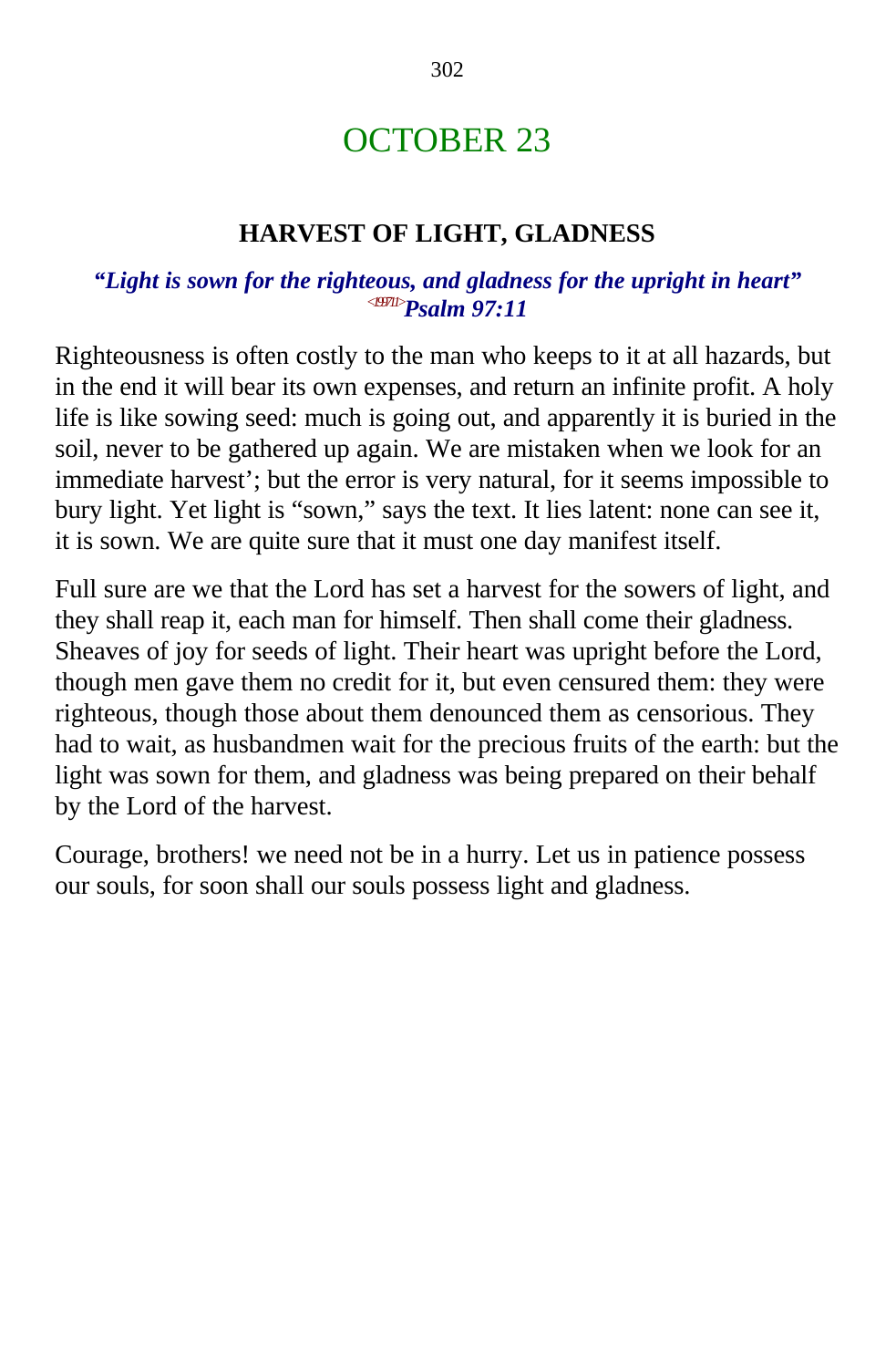### **GODLY STABILITY**

"And I will make thee unto this people a fenced brazen wall: and they shall fight against thee, but they shall not prevail against thee; for I am with thee to save thee and to deliver thee, saith the Lord' **<241520>**Jeremiah 15:20

Stability in the fear and faith of God will make a man like a wall of brass, which no one can batter down or break. Only the Lord can make such; but we need such men in the church, and in the world, but specially in the pulpit.

Against uncompromising men of truth this age of shams will fight tooth and nail. Nothing seems to offend Satan and his seed like decision. They attack holy firmness even as the Assyrians besieged fenced cities. The joy is that they cannot prevail against those whom God has made strong in His strength. Carried about with every wind of doctrine, others only need to be blown upon, and away they go; but those who love the doctrines of grace, because they possess the grace of the doctrines, stand like rocks in the midst of raging seas.

Whence this stability? "I am with thee, saith the Lord": that is the true answer. Jehovah will save and deliver faithful souls from all the assaults of the adversary. Hosts are against us, but the Lord of hosts is with us. We dare not budge an inch; for the Lord Himself holds us in our place, and there we will abide for ever.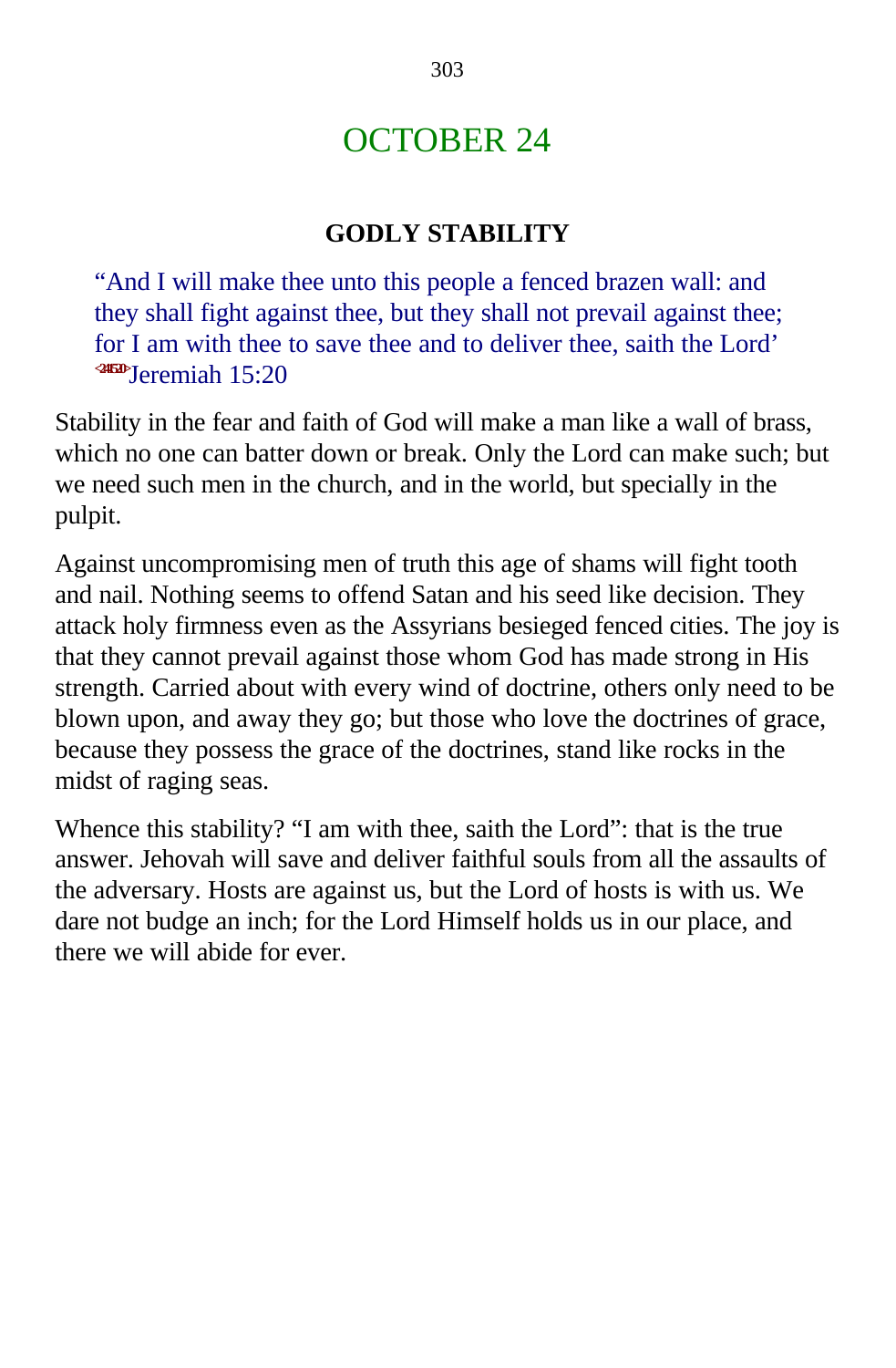### **GOD FIRST, THEN EXTRAS**

#### *"But seek ye first the kingdom of God, and his righteousness; and all these things shall be added unto you" <400633>Matthew 6:33*

See how the Bible opens: "In the beginning God." Let your life open in the same way. Seek with your whole soul, first and foremost, the kingdom of God, as the place of your citizenship, and His righteousness as the character of your life. As for the rest, it will come from the Lord Himself without your being anxious concerning it. All that is needful for this life and godliness "shall be added unto you.

What a promise this is! Food, raiment, home, and so forth, God undertakes to add to you while you seek Him. You mind His business, and He will mind yours. If you want paper and string, you get them given in when you buy more important goods; and just so all that we need of earthly things we shall have thrown in with the kingdom. He who is an heir of salvation shall not die of starvation; and he who clothes his soul with the righteousness of God cannot be left of the Lord with a naked body. Away with carking care. Set all your mind upon seeking the Lord. Covetousness is poverty, and anxiety is misery: trust in God is an estate, and likeness to God is a heavenly inheritance. Lord, I seek thee, be found of me.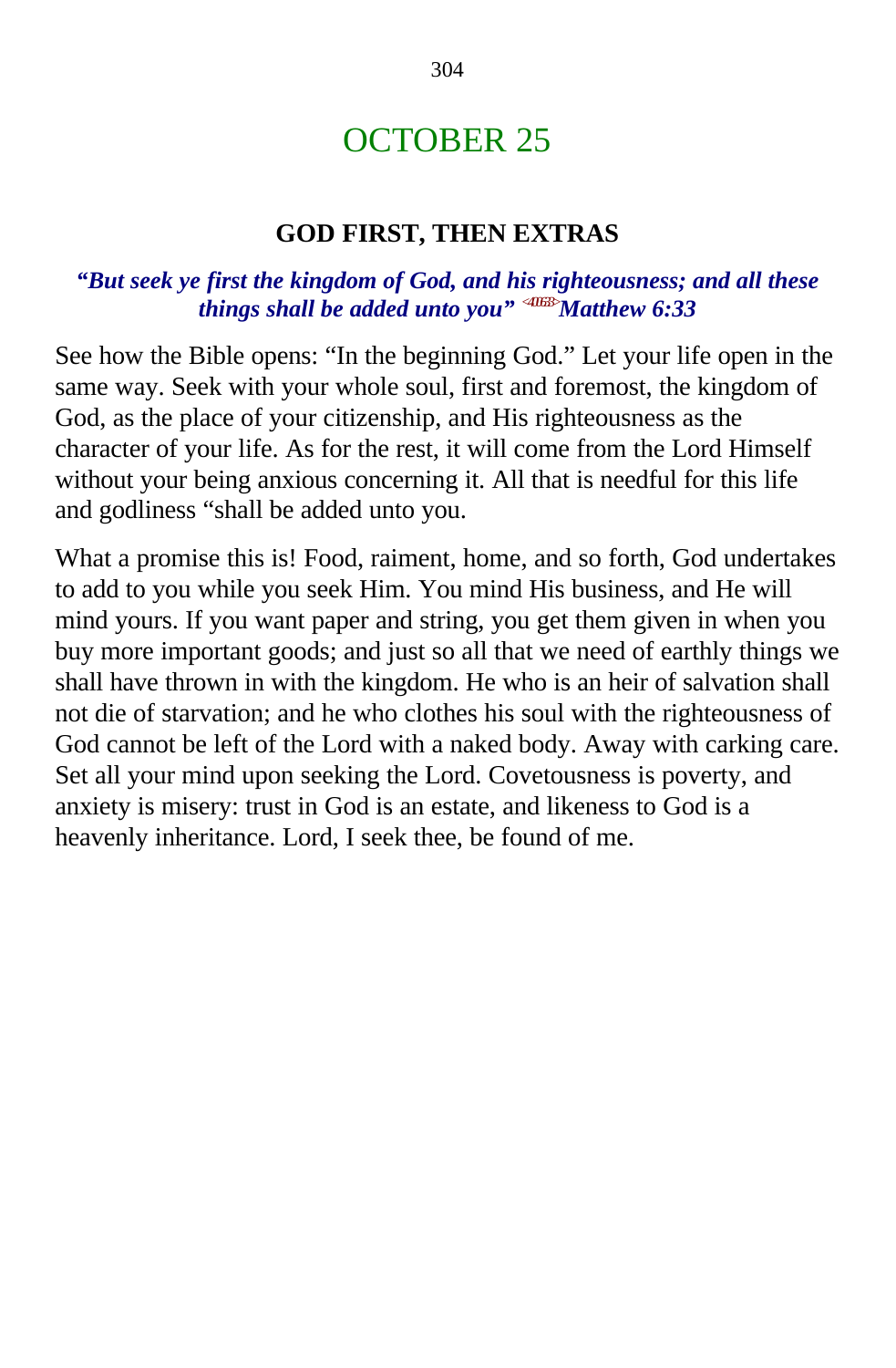#### **BECAUSE OF US**

### *"For the elect's sake those days be shortened"* <sup>*ABD*</sup> *Matthew 24:22*

For the sake of His elect the Lord withholds many judgments, and shortens others. In great tribulations the fire would devour all were it not that out of regard to His elect the Lord damps the flame. Thus, while He saves His elect for the sake of Jesus, He also preserves the race for the sake of His chosen.

What an honor is thus put upon saints! How diligently they ought to use their influence with their Lord! He will hear their prayers for sinners, and bless their efforts for their salvation. He blesses believers that they may be a blessing to those who are in unbelief. Many a sinner lives because of the prayers of a mother, or wife, or daughter, to whom the Lord has respect.

Have we used aright the singular power with which the Lord entrusts us? Do we pray for our country, for other lands, and for the age? Do we, in times of war, famine, pestilence, stand out as intercessors, pleading that the days may be shortened? Do we lament before God the outbursts of infidelity, error, and licentiousness? Do we beseech our Lord Jesus to shorten the reign of sin by hastening His own glorious appearing? Let us get to our knees, and never rest till Christ appeareth.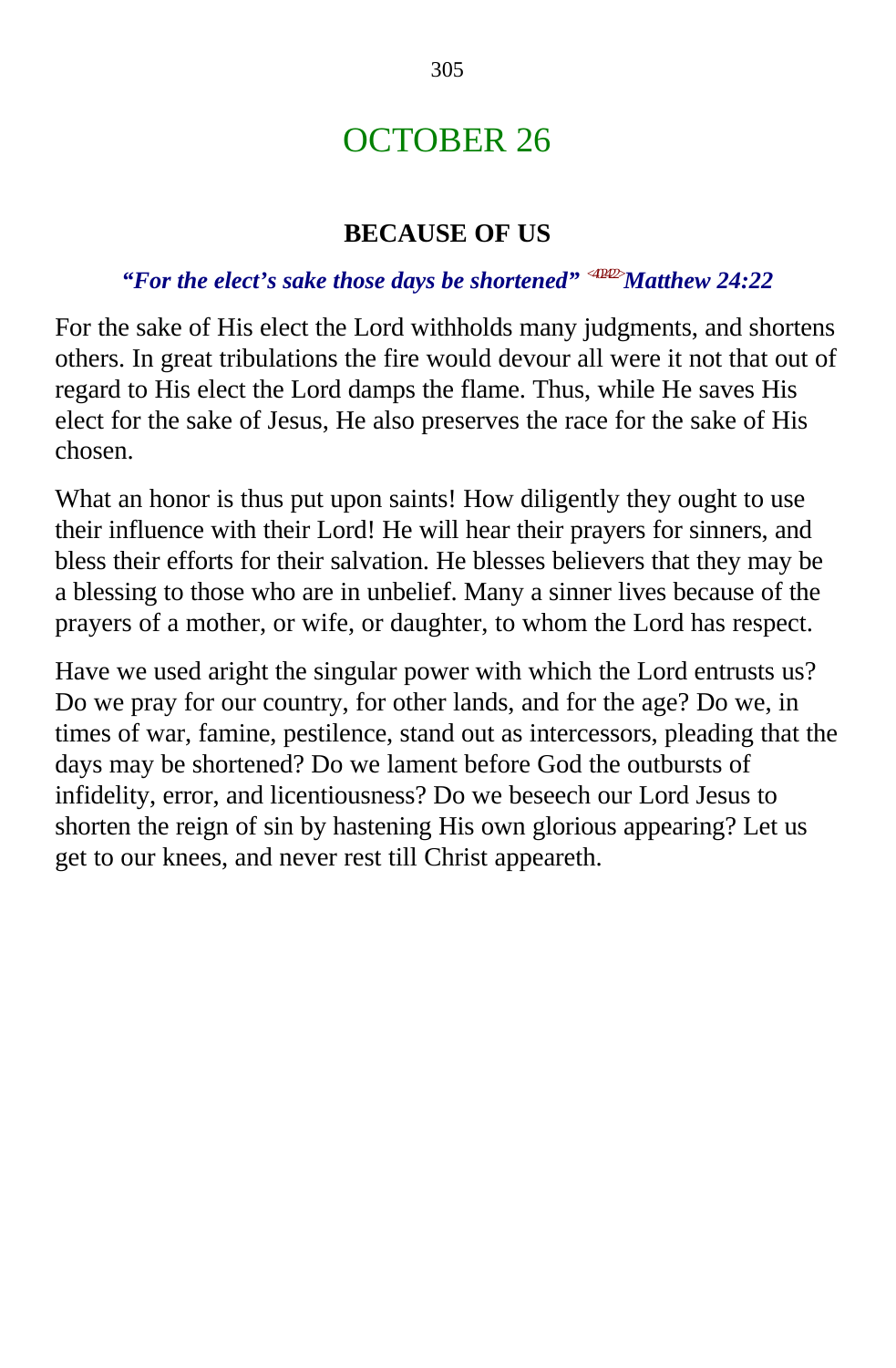### **HIS SERVICE, FACE, NAME**

### *"His servants shall serve him: and they shall see his face; and his name shall be in their foreheads*<sup>*n*</sup>  $\frac{dE}{dt}$ *Revelation 22:3, 4*

Three choice blessings will be ours in the glory land.

"His servants shall serve him." No other lords shall oppress us, no other service shall distress us. We shall serve Jesus always, perfectly, without weariness, and without error. This is Heaven to a saint: in all things to serve the Lord Christ, and to be owned by Him as His servant is our soul's high ambition for eternity.

"And they shall see his face." This makes the service delightful: indeed, it is the present reward of service. We shall know our Lord, for we shall see Him as He is. To see the face of Jesus is the utmost favor that the most faithful servant of the Lord can ask. What more could Moses ask than — "Let me see thy face"?

"And his name shall be in their foreheads." They gaze upon their Lord till His name is photographed upon their brows. They are acknowledged by Him, and they acknowledge Him. The secret mark of inward grace develops into the public sign-manual of confessed relationship.

O Lord, give us these three things in their beginnings here, that we may possess them in their fullness in thine own abode of bliss!

306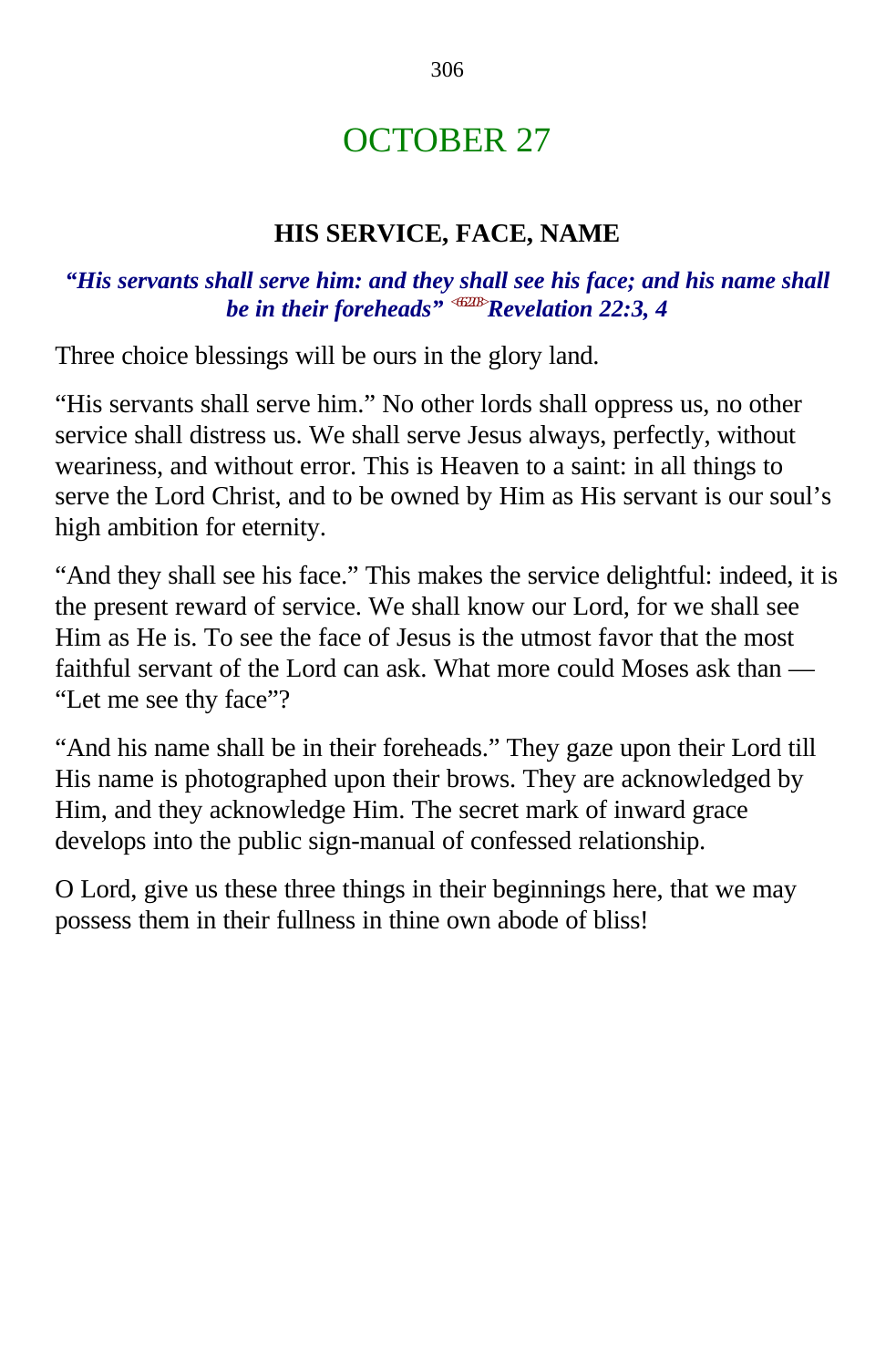### **SINS OF IGNORANCE**

### *"And it shall be forgiven them; for it is ignorance" <041525>Numbers 15:25*

Because of our ignorance we are not fully aware of our sins of ignorance. Yet we may be sure they are many, in the form both of commission and omission. We may be doing in all sincerity, as a service to God, that which He has never commanded, and can never accept.

The Lord knows these sins of ignorance every one. This may well alarm us, since in justice He will require these trespasses at our hand; but on the other hand, faith spies comfort in this fact, for the Lord will see to it that stains unseen by us shall yet be washed away. He sees the sin that He may cease to see it by casting it behind His back.

Our great comfort is that Jesus, the true priest, has made atonement for all the congregation of the children of Israel. That atonement secures the pardon of unknown sins. His precious blood cleanses us from all sin. Whether our eyes have seen it and wept over it, or not, God has seen it, Christ has atoned for it, the Spirit bears witness to the pardon of it, and so we have a three-fold peace.

O my Father, I praise thy divine knowledge, which not only perceives my iniquities, but provides an atonement which delivers me from the guilt of them, even before I know that I am guilty.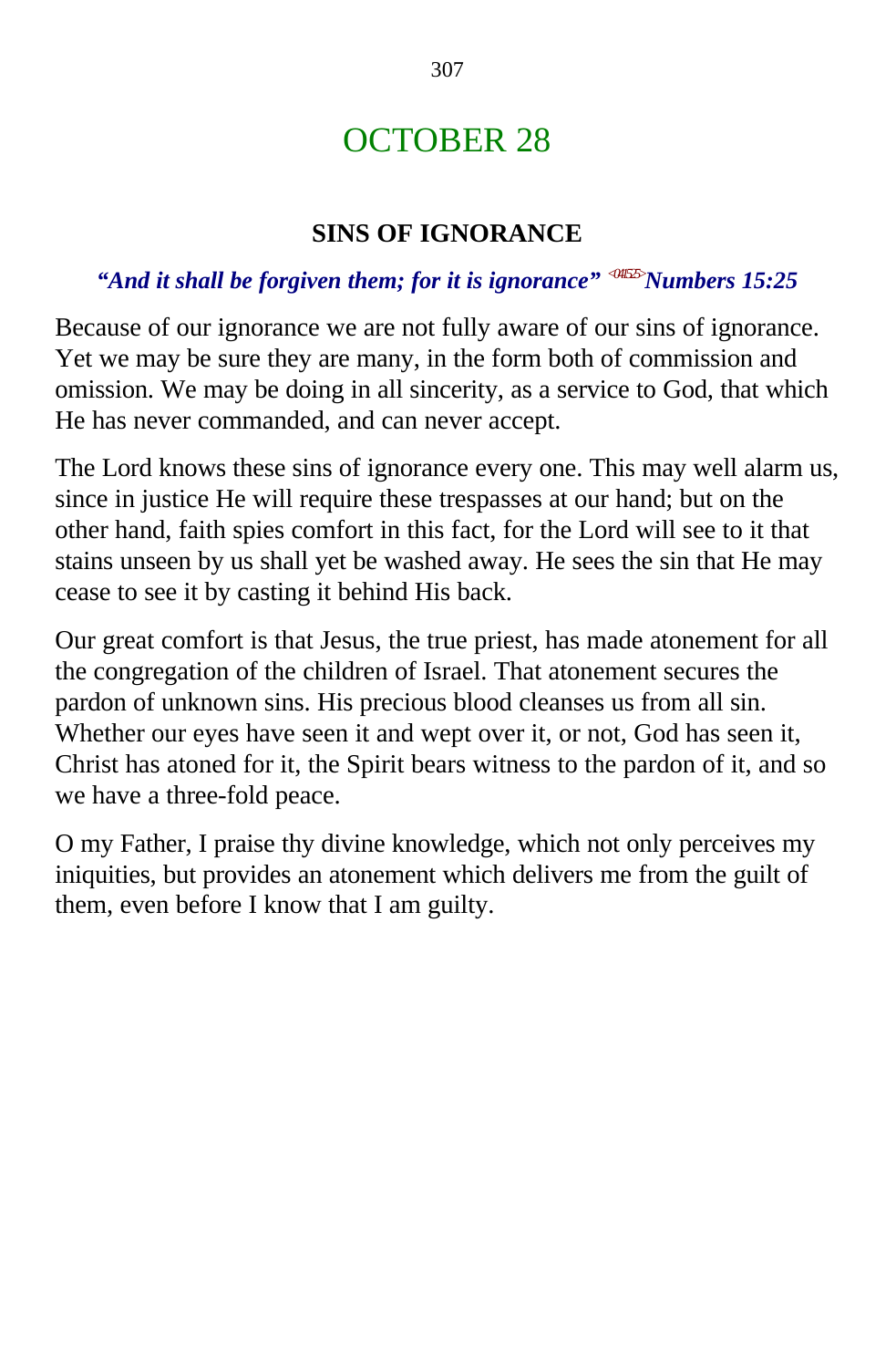### **MAINTAIN THE DIFFERENCE**

#### *"And I will put a division between my people and thy people: tomorrow shall this sign be"*  $\frac{d^{20}x}{dx^{20}}$ *Exodus 8:23*

Pharoah has a people, and the Lord has a people. These may dwell together, and seem to fare alike, but there is a division between them, and the Lord will make it apparent. Not for ever shall one event happen alike to all, but there shall be great difference between the men of the world and the people of Jehovah's choice.

This may happen in the time of judgments, when the Lord becomes the sanctuary of His saints. It is very conspicuous in the conversion of believers when their sin is put away, while unbelievers remain under condemnation. From that moment they become a distinct race, come under a new discipline, and enjoy new blessings. Their homes, henceforth, are free from the grievous swarms of evils which defile and torment the Egyptians. They are kept from the pollution of lust, the bite of care, the corruption of falsehood, and the cruel torment of hatred, which devour many families.

Rest assured, tried believer, that though you have your troubles you are saved from swarms of worse ones, which infest the homes and hearts of the servants of the world's Prince. The Lord has put a division; see to it that you keep up the division in spirit, aim, character and company.

308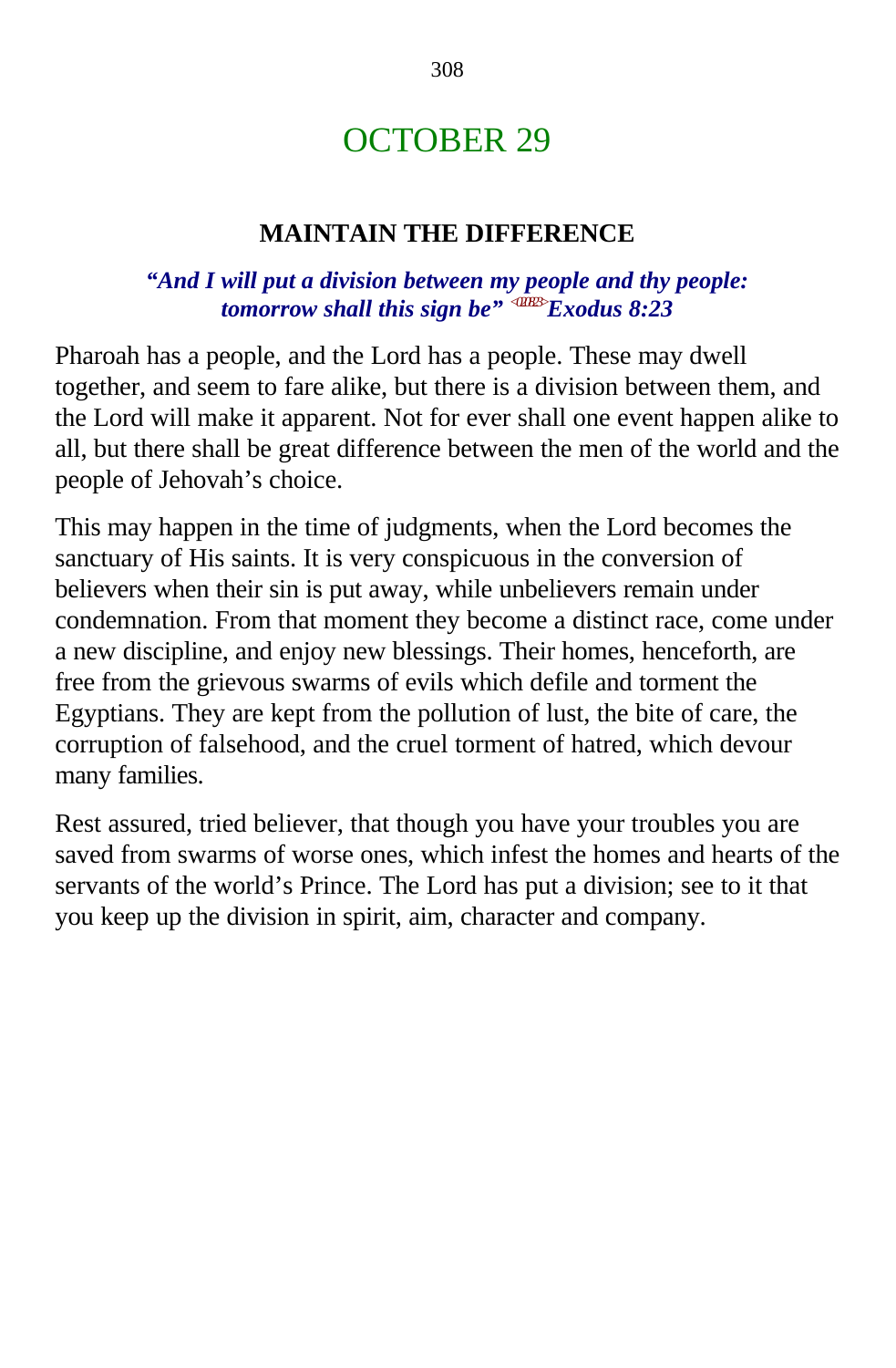### **THOROUGH CLEANSING**

#### *"Then will I sprinkle clean water upon you, and ye shall be clean: from all your filthiness, and from all your idols, will I cleanse you" <263625>Ezekiel 36:25*

What an exceeding joy is this! He who has purified us with the blood of Jesus will also cleanse us by the water of the Holy Spirit. God hath said it, and so it must be, "Ye shall be clean." Lord, we feel and mourn our uncleanness, and it is cheering to be assured by thine own mouth that we shall be clean. Oh that thou wouldst make a speedy work of it!

He will deliver us from our worst sins. The uprisings of unbelief, and the deceitful lusts which war against the soul, the vile thoughts of pride, and the suggestions of Satan to blaspheme the sacred name — all these shall be so purged away as never to return.

He will also cleanse us from all our idols, whether of gold or of clay: our impure loves, and our excessive love of that which in itself is pure. That which we have idolized shall either be broken from us, or we shall be broken off from it.

It is God who speaks of what He Himself will do. Therefore is this word established and sure, and we may boldly look for that which it guarantees to us. Cleansing is a covenant blessing, and the covenant is ordered in all things and sure.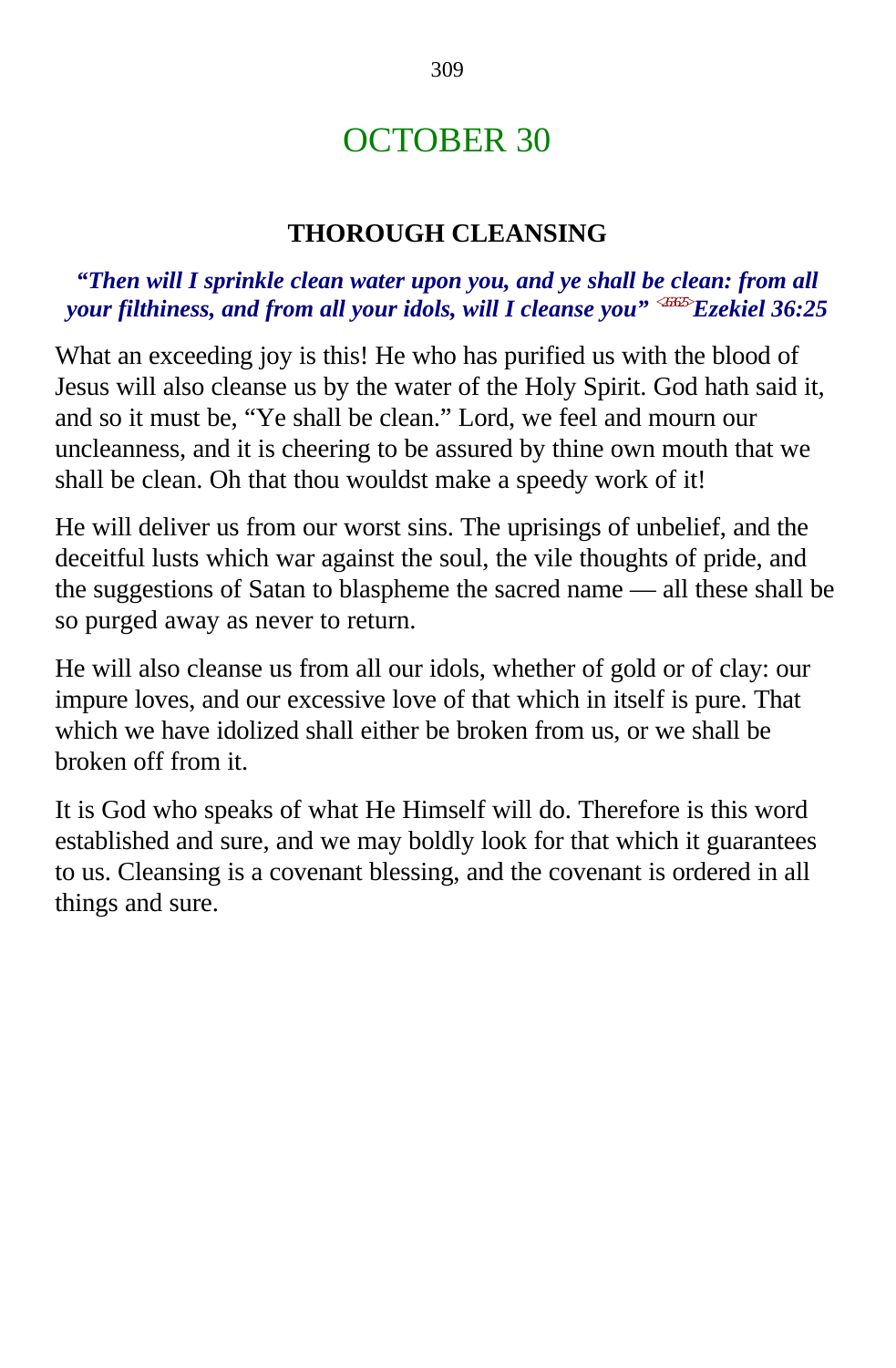### **IMMORTAL TILL WORK DONE**

### *"I shall not die, but live, and declare the works of the Lord" <sup><HNI</sup><sup>2</sup>Psalm 118:17</sup>*

A fair assurance this! It was no doubt based upon a promise, inwardly whispered in the Psalmist's heart, which he seized upon and enjoyed. Is my case like that of David? Am I depressed because the enemy affronts me? Are there multitudes against me, and few on my side? Does unbelief bid me lie down and die in despair — a defeated, dishonored man? Do my enemies begin to dig my grave?

What then? Shall I yield to the whisper of fear, and give up the battle, and with it give up all hope? Far from it. There is life in me yet: "I shall not die." Vigor will return and remove my weakness: "I shall live." The Lord lives, and I shall live also. My mouth shall again be opened: "I shall declare the works of Jehovah." Yes, and I shall speak of the present trouble as another instance of the wonder-working faithfulness and love of the Lord my God. Those who would gladly measure me for my coffin had better wait a bit; for "the Lord hath chastened me sore, but he hath not given me over unto death." Glory be to His name for ever! I am immortal till my work is done. Till the Lord wills it no vault can close upon me.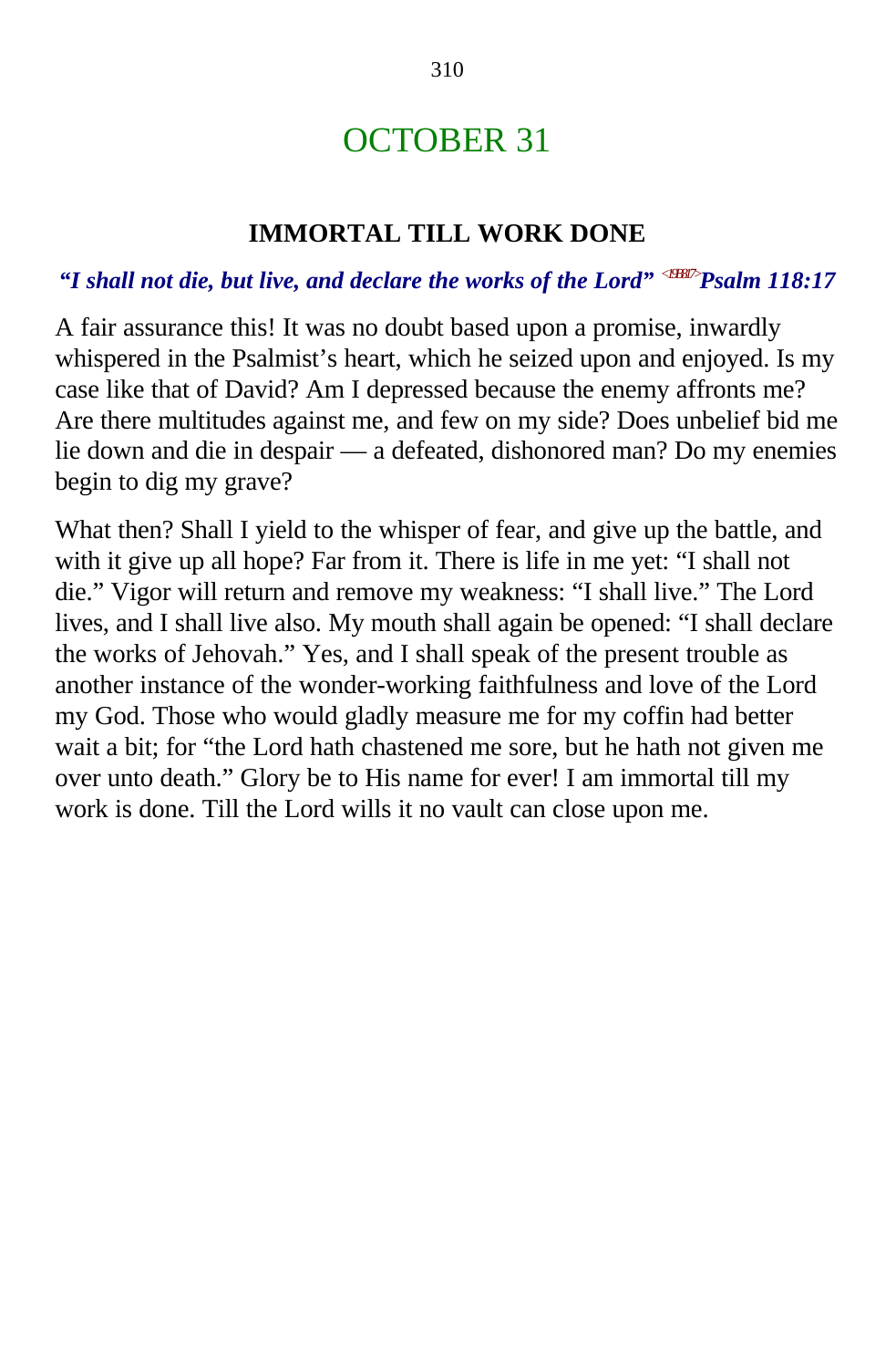# THE MONTH OF NOVEMBER

### NOVEMBER 1

### **PERFECTION AND PRESERVATION**

### *"Faithful is he that calleth you, who also will do it"*  $\frac{\text{SNB}}{\text{S1}}$  Thessalonians 5:24

What will He do? He will sanctify us wholly. See the previous verse. He will carry on the work of purification till we are perfect in every part. He will preserve our whole spirit, and soul, and body, blameless unto the coming of our Lord Jesus Christ." He will not allow us to fall from grace, nor come under the dominion of sin. What great favors are these! Well may we adore the giver of such unspeakable gifts.

Who will do this? The Lord who has called us out of darkness into His marvelous light, out of death in sin into eternal life in Christ Jesus. Only He can do this: such perfection and preservation can only come from the God of all grace.

Why will He do it? Because He is "faithful" — faithful to His own promise which is pledged to save the believer; faithful to His Son, whose reward it is that His people shall be presented to Him faultless; faithful to the work which He has commenced in us by our effectual calling. It is not their own faithfulness, but the Lord's own faithfulness, on which the saints rely.

Come, my soul, here is a grand feast to begin a dull month with. There may be fogs without, but there should be sunshine within.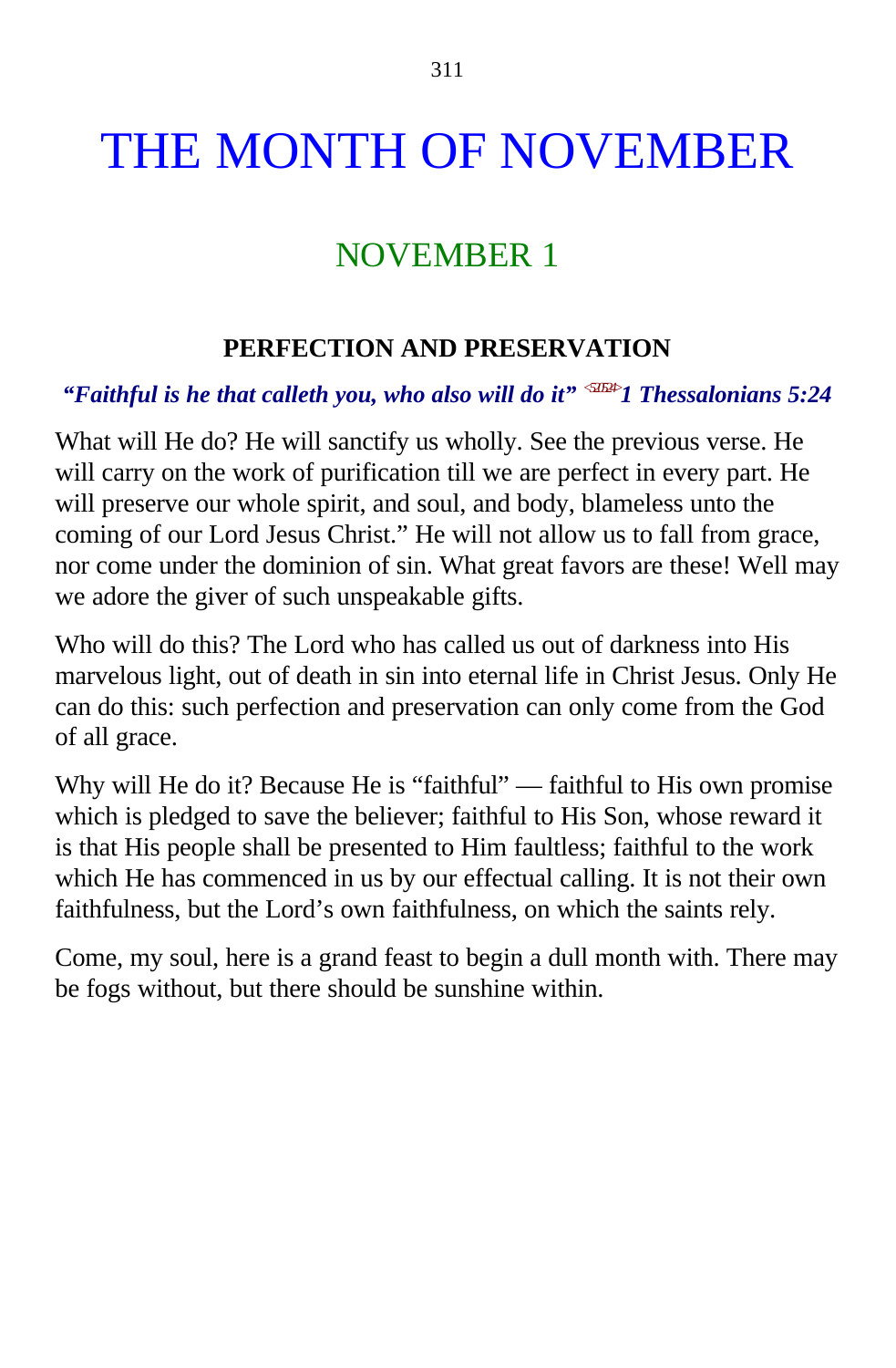### **HEAVENLY WEALTH**

#### *"No good thing will he withhold from them that walk uprightly" <198411>Psalm 84:11*

Many pleasing things the Lord may withhold, but no good thing." He is the best judge of what is good for us. Some things are assuredly good, and these we may have for the asking through Jesus Christ our Lord.

Holiness is a good thing, and this He will work in us freely. Victory over evil tendencies, strong tempers, and evil habits, He will gladly grant, and we ought not to remain without it.

Full assurance He will bestow, and near communion with Himself, and access into all truth, and boldness with prevalence at the mercy seat. If we have not these, it is from want of faith to receive, and not from any unwillingness of God to give. A calm, a heavenly frame, great patience, and fervent love — all these will He give to holy diligence.

But note well that we must "walk uprightly." There must be no cross purposes and crooked dealings; no hypocrisy nor deceit. If we walk foully God cannot give us favors, for that would be a premium upon sin. The way of uprightness is the way of heavenly wealth — wealth so large as to include every good thing.

What a promise to plead in prayer! Let us get to our knees.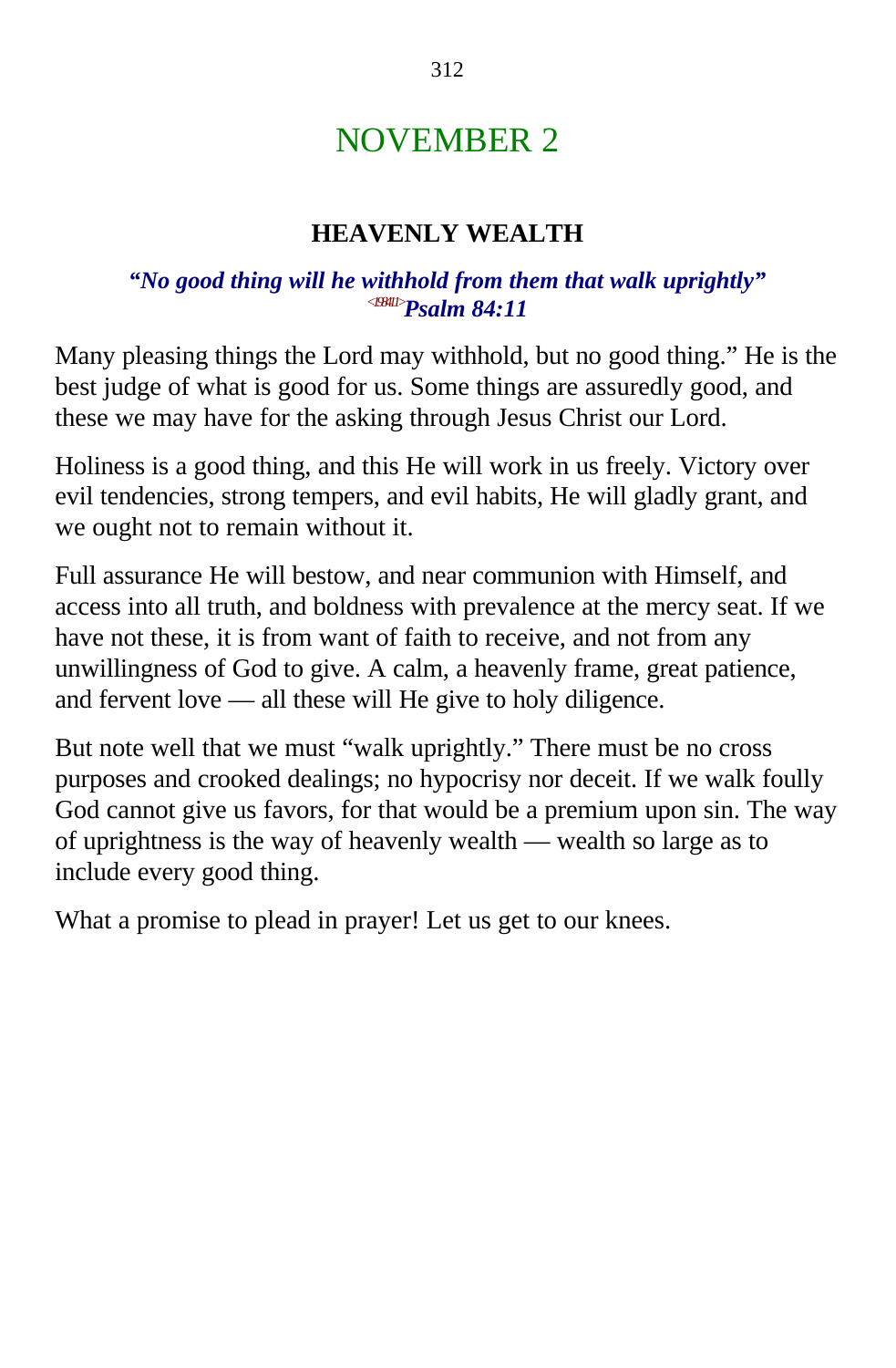### **IN GOD'S TIME**

"For the vision is yet for an appointed time, but at the end it shall speak, and not lie: though it tarry, wait for it; be. cause it will surely come, it will not tarry" **<350203>**Habakkuk 2:3

Mercy may seem slow, but it is sure. The Lord in unfailing wisdom has appointed a time for the outgoings of His gracious power, and God's time is the best time. We are in a hurry; the vision of the blessing excites our desire, and hastens our longings; but the Lord will keep His appointments. He never is before His time; He never is behind.

God's word is here spoken of as a living thing which will speak, and will come. It is never a dead letter, as we are tempted to fear when we have long watched for its fulfillment. The living word is on the way from the living God, and though it may seem to linger, it is not in reality doing so. God's train is not behind time. It is only a matter of patience, and we shall soon see for ourselves the faithfulness of the Lord. No promise of His shall fail; "it will not lie." No promise of His will be lost in silence; "it shall speak." What comfort it will speak to the believing ear! No promise of His shall need to be renewed like a bill which could not be paid on the day in which it fell due — "it will not tarry."

Come, my soul, canst thou not wait for thy God? Rest in Him and be still in unutterable peacefulness.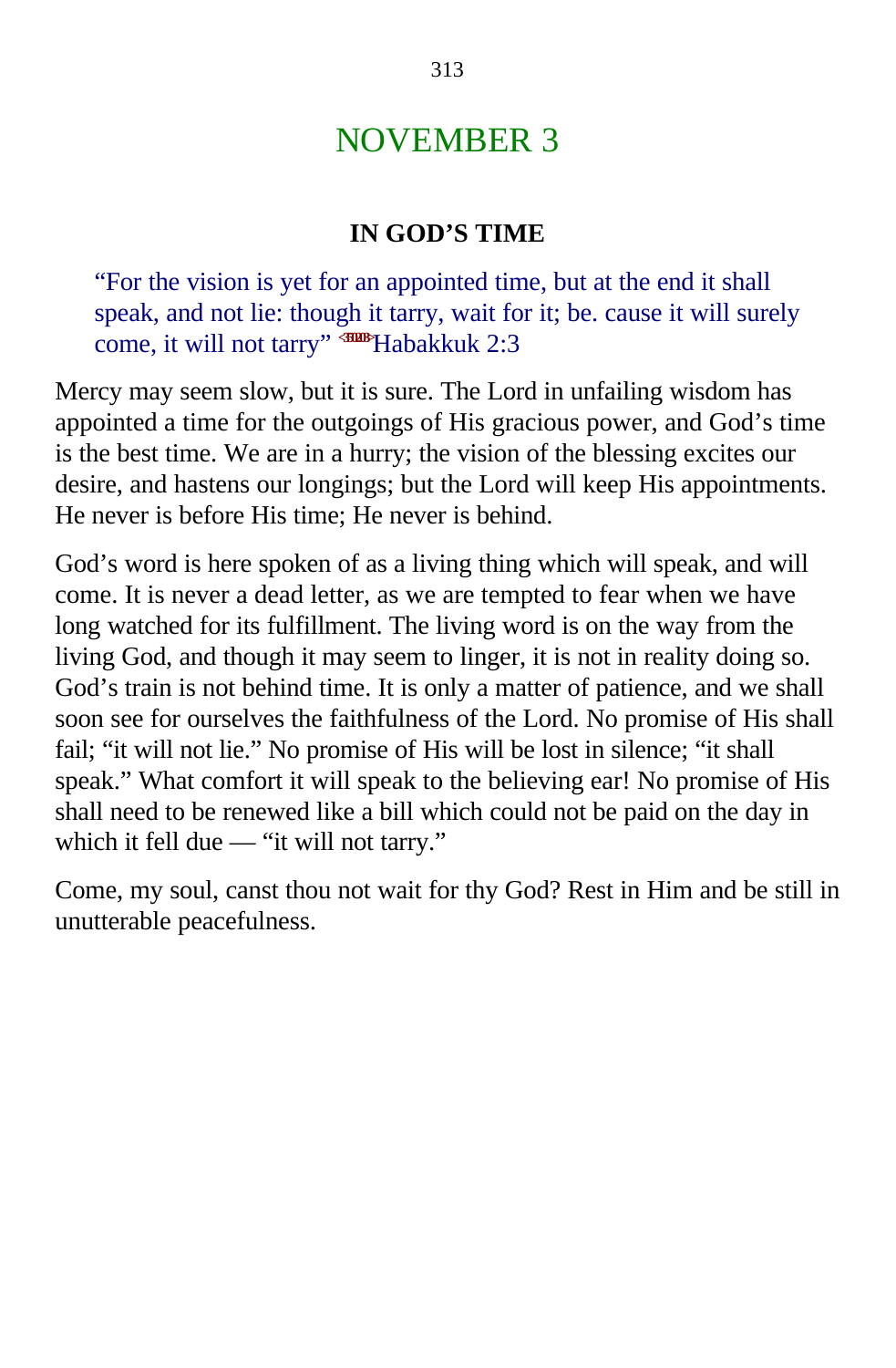#### **YOU MARK THE TRENCHES**

And he said, Thus saith the Lord, Make this valley full of ditches. For thus saith the Lord, Ye shall not see wind, neither shall ye see rain; yet that valley shall be filled with water, that ye may drink, both ye, and your cattle, and your beasts"  $\frac{42006}{2}$  Kings 3:16, 17

Three armies were perishing of thirst, and the Lord interposed. Although He sent neither cloud nor rain, yet He supplied an abundance of water. He is not dependent upon ordinary methods, but can surprise His people with novelties of wisdom and power. Thus are we made to see more of God than ordinary processes could have revealed. Although the Lord may not appear for us in the way we expect, or desire, or suppose, yet He will in some way or other provide for us. It is a great blessing for us to be raised above looking to secondary causes, so that we may gaze into the face of the great First Cause.

Have we this day grace enough to make trenches into which the divine blessing may flow? Alas! we too often fail in the exhibition of true and practical faith. Let us this day be on the outlook for answers to prayer. As the child who went to a meeting to pray for rain took an umbrella with her; so let us truly and practically expect the Lord to bless us. Let us make the valley full of ditches and expect to see them all filled.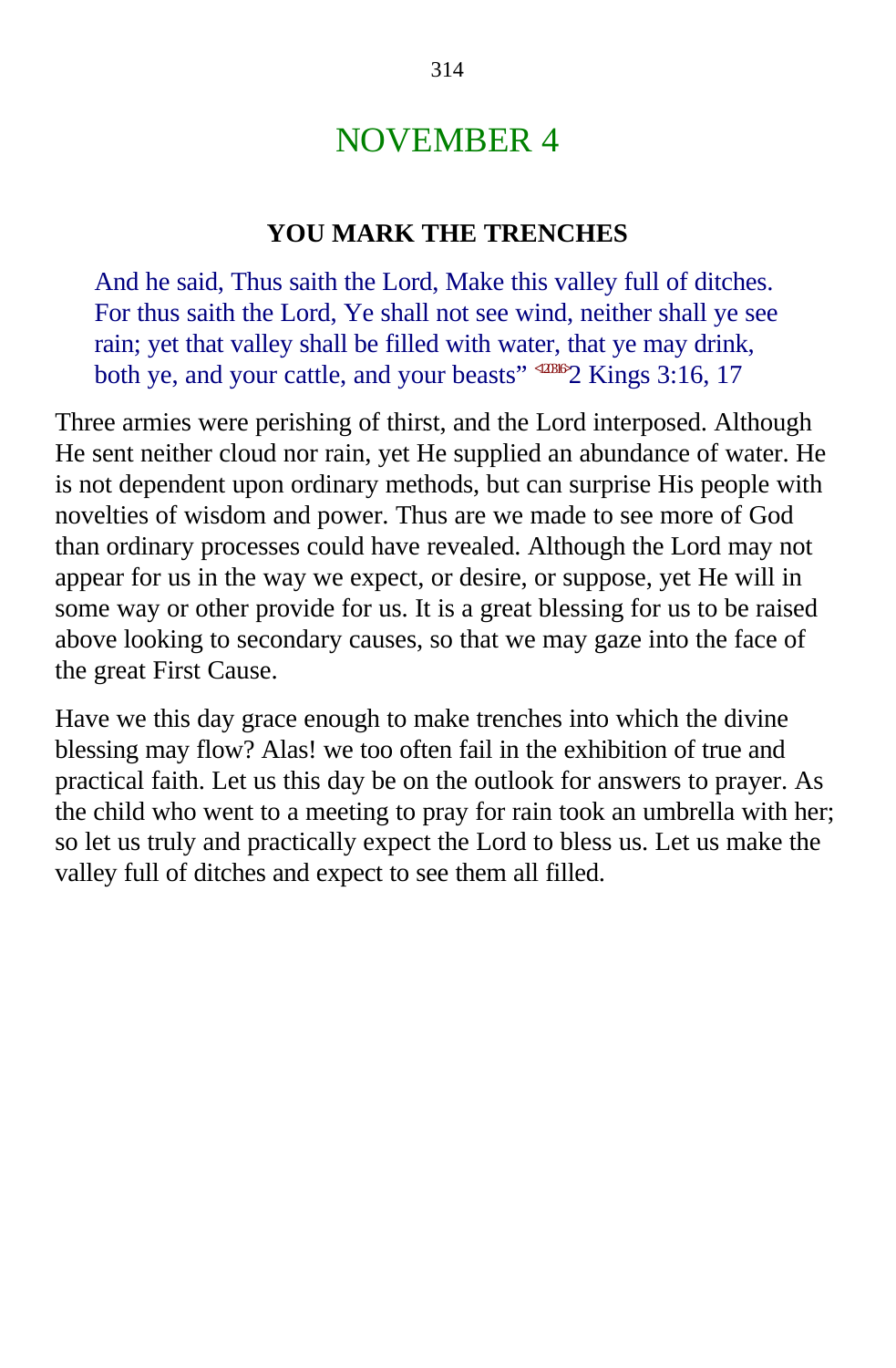#### **WHAT IS PAINFUL WILL END**

#### *"I will not contend for ever, neither will I be always wrath: for the spirit should fail before me, and the souls which I have made*" <sup>2376</sup>*Isaiah 57:16*

Our heavenly Father seeks our instruction, not our destruction. His contention with us has a kind intention toward us. He will not be always in arms against us. We think the Lord is long in His chastisements, but that is because we are short in our patience. His compassion endureth for ever, but not His contention. The night may drag its weary length along, but it must in the end give place to cheerful day. As contention is only for a season, so the wrath which leads to it is Only for a small moment. The Lord loves His chosen too well to be always angry with them.

If He were to deal with us always as He does sometimes we should faint outright, and go down hopelessly to the gates of death. Courage, dear heart! the Lord will soon end His chiding. Bear up, for the Lord will bear you up, and bear you through. He who made you knows how frail you are, and how little you can bear. He will handle tenderly that which He has fashioned so delicately. Therefore, be not afraid because of the painful present, for it hastens to a happy future. He that smote you will heal you; His little wrath shall be followed by great mercies.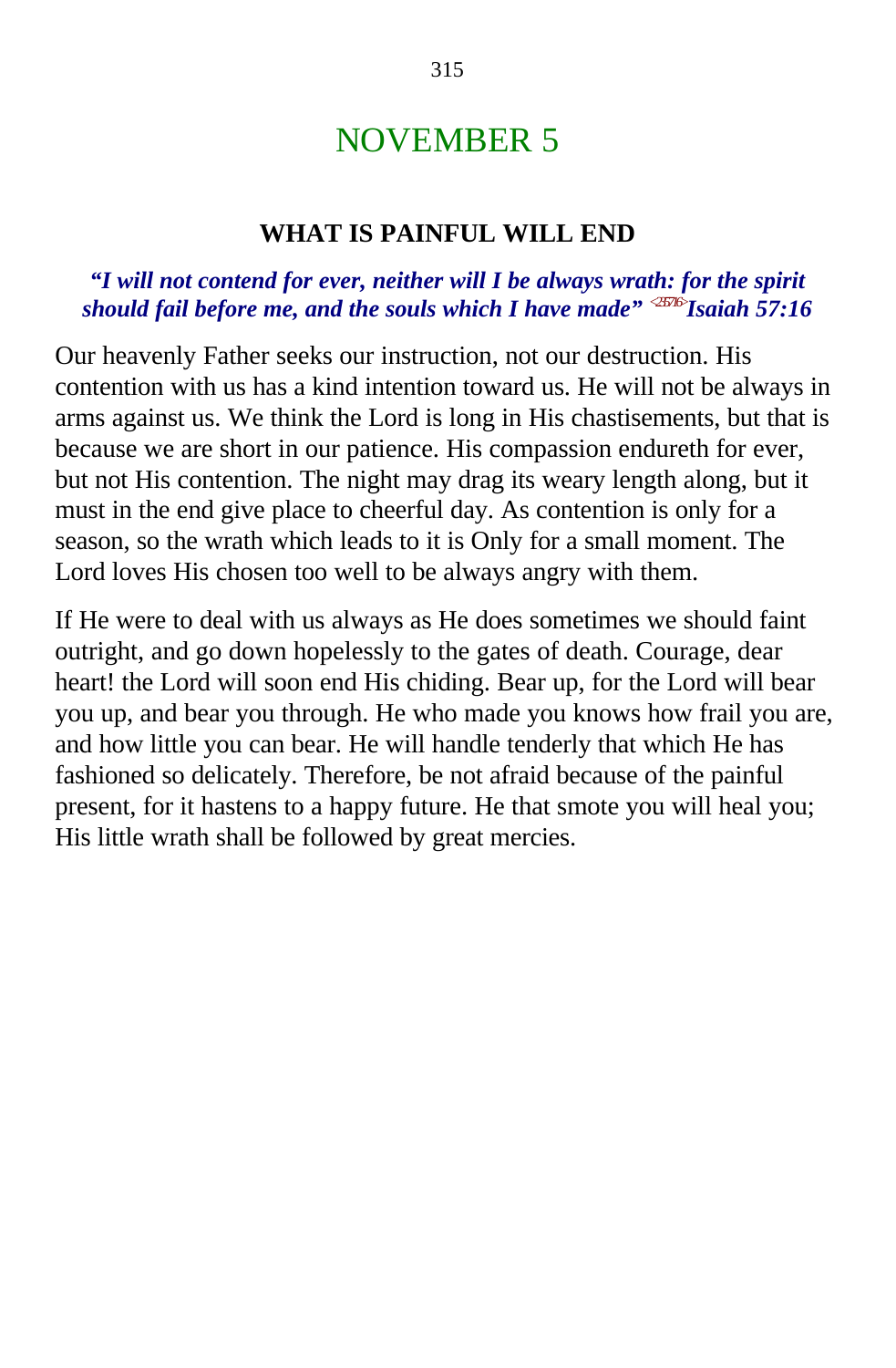### **DELIGHT AND DESIRES**

#### *"Delight thyself also in the Lord; and he shall give thee the desires of thine heart" <193704>Psalm 37:4*

Delight in God has a transforming power, and lifts a man above the gross desires of our fallen nature. Delight in Jehovah is not only sweet in itself, but it sweetens the whole soul, till the longings of the heart become such that the Lord can safely promise to fulfill them. Is not that a grand delight which moulds our desires till they are like the desires of God?

Our foolish way is to desire, and then set to work to compass what we desire. We do not go to work in God's way, which is to seek Him first, and then expect all things to be added unto us. If we will let our heart be filled with God till it runs over with delight, then the Lord Himself will take care that we shall not want any good thing. Instead of going abroad for joys let us stay at home with God, and drink waters out of our own fountain. He can do for us far more than all our friends. It is better to be content with God alone than to go about fretting and pining for the paltry trifles of time and sense. For a while we may have disappointments; but if these bring us nearer to the Lord, they are things to be prized exceedingly, for they will in the end secure to us the fulfillment of all our right desires.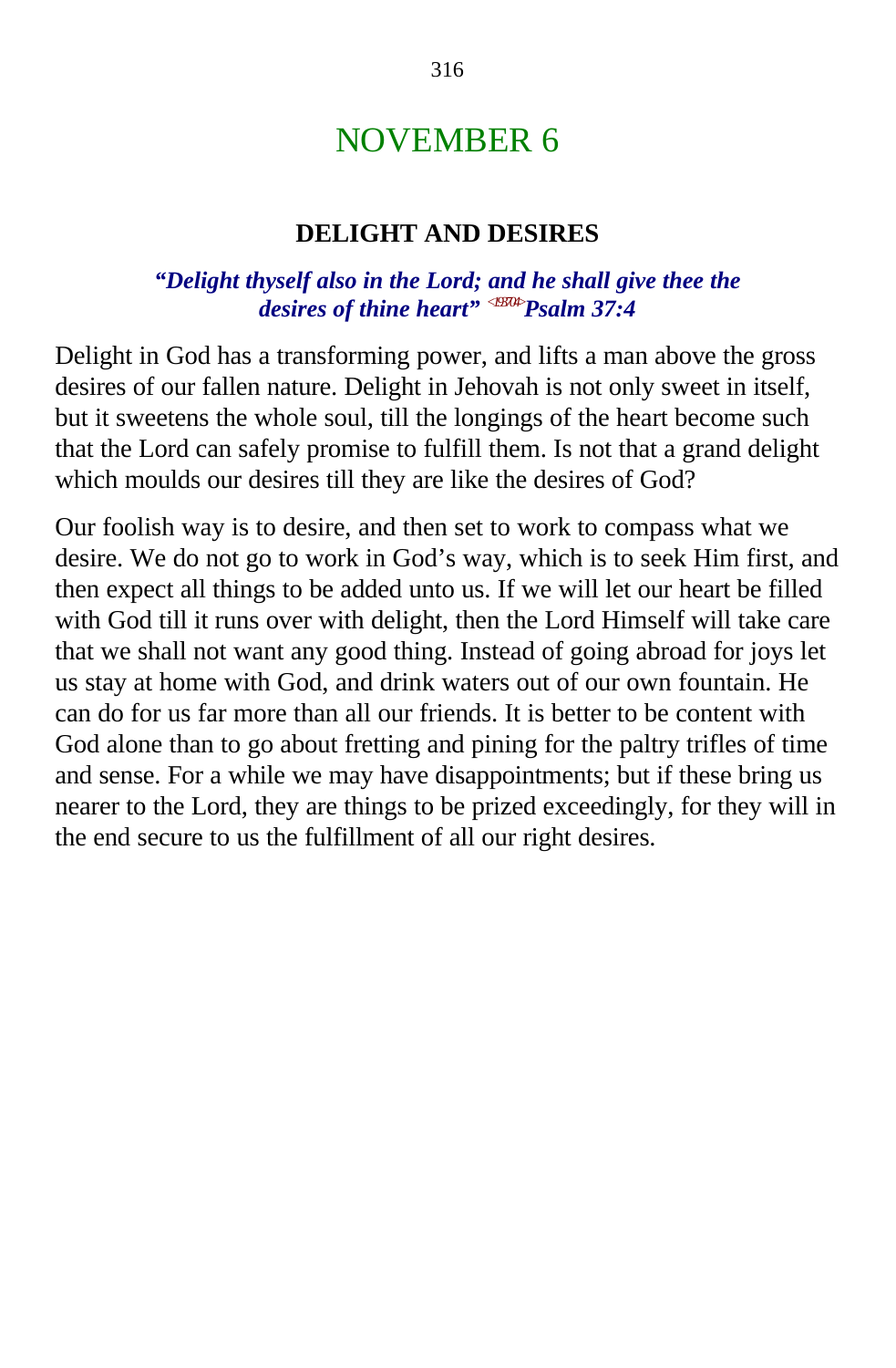### **TRUE HUMILITY REWARDED**

### *"He that humbleth himself shall be exalted" <421814>Luke 18:14*

It ought not to be difficult for us to humble ourselves, for what have we to be proud of? We ought to take the lowest place without being told to do so. If we are sensible and honest we shall be little in our own eyes. Especially before the Lord in prayer we shall shrink to nothing. There we cannot speak of merit, for we have none: our one and only appeal must be to mercy: "God be merciful to me a sinner."

Here is a cheering word from the throne. We shall be exalted by the Lord if we humble ourselves. For us the way upward is downhill. When we are stripped of self we are clothed with humility, and this is the best of wear. The Lord will exalt us in peace and happiness of mind; He will exalt us into knowledge of His Word and fellowship with Himself; He will exalt us in the enjoyment of sure pardon and justification. The Lord puts His honors upon those who can wear them to the honor of the Giver. He gives usefulness, acceptance, and influence to those who will not be puffed up by them, but will be abased by a sense of greater responsibility. Neither God nor man will care to lift up a man who lifts up himself; but both God and good men unite to honor modest worth.

O Lord, sink me in self that I may rise in thee.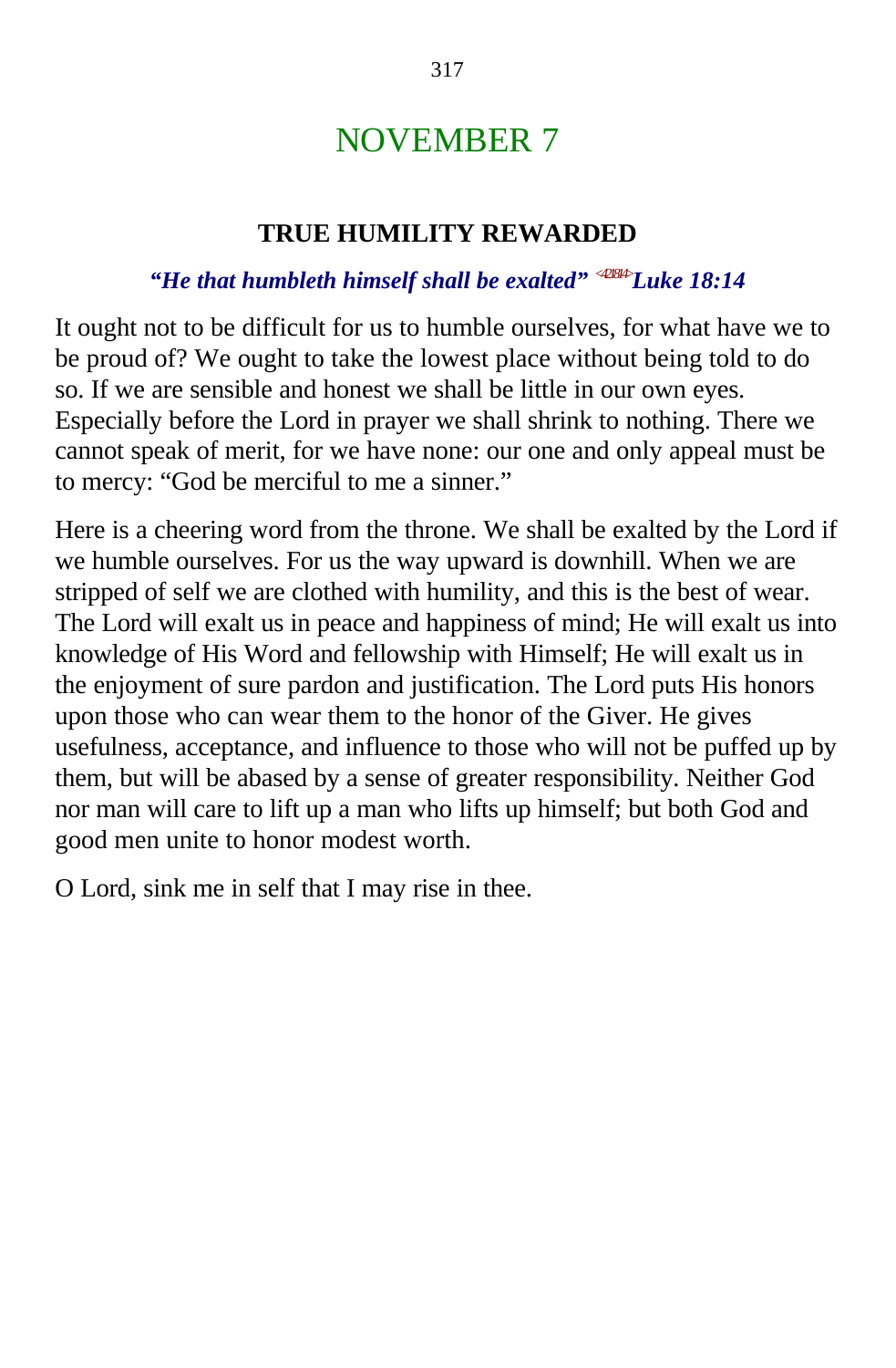### **THE MAGNITUDE OF GRACE**

#### *"My grace is sufficient for thee; for my strength is made perfect in weakness" <471209>2 Corinthians 12:9*

Our weakness should be prized as making room for divine strength. We might never have known the power of grace if we had not felt the weakness of nature. Blessed be the Lord for the thorn in the flesh, and the messenger of Satan, when they drive us to the strength of God.

This is a precious word from our Lord's own lip. It has made the writer laugh for joy. God's grace enough for me! I should think it is. Is not the sky enough for the bird, and the ocean enough for the fish? The All-Sufficient is sufficient for my largest want. He who is sufficient for earth and Heaven is certainly able to meet the case of one poor worm like me.

Let us, then, fall back upon our God and His grace. If He does not remove our grief He will enable us to bear it. His strength shall be poured into us till the worm shall thresh the mountains; and a nothing shall be victor over all the high and mighty ones. It is better for us to have God's strength than our own; for if we were a thousand times as strong as we are, it would all amount to nothing in the face of the enemy; and if we could be weaker than we are, which is scarcely possible, yet we could do all things through Christ.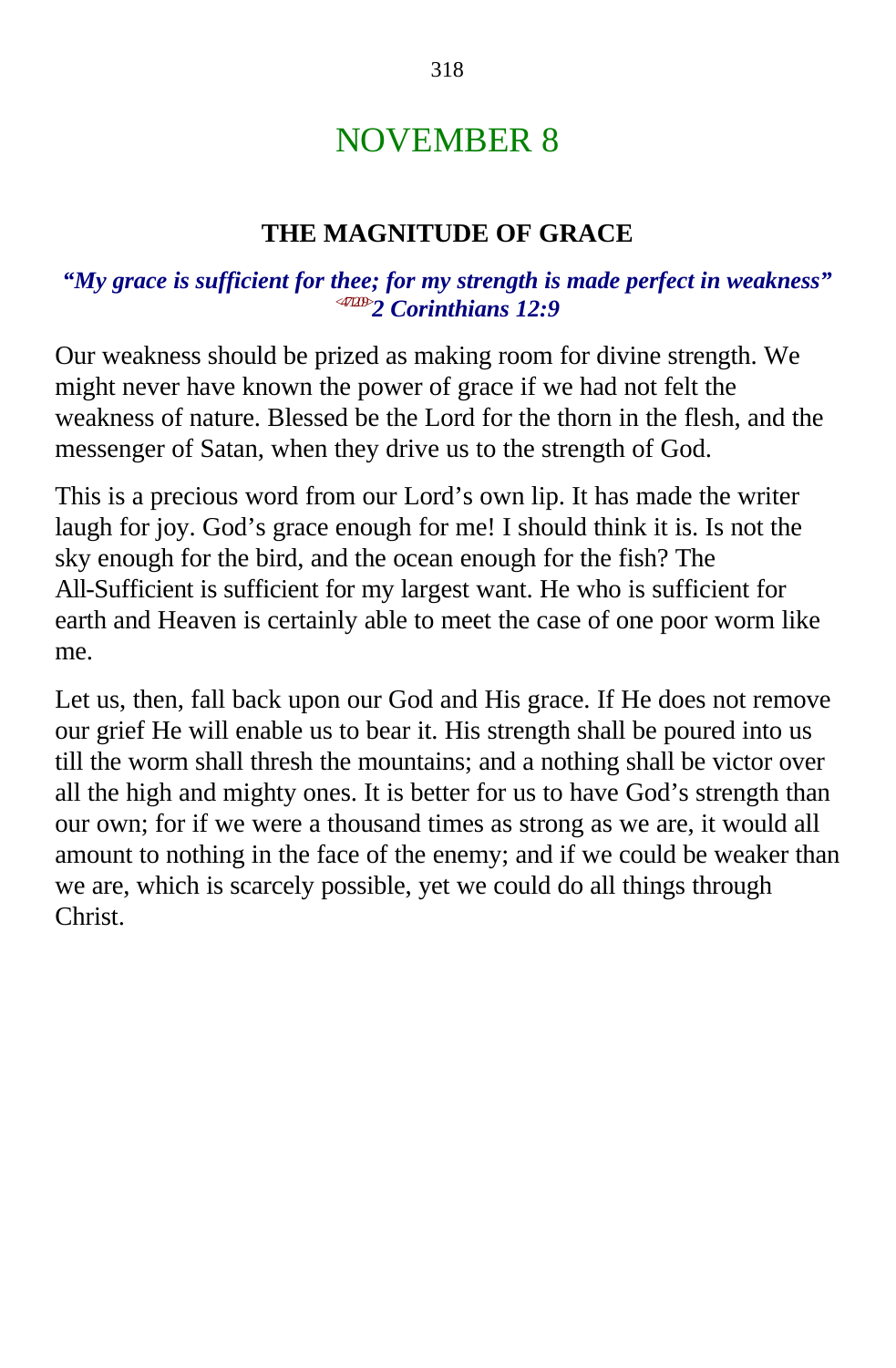#### **NECESSARY KNOWLEDGE**

#### *"Thus shall they know that I the Lord their God am with them, and that they, even the house of Israel, are my people, saith the Lord God"*  $\frac{\partial^2 B}{\partial x^2}$  Ezekiel 34:30

To be the Lord's own people is a choice blessing, but to know that we are such is a comfortable blessing. It is one thing to hope that God is with us, and another thing to know that He is so. Faith saves us, but assurance satisfies us. We take God to be our God when we believe in Him; but we get the joy of Him when we know that He is ours, and that we are His. No believer should be content with hoping and trusting, he should ask the Lord to lead him on to full assurance, so that matters of hope may become matters of certainty.

It is when we enjoy covenant blessings, and see our Lord Jesus raised up for us as a plant of renown, that we come to a clear knowledge of the favor of God toward us. Not by law, but by grace, do we learn that we are the Lord's people. Let us always turn our eyes in the direction of free grace. Assurance of faith can never come by the works of the law. It is an evangelical virtue, and can only reach us in a gospel way. Let us not look within. Let us look to the Lord alone. As we see Jesus we shall see our salvation.

Lord, send us such a flood-tide of thy love that we shall be washed beyond the mire of doubt and fear.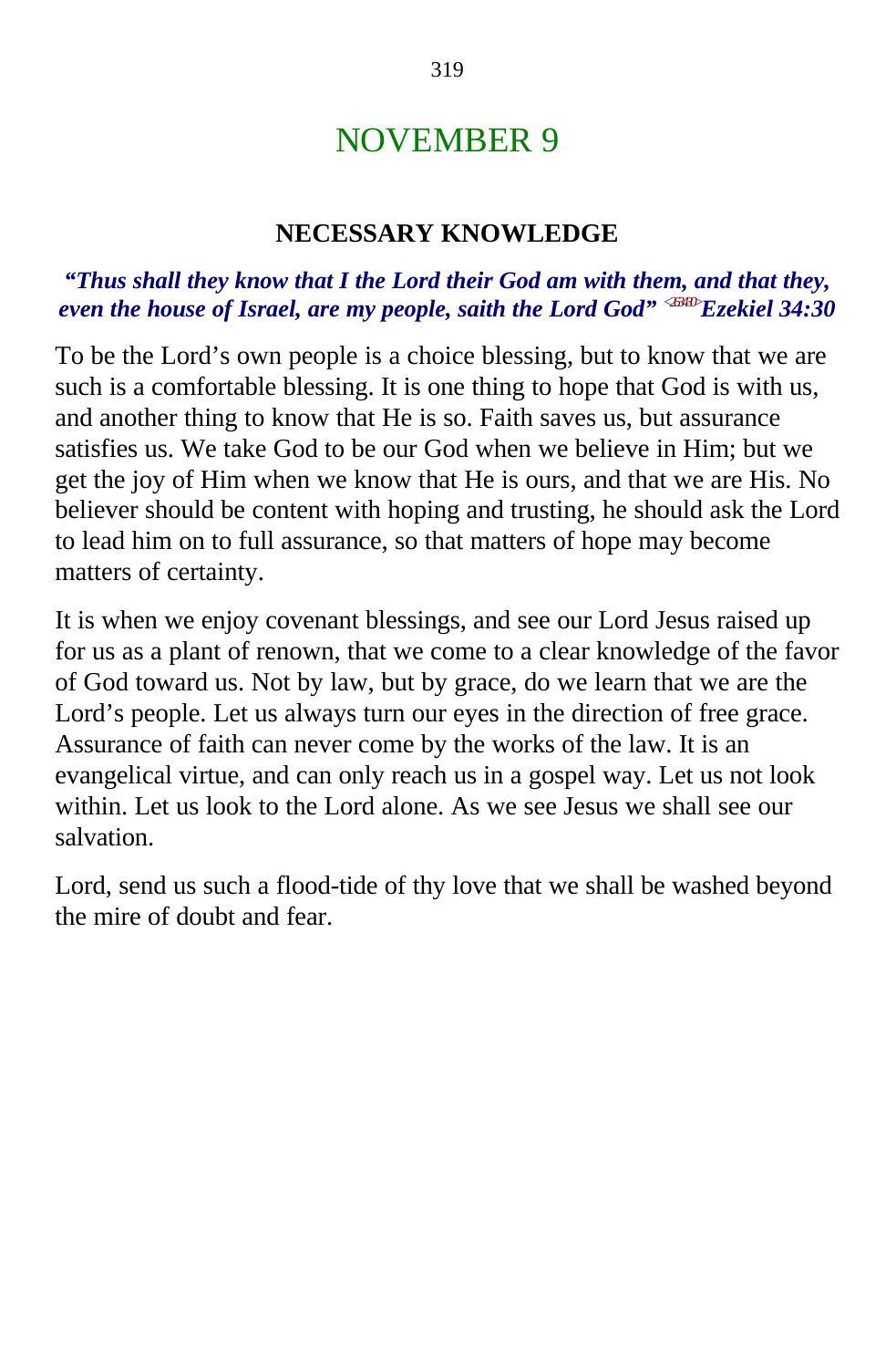#### **WALK WITHOUT STUMBLING**

### *"He will not suffer thy foot to be moved" <sup><9CID</sup>Psalm 121:3*

If the Lord will not suffer it, neither men nor devils can do it. How greatly would they rejoice if they could give us a disgraceful fall, drive us from our position, and bury us out of memory! They could do this to their heart's content were it not for one hindrance, and Only one: the Lord will not suffer it; and if He does not suffer it, we shall not suffer it.

The way of life is like traveling among the Alps. Along mountain paths one is constantly exposed to the slipping of the foot. Where the way is high the head is apt to swim, and then the feet soon slide: there are spots which are smooth as glass, and others that are rough with loose stones, and in either of these a fall is hard to avoid. He who throughout life is enabled to keep himself upright and to walk without stumbling has the best of reasons for gratitude. What with pitfalls and snares, weak knees, weary feet, and subtle enemies, no child of God would stand fast for an hour were it not for the faithful love which will not suffer his foot to be moved. "Amidst a thousand snares I stand Upheld and guarded by thy hand; That hand unseen shall hold me still, And lead me to thy holy hill."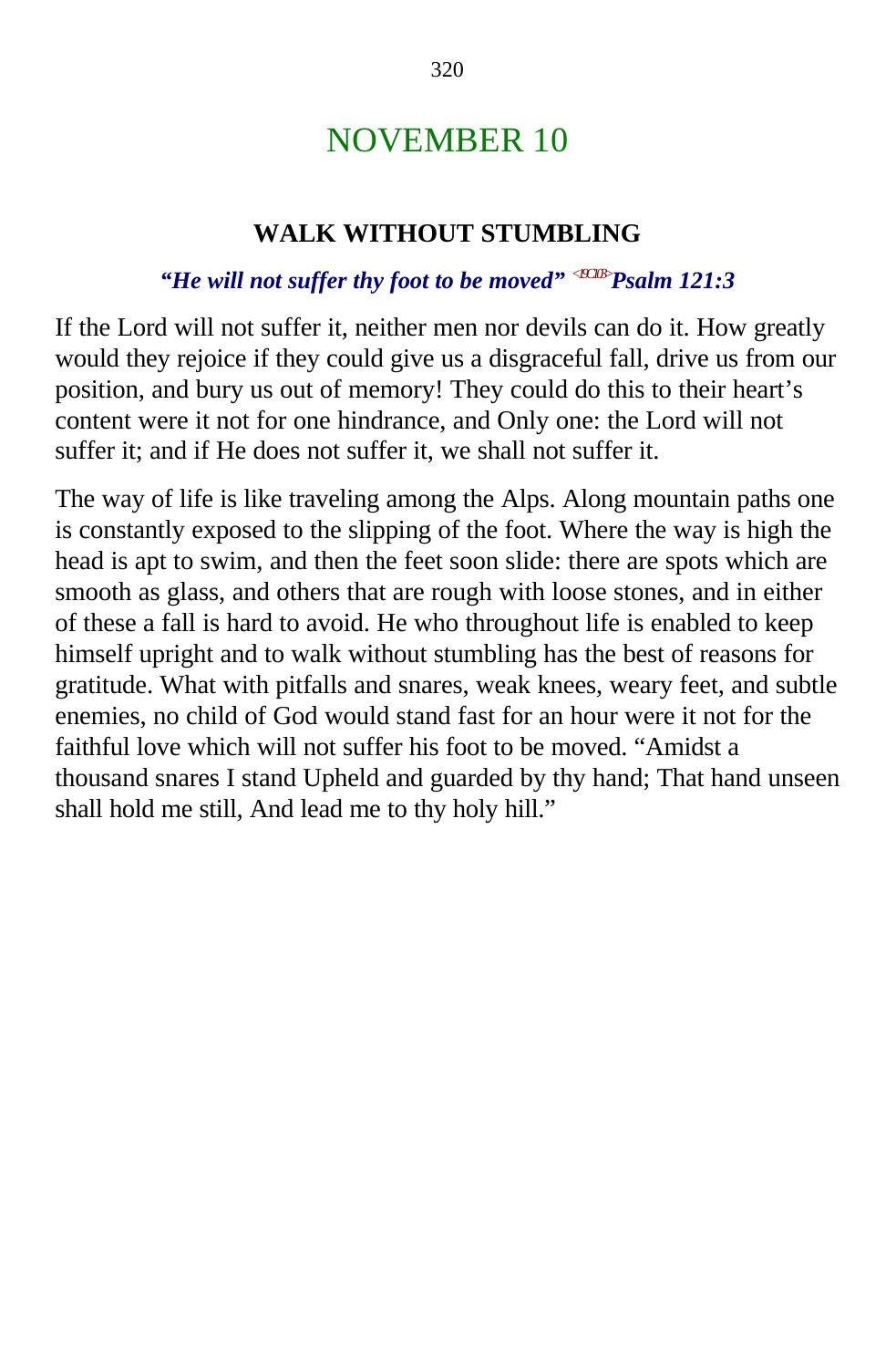### **THE LORD'S FREE MEN**

#### *"For sin shall not have dominion over you: for ye are not under the law, but under grace" <450614>Romans 6:14*

Sin will reign if it can: it cannot be satisfied with any place below the throne of the heart. We sometimes fear that it will conquer us, and then we cry unto the Lord, "Let not any iniquity have dominion over me. This is His comforting answer, "Sin shall not have dominion over you. It may assail you, and even wound you; but it shall never establish sovereignty over you.

If we were under the law, our sin would gather strength and hold us under its power; for it is the punishment of sin that a man comes under the power of sin. As we are under the covenant of grace, we are secured against departing from the living God by the sure declaration of the covenant. Grace is promised to us, by which we are restored from our wanderings, cleansed from our impurities, and set free from the chains of habit.

We might lie down in despair and be "content to serve the Egyptians" if we were still as slaves working for eternal life; but since we are the Lord's free men, we take courage to fight with our corruptions and temptations, being assured that sin shall never bring us under its sway again. God Himself giveth us the victory through our Lord Jesus Christ, to whom be glory for ever and ever. Amen.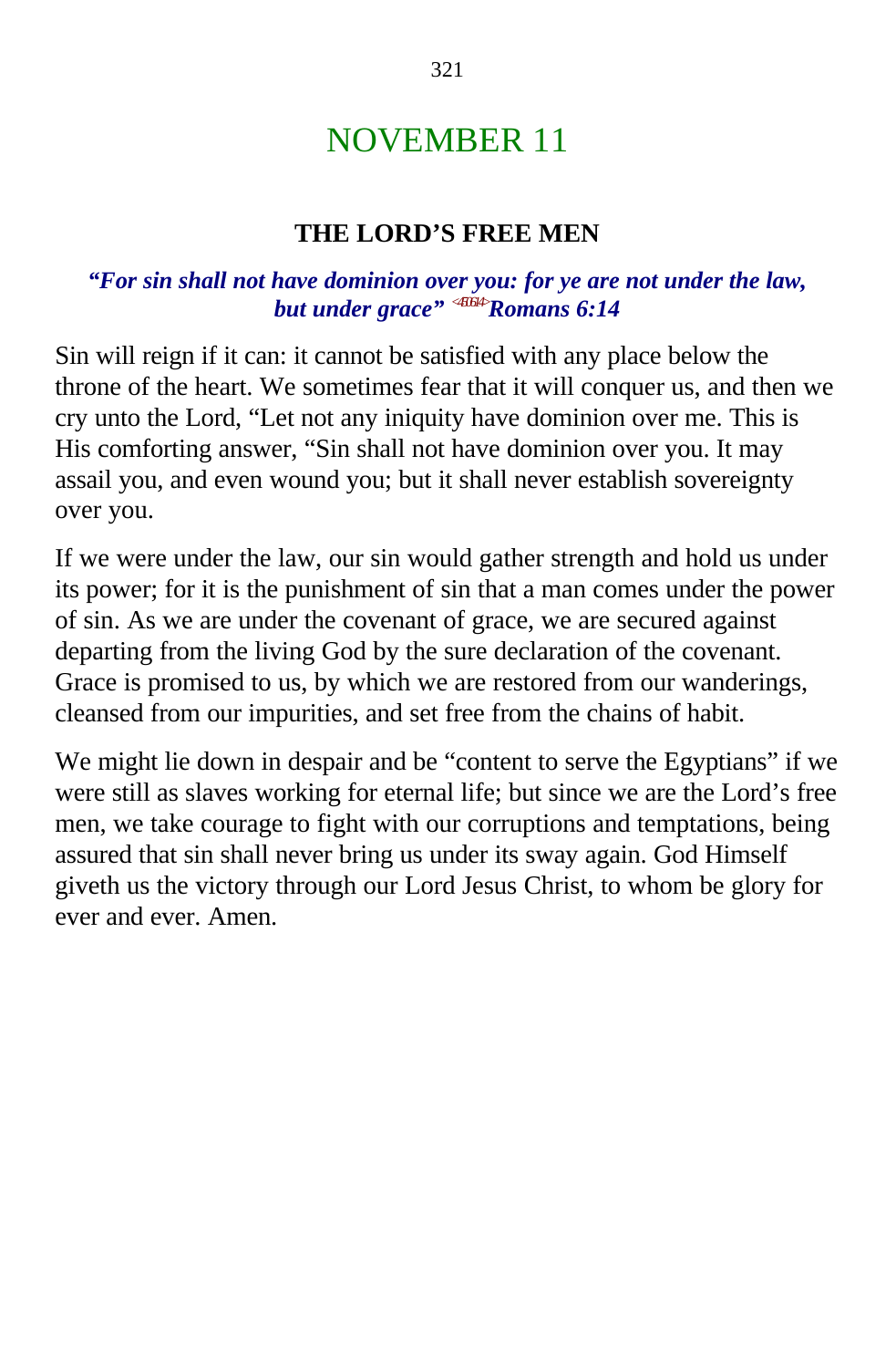#### **SANCTIFIED SOULS ARE SATISFIED**

#### *"My people shall be satisfied with my goodness, saith the Lord" <243114>Jeremiah 31:14*

Note the "my" which comes twice: "My people shall be satisfied with my goodness."

The kind of people who are satisfied with God are marked out as God's own. He is pleased with them, for they are pleased with Him. They call Him their God, and He calls them His people; He is satisfied to take them for a portion, and they are satisfied with Him for their portion. There is a mutual communion of delight between God's Israel and Israel's God.

These people are satisfied. This is a grand thing. Very few of the sons of men are ever satisfied, let their lot be what it may; they have swallowed the horse-leech, and it continually cries, "Give! give!" Only sanctified souls are satisfied souls. God Himself must both convert us and content us.

It is no wonder that the Lord's people should be satisfied with the goodness of their Lord. Here is goodness without mixture, bounty without stint, mercy without chiding, love without change, favor without reserve. If God's goodness does not satisfy us, what will? What! are we still groaning? Surely there is a wrong desire within if it be one which God's goodness does not satisfy.

Lord, I am satisfied. Blessed be thy name.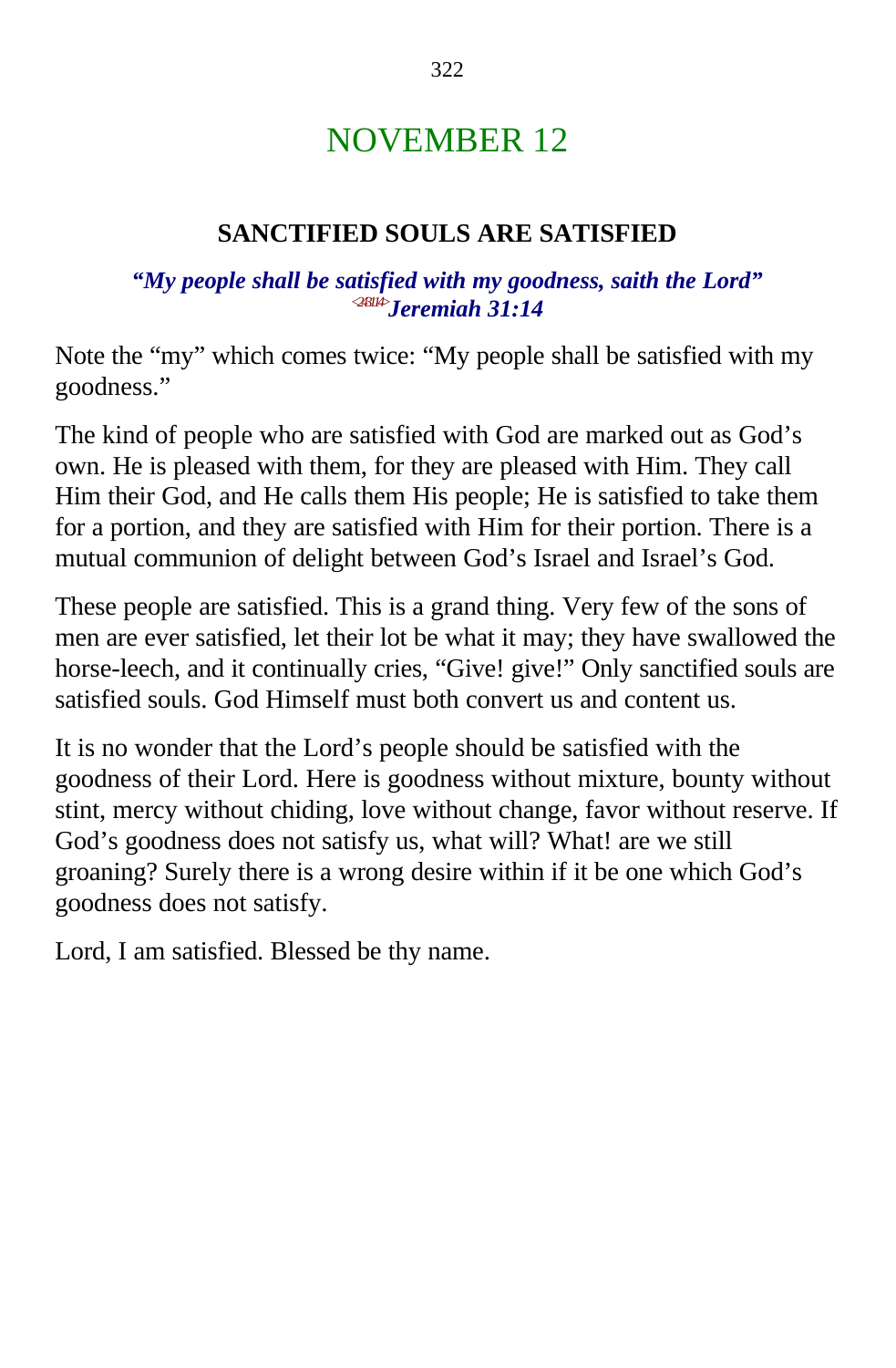### **THE UNFAILING WATCH**

#### *"Behold, he that keepeth Israel shall neither slumber nor sleep" <19C104>Psalm 121:4*

Jehovah is "the Keeper of Israel." No form of unconsciousness ever steals over Him, neither the deeper slumber nor the slighter sleep. He never fails to watch the house and the heart of His people. This is a sufficient reason for our resting in perfect peace. Alexander said that he slept because his friend Parmenio watched; much more may we sleep because our God is our guard.

"Behold" is here set up to call our attention to the cheering truth. Israel, when he had a stone for his pillow, fell asleep; but his God was awake, and came in vision to His servant. When we lie defenseless, Jehovah Himself will cover our head.

The Lord keeps His people as a rich man keeps his treasure, as a captain keeps a city with a garrison, as a sentry keeps watch over his sovereign. None can harm those who are in such keeping. Let me put my soul into His dear hands. He never forgets us, never ceases actively to care for us, never finds Himself unable to preserve us.

O my Lord, keep me, lest I wander and fall and perish. Keep me, that I may keep thy commandments. By thine unslumbering care prevent my sleeping like the sluggard, and perishing like those who sleep the sleep of death.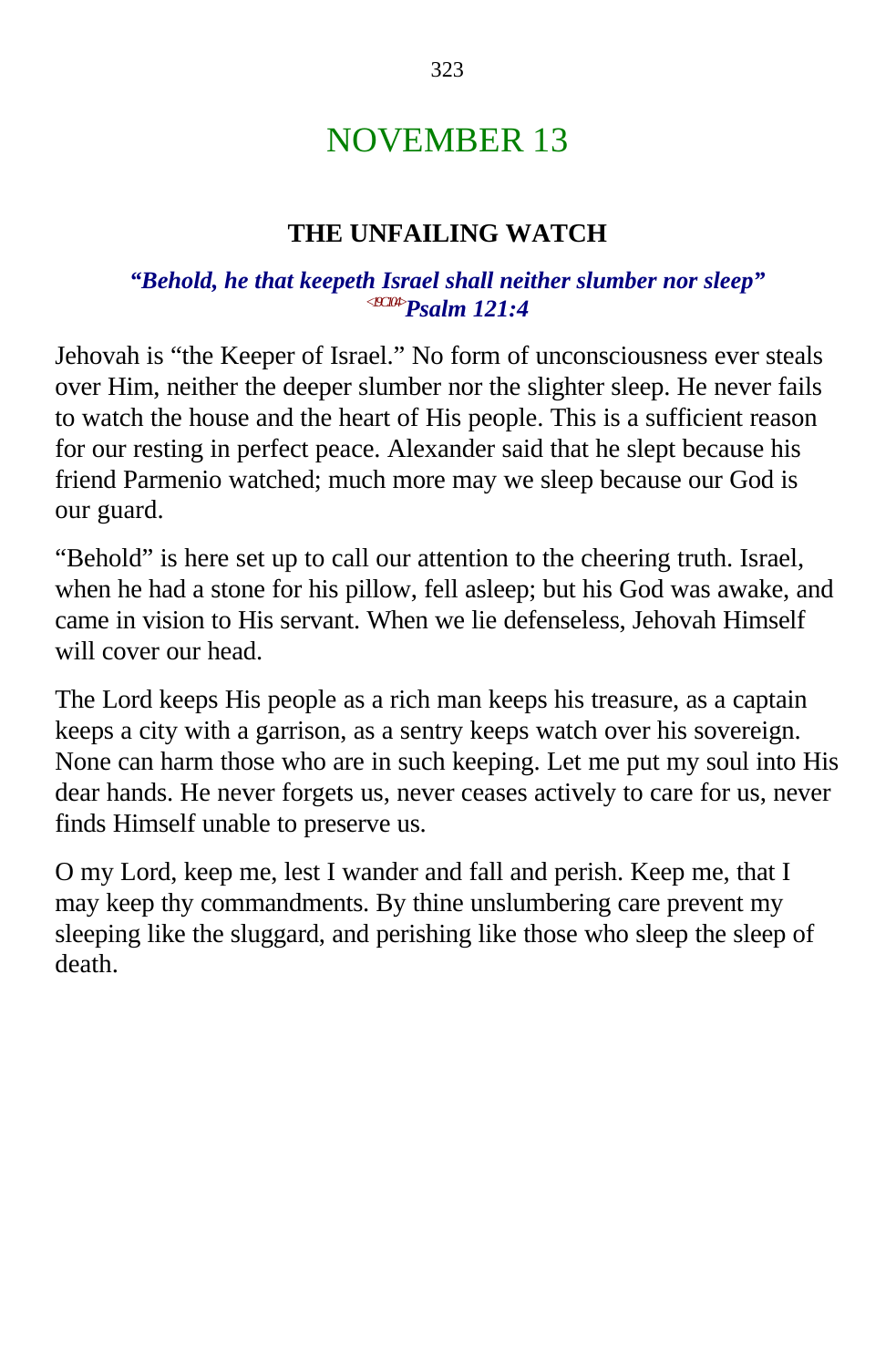### **THE NAME TO USE**

### *"If ye shall ask anything in my name, I will do it"* <sup>«BH45</sup>John 14:14

What a wide promise! Anything! Whether large or small, all my needs are covered by that word "anything." Come, my soul, be free at the mercy seat, and hear thy Lord saying to thee, "Open thy mouth wide, and I will fill it."

What a wise promise! We are always to ask in the name of Jesus. While this encourages us, it also honors Him. This is a constant plea. Occasionally every other plea is darkened, especially such as we could draw from our own relation to God, or our experience of His grace; but at such times the name of Jesus is as mighty at the throne as ever, and we may plead it with full assurance.

What an instructive prayer! I may not ask for anything to which I cannot put Christ's hand and seal. I dare not use my Lord's name to a selfish or willful petition. I may only use my Lord's name to prayers which He would Himself pray if He were in my case. It is a high privilege to be authorized to ask in the name of Jesus as if Jesus Himself asked; but our love to Him will never allow us to set that name where He would not have set it.

Am I asking for that which Jesus approves? Dare I put His seal to my prayer? Then I have that which I seek of the Father.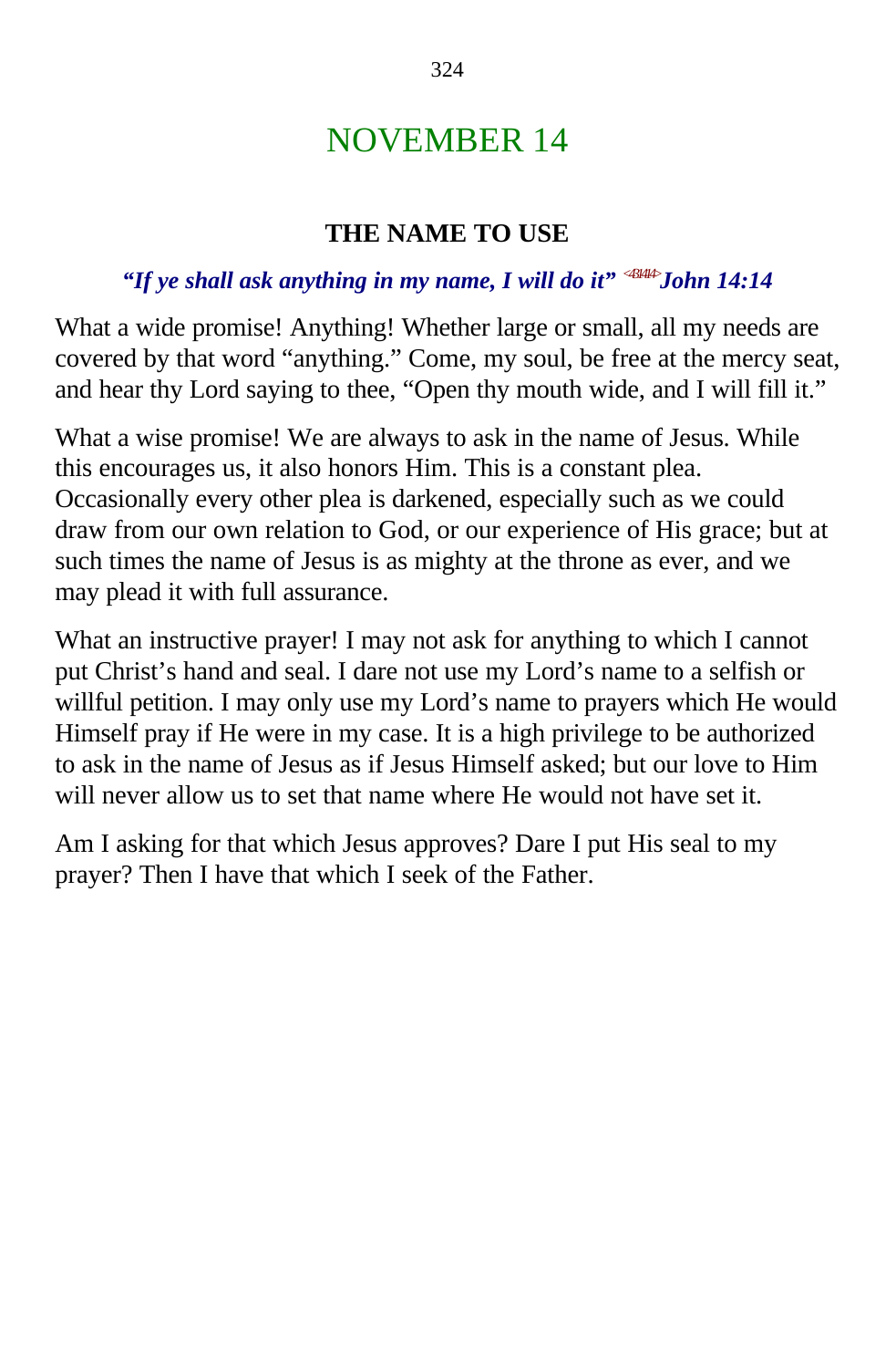### **LIMITLESS RICHES**

### *"My God shall supply all your need according to his riches in glory by Christ Jesus*<sup>"</sup> <sup>*ADAD*</sup>>*Philippians 4:19*

Paul's God is our God, and will supply all our need. Paul felt sure of this in reference to the Philippians, and we feel sure of it as to ourselves. God will do it, for it is like Him: He loves us, He delights to bless us, and it will glorify Him to do so. His pity, His power, His love, His faithfulness, all work together that we be not famished.

What a measure doth the Lord go by: "According to his riches in glory by Christ Jesus." The riches of His grace are large, but what shall we say of the riches of His glory? His "riches of glory by Christ Jesus," who shall form an estimate of this? According to this immeasurable measure will God fill up the immense abyss of our necessities. He makes the Lord Jesus the receptacle and the channel of His fullness, and then He imparts to us His wealth of love in its highest form. Hallelujah!

The writer knows what it is to be tried in the work of the Lord. Fidelity has been recompensed with anger, and liberal givers have stopped their subscriptions; but he whom they sought to oppress has not been one penny the poorer, nay, rather he has been the richer; for this promise has been true, "My God shall supply all our need." God's supplies are surer than any bank.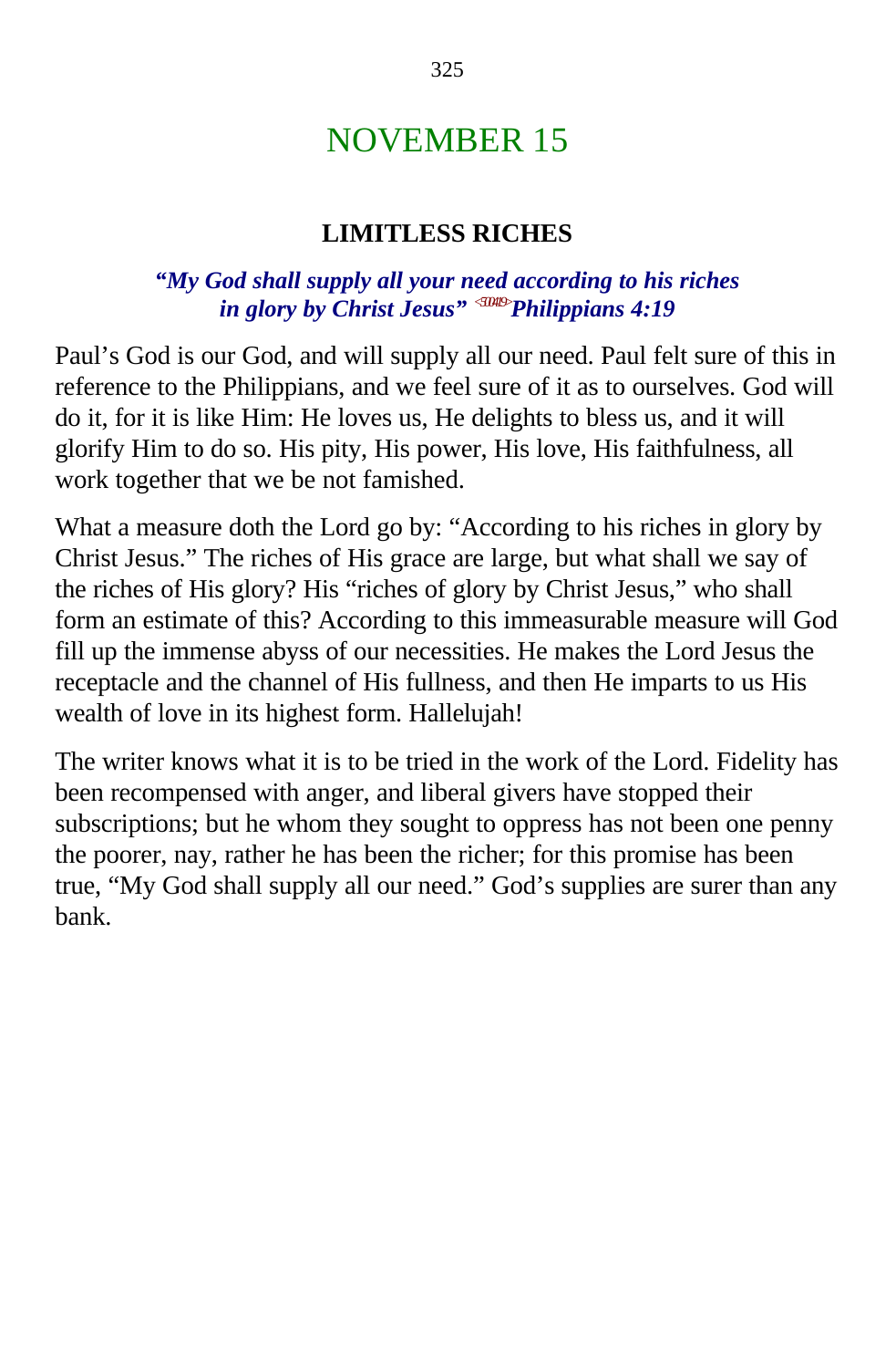#### **WEAPONS DOOMED TO FAIL**

### *"No weapon that is formed against thee shall prosper; and every tongue that shall rise against thee in judgment thou shalt condemn" <235417>Isaiah 54:17*

There is great clatter in the forges and smithies of the enemy. They are making weapons wherewith to smite the saints. They could not even do as much as this if the Lord of saints did not allow them; for He has created the smith that bloweth the coals in the fire. But see how busily they labor! How many swords and spears they fashion! It matters nothing, for on the blade of every weapon you may read this inscription: It shall not prosper.

But now listen to another noise: it is the strife of tongues. Tongues are more terrible instruments than can be made with hammers and anvils, and the evil which they inflict cuts deeper and spreads wider. What will become of us now? Slander, falsehood, insinuation, ridicule — these are poisoned arrows; how can we meet them? The Lord God promises us that, if we cannot silence them, we shall, at least, escape from being ruined by them. They condemn us for the moment, but we shall condemn them at last, and for ever. The mouth of them that speak lies shall be stopped, and their falsehoods shall be turned to the honor of those good men who suffered by them.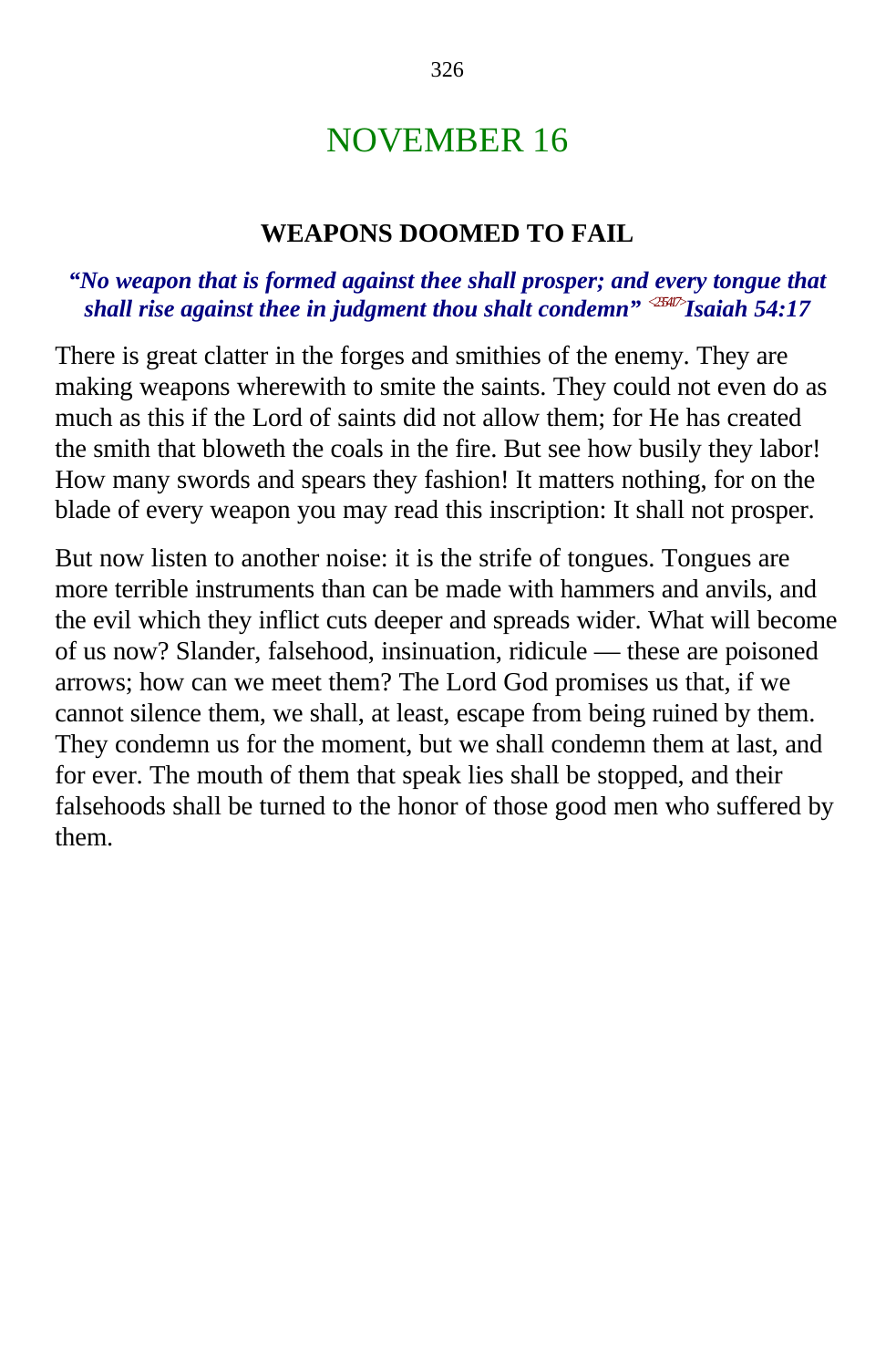#### **GOD NEVER FORSAKES**

#### *"For the Lord will not cast off his people, neither will he forsake his inheritance" <199414>Psalm 94:14*

No, nor will He cast even so much as one of them. Man has his cast-offs, but God has none; for His choice is unchangeable, and His love is everlasting. None can find out a single person whom God has forsaken after having revealed Himself savingly to him.

This grand truth is mentioned in the psalm to cheer the heart of the afflicted. The Lord chastens His own; but He never forsakes them. The result of the double work of the law and the rod is our instruction, and the fruit of that instruction is a quieting of spirit, a sobriety of mind, out of which comes rest. The ungodly are let alone till the pit is digged into which they will fall and be taken; but the godly are sent to school to be prepared for their glorious destiny hereafter. Judgment will return and finish its work upon the rebels, but it will equally return to vindicate the sincere and godly. Hence we may bear the rod of chastisement with calm submission; it means not anger, but love.

> *"God may chasten and correct, But He never can neglect; May in faithfulness reprove, But He ne'er can cease to love."*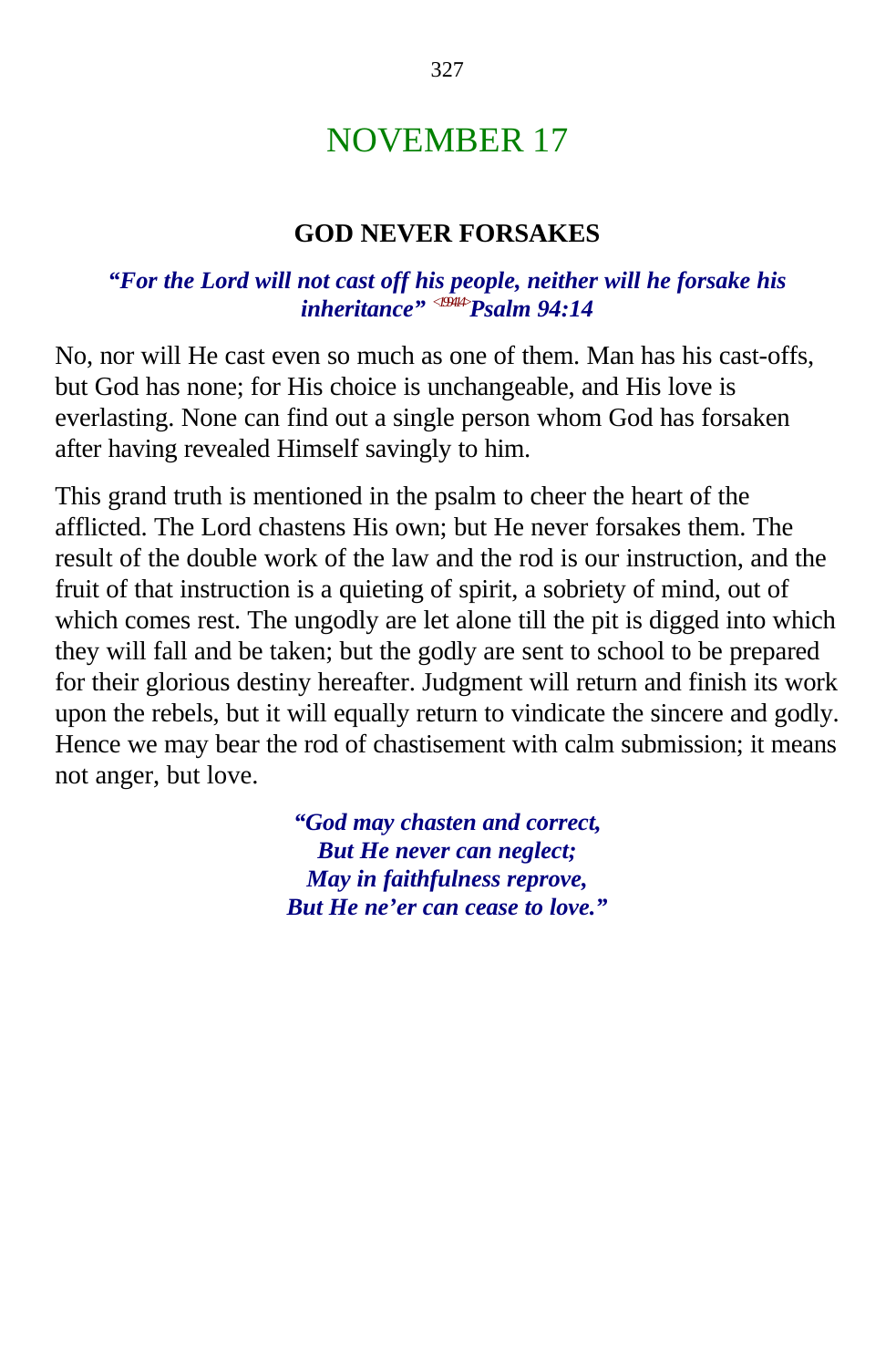### **CLEARLY SUPERNATURAL**

"In that day shall the Lord defend the inhabitants of Jerusalem: and he that is feeble among them at that day shall be as David; and the house of David shall be as God, as the angel of the Lord before them" **<381208>**Zechariah 12:8

One of the best methods of the Lord's defending His people is to make them strong in inward might. Men are better than walls, and faith is stronger than castles.

The Lord can take the feeblest among us and make him like David, the champion of Israel. Lord, do this with me! Infuse thy power into me, and fill me with sacred courage that I may face the giant with sling and stone, confident in God.

The Lord can make His greatest champions far mightier than they are: David can be as God, as the angel of Jehovah. This would be a marvelous development, but it is possible, or it would not be spoken of. O Lord, work thus with the best of our leaders! Show us what thou art able to  $d\sigma$  namely, to raise thy faithful servants to a height of grace and holiness which shall be clearly supernatural!

Lord, dwell in thy saints, and they shall be as God; put thy might into them, and they shall be as the living creatures who dwell in the presence of Jehovah. Fulfill this promise to thine entire church in this our day, for Jesus' sake. Amen.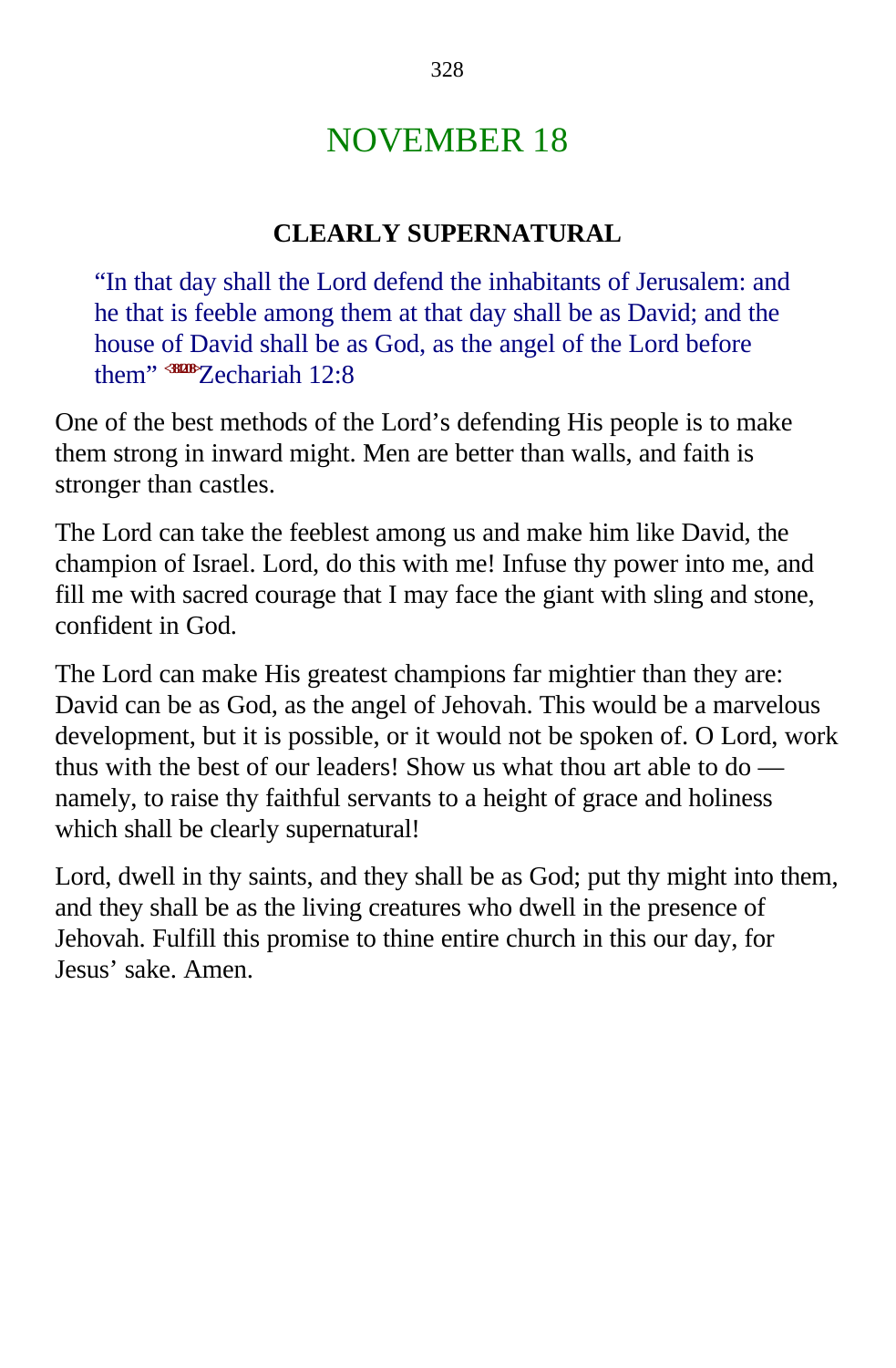#### **FROM OBEDIENCE TO BLESSING**

#### *"From this day will I bless you" <370219>Haggai 2:19*

Future things are hidden from us. Yet here is a glass in which we may see the unborn years. The Lord says, "From this day will I bless you.

It is worth while to note the day which is referred to in this promise. There had been failure of crops, blasting, and mildew, and all because of the people's sin. Now, the Lord saw these chastened ones commencing to obey His word, and build His temple, and therefore He says, "From the day that the foundation of the Lord's temple was laid, consider. From this day will I bless you." If we have lived in any sin, and the Spirit leads us to purge ourselves of it, we may reckon upon the blessing of the Lord. His smile, His Spirit, His grace, His fuller revelation of His truth will all prove to us an enlarged blessing. We may fall into greater Opposition from man because of our faithfulness, but we shall rise to closer dealings with the Lord our God, and a clearer sight of our acceptance in Him.

Lord, I am resolved to be more true to thee, and more exact in my following of thy doctrine and thy precept; and I pray thee, therefore, by Christ Jesus, to increase the blessedness of my daily life henceforth and for ever.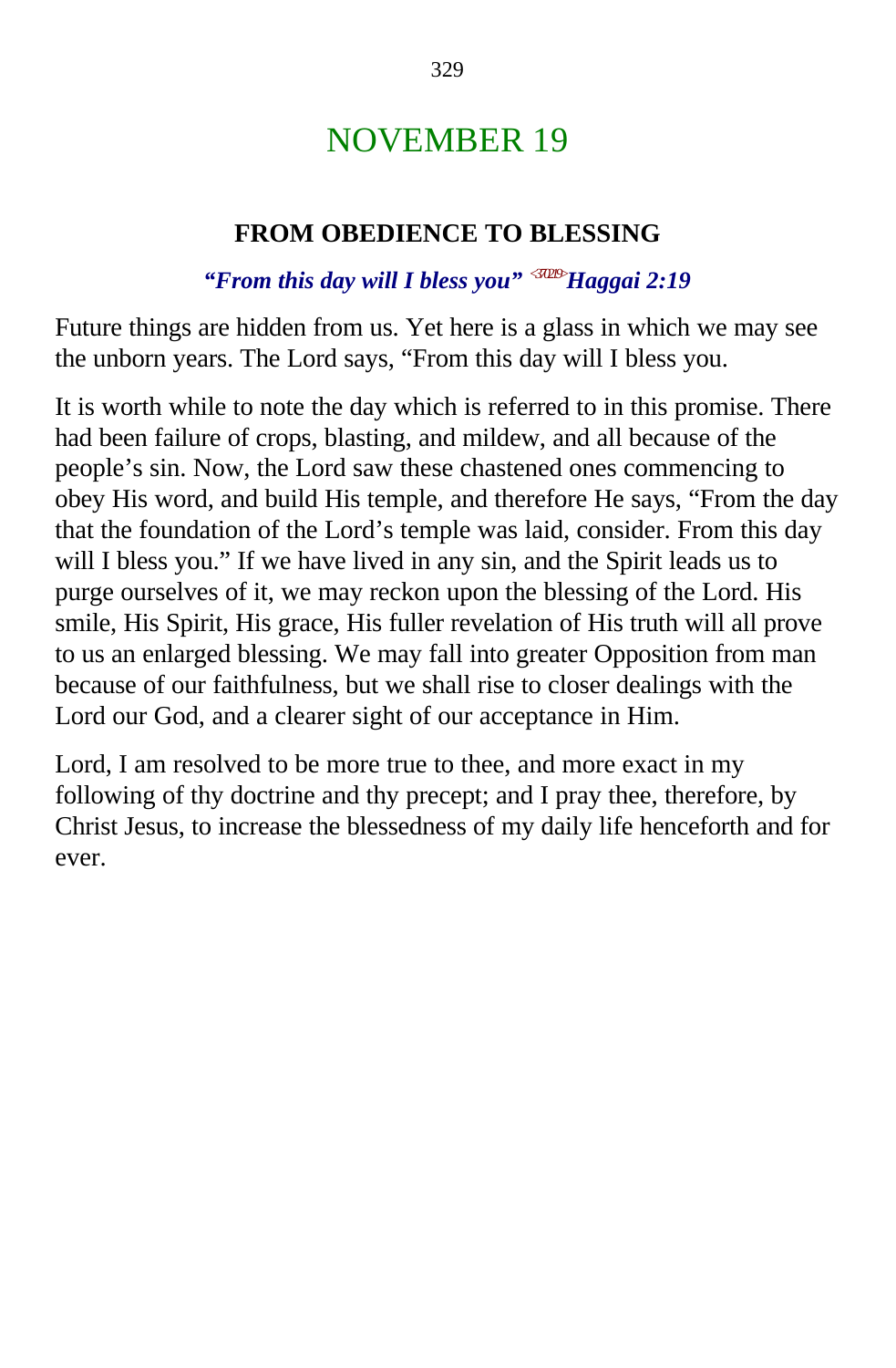### **HUNGER SATISFIED**

### *"For he satisfieth the longing soul, and filleth the hungry soul with goodness" <19A709>Psalm 107:9*

It is well to have longings, and the more intense they are the better. The Lord will satisfy soul-longings, however great and all-absorbing they may be. Let us greatly long, for God will greatly give. We are never in a right state of mind when we are contented with ourselves, and are free from longings. Desires for more grace, and groanings which cannot be uttered, are growing pains, and we should wish to feel them more and more. Blessed Spirit, make us sigh and cry after better things, and for more of the best things!

Hunger is by no means a pleasant sensation. Yet blessed are they that hunger and thirst after righteousness. Such persons shall not only have their hunger relieved with a little food, but they shall be filled. They shall not be filled with any sort of rough stuff, but their diet shall be worthy of their good Lord, for they shall be filled with goodness by Jehovah Himself.

Come, let us not fret because we long and hunger, but let us hear the voice of the Psalmist as he also longs and hungers to see God magnified. "Oh, that men would praise the Lord for his goodness, and for his wonderful works to the children of men."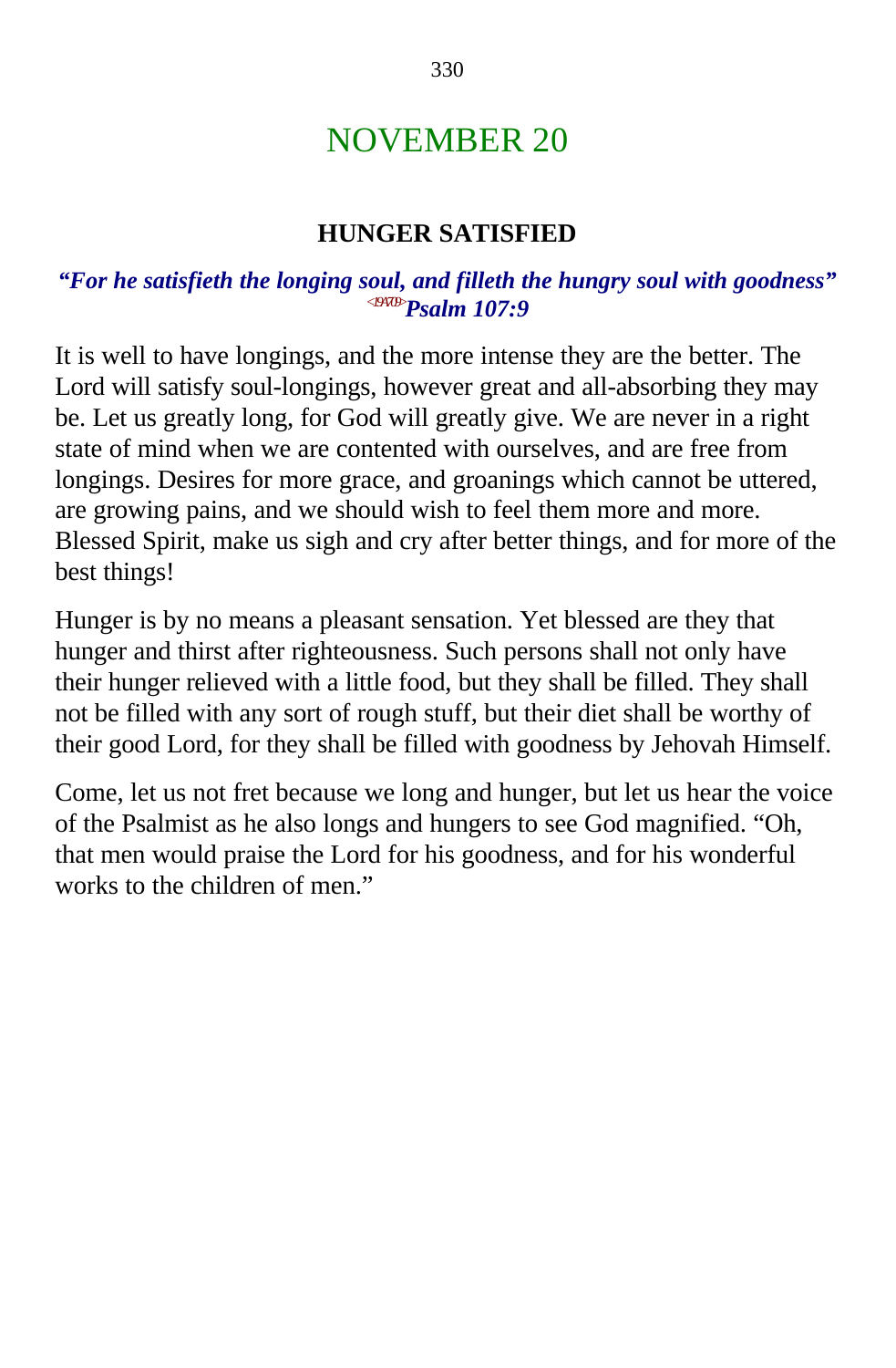### **THE OUTWARD, UPWARD LOOK**

### *"Look unto me, and be ye saved, all the ends of the earth; for I am God, and there is none else" <234522>Isaiah 45:22*

This is a promise of promises. It lies at the foundation of our spiritual life. Salvation comes through a look at Him who is "a just God and a Savior." How simple is the direction! "Look unto me. How reasonable is the requirement! Surely the creature should look to the Creator. We have looked elsewhere long enough, it is time that we look alone to Him who invites our expectation, and promises to give us His salvation.

Only a look! Will we not look at once? We are to bring nothing in ourselves, but to look outward and upward to our Lord on His throne, whither He has gone up from the cross. A look requires no preparation, no violent effort: it needs neither wit nor wisdom, wealth nor strength. All that we need is in the Lord our God, and if we look to Him for everything, that everything shall be ours, and we shall be saved.

Come, far-off ones, look hither! Ye ends of the earth, turn your eyes this way! As from the furthest regions men may see the sun and enjoy his light, so you who lie in death's borders at the very gates of hell may by a look receive the light of God, the life of Heaven, the salvation of the Lord Jesus Christ, who is God, and therefore able to save.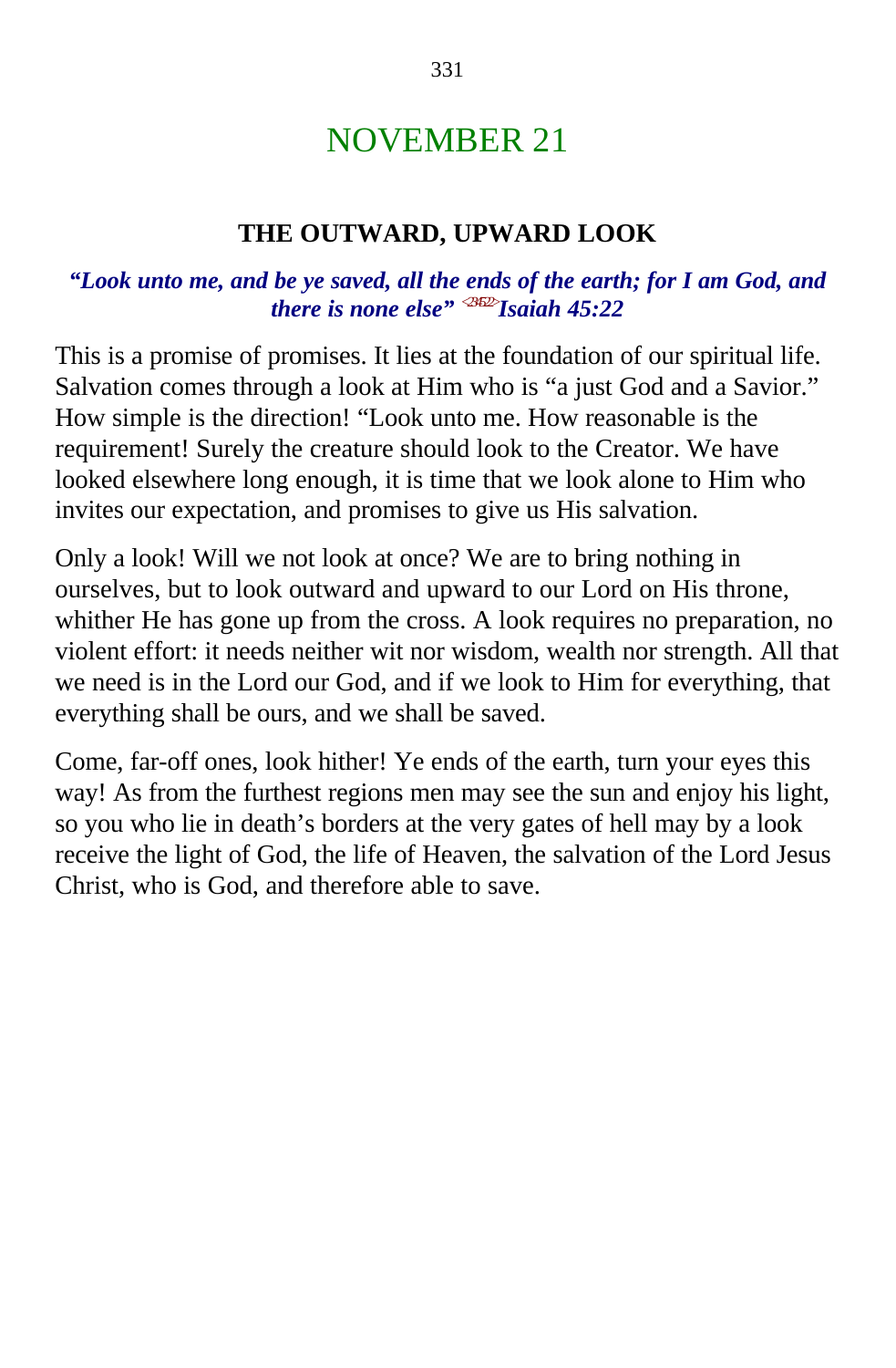### **NO CONDEMNATION**

"In those days, and in that time, saith the Lord, the iniquity of Israel shall be sought for, and there shall be none; and the sins of Judah, and they shall not be found: for I will pardon them whom I reserve" **<245020>**Jeremiah 50:20

A glorious word indeed! What a perfect pardon is here promised to the sinful nations of Israel and Judah! Sin is to be so removed that it shall not be found, so blotted out that there shall be none. Glory be unto the God of pardons!

Satan seeks out sins wherewith to accuse us, our enemies seek them that they may lay them to our charge, and our own conscience seeks them even with a morbid eagerness. But when the Lord applies the precious blood of Jesus, we fear no form of search, for "there shall be none," "they shall not be found." The Lord hath caused the sins of His people to cease to be: He hath finished transgression, and made an end of sin. The sacrifice of Jesus has cast our sins into the depths of the sea. This makes us dance for joy.

The reason for the obliteration of sin lies in the fact that Jehovah Himself pardons His chosen ones. His word of grace is not only royal, but divine. He speaks absolution, and we are absolved. He applies the atonement, and from that hour His people are beyond all fear of condemnation. Blessed be the name of the sin-annihilating God!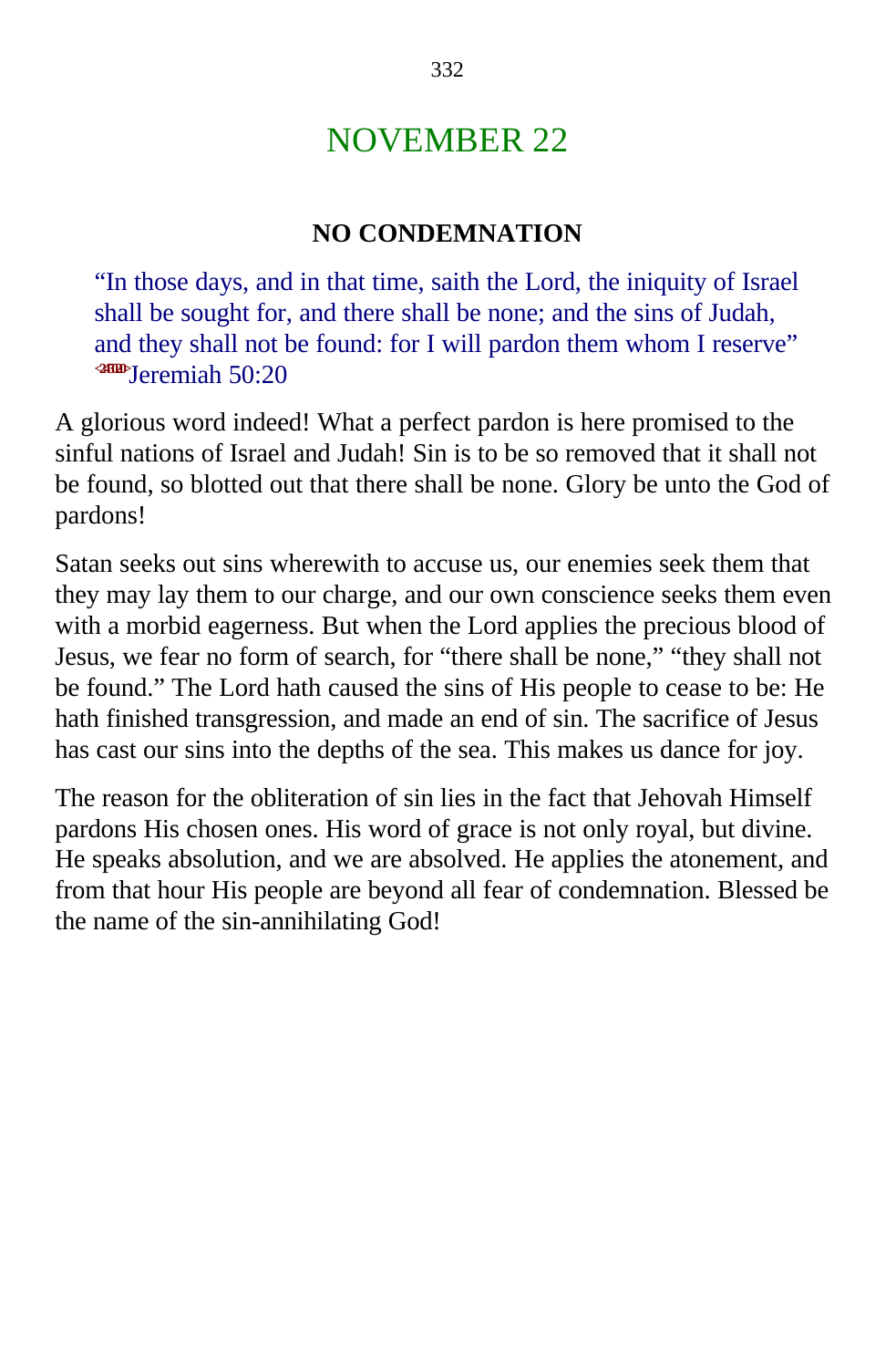### **ACQUIRING PERSEVERANCE**

### *"The Lord thy God will put out those nations before thee by little and little" <050722>Deuteronomy 7:22*

We are not to expect to win victories for the Lord Jesus by a single blow. Evil principles and practices die hard. In some places it takes years of labor to drive out even one of the many vices which defile the inhabitants. We must carry on the war with all our might, even when favored with little manifest success.

Our business in this world is to conquer it for Jesus. We are not to make compromises, but to exterminate evils. We are not to seek popularity, but to wage unceasing war with iniquity. Infidelity, Popery, drink, impurity, oppression, worldliness, error; these are all to be "put out."

The Lord our God can alone accomplish this. He works by His faithful servants; and, blessed be His name, He promises that He will so work. "Jehovah thy God will put out those nations before thee." This He will do by degrees, that we may learn perseverance, may increase in faith, may earnestly watch, and may avoid carnal security. Let us thank God for a little success, and pray for more. Let us never sheathe the sword till the whole land is won for Jesus.

Courage, my heart! Go on little by little, for many littles will make a great whole.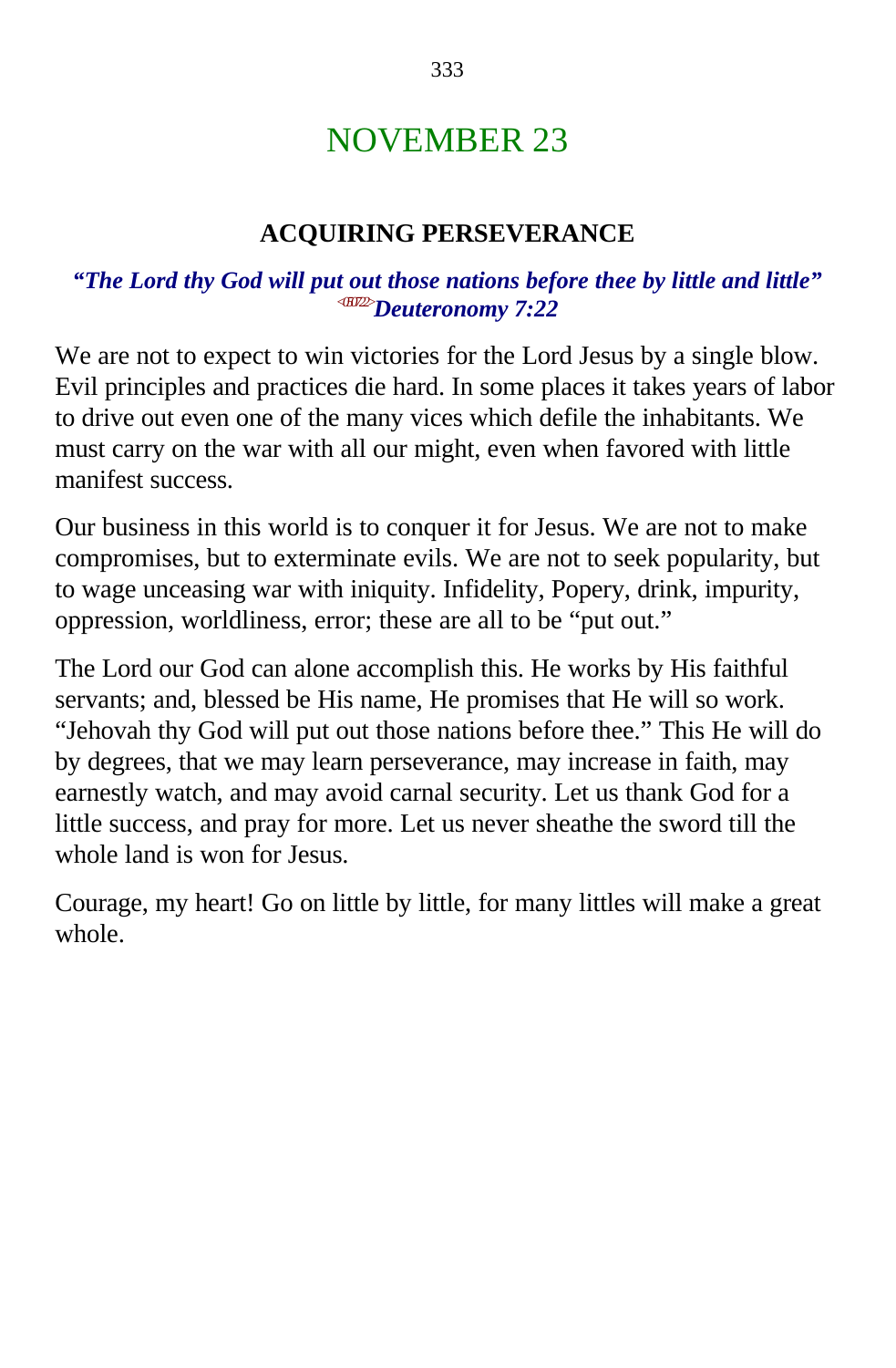### **PARDON AND FORGIVENESS**

#### *"He will not always chide: neither will he keep his anger for ever" <19A309>Psalm 103:9*

He will chide sometimes, or He would not be a wise Father for such poor erring children as we are. His chiding is very painful to those who are true, because they feel how sadly they deserve it, and how wrong it is on their part to grieve Him. We know what this chiding means, and we bow before the Lord, mourning that we should cause Him to be angry with us.

But what a comfort we find in these lines! "Not always" will He chide. If we repent and turn to Him with hearts broken for sin and broken from sin, He will smile upon us at once. It is no pleasure to Him to turn a frowning face toward those whom He loves with all His heart: it is His joy that our joy should be full.

Come, let us seek His face. There is no reason for despair, nor even for despondency. Let us love a chiding God, and before long we shall sing: "Thine anger is turned away, and thou comfortest me." Begone, ye dark forebodings, ye ravens of the soul! Come in, ye humble hopes and grateful memories, ye doves of the heart! He who pardoned us long ago as a judge, will again forgive us as a father, and we shall rejoice in His sweet, unchanging love.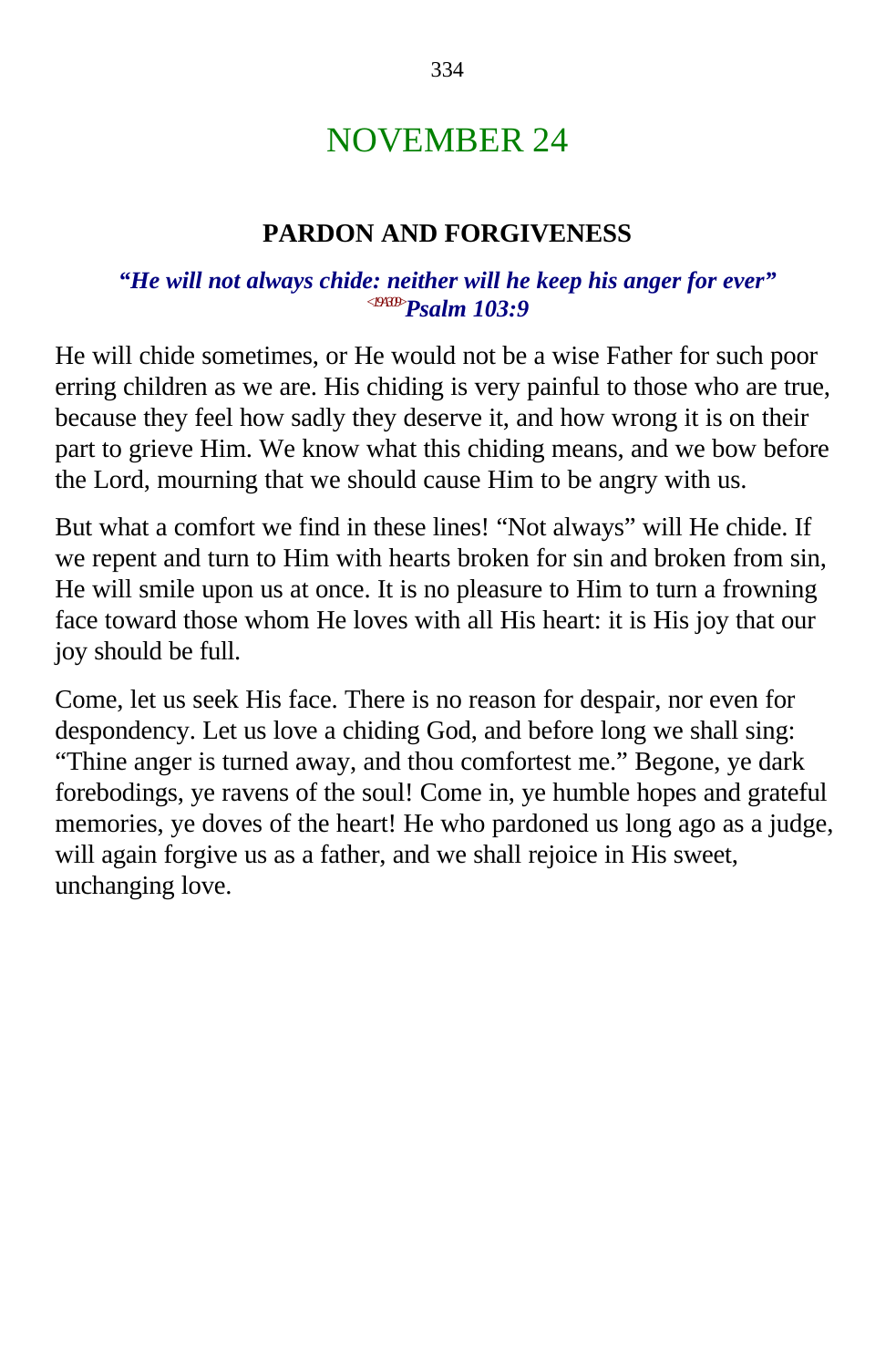#### **MOUNTAINS TURNED TO PLAINS**

"Who art thou, O great mountain? before Zerubbabel thou shalt become a plain: and he shall bring forth the headstone thereof with shoutings, crying, Grace, grace unto it" <amation 4:7

At this hour a mountain of difficulty, distress, or necessity, may be in our way, and natural reason sees no path over it, or through it, or round it. Let faith come in, and straightway the mountain disappears and becomes a plain. But faith must first hear the word of the Lord — "Not by might, nor by power, but by my Spirit, saith the Lord of hosts." This grand truth is a prime necessity for meeting the insurmountable trials of life.

I see that I can do nothing, and that all reliance on man is vanity. "Not by might." I see that no visible means can be relied on, but the force is in the invisible Spirit. God alone must work, and men and means must be nothing accounted of. If it be so, that the Almighty God takes up the concerns of His people, then great mountains are nothing. He can remove worlds as boys toss balls about, or drive them with their foot. This power He can lend to me. If the Lord bids me move an Alp I can do it through His name. It may be a great mountain, but even before my feebleness it shall become a plain; for the Lord hath said it. What can I be afraid of with God on my side?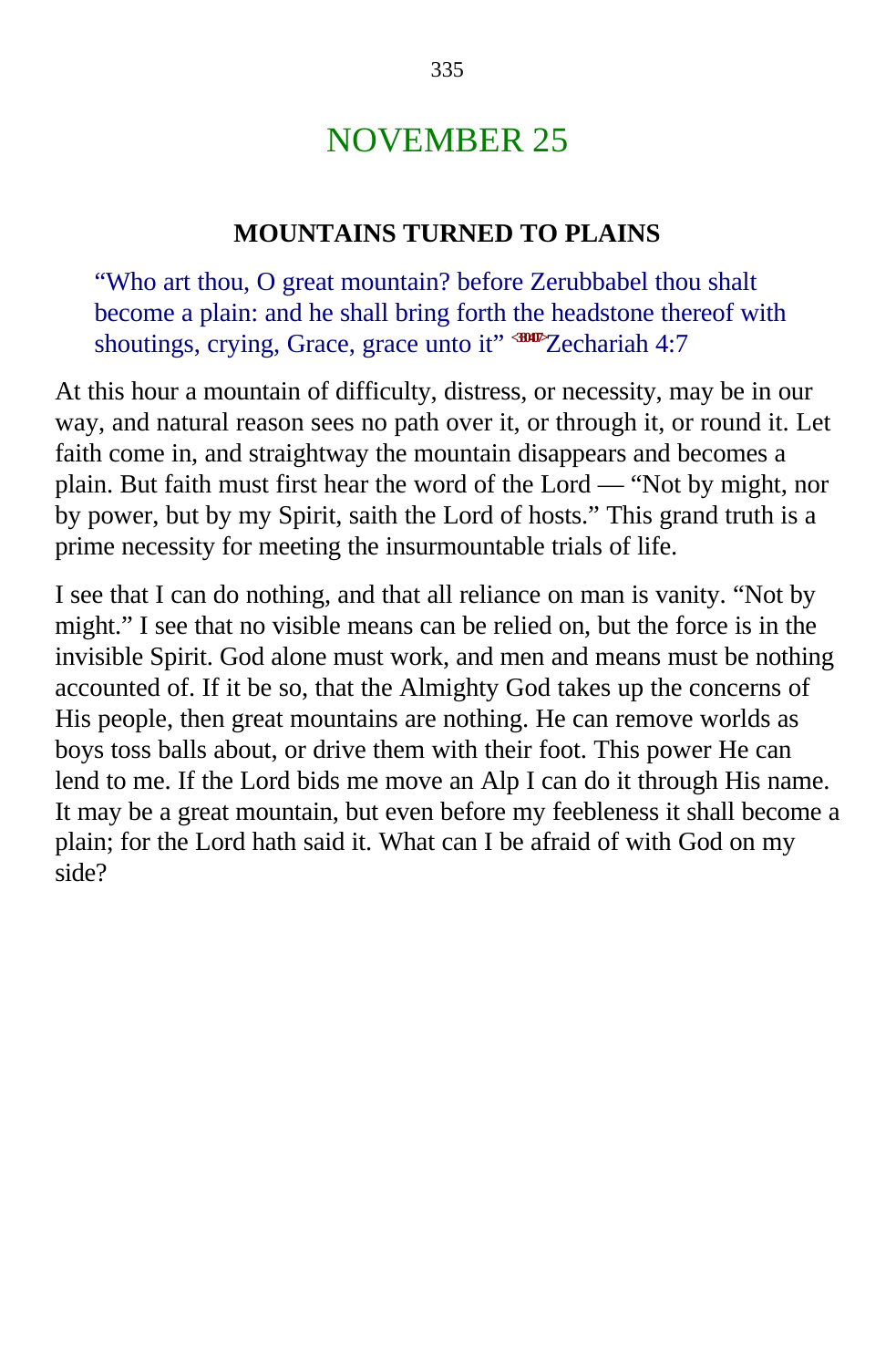### **HEAVENLY ALCHEMY**

### *"Your sorrow shall be turned into joy"* <sup>4860</sup>*John 16:20*

Their particular sorrow was the death and absence of their Lord, and it was turned into joy when He rose from the dead and showed Himself in their midst. All the sorrows of saints shall be thus transmuted; even the worst of them, which look as if they must for ever remain fountains of bitterness.

Then the more sorrow the more joy. If we have loads of sorrow, then the Lord's power will turn them into tons of joy. Then the bitterer the trouble the sweeter the pleasure: the swinging of the pendulum far to the left will cause it to go all the farther to the right. The remembrance of the grief shall heighten the flavor of the delight: we shall set the one in contrast with the other, and the brilliance of the diamond shall be the more clearly seen because of the black foil behind it.

Come, my heart, cheer up! In a little while I shall be as glad as I am now gloomy. Jesus tells me that by a heavenly alchemy my sorrow shall be turned into joy. I do not see how it is to be, but I believe it, and I begin to sing by way of anticipation. This depression of spirit is not for long, I shall soon be up among the happy ones who praise the Lord day and night, and there I shall sing of the mercy which delivered me out of great afflictions.

336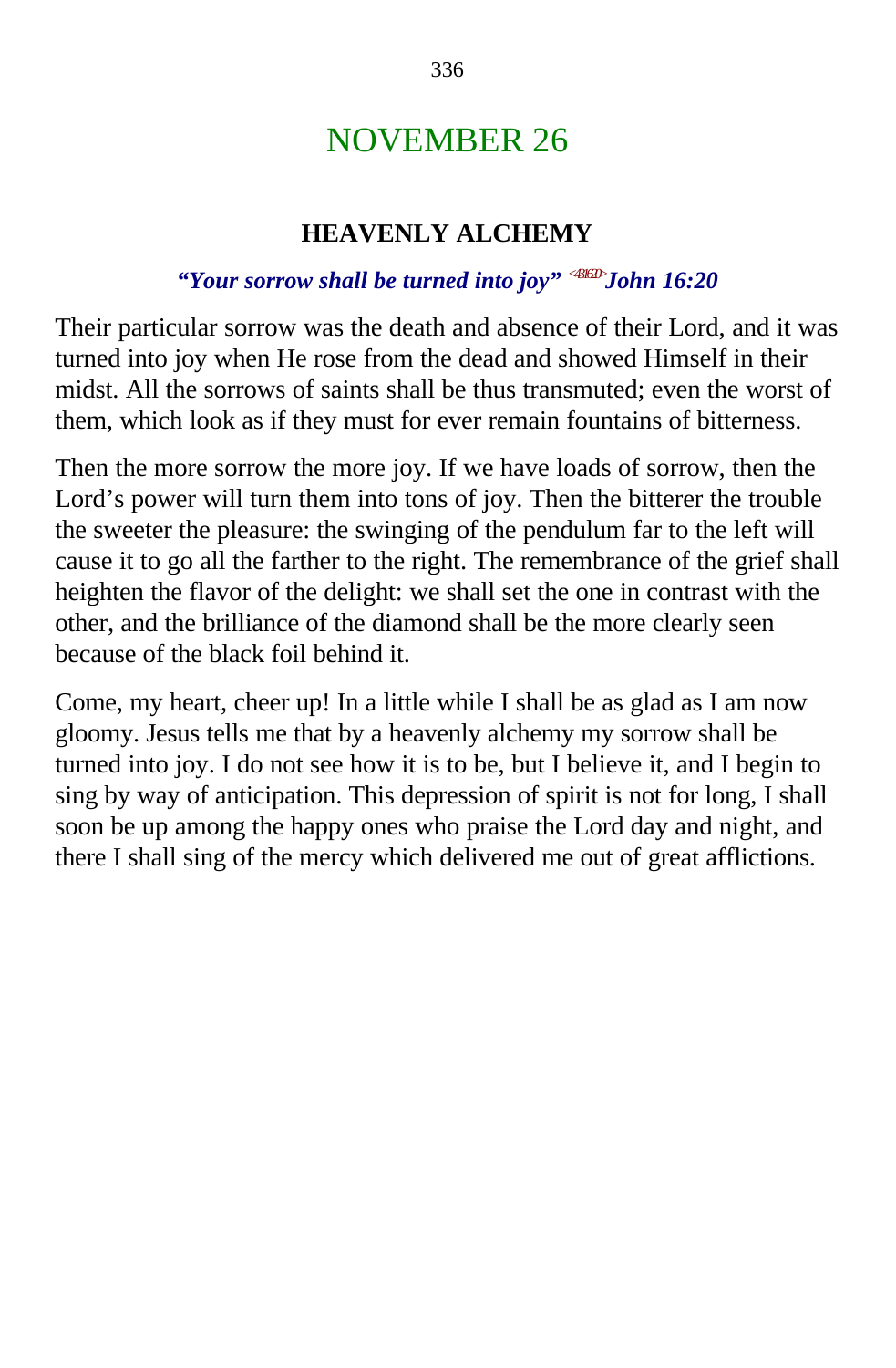### **REST IN ALL THY GOINGS**

#### *"And he said, My presence shall go with thee, and I will give thee rest" <023314>Exodus 33:14*

Precious promise! Lord, enable me to appropriate it as all my own.

We must go at certain times from our abode, for here we have no continuing city. It often happens that when we feel most at home in a place, we are suddenly called away from it. Here is the antidote for this ill. The Lord Himself will keep us company. His presence, which includes His favor, His fellowship, His care, and His power, shall be ever with us in every one of our marchings. This means far more than it says; for, in fact, it means all things. If we have God present with us, we have possession of Heaven and earth. Go with me, Lord, and then command me where thou wilt!

But we hope to find a place of rest. The text promises it. We are to have rest of God's own giving, making, and preserving. His presence will cause us to rest even when we are on the march, yea, even in the midst of battle. Rest! Thrice blessed word. Can it ever be enjoyed by mortals? Yes, there is the promise, and by faith we plead it. Rest comes from the Comforter, from the Prince of Peace, and from the glorious Father who rested on the -seventh day from all His works. To be with God is to rest in the most emphatic sense.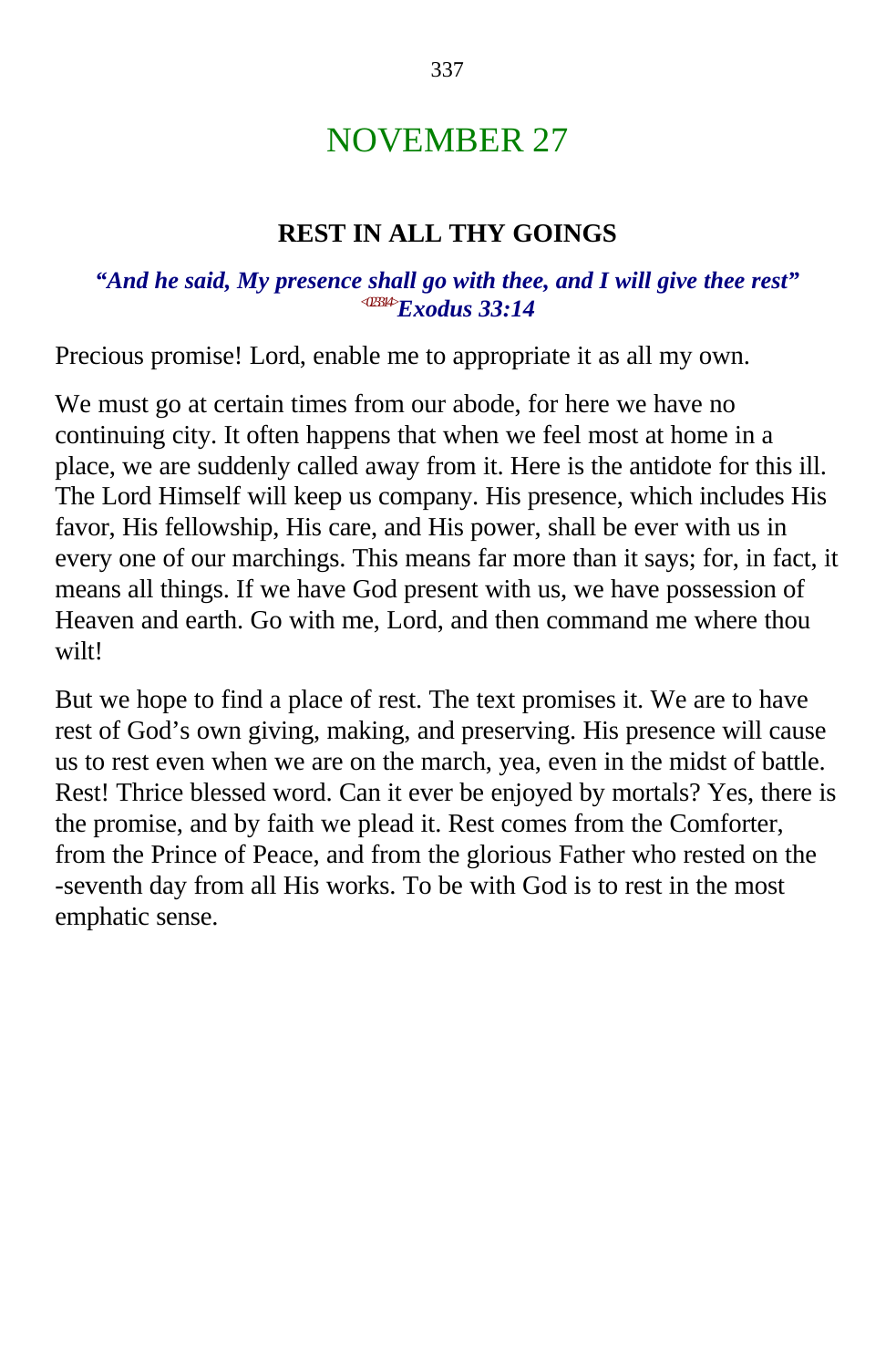### **DOING WHAT GOD CAN BLESS**

#### *"The Lord shall command the blessing upon thee in thy,, storehouses, and in all that thou settest thine hand unto" <052808>Deuteronomy 28:8*

If we obey the Lord our God He will bless that which He gives us. Riches are no curse when blessed of the Lord. When men have more than they require for their immediate need, and begin to lay up in store-houses, the dry rot of covetousness or the blight of hard-heartedness is apt to follow the accumulation; but with God's blessing it is not so. Prudence arranges the saving, liberality directs the spending, gratitude maintains consecration, and praise sweetens enjoyment. It is a great mercy to have God's blessing in one iron safe, and on one banking account.

What a favor is made ours by the last clause! "The Lord shall bless thee in all that thou settest thine hand unto." We would not put our hand to anything upon which we dare not ask God's blessing, neither would we go about it without prayer and faith. But what a privilege to be able to look for the Lord's help in every enterprise! Some talk of a lucky man: the blessing of the Lord is better than luck. The patronage of the great is nothing to the favor of God. Self-reliance is all very well; but the Lord's blessing is infinitely more than all the fruit of talent, genius, or tact.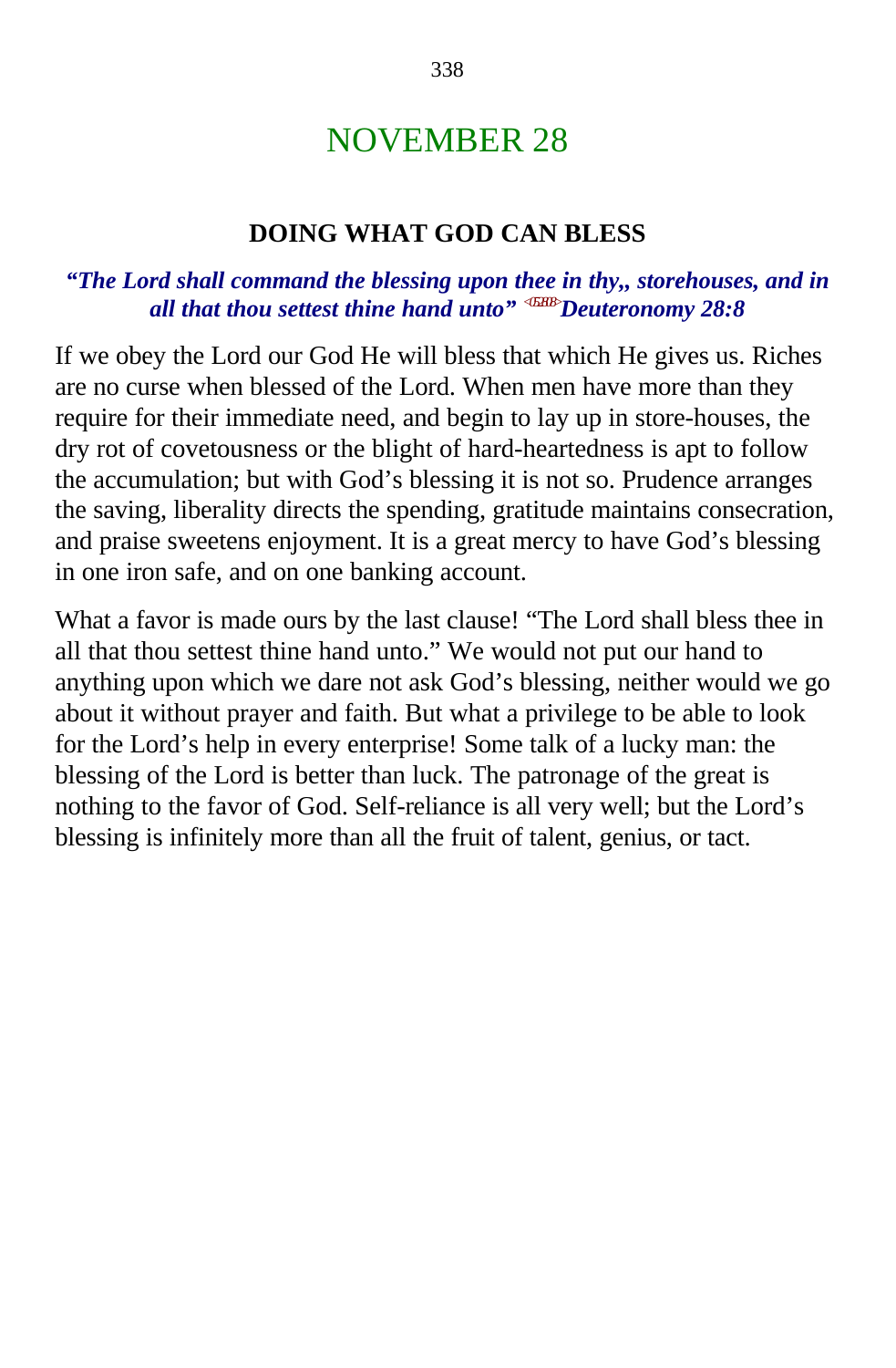### **KNOW HOW TO WAIT**

### *"He that believeth shall not make haste" <232816>Isaiah 28:16*

He shall make haste to keep the Lord's commandments; but he shall not make haste in any impatient or improper sense.

He shall not haste to run away, for he shall not be overcome with the fear which causes panic. When others are flying hither and thither as if their wits had failed them, the believer shall be quiet, calm, and deliberate, and so shall be able to act wisely in the hour of trial.

He shall not haste in his expectations, craving his good things at once and on the spot; but he will wait God's time. Some are in a desperate hurry to have the bird in the hand; for they regard the Lord's promise as a bird in the bush, not likely to be theirs. Believers know how to wait.

He shall not haste by plunging into wrong or questionable action. Unbelief must be doing something, and thus it works its own undoing; but faith makes no more haste than good speed, and thus it is not forced to go back sorrowfully by the way which it followed heedlessly.

How is it with me? Am I believing, and am I therefore keeping to the believer's pace, which is walking with God? Peace, fluttering spirit! Oh, rest in the Lord, and wait patiently for Him! Heart, see that thou do this at once!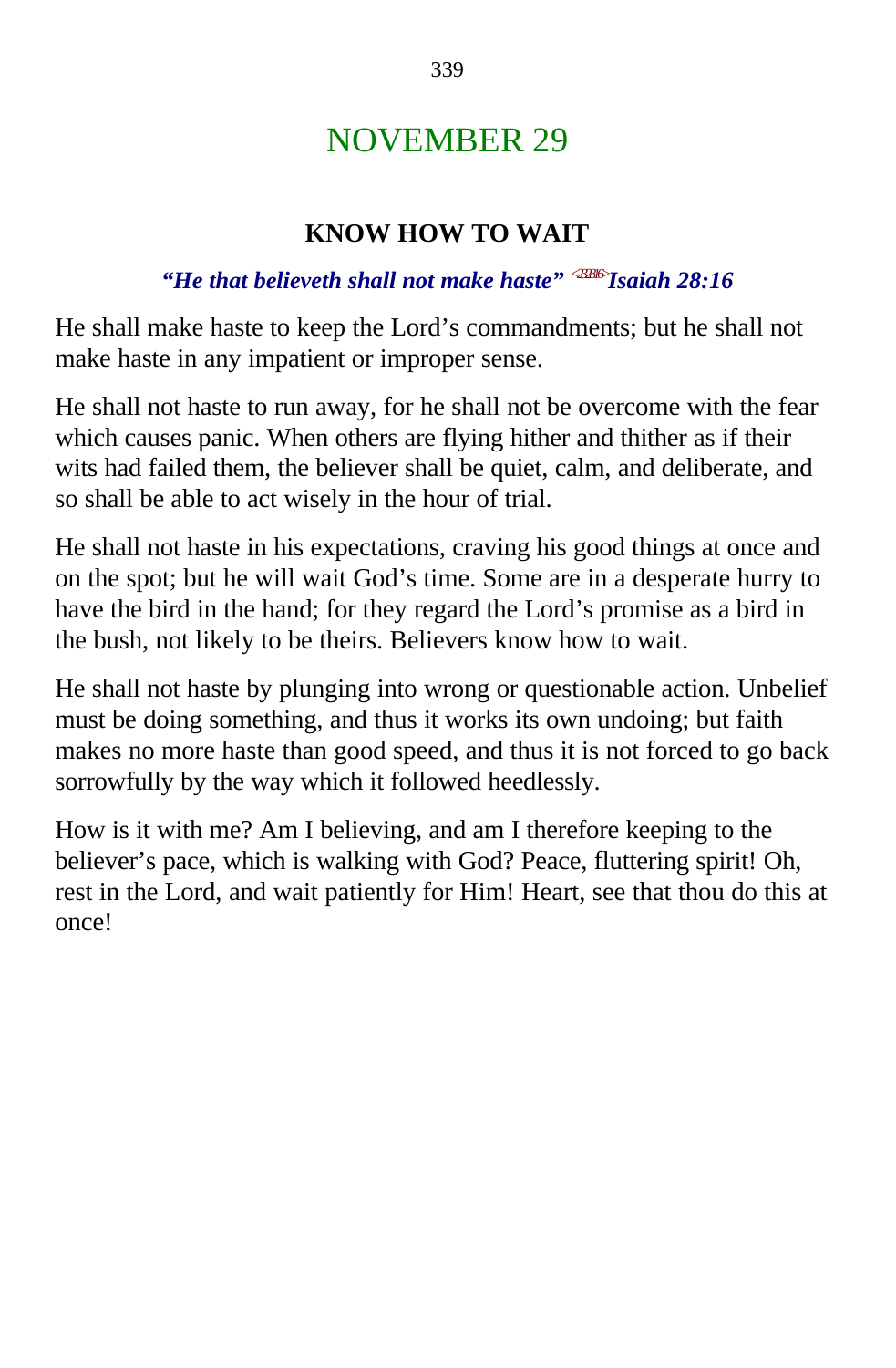### **GOD IS IN THE FRONT LINE**

"The Lord, he is that doth go before thee; he will be with thee, he will not fail thee, neither forsake thee: fear not, neither be dismayed" <a>B<br/>Deuteronomy 31:8

In the presence of a great work or a great warfare, here is a text which should help us to buckle on our harness. If Jehovah Himself goes before us, it must be safe to follow. Who can obstruct our progress if the Lord Himself is in the van? Come, brother soldiers, let us make a prompt advance! Why do we hesitate to pass on to victory?

Nor is the Lord before us only; He is with us. Above, beneath, around, within is the omnipotent, omnipresent One. In all time, even to eternity, He will be with us even as He has been. How this should nerve our arm! Dash at it boldly, ye soldiers of the cross, for the Lord of hosts is with us!

Being before us and with us, He will never withdraw His help. He cannot fail in Himself, and He will not fail toward us. He will continue to help us according to our need, even to the end. As He cannot fail us, so He will not forsake us. He will always be both able and willing to grant us strength and succor till fighting days are gone.

Let us not fear nor be dismayed; for the Lord of hosts will go down to the battle with us, will bear the brunt of the fight, and give us the victory.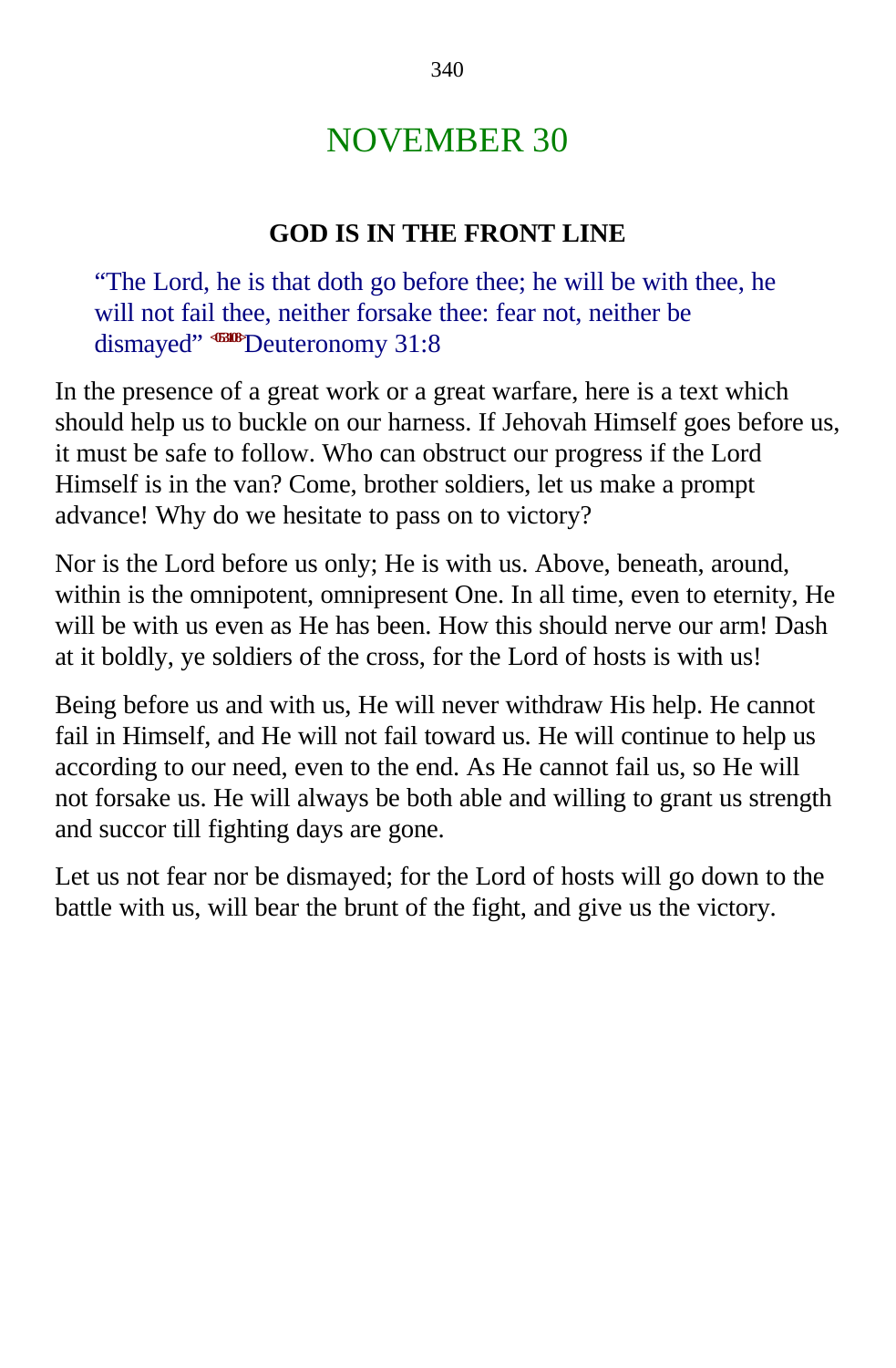# THE MONTH OF DECEMBER

## DECEMBER 1

### **TRUE WALKING POSTURE**

### *"He that walketh uprightly walketh surely" <201009>Proverbs 10:9*

His walk may be slow, but it is sure. He that hasteth to be rich shall not be innocent nor sure; but steady perseverance in integrity, if it do not bring riches, will certainly bring peace. In doing that which is just and right we are like one walking upon a rock, for we have confidence that every step we take is upon solid and safe ground. On the other hand, the utmost success through questionable transactions must always be hollow and treacherous, and the man who has gained it must always be afraid that a day of reckoning will come, and then his gains will condemn him.

Let us stick to truth and righteousness. By God's grace let us imitate our Lord and Master, in whose mouth no deceit was ever found. Let us not be afraid of being poor, nor of being treated with contempt. Never, on any account whatever, let us do that which our conscience cannot justify. If we lose inward peace, we lose more than a fortune can buy. If we keep in the Lord's own way, and never sin against our conscience, our way is sure against all comers. Who is he that can harm us if we be followers of that which is good? We may be thought fools by fools if we are firm in our integrity; but in the place where judgment is infallible we shall be approved.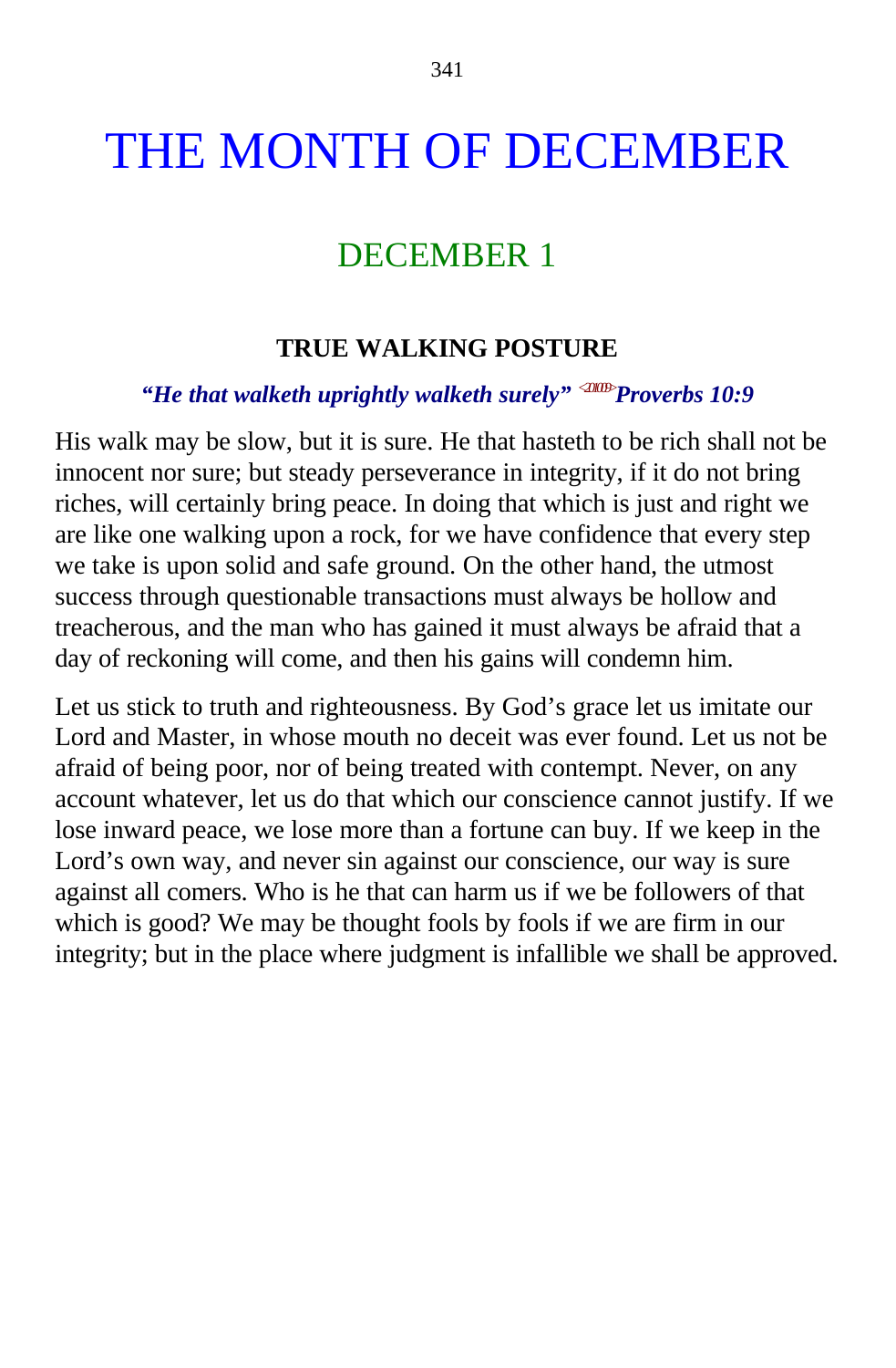### **OUR HOLIEST EXAMPLE**

#### *"I have set the Lord always before me: because he is at my right hand, I shall not be moved" <191608>Psalm 16:8*

This is the way to live. With God always before us, we shall have the noblest companionship, the holiest example, the sweetest consolation, and the mightiest influence. This must be a resolute act of the mind. "I have set," and it must be maintained as a set and settled thing. Always to have an eye to the Lord's eye, and an ear for the Lord's voice — this is the right state for the godly man. His God is near him, filling the horizon of his vision, leading the way of his life, and furnishing the theme of his meditation. What vanities we should avoid, what sins we should overcome, what virtues we should exhibit, what joys we should experience if we did indeed set the Lord always before us! Why not?

This is the way to be safe. The Lord being ever in our minds, we come to feel safety and certainty because of His being so near. He is at our right hand to guide and aid us; and hence we are not moved by fear, nor force, nor fraud, nor fickleness. When God stands at a man's right hand, that man is himself sure to stand. Come on, then, ye foemen of the truth! Rush against me like a furious tempest, if ye will. God upholds me. God abides with me. Whom shall I fear?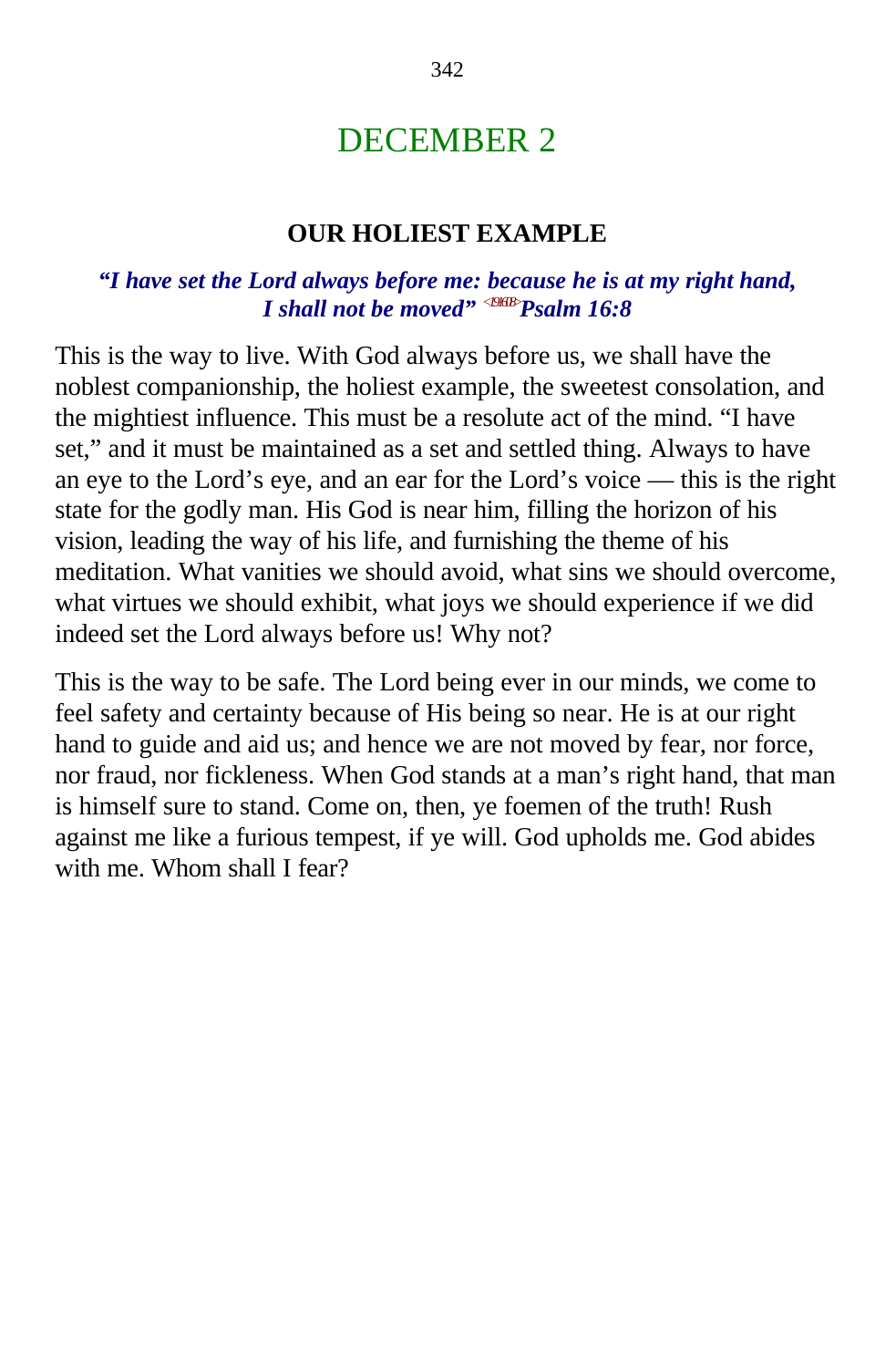#### **PEACE WHATEVER EXPOSURE**

"I will make them a covenant of peace, and will cause the evil beasts to cease out of the land: and they shall dwell safely in the wilderness, and sleep in the woods" **<sup>3625</sup>Ezekiel** 34:25

It is the height of grace that Jehovah should be in covenant with man, a feeble, sinful and dying creature. Yet the Lord has solemnly entered into a faithful compact with us, and from that covenant He will never turn aside. In virtue of this covenant we are safe. As lions and wolves are driven off by shepherds, so shall all noxious influences be chased away. The Lord will give us rest from disturbers and destroyers; the evil beasts shall cease out of the land. O Lord, make this thy promise good even now!

The Lord's people are to enjoy security in places of the greatest exposure: wildernesses and woods are to be as pastures and folds to the flock of Christ. If the Lord does not change the place for the better, He will make us the better in the place. The wilderness is not a place to dwell in, but the Lord can make it so; in the woods one feels bound to watch rather than to sleep, and yet the Lord giveth His beloved sleep even there. Nothing without or within should cause any fear to the child of God. By faith the wilderness can become the suburbs of Heaven, and the woods the vestibule of glory.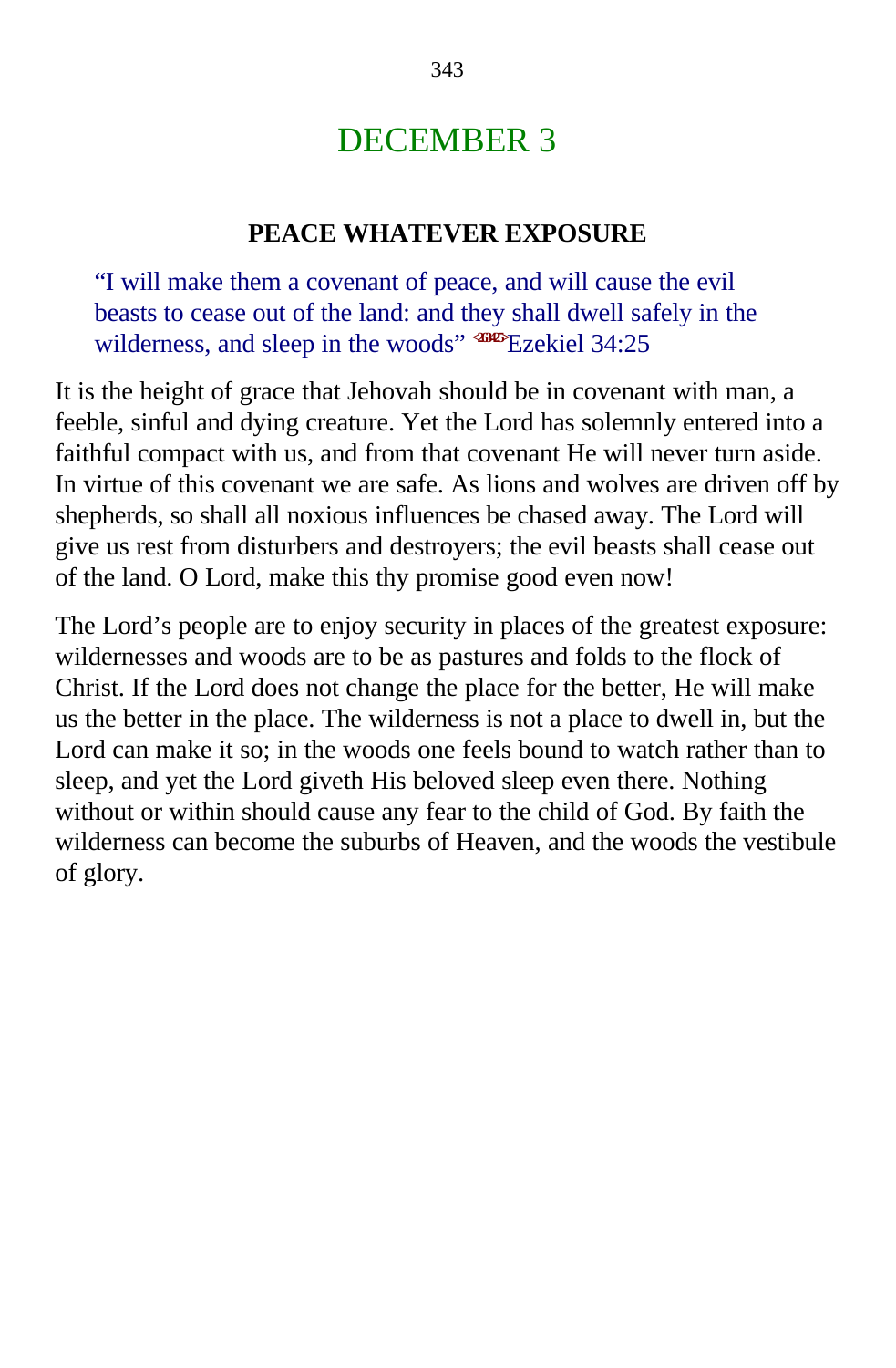### **COVERED AND PROTECTED**

### *"He shall cover thee with his feathers, and under his wings shalt thou trust: his truth shall be thy shield and buckler" <199104>Psalm 91:4*

A condescending simile indeed! Just as a hen protects her brood and allows them to nestle under her wings, so will the Lord defend His people, and permit them to hide away in Him. Have we not seen the little chicks peeping out from under the mother's feathers? Have we not heard their little cry of contented joy? In this way let us shelter ourselves in our God, and feel overflowing peace in knowing that He is guarding us.

While the Lord covers us we trust. It would be strange if we did not. How can we distrust when Jehovah Himself becomes house and home, refuge and rest to us?

This done, we go out to war in His name and enjoy the same guardian care. We need shield and buckler, and when we implicitly trust God, even as the chick trusts the hen, we find His truth arming us from head to foot. The Lord cannot lie; He must be faithful to His people; His promise must stand. This sure truth is all the shield we need. Behind it we defy the fiery darts of the enemy.

Come, my soul, hide under those great wings, lose thyself among those soft feathers! How happy thou art!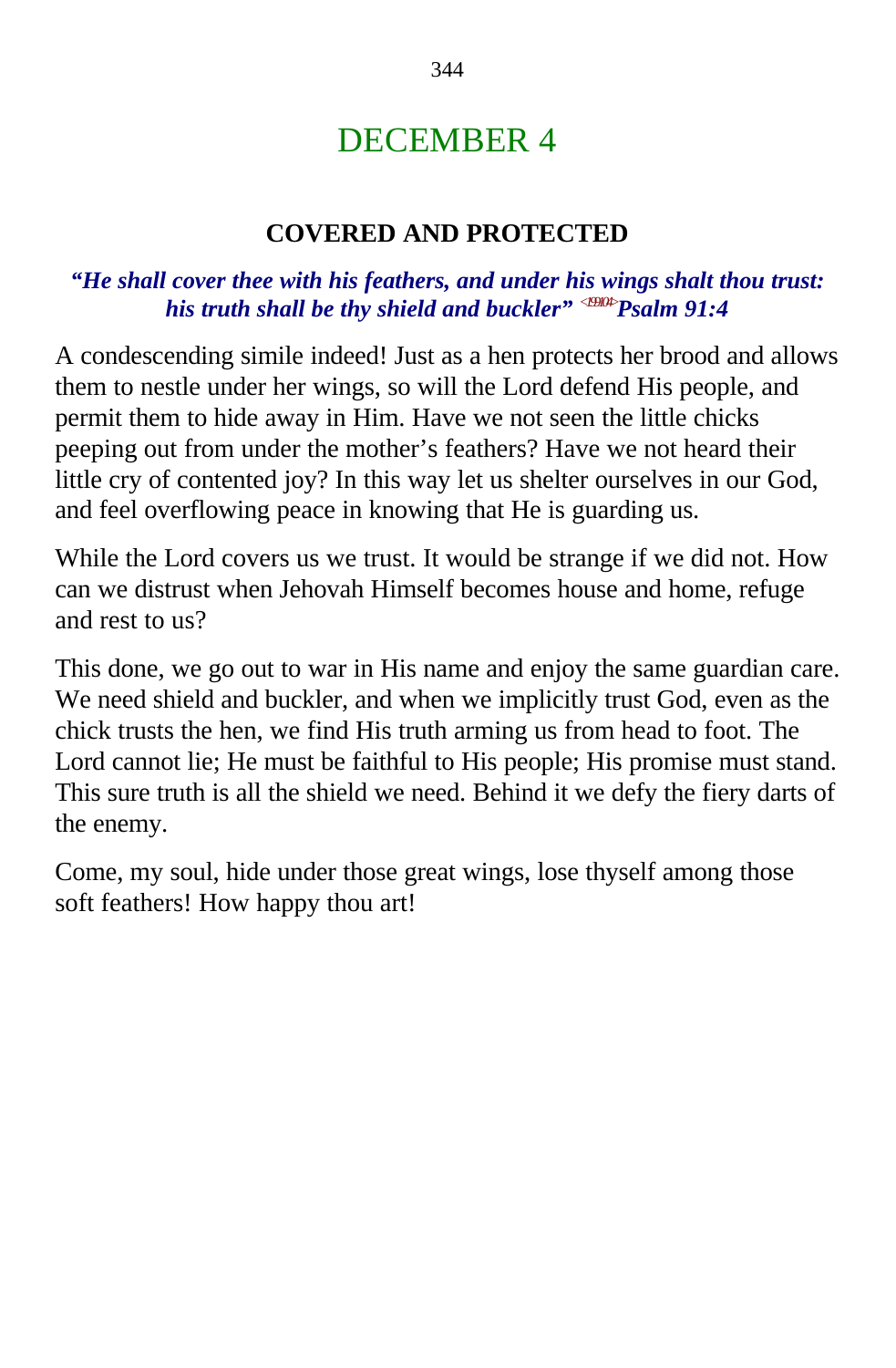### **HIGH PLACES OF DEFENSE**

### *"He shall dwell on high: his place of defense shall be the munitions of rocks: bread shall be given him; his waters shall be sure*" <sup>2336</sup>*Isaiah 33:16*

The man to whom God has given grace to be of blameless life dwells in perfect security.

He dwells on high, above the world, out of gunshot of the enemy, and near to Heaven. He has high aims and motives, and he finds high comforts and company. He rejoices in the mountains of eternal love, wherein he has his abode.

He is defended by munitions of stupendous rock. The firmest things in the universe are the promises and purposes of the unchanging God, and these are the safeguard of the obedient believer.

He is provided for by this great promise, "Bread shall be given him." As the enemy cannot climb the fort, nor break down the rampart, so the fortress cannot be captured by siege and famine. The Lord, who rained manna in the wilderness, will keep His people in good store even when they are surrounded by those who would starve them.

But what if water should fail? That cannot be, "his waters shall be sure." There is a never-failing well within the impregnable fortress. The Lord sees that nothing is wanting. None can touch the citizen of the true Zion. However fierce the enemy, the Lord will preserve His chosen.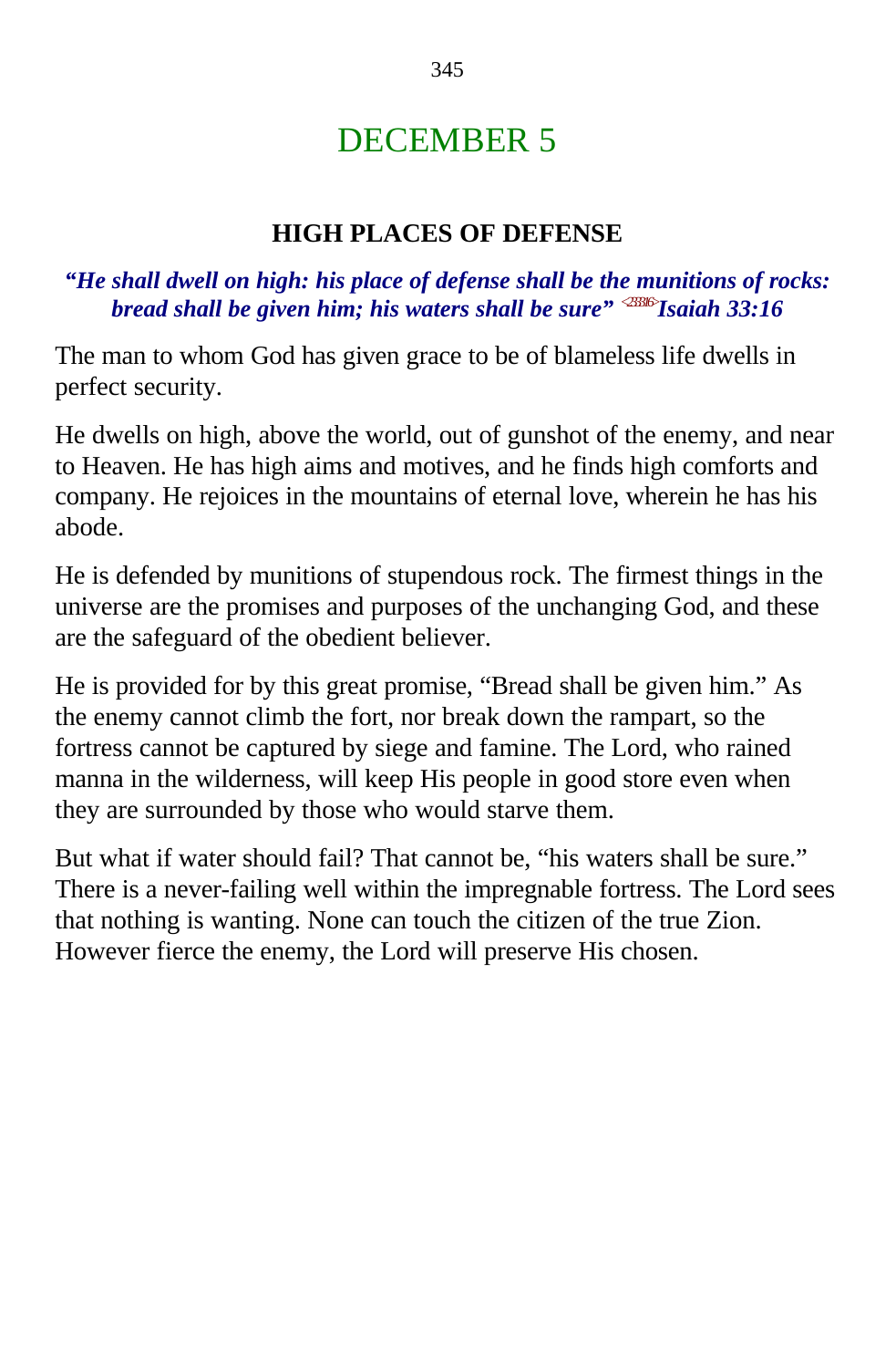### **"THROUGH" NOT ENGULFED**

"When thou passest through the waters, I will be with thee; and through the rivers, they shall not overflow thee: when thou walkest through the fire, thou shalt not be burned; neither shall the flame kindle upon thee" <sup>23802</sup>Isaiah 43:2

Bridge there is none: we must go through the waters, and feel the rush of the rivers. The presence of God in the flood is better than a ferry-boat. Tried we must be, but triumphant we shall be; for Jehovah Himself, who is mightier than many waters, shall be with us. Whenever else He may be away from His people, the Lord will surely be with them in difficulties and dangers. The sorrows of life may rise to an extraordinary height, but the Lord is equal to every occasion.

The enemies of God can put in our way dangers of their own making, namely, persecutions and cruel mockings, which are like a burning fiery furnace. What then? We shall walk through the fires. God being with us, we shall not be burned; nay, not even the smell of fire shall remain upon us.

Oh, the wonderful security of the heaven-born and heaven-bound pilgrim! Floods cannot drown him, nor fires burn him. Thy presence, O Lord, is the protection of thy saints from the varied perils of the road. Behold, in faith I commit myself unto thee, and my spirit enters into rest.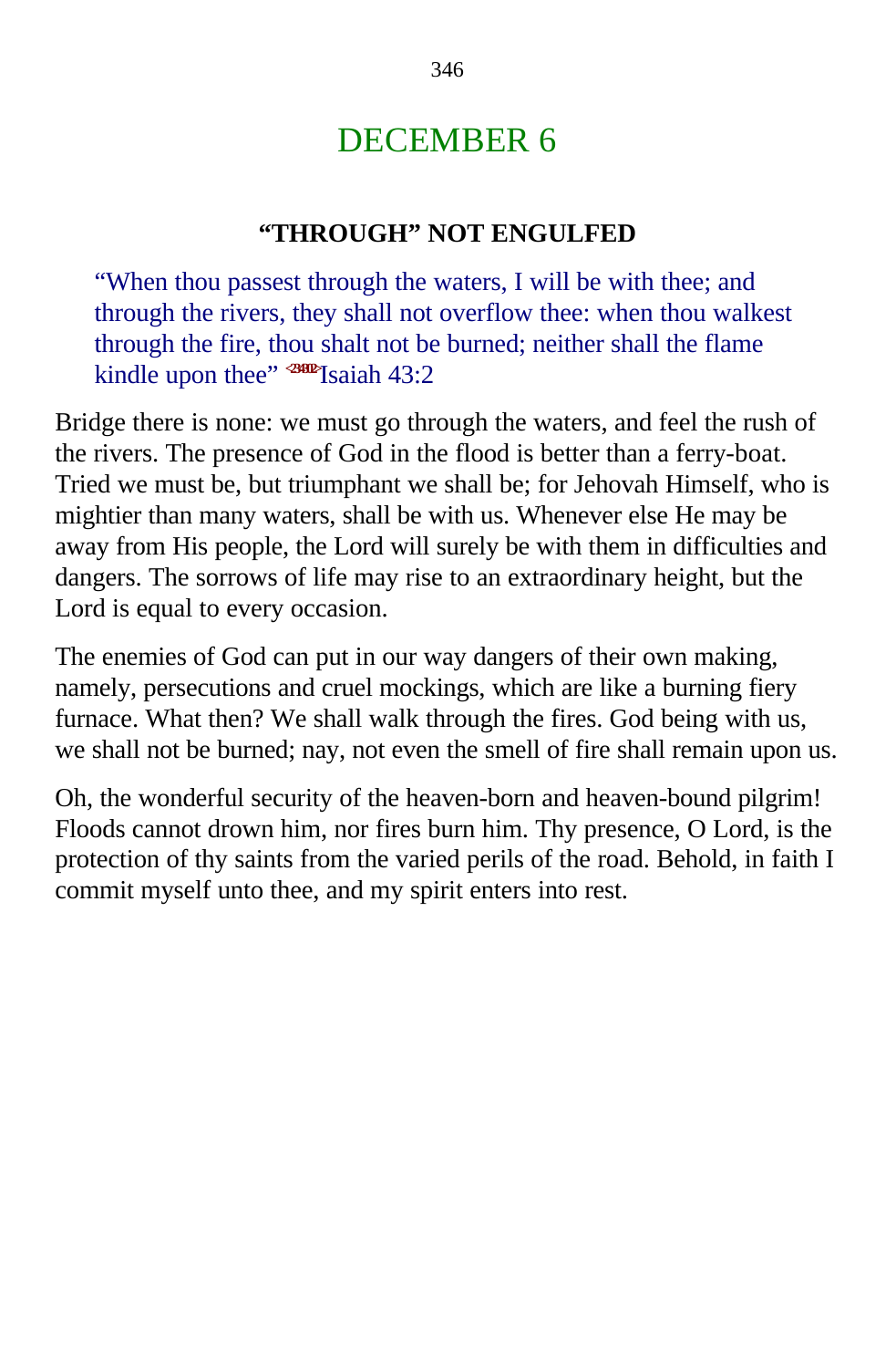#### **GIFT OF STRENGTH; PEACE TO BLESS**

#### *"The Lord will give strength unto his people; the Lord will bless his people with peace" <192911>Psalm 29:11*

David had just heard the voice of the Lord in a thunderstorm, and had seen His power in the hurricane whose path he had described; and now, in the cool calm after the storm, that overwhelming power by which Heaven and earth are shaken is promised to be the strength of the chosen. He who wings the unerring bolt will give to His redeemed the wings of eagles; He who shakes the earth with His voice will terrify the enemies of His saints, and give His children peace. Why are we weak when we have divine strength to flee to? Why are we troubled when the Lord's own peace is ours? Jesus, the mighty God, is our strength; let us put Him on and go forth to our service. Jesus, our blessed Lord, is also our peace; let us repose in Him this day, and end our fears. What a blessing to have Him for our strength and peace both now and for ever!

That same God who rides upon the storm in days of tempest will also rule the hurricane of our tribulation, and send us, before long, days of peace. We shall have strength for storms, and songs for fair weather. Let us begin to sing at once unto God our strength and our peace. Away, dark thoughts! Up, faith and hope!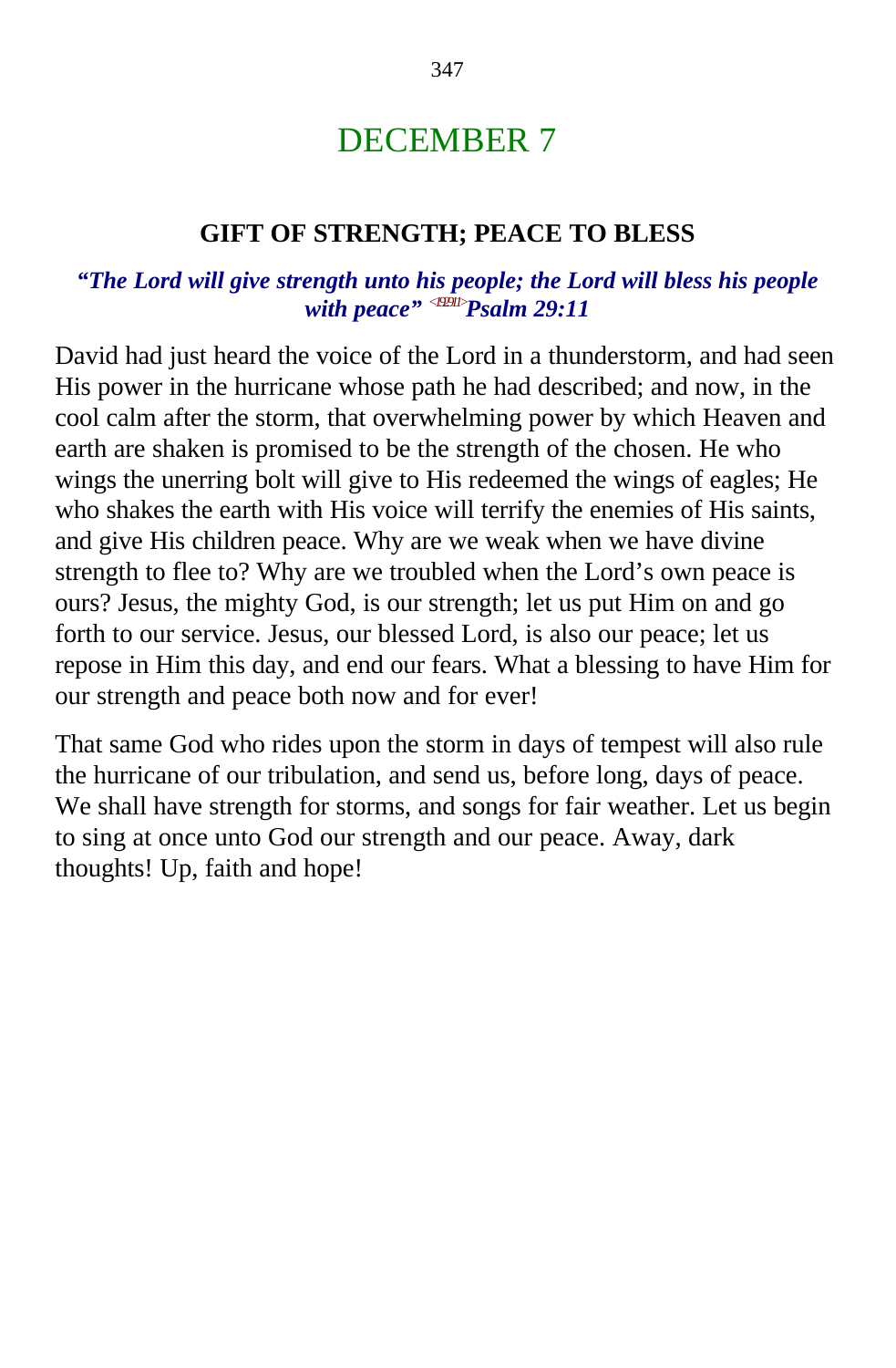### **FOLLOWING LEADS TO HONOR**

#### *"If any man serve me, let him follow me; and where I am, there shall also my servant be: if any man serve me, him will my Father honor*" <sup>*AREXAD</sup> John 12:26*</sup>

The highest service is imitation. If I would be Christ's servant I must be His follower. To do as Jesus did is the surest way of bringing honor to His name. Let me mind this every day.

If I imitate Jesus I shall have His company: if I am like Him I shall be with Him. In due time He will take me up to dwell with Him above, if, meanwhile, I have striven to follow Him here below. After His suffering our Lord came to His throne, and even so, after we have suffered a while with Him here below, we also shall arrive in glory. The issue of our Lord's life shall be the issue of ours: if we are with Him in His humiliation we shall be with Him in His glory. Come, my soul, pluck up courage, and put down thy feet in the blood-marked footprints which thy Lord has left thee.

Let me not fail to note that the Father will honor those who follow His Son. If He sees me true to Jesus He will put marks of favor and honor upon me for His Son's sake. No honor can be like this. Princes and emperors bestow the mere shadows of honor; the substance of glory comes from the Father. Wherefore, my soul, cling thou to thy Lord Jesus more closely than ever.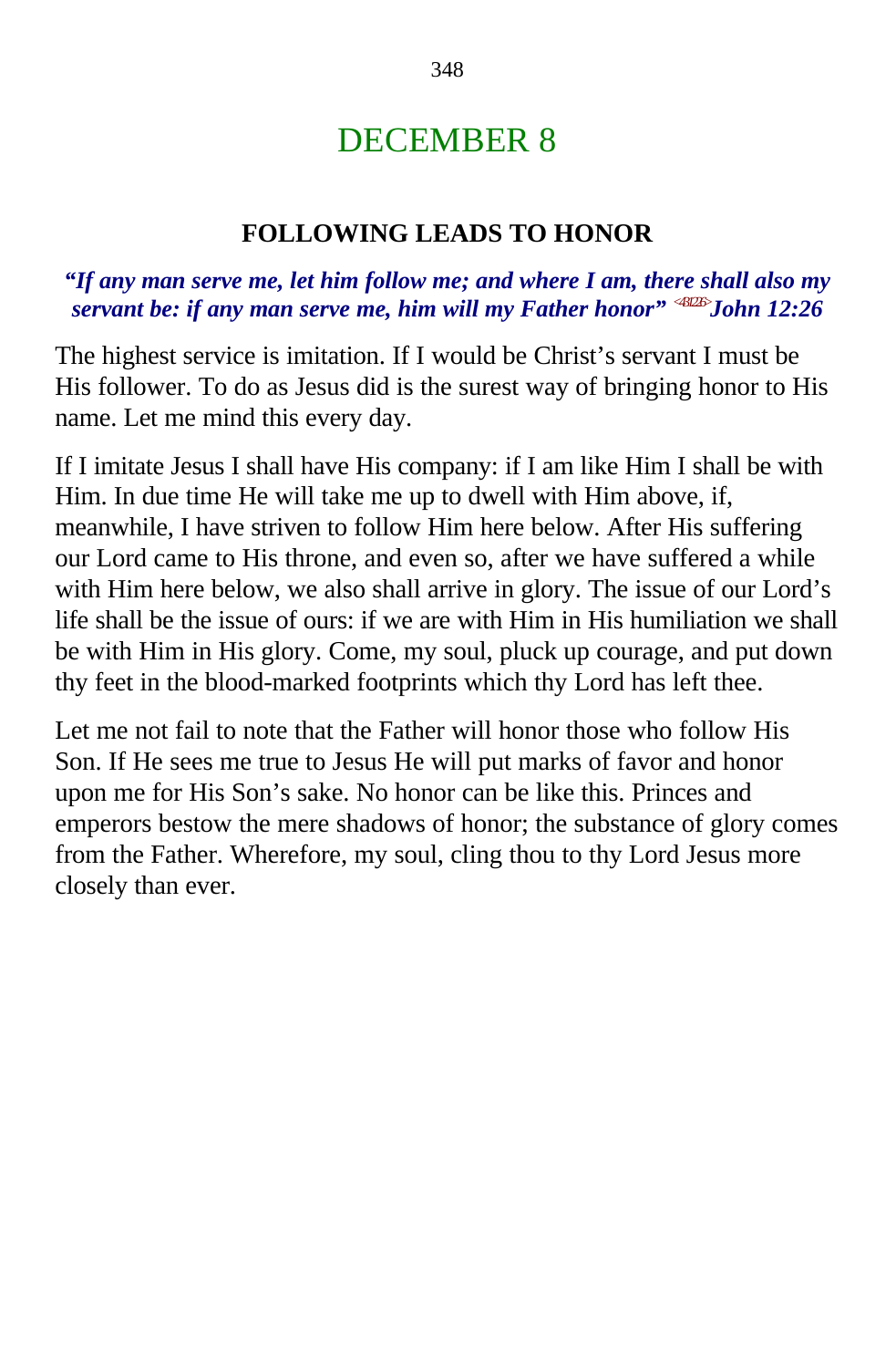### *THE "ALL" OF BELIEF*

#### *"Jesus said unto him, If thou canst believe, all things are possible to him that believeth" <410923>Mark 9:23*

Our unbelief is the greatest hindrance in our way; in fact, there is no other real difficulty as to our spiritual progress and prosperity. The Lord can do everything; but when He makes a rule that according to our faith so shall it be unto us, our unbelief ties the hands of His Omnipotence.

Yes, the confederacies of evil shall be scattered if we can but believe. Despised truth shall lift its head if we will but have confidence in the God of truth. We can bear our load of trouble, or pass uninjured through the waves of distress, if we can gird our loins with the girdle of peace, that girdle which is buckled on by the hands of trust.

What can we not believe? Is everything possible except believing in God? Yet He is always true; why do we not believe Him? He is always faithful to His word; why can we not trust Him? When we are in a right state of heart faith costs no effort: it is then as natural for us to rely upon God as for a child to trust its father.

The worst of it is, that we can believe God about everything except the present pressing trial. This -is folly. Come, my soul, shake off such sinfulness, and trust thy God with the load, the labor, the longing of this present. This done, all is done.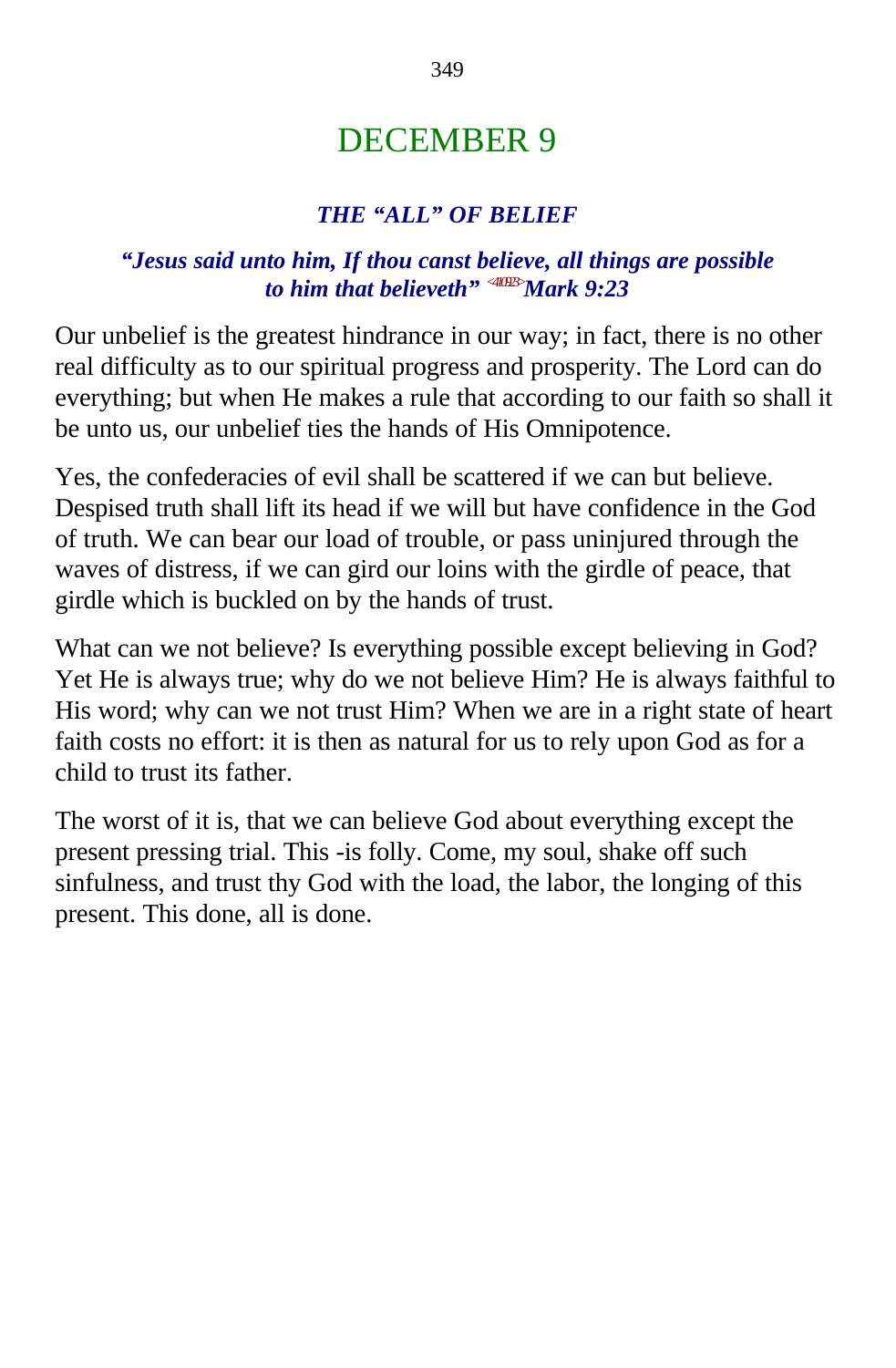### **GOD IS OUR ALLY**

"But if thou shalt indeed obey his voice, and do all that I speak; then I will be an enemy unto thine enemies, and an adversary unto thine adversaries" **Exodus** 23:22

The Lord Christ in the midst of His people is to be acknowledged and obeyed. He is the vicegerent of God, and speaks in the Father's name, and it is ours implicitly and immediately to do as He commands. We shall lose the promise if we disregard the precept.

To full obedience how large the blessing! The Lord enters into a league with His people, offensive and defensive. He will bless those who bless us, and curse those who curse us. God will go heart and soul with His people, and enter in deepest sympathy into their position. What a protection this affords us! We need not concern ourselves about our adversaries, when we are assured that they have become the adversaries of God. If Jehovah has taken up our quarrel we may leave the foemen in His hands.

So far as our own interest is concerned we have no enemies; but for the cause of truth and righteousness we take up arms and go forth to conflict. In this sacred war we are allied with the eternal God, and if we carefully obey the law of our Lord Jesus, He is engaged to put forth all His power on our behalf. Wherefore we fear no man.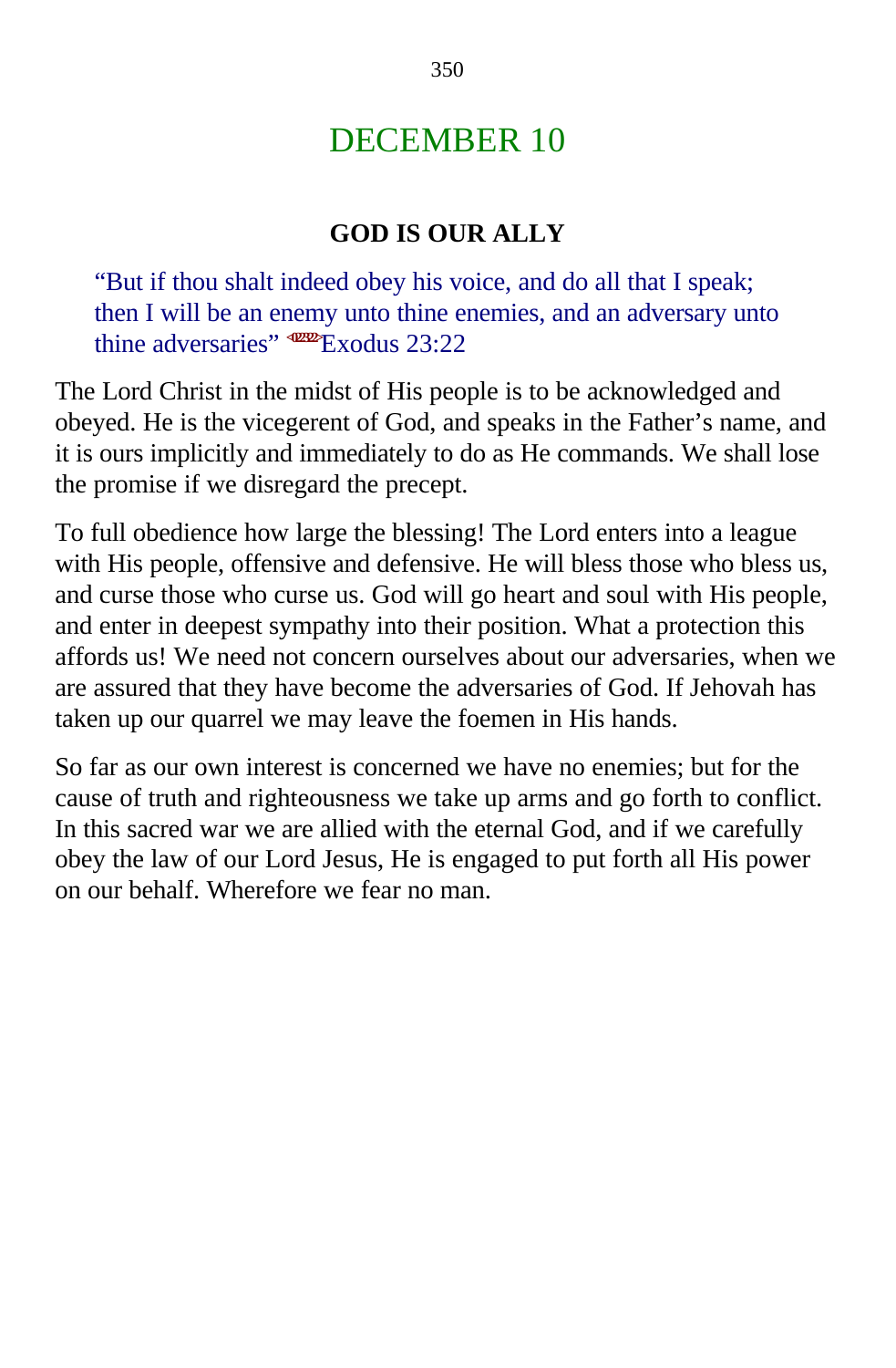### **TRUST AND DO; DO AND TRUST**

#### *"Trust in the Lord, and do good; so shalt thou dwell in the land, and verily thou shalt be fed" <193703>Psalm 37:3*

Trust and do are words which go well together, in the order in which the Holy Spirit has placed them. We should have faith, and that faith should work. Trust in God sets us upon holy doing: we trust God for good, and then we do good. We do not sit still because we trust, but we arouse ourselves, and expect the Lord to work through us and by us. It is not ours to worry and do evil, but to trust and do good. We neither trust without doing, nor do without trusting.

Adversaries would root us out, if they could; but by trusting and doing we dwell in the land. We will not go into Egypt, but we will remain in Immanuel's land — the providence of God, the Canaan of covenant love. We are not so easily to be got rid of as the Lord's enemies suppose. They cannot thrust us out, nor stamp us out: where God has given us a name and a place, there we abide.

But what about the supply of our necessities? The Lord has put a "verily" into this promise. As sure as God is true, His people shall be fed. It is theirs to trust and to do, and it is the Lord's to do according to their trust. If not fed by ravens, or fed by an Obadiah, or fed by a widow, yet they shall be fed somehow. Away, ye fears!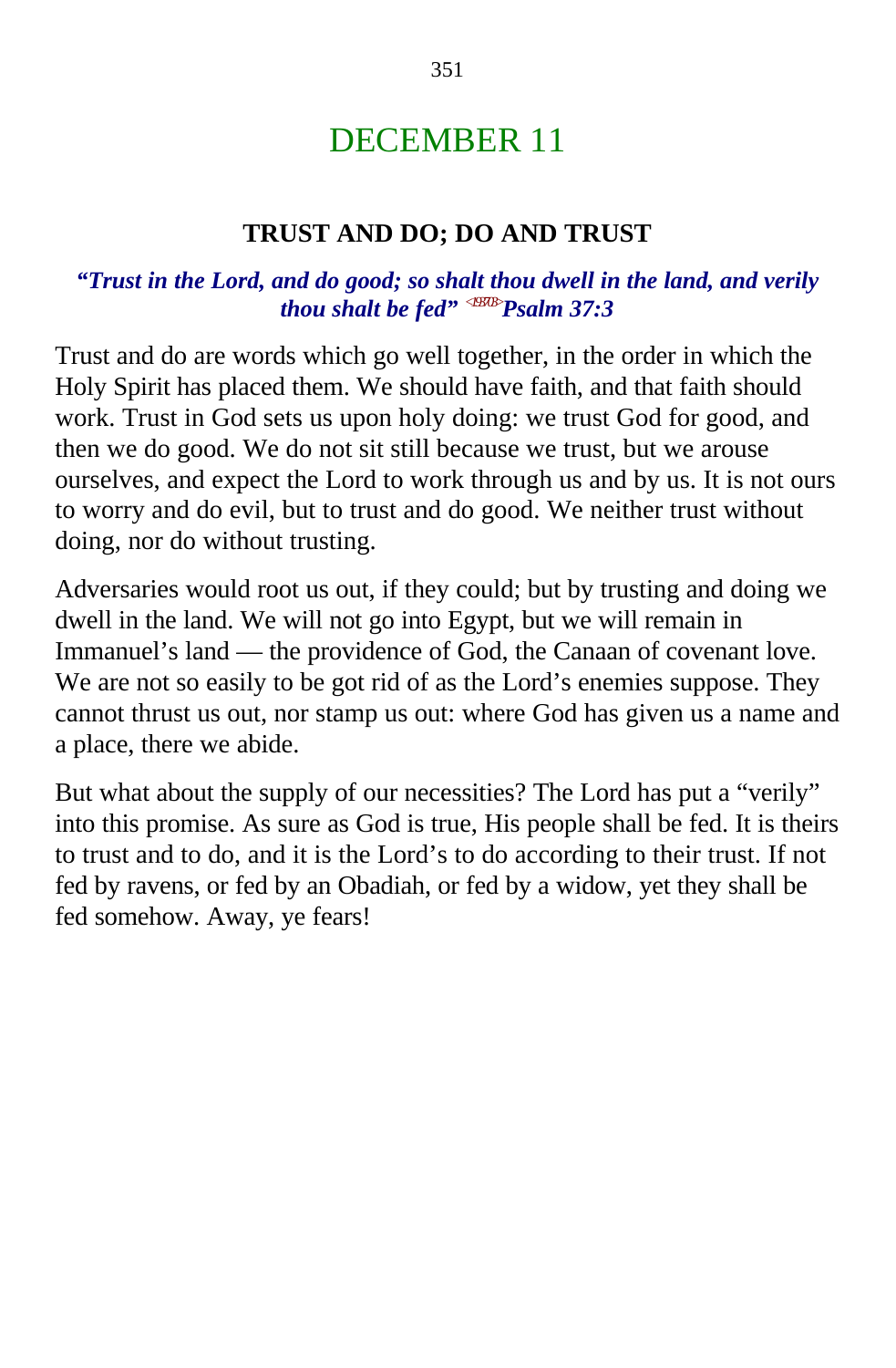### **A QUIET HEART**

### *"In quietness and in confidence shall be your strength"* <sup>2305</sup>*Isaiah 30:15*

It is always weakness to be fretting and worrying, questioning and mistrusting. What can we do if we wear ourselves to skin and bone? Can we gain anything by fearing and fuming? Do we not unfit ourselves for action, and unhinge our minds for wise decision? We are sinking by our struggles when we might float by faith.

Oh, for grace to be quiet! Why run from house to house to repeat the weary story which makes us more and more heart-sick as we tell it? Why even stay at home to cry out in agony because of wretched forebodings which may never be fulfilled? It would be well to keep a quiet tongue, but it would be far better if we had a quiet heart. Oh, to be still and know that Jehovah is God!

Oh, for grace to be confident in God! The Holy One of Israel must defend and deliver His own. He cannot run back from His solemn declarations. We may make sure that every word of His will stand though the mountains should depart. He deserves to be confided in; and if we would display confidence and consequent quietness, we might be as happy as the spirits before the throne.

Come, my soul, return unto thy rest, and lean thy head upon the bosom of the Lord Jesus.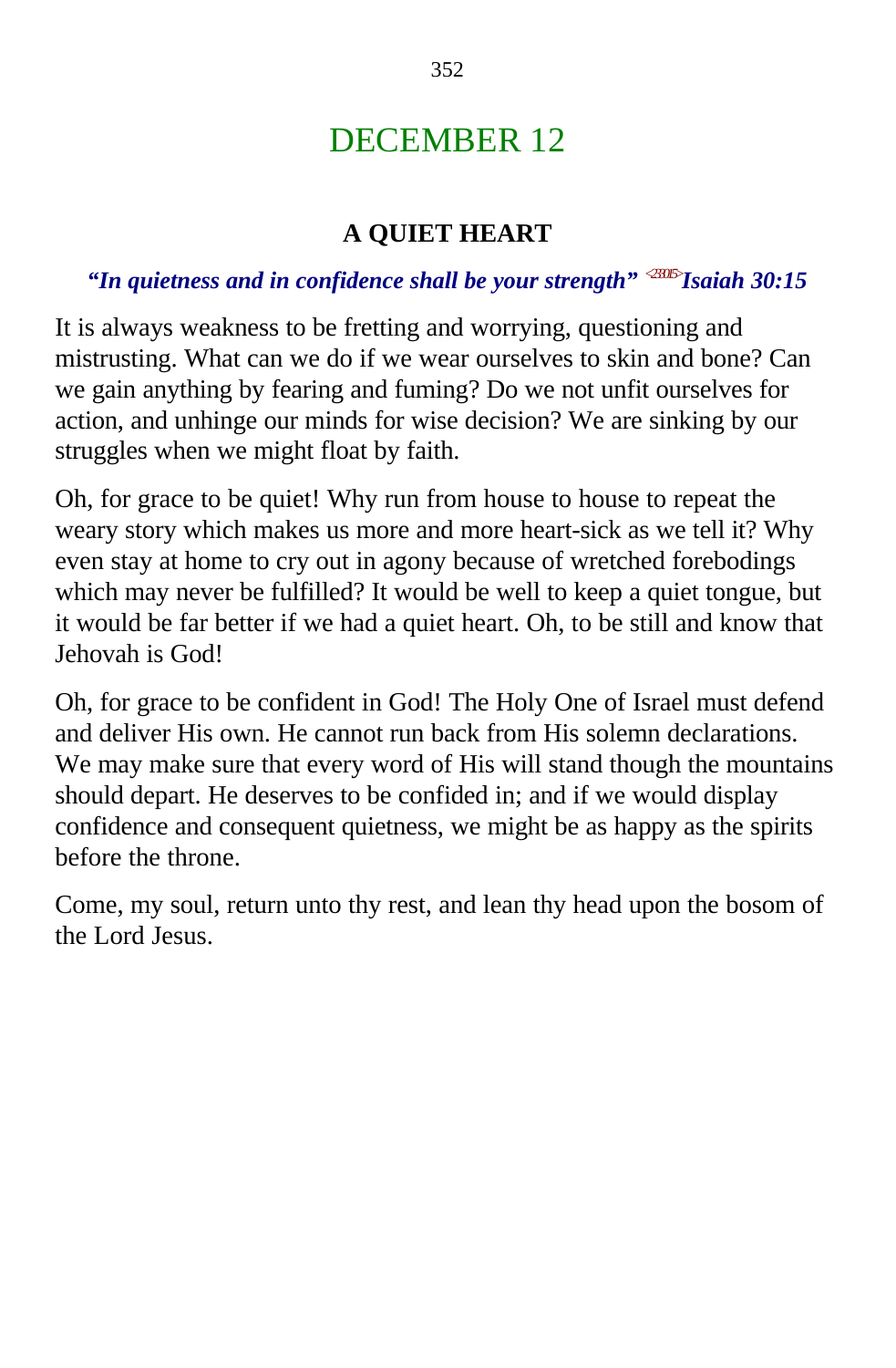### **EVENING BRIGHTENS INTO DAY**

#### *"It shall come to pass, that at evening time it shall be light" <381407>Zechariah 14:7*

It is a surprise that it should be so; for all things threaten that at evening time it shall be dark. God is wont to work in a way so much above our fears and beyond our hopes, that we are greatly amazed, and are led to praise His sovereign grace. No, it shall not be with us as our hearts are prophesying: the dark will not deepen into midnight, but it will on a sudden brighten into day. Never let us despair. In the worst times let us trust in the Lord who turneth the darkness of the shadow of death into the morning. When the tale of bricks is doubled Moses appears, and when tribulation abounds it is nearest its end.

This promise should assist our patience. The light may not fully come till our hopes are quite spent by waiting all day to no purpose. To the wicked the sun goes down while it is yet day: to the righteous the sun rises when it is almost night. May we not with patience wait for that heavenly light, which may be long in coming, but is sure to prove itself well worth waiting for?

Come, my soul, take up thy parable and sing unto Him who will bless thee in life and in death, in a manner surpassing all that nature has ever seen when at its best.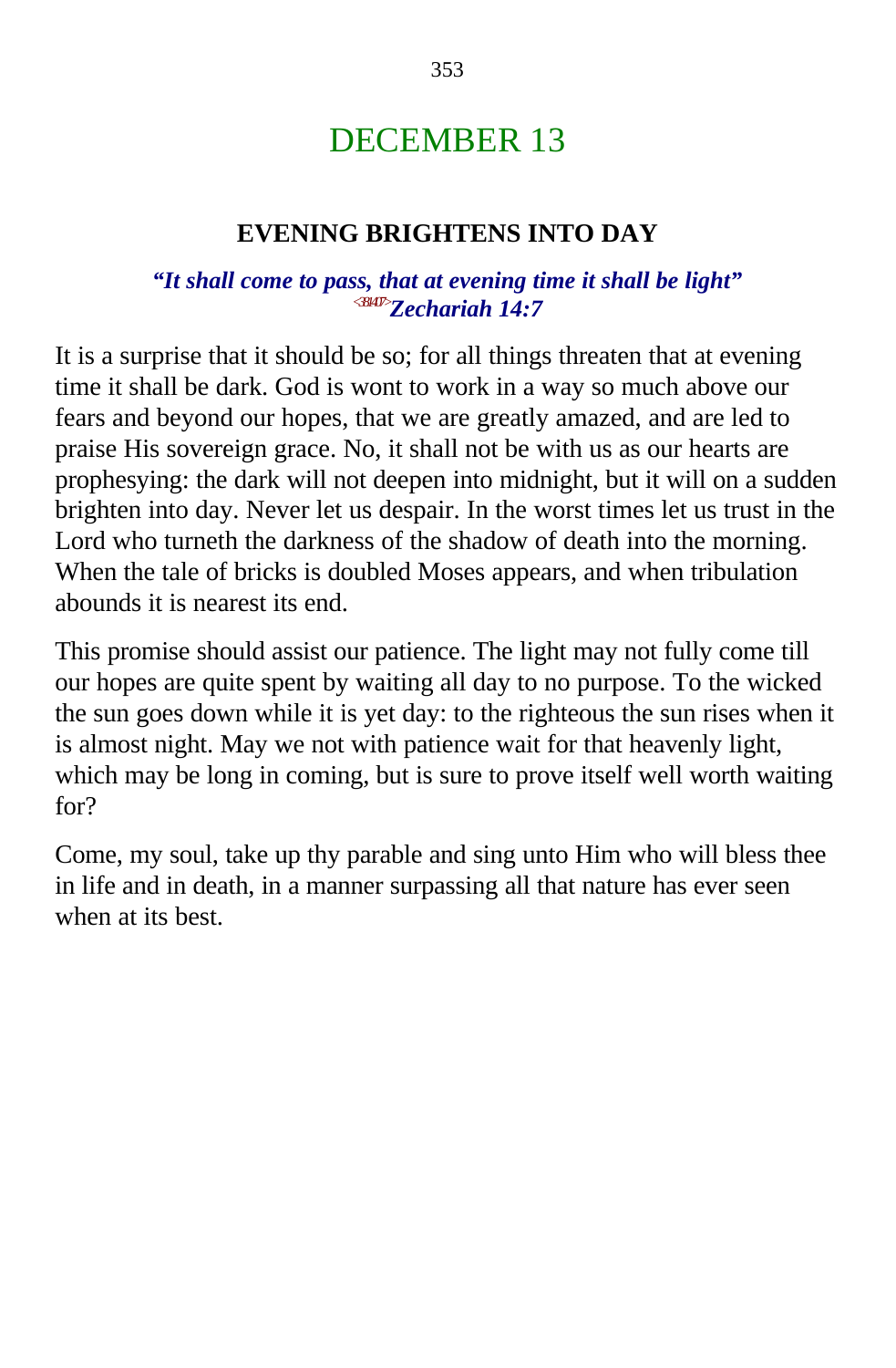#### **NOTHING OLD**

#### *"And he that sat upon the throne said, Behold, I make all things new" <662105>Revelation 21:5*

Glory be to His name! All things need making new, for they are sadly battered and worn by sin. It is time that the old vesture was rolled up and laid aside, and that creation put on her Sunday suit. But no one else can make all things new except the Lord who made them at the first; for it needs as much power to make out of evil as to make out of nothing. Our Lord Jesus has undertaken the task, and He is fully competent for the performance of it. Already He has commenced His labor, and for centuries He has persevered in making new the hearts of men, and the order of society. By-and-by He will make new the whole constitution of human government, and human nature shall be changed by His grace; and there shall come a day when the body shall be made new, and raised like unto His glorious body.

What a joy to belong to a kingdom in which everything is being made new by the power of its King! We are not dying out: we are hastening on to a more glorious life. Despite the opposition of the powers of evil, our glorious Lord Jesus is accomplishing His purpose, and making us, and all things about us, "new," and as full of beauty as when they first came from the hand of the Lord.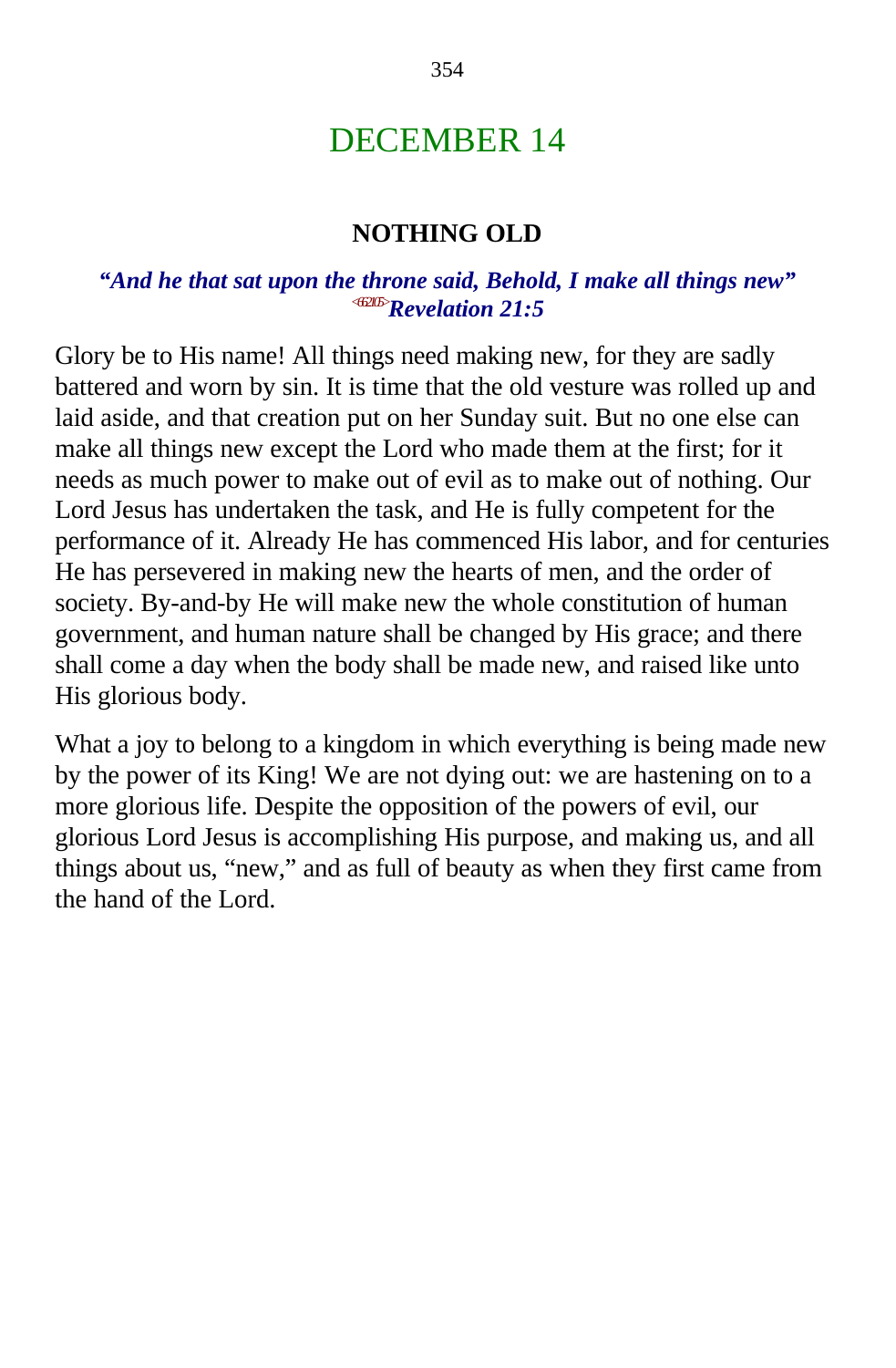#### **WORLD CONCORD**

"And they shall beat their swords into plowshares, and their spears into pruninghooks: nation shall not lift up sword against nation, neither shall they learn war any more **<230204>**Isaiah 2:4

Oh, that these happy times were come! At present the nations are heavily armed, and are inventing weapons more and more terrible, as if the chief end of man could only be answered by destroying myriads of his fellows. Yet peace will prevail one day; yes, and so prevail that the instruments of destruction shall be beaten into other shapes and used for better purposes.

How will this come about? By trade? By civilization? By arbitration? We do not believe it. Past experience forbids our trusting to means so feeble. Peace will be established only by the reign of the Prince of Peace. He must teach the people by His Spirit, renew their hears by His grace, and reign over them by His supreme power, and then will they cease to wound and kill. Man is a monster when once his blood is up, and only the Lord Jesus can turn this lion into a lamb. By changing man's heart, his blood-thirsty passions are removed. Let every reader of this book of promises offer special prayer today to the Lord and Giver of Peace, that He would speedily put an end to war, and establish concord over the whole world.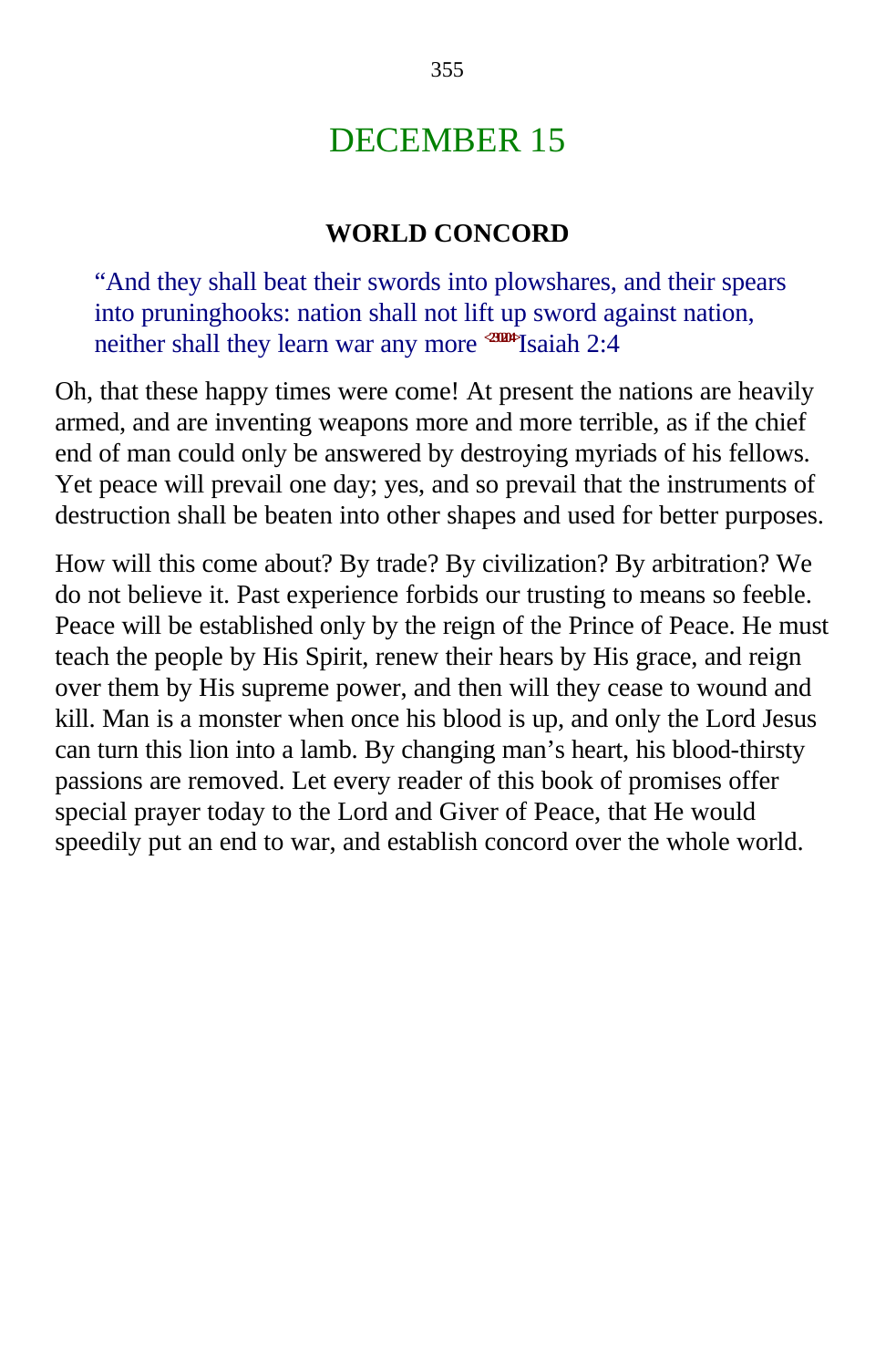### **DIVINE EXPULSION**

### *"Thou shalt drive out the Canaanites, though they have iron chariots, and though they be strong*" <sup>46778</sup>*Joshua 17:18*

It is a great encouragement to valor to be assured of victory, for then a man goes forth to war in confidence, and ventures where else he had been afraid to go. Our warfare is with evil within us and around us, and we ought to be persuaded that we are able to get the victory, and that we shall do so in the name of the Lord Jesus. We are not riding for a fall, but to win; and win we shall. The grace of God in its Omnipotence is put forth for the overthrow of evil in every form: hence the certainty of triumph.

Certain of our sins find chariots of iron in our constitution, our former habits, our associations, and our occupations. Nevertheless we must overcome them. They are very strong, and in reference to them we are very weak; yet in the name of God we must master them, and we will. If one sin has dominion of us we are not the Lord's free men. A man who is held by Only one chain is still a captive. There is no going to Heaven with one sin ruling within us, for of the saints it is said, "Sin shall not have dominion over you. ' Up, then, and slay every Canaanite, and break to shivers every chariot of iron! The Lord of hosts is with us, and who shall resist His sin-destroying power?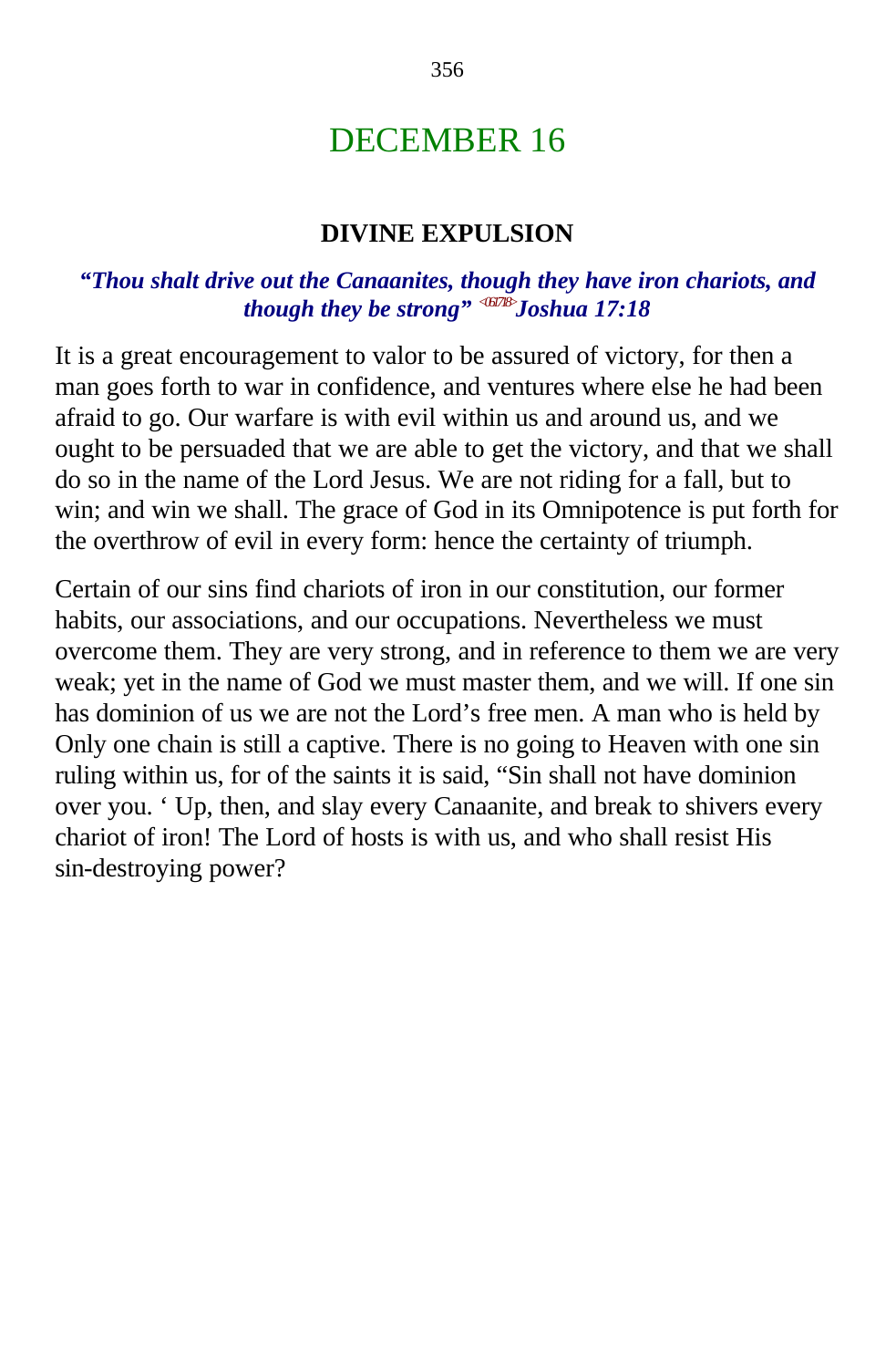### **NEAREST AND DEAREST FELLOWSHIP**

*"So shall we ever be with the Lord"*  $\sqrt{2M/2}I$  Thessalonians 4:17

While we are here the Lord is with us, and when we are called away we are with Him. There is no dividing the saint from His Savior. They are one, and they always must be one: Jesus cannot be without His own people, for He would be a Head without a body. Whether caught up into the air, or resting in Paradise, or sojourning here, we are with Jesus; and who shall separate us from Him?

What a joy is this! Our supreme honor, rest, comfort, delight, is to be with the Lord. We cannot conceive of anything which can surpass or even equal this divine society. By holy fellowship we must be with Him in His humiliation, rejection, and travail, and then we shall be with Him in His glory. Before long we shall be with Him in His rest and in His royalty, in His expectation and in His manifestation. We shall fare as He fares, and triumph as He triumphs.

O my Lord, if I am to be for ever with thee, I have a destiny incomparable. I will not envy an archangel. To be for ever with the Lord is my idea of Heaven at its best. Not the harps of gold, nor the crowns unfading, nor the light unclouded, is glory to me; but Jesus, Jesus Himself, and myself for ever with Him in nearest and dearest fellowship.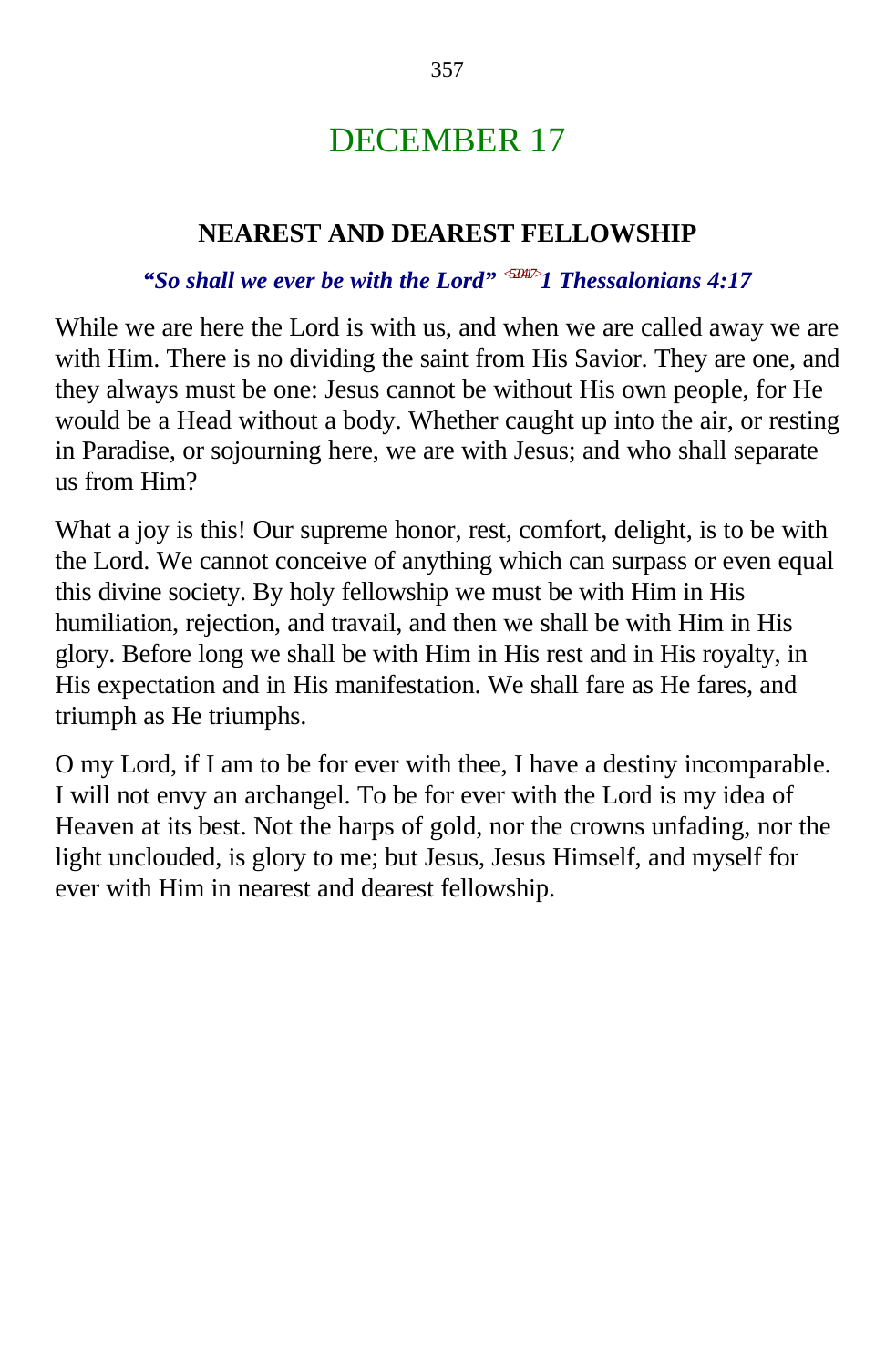### **DEFENDED AND COVERED**

### *"As birds flying, so will the Lord of hosts defend Jerusalem" <233105>Isaiah 31:5*

With hurrying wing the mother bird hastens up to the protection of her young. She wastes no time upon the road when coming to supply them with food, or guard them from danger. Thus as on eagle's wings will the Lord come for the defense of His chosen; yea, He will ride upon the wings of the wind.

With outspread wing the mother covers her little ones in the nest. She hides them away by interposing her own body. The hen yields her own warmth to her chicks, and makes her wings a house, in which they dwell at home. Thus doth Jehovah Himself become the protection of His elect. He Himself is their refuge, their abode, their all.

As birds flying, and birds covering (for the word means both), so will the Lord be unto us: and this He will be repeatedly and successfully. We shall be defended and preserved from all evil: the Lord who likens Himself to birds will not be like them in their feebleness, for He is Jehovah of hosts. Let this be our comfort, that almighty love will be swift to succor, and sure to cover. The wing of God is more quick and more tender than the wing of a bird, and we will put our trust under its shadow henceforth and for ever.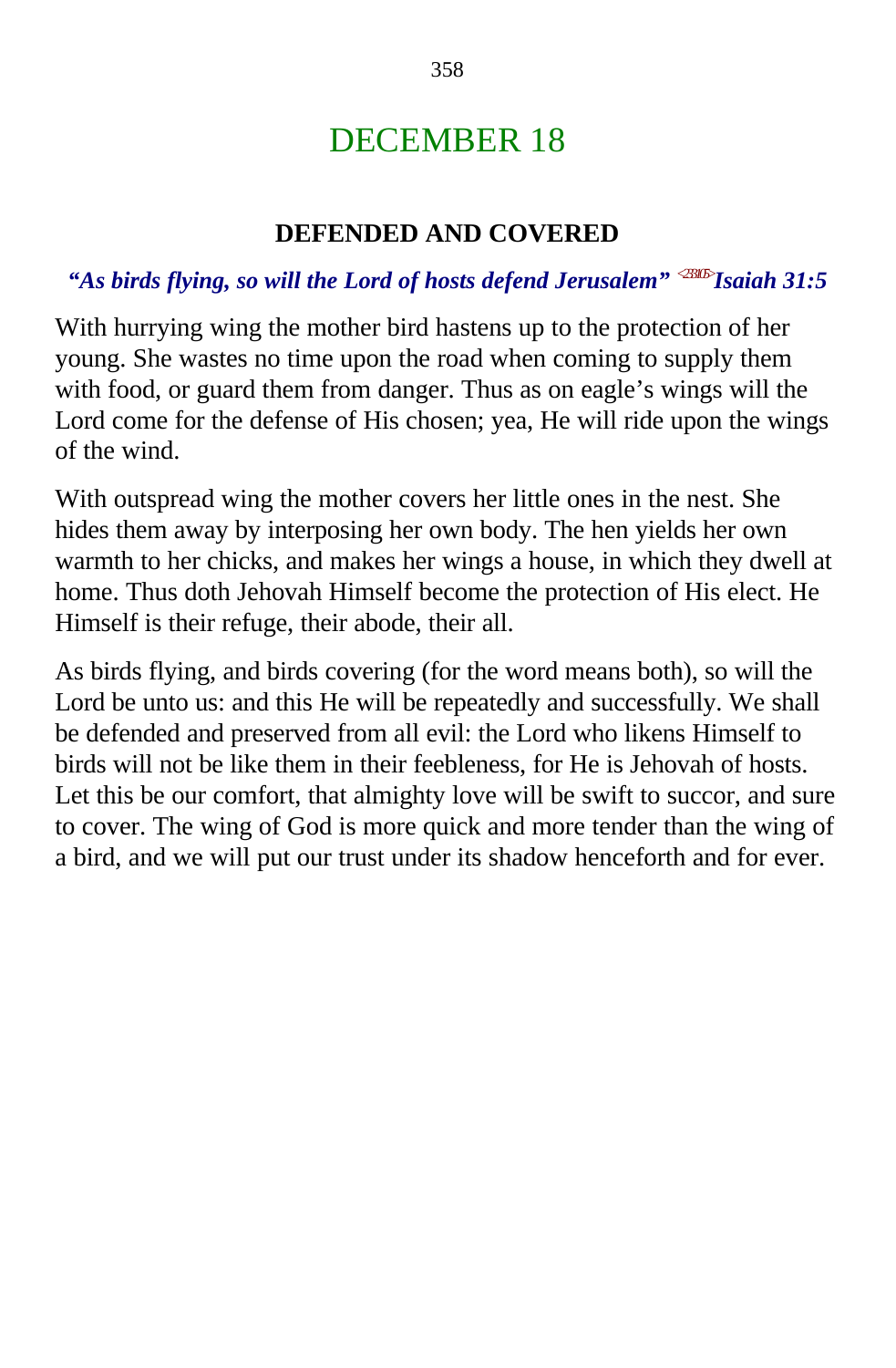### **AFFLICTIONS, BUT NO BROKEN BONES**

#### *"He keepeth all his bones; not one of them is broken" <193420>Psalm 34:20*

This promise by the context is referred to the much afflicted righteous man: "Many are the afflictions of the righteous, but the Lord delivereth him out of them all." He may suffer skin-wounds and flesh-wounds, but no great harm shall be done, "not a bone of him shall be broken."

This is great comfort to a tried child of God, and comfort which I dare accept; for up to this hour I have suffered no real damage from my many afflictions. I have neither lost faith, nor hope, nor love. Nay, so far from losing these bones of character, they have gained in strength and energy. I have more knowledge, more experience, more patience, more stability than I had before the trials came. Not even my joy has been destroyed. Many a bruise have I had by sickness, bereavement, depression, slander, and opposition; but the bruise has healed, and there has been no compound fracture of a bone, not even a simple one. The reason is not far to seek. If we trust in the Lord, He keeps all our bones; and if He keeps them, we may be sure that not one of them is broken.

Come, my heart, do not sorrow. Thou art smarting, but there are no bones broken. Endure hardness, and bid defiance to fear.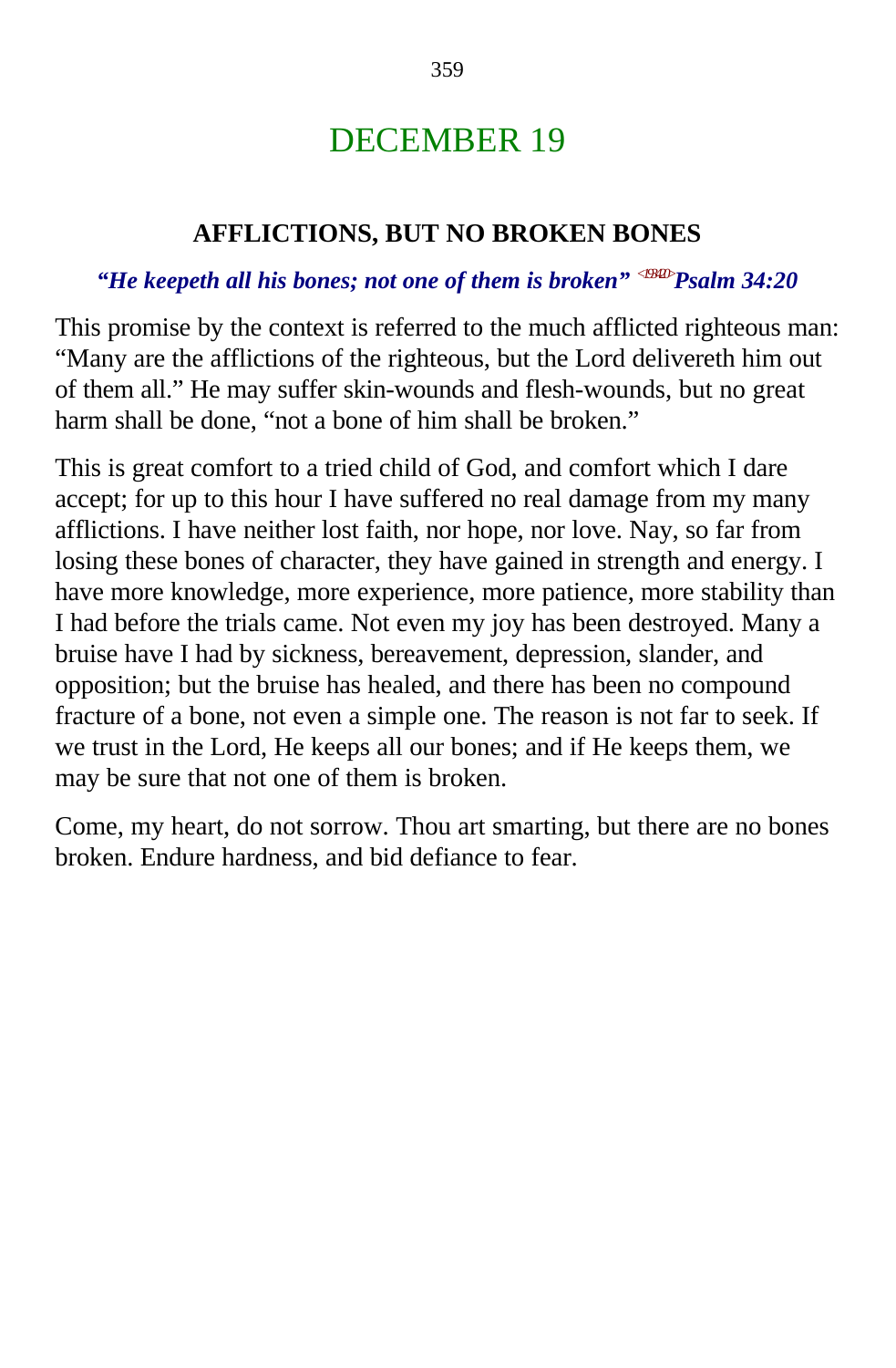#### **MEN AS MEN; GOD AS GOD**

"I, even I, am he that comforteth you: who art thou, that thou shouldest be afraid of a man that shall die, and of the son of man which shall be made as grass; and forgettest the Lord thy maker, that hath stretched forth the heavens, and laid the foundations of the earth; and hast feared continually every day because of the fury of the oppressor, as if he were ready to destroy? and where is the fury of the oppressor?" **<235112>**Isaiah 51:12, 13

Let the text itself be taken as the portion for today. There is no need to enlarge upon it. Trembling one, read it, believe it, feed on it, and plead it before the Lord. He whom you fear is only a man after all; while He who promises to comfort you is God, your Maker, and the Creator of Heaven and earth. Infinite comfort more than covers a very limited danger.

"Where is the fury of the oppressor?" It is in the Lord's hand. It is only the fury of a dying creature; fury which will end as soon as the breath is gone from the nostril. Why, then, should we stand in awe of one who is as frail as ourselves? Let us not dishonor our God by making a God of puny man. We can make an idol of a man by rendering to him excessive fear as well as by paying him inordinate love. Let us treat men as men, and God as God; and then we shall go calmly on in the path of duty, fearing the Lord, and fearing nobody else.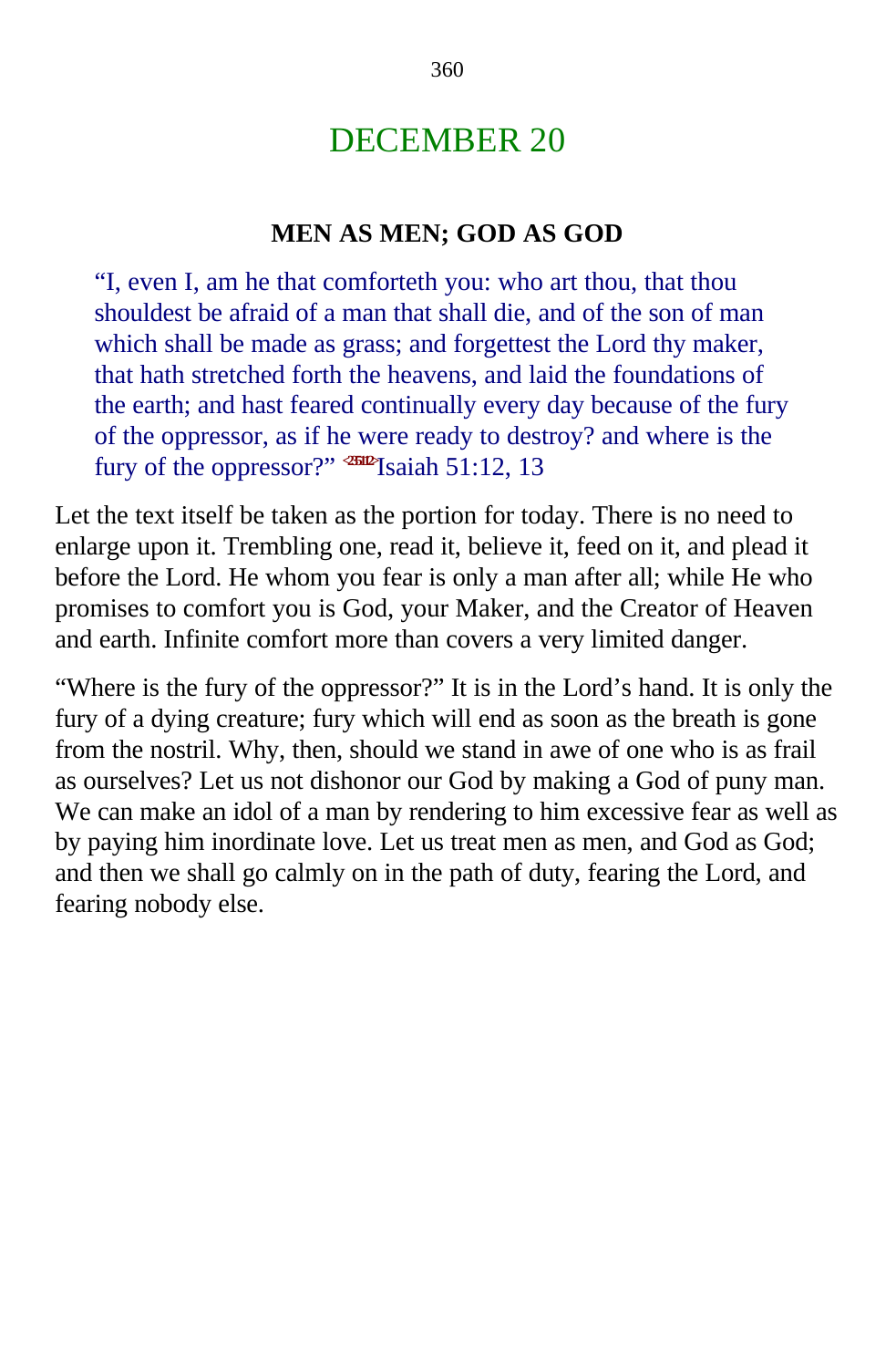### **FROM ANGER TO LOVE**

#### *"He will turn again, he will have compassion upon us; he will subdue our iniquities; and thou wilt cast all their sins into the depths of the sea" <330719>Micah 7:19*

God never turns from His love, but He soon turns from His wrath. His love to His chosen is according to His nature, His anger is only according to His office: He loves because He is love, He frowns because it is necessary for our good. He will come back to the place in which His heart rests, namely, His love to His own, and then He will take pity upon our griefs and end them.

What a choice promise is this — "He will subdue our iniquities"! He will conquer them. They cry to enslave us, but the Lord will give us victory over them by His own right hand. Like the Canaanites, they shall be beaten, put under the yoke, and ultimately slain.

As for the guilt of our sins, how gloriously is that removed! "All their sins," — yes, the whole host of them; "thou wilt cast" — only an almighty arm could perform such a wonder; 'into the depths of the sea" -where Pharaoh and his chariots went down. Not into the shallows out of which they might be washed up by the tide, but into the "depths" shall our sins be hurled. They are all gone. They sank into the bottom like a stone. Hallelujah! Hallelujah!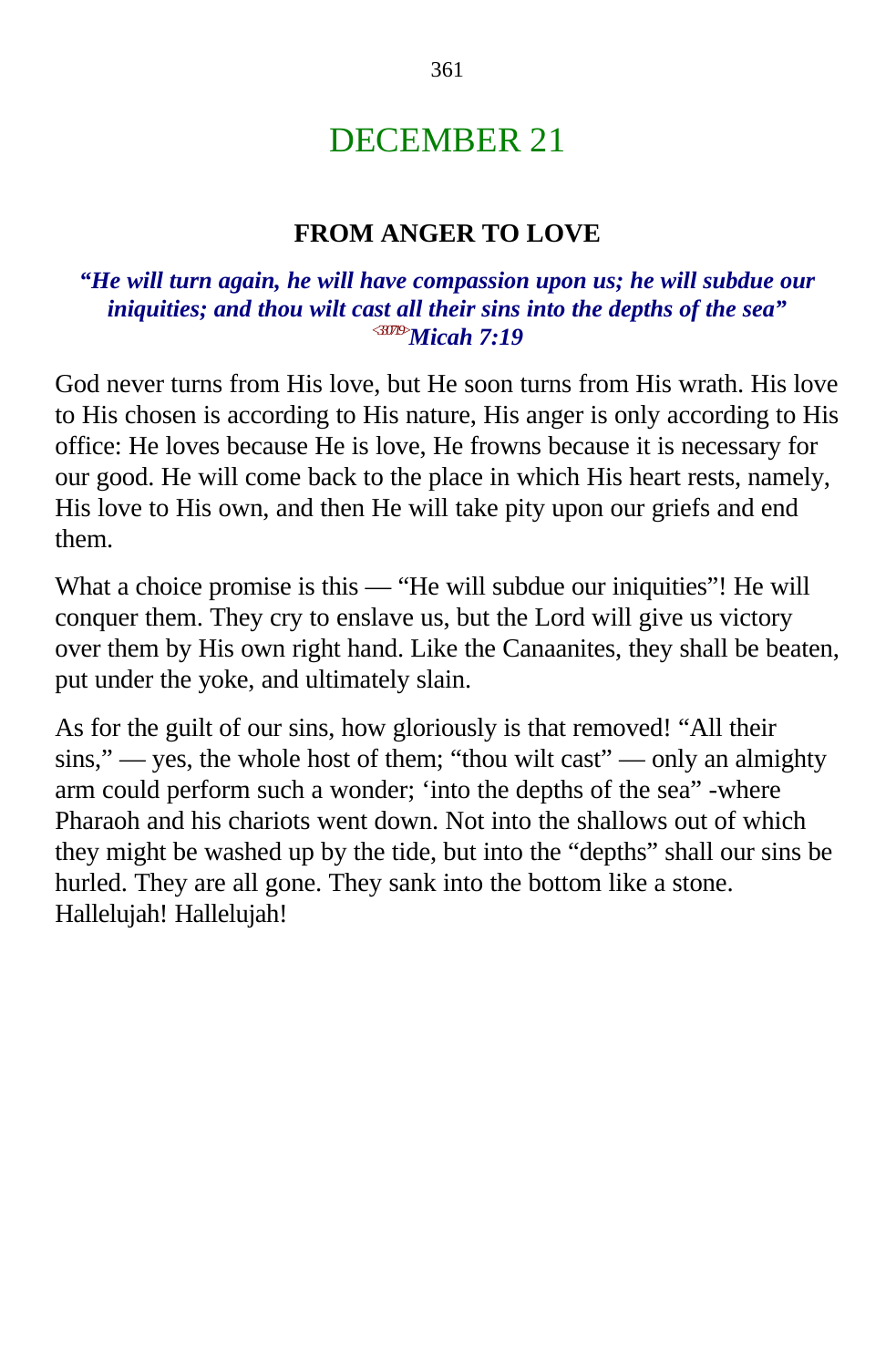### **IMMEDIATELY PRESENT**

#### *"God is our refuge and strength, a very present help in trouble" <194601>Psalm 46:1*

A help that is not present when we need it is of small value. The anchor which is left at home is of no use to the seaman in the hour of storm; the money which he used to have is of no worth to the debtor when a writ is out against him. Very few earthly helps could be called "very present": they are usually far in the seeking, far in the using, and farther still when once used. But as for the Lord our God, He is present when we seek Him, present when we need Him, and present when we have already enjoyed His aid.

He is more than "present," He is very present. More present than the nearest friend can be, for He is in us in our trouble; more present than we are to ourselves, for sometimes we lack presence of mind. He is always present, effectually present, sympathetically present, altogether present. He is present now if this is a gloomy season. Let us rest ourselves upon Him. He is our refuge, let us hide in Him; He is our strength, let us array ourselves with Him; He is our help, let us lean upon Him; He is our very present help, let us repose in Him now. We need not have a moment's care, or an instant's fear. "The Lord of hosts is with us; the God of Jacob is our refuge."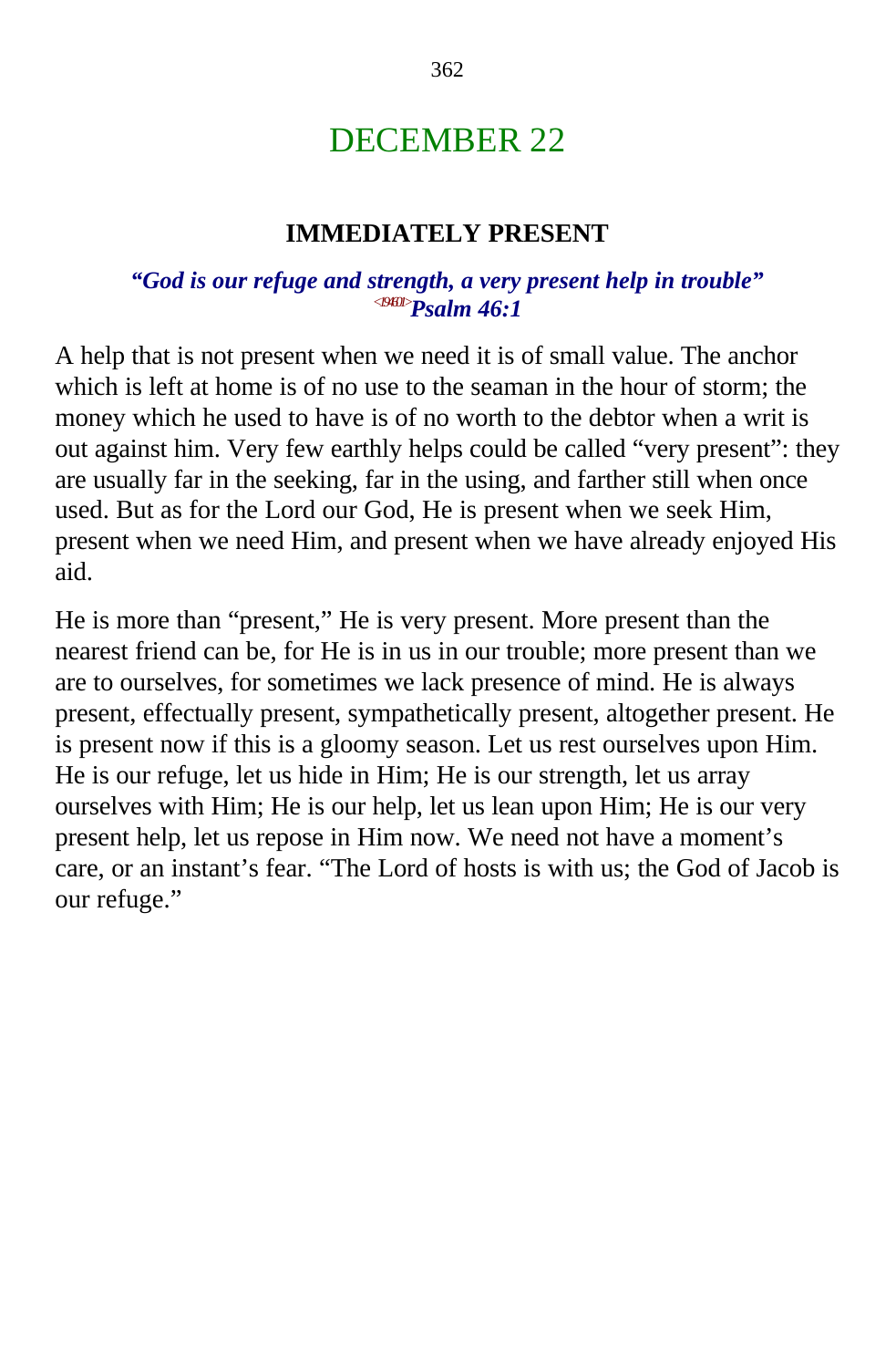### **PRECIOUS THINGS**

### *"And of Joseph he said, Blessed of the Lord be his land, for the precious things of heaven, for the dew, and for the deep that coucheth beneath" <053313>Deuteronomy 33:13*

We may be rich in such things as Joseph obtained, and we may have them in a higher sense. Oh, for "the precious things of heaven"! Power with God, and the manifestation of power from God, are most precious. We would enjoy the peace of God, the joy of the Lord, the glory of our God. The benediction of the three divine Persons in love, and grace, and fellowship we prize beyond the most fine gold. The things of earth are as nothing in preciousness compared with the things of Heaven.

"The dew." How precious is this! How we pray and praise, when we have the dew! What refreshing, what growth, what perfume, what life there is in us when the dew is about! Above all things else, as plants of the Lord's own right hand planting, we need the dew of His Holy Spirit.

"The deep that coucheth beneath." Surely this refers to that unseen ocean underground which supplies all the fresh springs which make glad the earth. Oh to tap the eternal fountains! This is an unspeakable boon; let no believer rest till he possesses it. The all-sufficiency of Jehovah is ours for ever. Let us resort to it now.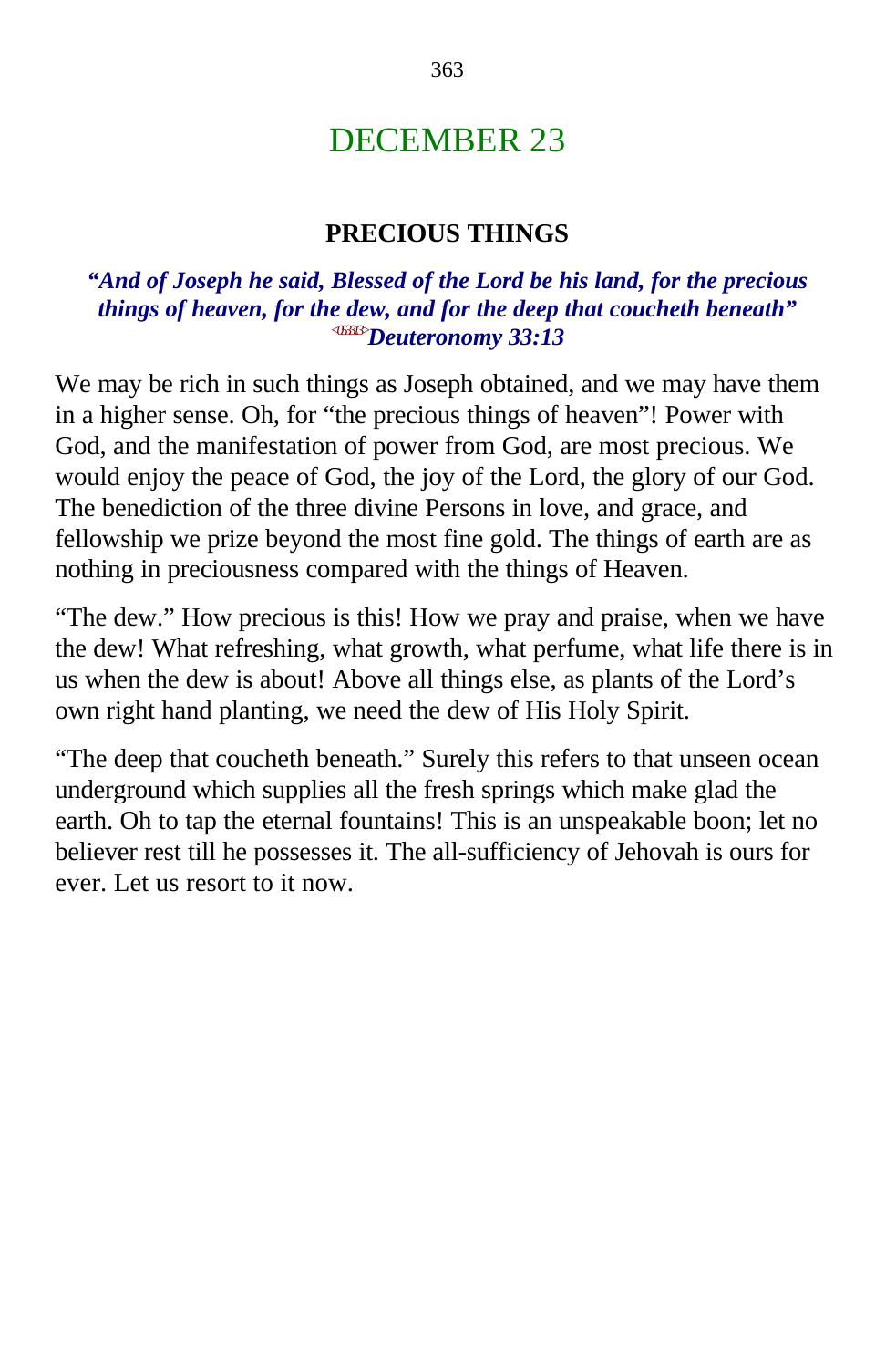### **OVER JORDAN WITH SINGING**

### *"Thine enemies shall be found liars unto thee"* <sup>45339</sup>*Deuteronomy 33:29*

That arch-enemy, the devil, is a liar from the beginning; but he is so very plausible that, like mother Eve, we are led to believe him. Yet in our experience we shall prove him a liar.

He says that we shall fall from grace, dishonor our profession, and perish with the doom of apostates; but, trusting in the Lord Jesus, we shall hold on our way and prove that Jesus loses none whom His Father gave Him. He tells us that our bread will fail, and we shall starve with our children; yet the Feeder of the ravens has not forgotten us yet, and He will never do so, but will prepare us a table in the presence of our enemies.

He whispers that the Lord will not deliver us out of the trial which is looming in the distance, and he threatens that the last ounce will break the camel's back. What a liar he is! For the Lord will never leave us, nor forsake us. "Let him deliver him now!" cries the false fiend: but the Lord will silence him by coming to our rescue.

He takes great delight in telling us that death will prove too much for us. "How wilt thou do in the swelling of Jordan?" But there also he shall prove a liar unto us, and we shall pass through the river singing psalms of glory.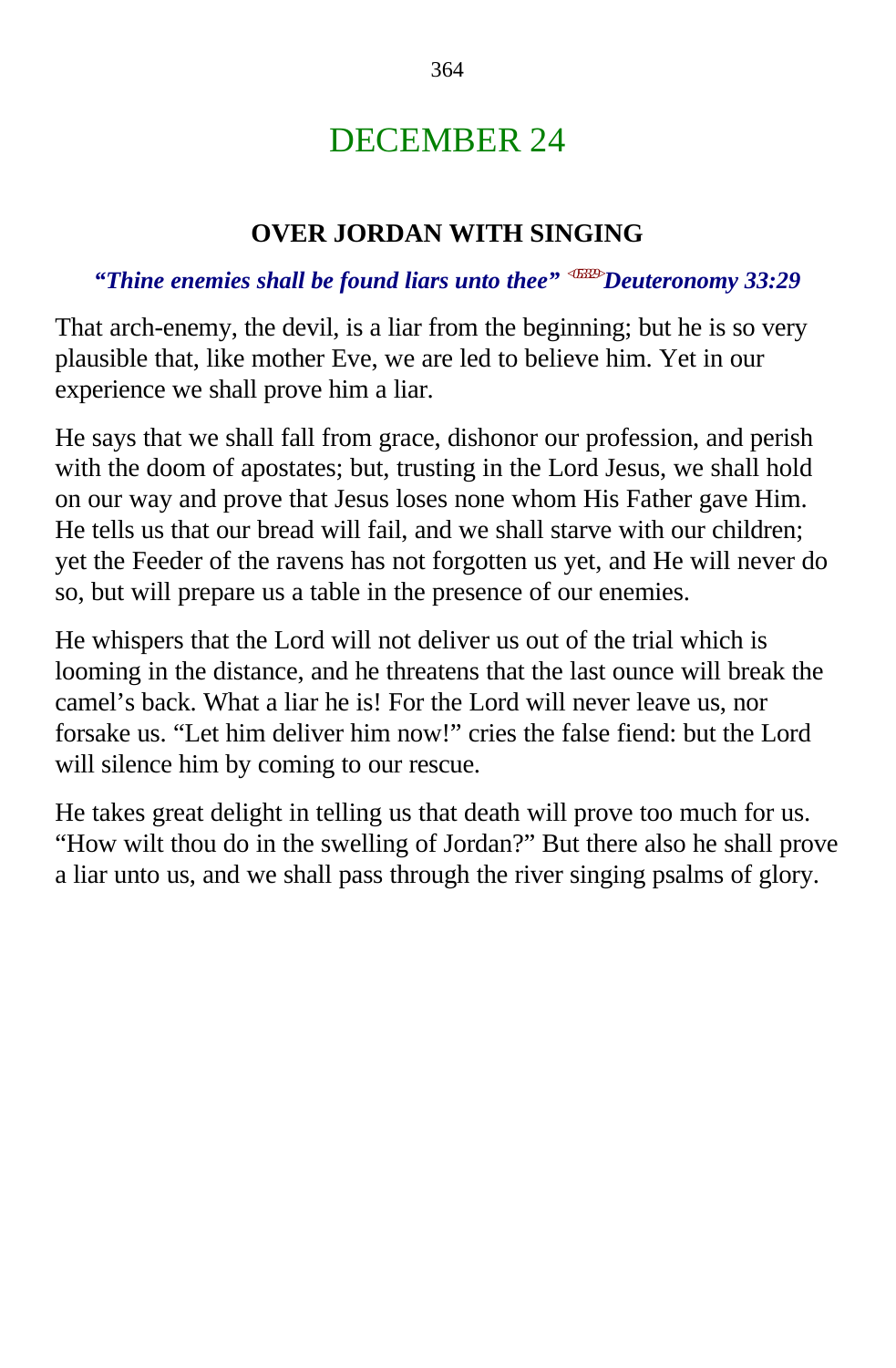### **HE CAME; HE IS COMING**

### *"This same Jesus, which is taken up from you into heaven, shall so come in like manner as ye have seen him go into heaven" <440111>Acts 1:11*

Many are celebrating our Lord's first coming this day; let us turn our thoughts to the promise of His second coming. This is as sure as the first advent, and derives a great measure of its certainty from it. He who came as a lowly man to serve will assuredly come to take the reward of His service. He who came to suffer will not be slow in coming to reign.

This is our glorious hope, for we shall share His joy. Today we are in our concealment and humiliation, even as He was while here below; but when He cometh it will be our manifestation, even as it will be His revelation. Dead saints shall live at His appearing. The slandered and despised shall shine forth as the sun in the kingdom of their Father. Then shall the saints appear as kings and priests, and the days of their mourning shall be ended. The long rest and inconceivable splendor of the millennial reign will be an abundant recompense for the ages of witnessing and warring.

Oh, that the Lord would come! He is coming! He is on the road and traveling quickly. The sound of His approach should be as music to our hearts! Ring out, ye bells of hope!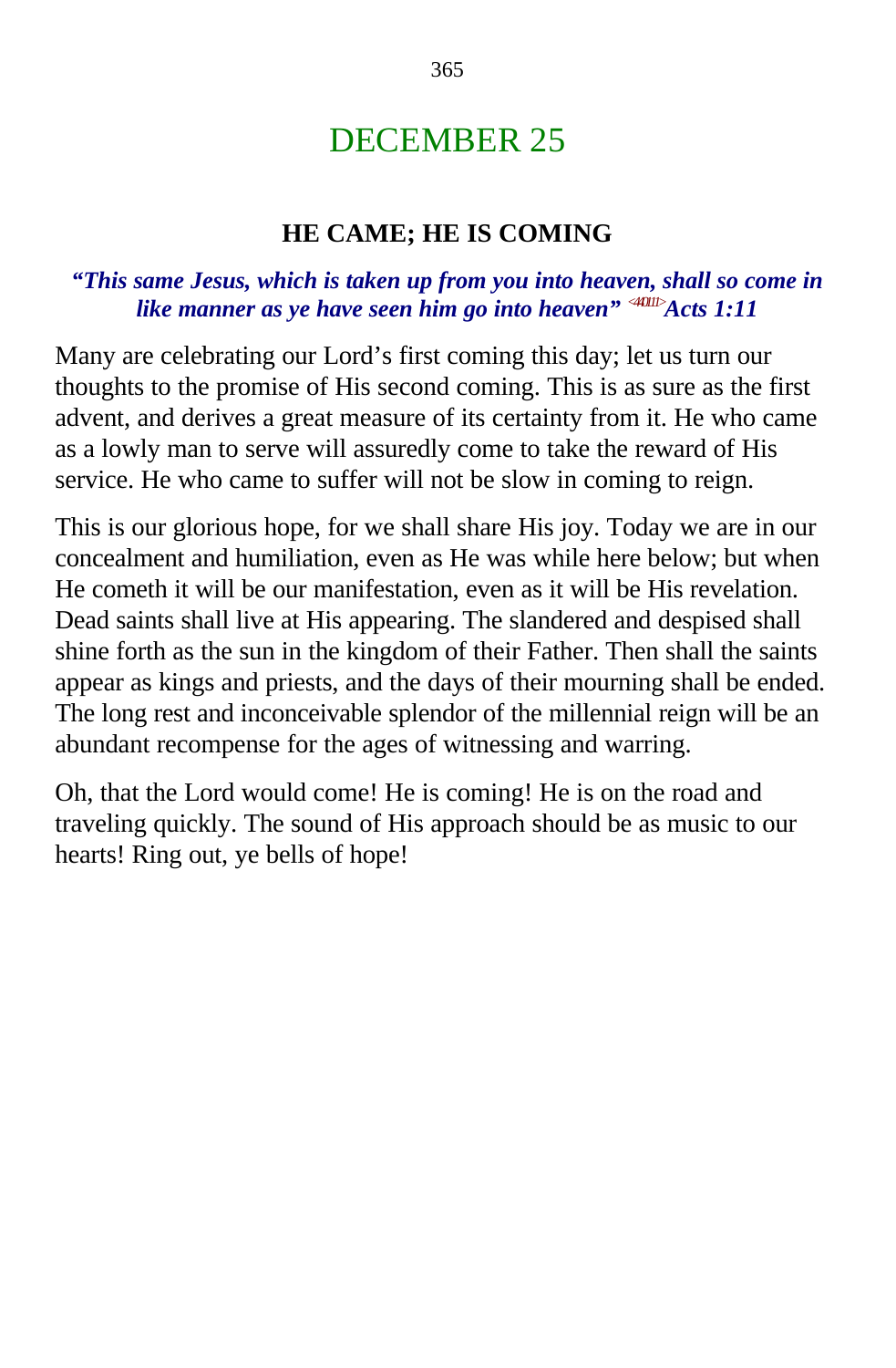## **GOD ONLY, YOU CAN TRUST**

### *"Peter answered and said unto him, Though all men shall be offended because of thee, yet will I never be offended" <402633>Matthew 26:33*

"Why," cries one, "this is no promise of God." Just so, but it was a promise of man, and therefore it came to nothing. Peter thought that he was saying what he should assuredly carry out; but a promise which has no better foundation than a human resolve will fall to the ground. No sooner did temptations arise than Peter denied his Master, and used oaths to confirm his denial.

What is man's word? An earthen pot broken with a stroke. What is your own resolve? A blossom, which, with God's care, may come to fruit, but which, left to itself, will fall to the ground with the first wind that moves the bough.

On man's word hang only what it will bear.

On thine own resolve depend not at all.

On the promise of thy God hang time and eternity, this world and the next, thine all and the all of all thy beloved ones.

This volume is a checkbook for believers, and this page is meant as a warning as to what bank they draw upon, and whose signature they accept. Rely upon Jesus without limit. Trust not thyself nor any born of woman, beyond due bounds; but trust thou only and wholly in the Lord.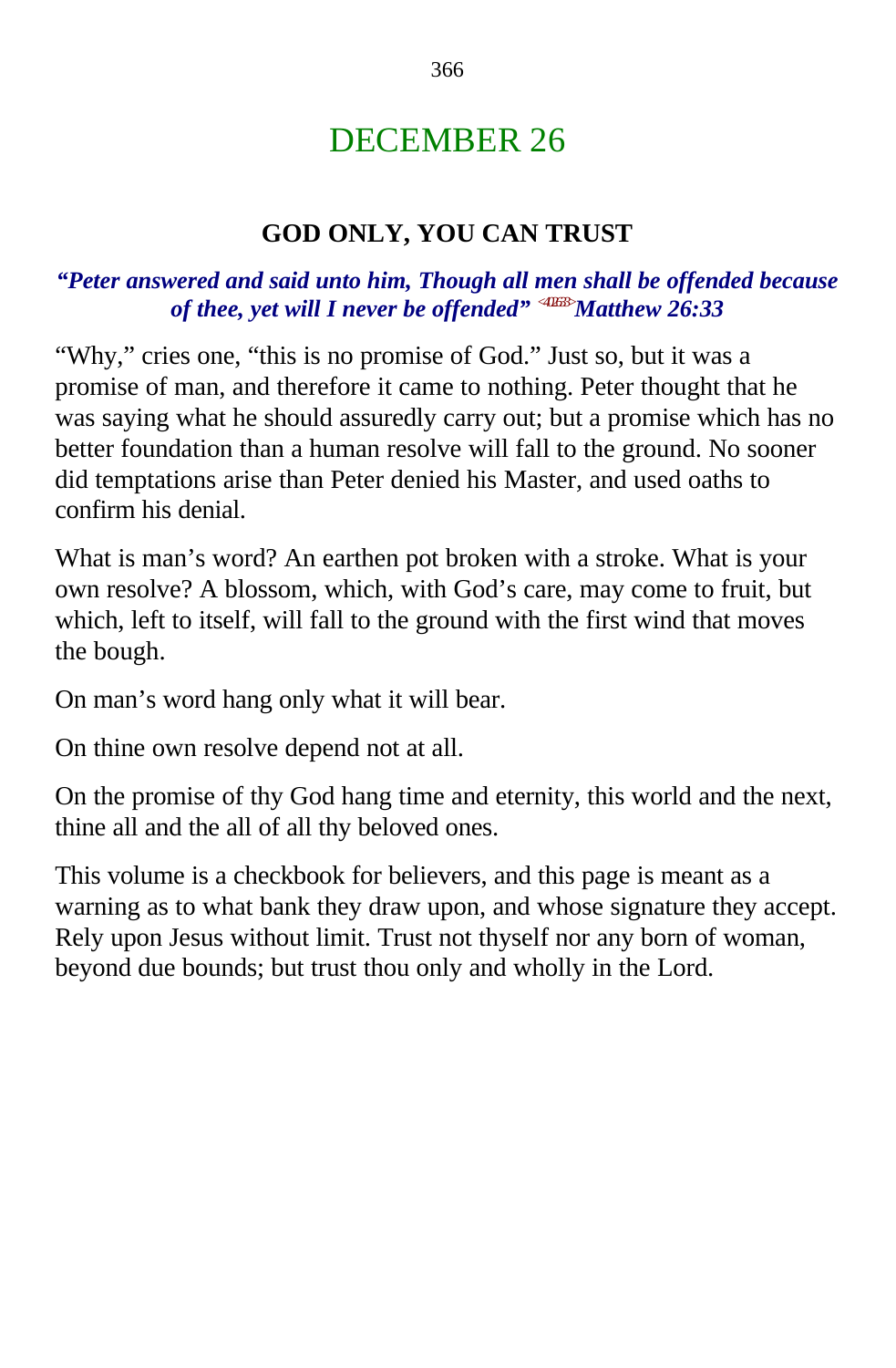### **HIS KINDNESS AND COVENANT**

"For the mountains shall depart, and the hills be removed; but my kindness shall not depart from thee, neither shall the covenant of my peace be removed, saith the Lord that hath mercy on thee" **<235410>**Isaiah 54:10

One of the most delightful qualities of divine love is its abiding character. The pillars of the earth may be moved out of their places, but the kindness and the covenant of our merciful Jehovah never depart from His people. How happy my soul feels in a firm belief of this inspired declaration! The year is almost over, and the years of my life are growing few, but time does not change my Lord. New lamps are taking the place of the old, perpetual change is on all things; but our Lord is the same. Force overturns the hills, but no conceivable power can affect the eternal God. Nothing in the past, the present, or the future can cause Jehovah to be unkind to me.

My soul, rest in the eternal kindness of the Lord, who treats thee as one near of kin. Remember also the everlasting covenant. God is ever mindful of it -see that thou art mindful of it too. In Christ Jesus the glorious God has pledged Himself to thee to be thy God, and to hold thee as one of His people. Kindness and covenant — dwell on these words as sure and lasting things which eternity itself shall not take from thee.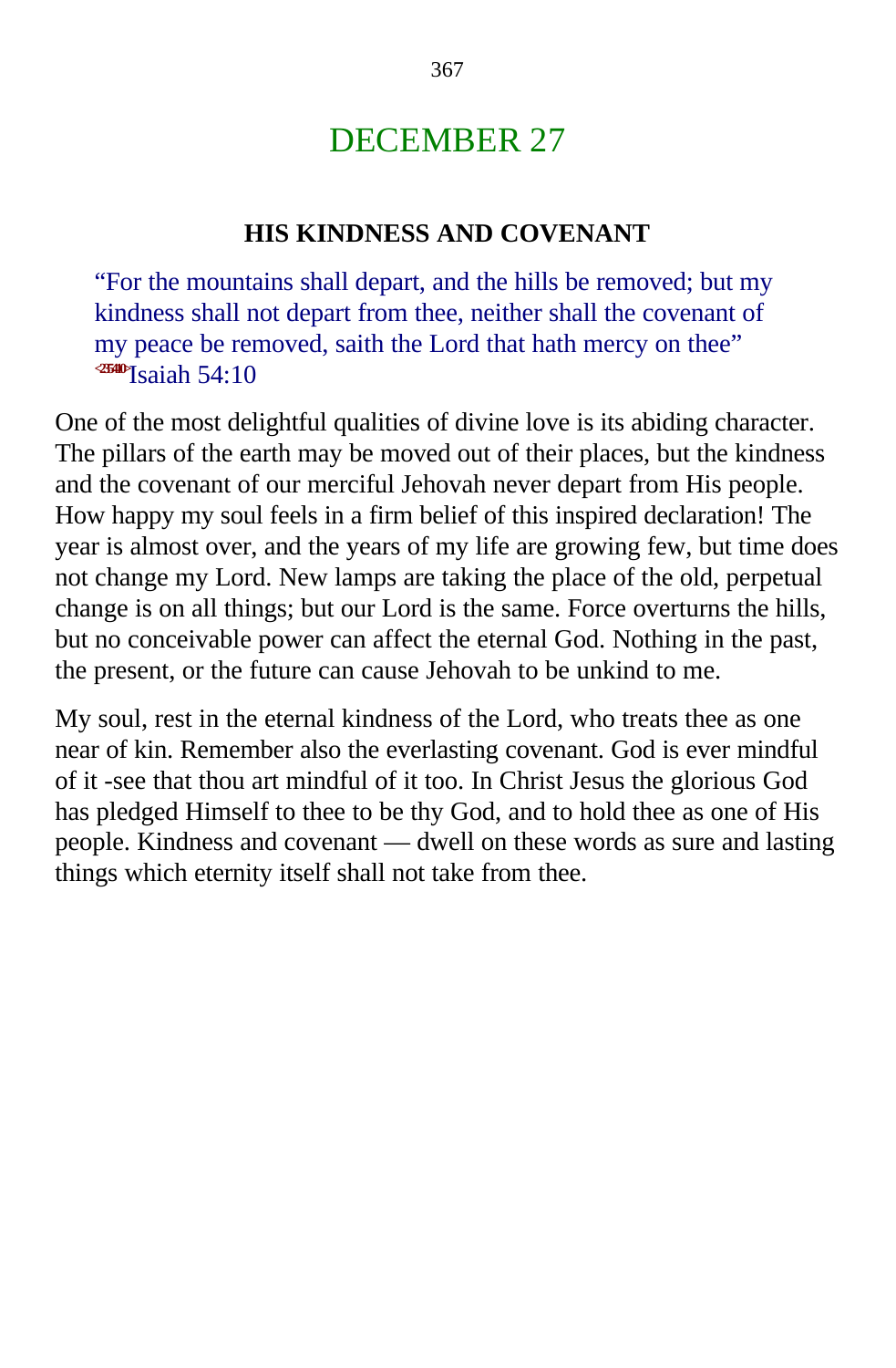### **ABSOLUTE ASSURANCE**

### *"He hath said, I will never leave thee, nor forsake thee" <581305>Hebrews 13:5*

Several times in the Scriptures the Lord hath said this. He has often repeated it, to make our assurance doubly sure. Let us never harbor a doubt of it. In itself the promise is specially emphatic. In the Greek it has five negatives, each one definitely shutting out the possibility of the Lord's ever leaving one of His people so that he can justly feel forsaken of his God. This priceless Scripture does not promise us exemption from trouble, but it does secure us against desertion. We may be called to traverse strange ways, but we shall always have our Lord's company, assistance, and provision. We need not covet money, for we shall always have our God, and God is better than gold, His favor is better than fortune.

We ought surely to be content with such things as we have, for he who has God has more than all the world besides. What can we have beyond the Infinite? What more can we desire than Almighty Goodness.

Come, my heart; if God says He will never leave thee, nor forsake thee, be thou much in prayer for grace, that thou mayest never leave thy Lord, nor even for a moment forsake His ways.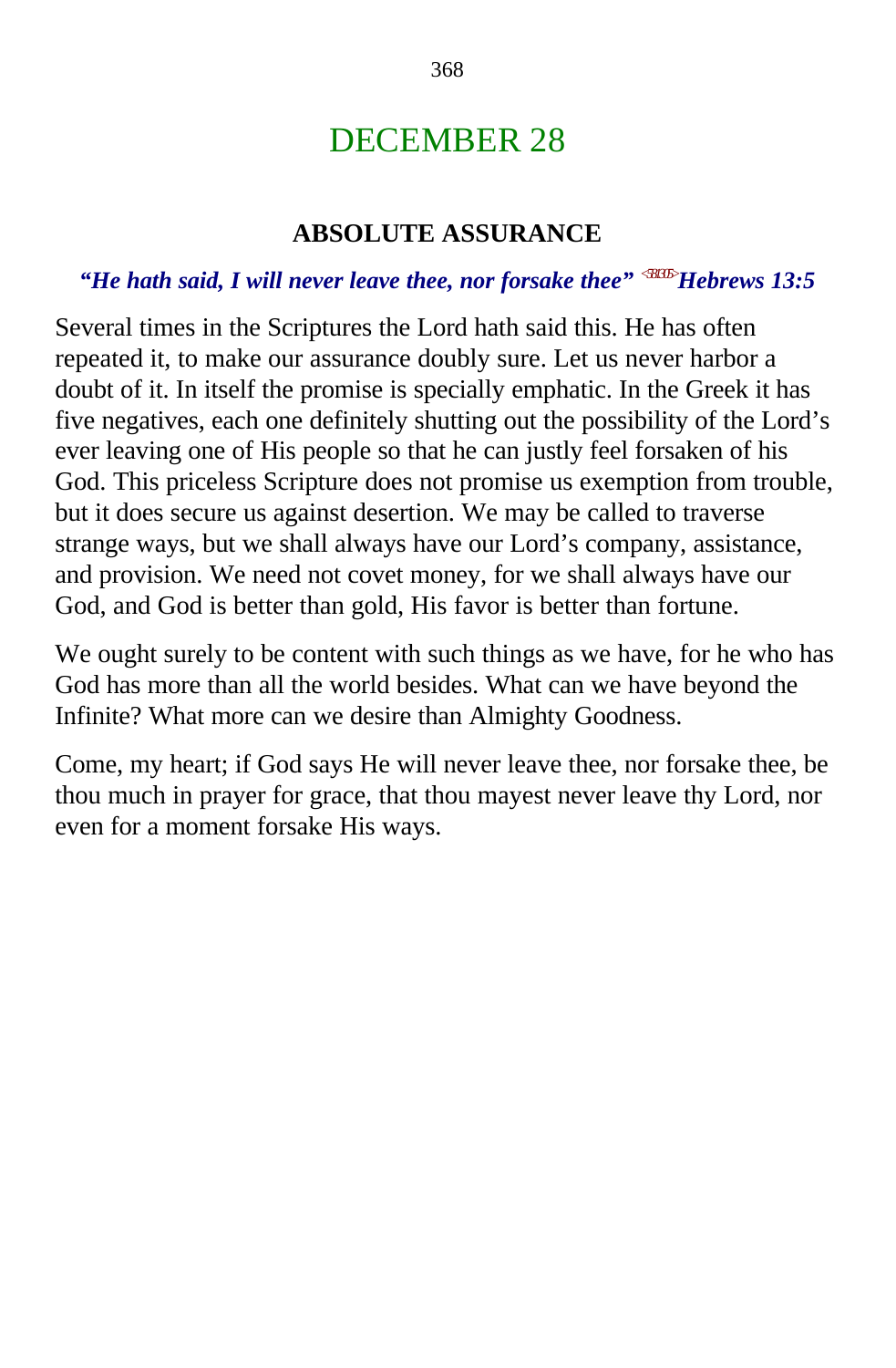## **HE WILL CARRY US HOME**

"And even to your old age I am he; and even to hoar hairs will I carry you: I have made, and I will bear; even I will carry, and will deliver you" **<234604>**Isaiah 46:4

The year is very old, and here is a promise for our aged friends; yes, and for us all, as age creeps over us. Let us live long enough, and we shall all have hoar hairs; therefore we may as well enjoy this promise by the foresight of faith.

When we grow old our God will still be the I AM, abiding evermore the same. Hoar hairs tell of our decay, but He decayeth not. When we cannot carry a burden, and can hardly carry ourselves the Lord will carry us. Even as in our young days He carried us like lambs in His bosom, so will He in our years of infirmity.

He made us, and He will care for us. When we become a burden to our friends, and a burden to ourselves, the Lord will not shake us off, but the rather He will take us up and carry and deliver us more fully than ever. In many cases the Lord gives His servants a long and calm evening. They worked hard all day and wore themselves out in their Master's service, and so He said to them, "Now rest in anticipation of that eternal Sabbath which I have prepared for you." Let us not dread old age. Let us grow old graciously, since the Lord himself is with us in fullness of grace.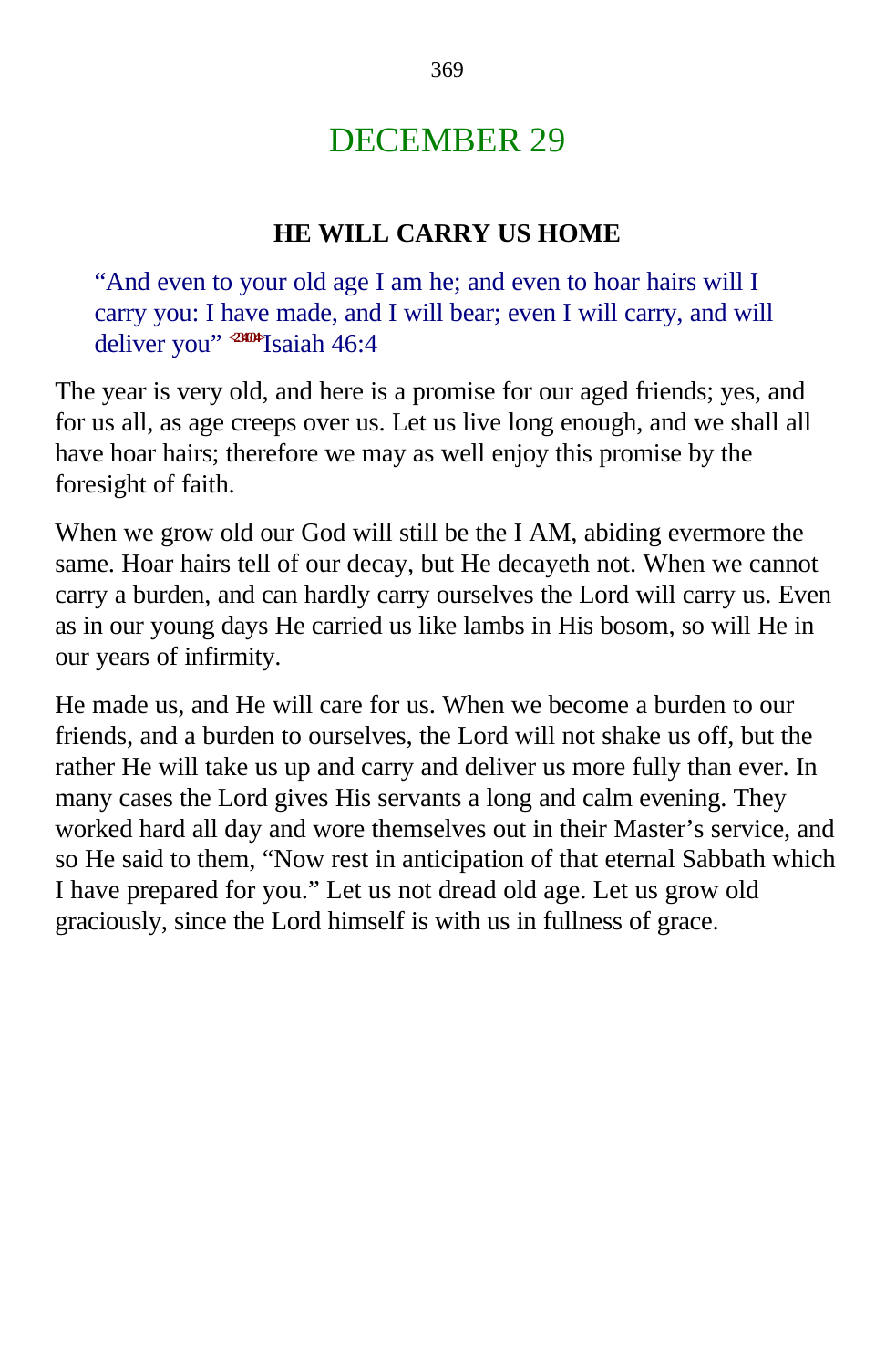## **LOVED TO PERFECTION**

#### *"Having loved his own which were in the world, he loved them unto the end" <431301>John 13:1*

This fact is essentially a promise; for what our Lord was He is, and what He was to those with whom He lived on earth, He will be to all His beloved so long as the moon endureth.

Having loved": here was the wonder! That He should ever have loved men at all is the marvel. What was there in His poor disciples that He should love them? What is there in me?

But when He has once begun to love, it is His nature to continue to do so. Love made the saints "his own" — what a choice title! He purchased them with blood and they became His treasure. Being His own, He will not lose them. Being His beloved, He will not cease to love them. My soul, He will not cease to love thee!

The text is well as it stands: "to the end," even till His death the ruling passion of love to His own reigned in His sacred bosom. It means also to the uttermost. He could not love them more: He gave Himself for them. Some read it, to perfection. Truly He lavished upon them a perfect love, in which there was no flaw nor failure, no unwisdom, no unfaithfulness, and no reserve.

Such is the love of Jesus to each one of His people. Let us sing to our Well-beloved a song.